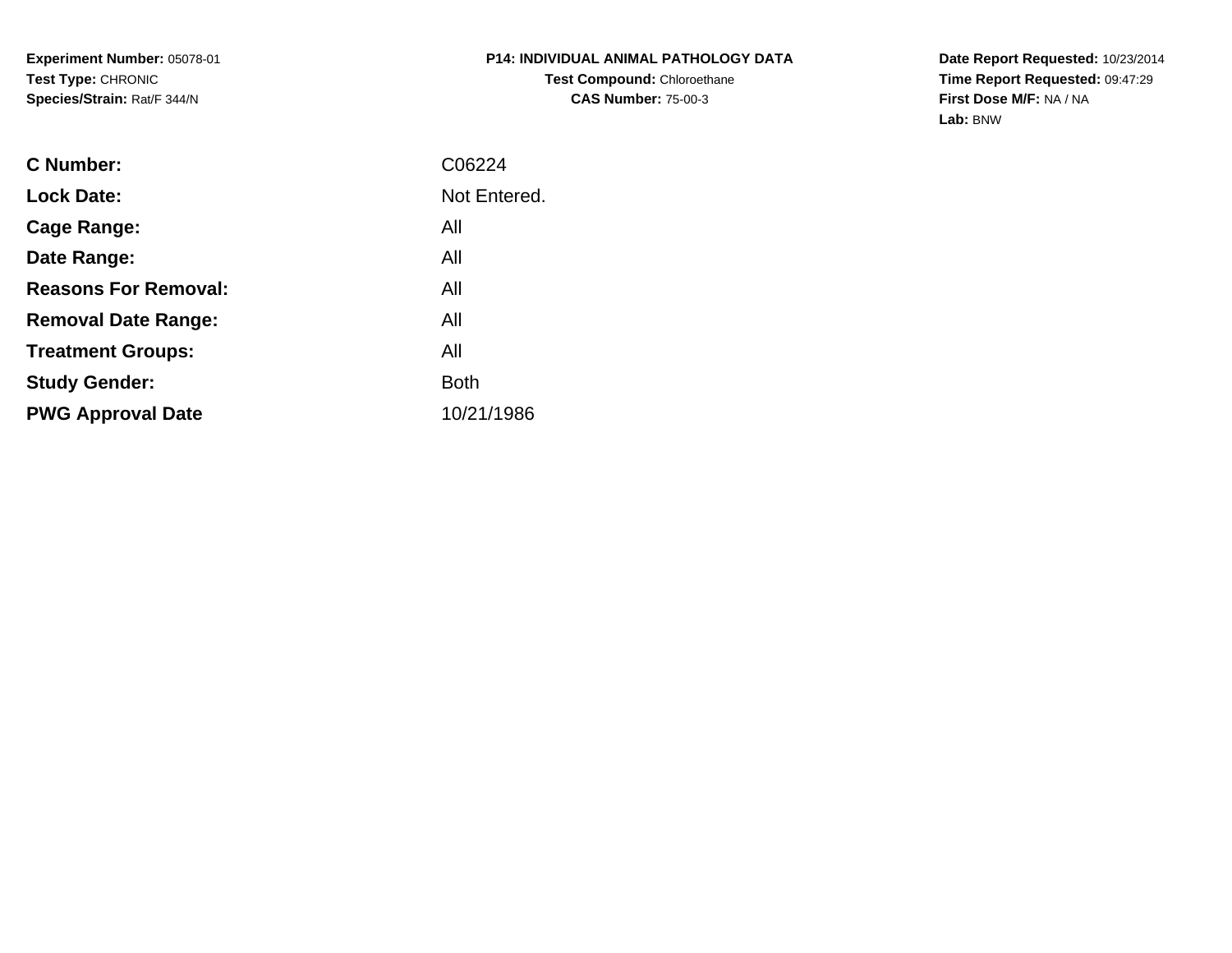| <b>Experiment Number: 05078-01</b><br>Test Type: CHRONIC<br>Species/Strain: Rat/F 344/N                                                                                   | P14: INDIVIDUAL ANIMAL PATHOLOGY DATA<br>Test Compound: Chloroethane<br><b>CAS Number: 75-00-3</b> | Date Report Requested: 10/23/2014<br>Time Report Requested: 09:47:29<br>First Dose M/F: NA / NA<br>Lab: BNW |
|---------------------------------------------------------------------------------------------------------------------------------------------------------------------------|----------------------------------------------------------------------------------------------------|-------------------------------------------------------------------------------------------------------------|
| <b>TRT#: 2</b><br>ANIMAL ID: 8101                                                                                                                                         | <b>SEX: Male</b>                                                                                   | DAY ON TEST: 729                                                                                            |
| <b>DOSE: 15000 PPM</b>                                                                                                                                                    | <b>DISP: Terminal Sacrifice</b>                                                                    | HISTO:                                                                                                      |
|                                                                                                                                                                           | ORGAN AND ACCOUNTABLE SITE STATUS                                                                  |                                                                                                             |
| <b>NORMAL</b>                                                                                                                                                             |                                                                                                    |                                                                                                             |
| <b>Bone Marrow</b><br>Bone                                                                                                                                                | Intestine Large - Cecum                                                                            | Intestine Large - Colon                                                                                     |
| Intestine Small - Duodenum<br>Intestine Large - Rectum                                                                                                                    | Intestine Small - Ileum                                                                            | Intestine Small - Jejunum                                                                                   |
| Islets, Pancreatic<br>Larynx                                                                                                                                              | Pancreas                                                                                           | Parathyroid Gland                                                                                           |
| <b>Skin</b><br>Spleen                                                                                                                                                     | Stomach - Forestomach                                                                              | Stomach - Glandular                                                                                         |
| <b>Thyroid Gland</b><br>Thymus                                                                                                                                            | <b>Urinary Bladder</b>                                                                             |                                                                                                             |
| <b>MISSING</b>                                                                                                                                                            |                                                                                                    |                                                                                                             |
| Esophagus<br>Lymph Node - Bronchial                                                                                                                                       | Mammary Gland                                                                                      | <b>Preputial Gland</b>                                                                                      |
| <b>OBSERVATIONS</b>                                                                                                                                                       |                                                                                                    |                                                                                                             |
| <b>Adrenal Gland</b><br>Cortex                                                                                                                                            | Degeneration                                                                                       | Fatty, Minimal                                                                                              |
| Medulla                                                                                                                                                                   | Hyperplasia                                                                                        | Marked                                                                                                      |
| <b>Brain</b><br>Meninges                                                                                                                                                  | Pigmentation                                                                                       | Hemosiderin, Minimal                                                                                        |
| Epididymis                                                                                                                                                                | Vacuolization Cytoplasmic                                                                          | Mild                                                                                                        |
| Eye<br><b>Bilateral</b>                                                                                                                                                   | Cataract                                                                                           | Moderate                                                                                                    |
|                                                                                                                                                                           | Degeneration                                                                                       | Marked                                                                                                      |
|                                                                                                                                                                           | Synechia                                                                                           | Mild                                                                                                        |
| Note: CATARACT<br>$TGLs = 1-11$                                                                                                                                           |                                                                                                    |                                                                                                             |
| Heart                                                                                                                                                                     | Inflammation                                                                                       | Chronic, Mild                                                                                               |
| Kidney                                                                                                                                                                    | Nephropathy                                                                                        | Moderate                                                                                                    |
| Liver                                                                                                                                                                     | <b>Basophilic Focus</b>                                                                            | Minimal                                                                                                     |
|                                                                                                                                                                           | Clear Cell Focus                                                                                   | Minimal                                                                                                     |
|                                                                                                                                                                           | Degeneration                                                                                       | Cystic, Minimal                                                                                             |
| Hepatocyte                                                                                                                                                                | Hyperplasia                                                                                        | Minimal                                                                                                     |
| Note: WET LIVER RECUT-IN AND NO DIFFERENT MICRO THAN BEFORE<br>Note: MICORLESION DID NOT CORRELATE WITH TGL 3<br>Note: MICRO LESIONS NOT APPARENTLY CORRELATED WITH GROSS |                                                                                                    |                                                                                                             |
| Lung                                                                                                                                                                      | Congestion                                                                                         | Moderate                                                                                                    |
| Alveolar Epith                                                                                                                                                            | Hyperplasia                                                                                        | Mild                                                                                                        |
| Note: CONGESTION<br>$TGLs = 2-3$                                                                                                                                          |                                                                                                    |                                                                                                             |
| Mandibular<br>Lymph Node                                                                                                                                                  | Hyperplasia                                                                                        | Moderate                                                                                                    |
| Submucosa<br>Nose                                                                                                                                                         | Inflammation                                                                                       | Mild                                                                                                        |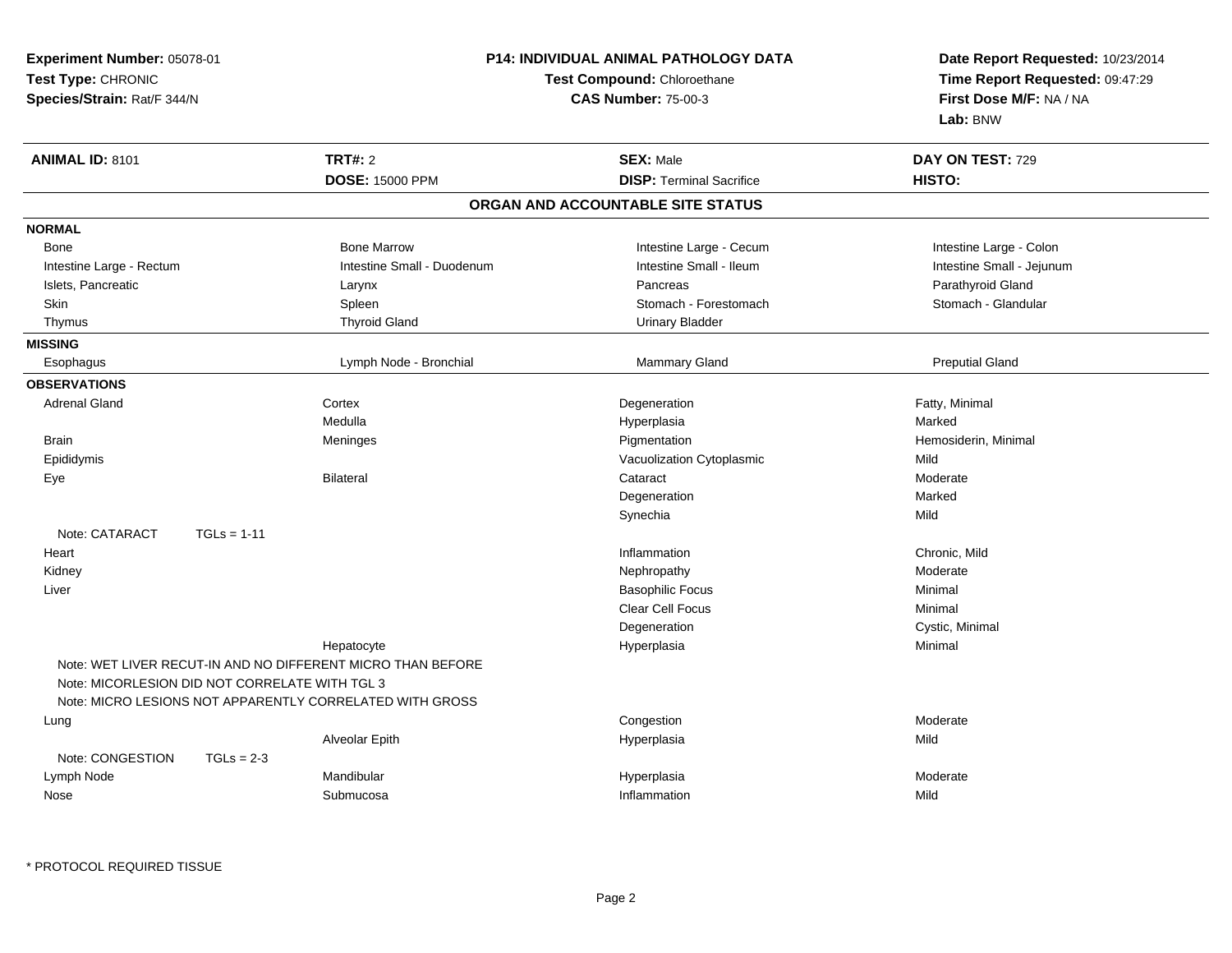| <b>Experiment Number: 05078-01</b><br>Test Type: CHRONIC<br>Species/Strain: Rat/F 344/N |                        | <b>P14: INDIVIDUAL ANIMAL PATHOLOGY DATA</b><br>Test Compound: Chloroethane<br><b>CAS Number: 75-00-3</b> | Date Report Requested: 10/23/2014<br>Time Report Requested: 09:47:29<br>First Dose M/F: NA / NA<br>Lab: BNW |
|-----------------------------------------------------------------------------------------|------------------------|-----------------------------------------------------------------------------------------------------------|-------------------------------------------------------------------------------------------------------------|
| <b>ANIMAL ID: 8101</b>                                                                  | TRT#: 2                | <b>SEX: Male</b>                                                                                          | DAY ON TEST: 729                                                                                            |
|                                                                                         | <b>DOSE: 15000 PPM</b> | <b>DISP:</b> Terminal Sacrifice                                                                           | HISTO:                                                                                                      |
|                                                                                         |                        | ORGAN AND ACCOUNTABLE SITE STATUS                                                                         |                                                                                                             |
|                                                                                         |                        | Inflammation                                                                                              | Suppurative, Mild                                                                                           |
| <b>Pituitary Gland</b>                                                                  | Pars Distalis          | Adenoma                                                                                                   |                                                                                                             |
| Prostate                                                                                |                        | Hyperplasia                                                                                               | Mild                                                                                                        |
| <b>Salivary Glands</b>                                                                  | Duct                   | Hyperplasia                                                                                               | Minimal                                                                                                     |
| <b>Testes</b>                                                                           |                        | Atrophy                                                                                                   | Moderate                                                                                                    |
|                                                                                         | Perivascular           | Inflammation                                                                                              | Moderate                                                                                                    |
| Trachea                                                                                 |                        | Inflammation                                                                                              | Suppurative, Minimal                                                                                        |
| PRIMARY CAUSE OF DEATH                                                                  |                        |                                                                                                           |                                                                                                             |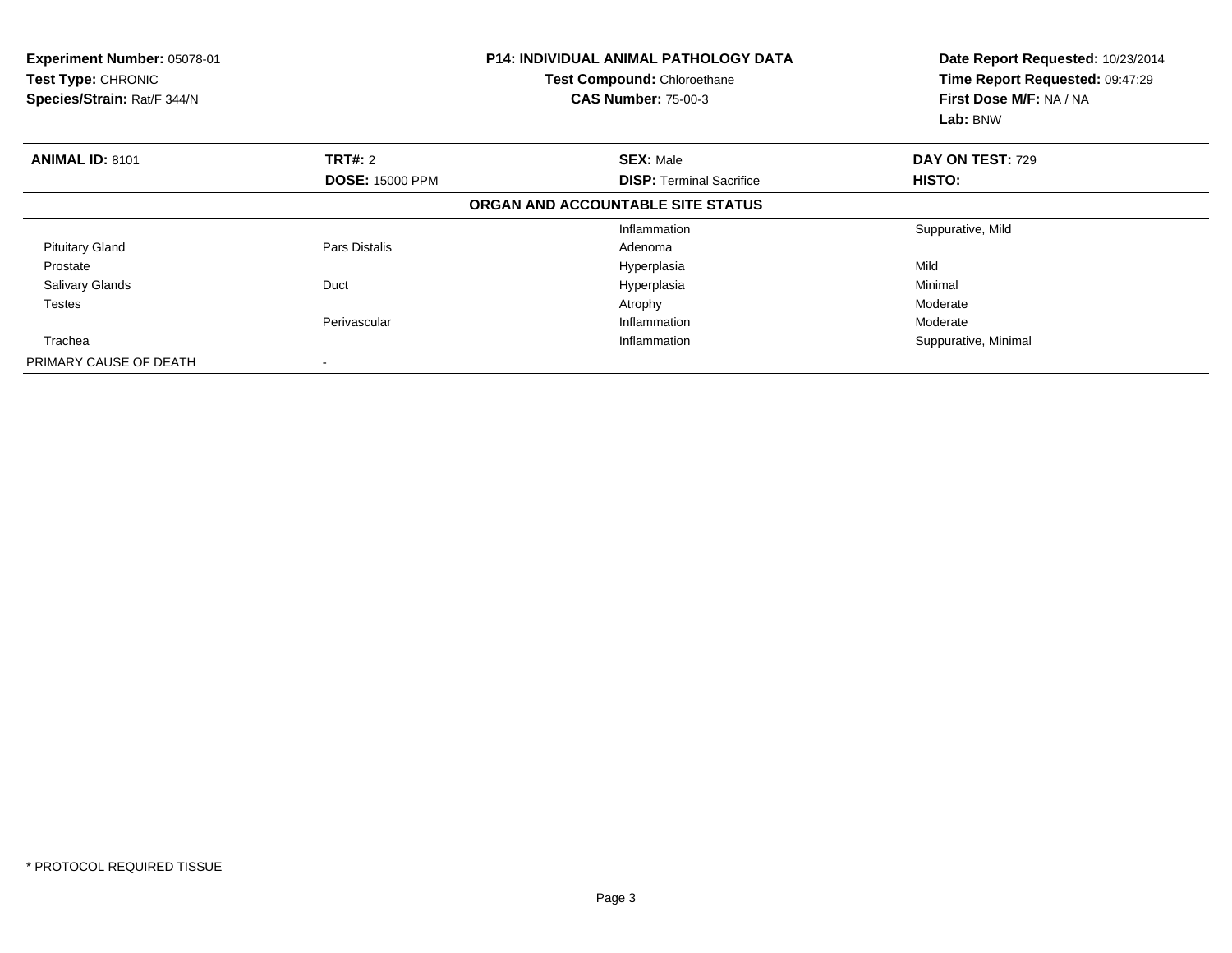| Experiment Number: 05078-01<br>Test Type: CHRONIC<br>Species/Strain: Rat/F 344/N |                                          | P14: INDIVIDUAL ANIMAL PATHOLOGY DATA<br>Test Compound: Chloroethane<br><b>CAS Number: 75-00-3</b> |                                                | Date Report Requested: 10/23/2014<br>Time Report Requested: 09:47:29<br>First Dose M/F: NA / NA<br>Lab: BNW |
|----------------------------------------------------------------------------------|------------------------------------------|----------------------------------------------------------------------------------------------------|------------------------------------------------|-------------------------------------------------------------------------------------------------------------|
| <b>ANIMAL ID: 8102</b>                                                           | <b>TRT#: 2</b><br><b>DOSE: 15000 PPM</b> |                                                                                                    | <b>SEX: Male</b><br><b>DISP: Natural Death</b> | DAY ON TEST: 479<br>HISTO:                                                                                  |
|                                                                                  |                                          |                                                                                                    | ORGAN AND ACCOUNTABLE SITE STATUS              |                                                                                                             |
| <b>NORMAL</b>                                                                    |                                          |                                                                                                    |                                                |                                                                                                             |
| Adrenal Gland - Medulla                                                          | Bone                                     |                                                                                                    | <b>Bone Marrow</b>                             | <b>Brain</b>                                                                                                |
| Intestine Large - Colon                                                          |                                          | Intestine Small - Duodenum                                                                         | Intestine Small - Jejunum                      | Islets, Pancreatic                                                                                          |
| Lymph Node - Bronchial                                                           | Lymph Node - Mandibular                  |                                                                                                    | Nose                                           | Pancreas                                                                                                    |
| <b>Pituitary Gland</b>                                                           | <b>Preputial Gland</b>                   |                                                                                                    | Salivary Glands                                | Skin                                                                                                        |
| Spleen                                                                           | Stomach - Forestomach                    |                                                                                                    | Stomach - Glandular                            | Thymus                                                                                                      |
| <b>Thyroid Gland</b>                                                             | Trachea                                  |                                                                                                    | <b>Urinary Bladder</b>                         |                                                                                                             |
| <b>MISSING</b>                                                                   |                                          |                                                                                                    |                                                |                                                                                                             |
| Esophagus                                                                        | Mammary Gland                            |                                                                                                    | Parathyroid Gland                              | Prostate                                                                                                    |
| <b>AUTO PRECLUDES DIAG.</b>                                                      |                                          |                                                                                                    |                                                |                                                                                                             |
| Intestine Small - Ileum                                                          |                                          |                                                                                                    |                                                |                                                                                                             |
| <b>OBSERVATIONS</b>                                                              |                                          |                                                                                                    |                                                |                                                                                                             |
| <b>Adrenal Gland</b>                                                             | Cortex                                   |                                                                                                    | Degeneration                                   | Fatty, Minimal                                                                                              |
| Epididymis                                                                       |                                          |                                                                                                    | Vacuolization Cytoplasmic                      | Minimal                                                                                                     |
| Heart                                                                            |                                          |                                                                                                    | Inflammation                                   | Chronic, Minimal                                                                                            |
| Intestine Large                                                                  | Cecum                                    |                                                                                                    | Parasite Metazoan                              |                                                                                                             |
|                                                                                  | Rectum                                   |                                                                                                    | Parasite Metazoan                              |                                                                                                             |
| Kidney                                                                           |                                          |                                                                                                    | Nephropathy                                    | Mild                                                                                                        |
| Larynx                                                                           |                                          |                                                                                                    | Inflammation                                   | Suppurative, Mild                                                                                           |
|                                                                                  |                                          |                                                                                                    | Metaplasia                                     | Squamous, Minimal                                                                                           |
| Liver                                                                            |                                          |                                                                                                    | Congestion                                     | Moderate                                                                                                    |
| Lung                                                                             |                                          |                                                                                                    | Congestion                                     | Mild                                                                                                        |
| Note: CONGESTION                                                                 | $TGLs = 1-3$                             |                                                                                                    |                                                |                                                                                                             |
| Lymph Node                                                                       | Mesenteric                               |                                                                                                    | Inflammation                                   | Granulomatous, Minimal                                                                                      |
| <b>Seminal Vesicle</b>                                                           |                                          |                                                                                                    | Inflammation                                   | Suppurative, Minimal                                                                                        |
| Testes                                                                           | <b>Interstit Cell</b>                    |                                                                                                    | Adenoma                                        |                                                                                                             |
| Urin Bladder                                                                     |                                          |                                                                                                    |                                                |                                                                                                             |
| Note: TGL 2 IS A SEMINAL VESICLE FLUID PLUG                                      |                                          |                                                                                                    |                                                |                                                                                                             |
| PRIMARY CAUSE OF DEATH                                                           |                                          |                                                                                                    |                                                |                                                                                                             |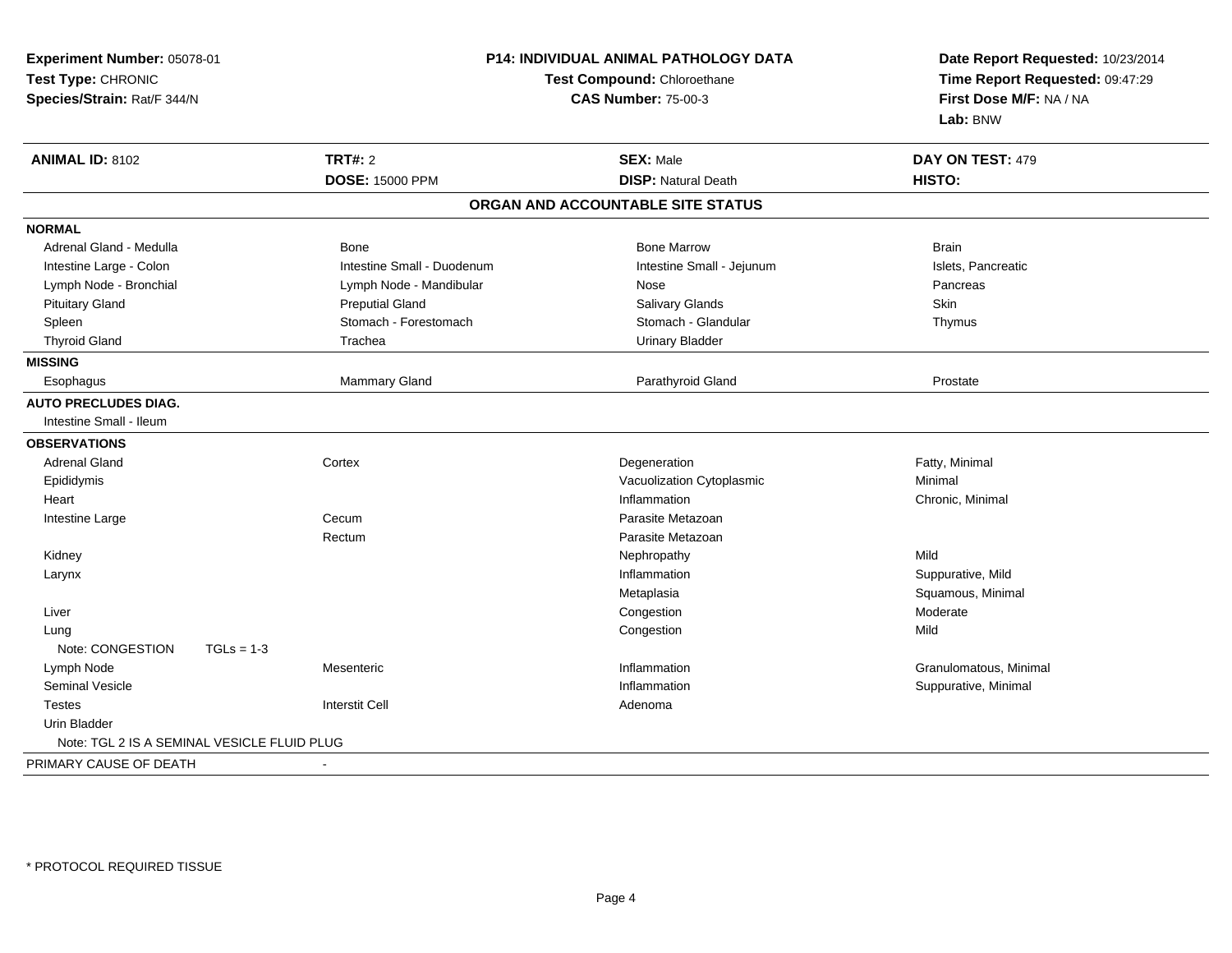**Experiment Number:** 05078-01**Test Type:** CHRONIC **Species/Strain:** Rat/F 344/N**P14: INDIVIDUAL ANIMAL PATHOLOGY DATATest Compound:** Chloroethane**CAS Number:** 75-00-3**Date Report Requested:** 10/23/2014**Time Report Requested:** 09:47:29**First Dose M/F:** NA / NA**Lab:** BNW**ANIMAL ID:** 8103**TRT#:** 2 **SEX:** Male **DAY ON TEST:** 671 **DOSE:** 15000 PPM**DISP:** Moribund Sacrifice **HISTO: ORGAN AND ACCOUNTABLE SITE STATUSNORMAL**Bone Bone Bone Marrow Bone Harrow Brain Brain Brain Brain Brain Brain Brain Brain Brain Brain Brain Brain Brain Brain Esophagus **Intestine Large - Cecum** Intestine Large - Cecum Intestine Large - Colon Intestine Small - Duodenum Intestine Small - Ileum Larynx Intestine Small - Jejunum Intestine Small - Jejunum Islets, Pancreatic Larynx **Preputial Gland** Lymph Node - Bronchial **Lymph Node - Mandibular Parathyroid Gland Preputial Preputial Preputial Preputial Prepu** Stomach - Glandular Prostate Subsetter Schloster Schloster Schloster Schloster Skin Stomach - Glandular Stomach - Glandular Stomach - Glandular Thymus Thyroid Gland Trachea Urinary Bladder**OBSERVATIONS** Adrenal Glandd Cortex Cortex and Cortex and Cortex and Degeneration Cortex and Degeneration of the Early, Mild Medulla Hyperplasia Minimal Heartt the contract of the contract of the contract of the contract of the contract of the contract of the contract of the contract of the contract of the contract of the contract of the contract of the contract of the contract Inflammation **Chronic, Mild**<br>
Inflammation **Chronic, Minimum Chronic, Minimum Chronic**, Mini Intestine Large Rectum, Serosa Inflammation Chronic, Minimal Note: INFLAMMATION TGLs = 5-6 Kidneyy the control of the control of the control of the control of the control of the control of the control of the control of the control of the control of the control of the control of the control of the control of the contro Inflammation **Suppurative, Minimal** Nephropathy ModerateNote: NEPHROPATHY TGLs = 3-5 Liver Leukemia Mononuclear Note: LEUKEMIA MONUC TGLs = 2-4 Lung Perivascular Infiltration Cellular Mononuclear Cl, Minimal Mammary Glandd and the control of the control of the control of the Galactocele control of the Minimal of Minimal of the control of the control of the control of the control of the control of the control of the control of the control o Nose Nasolacrim Dct Inflammation Suppurative, Mild Pancreass the control of the control of the control of the control of the control of the control of the control of the control of the control of the control of the control of the control of the control of the control of the contro Inflammationn and a basic control of the Minimal Pituitary Glandd and the contract of Pars Distalis and the contract of Adenoma and Adenoma and the Adenoma and the Adenoma and  $\lambda$ Note: ADENOMA TGLs = 4-8 Spleen Leukemia Mononuclear **Stomach** Epithelium, Forestomach **Epithelium, Forestomach Moderate** Hyperplasia<br>Forestomach **Moderate** Inflammation Moderate Inflammation ForestomachInflammation **Suppurative, Mild**<br>
Ulcer Moderate Moderate Forestomachh and the Ulcer the Ulcer of the Moderate of the Moderate of the Moderate of the Moderate of the Moderate of the Moderate of the Moderate of the Moderate of the Moderate of the Moderate of the Moderate of the Moderate of t Note: ULCER  $TGLs = 6-11,7-8$  $TGLs = 8-8+11$ Note: HYPERPLASIA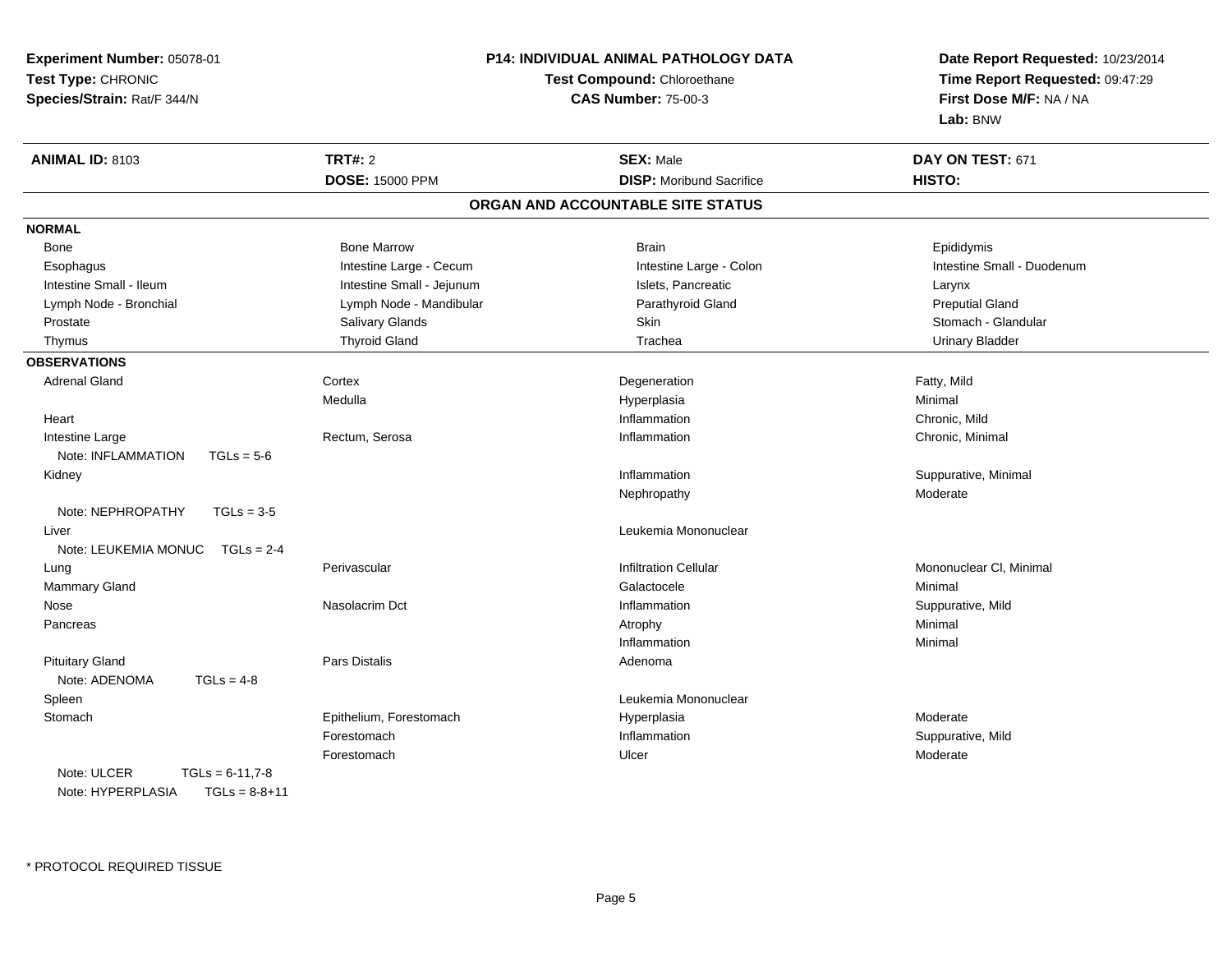| <b>Experiment Number: 05078-01</b><br>Test Type: CHRONIC<br>Species/Strain: Rat/F 344/N |                                                  | <b>P14: INDIVIDUAL ANIMAL PATHOLOGY DATA</b><br><b>Test Compound: Chloroethane</b><br><b>CAS Number: 75-00-3</b> | Date Report Requested: 10/23/2014<br>Time Report Requested: 09:47:29<br>First Dose M/F: NA / NA<br>Lab: BNW |
|-----------------------------------------------------------------------------------------|--------------------------------------------------|------------------------------------------------------------------------------------------------------------------|-------------------------------------------------------------------------------------------------------------|
| <b>ANIMAL ID: 8103</b>                                                                  | <b>TRT#: 2</b>                                   | <b>SEX: Male</b>                                                                                                 | DAY ON TEST: 671                                                                                            |
|                                                                                         | <b>DOSE: 15000 PPM</b>                           | <b>DISP:</b> Moribund Sacrifice                                                                                  | HISTO:                                                                                                      |
|                                                                                         |                                                  | ORGAN AND ACCOUNTABLE SITE STATUS                                                                                |                                                                                                             |
| Testes                                                                                  | Interstit Cell                                   | Adenoma                                                                                                          |                                                                                                             |
|                                                                                         |                                                  | Atrophy                                                                                                          | Marked                                                                                                      |
|                                                                                         | Interstit Cell                                   | Hyperplasia                                                                                                      | Moderate                                                                                                    |
| Tissue NOS                                                                              |                                                  | Chordoma                                                                                                         |                                                                                                             |
| Note: CHORDOMA                                                                          | $TGLs = 1-12$                                    |                                                                                                                  |                                                                                                             |
|                                                                                         | Note: FOCI OF OSSEOUS METAPLASIA PRESENT IN MASS |                                                                                                                  |                                                                                                             |
| Urin Bladder                                                                            |                                                  |                                                                                                                  |                                                                                                             |
|                                                                                         | Note: BLADDER CONTAINS PINK GRANULAR DEBRIS      |                                                                                                                  |                                                                                                             |
| PRIMARY CAUSE OF DEATH                                                                  |                                                  |                                                                                                                  |                                                                                                             |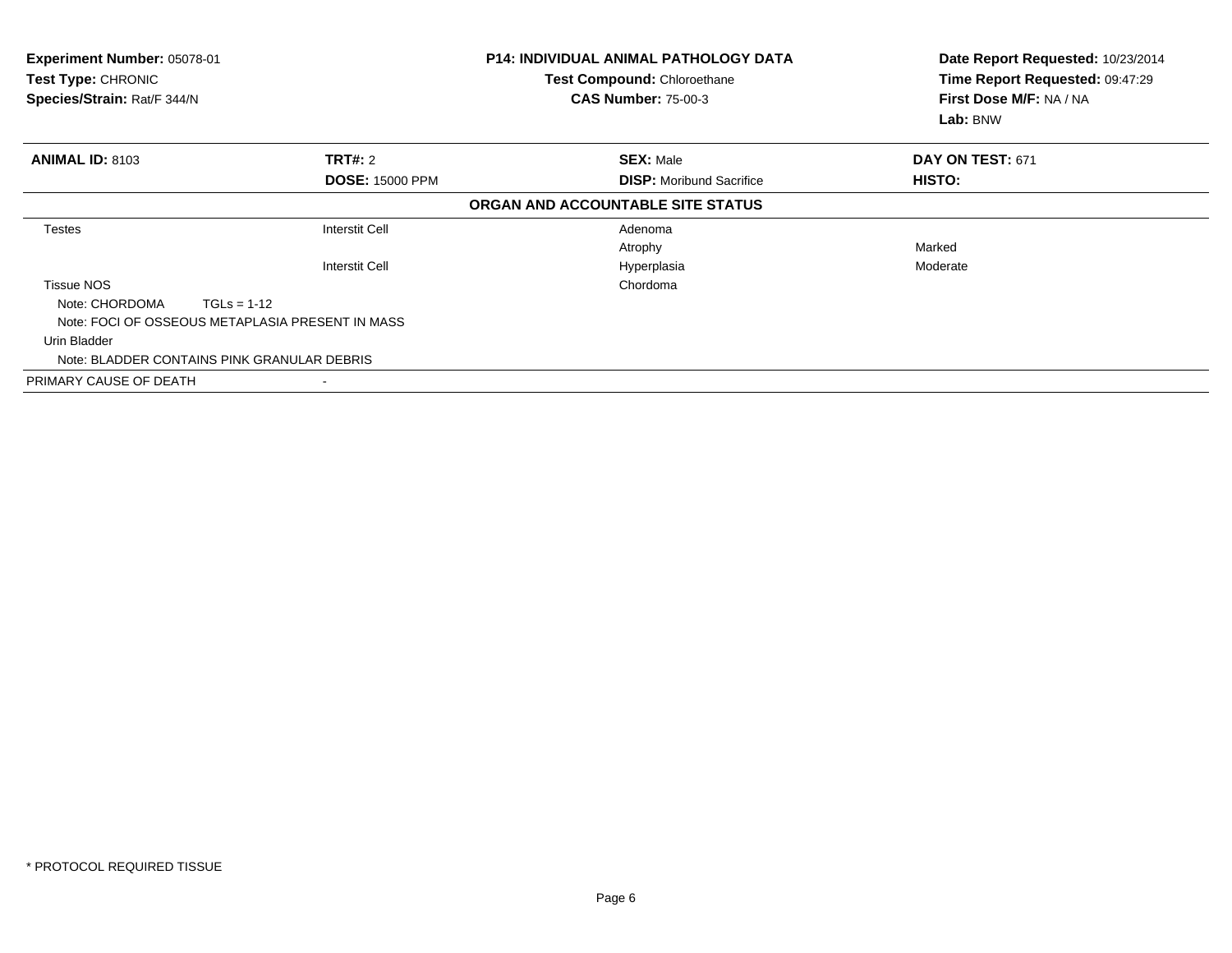| Experiment Number: 05078-01          |                             | <b>P14: INDIVIDUAL ANIMAL PATHOLOGY DATA</b> | Date Report Requested: 10/23/2014 |  |
|--------------------------------------|-----------------------------|----------------------------------------------|-----------------------------------|--|
| Test Type: CHRONIC                   | Test Compound: Chloroethane |                                              | Time Report Requested: 09:47:29   |  |
| Species/Strain: Rat/F 344/N          |                             | <b>CAS Number: 75-00-3</b>                   | First Dose M/F: NA / NA           |  |
|                                      |                             |                                              | Lab: BNW                          |  |
| <b>ANIMAL ID: 8104</b>               | <b>TRT#: 2</b>              | <b>SEX: Male</b>                             | DAY ON TEST: 552                  |  |
|                                      | <b>DOSE: 15000 PPM</b>      | <b>DISP:</b> Moribund Sacrifice              | HISTO:                            |  |
|                                      |                             | ORGAN AND ACCOUNTABLE SITE STATUS            |                                   |  |
| <b>NORMAL</b>                        |                             |                                              |                                   |  |
| Bone                                 | <b>Brain</b>                | Epididymis                                   | Esophagus                         |  |
| Intestine Large - Cecum              | Intestine Large - Colon     | Intestine Large - Rectum                     | Intestine Small - Duodenum        |  |
| Intestine Small - Ileum              | Intestine Small - Jejunum   | Islets, Pancreatic                           | Lymph Node - Mandibular           |  |
| Pancreas                             | Parathyroid Gland           | <b>Preputial Gland</b>                       | Prostate                          |  |
| Salivary Glands                      | Stomach - Forestomach       | Stomach - Glandular                          | Thymus                            |  |
| Trachea                              | <b>Urinary Bladder</b>      |                                              |                                   |  |
| <b>MISSING</b>                       |                             |                                              |                                   |  |
| Mammary Gland                        |                             |                                              |                                   |  |
| <b>OBSERVATIONS</b>                  |                             |                                              |                                   |  |
| <b>Adrenal Gland</b>                 | Cortex                      | Hematopoietic Cell Proliferation             | Minimal                           |  |
|                                      | Medulla                     | Hematopoietic Cell Proliferation             | Minimal                           |  |
| <b>Bone Marrow</b>                   |                             | Hyperplasia                                  | Mild                              |  |
| Heart                                |                             | Inflammation                                 | Chronic, Mild                     |  |
| Kidney                               |                             | Hematopoietic Cell Proliferation             | Mild                              |  |
|                                      |                             | Nephropathy                                  | Minimal                           |  |
| Larynx                               |                             | Inflammation                                 | Suppurative, Mild                 |  |
| Liver                                |                             | Hematopoietic Cell Proliferation             | Mild                              |  |
| Lung                                 | Perivascular                | <b>Infiltration Cellular</b>                 | Mononuclear CI, Minimal           |  |
| Lymph Node                           | <b>Bronchial</b>            | Hyperplasia                                  | Mild                              |  |
| Nose                                 | <b>Respirat Epith</b>       | Hyperplasia                                  | Minimal                           |  |
| <b>Pituitary Gland</b>               | <b>Pars Distalis</b>        | Adenoma                                      |                                   |  |
| Skin                                 | <b>Subcut Tiss</b>          | Fibroma                                      |                                   |  |
| Note: FIBROMA<br>$TGLs = 1-11+12$    |                             |                                              |                                   |  |
| Spleen                               |                             | Hematopoietic Cell Proliferation             | Moderate                          |  |
|                                      |                             | Leukemia Mononuclear                         |                                   |  |
| Note: LEUKEMIA MONUC<br>$TGLs = 2-4$ |                             |                                              |                                   |  |
| Note: HEMA CELL PROL TGLs = 2-4      |                             |                                              |                                   |  |
| <b>Testes</b>                        | <b>Interstit Cell</b>       | Adenoma                                      |                                   |  |
|                                      |                             | Atrophy                                      | Mild                              |  |
| Note: IS GROSSLY SMALLER.            |                             |                                              |                                   |  |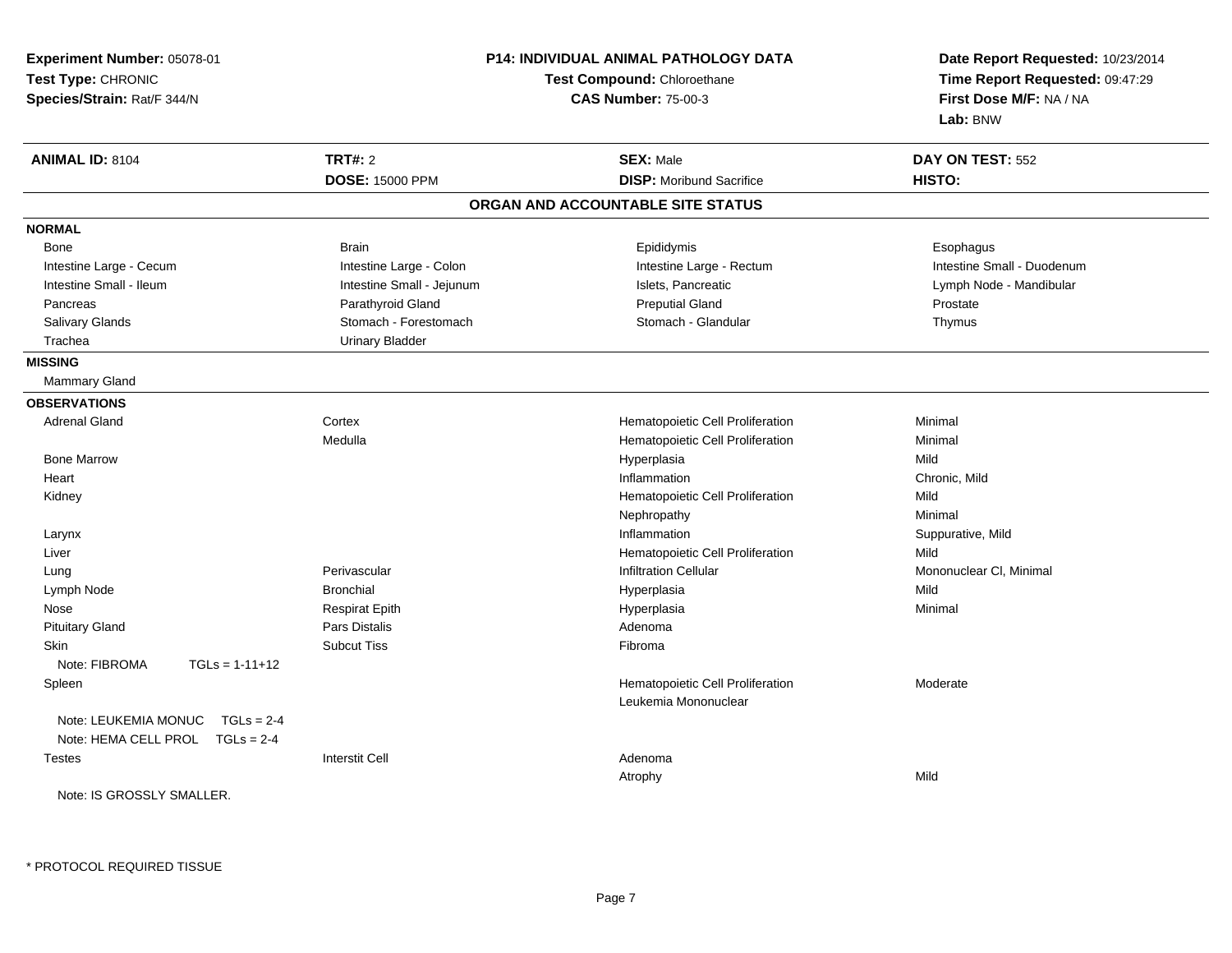| <b>Experiment Number: 05078-01</b><br>Test Type: CHRONIC<br>Species/Strain: Rat/F 344/N |                        | <b>P14: INDIVIDUAL ANIMAL PATHOLOGY DATA</b><br><b>Test Compound: Chloroethane</b><br><b>CAS Number: 75-00-3</b> | Date Report Requested: 10/23/2014<br>Time Report Requested: 09:47:29<br>First Dose M/F: NA / NA<br>Lab: BNW |
|-----------------------------------------------------------------------------------------|------------------------|------------------------------------------------------------------------------------------------------------------|-------------------------------------------------------------------------------------------------------------|
| <b>ANIMAL ID: 8104</b>                                                                  | <b>TRT#: 2</b>         | <b>SEX: Male</b>                                                                                                 | <b>DAY ON TEST: 552</b>                                                                                     |
|                                                                                         | <b>DOSE: 15000 PPM</b> | <b>DISP:</b> Moribund Sacrifice                                                                                  | HISTO:                                                                                                      |
|                                                                                         |                        | ORGAN AND ACCOUNTABLE SITE STATUS                                                                                |                                                                                                             |
| Note: TESTICULAR ATROPHY WAS IN THE TESTIS WITH A LARGE                                 |                        |                                                                                                                  |                                                                                                             |
| Note: TUMOR. THE OTHER TESTIS APPEARS NORMAL AND                                        |                        |                                                                                                                  |                                                                                                             |
| <b>Thyroid Gland</b>                                                                    | C Cell                 | Hyperplasia                                                                                                      | Minimal                                                                                                     |
| PRIMARY CAUSE OF DEATH                                                                  |                        |                                                                                                                  |                                                                                                             |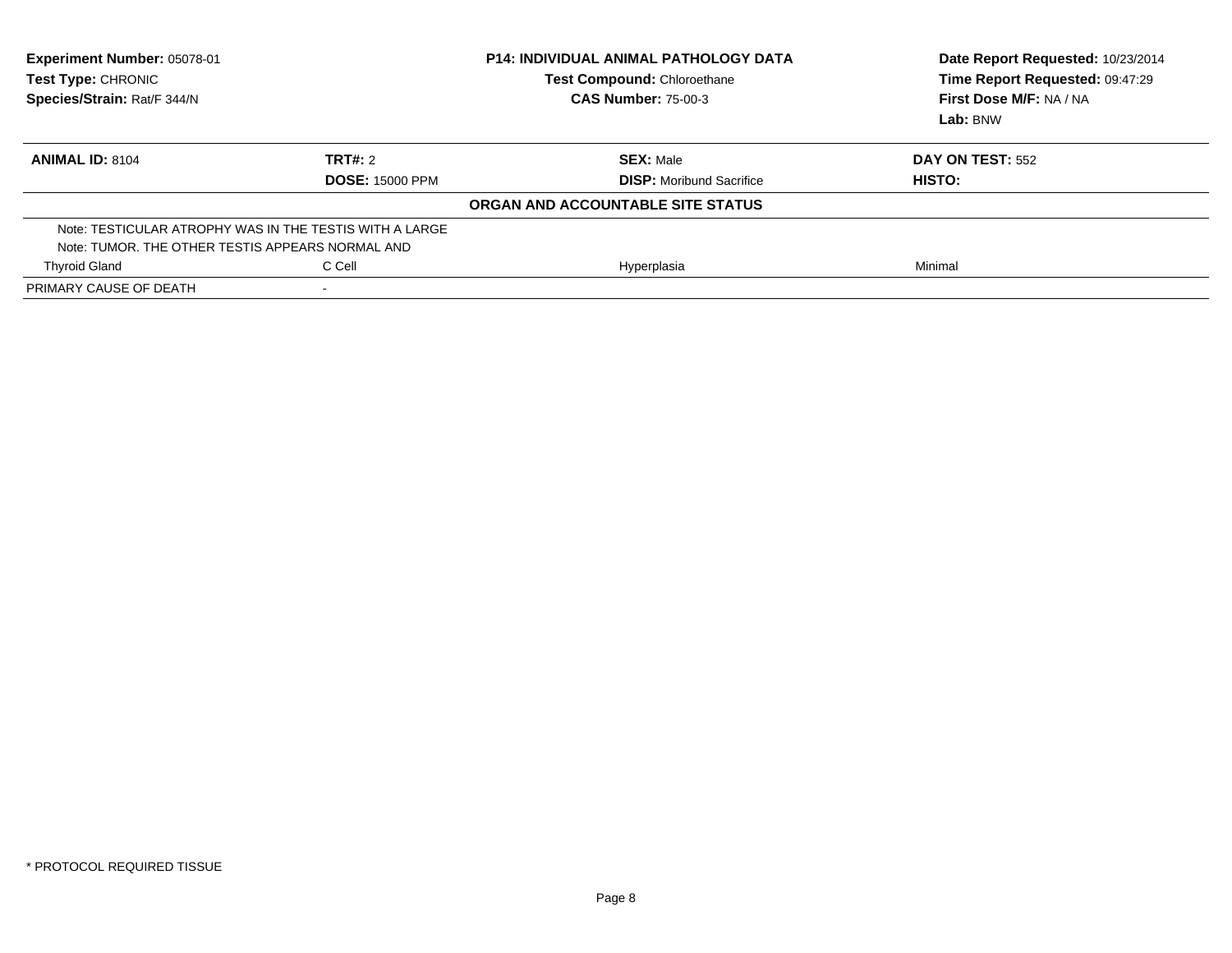| Experiment Number: 05078-01<br>Test Type: CHRONIC<br>Species/Strain: Rat/F 344/N |                          | <b>P14: INDIVIDUAL ANIMAL PATHOLOGY DATA</b><br>Test Compound: Chloroethane<br><b>CAS Number: 75-00-3</b> | Date Report Requested: 10/23/2014<br>Time Report Requested: 09:47:29<br>First Dose M/F: NA / NA<br>Lab: BNW |
|----------------------------------------------------------------------------------|--------------------------|-----------------------------------------------------------------------------------------------------------|-------------------------------------------------------------------------------------------------------------|
| <b>ANIMAL ID: 8105</b>                                                           | <b>TRT#: 2</b>           | <b>SEX: Male</b>                                                                                          | DAY ON TEST: 729                                                                                            |
|                                                                                  | <b>DOSE: 15000 PPM</b>   | <b>DISP: Terminal Sacrifice</b>                                                                           | HISTO:                                                                                                      |
|                                                                                  |                          | ORGAN AND ACCOUNTABLE SITE STATUS                                                                         |                                                                                                             |
| <b>NORMAL</b>                                                                    |                          |                                                                                                           |                                                                                                             |
| Bone                                                                             | <b>Bone Marrow</b>       | <b>Brain</b>                                                                                              | Esophagus                                                                                                   |
| Intestine Large - Cecum                                                          | Intestine Large - Rectum | Intestine Small - Duodenum                                                                                | Intestine Small - Ileum                                                                                     |
| Intestine Small - Jejunum                                                        | Larynx                   | Nose                                                                                                      | Pancreas                                                                                                    |
| Parathyroid Gland                                                                | <b>Preputial Gland</b>   | Prostate                                                                                                  | Salivary Glands                                                                                             |
| Skin                                                                             | Stomach - Forestomach    | Stomach - Glandular                                                                                       | Thymus                                                                                                      |
| Trachea                                                                          |                          |                                                                                                           |                                                                                                             |
| <b>MISSING</b>                                                                   |                          |                                                                                                           |                                                                                                             |
| Epididymis                                                                       | Mammary Gland            |                                                                                                           |                                                                                                             |
| <b>OBSERVATIONS</b>                                                              |                          |                                                                                                           |                                                                                                             |
| <b>Adrenal Gland</b>                                                             | Cortex                   | Degeneration                                                                                              | Fatty, Mild                                                                                                 |
|                                                                                  | Medulla                  | Hyperplasia                                                                                               | Minimal                                                                                                     |
|                                                                                  | Cortex                   | Leukemia Mononuclear                                                                                      |                                                                                                             |
|                                                                                  | Medulla                  | Leukemia Mononuclear                                                                                      |                                                                                                             |
| Heart                                                                            |                          | Inflammation                                                                                              | Chronic, Mild                                                                                               |
| Intestine Large                                                                  | Colon                    | Parasite Metazoan                                                                                         |                                                                                                             |
| Islets, Pancreatic                                                               |                          | Adenoma                                                                                                   | Multiple                                                                                                    |
| Kidney                                                                           |                          | Leukemia Mononuclear                                                                                      |                                                                                                             |
|                                                                                  |                          | Nephropathy                                                                                               | Moderate                                                                                                    |
| Note: NEPHROPATHY<br>$TGLs = 3-5$                                                |                          |                                                                                                           |                                                                                                             |
| Liver                                                                            |                          | Angiectasis                                                                                               | Moderate                                                                                                    |
|                                                                                  |                          | Leukemia Mononuclear                                                                                      |                                                                                                             |
| Note: LEUKEMIA MONUC<br>$TGLs = 2-4$                                             |                          |                                                                                                           |                                                                                                             |
| Lung                                                                             |                          | Leukemia Mononuclear                                                                                      |                                                                                                             |
| Lymph Node                                                                       | <b>Bronchial</b>         | Leukemia Mononuclear                                                                                      |                                                                                                             |
|                                                                                  | Mandibular               | Leukemia Mononuclear                                                                                      |                                                                                                             |
| <b>Pituitary Gland</b>                                                           | <b>Pars Distalis</b>     | Adenoma                                                                                                   |                                                                                                             |
|                                                                                  | <b>Pars Distalis</b>     | Cyst                                                                                                      |                                                                                                             |
| Note: ADENOMA<br>$TGLs = 4-8$<br>Spleen<br>Note: LEUKEMIA MONUC $TGLs = 1-4$     |                          | Leukemia Mononuclear                                                                                      |                                                                                                             |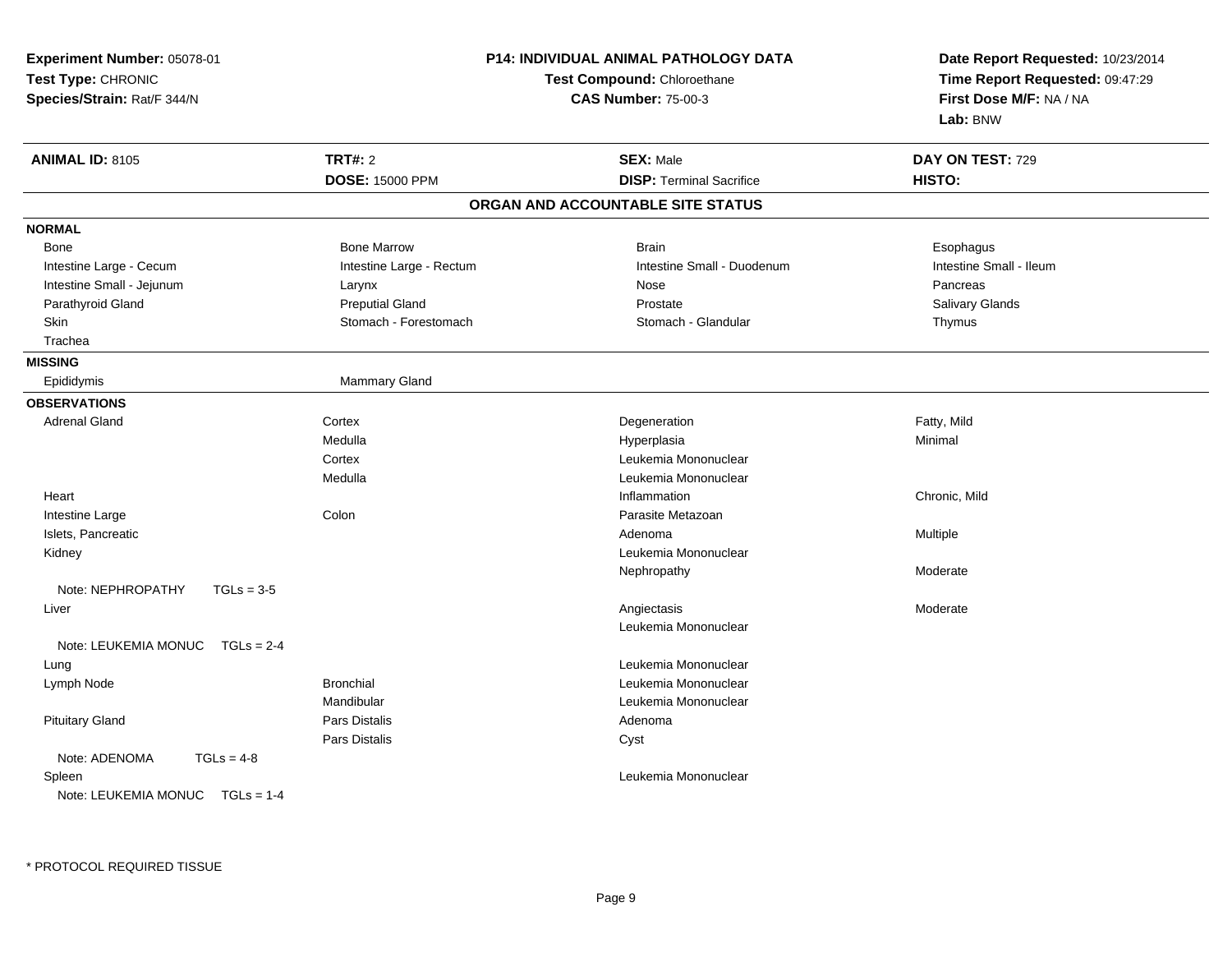| Experiment Number: 05078-01<br>Test Type: CHRONIC<br>Species/Strain: Rat/F 344/N |                           | <b>P14: INDIVIDUAL ANIMAL PATHOLOGY DATA</b><br>Test Compound: Chloroethane<br><b>CAS Number: 75-00-3</b> | Date Report Requested: 10/23/2014<br>Time Report Requested: 09:47:29<br>First Dose M/F: NA / NA<br>Lab: BNW |
|----------------------------------------------------------------------------------|---------------------------|-----------------------------------------------------------------------------------------------------------|-------------------------------------------------------------------------------------------------------------|
| <b>ANIMAL ID: 8105</b>                                                           | TRT#: 2                   | <b>SEX: Male</b>                                                                                          | DAY ON TEST: 729                                                                                            |
|                                                                                  | <b>DOSE: 15000 PPM</b>    | <b>DISP:</b> Terminal Sacrifice                                                                           | <b>HISTO:</b>                                                                                               |
|                                                                                  |                           | ORGAN AND ACCOUNTABLE SITE STATUS                                                                         |                                                                                                             |
| <b>Testes</b>                                                                    | Bilateral, Interstit Cell | Adenoma                                                                                                   |                                                                                                             |
|                                                                                  |                           | Atrophy                                                                                                   | Minimal                                                                                                     |
|                                                                                  | Perivascular              | Inflammation                                                                                              | Mild                                                                                                        |
| <b>Thyroid Gland</b>                                                             | C Cell                    | Hyperplasia                                                                                               | Minimal                                                                                                     |
| <b>Urinary Bladder</b>                                                           |                           | Leukemia Mononuclear                                                                                      |                                                                                                             |
| PRIMARY CAUSE OF DEATH                                                           |                           |                                                                                                           |                                                                                                             |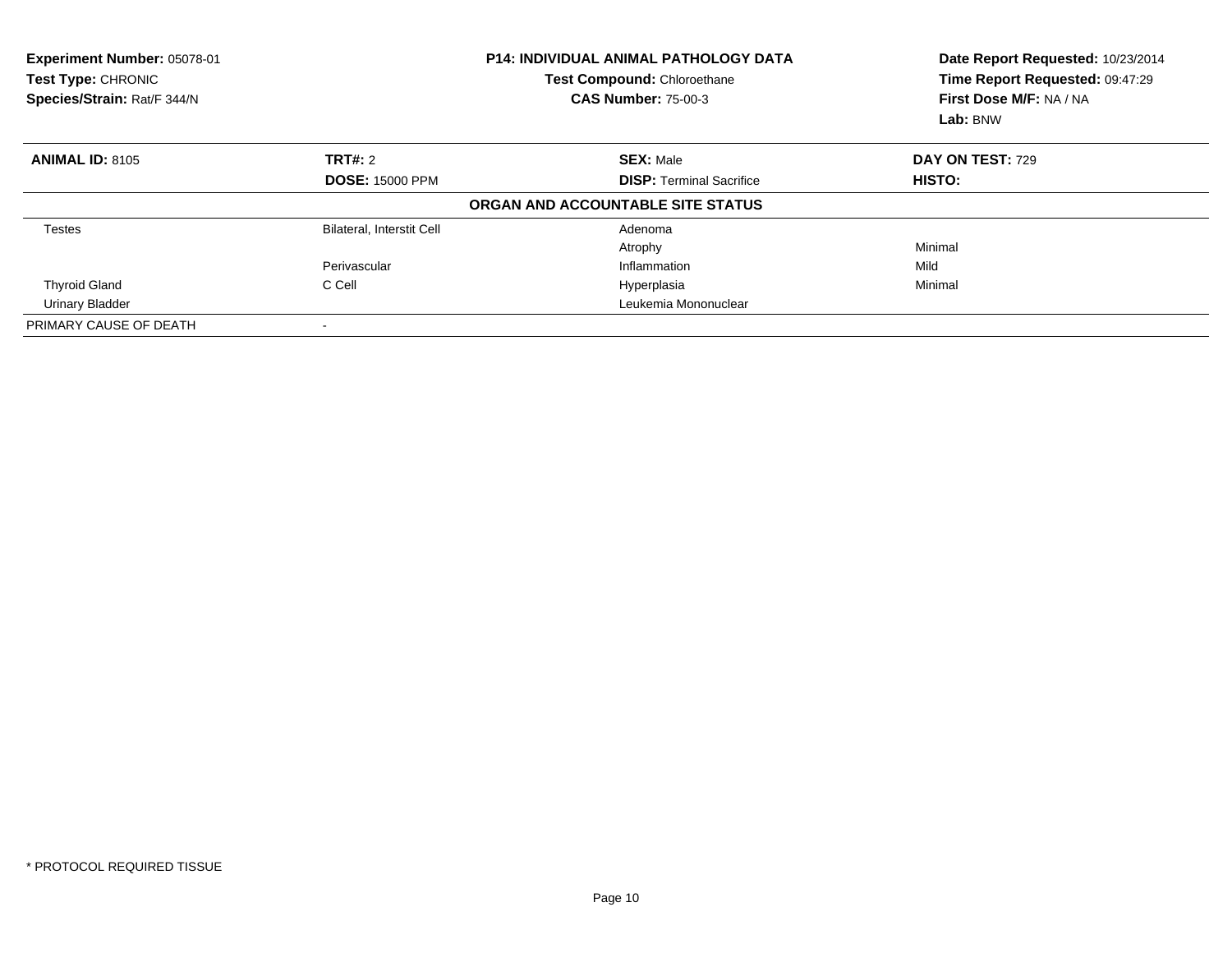| Experiment Number: 05078-01          |                            | <b>P14: INDIVIDUAL ANIMAL PATHOLOGY DATA</b> | Date Report Requested: 10/23/2014                          |
|--------------------------------------|----------------------------|----------------------------------------------|------------------------------------------------------------|
| Test Type: CHRONIC                   |                            | Test Compound: Chloroethane                  | Time Report Requested: 09:47:29<br>First Dose M/F: NA / NA |
| Species/Strain: Rat/F 344/N          |                            | <b>CAS Number: 75-00-3</b>                   |                                                            |
|                                      |                            |                                              | Lab: BNW                                                   |
| <b>ANIMAL ID: 8106</b>               | <b>TRT#: 2</b>             | <b>SEX: Male</b>                             | DAY ON TEST: 716                                           |
|                                      | <b>DOSE: 15000 PPM</b>     | <b>DISP:</b> Moribund Sacrifice              | HISTO:                                                     |
|                                      |                            | ORGAN AND ACCOUNTABLE SITE STATUS            |                                                            |
| <b>NORMAL</b>                        |                            |                                              |                                                            |
| Adrenal Gland - Medulla              | Bone                       | <b>Bone Marrow</b>                           | <b>Brain</b>                                               |
| Epididymis                           | Esophagus                  | Intestine Large - Cecum                      | Intestine Large - Colon                                    |
| Intestine Large - Rectum             | Intestine Small - Duodenum | Intestine Small - Jejunum                    | Lymph Node - Mandibular                                    |
| Parathyroid Gland                    | <b>Pituitary Gland</b>     | <b>Preputial Gland</b>                       | Salivary Glands                                            |
| Stomach - Forestomach                | Stomach - Glandular        | Thymus                                       | Trachea                                                    |
| <b>Urinary Bladder</b>               |                            |                                              |                                                            |
| <b>MISSING</b>                       |                            |                                              |                                                            |
| Intestine Small - Ileum              | Mammary Gland              |                                              |                                                            |
| <b>OBSERVATIONS</b>                  |                            |                                              |                                                            |
| <b>Adrenal Gland</b>                 | Cortex                     | Hyperplasia                                  | Marked                                                     |
|                                      | Cortex                     | Leukemia Mononuclear                         |                                                            |
| Note: HYPERPLASIA<br>$TGLs = 5-5$    |                            |                                              |                                                            |
| Heart                                |                            | Inflammation                                 | Chronic, Mild                                              |
| Islets, Pancreatic                   |                            | Hyperplasia                                  | Moderate                                                   |
| Kidney                               |                            | Leukemia Mononuclear                         |                                                            |
|                                      |                            | Nephropathy                                  | Moderate                                                   |
| Note: NEPHROPATHY<br>$TGLs = 4-5$    |                            |                                              |                                                            |
| Larynx                               |                            | Inflammation                                 | Suppurative, Minimal                                       |
| Liver                                | <b>Bile Duct</b>           | Hyperplasia                                  | Mild                                                       |
|                                      | Hepatocyte                 | Hyperplasia                                  | Moderate                                                   |
|                                      |                            | Leukemia Mononuclear                         |                                                            |
| Note: LEUKEMIA MONUC<br>$TGLs = 3-4$ |                            |                                              |                                                            |
| Lung                                 |                            | Leukemia Mononuclear                         |                                                            |
| Lymph Node                           | <b>Bronchial</b>           | Leukemia Mononuclear                         |                                                            |
| Nose                                 |                            | Leukemia Mononuclear                         |                                                            |
| Pancreas                             |                            | Atrophy                                      | Mild                                                       |
| Prostate                             |                            | Inflammation                                 | Suppurative, Minimal                                       |
| <b>Seminal Vesicle</b>               |                            | Inflammation                                 | Suppurative, Minimal                                       |
| Skin                                 |                            | Trichoepithelioma                            |                                                            |
| Note: TRICHOEPITHEL<br>$TGLs = 1-11$ |                            |                                              |                                                            |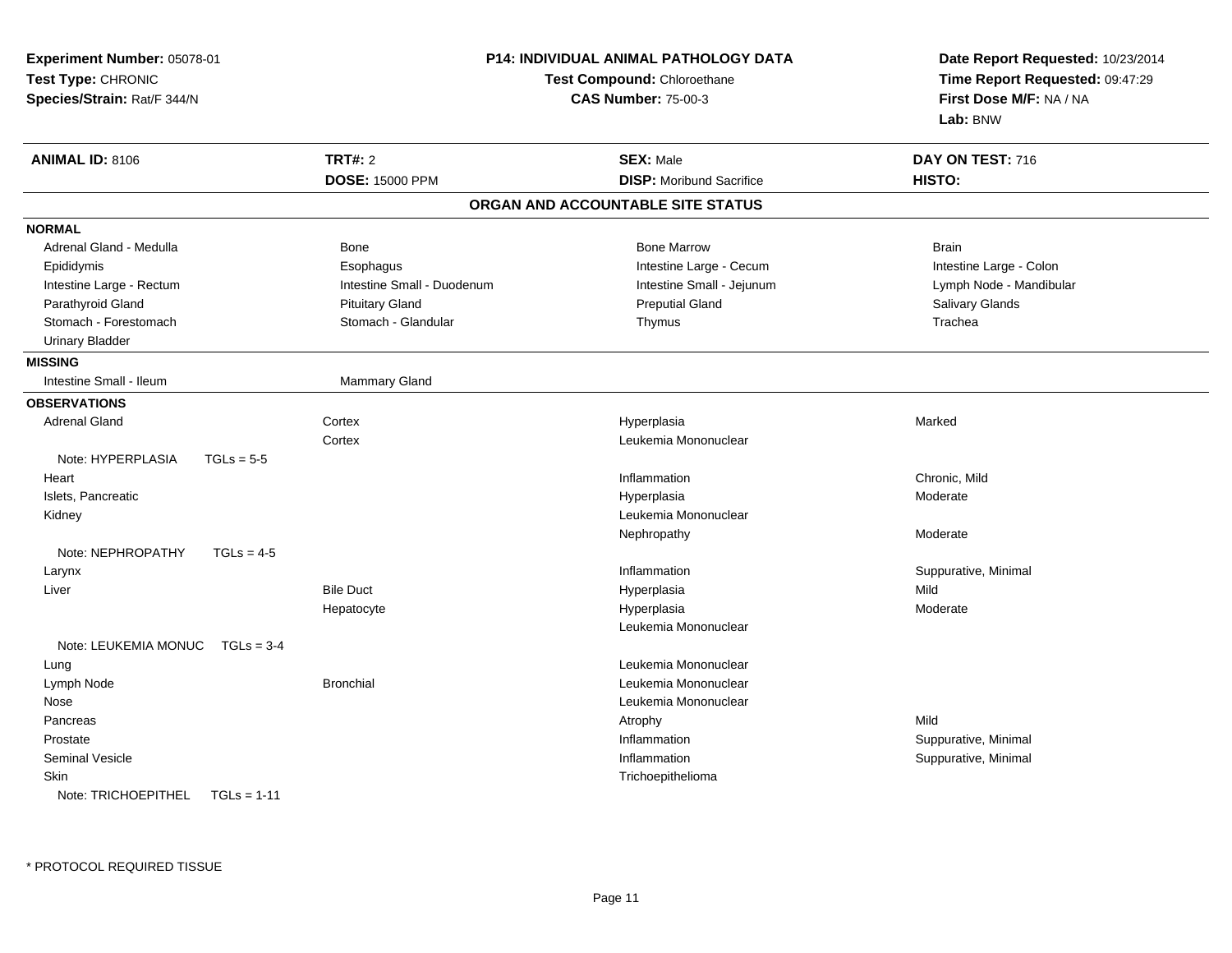| Experiment Number: 05078-01<br>Test Type: CHRONIC<br>Species/Strain: Rat/F 344/N |                        | <b>P14: INDIVIDUAL ANIMAL PATHOLOGY DATA</b><br>Test Compound: Chloroethane<br><b>CAS Number: 75-00-3</b> | Date Report Requested: 10/23/2014<br>Time Report Requested: 09:47:29<br>First Dose M/F: NA / NA<br>Lab: BNW |
|----------------------------------------------------------------------------------|------------------------|-----------------------------------------------------------------------------------------------------------|-------------------------------------------------------------------------------------------------------------|
| <b>ANIMAL ID: 8106</b>                                                           | <b>TRT#:</b> 2         | <b>SEX: Male</b>                                                                                          | DAY ON TEST: 716                                                                                            |
|                                                                                  | <b>DOSE: 15000 PPM</b> | <b>DISP:</b> Moribund Sacrifice                                                                           | <b>HISTO:</b>                                                                                               |
|                                                                                  |                        | ORGAN AND ACCOUNTABLE SITE STATUS                                                                         |                                                                                                             |
| Spleen<br>Note: LEUKEMIA MONUC                                                   | $TGLs = 2-4$           | Leukemia Mononuclear                                                                                      |                                                                                                             |
| Testes                                                                           | <b>Interstit Cell</b>  | Adenoma                                                                                                   |                                                                                                             |
|                                                                                  |                        | Atrophy                                                                                                   | Mild                                                                                                        |
| <b>Thyroid Gland</b>                                                             | C Cell                 | Hyperplasia                                                                                               | Minimal                                                                                                     |
| PRIMARY CAUSE OF DEATH                                                           |                        |                                                                                                           |                                                                                                             |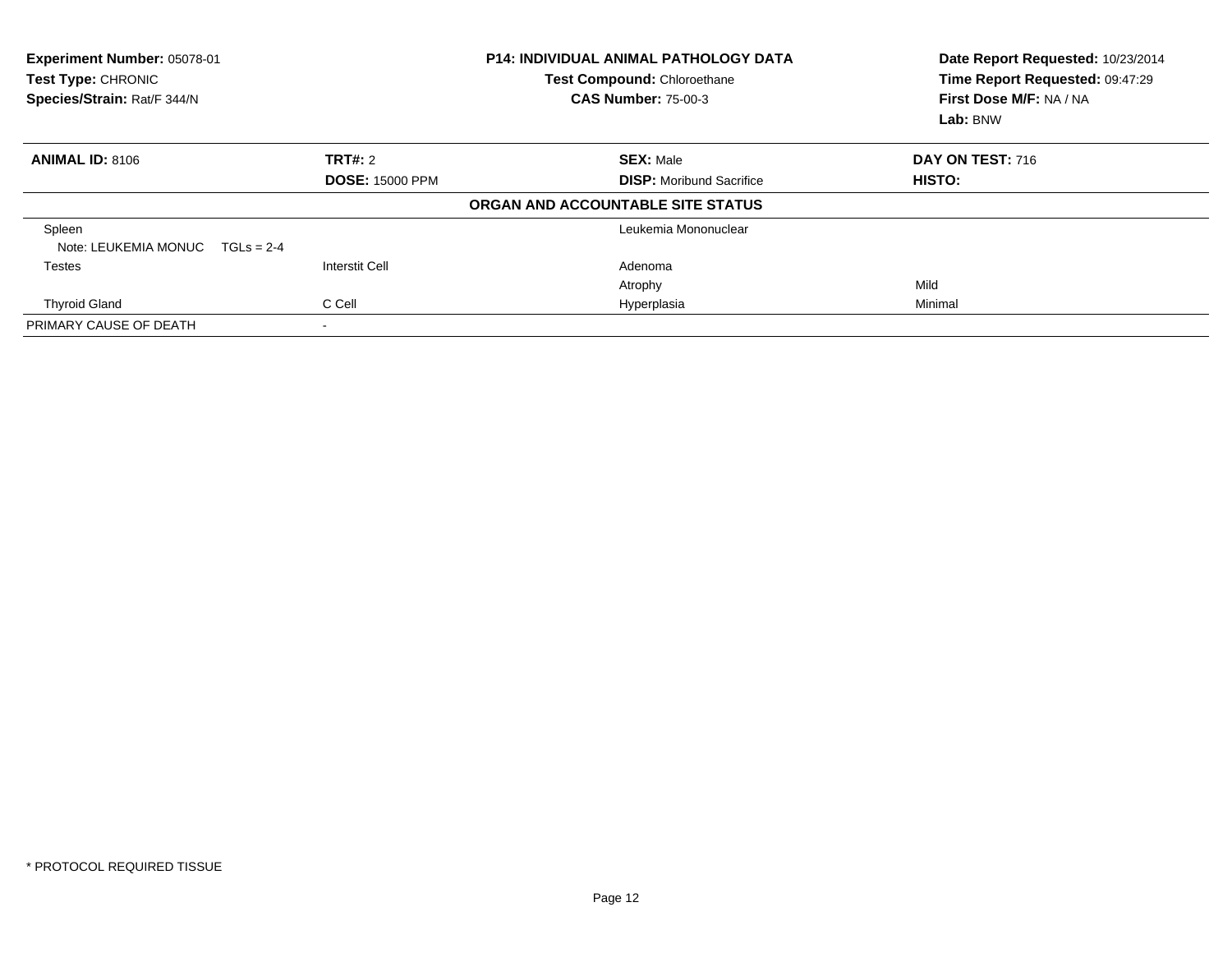| Experiment Number: 05078-01<br>Test Type: CHRONIC<br>Species/Strain: Rat/F 344/N | <b>P14: INDIVIDUAL ANIMAL PATHOLOGY DATA</b><br>Test Compound: Chloroethane<br><b>CAS Number: 75-00-3</b> |                                   | Date Report Requested: 10/23/2014<br>Time Report Requested: 09:47:29<br>First Dose M/F: NA / NA<br>Lab: BNW |  |
|----------------------------------------------------------------------------------|-----------------------------------------------------------------------------------------------------------|-----------------------------------|-------------------------------------------------------------------------------------------------------------|--|
| <b>ANIMAL ID: 8107</b>                                                           | TRT#: 2                                                                                                   | <b>SEX: Male</b>                  | DAY ON TEST: 729                                                                                            |  |
|                                                                                  | <b>DOSE: 15000 PPM</b>                                                                                    | <b>DISP: Terminal Sacrifice</b>   | HISTO:                                                                                                      |  |
|                                                                                  |                                                                                                           | ORGAN AND ACCOUNTABLE SITE STATUS |                                                                                                             |  |
| <b>NORMAL</b>                                                                    |                                                                                                           |                                   |                                                                                                             |  |
| Bone                                                                             | <b>Bone Marrow</b>                                                                                        | <b>Brain</b>                      | Esophagus                                                                                                   |  |
| Intestine Large - Cecum                                                          | Intestine Large - Colon                                                                                   | Intestine Large - Rectum          | Intestine Small - Duodenum                                                                                  |  |
| Intestine Small - Ileum                                                          | Intestine Small - Jejunum                                                                                 | Islets, Pancreatic                | Lymph Node - Bronchial                                                                                      |  |
| Parathyroid Gland                                                                | <b>Pituitary Gland</b>                                                                                    | <b>Preputial Gland</b>            | Stomach - Forestomach                                                                                       |  |
| Stomach - Glandular                                                              | <b>Thyroid Gland</b>                                                                                      | Trachea                           | <b>Urinary Bladder</b>                                                                                      |  |
| <b>MISSING</b>                                                                   |                                                                                                           |                                   |                                                                                                             |  |
| Mammary Gland                                                                    | Thymus                                                                                                    |                                   |                                                                                                             |  |
| <b>INSUFFICIENT TISSUE</b>                                                       |                                                                                                           |                                   |                                                                                                             |  |
| Larynx                                                                           |                                                                                                           |                                   |                                                                                                             |  |
| <b>OBSERVATIONS</b>                                                              |                                                                                                           |                                   |                                                                                                             |  |
| <b>Adrenal Gland</b>                                                             | Cortex                                                                                                    | Degeneration                      | Fatty, Minimal                                                                                              |  |
|                                                                                  | Medulla                                                                                                   | Hyperplasia                       | Mild                                                                                                        |  |
| Epididymis                                                                       |                                                                                                           | Vacuolization Cytoplasmic         | Mild                                                                                                        |  |
| Heart                                                                            |                                                                                                           | Inflammation                      | Chronic, Moderate                                                                                           |  |
| Kidney                                                                           |                                                                                                           | Nephropathy                       | Moderate                                                                                                    |  |
| Liver                                                                            |                                                                                                           | <b>Basophilic Focus</b>           | Minimal                                                                                                     |  |
|                                                                                  | <b>Bile Duct</b>                                                                                          | Hyperplasia                       | Mild                                                                                                        |  |
| Lung                                                                             | Perivascular                                                                                              | Infiltration Cellular             | Mononuclear CI, Minimal                                                                                     |  |
| Lymph Node                                                                       | Mandibular                                                                                                | Hyperplasia                       | Mild                                                                                                        |  |
| Nose                                                                             | Submucosa                                                                                                 | Inflammation                      | Minimal                                                                                                     |  |
| Pancreas                                                                         |                                                                                                           | Atrophy                           | Minimal                                                                                                     |  |
| Prostate                                                                         |                                                                                                           | Hyperplasia                       | Minimal                                                                                                     |  |
| Salivary Glands                                                                  | Duct                                                                                                      | Hyperplasia                       | Minimal                                                                                                     |  |
|                                                                                  | Duct                                                                                                      | Inflammation                      | Suppurative, Minimal                                                                                        |  |
| <b>Skin</b>                                                                      |                                                                                                           | <b>Basal Cell Carcinoma</b>       |                                                                                                             |  |
| Note: BASAL CEL CARC TGLs = 1-11                                                 |                                                                                                           |                                   |                                                                                                             |  |
| Spleen                                                                           |                                                                                                           | Fibrosis                          | Minimal                                                                                                     |  |
|                                                                                  |                                                                                                           | Leukemia Mononuclear              |                                                                                                             |  |
| <b>Testes</b>                                                                    | Bilateral, Interstit Cell                                                                                 | Adenoma                           |                                                                                                             |  |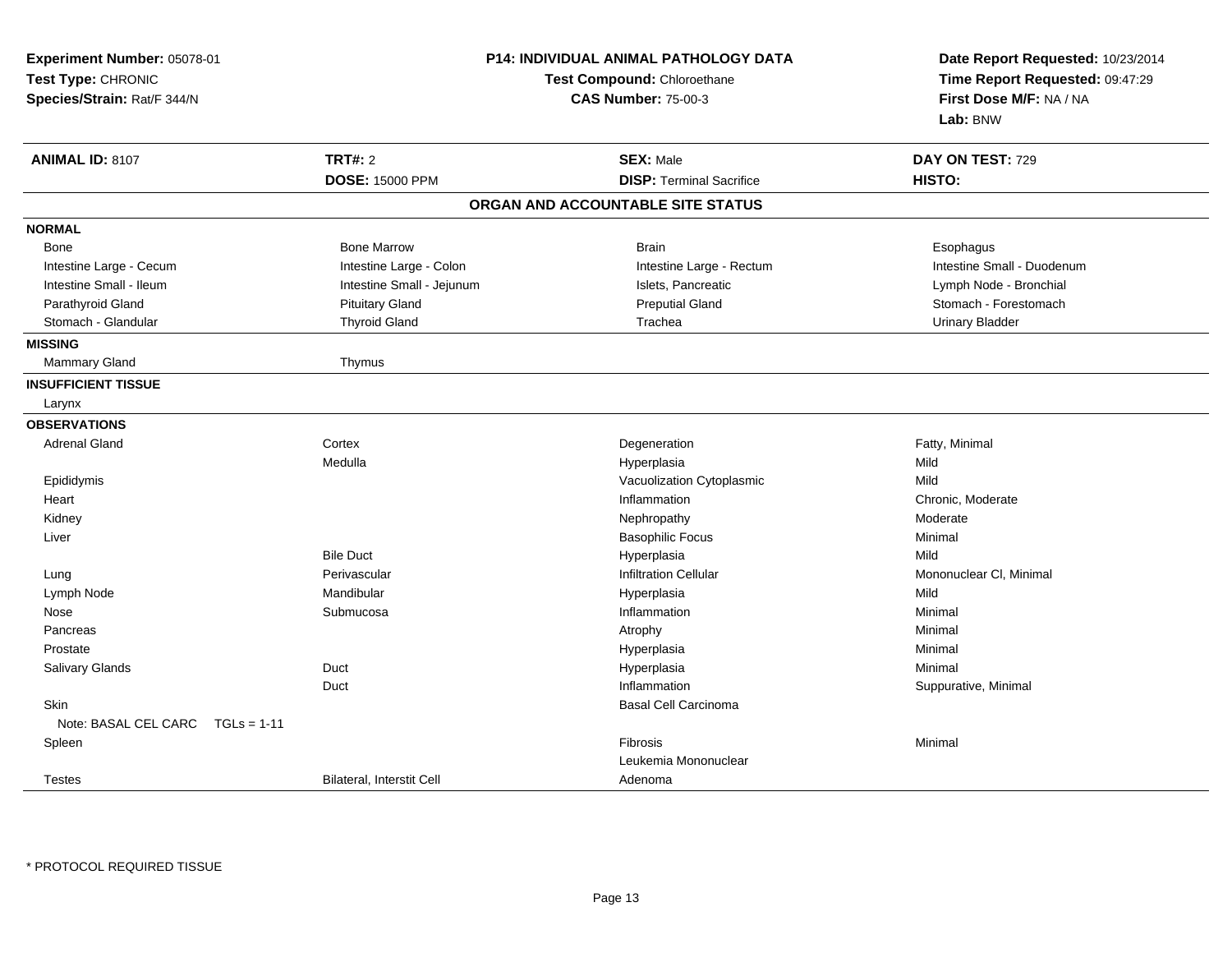| <b>Experiment Number: 05078-01</b><br>Test Type: CHRONIC<br>Species/Strain: Rat/F 344/N | <b>P14: INDIVIDUAL ANIMAL PATHOLOGY DATA</b><br><b>Test Compound: Chloroethane</b><br><b>CAS Number: 75-00-3</b> |                                   | Date Report Requested: 10/23/2014<br>Time Report Requested: 09:47:29<br>First Dose M/F: NA / NA<br>Lab: BNW |
|-----------------------------------------------------------------------------------------|------------------------------------------------------------------------------------------------------------------|-----------------------------------|-------------------------------------------------------------------------------------------------------------|
| <b>ANIMAL ID: 8107</b>                                                                  | TRT#: 2                                                                                                          | <b>SEX: Male</b>                  | <b>DAY ON TEST: 729</b>                                                                                     |
|                                                                                         | <b>DOSE: 15000 PPM</b>                                                                                           | <b>DISP: Terminal Sacrifice</b>   | HISTO:                                                                                                      |
|                                                                                         |                                                                                                                  | ORGAN AND ACCOUNTABLE SITE STATUS |                                                                                                             |
| PRIMARY CAUSE OF DEATH                                                                  |                                                                                                                  |                                   |                                                                                                             |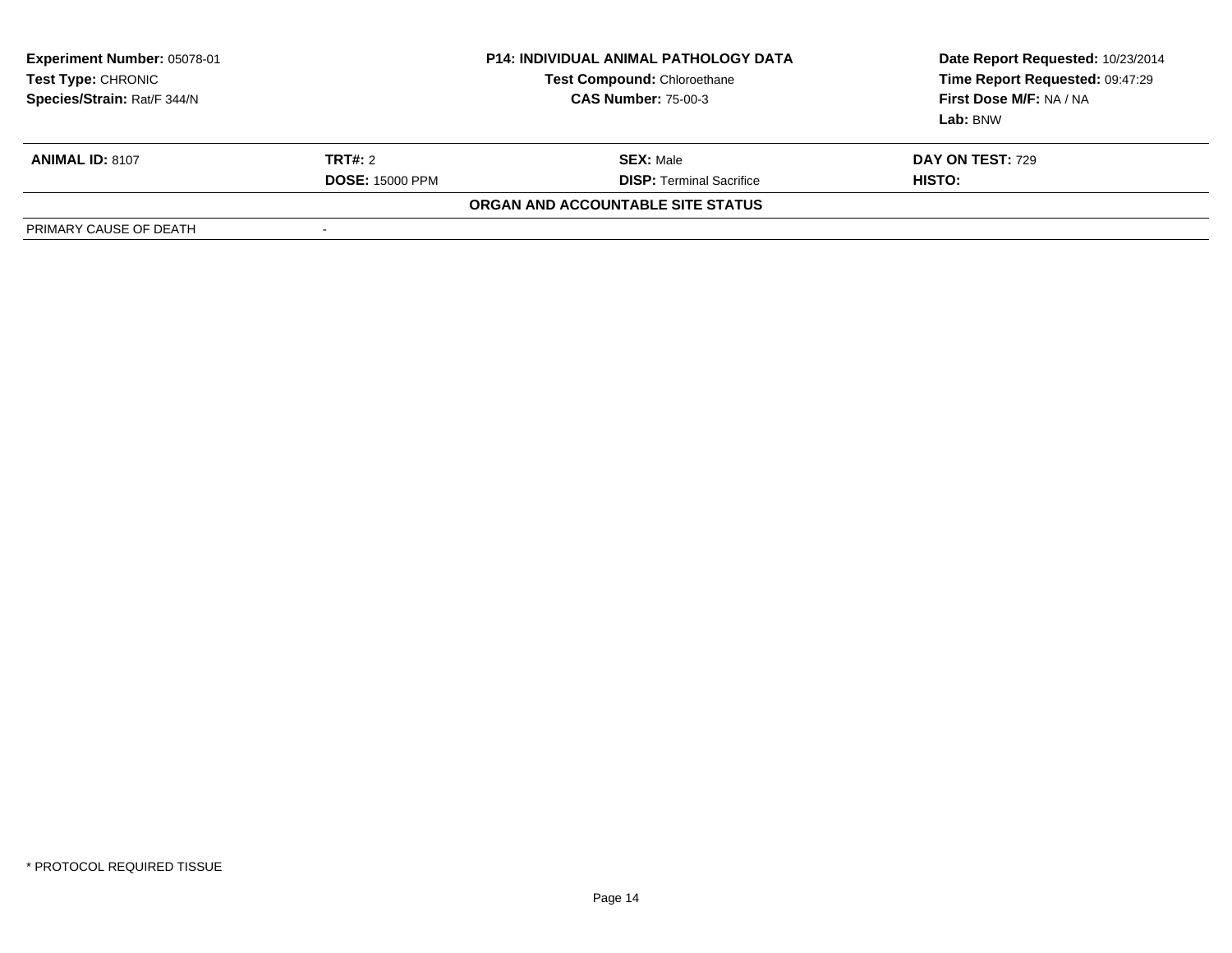| Experiment Number: 05078-01<br>Test Type: CHRONIC<br>Species/Strain: Rat/F 344/N                                             |                                          | P14: INDIVIDUAL ANIMAL PATHOLOGY DATA<br>Test Compound: Chloroethane<br><b>CAS Number: 75-00-3</b> | Date Report Requested: 10/23/2014<br>Time Report Requested: 09:47:29<br>First Dose M/F: NA / NA<br>Lab: BNW |
|------------------------------------------------------------------------------------------------------------------------------|------------------------------------------|----------------------------------------------------------------------------------------------------|-------------------------------------------------------------------------------------------------------------|
| <b>ANIMAL ID: 8108</b>                                                                                                       | <b>TRT#: 2</b><br><b>DOSE: 15000 PPM</b> | <b>SEX: Male</b><br><b>DISP:</b> Moribund Sacrifice                                                | DAY ON TEST: 709<br>HISTO:                                                                                  |
|                                                                                                                              |                                          | ORGAN AND ACCOUNTABLE SITE STATUS                                                                  |                                                                                                             |
| <b>NORMAL</b>                                                                                                                |                                          |                                                                                                    |                                                                                                             |
| Bone                                                                                                                         | <b>Bone Marrow</b>                       | <b>Brain</b>                                                                                       | Esophagus                                                                                                   |
| Intestine Large - Cecum                                                                                                      | Intestine Large - Colon                  | Intestine Large - Rectum                                                                           | Intestine Small - Duodenum                                                                                  |
| Intestine Small - Ileum                                                                                                      | Islets, Pancreatic                       | Lymph Node - Bronchial                                                                             | Parathyroid Gland                                                                                           |
| <b>Preputial Gland</b>                                                                                                       | Skin                                     | Stomach - Forestomach                                                                              | Stomach - Glandular                                                                                         |
| Thymus                                                                                                                       | <b>Thyroid Gland</b>                     | <b>Urinary Bladder</b>                                                                             |                                                                                                             |
| <b>MISSING</b>                                                                                                               |                                          |                                                                                                    |                                                                                                             |
| Intestine Small - Jejunum                                                                                                    | Mammary Gland                            |                                                                                                    |                                                                                                             |
| <b>OBSERVATIONS</b>                                                                                                          |                                          |                                                                                                    |                                                                                                             |
| <b>Adrenal Gland</b>                                                                                                         | Cortex                                   | Degeneration                                                                                       | Fatty, Minimal                                                                                              |
|                                                                                                                              | Medulla                                  | Hyperplasia                                                                                        | Minimal                                                                                                     |
|                                                                                                                              | Cortex                                   | Leukemia Mononuclear                                                                               |                                                                                                             |
| Note: 1991 CONVERSION DISCREPANCY, ORIGINAL DIAGNOSIS SITE NOT SPECIFIED.                                                    |                                          |                                                                                                    |                                                                                                             |
| Epididymis                                                                                                                   |                                          | Vacuolization Cytoplasmic                                                                          | Minimal                                                                                                     |
| Heart                                                                                                                        |                                          | Inflammation                                                                                       | Chronic, Minimal                                                                                            |
| Kidney                                                                                                                       | <b>Renal Tubule</b>                      | Carcinoma                                                                                          |                                                                                                             |
|                                                                                                                              |                                          | Leukemia Mononuclear                                                                               |                                                                                                             |
|                                                                                                                              |                                          | Nephropathy                                                                                        | Moderate                                                                                                    |
| $TGLs = 3-5$<br>Note: NEPHROPATHY                                                                                            |                                          |                                                                                                    |                                                                                                             |
| Note: CARCINOMA<br>$TGLS = 4-11+12$                                                                                          |                                          |                                                                                                    |                                                                                                             |
| Larynx                                                                                                                       |                                          | Inflammation                                                                                       | Suppurative, Minimal                                                                                        |
| Liver                                                                                                                        |                                          | Degeneration                                                                                       | Cystic, Minimal                                                                                             |
|                                                                                                                              |                                          | Hepatodiaphragmatic Nodule                                                                         |                                                                                                             |
|                                                                                                                              | <b>Bile Duct</b>                         | Hyperplasia                                                                                        | Minimal                                                                                                     |
|                                                                                                                              |                                          | Leukemia Mononuclear                                                                               |                                                                                                             |
| Note: TGL 2 APPEARS TO BE A PORTION OF LIVER THAT<br>Note: HERNIATED THROUGH THE DIAPHRAM<br>Note: ANOM HEPAT LOB TGLs = 2-8 |                                          |                                                                                                    |                                                                                                             |
| Lung                                                                                                                         |                                          | Leukemia Mononuclear                                                                               |                                                                                                             |
| Lymph Node                                                                                                                   | Mandibular                               | Leukemia Mononuclear                                                                               |                                                                                                             |
| Nose                                                                                                                         |                                          | Leukemia Mononuclear                                                                               |                                                                                                             |
|                                                                                                                              |                                          |                                                                                                    |                                                                                                             |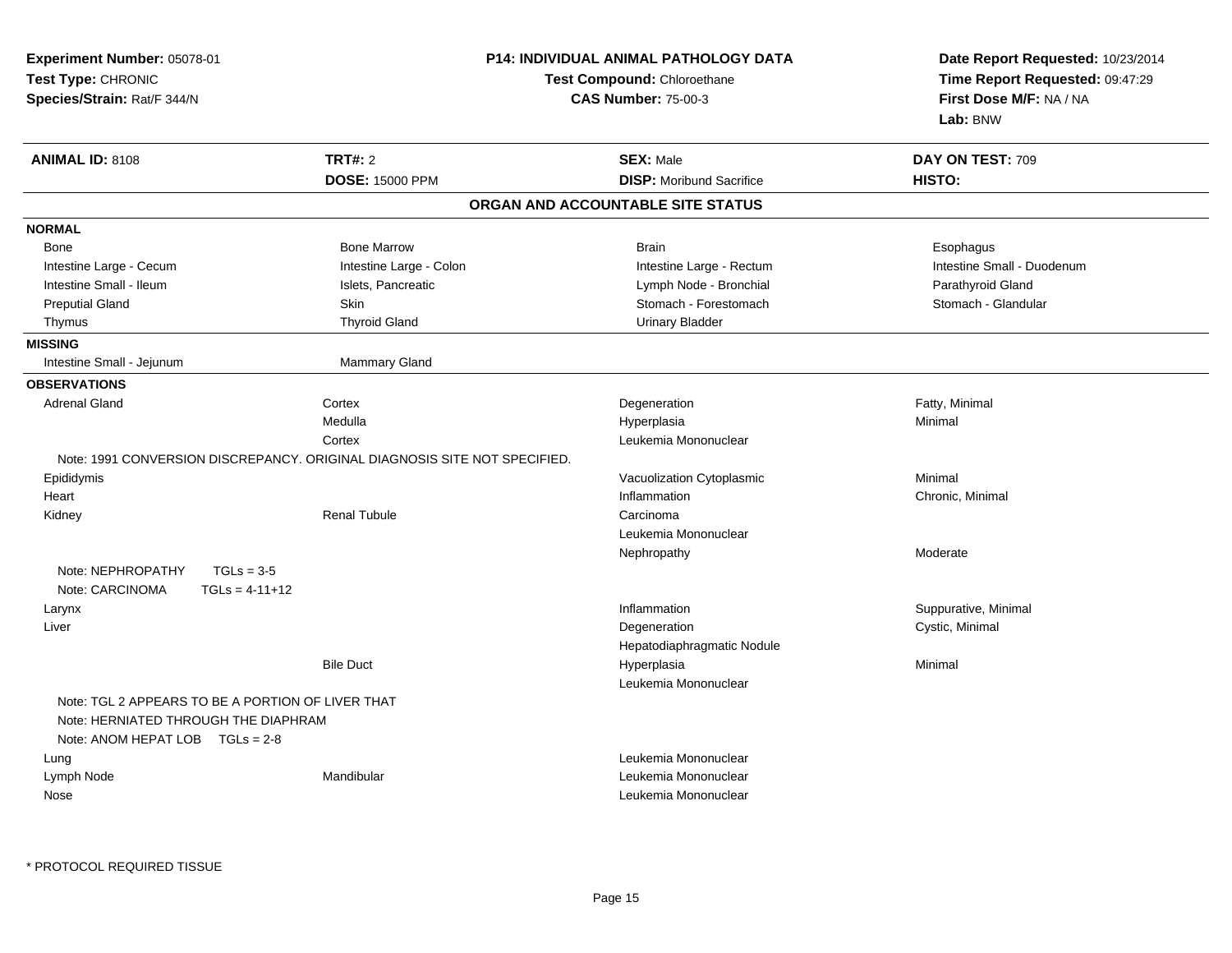| Experiment Number: 05078-01<br>Test Type: CHRONIC<br>Species/Strain: Rat/F 344/N |                        | <b>P14: INDIVIDUAL ANIMAL PATHOLOGY DATA</b><br>Test Compound: Chloroethane<br><b>CAS Number: 75-00-3</b> | Date Report Requested: 10/23/2014<br>Time Report Requested: 09:47:29<br>First Dose M/F: NA / NA<br>Lab: BNW |  |
|----------------------------------------------------------------------------------|------------------------|-----------------------------------------------------------------------------------------------------------|-------------------------------------------------------------------------------------------------------------|--|
| <b>ANIMAL ID: 8108</b>                                                           | <b>TRT#: 2</b>         | <b>SEX: Male</b>                                                                                          | DAY ON TEST: 709                                                                                            |  |
|                                                                                  | <b>DOSE: 15000 PPM</b> | <b>DISP:</b> Moribund Sacrifice                                                                           | HISTO:                                                                                                      |  |
|                                                                                  |                        | ORGAN AND ACCOUNTABLE SITE STATUS                                                                         |                                                                                                             |  |
| Pancreas                                                                         |                        | Atrophy                                                                                                   | Mild                                                                                                        |  |
|                                                                                  |                        | Cytomegaly                                                                                                | Minimal                                                                                                     |  |
|                                                                                  |                        | Leukemia Mononuclear                                                                                      |                                                                                                             |  |
| <b>Pituitary Gland</b>                                                           | Pars Distalis          | Hyperplasia                                                                                               | Moderate                                                                                                    |  |
|                                                                                  |                        | Leukemia Mononuclear                                                                                      |                                                                                                             |  |
| Prostate                                                                         |                        | Inflammation                                                                                              | Suppurative, Minimal                                                                                        |  |
| <b>Salivary Glands</b>                                                           | Duct                   | Hyperplasia                                                                                               | Minimal                                                                                                     |  |
| Spleen                                                                           |                        | Leukemia Mononuclear                                                                                      |                                                                                                             |  |
| Note: LEUKEMIA MONUC<br>$TGLs = 1-13$                                            |                        |                                                                                                           |                                                                                                             |  |
| <b>Testes</b>                                                                    | Interstit Cell         | Adenoma                                                                                                   |                                                                                                             |  |
|                                                                                  |                        | Leukemia Mononuclear                                                                                      |                                                                                                             |  |
| Note: ADENOMA<br>$TGLs = 5-7$                                                    |                        |                                                                                                           |                                                                                                             |  |
| Trachea                                                                          |                        | Inflammation                                                                                              | Suppurative, Minimal                                                                                        |  |
| PRIMARY CAUSE OF DEATH                                                           |                        |                                                                                                           |                                                                                                             |  |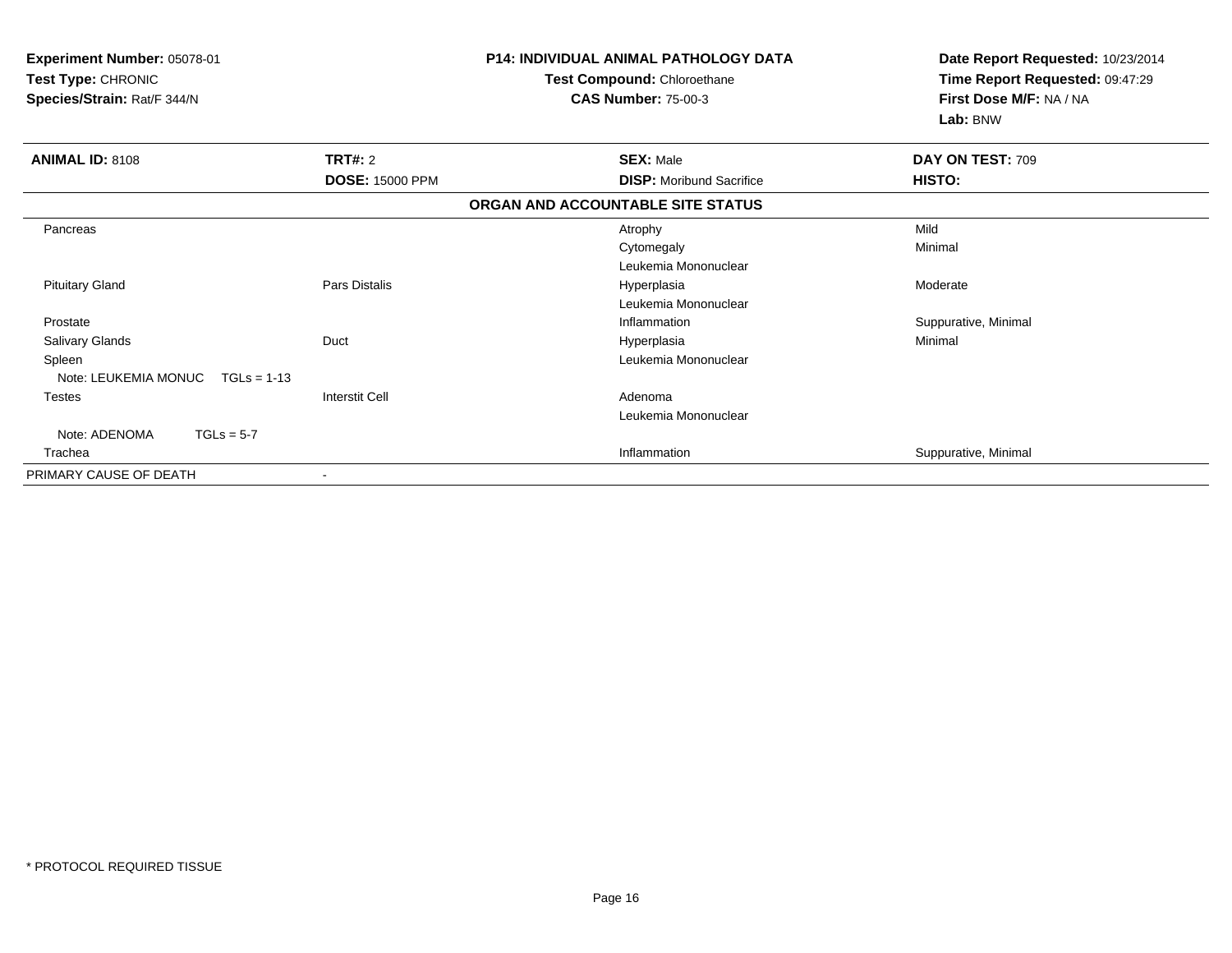| <b>P14: INDIVIDUAL ANIMAL PATHOLOGY DATA</b><br>Experiment Number: 05078-01<br>Test Type: CHRONIC<br>Test Compound: Chloroethane<br>Species/Strain: Rat/F 344/N<br><b>CAS Number: 75-00-3</b> |                         |                                   | Date Report Requested: 10/23/2014<br>Time Report Requested: 09:47:29<br>First Dose M/F: NA / NA<br>Lab: BNW |
|-----------------------------------------------------------------------------------------------------------------------------------------------------------------------------------------------|-------------------------|-----------------------------------|-------------------------------------------------------------------------------------------------------------|
| <b>ANIMAL ID: 8109</b>                                                                                                                                                                        | TRT#: 2                 | <b>SEX: Male</b>                  | DAY ON TEST: 626                                                                                            |
|                                                                                                                                                                                               | <b>DOSE: 15000 PPM</b>  | <b>DISP:</b> Moribund Sacrifice   | HISTO:                                                                                                      |
|                                                                                                                                                                                               |                         | ORGAN AND ACCOUNTABLE SITE STATUS |                                                                                                             |
| <b>NORMAL</b>                                                                                                                                                                                 |                         |                                   |                                                                                                             |
| <b>Adrenal Gland - Cortex</b>                                                                                                                                                                 | <b>Bone</b>             | <b>Bone Marrow</b>                | <b>Brain</b>                                                                                                |
| Esophagus                                                                                                                                                                                     | Intestine Large - Cecum | Intestine Large - Colon           | Intestine Large - Rectum                                                                                    |
| Intestine Small - Duodenum                                                                                                                                                                    | Intestine Small - Ileum | Intestine Small - Jejunum         | Islets, Pancreatic                                                                                          |
| Larynx                                                                                                                                                                                        | Lung                    | Lymph Node - Bronchial            | Pancreas                                                                                                    |
| Parathyroid Gland                                                                                                                                                                             | Prostate                | Skin                              | Spleen                                                                                                      |
| Stomach - Forestomach                                                                                                                                                                         | Stomach - Glandular     | Thymus                            | Trachea                                                                                                     |
| <b>Urinary Bladder</b>                                                                                                                                                                        |                         |                                   |                                                                                                             |
| <b>MISSING</b>                                                                                                                                                                                |                         |                                   |                                                                                                             |
| Epididymis                                                                                                                                                                                    | Lymph Node - Mandibular | Mammary Gland                     | <b>Preputial Gland</b>                                                                                      |
| <b>OBSERVATIONS</b>                                                                                                                                                                           |                         |                                   |                                                                                                             |
| <b>Adrenal Gland</b>                                                                                                                                                                          | Medulla                 | Hyperplasia                       | Minimal                                                                                                     |
| Heart                                                                                                                                                                                         |                         | Inflammation                      | Chronic, Mild                                                                                               |
| Kidney                                                                                                                                                                                        |                         | Nephropathy                       | Moderate                                                                                                    |
| Liver                                                                                                                                                                                         |                         | Degeneration                      | Fatty, Minimal                                                                                              |
|                                                                                                                                                                                               | <b>Bile Duct</b>        | Hyperplasia                       | Minimal                                                                                                     |
| Nose                                                                                                                                                                                          | Submucosa               | Inflammation                      | Mild                                                                                                        |
| <b>Pituitary Gland</b>                                                                                                                                                                        | Pars Distalis           | Adenoma                           |                                                                                                             |
| Note: ADENOMA<br>$TGLs = 3-8$                                                                                                                                                                 |                         |                                   |                                                                                                             |
| Salivary Glands                                                                                                                                                                               | Duct                    | Hyperplasia                       | Minimal                                                                                                     |
| <b>Testes</b>                                                                                                                                                                                 |                         | Atrophy                           | Marked                                                                                                      |
|                                                                                                                                                                                               | Tunic                   | Mesothelioma Malignant            |                                                                                                             |
| Note: MESOTHELIO MAL TGLs = 1-7,2-11<br>Note: MESOTHELIOMA IS PRESENT ON VAGINAL TUNICS OF                                                                                                    |                         |                                   |                                                                                                             |
| Note: TESTES AND ON THE SCROTAL PERITONEAL SURFACES                                                                                                                                           |                         |                                   |                                                                                                             |
| <b>Thyroid Gland</b>                                                                                                                                                                          | C Cell                  | Hyperplasia                       | Moderate                                                                                                    |
| PRIMARY CAUSE OF DEATH                                                                                                                                                                        | $\blacksquare$          |                                   |                                                                                                             |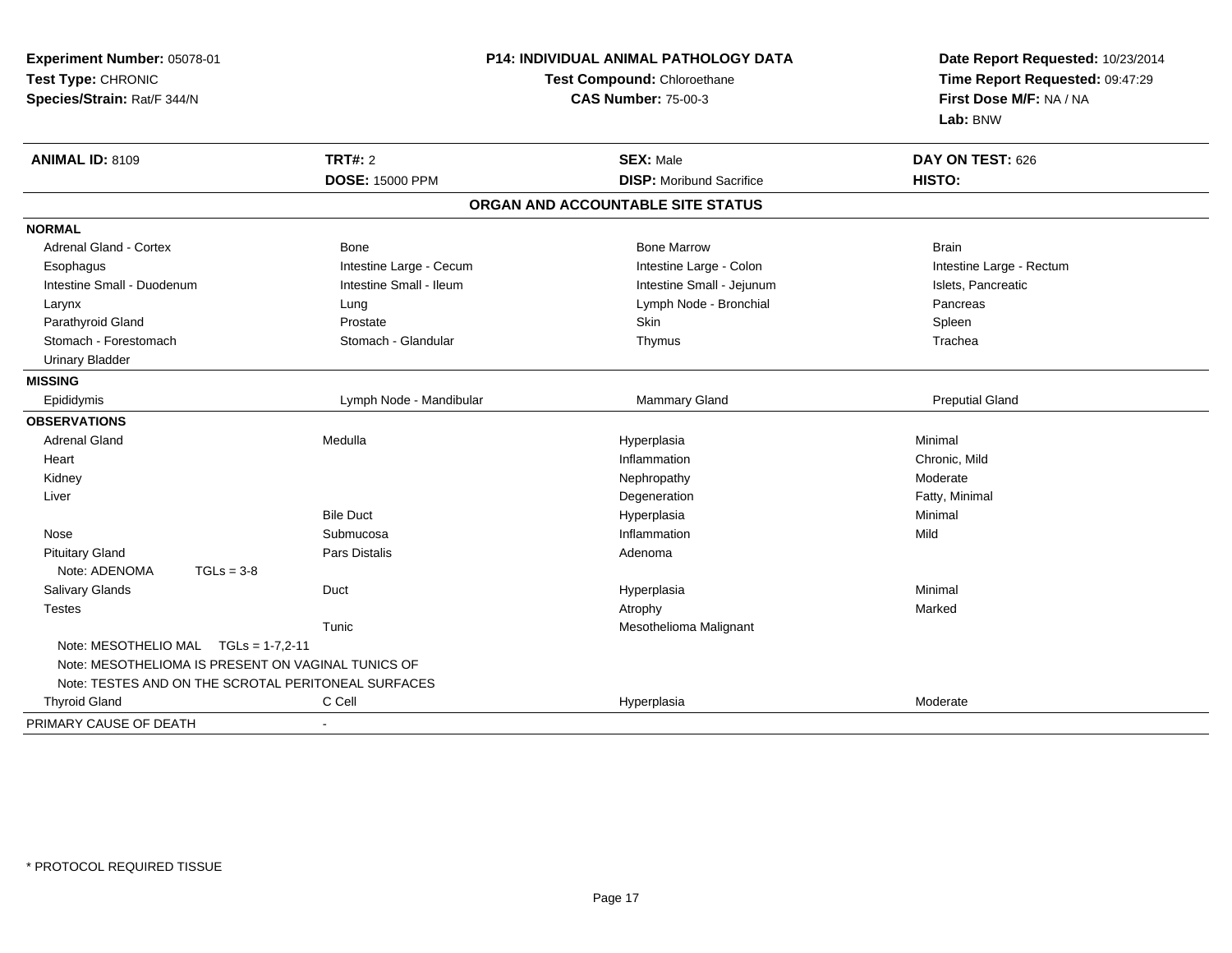| Experiment Number: 05078-01<br>Test Type: CHRONIC<br>Species/Strain: Rat/F 344/N |                          | <b>P14: INDIVIDUAL ANIMAL PATHOLOGY DATA</b><br>Test Compound: Chloroethane<br><b>CAS Number: 75-00-3</b> | Date Report Requested: 10/23/2014<br>Time Report Requested: 09:47:29<br>First Dose M/F: NA / NA<br>Lab: BNW |
|----------------------------------------------------------------------------------|--------------------------|-----------------------------------------------------------------------------------------------------------|-------------------------------------------------------------------------------------------------------------|
| <b>ANIMAL ID: 8110</b>                                                           | <b>TRT#: 2</b>           | <b>SEX: Male</b>                                                                                          | DAY ON TEST: 664                                                                                            |
|                                                                                  | <b>DOSE: 15000 PPM</b>   | <b>DISP:</b> Moribund Sacrifice                                                                           | HISTO:                                                                                                      |
|                                                                                  |                          | ORGAN AND ACCOUNTABLE SITE STATUS                                                                         |                                                                                                             |
| <b>NORMAL</b>                                                                    |                          |                                                                                                           |                                                                                                             |
| Bone                                                                             | Epididymis               | Esophagus                                                                                                 | Intestine Large - Cecum                                                                                     |
| Intestine Large - Colon                                                          | Intestine Large - Rectum | Intestine Small - Duodenum                                                                                | Intestine Small - Ileum                                                                                     |
| Intestine Small - Jejunum                                                        | Islets, Pancreatic       | Larynx                                                                                                    | Pancreas                                                                                                    |
| Parathyroid Gland                                                                | Prostate                 | Salivary Glands                                                                                           | Skin                                                                                                        |
| Stomach - Forestomach                                                            | Thymus                   | <b>Thyroid Gland</b>                                                                                      | Trachea                                                                                                     |
| <b>MISSING</b>                                                                   |                          |                                                                                                           |                                                                                                             |
| Lymph Node - Mandibular                                                          | Mammary Gland            |                                                                                                           |                                                                                                             |
| <b>OBSERVATIONS</b>                                                              |                          |                                                                                                           |                                                                                                             |
| <b>Adrenal Gland</b>                                                             | Cortex                   | Degeneration                                                                                              | Fatty, Mild                                                                                                 |
|                                                                                  | Cortex                   | Leukemia Mononuclear                                                                                      |                                                                                                             |
|                                                                                  | Medulla                  | Leukemia Mononuclear                                                                                      |                                                                                                             |
|                                                                                  | Bilateral, Medulla       | Pheochromocytoma Benign                                                                                   |                                                                                                             |
| <b>Bone Marrow</b>                                                               |                          | Leukemia Mononuclear                                                                                      |                                                                                                             |
| <b>Brain</b>                                                                     |                          | Hemorrhage                                                                                                | Focal, Minimal                                                                                              |
|                                                                                  |                          | Leukemia Mononuclear                                                                                      |                                                                                                             |
| Heart                                                                            |                          | Inflammation                                                                                              | Chronic, Minimal                                                                                            |
|                                                                                  |                          | Leukemia Mononuclear                                                                                      |                                                                                                             |
| Kidney                                                                           | Epithelium, Pelvis       | Hyperplasia                                                                                               | Mild                                                                                                        |
|                                                                                  |                          | Leukemia Mononuclear                                                                                      |                                                                                                             |
|                                                                                  |                          | Nephropathy                                                                                               | Moderate                                                                                                    |
| Note: NEPHROPATHY<br>$TGLs = 4-5$                                                |                          |                                                                                                           |                                                                                                             |
| Liver                                                                            |                          | Degeneration                                                                                              | Cystic, Moderate                                                                                            |
|                                                                                  |                          | Degeneration                                                                                              | Mild                                                                                                        |
|                                                                                  | <b>Bile Duct</b>         | Hyperplasia                                                                                               | Moderate                                                                                                    |
| Note: LEUKEMIA MONUC<br>$TGLs = 5-4$                                             |                          | Leukemia Mononuclear                                                                                      |                                                                                                             |
| Lung                                                                             |                          | Leukemia Mononuclear                                                                                      |                                                                                                             |
| Lymph Node                                                                       | <b>Bronchial</b>         | Leukemia Mononuclear                                                                                      |                                                                                                             |
|                                                                                  | Mesenteric               | Leukemia Mononuclear                                                                                      |                                                                                                             |
| Nose                                                                             | <b>Respirat Epith</b>    | Hyperplasia                                                                                               | Minimal                                                                                                     |
|                                                                                  |                          |                                                                                                           |                                                                                                             |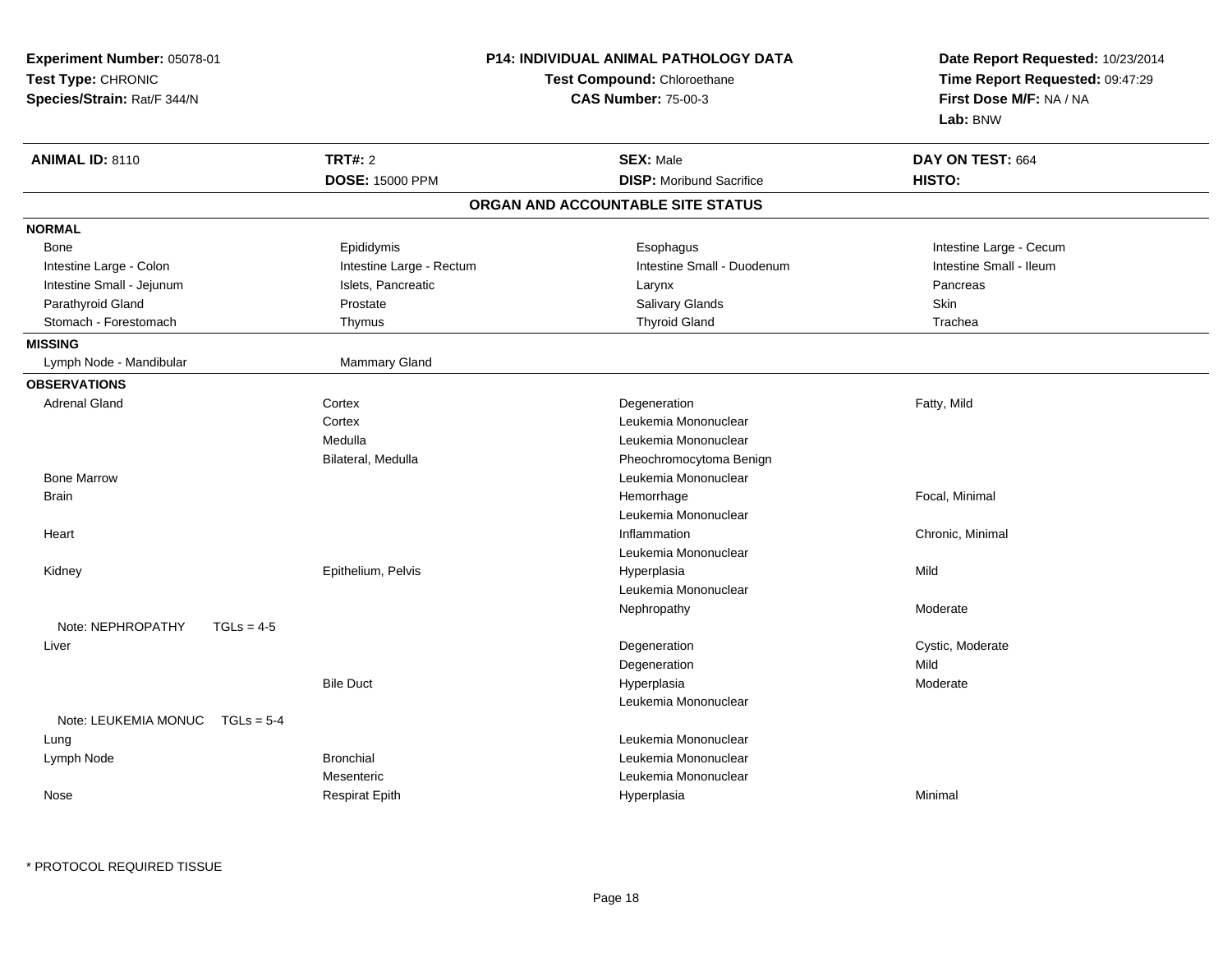| Experiment Number: 05078-01<br>Test Type: CHRONIC<br>Species/Strain: Rat/F 344/N |              | <b>P14: INDIVIDUAL ANIMAL PATHOLOGY DATA</b><br>Test Compound: Chloroethane<br><b>CAS Number: 75-00-3</b> | Date Report Requested: 10/23/2014<br>Time Report Requested: 09:47:29<br>First Dose M/F: NA / NA<br>Lab: BNW |                   |
|----------------------------------------------------------------------------------|--------------|-----------------------------------------------------------------------------------------------------------|-------------------------------------------------------------------------------------------------------------|-------------------|
| <b>ANIMAL ID: 8110</b>                                                           |              | TRT#: 2                                                                                                   | <b>SEX: Male</b>                                                                                            | DAY ON TEST: 664  |
|                                                                                  |              | <b>DOSE: 15000 PPM</b>                                                                                    | <b>DISP:</b> Moribund Sacrifice                                                                             | HISTO:            |
|                                                                                  |              |                                                                                                           | ORGAN AND ACCOUNTABLE SITE STATUS                                                                           |                   |
|                                                                                  |              |                                                                                                           | Leukemia Mononuclear                                                                                        |                   |
|                                                                                  |              |                                                                                                           | Thrombosis                                                                                                  | Moderate          |
| <b>Pituitary Gland</b>                                                           |              |                                                                                                           | Leukemia Mononuclear                                                                                        |                   |
| <b>Preputial Gland</b>                                                           |              |                                                                                                           | Inflammation                                                                                                | Suppurative, Mild |
| Spleen                                                                           |              |                                                                                                           | <b>Fibrosis</b>                                                                                             | Mild              |
|                                                                                  |              |                                                                                                           | Leukemia Mononuclear                                                                                        |                   |
| Note: LEUKEMIA MONUC                                                             | $TGLs = 3-4$ |                                                                                                           |                                                                                                             |                   |
| Stomach                                                                          |              | Glandular                                                                                                 | Erosion                                                                                                     | Minimal           |
| Note: EROSION                                                                    | $TGLs = 6-8$ |                                                                                                           |                                                                                                             |                   |
| <b>Testes</b>                                                                    |              | <b>Interstit Cell</b>                                                                                     | Adenoma                                                                                                     |                   |
|                                                                                  |              |                                                                                                           | Atrophy                                                                                                     | Mild              |
|                                                                                  |              |                                                                                                           | Leukemia Mononuclear                                                                                        |                   |
| Note: ADENOMA                                                                    | $TGLs = 1-7$ |                                                                                                           |                                                                                                             |                   |
| Note: ATROPHY                                                                    | $TGLs = 2-7$ |                                                                                                           |                                                                                                             |                   |
| Urinary Bladder                                                                  |              |                                                                                                           | Leukemia Mononuclear                                                                                        |                   |
| PRIMARY CAUSE OF DEATH                                                           |              | $\blacksquare$                                                                                            |                                                                                                             |                   |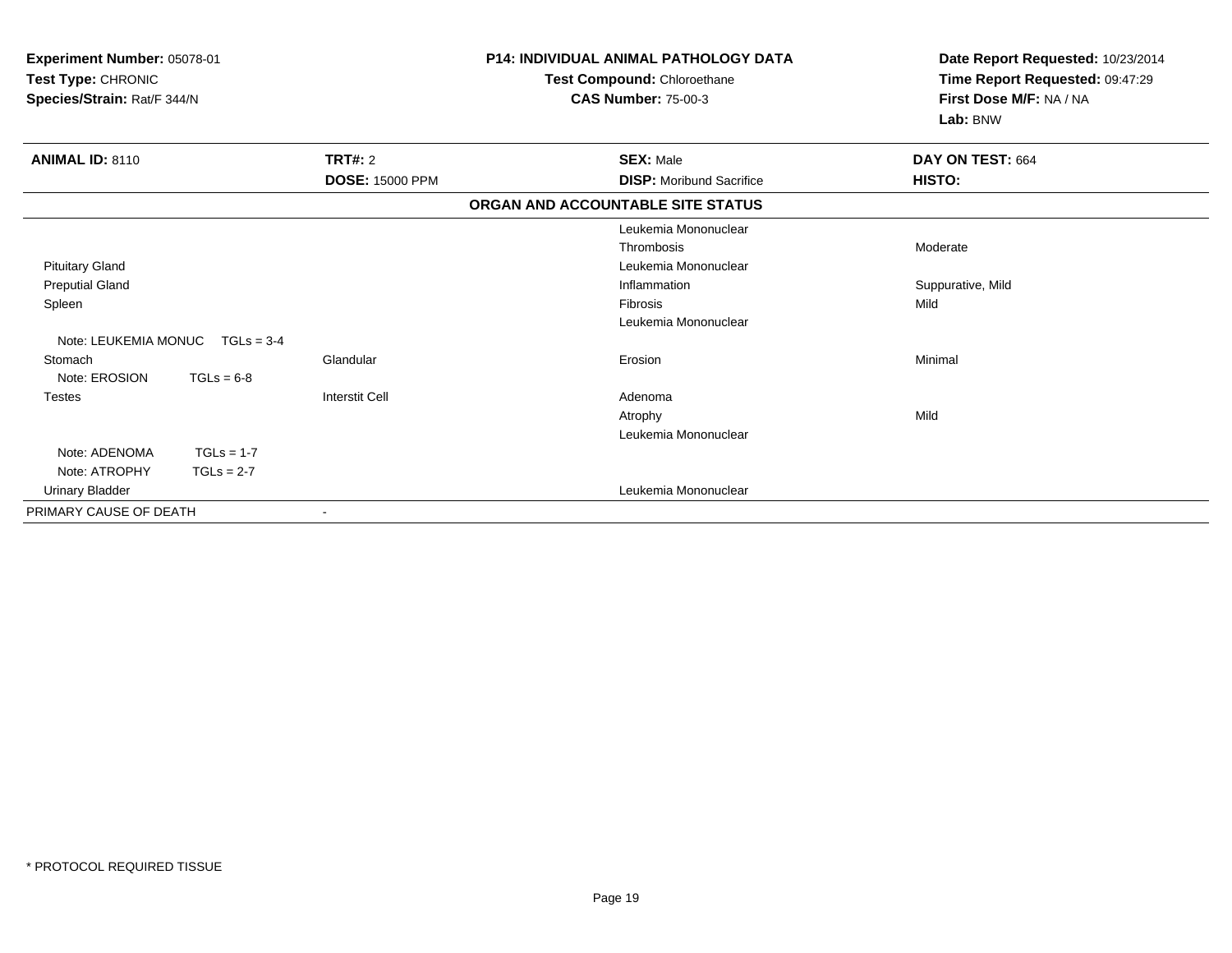| Experiment Number: 05078-01<br>Test Type: CHRONIC<br>Species/Strain: Rat/F 344/N |                           | P14: INDIVIDUAL ANIMAL PATHOLOGY DATA<br>Test Compound: Chloroethane<br><b>CAS Number: 75-00-3</b> | Date Report Requested: 10/23/2014<br>Time Report Requested: 09:47:29<br>First Dose M/F: NA / NA<br>Lab: BNW |
|----------------------------------------------------------------------------------|---------------------------|----------------------------------------------------------------------------------------------------|-------------------------------------------------------------------------------------------------------------|
| <b>ANIMAL ID: 8111</b>                                                           | <b>TRT#: 2</b>            | <b>SEX: Male</b>                                                                                   | DAY ON TEST: 729                                                                                            |
|                                                                                  | <b>DOSE: 15000 PPM</b>    | <b>DISP: Terminal Sacrifice</b>                                                                    | HISTO:                                                                                                      |
|                                                                                  |                           | ORGAN AND ACCOUNTABLE SITE STATUS                                                                  |                                                                                                             |
| <b>NORMAL</b>                                                                    |                           |                                                                                                    |                                                                                                             |
| <b>Bone</b>                                                                      | <b>Bone Marrow</b>        | <b>Brain</b>                                                                                       | Esophagus                                                                                                   |
| Intestine Large - Cecum                                                          | Intestine Large - Colon   | Intestine Large - Rectum                                                                           | Intestine Small - Duodenum                                                                                  |
| Intestine Small - Ileum                                                          | Intestine Small - Jejunum | Islets, Pancreatic                                                                                 | Lymph Node - Bronchial                                                                                      |
| Pancreas                                                                         | Parathyroid Gland         | <b>Preputial Gland</b>                                                                             | <b>Skin</b>                                                                                                 |
| Stomach - Forestomach                                                            | Stomach - Glandular       | <b>Thyroid Gland</b>                                                                               | Trachea                                                                                                     |
| <b>Urinary Bladder</b>                                                           |                           |                                                                                                    |                                                                                                             |
| <b>MISSING</b>                                                                   |                           |                                                                                                    |                                                                                                             |
| Epididymis                                                                       | Thymus                    |                                                                                                    |                                                                                                             |
| <b>OBSERVATIONS</b>                                                              |                           |                                                                                                    |                                                                                                             |
| <b>Adrenal Gland</b>                                                             | Cortex                    | Degeneration                                                                                       | Fatty, Mild                                                                                                 |
|                                                                                  | Cortex                    | Hyperplasia                                                                                        | Moderate                                                                                                    |
|                                                                                  | Medulla                   | Hyperplasia                                                                                        | Mild                                                                                                        |
| Heart                                                                            |                           | Inflammation                                                                                       | Chronic, Mild                                                                                               |
| Kidney                                                                           |                           | Inflammation                                                                                       | Suppurative, Mild                                                                                           |
|                                                                                  |                           | Nephropathy                                                                                        | Marked                                                                                                      |
| Note: NEPHROPATHY<br>$TGLs = 1-5$                                                |                           |                                                                                                    |                                                                                                             |
| Larynx                                                                           |                           | Inflammation                                                                                       | Suppurative, Mild                                                                                           |
| Liver                                                                            |                           | Degeneration                                                                                       | Fatty, Minimal                                                                                              |
|                                                                                  | <b>Bile Duct</b>          | Hyperplasia                                                                                        | Minimal                                                                                                     |
|                                                                                  |                           | Leukemia Mononuclear                                                                               |                                                                                                             |
| Lung                                                                             | Perivascular              | <b>Infiltration Cellular</b>                                                                       | Mononuclear CI, Mild                                                                                        |
| Lymph Node                                                                       | Mandibular                | Hyperplasia                                                                                        | Mild                                                                                                        |
| Mammary Gland                                                                    |                           | Galactocele                                                                                        | Minimal                                                                                                     |
| Nose                                                                             | Submucosa                 | Inflammation                                                                                       | Mild                                                                                                        |
| <b>Pituitary Gland</b>                                                           | <b>Pars Distalis</b>      | Adenoma                                                                                            |                                                                                                             |
| Prostate                                                                         |                           | Hyperplasia                                                                                        | Mild                                                                                                        |
| Salivary Glands                                                                  | Duct                      | Hyperplasia                                                                                        | Minimal                                                                                                     |
| Spleen                                                                           |                           | Leukemia Mononuclear                                                                               |                                                                                                             |
| <b>Testes</b>                                                                    | <b>Interstit Cell</b>     | Adenoma                                                                                            |                                                                                                             |
|                                                                                  |                           | Atrophy                                                                                            | Mild                                                                                                        |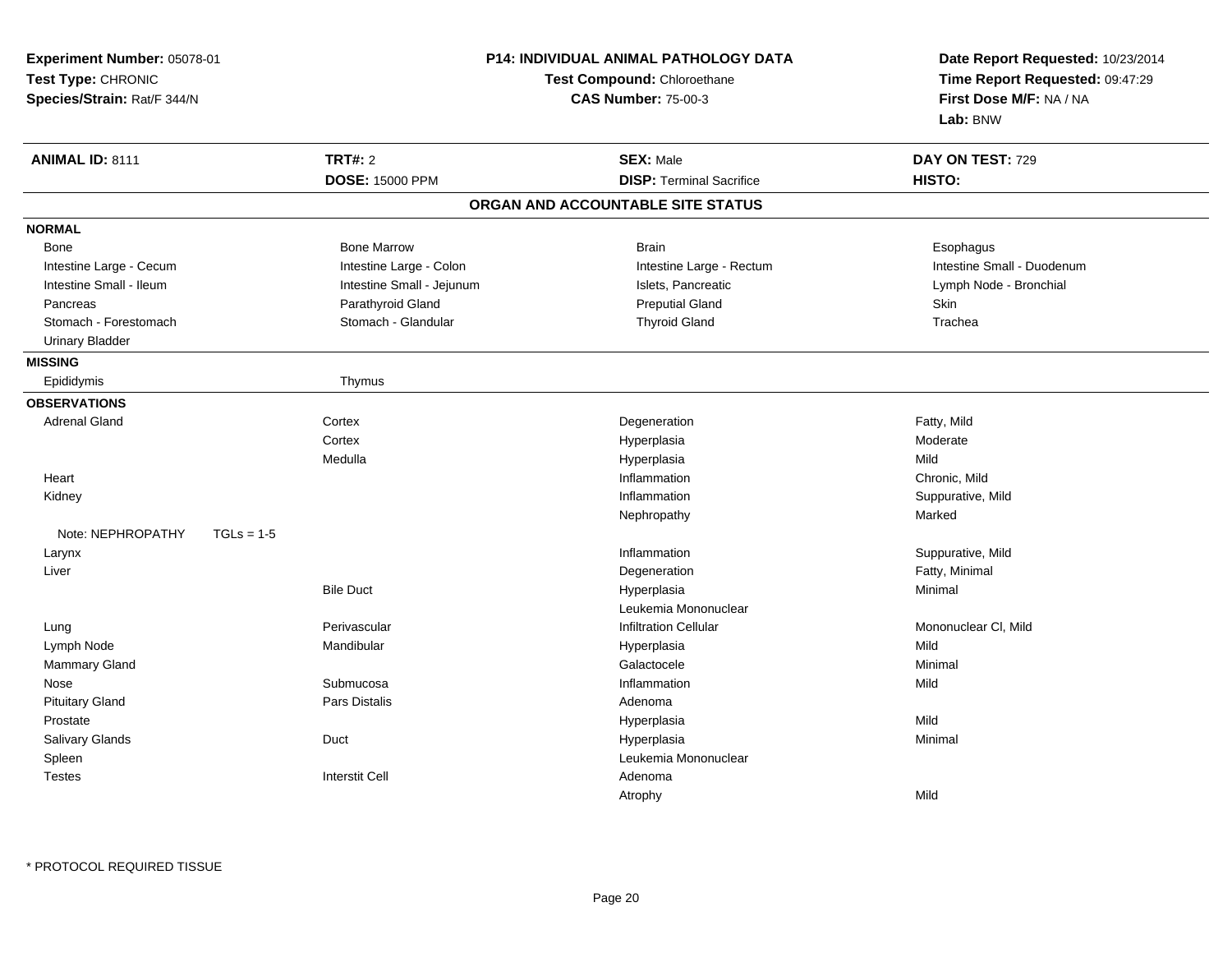| Experiment Number: 05078-01<br>Test Type: CHRONIC<br>Species/Strain: Rat/F 344/N | <b>P14: INDIVIDUAL ANIMAL PATHOLOGY DATA</b><br>Test Compound: Chloroethane<br><b>CAS Number: 75-00-3</b> |                                                     | Date Report Requested: 10/23/2014<br>Time Report Requested: 09:47:29<br>First Dose M/F: NA / NA<br>Lab: BNW |  |
|----------------------------------------------------------------------------------|-----------------------------------------------------------------------------------------------------------|-----------------------------------------------------|-------------------------------------------------------------------------------------------------------------|--|
| <b>ANIMAL ID: 8111</b>                                                           | <b>TRT#:</b> 2<br><b>DOSE: 15000 PPM</b>                                                                  | <b>SEX: Male</b><br><b>DISP: Terminal Sacrifice</b> | <b>DAY ON TEST: 729</b><br>HISTO:                                                                           |  |
|                                                                                  |                                                                                                           | ORGAN AND ACCOUNTABLE SITE STATUS                   |                                                                                                             |  |
|                                                                                  | Perivascular                                                                                              | Inflammation                                        | Mild                                                                                                        |  |
| PRIMARY CAUSE OF DEATH                                                           |                                                                                                           |                                                     |                                                                                                             |  |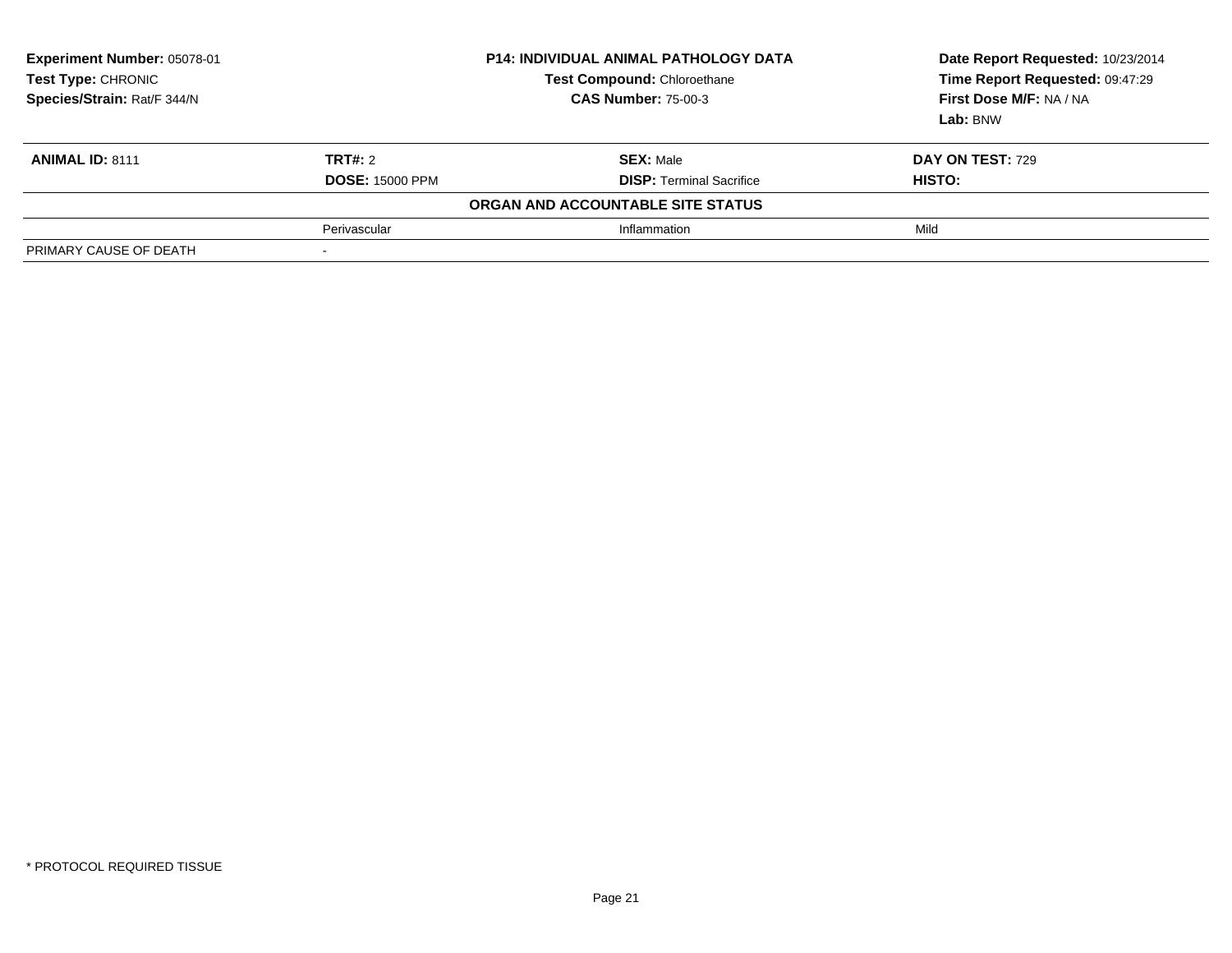| Experiment Number: 05078-01                       |                           | <b>P14: INDIVIDUAL ANIMAL PATHOLOGY DATA</b>                     |                            |
|---------------------------------------------------|---------------------------|------------------------------------------------------------------|----------------------------|
| Test Type: CHRONIC<br>Species/Strain: Rat/F 344/N |                           | <b>Test Compound: Chloroethane</b><br><b>CAS Number: 75-00-3</b> |                            |
| <b>ANIMAL ID: 8112</b>                            | <b>TRT#: 2</b>            | <b>SEX: Male</b>                                                 | DAY ON TEST: 729           |
|                                                   |                           | <b>DISP: Terminal Sacrifice</b>                                  | HISTO:                     |
|                                                   | <b>DOSE: 15000 PPM</b>    |                                                                  |                            |
|                                                   |                           | ORGAN AND ACCOUNTABLE SITE STATUS                                |                            |
| <b>NORMAL</b>                                     |                           |                                                                  |                            |
| <b>Bone</b>                                       | <b>Bone Marrow</b>        | <b>Brain</b>                                                     | Esophagus                  |
| Intestine Large - Cecum                           | Intestine Large - Colon   | Intestine Large - Rectum                                         | Intestine Small - Duodenum |
| Intestine Small - Ileum                           | Intestine Small - Jejunum | <b>Preputial Gland</b>                                           | Prostate                   |
| Salivary Glands                                   | Skin                      | Stomach - Forestomach                                            | Stomach - Glandular        |
| Trachea                                           |                           |                                                                  |                            |
| <b>MISSING</b>                                    |                           |                                                                  |                            |
| <b>Mammary Gland</b>                              |                           |                                                                  |                            |
| <b>OBSERVATIONS</b>                               |                           |                                                                  |                            |
| <b>Adrenal Gland</b>                              | Cortex                    | Leukemia Mononuclear                                             |                            |
|                                                   | Medulla                   | Leukemia Mononuclear                                             |                            |
|                                                   | Bilateral, Medulla        | Pheochromocytoma Benign                                          |                            |
| Epididymis                                        |                           | Vacuolization Cytoplasmic                                        | Minimal                    |
| Heart                                             |                           | Inflammation                                                     | Chronic, Mild              |
|                                                   |                           | Leukemia Mononuclear                                             |                            |
| Islets, Pancreatic                                |                           | Hyperplasia                                                      | Minimal                    |
| Kidney                                            |                           | Leukemia Mononuclear                                             |                            |
|                                                   |                           | Nephropathy                                                      | Marked                     |
| Larynx                                            |                           | Inflammation                                                     | Suppurative, Minimal       |
| Liver                                             |                           | <b>Basophilic Focus</b>                                          | Minimal                    |
|                                                   | <b>Bile Duct</b>          | Hyperplasia                                                      | Mild                       |
|                                                   |                           | Leukemia Mononuclear                                             |                            |
| Note: LEUKEMIA MONUC<br>$TGLs = 3-11$             |                           |                                                                  |                            |
| Lung                                              |                           | Leukemia Mononuclear                                             |                            |
| Lymph Node                                        | <b>Bronchial</b>          | Leukemia Mononuclear                                             |                            |
|                                                   | Mandibular                | Leukemia Mononuclear                                             |                            |
| Nose                                              | Submucosa                 | Inflammation                                                     | Minimal                    |
| Pancreas                                          |                           | Atrophy                                                          | Minimal                    |
|                                                   |                           | Leukemia Mononuclear                                             |                            |
| Parathyroid Gland                                 |                           | Hyperplasia                                                      | Mild                       |
| <b>Pituitary Gland</b>                            |                           | Leukemia Mononuclear                                             |                            |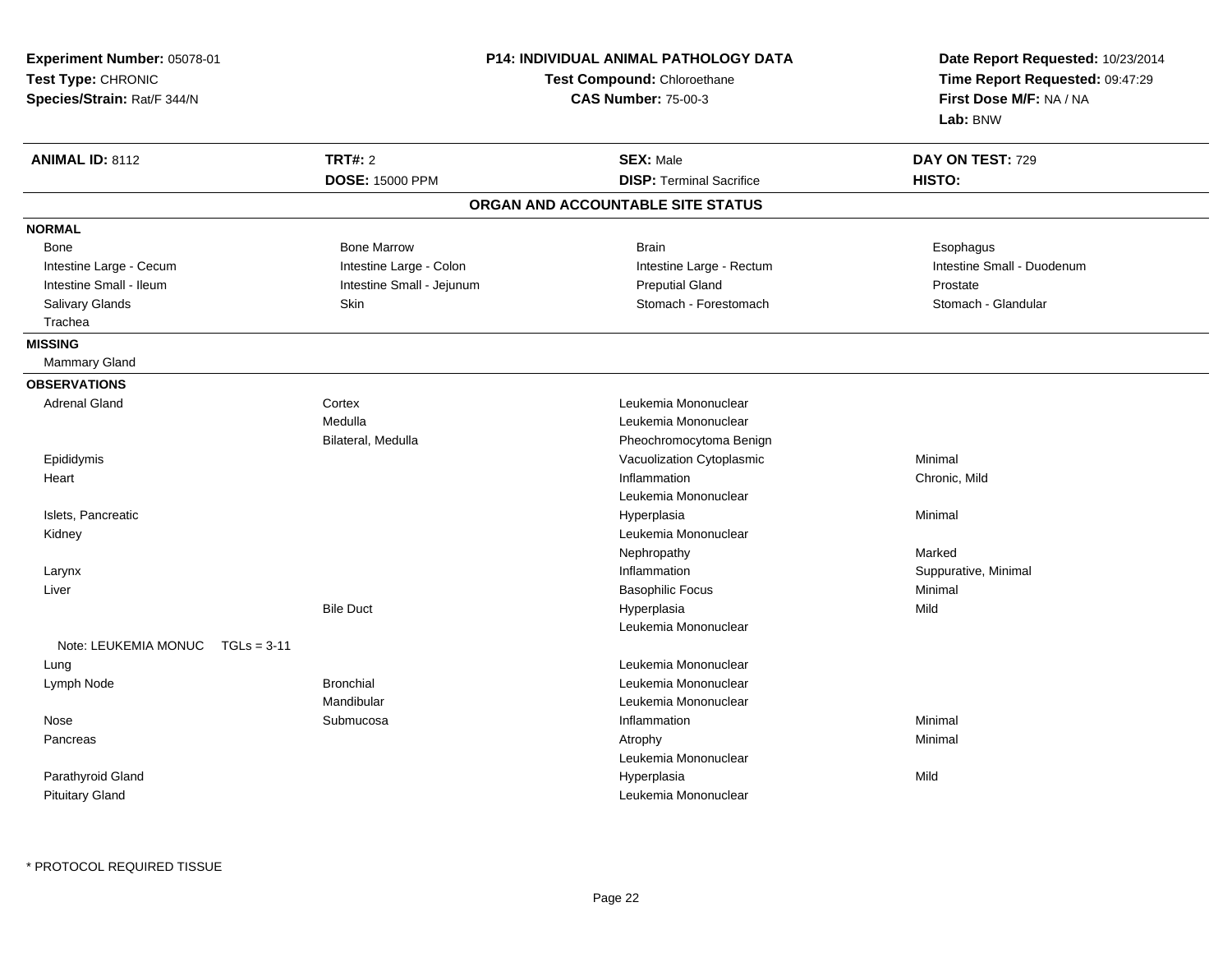| Experiment Number: 05078-01<br>Test Type: CHRONIC<br>Species/Strain: Rat/F 344/N |  | Date Report Requested: 10/23/2014<br>Time Report Requested: 09:47:29<br>First Dose M/F: NA / NA<br>Lab: BNW                                                                                                                                                                                                                                          |
|----------------------------------------------------------------------------------|--|------------------------------------------------------------------------------------------------------------------------------------------------------------------------------------------------------------------------------------------------------------------------------------------------------------------------------------------------------|
| TRT#: 2                                                                          |  | DAY ON TEST: 729                                                                                                                                                                                                                                                                                                                                     |
| <b>DOSE: 15000 PPM</b>                                                           |  | <b>HISTO:</b>                                                                                                                                                                                                                                                                                                                                        |
|                                                                                  |  |                                                                                                                                                                                                                                                                                                                                                      |
|                                                                                  |  | Mild                                                                                                                                                                                                                                                                                                                                                 |
|                                                                                  |  |                                                                                                                                                                                                                                                                                                                                                      |
|                                                                                  |  |                                                                                                                                                                                                                                                                                                                                                      |
| <b>Bilateral, Interstit Cell</b>                                                 |  |                                                                                                                                                                                                                                                                                                                                                      |
|                                                                                  |  | Mild                                                                                                                                                                                                                                                                                                                                                 |
| Tunic                                                                            |  | Mild                                                                                                                                                                                                                                                                                                                                                 |
|                                                                                  |  |                                                                                                                                                                                                                                                                                                                                                      |
| C Cell                                                                           |  | Minimal                                                                                                                                                                                                                                                                                                                                              |
|                                                                                  |  |                                                                                                                                                                                                                                                                                                                                                      |
|                                                                                  |  |                                                                                                                                                                                                                                                                                                                                                      |
|                                                                                  |  | <b>P14: INDIVIDUAL ANIMAL PATHOLOGY DATA</b><br><b>Test Compound: Chloroethane</b><br><b>CAS Number: 75-00-3</b><br><b>SEX: Male</b><br><b>DISP: Terminal Sacrifice</b><br>ORGAN AND ACCOUNTABLE SITE STATUS<br>Fibrosis<br>Leukemia Mononuclear<br>Adenoma<br>Atrophy<br>Hyperplasia<br>Leukemia Mononuclear<br>Hyperplasia<br>Leukemia Mononuclear |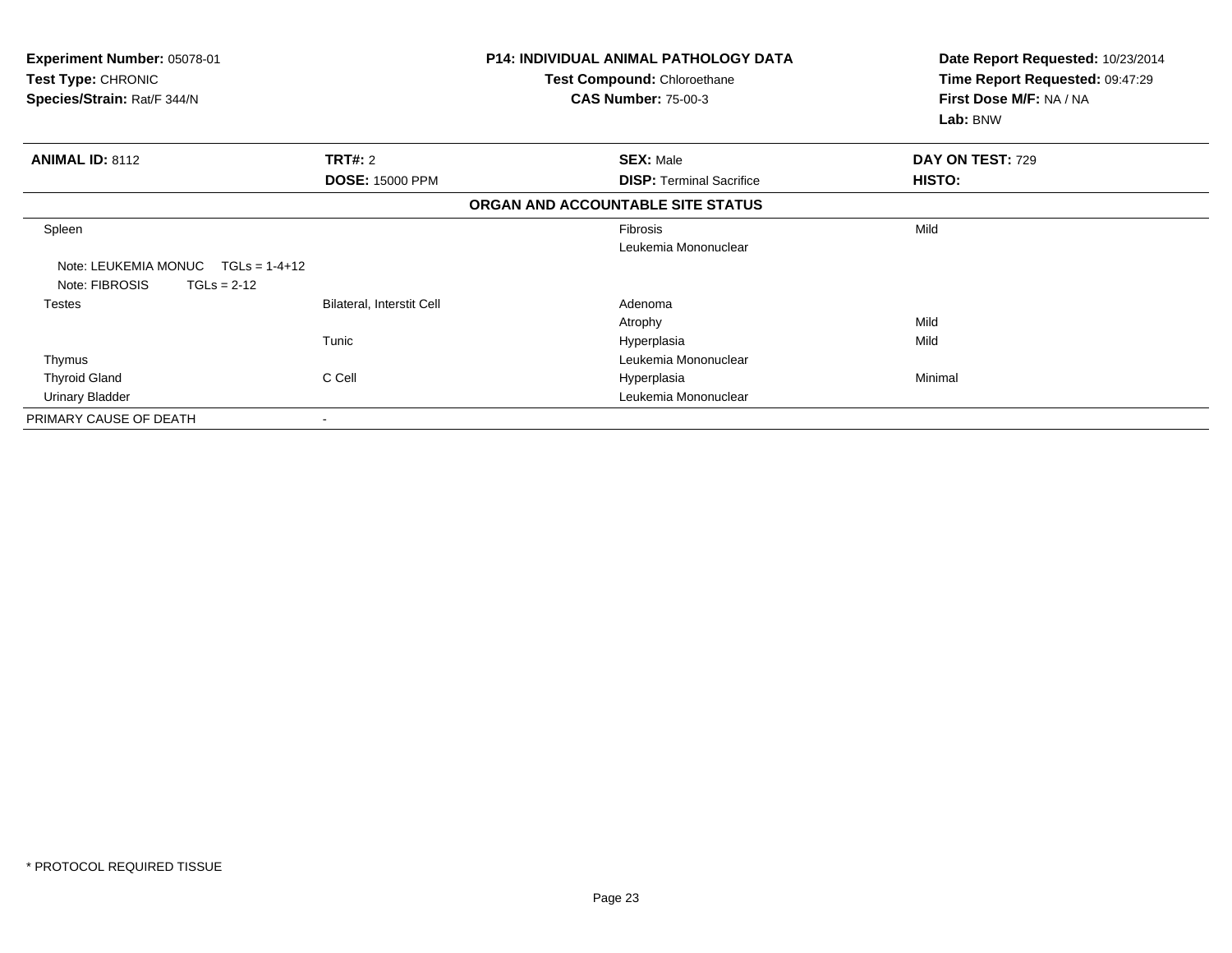| Experiment Number: 05078-01<br>Test Type: CHRONIC<br>Species/Strain: Rat/F 344/N |               | <b>P14: INDIVIDUAL ANIMAL PATHOLOGY DATA</b><br>Test Compound: Chloroethane<br><b>CAS Number: 75-00-3</b> |                                   | Date Report Requested: 10/23/2014<br>Time Report Requested: 09:47:29<br>First Dose M/F: NA / NA<br>Lab: BNW |  |
|----------------------------------------------------------------------------------|---------------|-----------------------------------------------------------------------------------------------------------|-----------------------------------|-------------------------------------------------------------------------------------------------------------|--|
| <b>ANIMAL ID: 8113</b>                                                           |               | <b>TRT#: 2</b>                                                                                            | <b>SEX: Male</b>                  | DAY ON TEST: 689                                                                                            |  |
|                                                                                  |               | <b>DOSE: 15000 PPM</b>                                                                                    | <b>DISP:</b> Moribund Sacrifice   | HISTO:                                                                                                      |  |
|                                                                                  |               |                                                                                                           | ORGAN AND ACCOUNTABLE SITE STATUS |                                                                                                             |  |
| <b>NORMAL</b>                                                                    |               |                                                                                                           |                                   |                                                                                                             |  |
| <b>Bone</b>                                                                      |               | <b>Bone Marrow</b>                                                                                        | <b>Brain</b>                      | Esophagus                                                                                                   |  |
| Intestine Large - Cecum                                                          |               | Intestine Large - Colon                                                                                   | Intestine Large - Rectum          | Intestine Small - Duodenum                                                                                  |  |
| Intestine Small - Ileum                                                          |               | Intestine Small - Jejunum                                                                                 | Islets, Pancreatic                | Larynx                                                                                                      |  |
| Lymph Node - Bronchial                                                           |               | Pancreas                                                                                                  | Parathyroid Gland                 | <b>Preputial Gland</b>                                                                                      |  |
| Skin                                                                             |               | Stomach - Forestomach                                                                                     | Stomach - Glandular               | Thymus                                                                                                      |  |
| Trachea                                                                          |               | <b>Urinary Bladder</b>                                                                                    |                                   |                                                                                                             |  |
| <b>MISSING</b>                                                                   |               |                                                                                                           |                                   |                                                                                                             |  |
| Mammary Gland                                                                    |               |                                                                                                           |                                   |                                                                                                             |  |
| <b>OBSERVATIONS</b>                                                              |               |                                                                                                           |                                   |                                                                                                             |  |
| <b>Adrenal Gland</b>                                                             |               | Cortex                                                                                                    | Degeneration                      | Fatty, Mild                                                                                                 |  |
|                                                                                  |               | Medulla                                                                                                   | Hyperplasia                       | Marked                                                                                                      |  |
| Epididymis                                                                       |               |                                                                                                           | Vacuolization Cytoplasmic         | Mild                                                                                                        |  |
| Eye                                                                              |               | Retina                                                                                                    | Atrophy                           | Marked                                                                                                      |  |
|                                                                                  |               | <b>Bilateral</b>                                                                                          | Cataract                          | Mild                                                                                                        |  |
|                                                                                  |               |                                                                                                           | Synechia                          | Moderate                                                                                                    |  |
| Note: CATARACT                                                                   | $TGLs = 1-10$ |                                                                                                           |                                   |                                                                                                             |  |
| Heart                                                                            |               |                                                                                                           | Inflammation                      | Chronic, Mild                                                                                               |  |
| Kidney                                                                           |               |                                                                                                           | Nephropathy                       | Marked                                                                                                      |  |
| Liver                                                                            |               | <b>Bile Duct</b>                                                                                          | Hyperplasia                       | Minimal                                                                                                     |  |
|                                                                                  |               |                                                                                                           | Leukemia Mononuclear              |                                                                                                             |  |
| Lung                                                                             |               |                                                                                                           | Leukemia Mononuclear              |                                                                                                             |  |
| Lymph Node                                                                       |               | Mandibular                                                                                                | Hyperplasia                       | Mild                                                                                                        |  |
| Nose                                                                             |               | Submucosa                                                                                                 | Inflammation                      | Minimal                                                                                                     |  |
|                                                                                  |               |                                                                                                           | Inflammation                      | Suppurative, Minimal                                                                                        |  |
| <b>Pituitary Gland</b>                                                           |               | Pars Distalis                                                                                             | Adenoma                           |                                                                                                             |  |
| Note: ADENOMA                                                                    | $TGLs = 2-8$  |                                                                                                           |                                   |                                                                                                             |  |
| Prostate                                                                         |               |                                                                                                           | Hyperplasia                       | Mild                                                                                                        |  |
|                                                                                  |               |                                                                                                           | Inflammation                      | Suppurative, Mild                                                                                           |  |
| Salivary Glands                                                                  |               | Duct                                                                                                      | Hyperplasia                       | Minimal                                                                                                     |  |
| Spleen                                                                           |               |                                                                                                           | Leukemia Mononuclear              |                                                                                                             |  |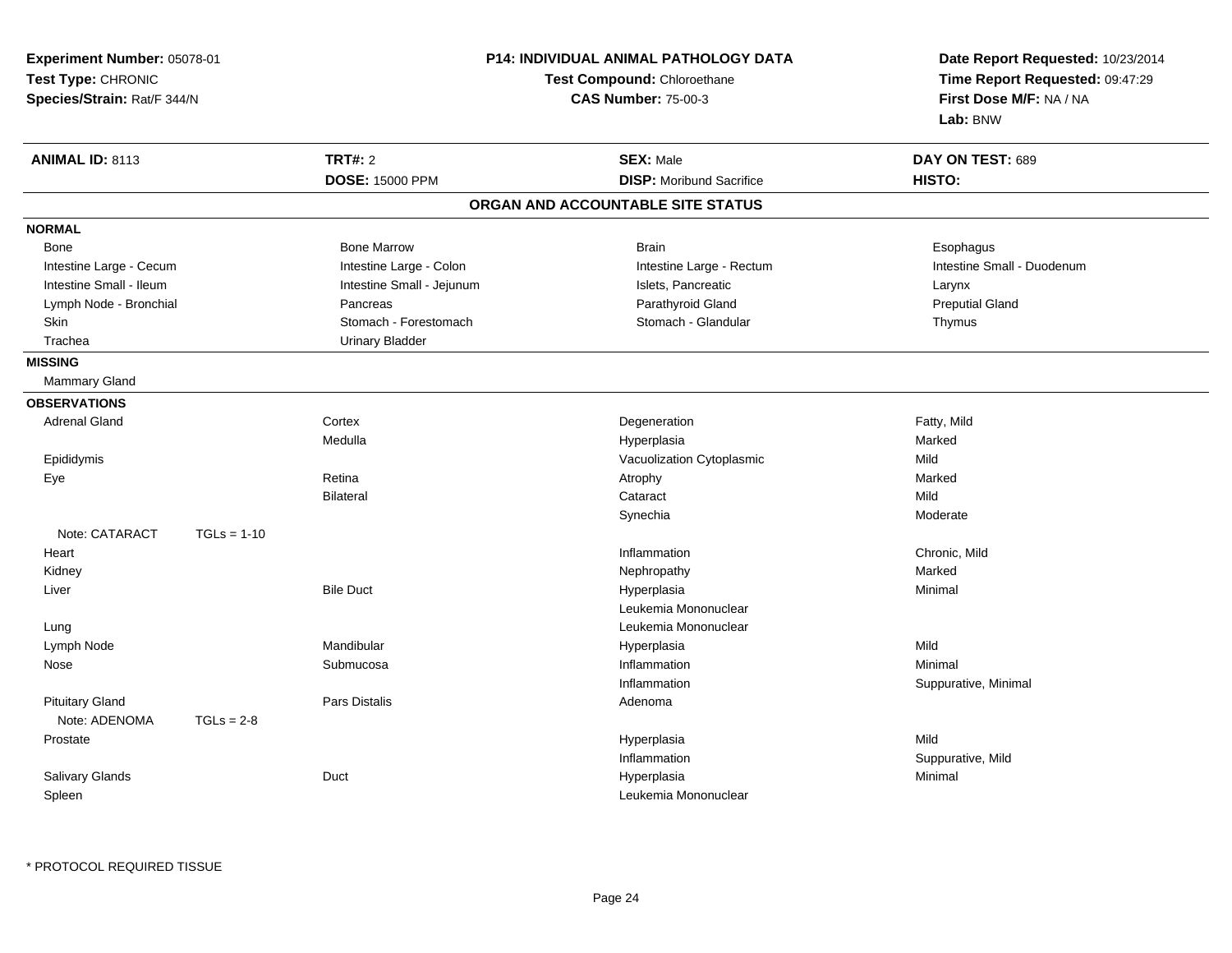| Experiment Number: 05078-01<br>Test Type: CHRONIC<br>Species/Strain: Rat/F 344/N | <b>P14: INDIVIDUAL ANIMAL PATHOLOGY DATA</b><br>Test Compound: Chloroethane<br><b>CAS Number: 75-00-3</b> |                                   | Date Report Requested: 10/23/2014<br>Time Report Requested: 09:47:29<br>First Dose M/F: NA / NA<br>Lab: BNW |  |
|----------------------------------------------------------------------------------|-----------------------------------------------------------------------------------------------------------|-----------------------------------|-------------------------------------------------------------------------------------------------------------|--|
| <b>ANIMAL ID: 8113</b>                                                           | TRT#: 2                                                                                                   | <b>SEX: Male</b>                  | DAY ON TEST: 689                                                                                            |  |
|                                                                                  | <b>DOSE: 15000 PPM</b>                                                                                    | <b>DISP:</b> Moribund Sacrifice   | <b>HISTO:</b>                                                                                               |  |
|                                                                                  |                                                                                                           | ORGAN AND ACCOUNTABLE SITE STATUS |                                                                                                             |  |
| Testes                                                                           | <b>Interstit Cell</b>                                                                                     | Hyperplasia                       | Minimal                                                                                                     |  |
|                                                                                  | Perivascular                                                                                              | Inflammation                      | Moderate                                                                                                    |  |
| <b>Thyroid Gland</b>                                                             | C Cell                                                                                                    | Hyperplasia                       | Mild                                                                                                        |  |
| PRIMARY CAUSE OF DEATH                                                           |                                                                                                           |                                   |                                                                                                             |  |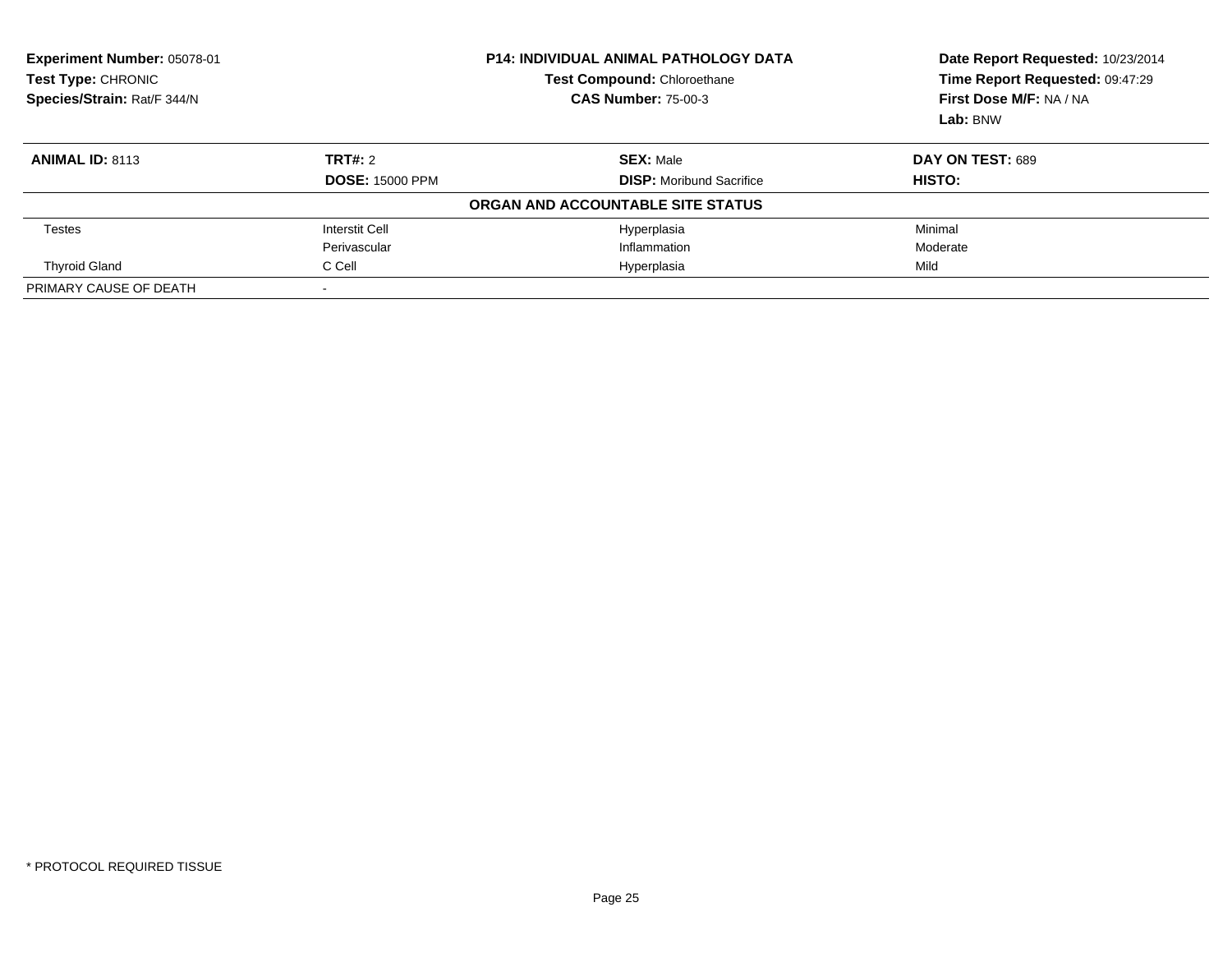| Experiment Number: 05078-01     |                           | P14: INDIVIDUAL ANIMAL PATHOLOGY DATA                          | Date Report Requested: 10/23/2014 |
|---------------------------------|---------------------------|----------------------------------------------------------------|-----------------------------------|
| Test Type: CHRONIC              |                           | Test Compound: Chloroethane<br>Time Report Requested: 09:47:29 |                                   |
| Species/Strain: Rat/F 344/N     |                           | <b>CAS Number: 75-00-3</b>                                     | First Dose M/F: NA / NA           |
|                                 |                           |                                                                | Lab: BNW                          |
| <b>ANIMAL ID: 8114</b>          | <b>TRT#: 2</b>            | <b>SEX: Male</b>                                               | DAY ON TEST: 581                  |
|                                 | <b>DOSE: 15000 PPM</b>    | <b>DISP:</b> Moribund Sacrifice                                | HISTO:                            |
|                                 |                           | ORGAN AND ACCOUNTABLE SITE STATUS                              |                                   |
| <b>NORMAL</b>                   |                           |                                                                |                                   |
| Adrenal Gland - Medulla         | Bone                      | <b>Brain</b>                                                   | Epididymis                        |
| Esophagus                       | Intestine Large - Cecum   | Intestine Large - Rectum                                       | Intestine Small - Duodenum        |
| Intestine Small - Ileum         | Intestine Small - Jejunum | Larynx                                                         | Lymph Node - Bronchial            |
| Pancreas                        | Parathyroid Gland         | <b>Pituitary Gland</b>                                         | <b>Preputial Gland</b>            |
| Prostate                        | Salivary Glands           | <b>Skin</b>                                                    | Stomach - Forestomach             |
| Stomach - Glandular             | Thymus                    | <b>Urinary Bladder</b>                                         |                                   |
| <b>OBSERVATIONS</b>             |                           |                                                                |                                   |
| <b>Adrenal Gland</b>            | Cortex                    | Degeneration                                                   | Fatty, Minimal                    |
| <b>Bone Marrow</b>              |                           | Leukemia Mononuclear                                           |                                   |
| Heart                           |                           | Inflammation                                                   | Chronic, Mild                     |
|                                 |                           | Leukemia Mononuclear                                           |                                   |
| Intestine Large                 | Colon                     | Parasite Metazoan                                              |                                   |
| Islets, Pancreatic              |                           | Hyperplasia                                                    | Minimal                           |
| Kidney                          |                           | Nephropathy                                                    | Mild                              |
| Liver                           | <b>Bile Duct</b>          | Hyperplasia                                                    | Mild                              |
|                                 |                           | Leukemia Mononuclear                                           |                                   |
| Lung                            | Perivascular              | <b>Infiltration Cellular</b>                                   | Mononuclear CI, Minimal           |
|                                 |                           | Leukemia Mononuclear                                           |                                   |
| Lymph Node                      | Mandibular                | Hyperplasia                                                    | Mild                              |
| Mammary Gland                   |                           | Hyperplasia                                                    | Mild                              |
| Nose                            | Submucosa                 | Inflammation                                                   | Mild                              |
| Spleen                          |                           | Fibrosis                                                       | Mild                              |
|                                 |                           | Leukemia Mononuclear                                           |                                   |
| Note: FIBROSIS<br>$TGLs = 2-4$  |                           |                                                                |                                   |
| Note: LEUKEMIA MONUC TGLs = 1-4 |                           |                                                                |                                   |
| <b>Testes</b>                   | Bilateral, Interstit Cell | Adenoma                                                        |                                   |
| <b>Thyroid Gland</b>            | C Cell                    | Hyperplasia                                                    | Minimal                           |
| Trachea                         |                           | Inflammation                                                   | Suppurative, Minimal              |
| PRIMARY CAUSE OF DEATH          | $\blacksquare$            |                                                                |                                   |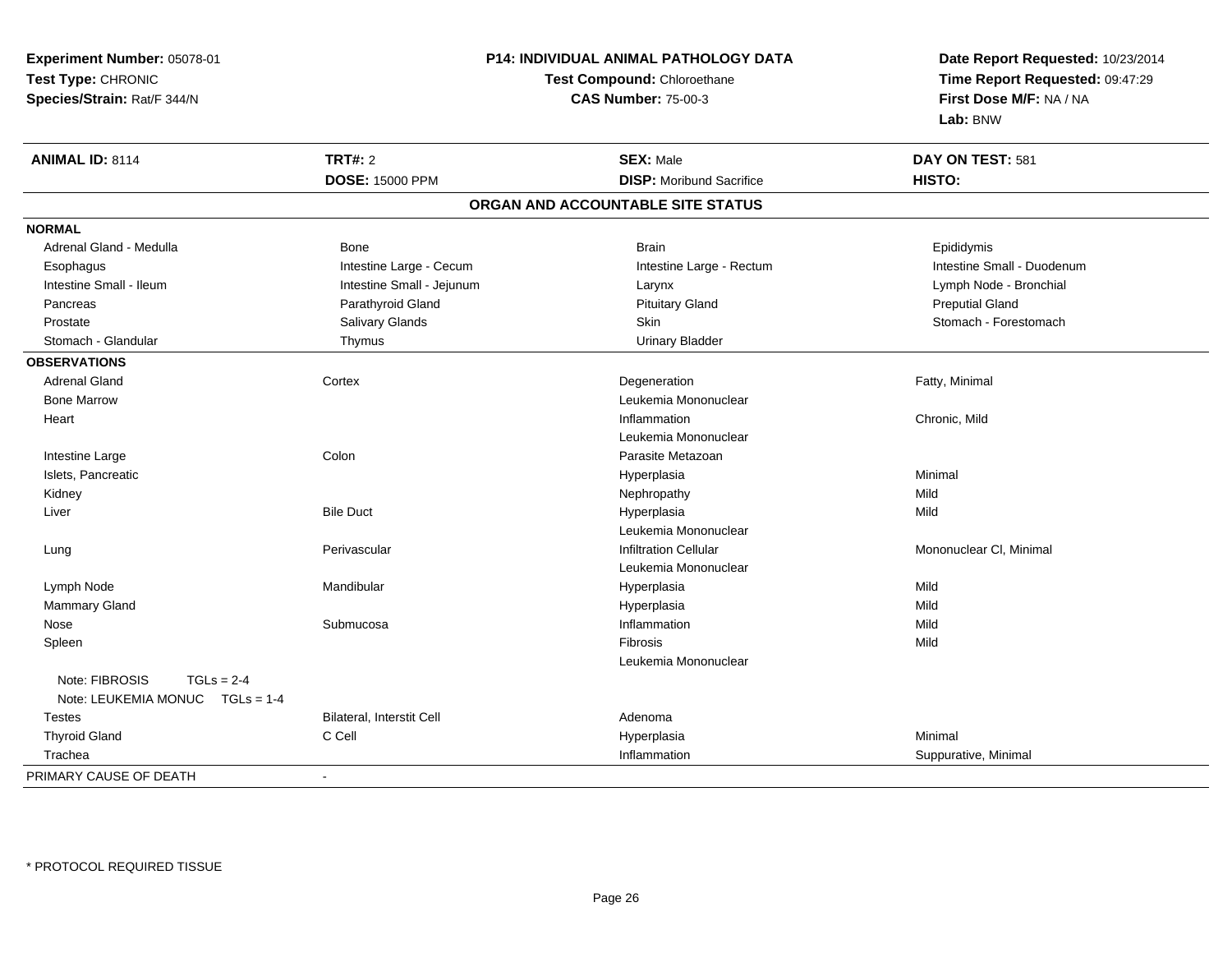| Experiment Number: 05078-01           |                           | <b>P14: INDIVIDUAL ANIMAL PATHOLOGY DATA</b> | Date Report Requested: 10/23/2014<br>Time Report Requested: 09:47:29<br>First Dose M/F: NA / NA |  |
|---------------------------------------|---------------------------|----------------------------------------------|-------------------------------------------------------------------------------------------------|--|
| Test Type: CHRONIC                    |                           | Test Compound: Chloroethane                  |                                                                                                 |  |
| Species/Strain: Rat/F 344/N           |                           | <b>CAS Number: 75-00-3</b>                   |                                                                                                 |  |
|                                       |                           |                                              | Lab: BNW                                                                                        |  |
| <b>ANIMAL ID: 8115</b>                | <b>TRT#: 2</b>            | <b>SEX: Male</b>                             | DAY ON TEST: 701                                                                                |  |
|                                       | <b>DOSE: 15000 PPM</b>    | <b>DISP: Moribund Sacrifice</b>              | HISTO:                                                                                          |  |
|                                       |                           | ORGAN AND ACCOUNTABLE SITE STATUS            |                                                                                                 |  |
| <b>NORMAL</b>                         |                           |                                              |                                                                                                 |  |
| <b>Adrenal Gland - Cortex</b>         | Adrenal Gland - Medulla   | Bone                                         | <b>Bone Marrow</b>                                                                              |  |
| <b>Brain</b>                          | Esophagus                 | Eye                                          | Intestine Large - Cecum                                                                         |  |
| Intestine Large - Colon               | Intestine Large - Rectum  | Intestine Small - Duodenum                   | Intestine Small - Ileum                                                                         |  |
| Intestine Small - Jejunum             | Larynx                    | Lymph Node - Bronchial                       | Parathyroid Gland                                                                               |  |
| <b>Pituitary Gland</b>                | Salivary Glands           | Spleen                                       | Stomach - Forestomach                                                                           |  |
| Stomach - Glandular                   | Thymus                    | Trachea                                      | <b>Urinary Bladder</b>                                                                          |  |
| <b>OBSERVATIONS</b>                   |                           |                                              |                                                                                                 |  |
| Epididymis                            |                           | Vacuolization Cytoplasmic                    | Mild                                                                                            |  |
| Heart                                 |                           | Inflammation                                 | Chronic, Minimal                                                                                |  |
| Islets, Pancreatic                    |                           | Adenoma                                      |                                                                                                 |  |
| Kidney                                |                           | Inflammation                                 | Suppurative, Mild                                                                               |  |
|                                       |                           | Nephropathy                                  | Moderate                                                                                        |  |
| Liver                                 | <b>Bile Duct</b>          | Hyperplasia                                  | Mild                                                                                            |  |
| Lung                                  |                           | Metaplasia                                   | Osseous, Minimal                                                                                |  |
| Lymph Node                            | Mandibular                | Hyperplasia                                  | Moderate                                                                                        |  |
| Mammary Gland                         |                           | Hyperplasia                                  | Minimal                                                                                         |  |
| Nose                                  | Submucosa                 | Inflammation                                 | Mild                                                                                            |  |
|                                       |                           | Inflammation                                 | Suppurative, Minimal                                                                            |  |
| Pancreas                              |                           | Atrophy                                      | Minimal                                                                                         |  |
| Pharynx                               |                           | Inflammation                                 | Suppurative, Mild                                                                               |  |
| <b>Preputial Gland</b>                |                           | Inflammation                                 | Suppurative, Minimal                                                                            |  |
| Prostate                              |                           | Hyperplasia                                  | Minimal                                                                                         |  |
|                                       |                           | Inflammation                                 | Suppurative, Minimal                                                                            |  |
| Skin                                  | Lip                       | Squamous Cell Carcinoma                      |                                                                                                 |  |
| Note: SQUAM CEL CARC<br>$TGLs = 1-12$ |                           |                                              |                                                                                                 |  |
| <b>Testes</b>                         | Bilateral, Interstit Cell | Adenoma                                      |                                                                                                 |  |
|                                       |                           | Atrophy                                      | Mild                                                                                            |  |
| $TGLs = 3-7$<br>Note: ATROPHY         |                           |                                              |                                                                                                 |  |
| Note: ADENOMA<br>$TGLS = 2-7$         |                           |                                              |                                                                                                 |  |
| <b>Thyroid Gland</b>                  | C Cell                    | Hyperplasia                                  | Minimal                                                                                         |  |

\* PROTOCOL REQUIRED TISSUE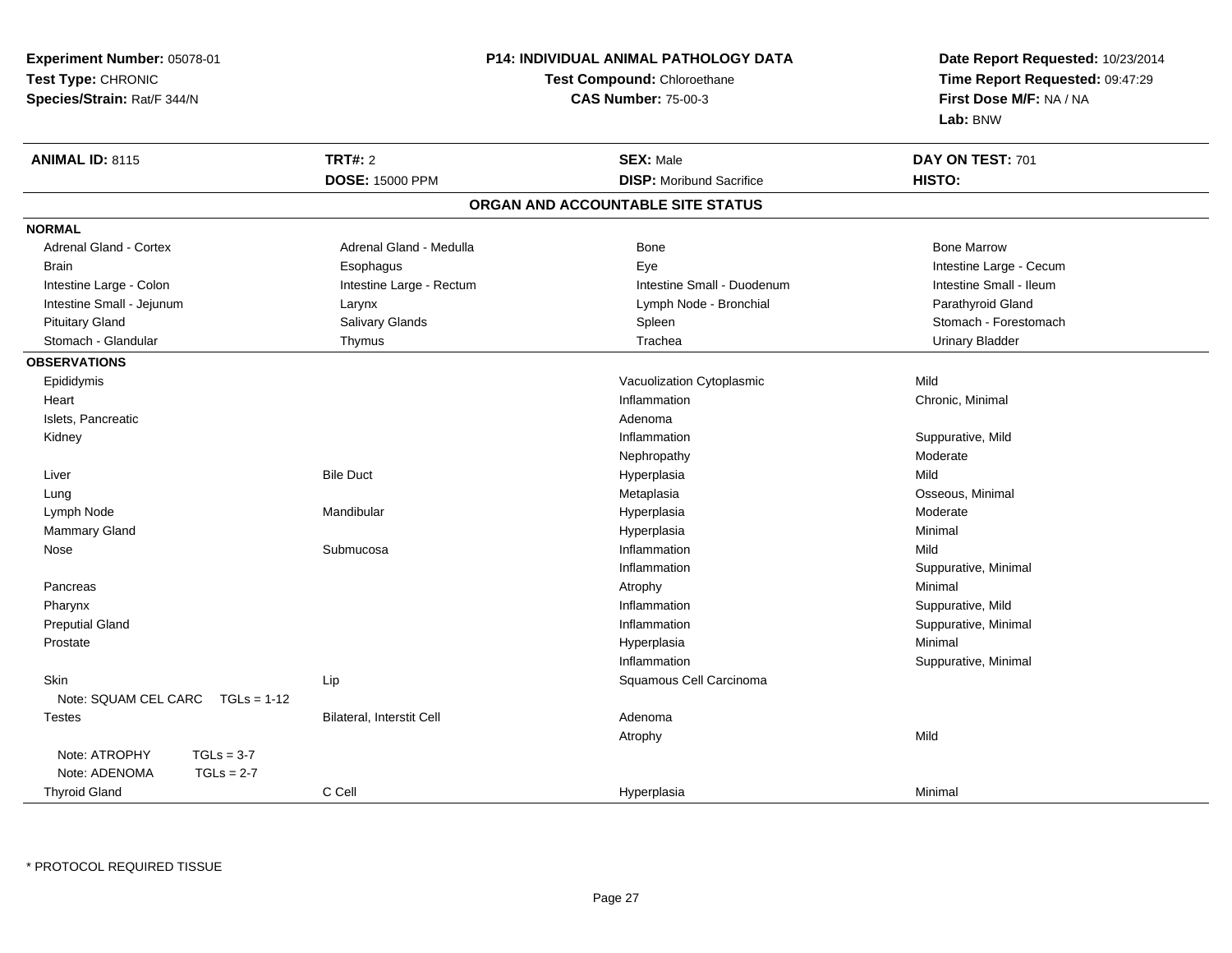| Experiment Number: 05078-01<br>Test Type: CHRONIC<br>Species/Strain: Rat/F 344/N | <b>P14: INDIVIDUAL ANIMAL PATHOLOGY DATA</b><br><b>Test Compound: Chloroethane</b><br><b>CAS Number: 75-00-3</b> |                                   | Date Report Requested: 10/23/2014<br>Time Report Requested: 09:47:29<br>First Dose M/F: NA / NA<br>Lab: BNW |
|----------------------------------------------------------------------------------|------------------------------------------------------------------------------------------------------------------|-----------------------------------|-------------------------------------------------------------------------------------------------------------|
| <b>ANIMAL ID: 8115</b>                                                           | <b>TRT#:</b> 2                                                                                                   | <b>SEX: Male</b>                  | DAY ON TEST: 701                                                                                            |
|                                                                                  | <b>DOSE: 15000 PPM</b>                                                                                           | <b>DISP:</b> Moribund Sacrifice   | HISTO:                                                                                                      |
|                                                                                  |                                                                                                                  | ORGAN AND ACCOUNTABLE SITE STATUS |                                                                                                             |
| PRIMARY CAUSE OF DEATH                                                           | $\overline{\phantom{a}}$                                                                                         |                                   |                                                                                                             |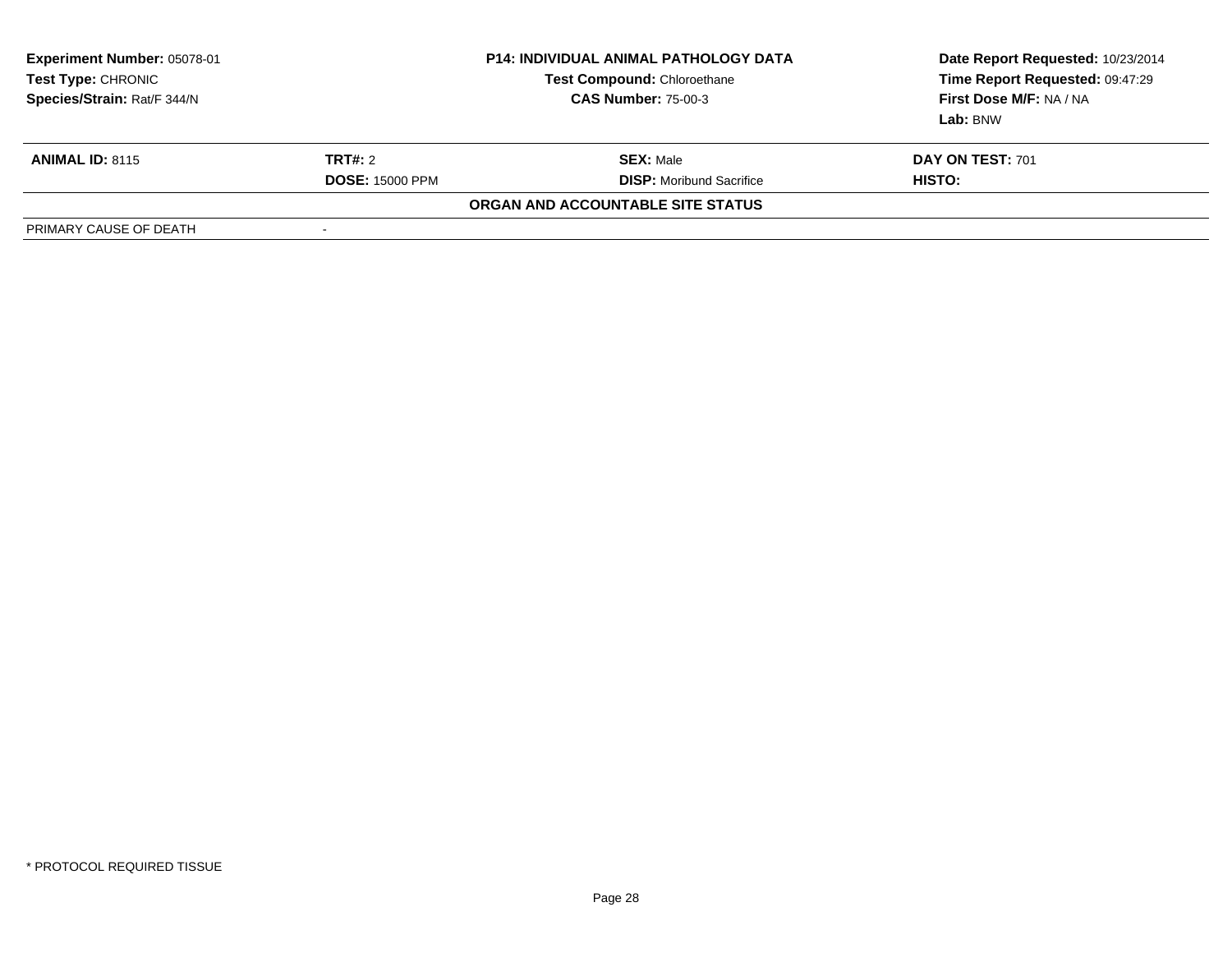| Experiment Number: 05078-01       |                            | P14: INDIVIDUAL ANIMAL PATHOLOGY DATA | Date Report Requested: 10/23/2014                          |  |
|-----------------------------------|----------------------------|---------------------------------------|------------------------------------------------------------|--|
| Test Type: CHRONIC                |                            | Test Compound: Chloroethane           |                                                            |  |
| Species/Strain: Rat/F 344/N       |                            | <b>CAS Number: 75-00-3</b>            | Time Report Requested: 09:47:29<br>First Dose M/F: NA / NA |  |
|                                   |                            |                                       | Lab: BNW                                                   |  |
| <b>ANIMAL ID: 8116</b>            | <b>TRT#: 2</b>             | <b>SEX: Male</b>                      | DAY ON TEST: 646                                           |  |
|                                   | <b>DOSE: 15000 PPM</b>     | <b>DISP:</b> Moribund Sacrifice       | HISTO:                                                     |  |
|                                   |                            | ORGAN AND ACCOUNTABLE SITE STATUS     |                                                            |  |
| <b>NORMAL</b>                     |                            |                                       |                                                            |  |
| <b>Bone Marrow</b>                | <b>Brain</b>               | Esophagus                             | Intestine Large - Colon                                    |  |
| Intestine Large - Rectum          | Intestine Small - Duodenum | Intestine Small - Ileum               | Intestine Small - Jejunum                                  |  |
| Islets, Pancreatic                | Lymph Node - Bronchial     | Parathyroid Gland                     | Prostate                                                   |  |
| Skin                              | Spleen                     | Stomach - Forestomach                 | Stomach - Glandular                                        |  |
| Thymus                            | Trachea                    | <b>Urinary Bladder</b>                |                                                            |  |
| <b>MISSING</b>                    |                            |                                       |                                                            |  |
| Lymph Node - Mandibular           | Mammary Gland              | <b>Preputial Gland</b>                |                                                            |  |
| <b>OBSERVATIONS</b>               |                            |                                       |                                                            |  |
| <b>Adrenal Gland</b>              | Cortex                     | Degeneration                          | Fatty, Minimal                                             |  |
|                                   | Medulla                    | Hyperplasia                           | Moderate                                                   |  |
| <b>Bone</b>                       |                            | Fibrous Osteodystrophy                | Mild                                                       |  |
| Epididymis                        |                            | Vacuolization Cytoplasmic             | Mild                                                       |  |
| Heart                             |                            | Inflammation                          | Chronic, Moderate                                          |  |
| Intestine Large                   | Cecum                      | Parasite Metazoan                     |                                                            |  |
| Kidney                            | Epithelium, Pelvis         | Hyperplasia                           | Moderate                                                   |  |
|                                   |                            | Nephropathy                           | Marked                                                     |  |
| Note: NEPHROPATHY<br>$TGLs = 1-5$ |                            |                                       |                                                            |  |
| Larynx                            |                            | Inflammation                          | Suppurative, Minimal                                       |  |
| Liver                             |                            | Degeneration                          | Cystic, Mild                                               |  |
|                                   | <b>Bile Duct</b>           | Hyperplasia                           | Mild                                                       |  |
| Lung                              |                            | Edema                                 | Mild                                                       |  |
|                                   |                            | Erythrophagocytosis                   | Mild                                                       |  |
|                                   |                            | Hemorrhage                            | Moderate                                                   |  |
|                                   | Alveolar Epith             | Hyperplasia                           | Minimal                                                    |  |
|                                   |                            | <b>Infiltration Cellular</b>          | Histiocyte, Mild                                           |  |
|                                   | <b>Bronchiole</b>          | Inflammation                          | Suppurative, Mild                                          |  |
|                                   |                            | Inflammation                          | Chronic, Focal, Mild                                       |  |
|                                   |                            | Metaplasia                            | Osseous, Minimal                                           |  |
| Note: HEMORRHAGE<br>$TGLs = 2-3$  |                            |                                       |                                                            |  |
| Nose                              | <b>Respirat Epith</b>      | Hyperplasia                           | Minimal                                                    |  |
|                                   |                            |                                       |                                                            |  |

\* PROTOCOL REQUIRED TISSUE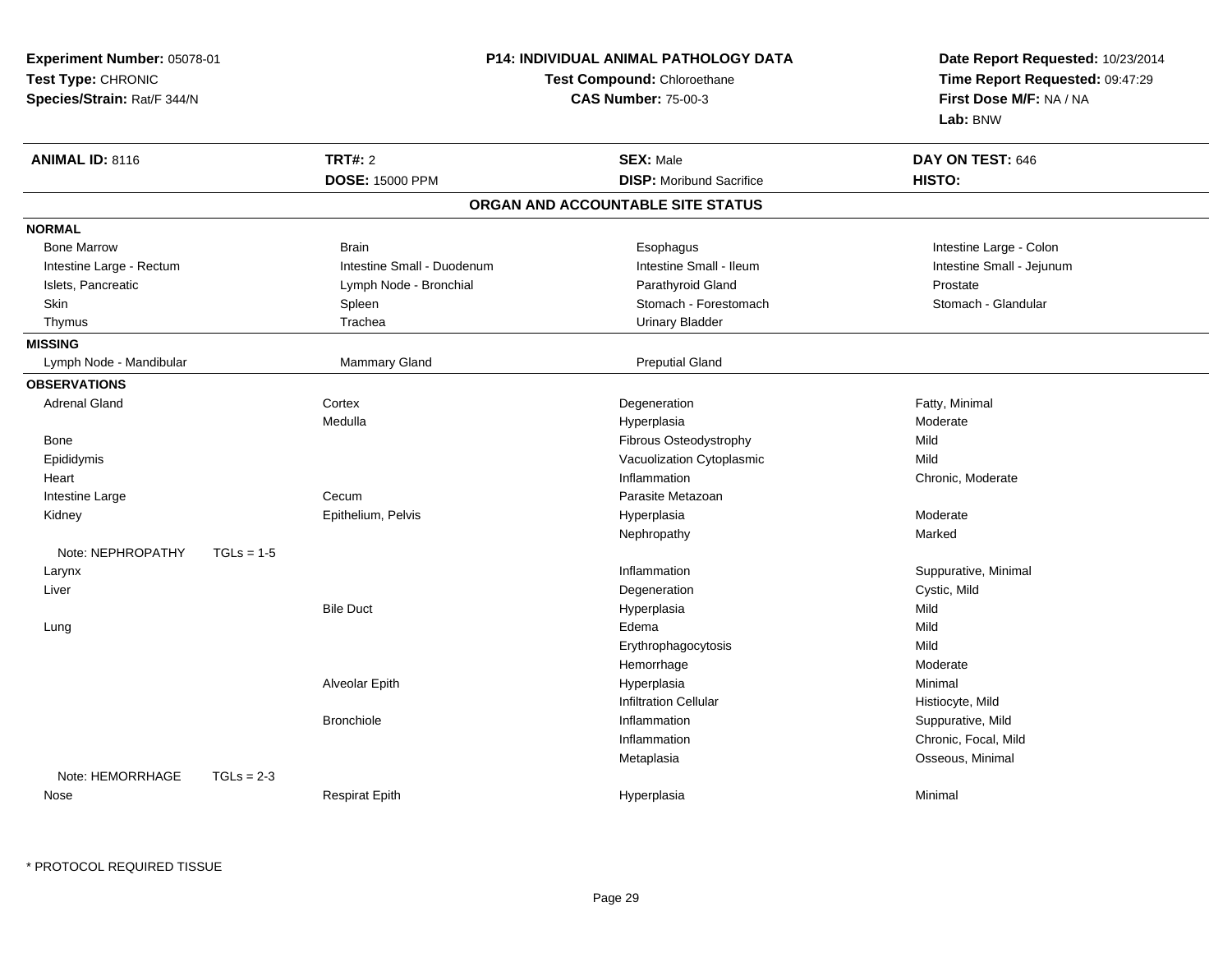| Experiment Number: 05078-01<br><b>Test Type: CHRONIC</b><br>Species/Strain: Rat/F 344/N |                        | <b>P14: INDIVIDUAL ANIMAL PATHOLOGY DATA</b><br>Test Compound: Chloroethane<br><b>CAS Number: 75-00-3</b> | Date Report Requested: 10/23/2014<br>Time Report Requested: 09:47:29<br>First Dose M/F: NA / NA<br>Lab: BNW |  |
|-----------------------------------------------------------------------------------------|------------------------|-----------------------------------------------------------------------------------------------------------|-------------------------------------------------------------------------------------------------------------|--|
| <b>ANIMAL ID: 8116</b>                                                                  | <b>TRT#: 2</b>         | <b>SEX: Male</b>                                                                                          | DAY ON TEST: 646                                                                                            |  |
|                                                                                         | <b>DOSE: 15000 PPM</b> | <b>DISP:</b> Moribund Sacrifice                                                                           | HISTO:                                                                                                      |  |
|                                                                                         |                        | ORGAN AND ACCOUNTABLE SITE STATUS                                                                         |                                                                                                             |  |
| Pancreas                                                                                |                        | Atrophy                                                                                                   | Minimal                                                                                                     |  |
|                                                                                         | Perivascular           | Inflammation                                                                                              | Moderate                                                                                                    |  |
| <b>Pituitary Gland</b>                                                                  | Pars Distalis          | Adenoma                                                                                                   |                                                                                                             |  |
| <b>Salivary Glands</b>                                                                  | Duct                   | Hyperplasia                                                                                               | Minimal                                                                                                     |  |
| <b>Testes</b>                                                                           | Interstit Cell         | Adenoma                                                                                                   |                                                                                                             |  |
|                                                                                         |                        | Atrophy                                                                                                   | Mild                                                                                                        |  |
|                                                                                         | Perivascular           | Inflammation                                                                                              | Mild                                                                                                        |  |
| <b>Thyroid Gland</b>                                                                    | C Cell                 | Hyperplasia                                                                                               | Minimal                                                                                                     |  |
| PRIMARY CAUSE OF DEATH                                                                  |                        |                                                                                                           |                                                                                                             |  |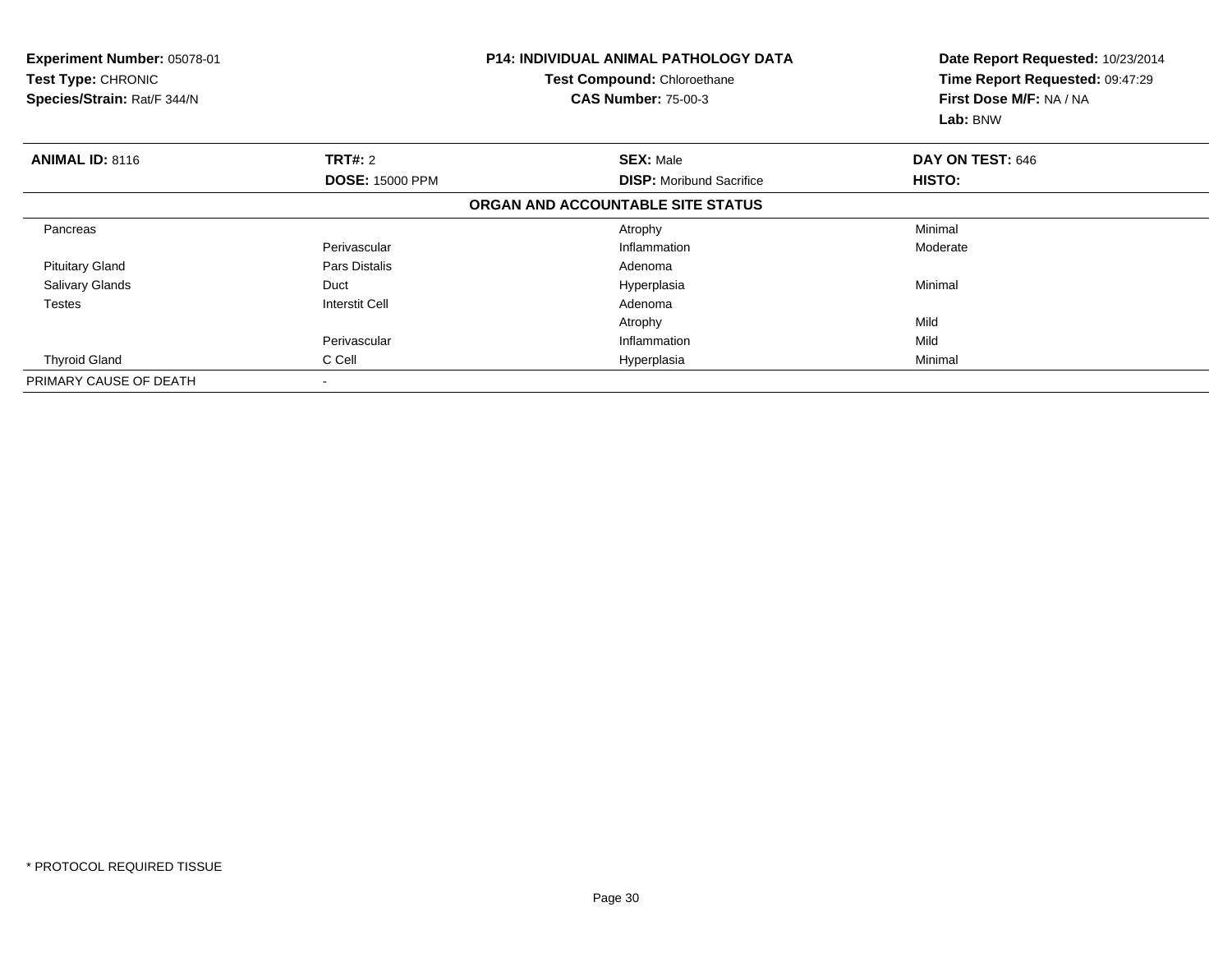| Experiment Number: 05078-01                       |              | P14: INDIVIDUAL ANIMAL PATHOLOGY DATA |                                   | Date Report Requested: 10/23/2014 |
|---------------------------------------------------|--------------|---------------------------------------|-----------------------------------|-----------------------------------|
| Test Type: CHRONIC<br>Species/Strain: Rat/F 344/N |              | Test Compound: Chloroethane           |                                   | Time Report Requested: 09:47:29   |
|                                                   |              |                                       | <b>CAS Number: 75-00-3</b>        | First Dose M/F: NA / NA           |
|                                                   |              |                                       |                                   | Lab: BNW                          |
| <b>ANIMAL ID: 8117</b>                            |              | <b>TRT#: 2</b>                        | <b>SEX: Male</b>                  | DAY ON TEST: 587                  |
|                                                   |              | <b>DOSE: 15000 PPM</b>                | <b>DISP:</b> Moribund Sacrifice   | HISTO:                            |
|                                                   |              |                                       | ORGAN AND ACCOUNTABLE SITE STATUS |                                   |
| <b>NORMAL</b>                                     |              |                                       |                                   |                                   |
| Adrenal Gland - Medulla                           |              | <b>Bone</b>                           | <b>Bone Marrow</b>                | <b>Brain</b>                      |
| Epididymis                                        |              | Heart                                 | Intestine Large - Cecum           | Intestine Large - Colon           |
| Intestine Large - Rectum                          |              | Intestine Small - Duodenum            | Intestine Small - Ileum           | Intestine Small - Jejunum         |
| Islets, Pancreatic                                |              | Lymph Node - Bronchial                | Lymph Node - Mandibular           | <b>Preputial Gland</b>            |
| Prostate                                          |              | Salivary Glands                       | Spleen                            | Stomach - Forestomach             |
| Stomach - Glandular                               |              | Thymus                                | <b>Thyroid Gland</b>              | Trachea                           |
| <b>Urinary Bladder</b>                            |              |                                       |                                   |                                   |
| <b>MISSING</b>                                    |              |                                       |                                   |                                   |
| Esophagus                                         |              | <b>Mammary Gland</b>                  | Parathyroid Gland                 | Skin                              |
| <b>OBSERVATIONS</b>                               |              |                                       |                                   |                                   |
| <b>Adrenal Gland</b>                              |              | Cortex                                | Degeneration                      | Fatty, Minimal                    |
| Kidney                                            |              |                                       | Nephropathy                       | Mild                              |
| Larynx                                            |              |                                       | Inflammation                      | Suppurative, Minimal              |
| Liver                                             |              | <b>Bile Duct</b>                      | Hyperplasia                       | Mild                              |
| Lung                                              |              | Perivascular                          | <b>Infiltration Cellular</b>      | Mononuclear CI, Minimal           |
| Nose                                              |              | Submucosa                             | Inflammation                      | Minimal                           |
|                                                   |              |                                       | Inflammation                      | Suppurative, Minimal              |
| Pancreas                                          |              |                                       | Atrophy                           | Mild                              |
| <b>Pituitary Gland</b>                            |              | Pars Distalis                         | Adenoma                           |                                   |
| Note: ADENOMA                                     | $TGLs = 3-8$ |                                       |                                   |                                   |
| Seminal Vesicle                                   |              |                                       | Inflammation                      | Suppurative, Minimal              |
| Testes                                            |              |                                       | Atrophy                           | Moderate                          |
|                                                   |              | <b>Interstit Cell</b>                 | Hyperplasia                       | Mild                              |
| Note: ATROPHY                                     | $TGLs = 1-7$ |                                       |                                   |                                   |
| PRIMARY CAUSE OF DEATH                            |              | $\blacksquare$                        |                                   |                                   |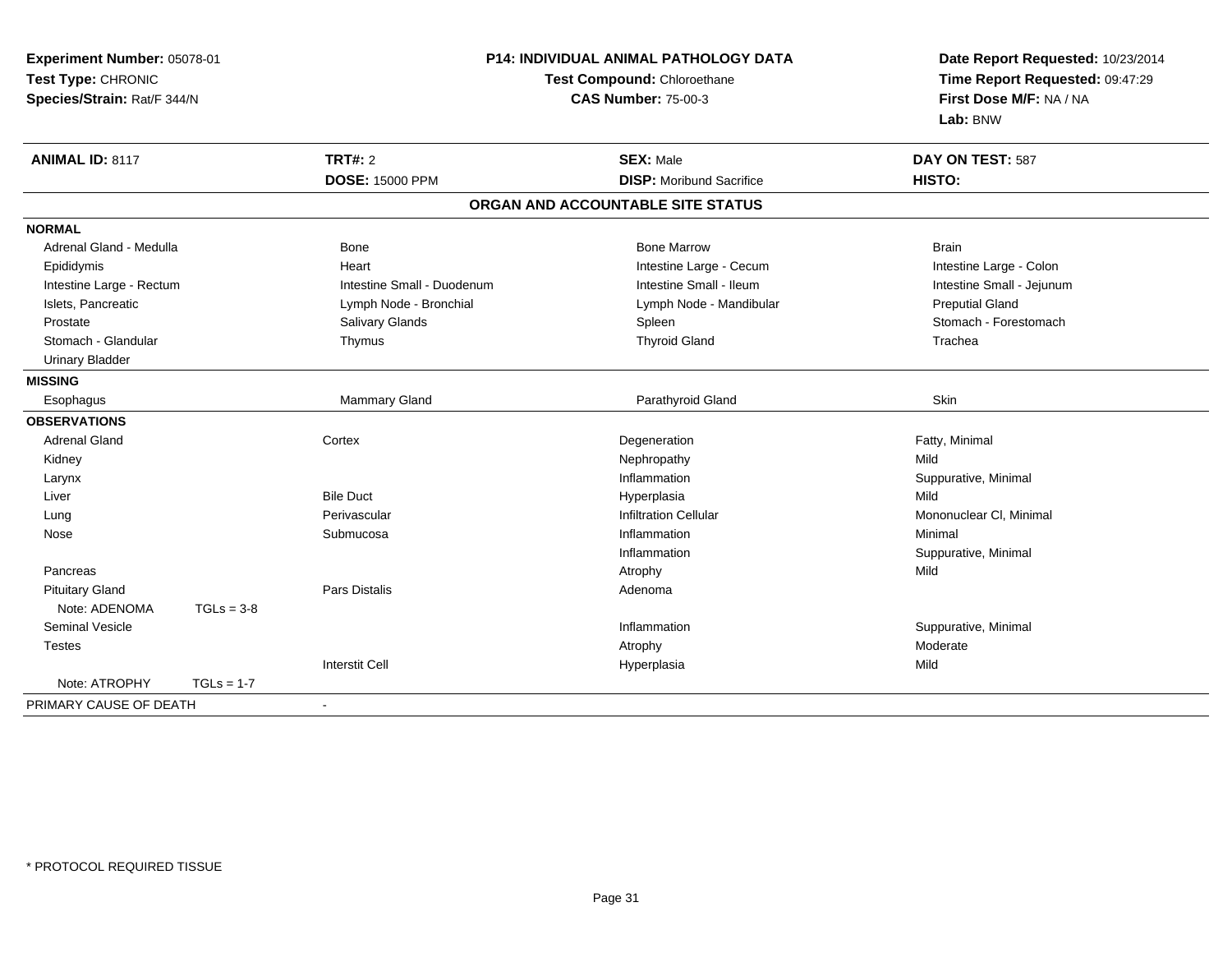| Experiment Number: 05078-01<br>Test Type: CHRONIC<br>Species/Strain: Rat/F 344/N |                           | P14: INDIVIDUAL ANIMAL PATHOLOGY DATA<br>Test Compound: Chloroethane<br><b>CAS Number: 75-00-3</b> | Date Report Requested: 10/23/2014<br>Time Report Requested: 09:47:29<br>First Dose M/F: NA / NA<br>Lab: BNW |
|----------------------------------------------------------------------------------|---------------------------|----------------------------------------------------------------------------------------------------|-------------------------------------------------------------------------------------------------------------|
| <b>ANIMAL ID: 8118</b>                                                           | <b>TRT#: 2</b>            | <b>SEX: Male</b>                                                                                   | DAY ON TEST: 621                                                                                            |
|                                                                                  | <b>DOSE: 15000 PPM</b>    | <b>DISP: Natural Death</b>                                                                         | HISTO:                                                                                                      |
|                                                                                  |                           | ORGAN AND ACCOUNTABLE SITE STATUS                                                                  |                                                                                                             |
| <b>NORMAL</b>                                                                    |                           |                                                                                                    |                                                                                                             |
| Bone                                                                             | <b>Bone Marrow</b>        | Epididymis                                                                                         | Esophagus                                                                                                   |
| Intestine Large - Cecum                                                          | Intestine Large - Colon   | Intestine Large - Rectum                                                                           | Intestine Small - Duodenum                                                                                  |
| Intestine Small - Ileum                                                          | Intestine Small - Jejunum | Islets, Pancreatic                                                                                 | Lymph Node - Bronchial                                                                                      |
| Lymph Node - Mandibular                                                          | Pancreas                  | Parathyroid Gland                                                                                  | Prostate                                                                                                    |
| <b>Salivary Glands</b>                                                           | Skin                      | Stomach - Forestomach                                                                              | <b>Testes</b>                                                                                               |
| Thymus                                                                           | <b>Thyroid Gland</b>      |                                                                                                    |                                                                                                             |
| <b>MISSING</b>                                                                   |                           |                                                                                                    |                                                                                                             |
| Adrenal Gland - Medulla                                                          | <b>Preputial Gland</b>    | <b>Urinary Bladder</b>                                                                             |                                                                                                             |
| <b>AUTO PRECLUDES DIAG.</b>                                                      |                           |                                                                                                    |                                                                                                             |
| Larynx                                                                           | Trachea                   |                                                                                                    |                                                                                                             |
| <b>OBSERVATIONS</b>                                                              |                           |                                                                                                    |                                                                                                             |
| <b>Adrenal Gland</b>                                                             | Cortex                    | Degeneration                                                                                       | Fatty, Minimal                                                                                              |
|                                                                                  | Cortex                    | Leukemia Mononuclear                                                                               |                                                                                                             |
| <b>Brain</b>                                                                     |                           | Leukemia Mononuclear                                                                               |                                                                                                             |
| Heart                                                                            |                           | Inflammation                                                                                       | Chronic, Mild                                                                                               |
|                                                                                  |                           | Leukemia Mononuclear                                                                               |                                                                                                             |
|                                                                                  | Atrium                    | Thrombosis                                                                                         | Mild                                                                                                        |
| Note: SEE ATRIAL THROMBOSIS ON SLIDE 3                                           |                           |                                                                                                    |                                                                                                             |
| Kidney                                                                           |                           | Leukemia Mononuclear                                                                               |                                                                                                             |
|                                                                                  |                           | Nephropathy                                                                                        | Minimal                                                                                                     |
| Liver                                                                            |                           | Degeneration                                                                                       | Fatty, Moderate                                                                                             |
|                                                                                  | <b>Bile Duct</b>          | Hyperplasia                                                                                        | Mild                                                                                                        |
|                                                                                  |                           | Leukemia Mononuclear                                                                               |                                                                                                             |
| Note: DEGEN<br>$TGLs = 2-4$                                                      |                           |                                                                                                    |                                                                                                             |
| Lung                                                                             |                           | Leukemia Mononuclear                                                                               |                                                                                                             |
| Mammary Gland                                                                    |                           | Hyperplasia                                                                                        | Minimal                                                                                                     |
| Nose                                                                             | Nasolacrim Dct            | Inflammation                                                                                       | Suppurative, Mild                                                                                           |
|                                                                                  |                           | Thrombosis                                                                                         | Mild                                                                                                        |
| <b>Pituitary Gland</b>                                                           | Pars Distalis             | Adenoma                                                                                            |                                                                                                             |
|                                                                                  |                           | Leukemia Mononuclear                                                                               |                                                                                                             |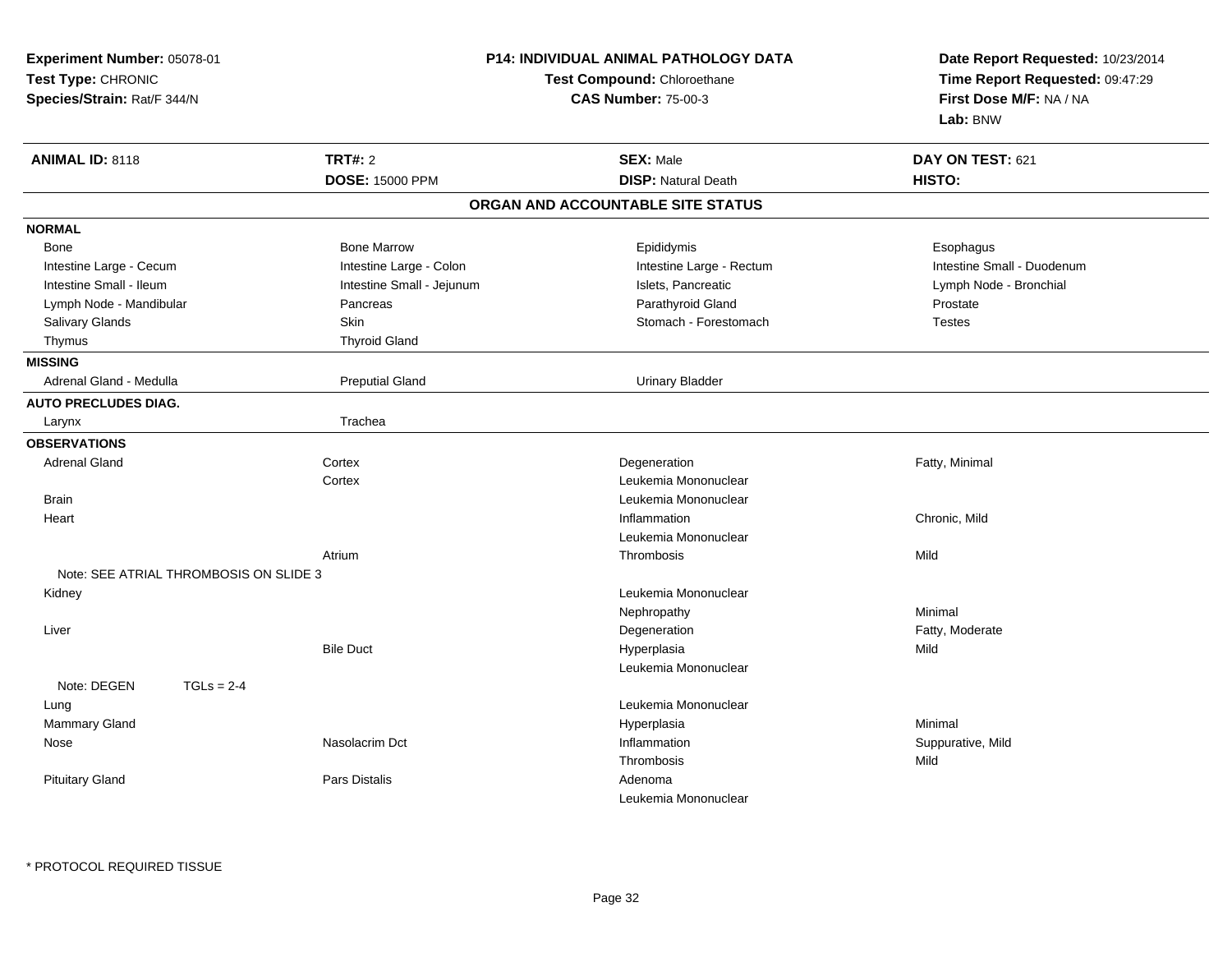| Experiment Number: 05078-01<br>Test Type: CHRONIC<br>Species/Strain: Rat/F 344/N |                        | <b>P14: INDIVIDUAL ANIMAL PATHOLOGY DATA</b><br>Test Compound: Chloroethane<br><b>CAS Number: 75-00-3</b> | Date Report Requested: 10/23/2014<br>Time Report Requested: 09:47:29<br>First Dose M/F: NA / NA<br>Lab: BNW |
|----------------------------------------------------------------------------------|------------------------|-----------------------------------------------------------------------------------------------------------|-------------------------------------------------------------------------------------------------------------|
| <b>ANIMAL ID: 8118</b>                                                           | TRT#: 2                | <b>SEX: Male</b>                                                                                          | DAY ON TEST: 621                                                                                            |
|                                                                                  | <b>DOSE: 15000 PPM</b> | <b>DISP:</b> Natural Death                                                                                | HISTO:                                                                                                      |
|                                                                                  |                        | ORGAN AND ACCOUNTABLE SITE STATUS                                                                         |                                                                                                             |
| Spleen                                                                           |                        | Leukemia Mononuclear                                                                                      |                                                                                                             |
| Note: LEUKEMIA MONUC $TGLs = 1-4$                                                |                        |                                                                                                           |                                                                                                             |
| Stomach                                                                          | Glandular              | Erosion                                                                                                   | Minimal                                                                                                     |
| PRIMARY CAUSE OF DEATH                                                           |                        |                                                                                                           |                                                                                                             |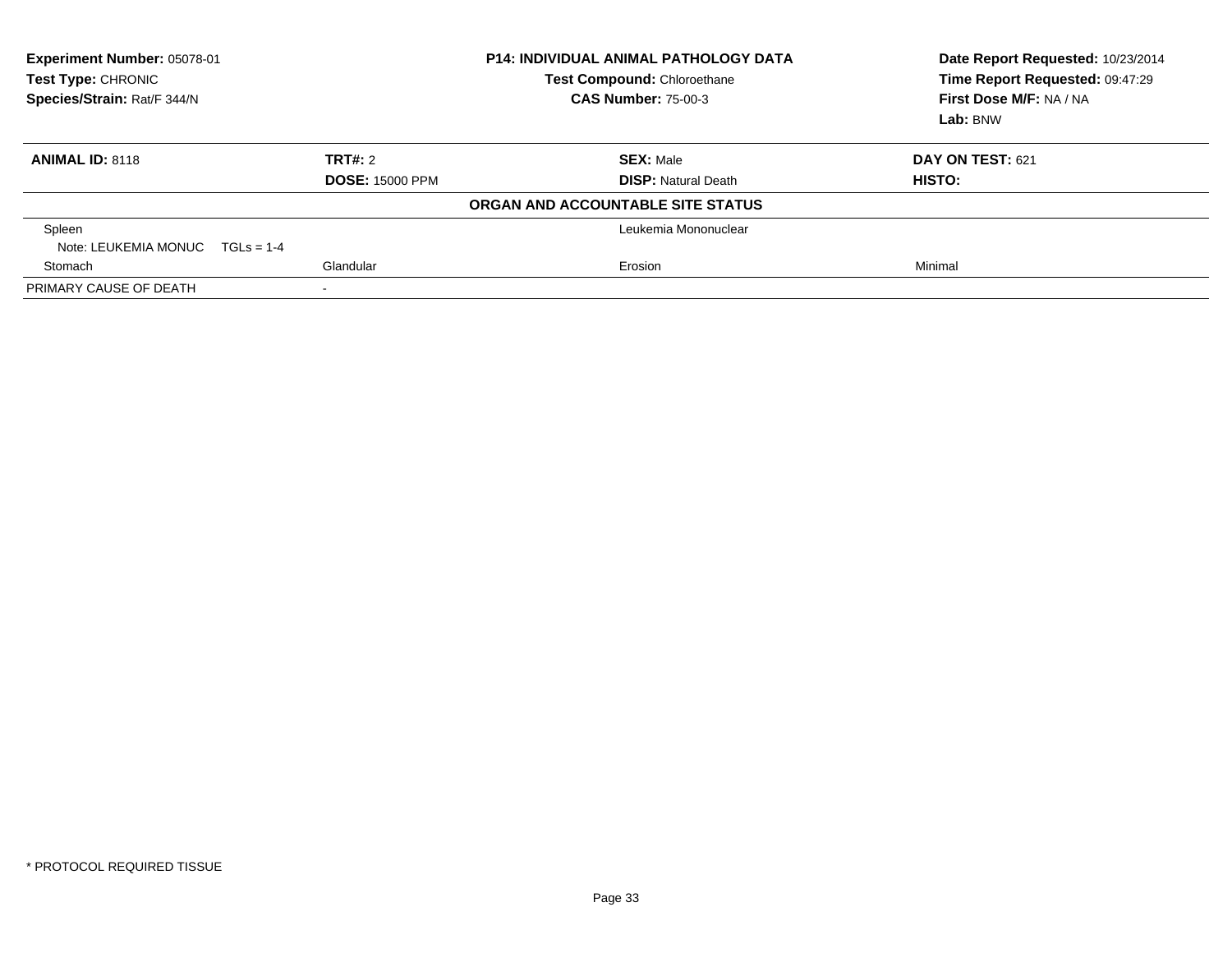| Experiment Number: 05078-01<br>Test Type: CHRONIC<br>Species/Strain: Rat/F 344/N |                          | <b>P14: INDIVIDUAL ANIMAL PATHOLOGY DATA</b><br>Test Compound: Chloroethane<br><b>CAS Number: 75-00-3</b> | Date Report Requested: 10/23/2014<br>Time Report Requested: 09:47:29<br>First Dose M/F: NA / NA<br>Lab: BNW |
|----------------------------------------------------------------------------------|--------------------------|-----------------------------------------------------------------------------------------------------------|-------------------------------------------------------------------------------------------------------------|
| <b>ANIMAL ID: 8119</b>                                                           | <b>TRT#: 2</b>           | <b>SEX: Male</b>                                                                                          | DAY ON TEST: 611                                                                                            |
|                                                                                  | <b>DOSE: 15000 PPM</b>   | <b>DISP:</b> Moribund Sacrifice                                                                           | HISTO:                                                                                                      |
|                                                                                  |                          | ORGAN AND ACCOUNTABLE SITE STATUS                                                                         |                                                                                                             |
| <b>NORMAL</b>                                                                    |                          |                                                                                                           |                                                                                                             |
| Adrenal Gland - Cortex                                                           | <b>Bone</b>              | <b>Bone Marrow</b>                                                                                        | <b>Brain</b>                                                                                                |
| Intestine Large - Cecum                                                          | Intestine Large - Colon  | Intestine Small - Duodenum                                                                                | Intestine Small - Ileum                                                                                     |
| Intestine Small - Jejunum                                                        | Islets, Pancreatic       | Lymph Node - Bronchial                                                                                    | Lymph Node - Mandibular                                                                                     |
| Pancreas                                                                         | <b>Preputial Gland</b>   | Prostate                                                                                                  | Stomach - Forestomach                                                                                       |
| Stomach - Glandular                                                              | Thymus                   | <b>Thyroid Gland</b>                                                                                      | Trachea                                                                                                     |
| <b>Urinary Bladder</b>                                                           |                          |                                                                                                           |                                                                                                             |
| <b>MISSING</b>                                                                   |                          |                                                                                                           |                                                                                                             |
| Esophagus                                                                        | Intestine Large - Rectum | Parathyroid Gland                                                                                         |                                                                                                             |
| <b>OBSERVATIONS</b>                                                              |                          |                                                                                                           |                                                                                                             |
| <b>Adrenal Gland</b>                                                             | Medulla                  | Hyperplasia                                                                                               | Mild                                                                                                        |
| Epididymis                                                                       |                          | Vacuolization Cytoplasmic                                                                                 | Mild                                                                                                        |
| Heart                                                                            |                          | Inflammation                                                                                              | Chronic, Minimal                                                                                            |
| Kidney                                                                           |                          | Nephropathy                                                                                               | Moderate                                                                                                    |
| Larynx                                                                           |                          | Inflammation                                                                                              | Suppurative, Minimal                                                                                        |
| Liver                                                                            |                          | Leukemia Mononuclear                                                                                      |                                                                                                             |
| Lung                                                                             | Perivascular             | <b>Infiltration Cellular</b>                                                                              | Mononuclear CI, Minimal                                                                                     |
| Mammary Gland                                                                    |                          | Hyperplasia                                                                                               | Minimal                                                                                                     |
| Nose                                                                             | Submucosa                | Inflammation                                                                                              | Mild                                                                                                        |
|                                                                                  |                          | Inflammation                                                                                              | Suppurative, Minimal                                                                                        |
| <b>Pituitary Gland</b>                                                           | <b>Pars Distalis</b>     | Hyperplasia                                                                                               | Minimal                                                                                                     |
| Salivary Glands                                                                  | Duct                     | Hyperplasia                                                                                               | Minimal                                                                                                     |
| Seminal Vesicle                                                                  |                          | Inflammation                                                                                              | Suppurative, Mild                                                                                           |
| <b>Skin</b>                                                                      | <b>Subcut Tiss</b>       | Fibroma                                                                                                   |                                                                                                             |
| Note: FIBROMA<br>$TGLs = 1-11$                                                   |                          |                                                                                                           |                                                                                                             |
| Spleen                                                                           |                          | Fibrosis                                                                                                  | Minimal                                                                                                     |
|                                                                                  |                          | Leukemia Mononuclear                                                                                      |                                                                                                             |
| <b>Testes</b>                                                                    | <b>Interstit Cell</b>    | Adenoma                                                                                                   |                                                                                                             |
|                                                                                  |                          | Atrophy                                                                                                   | Mild                                                                                                        |
| PRIMARY CAUSE OF DEATH                                                           |                          |                                                                                                           |                                                                                                             |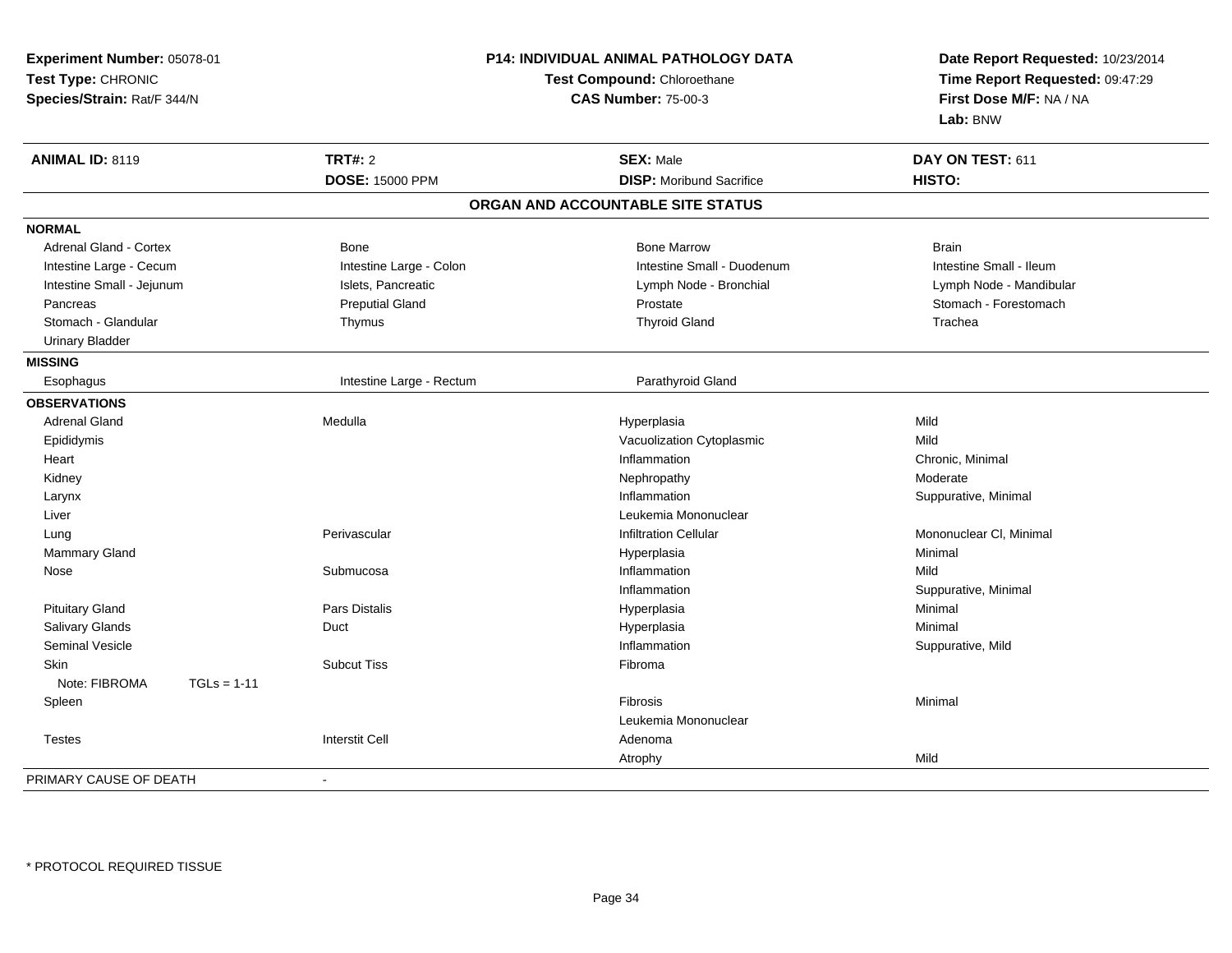| Experiment Number: 05078-01<br>Test Type: CHRONIC<br>Species/Strain: Rat/F 344/N |                            | P14: INDIVIDUAL ANIMAL PATHOLOGY DATA<br>Date Report Requested: 10/23/2014<br>Test Compound: Chloroethane<br>Time Report Requested: 09:47:29<br>First Dose M/F: NA / NA<br><b>CAS Number: 75-00-3</b><br>Lab: BNW |                         |
|----------------------------------------------------------------------------------|----------------------------|-------------------------------------------------------------------------------------------------------------------------------------------------------------------------------------------------------------------|-------------------------|
| <b>ANIMAL ID: 8120</b>                                                           | <b>TRT#: 2</b>             | <b>SEX: Male</b>                                                                                                                                                                                                  | DAY ON TEST: 549        |
|                                                                                  | <b>DOSE: 15000 PPM</b>     | <b>DISP: Natural Death</b>                                                                                                                                                                                        | HISTO:                  |
|                                                                                  |                            | ORGAN AND ACCOUNTABLE SITE STATUS                                                                                                                                                                                 |                         |
| <b>NORMAL</b>                                                                    |                            |                                                                                                                                                                                                                   |                         |
| Adrenal Gland - Cortex                                                           | Adrenal Gland - Medulla    | Bone                                                                                                                                                                                                              | <b>Bone Marrow</b>      |
| <b>Brain</b>                                                                     | Epididymis                 | Esophagus                                                                                                                                                                                                         | Intestine Large - Cecum |
| Intestine Large - Colon                                                          | Intestine Small - Duodenum | Islets, Pancreatic                                                                                                                                                                                                | Lymph Node - Bronchial  |
| Lymph Node - Mandibular                                                          | Pancreas                   | <b>Preputial Gland</b>                                                                                                                                                                                            | Salivary Glands         |
| <b>Skin</b>                                                                      | Spleen                     | Stomach - Forestomach                                                                                                                                                                                             | Thymus                  |
| Trachea                                                                          | <b>Urinary Bladder</b>     |                                                                                                                                                                                                                   |                         |
| <b>MISSING</b>                                                                   |                            |                                                                                                                                                                                                                   |                         |
| Mammary Gland                                                                    | Parathyroid Gland          | <b>Thyroid Gland</b>                                                                                                                                                                                              |                         |
| <b>AUTO PRECLUDES DIAG.</b>                                                      |                            |                                                                                                                                                                                                                   |                         |
| Intestine Large - Rectum                                                         | Intestine Small - Ileum    | Intestine Small - Jejunum                                                                                                                                                                                         |                         |
| <b>OBSERVATIONS</b>                                                              |                            |                                                                                                                                                                                                                   |                         |
| Heart                                                                            |                            | Inflammation                                                                                                                                                                                                      | Chronic, Mild           |
| Kidney                                                                           |                            | Nephropathy                                                                                                                                                                                                       | Mild                    |
| Larynx                                                                           |                            | Inflammation                                                                                                                                                                                                      | Suppurative, Minimal    |
| Liver                                                                            | <b>Bile Duct</b>           | Hyperplasia                                                                                                                                                                                                       | Minimal                 |
|                                                                                  |                            | <b>Necrosis</b>                                                                                                                                                                                                   | Mild                    |
| Note: NECROSIS<br>$TGLs = 1-4$                                                   |                            |                                                                                                                                                                                                                   |                         |
| Lung                                                                             |                            | Congestion                                                                                                                                                                                                        | Moderate                |
| Note: CONGESTION<br>$TGLs = 3-3$                                                 |                            |                                                                                                                                                                                                                   |                         |
| Nose                                                                             | Nasolacrim Dct             | Inflammation                                                                                                                                                                                                      | Suppurative, Minimal    |
| <b>Pituitary Gland</b>                                                           | <b>Pars Distalis</b>       | Hyperplasia                                                                                                                                                                                                       | Mild                    |
| Prostate                                                                         |                            | Inflammation                                                                                                                                                                                                      | Suppurative, Moderate   |
| Note: INFLAMMATION<br>$TGLs = 4-8$                                               |                            |                                                                                                                                                                                                                   |                         |
| Stomach                                                                          | Glandular                  | Erosion                                                                                                                                                                                                           | Mild                    |
| Note: EROSION<br>$TGLs = 5-8$                                                    |                            |                                                                                                                                                                                                                   |                         |
| <b>Testes</b>                                                                    | <b>Interstit Cell</b>      | Hyperplasia                                                                                                                                                                                                       | Mild                    |
| PRIMARY CAUSE OF DEATH                                                           |                            |                                                                                                                                                                                                                   |                         |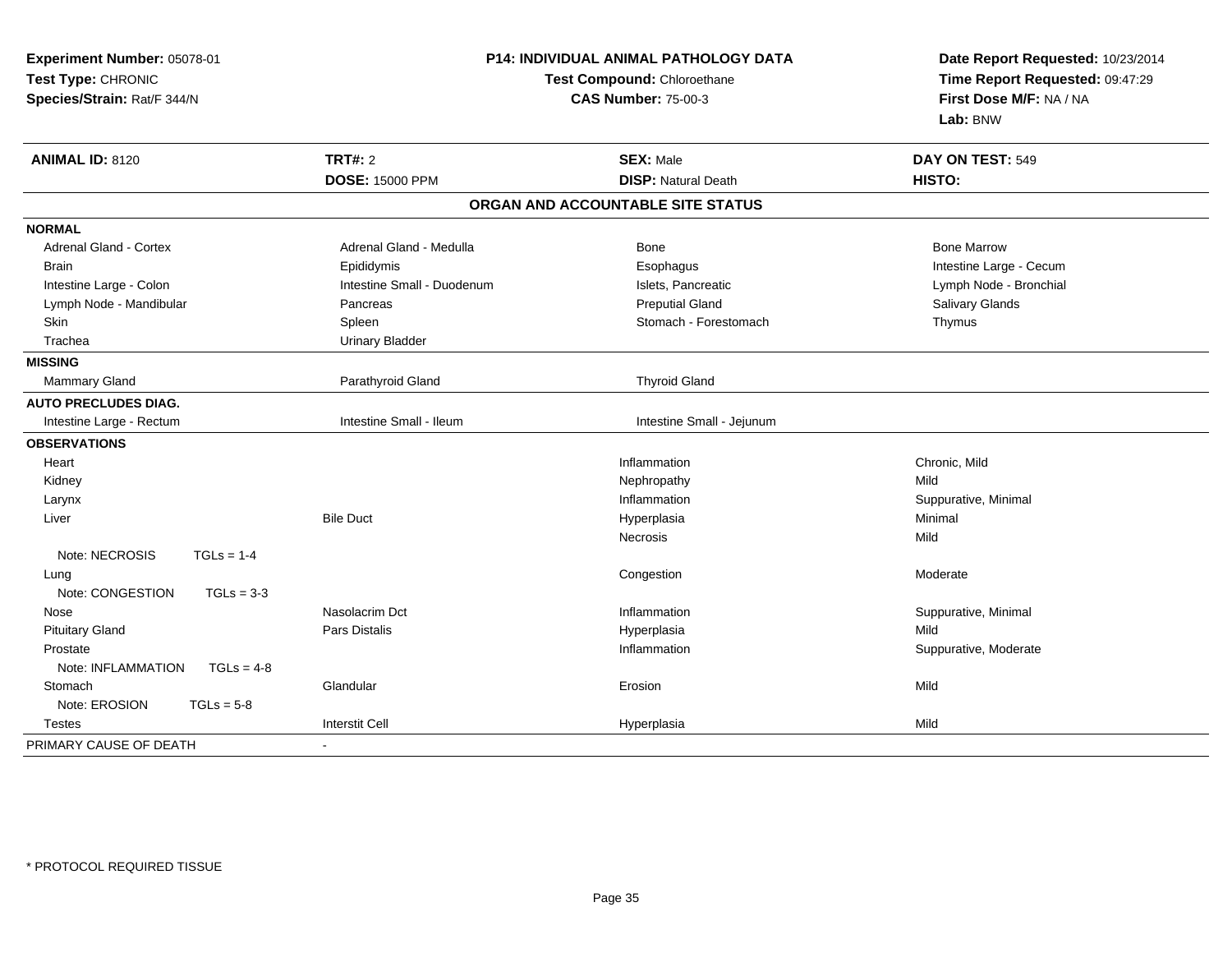| Experiment Number: 05078-01          |                             | P14: INDIVIDUAL ANIMAL PATHOLOGY DATA | Date Report Requested: 10/23/2014 |  |
|--------------------------------------|-----------------------------|---------------------------------------|-----------------------------------|--|
| Test Type: CHRONIC                   | Test Compound: Chloroethane |                                       | Time Report Requested: 09:47:29   |  |
| Species/Strain: Rat/F 344/N          |                             | <b>CAS Number: 75-00-3</b>            | First Dose M/F: NA / NA           |  |
|                                      |                             |                                       | Lab: BNW                          |  |
| <b>ANIMAL ID: 8121</b>               | <b>TRT#: 2</b>              | <b>SEX: Male</b>                      | DAY ON TEST: 727                  |  |
|                                      | <b>DOSE: 15000 PPM</b>      | <b>DISP: Natural Death</b>            | HISTO:                            |  |
|                                      |                             | ORGAN AND ACCOUNTABLE SITE STATUS     |                                   |  |
| <b>NORMAL</b>                        |                             |                                       |                                   |  |
| Bone                                 | <b>Brain</b>                | Epididymis                            | Esophagus                         |  |
| Lymph Node - Mandibular              | Parathyroid Gland           | <b>Preputial Gland</b>                | Salivary Glands                   |  |
| Skin                                 | Stomach - Forestomach       | Stomach - Glandular                   | <b>Testes</b>                     |  |
| Thymus                               | Trachea                     | <b>Urinary Bladder</b>                |                                   |  |
| <b>MISSING</b>                       |                             |                                       |                                   |  |
| Lymph Node - Bronchial               | Mammary Gland               |                                       |                                   |  |
| <b>AUTO PRECLUDES DIAG.</b>          |                             |                                       |                                   |  |
| <b>Bone Marrow</b>                   | Intestine Large - Cecum     | Intestine Large - Colon               | Intestine Large - Rectum          |  |
| Intestine Small - Duodenum           | Intestine Small - Ileum     | Intestine Small - Jejunum             | Islets, Pancreatic                |  |
| Larynx                               | Nose                        | Pancreas                              | <b>Thyroid Gland</b>              |  |
| <b>OBSERVATIONS</b>                  |                             |                                       |                                   |  |
| <b>Adrenal Gland</b>                 | Cortex                      | Degeneration                          | Fatty, Mild                       |  |
|                                      | Cortex                      | Hyperplasia                           | Mild                              |  |
|                                      | Medulla                     | Hyperplasia                           | Moderate                          |  |
| Heart                                |                             | Inflammation                          | Chronic, Mild                     |  |
| Kidney                               |                             | Nephropathy                           | Moderate                          |  |
| Note: NEPHROPATHY<br>$TGLs = 4-5$    |                             |                                       |                                   |  |
| Liver                                |                             | Degeneration                          | Cystic, Mild                      |  |
|                                      | <b>Bile Duct</b>            | Hyperplasia                           | Minimal                           |  |
|                                      |                             | Leukemia Mononuclear                  |                                   |  |
| Note: LEUKEMIA MONUC<br>$TGLs = 3-4$ |                             |                                       |                                   |  |
| Lung                                 |                             | Leukemia Mononuclear                  |                                   |  |
| <b>Pituitary Gland</b>               | Pars Distalis               | Adenoma                               |                                   |  |
| Note: ADENOMA<br>$TGLs = 5-8$        |                             |                                       |                                   |  |
| Prostate                             |                             | Hyperplasia                           | Mild                              |  |
| Spleen                               |                             | Leukemia Mononuclear                  |                                   |  |
| Note: LEUKEMIA MONUC<br>$TGLs = 2-4$ |                             |                                       |                                   |  |
| PRIMARY CAUSE OF DEATH               | $\blacksquare$              |                                       |                                   |  |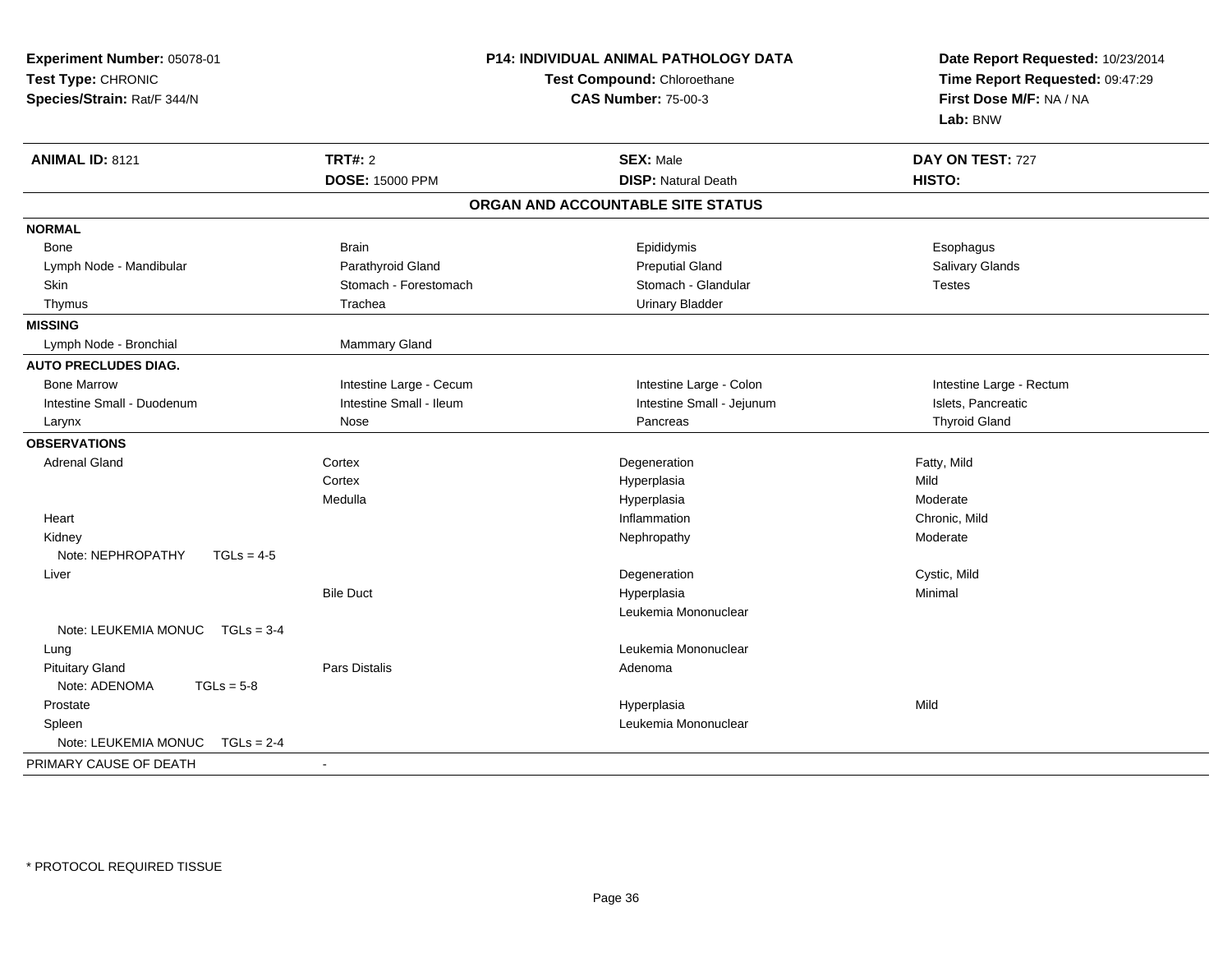| Test Type: CHRONIC<br>Species/Strain: Rat/F 344/N      |                         | <b>P14: INDIVIDUAL ANIMAL PATHOLOGY DATA</b><br>Test Compound: Chloroethane<br><b>CAS Number: 75-00-3</b> |                         |
|--------------------------------------------------------|-------------------------|-----------------------------------------------------------------------------------------------------------|-------------------------|
| <b>ANIMAL ID: 8122</b>                                 | <b>TRT#: 2</b>          | <b>SEX: Male</b>                                                                                          | DAY ON TEST: 633        |
|                                                        | <b>DOSE: 15000 PPM</b>  | <b>DISP:</b> Moribund Sacrifice                                                                           | HISTO:                  |
|                                                        |                         | ORGAN AND ACCOUNTABLE SITE STATUS                                                                         |                         |
| <b>NORMAL</b>                                          |                         |                                                                                                           |                         |
| <b>Bone Marrow</b>                                     | Esophagus               | Intestine Large - Cecum                                                                                   | Intestine Large - Colon |
| Intestine Small - Duodenum                             | Intestine Small - Ileum | Intestine Small - Jejunum                                                                                 | Islets, Pancreatic      |
| Lymph Node - Bronchial                                 | Lymph Node - Mandibular | Pancreas                                                                                                  | Parathyroid Gland       |
| Prostate                                               | Salivary Glands         | Skin                                                                                                      | Stomach - Forestomach   |
| Stomach - Glandular                                    | <b>Testes</b>           | Trachea                                                                                                   | <b>Urinary Bladder</b>  |
| <b>MISSING</b>                                         |                         |                                                                                                           |                         |
| Thymus                                                 |                         |                                                                                                           |                         |
| <b>OBSERVATIONS</b>                                    |                         |                                                                                                           |                         |
| <b>Adrenal Gland</b>                                   | Cortex                  | Leukemia Mononuclear                                                                                      |                         |
|                                                        | Medulla                 | Leukemia Mononuclear                                                                                      |                         |
| <b>Bone</b>                                            |                         | Hyperostosis                                                                                              | Mild                    |
| Note: MEDIAL DORSAL TO RAMUS OF MANDIBLE SEEMS TO BE A |                         |                                                                                                           |                         |
| Note: HYPEROSTOSIS<br>$TGLs = 5-11$                    |                         |                                                                                                           |                         |
|                                                        |                         |                                                                                                           |                         |
| Note: THICKENING ON THE INNER SURFACE OF THE CRANIUM   |                         |                                                                                                           |                         |
| Note: COMPOSED OF NORMAL APPEARING BONE                |                         |                                                                                                           |                         |
|                                                        |                         |                                                                                                           |                         |
| <b>Brain</b>                                           |                         | Oligodendroglioma Benign                                                                                  |                         |
| Epididymis                                             |                         | Vacuolization Cytoplasmic                                                                                 | Mild                    |
| Heart                                                  | Rectum                  | Inflammation                                                                                              | Chronic, Mild           |
| Intestine Large                                        |                         | Parasite Metazoan                                                                                         |                         |
| Kidney                                                 |                         | Nephropathy<br>Inflammation                                                                               | Minimal                 |
| Larynx                                                 |                         |                                                                                                           | Suppurative, Minimal    |
| Liver                                                  | <b>Bile Duct</b>        | Hematopoietic Cell Proliferation                                                                          | Minimal<br>Mild         |
|                                                        |                         | Hyperplasia<br>Leukemia Mononuclear                                                                       |                         |
| Note: LEUKEMIA MONUC TGLs = 4-4                        |                         |                                                                                                           |                         |
| Lung                                                   |                         | Hemorrhage                                                                                                | Minimal                 |
|                                                        | Perivascular            | <b>Infiltration Cellular</b>                                                                              |                         |
|                                                        |                         | Leukemia Mononuclear                                                                                      | Mononuclear CI, Minimal |
| Mammary Gland                                          |                         | Hyperplasia                                                                                               | Mild                    |

\* PROTOCOL REQUIRED TISSUE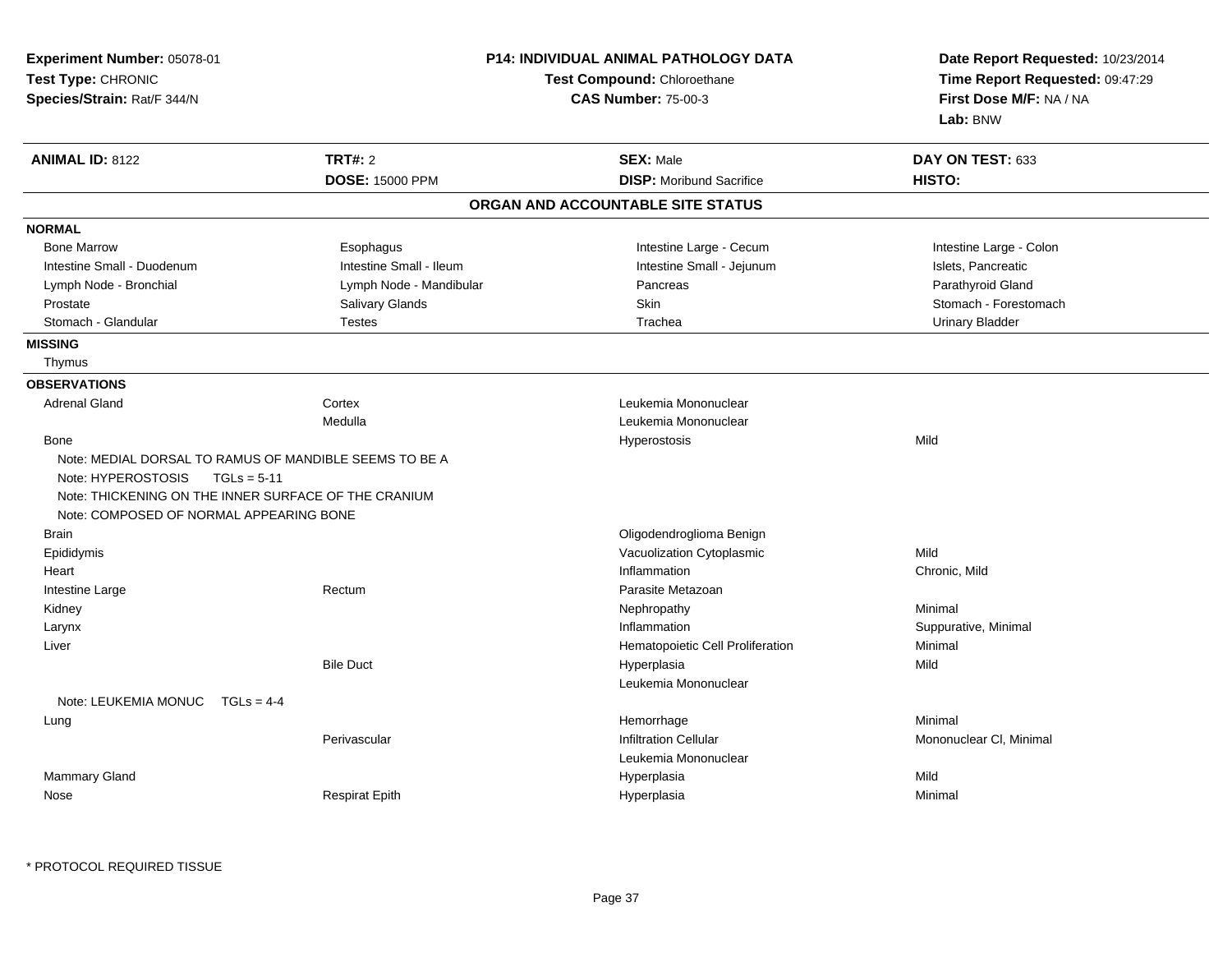| <b>Experiment Number: 05078-01</b><br>Test Type: CHRONIC<br>Species/Strain: Rat/F 344/N |                        | <b>P14: INDIVIDUAL ANIMAL PATHOLOGY DATA</b><br>Test Compound: Chloroethane<br><b>CAS Number: 75-00-3</b> | Date Report Requested: 10/23/2014<br>Time Report Requested: 09:47:29<br>First Dose M/F: NA / NA<br>Lab: BNW |
|-----------------------------------------------------------------------------------------|------------------------|-----------------------------------------------------------------------------------------------------------|-------------------------------------------------------------------------------------------------------------|
| <b>ANIMAL ID: 8122</b>                                                                  | <b>TRT#: 2</b>         | <b>SEX: Male</b>                                                                                          | DAY ON TEST: 633                                                                                            |
|                                                                                         | <b>DOSE: 15000 PPM</b> | <b>DISP:</b> Moribund Sacrifice                                                                           | HISTO:                                                                                                      |
|                                                                                         |                        | ORGAN AND ACCOUNTABLE SITE STATUS                                                                         |                                                                                                             |
|                                                                                         | Nasolacrim Dct         | Inflammation                                                                                              | Suppurative, Marked                                                                                         |
|                                                                                         | Submucosa              | Inflammation                                                                                              | Moderate                                                                                                    |
|                                                                                         |                        | Inflammation                                                                                              | Suppurative, Minimal                                                                                        |
| Note: INFLAMMATION<br>$TGLs = 1-9$                                                      |                        |                                                                                                           |                                                                                                             |
| <b>Pituitary Gland</b>                                                                  | Pars Distalis          | Adenoma                                                                                                   |                                                                                                             |
| Note: ADENOMA<br>$TGLs = 6-8$                                                           |                        |                                                                                                           |                                                                                                             |
| <b>Preputial Gland</b>                                                                  |                        | Carcinoma                                                                                                 |                                                                                                             |
| Note: CARCINOMA<br>$TGLs = 2-12$                                                        |                        |                                                                                                           |                                                                                                             |
| Spleen                                                                                  |                        | Leukemia Mononuclear                                                                                      |                                                                                                             |
| Note: LEUKEMIA MONUC<br>$TGLs = 3-4$                                                    |                        |                                                                                                           |                                                                                                             |
| <b>Thyroid Gland</b>                                                                    | C Cell                 | Hyperplasia                                                                                               | Minimal                                                                                                     |
| PRIMARY CAUSE OF DEATH                                                                  |                        |                                                                                                           |                                                                                                             |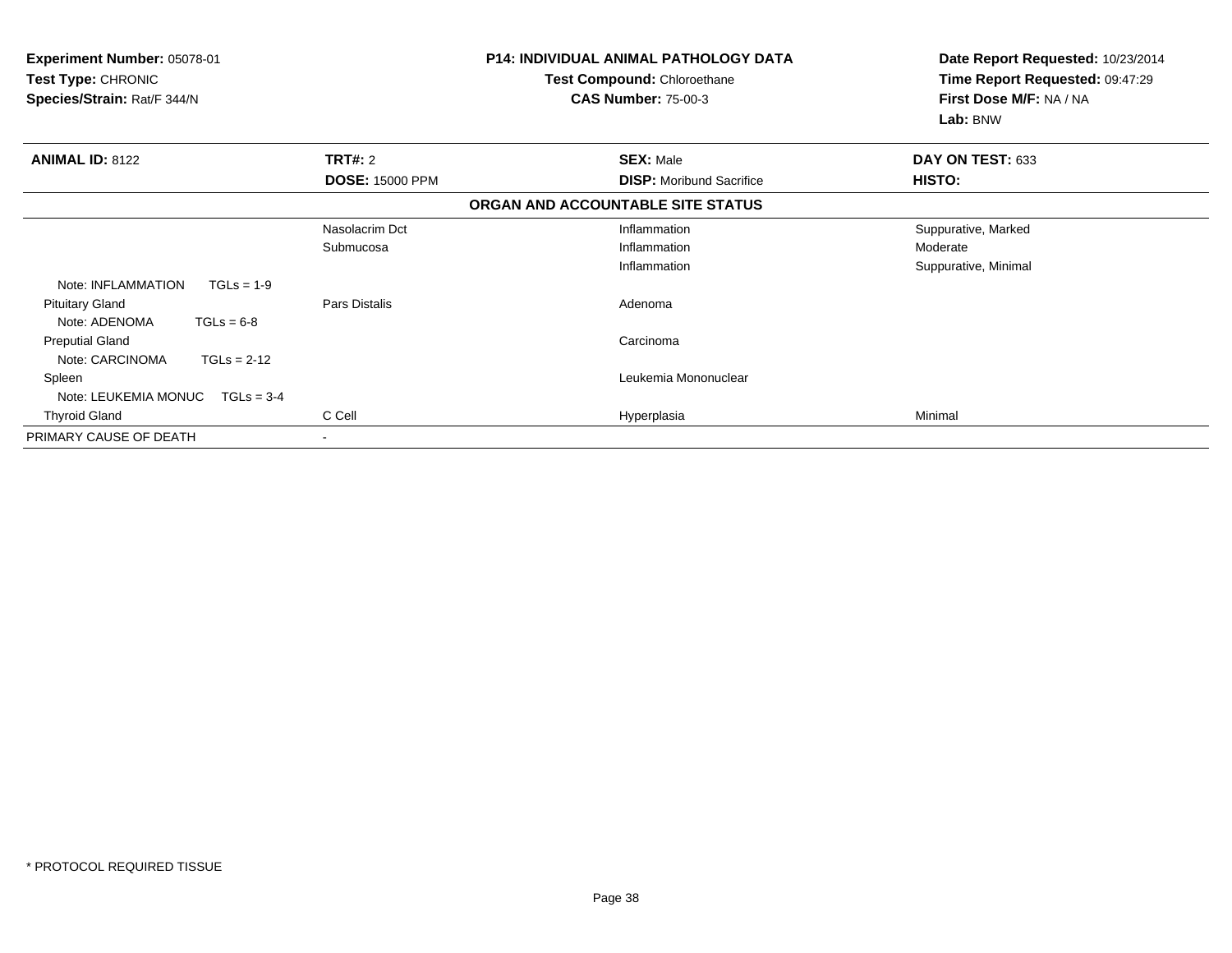| Experiment Number: 05078-01<br>Test Type: CHRONIC<br>Species/Strain: Rat/F 344/N |                           | P14: INDIVIDUAL ANIMAL PATHOLOGY DATA<br>Test Compound: Chloroethane<br><b>CAS Number: 75-00-3</b> | Date Report Requested: 10/23/2014<br>Time Report Requested: 09:47:29<br>First Dose M/F: NA / NA<br>Lab: BNW |  |
|----------------------------------------------------------------------------------|---------------------------|----------------------------------------------------------------------------------------------------|-------------------------------------------------------------------------------------------------------------|--|
| <b>ANIMAL ID: 8123</b>                                                           | <b>TRT#: 2</b>            | <b>SEX: Male</b>                                                                                   | DAY ON TEST: 713                                                                                            |  |
|                                                                                  | <b>DOSE: 15000 PPM</b>    | <b>DISP:</b> Moribund Sacrifice                                                                    | HISTO:                                                                                                      |  |
|                                                                                  |                           | ORGAN AND ACCOUNTABLE SITE STATUS                                                                  |                                                                                                             |  |
| <b>NORMAL</b>                                                                    |                           |                                                                                                    |                                                                                                             |  |
| <b>Bone Marrow</b>                                                               | <b>Brain</b>              | Epididymis                                                                                         | Esophagus                                                                                                   |  |
| Intestine Small - Duodenum                                                       | Intestine Small - Jejunum | Islets, Pancreatic                                                                                 | Larynx                                                                                                      |  |
| Lymph Node - Bronchial                                                           | Lymph Node - Mandibular   | Pancreas                                                                                           | Salivary Glands                                                                                             |  |
| <b>Skin</b>                                                                      | Spleen                    | Stomach - Forestomach                                                                              | Thymus                                                                                                      |  |
| <b>Thyroid Gland</b>                                                             |                           |                                                                                                    |                                                                                                             |  |
| <b>MISSING</b>                                                                   |                           |                                                                                                    |                                                                                                             |  |
| Intestine Small - Ileum                                                          |                           |                                                                                                    |                                                                                                             |  |
| <b>OBSERVATIONS</b>                                                              |                           |                                                                                                    |                                                                                                             |  |
| <b>Adrenal Gland</b>                                                             | Cortex                    | Degeneration                                                                                       | Fatty, Mild                                                                                                 |  |
|                                                                                  | Bilateral, Medulla        | Pheochromocytoma Benign                                                                            |                                                                                                             |  |
| Bone                                                                             |                           | Fibrous Osteodystrophy                                                                             | Mild                                                                                                        |  |
| Heart                                                                            |                           | Inflammation                                                                                       | Chronic, Moderate                                                                                           |  |
|                                                                                  | Artery                    | Mineralization                                                                                     | Mild                                                                                                        |  |
| Kidney                                                                           |                           | Nephropathy                                                                                        | Marked                                                                                                      |  |
| Note: NEPHROPATHY<br>$TGLs = 1-5$                                                |                           |                                                                                                    |                                                                                                             |  |
| Liver                                                                            |                           | <b>Basophilic Focus</b>                                                                            | Minimal                                                                                                     |  |
|                                                                                  | Hepatocyte                | Hyperplasia                                                                                        | Mild                                                                                                        |  |
|                                                                                  |                           | Inflammation                                                                                       | Granulomatous, Focal, Mild                                                                                  |  |
| Lung                                                                             |                           | Hemorrhage                                                                                         | Mild                                                                                                        |  |
|                                                                                  | Alveolar Epith            | Hyperplasia                                                                                        | Marked                                                                                                      |  |
|                                                                                  |                           | <b>Infiltration Cellular</b>                                                                       | Histiocyte, Mild                                                                                            |  |
|                                                                                  | Artery, Mediastinum       | Mineralization                                                                                     | Mild                                                                                                        |  |
| Mammary Gland                                                                    |                           | Hyperplasia                                                                                        | Minimal                                                                                                     |  |
| Nose                                                                             | <b>Respirat Epith</b>     | Hyperplasia                                                                                        | Minimal                                                                                                     |  |
|                                                                                  | Vomeronas Org             | Inflammation                                                                                       | Suppurative, Minimal                                                                                        |  |
|                                                                                  |                           | Inflammation                                                                                       | Suppurative, Minimal                                                                                        |  |
| Parathyroid Gland                                                                |                           | Hyperplasia                                                                                        | Moderate                                                                                                    |  |
| <b>Pituitary Gland</b>                                                           | Pars Distalis             | Adenoma                                                                                            |                                                                                                             |  |
| <b>Preputial Gland</b>                                                           |                           | Cyst                                                                                               | Moderate                                                                                                    |  |
| Note: CYST<br>$TGLs = 2-11$                                                      |                           |                                                                                                    |                                                                                                             |  |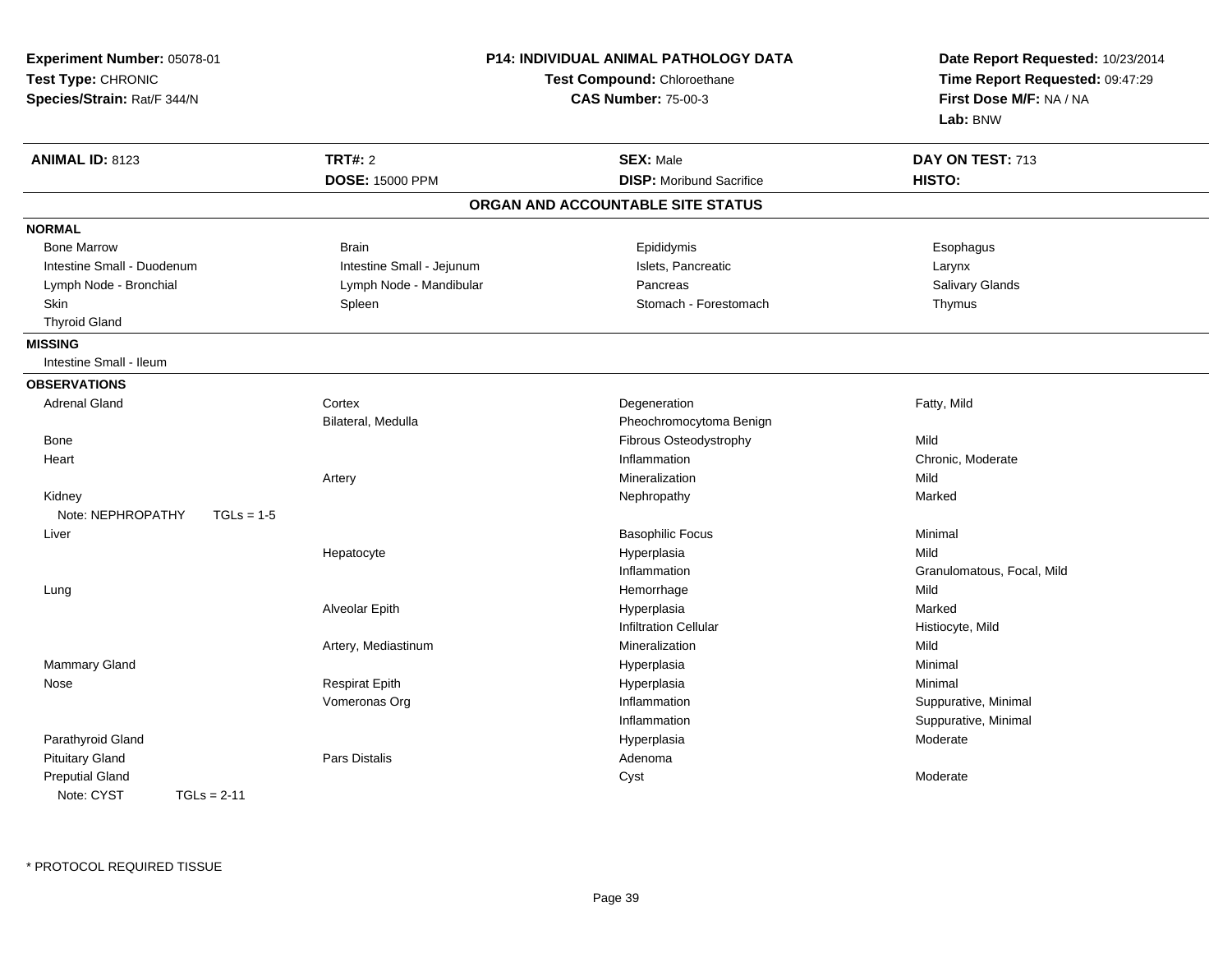| Experiment Number: 05078-01<br>Test Type: CHRONIC<br>Species/Strain: Rat/F 344/N |                        | <b>P14: INDIVIDUAL ANIMAL PATHOLOGY DATA</b><br>Test Compound: Chloroethane<br><b>CAS Number: 75-00-3</b> | Date Report Requested: 10/23/2014<br>Time Report Requested: 09:47:29<br>First Dose M/F: NA / NA<br>Lab: BNW |
|----------------------------------------------------------------------------------|------------------------|-----------------------------------------------------------------------------------------------------------|-------------------------------------------------------------------------------------------------------------|
| <b>ANIMAL ID: 8123</b>                                                           | TRT#: 2                | <b>SEX: Male</b>                                                                                          | DAY ON TEST: 713                                                                                            |
|                                                                                  | <b>DOSE: 15000 PPM</b> | <b>DISP:</b> Moribund Sacrifice                                                                           | <b>HISTO:</b>                                                                                               |
|                                                                                  |                        | ORGAN AND ACCOUNTABLE SITE STATUS                                                                         |                                                                                                             |
| Prostate                                                                         |                        | Inflammation                                                                                              | Suppurative, Mild                                                                                           |
| Stomach<br>Note: MINERALIZATION<br>$TGLs = 3-8$                                  | Glandular              | Mineralization                                                                                            | Moderate                                                                                                    |
| Testes                                                                           | Perivascular           | Inflammation                                                                                              | Mild                                                                                                        |
| Trachea                                                                          |                        | Inflammation                                                                                              | Suppurative, Mild                                                                                           |
| <b>Urinary Bladder</b>                                                           | <b>Transit Epithe</b>  | Hyperplasia                                                                                               | Mild                                                                                                        |
|                                                                                  |                        | Inflammation                                                                                              | Suppurative, Minimal                                                                                        |
| PRIMARY CAUSE OF DEATH                                                           |                        |                                                                                                           |                                                                                                             |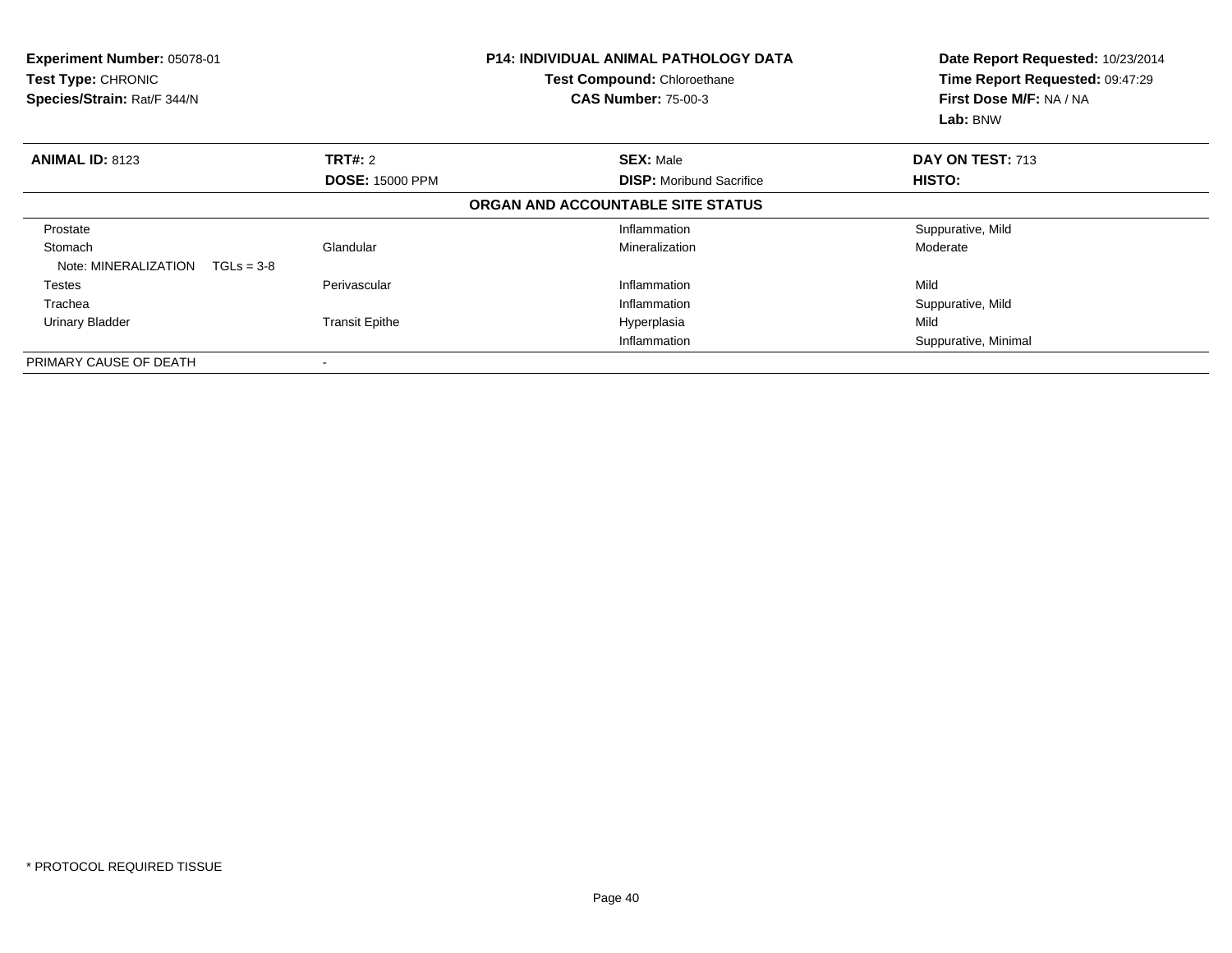| Experiment Number: 05078-01<br>Test Type: CHRONIC<br>Species/Strain: Rat/F 344/N |                          | P14: INDIVIDUAL ANIMAL PATHOLOGY DATA<br>Test Compound: Chloroethane<br><b>CAS Number: 75-00-3</b> | Date Report Requested: 10/23/2014<br>Time Report Requested: 09:47:29<br>First Dose M/F: NA / NA<br>Lab: BNW |  |
|----------------------------------------------------------------------------------|--------------------------|----------------------------------------------------------------------------------------------------|-------------------------------------------------------------------------------------------------------------|--|
| <b>ANIMAL ID: 8124</b>                                                           | <b>TRT#: 2</b>           | <b>SEX: Male</b>                                                                                   | DAY ON TEST: 519                                                                                            |  |
|                                                                                  | <b>DOSE: 15000 PPM</b>   | <b>DISP: Natural Death</b>                                                                         | HISTO:                                                                                                      |  |
|                                                                                  |                          | ORGAN AND ACCOUNTABLE SITE STATUS                                                                  |                                                                                                             |  |
| <b>NORMAL</b>                                                                    |                          |                                                                                                    |                                                                                                             |  |
| Adrenal Gland - Cortex                                                           | Adrenal Gland - Medulla  | Bone                                                                                               | <b>Bone Marrow</b>                                                                                          |  |
| <b>Brain</b>                                                                     | Esophagus                | Eye                                                                                                | Intestine Large - Cecum                                                                                     |  |
| Intestine Large - Colon                                                          | Intestine Large - Rectum | Intestine Small - Duodenum                                                                         | Intestine Small - Jejunum                                                                                   |  |
| Islets, Pancreatic                                                               | Lymph Node - Bronchial   | Pancreas                                                                                           | Parathyroid Gland                                                                                           |  |
| <b>Preputial Gland</b>                                                           | Prostate                 | Salivary Glands                                                                                    | Skin                                                                                                        |  |
| Spleen                                                                           | Stomach - Forestomach    | Stomach - Glandular                                                                                | Thymus                                                                                                      |  |
| <b>Thyroid Gland</b>                                                             | Trachea                  | <b>Urinary Bladder</b>                                                                             |                                                                                                             |  |
| <b>MISSING</b>                                                                   |                          |                                                                                                    |                                                                                                             |  |
| Epididymis                                                                       | Mammary Gland            |                                                                                                    |                                                                                                             |  |
| <b>AUTO PRECLUDES DIAG.</b>                                                      |                          |                                                                                                    |                                                                                                             |  |
| Intestine Small - Ileum                                                          |                          |                                                                                                    |                                                                                                             |  |
| <b>INSUFFICIENT TISSUE</b>                                                       |                          |                                                                                                    |                                                                                                             |  |
| Larynx                                                                           | Lymph Node - Mandibular  |                                                                                                    |                                                                                                             |  |
| <b>OBSERVATIONS</b>                                                              |                          |                                                                                                    |                                                                                                             |  |
| Heart                                                                            |                          | Inflammation                                                                                       | Chronic, Mild                                                                                               |  |
| Kidney                                                                           |                          | Nephropathy                                                                                        | Moderate                                                                                                    |  |
| Note: NEPHROPATHY<br>$TGLs = 4-5$                                                |                          |                                                                                                    |                                                                                                             |  |
| Liver                                                                            |                          | Congestion                                                                                         | Moderate                                                                                                    |  |
| Note: CONGESTION<br>$TGLs = 3-4$                                                 |                          |                                                                                                    |                                                                                                             |  |
| Lung                                                                             |                          | Congestion                                                                                         | Moderate                                                                                                    |  |
|                                                                                  |                          | Edema                                                                                              | Moderate                                                                                                    |  |
| [Congestion TGLS = 1-3]                                                          |                          |                                                                                                    |                                                                                                             |  |
| Nose                                                                             | <b>Respirat Epith</b>    | Hyperplasia                                                                                        | Minimal                                                                                                     |  |
|                                                                                  | Submucosa                | Inflammation                                                                                       | Mild                                                                                                        |  |
|                                                                                  |                          | Inflammation                                                                                       | Suppurative, Mild                                                                                           |  |
| <b>Pituitary Gland</b>                                                           | <b>Pars Distalis</b>     | Adenoma                                                                                            |                                                                                                             |  |
| Note: ADENOMA<br>$TGLs = 5-8$                                                    |                          |                                                                                                    |                                                                                                             |  |
| <b>Testes</b>                                                                    |                          | Atrophy                                                                                            | Moderate                                                                                                    |  |
| Note: ATROPHY<br>$TGLs = 2-7$                                                    |                          |                                                                                                    |                                                                                                             |  |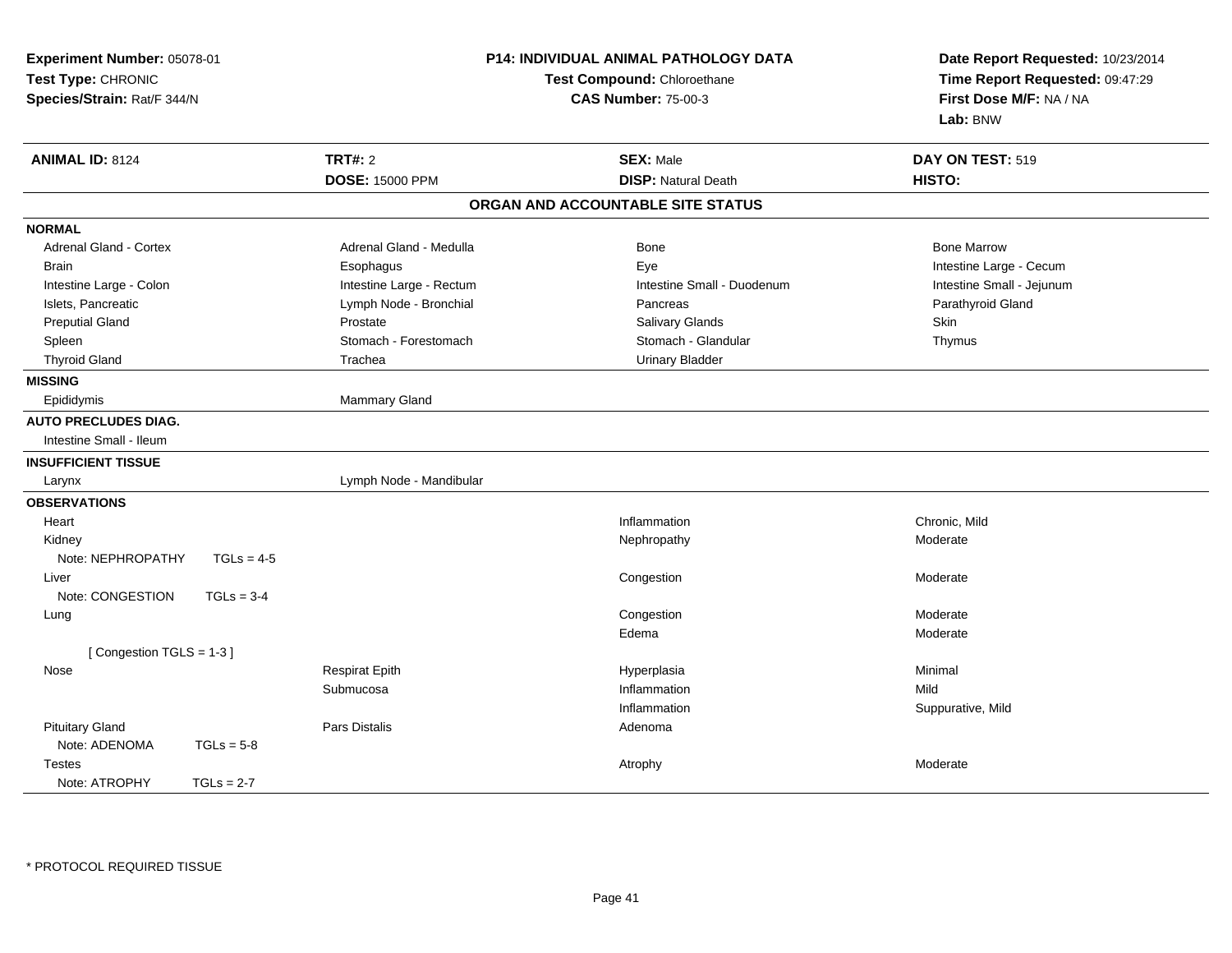| <b>Experiment Number: 05078-01</b><br>Test Type: CHRONIC<br>Species/Strain: Rat/F 344/N |                        | <b>P14: INDIVIDUAL ANIMAL PATHOLOGY DATA</b><br><b>Test Compound: Chloroethane</b><br><b>CAS Number: 75-00-3</b> | Date Report Requested: 10/23/2014<br>Time Report Requested: 09:47:29<br>First Dose M/F: NA / NA<br>Lab: BNW |
|-----------------------------------------------------------------------------------------|------------------------|------------------------------------------------------------------------------------------------------------------|-------------------------------------------------------------------------------------------------------------|
| <b>ANIMAL ID: 8124</b>                                                                  | <b>TRT#: 2</b>         | <b>SEX:</b> Male                                                                                                 | <b>DAY ON TEST: 519</b>                                                                                     |
|                                                                                         | <b>DOSE: 15000 PPM</b> | <b>DISP:</b> Natural Death                                                                                       | HISTO:                                                                                                      |
|                                                                                         |                        | <b>ORGAN AND ACCOUNTABLE SITE STATUS</b>                                                                         |                                                                                                             |
| PRIMARY CAUSE OF DEATH                                                                  |                        |                                                                                                                  |                                                                                                             |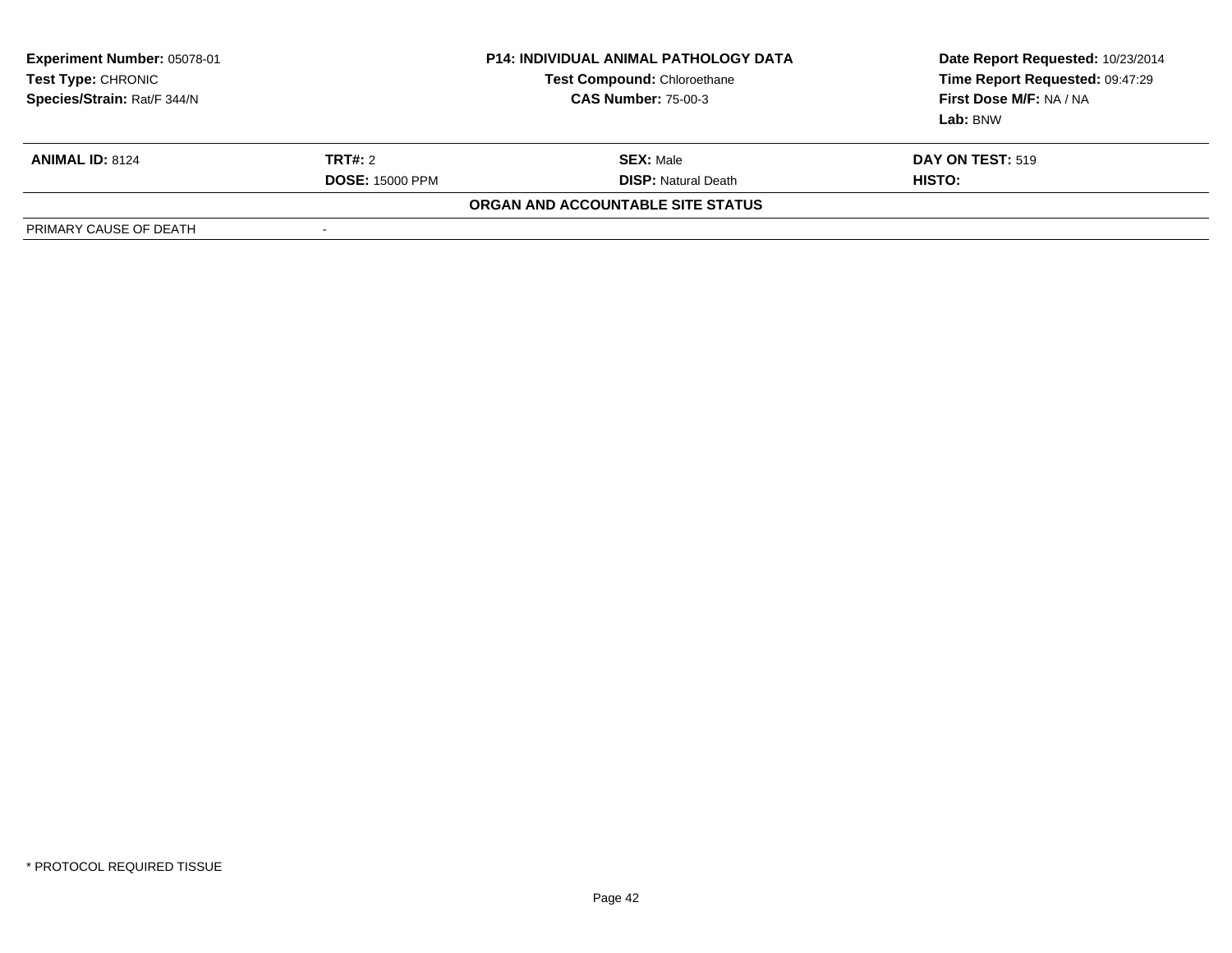| Experiment Number: 05078-01<br>Test Type: CHRONIC<br>Species/Strain: Rat/F 344/N |                          | P14: INDIVIDUAL ANIMAL PATHOLOGY DATA<br>Test Compound: Chloroethane<br><b>CAS Number: 75-00-3</b> | Date Report Requested: 10/23/2014<br>Time Report Requested: 09:47:29<br>First Dose M/F: NA / NA<br>Lab: BNW |  |
|----------------------------------------------------------------------------------|--------------------------|----------------------------------------------------------------------------------------------------|-------------------------------------------------------------------------------------------------------------|--|
| <b>ANIMAL ID: 8125</b>                                                           | <b>TRT#: 2</b>           | <b>SEX: Male</b>                                                                                   | DAY ON TEST: 706                                                                                            |  |
|                                                                                  | <b>DOSE: 15000 PPM</b>   | <b>DISP: Natural Death</b>                                                                         | HISTO:                                                                                                      |  |
|                                                                                  |                          | ORGAN AND ACCOUNTABLE SITE STATUS                                                                  |                                                                                                             |  |
| <b>NORMAL</b>                                                                    |                          |                                                                                                    |                                                                                                             |  |
| Bone                                                                             | <b>Bone Marrow</b>       | <b>Brain</b>                                                                                       | Epididymis                                                                                                  |  |
| Esophagus                                                                        | Intestine Large - Rectum | Intestine Small - Duodenum                                                                         | Intestine Small - Ileum                                                                                     |  |
| Islets, Pancreatic                                                               | Lymph Node - Bronchial   | Nose                                                                                               | Pancreas                                                                                                    |  |
| Parathyroid Gland                                                                | <b>Preputial Gland</b>   | Salivary Glands                                                                                    | Skin                                                                                                        |  |
| Stomach - Forestomach                                                            | Stomach - Glandular      | <b>Thyroid Gland</b>                                                                               | Trachea                                                                                                     |  |
| <b>Urinary Bladder</b>                                                           |                          |                                                                                                    |                                                                                                             |  |
| <b>MISSING</b>                                                                   |                          |                                                                                                    |                                                                                                             |  |
| Mammary Gland                                                                    | Thymus                   |                                                                                                    |                                                                                                             |  |
| <b>AUTO PRECLUDES DIAG.</b>                                                      |                          |                                                                                                    |                                                                                                             |  |
| Intestine Large - Cecum                                                          | Intestine Large - Colon  | Intestine Small - Jejunum                                                                          |                                                                                                             |  |
| <b>OBSERVATIONS</b>                                                              |                          |                                                                                                    |                                                                                                             |  |
| <b>Adrenal Gland</b>                                                             | Cortex                   | Degeneration                                                                                       | Fatty, Minimal                                                                                              |  |
|                                                                                  | Cortex                   | Leukemia Mononuclear                                                                               |                                                                                                             |  |
|                                                                                  | Medulla                  | Leukemia Mononuclear                                                                               |                                                                                                             |  |
| Heart                                                                            |                          | Inflammation                                                                                       | Chronic, Mild                                                                                               |  |
|                                                                                  |                          | Leukemia Mononuclear                                                                               |                                                                                                             |  |
| Kidney                                                                           |                          | Leukemia Mononuclear                                                                               |                                                                                                             |  |
|                                                                                  |                          | Nephropathy                                                                                        | Moderate                                                                                                    |  |
| Larynx                                                                           |                          | Inflammation                                                                                       | Suppurative, Minimal                                                                                        |  |
| Liver                                                                            | <b>Bile Duct</b>         | Hyperplasia                                                                                        | Mild                                                                                                        |  |
|                                                                                  |                          | Leukemia Mononuclear                                                                               |                                                                                                             |  |
| Note: LEUKEMIA MONUC<br>$TGLs = 2-4$                                             |                          |                                                                                                    |                                                                                                             |  |
| Lung                                                                             |                          | <b>Infiltration Cellular</b>                                                                       | Histiocyte, Mild                                                                                            |  |
|                                                                                  |                          | Inflammation                                                                                       | Chronic, Focal, Mild                                                                                        |  |
|                                                                                  |                          | Leukemia Mononuclear                                                                               |                                                                                                             |  |
| Lymph Node                                                                       | Mandibular               | Hyperplasia                                                                                        | Mild                                                                                                        |  |
| <b>Pituitary Gland</b>                                                           | Pars Distalis            | Adenoma                                                                                            |                                                                                                             |  |
| Note: ADENOMA<br>$TGLs = 3-8$                                                    |                          |                                                                                                    |                                                                                                             |  |
| Prostate                                                                         |                          | Inflammation                                                                                       | Suppurative, Mild                                                                                           |  |
| Spleen                                                                           |                          | Fibrosis                                                                                           | Mild                                                                                                        |  |

\* PROTOCOL REQUIRED TISSUE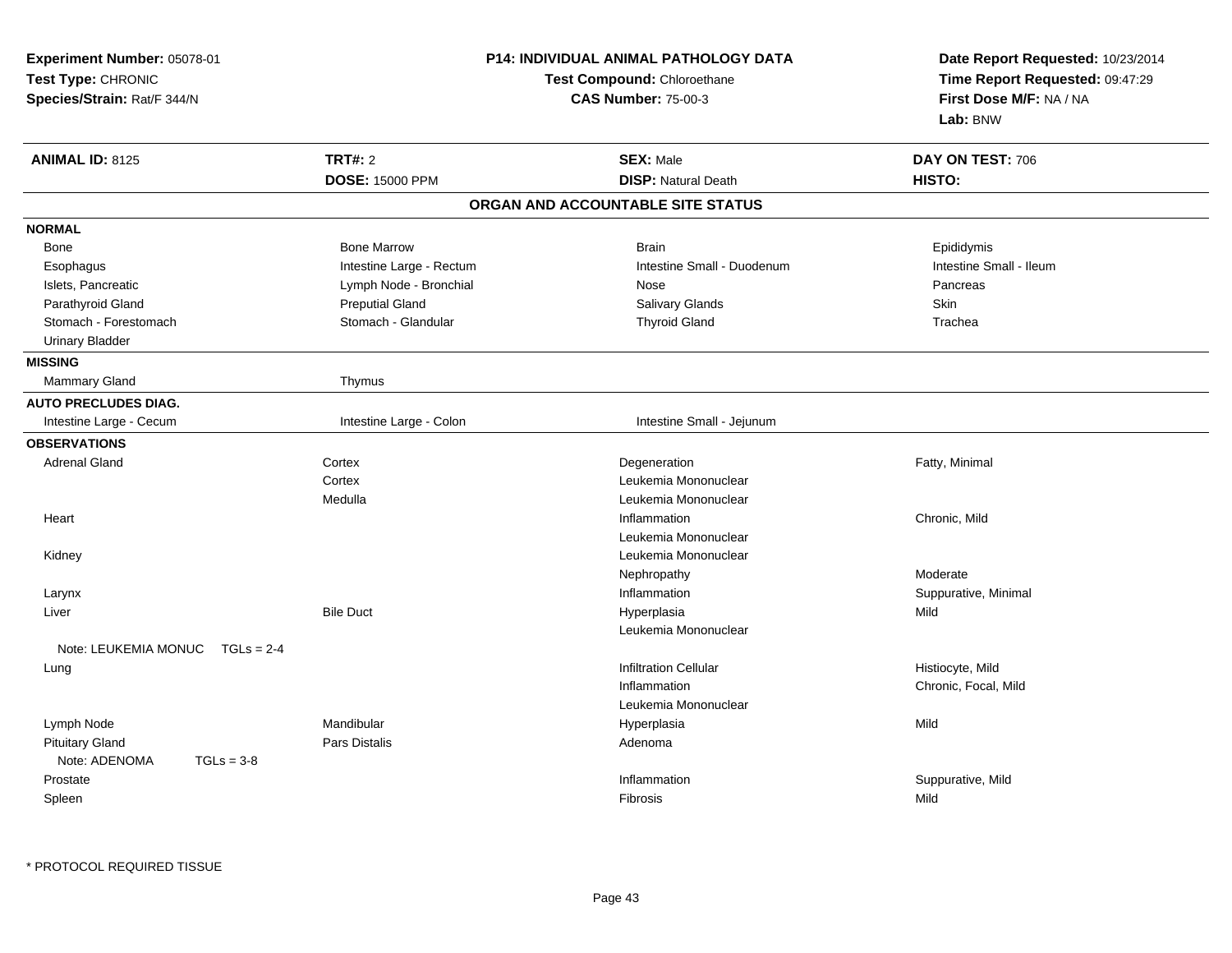| Experiment Number: 05078-01<br>Test Type: CHRONIC<br>Species/Strain: Rat/F 344/N |                        | <b>P14: INDIVIDUAL ANIMAL PATHOLOGY DATA</b><br>Test Compound: Chloroethane<br><b>CAS Number: 75-00-3</b> | Date Report Requested: 10/23/2014<br>Time Report Requested: 09:47:29<br>First Dose M/F: NA / NA<br>Lab: BNW |
|----------------------------------------------------------------------------------|------------------------|-----------------------------------------------------------------------------------------------------------|-------------------------------------------------------------------------------------------------------------|
| <b>ANIMAL ID: 8125</b>                                                           | <b>TRT#: 2</b>         | <b>SEX: Male</b>                                                                                          | DAY ON TEST: 706                                                                                            |
|                                                                                  | <b>DOSE: 15000 PPM</b> | <b>DISP: Natural Death</b>                                                                                | HISTO:                                                                                                      |
|                                                                                  |                        | ORGAN AND ACCOUNTABLE SITE STATUS                                                                         |                                                                                                             |
|                                                                                  |                        | Hematocyst                                                                                                | Moderate                                                                                                    |
|                                                                                  |                        | Leukemia Mononuclear                                                                                      |                                                                                                             |
| Note: LEUKEMIA MONUC                                                             | $TGLs = 1-4+11$        |                                                                                                           |                                                                                                             |
| Testes                                                                           |                        | Atrophy                                                                                                   | Moderate                                                                                                    |
|                                                                                  | <b>Interstit Cell</b>  | Hyperplasia                                                                                               | Minimal                                                                                                     |
| PRIMARY CAUSE OF DEATH                                                           |                        |                                                                                                           |                                                                                                             |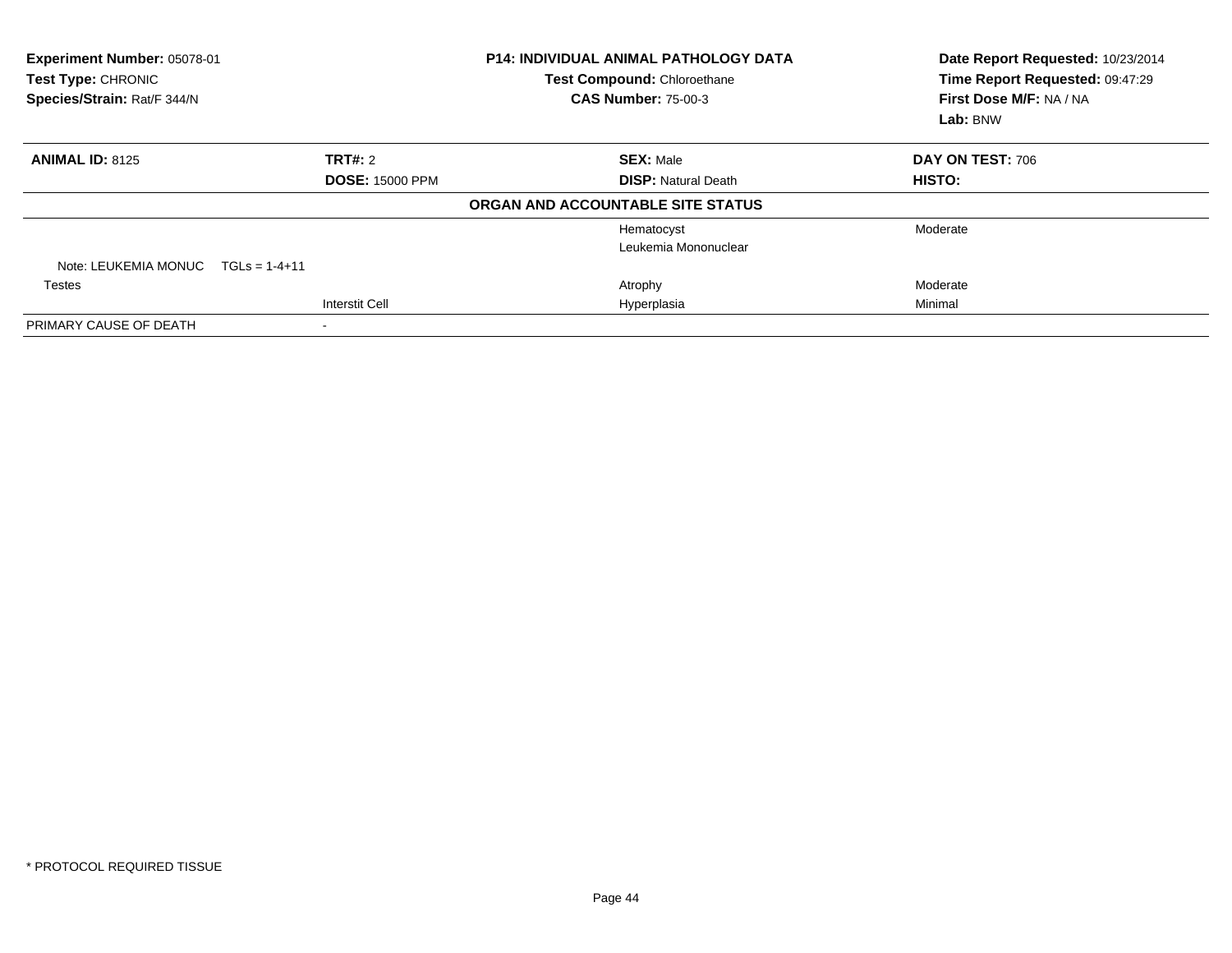| <b>TRT#: 2</b><br><b>ANIMAL ID: 8126</b><br><b>SEX: Male</b><br>DAY ON TEST: 728<br><b>DOSE: 15000 PPM</b><br><b>DISP: Natural Death</b><br>HISTO:<br>ORGAN AND ACCOUNTABLE SITE STATUS<br><b>NORMAL</b><br><b>Bone Marrow</b><br><b>Brain</b><br>Esophagus<br>Bone<br>Intestine Large - Colon<br>Intestine Small - Ileum<br>Intestine Large - Cecum<br>Intestine Large - Rectum<br>Intestine Small - Jejunum<br>Islets, Pancreatic<br>Lymph Node - Mandibular<br>Larynx<br><b>Preputial Gland</b><br>Parathyroid Gland<br>Prostate<br>Salivary Glands<br>Stomach - Forestomach<br>Stomach - Glandular<br>Trachea<br><b>Urinary Bladder</b><br>Intestine Small - Duodenum<br>Mammary Gland<br><b>INSUFFICIENT TISSUE</b><br>Thymus<br><b>OBSERVATIONS</b><br><b>Adrenal Gland</b><br>Cortex<br>Degeneration<br>Fatty, Minimal<br>Medulla<br>Mild<br>Hyperplasia<br>Cortex<br>Leukemia Mononuclear<br>Medulla<br>Leukemia Mononuclear<br>Epididymis<br>Minimal<br>Vacuolization Cytoplasmic<br>Inflammation<br>Chronic, Minimal<br>Heart<br>Leukemia Mononuclear<br>Minimal<br>Kidney<br>Hematopoietic Cell Proliferation<br>Moderate<br>Nephropathy<br>Cystic, Minimal<br>Liver<br>Degeneration<br><b>Bile Duct</b><br>Minimal<br>Hyperplasia<br>Leukemia Mononuclear<br>Minimal<br>Necrosis<br><b>Infiltration Cellular</b><br>Histiocyte, Minimal<br>Lung<br>Leukemia Mononuclear<br>Note: LEUKEMIA MONUC<br>$TGLs = 5-3$<br><b>Bronchial</b><br>Leukemia Mononuclear<br>Lymph Node<br>Note: LEUKEMIA MONUC TGLs = 2-2<br>Mild<br>Submucosa<br>Inflammation<br>Nose | Experiment Number: 05078-01<br>Test Type: CHRONIC<br>Species/Strain: Rat/F 344/N | P14: INDIVIDUAL ANIMAL PATHOLOGY DATA<br>Test Compound: Chloroethane<br><b>CAS Number: 75-00-3</b> | Date Report Requested: 10/23/2014<br>Time Report Requested: 09:47:29<br>First Dose M/F: NA / NA<br>Lab: BNW |  |
|-----------------------------------------------------------------------------------------------------------------------------------------------------------------------------------------------------------------------------------------------------------------------------------------------------------------------------------------------------------------------------------------------------------------------------------------------------------------------------------------------------------------------------------------------------------------------------------------------------------------------------------------------------------------------------------------------------------------------------------------------------------------------------------------------------------------------------------------------------------------------------------------------------------------------------------------------------------------------------------------------------------------------------------------------------------------------------------------------------------------------------------------------------------------------------------------------------------------------------------------------------------------------------------------------------------------------------------------------------------------------------------------------------------------------------------------------------------------------------------------------------------------------------------------------------------------------|----------------------------------------------------------------------------------|----------------------------------------------------------------------------------------------------|-------------------------------------------------------------------------------------------------------------|--|
|                                                                                                                                                                                                                                                                                                                                                                                                                                                                                                                                                                                                                                                                                                                                                                                                                                                                                                                                                                                                                                                                                                                                                                                                                                                                                                                                                                                                                                                                                                                                                                       |                                                                                  |                                                                                                    |                                                                                                             |  |
|                                                                                                                                                                                                                                                                                                                                                                                                                                                                                                                                                                                                                                                                                                                                                                                                                                                                                                                                                                                                                                                                                                                                                                                                                                                                                                                                                                                                                                                                                                                                                                       |                                                                                  |                                                                                                    |                                                                                                             |  |
|                                                                                                                                                                                                                                                                                                                                                                                                                                                                                                                                                                                                                                                                                                                                                                                                                                                                                                                                                                                                                                                                                                                                                                                                                                                                                                                                                                                                                                                                                                                                                                       |                                                                                  |                                                                                                    |                                                                                                             |  |
|                                                                                                                                                                                                                                                                                                                                                                                                                                                                                                                                                                                                                                                                                                                                                                                                                                                                                                                                                                                                                                                                                                                                                                                                                                                                                                                                                                                                                                                                                                                                                                       |                                                                                  |                                                                                                    |                                                                                                             |  |
|                                                                                                                                                                                                                                                                                                                                                                                                                                                                                                                                                                                                                                                                                                                                                                                                                                                                                                                                                                                                                                                                                                                                                                                                                                                                                                                                                                                                                                                                                                                                                                       |                                                                                  |                                                                                                    |                                                                                                             |  |
|                                                                                                                                                                                                                                                                                                                                                                                                                                                                                                                                                                                                                                                                                                                                                                                                                                                                                                                                                                                                                                                                                                                                                                                                                                                                                                                                                                                                                                                                                                                                                                       |                                                                                  |                                                                                                    |                                                                                                             |  |
|                                                                                                                                                                                                                                                                                                                                                                                                                                                                                                                                                                                                                                                                                                                                                                                                                                                                                                                                                                                                                                                                                                                                                                                                                                                                                                                                                                                                                                                                                                                                                                       |                                                                                  |                                                                                                    |                                                                                                             |  |
|                                                                                                                                                                                                                                                                                                                                                                                                                                                                                                                                                                                                                                                                                                                                                                                                                                                                                                                                                                                                                                                                                                                                                                                                                                                                                                                                                                                                                                                                                                                                                                       |                                                                                  |                                                                                                    |                                                                                                             |  |
|                                                                                                                                                                                                                                                                                                                                                                                                                                                                                                                                                                                                                                                                                                                                                                                                                                                                                                                                                                                                                                                                                                                                                                                                                                                                                                                                                                                                                                                                                                                                                                       |                                                                                  |                                                                                                    |                                                                                                             |  |
|                                                                                                                                                                                                                                                                                                                                                                                                                                                                                                                                                                                                                                                                                                                                                                                                                                                                                                                                                                                                                                                                                                                                                                                                                                                                                                                                                                                                                                                                                                                                                                       | <b>MISSING</b>                                                                   |                                                                                                    |                                                                                                             |  |
|                                                                                                                                                                                                                                                                                                                                                                                                                                                                                                                                                                                                                                                                                                                                                                                                                                                                                                                                                                                                                                                                                                                                                                                                                                                                                                                                                                                                                                                                                                                                                                       |                                                                                  |                                                                                                    |                                                                                                             |  |
|                                                                                                                                                                                                                                                                                                                                                                                                                                                                                                                                                                                                                                                                                                                                                                                                                                                                                                                                                                                                                                                                                                                                                                                                                                                                                                                                                                                                                                                                                                                                                                       |                                                                                  |                                                                                                    |                                                                                                             |  |
|                                                                                                                                                                                                                                                                                                                                                                                                                                                                                                                                                                                                                                                                                                                                                                                                                                                                                                                                                                                                                                                                                                                                                                                                                                                                                                                                                                                                                                                                                                                                                                       |                                                                                  |                                                                                                    |                                                                                                             |  |
|                                                                                                                                                                                                                                                                                                                                                                                                                                                                                                                                                                                                                                                                                                                                                                                                                                                                                                                                                                                                                                                                                                                                                                                                                                                                                                                                                                                                                                                                                                                                                                       |                                                                                  |                                                                                                    |                                                                                                             |  |
|                                                                                                                                                                                                                                                                                                                                                                                                                                                                                                                                                                                                                                                                                                                                                                                                                                                                                                                                                                                                                                                                                                                                                                                                                                                                                                                                                                                                                                                                                                                                                                       |                                                                                  |                                                                                                    |                                                                                                             |  |
|                                                                                                                                                                                                                                                                                                                                                                                                                                                                                                                                                                                                                                                                                                                                                                                                                                                                                                                                                                                                                                                                                                                                                                                                                                                                                                                                                                                                                                                                                                                                                                       |                                                                                  |                                                                                                    |                                                                                                             |  |
|                                                                                                                                                                                                                                                                                                                                                                                                                                                                                                                                                                                                                                                                                                                                                                                                                                                                                                                                                                                                                                                                                                                                                                                                                                                                                                                                                                                                                                                                                                                                                                       |                                                                                  |                                                                                                    |                                                                                                             |  |
|                                                                                                                                                                                                                                                                                                                                                                                                                                                                                                                                                                                                                                                                                                                                                                                                                                                                                                                                                                                                                                                                                                                                                                                                                                                                                                                                                                                                                                                                                                                                                                       |                                                                                  |                                                                                                    |                                                                                                             |  |
|                                                                                                                                                                                                                                                                                                                                                                                                                                                                                                                                                                                                                                                                                                                                                                                                                                                                                                                                                                                                                                                                                                                                                                                                                                                                                                                                                                                                                                                                                                                                                                       |                                                                                  |                                                                                                    |                                                                                                             |  |
|                                                                                                                                                                                                                                                                                                                                                                                                                                                                                                                                                                                                                                                                                                                                                                                                                                                                                                                                                                                                                                                                                                                                                                                                                                                                                                                                                                                                                                                                                                                                                                       |                                                                                  |                                                                                                    |                                                                                                             |  |
|                                                                                                                                                                                                                                                                                                                                                                                                                                                                                                                                                                                                                                                                                                                                                                                                                                                                                                                                                                                                                                                                                                                                                                                                                                                                                                                                                                                                                                                                                                                                                                       |                                                                                  |                                                                                                    |                                                                                                             |  |
|                                                                                                                                                                                                                                                                                                                                                                                                                                                                                                                                                                                                                                                                                                                                                                                                                                                                                                                                                                                                                                                                                                                                                                                                                                                                                                                                                                                                                                                                                                                                                                       |                                                                                  |                                                                                                    |                                                                                                             |  |
|                                                                                                                                                                                                                                                                                                                                                                                                                                                                                                                                                                                                                                                                                                                                                                                                                                                                                                                                                                                                                                                                                                                                                                                                                                                                                                                                                                                                                                                                                                                                                                       |                                                                                  |                                                                                                    |                                                                                                             |  |
|                                                                                                                                                                                                                                                                                                                                                                                                                                                                                                                                                                                                                                                                                                                                                                                                                                                                                                                                                                                                                                                                                                                                                                                                                                                                                                                                                                                                                                                                                                                                                                       |                                                                                  |                                                                                                    |                                                                                                             |  |
|                                                                                                                                                                                                                                                                                                                                                                                                                                                                                                                                                                                                                                                                                                                                                                                                                                                                                                                                                                                                                                                                                                                                                                                                                                                                                                                                                                                                                                                                                                                                                                       |                                                                                  |                                                                                                    |                                                                                                             |  |
|                                                                                                                                                                                                                                                                                                                                                                                                                                                                                                                                                                                                                                                                                                                                                                                                                                                                                                                                                                                                                                                                                                                                                                                                                                                                                                                                                                                                                                                                                                                                                                       |                                                                                  |                                                                                                    |                                                                                                             |  |
|                                                                                                                                                                                                                                                                                                                                                                                                                                                                                                                                                                                                                                                                                                                                                                                                                                                                                                                                                                                                                                                                                                                                                                                                                                                                                                                                                                                                                                                                                                                                                                       |                                                                                  |                                                                                                    |                                                                                                             |  |
|                                                                                                                                                                                                                                                                                                                                                                                                                                                                                                                                                                                                                                                                                                                                                                                                                                                                                                                                                                                                                                                                                                                                                                                                                                                                                                                                                                                                                                                                                                                                                                       |                                                                                  |                                                                                                    |                                                                                                             |  |
|                                                                                                                                                                                                                                                                                                                                                                                                                                                                                                                                                                                                                                                                                                                                                                                                                                                                                                                                                                                                                                                                                                                                                                                                                                                                                                                                                                                                                                                                                                                                                                       |                                                                                  |                                                                                                    |                                                                                                             |  |
|                                                                                                                                                                                                                                                                                                                                                                                                                                                                                                                                                                                                                                                                                                                                                                                                                                                                                                                                                                                                                                                                                                                                                                                                                                                                                                                                                                                                                                                                                                                                                                       |                                                                                  |                                                                                                    |                                                                                                             |  |
|                                                                                                                                                                                                                                                                                                                                                                                                                                                                                                                                                                                                                                                                                                                                                                                                                                                                                                                                                                                                                                                                                                                                                                                                                                                                                                                                                                                                                                                                                                                                                                       |                                                                                  |                                                                                                    |                                                                                                             |  |
|                                                                                                                                                                                                                                                                                                                                                                                                                                                                                                                                                                                                                                                                                                                                                                                                                                                                                                                                                                                                                                                                                                                                                                                                                                                                                                                                                                                                                                                                                                                                                                       |                                                                                  |                                                                                                    |                                                                                                             |  |
|                                                                                                                                                                                                                                                                                                                                                                                                                                                                                                                                                                                                                                                                                                                                                                                                                                                                                                                                                                                                                                                                                                                                                                                                                                                                                                                                                                                                                                                                                                                                                                       |                                                                                  |                                                                                                    |                                                                                                             |  |
|                                                                                                                                                                                                                                                                                                                                                                                                                                                                                                                                                                                                                                                                                                                                                                                                                                                                                                                                                                                                                                                                                                                                                                                                                                                                                                                                                                                                                                                                                                                                                                       | Pancreas                                                                         | Atrophy                                                                                            | Minimal                                                                                                     |  |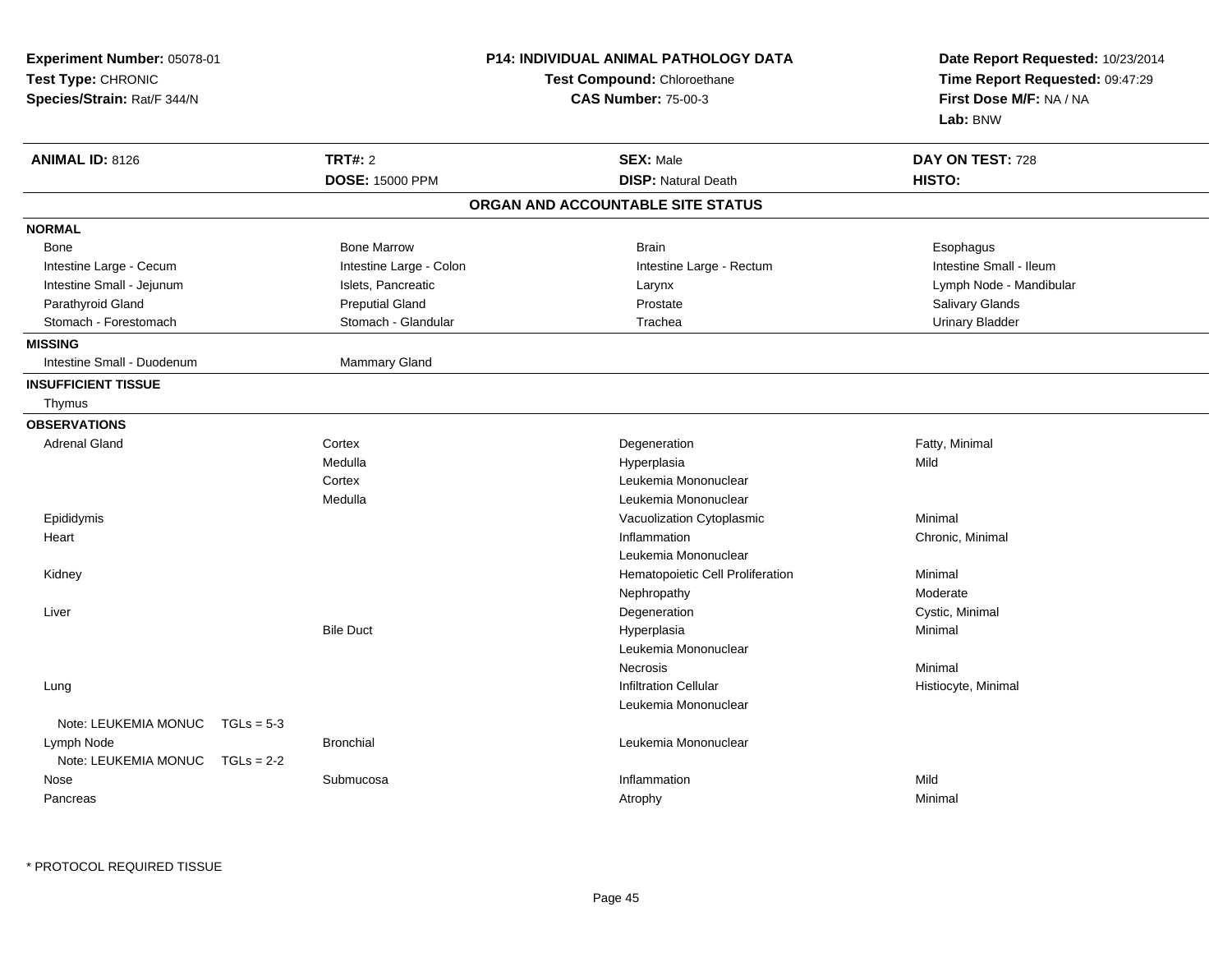| Experiment Number: 05078-01<br>Test Type: CHRONIC<br>Species/Strain: Rat/F 344/N |                        | <b>P14: INDIVIDUAL ANIMAL PATHOLOGY DATA</b><br>Test Compound: Chloroethane<br><b>CAS Number: 75-00-3</b> |                            | Date Report Requested: 10/23/2014<br>Time Report Requested: 09:47:29<br>First Dose M/F: NA / NA<br>Lab: BNW |
|----------------------------------------------------------------------------------|------------------------|-----------------------------------------------------------------------------------------------------------|----------------------------|-------------------------------------------------------------------------------------------------------------|
| <b>ANIMAL ID: 8126</b>                                                           | TRT#: 2                |                                                                                                           | <b>SEX: Male</b>           | DAY ON TEST: 728                                                                                            |
|                                                                                  | <b>DOSE: 15000 PPM</b> |                                                                                                           | <b>DISP: Natural Death</b> | HISTO:                                                                                                      |
|                                                                                  |                        | ORGAN AND ACCOUNTABLE SITE STATUS                                                                         |                            |                                                                                                             |
|                                                                                  |                        |                                                                                                           | Leukemia Mononuclear       |                                                                                                             |
| <b>Pituitary Gland</b>                                                           | <b>Pars Distalis</b>   |                                                                                                           | Hyperplasia                | Marked                                                                                                      |
|                                                                                  |                        |                                                                                                           | Leukemia Mononuclear       |                                                                                                             |
| Skin                                                                             |                        |                                                                                                           | Basal Cell Carcinoma       |                                                                                                             |
|                                                                                  |                        |                                                                                                           | Keratoacanthoma            |                                                                                                             |
| Note: BASAL CEL CARC<br>$TGLs = 3-11$<br>Note: KERATOACANTHMA<br>$TGLs = 4-12$   |                        |                                                                                                           |                            |                                                                                                             |
| Spleen                                                                           |                        |                                                                                                           | Fibrosis                   | Mild                                                                                                        |
|                                                                                  |                        |                                                                                                           | Leukemia Mononuclear       |                                                                                                             |
| Note: LEUKEMIA MONUC<br>$TGLs = 1-4$                                             |                        |                                                                                                           |                            |                                                                                                             |
| <b>Testes</b>                                                                    | <b>Interstit Cell</b>  |                                                                                                           | Adenoma                    |                                                                                                             |
|                                                                                  |                        |                                                                                                           | Atrophy                    | Mild                                                                                                        |
| <b>Thyroid Gland</b>                                                             | C Cell                 |                                                                                                           | Hyperplasia                | Minimal                                                                                                     |
| PRIMARY CAUSE OF DEATH                                                           |                        |                                                                                                           |                            |                                                                                                             |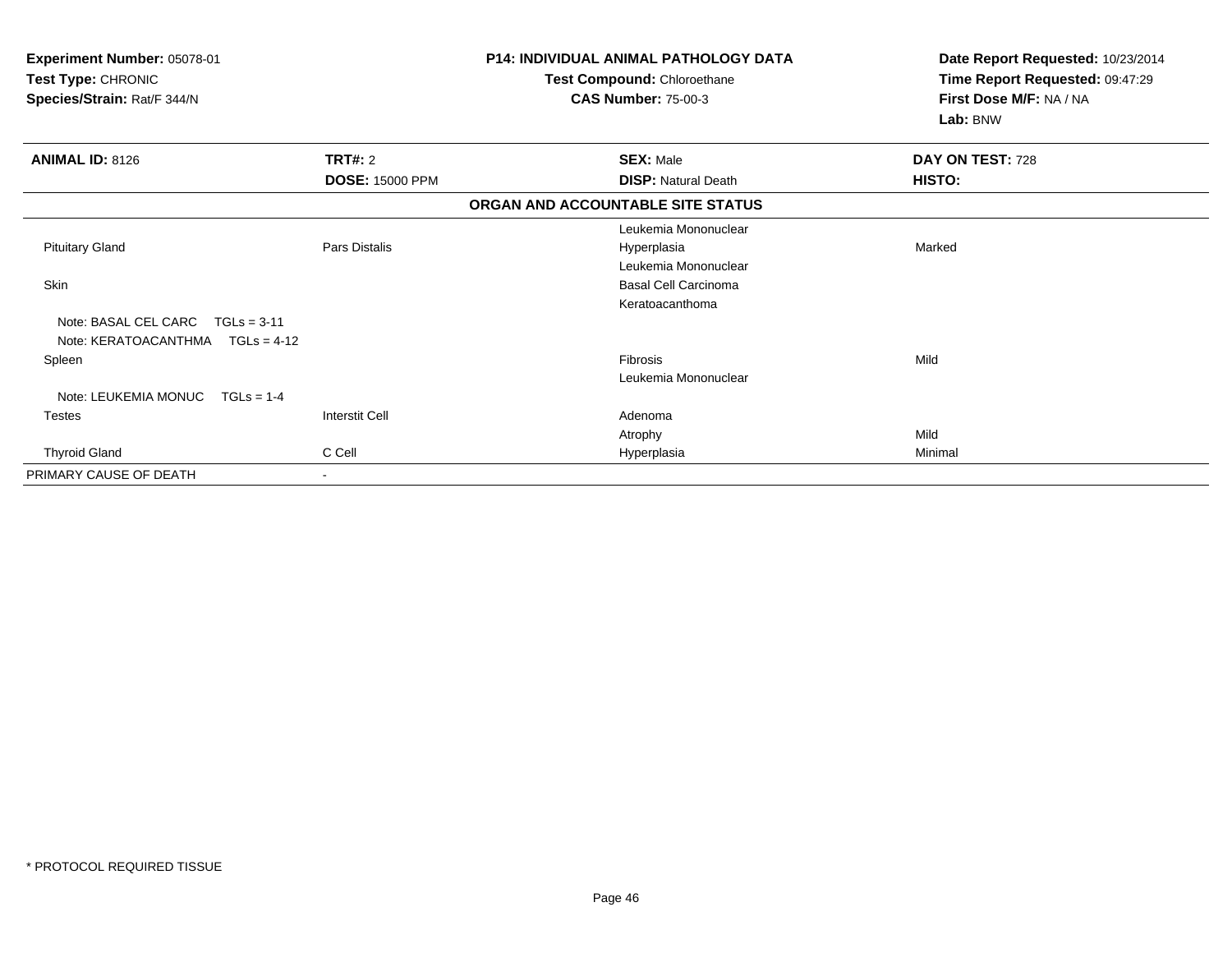| Experiment Number: 05078-01<br>Test Type: CHRONIC<br>Species/Strain: Rat/F 344/N |                            | <b>P14: INDIVIDUAL ANIMAL PATHOLOGY DATA</b><br>Test Compound: Chloroethane<br><b>CAS Number: 75-00-3</b> |                           |
|----------------------------------------------------------------------------------|----------------------------|-----------------------------------------------------------------------------------------------------------|---------------------------|
| <b>ANIMAL ID: 8127</b>                                                           | <b>TRT#: 2</b>             | <b>SEX: Male</b>                                                                                          | DAY ON TEST: 414          |
|                                                                                  | <b>DOSE: 15000 PPM</b>     | <b>DISP: Moribund Sacrifice</b>                                                                           | HISTO:                    |
|                                                                                  |                            | ORGAN AND ACCOUNTABLE SITE STATUS                                                                         |                           |
| <b>NORMAL</b>                                                                    |                            |                                                                                                           |                           |
| Adrenal Gland - Medulla                                                          | Bone                       | <b>Bone Marrow</b>                                                                                        | <b>Brain</b>              |
| Epididymis                                                                       | Esophagus                  | Intestine Large - Cecum                                                                                   | Intestine Large - Colon   |
| Intestine Large - Rectum                                                         | Intestine Small - Duodenum | Intestine Small - Ileum                                                                                   | Intestine Small - Jejunum |
| Islets, Pancreatic                                                               | Kidney                     | Lymph Node - Bronchial                                                                                    | Lymph Node - Mandibular   |
| Nose                                                                             | Parathyroid Gland          | <b>Pituitary Gland</b>                                                                                    | <b>Preputial Gland</b>    |
| Prostate                                                                         | Salivary Glands            | Stomach - Glandular                                                                                       | Thymus                    |
| <b>Thyroid Gland</b>                                                             | Trachea                    | <b>Urinary Bladder</b>                                                                                    |                           |
| <b>MISSING</b>                                                                   |                            |                                                                                                           |                           |
| Stomach - Forestomach                                                            |                            |                                                                                                           |                           |
| <b>OBSERVATIONS</b>                                                              |                            |                                                                                                           |                           |
| <b>Adrenal Gland</b>                                                             | Cortex                     | Hyperplasia                                                                                               | Minimal                   |
| Heart                                                                            |                            | Inflammation                                                                                              | Chronic, Minimal          |
| Larynx                                                                           |                            | Inflammation                                                                                              | Suppurative, Minimal      |
| Liver                                                                            |                            | Hematopoietic Cell Proliferation                                                                          | Minimal                   |
|                                                                                  | <b>Bile Duct</b>           | Hyperplasia                                                                                               | Mild                      |
| Lung                                                                             | Perivascular               | <b>Infiltration Cellular</b>                                                                              | Mononuclear CI, Minimal   |
|                                                                                  |                            | <b>Infiltration Cellular</b>                                                                              | Mixed Cell, Mild          |
| <b>Mammary Gland</b>                                                             |                            | Hyperplasia                                                                                               | Minimal                   |
| Pancreas                                                                         |                            | Atrophy                                                                                                   | Mild                      |
| <b>Skin</b>                                                                      |                            | Inflammation                                                                                              | Chronic, Marked           |
| Note: INFLAMMATION<br>$TGLs = 1-11$                                              |                            |                                                                                                           |                           |
| Spleen                                                                           |                            | Hematopoietic Cell Proliferation                                                                          | Mild                      |
| Note: HEMA CELL PROL<br>$TGLs = 2-4$                                             |                            |                                                                                                           |                           |
| <b>Testes</b>                                                                    | <b>Interstit Cell</b>      | Hyperplasia                                                                                               | Minimal                   |
| PRIMARY CAUSE OF DEATH                                                           |                            |                                                                                                           |                           |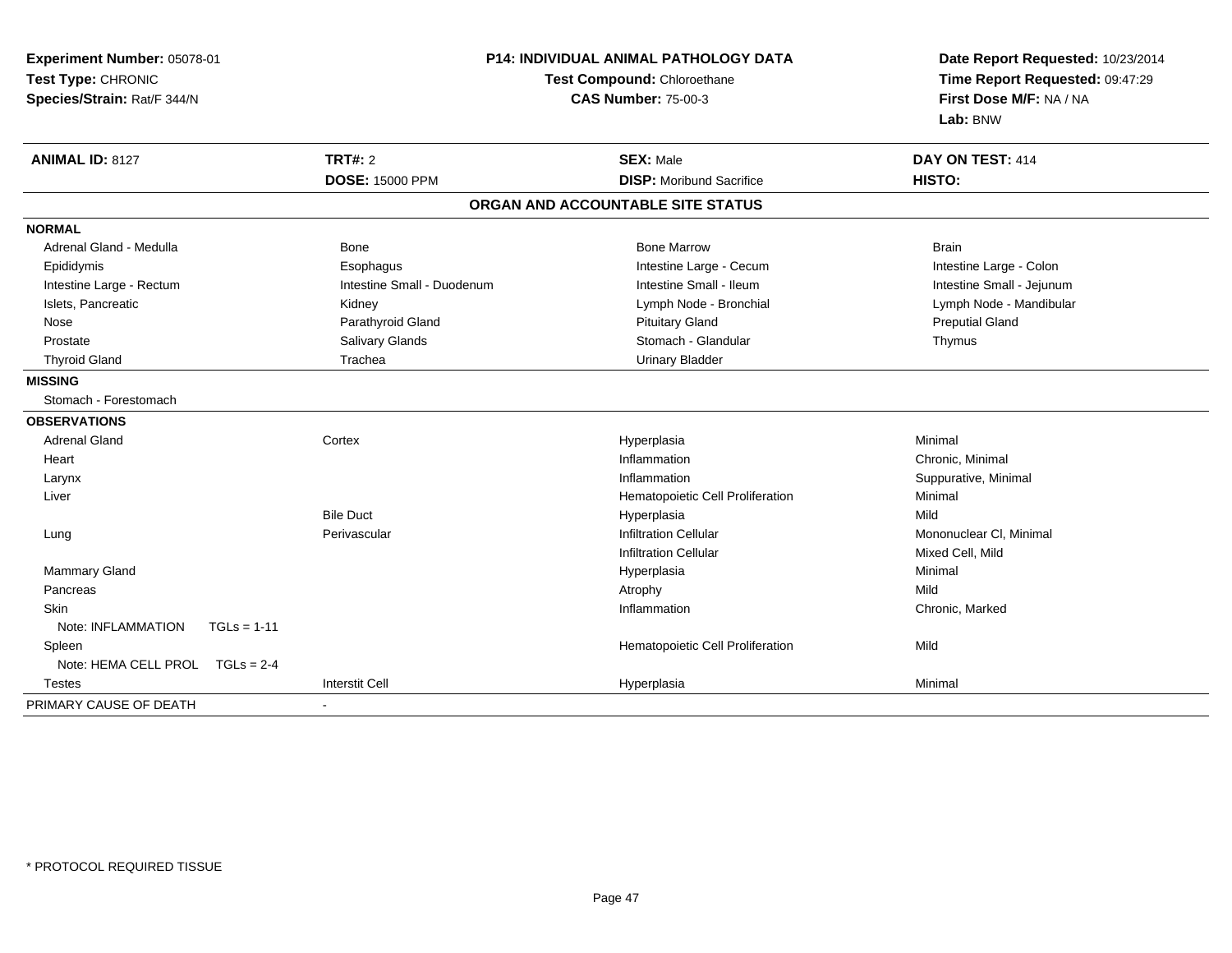| Experiment Number: 05078-01                       |                            | <b>P14: INDIVIDUAL ANIMAL PATHOLOGY DATA</b>              | Date Report Requested: 10/23/2014<br>Time Report Requested: 09:47:29 |
|---------------------------------------------------|----------------------------|-----------------------------------------------------------|----------------------------------------------------------------------|
| Test Type: CHRONIC<br>Species/Strain: Rat/F 344/N |                            | Test Compound: Chloroethane<br><b>CAS Number: 75-00-3</b> |                                                                      |
| <b>ANIMAL ID: 8128</b>                            | <b>TRT#: 2</b>             | <b>SEX: Male</b>                                          | DAY ON TEST: 707                                                     |
|                                                   | DOSE: 15000 PPM            | <b>DISP:</b> Moribund Sacrifice                           | HISTO:                                                               |
|                                                   |                            | ORGAN AND ACCOUNTABLE SITE STATUS                         |                                                                      |
| <b>NORMAL</b>                                     |                            |                                                           |                                                                      |
| Bone                                              | Epididymis                 | Esophagus                                                 | Intestine Large - Cecum                                              |
| Intestine Large - Colon                           | Intestine Small - Duodenum | Intestine Small - Ileum                                   | Intestine Small - Jejunum                                            |
| Islets, Pancreatic                                | Parathyroid Gland          | <b>Preputial Gland</b>                                    | Stomach - Forestomach                                                |
| Stomach - Glandular                               | <b>Thyroid Gland</b>       | Trachea                                                   | <b>Urinary Bladder</b>                                               |
| <b>MISSING</b>                                    |                            |                                                           |                                                                      |
| Intestine Large - Rectum                          | Thymus                     |                                                           |                                                                      |
| <b>OBSERVATIONS</b>                               |                            |                                                           |                                                                      |
| <b>Adrenal Gland</b>                              | Medulla                    | Hyperplasia                                               | Mild                                                                 |
|                                                   | Cortex                     | Leukemia Mononuclear                                      |                                                                      |
| <b>Bone Marrow</b>                                |                            | Leukemia Mononuclear                                      |                                                                      |
| <b>Brain</b>                                      |                            | Hemorrhage                                                | Focal, Minimal                                                       |
|                                                   |                            | Leukemia Mononuclear                                      |                                                                      |
| Heart                                             |                            | Inflammation                                              | Chronic, Minimal                                                     |
|                                                   |                            | Leukemia Mononuclear                                      |                                                                      |
| Kidney                                            |                            | Leukemia Mononuclear                                      |                                                                      |
|                                                   |                            | Nephropathy                                               | Mild                                                                 |
| Larynx                                            |                            | Inflammation                                              | Suppurative, Minimal                                                 |
| Liver                                             |                            | Degeneration                                              | Mild                                                                 |
|                                                   | <b>Bile Duct</b>           | Hyperplasia                                               | Moderate                                                             |
|                                                   |                            | Leukemia Mononuclear                                      |                                                                      |
|                                                   |                            | Pigmentation                                              | Mild                                                                 |
| Lung                                              | Perivascular               | <b>Infiltration Cellular</b>                              | Mononuclear CI, Minimal                                              |
|                                                   |                            | <b>Infiltration Cellular</b>                              | Histiocyte, Minimal                                                  |
|                                                   |                            | Leukemia Mononuclear                                      |                                                                      |
| Lymph Node                                        | <b>Bronchial</b>           | Leukemia Mononuclear                                      |                                                                      |
|                                                   | Mandibular                 | Leukemia Mononuclear                                      |                                                                      |
| <b>Mammary Gland</b>                              |                            | Hyperplasia                                               | Minimal                                                              |
| Nose                                              | <b>Respirat Epith</b>      | Hyperplasia                                               | Minimal                                                              |
|                                                   | Nasolacrim Dct             | Inflammation                                              | Suppurative, Mild                                                    |
|                                                   |                            | Thrombosis                                                | Minimal                                                              |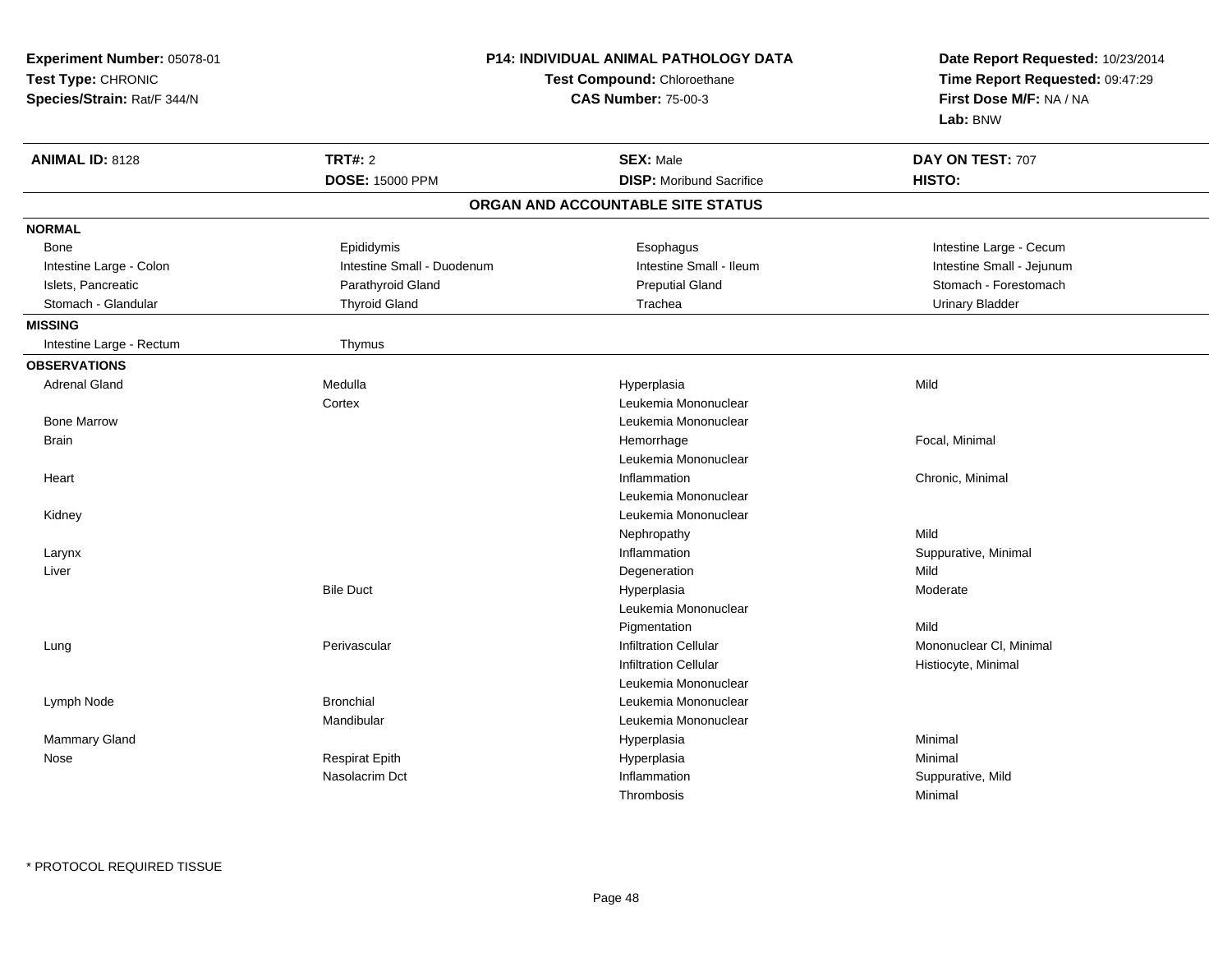| Experiment Number: 05078-01<br>Test Type: CHRONIC<br>Species/Strain: Rat/F 344/N |                        | <b>P14: INDIVIDUAL ANIMAL PATHOLOGY DATA</b><br><b>Test Compound: Chloroethane</b><br><b>CAS Number: 75-00-3</b> |                                 | Date Report Requested: 10/23/2014<br>Time Report Requested: 09:47:29<br>First Dose M/F: NA / NA<br>Lab: BNW |
|----------------------------------------------------------------------------------|------------------------|------------------------------------------------------------------------------------------------------------------|---------------------------------|-------------------------------------------------------------------------------------------------------------|
| <b>ANIMAL ID: 8128</b>                                                           | TRT#: 2                | <b>SEX: Male</b>                                                                                                 |                                 | DAY ON TEST: 707                                                                                            |
|                                                                                  | <b>DOSE: 15000 PPM</b> |                                                                                                                  | <b>DISP:</b> Moribund Sacrifice | HISTO:                                                                                                      |
|                                                                                  |                        | ORGAN AND ACCOUNTABLE SITE STATUS                                                                                |                                 |                                                                                                             |
| Pancreas                                                                         |                        |                                                                                                                  | Leukemia Mononuclear            |                                                                                                             |
| <b>Pituitary Gland</b>                                                           | Pars Distalis          | Hemorrhage                                                                                                       |                                 | Mild                                                                                                        |
|                                                                                  | Pars Distalis          | Hyperplasia                                                                                                      |                                 | Mild                                                                                                        |
| Note: HEMORRHAGE<br>$TGLs = 2-8$                                                 |                        |                                                                                                                  |                                 |                                                                                                             |
| Prostate                                                                         |                        | Inflammation                                                                                                     |                                 | Suppurative, Mild                                                                                           |
| Salivary Glands                                                                  | Duct                   | Hyperplasia                                                                                                      |                                 | Minimal                                                                                                     |
| Skin                                                                             | <b>Subcut Tiss</b>     | Lipoma                                                                                                           |                                 |                                                                                                             |
| Note: LIPOMA<br>$TGLs = 1-11$                                                    |                        |                                                                                                                  |                                 |                                                                                                             |
| Spleen                                                                           |                        |                                                                                                                  | Leukemia Mononuclear            |                                                                                                             |
| Testes                                                                           | Interstit Cell         | Hyperplasia                                                                                                      |                                 | Minimal                                                                                                     |
| PRIMARY CAUSE OF DEATH                                                           |                        |                                                                                                                  |                                 |                                                                                                             |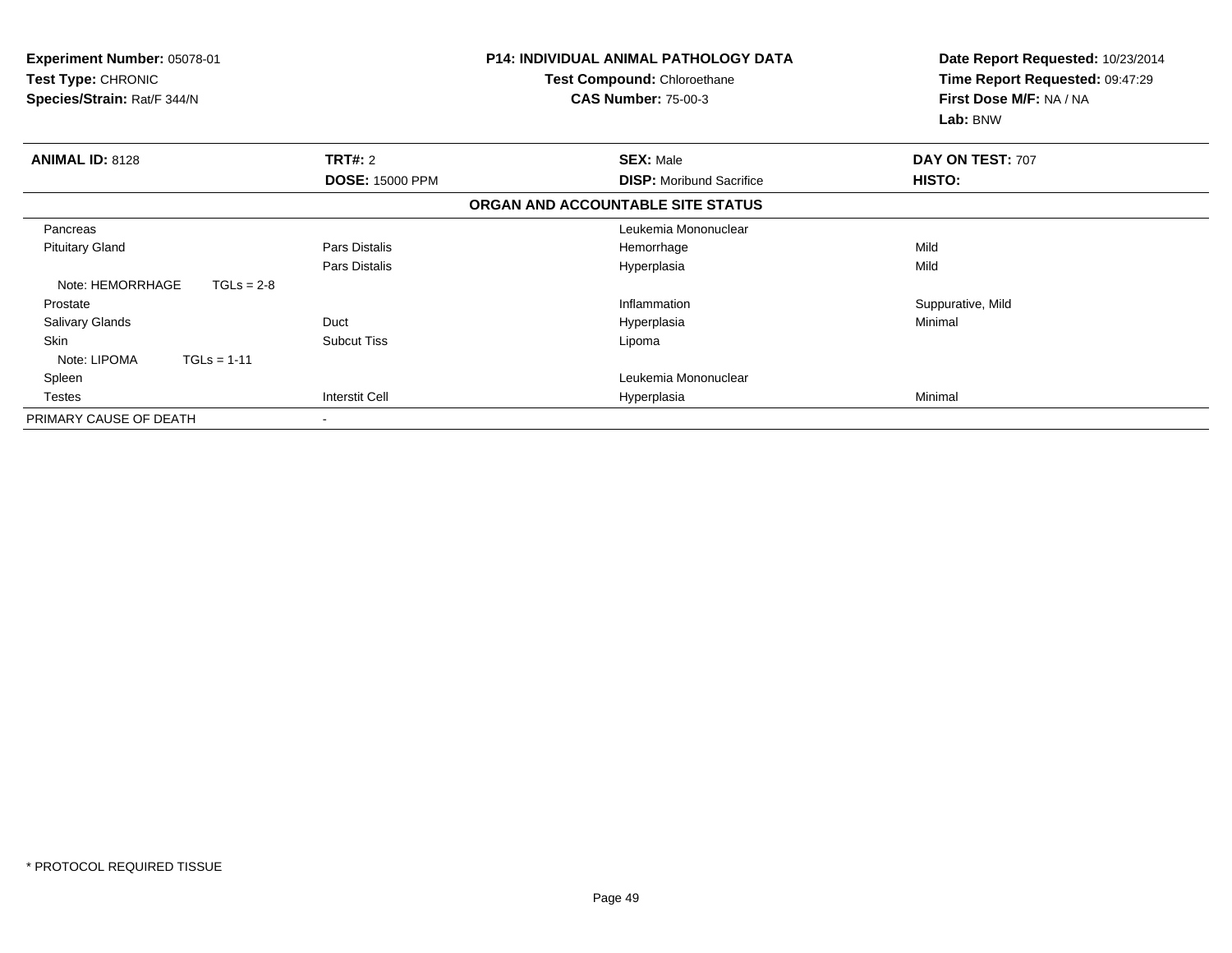| Experiment Number: 05078-01<br>Test Type: CHRONIC<br>Species/Strain: Rat/F 344/N |                           | P14: INDIVIDUAL ANIMAL PATHOLOGY DATA<br>Test Compound: Chloroethane<br><b>CAS Number: 75-00-3</b> | Date Report Requested: 10/23/2014<br>Time Report Requested: 09:47:29<br>First Dose M/F: NA / NA<br>Lab: BNW |
|----------------------------------------------------------------------------------|---------------------------|----------------------------------------------------------------------------------------------------|-------------------------------------------------------------------------------------------------------------|
| <b>ANIMAL ID: 8129</b>                                                           | <b>TRT#: 2</b>            | <b>SEX: Male</b>                                                                                   | DAY ON TEST: 700                                                                                            |
|                                                                                  | <b>DOSE: 15000 PPM</b>    | <b>DISP:</b> Moribund Sacrifice                                                                    | HISTO:                                                                                                      |
|                                                                                  |                           | ORGAN AND ACCOUNTABLE SITE STATUS                                                                  |                                                                                                             |
| <b>NORMAL</b>                                                                    |                           |                                                                                                    |                                                                                                             |
| Adrenal Gland - Medulla                                                          | Bone                      | <b>Bone Marrow</b>                                                                                 | <b>Brain</b>                                                                                                |
| Esophagus                                                                        | Intestine Large - Cecum   | Intestine Large - Colon                                                                            | Intestine Large - Rectum                                                                                    |
| Intestine Small - Duodenum                                                       | Intestine Small - Jejunum | Islets, Pancreatic                                                                                 | Larynx                                                                                                      |
| Lymph Node - Bronchial                                                           | Nose                      | Parathyroid Gland                                                                                  | <b>Pituitary Gland</b>                                                                                      |
| <b>Preputial Gland</b>                                                           | Prostate                  | Skin                                                                                               | Stomach - Forestomach                                                                                       |
| Stomach - Glandular                                                              | Thymus                    | <b>Thyroid Gland</b>                                                                               | Trachea                                                                                                     |
| <b>Urinary Bladder</b>                                                           |                           |                                                                                                    |                                                                                                             |
| <b>MISSING</b>                                                                   |                           |                                                                                                    |                                                                                                             |
| Intestine Small - Ileum                                                          | <b>Mammary Gland</b>      |                                                                                                    |                                                                                                             |
| <b>OBSERVATIONS</b>                                                              |                           |                                                                                                    |                                                                                                             |
| <b>Adrenal Gland</b>                                                             | Cortex                    | Hematopoietic Cell Proliferation                                                                   | Mild                                                                                                        |
| Epididymis                                                                       |                           | Vacuolization Cytoplasmic                                                                          | Mild                                                                                                        |
| Heart                                                                            |                           | Inflammation                                                                                       | Chronic, Minimal                                                                                            |
| Kidney                                                                           |                           | Nephropathy                                                                                        | Mild                                                                                                        |
| Liver                                                                            |                           | <b>Basophilic Focus</b>                                                                            | Minimal                                                                                                     |
|                                                                                  |                           | Degeneration                                                                                       | Fatty, Minimal                                                                                              |
|                                                                                  |                           | Leukemia Mononuclear                                                                               |                                                                                                             |
| Lung                                                                             |                           | <b>Infiltration Cellular</b>                                                                       | Histiocyte, Minimal                                                                                         |
|                                                                                  |                           | Leukemia Mononuclear                                                                               |                                                                                                             |
|                                                                                  |                           | Squamous Cell Carcinoma                                                                            |                                                                                                             |
| Note: LEUKEMIA MONUC TGLs = 4-3<br>[Squamous Cell Carcinoma TGLS = 5-3]          |                           |                                                                                                    |                                                                                                             |
| Lymph Node                                                                       | Mandibular                | Angiectasis                                                                                        | Mild                                                                                                        |
| Pancreas                                                                         |                           | Atrophy                                                                                            | Minimal                                                                                                     |
| Salivary Glands                                                                  | Duct                      | Hyperplasia                                                                                        | Minimal                                                                                                     |
| Spleen                                                                           |                           | Fibrosis                                                                                           | Mild                                                                                                        |
|                                                                                  |                           | Leukemia Mononuclear                                                                               |                                                                                                             |
| Note: LEUKEMIA MONUC<br>$TGLs = 3-4$                                             |                           |                                                                                                    |                                                                                                             |
| <b>Testes</b>                                                                    | Bilateral, Interstit Cell | Adenoma                                                                                            |                                                                                                             |
|                                                                                  |                           | Atrophy                                                                                            | Moderate                                                                                                    |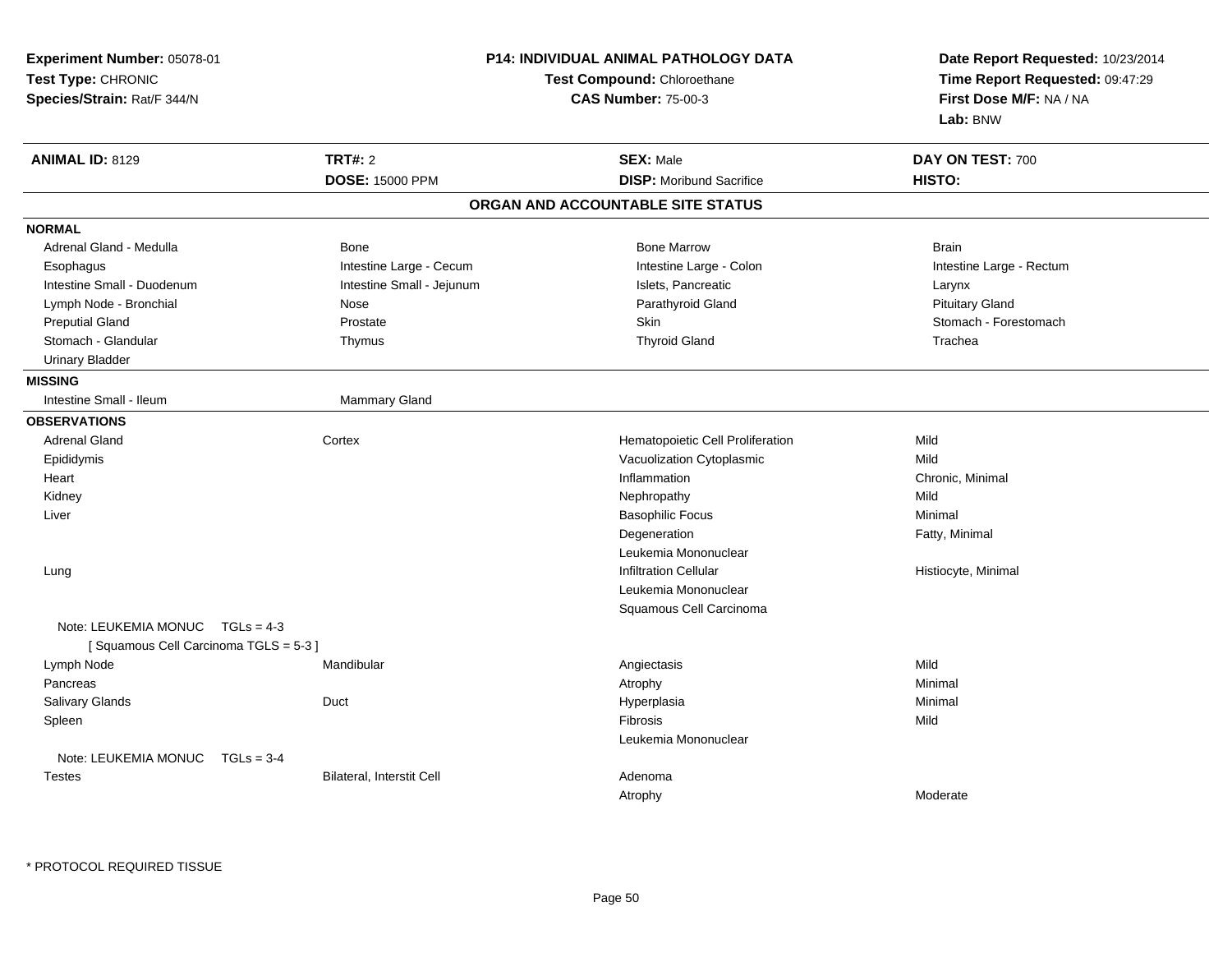| <b>Experiment Number: 05078-01</b><br>Test Type: CHRONIC<br>Species/Strain: Rat/F 344/N |              | <b>P14: INDIVIDUAL ANIMAL PATHOLOGY DATA</b><br>Test Compound: Chloroethane<br><b>CAS Number: 75-00-3</b> | Date Report Requested: 10/23/2014<br>Time Report Requested: 09:47:29<br>First Dose M/F: NA / NA<br>Lab: BNW |                            |
|-----------------------------------------------------------------------------------------|--------------|-----------------------------------------------------------------------------------------------------------|-------------------------------------------------------------------------------------------------------------|----------------------------|
| <b>ANIMAL ID: 8129</b>                                                                  |              | TRT#: 2<br><b>DOSE: 15000 PPM</b>                                                                         | <b>SEX: Male</b><br><b>DISP:</b> Moribund Sacrifice                                                         | DAY ON TEST: 700<br>HISTO: |
|                                                                                         |              |                                                                                                           | ORGAN AND ACCOUNTABLE SITE STATUS                                                                           |                            |
| Note: ADENOMA                                                                           | $TGLs = 2-7$ |                                                                                                           |                                                                                                             |                            |
| PRIMARY CAUSE OF DEATH                                                                  |              | $\overline{\phantom{a}}$                                                                                  |                                                                                                             |                            |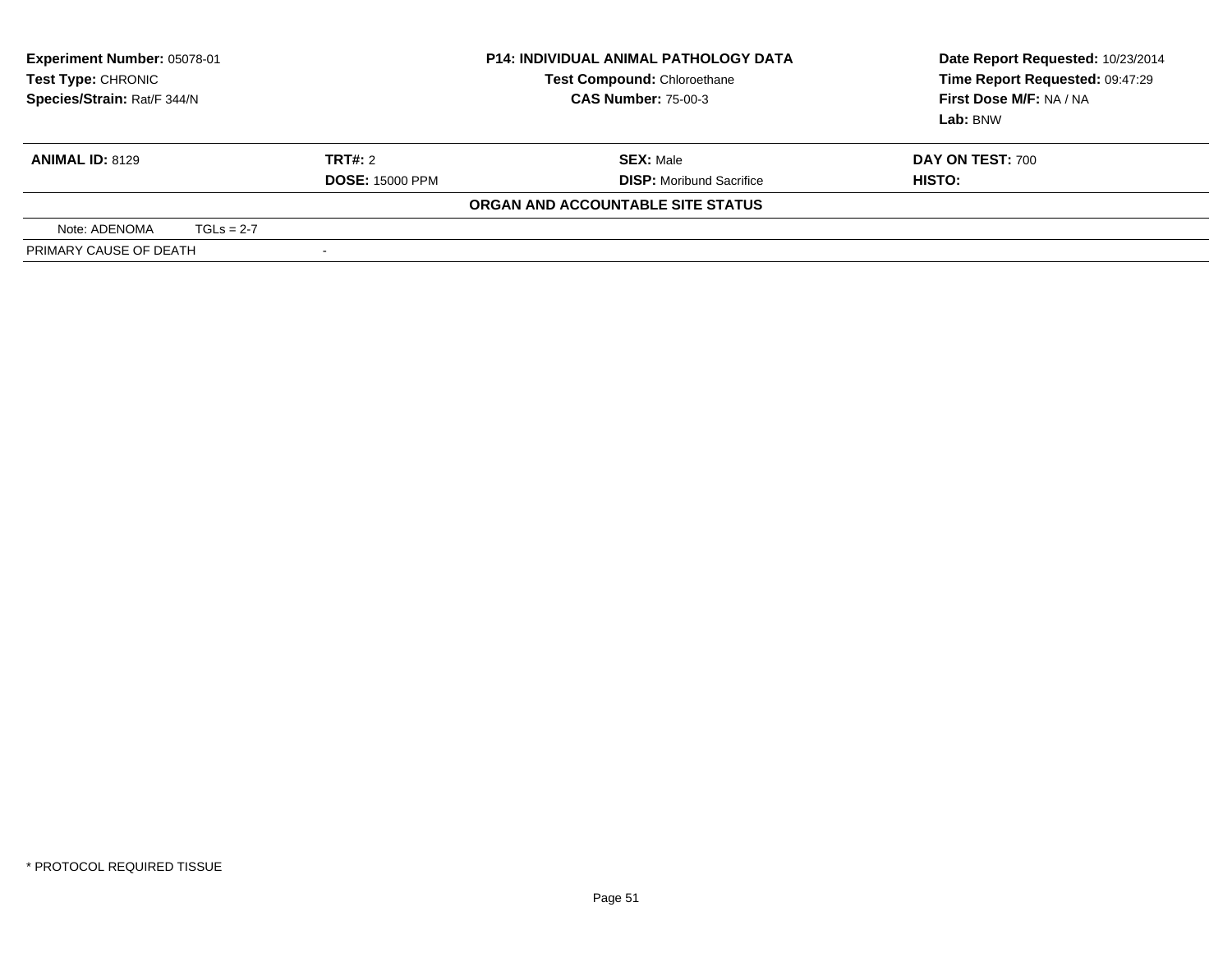| Experiment Number: 05078-01<br>Test Type: CHRONIC<br>Species/Strain: Rat/F 344/N |                          | P14: INDIVIDUAL ANIMAL PATHOLOGY DATA<br>Test Compound: Chloroethane<br><b>CAS Number: 75-00-3</b> | Date Report Requested: 10/23/2014<br>Time Report Requested: 09:47:29<br>First Dose M/F: NA / NA<br>Lab: BNW |  |
|----------------------------------------------------------------------------------|--------------------------|----------------------------------------------------------------------------------------------------|-------------------------------------------------------------------------------------------------------------|--|
| <b>ANIMAL ID: 8130</b>                                                           | <b>TRT#: 2</b>           | <b>SEX: Male</b>                                                                                   | DAY ON TEST: 577                                                                                            |  |
|                                                                                  | <b>DOSE: 15000 PPM</b>   | <b>DISP:</b> Moribund Sacrifice                                                                    | HISTO:                                                                                                      |  |
|                                                                                  |                          | ORGAN AND ACCOUNTABLE SITE STATUS                                                                  |                                                                                                             |  |
| <b>NORMAL</b>                                                                    |                          |                                                                                                    |                                                                                                             |  |
| Adrenal Gland - Cortex                                                           | Adrenal Gland - Medulla  | Bone                                                                                               | <b>Bone Marrow</b>                                                                                          |  |
| <b>Brain</b>                                                                     | Epididymis               | Esophagus                                                                                          | Intestine Large - Cecum                                                                                     |  |
| Intestine Large - Colon                                                          | Intestine Large - Rectum | Intestine Small - Duodenum                                                                         | Intestine Small - Ileum                                                                                     |  |
| Intestine Small - Jejunum                                                        | Islets, Pancreatic       | Lymph Node - Bronchial                                                                             | Parathyroid Gland                                                                                           |  |
| <b>Pituitary Gland</b>                                                           | <b>Preputial Gland</b>   | Prostate                                                                                           | Salivary Glands                                                                                             |  |
| Spleen                                                                           | Stomach - Forestomach    | Stomach - Glandular                                                                                | Thymus                                                                                                      |  |
| Trachea                                                                          | <b>Urinary Bladder</b>   |                                                                                                    |                                                                                                             |  |
| <b>MISSING</b>                                                                   |                          |                                                                                                    |                                                                                                             |  |
| Lymph Node - Mandibular                                                          | Mammary Gland            |                                                                                                    |                                                                                                             |  |
| <b>OBSERVATIONS</b>                                                              |                          |                                                                                                    |                                                                                                             |  |
| Heart                                                                            |                          | Inflammation                                                                                       | Chronic, Mild                                                                                               |  |
| Kidney                                                                           |                          | Nephropathy                                                                                        | Mild                                                                                                        |  |
| Larynx                                                                           |                          | Inflammation                                                                                       | Suppurative, Minimal                                                                                        |  |
| Liver                                                                            | <b>Bile Duct</b>         | Hyperplasia                                                                                        | Minimal                                                                                                     |  |
| Lung                                                                             | Perivascular             | <b>Infiltration Cellular</b>                                                                       | Mononuclear CI, Minimal                                                                                     |  |
| Nose                                                                             | Submucosa                | Inflammation                                                                                       | Minimal                                                                                                     |  |
|                                                                                  |                          | Inflammation                                                                                       | Suppurative, Minimal                                                                                        |  |
| Pancreas                                                                         |                          | Atrophy                                                                                            | Minimal                                                                                                     |  |
| Skin                                                                             |                          | Squamous Cell Carcinoma                                                                            |                                                                                                             |  |
| Note: SQUAM CEL CARC<br>$TGLs = 1-11.2-11$                                       |                          |                                                                                                    |                                                                                                             |  |
| <b>Testes</b>                                                                    | <b>Interstit Cell</b>    | Adenoma                                                                                            |                                                                                                             |  |
|                                                                                  |                          | Atrophy                                                                                            | Mild                                                                                                        |  |
| <b>Thyroid Gland</b>                                                             | C Cell                   | Hyperplasia                                                                                        | Moderate                                                                                                    |  |
| PRIMARY CAUSE OF DEATH                                                           |                          |                                                                                                    |                                                                                                             |  |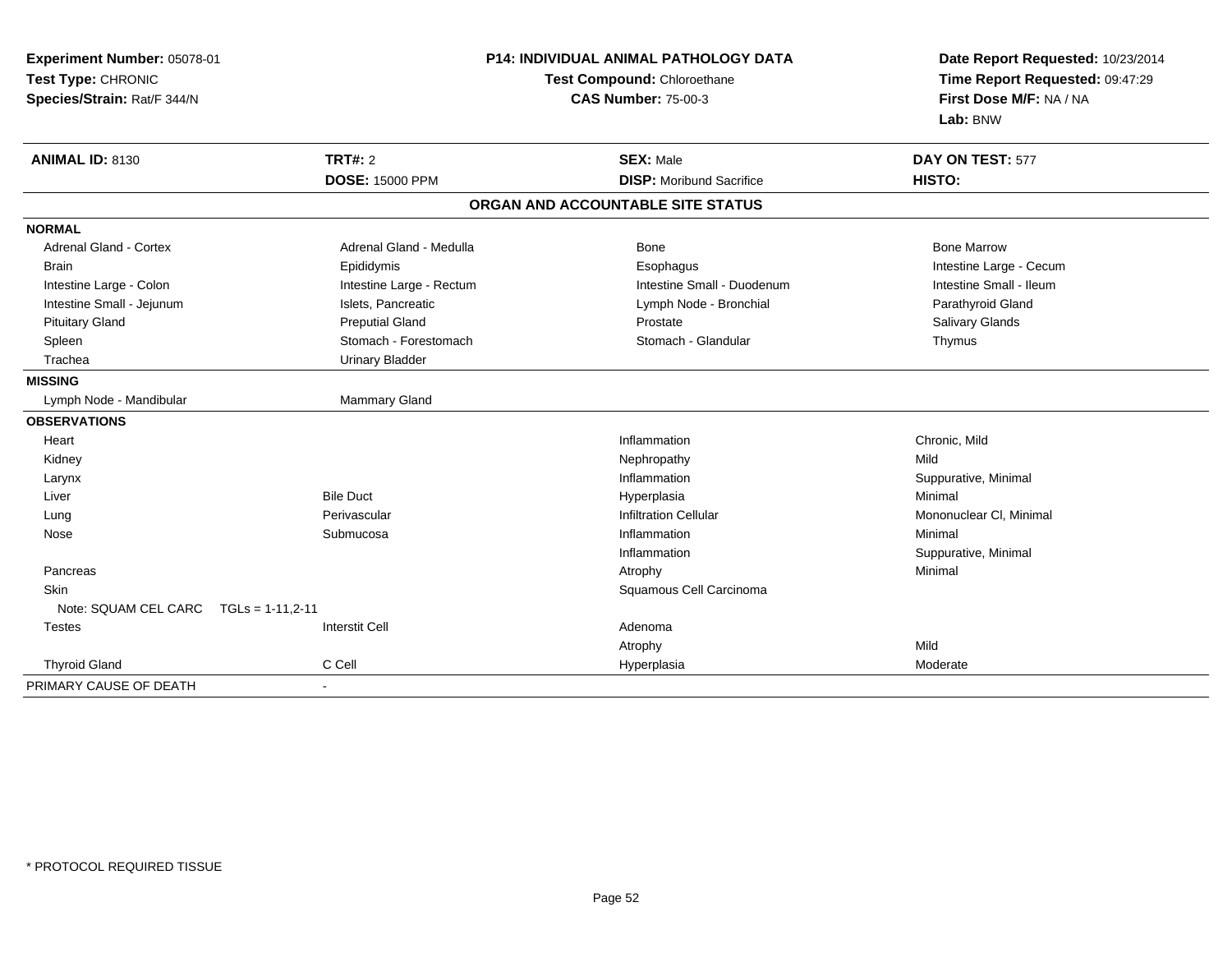| Experiment Number: 05078-01                           |                            | P14: INDIVIDUAL ANIMAL PATHOLOGY DATA |                                 |  |
|-------------------------------------------------------|----------------------------|---------------------------------------|---------------------------------|--|
| Test Type: CHRONIC                                    |                            | Test Compound: Chloroethane           | Time Report Requested: 09:47:29 |  |
| Species/Strain: Rat/F 344/N                           |                            | <b>CAS Number: 75-00-3</b>            | First Dose M/F: NA / NA         |  |
|                                                       |                            |                                       | Lab: BNW                        |  |
| <b>ANIMAL ID: 8131</b>                                | <b>TRT#: 2</b>             | <b>SEX: Male</b>                      | DAY ON TEST: 678                |  |
|                                                       | <b>DOSE: 15000 PPM</b>     | <b>DISP:</b> Moribund Sacrifice       | HISTO:                          |  |
|                                                       |                            | ORGAN AND ACCOUNTABLE SITE STATUS     |                                 |  |
| <b>NORMAL</b>                                         |                            |                                       |                                 |  |
| Bone                                                  | <b>Bone Marrow</b>         | <b>Brain</b>                          | Epididymis                      |  |
| Esophagus                                             | Heart                      | Intestine Large - Cecum               | Intestine Large - Colon         |  |
| Intestine Large - Rectum                              | Intestine Small - Duodenum | Intestine Small - Ileum               | Intestine Small - Jejunum       |  |
| Islets, Pancreatic                                    | Lung                       | Lymph Node - Bronchial                | Pancreas                        |  |
| Parathyroid Gland                                     | <b>Preputial Gland</b>     | Prostate                              | Salivary Glands                 |  |
| Stomach - Forestomach                                 | Stomach - Glandular        | <b>Urinary Bladder</b>                |                                 |  |
| <b>MISSING</b>                                        |                            |                                       |                                 |  |
| Lymph Node - Mandibular                               | Mammary Gland              | Thymus                                |                                 |  |
| <b>OBSERVATIONS</b>                                   |                            |                                       |                                 |  |
| <b>Adrenal Gland</b>                                  | Cortex                     | Degeneration                          | Fatty, Mild                     |  |
|                                                       | Cortex                     | Hyperplasia                           | Mild                            |  |
|                                                       | Bilateral, Medulla         | Pheochromocytoma Benign               |                                 |  |
| Kidney                                                |                            | Nephropathy                           | Mild                            |  |
| Larynx                                                |                            | Inflammation                          | Suppurative, Minimal            |  |
|                                                       |                            | Leukemia Mononuclear                  |                                 |  |
| Liver                                                 |                            | Leukemia Mononuclear                  |                                 |  |
| Nose                                                  | Submucosa                  | Inflammation                          | Mild                            |  |
|                                                       |                            | Inflammation                          | Suppurative, Minimal            |  |
| <b>Pituitary Gland</b>                                | Pars Distalis              | Adenoma                               |                                 |  |
| Skin                                                  |                            | Keratoacanthoma                       |                                 |  |
|                                                       | <b>Subcut Tiss</b>         | Neurofibrosarcoma                     |                                 |  |
| Note: NEUROFIBROSARCOMA HAS SOME DUCTS IN IT THAT MAY |                            |                                       |                                 |  |
| Note: BE SALIVARY IN ORIGIN BUT CAN NOT TELL FOR SURE |                            |                                       |                                 |  |
| Note: KERATOACANTHMA TGLs = 2-15                      |                            |                                       |                                 |  |
| Note: NEUROFIBROSARC TGLs = 1-11+12+13+14             |                            |                                       |                                 |  |
| Spleen                                                |                            | Leukemia Mononuclear                  |                                 |  |
| Testes                                                | <b>Interstit Cell</b>      | Hyperplasia                           | Minimal                         |  |
| <b>Thyroid Gland</b>                                  | C Cell                     | Hyperplasia                           | Minimal                         |  |
| Trachea                                               | Epithelium                 | Hyperplasia                           | Minimal                         |  |
|                                                       |                            | Inflammation                          | Suppurative, Minimal            |  |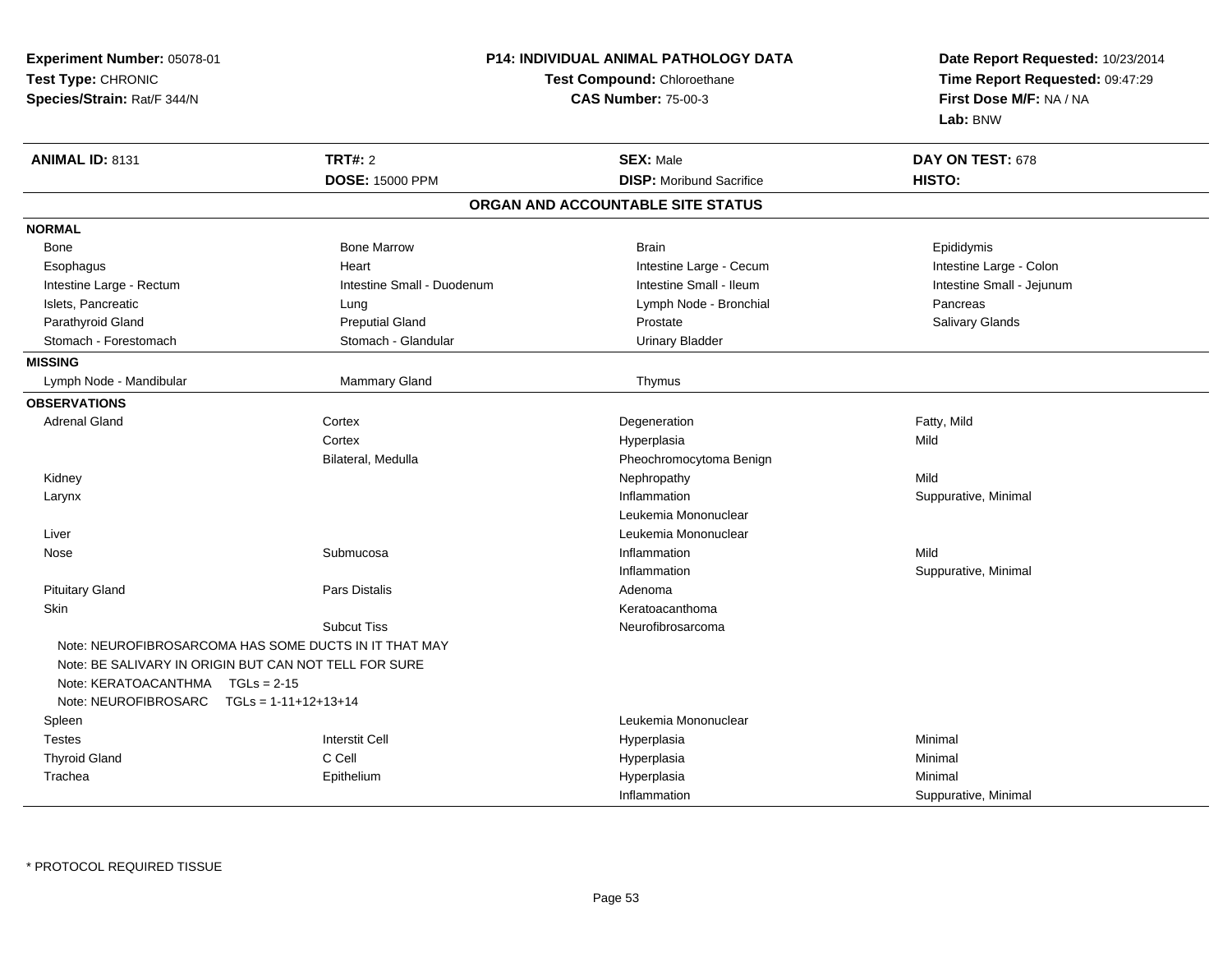| Experiment Number: 05078-01<br>Test Type: CHRONIC<br>Species/Strain: Rat/F 344/N |                        | <b>P14: INDIVIDUAL ANIMAL PATHOLOGY DATA</b><br>Test Compound: Chloroethane<br><b>CAS Number: 75-00-3</b> | Date Report Requested: 10/23/2014<br>Time Report Requested: 09:47:29<br>First Dose M/F: NA / NA<br>Lab: BNW |
|----------------------------------------------------------------------------------|------------------------|-----------------------------------------------------------------------------------------------------------|-------------------------------------------------------------------------------------------------------------|
| <b>ANIMAL ID: 8131</b>                                                           | <b>TRT#:</b> 2         | <b>SEX:</b> Male                                                                                          | <b>DAY ON TEST: 678</b>                                                                                     |
|                                                                                  | <b>DOSE: 15000 PPM</b> | <b>DISP:</b> Moribund Sacrifice                                                                           | HISTO:                                                                                                      |
|                                                                                  |                        | ORGAN AND ACCOUNTABLE SITE STATUS                                                                         |                                                                                                             |
| PRIMARY CAUSE OF DEATH                                                           | $\,$                   |                                                                                                           |                                                                                                             |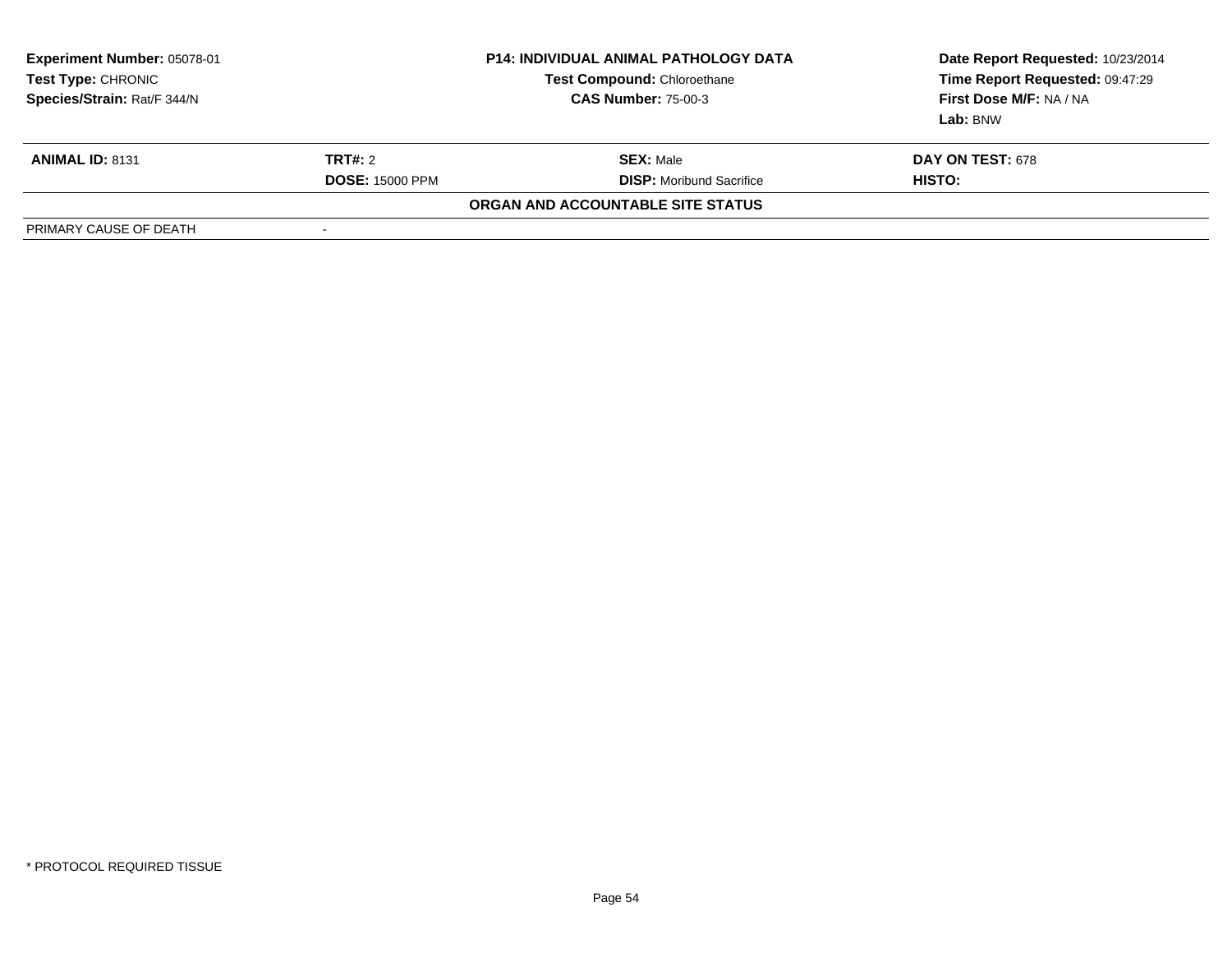| Experiment Number: 05078-01<br>Test Type: CHRONIC<br>Species/Strain: Rat/F 344/N                                                                          |                           | P14: INDIVIDUAL ANIMAL PATHOLOGY DATA<br>Test Compound: Chloroethane<br><b>CAS Number: 75-00-3</b> | Date Report Requested: 10/23/2014<br>Time Report Requested: 09:47:29<br>First Dose M/F: NA / NA<br>Lab: BNW |
|-----------------------------------------------------------------------------------------------------------------------------------------------------------|---------------------------|----------------------------------------------------------------------------------------------------|-------------------------------------------------------------------------------------------------------------|
| <b>ANIMAL ID: 8132</b>                                                                                                                                    | <b>TRT#: 2</b>            | <b>SEX: Male</b>                                                                                   | DAY ON TEST: 626                                                                                            |
|                                                                                                                                                           | <b>DOSE: 15000 PPM</b>    | <b>DISP:</b> Moribund Sacrifice                                                                    | HISTO:                                                                                                      |
|                                                                                                                                                           |                           | ORGAN AND ACCOUNTABLE SITE STATUS                                                                  |                                                                                                             |
| <b>NORMAL</b>                                                                                                                                             |                           |                                                                                                    |                                                                                                             |
| Adrenal Gland - Medulla                                                                                                                                   | Bone                      | <b>Brain</b>                                                                                       | Epididymis                                                                                                  |
| Intestine Large - Cecum                                                                                                                                   | Intestine Large - Colon   | Intestine Large - Rectum                                                                           | Intestine Small - Duodenum                                                                                  |
| Intestine Small - Ileum                                                                                                                                   | Intestine Small - Jejunum | Islets, Pancreatic                                                                                 | Larynx                                                                                                      |
| Lymph Node - Bronchial                                                                                                                                    | Nose                      | Pancreas                                                                                           | <b>Preputial Gland</b>                                                                                      |
| Prostate                                                                                                                                                  | <b>Salivary Glands</b>    | Spleen                                                                                             | Thymus                                                                                                      |
| Trachea                                                                                                                                                   | <b>Urinary Bladder</b>    |                                                                                                    |                                                                                                             |
| <b>MISSING</b>                                                                                                                                            |                           |                                                                                                    |                                                                                                             |
| <b>Bone Marrow</b>                                                                                                                                        | Esophagus                 | Lymph Node - Mandibular                                                                            | Mammary Gland                                                                                               |
| Parathyroid Gland                                                                                                                                         |                           |                                                                                                    |                                                                                                             |
| <b>OBSERVATIONS</b>                                                                                                                                       |                           |                                                                                                    |                                                                                                             |
| <b>Adrenal Gland</b>                                                                                                                                      | Cortex                    | Degeneration                                                                                       | Fatty, Moderate                                                                                             |
| Heart                                                                                                                                                     |                           | Inflammation                                                                                       | Chronic, Mild                                                                                               |
| Kidney                                                                                                                                                    |                           | Nephropathy                                                                                        | Marked                                                                                                      |
| Note: NEPHROPATHY<br>$TGLs = 3-5$                                                                                                                         |                           |                                                                                                    |                                                                                                             |
| Liver                                                                                                                                                     |                           | Degeneration                                                                                       | Fatty, Mild                                                                                                 |
| Note: DEGEN<br>$TGLs = 4-4$                                                                                                                               |                           |                                                                                                    |                                                                                                             |
| Lung                                                                                                                                                      | Perivascular              | <b>Infiltration Cellular</b>                                                                       | Mononuclear CI, Minimal                                                                                     |
| <b>Pituitary Gland</b>                                                                                                                                    | Pars Distalis             | Adenoma                                                                                            |                                                                                                             |
| Note: ADENOMA<br>$TGLs = 6-8$                                                                                                                             |                           |                                                                                                    |                                                                                                             |
| Skin                                                                                                                                                      |                           | <b>Ectopic Tissue</b>                                                                              |                                                                                                             |
| Note: AND COVERED WITH NORMAL SKIN. DEVELOPMENT UNCLEAR<br>Note: ECT TISSUE<br>$TGLs = 1-11$<br>Note: SKIN NOT REALLY ECTOPIC BUT NO OTHER TERM AVAILABLE |                           |                                                                                                    |                                                                                                             |
| Note: TISSUE CONTAINING SKELETAL MUSCLE, FIBROUS TISSUE                                                                                                   |                           |                                                                                                    |                                                                                                             |
| Note: THE SECTION OF SKIN NOTED GROSSLY IS A CYLINDER OF                                                                                                  |                           |                                                                                                    |                                                                                                             |
| Stomach                                                                                                                                                   | Epithelium, Forestomach   | Hyperplasia                                                                                        | Marked                                                                                                      |
|                                                                                                                                                           | Forestomach, Serosa       | Inflammation                                                                                       | Chronic, Marked                                                                                             |
|                                                                                                                                                           | Glandular, Serosa         | Inflammation                                                                                       | Chronic, Marked                                                                                             |
| Note: INFLAMMATION<br>$TGLs = 5-12$                                                                                                                       |                           |                                                                                                    |                                                                                                             |
| Note: SEROSAL INFLAMMATION MAY BE CAUSE OF TGL 2                                                                                                          |                           |                                                                                                    |                                                                                                             |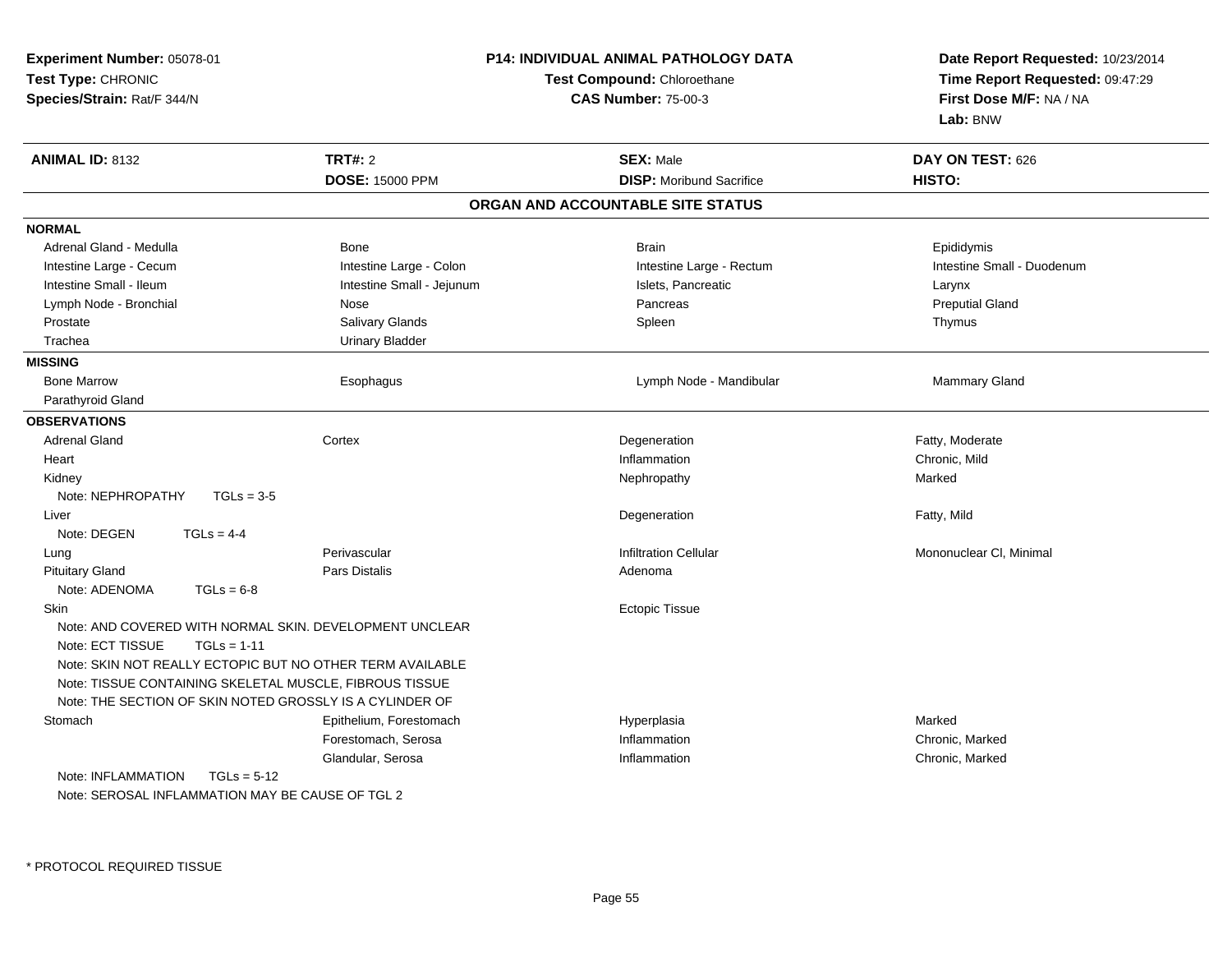| Experiment Number: 05078-01<br><b>Test Type: CHRONIC</b><br>Species/Strain: Rat/F 344/N |                        | <b>P14: INDIVIDUAL ANIMAL PATHOLOGY DATA</b><br><b>Test Compound: Chloroethane</b><br><b>CAS Number: 75-00-3</b> | Date Report Requested: 10/23/2014<br>Time Report Requested: 09:47:29<br>First Dose M/F: NA / NA<br>Lab: BNW |  |
|-----------------------------------------------------------------------------------------|------------------------|------------------------------------------------------------------------------------------------------------------|-------------------------------------------------------------------------------------------------------------|--|
| <b>ANIMAL ID: 8132</b>                                                                  | TRT#: 2                | <b>SEX: Male</b>                                                                                                 | <b>DAY ON TEST: 626</b>                                                                                     |  |
|                                                                                         | <b>DOSE: 15000 PPM</b> | <b>DISP:</b> Moribund Sacrifice                                                                                  | HISTO:                                                                                                      |  |
|                                                                                         |                        | ORGAN AND ACCOUNTABLE SITE STATUS                                                                                |                                                                                                             |  |
| Testes                                                                                  |                        | Atrophy                                                                                                          | Marked                                                                                                      |  |
|                                                                                         | Perivascular           | Inflammation                                                                                                     | Minimal                                                                                                     |  |
| <b>Thyroid Gland</b>                                                                    | C Cell                 | Hyperplasia                                                                                                      | Minimal                                                                                                     |  |
| PRIMARY CAUSE OF DEATH                                                                  |                        |                                                                                                                  |                                                                                                             |  |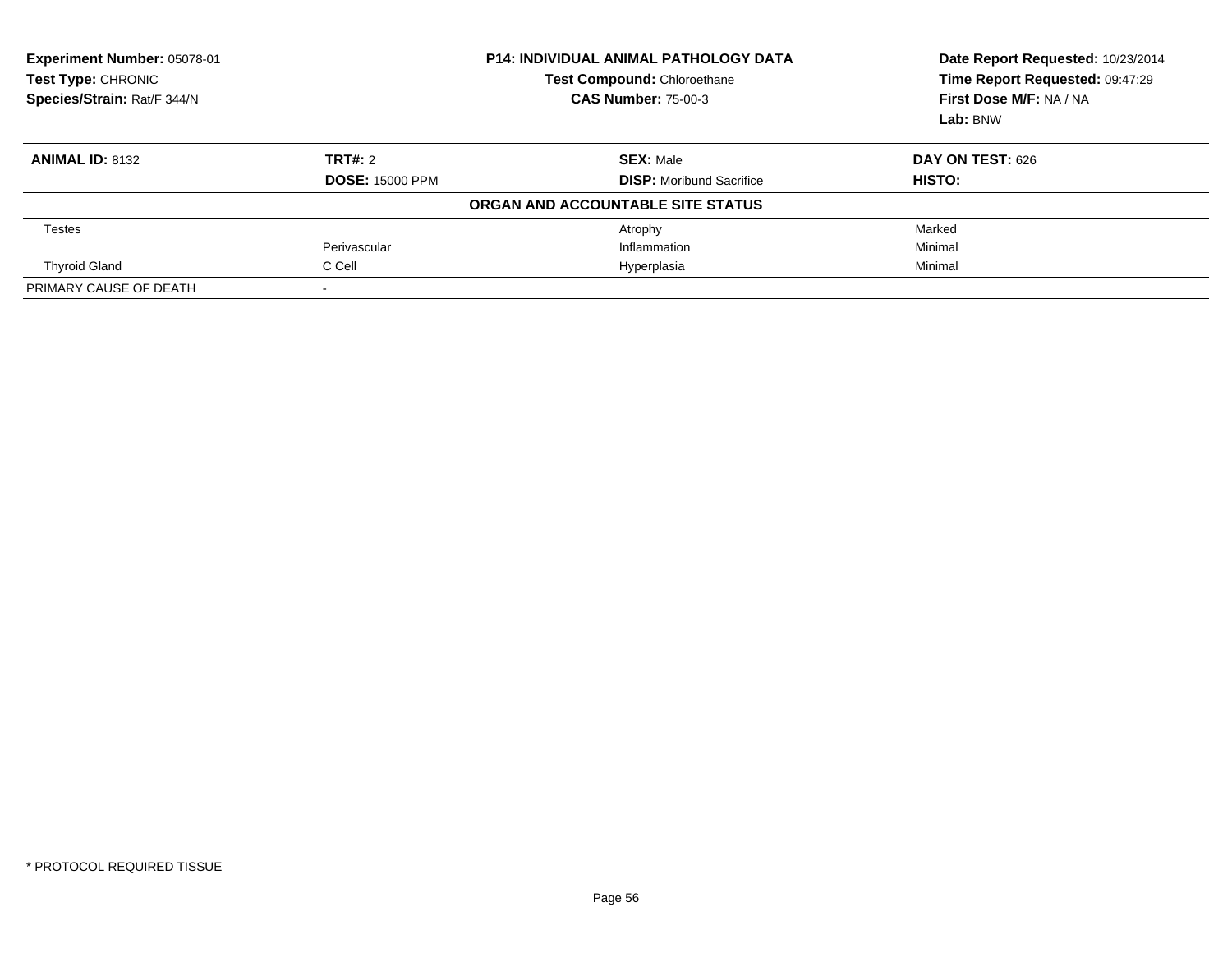| <b>Experiment Number: 05078-01</b><br>Test Type: CHRONIC<br>Species/Strain: Rat/F 344/N | <b>P14: INDIVIDUAL ANIMAL PATHOLOGY DATA</b><br>Test Compound: Chloroethane<br><b>CAS Number: 75-00-3</b> |                                                     | Date Report Requested: 10/23/2014<br>Time Report Requested: 09:47:29<br>First Dose M/F: NA / NA<br>Lab: BNW |  |
|-----------------------------------------------------------------------------------------|-----------------------------------------------------------------------------------------------------------|-----------------------------------------------------|-------------------------------------------------------------------------------------------------------------|--|
| <b>ANIMAL ID: 8133</b>                                                                  | <b>TRT#: 2</b><br><b>DOSE: 15000 PPM</b>                                                                  | <b>SEX: Male</b><br><b>DISP: Terminal Sacrifice</b> | DAY ON TEST: 729<br>HISTO:                                                                                  |  |
|                                                                                         |                                                                                                           | ORGAN AND ACCOUNTABLE SITE STATUS                   |                                                                                                             |  |
|                                                                                         |                                                                                                           |                                                     |                                                                                                             |  |
| <b>NORMAL</b>                                                                           |                                                                                                           |                                                     |                                                                                                             |  |
| Bone                                                                                    | <b>Bone Marrow</b>                                                                                        | <b>Brain</b>                                        | Esophagus                                                                                                   |  |
| Intestine Large - Cecum                                                                 | Intestine Large - Colon                                                                                   | Intestine Large - Rectum                            | Intestine Small - Duodenum                                                                                  |  |
| Intestine Small - Ileum<br>Pancreas                                                     | Intestine Small - Jejunum<br>Parathyroid Gland                                                            | Lymph Node - Bronchial<br>Prostate                  | Lymph Node - Mandibular                                                                                     |  |
| Skin                                                                                    | Stomach - Forestomach                                                                                     | Stomach - Glandular                                 | Salivary Glands                                                                                             |  |
| Trachea                                                                                 | <b>Urinary Bladder</b>                                                                                    |                                                     | Thymus                                                                                                      |  |
|                                                                                         |                                                                                                           |                                                     |                                                                                                             |  |
| <b>MISSING</b>                                                                          |                                                                                                           |                                                     |                                                                                                             |  |
| Epididymis                                                                              | Mammary Gland                                                                                             |                                                     |                                                                                                             |  |
| <b>OBSERVATIONS</b>                                                                     |                                                                                                           |                                                     |                                                                                                             |  |
| <b>Adrenal Gland</b>                                                                    | Cortex                                                                                                    | Degeneration                                        | Fatty, Mild                                                                                                 |  |
|                                                                                         | Bilateral, Medulla                                                                                        | Pheochromocytoma Benign                             |                                                                                                             |  |
| Heart                                                                                   |                                                                                                           | Inflammation                                        | Chronic, Moderate                                                                                           |  |
| Islets, Pancreatic                                                                      |                                                                                                           | Hyperplasia                                         | Mild                                                                                                        |  |
| Kidney                                                                                  | Epithelium, Pelvis                                                                                        | Hyperplasia                                         | Mild                                                                                                        |  |
|                                                                                         |                                                                                                           | Nephropathy                                         | Moderate                                                                                                    |  |
| Larynx                                                                                  |                                                                                                           | Inflammation                                        | Suppurative, Minimal                                                                                        |  |
| Liver                                                                                   |                                                                                                           | <b>Basophilic Focus</b>                             | Minimal                                                                                                     |  |
|                                                                                         |                                                                                                           | Clear Cell Focus                                    | Minimal                                                                                                     |  |
|                                                                                         |                                                                                                           | Degeneration                                        | Cystic, Mild                                                                                                |  |
|                                                                                         | <b>Bile Duct</b>                                                                                          | Hyperplasia                                         | Mild                                                                                                        |  |
|                                                                                         | Hepatocyte                                                                                                | Hyperplasia                                         | Mild                                                                                                        |  |
|                                                                                         |                                                                                                           | Inflammation                                        | Granulomatous, Focal, Mild                                                                                  |  |
|                                                                                         |                                                                                                           | Leukemia Mononuclear                                |                                                                                                             |  |
| Lung                                                                                    | Alveolar Epith                                                                                            | Hyperplasia                                         | Marked                                                                                                      |  |
|                                                                                         |                                                                                                           | <b>Infiltration Cellular</b>                        | Histiocyte, Minimal                                                                                         |  |
|                                                                                         |                                                                                                           | Leukemia Mononuclear                                |                                                                                                             |  |
| Nose                                                                                    | <b>Respirat Epith</b>                                                                                     | Hyperplasia                                         | Minimal                                                                                                     |  |
|                                                                                         | Submucosa                                                                                                 | Inflammation                                        | Minimal                                                                                                     |  |
|                                                                                         |                                                                                                           | Inflammation                                        | Suppurative, Minimal                                                                                        |  |
| <b>Pituitary Gland</b>                                                                  | Pars Distalis                                                                                             | Adenoma                                             |                                                                                                             |  |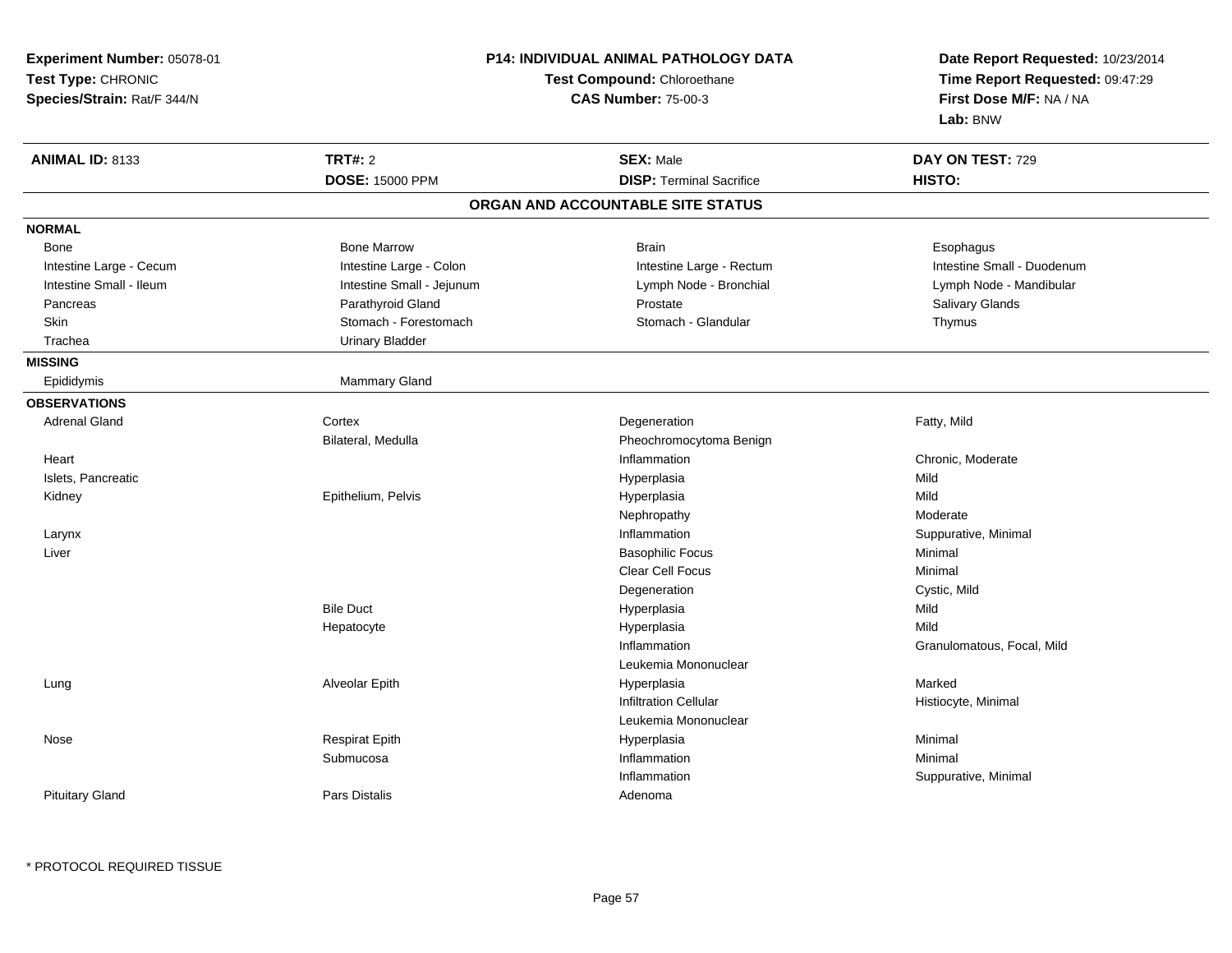| Experiment Number: 05078-01<br><b>P14: INDIVIDUAL ANIMAL PATHOLOGY DATA</b><br>Test Compound: Chloroethane<br>Test Type: CHRONIC<br>Species/Strain: Rat/F 344/N<br><b>CAS Number: 75-00-3</b> |              |                          | Date Report Requested: 10/23/2014<br>Time Report Requested: 09:47:29<br>First Dose M/F: NA / NA<br>Lab: BNW |                                   |                  |
|-----------------------------------------------------------------------------------------------------------------------------------------------------------------------------------------------|--------------|--------------------------|-------------------------------------------------------------------------------------------------------------|-----------------------------------|------------------|
| <b>ANIMAL ID: 8133</b>                                                                                                                                                                        |              | TRT#: 2                  |                                                                                                             | <b>SEX: Male</b>                  | DAY ON TEST: 729 |
|                                                                                                                                                                                               |              | <b>DOSE: 15000 PPM</b>   |                                                                                                             | <b>DISP:</b> Terminal Sacrifice   | HISTO:           |
|                                                                                                                                                                                               |              |                          |                                                                                                             | ORGAN AND ACCOUNTABLE SITE STATUS |                  |
| <b>Preputial Gland</b>                                                                                                                                                                        |              |                          |                                                                                                             | Carcinoma                         |                  |
| Note: CARCINOMA                                                                                                                                                                               | $TGLs = 1-7$ |                          |                                                                                                             |                                   |                  |
| Spleen                                                                                                                                                                                        |              |                          |                                                                                                             | Leukemia Mononuclear              |                  |
| <b>Testes</b>                                                                                                                                                                                 |              | Interstit Cell           |                                                                                                             | Hyperplasia                       | Minimal          |
| <b>Thyroid Gland</b>                                                                                                                                                                          |              | C Cell                   |                                                                                                             | Hyperplasia                       | Minimal          |
| PRIMARY CAUSE OF DEATH                                                                                                                                                                        |              | $\overline{\phantom{a}}$ |                                                                                                             |                                   |                  |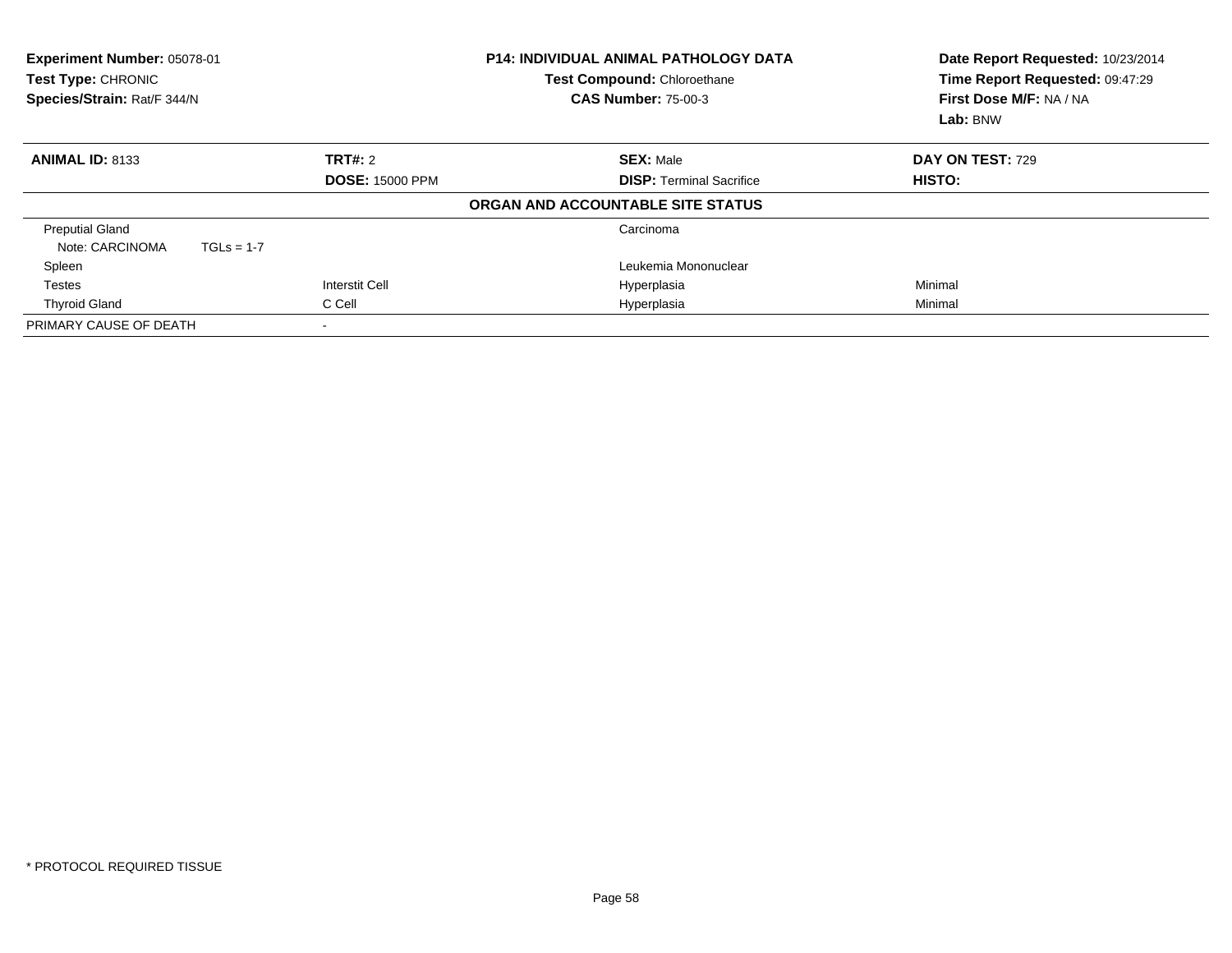| <b>Experiment Number: 05078-01</b><br>Test Type: CHRONIC<br>Species/Strain: Rat/F 344/N |                          | <b>P14: INDIVIDUAL ANIMAL PATHOLOGY DATA</b><br>Test Compound: Chloroethane<br><b>CAS Number: 75-00-3</b> | Date Report Requested: 10/23/2014<br>Time Report Requested: 09:47:29<br>First Dose M/F: NA / NA<br>Lab: BNW |  |
|-----------------------------------------------------------------------------------------|--------------------------|-----------------------------------------------------------------------------------------------------------|-------------------------------------------------------------------------------------------------------------|--|
| <b>ANIMAL ID: 8134</b>                                                                  | <b>TRT#: 2</b>           | <b>SEX: Male</b>                                                                                          | DAY ON TEST: 729                                                                                            |  |
|                                                                                         | <b>DOSE: 15000 PPM</b>   | <b>DISP: Terminal Sacrifice</b>                                                                           | HISTO:                                                                                                      |  |
|                                                                                         |                          | ORGAN AND ACCOUNTABLE SITE STATUS                                                                         |                                                                                                             |  |
| <b>NORMAL</b>                                                                           |                          |                                                                                                           |                                                                                                             |  |
| <b>Bone</b>                                                                             | <b>Bone Marrow</b>       | Esophagus                                                                                                 | Intestine Large - Cecum                                                                                     |  |
| Intestine Large - Colon                                                                 | Intestine Large - Rectum | Intestine Small - Duodenum                                                                                | Intestine Small - Ileum                                                                                     |  |
| Intestine Small - Jejunum                                                               | Islets, Pancreatic       | Larynx                                                                                                    | Lymph Node - Bronchial                                                                                      |  |
| Parathyroid Gland                                                                       | <b>Pituitary Gland</b>   | <b>Preputial Gland</b>                                                                                    | Prostate                                                                                                    |  |
| Stomach - Forestomach                                                                   | Stomach - Glandular      | Thymus                                                                                                    | <b>Urinary Bladder</b>                                                                                      |  |
| <b>MISSING</b>                                                                          |                          |                                                                                                           |                                                                                                             |  |
| Adrenal Gland - Medulla                                                                 | Epididymis               | Lymph Node - Mandibular                                                                                   | Mammary Gland                                                                                               |  |
| <b>OBSERVATIONS</b>                                                                     |                          |                                                                                                           |                                                                                                             |  |
| <b>Adrenal Gland</b>                                                                    | Cortex                   | Leukemia Mononuclear                                                                                      |                                                                                                             |  |
| <b>Brain</b>                                                                            |                          | Astrocytoma Malignant                                                                                     |                                                                                                             |  |
| Heart                                                                                   |                          | Inflammation                                                                                              | Chronic, Mild                                                                                               |  |
|                                                                                         |                          | Leukemia Mononuclear                                                                                      |                                                                                                             |  |
| Kidney                                                                                  |                          | Hematopoietic Cell Proliferation                                                                          | Minimal                                                                                                     |  |
|                                                                                         |                          | Leukemia Mononuclear                                                                                      |                                                                                                             |  |
|                                                                                         |                          | Nephropathy                                                                                               | Marked                                                                                                      |  |
| Note: NEPHROPATHY<br>$TGLs = 5-5$                                                       |                          |                                                                                                           |                                                                                                             |  |
| Liver                                                                                   | <b>Bile Duct</b>         | Hyperplasia                                                                                               | Minimal                                                                                                     |  |
|                                                                                         |                          | Leukemia Mononuclear                                                                                      |                                                                                                             |  |
| Note: LEUKEMIA MONUC TGLs = 6-4                                                         |                          |                                                                                                           |                                                                                                             |  |
| Lung                                                                                    |                          | Leukemia Mononuclear                                                                                      |                                                                                                             |  |
| Nose                                                                                    | <b>Respirat Epith</b>    | Hyperplasia                                                                                               | Minimal                                                                                                     |  |
|                                                                                         | Submucosa                | Inflammation                                                                                              | Mild                                                                                                        |  |
| Pancreas                                                                                |                          | Atrophy                                                                                                   | Minimal                                                                                                     |  |
| Salivary Glands                                                                         | Duct                     | Hyperplasia                                                                                               | Minimal                                                                                                     |  |
| Skin                                                                                    | <b>Subcut Tiss</b>       | Fibrous Histiocytoma                                                                                      |                                                                                                             |  |
| [Fibrous Histiocytoma TGLS = 1-11]                                                      |                          |                                                                                                           |                                                                                                             |  |
| Spleen                                                                                  |                          | Leukemia Mononuclear                                                                                      |                                                                                                             |  |
| Note: LEUKEMIA MONUC TGLs = 4-4                                                         |                          |                                                                                                           |                                                                                                             |  |
| <b>Testes</b>                                                                           | <b>Interstit Cell</b>    | Adenoma                                                                                                   |                                                                                                             |  |
|                                                                                         |                          | Atrophy                                                                                                   | Marked                                                                                                      |  |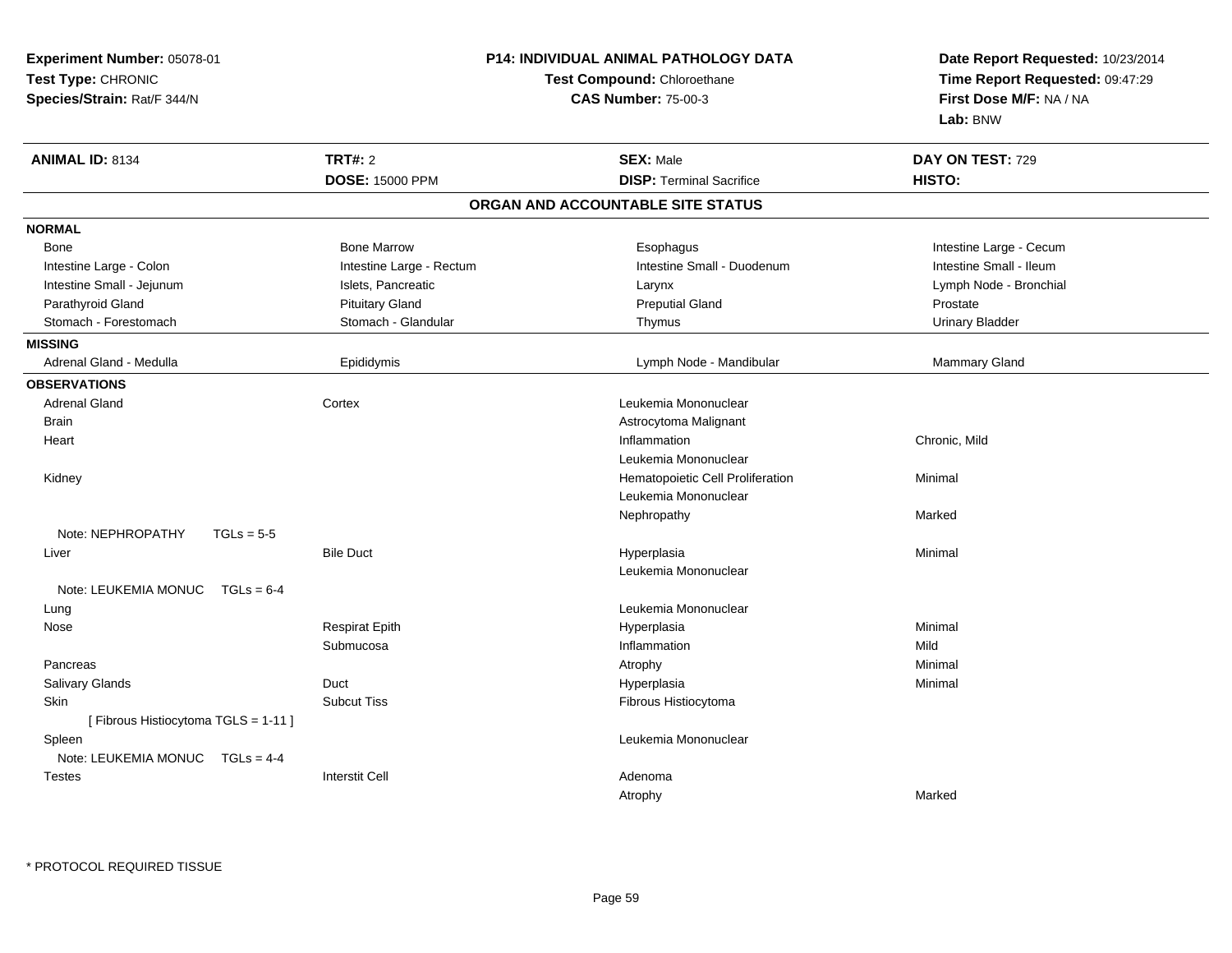| Test Type: CHRONIC     | Experiment Number: 05078-01<br><b>P14: INDIVIDUAL ANIMAL PATHOLOGY DATA</b><br><b>Test Compound: Chloroethane</b><br>Species/Strain: Rat/F 344/N<br><b>CAS Number: 75-00-3</b> |                        |                                   | Date Report Requested: 10/23/2014<br>Time Report Requested: 09:47:29<br>First Dose M/F: NA / NA<br>Lab: BNW |
|------------------------|--------------------------------------------------------------------------------------------------------------------------------------------------------------------------------|------------------------|-----------------------------------|-------------------------------------------------------------------------------------------------------------|
| <b>ANIMAL ID: 8134</b> |                                                                                                                                                                                | <b>TRT#:</b> 2         | <b>SEX: Male</b>                  | <b>DAY ON TEST: 729</b>                                                                                     |
|                        |                                                                                                                                                                                | <b>DOSE: 15000 PPM</b> | <b>DISP: Terminal Sacrifice</b>   | HISTO:                                                                                                      |
|                        |                                                                                                                                                                                |                        | ORGAN AND ACCOUNTABLE SITE STATUS |                                                                                                             |
| Note: ADENOMA          | $TGLs = 3-7$                                                                                                                                                                   |                        |                                   |                                                                                                             |
| Note: ATROPHY          | $TGLs = 2-7$                                                                                                                                                                   |                        |                                   |                                                                                                             |
| <b>Thyroid Gland</b>   |                                                                                                                                                                                | C Cell                 | Hyperplasia                       | Minimal                                                                                                     |
| Trachea                |                                                                                                                                                                                |                        | Inflammation                      | Suppurative, Minimal                                                                                        |
| PRIMARY CAUSE OF DEATH |                                                                                                                                                                                |                        |                                   |                                                                                                             |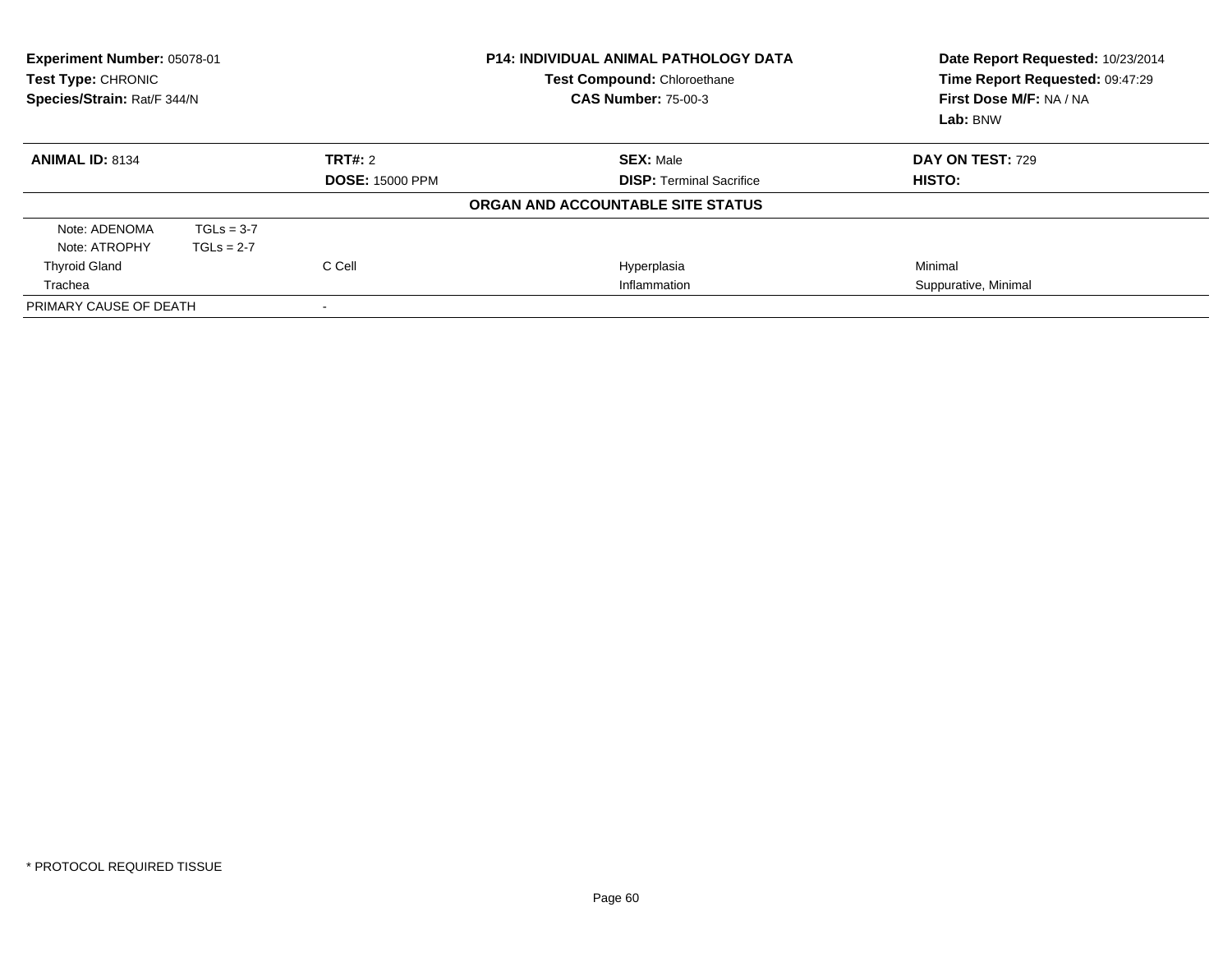**Experiment Number:** 05078-01**Test Type:** CHRONIC **Species/Strain:** Rat/F 344/N**P14: INDIVIDUAL ANIMAL PATHOLOGY DATATest Compound:** Chloroethane**CAS Number:** 75-00-3**Date Report Requested:** 10/23/2014**Time Report Requested:** 09:47:29**First Dose M/F:** NA / NA**Lab:** BNW**ANIMAL ID:** 8135 **TRT#:** <sup>2</sup> **SEX:** Male **DAY ON TEST:** <sup>729</sup> **DOSE:** 15000 PPM**DISP:** Terminal Sacrifice **HISTO: ORGAN AND ACCOUNTABLE SITE STATUSNORMALBone Marrow** Bone Marrow Brain Epididymis Esophagus Intestine Large - Rectum Intestine Small - Duodenum Intestine Small - Ileum Intestine Small - JejunumIslets, Pancreatic **Salivary Glands** Lymph Node - Bronchial Lymph Note - Mandibular Clands Salivary Glands **Urinary Bladder** Spleen Stomach - Forestomach Crossen and Trachea Urinary Blader Stomach - Forestomach Crossen and Trachea **MISSING**Mammary Gland Mammary Gland Preputial Gland Skin Thymus**OBSERVATIONS** Adrenal Glandd and the Cortex Cortex of the Cortex of the Cortex of the Cortex of the Cortex of the Degeneration of the Cortex of the Cortex of the Degeneration of the Cortex of the Cortex of the Cortex of the Cortex of the Cortex of t Bilateral, MedullaPheochromocytoma Benign<br>Fibrous Osteodystrophy Bone Fibrous Osteodystrophy Mild **Heart** t the contract of the contract of the contract of the contract of the contract of the contract of the contract of the contract of the contract of the contract of the contract of the contract of the contract of the contract Inflammation **Chronic, Mild**  Intestine Largee Cecum Cecum **Contract Contract Contract Contract Contract Contract Contract Contract Contract Contract Contract Contract Contract Contract Contract Contract Contract Contract Contract Contract Contract Contract Contract Contract** ColonParasite Metazoan<br>Nephropathy Kidneyy the controller of the controller of the controller of the Marked Marked of the Marked Marked of the Marked o Note:  $NFPHROPATHY$   $TGIs = 1-5$  Larynx**x** and the contract of the contract of the contract of the contract of the contract of the contract of the contract of the contract of the contract of the contract of the contract of the contract of the contract of the co Inflammation **Exercise Suppurative, Minimal**<br>
Basophilic Focus Liver Basophilic Focuss Minimal Leukemia MononuclearNeoplastic NoduleNeoplastic Nodule<br>
1991 - Multiple Municipal Mononuclear Cl. Minimal<br>
Mononuclear Cl. Minimal Lung Perivascular Infiltration Cellular Mononuclear Cl, Minimal Infiltration Cellular Histiocyte, Minimal Nose Respirat Epith Hyperplasia Minimal Submucosaa and the control of the control of the control of the control of the control of the control of the control of the control of the control of the control of the control of the control of the control of the control of the co InflammationSuppurative, Minimal<br>Minimal Pancreass and the control of the control of the control of the control of the control of the control of the control of the control of the control of the control of the control of the control of the control of the control of the co Perivascular Inflammationn Mild Parathyroid Glandd and the control of the control of the control of the Hyperplasia and the control of the Minimal of the control of the control of the control of the control of the control of the control of the control of the control of t Pituitary Glandd and the set of the Pars Distalis and the Second Adenomal Adenomal Second Second Pars Distaller and Adenomal S Pars Distalis InflammationInflammation **Example 2018** Suppurative, Mild<br>
Hyperplasia **Milanguration Suppuration**<br>
Minimal Prostatee and the state of the state of the state of the Hyperplasia and the Minimal Minimal Section 1, 1996, 1997, 19<br>The state of the state of the state of the state of the state of the state of the state of the state of the st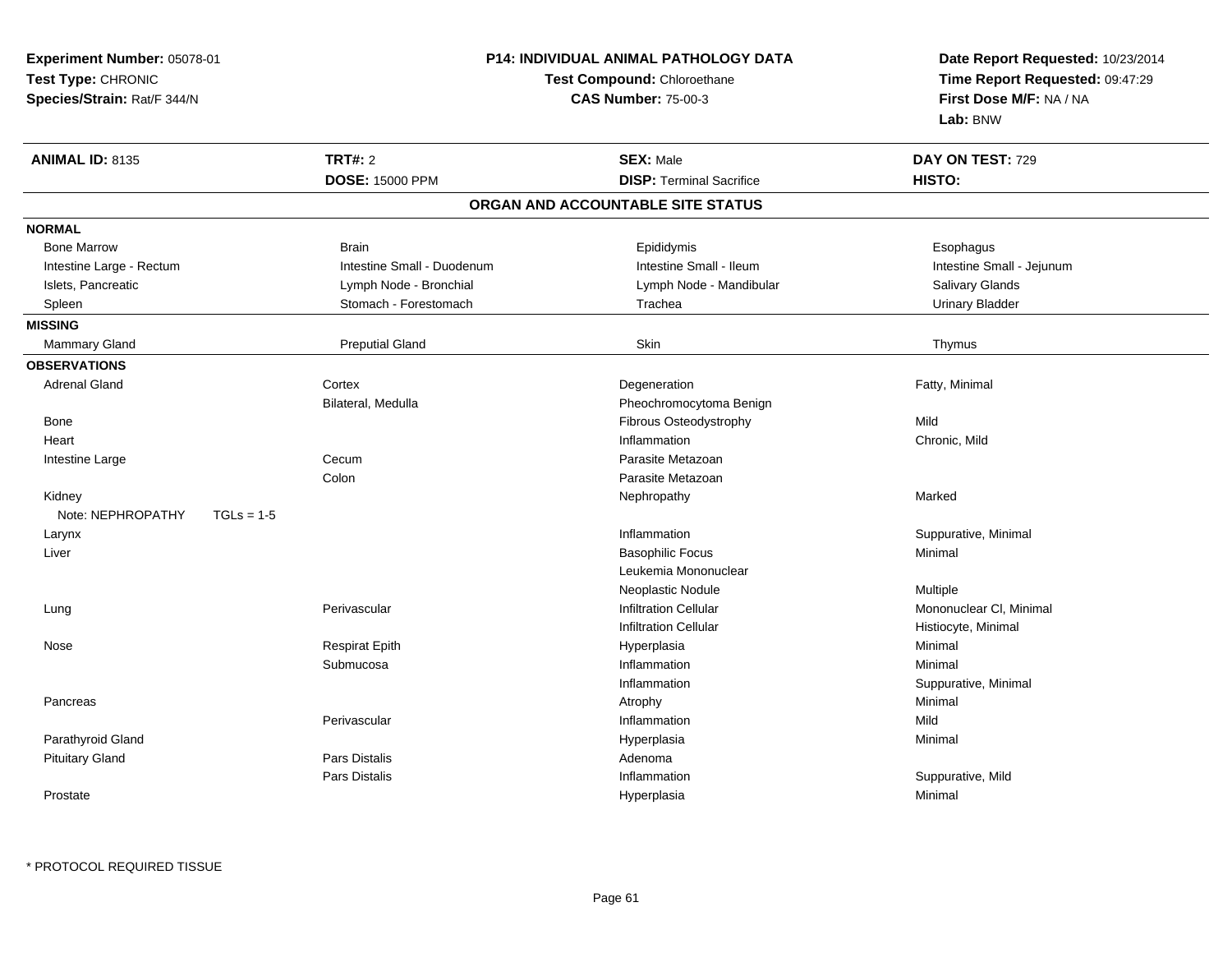| Experiment Number: 05078-01<br><b>Test Type: CHRONIC</b><br>Species/Strain: Rat/F 344/N |                          | <b>P14: INDIVIDUAL ANIMAL PATHOLOGY DATA</b><br>Test Compound: Chloroethane<br><b>CAS Number: 75-00-3</b> | Date Report Requested: 10/23/2014<br>Time Report Requested: 09:47:29<br>First Dose M/F: NA / NA<br>Lab: BNW |  |
|-----------------------------------------------------------------------------------------|--------------------------|-----------------------------------------------------------------------------------------------------------|-------------------------------------------------------------------------------------------------------------|--|
| <b>ANIMAL ID: 8135</b>                                                                  | <b>TRT#: 2</b>           | <b>SEX: Male</b>                                                                                          | DAY ON TEST: 729                                                                                            |  |
|                                                                                         | <b>DOSE: 15000 PPM</b>   | <b>DISP:</b> Terminal Sacrifice                                                                           | HISTO:                                                                                                      |  |
|                                                                                         |                          | ORGAN AND ACCOUNTABLE SITE STATUS                                                                         |                                                                                                             |  |
|                                                                                         |                          | Inflammation                                                                                              | Suppurative, Mild                                                                                           |  |
| Stomach                                                                                 | Glandular                | Mineralization                                                                                            | Mild                                                                                                        |  |
| <b>Testes</b>                                                                           | <b>Interstit Cell</b>    | Adenoma                                                                                                   |                                                                                                             |  |
|                                                                                         |                          | Atrophy                                                                                                   | Minimal                                                                                                     |  |
|                                                                                         | Perivascular             | Inflammation                                                                                              | Mild                                                                                                        |  |
| <b>Thyroid Gland</b>                                                                    | C Cell                   | Hyperplasia                                                                                               | Moderate                                                                                                    |  |
| PRIMARY CAUSE OF DEATH                                                                  | $\overline{\phantom{a}}$ |                                                                                                           |                                                                                                             |  |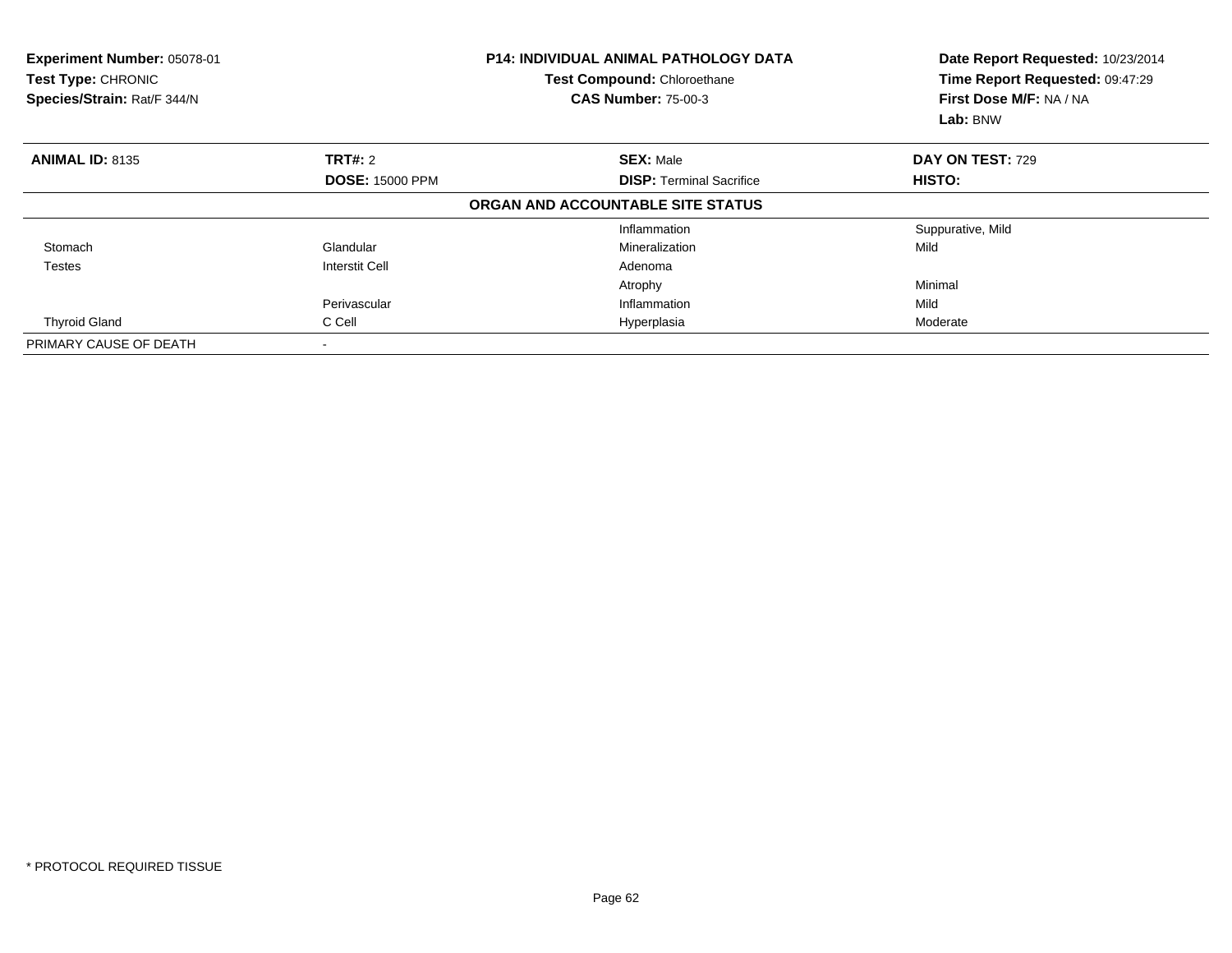| Experiment Number: 05078-01          |                           | <b>P14: INDIVIDUAL ANIMAL PATHOLOGY DATA</b> | Date Report Requested: 10/23/2014                          |  |
|--------------------------------------|---------------------------|----------------------------------------------|------------------------------------------------------------|--|
| Test Type: CHRONIC                   |                           | Test Compound: Chloroethane                  | Time Report Requested: 09:47:29<br>First Dose M/F: NA / NA |  |
| Species/Strain: Rat/F 344/N          |                           | <b>CAS Number: 75-00-3</b>                   |                                                            |  |
|                                      |                           |                                              | Lab: BNW                                                   |  |
| <b>ANIMAL ID: 8136</b>               | <b>TRT#: 2</b>            | <b>SEX: Male</b>                             | DAY ON TEST: 577                                           |  |
|                                      | <b>DOSE: 15000 PPM</b>    | <b>DISP:</b> Moribund Sacrifice              | HISTO:                                                     |  |
|                                      |                           | ORGAN AND ACCOUNTABLE SITE STATUS            |                                                            |  |
| <b>NORMAL</b>                        |                           |                                              |                                                            |  |
| Bone                                 | <b>Bone Marrow</b>        | <b>Brain</b>                                 | Epididymis                                                 |  |
| Esophagus                            | Intestine Large - Cecum   | Intestine Large - Rectum                     | Intestine Small - Duodenum                                 |  |
| Intestine Small - Ileum              | Intestine Small - Jejunum | Islets, Pancreatic                           | Lymph Node - Bronchial                                     |  |
| Nose                                 | Parathyroid Gland         | <b>Preputial Gland</b>                       | Salivary Glands                                            |  |
| Stomach - Glandular                  | Thymus                    | Trachea                                      | <b>Urinary Bladder</b>                                     |  |
| <b>MISSING</b>                       |                           |                                              |                                                            |  |
| Mammary Gland                        | Skin                      |                                              |                                                            |  |
| <b>OBSERVATIONS</b>                  |                           |                                              |                                                            |  |
| <b>Adrenal Gland</b>                 | Cortex                    | Leukemia Mononuclear                         |                                                            |  |
|                                      | Medulla                   | Leukemia Mononuclear                         |                                                            |  |
| Heart                                |                           | Inflammation                                 | Chronic, Mild                                              |  |
|                                      |                           | Leukemia Mononuclear                         |                                                            |  |
| Intestine Large                      | Colon                     | Parasite Metazoan                            |                                                            |  |
| Kidney                               |                           | Leukemia Mononuclear                         |                                                            |  |
|                                      |                           | Nephropathy                                  | Mild                                                       |  |
| Larynx                               |                           | Inflammation                                 | Suppurative, Mild                                          |  |
| Liver                                | <b>Bile Duct</b>          | Hyperplasia                                  | Mild                                                       |  |
|                                      | Hepatocyte                | Hyperplasia                                  | Marked                                                     |  |
|                                      |                           | Leukemia Mononuclear                         |                                                            |  |
| Lung                                 |                           | Leukemia Mononuclear                         |                                                            |  |
| Lymph Node                           | Mandibular                | Leukemia Mononuclear                         |                                                            |  |
| Pancreas                             |                           | Pigmentation                                 | Hemosiderin, Mild                                          |  |
| <b>Pituitary Gland</b>               | Pars Distalis             | Adenoma                                      |                                                            |  |
| Prostate                             |                           | Hyperplasia                                  | Minimal                                                    |  |
|                                      |                           | Inflammation                                 | Suppurative, Minimal                                       |  |
| Spleen                               |                           | Fibrosis                                     | Minimal                                                    |  |
|                                      |                           | Leukemia Mononuclear                         |                                                            |  |
| Stomach                              | Forestomach, Serosa       | Mesothelioma Malignant                       | Metastatic (Testes)                                        |  |
| Note: MESOTHELIO MAL<br>$TGLs = 1-8$ |                           |                                              |                                                            |  |
| <b>Testes</b>                        | <b>Interstit Cell</b>     | Adenoma                                      |                                                            |  |
|                                      |                           |                                              |                                                            |  |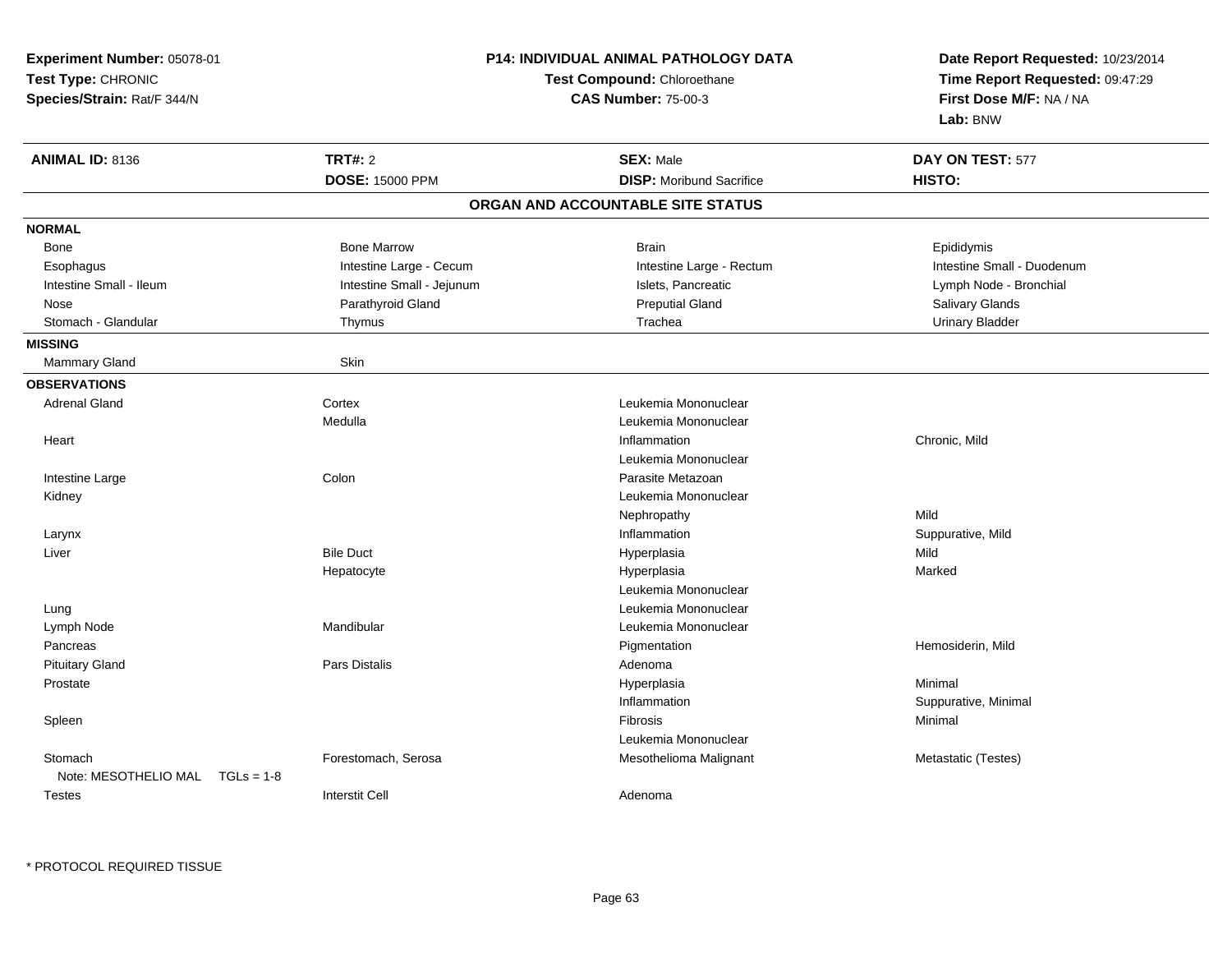| Experiment Number: 05078-01<br><b>Test Type: CHRONIC</b><br>Species/Strain: Rat/F 344/N | <b>P14: INDIVIDUAL ANIMAL PATHOLOGY DATA</b><br><b>Test Compound: Chloroethane</b><br><b>CAS Number: 75-00-3</b> |                                   | Date Report Requested: 10/23/2014<br>Time Report Requested: 09:47:29<br>First Dose M/F: NA / NA<br>Lab: BNW |
|-----------------------------------------------------------------------------------------|------------------------------------------------------------------------------------------------------------------|-----------------------------------|-------------------------------------------------------------------------------------------------------------|
| <b>ANIMAL ID: 8136</b>                                                                  | <b>TRT#: 2</b>                                                                                                   | <b>SEX: Male</b>                  | <b>DAY ON TEST: 577</b>                                                                                     |
|                                                                                         | <b>DOSE: 15000 PPM</b>                                                                                           | <b>DISP:</b> Moribund Sacrifice   | HISTO:                                                                                                      |
|                                                                                         |                                                                                                                  | ORGAN AND ACCOUNTABLE SITE STATUS |                                                                                                             |
|                                                                                         |                                                                                                                  | Atrophy                           | Marked                                                                                                      |
|                                                                                         | Tunic                                                                                                            | Mesothelioma Malignant            |                                                                                                             |
| <b>Thyroid Gland</b>                                                                    | C Cell                                                                                                           | Hyperplasia                       | Marked                                                                                                      |
| PRIMARY CAUSE OF DEATH                                                                  |                                                                                                                  |                                   |                                                                                                             |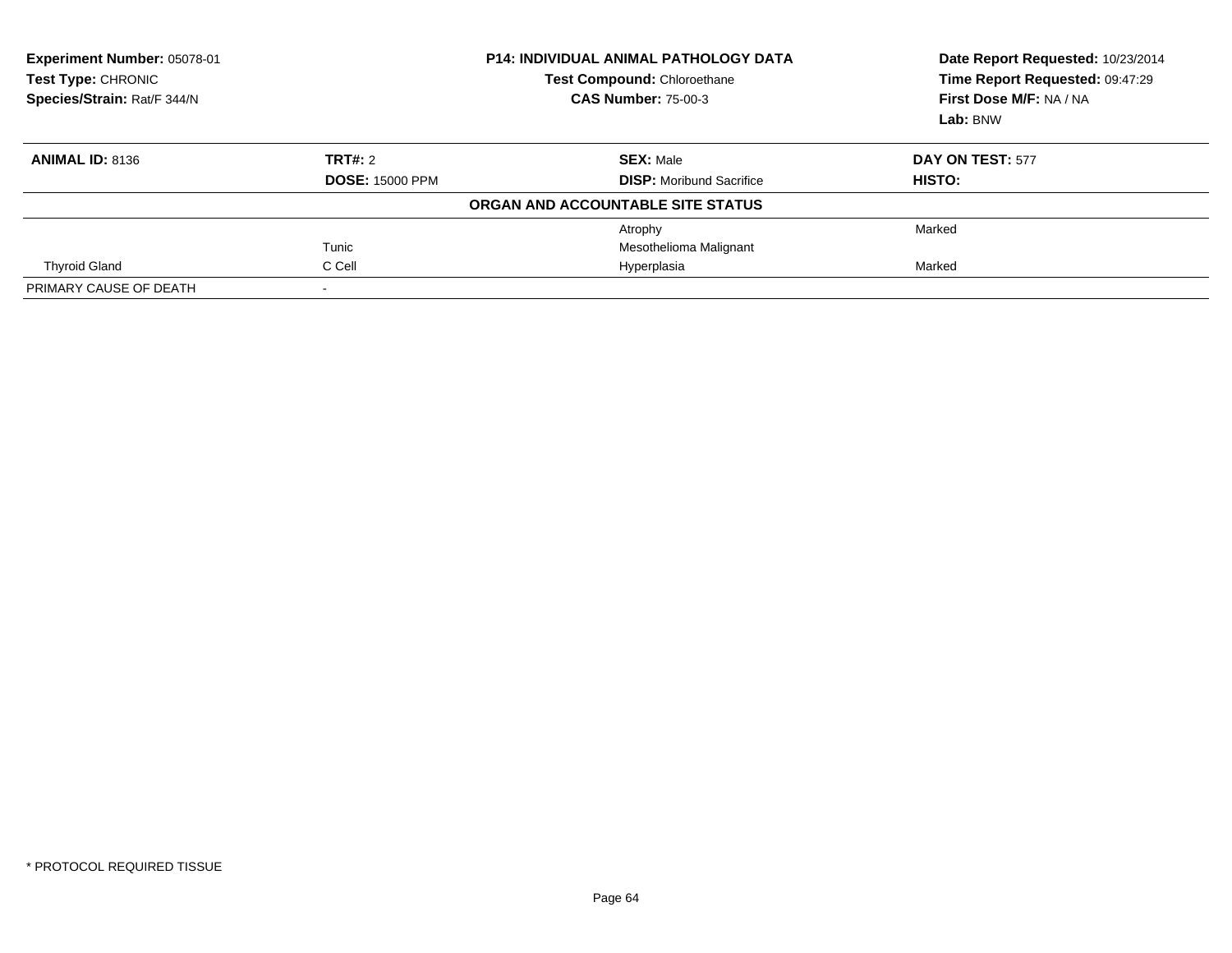| Experiment Number: 05078-01<br>Test Type: CHRONIC<br>Species/Strain: Rat/F 344/N |                          | <b>P14: INDIVIDUAL ANIMAL PATHOLOGY DATA</b><br>Test Compound: Chloroethane<br><b>CAS Number: 75-00-3</b> | Date Report Requested: 10/23/2014<br>Time Report Requested: 09:47:29<br>First Dose M/F: NA / NA<br>Lab: BNW |  |
|----------------------------------------------------------------------------------|--------------------------|-----------------------------------------------------------------------------------------------------------|-------------------------------------------------------------------------------------------------------------|--|
| <b>ANIMAL ID: 8137</b>                                                           | <b>TRT#: 2</b>           | <b>SEX: Male</b>                                                                                          | DAY ON TEST: 704                                                                                            |  |
|                                                                                  | <b>DOSE: 15000 PPM</b>   | <b>DISP:</b> Moribund Sacrifice                                                                           | HISTO:                                                                                                      |  |
|                                                                                  |                          | ORGAN AND ACCOUNTABLE SITE STATUS                                                                         |                                                                                                             |  |
| <b>NORMAL</b>                                                                    |                          |                                                                                                           |                                                                                                             |  |
| <b>Adrenal Gland - Cortex</b>                                                    | Adrenal Gland - Medulla  | <b>Blood</b>                                                                                              | Bone                                                                                                        |  |
| <b>Bone Marrow</b>                                                               | <b>Brain</b>             | Esophagus                                                                                                 | Intestine Large - Cecum                                                                                     |  |
| Intestine Large - Colon                                                          | Intestine Large - Rectum | Intestine Small - Duodenum                                                                                | Intestine Small - Jejunum                                                                                   |  |
| Larynx                                                                           | Lymph Node - Bronchial   | Nose                                                                                                      | Pancreas                                                                                                    |  |
| Parathyroid Gland                                                                | <b>Preputial Gland</b>   | Skin                                                                                                      | Stomach - Forestomach                                                                                       |  |
| Stomach - Glandular                                                              | Thymus                   | <b>Thyroid Gland</b>                                                                                      | <b>Tissue NOS</b>                                                                                           |  |
| <b>MISSING</b>                                                                   |                          |                                                                                                           |                                                                                                             |  |
| Intestine Small - Ileum                                                          | Mammary Gland            |                                                                                                           |                                                                                                             |  |
| <b>INSUFFICIENT TISSUE</b>                                                       |                          |                                                                                                           |                                                                                                             |  |
| Epididymis                                                                       |                          |                                                                                                           |                                                                                                             |  |
| <b>OBSERVATIONS</b>                                                              |                          |                                                                                                           |                                                                                                             |  |
| Eye                                                                              | Retina                   | Atrophy                                                                                                   | Moderate                                                                                                    |  |
|                                                                                  | <b>Bilateral</b>         | Cataract                                                                                                  | Moderate                                                                                                    |  |
|                                                                                  |                          | Synechia                                                                                                  | Moderate                                                                                                    |  |
| Note: CATARACT<br>$TGLs = 6-12$                                                  |                          |                                                                                                           |                                                                                                             |  |
| Heart                                                                            |                          | Inflammation                                                                                              | Chronic, Mild                                                                                               |  |
| Islets, Pancreatic                                                               |                          | Adenoma                                                                                                   |                                                                                                             |  |
| Kidney                                                                           |                          | Nephropathy                                                                                               | Mild                                                                                                        |  |
| Liver                                                                            |                          | Degeneration                                                                                              | Cystic, Minimal                                                                                             |  |
|                                                                                  | <b>Bile Duct</b>         | Hyperplasia                                                                                               | Mild                                                                                                        |  |
|                                                                                  |                          | Leukemia Mononuclear                                                                                      |                                                                                                             |  |
| Note: LEUKEMIA MONUC<br>$TGLs = 4.4.5-4$                                         |                          |                                                                                                           |                                                                                                             |  |
| Lung                                                                             |                          | <b>Infiltration Cellular</b>                                                                              | Histiocyte, Minimal                                                                                         |  |
|                                                                                  |                          | Leukemia Mononuclear                                                                                      |                                                                                                             |  |
| Lymph Node                                                                       | Mandibular               | Hyperplasia                                                                                               | Mild                                                                                                        |  |
| Penis                                                                            |                          | Inflammation                                                                                              | Suppurative, Mild                                                                                           |  |
| Note: INFLAMMATION<br>$TGLs = 1-7$                                               |                          |                                                                                                           |                                                                                                             |  |
| <b>Pituitary Gland</b>                                                           | <b>Pars Distalis</b>     | Adenoma                                                                                                   |                                                                                                             |  |
|                                                                                  | Pars Distalis            | Pigmentation                                                                                              | Hemosiderin, Mild                                                                                           |  |
| Prostate                                                                         |                          | Hyperplasia                                                                                               | Minimal                                                                                                     |  |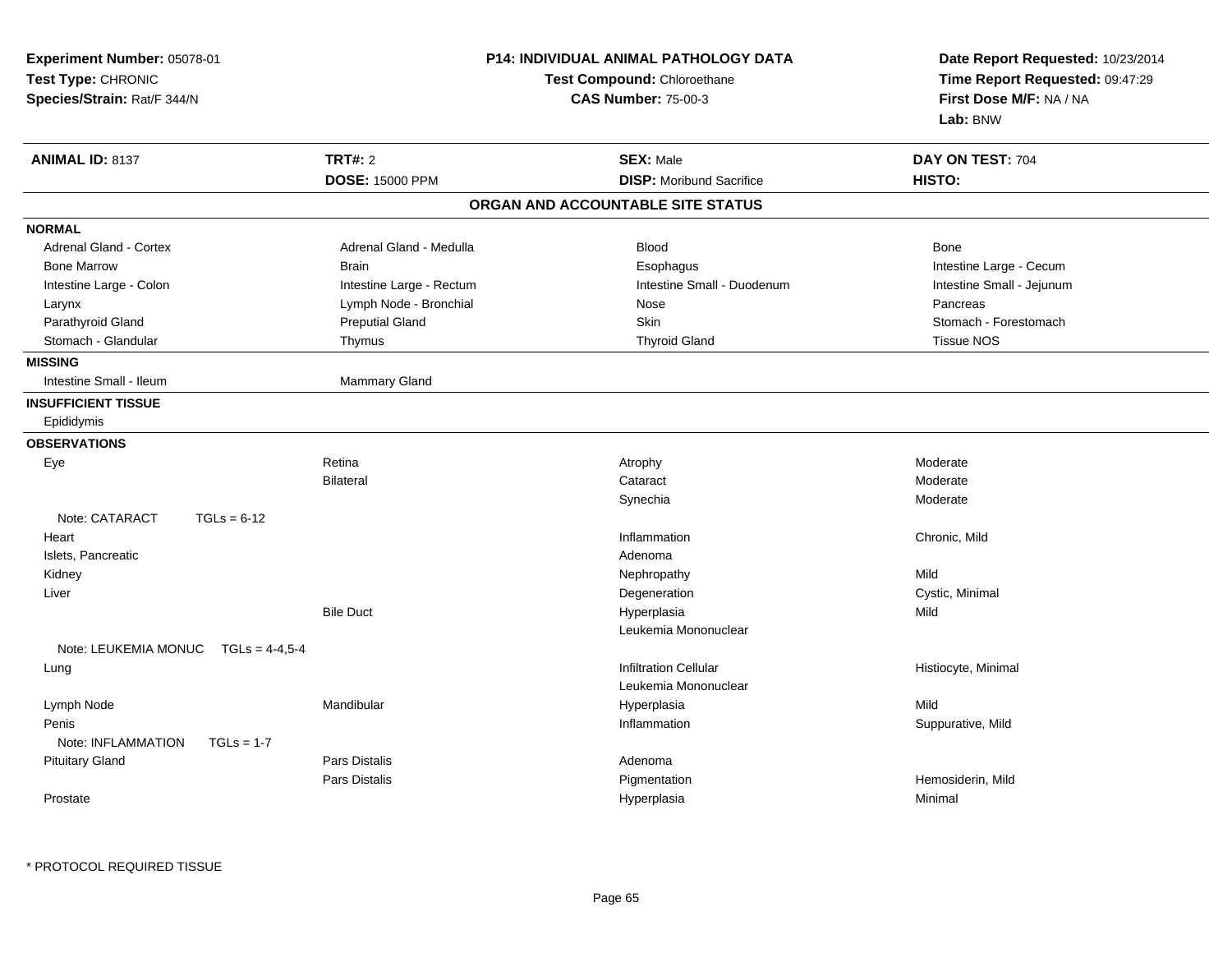| Experiment Number: 05078-01<br>Test Type: CHRONIC<br>Species/Strain: Rat/F 344/N |               |                        | <b>P14: INDIVIDUAL ANIMAL PATHOLOGY DATA</b><br>Test Compound: Chloroethane<br><b>CAS Number: 75-00-3</b> |                                   | Date Report Requested: 10/23/2014<br>Time Report Requested: 09:47:29<br>First Dose M/F: NA / NA<br>Lab: BNW |  |
|----------------------------------------------------------------------------------|---------------|------------------------|-----------------------------------------------------------------------------------------------------------|-----------------------------------|-------------------------------------------------------------------------------------------------------------|--|
| <b>ANIMAL ID: 8137</b>                                                           |               | <b>TRT#: 2</b>         |                                                                                                           | <b>SEX: Male</b>                  | DAY ON TEST: 704                                                                                            |  |
|                                                                                  |               | <b>DOSE: 15000 PPM</b> |                                                                                                           | <b>DISP:</b> Moribund Sacrifice   | <b>HISTO:</b>                                                                                               |  |
|                                                                                  |               |                        |                                                                                                           | ORGAN AND ACCOUNTABLE SITE STATUS |                                                                                                             |  |
| Salivary Glands                                                                  |               | Duct                   |                                                                                                           | Hyperplasia                       | Minimal                                                                                                     |  |
| Spinal Cord                                                                      |               |                        |                                                                                                           | Degeneration                      | Mild                                                                                                        |  |
| Note: DEGEN                                                                      | $TGLs = 7-11$ |                        |                                                                                                           |                                   |                                                                                                             |  |
| Spleen                                                                           |               |                        |                                                                                                           | Leukemia Mononuclear              |                                                                                                             |  |
| Note: LEUKEMIA MONUC                                                             | $TGLs = 3-4$  |                        |                                                                                                           |                                   |                                                                                                             |  |
| <b>Testes</b>                                                                    |               | <b>Interstit Cell</b>  |                                                                                                           | Adenoma                           |                                                                                                             |  |
|                                                                                  |               |                        |                                                                                                           | Atrophy                           | Minimal                                                                                                     |  |
| Trachea                                                                          |               |                        |                                                                                                           | Inflammation                      | Suppurative, Minimal                                                                                        |  |
| <b>Urinary Bladder</b>                                                           |               |                        |                                                                                                           | Hemorrhage                        | Mild                                                                                                        |  |
|                                                                                  |               | <b>Transit Epithe</b>  |                                                                                                           | Hyperplasia                       | Mild                                                                                                        |  |
|                                                                                  |               |                        |                                                                                                           | Inflammation                      | Mild                                                                                                        |  |
| Note: HEMORRHAGE                                                                 | $TGLs = 2-8$  |                        |                                                                                                           |                                   |                                                                                                             |  |
| Note: HYPERPLASIA                                                                | $TGLs = 2-8$  |                        |                                                                                                           |                                   |                                                                                                             |  |
| Note: INFLAMMATION                                                               | $TGLs = 2-8$  |                        |                                                                                                           |                                   |                                                                                                             |  |
| PRIMARY CAUSE OF DEATH                                                           |               | $\blacksquare$         |                                                                                                           |                                   |                                                                                                             |  |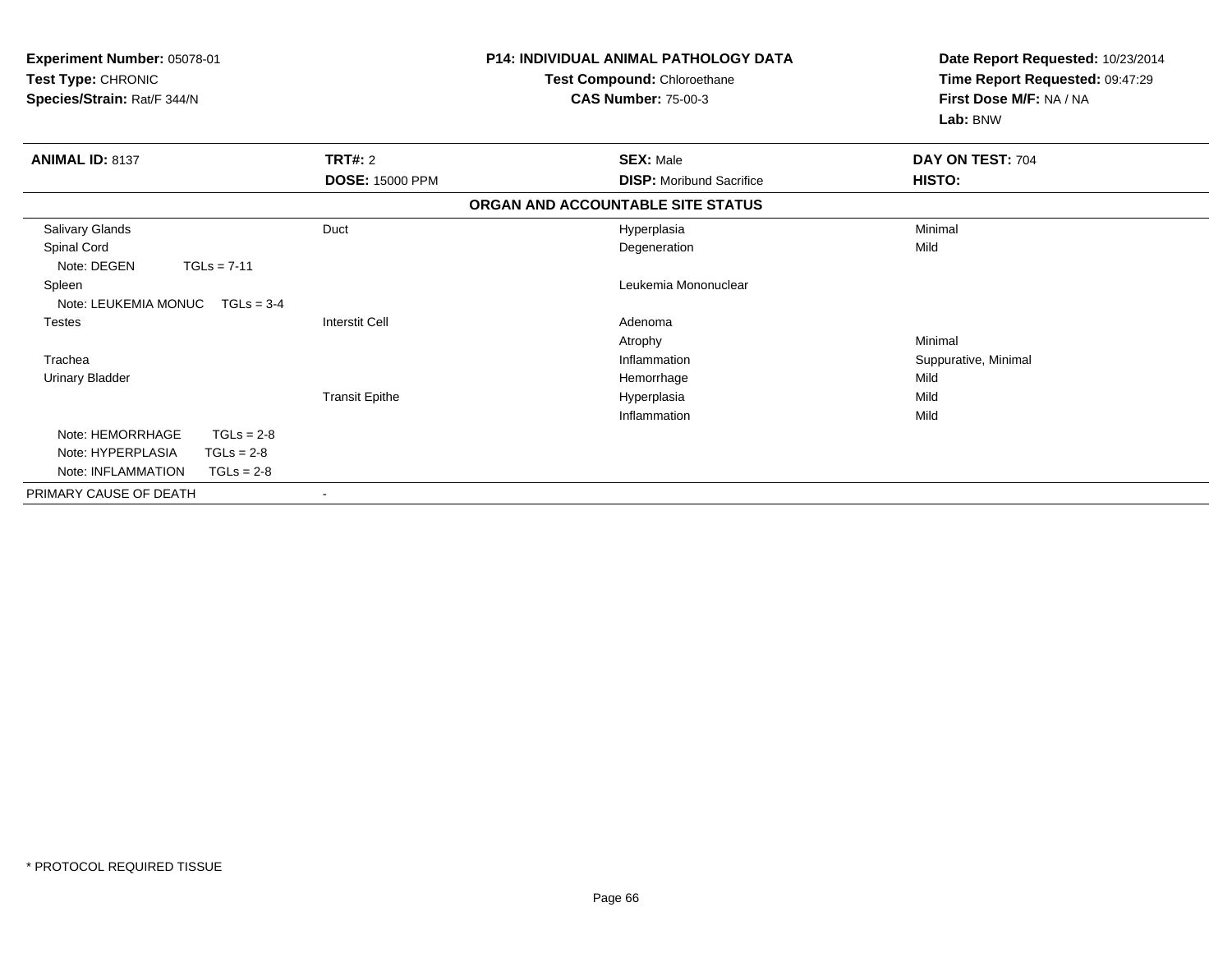**Experiment Number:** 05078-01**Test Type:** CHRONIC **Species/Strain:** Rat/F 344/N**P14: INDIVIDUAL ANIMAL PATHOLOGY DATATest Compound:** Chloroethane**CAS Number:** 75-00-3**Date Report Requested:** 10/23/2014**Time Report Requested:** 09:47:29**First Dose M/F:** NA / NA**Lab:** BNW**ANIMAL ID:** 8138**TRT#:** 2 **SEX:** Male **DAY ON TEST:** 602 **DOSE:** 15000 PPM**DISP:** Moribund Sacrifice **HISTO: ORGAN AND ACCOUNTABLE SITE STATUSNORMALBlood**  Blood Bone Bone Marrow BrainIntestine Large - Colon Epididymis **Example 20 Example 20 Example 20 Example 20 Example 20 Example 20 Example 20 Example 20 Example 20 Example 20 Example 20 Example 20 Example 20 Example 20 Example 20 Example 20 Example 20 Example 20 Example 20 E** Intestine Small - Jejunum Intestine Large - Rectum **Intestine Small - Duodenum** Intestine Small - Ileum Intestine Small - Ileum Islets, Pancreatic **Commary Gland Commary Clarynx** Larynx Commart Commart Commart Commart Commart Commart Commart Nose Pancreas Parathyroid Gland Pituitary GlandStomach - Glandular Salivary Glands **Skin** Skin Skin Stomach - Forestomach - Stomach - Stomach - Stomach - Stomach - Glandular Stomach - Glandular Stomach - Stomach - Stomach - Stomach - Stomach - Stomach - Stomach - Stomach - Stomach - Stoma Thymus Trachea Urinary Bladder**OBSERVATIONS** Adrenal Glandd and the Cortex Cortex of the Cortex of the Cortex of the Cortex of the Cortex of the Degeneration of the Cortex of the Cortex of the Degeneration of the Cortex of the Cortex of the Cortex of the Cortex of the Cortex of t MedullaLeukemia Mononuclear<br>Inflammation **Heart** t the contract of the contract of the contract of the contract of the contract of the contract of the contract of the contract of the contract of the contract of the contract of the contract of the contract of the contract Chronic, Moderate Leukemia Mononuclear Kidney Leukemia Mononuclear Nephropathyy the contract of the Minimal Minimal Section 1996 and the contract of the Minimal Section 1997 and the contract of the contract of the contract of the contract of the contract of the contract of the contract of the contra Liverr Bile Duct Hyperplasia a Mild Leukemia MononuclearNote: LEUKEMIA MONUC TGLs = 2-4 Lung Leukemia Mononuclear Lymph NodeBronchial **Bronchial** Leukemia Mononuclear Preputial Glandd is a constant of the contract of the construction of the construction of the construction of the construction  $\mathsf{S}$  Prostatee inflammation in the suppurative, Mild and Suppurative, Mild and Suppurative, Mild and Suppurative, Mild and Suppurative, Mild and Suppurative, Mild and Suppurative, Mild and Suppurative, Mild and Suppurative, Mild and Su Spleen Leukemia Mononuclear Note: LEUKEMIA MONUC TGLs = 1-4 Testess the control of the control of the control of the control of the control of the control of the control of the control of the control of the control of the control of the control of the control of the control of the contro Interstit Cell Hyperplasiaa Mild Thyroid Gland C Cell Hyperplasia Minimal PRIMARY CAUSE OF DEATH-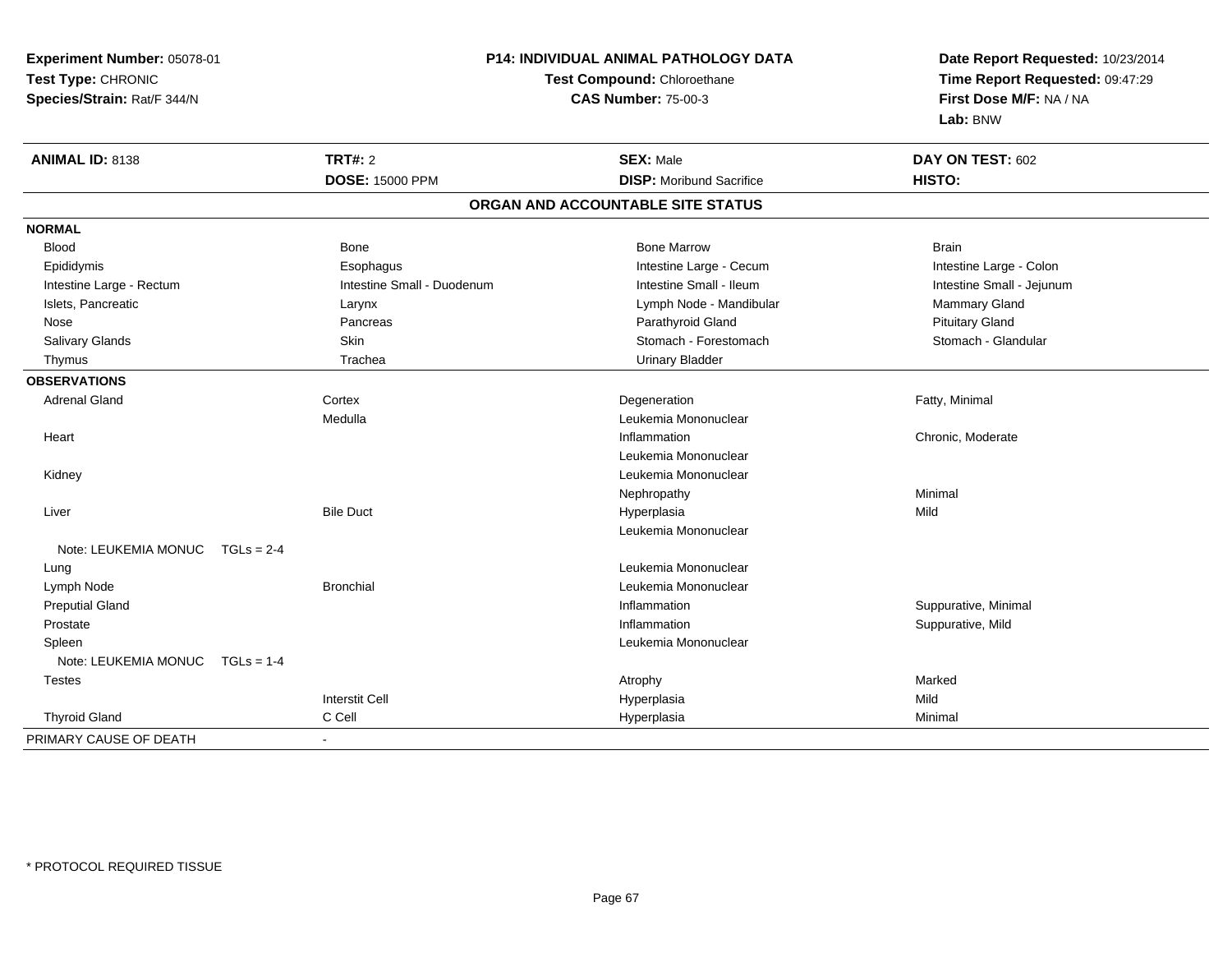**Experiment Number:** 05078-01**Test Type:** CHRONIC **Species/Strain:** Rat/F 344/N**P14: INDIVIDUAL ANIMAL PATHOLOGY DATATest Compound:** Chloroethane**CAS Number:** 75-00-3**Date Report Requested:** 10/23/2014**Time Report Requested:** 09:47:29**First Dose M/F:** NA / NA**Lab:** BNW**ANIMAL ID:** 8139 **TRT#:** <sup>2</sup> **SEX:** Male **DAY ON TEST:** <sup>717</sup> **DOSE:** 15000 PPM**DISP:** Moribund Sacrifice **HISTO: ORGAN AND ACCOUNTABLE SITE STATUSNORMALBlood**  Blood Bone Bone Marrow BrainIntestine Large - Colon Epididymis **Example 20 Example 20 Example 20 Example 20 Example 20 Example 20 Example 20 Example 20 Example 20 Example 20 Example 20 Example 20 Example 20 Example 20 Example 20 Example 20 Example 20 Example 20 Example 20 E** Intestine Small - Jejunum Intestine Large - Rectum **Intestine Small - Duodenum** Intestine Small - Ileum Intestine Small - Ileum Islets, Pancreatic Larynx Pancreas Parathyroid GlandPreputial Gland Sulting School Salivary Glands School Stomach - Forestomach Stomach - Forestomach - Stomach - Stomach - Forestomach Thymus Thyroid Gland Trachea Urinary Bladder**OBSERVATIONS** Adrenal Glandd Cortex Cortex and Cortex and Cortex and Degeneration Cortex and Degeneration of the Early, Mild **Cortex**  Hyperplasiaa **Moderate** MedullaLeukemia Mononuclear<br>Inflammation Heartt the contract of the contract of the contract of the contract of the contract of the contract of the contract of the contract of the contract of the contract of the contract of the contract of the contract of the contract Chronic, Minimal Kidney Leukemia Mononuclear Nephropathy Moderaten Cystic, Minimal Liver DegenerationHepatocyte Hyperplasia Mild Leukemia MononuclearNote: LEUKEMIA MONUC TGLs = 4-4 Lungg is a constant of the contract of the construction Cellular in the construction Cellular construction  $\mathsf{C}\textup{-}\mathsf{H}$  and  $\mathsf{H}$  and  $\mathsf{H}$  and  $\mathsf{H}$  and  $\mathsf{H}$  and  $\mathsf{H}$  and  $\mathsf{H}$  and  $\mathsf{H}$  and  $\mathsf{H$ Leukemia MononuclearNote: LEUKEMIA MONUC TGLs = 3-3 Lymph Node Mandibular Angiectasis Mild Mandibular Hyperplasiaa Mild Bronchial Leukemia Mononuclear Mammary Glandd and the control of the control of the control of the Hyperplasia and the control of the Mild of the control of the control of the control of the control of the control of the control of the control of the control of the Nose Respirat Epith Hyperplasia Mild Nasolacrim Dct Inflammation Suppurative, Minimal Pituitary Glandd and the contract of Pars Distalis and the contract of Adenoma and Adenoma and the Adenoma and the Adenoma and  $\lambda$ Note: ADENOMA TGLs = 2-8 Prostatee inflammation in the suppurative, Mild and Suppurative, Mild and Suppurative, Mild and Suppurative, Mild and Suppurative, Mild and Suppurative, Mild and Suppurative, Mild and Suppurative, Mild and Suppurative, Mild and Su SpleenLeukemia Mononuclear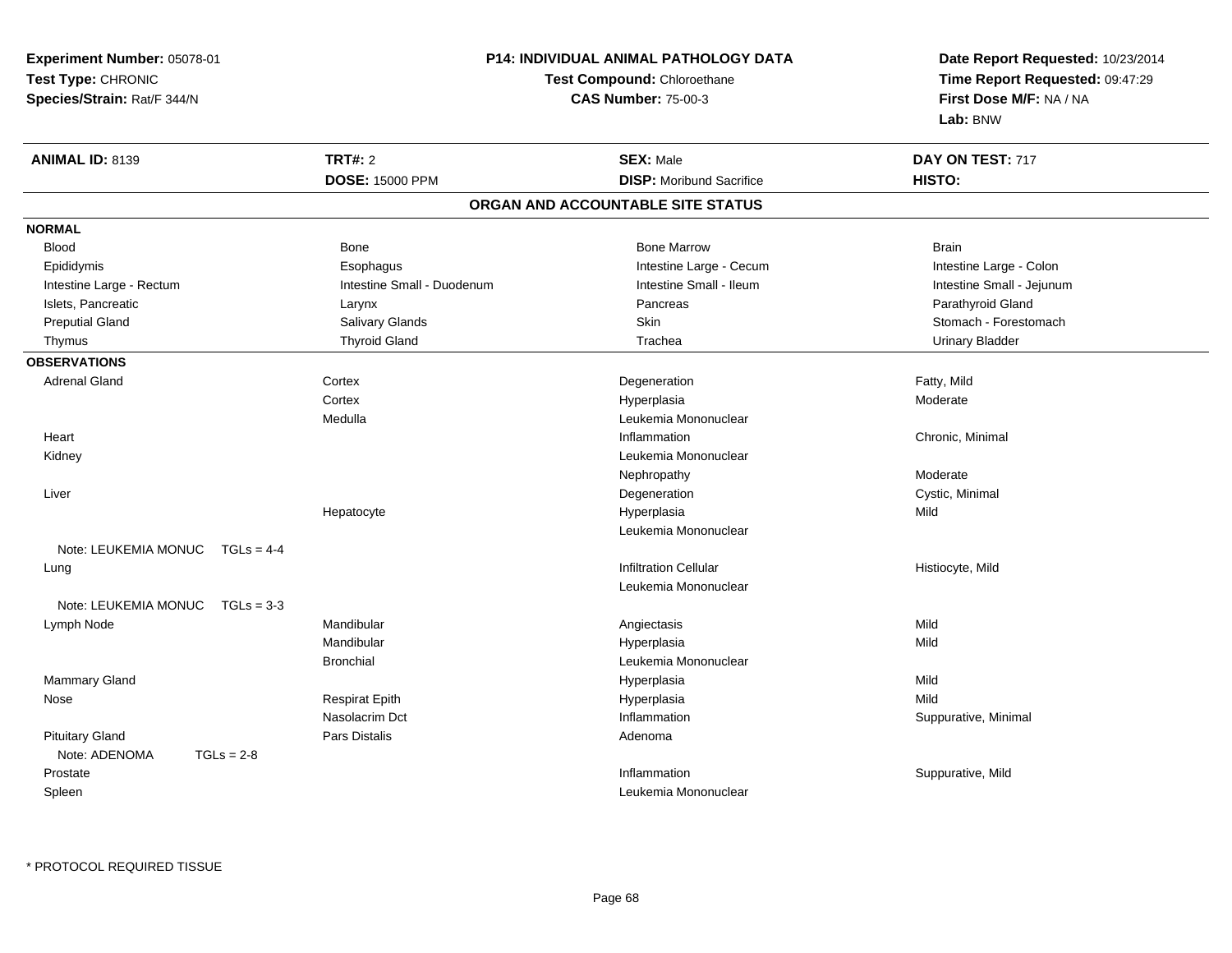| Experiment Number: 05078-01<br>Test Type: CHRONIC<br>Species/Strain: Rat/F 344/N |                          | <b>P14: INDIVIDUAL ANIMAL PATHOLOGY DATA</b><br>Test Compound: Chloroethane<br><b>CAS Number: 75-00-3</b> | Date Report Requested: 10/23/2014<br>Time Report Requested: 09:47:29<br>First Dose M/F: NA / NA<br>Lab: BNW |  |
|----------------------------------------------------------------------------------|--------------------------|-----------------------------------------------------------------------------------------------------------|-------------------------------------------------------------------------------------------------------------|--|
| <b>ANIMAL ID: 8139</b>                                                           | TRT#: 2                  | <b>SEX: Male</b>                                                                                          | DAY ON TEST: 717                                                                                            |  |
|                                                                                  | <b>DOSE: 15000 PPM</b>   | <b>DISP:</b> Moribund Sacrifice                                                                           | HISTO:                                                                                                      |  |
|                                                                                  |                          | ORGAN AND ACCOUNTABLE SITE STATUS                                                                         |                                                                                                             |  |
| Note: LEUKEMIA MONUC<br>$TGLs = 1-4$                                             |                          |                                                                                                           |                                                                                                             |  |
| Stomach                                                                          | Epithelium, Glandular    | Hyperplasia                                                                                               | Minimal                                                                                                     |  |
|                                                                                  | Glandular                | Hyperplasia                                                                                               | Lymphoid, Mild                                                                                              |  |
| Testes                                                                           | <b>Interstit Cell</b>    | Adenoma                                                                                                   |                                                                                                             |  |
|                                                                                  |                          | Atrophy                                                                                                   | Mild                                                                                                        |  |
| PRIMARY CAUSE OF DEATH                                                           | $\overline{\phantom{a}}$ |                                                                                                           |                                                                                                             |  |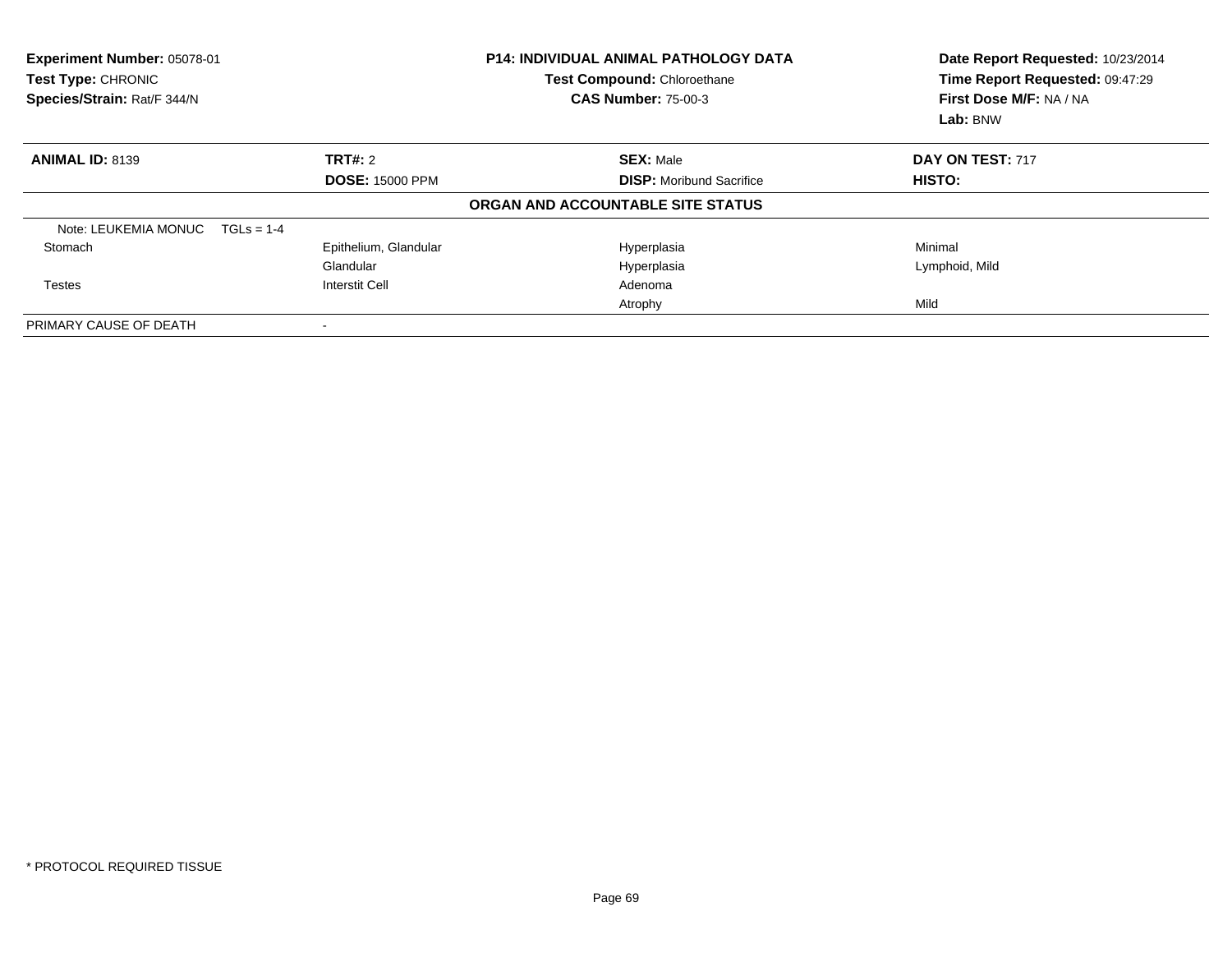| Experiment Number: 05078-01 |                         | P14: INDIVIDUAL ANIMAL PATHOLOGY DATA | Date Report Requested: 10/23/2014                                      |  |
|-----------------------------|-------------------------|---------------------------------------|------------------------------------------------------------------------|--|
| Test Type: CHRONIC          |                         | Test Compound: Chloroethane           | Time Report Requested: 09:47:29<br>First Dose M/F: NA / NA<br>Lab: BNW |  |
| Species/Strain: Rat/F 344/N |                         | <b>CAS Number: 75-00-3</b>            |                                                                        |  |
|                             |                         |                                       |                                                                        |  |
| <b>ANIMAL ID: 8140</b>      | <b>TRT#: 2</b>          | <b>SEX: Male</b>                      | DAY ON TEST: 613                                                       |  |
|                             | <b>DOSE: 15000 PPM</b>  | <b>DISP: Natural Death</b>            | HISTO:                                                                 |  |
|                             |                         | ORGAN AND ACCOUNTABLE SITE STATUS     |                                                                        |  |
| <b>NORMAL</b>               |                         |                                       |                                                                        |  |
| Adrenal Gland - Cortex      | Bone                    | <b>Bone Marrow</b>                    | <b>Brain</b>                                                           |  |
| Epididymis                  | Esophagus               | Intestine Large - Cecum               | Intestine Large - Colon                                                |  |
| Intestine Small - Duodenum  | Intestine Small - Ileum | Intestine Small - Jejunum             | Islets, Pancreatic                                                     |  |
| Lymph Node - Bronchial      | Lymph Node - Mandibular | Parathyroid Gland                     | Prostate                                                               |  |
| Salivary Glands             | Skin                    | Stomach - Forestomach                 | Stomach - Glandular                                                    |  |
| Thymus                      | <b>Thyroid Gland</b>    | Trachea                               | <b>Urinary Bladder</b>                                                 |  |
| <b>MISSING</b>              |                         |                                       |                                                                        |  |
| Intestine Large - Rectum    | Mammary Gland           |                                       |                                                                        |  |
| <b>OBSERVATIONS</b>         |                         |                                       |                                                                        |  |
| <b>Adrenal Gland</b>        | Medulla                 | Pheochromocytoma Benign               |                                                                        |  |
| Heart                       |                         | Inflammation                          | Chronic, Moderate                                                      |  |
|                             |                         | Leukemia Mononuclear                  |                                                                        |  |
| Kidney                      |                         | Nephropathy                           | Mild                                                                   |  |
| Larynx                      |                         | Inflammation                          | Suppurative, Minimal                                                   |  |
| Liver                       | <b>Bile Duct</b>        | Hyperplasia                           | Mild                                                                   |  |
|                             | Hepatocyte              | Hyperplasia                           | Moderate                                                               |  |
|                             |                         | Leukemia Mononuclear                  |                                                                        |  |
| Note: LEUKEMIA MONUC        | $TGLs = 1-4$            |                                       |                                                                        |  |
| Lung                        |                         | Congestion                            | Moderate                                                               |  |
|                             | Perivascular            | <b>Infiltration Cellular</b>          | Mononuclear CI, Minimal                                                |  |
| Nose                        | Submucosa               | Inflammation                          | Minimal                                                                |  |
| Pancreas                    | Perivascular            | Inflammation                          | Minimal                                                                |  |
| <b>Pituitary Gland</b>      | Pars Distalis           | Cyst                                  | Mild                                                                   |  |
|                             | <b>Pars Distalis</b>    | Hyperplasia                           | Mild                                                                   |  |
| Note: CYST                  | $TGLs = 2-8$            |                                       |                                                                        |  |
| <b>Preputial Gland</b>      | Duct                    | Hyperplasia                           | Mild                                                                   |  |
| Spleen                      |                         | Leukemia Mononuclear                  |                                                                        |  |
| <b>Testes</b>               | <b>Interstit Cell</b>   | Hyperplasia                           | Minimal                                                                |  |
| PRIMARY CAUSE OF DEATH      | ÷                       |                                       |                                                                        |  |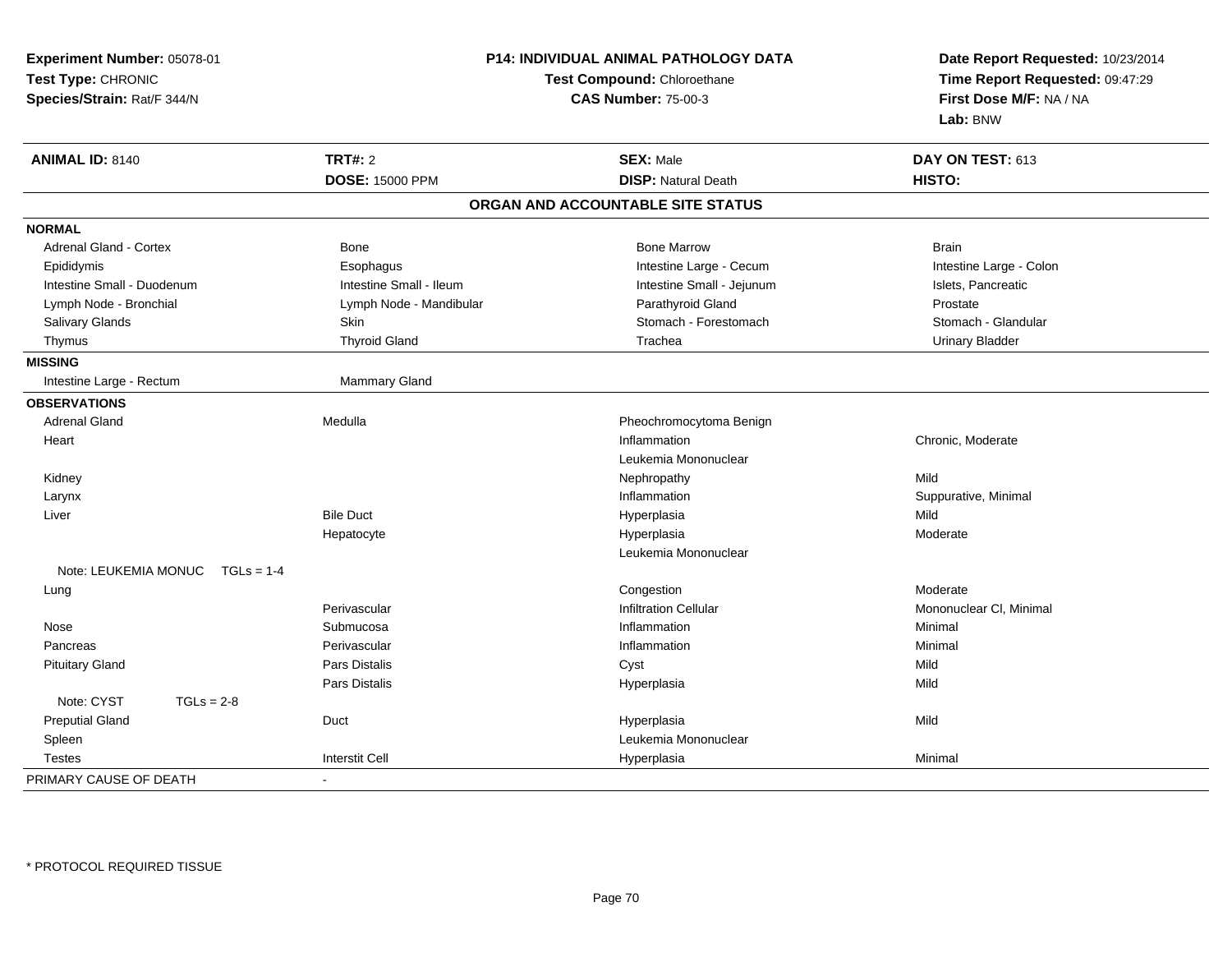| Experiment Number: 05078-01<br>Test Type: CHRONIC<br>Species/Strain: Rat/F 344/N | <b>P14: INDIVIDUAL ANIMAL PATHOLOGY DATA</b><br>Test Compound: Chloroethane<br><b>CAS Number: 75-00-3</b> |                                   | Date Report Requested: 10/23/2014<br>Time Report Requested: 09:47:29<br>First Dose M/F: NA / NA<br>Lab: BNW |  |
|----------------------------------------------------------------------------------|-----------------------------------------------------------------------------------------------------------|-----------------------------------|-------------------------------------------------------------------------------------------------------------|--|
| <b>ANIMAL ID: 8141</b>                                                           | <b>TRT#: 2</b>                                                                                            | <b>SEX: Male</b>                  | DAY ON TEST: 678                                                                                            |  |
|                                                                                  | <b>DOSE: 15000 PPM</b>                                                                                    | <b>DISP:</b> Moribund Sacrifice   | HISTO:                                                                                                      |  |
|                                                                                  |                                                                                                           | ORGAN AND ACCOUNTABLE SITE STATUS |                                                                                                             |  |
| <b>NORMAL</b>                                                                    |                                                                                                           |                                   |                                                                                                             |  |
| <b>Adrenal Gland - Cortex</b>                                                    | <b>Blood</b>                                                                                              | <b>Brain</b>                      | Epididymis                                                                                                  |  |
| Esophagus                                                                        | Intestine Large - Cecum                                                                                   | Intestine Large - Colon           | Intestine Large - Rectum                                                                                    |  |
| Intestine Small - Duodenum                                                       | Intestine Small - Ileum                                                                                   | Intestine Small - Jejunum         | Islets, Pancreatic                                                                                          |  |
| Lymph Node - Bronchial                                                           | Lymph Node - Mandibular                                                                                   | Parathyroid Gland                 | <b>Preputial Gland</b>                                                                                      |  |
| Prostate                                                                         | Salivary Glands                                                                                           | Stomach - Forestomach             | Stomach - Glandular                                                                                         |  |
| Thymus                                                                           | Trachea                                                                                                   | <b>Urinary Bladder</b>            |                                                                                                             |  |
| <b>MISSING</b>                                                                   |                                                                                                           |                                   |                                                                                                             |  |
| Mammary Gland                                                                    |                                                                                                           |                                   |                                                                                                             |  |
| <b>OBSERVATIONS</b>                                                              |                                                                                                           |                                   |                                                                                                             |  |
| <b>Adrenal Gland</b>                                                             | Bilateral, Medulla                                                                                        | Pheochromocytoma Benign           |                                                                                                             |  |
| <b>Bone Marrow</b>                                                               |                                                                                                           | Leukemia Mononuclear              |                                                                                                             |  |
| Eye                                                                              | Retina                                                                                                    | Atrophy                           | Marked                                                                                                      |  |
|                                                                                  |                                                                                                           | Cataract                          | Moderate                                                                                                    |  |
|                                                                                  |                                                                                                           | Synechia                          | Marked                                                                                                      |  |
| Note: CATARACT<br>$TGLs = 1-12$                                                  |                                                                                                           |                                   |                                                                                                             |  |
| Heart                                                                            |                                                                                                           | Inflammation                      | Chronic, Mild                                                                                               |  |
| Kidney                                                                           |                                                                                                           | Nephropathy                       | Moderate                                                                                                    |  |
| Liver                                                                            | Hepatocyte                                                                                                | Hyperplasia                       | Mild                                                                                                        |  |
|                                                                                  |                                                                                                           | Leukemia Mononuclear              |                                                                                                             |  |
| Lung                                                                             | Alveolar Epith                                                                                            | Hyperplasia                       | Marked                                                                                                      |  |
|                                                                                  |                                                                                                           | Leukemia Mononuclear              |                                                                                                             |  |
| Nose                                                                             | <b>Respirat Epith</b>                                                                                     | Hyperplasia                       | Minimal                                                                                                     |  |
|                                                                                  | Submucosa                                                                                                 | Inflammation                      | Mild                                                                                                        |  |
| Pancreas                                                                         |                                                                                                           | Atrophy                           | Mild                                                                                                        |  |
| <b>Pituitary Gland</b>                                                           | Pars Distalis                                                                                             | Hyperplasia                       | Mild                                                                                                        |  |
| <b>Seminal Vesicle</b>                                                           |                                                                                                           | Inflammation                      | Suppurative, Moderate                                                                                       |  |
| <b>Skin</b>                                                                      |                                                                                                           | <b>Basal Cell Carcinoma</b>       |                                                                                                             |  |
| Note: BASAL CEL CARC<br>$TGLs = 2-11$                                            |                                                                                                           |                                   |                                                                                                             |  |
| Spleen                                                                           |                                                                                                           | Leukemia Mononuclear              |                                                                                                             |  |
| <b>Testes</b>                                                                    | <b>Interstit Cell</b>                                                                                     | Hyperplasia                       | Minimal                                                                                                     |  |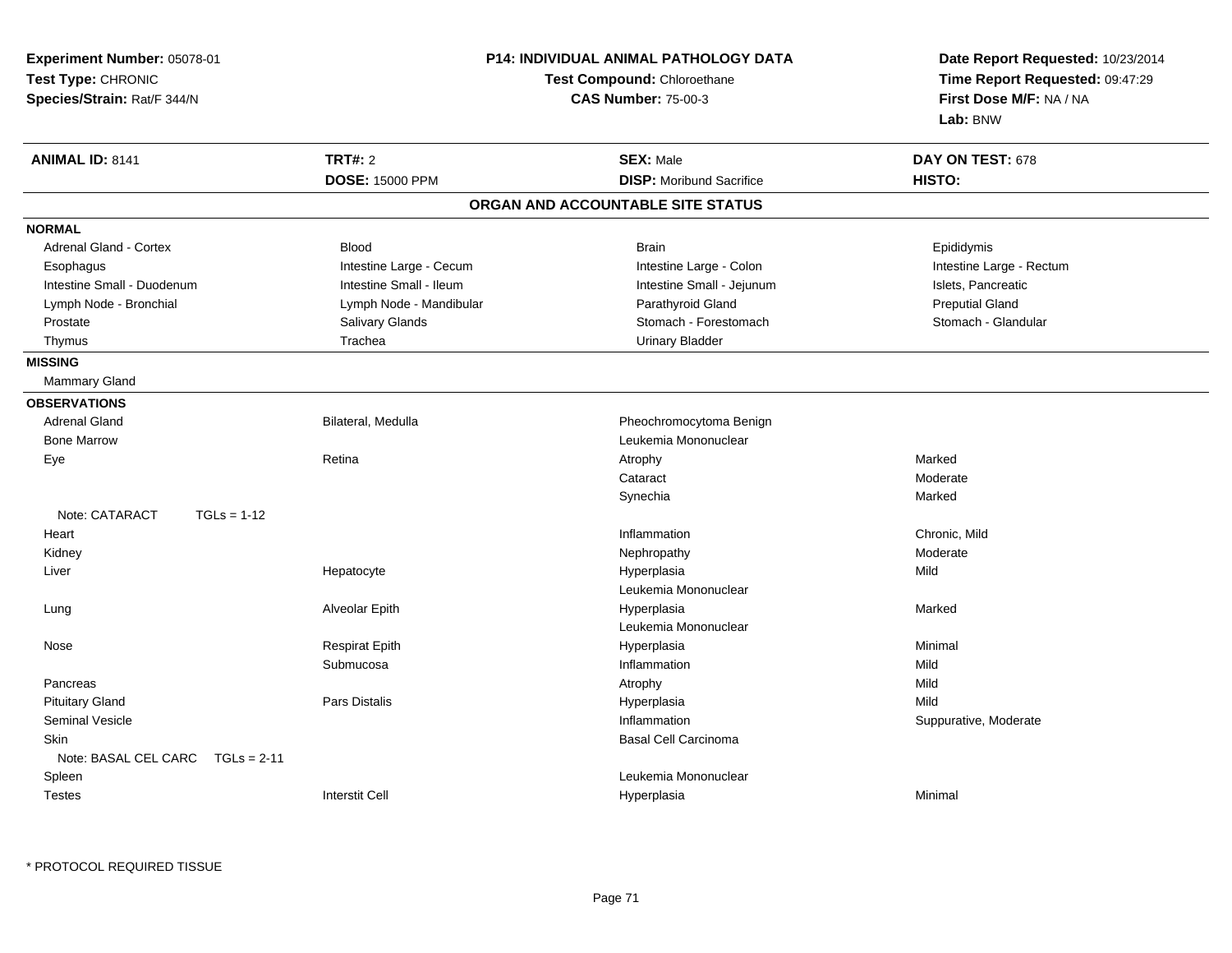| Experiment Number: 05078-01<br>Test Type: CHRONIC<br>Species/Strain: Rat/F 344/N |                                   | <b>P14: INDIVIDUAL ANIMAL PATHOLOGY DATA</b><br><b>Test Compound: Chloroethane</b><br><b>CAS Number: 75-00-3</b> | Date Report Requested: 10/23/2014<br>Time Report Requested: 09:47:29<br>First Dose M/F: NA / NA<br>Lab: BNW |  |
|----------------------------------------------------------------------------------|-----------------------------------|------------------------------------------------------------------------------------------------------------------|-------------------------------------------------------------------------------------------------------------|--|
| <b>ANIMAL ID: 8141</b>                                                           | TRT#: 2<br><b>DOSE: 15000 PPM</b> | <b>SEX: Male</b><br><b>DISP:</b> Moribund Sacrifice                                                              | <b>DAY ON TEST: 678</b><br>HISTO:                                                                           |  |
|                                                                                  |                                   | ORGAN AND ACCOUNTABLE SITE STATUS                                                                                |                                                                                                             |  |
| <b>Thyroid Gland</b>                                                             | C Cell                            | Hyperplasia                                                                                                      | Mild                                                                                                        |  |
| PRIMARY CAUSE OF DEATH                                                           |                                   |                                                                                                                  |                                                                                                             |  |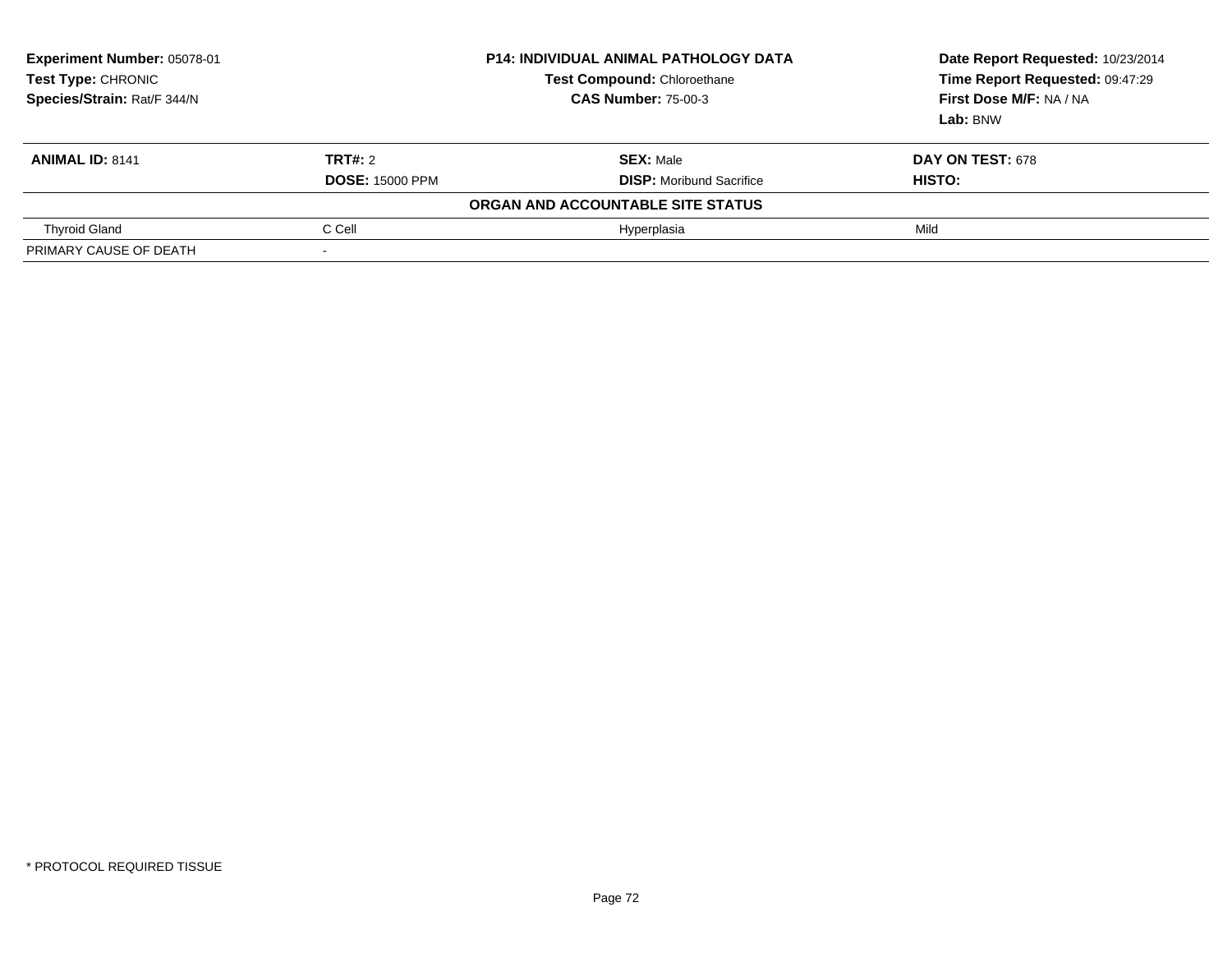| <b>Experiment Number: 05078-01</b><br>Test Type: CHRONIC<br>Species/Strain: Rat/F 344/N                                                                                  | P14: INDIVIDUAL ANIMAL PATHOLOGY DATA<br><b>Test Compound: Chloroethane</b><br><b>CAS Number: 75-00-3</b> |                                                     | Date Report Requested: 10/23/2014<br>Time Report Requested: 09:47:29<br>First Dose M/F: NA / NA<br>Lab: BNW |  |
|--------------------------------------------------------------------------------------------------------------------------------------------------------------------------|-----------------------------------------------------------------------------------------------------------|-----------------------------------------------------|-------------------------------------------------------------------------------------------------------------|--|
| <b>ANIMAL ID: 8142</b>                                                                                                                                                   | <b>TRT#: 2</b><br>DOSE: 15000 PPM                                                                         | <b>SEX: Male</b><br><b>DISP:</b> Moribund Sacrifice | DAY ON TEST: 709<br>HISTO:                                                                                  |  |
|                                                                                                                                                                          |                                                                                                           | ORGAN AND ACCOUNTABLE SITE STATUS                   |                                                                                                             |  |
| <b>NORMAL</b>                                                                                                                                                            |                                                                                                           |                                                     |                                                                                                             |  |
| <b>Bone</b>                                                                                                                                                              | <b>Brain</b>                                                                                              | Esophagus                                           | Intestine Large - Rectum                                                                                    |  |
| Intestine Small - Duodenum                                                                                                                                               | Intestine Small - Jejunum                                                                                 | Islets, Pancreatic                                  | Salivary Glands                                                                                             |  |
| Stomach - Glandular                                                                                                                                                      | Trachea                                                                                                   |                                                     |                                                                                                             |  |
| <b>MISSING</b>                                                                                                                                                           |                                                                                                           |                                                     |                                                                                                             |  |
| Intestine Large - Cecum                                                                                                                                                  | Intestine Small - Ileum                                                                                   | <b>Mammary Gland</b>                                | Parathyroid Gland                                                                                           |  |
| Thymus                                                                                                                                                                   |                                                                                                           |                                                     |                                                                                                             |  |
| <b>OBSERVATIONS</b>                                                                                                                                                      |                                                                                                           |                                                     |                                                                                                             |  |
| <b>Adrenal Gland</b>                                                                                                                                                     | Cortex                                                                                                    | Degeneration                                        | Fatty, Minimal                                                                                              |  |
|                                                                                                                                                                          | Medulla                                                                                                   | Hyperplasia                                         | Moderate                                                                                                    |  |
|                                                                                                                                                                          | Cortex                                                                                                    | Leukemia Mononuclear                                |                                                                                                             |  |
|                                                                                                                                                                          | Medulla                                                                                                   | Leukemia Mononuclear                                |                                                                                                             |  |
| <b>Bone Marrow</b>                                                                                                                                                       |                                                                                                           | Leukemia Mononuclear                                |                                                                                                             |  |
| Epididymis                                                                                                                                                               |                                                                                                           | Vacuolization Cytoplasmic                           | Moderate                                                                                                    |  |
| Heart                                                                                                                                                                    |                                                                                                           | Inflammation                                        | Chronic, Mild                                                                                               |  |
|                                                                                                                                                                          | Atrium                                                                                                    | Thrombosis                                          | Moderate                                                                                                    |  |
| Intestine Large                                                                                                                                                          | Colon                                                                                                     | Mesothelioma Malignant                              | Metastatic (Testes)                                                                                         |  |
| Kidney                                                                                                                                                                   |                                                                                                           | Nephropathy                                         | Moderate                                                                                                    |  |
| Larynx                                                                                                                                                                   |                                                                                                           | Inflammation                                        | Suppurative, Minimal                                                                                        |  |
| Liver                                                                                                                                                                    |                                                                                                           | Hepatodiaphragmatic Nodule                          |                                                                                                             |  |
|                                                                                                                                                                          |                                                                                                           | Leukemia Mononuclear                                |                                                                                                             |  |
|                                                                                                                                                                          |                                                                                                           | Mesothelioma Malignant                              | Metastatic (Testes)                                                                                         |  |
| Note: NECROSIS<br>$TGLs = 4-4+12$<br>Note: ANOM HEPAT LOB TGLs = 5-12<br>Note: TGL 5 APPERENTLY LIVER HERNIATED THROUGH DIAPHRAM<br>Note: LEUKEMIA MONUC $TGLs = 4-4+12$ |                                                                                                           | Necrosis                                            | Mild                                                                                                        |  |
| Lung                                                                                                                                                                     | Alveolar Epith                                                                                            | Hyperplasia<br><b>Infiltration Cellular</b>         | Mild<br>Histiocyte, Minimal                                                                                 |  |
| Lymph Node                                                                                                                                                               | <b>Bronchial</b><br>Mandibular                                                                            | Leukemia Mononuclear<br>Leukemia Mononuclear        |                                                                                                             |  |

\* PROTOCOL REQUIRED TISSUE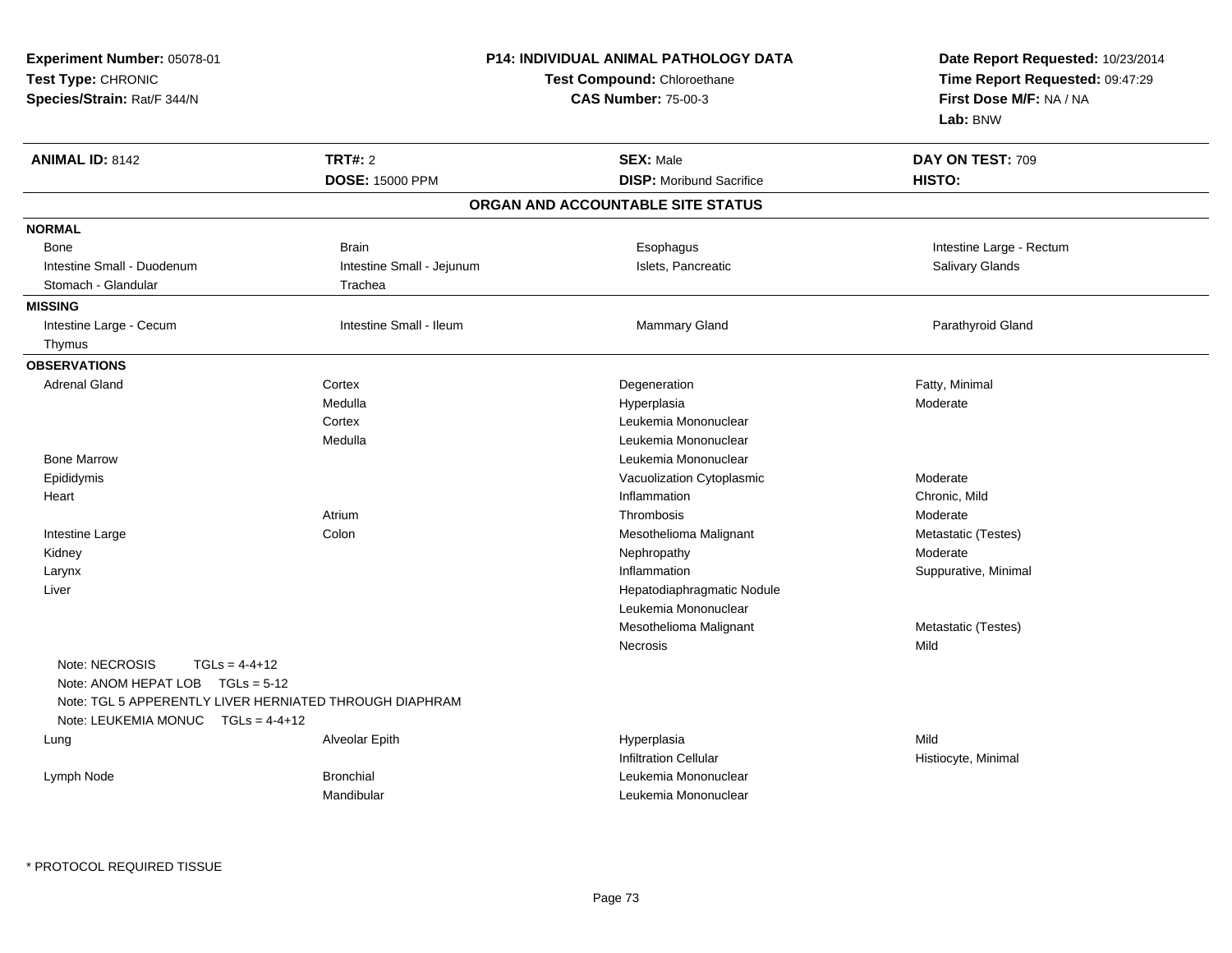| Experiment Number: 05078-01               |                           | P14: INDIVIDUAL ANIMAL PATHOLOGY DATA | Date Report Requested: 10/23/2014 |
|-------------------------------------------|---------------------------|---------------------------------------|-----------------------------------|
| Test Type: CHRONIC                        |                           | Test Compound: Chloroethane           | Time Report Requested: 09:47:29   |
| Species/Strain: Rat/F 344/N               |                           | <b>CAS Number: 75-00-3</b>            | First Dose M/F: NA / NA           |
|                                           |                           |                                       | Lab: BNW                          |
| <b>ANIMAL ID: 8142</b>                    | <b>TRT#: 2</b>            | <b>SEX: Male</b>                      | DAY ON TEST: 709                  |
|                                           | <b>DOSE: 15000 PPM</b>    | <b>DISP:</b> Moribund Sacrifice       | HISTO:                            |
|                                           |                           | ORGAN AND ACCOUNTABLE SITE STATUS     |                                   |
| Mesentery                                 |                           | Mesothelioma Malignant                | Metastatic (Testes)               |
| Note: MESOTHELIO MAL TGLs = 7-11          |                           |                                       |                                   |
| Nose                                      | Nasolacrim Dct            | Inflammation                          | Suppurative, Mild                 |
|                                           |                           | Thrombosis                            | Mild                              |
| Pancreas                                  |                           | Atrophy                               | Mild                              |
|                                           |                           | Leukemia Mononuclear                  |                                   |
|                                           |                           | Mesothelioma Malignant                | Metastatic (Testes)               |
| Note: MESOTHELIO MAL<br>$TGLs = 7-4.8-11$ |                           |                                       |                                   |
| Note: LEUKEMIA MONUC<br>$TGLs = 8-4$      |                           |                                       |                                   |
| <b>Pituitary Gland</b>                    | <b>Pars Distalis</b>      | Hyperplasia                           | Marked                            |
| <b>Preputial Gland</b>                    |                           | Adenoma                               |                                   |
| Prostate                                  |                           | Hyperplasia                           | Mild                              |
| <b>Skin</b>                               | Sebaceous GI              | Adenoma                               |                                   |
| Note: ADENOMA<br>$TGLs = 1-13$            |                           |                                       |                                   |
| Spleen                                    |                           | Leukemia Mononuclear                  |                                   |
|                                           |                           | Mesothelioma Malignant                | Metastatic (Testes)               |
| Stomach                                   | Forestomach, Serosa       | Mesothelioma Malignant                | Metastatic (Testes)               |
| <b>Testes</b>                             | Bilateral, Interstit Cell | Adenoma                               |                                   |
|                                           |                           | Atrophy                               | Moderate                          |
|                                           | Tunic                     | Mesothelioma Malignant                |                                   |
| $TGLs = 3-7$<br>Note: ADENOMA             |                           |                                       |                                   |
| $TGLs = 2-7$<br>Note: ATROPHY             |                           |                                       |                                   |
| Note: MESOTHELIO MAL TGLs = 6-7           |                           |                                       |                                   |
| <b>Thyroid Gland</b>                      | C Cell                    | Adenoma                               |                                   |
| <b>Urinary Bladder</b>                    |                           | Mesothelioma Malignant                | Metastatic (Testes)               |
| PRIMARY CAUSE OF DEATH                    | $\mathbf{r}$              |                                       |                                   |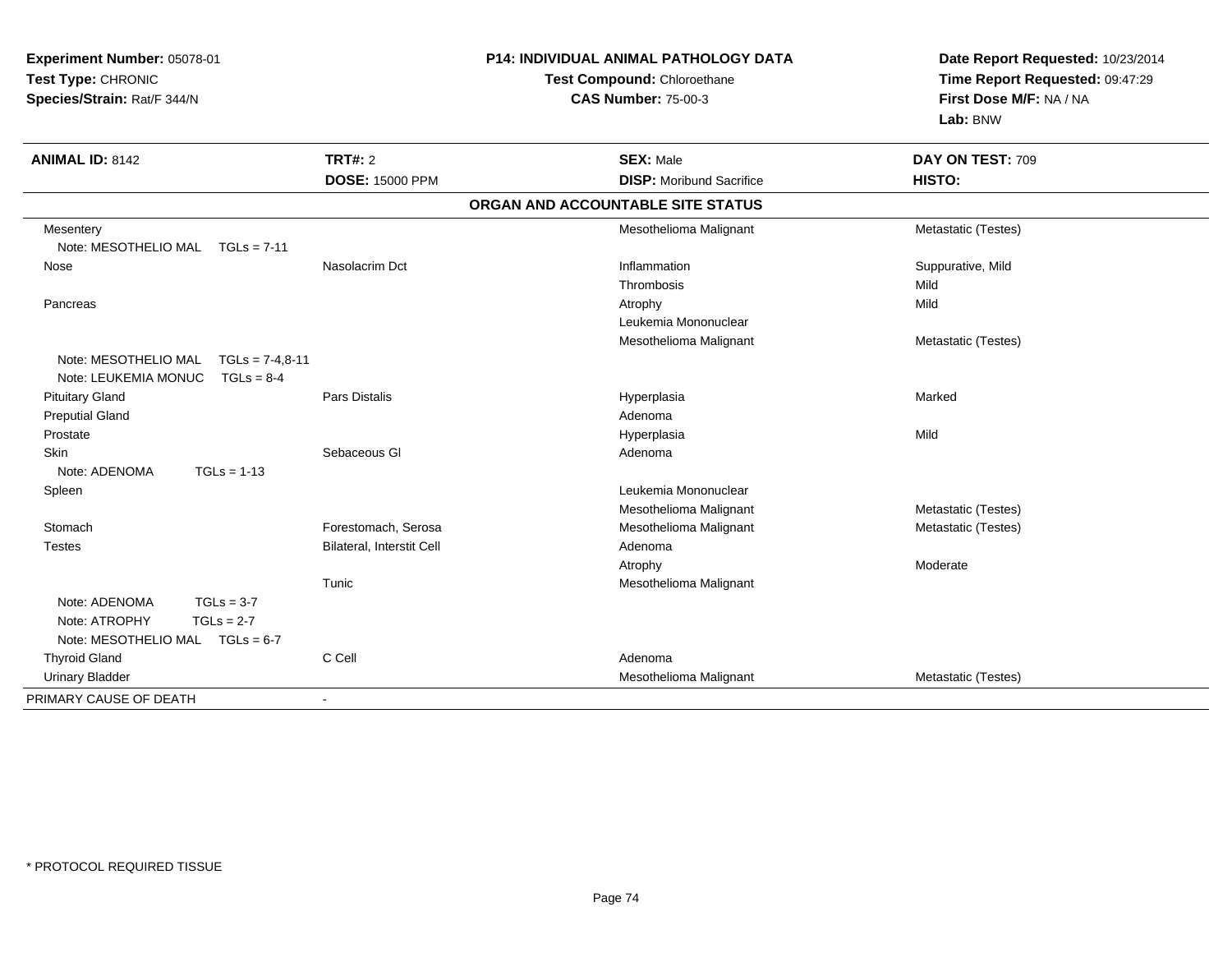| Experiment Number: 05078-01<br>Test Type: CHRONIC<br>Species/Strain: Rat/F 344/N |                          | P14: INDIVIDUAL ANIMAL PATHOLOGY DATA<br>Test Compound: Chloroethane<br><b>CAS Number: 75-00-3</b> | Date Report Requested: 10/23/2014<br>Time Report Requested: 09:47:29<br>First Dose M/F: NA / NA<br>Lab: BNW |  |
|----------------------------------------------------------------------------------|--------------------------|----------------------------------------------------------------------------------------------------|-------------------------------------------------------------------------------------------------------------|--|
| ANIMAL ID: 8143                                                                  | <b>TRT#: 2</b>           | <b>SEX: Male</b>                                                                                   | DAY ON TEST: 526                                                                                            |  |
|                                                                                  | <b>DOSE: 15000 PPM</b>   | <b>DISP:</b> Moribund Sacrifice                                                                    | HISTO:                                                                                                      |  |
|                                                                                  |                          | ORGAN AND ACCOUNTABLE SITE STATUS                                                                  |                                                                                                             |  |
| <b>NORMAL</b>                                                                    |                          |                                                                                                    |                                                                                                             |  |
| Adrenal Gland - Cortex                                                           | Adrenal Gland - Medulla  | Bone                                                                                               | <b>Bone Marrow</b>                                                                                          |  |
| <b>Brain</b>                                                                     | Epididymis               | Esophagus                                                                                          | Intestine Large - Cecum                                                                                     |  |
| Intestine Large - Colon                                                          | Intestine Large - Rectum | Intestine Small - Duodenum                                                                         | Intestine Small - Ileum                                                                                     |  |
| Intestine Small - Jejunum                                                        | Islets, Pancreatic       | Larynx                                                                                             | Lymph Node - Bronchial                                                                                      |  |
| Pancreas                                                                         | Parathyroid Gland        | <b>Preputial Gland</b>                                                                             | Prostate                                                                                                    |  |
| Salivary Glands                                                                  | Skin                     | Stomach - Forestomach                                                                              | Stomach - Glandular                                                                                         |  |
| Thymus                                                                           | <b>Thyroid Gland</b>     | Trachea                                                                                            | <b>Urinary Bladder</b>                                                                                      |  |
| <b>MISSING</b>                                                                   |                          |                                                                                                    |                                                                                                             |  |
| Lymph Node - Mandibular                                                          | Mammary Gland            |                                                                                                    |                                                                                                             |  |
| <b>OBSERVATIONS</b>                                                              |                          |                                                                                                    |                                                                                                             |  |
| Eye                                                                              |                          | Inflammation                                                                                       | Chronic, Marked                                                                                             |  |
| Note: INFLAMMATION<br>$TGLs = 1-11$                                              |                          |                                                                                                    |                                                                                                             |  |
| Heart                                                                            |                          | Inflammation                                                                                       | Chronic, Mild                                                                                               |  |
| Kidney                                                                           |                          | Nephropathy                                                                                        | Mild                                                                                                        |  |
| Liver                                                                            | <b>Bile Duct</b>         | Hyperplasia                                                                                        | Mild                                                                                                        |  |
|                                                                                  |                          | Leukemia Mononuclear                                                                               |                                                                                                             |  |
| Note: LEUKEMIA MONUC<br>$TGLs = 3-4$                                             |                          |                                                                                                    |                                                                                                             |  |
| Lung                                                                             |                          | Leukemia Mononuclear                                                                               |                                                                                                             |  |
| Nose                                                                             | Submucosa                | Inflammation                                                                                       | Minimal                                                                                                     |  |
| <b>Pituitary Gland</b>                                                           | <b>Pars Distalis</b>     | Hyperplasia                                                                                        | Minimal                                                                                                     |  |
| Spleen                                                                           |                          | Leukemia Mononuclear                                                                               |                                                                                                             |  |
| Note: LEUKEMIA MONUC<br>$TGLs = 2-4$                                             |                          |                                                                                                    |                                                                                                             |  |
| <b>Testes</b>                                                                    | <b>Interstit Cell</b>    | Hyperplasia                                                                                        | Minimal                                                                                                     |  |
| PRIMARY CAUSE OF DEATH                                                           |                          |                                                                                                    |                                                                                                             |  |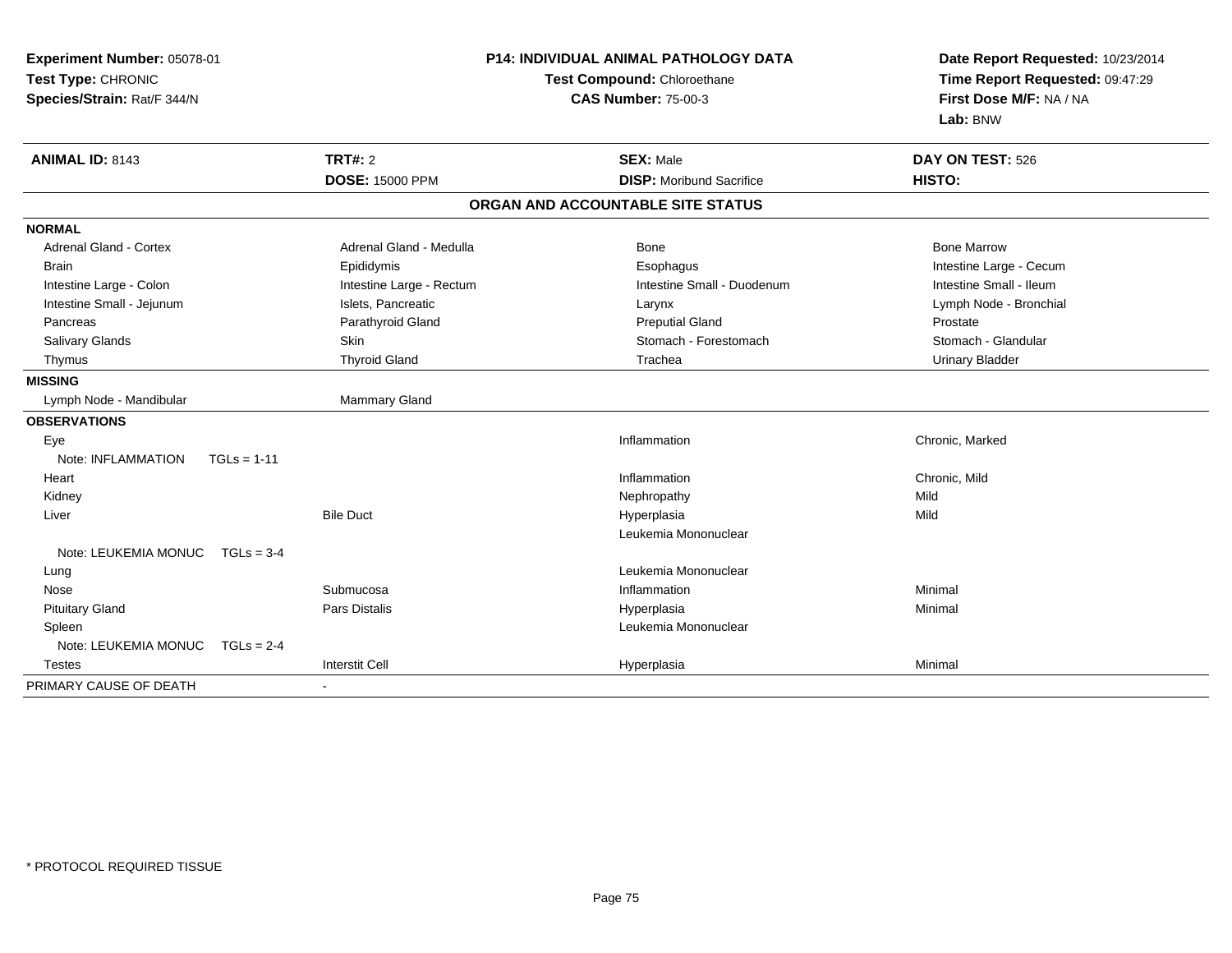| <b>TRT#: 2</b><br><b>ANIMAL ID: 8144</b><br><b>SEX: Male</b><br>DAY ON TEST: 646<br><b>DOSE: 15000 PPM</b><br><b>DISP:</b> Moribund Sacrifice<br>HISTO:<br>ORGAN AND ACCOUNTABLE SITE STATUS<br><b>NORMAL</b><br>Intestine Large - Rectum<br>Intestine Small - Duodenum<br><b>Brain</b><br><b>Bone</b><br>Intestine Small - Ileum<br>Intestine Small - Jejunum<br>Islets, Pancreatic<br>Pancreas<br>Prostate<br><b>Pituitary Gland</b><br><b>Preputial Gland</b><br>Salivary Glands<br>Stomach - Glandular<br><b>Thyroid Gland</b><br><b>Skin</b><br>Stomach - Forestomach<br>Trachea<br><b>MISSING</b><br>Parathyroid Gland<br>Mammary Gland<br>Esophagus<br><b>INSUFFICIENT TISSUE</b><br>Larynx<br><b>OBSERVATIONS</b><br><b>Adrenal Gland</b><br>Medulla<br>Hyperplasia<br>Moderate<br>Leukemia Mononuclear<br>Cortex<br><b>Bone Marrow</b><br>Leukemia Mononuclear<br>Myelofibrosis<br>Mild<br>Moderate<br>Epididymis<br>Vacuolization Cytoplasmic<br>Inflammation<br>Chronic, Minimal<br>Heart<br>Leukemia Mononuclear<br>Cecum<br>Parasite Metazoan<br>Intestine Large<br>Colon<br>Parasite Metazoan<br>Leukemia Mononuclear<br>Kidney<br>Mild<br>Nephropathy<br><b>Bile Duct</b><br>Mild<br>Liver<br>Hyperplasia<br>Leukemia Mononuclear<br><b>Infiltration Cellular</b><br>Histiocyte, Moderate<br>Lung<br>Leukemia Mononuclear<br>[Leukemia Mononuclear TGLS = 4-3]<br><b>Bronchial</b><br>Leukemia Mononuclear<br>Lymph Node<br>Mandibular<br>Leukemia Mononuclear<br>Note: LEUKEMIA MONUC<br>$TGLs = 1-12$ | Experiment Number: 05078-01<br>Test Type: CHRONIC<br>Species/Strain: Rat/F 344/N | P14: INDIVIDUAL ANIMAL PATHOLOGY DATA<br>Test Compound: Chloroethane<br><b>CAS Number: 75-00-3</b> |  | Date Report Requested: 10/23/2014<br>Time Report Requested: 09:47:29<br>First Dose M/F: NA / NA<br>Lab: BNW |  |
|------------------------------------------------------------------------------------------------------------------------------------------------------------------------------------------------------------------------------------------------------------------------------------------------------------------------------------------------------------------------------------------------------------------------------------------------------------------------------------------------------------------------------------------------------------------------------------------------------------------------------------------------------------------------------------------------------------------------------------------------------------------------------------------------------------------------------------------------------------------------------------------------------------------------------------------------------------------------------------------------------------------------------------------------------------------------------------------------------------------------------------------------------------------------------------------------------------------------------------------------------------------------------------------------------------------------------------------------------------------------------------------------------------------------------------------------------------------------------------------------------------------------|----------------------------------------------------------------------------------|----------------------------------------------------------------------------------------------------|--|-------------------------------------------------------------------------------------------------------------|--|
|                                                                                                                                                                                                                                                                                                                                                                                                                                                                                                                                                                                                                                                                                                                                                                                                                                                                                                                                                                                                                                                                                                                                                                                                                                                                                                                                                                                                                                                                                                                        |                                                                                  |                                                                                                    |  |                                                                                                             |  |
|                                                                                                                                                                                                                                                                                                                                                                                                                                                                                                                                                                                                                                                                                                                                                                                                                                                                                                                                                                                                                                                                                                                                                                                                                                                                                                                                                                                                                                                                                                                        |                                                                                  |                                                                                                    |  |                                                                                                             |  |
|                                                                                                                                                                                                                                                                                                                                                                                                                                                                                                                                                                                                                                                                                                                                                                                                                                                                                                                                                                                                                                                                                                                                                                                                                                                                                                                                                                                                                                                                                                                        |                                                                                  |                                                                                                    |  |                                                                                                             |  |
|                                                                                                                                                                                                                                                                                                                                                                                                                                                                                                                                                                                                                                                                                                                                                                                                                                                                                                                                                                                                                                                                                                                                                                                                                                                                                                                                                                                                                                                                                                                        |                                                                                  |                                                                                                    |  |                                                                                                             |  |
|                                                                                                                                                                                                                                                                                                                                                                                                                                                                                                                                                                                                                                                                                                                                                                                                                                                                                                                                                                                                                                                                                                                                                                                                                                                                                                                                                                                                                                                                                                                        |                                                                                  |                                                                                                    |  |                                                                                                             |  |
|                                                                                                                                                                                                                                                                                                                                                                                                                                                                                                                                                                                                                                                                                                                                                                                                                                                                                                                                                                                                                                                                                                                                                                                                                                                                                                                                                                                                                                                                                                                        |                                                                                  |                                                                                                    |  |                                                                                                             |  |
|                                                                                                                                                                                                                                                                                                                                                                                                                                                                                                                                                                                                                                                                                                                                                                                                                                                                                                                                                                                                                                                                                                                                                                                                                                                                                                                                                                                                                                                                                                                        |                                                                                  |                                                                                                    |  |                                                                                                             |  |
|                                                                                                                                                                                                                                                                                                                                                                                                                                                                                                                                                                                                                                                                                                                                                                                                                                                                                                                                                                                                                                                                                                                                                                                                                                                                                                                                                                                                                                                                                                                        |                                                                                  |                                                                                                    |  |                                                                                                             |  |
|                                                                                                                                                                                                                                                                                                                                                                                                                                                                                                                                                                                                                                                                                                                                                                                                                                                                                                                                                                                                                                                                                                                                                                                                                                                                                                                                                                                                                                                                                                                        |                                                                                  |                                                                                                    |  |                                                                                                             |  |
|                                                                                                                                                                                                                                                                                                                                                                                                                                                                                                                                                                                                                                                                                                                                                                                                                                                                                                                                                                                                                                                                                                                                                                                                                                                                                                                                                                                                                                                                                                                        |                                                                                  |                                                                                                    |  |                                                                                                             |  |
|                                                                                                                                                                                                                                                                                                                                                                                                                                                                                                                                                                                                                                                                                                                                                                                                                                                                                                                                                                                                                                                                                                                                                                                                                                                                                                                                                                                                                                                                                                                        |                                                                                  |                                                                                                    |  |                                                                                                             |  |
|                                                                                                                                                                                                                                                                                                                                                                                                                                                                                                                                                                                                                                                                                                                                                                                                                                                                                                                                                                                                                                                                                                                                                                                                                                                                                                                                                                                                                                                                                                                        |                                                                                  |                                                                                                    |  |                                                                                                             |  |
|                                                                                                                                                                                                                                                                                                                                                                                                                                                                                                                                                                                                                                                                                                                                                                                                                                                                                                                                                                                                                                                                                                                                                                                                                                                                                                                                                                                                                                                                                                                        |                                                                                  |                                                                                                    |  |                                                                                                             |  |
|                                                                                                                                                                                                                                                                                                                                                                                                                                                                                                                                                                                                                                                                                                                                                                                                                                                                                                                                                                                                                                                                                                                                                                                                                                                                                                                                                                                                                                                                                                                        |                                                                                  |                                                                                                    |  |                                                                                                             |  |
|                                                                                                                                                                                                                                                                                                                                                                                                                                                                                                                                                                                                                                                                                                                                                                                                                                                                                                                                                                                                                                                                                                                                                                                                                                                                                                                                                                                                                                                                                                                        |                                                                                  |                                                                                                    |  |                                                                                                             |  |
|                                                                                                                                                                                                                                                                                                                                                                                                                                                                                                                                                                                                                                                                                                                                                                                                                                                                                                                                                                                                                                                                                                                                                                                                                                                                                                                                                                                                                                                                                                                        |                                                                                  |                                                                                                    |  |                                                                                                             |  |
|                                                                                                                                                                                                                                                                                                                                                                                                                                                                                                                                                                                                                                                                                                                                                                                                                                                                                                                                                                                                                                                                                                                                                                                                                                                                                                                                                                                                                                                                                                                        |                                                                                  |                                                                                                    |  |                                                                                                             |  |
|                                                                                                                                                                                                                                                                                                                                                                                                                                                                                                                                                                                                                                                                                                                                                                                                                                                                                                                                                                                                                                                                                                                                                                                                                                                                                                                                                                                                                                                                                                                        |                                                                                  |                                                                                                    |  |                                                                                                             |  |
|                                                                                                                                                                                                                                                                                                                                                                                                                                                                                                                                                                                                                                                                                                                                                                                                                                                                                                                                                                                                                                                                                                                                                                                                                                                                                                                                                                                                                                                                                                                        |                                                                                  |                                                                                                    |  |                                                                                                             |  |
|                                                                                                                                                                                                                                                                                                                                                                                                                                                                                                                                                                                                                                                                                                                                                                                                                                                                                                                                                                                                                                                                                                                                                                                                                                                                                                                                                                                                                                                                                                                        |                                                                                  |                                                                                                    |  |                                                                                                             |  |
|                                                                                                                                                                                                                                                                                                                                                                                                                                                                                                                                                                                                                                                                                                                                                                                                                                                                                                                                                                                                                                                                                                                                                                                                                                                                                                                                                                                                                                                                                                                        |                                                                                  |                                                                                                    |  |                                                                                                             |  |
|                                                                                                                                                                                                                                                                                                                                                                                                                                                                                                                                                                                                                                                                                                                                                                                                                                                                                                                                                                                                                                                                                                                                                                                                                                                                                                                                                                                                                                                                                                                        |                                                                                  |                                                                                                    |  |                                                                                                             |  |
|                                                                                                                                                                                                                                                                                                                                                                                                                                                                                                                                                                                                                                                                                                                                                                                                                                                                                                                                                                                                                                                                                                                                                                                                                                                                                                                                                                                                                                                                                                                        |                                                                                  |                                                                                                    |  |                                                                                                             |  |
|                                                                                                                                                                                                                                                                                                                                                                                                                                                                                                                                                                                                                                                                                                                                                                                                                                                                                                                                                                                                                                                                                                                                                                                                                                                                                                                                                                                                                                                                                                                        |                                                                                  |                                                                                                    |  |                                                                                                             |  |
|                                                                                                                                                                                                                                                                                                                                                                                                                                                                                                                                                                                                                                                                                                                                                                                                                                                                                                                                                                                                                                                                                                                                                                                                                                                                                                                                                                                                                                                                                                                        |                                                                                  |                                                                                                    |  |                                                                                                             |  |
|                                                                                                                                                                                                                                                                                                                                                                                                                                                                                                                                                                                                                                                                                                                                                                                                                                                                                                                                                                                                                                                                                                                                                                                                                                                                                                                                                                                                                                                                                                                        |                                                                                  |                                                                                                    |  |                                                                                                             |  |
|                                                                                                                                                                                                                                                                                                                                                                                                                                                                                                                                                                                                                                                                                                                                                                                                                                                                                                                                                                                                                                                                                                                                                                                                                                                                                                                                                                                                                                                                                                                        |                                                                                  |                                                                                                    |  |                                                                                                             |  |
|                                                                                                                                                                                                                                                                                                                                                                                                                                                                                                                                                                                                                                                                                                                                                                                                                                                                                                                                                                                                                                                                                                                                                                                                                                                                                                                                                                                                                                                                                                                        |                                                                                  |                                                                                                    |  |                                                                                                             |  |
|                                                                                                                                                                                                                                                                                                                                                                                                                                                                                                                                                                                                                                                                                                                                                                                                                                                                                                                                                                                                                                                                                                                                                                                                                                                                                                                                                                                                                                                                                                                        |                                                                                  |                                                                                                    |  |                                                                                                             |  |
|                                                                                                                                                                                                                                                                                                                                                                                                                                                                                                                                                                                                                                                                                                                                                                                                                                                                                                                                                                                                                                                                                                                                                                                                                                                                                                                                                                                                                                                                                                                        |                                                                                  |                                                                                                    |  |                                                                                                             |  |
|                                                                                                                                                                                                                                                                                                                                                                                                                                                                                                                                                                                                                                                                                                                                                                                                                                                                                                                                                                                                                                                                                                                                                                                                                                                                                                                                                                                                                                                                                                                        |                                                                                  |                                                                                                    |  |                                                                                                             |  |
|                                                                                                                                                                                                                                                                                                                                                                                                                                                                                                                                                                                                                                                                                                                                                                                                                                                                                                                                                                                                                                                                                                                                                                                                                                                                                                                                                                                                                                                                                                                        |                                                                                  |                                                                                                    |  |                                                                                                             |  |
| [ Leukemia Mononuclear TGLS = 3-3+11 ]                                                                                                                                                                                                                                                                                                                                                                                                                                                                                                                                                                                                                                                                                                                                                                                                                                                                                                                                                                                                                                                                                                                                                                                                                                                                                                                                                                                                                                                                                 |                                                                                  |                                                                                                    |  |                                                                                                             |  |

\* PROTOCOL REQUIRED TISSUE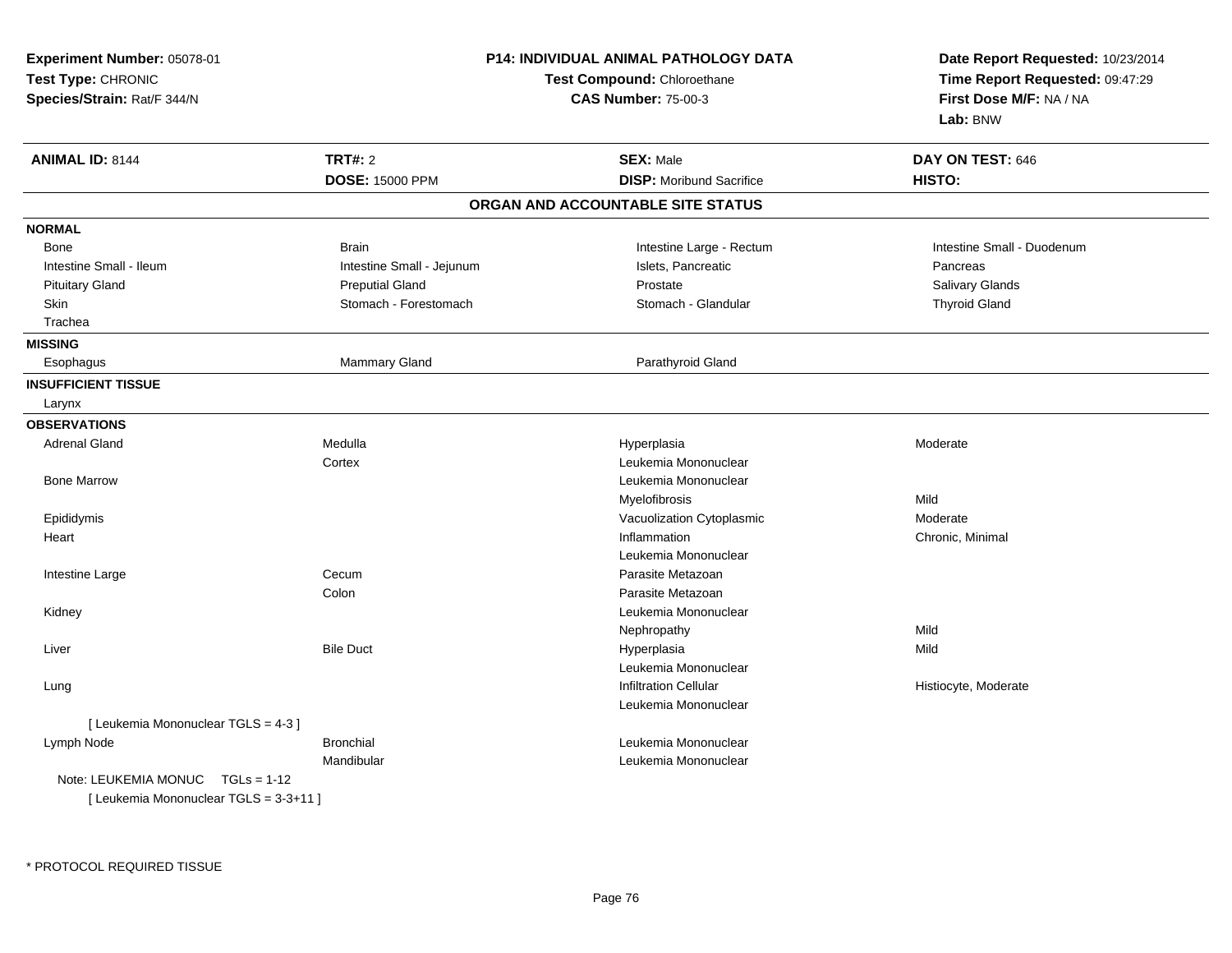| Experiment Number: 05078-01<br>Test Type: CHRONIC<br>Species/Strain: Rat/F 344/N |                        | <b>P14: INDIVIDUAL ANIMAL PATHOLOGY DATA</b><br>Test Compound: Chloroethane<br><b>CAS Number: 75-00-3</b> | Date Report Requested: 10/23/2014<br>Time Report Requested: 09:47:29<br>First Dose M/F: NA / NA<br>Lab: BNW |
|----------------------------------------------------------------------------------|------------------------|-----------------------------------------------------------------------------------------------------------|-------------------------------------------------------------------------------------------------------------|
| <b>ANIMAL ID: 8144</b>                                                           | <b>TRT#: 2</b>         | <b>SEX: Male</b>                                                                                          | DAY ON TEST: 646                                                                                            |
|                                                                                  | <b>DOSE: 15000 PPM</b> | <b>DISP:</b> Moribund Sacrifice                                                                           | HISTO:                                                                                                      |
|                                                                                  |                        | ORGAN AND ACCOUNTABLE SITE STATUS                                                                         |                                                                                                             |
| Nose                                                                             |                        | Thrombosis                                                                                                | Mild                                                                                                        |
| Spleen                                                                           |                        | Leukemia Mononuclear                                                                                      |                                                                                                             |
| Note: LEUKEMIA MONUC<br>$TGLs = 2-4$                                             |                        |                                                                                                           |                                                                                                             |
| Testes                                                                           | <b>Interstit Cell</b>  | Adenoma                                                                                                   |                                                                                                             |
|                                                                                  |                        | Atrophy                                                                                                   | Moderate                                                                                                    |
| Thymus                                                                           |                        | Leukemia Mononuclear                                                                                      |                                                                                                             |
| Urinary Bladder                                                                  |                        | Leukemia Mononuclear                                                                                      |                                                                                                             |
| PRIMARY CAUSE OF DEATH                                                           |                        |                                                                                                           |                                                                                                             |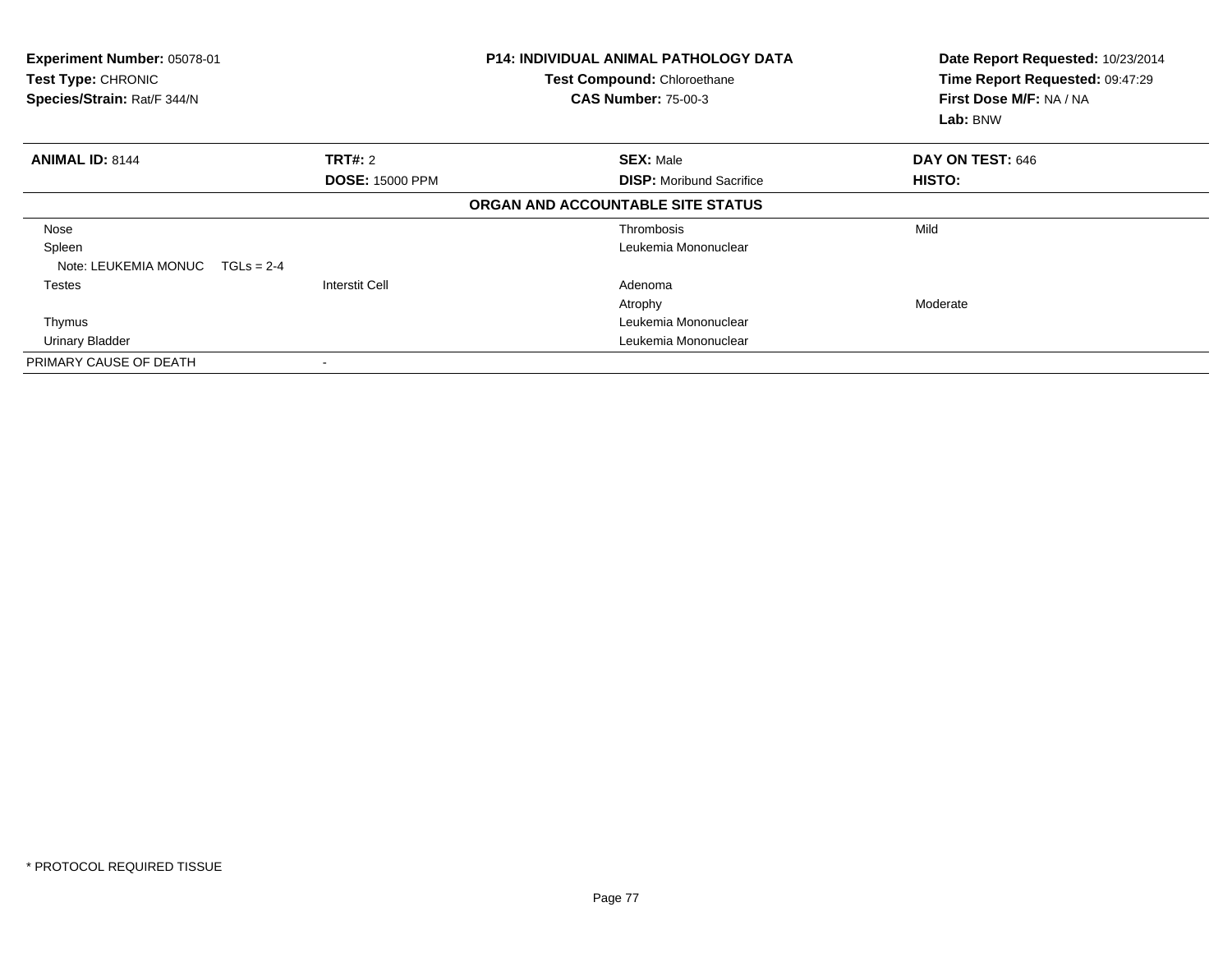| Experiment Number: 05078-01<br>Test Type: CHRONIC<br>Species/Strain: Rat/F 344/N | P14: INDIVIDUAL ANIMAL PATHOLOGY DATA<br>Test Compound: Chloroethane<br><b>CAS Number: 75-00-3</b> |                                   | Date Report Requested: 10/23/2014<br>Time Report Requested: 09:47:29<br>First Dose M/F: NA / NA<br>Lab: BNW |  |
|----------------------------------------------------------------------------------|----------------------------------------------------------------------------------------------------|-----------------------------------|-------------------------------------------------------------------------------------------------------------|--|
| <b>ANIMAL ID: 8145</b>                                                           | <b>TRT#: 2</b>                                                                                     | <b>SEX: Male</b>                  | DAY ON TEST: 626                                                                                            |  |
|                                                                                  | <b>DOSE: 15000 PPM</b>                                                                             | <b>DISP:</b> Moribund Sacrifice   | HISTO:                                                                                                      |  |
|                                                                                  |                                                                                                    | ORGAN AND ACCOUNTABLE SITE STATUS |                                                                                                             |  |
| <b>NORMAL</b>                                                                    |                                                                                                    |                                   |                                                                                                             |  |
| Adrenal Gland - Medulla                                                          | Bone                                                                                               | <b>Bone Marrow</b>                | <b>Brain</b>                                                                                                |  |
| Heart                                                                            | Intestine Large - Cecum                                                                            | Intestine Large - Rectum          | Intestine Small - Duodenum                                                                                  |  |
| Intestine Small - Ileum                                                          | Intestine Small - Jejunum                                                                          | Larynx                            | Lymph Node - Bronchial                                                                                      |  |
| Nose                                                                             | Pancreas                                                                                           | Parathyroid Gland                 | <b>Preputial Gland</b>                                                                                      |  |
| Skin                                                                             | Stomach - Forestomach                                                                              | Stomach - Glandular               | <b>Testes</b>                                                                                               |  |
| Thymus                                                                           | Trachea                                                                                            | <b>Urinary Bladder</b>            |                                                                                                             |  |
| <b>MISSING</b>                                                                   |                                                                                                    |                                   |                                                                                                             |  |
| Esophagus                                                                        | Islets, Pancreatic                                                                                 | Lymph Node - Mandibular           | <b>Mammary Gland</b>                                                                                        |  |
| <b>AUTO PRECLUDES DIAG.</b>                                                      |                                                                                                    |                                   |                                                                                                             |  |
| Intestine Large - Colon                                                          |                                                                                                    |                                   |                                                                                                             |  |
| <b>INSUFFICIENT TISSUE</b>                                                       |                                                                                                    |                                   |                                                                                                             |  |
| Prostate                                                                         |                                                                                                    |                                   |                                                                                                             |  |
| <b>OBSERVATIONS</b>                                                              |                                                                                                    |                                   |                                                                                                             |  |
| <b>Adrenal Gland</b>                                                             | Cortex                                                                                             | Degeneration                      | Fatty, Minimal                                                                                              |  |
| Epididymis                                                                       |                                                                                                    | Vacuolization Cytoplasmic         | Mild                                                                                                        |  |
| Kidney                                                                           |                                                                                                    | Nephropathy                       | Moderate                                                                                                    |  |
| Note: NEPHROPATHY<br>$TGLs = 2-5$                                                |                                                                                                    |                                   |                                                                                                             |  |
| Liver                                                                            | <b>Bile Duct</b>                                                                                   | Hyperplasia                       | Minimal                                                                                                     |  |
|                                                                                  |                                                                                                    | Leukemia Mononuclear              |                                                                                                             |  |
| Lung                                                                             | Alveolar Epith                                                                                     | Hyperplasia                       | Marked                                                                                                      |  |
|                                                                                  |                                                                                                    | Leukemia Mononuclear              |                                                                                                             |  |
| [ Leukemia Mononuclear TGLS = 1-11 ]                                             |                                                                                                    |                                   |                                                                                                             |  |
| <b>Pituitary Gland</b>                                                           | <b>Pars Distalis</b>                                                                               | Adenoma                           |                                                                                                             |  |
| Note: ADENOMA<br>$TGLs = 3-8$                                                    |                                                                                                    |                                   |                                                                                                             |  |
| Salivary Glands                                                                  | Duct                                                                                               | Hyperplasia                       | Minimal                                                                                                     |  |
| Spleen                                                                           |                                                                                                    | Leukemia Mononuclear              |                                                                                                             |  |
| <b>Thyroid Gland</b>                                                             | C Cell                                                                                             | Hyperplasia                       | Mild                                                                                                        |  |
| PRIMARY CAUSE OF DEATH                                                           |                                                                                                    |                                   |                                                                                                             |  |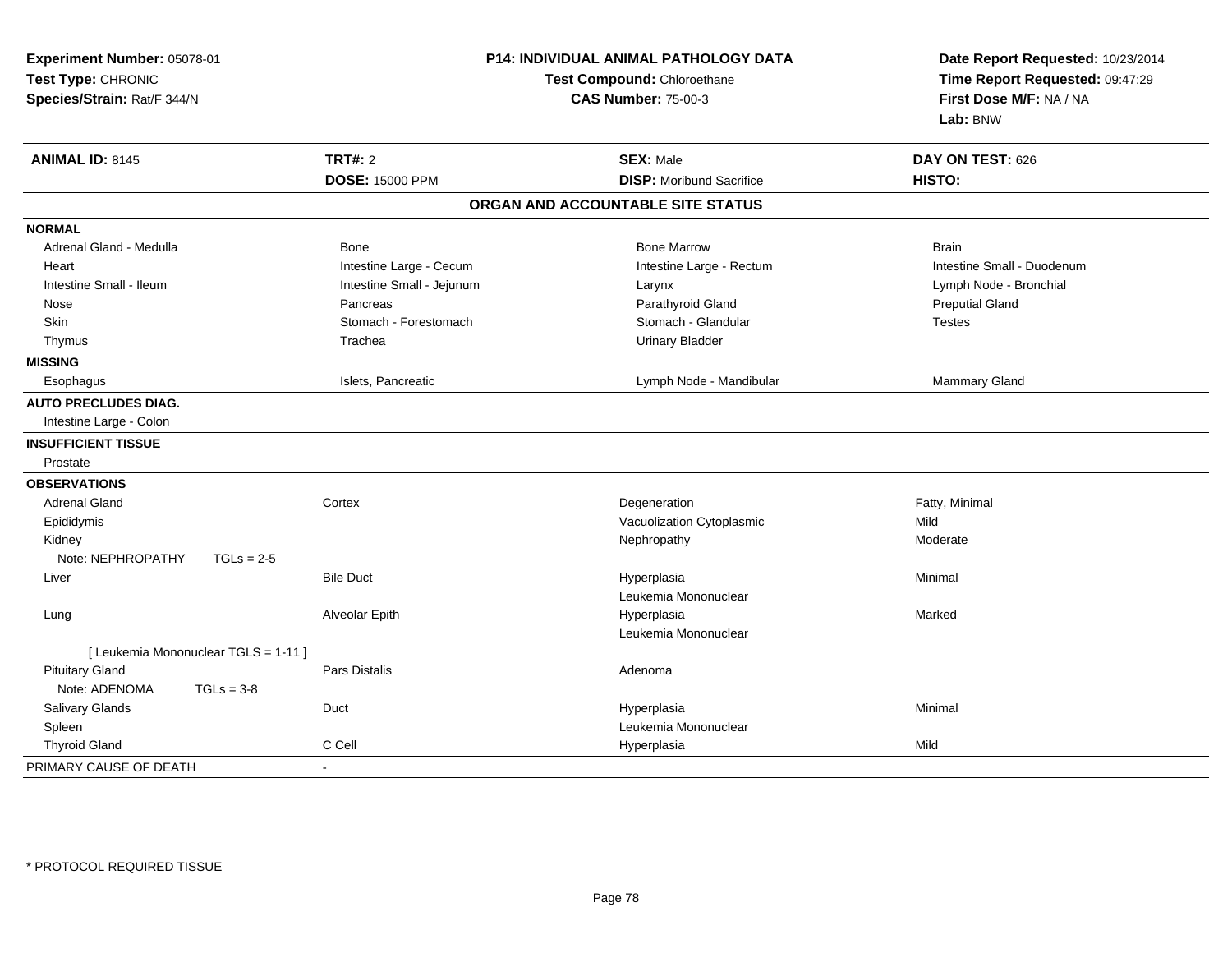| Experiment Number: 05078-01<br>Test Type: CHRONIC<br>Species/Strain: Rat/F 344/N |                         | P14: INDIVIDUAL ANIMAL PATHOLOGY DATA<br>Test Compound: Chloroethane<br><b>CAS Number: 75-00-3</b> | Date Report Requested: 10/23/2014<br>Time Report Requested: 09:47:29<br>First Dose M/F: NA / NA<br>Lab: BNW |  |
|----------------------------------------------------------------------------------|-------------------------|----------------------------------------------------------------------------------------------------|-------------------------------------------------------------------------------------------------------------|--|
| <b>ANIMAL ID: 8146</b>                                                           | <b>TRT#: 2</b>          | <b>SEX: Male</b>                                                                                   | DAY ON TEST: 562                                                                                            |  |
|                                                                                  | <b>DOSE: 15000 PPM</b>  | <b>DISP:</b> Moribund Sacrifice                                                                    | HISTO:                                                                                                      |  |
|                                                                                  |                         | ORGAN AND ACCOUNTABLE SITE STATUS                                                                  |                                                                                                             |  |
| <b>NORMAL</b>                                                                    |                         |                                                                                                    |                                                                                                             |  |
| Adrenal Gland - Cortex                                                           | Bone                    | <b>Bone Marrow</b>                                                                                 | <b>Brain</b>                                                                                                |  |
| Epididymis                                                                       | Esophagus               | Intestine Large - Cecum                                                                            | Intestine Large - Colon                                                                                     |  |
| Intestine Small - Duodenum                                                       | Intestine Small - Ileum | Intestine Small - Jejunum                                                                          | Islets, Pancreatic                                                                                          |  |
| Larynx                                                                           | Lymph Node - Bronchial  | Pancreas                                                                                           | Parathyroid Gland                                                                                           |  |
| <b>Preputial Gland</b>                                                           | <b>Skin</b>             | Stomach - Forestomach                                                                              | Stomach - Glandular                                                                                         |  |
| <b>Testes</b>                                                                    | Thymus                  | Trachea                                                                                            | <b>Urinary Bladder</b>                                                                                      |  |
| <b>MISSING</b>                                                                   |                         |                                                                                                    |                                                                                                             |  |
| Lymph Node - Mandibular                                                          |                         |                                                                                                    |                                                                                                             |  |
| <b>OBSERVATIONS</b>                                                              |                         |                                                                                                    |                                                                                                             |  |
| <b>Adrenal Gland</b>                                                             | Medulla                 | Pheochromocytoma Benign                                                                            |                                                                                                             |  |
| Heart                                                                            |                         | Inflammation                                                                                       | Chronic, Mild                                                                                               |  |
| Intestine Large                                                                  | Rectum                  | Parasite Metazoan                                                                                  |                                                                                                             |  |
| Kidney                                                                           |                         | Nephropathy                                                                                        | Mild                                                                                                        |  |
| Liver                                                                            | <b>Bile Duct</b>        | Hyperplasia                                                                                        | Minimal                                                                                                     |  |
|                                                                                  |                         | Inflammation                                                                                       | Granulomatous, Focal, Minimal                                                                               |  |
|                                                                                  |                         | Leukemia Mononuclear                                                                               |                                                                                                             |  |
| Lung                                                                             |                         | <b>Infiltration Cellular</b>                                                                       | Histiocyte, Minimal                                                                                         |  |
|                                                                                  |                         | Leukemia Mononuclear                                                                               |                                                                                                             |  |
| Mammary Gland                                                                    |                         | Galactocele                                                                                        | Minimal                                                                                                     |  |
| Nose                                                                             | Submucosa               | Inflammation                                                                                       | Minimal                                                                                                     |  |
| <b>Pituitary Gland</b>                                                           | Pars Distalis           | Adenoma                                                                                            |                                                                                                             |  |
| Note: ADENOMA<br>$TGLs = 1-8$                                                    |                         |                                                                                                    |                                                                                                             |  |
| Prostate                                                                         |                         | Hyperplasia                                                                                        | Minimal                                                                                                     |  |
| Salivary Glands                                                                  | Duct                    | Hyperplasia                                                                                        | Minimal                                                                                                     |  |
| Spleen                                                                           |                         | Leukemia Mononuclear                                                                               |                                                                                                             |  |
| <b>Thyroid Gland</b>                                                             | C Cell                  | Hyperplasia                                                                                        | Mild                                                                                                        |  |
| PRIMARY CAUSE OF DEATH                                                           | $\blacksquare$          |                                                                                                    |                                                                                                             |  |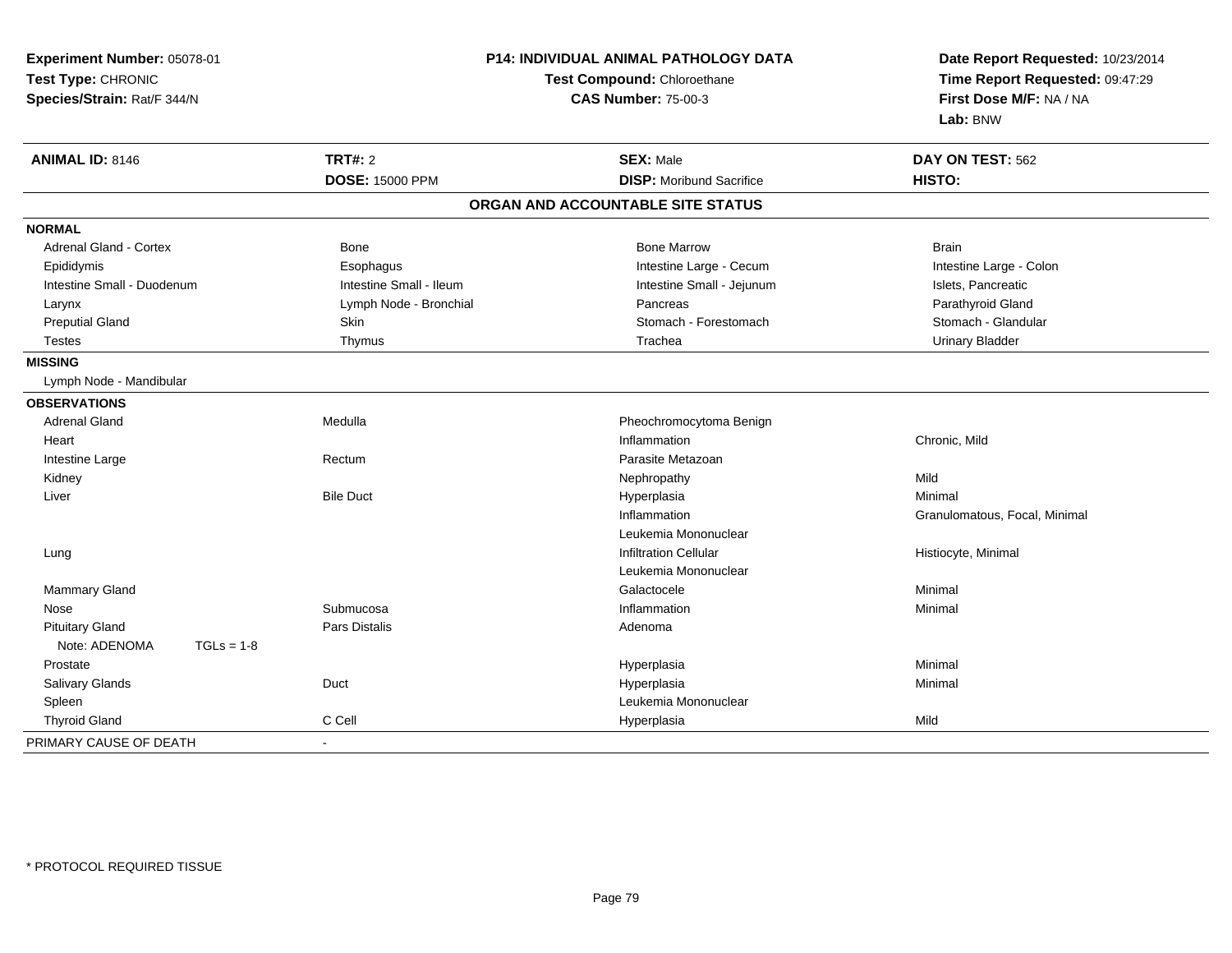| Experiment Number: 05078-01             | <b>P14: INDIVIDUAL ANIMAL PATHOLOGY DATA</b> |                                   | Date Report Requested: 10/23/2014                                      |  |
|-----------------------------------------|----------------------------------------------|-----------------------------------|------------------------------------------------------------------------|--|
| Test Type: CHRONIC                      |                                              | Test Compound: Chloroethane       | Time Report Requested: 09:47:29<br>First Dose M/F: NA / NA<br>Lab: BNW |  |
| Species/Strain: Rat/F 344/N             |                                              | <b>CAS Number: 75-00-3</b>        |                                                                        |  |
| <b>ANIMAL ID: 8147</b>                  | <b>TRT#: 2</b>                               | <b>SEX: Male</b>                  | DAY ON TEST: 437                                                       |  |
|                                         | <b>DOSE: 15000 PPM</b>                       | <b>DISP: Natural Death</b>        | HISTO:                                                                 |  |
|                                         |                                              | ORGAN AND ACCOUNTABLE SITE STATUS |                                                                        |  |
| <b>NORMAL</b>                           |                                              |                                   |                                                                        |  |
| Adrenal Gland - Medulla                 | <b>Bone Marrow</b>                           | Esophagus                         | Intestine Small - Duodenum                                             |  |
| Islets, Pancreatic                      | Larynx                                       | Parathyroid Gland                 | <b>Preputial Gland</b>                                                 |  |
| Prostate                                | Skin                                         | Stomach - Glandular               | Thymus                                                                 |  |
| <b>Thyroid Gland</b>                    | Trachea                                      | <b>Urinary Bladder</b>            |                                                                        |  |
| <b>MISSING</b>                          |                                              |                                   |                                                                        |  |
| Epididymis                              | Intestine Large - Rectum                     | <b>Mammary Gland</b>              |                                                                        |  |
| <b>AUTO PRECLUDES DIAG.</b>             |                                              |                                   |                                                                        |  |
| Intestine Large - Cecum                 | Intestine Large - Colon                      | Intestine Small - Ileum           | Intestine Small - Jejunum                                              |  |
| <b>OBSERVATIONS</b>                     |                                              |                                   |                                                                        |  |
| <b>Adrenal Gland</b>                    | Cortex                                       | Degeneration                      | Fatty, Mild                                                            |  |
| Bone                                    |                                              | Fibrous Osteodystrophy            | Mild                                                                   |  |
| <b>Brain</b>                            |                                              | Hemorrhage                        | Focal, Moderate                                                        |  |
|                                         |                                              | Leukemia Mononuclear              |                                                                        |  |
| [Hemorrhage TGLS = 1-1,2-1,3-1]         |                                              |                                   |                                                                        |  |
| Heart                                   |                                              | Inflammation                      | Chronic, Moderate                                                      |  |
|                                         |                                              | Leukemia Mononuclear              |                                                                        |  |
| Kidney                                  |                                              | Nephropathy                       | Mild                                                                   |  |
| Liver                                   | <b>Bile Duct</b>                             | Hyperplasia                       | Mild                                                                   |  |
|                                         |                                              | Leukemia Mononuclear              |                                                                        |  |
|                                         |                                              | <b>Necrosis</b>                   | Mild                                                                   |  |
| Lung                                    |                                              | Leukemia Mononuclear              |                                                                        |  |
| Lymph Node                              | Mandibular                                   | Hyperplasia                       | Mild                                                                   |  |
|                                         | <b>Bronchial</b>                             | Leukemia Mononuclear              |                                                                        |  |
| Note: LEUKEMIA MONUC<br>$TGLs = 4-2+11$ |                                              |                                   |                                                                        |  |
| Nose                                    | <b>Respirat Epith</b>                        | Hyperplasia                       | Minimal                                                                |  |
|                                         |                                              | Leukemia Mononuclear              |                                                                        |  |
|                                         |                                              | Thrombosis                        | Mild                                                                   |  |
| Pancreas                                |                                              | Leukemia Mononuclear              |                                                                        |  |
| <b>Pituitary Gland</b>                  | Pars Distalis                                | Leukemia Mononuclear              |                                                                        |  |
| Salivary Glands                         | Duct                                         | Hyperplasia                       | Minimal                                                                |  |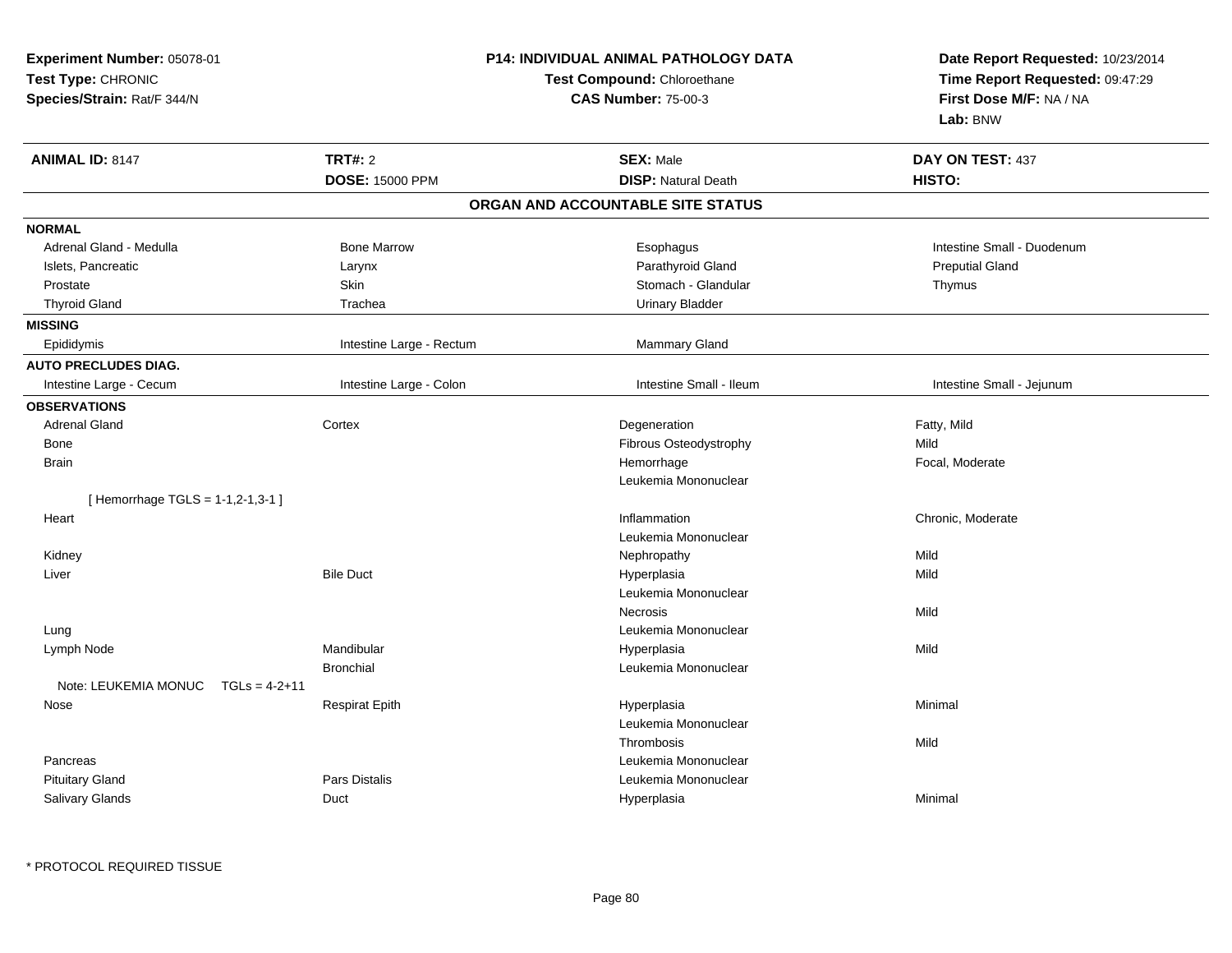| Experiment Number: 05078-01<br>Test Type: CHRONIC<br>Species/Strain: Rat/F 344/N |                        | <b>P14: INDIVIDUAL ANIMAL PATHOLOGY DATA</b><br>Test Compound: Chloroethane<br><b>CAS Number: 75-00-3</b> | Date Report Requested: 10/23/2014<br>Time Report Requested: 09:47:29<br>First Dose M/F: NA / NA<br>Lab: BNW |  |
|----------------------------------------------------------------------------------|------------------------|-----------------------------------------------------------------------------------------------------------|-------------------------------------------------------------------------------------------------------------|--|
| <b>ANIMAL ID: 8147</b>                                                           | TRT#: 2                | <b>SEX: Male</b>                                                                                          | DAY ON TEST: 437                                                                                            |  |
|                                                                                  | <b>DOSE: 15000 PPM</b> | <b>DISP: Natural Death</b>                                                                                | <b>HISTO:</b>                                                                                               |  |
|                                                                                  |                        | ORGAN AND ACCOUNTABLE SITE STATUS                                                                         |                                                                                                             |  |
| Spleen                                                                           |                        | Leukemia Mononuclear                                                                                      |                                                                                                             |  |
| Stomach                                                                          | Forestomach            | Hyperkeratosis                                                                                            | Mild                                                                                                        |  |
|                                                                                  | Cortex                 | Leukemia Mononuclear                                                                                      |                                                                                                             |  |
| Note: 1991 CONVERSION DISCREPANCY, ORIGINAL DIAGNOSIS SITE NOT SPECIFIED.        |                        |                                                                                                           |                                                                                                             |  |
| <b>Testes</b>                                                                    |                        | Atrophy                                                                                                   | Marked                                                                                                      |  |
|                                                                                  | <b>Interstit Cell</b>  | Hyperplasia                                                                                               | Minimal                                                                                                     |  |
| <b>Tissue NOS</b>                                                                |                        | Inflammation                                                                                              | Chronic, Moderate                                                                                           |  |
|                                                                                  |                        | Leukemia Mononuclear                                                                                      |                                                                                                             |  |
|                                                                                  |                        | <b>Necrosis</b>                                                                                           | Moderate                                                                                                    |  |
| Note: REPRESENTS FAT NECROSIS IN THORACIC CAVITY, NOT LUNG TISS.                 |                        |                                                                                                           |                                                                                                             |  |
| Note: LEUKEMIA MONUC $TGLs = 5-12$                                               |                        |                                                                                                           |                                                                                                             |  |
| Note: NECROSIS<br>$TGLs = 5-12$                                                  |                        |                                                                                                           |                                                                                                             |  |
| Note: INFLAMMATION<br>$TGLs = 5-12$                                              |                        |                                                                                                           |                                                                                                             |  |
| PRIMARY CAUSE OF DEATH                                                           |                        |                                                                                                           |                                                                                                             |  |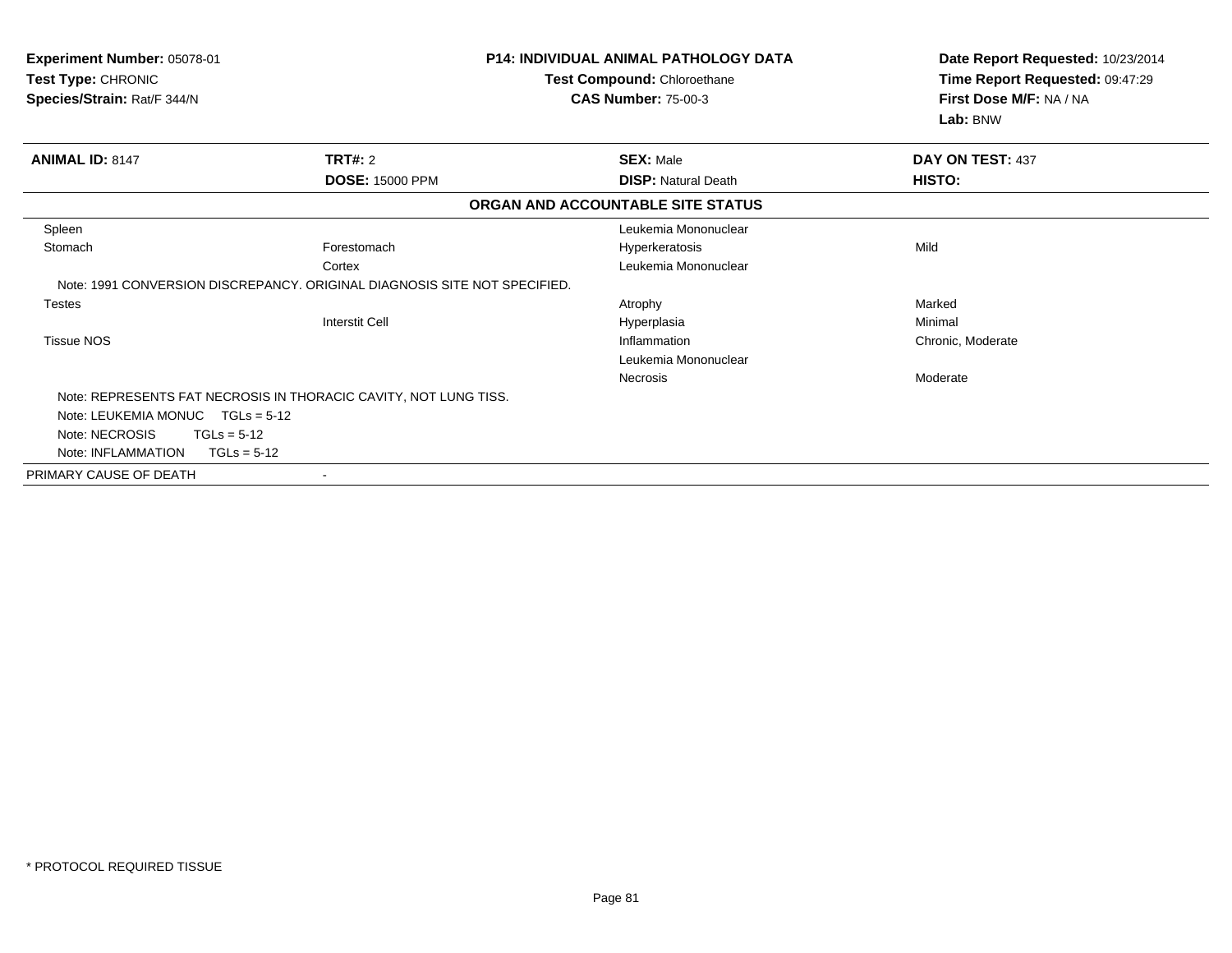| Experiment Number: 05078-01<br>Test Type: CHRONIC<br>Species/Strain: Rat/F 344/N |                                          | <b>P14: INDIVIDUAL ANIMAL PATHOLOGY DATA</b><br>Test Compound: Chloroethane<br><b>CAS Number: 75-00-3</b> |                               | Date Report Requested: 10/23/2014<br>Time Report Requested: 09:47:29<br>First Dose M/F: NA / NA |
|----------------------------------------------------------------------------------|------------------------------------------|-----------------------------------------------------------------------------------------------------------|-------------------------------|-------------------------------------------------------------------------------------------------|
| <b>ANIMAL ID: 8148</b>                                                           | <b>TRT#: 2</b><br><b>DOSE: 15000 PPM</b> | <b>SEX: Male</b><br><b>DISP:</b> Moribund Sacrifice                                                       | DAY ON TEST: 587<br>HISTO:    |                                                                                                 |
|                                                                                  |                                          | ORGAN AND ACCOUNTABLE SITE STATUS                                                                         |                               |                                                                                                 |
| <b>NORMAL</b>                                                                    |                                          |                                                                                                           |                               |                                                                                                 |
| <b>Adrenal Gland - Cortex</b>                                                    | Adrenal Gland - Medulla                  | Bone                                                                                                      | <b>Bone Marrow</b>            |                                                                                                 |
| <b>Brain</b>                                                                     | Epididymis                               | Esophagus                                                                                                 | Intestine Large - Cecum       |                                                                                                 |
| Intestine Large - Colon                                                          | Intestine Small - Duodenum               | Intestine Small - Ileum                                                                                   | Intestine Small - Jejunum     |                                                                                                 |
| Islets, Pancreatic                                                               | Larynx                                   | Lung                                                                                                      | Lymph Node - Bronchial        |                                                                                                 |
| Nose                                                                             | Pancreas                                 | <b>Preputial Gland</b>                                                                                    | Salivary Glands               |                                                                                                 |
| Spleen                                                                           | Stomach - Forestomach                    | Stomach - Glandular                                                                                       | Thymus                        |                                                                                                 |
| Trachea                                                                          | <b>Urinary Bladder</b>                   |                                                                                                           |                               |                                                                                                 |
| <b>MISSING</b>                                                                   |                                          |                                                                                                           |                               |                                                                                                 |
| Parathyroid Gland                                                                | Skin                                     |                                                                                                           |                               |                                                                                                 |
| <b>OBSERVATIONS</b>                                                              |                                          |                                                                                                           |                               |                                                                                                 |
| Heart                                                                            |                                          | Inflammation                                                                                              | Chronic, Minimal              |                                                                                                 |
| Intestine Large                                                                  | Rectum                                   | Parasite Metazoan                                                                                         |                               |                                                                                                 |
| Kidney                                                                           |                                          | Nephropathy                                                                                               | Moderate                      |                                                                                                 |
| Note: NEPHROPATHY                                                                | $TGLs = 1-5$                             |                                                                                                           |                               |                                                                                                 |
| Liver                                                                            |                                          | Inflammation                                                                                              | Granulomatous, Focal, Minimal |                                                                                                 |
| Lymph Node                                                                       | Mandibular                               | Hyperplasia                                                                                               | Minimal                       |                                                                                                 |
| <b>Mammary Gland</b>                                                             |                                          | Hyperplasia                                                                                               | Minimal                       |                                                                                                 |
| <b>Pituitary Gland</b>                                                           | Pars Distalis                            | Adenoma                                                                                                   |                               |                                                                                                 |
| Prostate                                                                         |                                          | Inflammation                                                                                              | Suppurative, Minimal          |                                                                                                 |
| <b>Testes</b>                                                                    | <b>Interstit Cell</b>                    | Hyperplasia                                                                                               | Minimal                       |                                                                                                 |
| <b>Thyroid Gland</b>                                                             | C Cell                                   | Hyperplasia                                                                                               | Minimal                       |                                                                                                 |
| PRIMARY CAUSE OF DEATH                                                           | $\blacksquare$                           |                                                                                                           |                               |                                                                                                 |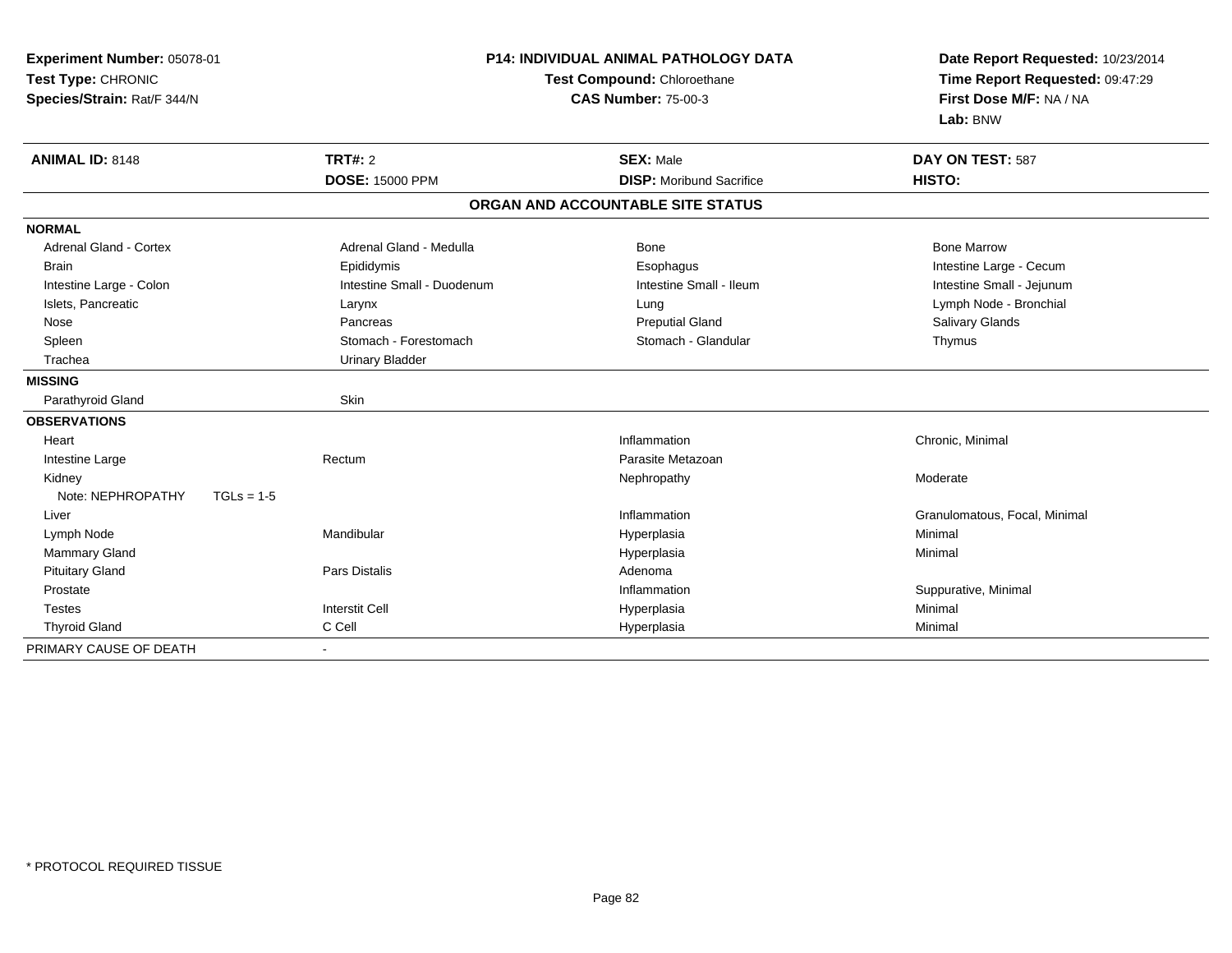| Experiment Number: 05078-01<br>Test Type: CHRONIC<br>Species/Strain: Rat/F 344/N |                         | <b>P14: INDIVIDUAL ANIMAL PATHOLOGY DATA</b><br>Test Compound: Chloroethane<br><b>CAS Number: 75-00-3</b> | Date Report Requested: 10/23/2014<br>Time Report Requested: 09:47:29<br>First Dose M/F: NA / NA<br>Lab: BNW |
|----------------------------------------------------------------------------------|-------------------------|-----------------------------------------------------------------------------------------------------------|-------------------------------------------------------------------------------------------------------------|
| <b>ANIMAL ID: 8149</b>                                                           | <b>TRT#: 2</b>          | <b>SEX: Male</b>                                                                                          | DAY ON TEST: 608                                                                                            |
|                                                                                  | <b>DOSE: 15000 PPM</b>  | <b>DISP:</b> Moribund Sacrifice                                                                           | HISTO:                                                                                                      |
|                                                                                  |                         | ORGAN AND ACCOUNTABLE SITE STATUS                                                                         |                                                                                                             |
| <b>NORMAL</b>                                                                    |                         |                                                                                                           |                                                                                                             |
| <b>Bone</b>                                                                      | <b>Brain</b>            | Epididymis                                                                                                | Esophagus                                                                                                   |
| Intestine Large - Cecum                                                          | Intestine Large - Colon | Intestine Small - Duodenum                                                                                | Intestine Small - Ileum                                                                                     |
| Intestine Small - Jejunum                                                        | Islets, Pancreatic      | Larynx                                                                                                    | Parathyroid Gland                                                                                           |
| <b>Preputial Gland</b>                                                           | Prostate                | Salivary Glands                                                                                           | Skin                                                                                                        |
| Stomach - Forestomach                                                            | Stomach - Glandular     | Thymus                                                                                                    | <b>Thyroid Gland</b>                                                                                        |
| Trachea                                                                          | <b>Urinary Bladder</b>  |                                                                                                           |                                                                                                             |
| <b>MISSING</b>                                                                   |                         |                                                                                                           |                                                                                                             |
| Mammary Gland                                                                    |                         |                                                                                                           |                                                                                                             |
| <b>OBSERVATIONS</b>                                                              |                         |                                                                                                           |                                                                                                             |
| <b>Adrenal Gland</b>                                                             | Medulla                 | Hyperplasia                                                                                               | Moderate                                                                                                    |
|                                                                                  | Cortex                  | Leukemia Mononuclear                                                                                      |                                                                                                             |
|                                                                                  | Medulla                 | Pheochromocytoma Malignant                                                                                |                                                                                                             |
| Note: PHEOCHROM MAL<br>$TGLs = 2-11$                                             |                         |                                                                                                           |                                                                                                             |
| <b>Bone Marrow</b>                                                               |                         | Leukemia Mononuclear                                                                                      |                                                                                                             |
| Heart                                                                            |                         | Leukemia Mononuclear                                                                                      |                                                                                                             |
| Intestine Large                                                                  | Rectum                  | Parasite Metazoan                                                                                         |                                                                                                             |
| Kidney                                                                           |                         | Leukemia Mononuclear                                                                                      |                                                                                                             |
|                                                                                  |                         | Nephropathy                                                                                               | Mild                                                                                                        |
| Liver                                                                            | <b>Bile Duct</b>        | Hyperplasia                                                                                               | Moderate                                                                                                    |
|                                                                                  |                         | Leukemia Mononuclear                                                                                      |                                                                                                             |
| Lung                                                                             |                         | Leukemia Mononuclear                                                                                      |                                                                                                             |
| Lymph Node                                                                       | <b>Bronchial</b>        | Leukemia Mononuclear                                                                                      |                                                                                                             |
|                                                                                  | Mandibular              | Leukemia Mononuclear                                                                                      |                                                                                                             |
| Nose                                                                             | Nasolacrim Dct          | Inflammation                                                                                              | Suppurative, Minimal                                                                                        |
| Pancreas                                                                         |                         | Atrophy                                                                                                   | Marked                                                                                                      |
|                                                                                  |                         | Leukemia Mononuclear                                                                                      |                                                                                                             |
| <b>Pituitary Gland</b>                                                           | <b>Pars Distalis</b>    | Hyperplasia                                                                                               | Mild                                                                                                        |
|                                                                                  |                         | Leukemia Mononuclear                                                                                      |                                                                                                             |
| Spleen                                                                           |                         | Leukemia Mononuclear                                                                                      |                                                                                                             |
| Note: $I$ FUKEMIA MONUC TGI $s = 1-4$                                            |                         |                                                                                                           |                                                                                                             |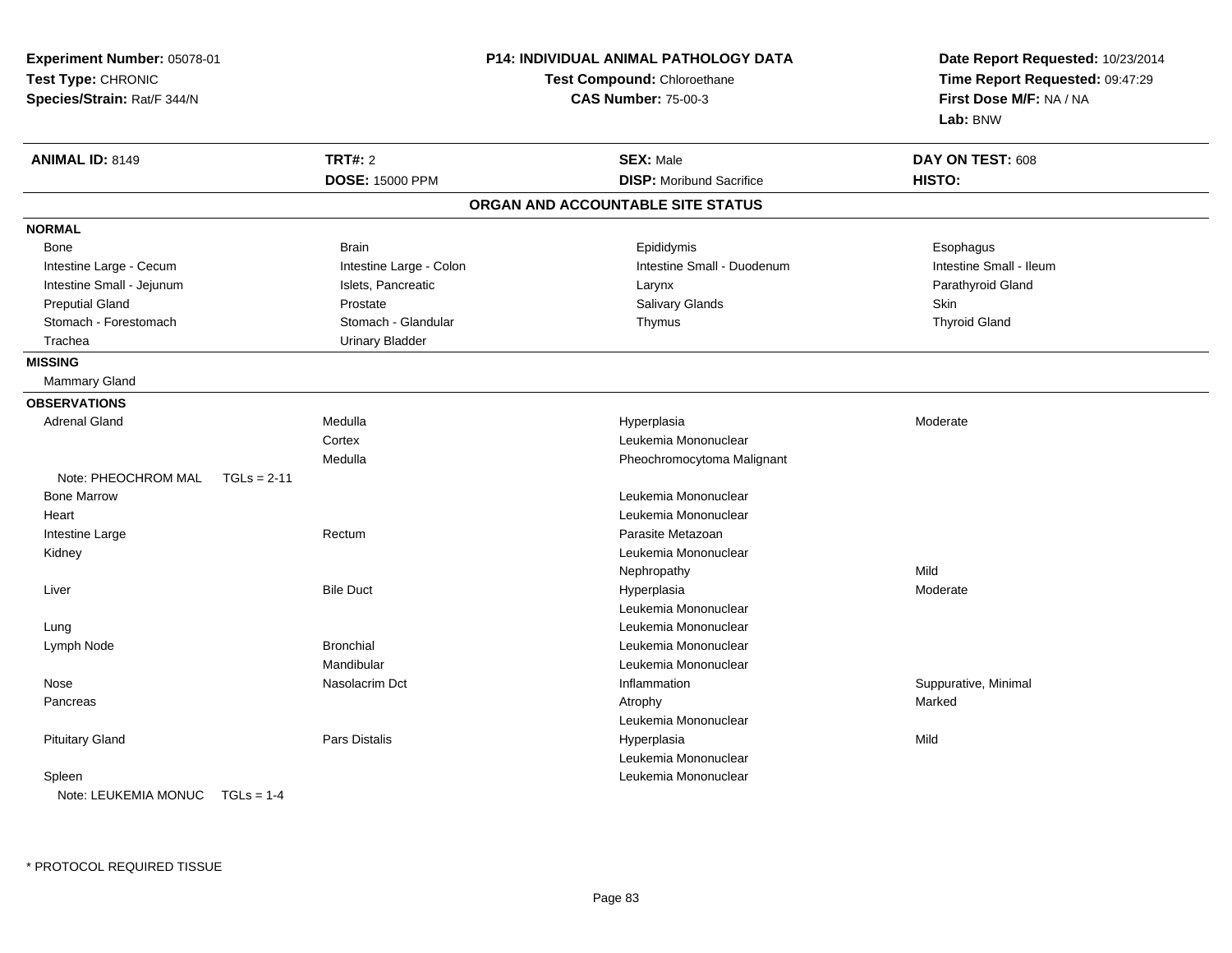| Experiment Number: 05078-01<br><b>Test Type: CHRONIC</b><br>Species/Strain: Rat/F 344/N |                                  | <b>P14: INDIVIDUAL ANIMAL PATHOLOGY DATA</b><br>Test Compound: Chloroethane<br><b>CAS Number: 75-00-3</b> | Date Report Requested: 10/23/2014<br>Time Report Requested: 09:47:29<br>First Dose M/F: NA / NA<br>Lab: BNW |
|-----------------------------------------------------------------------------------------|----------------------------------|-----------------------------------------------------------------------------------------------------------|-------------------------------------------------------------------------------------------------------------|
| <b>ANIMAL ID: 8149</b>                                                                  | TRT#: 2                          | <b>SEX: Male</b>                                                                                          | DAY ON TEST: 608                                                                                            |
|                                                                                         | <b>DOSE: 15000 PPM</b>           | <b>DISP:</b> Moribund Sacrifice                                                                           | HISTO:                                                                                                      |
|                                                                                         |                                  | ORGAN AND ACCOUNTABLE SITE STATUS                                                                         |                                                                                                             |
| <b>Testes</b>                                                                           | <b>Bilateral, Interstit Cell</b> | Adenoma                                                                                                   |                                                                                                             |
| PRIMARY CAUSE OF DEATH                                                                  |                                  |                                                                                                           |                                                                                                             |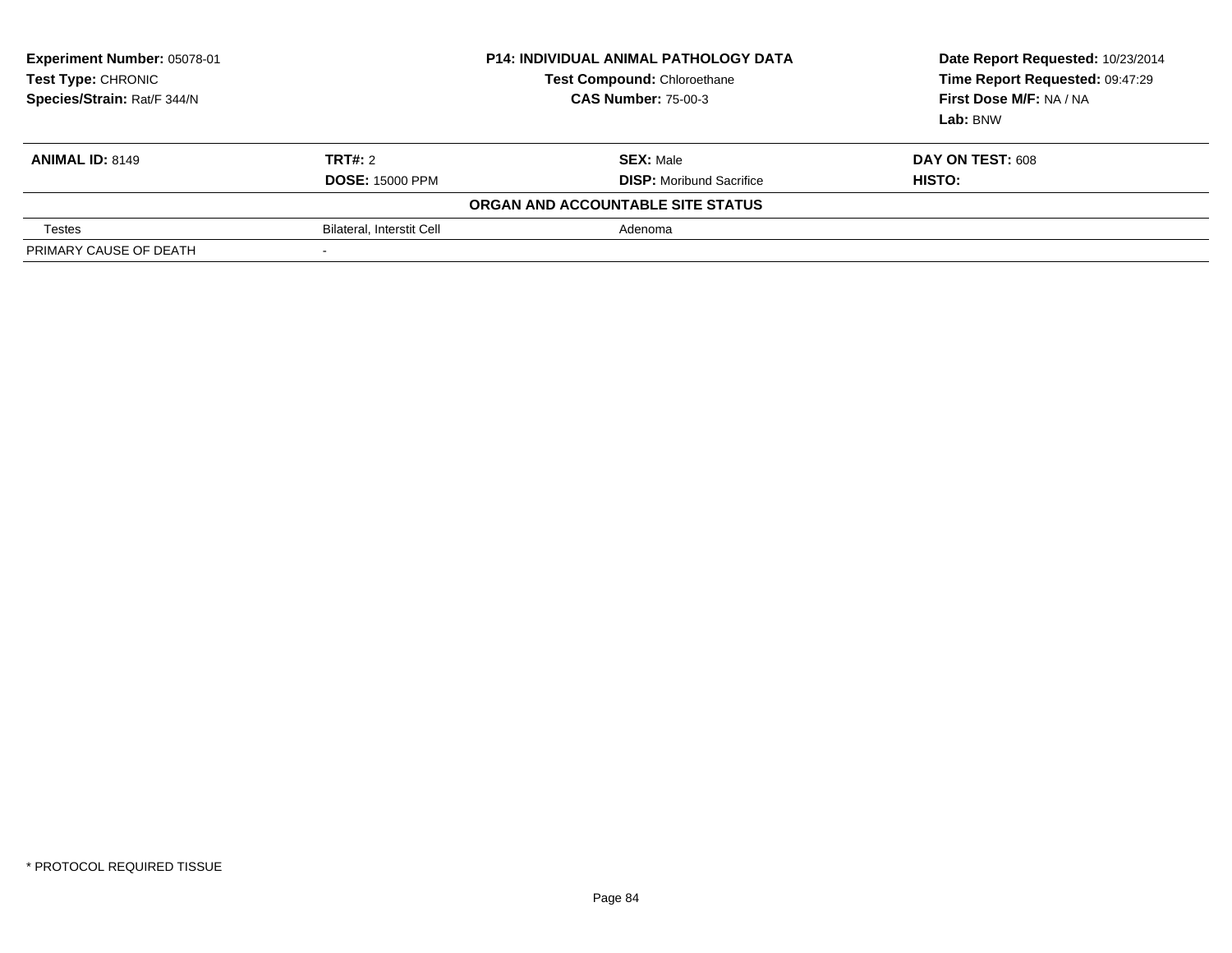| <b>Experiment Number: 05078-01</b><br>Test Type: CHRONIC<br>Species/Strain: Rat/F 344/N                                                                                  | P14: INDIVIDUAL ANIMAL PATHOLOGY DATA<br>Test Compound: Chloroethane<br><b>CAS Number: 75-00-3</b> |                                                     | Date Report Requested: 10/23/2014<br>Time Report Requested: 09:47:29<br>First Dose M/F: NA / NA<br>Lab: BNW |
|--------------------------------------------------------------------------------------------------------------------------------------------------------------------------|----------------------------------------------------------------------------------------------------|-----------------------------------------------------|-------------------------------------------------------------------------------------------------------------|
| <b>ANIMAL ID: 8150</b>                                                                                                                                                   | <b>TRT#: 2</b><br><b>DOSE: 15000 PPM</b>                                                           | <b>SEX: Male</b><br><b>DISP:</b> Moribund Sacrifice | DAY ON TEST: 471<br>HISTO:                                                                                  |
|                                                                                                                                                                          |                                                                                                    | ORGAN AND ACCOUNTABLE SITE STATUS                   |                                                                                                             |
|                                                                                                                                                                          |                                                                                                    |                                                     |                                                                                                             |
| <b>NORMAL</b><br>Adrenal Gland - Cortex                                                                                                                                  | Adrenal Gland - Medulla                                                                            | Bone                                                | <b>Bone Marrow</b>                                                                                          |
| <b>Brain</b>                                                                                                                                                             | Esophagus                                                                                          | Intestine Large - Cecum                             | Intestine Large - Colon                                                                                     |
| Intestine Large - Rectum                                                                                                                                                 | Intestine Small - Duodenum                                                                         | Intestine Small - Ileum                             | Intestine Small - Jejunum                                                                                   |
| Islets, Pancreatic                                                                                                                                                       | Larynx                                                                                             | Pancreas                                            | <b>Pituitary Gland</b>                                                                                      |
| <b>Preputial Gland</b>                                                                                                                                                   | Salivary Glands                                                                                    | Skin                                                | Spleen                                                                                                      |
| Stomach - Forestomach                                                                                                                                                    | Stomach - Glandular                                                                                | Thymus                                              | Trachea                                                                                                     |
| <b>MISSING</b>                                                                                                                                                           |                                                                                                    |                                                     |                                                                                                             |
| Lymph Node - Mandibular                                                                                                                                                  | Mammary Gland                                                                                      | Parathyroid Gland                                   | <b>Thyroid Gland</b>                                                                                        |
| <b>OBSERVATIONS</b>                                                                                                                                                      |                                                                                                    |                                                     |                                                                                                             |
| Epididymis                                                                                                                                                               |                                                                                                    | Granuloma Sperm                                     | Mild                                                                                                        |
| Heart                                                                                                                                                                    |                                                                                                    | Inflammation                                        | Chronic, Minimal                                                                                            |
| Kidney                                                                                                                                                                   |                                                                                                    | Hydronephrosis                                      | Mild                                                                                                        |
|                                                                                                                                                                          |                                                                                                    | Nephropathy                                         | Minimal                                                                                                     |
| Note: HYDRONEPHROSIS<br>$TGLs = 1-5+11$<br>Note: HYDRONEPHROSIS<br>$TGLs = 4-5+11$<br>Note: HYDRONEPHROSIS<br>$TGLs = 3-5+11$<br>Note: HYDRONEPHROSIS<br>$TGLs = 5-5+11$ |                                                                                                    |                                                     |                                                                                                             |
| Liver                                                                                                                                                                    | <b>Bile Duct</b>                                                                                   | Hyperplasia                                         | Minimal                                                                                                     |
|                                                                                                                                                                          |                                                                                                    | Inflammation                                        | Granulomatous, Focal, Minimal                                                                               |
| Lung<br>Note: SARCOMA<br>$TGLs = 7-3$                                                                                                                                    |                                                                                                    | Sarcoma                                             | Metastatic (Uncertain Primary Site)                                                                         |
| Lymph Node                                                                                                                                                               | <b>Bronchial</b>                                                                                   | Hyperplasia                                         | Mild                                                                                                        |
|                                                                                                                                                                          |                                                                                                    | Sarcoma                                             | Metastatic (Uncertain Primary Site)                                                                         |
| Nose                                                                                                                                                                     | <b>Respirat Epith</b>                                                                              | Hyperplasia                                         | Minimal                                                                                                     |
|                                                                                                                                                                          | Submucosa                                                                                          | Inflammation                                        | Mild                                                                                                        |
|                                                                                                                                                                          |                                                                                                    | Inflammation                                        | Suppurative, Mild                                                                                           |
|                                                                                                                                                                          |                                                                                                    | Thrombosis                                          | Minimal                                                                                                     |
| Prostate                                                                                                                                                                 |                                                                                                    | Sarcoma                                             | Metastatic (Uncertain Primary Site)                                                                         |
| <b>Seminal Vesicle</b>                                                                                                                                                   |                                                                                                    | Sarcoma                                             | Metastatic (Uncertain Primary Site)                                                                         |
| <b>Testes</b>                                                                                                                                                            |                                                                                                    | Atrophy                                             | Moderate                                                                                                    |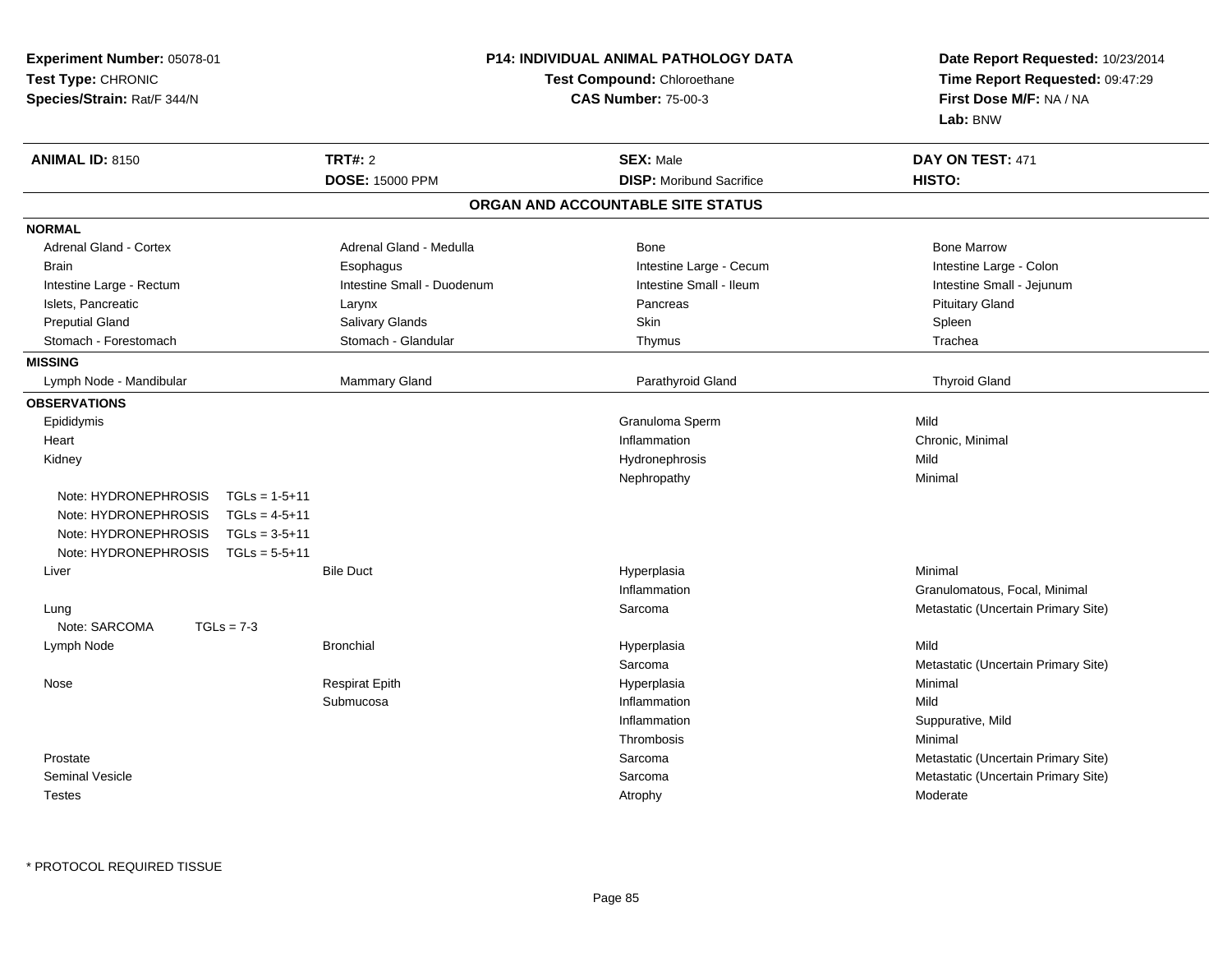| Experiment Number: 05078-01<br>Test Type: CHRONIC<br>Species/Strain: Rat/F 344/N |                                                                 | <b>P14: INDIVIDUAL ANIMAL PATHOLOGY DATA</b><br>Test Compound: Chloroethane<br><b>CAS Number: 75-00-3</b> | Date Report Requested: 10/23/2014<br>Time Report Requested: 09:47:29<br>First Dose M/F: NA / NA<br>Lab: BNW |
|----------------------------------------------------------------------------------|-----------------------------------------------------------------|-----------------------------------------------------------------------------------------------------------|-------------------------------------------------------------------------------------------------------------|
| <b>ANIMAL ID: 8150</b>                                                           | TRT#: 2                                                         | <b>SEX: Male</b>                                                                                          | DAY ON TEST: 471                                                                                            |
|                                                                                  | <b>DOSE: 15000 PPM</b>                                          | <b>DISP:</b> Moribund Sacrifice                                                                           | HISTO:                                                                                                      |
|                                                                                  |                                                                 | ORGAN AND ACCOUNTABLE SITE STATUS                                                                         |                                                                                                             |
| <b>Tissue NOS</b>                                                                |                                                                 | Sarcoma                                                                                                   |                                                                                                             |
|                                                                                  | Note: TISSUE NOS HAS SOME EPITHELIAL STRUCTURES SO MAY BE       |                                                                                                           |                                                                                                             |
|                                                                                  | Note: CALLED CARCINOSARCOMA BUT THAT DIAGNOSIS IS NOT AVAILABLE |                                                                                                           |                                                                                                             |
| [Sarcoma TGLS = $6-12+13$ ]                                                      |                                                                 |                                                                                                           |                                                                                                             |
| Urinary Bladder                                                                  |                                                                 | Sarcoma                                                                                                   | Metastatic (Uncertain Primary Site)                                                                         |
| PRIMARY CAUSE OF DEATH                                                           |                                                                 |                                                                                                           |                                                                                                             |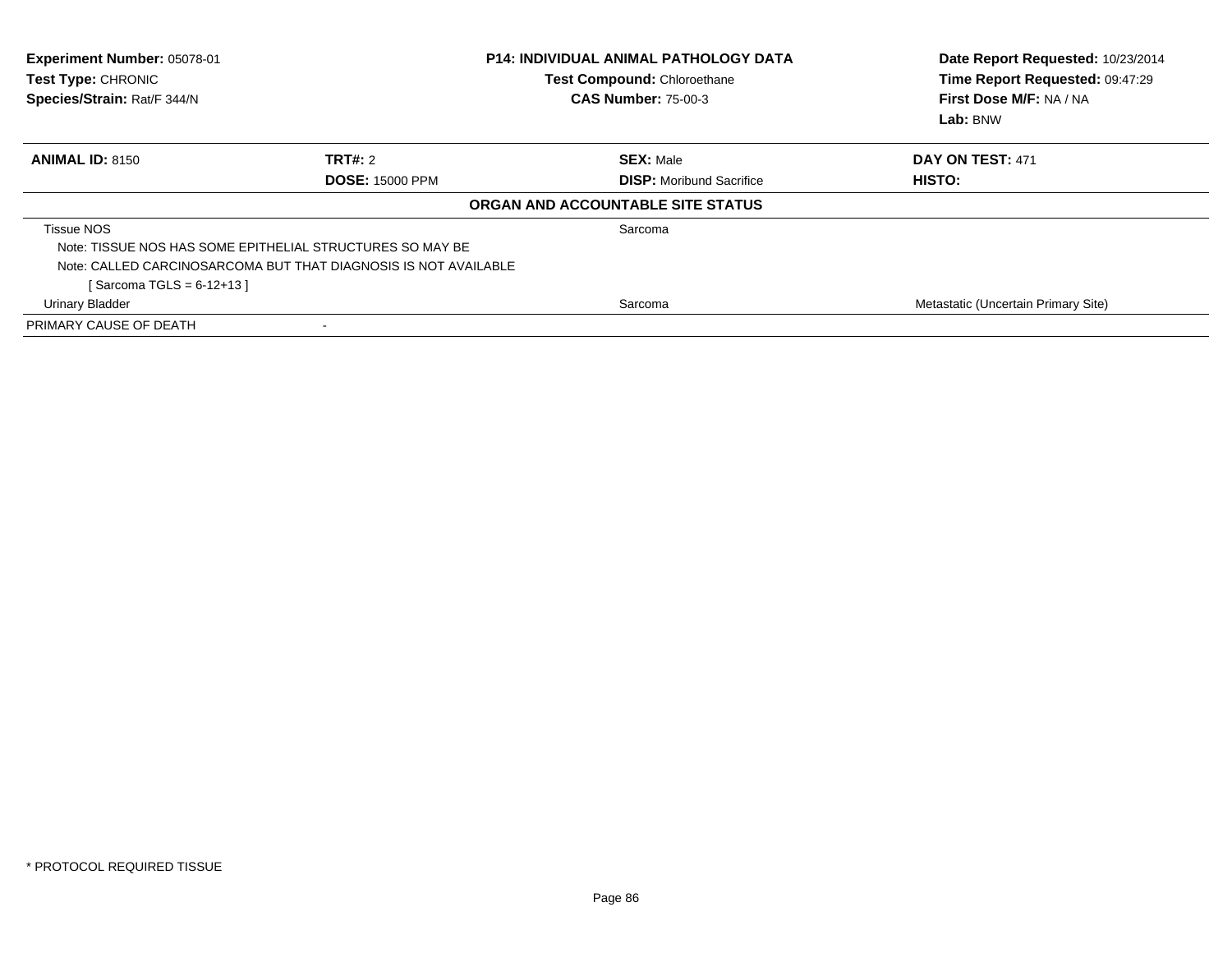| Experiment Number: 05078-01                                                |                             | P14: INDIVIDUAL ANIMAL PATHOLOGY DATA | Date Report Requested: 10/23/2014   |  |
|----------------------------------------------------------------------------|-----------------------------|---------------------------------------|-------------------------------------|--|
| Test Type: CHRONIC                                                         | Test Compound: Chloroethane |                                       | Time Report Requested: 09:47:29     |  |
| Species/Strain: Rat/F 344/N                                                |                             | <b>CAS Number: 75-00-3</b>            | First Dose M/F: NA / NA<br>Lab: BNW |  |
| <b>ANIMAL ID: 9401</b>                                                     | <b>TRT#: 1</b>              | <b>SEX: Male</b>                      | DAY ON TEST: 682                    |  |
|                                                                            | <b>DOSE: CONTROL</b>        | <b>DISP:</b> Moribund Sacrifice       | HISTO:                              |  |
|                                                                            |                             | ORGAN AND ACCOUNTABLE SITE STATUS     |                                     |  |
| <b>NORMAL</b>                                                              |                             |                                       |                                     |  |
| Bone                                                                       | <b>Bone Marrow</b>          | <b>Brain</b>                          | Epididymis                          |  |
| Esophagus                                                                  | Intestine Large - Cecum     | Intestine Large - Colon               | Intestine Small - Duodenum          |  |
| Intestine Small - Ileum                                                    | Intestine Small - Jejunum   | Larynx                                | <b>Salivary Glands</b>              |  |
| Stomach - Forestomach                                                      | Stomach - Glandular         | Trachea                               | <b>Urinary Bladder</b>              |  |
| <b>MISSING</b>                                                             |                             |                                       |                                     |  |
| Mammary Gland                                                              | Parathyroid Gland           | Thymus                                |                                     |  |
| <b>OBSERVATIONS</b>                                                        |                             |                                       |                                     |  |
| <b>Adrenal Gland</b>                                                       | Cortex                      | Degeneration                          | Fatty, Mild                         |  |
|                                                                            | Cortex                      | Hyperplasia                           | Mild                                |  |
|                                                                            | Medulla                     | Hyperplasia                           | Marked                              |  |
| Heart                                                                      |                             | Inflammation                          | Chronic, Moderate                   |  |
| Intestine Large                                                            | Rectum, Serosa              | Inflammation                          | Chronic, Marked                     |  |
|                                                                            | Rectum, Serosa              | Thrombosis                            | Marked                              |  |
| Note: THROMBUS<br>$TGLs = 4-12$ ,                                          |                             |                                       |                                     |  |
| Note: INFLAMMATION<br>$TGLs = 4-12$ ,                                      |                             |                                       |                                     |  |
| Islets, Pancreatic                                                         |                             | Adenoma                               |                                     |  |
| Kidney                                                                     |                             | Inflammation                          | Suppurative, Minimal                |  |
|                                                                            |                             | Nephropathy                           | Moderate                            |  |
| Liver                                                                      |                             | <b>Basophilic Focus</b>               | Minimal                             |  |
|                                                                            | <b>Bile Duct</b>            | Hyperplasia                           | Mild                                |  |
|                                                                            |                             | Leukemia Mononuclear                  |                                     |  |
|                                                                            |                             | Necrosis                              | Mild                                |  |
| Note: HYPERPLASIA<br>$TGLs = 6-4,$<br>Note: NECROSIS<br>$TGLs = 5-4, 6-4,$ |                             |                                       |                                     |  |
| Lung                                                                       |                             | Inflammation                          | Chronic, Focal, Mild                |  |
|                                                                            |                             | Leukemia Mononuclear                  |                                     |  |
| Lymph Node                                                                 | <b>Bronchial</b>            | Hyperplasia                           | Mild                                |  |
|                                                                            | Mandibular                  | Hyperplasia                           | Mild                                |  |
| Nose                                                                       | Submucosa                   | Inflammation                          | Minimal                             |  |
|                                                                            |                             | Inflammation                          | Suppurative, Minimal                |  |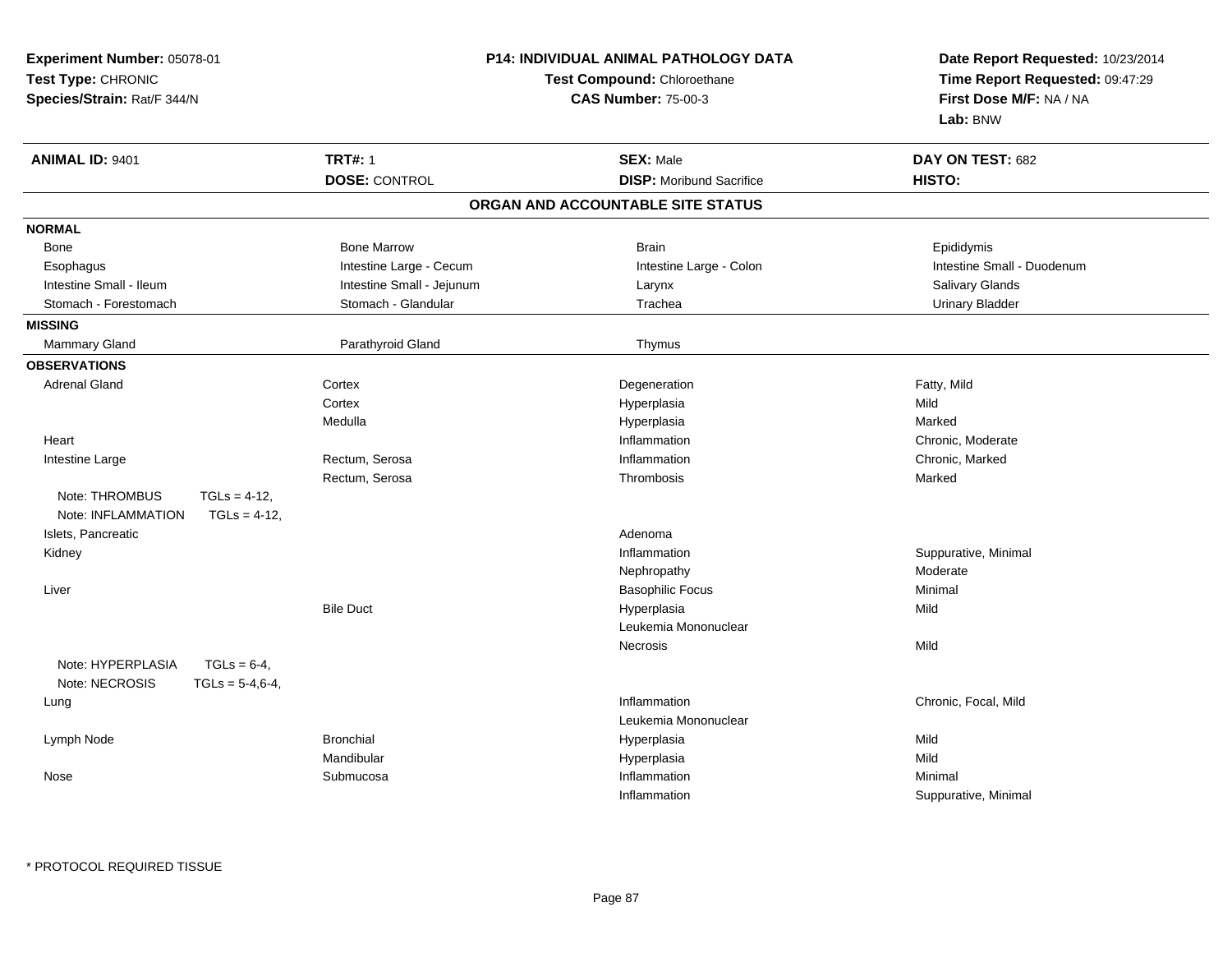| <b>Experiment Number: 05078-01</b><br>Test Type: CHRONIC<br>Species/Strain: Rat/F 344/N |                       | <b>P14: INDIVIDUAL ANIMAL PATHOLOGY DATA</b><br>Test Compound: Chloroethane<br><b>CAS Number: 75-00-3</b> | Date Report Requested: 10/23/2014<br>Time Report Requested: 09:47:29<br>First Dose M/F: NA / NA<br>Lab: BNW |                       |
|-----------------------------------------------------------------------------------------|-----------------------|-----------------------------------------------------------------------------------------------------------|-------------------------------------------------------------------------------------------------------------|-----------------------|
| <b>ANIMAL ID: 9401</b>                                                                  | <b>TRT#: 1</b>        |                                                                                                           | <b>SEX: Male</b>                                                                                            | DAY ON TEST: 682      |
|                                                                                         | <b>DOSE: CONTROL</b>  |                                                                                                           | <b>DISP:</b> Moribund Sacrifice                                                                             | HISTO:                |
|                                                                                         |                       |                                                                                                           | ORGAN AND ACCOUNTABLE SITE STATUS                                                                           |                       |
| Pancreas                                                                                |                       |                                                                                                           | Cytomegaly                                                                                                  | Minimal               |
| <b>Pituitary Gland</b>                                                                  | Pars Distalis         |                                                                                                           | Adenoma                                                                                                     |                       |
| <b>Preputial Gland</b>                                                                  |                       |                                                                                                           | Inflammation                                                                                                | Suppurative, Mild     |
| Prostate                                                                                |                       |                                                                                                           | Inflammation                                                                                                | Suppurative, Moderate |
| Skin                                                                                    |                       |                                                                                                           | Keratoacanthoma                                                                                             |                       |
| Note: KERATOACANTHMA<br>$TGLs = 2-11$ ,                                                 |                       |                                                                                                           |                                                                                                             |                       |
| Spleen                                                                                  |                       |                                                                                                           | Leukemia Mononuclear                                                                                        |                       |
| Note: LEUKEMIA MONUC<br>$TGLs = 3-4$ ,                                                  |                       |                                                                                                           |                                                                                                             |                       |
| Testes                                                                                  | <b>Interstit Cell</b> |                                                                                                           | Hyperplasia                                                                                                 | Minimal               |
| <b>Thyroid Gland</b>                                                                    | C Cell                |                                                                                                           | Adenoma                                                                                                     | Multiple              |
| PRIMARY CAUSE OF DEATH                                                                  | $\blacksquare$        |                                                                                                           |                                                                                                             |                       |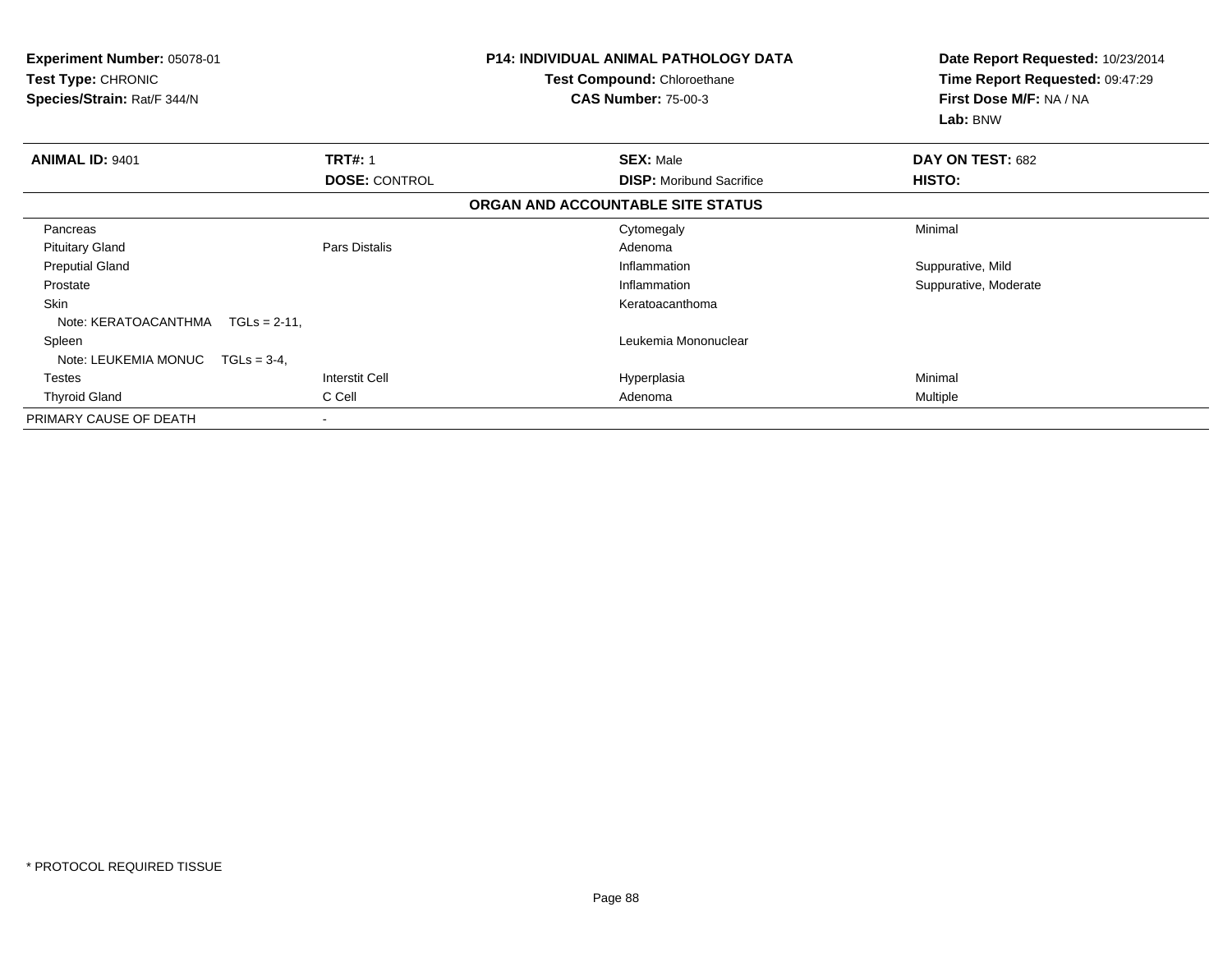| Experiment Number: 05078-01<br>Test Type: CHRONIC<br>Species/Strain: Rat/F 344/N |                         | <b>P14: INDIVIDUAL ANIMAL PATHOLOGY DATA</b><br>Test Compound: Chloroethane<br><b>CAS Number: 75-00-3</b> | Date Report Requested: 10/23/2014<br>Time Report Requested: 09:47:29<br>First Dose M/F: NA / NA<br>Lab: BNW |
|----------------------------------------------------------------------------------|-------------------------|-----------------------------------------------------------------------------------------------------------|-------------------------------------------------------------------------------------------------------------|
| <b>ANIMAL ID: 9402</b>                                                           | <b>TRT#: 1</b>          | <b>SEX: Male</b>                                                                                          | DAY ON TEST: 696                                                                                            |
|                                                                                  | <b>DOSE: CONTROL</b>    | <b>DISP:</b> Moribund Sacrifice                                                                           | HISTO:                                                                                                      |
|                                                                                  |                         | ORGAN AND ACCOUNTABLE SITE STATUS                                                                         |                                                                                                             |
| <b>NORMAL</b>                                                                    |                         |                                                                                                           |                                                                                                             |
| Bone                                                                             | <b>Brain</b>            | Esophagus                                                                                                 | Heart                                                                                                       |
| Intestine Large - Cecum                                                          | Intestine Large - Colon | Intestine Large - Rectum                                                                                  | Intestine Small - Duodenum                                                                                  |
| Intestine Small - Jejunum                                                        | Islets, Pancreatic      | Larynx                                                                                                    | Lymph Node - Bronchial                                                                                      |
| Nose                                                                             | <b>Pituitary Gland</b>  | <b>Preputial Gland</b>                                                                                    | <b>Skin</b>                                                                                                 |
| Stomach - Forestomach                                                            | Stomach - Glandular     | Thymus                                                                                                    | Trachea                                                                                                     |
| <b>Urinary Bladder</b>                                                           |                         |                                                                                                           |                                                                                                             |
| <b>MISSING</b>                                                                   |                         |                                                                                                           |                                                                                                             |
| Ear                                                                              | Intestine Small - Ileum | Mammary Gland                                                                                             | Parathyroid Gland                                                                                           |
| <b>OBSERVATIONS</b>                                                              |                         |                                                                                                           |                                                                                                             |
| <b>Adrenal Gland</b>                                                             | Cortex                  | Degeneration                                                                                              | Fatty, Minimal                                                                                              |
|                                                                                  | Medulla                 | Hyperplasia                                                                                               | Moderate                                                                                                    |
|                                                                                  | Cortex                  | Leukemia Mononuclear                                                                                      |                                                                                                             |
|                                                                                  | Medulla                 | Leukemia Mononuclear                                                                                      |                                                                                                             |
| <b>Bone Marrow</b>                                                               |                         | Myelofibrosis                                                                                             | Minimal                                                                                                     |
| Epididymis                                                                       |                         | Mineralization                                                                                            | Moderate                                                                                                    |
|                                                                                  |                         | Vacuolization Cytoplasmic                                                                                 | Mild                                                                                                        |
| Kidney                                                                           |                         | Leukemia Mononuclear                                                                                      |                                                                                                             |
|                                                                                  |                         | Nephropathy                                                                                               | Moderate                                                                                                    |
| Note: NEPHROPATHY<br>$TGLs = 6-5$ ,                                              |                         |                                                                                                           |                                                                                                             |
| Liver                                                                            |                         | <b>Basophilic Focus</b>                                                                                   | Minimal                                                                                                     |
|                                                                                  |                         | Fibrosis                                                                                                  | Mild                                                                                                        |
|                                                                                  | <b>Bile Duct</b>        | Hyperplasia                                                                                               | Moderate                                                                                                    |
|                                                                                  |                         | Leukemia Mononuclear                                                                                      |                                                                                                             |
|                                                                                  |                         | Necrosis                                                                                                  | Mild                                                                                                        |
| Note: FIBROSIS<br>$TGLs = 4-13,5-12,$                                            |                         |                                                                                                           |                                                                                                             |
| Lung                                                                             |                         | Inflammation                                                                                              | Chronic, Focal, Minimal                                                                                     |
|                                                                                  |                         | Leukemia Mononuclear                                                                                      |                                                                                                             |
| Lymph Node                                                                       | Mandibular              | Leukemia Mononuclear                                                                                      |                                                                                                             |
| Pancreas                                                                         |                         | Atrophy                                                                                                   | Minimal                                                                                                     |
| Prostate                                                                         |                         | Inflammation                                                                                              | Suppurative, Mild                                                                                           |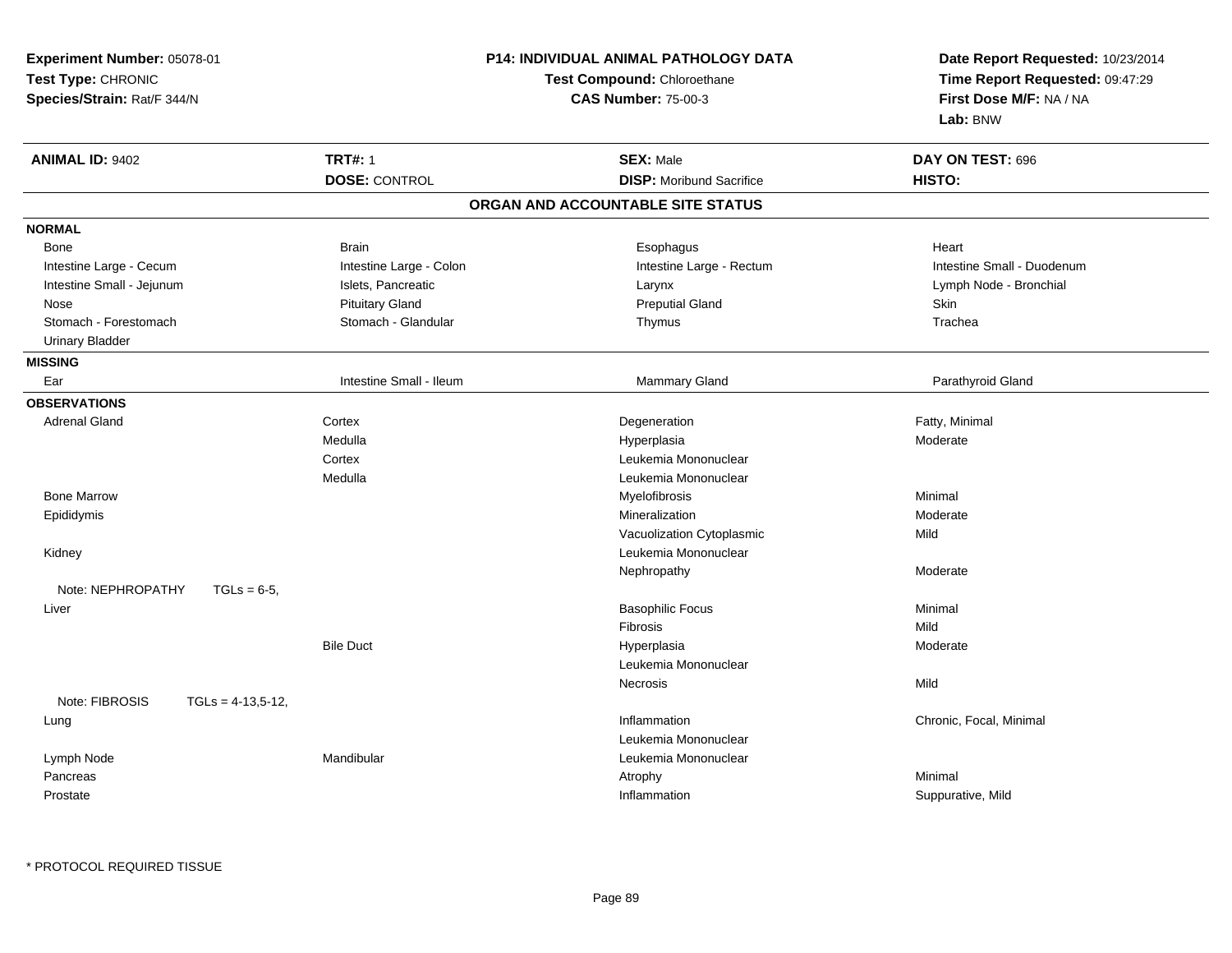| Experiment Number: 05078-01<br><b>Test Type: CHRONIC</b><br>Species/Strain: Rat/F 344/N |                           | <b>P14: INDIVIDUAL ANIMAL PATHOLOGY DATA</b><br>Test Compound: Chloroethane<br><b>CAS Number: 75-00-3</b> | Date Report Requested: 10/23/2014<br>Time Report Requested: 09:47:29<br>First Dose M/F: NA / NA<br>Lab: BNW |
|-----------------------------------------------------------------------------------------|---------------------------|-----------------------------------------------------------------------------------------------------------|-------------------------------------------------------------------------------------------------------------|
| <b>ANIMAL ID: 9402</b>                                                                  | <b>TRT#: 1</b>            | <b>SEX: Male</b>                                                                                          | DAY ON TEST: 696                                                                                            |
|                                                                                         | <b>DOSE: CONTROL</b>      | <b>DISP:</b> Moribund Sacrifice                                                                           | HISTO:                                                                                                      |
|                                                                                         |                           | ORGAN AND ACCOUNTABLE SITE STATUS                                                                         |                                                                                                             |
| <b>Salivary Glands</b>                                                                  | Duct                      | Hyperplasia                                                                                               | Minimal                                                                                                     |
| Spleen                                                                                  |                           | Fibrosis                                                                                                  | Marked                                                                                                      |
|                                                                                         |                           | Leukemia Mononuclear                                                                                      |                                                                                                             |
| Note: LEUKEMIA MONUC<br>$TGLs = 2-4+11$ ,                                               |                           |                                                                                                           |                                                                                                             |
| Note: FIBROSIS<br>$TGLs = 3-11$ .                                                       |                           |                                                                                                           |                                                                                                             |
| Testes                                                                                  | Bilateral, Interstit Cell | Adenoma                                                                                                   |                                                                                                             |
|                                                                                         |                           | Atrophy                                                                                                   | Mild                                                                                                        |
| $TGLs = 1-7$<br>Note: ADENOMA                                                           |                           |                                                                                                           |                                                                                                             |
| <b>Thyroid Gland</b>                                                                    | C Cell                    | Hyperplasia                                                                                               | Mild                                                                                                        |
| PRIMARY CAUSE OF DEATH                                                                  | $\overline{\phantom{0}}$  |                                                                                                           |                                                                                                             |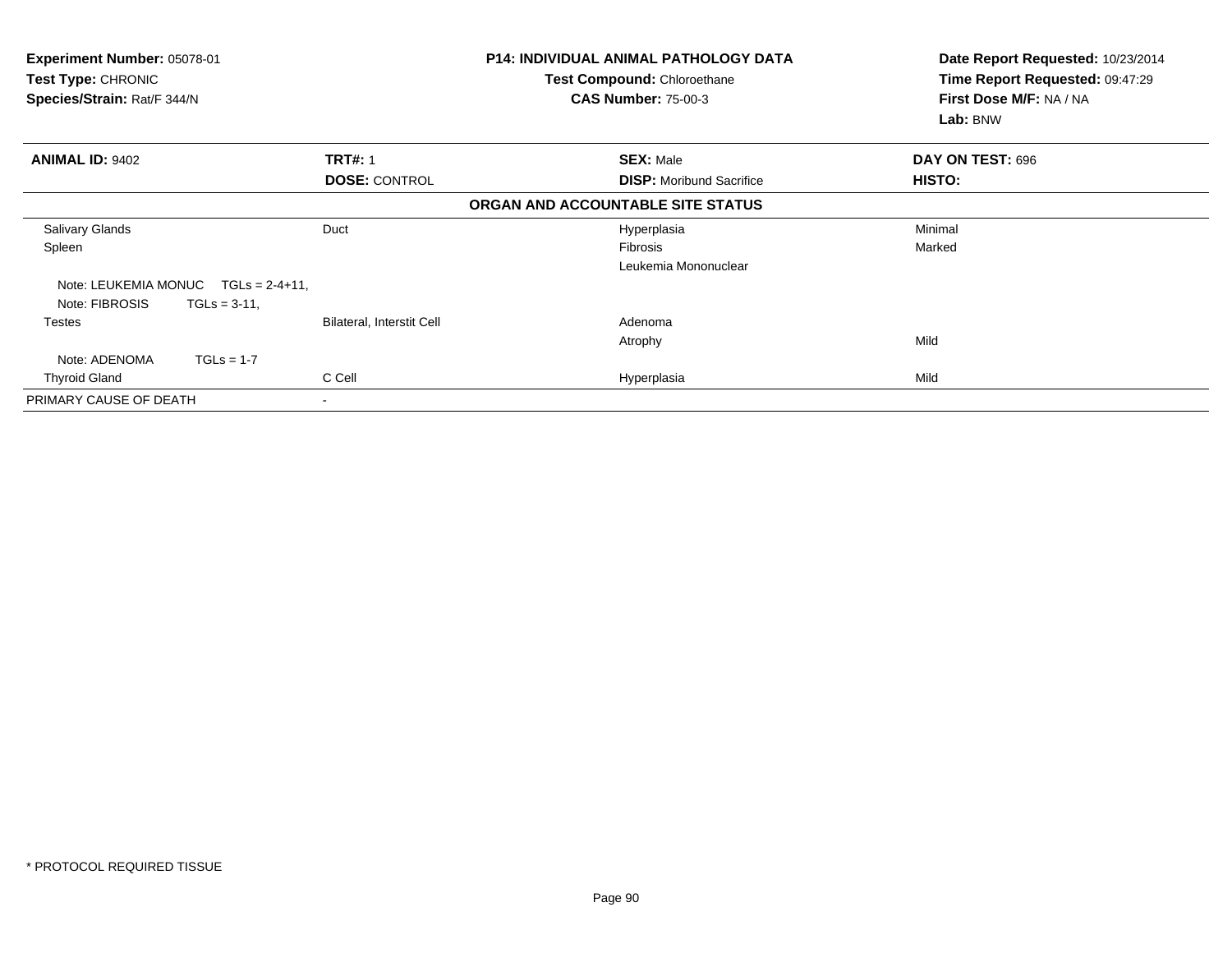| Experiment Number: 05078-01<br>Test Type: CHRONIC<br>Species/Strain: Rat/F 344/N |                           | <b>P14: INDIVIDUAL ANIMAL PATHOLOGY DATA</b><br>Test Compound: Chloroethane<br><b>CAS Number: 75-00-3</b> | Date Report Requested: 10/23/2014<br>Time Report Requested: 09:47:29<br>First Dose M/F: NA / NA<br>Lab: BNW |
|----------------------------------------------------------------------------------|---------------------------|-----------------------------------------------------------------------------------------------------------|-------------------------------------------------------------------------------------------------------------|
| <b>ANIMAL ID: 9403</b>                                                           | <b>TRT#: 1</b>            | <b>SEX: Male</b>                                                                                          | DAY ON TEST: 730                                                                                            |
|                                                                                  | <b>DOSE: CONTROL</b>      | <b>DISP: Terminal Sacrifice</b>                                                                           | HISTO:                                                                                                      |
|                                                                                  |                           | ORGAN AND ACCOUNTABLE SITE STATUS                                                                         |                                                                                                             |
| <b>NORMAL</b>                                                                    |                           |                                                                                                           |                                                                                                             |
| <b>Adrenal Gland - Cortex</b>                                                    | Bone                      | <b>Bone Marrow</b>                                                                                        | <b>Brain</b>                                                                                                |
| Epididymis                                                                       | Esophagus                 | Intestine Large - Cecum                                                                                   | Intestine Small - Duodenum                                                                                  |
| Intestine Small - Ileum                                                          | Intestine Small - Jejunum | Islets, Pancreatic                                                                                        | Larynx                                                                                                      |
| Nose                                                                             | <b>Preputial Gland</b>    | Prostate                                                                                                  | Salivary Glands                                                                                             |
| Skin                                                                             | Stomach - Forestomach     | Stomach - Glandular                                                                                       | Thymus                                                                                                      |
| <b>Thyroid Gland</b>                                                             | Trachea                   | <b>Urinary Bladder</b>                                                                                    |                                                                                                             |
| <b>MISSING</b>                                                                   |                           |                                                                                                           |                                                                                                             |
| Intestine Large - Rectum                                                         | Parathyroid Gland         |                                                                                                           |                                                                                                             |
| <b>OBSERVATIONS</b>                                                              |                           |                                                                                                           |                                                                                                             |
| <b>Adrenal Gland</b>                                                             | Medulla                   | Pheochromocytoma Benign                                                                                   |                                                                                                             |
| Heart                                                                            |                           | Inflammation                                                                                              | Chronic, Mild                                                                                               |
|                                                                                  |                           | Leukemia Mononuclear                                                                                      |                                                                                                             |
| Intestine Large                                                                  | Colon                     | Parasite Metazoan                                                                                         |                                                                                                             |
| Kidney                                                                           |                           | Nephropathy                                                                                               | Moderate                                                                                                    |
| Liver                                                                            | <b>Bile Duct</b>          | Hyperplasia                                                                                               | Mild                                                                                                        |
|                                                                                  | Hepatocyte                | Hyperplasia                                                                                               | Moderate                                                                                                    |
|                                                                                  |                           | Leukemia Mononuclear                                                                                      |                                                                                                             |
| Note: LEUKEMIA MONUC                                                             | $TGLs = 2-4$              |                                                                                                           |                                                                                                             |
| Lung                                                                             |                           | Leukemia Mononuclear                                                                                      |                                                                                                             |
| Lymph Node                                                                       | <b>Bronchial</b>          | Leukemia Mononuclear                                                                                      |                                                                                                             |
|                                                                                  | Mandibular                | Leukemia Mononuclear                                                                                      |                                                                                                             |
| <b>Mammary Gland</b>                                                             |                           | Hyperplasia                                                                                               | Minimal                                                                                                     |
| Pancreas                                                                         |                           | Atrophy                                                                                                   | Minimal                                                                                                     |
|                                                                                  |                           | Cytomegaly                                                                                                | Minimal                                                                                                     |
| <b>Pituitary Gland</b>                                                           | Pars Distalis             | Adenoma                                                                                                   |                                                                                                             |
| Spleen                                                                           |                           | Leukemia Mononuclear                                                                                      |                                                                                                             |
| Note: LEUKEMIA MONUC                                                             | $TGLs = 1-4$              |                                                                                                           |                                                                                                             |
| <b>Testes</b>                                                                    | Bilateral, Interstit Cell | Adenoma                                                                                                   |                                                                                                             |
|                                                                                  |                           | Atrophy                                                                                                   | Moderate                                                                                                    |
| Note: ADENOMA<br>$TGLs = 3-7$                                                    |                           |                                                                                                           |                                                                                                             |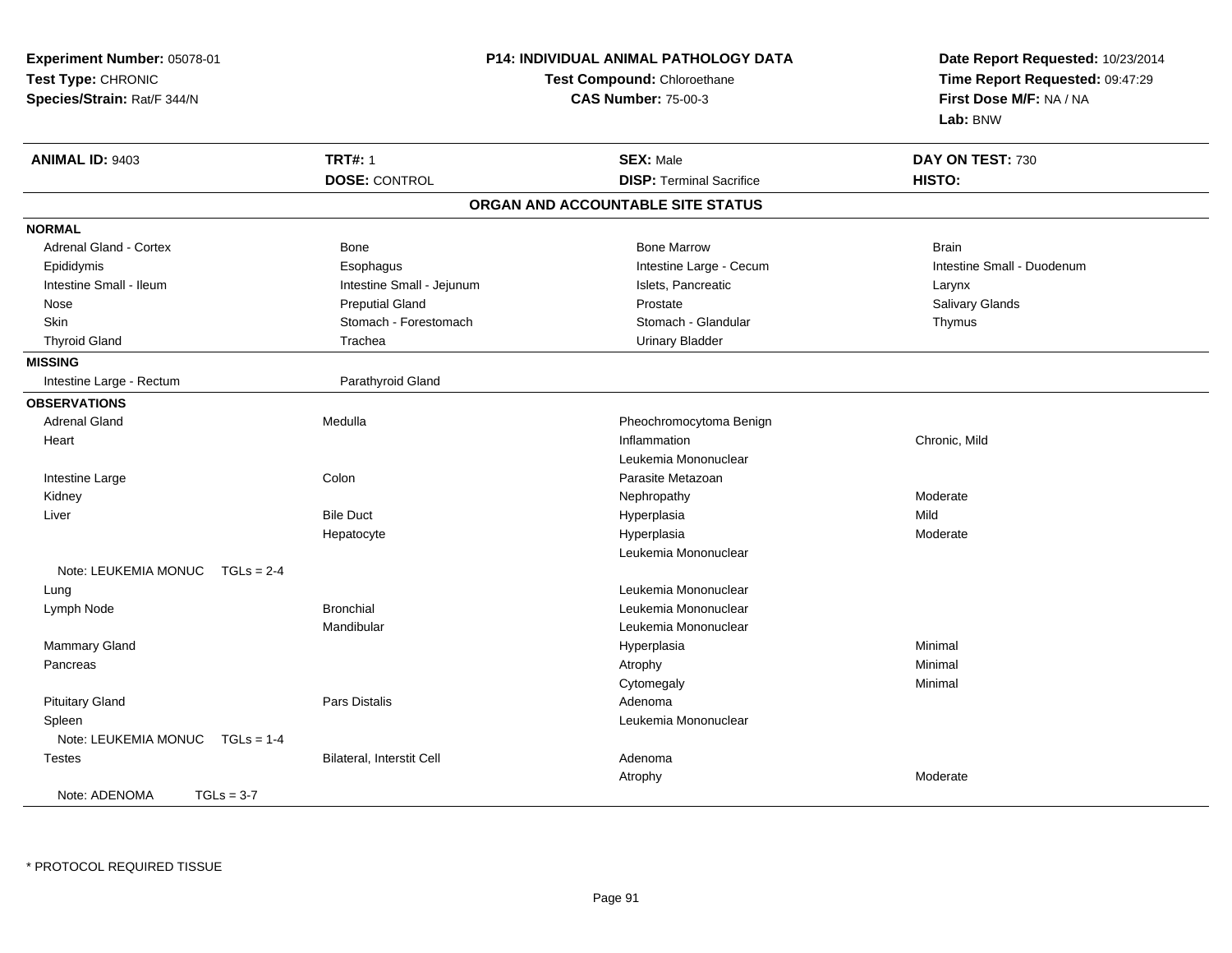| <b>Experiment Number: 05078-01</b><br>Test Type: CHRONIC<br>Species/Strain: Rat/F 344/N |                      | <b>P14: INDIVIDUAL ANIMAL PATHOLOGY DATA</b><br><b>Test Compound: Chloroethane</b><br><b>CAS Number: 75-00-3</b> | Date Report Requested: 10/23/2014<br>Time Report Requested: 09:47:29<br>First Dose M/F: NA / NA<br>Lab: BNW |
|-----------------------------------------------------------------------------------------|----------------------|------------------------------------------------------------------------------------------------------------------|-------------------------------------------------------------------------------------------------------------|
| <b>ANIMAL ID: 9403</b>                                                                  | <b>TRT#: 1</b>       | <b>SEX: Male</b>                                                                                                 | <b>DAY ON TEST: 730</b>                                                                                     |
|                                                                                         | <b>DOSE: CONTROL</b> | <b>DISP: Terminal Sacrifice</b>                                                                                  | <b>HISTO:</b>                                                                                               |
|                                                                                         |                      | ORGAN AND ACCOUNTABLE SITE STATUS                                                                                |                                                                                                             |
| PRIMARY CAUSE OF DEATH                                                                  |                      |                                                                                                                  |                                                                                                             |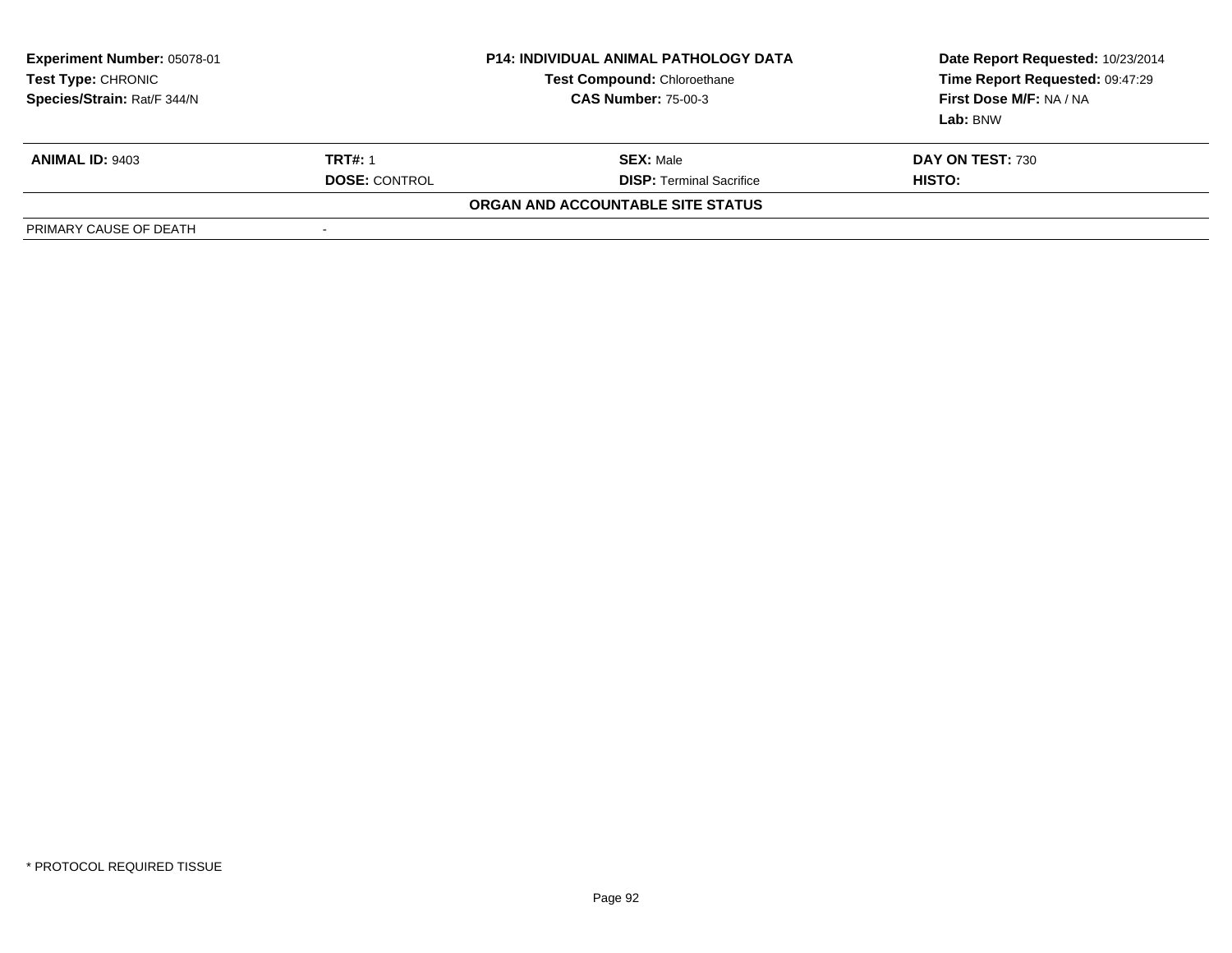| <b>Experiment Number: 05078-01</b><br>Test Type: CHRONIC<br>Species/Strain: Rat/F 344/N | P14: INDIVIDUAL ANIMAL PATHOLOGY DATA<br>Test Compound: Chloroethane<br><b>CAS Number: 75-00-3</b> |                                              | Date Report Requested: 10/23/2014<br>Time Report Requested: 09:47:29<br>First Dose M/F: NA / NA<br>Lab: BNW |
|-----------------------------------------------------------------------------------------|----------------------------------------------------------------------------------------------------|----------------------------------------------|-------------------------------------------------------------------------------------------------------------|
| <b>ANIMAL ID: 9404</b>                                                                  | <b>TRT#: 1</b>                                                                                     | <b>SEX: Male</b>                             | DAY ON TEST: 696                                                                                            |
|                                                                                         | <b>DOSE: CONTROL</b>                                                                               | <b>DISP:</b> Moribund Sacrifice              | HISTO:                                                                                                      |
|                                                                                         |                                                                                                    | ORGAN AND ACCOUNTABLE SITE STATUS            |                                                                                                             |
| <b>NORMAL</b>                                                                           |                                                                                                    |                                              |                                                                                                             |
| <b>Bone</b>                                                                             | <b>Bone Marrow</b>                                                                                 | <b>Brain</b>                                 | Esophagus                                                                                                   |
| Intestine Large - Cecum                                                                 | Intestine Large - Rectum                                                                           | Intestine Small - Duodenum                   | Intestine Small - Ileum                                                                                     |
| Intestine Small - Jejunum                                                               | Islets, Pancreatic                                                                                 | Larynx                                       | Prostate                                                                                                    |
| Salivary Glands                                                                         | Stomach - Forestomach                                                                              | Stomach - Glandular                          | Trachea                                                                                                     |
| <b>Urinary Bladder</b>                                                                  |                                                                                                    |                                              |                                                                                                             |
| <b>MISSING</b>                                                                          |                                                                                                    |                                              |                                                                                                             |
| Adrenal Gland - Medulla                                                                 | Mammary Gland                                                                                      | Parathyroid Gland                            | Skin                                                                                                        |
| Thymus                                                                                  |                                                                                                    |                                              |                                                                                                             |
| <b>OBSERVATIONS</b>                                                                     |                                                                                                    |                                              |                                                                                                             |
| <b>Adrenal Gland</b>                                                                    | Cortex                                                                                             | Degeneration                                 | Fatty, Minimal                                                                                              |
|                                                                                         | Cortex                                                                                             | Hyperplasia                                  | Minimal                                                                                                     |
|                                                                                         | Cortex                                                                                             | Leukemia Mononuclear                         |                                                                                                             |
| Epididymis                                                                              |                                                                                                    | Vacuolization Cytoplasmic                    | Moderate                                                                                                    |
| Heart                                                                                   |                                                                                                    | Leukemia Mononuclear                         |                                                                                                             |
| Intestine Large                                                                         | Colon                                                                                              | Parasite Metazoan                            |                                                                                                             |
| Kidney                                                                                  |                                                                                                    | Leukemia Mononuclear                         |                                                                                                             |
|                                                                                         |                                                                                                    | Nephropathy                                  | Moderate                                                                                                    |
| Liver                                                                                   | <b>Bile Duct</b>                                                                                   | Hyperplasia                                  | Mild                                                                                                        |
|                                                                                         |                                                                                                    | Leukemia Mononuclear                         |                                                                                                             |
| Lung                                                                                    | Alveolar Epith                                                                                     | Hyperplasia                                  | Moderate                                                                                                    |
|                                                                                         |                                                                                                    | <b>Infiltration Cellular</b>                 | Histiocyte, Mild                                                                                            |
|                                                                                         |                                                                                                    | Leukemia Mononuclear                         |                                                                                                             |
| Note: HYPERPLASIA<br>$TGLs = 3-11$                                                      | <b>Bronchial</b>                                                                                   |                                              |                                                                                                             |
| Lymph Node                                                                              | Mandibular                                                                                         | Leukemia Mononuclear<br>Leukemia Mononuclear |                                                                                                             |
|                                                                                         |                                                                                                    |                                              |                                                                                                             |
| Nose                                                                                    |                                                                                                    | Leukemia Mononuclear                         | Minimal                                                                                                     |
| Pancreas                                                                                |                                                                                                    | Thrombosis                                   | Moderate                                                                                                    |
|                                                                                         |                                                                                                    | Atrophy<br>Leukemia Mononuclear              |                                                                                                             |
| <b>Pituitary Gland</b>                                                                  | Pars Distalis                                                                                      | Adenoma                                      |                                                                                                             |
|                                                                                         |                                                                                                    |                                              |                                                                                                             |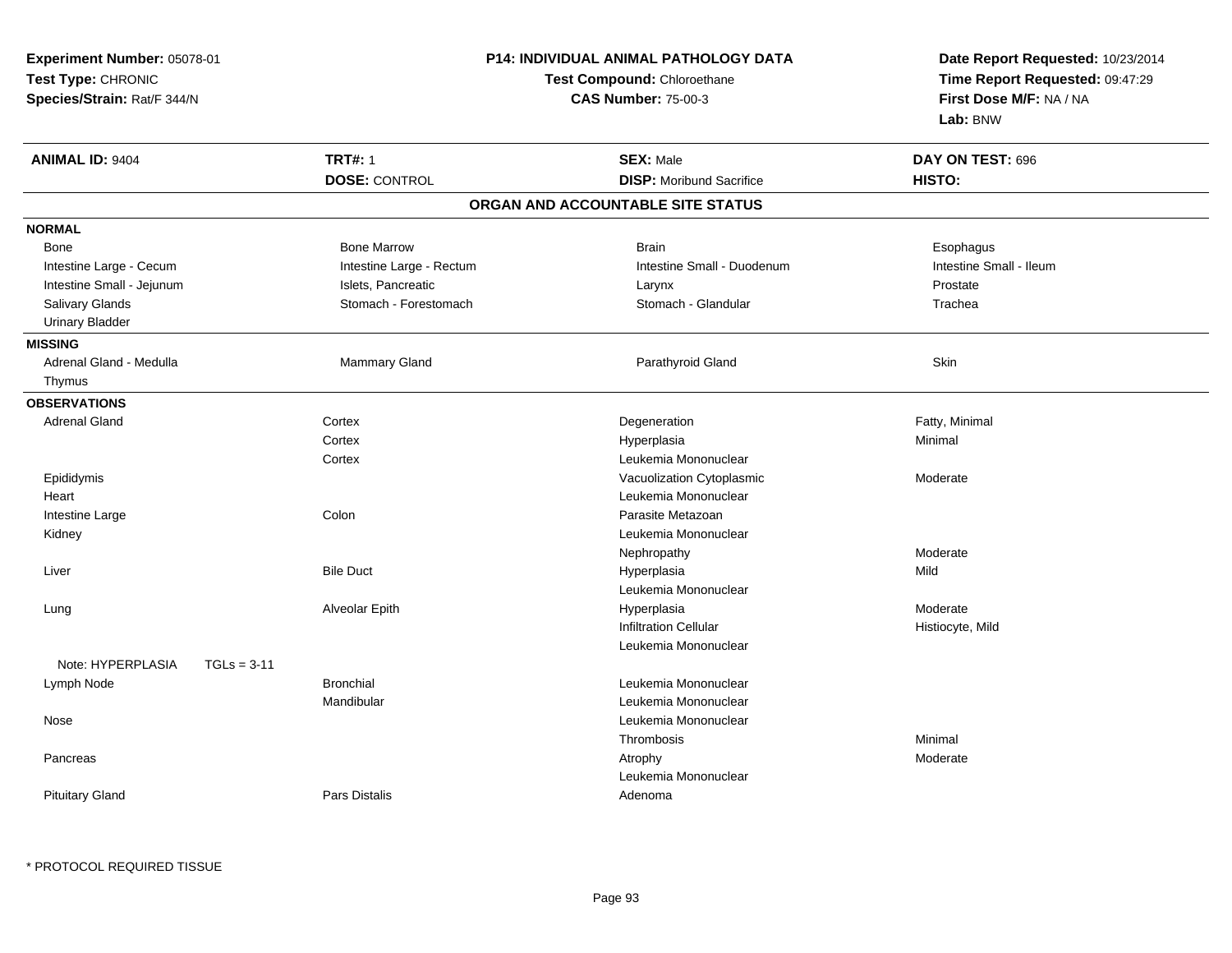| <b>Experiment Number: 05078-01</b><br>Test Type: CHRONIC<br>Species/Strain: Rat/F 344/N | <b>P14: INDIVIDUAL ANIMAL PATHOLOGY DATA</b><br>Test Compound: Chloroethane<br><b>CAS Number: 75-00-3</b> |                                   | Date Report Requested: 10/23/2014<br>Time Report Requested: 09:47:29<br>First Dose M/F: NA / NA<br>Lab: BNW |
|-----------------------------------------------------------------------------------------|-----------------------------------------------------------------------------------------------------------|-----------------------------------|-------------------------------------------------------------------------------------------------------------|
| <b>ANIMAL ID: 9404</b>                                                                  | <b>TRT#: 1</b>                                                                                            | <b>SEX: Male</b>                  | DAY ON TEST: 696                                                                                            |
|                                                                                         | <b>DOSE: CONTROL</b>                                                                                      | <b>DISP:</b> Moribund Sacrifice   | HISTO:                                                                                                      |
|                                                                                         |                                                                                                           | ORGAN AND ACCOUNTABLE SITE STATUS |                                                                                                             |
|                                                                                         |                                                                                                           | Leukemia Mononuclear              |                                                                                                             |
| Note: ADENOMA<br>$TGLs = 2-8$                                                           |                                                                                                           |                                   |                                                                                                             |
| <b>Preputial Gland</b>                                                                  |                                                                                                           | Inflammation                      | Suppurative, Minimal                                                                                        |
| <b>Seminal Vesicle</b>                                                                  |                                                                                                           | Inflammation                      | Suppurative, Mild                                                                                           |
| Spleen                                                                                  |                                                                                                           | Leukemia Mononuclear              |                                                                                                             |
| Note: LEUKEMIA MONUC<br>$TGLS = 1-4$                                                    |                                                                                                           |                                   |                                                                                                             |
| Testes                                                                                  | Interstit Cell                                                                                            | Hyperplasia                       | Mild                                                                                                        |
| <b>Thyroid Gland</b>                                                                    | C Cell                                                                                                    | Hyperplasia                       | Minimal                                                                                                     |
| PRIMARY CAUSE OF DEATH                                                                  |                                                                                                           |                                   |                                                                                                             |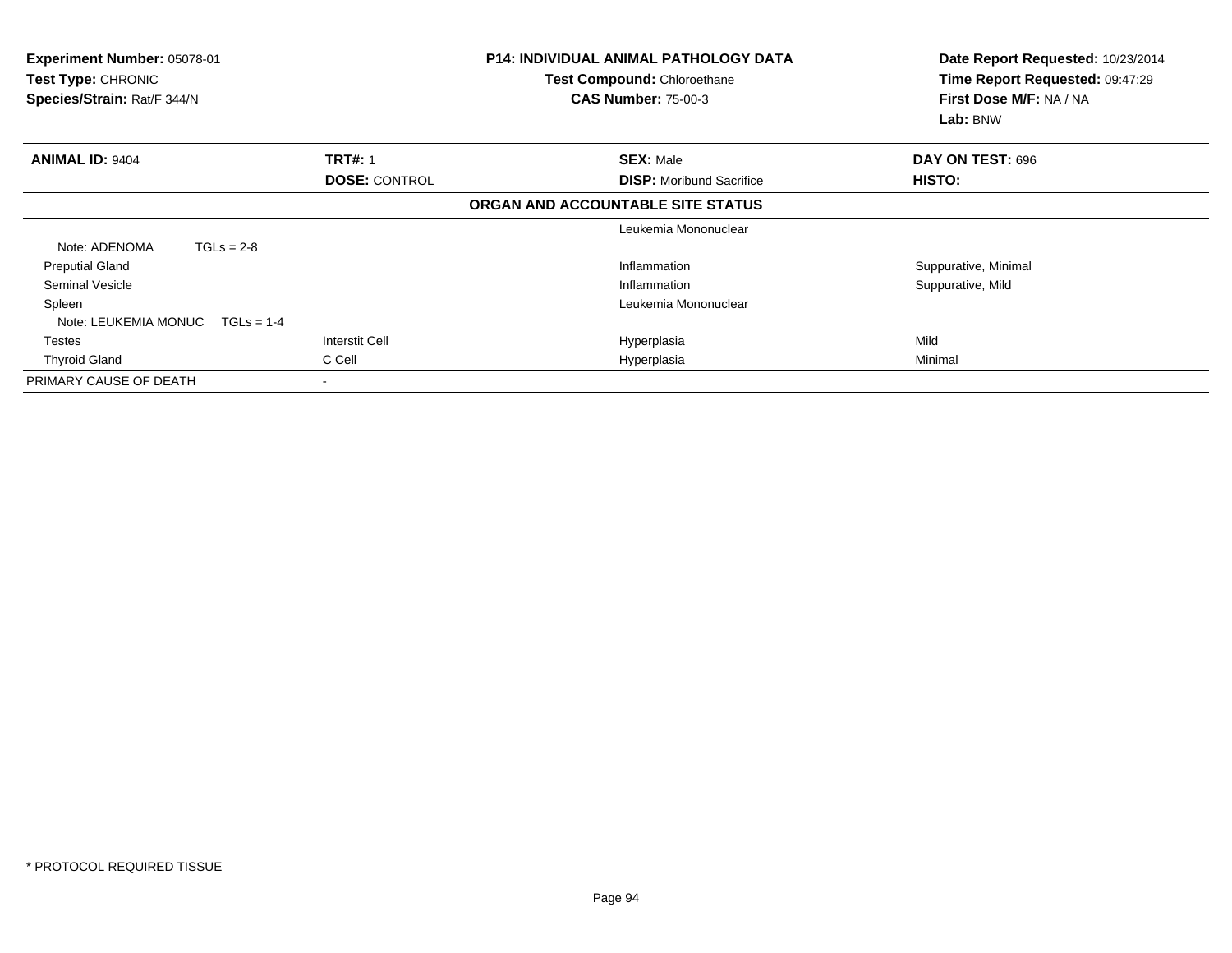| <b>Experiment Number: 05078-01</b><br>Test Type: CHRONIC<br>Species/Strain: Rat/F 344/N |                          | <b>P14: INDIVIDUAL ANIMAL PATHOLOGY DATA</b><br>Test Compound: Chloroethane<br><b>CAS Number: 75-00-3</b> | Date Report Requested: 10/23/2014<br>Time Report Requested: 09:47:29<br>First Dose M/F: NA / NA<br>Lab: BNW |
|-----------------------------------------------------------------------------------------|--------------------------|-----------------------------------------------------------------------------------------------------------|-------------------------------------------------------------------------------------------------------------|
| <b>ANIMAL ID: 9405</b>                                                                  | <b>TRT#: 1</b>           | <b>SEX: Male</b>                                                                                          | DAY ON TEST: 682                                                                                            |
|                                                                                         | <b>DOSE: CONTROL</b>     | <b>DISP:</b> Moribund Sacrifice                                                                           | HISTO:                                                                                                      |
|                                                                                         |                          | ORGAN AND ACCOUNTABLE SITE STATUS                                                                         |                                                                                                             |
| <b>NORMAL</b>                                                                           |                          |                                                                                                           |                                                                                                             |
| Bone                                                                                    | <b>Bone Marrow</b>       | <b>Brain</b>                                                                                              | Esophagus                                                                                                   |
| Intestine Large - Cecum                                                                 | Intestine Large - Rectum | Intestine Small - Duodenum                                                                                | Intestine Small - Ileum                                                                                     |
| Intestine Small - Jejunum                                                               | Islets, Pancreatic       | Pancreas                                                                                                  | Parathyroid Gland                                                                                           |
| <b>Preputial Gland</b>                                                                  | <b>Skin</b>              | Stomach - Forestomach                                                                                     | Stomach - Glandular                                                                                         |
| Thymus                                                                                  | Trachea                  | <b>Urinary Bladder</b>                                                                                    |                                                                                                             |
| <b>MISSING</b>                                                                          |                          |                                                                                                           |                                                                                                             |
| Mammary Gland                                                                           |                          |                                                                                                           |                                                                                                             |
| <b>OBSERVATIONS</b>                                                                     |                          |                                                                                                           |                                                                                                             |
| <b>Adrenal Gland</b>                                                                    | Cortex                   | Degeneration                                                                                              | Fatty, Mild                                                                                                 |
|                                                                                         | Cortex                   | Leukemia Mononuclear                                                                                      |                                                                                                             |
|                                                                                         | Medulla                  | Leukemia Mononuclear                                                                                      |                                                                                                             |
| Epididymis                                                                              |                          | Vacuolization Cytoplasmic                                                                                 | Mild                                                                                                        |
| Heart                                                                                   |                          | Leukemia Mononuclear                                                                                      |                                                                                                             |
|                                                                                         |                          | Schwannoma Nos                                                                                            |                                                                                                             |
| Intestine Large                                                                         | Colon                    | Parasite Metazoan                                                                                         |                                                                                                             |
| Kidney                                                                                  |                          | Leukemia Mononuclear                                                                                      |                                                                                                             |
|                                                                                         |                          | Nephropathy                                                                                               | Moderate                                                                                                    |
| Larynx                                                                                  |                          | Inflammation                                                                                              | Suppurative, Minimal                                                                                        |
| Liver                                                                                   | <b>Bile Duct</b>         | Hyperplasia                                                                                               | Moderate                                                                                                    |
|                                                                                         | Hepatocyte               | Hyperplasia                                                                                               | Moderate                                                                                                    |
|                                                                                         |                          | Leukemia Mononuclear                                                                                      |                                                                                                             |
|                                                                                         |                          | Necrosis                                                                                                  | Minimal                                                                                                     |
| Note: LEUKEMIA MONUC<br>$TGLs = 2-4$                                                    |                          |                                                                                                           |                                                                                                             |
| Lung                                                                                    |                          | Leukemia Mononuclear                                                                                      |                                                                                                             |
| Lymph Node                                                                              | <b>Bronchial</b>         | Leukemia Mononuclear                                                                                      |                                                                                                             |
|                                                                                         | Mandibular               | Leukemia Mononuclear                                                                                      |                                                                                                             |
| Note: LEUKEMIA MONUC<br>$TGLs = 3-3$                                                    |                          |                                                                                                           |                                                                                                             |
| Nose                                                                                    | Nasolacrim Dct           | Inflammation                                                                                              | Suppurative, Mild                                                                                           |
|                                                                                         |                          | Leukemia Mononuclear                                                                                      |                                                                                                             |
|                                                                                         |                          | Thrombosis                                                                                                | Mild                                                                                                        |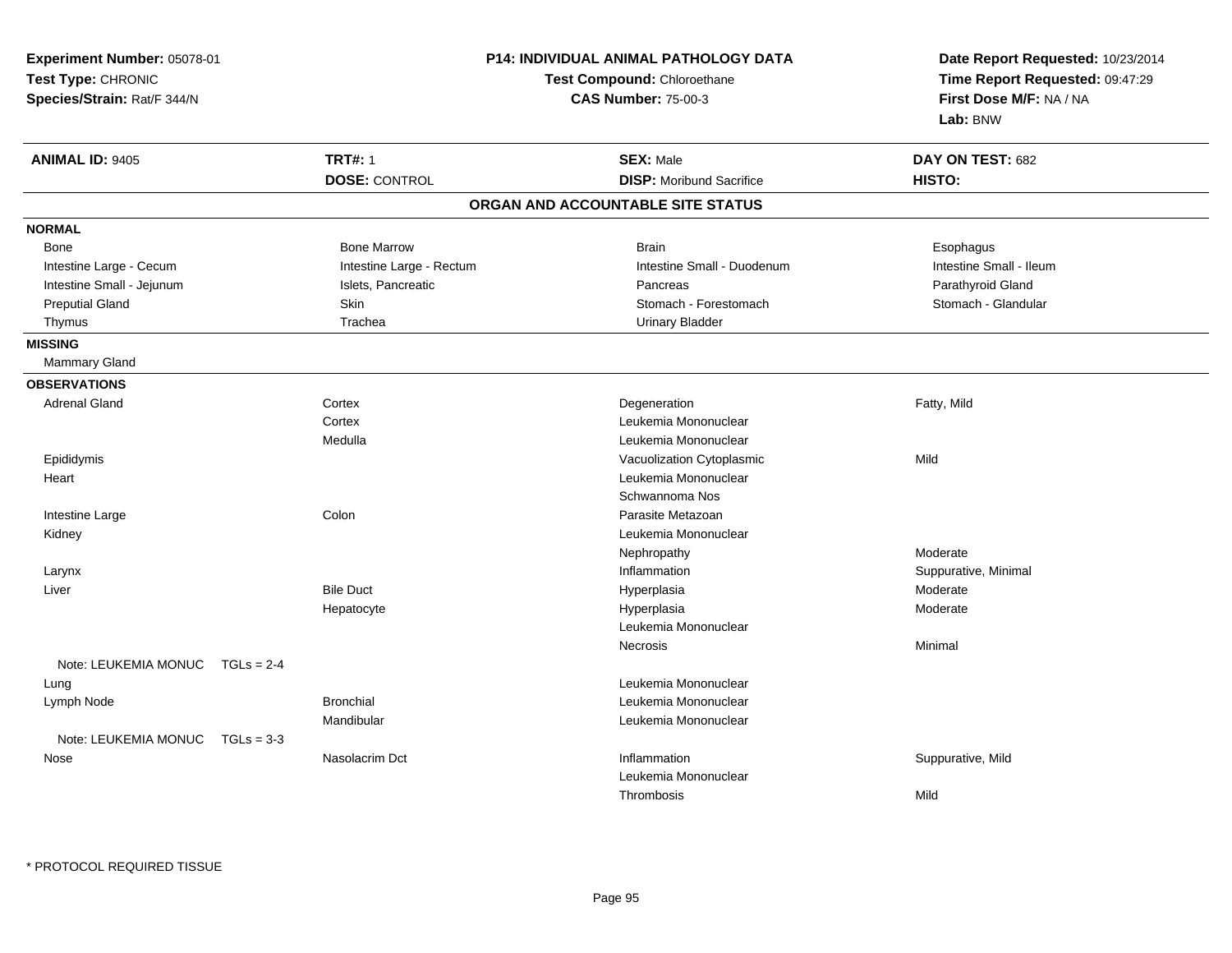| Experiment Number: 05078-01<br><b>Test Type: CHRONIC</b><br>Species/Strain: Rat/F 344/N |                                  | <b>P14: INDIVIDUAL ANIMAL PATHOLOGY DATA</b><br>Test Compound: Chloroethane<br><b>CAS Number: 75-00-3</b> | Date Report Requested: 10/23/2014<br>Time Report Requested: 09:47:29<br>First Dose M/F: NA / NA<br>Lab: BNW |
|-----------------------------------------------------------------------------------------|----------------------------------|-----------------------------------------------------------------------------------------------------------|-------------------------------------------------------------------------------------------------------------|
| <b>ANIMAL ID: 9405</b>                                                                  | <b>TRT#: 1</b>                   | <b>SEX: Male</b>                                                                                          | DAY ON TEST: 682                                                                                            |
|                                                                                         | <b>DOSE: CONTROL</b>             | <b>DISP:</b> Moribund Sacrifice                                                                           | HISTO:                                                                                                      |
|                                                                                         |                                  | ORGAN AND ACCOUNTABLE SITE STATUS                                                                         |                                                                                                             |
| <b>Pituitary Gland</b>                                                                  |                                  | Leukemia Mononuclear                                                                                      |                                                                                                             |
| Prostate                                                                                |                                  | Hyperplasia                                                                                               | Mild                                                                                                        |
| <b>Salivary Glands</b>                                                                  | Duct                             | Hyperplasia                                                                                               | Minimal                                                                                                     |
| Spleen                                                                                  |                                  | Leukemia Mononuclear                                                                                      |                                                                                                             |
| Note: LEUKEMIA MONUC<br>$TGLs = 1-4$                                                    |                                  |                                                                                                           |                                                                                                             |
| <b>Testes</b>                                                                           | <b>Bilateral, Interstit Cell</b> | Adenoma                                                                                                   |                                                                                                             |
|                                                                                         |                                  | Atrophy                                                                                                   | Marked                                                                                                      |
|                                                                                         |                                  | Leukemia Mononuclear                                                                                      |                                                                                                             |
| <b>Thyroid Gland</b>                                                                    | C Cell                           | Hyperplasia                                                                                               | Mild                                                                                                        |
| PRIMARY CAUSE OF DEATH                                                                  | $\blacksquare$                   |                                                                                                           |                                                                                                             |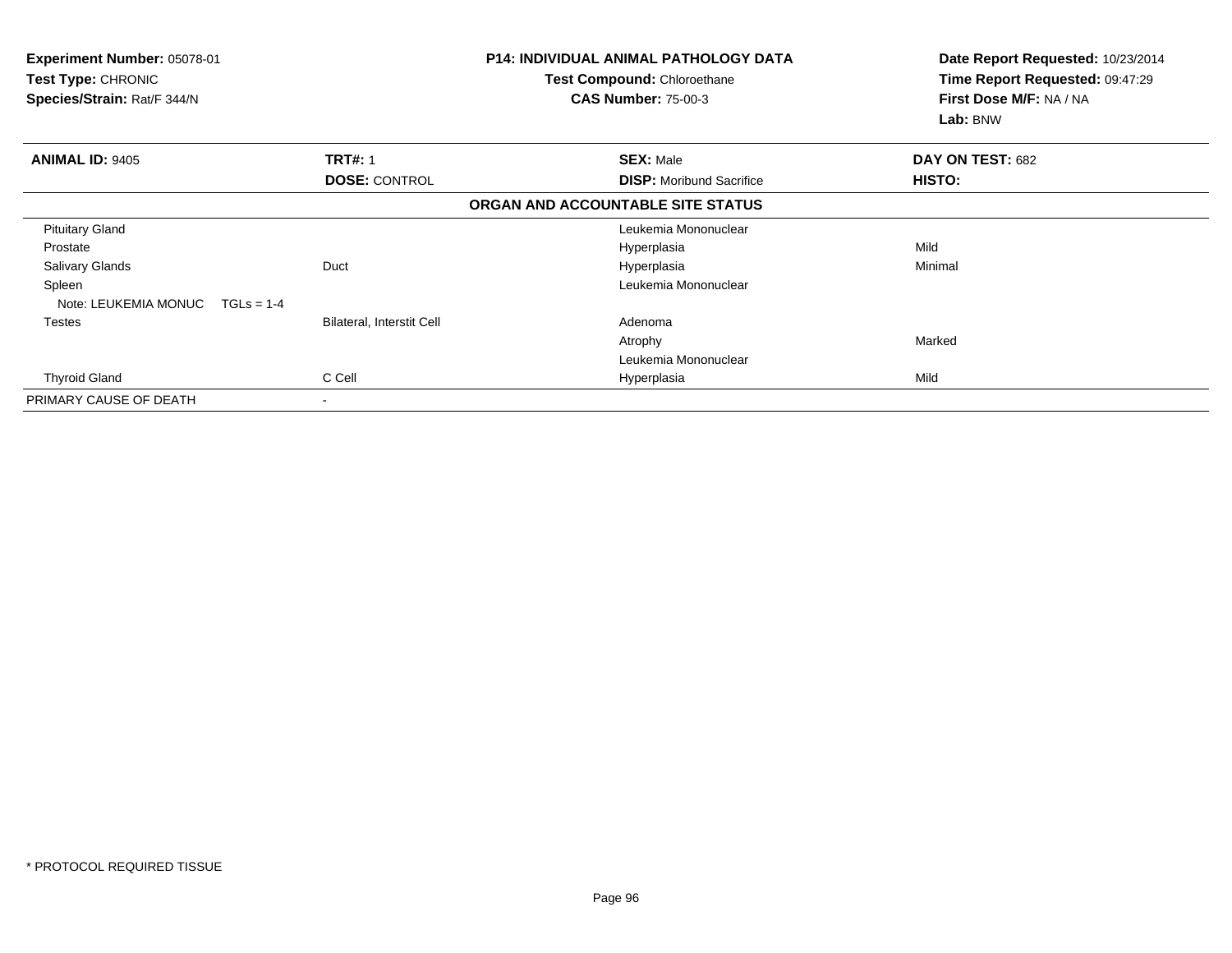| Experiment Number: 05078-01         |                                                           | P14: INDIVIDUAL ANIMAL PATHOLOGY DATA |                                                                                                 |  |
|-------------------------------------|-----------------------------------------------------------|---------------------------------------|-------------------------------------------------------------------------------------------------|--|
| Test Type: CHRONIC                  | Test Compound: Chloroethane<br><b>CAS Number: 75-00-3</b> |                                       | Date Report Requested: 10/23/2014<br>Time Report Requested: 09:47:29<br>First Dose M/F: NA / NA |  |
| Species/Strain: Rat/F 344/N         |                                                           |                                       |                                                                                                 |  |
|                                     |                                                           |                                       | Lab: BNW                                                                                        |  |
| <b>ANIMAL ID: 9406</b>              | <b>TRT#: 1</b>                                            | <b>SEX: Male</b>                      | DAY ON TEST: 668                                                                                |  |
|                                     | <b>DOSE: CONTROL</b>                                      | <b>DISP: Natural Death</b>            | HISTO:                                                                                          |  |
|                                     |                                                           | ORGAN AND ACCOUNTABLE SITE STATUS     |                                                                                                 |  |
|                                     |                                                           |                                       |                                                                                                 |  |
| <b>NORMAL</b>                       |                                                           |                                       |                                                                                                 |  |
| <b>Bone</b>                         | <b>Bone Marrow</b>                                        | Intestine Large - Cecum               | Intestine Large - Colon                                                                         |  |
| Intestine Large - Rectum            | Intestine Small - Ileum                                   | Intestine Small - Jejunum             | Islets, Pancreatic                                                                              |  |
| Larynx                              | Parathyroid Gland                                         | <b>Preputial Gland</b>                | Prostate                                                                                        |  |
| Salivary Glands                     | Skin                                                      | Stomach - Forestomach                 | Stomach - Glandular                                                                             |  |
| <b>Thyroid Gland</b>                | Trachea                                                   | <b>Urinary Bladder</b>                |                                                                                                 |  |
| <b>MISSING</b>                      |                                                           |                                       |                                                                                                 |  |
| Esophagus                           | Intestine Small - Duodenum                                | Mammary Gland                         |                                                                                                 |  |
| <b>OBSERVATIONS</b>                 |                                                           |                                       |                                                                                                 |  |
| <b>Adrenal Gland</b>                | Cortex                                                    | Hyperplasia                           | Moderate                                                                                        |  |
|                                     | Cortex                                                    | Leukemia Mononuclear                  |                                                                                                 |  |
|                                     | Medulla                                                   | Leukemia Mononuclear                  |                                                                                                 |  |
| <b>Brain</b>                        |                                                           | Hemorrhage                            | Focal, Mild                                                                                     |  |
|                                     |                                                           | Leukemia Mononuclear                  |                                                                                                 |  |
|                                     |                                                           | Necrosis                              | Focal, Mild                                                                                     |  |
| [ Leukemia Mononuclear TGLS = 5-1 ] |                                                           |                                       |                                                                                                 |  |
| Epididymis                          |                                                           | Vacuolization Cytoplasmic             | Minimal                                                                                         |  |
| Heart                               |                                                           | Inflammation                          | Chronic, Mild                                                                                   |  |
|                                     |                                                           | Leukemia Mononuclear                  |                                                                                                 |  |
| Kidney                              |                                                           | Leukemia Mononuclear                  |                                                                                                 |  |
|                                     |                                                           | Nephropathy                           | Mild                                                                                            |  |
| Liver                               | <b>Bile Duct</b>                                          | Hyperplasia                           | Mild                                                                                            |  |
|                                     |                                                           | Leukemia Mononuclear                  |                                                                                                 |  |
|                                     |                                                           | Necrosis                              | Minimal                                                                                         |  |
| Lung                                |                                                           | Leukemia Mononuclear                  |                                                                                                 |  |
| Note: LEUKEMIA MONUC TGLs = 4-3     |                                                           |                                       |                                                                                                 |  |
| Lymph Node                          | <b>Bronchial</b>                                          | Leukemia Mononuclear                  |                                                                                                 |  |
|                                     | Mandibular                                                | Leukemia Mononuclear                  |                                                                                                 |  |
| Nose                                |                                                           | Leukemia Mononuclear                  |                                                                                                 |  |
|                                     |                                                           |                                       | Mild                                                                                            |  |
|                                     |                                                           | Thrombosis                            |                                                                                                 |  |
| Pancreas                            |                                                           | Atrophy                               | Minimal                                                                                         |  |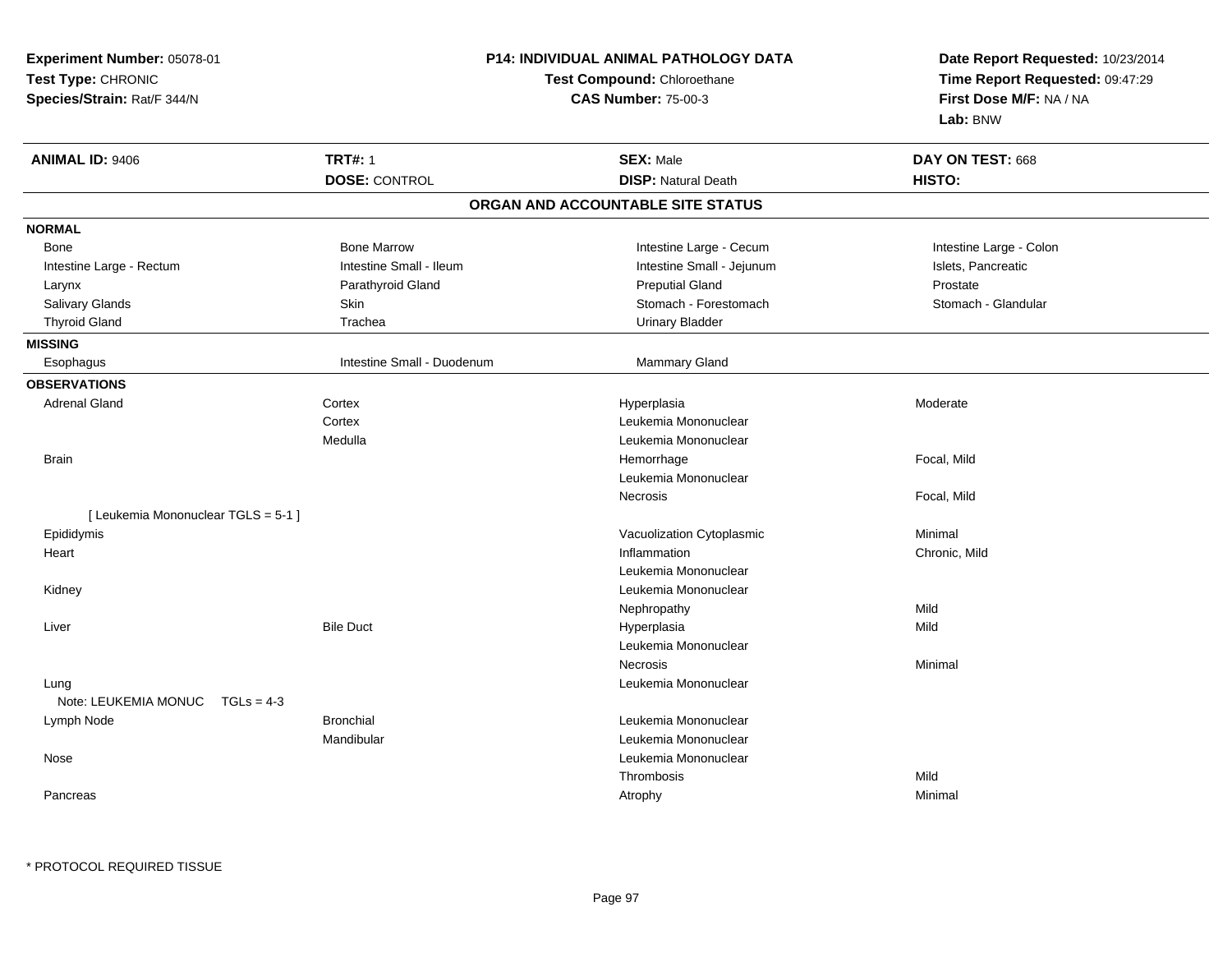| Experiment Number: 05078-01<br>Test Type: CHRONIC<br>Species/Strain: Rat/F 344/N |                                  | <b>P14: INDIVIDUAL ANIMAL PATHOLOGY DATA</b><br><b>Test Compound: Chloroethane</b><br><b>CAS Number: 75-00-3</b> | Date Report Requested: 10/23/2014<br>Time Report Requested: 09:47:29<br>First Dose M/F: NA / NA<br>Lab: BNW |
|----------------------------------------------------------------------------------|----------------------------------|------------------------------------------------------------------------------------------------------------------|-------------------------------------------------------------------------------------------------------------|
| <b>ANIMAL ID: 9406</b>                                                           | <b>TRT#: 1</b>                   | <b>SEX: Male</b>                                                                                                 | DAY ON TEST: 668                                                                                            |
|                                                                                  | <b>DOSE: CONTROL</b>             | <b>DISP: Natural Death</b>                                                                                       | HISTO:                                                                                                      |
|                                                                                  |                                  | ORGAN AND ACCOUNTABLE SITE STATUS                                                                                |                                                                                                             |
| <b>Pituitary Gland</b>                                                           | Pars Distalis                    | Hyperplasia                                                                                                      | Marked                                                                                                      |
|                                                                                  |                                  | Leukemia Mononuclear                                                                                             |                                                                                                             |
| <b>Seminal Vesicle</b>                                                           |                                  | Inflammation                                                                                                     | Suppurative, Mild                                                                                           |
| Spleen                                                                           |                                  | Leukemia Mononuclear                                                                                             |                                                                                                             |
| Note: LEUKEMIA MONUC<br>$TGLs = 3-4$                                             |                                  |                                                                                                                  |                                                                                                             |
| <b>Testes</b>                                                                    | <b>Bilateral, Interstit Cell</b> | Adenoma                                                                                                          |                                                                                                             |
|                                                                                  |                                  | Atrophy                                                                                                          | Marked                                                                                                      |
|                                                                                  |                                  | Leukemia Mononuclear                                                                                             |                                                                                                             |
| Note: ATROPHY<br>$TGLs = 2-7$                                                    |                                  |                                                                                                                  |                                                                                                             |
| Note: ADENOMA<br>$TGLs = 1-7$                                                    |                                  |                                                                                                                  |                                                                                                             |
| Thymus                                                                           |                                  | Leukemia Mononuclear                                                                                             |                                                                                                             |
| PRIMARY CAUSE OF DEATH                                                           |                                  |                                                                                                                  |                                                                                                             |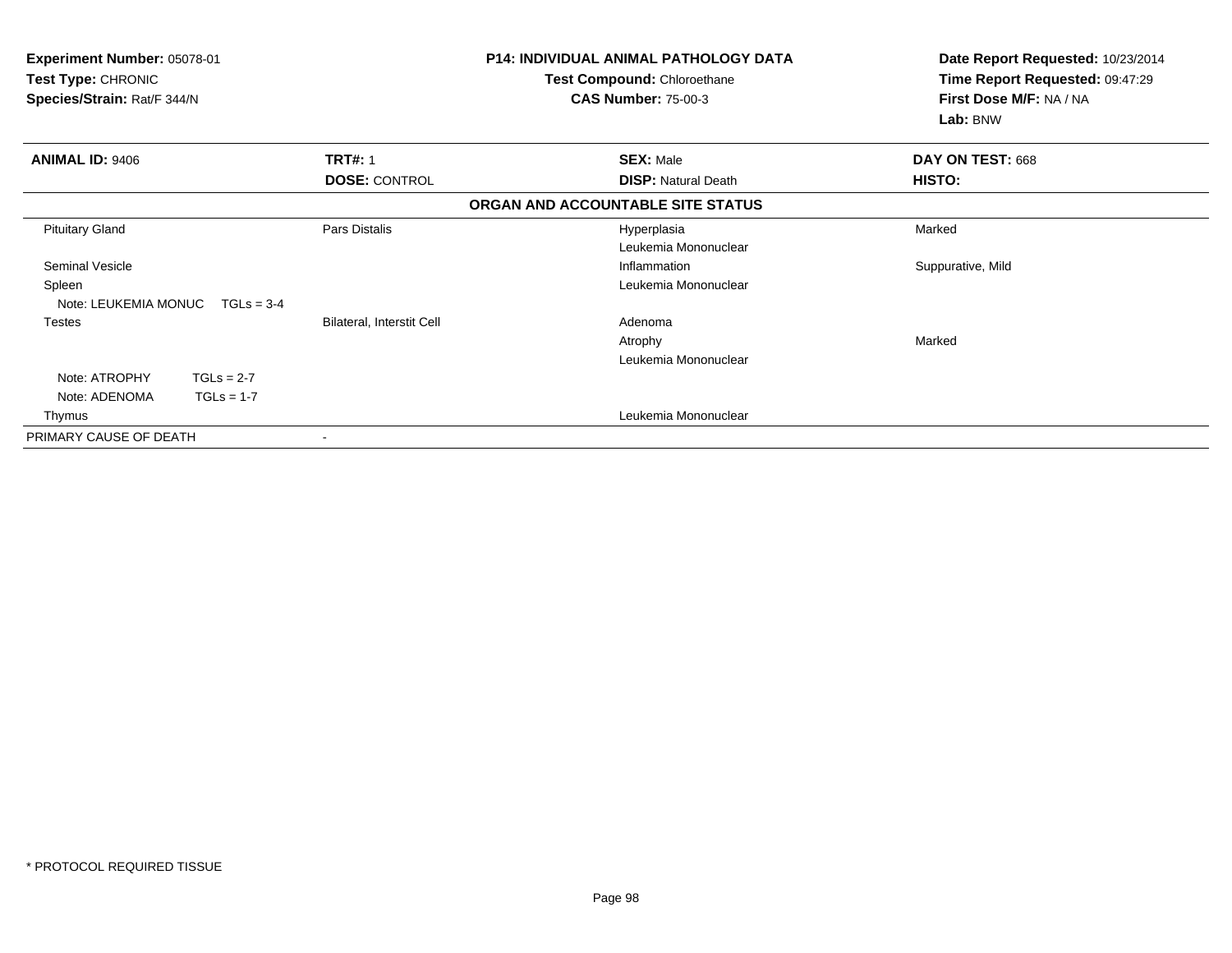| Experiment Number: 05078-01<br>Test Type: CHRONIC<br>Species/Strain: Rat/F 344/N |                    | P14: INDIVIDUAL ANIMAL PATHOLOGY DATA<br>Test Compound: Chloroethane<br><b>CAS Number: 75-00-3</b> |                                   | Date Report Requested: 10/23/2014<br>Time Report Requested: 09:47:29<br>First Dose M/F: NA / NA<br>Lab: BNW |
|----------------------------------------------------------------------------------|--------------------|----------------------------------------------------------------------------------------------------|-----------------------------------|-------------------------------------------------------------------------------------------------------------|
| <b>ANIMAL ID: 9407</b>                                                           |                    | <b>TRT#: 1</b>                                                                                     | <b>SEX: Male</b>                  | DAY ON TEST: 730                                                                                            |
|                                                                                  |                    | <b>DOSE: CONTROL</b>                                                                               | <b>DISP: Terminal Sacrifice</b>   | HISTO:                                                                                                      |
|                                                                                  |                    |                                                                                                    | ORGAN AND ACCOUNTABLE SITE STATUS |                                                                                                             |
| <b>NORMAL</b>                                                                    |                    |                                                                                                    |                                   |                                                                                                             |
| <b>Adrenal Gland - Cortex</b>                                                    |                    | Adrenal Gland - Medulla                                                                            | <b>Bone</b>                       | <b>Bone Marrow</b>                                                                                          |
| <b>Brain</b>                                                                     |                    | Esophagus                                                                                          | Intestine Large - Cecum           | Intestine Large - Colon                                                                                     |
| Intestine Large - Rectum                                                         |                    | Intestine Small - Duodenum                                                                         | Intestine Small - Ileum           | Intestine Small - Jejunum                                                                                   |
| Islets, Pancreatic                                                               |                    | Larynx                                                                                             | Lung                              | Lymph Node - Mandibular                                                                                     |
| <b>Preputial Gland</b>                                                           |                    | Salivary Glands                                                                                    | Skin                              | Stomach - Forestomach                                                                                       |
| Stomach - Glandular                                                              |                    | Thymus                                                                                             | Trachea                           | <b>Urinary Bladder</b>                                                                                      |
| <b>MISSING</b>                                                                   |                    |                                                                                                    |                                   |                                                                                                             |
| Epididymis                                                                       |                    | Lymph Node - Bronchial                                                                             | Parathyroid Gland                 |                                                                                                             |
| <b>OBSERVATIONS</b>                                                              |                    |                                                                                                    |                                   |                                                                                                             |
| Heart                                                                            |                    |                                                                                                    | Inflammation                      | Chronic, Mild                                                                                               |
| Kidney                                                                           |                    |                                                                                                    | Nephropathy                       | Mild                                                                                                        |
| Liver                                                                            |                    |                                                                                                    | Leukemia Mononuclear              |                                                                                                             |
| Mammary Gland                                                                    |                    |                                                                                                    | Hyperplasia                       | Mild                                                                                                        |
| Nose                                                                             |                    | Submucosa                                                                                          | Inflammation                      | Minimal                                                                                                     |
| Pancreas                                                                         |                    |                                                                                                    | Atrophy                           | Minimal                                                                                                     |
| <b>Pituitary Gland</b>                                                           |                    | <b>Pars Distalis</b>                                                                               | Adenoma                           |                                                                                                             |
| Prostate                                                                         |                    |                                                                                                    | Hyperplasia                       | Mild                                                                                                        |
|                                                                                  |                    |                                                                                                    | Inflammation                      | Suppurative, Minimal                                                                                        |
| Spleen                                                                           |                    |                                                                                                    | Leukemia Mononuclear              |                                                                                                             |
| <b>Testes</b>                                                                    |                    | <b>Bilateral, Interstit Cell</b>                                                                   | Adenoma                           |                                                                                                             |
|                                                                                  |                    |                                                                                                    | Atrophy                           | Marked                                                                                                      |
| Note: ADENOMA                                                                    | $TGLs = 2-11,3-11$ |                                                                                                    |                                   |                                                                                                             |
| Note: ATROPHY                                                                    | $TGLs = 1-7$       |                                                                                                    |                                   |                                                                                                             |
| <b>Thyroid Gland</b>                                                             |                    | <b>Follicular Cel</b>                                                                              | Carcinoma                         |                                                                                                             |
| [Carcinoma TGLS = 4-2]                                                           |                    |                                                                                                    |                                   |                                                                                                             |
| PRIMARY CAUSE OF DEATH                                                           |                    |                                                                                                    |                                   |                                                                                                             |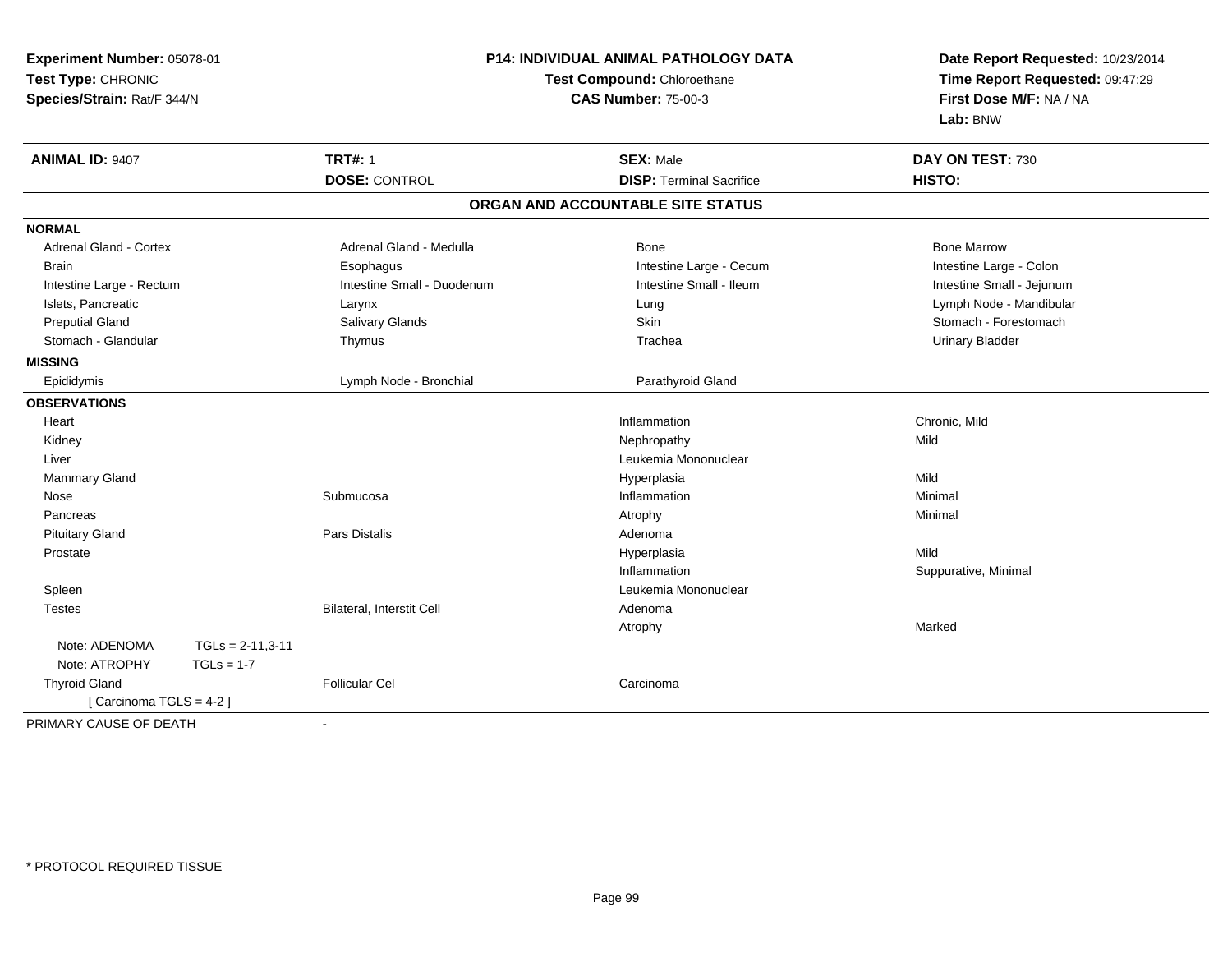| Experiment Number: 05078-01                        |                           | <b>P14: INDIVIDUAL ANIMAL PATHOLOGY DATA</b> |                                                            |  |
|----------------------------------------------------|---------------------------|----------------------------------------------|------------------------------------------------------------|--|
| Test Type: CHRONIC                                 |                           | Test Compound: Chloroethane                  | Time Report Requested: 09:47:29<br>First Dose M/F: NA / NA |  |
| Species/Strain: Rat/F 344/N                        |                           | <b>CAS Number: 75-00-3</b>                   |                                                            |  |
|                                                    |                           |                                              | Lab: BNW                                                   |  |
| <b>ANIMAL ID: 9408</b>                             | <b>TRT#: 1</b>            | <b>SEX: Male</b>                             | DAY ON TEST: 698                                           |  |
|                                                    | <b>DOSE: CONTROL</b>      | <b>DISP: Moribund Sacrifice</b>              | HISTO:                                                     |  |
|                                                    |                           | ORGAN AND ACCOUNTABLE SITE STATUS            |                                                            |  |
| <b>NORMAL</b>                                      |                           |                                              |                                                            |  |
| Bone                                               | <b>Bone Marrow</b>        | Epididymis                                   | Esophagus                                                  |  |
| Heart                                              | Intestine Large - Cecum   | Intestine Large - Colon                      | Intestine Large - Rectum                                   |  |
| Intestine Small - Duodenum                         | Intestine Small - Jejunum | Islets, Pancreatic                           | Larynx                                                     |  |
| Pancreas                                           | Skin                      | Spleen                                       | Stomach - Forestomach                                      |  |
| Stomach - Glandular                                | Thymus                    | Trachea                                      | <b>Urinary Bladder</b>                                     |  |
| <b>MISSING</b>                                     |                           |                                              |                                                            |  |
| Adrenal Gland - Medulla                            | Intestine Small - Ileum   | Lymph Node - Bronchial                       | Mammary Gland                                              |  |
| Parathyroid Gland                                  | <b>Thyroid Gland</b>      |                                              |                                                            |  |
| <b>OBSERVATIONS</b>                                |                           |                                              |                                                            |  |
| <b>Adrenal Gland</b>                               | Cortex                    | Degeneration                                 | Fatty, Minimal                                             |  |
| <b>Brain</b>                                       | Meninges                  | Hemorrhage                                   | Mild                                                       |  |
|                                                    | Meninges                  | Inflammation                                 | Suppurative, Mild                                          |  |
| Kidney                                             |                           | Nephropathy                                  | Marked                                                     |  |
| Liver                                              |                           | <b>Basophilic Focus</b>                      | Minimal                                                    |  |
|                                                    | <b>Bile Duct</b>          | Hyperplasia                                  | Mild                                                       |  |
| Lung                                               | Perivascular              | <b>Infiltration Cellular</b>                 | Mononuclear CI, Minimal                                    |  |
| Lymph Node                                         | Mandibular                | Hyperplasia                                  | Mild                                                       |  |
| Nose                                               | <b>Respirat Epith</b>     | Hyperplasia                                  | Mild                                                       |  |
|                                                    | Nasolacrim Dct            | Inflammation                                 | Suppurative, Mild                                          |  |
|                                                    | Submucosa                 | Inflammation                                 | Mild                                                       |  |
| <b>Pituitary Gland</b>                             | <b>Pars Distalis</b>      | Hemorrhage                                   | Marked                                                     |  |
|                                                    | <b>Pars Distalis</b>      | Necrosis                                     | Moderate                                                   |  |
| Note: CAN NOT TELL IF A PITUITARY TUMOR IS PRESENT |                           |                                              |                                                            |  |
| Note: HEMORRHAGE<br>$TGLs = 1-8$                   |                           |                                              |                                                            |  |
| Note: HEMORRHAGE AND NECROSIS HINDER EVALUATION    |                           |                                              |                                                            |  |
| <b>Preputial Gland</b>                             |                           | Inflammation                                 | Suppurative, Minimal                                       |  |
| Prostate                                           |                           | Inflammation                                 | Suppurative, Minimal                                       |  |
| <b>Salivary Glands</b>                             | Duct                      | Hyperplasia                                  | Minimal                                                    |  |
|                                                    | Duct                      | Inflammation                                 | Suppurative, Minimal                                       |  |
| <b>Testes</b>                                      | Perivascular              | Inflammation                                 | Mild                                                       |  |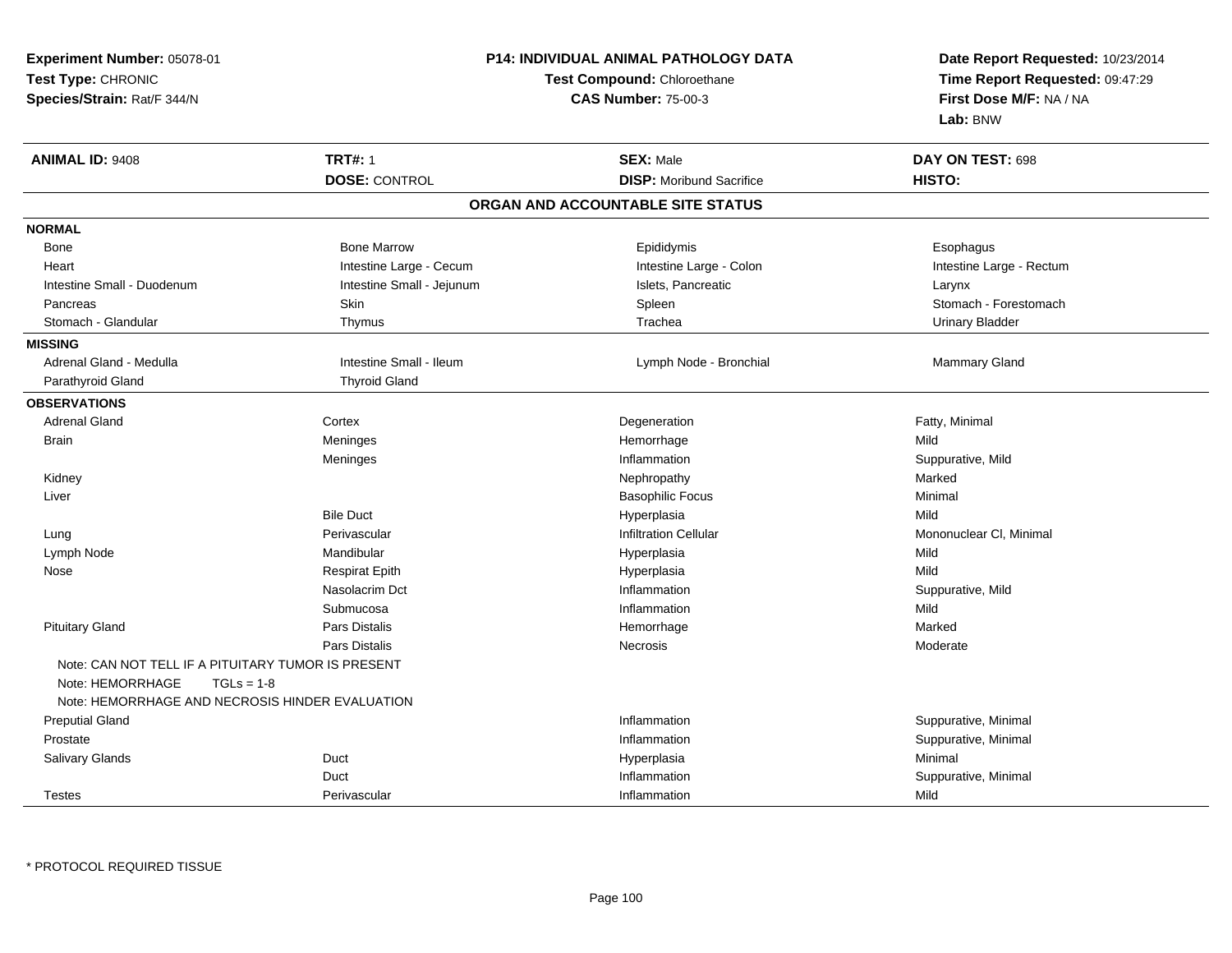| Experiment Number: 05078-01<br>Test Type: CHRONIC<br>Species/Strain: Rat/F 344/N |                      | <b>P14: INDIVIDUAL ANIMAL PATHOLOGY DATA</b><br><b>Test Compound: Chloroethane</b><br><b>CAS Number: 75-00-3</b> | Date Report Requested: 10/23/2014<br>Time Report Requested: 09:47:29<br>First Dose M/F: NA / NA<br>Lab: BNW |
|----------------------------------------------------------------------------------|----------------------|------------------------------------------------------------------------------------------------------------------|-------------------------------------------------------------------------------------------------------------|
| <b>ANIMAL ID: 9408</b>                                                           | <b>TRT#: 1</b>       | <b>SEX: Male</b>                                                                                                 | DAY ON TEST: 698                                                                                            |
|                                                                                  | <b>DOSE: CONTROL</b> | <b>DISP:</b> Moribund Sacrifice                                                                                  | HISTO:                                                                                                      |
|                                                                                  |                      | ORGAN AND ACCOUNTABLE SITE STATUS                                                                                |                                                                                                             |
| PRIMARY CAUSE OF DEATH                                                           | -                    |                                                                                                                  |                                                                                                             |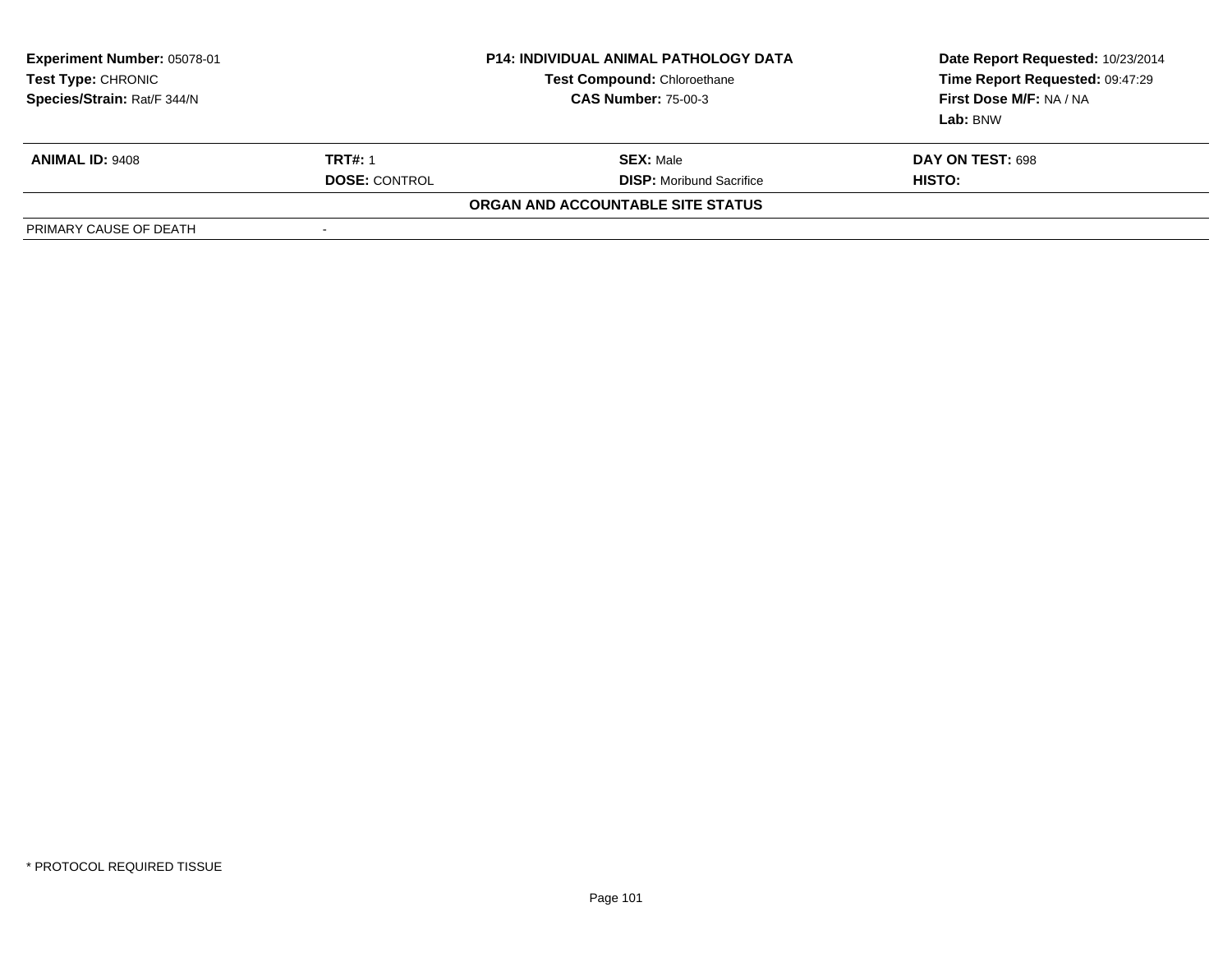| Experiment Number: 05078-01<br>Test Type: CHRONIC<br>Species/Strain: Rat/F 344/N | P14: INDIVIDUAL ANIMAL PATHOLOGY DATA<br>Test Compound: Chloroethane<br><b>CAS Number: 75-00-3</b> |                                   | Date Report Requested: 10/23/2014<br>Time Report Requested: 09:47:29<br>First Dose M/F: NA / NA<br>Lab: BNW |
|----------------------------------------------------------------------------------|----------------------------------------------------------------------------------------------------|-----------------------------------|-------------------------------------------------------------------------------------------------------------|
| <b>ANIMAL ID: 9409</b>                                                           | <b>TRT#: 1</b>                                                                                     | <b>SEX: Male</b>                  | DAY ON TEST: 570                                                                                            |
|                                                                                  | <b>DOSE: CONTROL</b>                                                                               | <b>DISP:</b> Moribund Sacrifice   | HISTO:                                                                                                      |
|                                                                                  |                                                                                                    | ORGAN AND ACCOUNTABLE SITE STATUS |                                                                                                             |
| <b>NORMAL</b>                                                                    |                                                                                                    |                                   |                                                                                                             |
| Bone                                                                             | <b>Bone Marrow</b>                                                                                 | <b>Brain</b>                      | Esophagus                                                                                                   |
| Intestine Large - Cecum                                                          | Intestine Large - Colon                                                                            | Intestine Large - Rectum          | Intestine Small - Duodenum                                                                                  |
| Intestine Small - Ileum                                                          | Intestine Small - Jejunum                                                                          | Nose                              | Parathyroid Gland                                                                                           |
| <b>Preputial Gland</b>                                                           | Prostate                                                                                           | <b>Salivary Glands</b>            | Skin                                                                                                        |
| Stomach - Forestomach                                                            | Stomach - Glandular                                                                                | Thymus                            | <b>Thyroid Gland</b>                                                                                        |
| Trachea                                                                          | <b>Urinary Bladder</b>                                                                             |                                   |                                                                                                             |
| <b>MISSING</b>                                                                   |                                                                                                    |                                   |                                                                                                             |
| Epididymis                                                                       | Mammary Gland                                                                                      |                                   |                                                                                                             |
| <b>INSUFFICIENT TISSUE</b>                                                       |                                                                                                    |                                   |                                                                                                             |
| Lymph Node - Mandibular                                                          |                                                                                                    |                                   |                                                                                                             |
| <b>OBSERVATIONS</b>                                                              |                                                                                                    |                                   |                                                                                                             |
| <b>Adrenal Gland</b>                                                             | Cortex                                                                                             | Leukemia Mononuclear              |                                                                                                             |
|                                                                                  | Medulla                                                                                            | Leukemia Mononuclear              |                                                                                                             |
| Heart                                                                            |                                                                                                    | Leukemia Mononuclear              |                                                                                                             |
| Islets, Pancreatic                                                               |                                                                                                    | Adenoma                           |                                                                                                             |
| Kidney                                                                           |                                                                                                    | Leukemia Mononuclear              |                                                                                                             |
|                                                                                  |                                                                                                    | Nephropathy                       | Minimal                                                                                                     |
| Larynx                                                                           |                                                                                                    | Inflammation                      | Suppurative, Minimal                                                                                        |
| Liver                                                                            | <b>Bile Duct</b>                                                                                   | Hyperplasia                       | Mild                                                                                                        |
|                                                                                  |                                                                                                    | Leukemia Mononuclear              |                                                                                                             |
| Lung                                                                             |                                                                                                    | Leukemia Mononuclear              |                                                                                                             |
| Lymph Node                                                                       | <b>Bronchial</b>                                                                                   | Leukemia Mononuclear              |                                                                                                             |
| Pancreas                                                                         |                                                                                                    | Atrophy                           | Minimal                                                                                                     |
| <b>Pituitary Gland</b>                                                           | Pars Distalis                                                                                      | Hyperplasia                       | Minimal                                                                                                     |
|                                                                                  |                                                                                                    | Leukemia Mononuclear              |                                                                                                             |
| Spleen                                                                           |                                                                                                    | Leukemia Mononuclear              |                                                                                                             |
| Note: LEUKEMIA MONUC<br>$TGLs = 1-4$                                             |                                                                                                    |                                   |                                                                                                             |
| <b>Testes</b>                                                                    | <b>Interstit Cell</b>                                                                              | Adenoma                           |                                                                                                             |
| PRIMARY CAUSE OF DEATH                                                           | ä,                                                                                                 |                                   |                                                                                                             |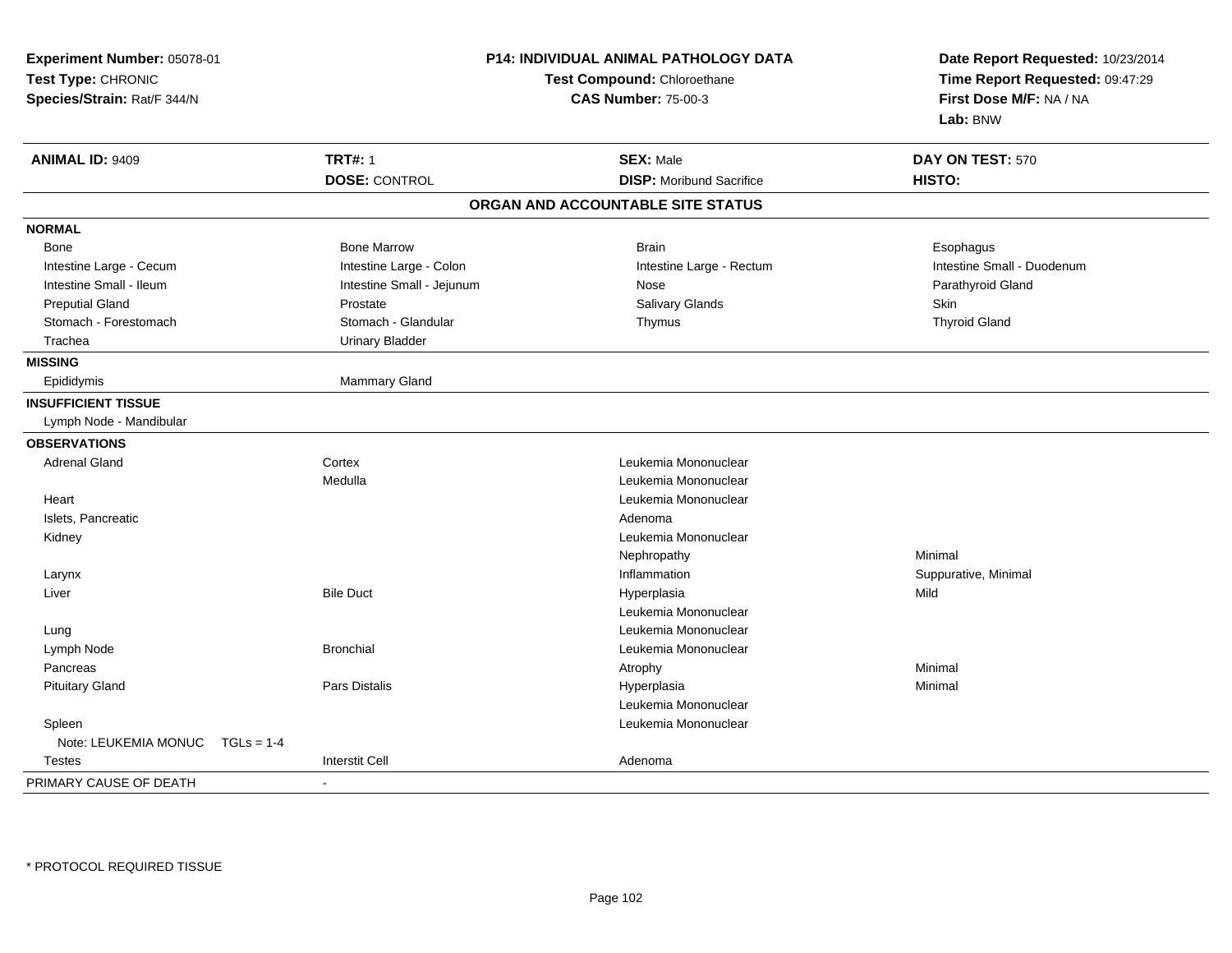| Experiment Number: 05078-01<br>Test Type: CHRONIC<br>Species/Strain: Rat/F 344/N                                                               | <b>P14: INDIVIDUAL ANIMAL PATHOLOGY DATA</b><br>Test Compound: Chloroethane<br><b>CAS Number: 75-00-3</b> | Date Report Requested: 10/23/2014<br>Time Report Requested: 09:47:29<br>First Dose M/F: NA / NA<br>Lab: BNW |
|------------------------------------------------------------------------------------------------------------------------------------------------|-----------------------------------------------------------------------------------------------------------|-------------------------------------------------------------------------------------------------------------|
| <b>TRT#: 1</b><br><b>ANIMAL ID: 9410</b><br><b>DOSE: CONTROL</b>                                                                               | <b>SEX: Male</b><br><b>DISP:</b> Moribund Sacrifice                                                       | DAY ON TEST: 671<br>HISTO:                                                                                  |
|                                                                                                                                                | ORGAN AND ACCOUNTABLE SITE STATUS                                                                         |                                                                                                             |
| <b>NORMAL</b>                                                                                                                                  |                                                                                                           |                                                                                                             |
| <b>Bone Marrow</b><br>Bone                                                                                                                     | <b>Brain</b>                                                                                              | Ear                                                                                                         |
| Intestine Large - Cecum<br>Esophagus                                                                                                           | Intestine Large - Rectum                                                                                  | Intestine Small - Duodenum                                                                                  |
| Intestine Small - Ileum<br>Intestine Small - Jejunum                                                                                           | Islets, Pancreatic                                                                                        | Larynx                                                                                                      |
| Parathyroid Gland<br>Pancreas                                                                                                                  | <b>Preputial Gland</b>                                                                                    | Salivary Glands                                                                                             |
| <b>Skin</b><br>Stomach - Forestomach                                                                                                           | Stomach - Glandular                                                                                       | Thymus                                                                                                      |
| Trachea<br><b>Urinary Bladder</b>                                                                                                              |                                                                                                           |                                                                                                             |
| <b>MISSING</b>                                                                                                                                 |                                                                                                           |                                                                                                             |
| Epididymis<br><b>Mammary Gland</b>                                                                                                             |                                                                                                           |                                                                                                             |
| <b>OBSERVATIONS</b>                                                                                                                            |                                                                                                           |                                                                                                             |
| <b>Adrenal Gland</b><br>Cortex                                                                                                                 | Hyperplasia                                                                                               | Mild                                                                                                        |
| Medulla                                                                                                                                        | Hyperplasia                                                                                               | Mild                                                                                                        |
| Cortex                                                                                                                                         | Hypertrophy                                                                                               | Mild                                                                                                        |
| Cortex                                                                                                                                         | Leukemia Mononuclear                                                                                      |                                                                                                             |
| Note: RESULT IN GROSS ENLARGEMENT (TGL 6)                                                                                                      |                                                                                                           |                                                                                                             |
| Note: NOTED HISTOLOGIC LESIONS NOT SEVERE ENOUGH TO                                                                                            |                                                                                                           |                                                                                                             |
| Heart                                                                                                                                          | Inflammation                                                                                              | Chronic, Mild                                                                                               |
|                                                                                                                                                | Leukemia Mononuclear                                                                                      |                                                                                                             |
| Intestine Large<br>Colon                                                                                                                       | Parasite Metazoan                                                                                         |                                                                                                             |
| Kidney                                                                                                                                         | Nephropathy                                                                                               | Marked                                                                                                      |
| Note: NEPHROPATHY<br>$TGLs = 4-5$                                                                                                              |                                                                                                           |                                                                                                             |
| Liver                                                                                                                                          | Hepatocellular Carcinoma                                                                                  |                                                                                                             |
|                                                                                                                                                | Hepatodiaphragmatic Nodule                                                                                |                                                                                                             |
| <b>Bile Duct</b>                                                                                                                               | Hyperplasia                                                                                               | Mild                                                                                                        |
|                                                                                                                                                | Leukemia Mononuclear                                                                                      |                                                                                                             |
| Note: ANOM HEPAT LOB<br>$TGLs = 3-12$<br>Note: HEPATOCLR CARC $TGLs = 2-11$<br>Note: MEDIAN LOBE MASS (TGL 3) IS APPARENT DIAPHRAGMATIC HERNIA | <b>Necrosis</b>                                                                                           | Minimal                                                                                                     |
| Lung                                                                                                                                           | Leukemia Mononuclear                                                                                      |                                                                                                             |
| Lymph Node<br>Mandibular                                                                                                                       | Hyperplasia                                                                                               | Mild                                                                                                        |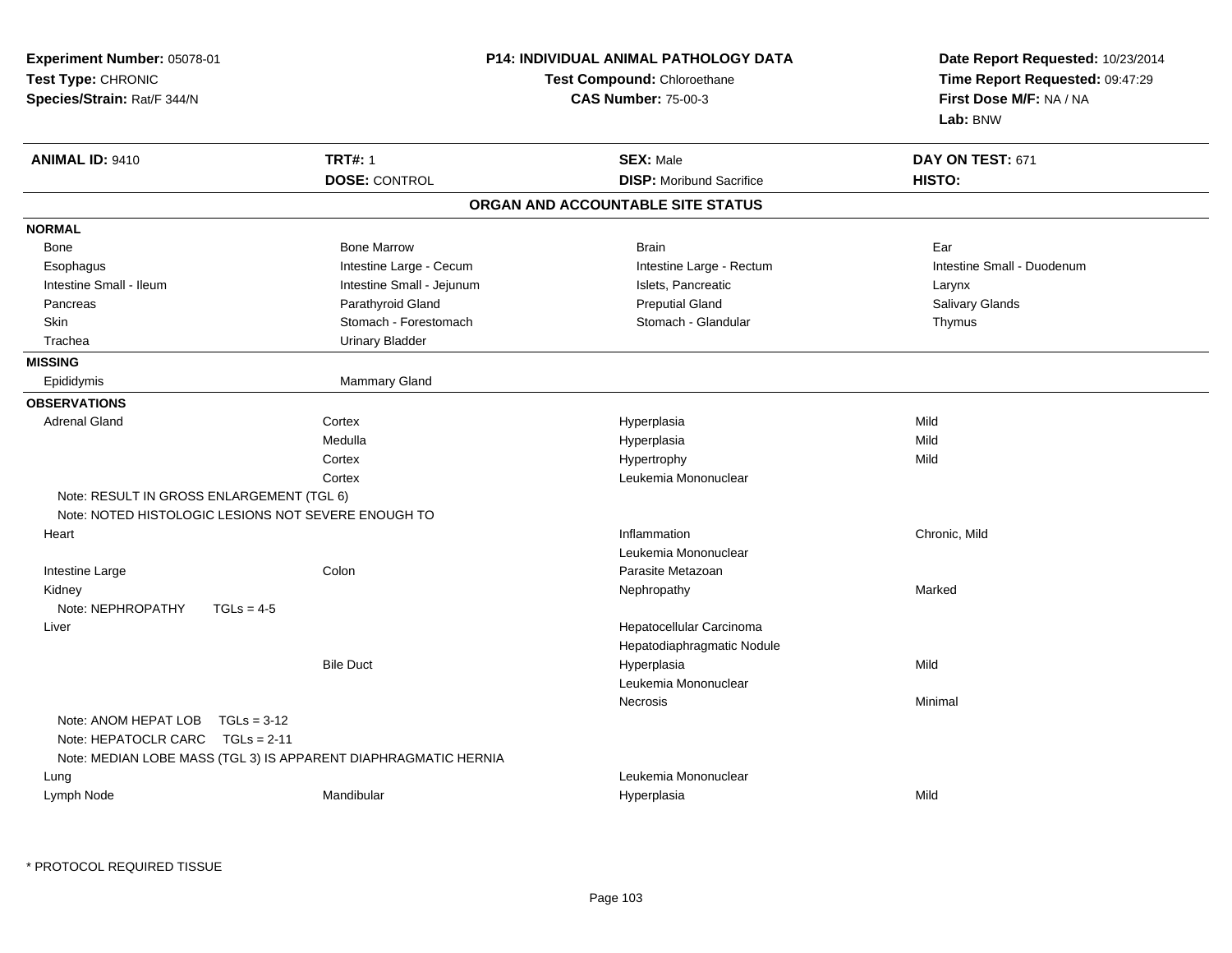| Experiment Number: 05078-01<br>Test Type: CHRONIC<br>Species/Strain: Rat/F 344/N |                          | <b>P14: INDIVIDUAL ANIMAL PATHOLOGY DATA</b><br>Test Compound: Chloroethane<br><b>CAS Number: 75-00-3</b> | Date Report Requested: 10/23/2014<br>Time Report Requested: 09:47:29<br>First Dose M/F: NA / NA<br>Lab: BNW |
|----------------------------------------------------------------------------------|--------------------------|-----------------------------------------------------------------------------------------------------------|-------------------------------------------------------------------------------------------------------------|
| <b>ANIMAL ID: 9410</b>                                                           | <b>TRT#: 1</b>           | <b>SEX: Male</b>                                                                                          | DAY ON TEST: 671                                                                                            |
|                                                                                  | <b>DOSE: CONTROL</b>     | <b>DISP:</b> Moribund Sacrifice                                                                           | HISTO:                                                                                                      |
|                                                                                  |                          | ORGAN AND ACCOUNTABLE SITE STATUS                                                                         |                                                                                                             |
|                                                                                  | Pancreatic               | Hyperplasia                                                                                               | Mild                                                                                                        |
|                                                                                  | <b>Bronchial</b>         | Leukemia Mononuclear                                                                                      |                                                                                                             |
|                                                                                  | Mandibular               | Leukemia Mononuclear                                                                                      |                                                                                                             |
|                                                                                  | Pancreatic               | Leukemia Mononuclear                                                                                      |                                                                                                             |
|                                                                                  | Renal                    | Leukemia Mononuclear                                                                                      |                                                                                                             |
| Note: HYPERPLASIA<br>$TGLs = 7-5$                                                |                          |                                                                                                           |                                                                                                             |
| Nose                                                                             | Nasolacrim Dct           | Inflammation                                                                                              | Suppurative, Mild                                                                                           |
| <b>Pituitary Gland</b>                                                           | <b>Pars Distalis</b>     | Adenoma                                                                                                   |                                                                                                             |
| Note: ADENOMA<br>$TGLs = 5-8$                                                    |                          |                                                                                                           |                                                                                                             |
| Prostate                                                                         |                          | Inflammation                                                                                              | Suppurative, Minimal                                                                                        |
| Spleen                                                                           |                          | Leukemia Mononuclear                                                                                      |                                                                                                             |
| Note: LEUKEMIA MONUC<br>$TGLs = 1-4$                                             |                          |                                                                                                           |                                                                                                             |
| <b>Testes</b>                                                                    |                          | Atrophy                                                                                                   | Moderate                                                                                                    |
| <b>Thyroid Gland</b>                                                             | C Cell                   | Hyperplasia                                                                                               | Marked                                                                                                      |
| PRIMARY CAUSE OF DEATH                                                           | $\overline{\phantom{a}}$ |                                                                                                           |                                                                                                             |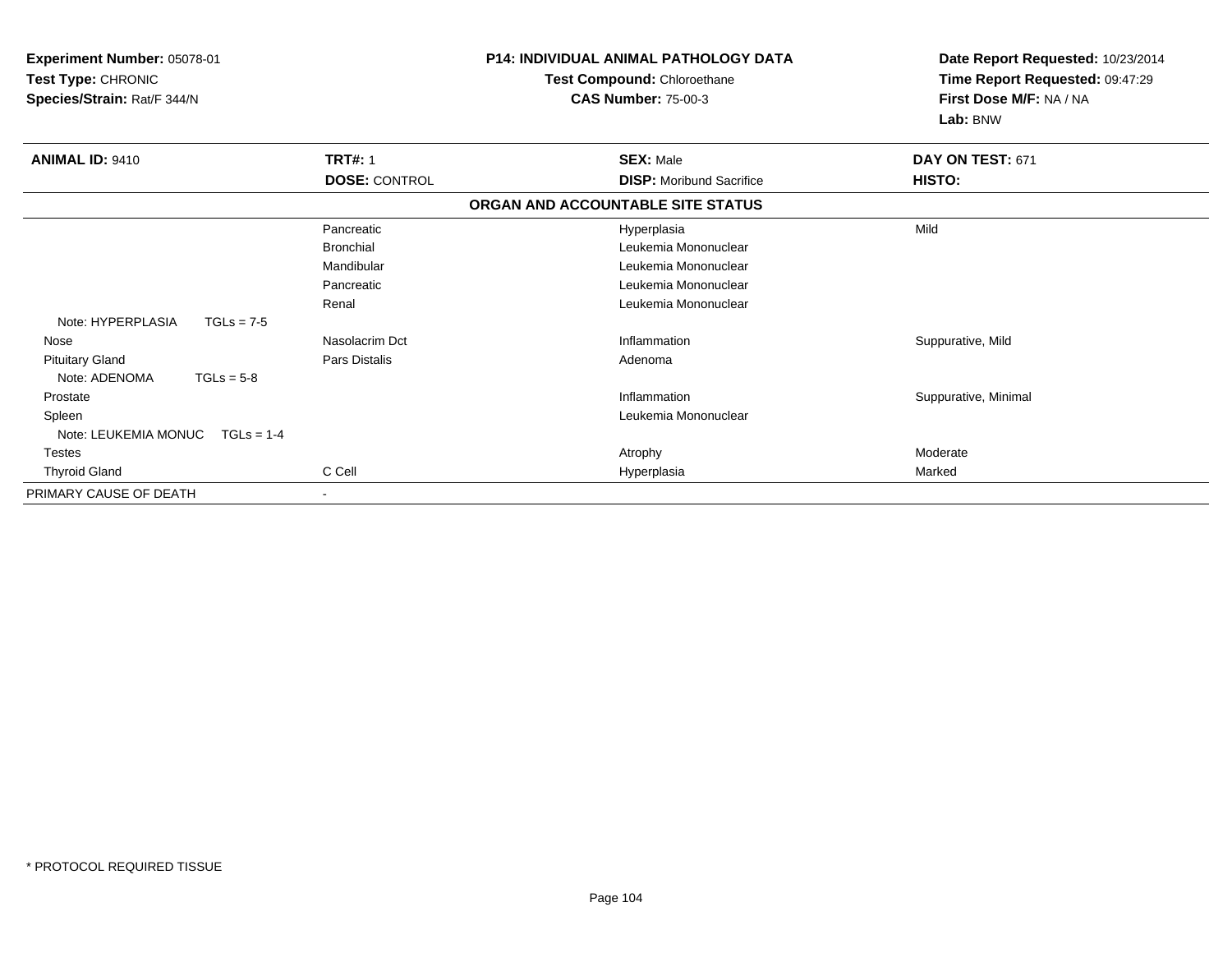| Experiment Number: 05078-01<br>Test Type: CHRONIC<br>Species/Strain: Rat/F 344/N         |                         | P14: INDIVIDUAL ANIMAL PATHOLOGY DATA<br>Test Compound: Chloroethane<br><b>CAS Number: 75-00-3</b> | Date Report Requested: 10/23/2014<br>Time Report Requested: 09:47:29<br>First Dose M/F: NA / NA<br>Lab: BNW |  |
|------------------------------------------------------------------------------------------|-------------------------|----------------------------------------------------------------------------------------------------|-------------------------------------------------------------------------------------------------------------|--|
| <b>ANIMAL ID: 9411</b>                                                                   | <b>TRT#: 1</b>          | <b>SEX: Male</b>                                                                                   | DAY ON TEST: 485                                                                                            |  |
|                                                                                          | <b>DOSE: CONTROL</b>    | <b>DISP: Natural Death</b>                                                                         | HISTO:                                                                                                      |  |
|                                                                                          |                         | ORGAN AND ACCOUNTABLE SITE STATUS                                                                  |                                                                                                             |  |
| <b>NORMAL</b>                                                                            |                         |                                                                                                    |                                                                                                             |  |
| <b>Adrenal Gland - Cortex</b>                                                            | Bone                    | <b>Bone Marrow</b>                                                                                 | <b>Brain</b>                                                                                                |  |
| Epididymis                                                                               | Esophagus               | Intestine Small - Duodenum                                                                         | Intestine Small - Ileum                                                                                     |  |
| Intestine Small - Jejunum                                                                | Islets, Pancreatic      | Larynx                                                                                             | Lymph Node - Bronchial                                                                                      |  |
| Pancreas                                                                                 | <b>Preputial Gland</b>  | Prostate                                                                                           | Salivary Glands                                                                                             |  |
| <b>Skin</b>                                                                              | Spleen                  | Stomach - Forestomach                                                                              | Stomach - Glandular                                                                                         |  |
| Thymus                                                                                   | <b>Thyroid Gland</b>    | Trachea                                                                                            | <b>Urinary Bladder</b>                                                                                      |  |
| <b>MISSING</b>                                                                           |                         |                                                                                                    |                                                                                                             |  |
| Adrenal Gland - Medulla                                                                  | Lymph Node - Mandibular | Parathyroid Gland                                                                                  |                                                                                                             |  |
| <b>OBSERVATIONS</b>                                                                      |                         |                                                                                                    |                                                                                                             |  |
| Heart                                                                                    |                         | Inflammation                                                                                       | Chronic, Mild                                                                                               |  |
| Intestine Large                                                                          | Cecum                   | Parasite Metazoan                                                                                  |                                                                                                             |  |
|                                                                                          | Colon                   | Parasite Metazoan                                                                                  |                                                                                                             |  |
|                                                                                          | Rectum                  | Parasite Metazoan                                                                                  |                                                                                                             |  |
| Kidney                                                                                   |                         | Nephropathy                                                                                        | Mild                                                                                                        |  |
| Liver                                                                                    | <b>Bile Duct</b>        | Hyperplasia                                                                                        | Mild                                                                                                        |  |
| Lung                                                                                     |                         | Congestion                                                                                         | Moderate                                                                                                    |  |
|                                                                                          | Perivascular            | <b>Infiltration Cellular</b>                                                                       | Mononuclear CI, Minimal                                                                                     |  |
| Note: CONGESTION<br>$TGLs = 2-3$                                                         |                         |                                                                                                    |                                                                                                             |  |
| <b>Mammary Gland</b>                                                                     |                         | Fibroadenoma                                                                                       |                                                                                                             |  |
| Note: ENLARGEMENT WAS MAMMARY TISSUE NOT SALIVARY<br>Note: FIBROADENOMA<br>$TGLs = 1-11$ |                         |                                                                                                    |                                                                                                             |  |
| Nose                                                                                     | Submucosa               | Inflammation                                                                                       | Minimal                                                                                                     |  |
| <b>Pituitary Gland</b>                                                                   | Pars Distalis           | Adenoma                                                                                            |                                                                                                             |  |
| Note: ADENOMA<br>$TGLs = 3-8$                                                            |                         |                                                                                                    |                                                                                                             |  |
| Testes                                                                                   | <b>Interstit Cell</b>   | Hyperplasia                                                                                        | Minimal                                                                                                     |  |
| PRIMARY CAUSE OF DEATH                                                                   |                         |                                                                                                    |                                                                                                             |  |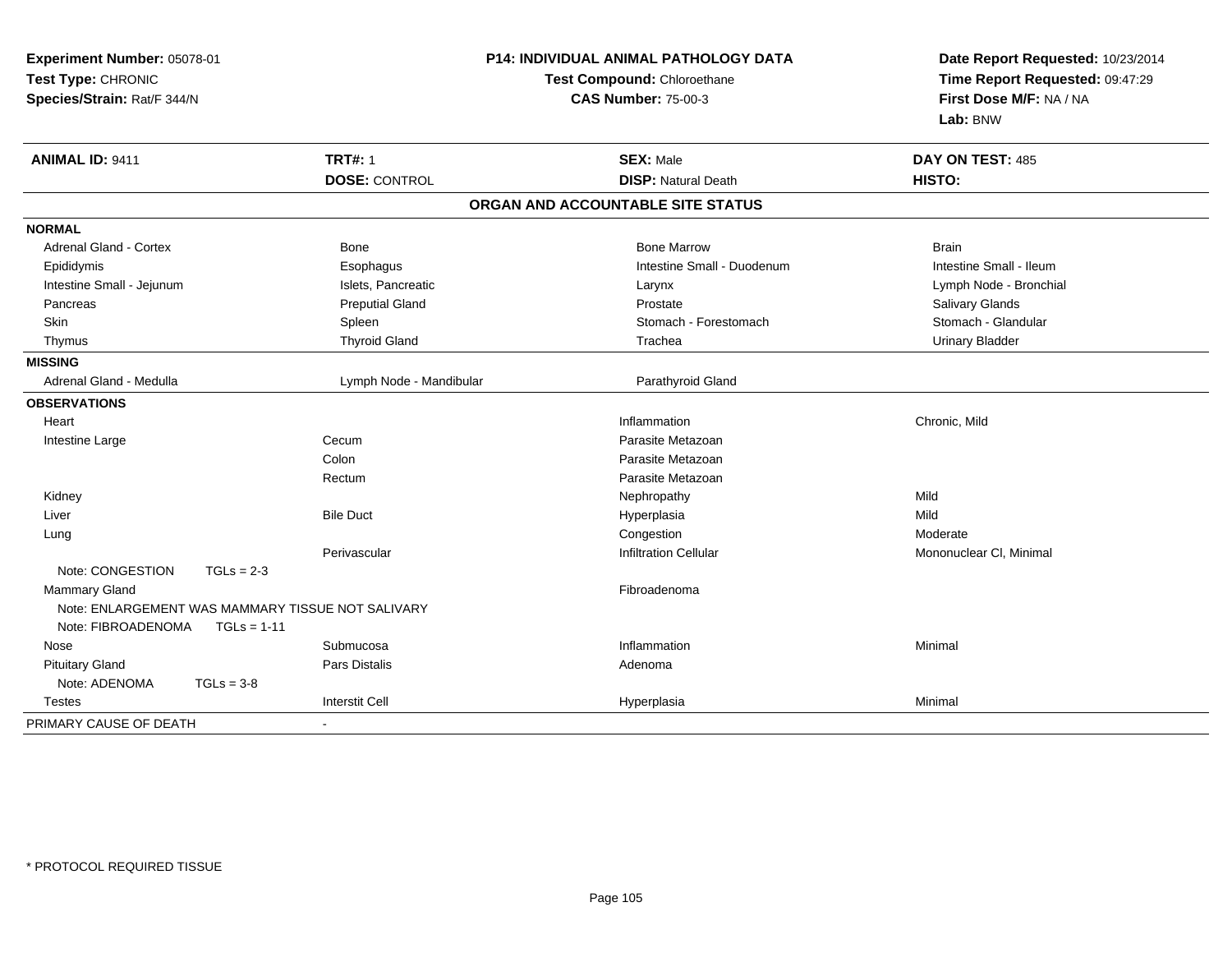| Experiment Number: 05078-01<br>Test Type: CHRONIC<br>Species/Strain: Rat/F 344/N                                                              |                                                    | P14: INDIVIDUAL ANIMAL PATHOLOGY DATA<br>Test Compound: Chloroethane<br><b>CAS Number: 75-00-3</b> | Date Report Requested: 10/23/2014<br>Time Report Requested: 09:47:29<br>First Dose M/F: NA / NA<br>Lab: BNW |  |
|-----------------------------------------------------------------------------------------------------------------------------------------------|----------------------------------------------------|----------------------------------------------------------------------------------------------------|-------------------------------------------------------------------------------------------------------------|--|
| <b>ANIMAL ID: 9412</b>                                                                                                                        | <b>TRT#: 1</b><br><b>DOSE: CONTROL</b>             | <b>SEX: Male</b><br><b>DISP:</b> Moribund Sacrifice                                                | DAY ON TEST: 658<br>HISTO:                                                                                  |  |
|                                                                                                                                               |                                                    | ORGAN AND ACCOUNTABLE SITE STATUS                                                                  |                                                                                                             |  |
|                                                                                                                                               |                                                    |                                                                                                    |                                                                                                             |  |
| <b>NORMAL</b>                                                                                                                                 |                                                    |                                                                                                    |                                                                                                             |  |
| Bone                                                                                                                                          | <b>Bone Marrow</b>                                 | <b>Brain</b>                                                                                       | Epididymis                                                                                                  |  |
| Esophagus<br>Intestine Small - Duodenum                                                                                                       | Intestine Large - Cecum<br>Intestine Small - Ileum | Intestine Large - Colon<br>Intestine Small - Jejunum                                               | Intestine Large - Rectum<br>Islets, Pancreatic                                                              |  |
| Lymph Node - Bronchial                                                                                                                        | Mammary Gland                                      | Prostate                                                                                           | Salivary Glands                                                                                             |  |
| Skin                                                                                                                                          | Stomach - Forestomach                              | Stomach - Glandular                                                                                | Thymus                                                                                                      |  |
| <b>Thyroid Gland</b>                                                                                                                          | Trachea                                            |                                                                                                    |                                                                                                             |  |
| <b>MISSING</b>                                                                                                                                |                                                    |                                                                                                    |                                                                                                             |  |
| Parathyroid Gland                                                                                                                             |                                                    |                                                                                                    |                                                                                                             |  |
| <b>INSUFFICIENT TISSUE</b>                                                                                                                    |                                                    |                                                                                                    |                                                                                                             |  |
| Larynx                                                                                                                                        | <b>Preputial Gland</b>                             |                                                                                                    |                                                                                                             |  |
| <b>OBSERVATIONS</b>                                                                                                                           |                                                    |                                                                                                    |                                                                                                             |  |
| <b>Adrenal Gland</b>                                                                                                                          | Cortex                                             | Degeneration                                                                                       | Fatty, Minimal                                                                                              |  |
|                                                                                                                                               | Cortex                                             | Hyperplasia                                                                                        | Minimal                                                                                                     |  |
|                                                                                                                                               | Medulla                                            | Hyperplasia                                                                                        | Minimal                                                                                                     |  |
|                                                                                                                                               | Cortex                                             | Leukemia Mononuclear                                                                               |                                                                                                             |  |
|                                                                                                                                               | Medulla                                            | Leukemia Mononuclear                                                                               |                                                                                                             |  |
| Heart                                                                                                                                         |                                                    | Inflammation                                                                                       | Chronic, Mild                                                                                               |  |
|                                                                                                                                               |                                                    | Leukemia Mononuclear                                                                               |                                                                                                             |  |
|                                                                                                                                               | Atrium                                             | Thrombosis                                                                                         | Mild                                                                                                        |  |
| Kidney                                                                                                                                        |                                                    | Nephropathy                                                                                        | Minimal                                                                                                     |  |
| Liver                                                                                                                                         |                                                    | Degeneration                                                                                       | Marked                                                                                                      |  |
|                                                                                                                                               | <b>Bile Duct</b>                                   | Hyperplasia                                                                                        | Moderate                                                                                                    |  |
|                                                                                                                                               |                                                    | Leukemia Mononuclear                                                                               |                                                                                                             |  |
| Note: RECUT-IN LIVER FOCUS (TGL 5) HAD NO SIGNIFICANT<br>Note: DIFFERENCES FROM THE ORIGINAL LIVER SECTIONS<br>Note: DEGEN<br>$TGLs = 4-4+12$ |                                                    |                                                                                                    |                                                                                                             |  |
| Lung                                                                                                                                          | Alveolar Epith                                     | Hyperplasia<br><b>Infiltration Cellular</b><br>Leukemia Mononuclear                                | Mild<br>Histiocyte, Minimal                                                                                 |  |
| Lymph Node                                                                                                                                    | Mandibular                                         | Hyperplasia                                                                                        | Mild                                                                                                        |  |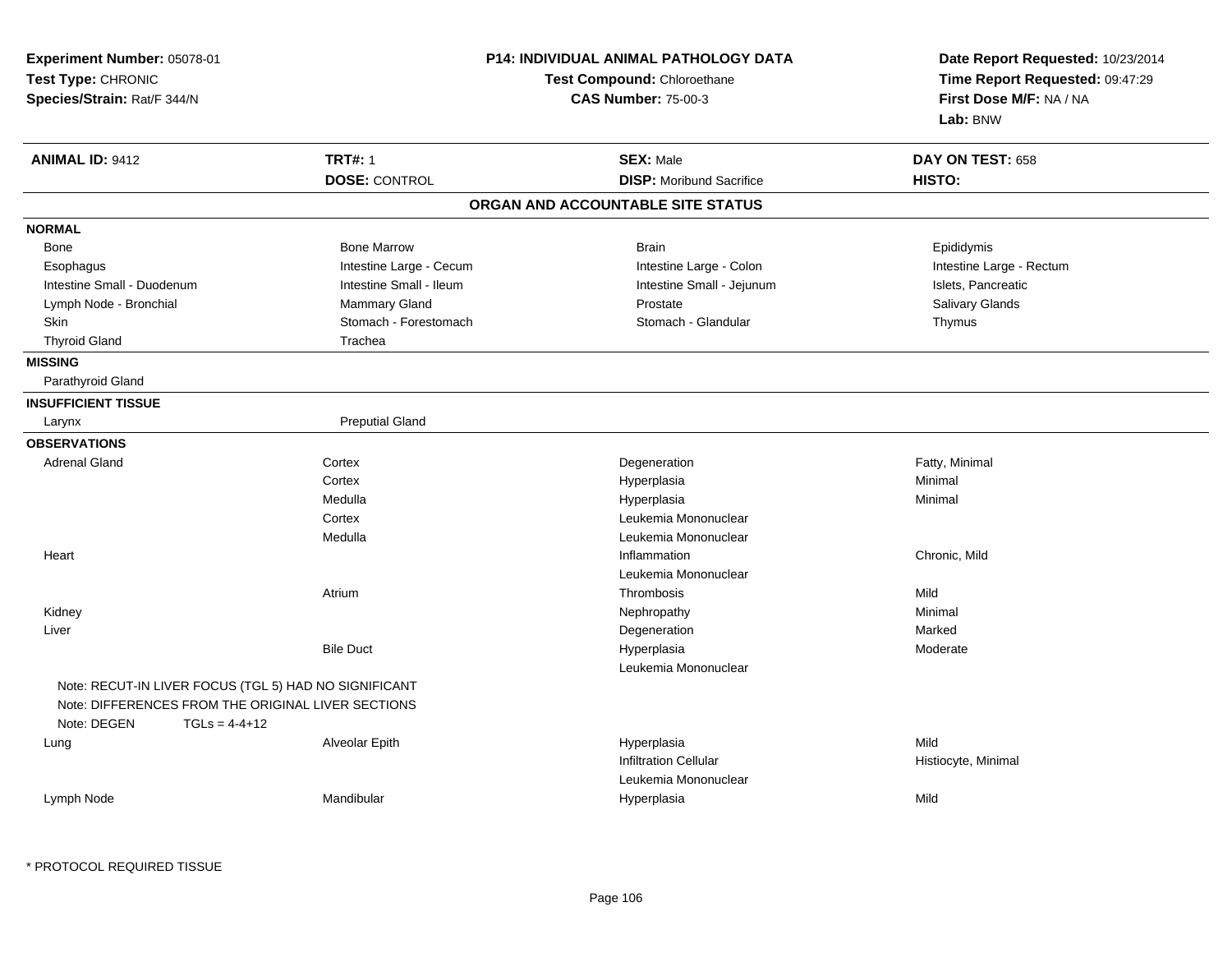| Experiment Number: 05078-01<br>Test Type: CHRONIC<br>Species/Strain: Rat/F 344/N |               |                           | <b>P14: INDIVIDUAL ANIMAL PATHOLOGY DATA</b><br>Test Compound: Chloroethane<br><b>CAS Number: 75-00-3</b> | Date Report Requested: 10/23/2014<br>Time Report Requested: 09:47:29<br>First Dose M/F: NA / NA<br>Lab: BNW |
|----------------------------------------------------------------------------------|---------------|---------------------------|-----------------------------------------------------------------------------------------------------------|-------------------------------------------------------------------------------------------------------------|
| <b>ANIMAL ID: 9412</b>                                                           |               | <b>TRT#: 1</b>            | <b>SEX: Male</b>                                                                                          | DAY ON TEST: 658                                                                                            |
|                                                                                  |               | <b>DOSE: CONTROL</b>      | <b>DISP:</b> Moribund Sacrifice                                                                           | HISTO:                                                                                                      |
|                                                                                  |               |                           | ORGAN AND ACCOUNTABLE SITE STATUS                                                                         |                                                                                                             |
| Nose                                                                             |               | <b>Respirat Epith</b>     | Hyperplasia                                                                                               | Mild                                                                                                        |
|                                                                                  |               | Nasolacrim Dct            | Inflammation                                                                                              | Suppurative, Mild                                                                                           |
|                                                                                  |               | Submucosa                 | Inflammation                                                                                              | Mild                                                                                                        |
|                                                                                  |               |                           | Inflammation                                                                                              | Suppurative, Mild                                                                                           |
|                                                                                  |               |                           | Leukemia Mononuclear                                                                                      |                                                                                                             |
|                                                                                  |               |                           | Thrombosis                                                                                                | Moderate                                                                                                    |
| Note: INFLAMMATION                                                               | $TGLs = 1-9$  |                           |                                                                                                           |                                                                                                             |
| Pancreas                                                                         |               |                           | Atrophy                                                                                                   | Minimal                                                                                                     |
|                                                                                  |               |                           | Leukemia Mononuclear                                                                                      |                                                                                                             |
| <b>Pituitary Gland</b>                                                           |               | Pars Distalis             | Adenoma                                                                                                   |                                                                                                             |
| Seminal Vesicle                                                                  |               |                           | Inflammation                                                                                              | Suppurative, Minimal                                                                                        |
| Spleen                                                                           |               |                           | Leukemia Mononuclear                                                                                      |                                                                                                             |
| <b>Testes</b>                                                                    |               | Bilateral, Interstit Cell | Adenoma                                                                                                   |                                                                                                             |
|                                                                                  |               |                           | Atrophy                                                                                                   | Marked                                                                                                      |
| Note: ADENOMA                                                                    | $TGLs = 3-11$ |                           |                                                                                                           |                                                                                                             |
| Note: ATROPHY                                                                    | $TGLs = 2-7$  |                           |                                                                                                           |                                                                                                             |
| <b>Urinary Bladder</b>                                                           |               |                           | Leukemia Mononuclear                                                                                      |                                                                                                             |
| PRIMARY CAUSE OF DEATH                                                           |               | $\blacksquare$            |                                                                                                           |                                                                                                             |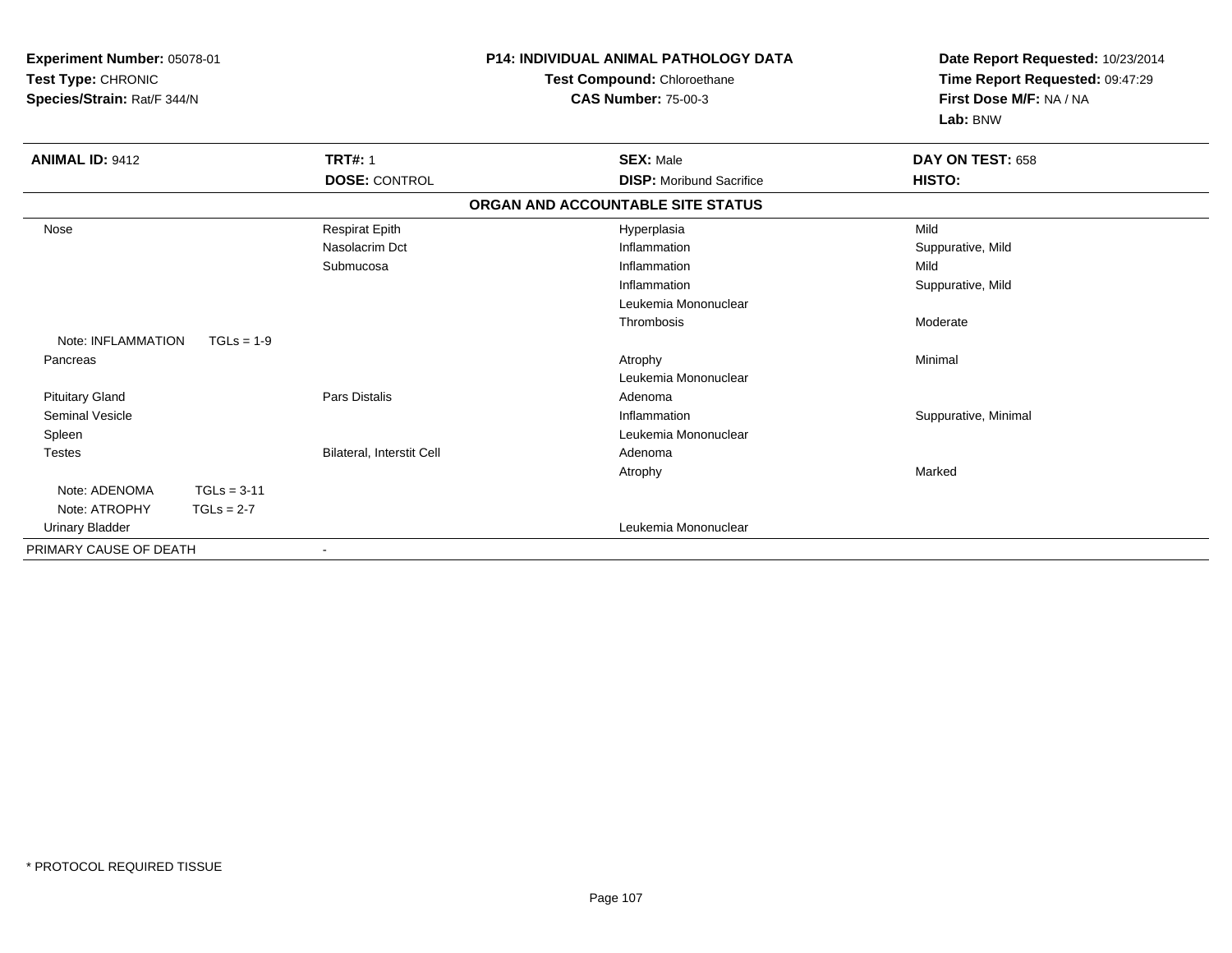| Experiment Number: 05078-01          | <b>P14: INDIVIDUAL ANIMAL PATHOLOGY DATA</b> | Date Report Requested: 10/23/2014 |                                                            |
|--------------------------------------|----------------------------------------------|-----------------------------------|------------------------------------------------------------|
| Test Type: CHRONIC                   |                                              | Test Compound: Chloroethane       |                                                            |
| Species/Strain: Rat/F 344/N          |                                              | <b>CAS Number: 75-00-3</b>        | Time Report Requested: 09:47:29<br>First Dose M/F: NA / NA |
|                                      |                                              |                                   | Lab: BNW                                                   |
| <b>ANIMAL ID: 9413</b>               | <b>TRT#: 1</b>                               | <b>SEX: Male</b>                  | DAY ON TEST: 730                                           |
|                                      | <b>DOSE: CONTROL</b>                         | <b>DISP: Terminal Sacrifice</b>   | HISTO:                                                     |
|                                      |                                              | ORGAN AND ACCOUNTABLE SITE STATUS |                                                            |
| <b>NORMAL</b>                        |                                              |                                   |                                                            |
| <b>Bone</b>                          | <b>Bone Marrow</b>                           | <b>Brain</b>                      | Esophagus                                                  |
| Intestine Large - Cecum              | Intestine Large - Colon                      | Intestine Large - Rectum          | Intestine Small - Duodenum                                 |
| Intestine Small - Ileum              | Intestine Small - Jejunum                    | Islets, Pancreatic                | Larynx                                                     |
| Prostate                             | Salivary Glands                              | Skin                              | Stomach - Forestomach                                      |
| Stomach - Glandular                  | <b>Thyroid Gland</b>                         | Trachea                           | <b>Urinary Bladder</b>                                     |
| <b>MISSING</b>                       |                                              |                                   |                                                            |
| Epididymis                           | Mammary Gland                                | Parathyroid Gland                 | Thymus                                                     |
| <b>OBSERVATIONS</b>                  |                                              |                                   |                                                            |
| <b>Adrenal Gland</b>                 | Cortex                                       | Hematopoietic Cell Proliferation  | Mild                                                       |
|                                      | Medulla                                      | Pheochromocytoma Benign           |                                                            |
| Heart                                |                                              | Inflammation                      | Chronic, Minimal                                           |
|                                      |                                              | Leukemia Mononuclear              |                                                            |
| Kidney                               |                                              | Hematopoietic Cell Proliferation  | Minimal                                                    |
|                                      |                                              | Nephropathy                       | Moderate                                                   |
| Liver                                |                                              | <b>Basophilic Focus</b>           | Minimal                                                    |
|                                      | <b>Bile Duct</b>                             | Hyperplasia                       | Mild                                                       |
|                                      |                                              | Leukemia Mononuclear              |                                                            |
| Note: LEUKEMIA MONUC<br>$TGLs = 2-4$ |                                              |                                   |                                                            |
| Lung                                 |                                              | Leukemia Mononuclear              |                                                            |
| Lymph Node                           | Mandibular                                   | Angiectasis                       | Mild                                                       |
|                                      | <b>Bronchial</b>                             | Leukemia Mononuclear              |                                                            |
|                                      | Mandibular                                   | Leukemia Mononuclear              |                                                            |
| Nose                                 | Nasolacrim Dct                               | Inflammation                      | Suppurative, Minimal                                       |
|                                      | Submucosa                                    | Inflammation                      | Mild                                                       |
| Pancreas                             |                                              | Atrophy                           | Minimal                                                    |
|                                      |                                              | Leukemia Mononuclear              |                                                            |
| <b>Pituitary Gland</b>               | Pars Distalis                                | Adenoma                           |                                                            |
| <b>Preputial Gland</b>               |                                              | Cyst                              |                                                            |
| Spleen                               |                                              | Leukemia Mononuclear              |                                                            |
| Note: LEUKEMIA MONUC $TGLs = 1-4$    |                                              |                                   |                                                            |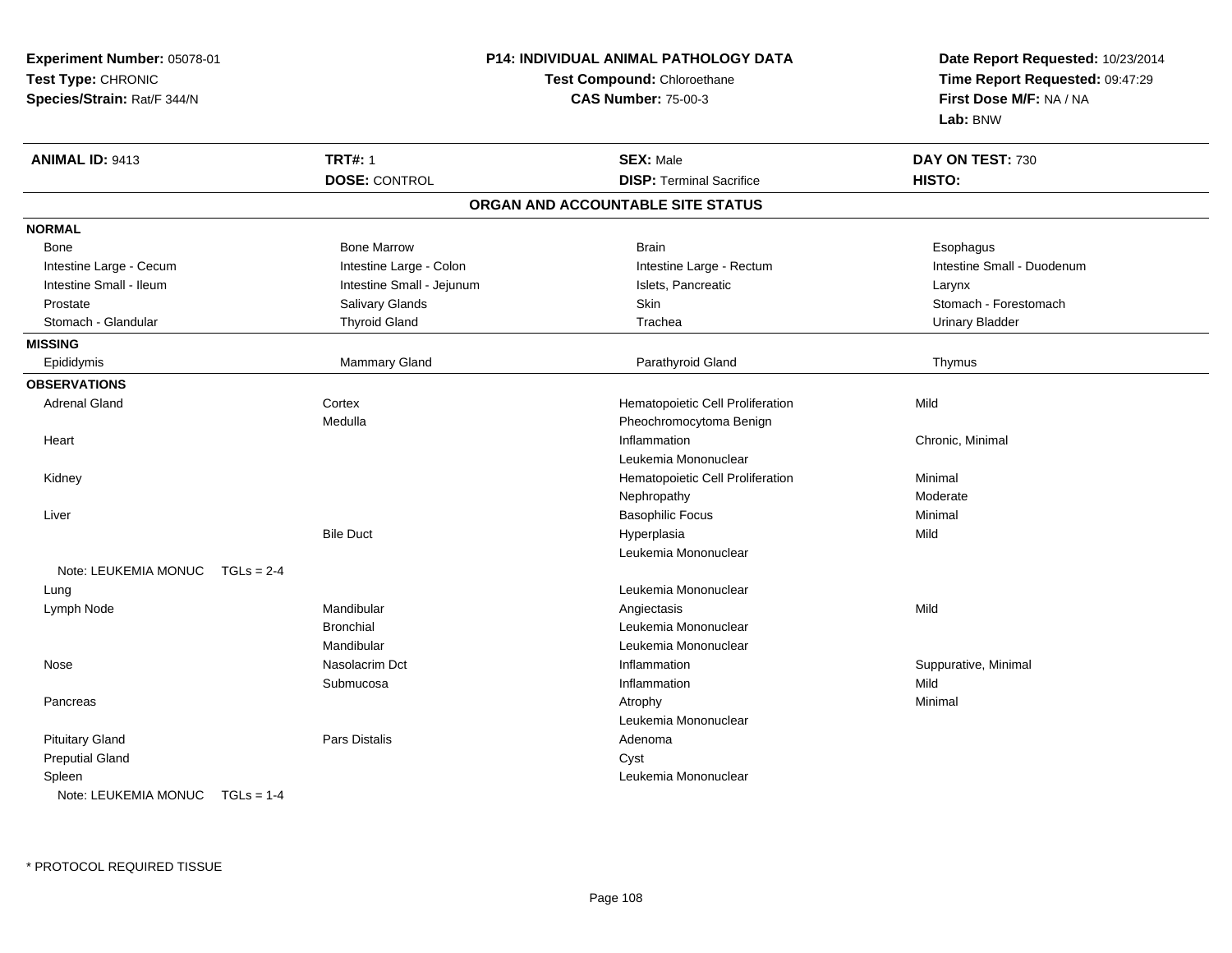| Experiment Number: 05078-01<br>Test Type: CHRONIC<br>Species/Strain: Rat/F 344/N |                           | <b>P14: INDIVIDUAL ANIMAL PATHOLOGY DATA</b><br><b>Test Compound: Chloroethane</b><br><b>CAS Number: 75-00-3</b> | Date Report Requested: 10/23/2014<br>Time Report Requested: 09:47:29<br>First Dose M/F: NA / NA<br>Lab: BNW |
|----------------------------------------------------------------------------------|---------------------------|------------------------------------------------------------------------------------------------------------------|-------------------------------------------------------------------------------------------------------------|
| <b>ANIMAL ID: 9413</b>                                                           | <b>TRT#: 1</b>            | <b>SEX: Male</b>                                                                                                 | DAY ON TEST: 730                                                                                            |
|                                                                                  | <b>DOSE: CONTROL</b>      | <b>DISP:</b> Terminal Sacrifice                                                                                  | <b>HISTO:</b>                                                                                               |
|                                                                                  |                           | ORGAN AND ACCOUNTABLE SITE STATUS                                                                                |                                                                                                             |
| Testes                                                                           | Bilateral, Interstit Cell | Adenoma                                                                                                          |                                                                                                             |
|                                                                                  |                           | Atrophy                                                                                                          | Moderate                                                                                                    |
| PRIMARY CAUSE OF DEATH                                                           |                           |                                                                                                                  |                                                                                                             |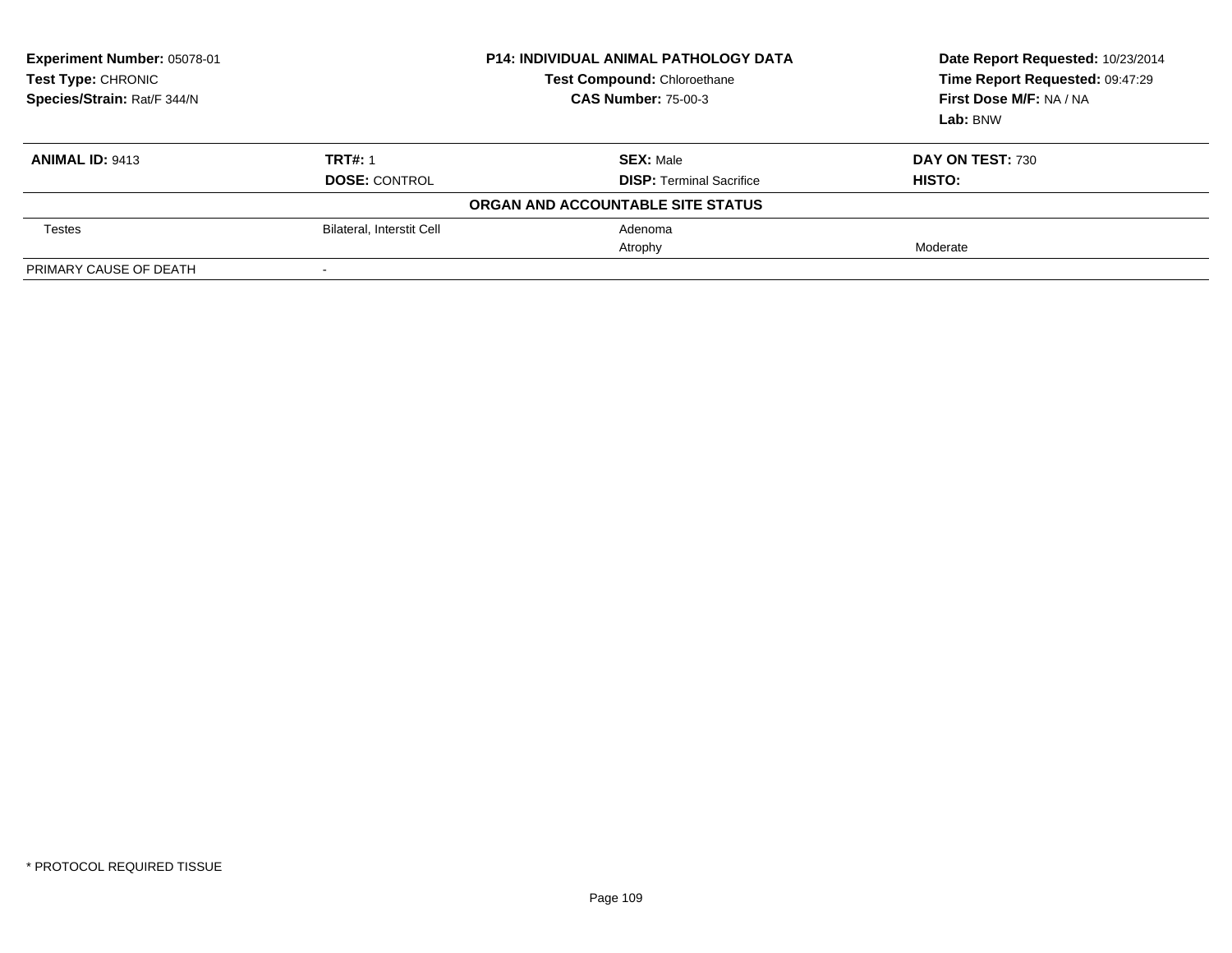| Experiment Number: 05078-01<br>Test Type: CHRONIC<br>Species/Strain: Rat/F 344/N |                          | <b>P14: INDIVIDUAL ANIMAL PATHOLOGY DATA</b><br><b>Test Compound: Chloroethane</b><br><b>CAS Number: 75-00-3</b> | Date Report Requested: 10/23/2014<br>Time Report Requested: 09:47:29<br>First Dose M/F: NA / NA<br>Lab: BNW |
|----------------------------------------------------------------------------------|--------------------------|------------------------------------------------------------------------------------------------------------------|-------------------------------------------------------------------------------------------------------------|
| <b>ANIMAL ID: 9414</b>                                                           | <b>TRT#: 1</b>           | <b>SEX: Male</b>                                                                                                 | DAY ON TEST: 645                                                                                            |
|                                                                                  | <b>DOSE: CONTROL</b>     | <b>DISP: Natural Death</b>                                                                                       | HISTO:                                                                                                      |
|                                                                                  |                          | ORGAN AND ACCOUNTABLE SITE STATUS                                                                                |                                                                                                             |
| <b>NORMAL</b>                                                                    |                          |                                                                                                                  |                                                                                                             |
| Bone                                                                             | <b>Bone Marrow</b>       | Esophagus                                                                                                        | Intestine Large - Cecum                                                                                     |
| Intestine Large - Colon                                                          | Intestine Large - Rectum | Intestine Small - Duodenum                                                                                       | Intestine Small - Ileum                                                                                     |
| Islets, Pancreatic                                                               | Pancreas                 | Prostate                                                                                                         | Salivary Glands                                                                                             |
| Skin                                                                             | Stomach - Forestomach    | Stomach - Glandular                                                                                              | Testes                                                                                                      |
| <b>Thyroid Gland</b>                                                             | Trachea                  | <b>Urinary Bladder</b>                                                                                           |                                                                                                             |
| <b>MISSING</b>                                                                   |                          |                                                                                                                  |                                                                                                             |
| Adrenal Gland - Medulla                                                          | Mammary Gland            | Parathyroid Gland                                                                                                | <b>Preputial Gland</b>                                                                                      |
| Thymus                                                                           |                          |                                                                                                                  |                                                                                                             |
| <b>AUTO PRECLUDES DIAG.</b><br>Intestine Small - Jejunum                         |                          |                                                                                                                  |                                                                                                             |
| <b>OBSERVATIONS</b>                                                              |                          |                                                                                                                  |                                                                                                             |
| <b>Adrenal Gland</b>                                                             | Cortex                   | Leukemia Mononuclear                                                                                             |                                                                                                             |
| Brain                                                                            |                          | Hemorrhage                                                                                                       | Focal, Mild                                                                                                 |
| Epididymis                                                                       |                          | Vacuolization Cytoplasmic                                                                                        | Mild                                                                                                        |
| Heart                                                                            |                          | Inflammation                                                                                                     | Chronic, Moderate                                                                                           |
| Kidney                                                                           |                          | Leukemia Mononuclear                                                                                             |                                                                                                             |
|                                                                                  |                          | Nephropathy                                                                                                      | Mild                                                                                                        |
| Larynx                                                                           |                          | Inflammation                                                                                                     | Suppurative, Minimal                                                                                        |
| Liver                                                                            | <b>Bile Duct</b>         | Hyperplasia                                                                                                      | Minimal                                                                                                     |
|                                                                                  |                          | Leukemia Mononuclear                                                                                             |                                                                                                             |
| Lung                                                                             |                          | Edema                                                                                                            | Moderate                                                                                                    |
|                                                                                  |                          | Hemorrhage                                                                                                       | Moderate                                                                                                    |
|                                                                                  |                          | Leukemia Mononuclear                                                                                             |                                                                                                             |
| Lymph Node                                                                       | <b>Bronchial</b>         | Leukemia Mononuclear                                                                                             |                                                                                                             |
|                                                                                  | Mandibular               | Leukemia Mononuclear                                                                                             |                                                                                                             |
|                                                                                  | Mesenteric               | Leukemia Mononuclear                                                                                             |                                                                                                             |
| Note: LEUKEMIA MONUC<br>$TGLs = 2-2$                                             |                          |                                                                                                                  |                                                                                                             |
| [ Leukemia Mononuclear TGLS = 3-11 ]                                             |                          |                                                                                                                  |                                                                                                             |
| Nose                                                                             |                          | Edema                                                                                                            | Minimal                                                                                                     |
|                                                                                  | <b>Respirat Epith</b>    | Hyperplasia                                                                                                      | Minimal                                                                                                     |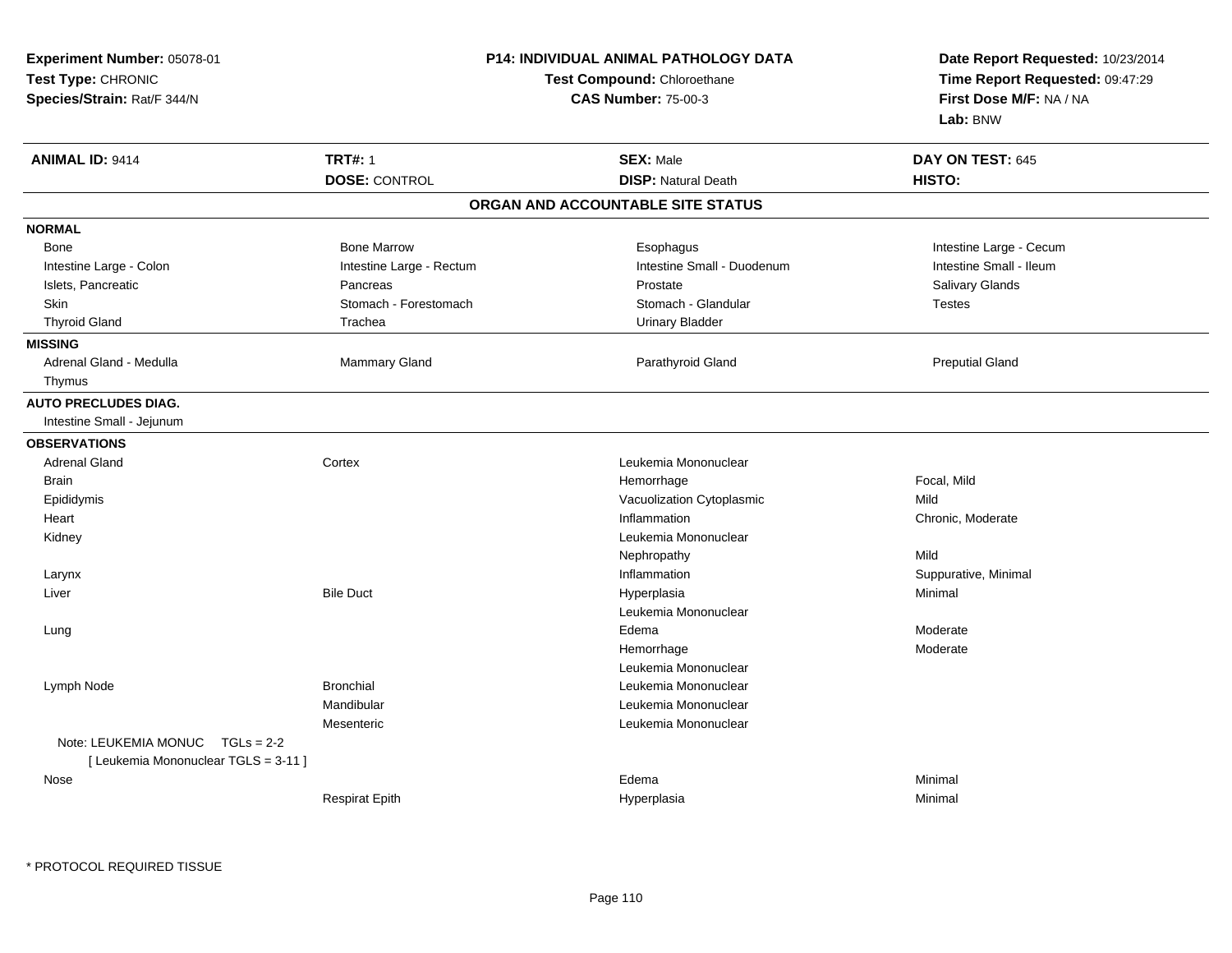| Experiment Number: 05078-01<br>Test Type: CHRONIC<br>Species/Strain: Rat/F 344/N |              |                      | <b>P14: INDIVIDUAL ANIMAL PATHOLOGY DATA</b><br>Test Compound: Chloroethane<br><b>CAS Number: 75-00-3</b> | Date Report Requested: 10/23/2014<br>Time Report Requested: 09:47:29<br>First Dose M/F: NA / NA<br>Lab: BNW |
|----------------------------------------------------------------------------------|--------------|----------------------|-----------------------------------------------------------------------------------------------------------|-------------------------------------------------------------------------------------------------------------|
| <b>ANIMAL ID: 9414</b>                                                           |              | <b>TRT#: 1</b>       | <b>SEX: Male</b>                                                                                          | <b>DAY ON TEST: 645</b>                                                                                     |
|                                                                                  |              | <b>DOSE: CONTROL</b> | <b>DISP:</b> Natural Death                                                                                | <b>HISTO:</b>                                                                                               |
|                                                                                  |              |                      | ORGAN AND ACCOUNTABLE SITE STATUS                                                                         |                                                                                                             |
| <b>Pituitary Gland</b>                                                           |              | Pars Distalis        | Adenoma                                                                                                   |                                                                                                             |
|                                                                                  |              | Pars Distalis        | Leukemia Mononuclear                                                                                      |                                                                                                             |
| Note: ADENOMA                                                                    | $TGLs = 4-8$ |                      |                                                                                                           |                                                                                                             |
| Spleen                                                                           |              |                      | Leukemia Mononuclear                                                                                      |                                                                                                             |
| Note: LEUKEMIA MONUC $TGLs = 1-4$                                                |              |                      |                                                                                                           |                                                                                                             |
| PRIMARY CAUSE OF DEATH                                                           |              |                      |                                                                                                           |                                                                                                             |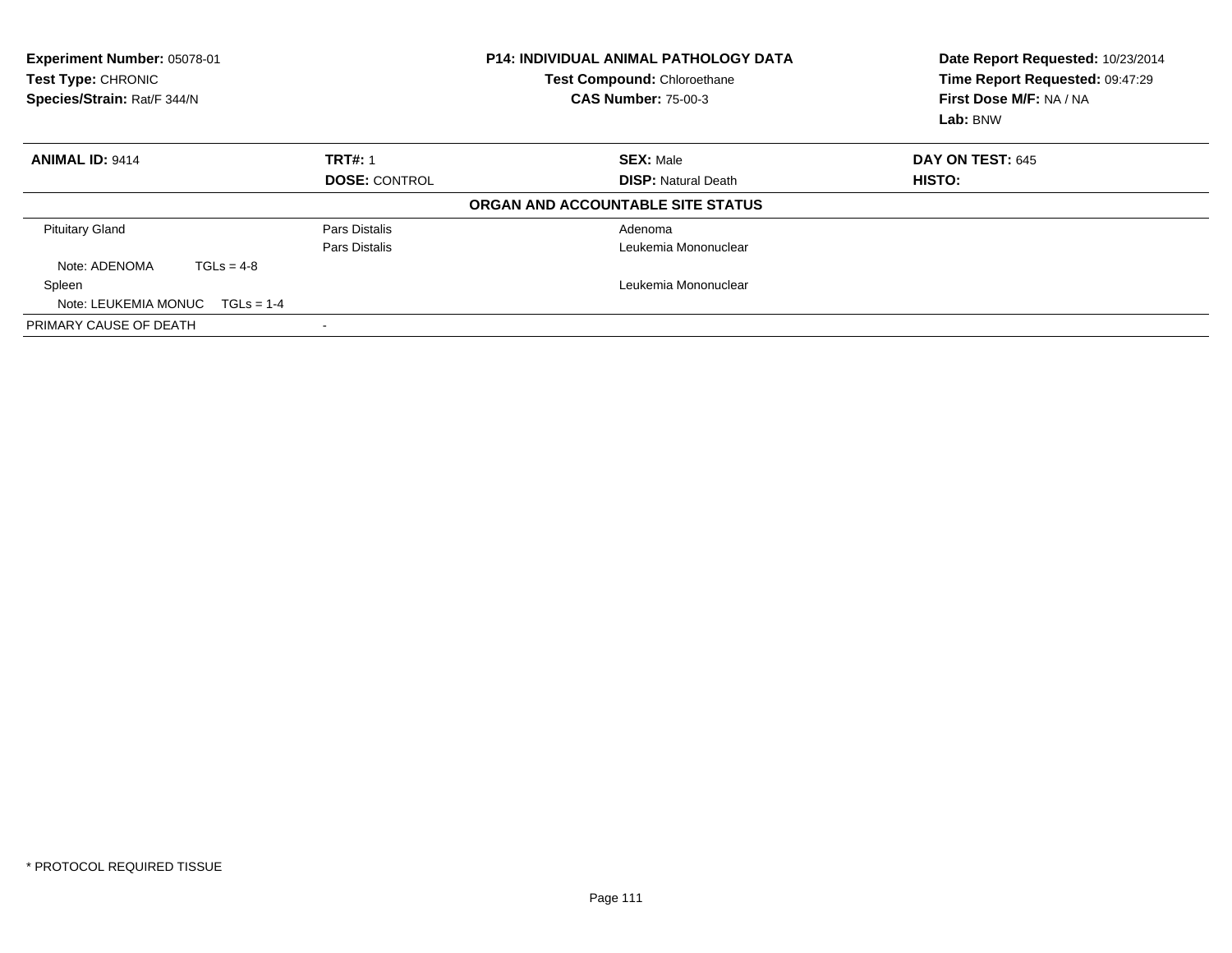| Experiment Number: 05078-01<br>Test Type: CHRONIC<br>Species/Strain: Rat/F 344/N | P14: INDIVIDUAL ANIMAL PATHOLOGY DATA<br>Test Compound: Chloroethane<br><b>CAS Number: 75-00-3</b> |                                   | Date Report Requested: 10/23/2014<br>Time Report Requested: 09:47:29<br>First Dose M/F: NA / NA<br>Lab: BNW |
|----------------------------------------------------------------------------------|----------------------------------------------------------------------------------------------------|-----------------------------------|-------------------------------------------------------------------------------------------------------------|
| <b>ANIMAL ID: 9415</b>                                                           | <b>TRT#: 1</b>                                                                                     | <b>SEX: Male</b>                  | DAY ON TEST: 675                                                                                            |
|                                                                                  | <b>DOSE: CONTROL</b>                                                                               | <b>DISP:</b> Moribund Sacrifice   | HISTO:                                                                                                      |
|                                                                                  |                                                                                                    | ORGAN AND ACCOUNTABLE SITE STATUS |                                                                                                             |
| <b>NORMAL</b>                                                                    |                                                                                                    |                                   |                                                                                                             |
| Bone                                                                             | <b>Bone Marrow</b>                                                                                 | Brain                             | Esophagus                                                                                                   |
| Intestine Large - Cecum                                                          | Intestine Large - Colon                                                                            | Intestine Large - Rectum          | Intestine Small - Duodenum                                                                                  |
| Intestine Small - Ileum                                                          | Intestine Small - Jejunum                                                                          | Islets, Pancreatic                | Larynx                                                                                                      |
| Lung                                                                             | Lymph Node - Bronchial                                                                             | Lymph Node - Mandibular           | Pancreas                                                                                                    |
| Parathyroid Gland                                                                | Salivary Glands                                                                                    | Skin                              | Stomach - Glandular                                                                                         |
| <b>Testes</b>                                                                    | Thymus                                                                                             | Trachea                           |                                                                                                             |
| <b>MISSING</b>                                                                   |                                                                                                    |                                   |                                                                                                             |
| Adrenal Gland - Medulla                                                          | Mammary Gland                                                                                      | Stomach - Forestomach             |                                                                                                             |
| <b>OBSERVATIONS</b>                                                              |                                                                                                    |                                   |                                                                                                             |
| <b>Adrenal Gland</b>                                                             | Cortex                                                                                             | Degeneration                      | Fatty, Minimal                                                                                              |
| Epididymis                                                                       |                                                                                                    | Vacuolization Cytoplasmic         | Moderate                                                                                                    |
| Heart                                                                            |                                                                                                    | Inflammation                      | Chronic, Mild                                                                                               |
| Kidney                                                                           | Pelvis                                                                                             | Inflammation                      | Suppurative, Mild                                                                                           |
|                                                                                  | Pelvis                                                                                             | <b>Necrosis</b>                   | Mild                                                                                                        |
|                                                                                  |                                                                                                    | Nephropathy                       | Marked                                                                                                      |
| Note: NEPHROPATHY<br>$TGLs = 1-5$                                                |                                                                                                    |                                   |                                                                                                             |
| Liver                                                                            |                                                                                                    | Degeneration                      | Fatty, Minimal                                                                                              |
|                                                                                  | <b>Bile Duct</b>                                                                                   | Hyperplasia                       | Mild                                                                                                        |
| Nose                                                                             | Nasolacrim Dct                                                                                     | Inflammation                      | Suppurative, Mild                                                                                           |
|                                                                                  |                                                                                                    | Inflammation                      | Suppurative, Minimal                                                                                        |
|                                                                                  |                                                                                                    | Thrombosis                        | Mild                                                                                                        |
| <b>Pituitary Gland</b>                                                           | Pars Distalis                                                                                      | Adenoma                           |                                                                                                             |
| Note: ADENOMA<br>$TGLs = 3-8$                                                    |                                                                                                    |                                   |                                                                                                             |
| <b>Preputial Gland</b>                                                           |                                                                                                    | Inflammation                      | Suppurative, Mild                                                                                           |
| Prostate                                                                         |                                                                                                    | Hyperplasia                       | Marked                                                                                                      |
|                                                                                  |                                                                                                    | Inflammation                      | Suppurative, Marked                                                                                         |
|                                                                                  |                                                                                                    | Inflammation                      | Chronic, Moderate                                                                                           |
| Spleen                                                                           |                                                                                                    | <b>Fibrosis</b>                   | Mild                                                                                                        |
| <b>Thyroid Gland</b>                                                             | C Cell                                                                                             | Hyperplasia                       | Mild                                                                                                        |
| Urethra                                                                          | Epithelium                                                                                         | Hyperplasia                       | Moderate                                                                                                    |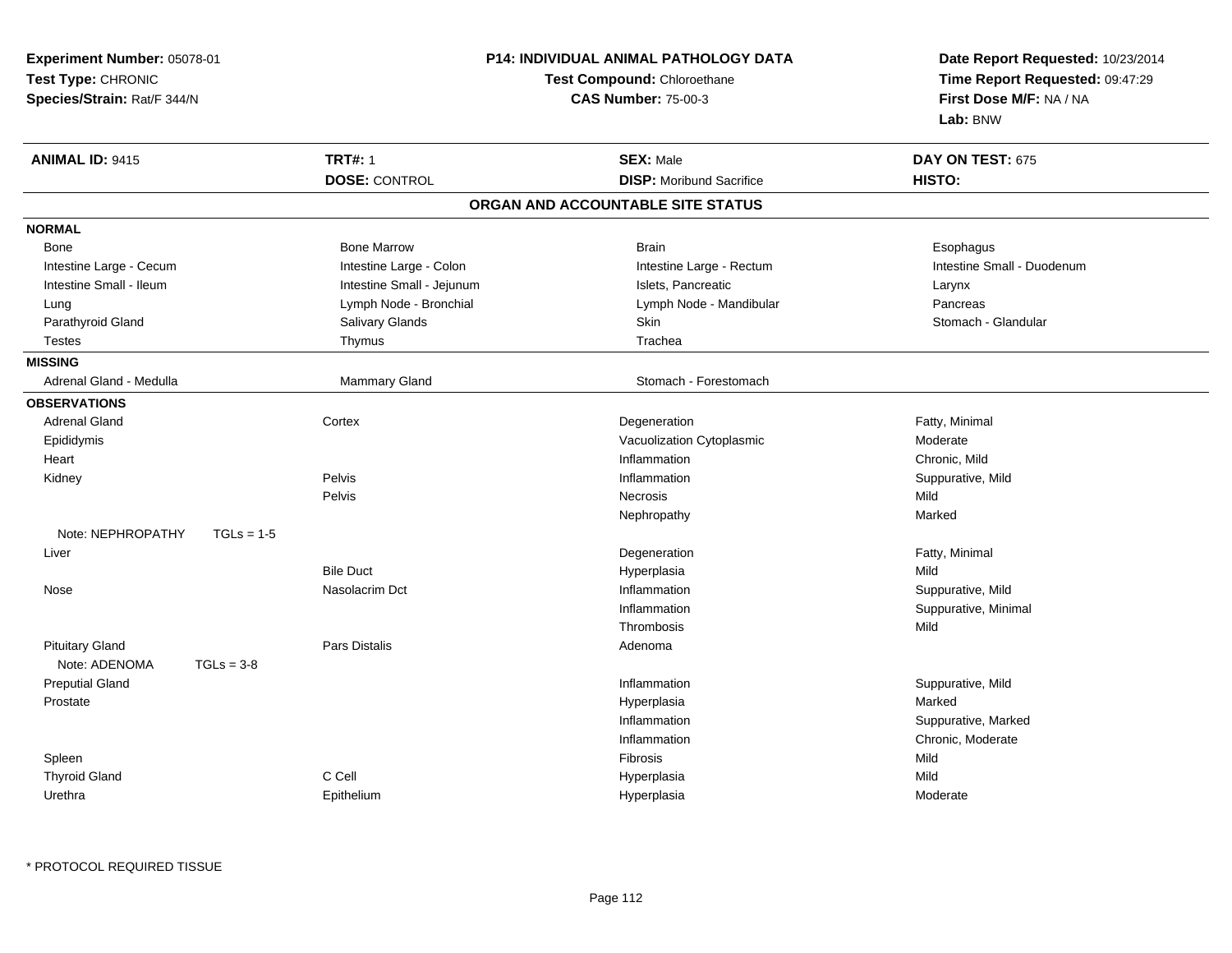| Experiment Number: 05078-01<br>Test Type: CHRONIC<br>Species/Strain: Rat/F 344/N |              |                      | <b>P14: INDIVIDUAL ANIMAL PATHOLOGY DATA</b><br><b>Test Compound: Chloroethane</b><br><b>CAS Number: 75-00-3</b> | Date Report Requested: 10/23/2014<br>Time Report Requested: 09:47:29<br>First Dose M/F: NA / NA<br>Lab: BNW |
|----------------------------------------------------------------------------------|--------------|----------------------|------------------------------------------------------------------------------------------------------------------|-------------------------------------------------------------------------------------------------------------|
| <b>ANIMAL ID: 9415</b>                                                           |              | <b>TRT#: 1</b>       | <b>SEX: Male</b>                                                                                                 | <b>DAY ON TEST: 675</b>                                                                                     |
|                                                                                  |              | <b>DOSE: CONTROL</b> | <b>DISP:</b> Moribund Sacrifice                                                                                  | HISTO:                                                                                                      |
|                                                                                  |              |                      | ORGAN AND ACCOUNTABLE SITE STATUS                                                                                |                                                                                                             |
|                                                                                  |              |                      | Inflammation                                                                                                     | Suppurative, Mild                                                                                           |
| Urinary Bladder                                                                  |              |                      | Inflammation                                                                                                     | Suppurative, Marked                                                                                         |
| Note: INFLAMMATION                                                               | $TGLs = 2-8$ |                      |                                                                                                                  |                                                                                                             |
| PRIMARY CAUSE OF DEATH                                                           |              |                      |                                                                                                                  |                                                                                                             |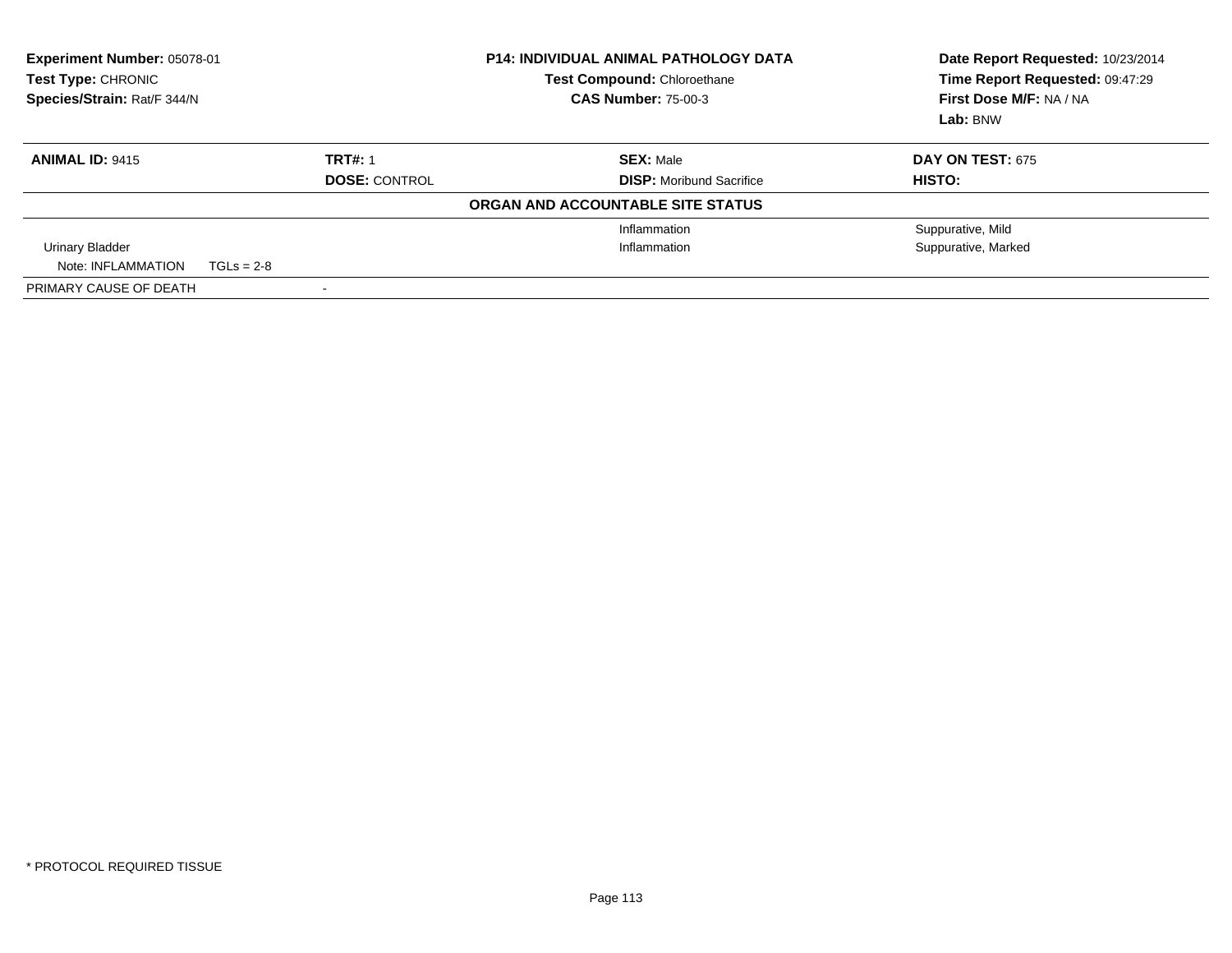| Experiment Number: 05078-01<br>Test Type: CHRONIC<br>Species/Strain: Rat/F 344/N | P14: INDIVIDUAL ANIMAL PATHOLOGY DATA<br>Test Compound: Chloroethane<br><b>CAS Number: 75-00-3</b> |                                   | Date Report Requested: 10/23/2014<br>Time Report Requested: 09:47:29<br>First Dose M/F: NA / NA<br>Lab: BNW |
|----------------------------------------------------------------------------------|----------------------------------------------------------------------------------------------------|-----------------------------------|-------------------------------------------------------------------------------------------------------------|
| <b>ANIMAL ID: 9416</b>                                                           | <b>TRT#: 1</b>                                                                                     | <b>SEX: Male</b>                  | DAY ON TEST: 654                                                                                            |
|                                                                                  | <b>DOSE: CONTROL</b>                                                                               | <b>DISP:</b> Moribund Sacrifice   | HISTO:                                                                                                      |
|                                                                                  |                                                                                                    | ORGAN AND ACCOUNTABLE SITE STATUS |                                                                                                             |
| <b>NORMAL</b>                                                                    |                                                                                                    |                                   |                                                                                                             |
| Bone                                                                             | Esophagus                                                                                          | Intestine Large - Colon           | Intestine Large - Rectum                                                                                    |
| Intestine Small - Duodenum                                                       | Intestine Small - Ileum                                                                            | Intestine Small - Jejunum         | Islets, Pancreatic                                                                                          |
| Parathyroid Gland                                                                | <b>Preputial Gland</b>                                                                             | Salivary Glands                   | Skin                                                                                                        |
| Stomach - Glandular                                                              | Thymus                                                                                             | <b>Urinary Bladder</b>            |                                                                                                             |
| <b>MISSING</b>                                                                   |                                                                                                    |                                   |                                                                                                             |
| Adrenal Gland - Medulla                                                          | Lymph Node - Bronchial                                                                             | Mammary Gland                     |                                                                                                             |
| <b>OBSERVATIONS</b>                                                              |                                                                                                    |                                   |                                                                                                             |
| <b>Adrenal Gland</b>                                                             | Cortex                                                                                             | Degeneration                      | Fatty, Mild                                                                                                 |
|                                                                                  | Cortex                                                                                             | Leukemia Mononuclear              |                                                                                                             |
| <b>Bone Marrow</b>                                                               |                                                                                                    | Leukemia Mononuclear              |                                                                                                             |
| <b>Brain</b>                                                                     |                                                                                                    | Hemorrhage                        | Focal, Moderate                                                                                             |
|                                                                                  |                                                                                                    | Leukemia Mononuclear              |                                                                                                             |
|                                                                                  |                                                                                                    | <b>Necrosis</b>                   | Focal, Mild                                                                                                 |
| Epididymis                                                                       |                                                                                                    | Vacuolization Cytoplasmic         | Moderate                                                                                                    |
| Heart                                                                            |                                                                                                    | Inflammation                      | Chronic, Mild                                                                                               |
|                                                                                  |                                                                                                    | Leukemia Mononuclear              |                                                                                                             |
| Intestine Large                                                                  | Cecum                                                                                              | Parasite Metazoan                 |                                                                                                             |
| Kidney                                                                           |                                                                                                    | Leukemia Mononuclear              |                                                                                                             |
|                                                                                  |                                                                                                    | Nephropathy                       | Moderate                                                                                                    |
| Larynx                                                                           |                                                                                                    | Inflammation                      | Suppurative, Minimal                                                                                        |
| Liver                                                                            |                                                                                                    | Degeneration                      | Fatty, Mild                                                                                                 |
|                                                                                  | <b>Bile Duct</b>                                                                                   | Hyperplasia                       | Mild                                                                                                        |
|                                                                                  |                                                                                                    | Leukemia Mononuclear              |                                                                                                             |
| Lung                                                                             |                                                                                                    | Hemorrhage                        | Minimal                                                                                                     |
|                                                                                  |                                                                                                    | Leukemia Mononuclear              |                                                                                                             |
| Lymph Node                                                                       | Mandibular                                                                                         | Leukemia Mononuclear              |                                                                                                             |
| Nose                                                                             | Nasolacrim Dct                                                                                     | Inflammation                      | Suppurative, Mild                                                                                           |
|                                                                                  |                                                                                                    | Leukemia Mononuclear              |                                                                                                             |
| Pancreas                                                                         |                                                                                                    | Atrophy                           | Mild                                                                                                        |
|                                                                                  |                                                                                                    | Leukemia Mononuclear              |                                                                                                             |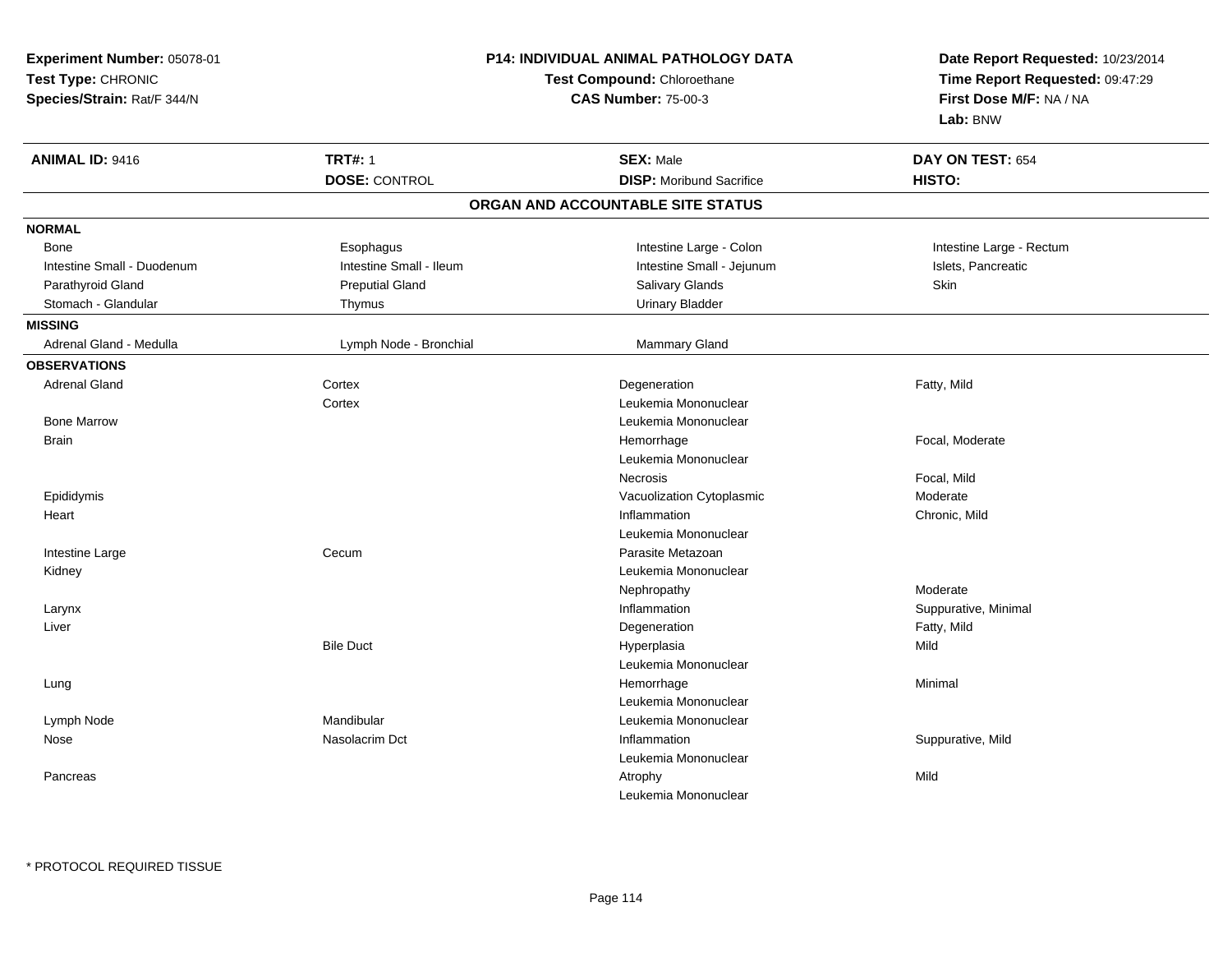| Experiment Number: 05078-01<br>Test Type: CHRONIC<br>Species/Strain: Rat/F 344/N | <b>P14: INDIVIDUAL ANIMAL PATHOLOGY DATA</b><br>Test Compound: Chloroethane<br><b>CAS Number: 75-00-3</b> |                                   | Date Report Requested: 10/23/2014<br>Time Report Requested: 09:47:29<br>First Dose M/F: NA / NA<br>Lab: BNW |  |
|----------------------------------------------------------------------------------|-----------------------------------------------------------------------------------------------------------|-----------------------------------|-------------------------------------------------------------------------------------------------------------|--|
| <b>ANIMAL ID: 9416</b>                                                           | <b>TRT#: 1</b>                                                                                            | <b>SEX: Male</b>                  | DAY ON TEST: 654                                                                                            |  |
|                                                                                  | <b>DOSE: CONTROL</b>                                                                                      | <b>DISP:</b> Moribund Sacrifice   | HISTO:                                                                                                      |  |
|                                                                                  |                                                                                                           | ORGAN AND ACCOUNTABLE SITE STATUS |                                                                                                             |  |
| <b>Pituitary Gland</b>                                                           | Pars Distalis                                                                                             | Adenoma                           |                                                                                                             |  |
|                                                                                  | Pars Distalis                                                                                             | Leukemia Mononuclear              |                                                                                                             |  |
| Prostate                                                                         |                                                                                                           | Inflammation                      | Suppurative, Mild                                                                                           |  |
| Spleen                                                                           |                                                                                                           | Leukemia Mononuclear              |                                                                                                             |  |
| Note: LEUKEMIA MONUC<br>$TGLs = 1-4$                                             |                                                                                                           |                                   |                                                                                                             |  |
| Stomach                                                                          | Epithelium, Forestomach                                                                                   | Hyperplasia                       | Moderate                                                                                                    |  |
|                                                                                  | Forestomach                                                                                               | Inflammation                      | Suppurative, Moderate                                                                                       |  |
|                                                                                  | Forestomach                                                                                               | Ulcer                             | Moderate                                                                                                    |  |
| <b>Testes</b>                                                                    | <b>Interstit Cell</b>                                                                                     | Adenoma                           |                                                                                                             |  |
|                                                                                  |                                                                                                           | Leukemia Mononuclear              |                                                                                                             |  |
| <b>Thyroid Gland</b>                                                             | C Cell                                                                                                    | Carcinoma                         |                                                                                                             |  |
| Trachea                                                                          |                                                                                                           | Inflammation                      | Suppurative, Minimal                                                                                        |  |
| PRIMARY CAUSE OF DEATH                                                           | $\overline{\phantom{a}}$                                                                                  |                                   |                                                                                                             |  |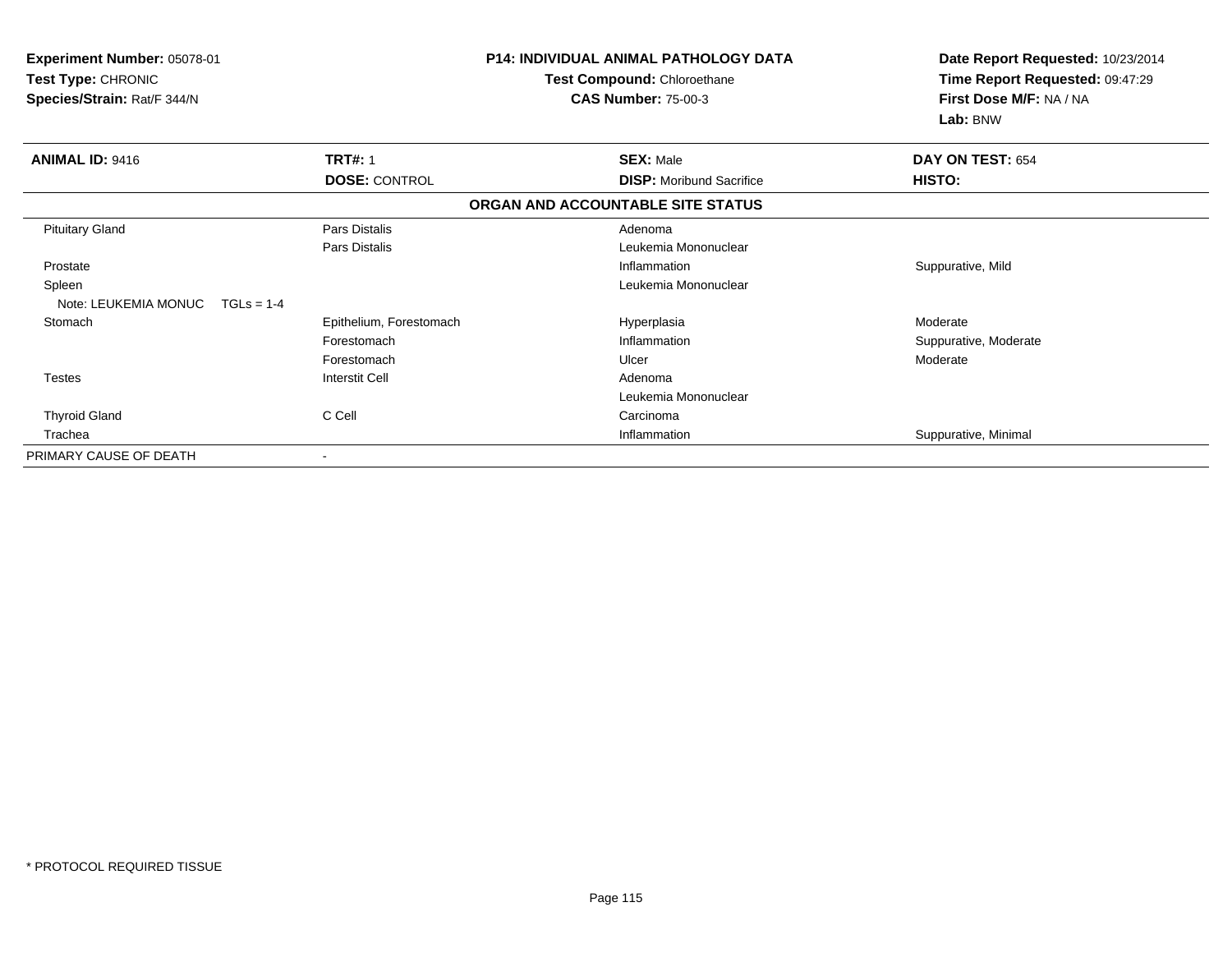| Experiment Number: 05078-01<br>Test Type: CHRONIC     |                           | <b>P14: INDIVIDUAL ANIMAL PATHOLOGY DATA</b><br>Test Compound: Chloroethane | Date Report Requested: 10/23/2014<br>Time Report Requested: 09:47:29 |  |
|-------------------------------------------------------|---------------------------|-----------------------------------------------------------------------------|----------------------------------------------------------------------|--|
| Species/Strain: Rat/F 344/N                           |                           | <b>CAS Number: 75-00-3</b>                                                  | First Dose M/F: NA / NA<br>Lab: BNW                                  |  |
| <b>ANIMAL ID: 9417</b>                                | <b>TRT#: 1</b>            | <b>SEX: Male</b>                                                            | DAY ON TEST: 570                                                     |  |
|                                                       | <b>DOSE: CONTROL</b>      | <b>DISP:</b> Moribund Sacrifice                                             | HISTO:                                                               |  |
|                                                       |                           | ORGAN AND ACCOUNTABLE SITE STATUS                                           |                                                                      |  |
| <b>NORMAL</b>                                         |                           |                                                                             |                                                                      |  |
| Bone                                                  | <b>Brain</b>              | Epididymis                                                                  | Esophagus                                                            |  |
| Intestine Large - Cecum                               | Intestine Large - Colon   | Intestine Large - Rectum                                                    | Intestine Small - Duodenum                                           |  |
| Intestine Small - Ileum                               | Intestine Small - Jejunum | Islets, Pancreatic                                                          | Parathyroid Gland                                                    |  |
| <b>Preputial Gland</b>                                | Prostate                  | Salivary Glands                                                             | Skin                                                                 |  |
| Stomach - Forestomach                                 | Stomach - Glandular       | <b>Thyroid Gland</b>                                                        | Trachea                                                              |  |
| <b>Urinary Bladder</b>                                |                           |                                                                             |                                                                      |  |
| <b>MISSING</b>                                        |                           |                                                                             |                                                                      |  |
| Lymph Node - Mandibular                               | <b>Mammary Gland</b>      |                                                                             |                                                                      |  |
| <b>OBSERVATIONS</b>                                   |                           |                                                                             |                                                                      |  |
| <b>Adrenal Gland</b>                                  | Cortex                    | Degeneration                                                                | Fatty, Minimal                                                       |  |
|                                                       | Medulla                   | Hyperplasia                                                                 | Marked                                                               |  |
|                                                       | Cortex                    | Leukemia Mononuclear                                                        |                                                                      |  |
| <b>Bone Marrow</b>                                    |                           | Leukemia Mononuclear                                                        |                                                                      |  |
| Heart                                                 |                           | Inflammation                                                                | Chronic, Mild                                                        |  |
| Kidney                                                |                           | Leukemia Mononuclear                                                        |                                                                      |  |
|                                                       |                           | Lipoma                                                                      | Moderate                                                             |  |
|                                                       |                           | Nephropathy                                                                 | Minimal                                                              |  |
| Note: LIPOMA IS A DISCRETE FOCUS OF ADIPOCYTES IN THE |                           |                                                                             |                                                                      |  |
| Note: INTERSTITIAL TISSUES AT THE POLE OF ONE KIDNEY. |                           |                                                                             |                                                                      |  |
| Larynx                                                |                           | Inflammation                                                                | Suppurative, Minimal                                                 |  |
| Liver                                                 |                           | Degeneration                                                                | Minimal                                                              |  |
|                                                       | <b>Bile Duct</b>          | Hyperplasia                                                                 | Mild                                                                 |  |
|                                                       |                           | Leukemia Mononuclear                                                        |                                                                      |  |
| Note: LEUKEMIA MONUC<br>$TGLs = 3-4$                  |                           |                                                                             |                                                                      |  |
| Lung                                                  |                           | Hemorrhage                                                                  | Minimal                                                              |  |
| Note: LEUKEMIA MONUC<br>$TGLs = 2-3$                  |                           | Leukemia Mononuclear                                                        |                                                                      |  |
| Lymph Node                                            | Mesenteric                | Hematopoietic Cell Proliferation                                            | Mild                                                                 |  |
|                                                       | Renal                     | Hematopoietic Cell Proliferation                                            | Mild                                                                 |  |
|                                                       | <b>Bronchial</b>          | Leukemia Mononuclear                                                        |                                                                      |  |
|                                                       |                           |                                                                             |                                                                      |  |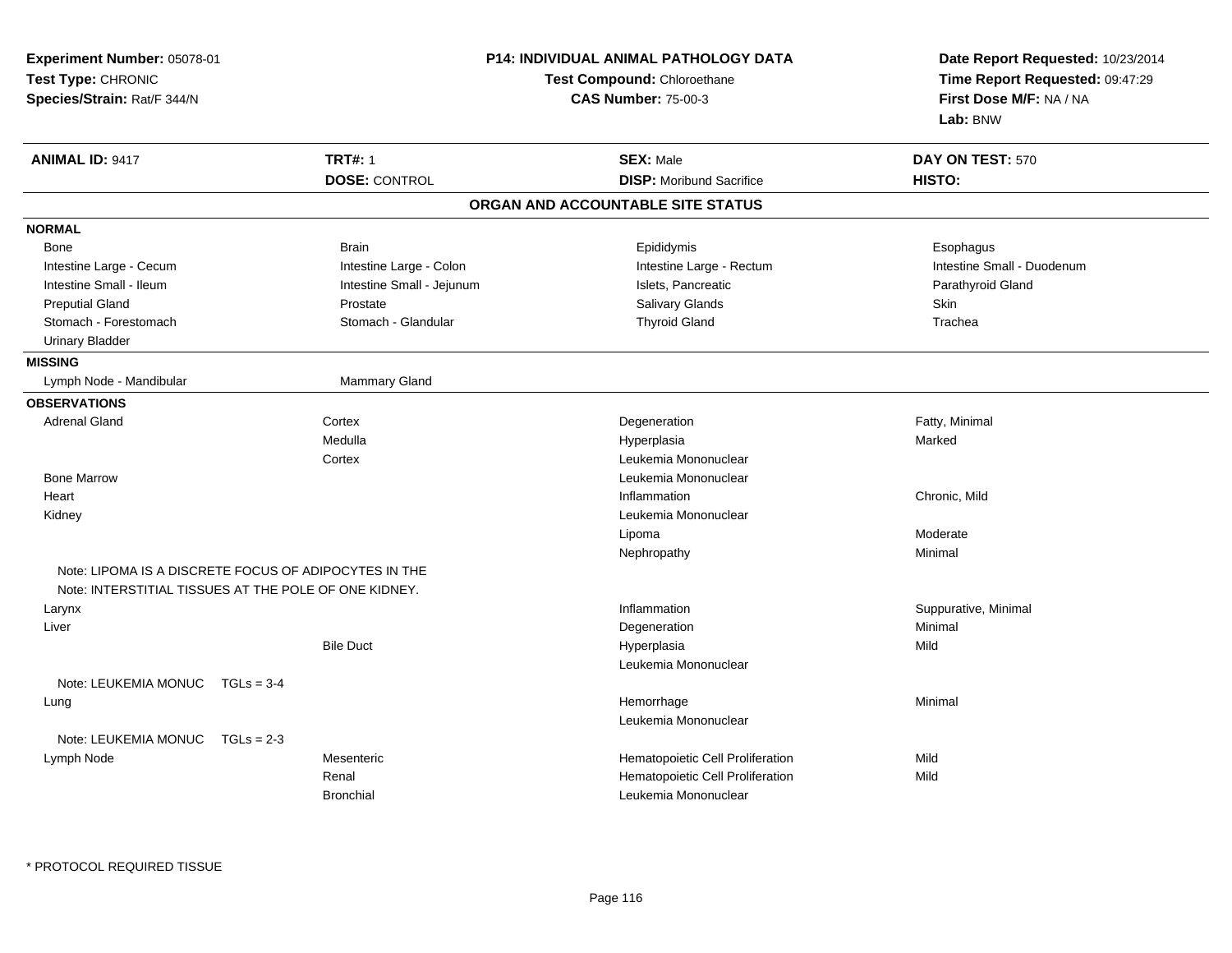| <b>Experiment Number: 05078-01</b><br><b>Test Type: CHRONIC</b><br>Species/Strain: Rat/F 344/N |                       | <b>P14: INDIVIDUAL ANIMAL PATHOLOGY DATA</b><br>Test Compound: Chloroethane<br><b>CAS Number: 75-00-3</b> |                                 | Date Report Requested: 10/23/2014<br>Time Report Requested: 09:47:30<br>First Dose M/F: NA / NA |  |
|------------------------------------------------------------------------------------------------|-----------------------|-----------------------------------------------------------------------------------------------------------|---------------------------------|-------------------------------------------------------------------------------------------------|--|
|                                                                                                |                       |                                                                                                           |                                 | Lab: BNW                                                                                        |  |
| <b>ANIMAL ID: 9417</b>                                                                         | <b>TRT#: 1</b>        | <b>SEX: Male</b>                                                                                          |                                 | DAY ON TEST: 570                                                                                |  |
|                                                                                                | <b>DOSE: CONTROL</b>  |                                                                                                           | <b>DISP:</b> Moribund Sacrifice | HISTO:                                                                                          |  |
|                                                                                                |                       | ORGAN AND ACCOUNTABLE SITE STATUS                                                                         |                                 |                                                                                                 |  |
|                                                                                                | Mesenteric            |                                                                                                           | Leukemia Mononuclear            |                                                                                                 |  |
|                                                                                                | Renal                 |                                                                                                           | Leukemia Mononuclear            |                                                                                                 |  |
| Note: LEUKEMIA MONUC<br>$TGLs = 5-5$                                                           |                       |                                                                                                           |                                 |                                                                                                 |  |
| [ Leukemia Mononuclear TGLS = 4-12 ]                                                           |                       |                                                                                                           |                                 |                                                                                                 |  |
| Nose                                                                                           | <b>Respirat Epith</b> | Hyperplasia                                                                                               |                                 | Moderate                                                                                        |  |
|                                                                                                | Submucosa             | Inflammation                                                                                              |                                 | Moderate                                                                                        |  |
|                                                                                                |                       | Inflammation                                                                                              |                                 | Suppurative, Mild                                                                               |  |
|                                                                                                | <b>Respirat Epith</b> | Metaplasia                                                                                                |                                 | Squamous, Minimal                                                                               |  |
| Pancreas                                                                                       |                       | Atrophy                                                                                                   |                                 | Mild                                                                                            |  |
| <b>Pituitary Gland</b>                                                                         | <b>Pars Distalis</b>  | Hyperplasia                                                                                               |                                 | Moderate                                                                                        |  |
|                                                                                                | Pars Distalis         |                                                                                                           | Leukemia Mononuclear            |                                                                                                 |  |
| Spleen                                                                                         |                       |                                                                                                           | Leukemia Mononuclear            |                                                                                                 |  |
| Note: LEUKEMIA MONUC<br>$TGLs = 1-4$                                                           |                       |                                                                                                           |                                 |                                                                                                 |  |
| <b>Testes</b>                                                                                  | <b>Interstit Cell</b> | Hyperplasia                                                                                               |                                 | Minimal                                                                                         |  |
| Thymus                                                                                         |                       |                                                                                                           | Leukemia Mononuclear            |                                                                                                 |  |
| PRIMARY CAUSE OF DEATH                                                                         |                       |                                                                                                           |                                 |                                                                                                 |  |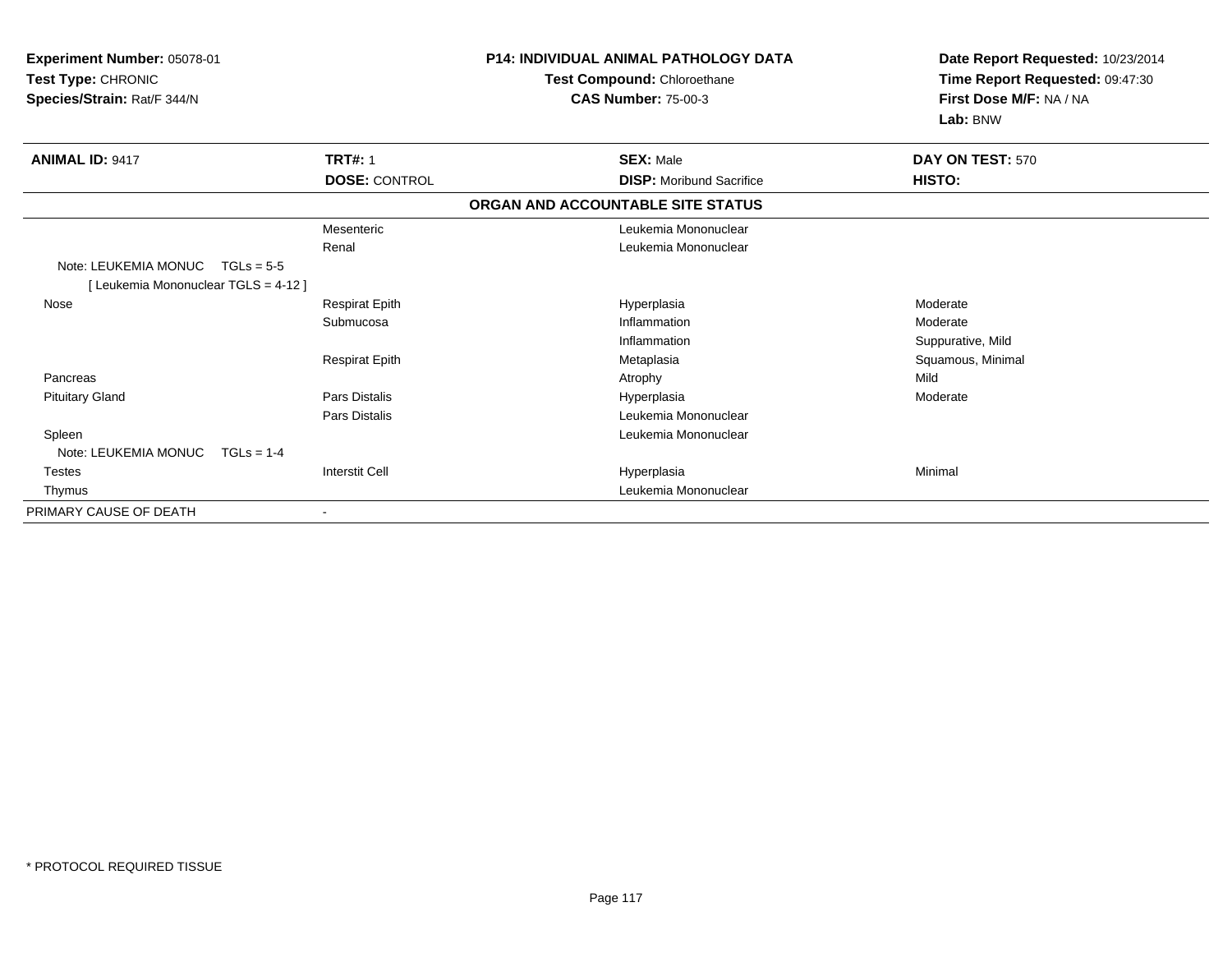| <b>P14: INDIVIDUAL ANIMAL PATHOLOGY DATA</b><br>Experiment Number: 05078-01<br>Test Type: CHRONIC<br>Test Compound: Chloroethane<br>Species/Strain: Rat/F 344/N<br><b>CAS Number: 75-00-3</b> |                           |                                   | Date Report Requested: 10/23/2014<br>Time Report Requested: 09:47:30<br>First Dose M/F: NA / NA<br>Lab: BNW |  |
|-----------------------------------------------------------------------------------------------------------------------------------------------------------------------------------------------|---------------------------|-----------------------------------|-------------------------------------------------------------------------------------------------------------|--|
| <b>ANIMAL ID: 9418</b>                                                                                                                                                                        | <b>TRT#: 1</b>            | <b>SEX: Male</b>                  | DAY ON TEST: 730                                                                                            |  |
|                                                                                                                                                                                               | <b>DOSE: CONTROL</b>      | <b>DISP: Terminal Sacrifice</b>   | HISTO:                                                                                                      |  |
|                                                                                                                                                                                               |                           | ORGAN AND ACCOUNTABLE SITE STATUS |                                                                                                             |  |
| <b>NORMAL</b>                                                                                                                                                                                 |                           |                                   |                                                                                                             |  |
| Adrenal Gland - Cortex                                                                                                                                                                        | Bone                      | <b>Bone Marrow</b>                | <b>Brain</b>                                                                                                |  |
| Esophagus                                                                                                                                                                                     | Intestine Large - Cecum   | Intestine Large - Colon           | Intestine Small - Duodenum                                                                                  |  |
| Intestine Small - Ileum                                                                                                                                                                       | Intestine Small - Jejunum | Islets, Pancreatic                | Larynx                                                                                                      |  |
| Lung                                                                                                                                                                                          | Lymph Node - Bronchial    | Parathyroid Gland                 | Salivary Glands                                                                                             |  |
| Skin                                                                                                                                                                                          | Stomach - Forestomach     | Stomach - Glandular               | Thymus                                                                                                      |  |
| Trachea                                                                                                                                                                                       | <b>Urinary Bladder</b>    |                                   |                                                                                                             |  |
| <b>MISSING</b>                                                                                                                                                                                |                           |                                   |                                                                                                             |  |
| Epididymis                                                                                                                                                                                    | Mammary Gland             |                                   |                                                                                                             |  |
| <b>OBSERVATIONS</b>                                                                                                                                                                           |                           |                                   |                                                                                                             |  |
| <b>Adrenal Gland</b>                                                                                                                                                                          | Medulla                   | Hyperplasia                       | Marked                                                                                                      |  |
| Heart                                                                                                                                                                                         |                           | Inflammation                      | Chronic, Minimal                                                                                            |  |
| Intestine Large                                                                                                                                                                               | Rectum                    | Parasite Metazoan                 |                                                                                                             |  |
| Kidney                                                                                                                                                                                        |                           | Inflammation                      | Suppurative, Minimal                                                                                        |  |
|                                                                                                                                                                                               |                           | Nephropathy                       | Moderate                                                                                                    |  |
| Note: NEPHROPATHY<br>$TGLs = 1-5$                                                                                                                                                             |                           |                                   |                                                                                                             |  |
| Liver                                                                                                                                                                                         |                           | <b>Basophilic Focus</b>           | Minimal                                                                                                     |  |
|                                                                                                                                                                                               | <b>Bile Duct</b>          | Hyperplasia                       | Minimal                                                                                                     |  |
|                                                                                                                                                                                               |                           | Leukemia Mononuclear              |                                                                                                             |  |
| Lymph Node                                                                                                                                                                                    | Mandibular                | Hyperplasia                       | Mild                                                                                                        |  |
| Nose                                                                                                                                                                                          | Submucosa                 | Inflammation                      | Mild                                                                                                        |  |
| Pancreas                                                                                                                                                                                      |                           | Atrophy                           | Mild                                                                                                        |  |
| <b>Pituitary Gland</b>                                                                                                                                                                        | Pars Distalis             | Adenoma                           |                                                                                                             |  |
| <b>Preputial Gland</b>                                                                                                                                                                        |                           | Inflammation                      | Suppurative, Mild                                                                                           |  |
| Prostate                                                                                                                                                                                      |                           | Inflammation                      | Suppurative, Mild                                                                                           |  |
| Spleen                                                                                                                                                                                        |                           | Leukemia Mononuclear              |                                                                                                             |  |
| <b>Testes</b>                                                                                                                                                                                 | Bilateral, Interstit Cell | Adenoma                           |                                                                                                             |  |
|                                                                                                                                                                                               |                           | Atrophy                           | Moderate                                                                                                    |  |
| Note: ADENOMA<br>$TGLs = 3-7$                                                                                                                                                                 |                           |                                   |                                                                                                             |  |
| Note: ATROPHY<br>$TGLs = 2-7$                                                                                                                                                                 |                           |                                   |                                                                                                             |  |
| <b>Thyroid Gland</b>                                                                                                                                                                          | C Cell                    | Hyperplasia                       | Moderate                                                                                                    |  |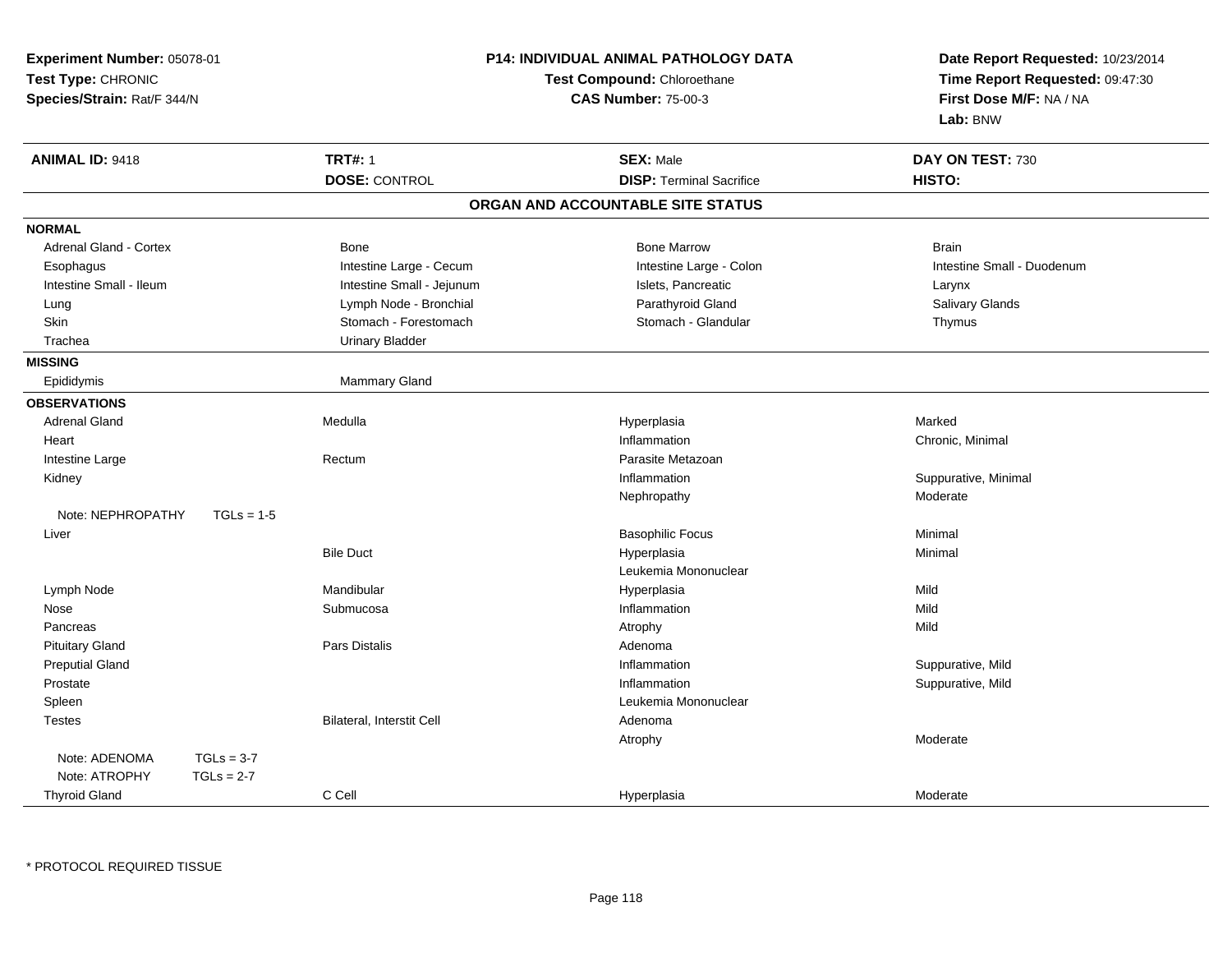| Experiment Number: 05078-01<br>Test Type: CHRONIC<br>Species/Strain: Rat/F 344/N |                      | <b>P14: INDIVIDUAL ANIMAL PATHOLOGY DATA</b><br><b>Test Compound: Chloroethane</b><br><b>CAS Number: 75-00-3</b> | Date Report Requested: 10/23/2014<br>Time Report Requested: 09:47:30<br>First Dose M/F: NA / NA<br>Lab: BNW |
|----------------------------------------------------------------------------------|----------------------|------------------------------------------------------------------------------------------------------------------|-------------------------------------------------------------------------------------------------------------|
| <b>ANIMAL ID: 9418</b>                                                           | <b>TRT#: 1</b>       | <b>SEX: Male</b>                                                                                                 | <b>DAY ON TEST: 730</b>                                                                                     |
|                                                                                  | <b>DOSE: CONTROL</b> | <b>DISP: Terminal Sacrifice</b>                                                                                  | HISTO:                                                                                                      |
|                                                                                  |                      | ORGAN AND ACCOUNTABLE SITE STATUS                                                                                |                                                                                                             |
| PRIMARY CAUSE OF DEATH                                                           | -                    |                                                                                                                  |                                                                                                             |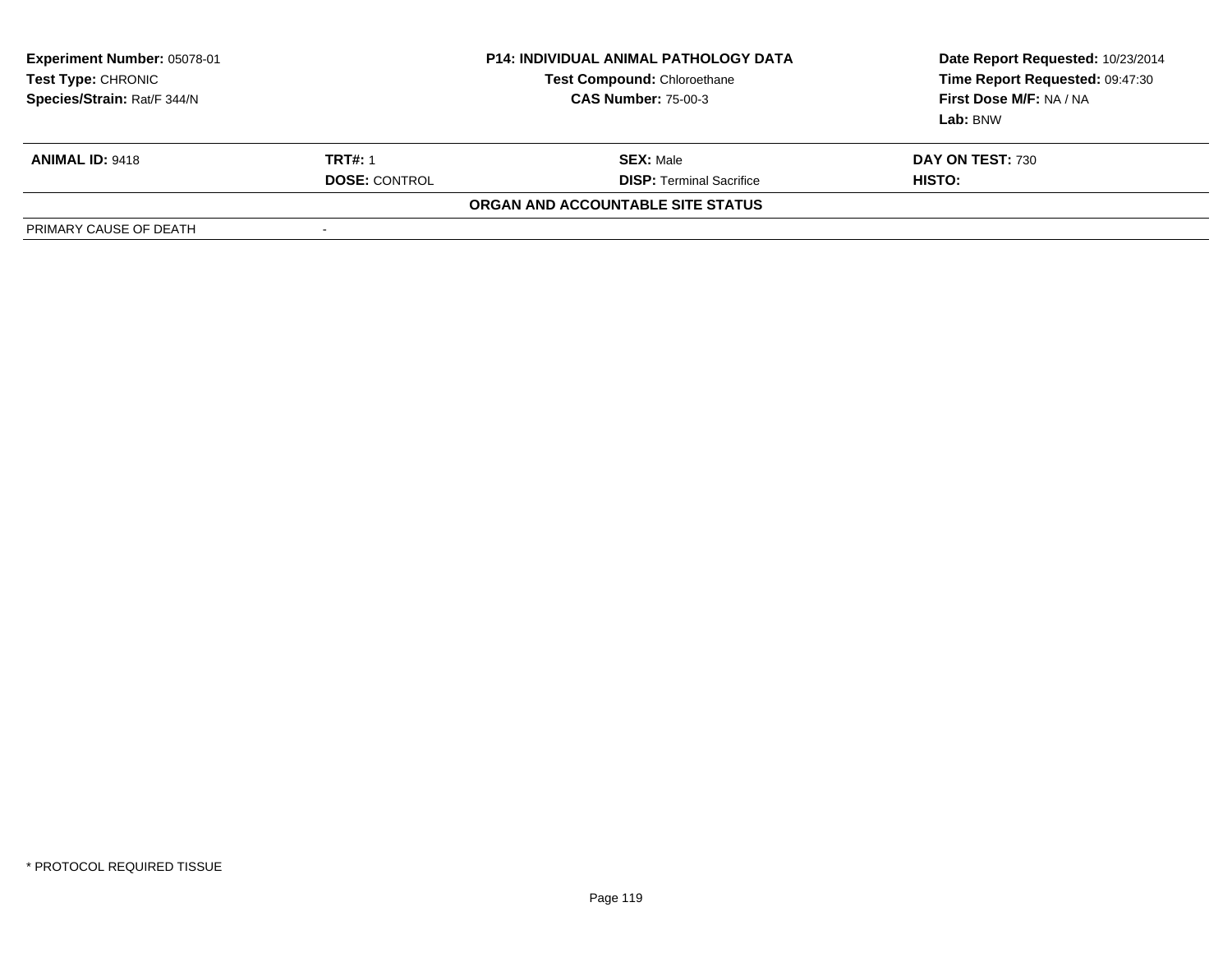| Experiment Number: 05078-01<br>Test Type: CHRONIC<br>Species/Strain: Rat/F 344/N                                                                      |                                        | <b>P14: INDIVIDUAL ANIMAL PATHOLOGY DATA</b><br>Test Compound: Chloroethane<br><b>CAS Number: 75-00-3</b> | Date Report Requested: 10/23/2014<br>Time Report Requested: 09:47:30<br>First Dose M/F: NA / NA<br>Lab: BNW |
|-------------------------------------------------------------------------------------------------------------------------------------------------------|----------------------------------------|-----------------------------------------------------------------------------------------------------------|-------------------------------------------------------------------------------------------------------------|
| <b>ANIMAL ID: 9419</b>                                                                                                                                | <b>TRT#: 1</b><br><b>DOSE: CONTROL</b> | <b>SEX: Male</b><br><b>DISP:</b> Moribund Sacrifice                                                       | DAY ON TEST: 699<br>HISTO:                                                                                  |
|                                                                                                                                                       |                                        | ORGAN AND ACCOUNTABLE SITE STATUS                                                                         |                                                                                                             |
| <b>NORMAL</b>                                                                                                                                         |                                        |                                                                                                           |                                                                                                             |
| Bone                                                                                                                                                  | <b>Bone Marrow</b>                     | <b>Brain</b>                                                                                              | Epididymis                                                                                                  |
| Esophagus                                                                                                                                             | Intestine Large - Cecum                | Intestine Large - Colon                                                                                   | Intestine Large - Rectum                                                                                    |
| Intestine Small - Duodenum                                                                                                                            | Intestine Small - Ileum                | Lymph Node - Bronchial                                                                                    | Pancreas                                                                                                    |
| Parathyroid Gland                                                                                                                                     | <b>Preputial Gland</b>                 | Prostate                                                                                                  | Salivary Glands                                                                                             |
| Skin                                                                                                                                                  | Spleen                                 | Stomach - Forestomach                                                                                     | Stomach - Glandular                                                                                         |
| Thymus                                                                                                                                                | Trachea                                | <b>Urinary Bladder</b>                                                                                    |                                                                                                             |
| <b>MISSING</b>                                                                                                                                        |                                        |                                                                                                           |                                                                                                             |
| Intestine Small - Jejunum                                                                                                                             | Mammary Gland                          |                                                                                                           |                                                                                                             |
| <b>OBSERVATIONS</b>                                                                                                                                   |                                        |                                                                                                           |                                                                                                             |
| <b>Adrenal Gland</b>                                                                                                                                  | Cortex                                 | Degeneration                                                                                              | Fatty, Mild                                                                                                 |
|                                                                                                                                                       | Medulla                                | Hyperplasia                                                                                               | Minimal                                                                                                     |
| Heart                                                                                                                                                 |                                        | Inflammation                                                                                              | Chronic, Mild                                                                                               |
| Islets, Pancreatic                                                                                                                                    |                                        | Hyperplasia                                                                                               | Minimal                                                                                                     |
| Kidney                                                                                                                                                |                                        | Nephropathy                                                                                               | Mild                                                                                                        |
| Larynx                                                                                                                                                |                                        | Inflammation                                                                                              | Suppurative, Mild                                                                                           |
| Liver                                                                                                                                                 |                                        | Hepatodiaphragmatic Nodule                                                                                |                                                                                                             |
|                                                                                                                                                       | <b>Bile Duct</b>                       | Hyperplasia                                                                                               | Mild                                                                                                        |
|                                                                                                                                                       |                                        | Inflammation                                                                                              | Granulomatous, Focal, Minimal                                                                               |
| Note: TGL 4 PROBABLY REFERS TO SURFACE NODULE SIMILAR<br>Note: ANOM HEPAT LOB $TGLs = 4-13$<br>Note: TO, BUT SMALLER THAN OTHER LESIONS SEEN THAT MAY |                                        |                                                                                                           |                                                                                                             |
| Note: BE RELATED TO DIAPHRAGMATIC HERNIA. LIVER<br>Note: TISSUE IS WITHIN NORMAL LIMITS.                                                              |                                        |                                                                                                           |                                                                                                             |
| Lung                                                                                                                                                  | Alveolar Epith                         | Hyperplasia<br><b>Infiltration Cellular</b>                                                               | Minimal<br>Histiocyte, Minimal                                                                              |
| Lymph Node                                                                                                                                            | Mandibular                             | Hyperplasia                                                                                               | Mild                                                                                                        |
| Nose                                                                                                                                                  | Nasolacrim Dct                         | Inflammation                                                                                              | Suppurative, Mild                                                                                           |
|                                                                                                                                                       | Submucosa                              | Inflammation                                                                                              | Mild                                                                                                        |
|                                                                                                                                                       |                                        | Inflammation                                                                                              | Suppurative, Minimal                                                                                        |
| <b>Pituitary Gland</b>                                                                                                                                | Pars Distalis                          | Adenoma                                                                                                   |                                                                                                             |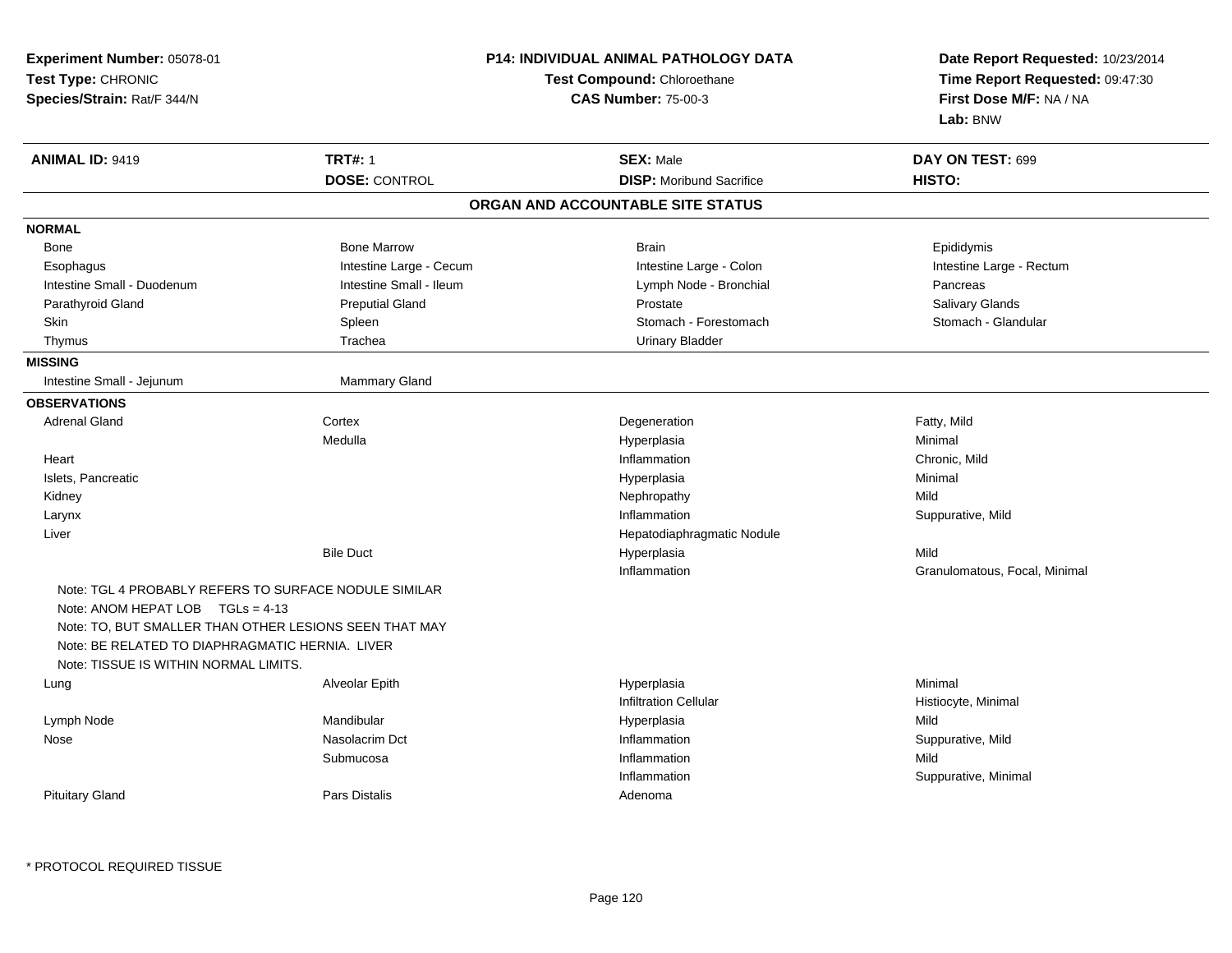| Experiment Number: 05078-01<br>Test Type: CHRONIC<br>Species/Strain: Rat/F 344/N |               |                      | <b>P14: INDIVIDUAL ANIMAL PATHOLOGY DATA</b><br>Test Compound: Chloroethane<br><b>CAS Number: 75-00-3</b> | Date Report Requested: 10/23/2014<br>Time Report Requested: 09:47:30<br>First Dose M/F: NA / NA<br>Lab: BNW |
|----------------------------------------------------------------------------------|---------------|----------------------|-----------------------------------------------------------------------------------------------------------|-------------------------------------------------------------------------------------------------------------|
| <b>ANIMAL ID: 9419</b>                                                           |               | <b>TRT#: 1</b>       | <b>SEX: Male</b>                                                                                          | DAY ON TEST: 699                                                                                            |
|                                                                                  |               | <b>DOSE: CONTROL</b> | <b>DISP:</b> Moribund Sacrifice                                                                           | <b>HISTO:</b>                                                                                               |
|                                                                                  |               |                      | ORGAN AND ACCOUNTABLE SITE STATUS                                                                         |                                                                                                             |
| <b>Testes</b>                                                                    |               |                      | Atrophy                                                                                                   | Marked                                                                                                      |
|                                                                                  |               | Perivascular         | Inflammation                                                                                              | Minimal                                                                                                     |
| <b>Thyroid Gland</b>                                                             |               | C Cell               | Adenoma                                                                                                   |                                                                                                             |
| <b>Tissue NOS</b>                                                                |               |                      | Inflammation                                                                                              | Chronic, Mild                                                                                               |
|                                                                                  |               |                      | <b>Necrosis</b>                                                                                           | Moderate                                                                                                    |
| Note: NECROSIS                                                                   | $TGLs = 2-11$ |                      |                                                                                                           |                                                                                                             |
| PRIMARY CAUSE OF DEATH                                                           |               |                      |                                                                                                           |                                                                                                             |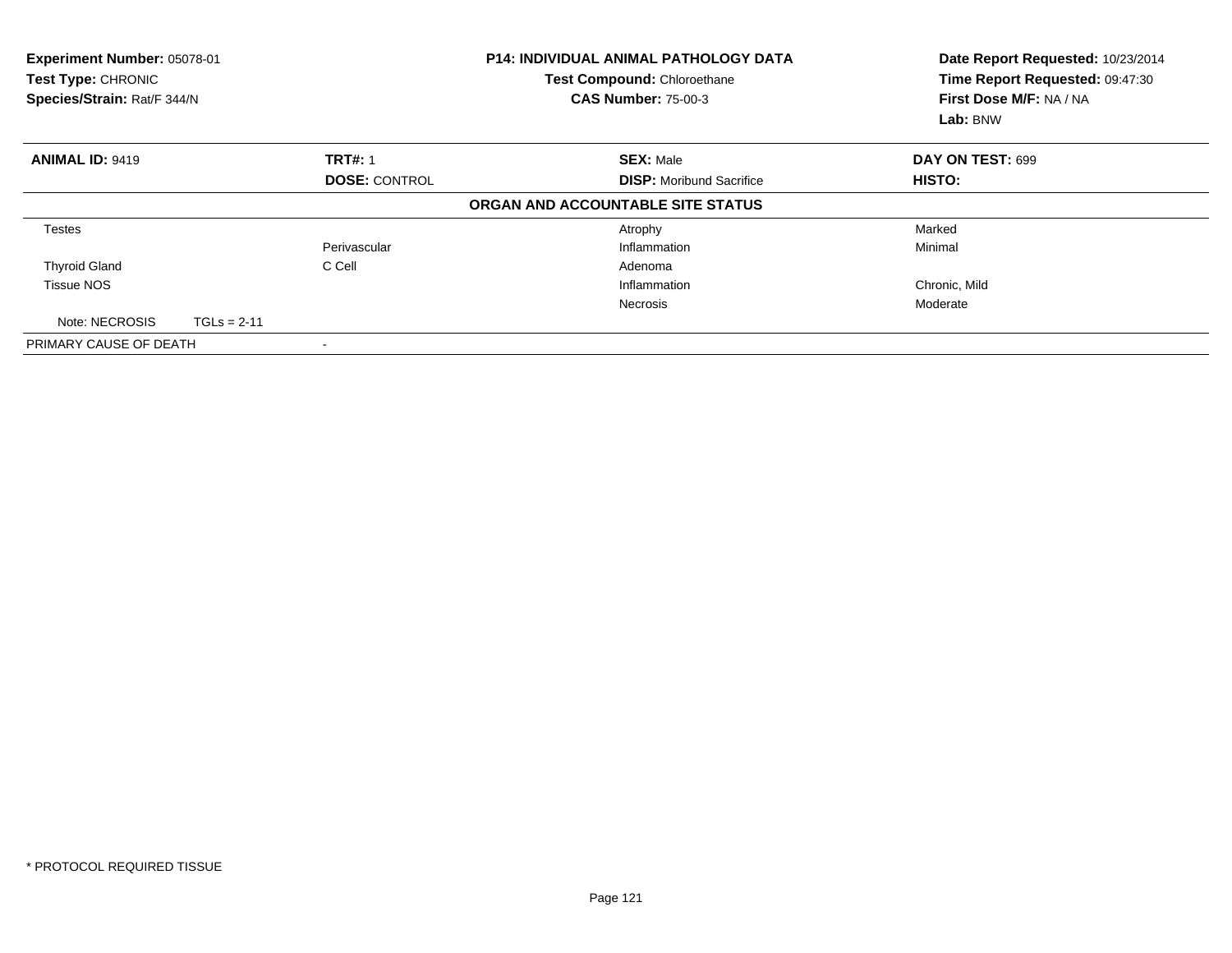| Experiment Number: 05078-01<br>Test Type: CHRONIC<br>Species/Strain: Rat/F 344/N |                         | P14: INDIVIDUAL ANIMAL PATHOLOGY DATA<br>Test Compound: Chloroethane<br><b>CAS Number: 75-00-3</b> | Date Report Requested: 10/23/2014<br>Time Report Requested: 09:47:30<br>First Dose M/F: NA / NA<br>Lab: BNW |
|----------------------------------------------------------------------------------|-------------------------|----------------------------------------------------------------------------------------------------|-------------------------------------------------------------------------------------------------------------|
| <b>ANIMAL ID: 9420</b>                                                           | <b>TRT#: 1</b>          | <b>SEX: Male</b>                                                                                   | DAY ON TEST: 730                                                                                            |
|                                                                                  | <b>DOSE: CONTROL</b>    | <b>DISP: Terminal Sacrifice</b>                                                                    | HISTO:                                                                                                      |
|                                                                                  |                         | ORGAN AND ACCOUNTABLE SITE STATUS                                                                  |                                                                                                             |
| <b>NORMAL</b>                                                                    |                         |                                                                                                    |                                                                                                             |
| Bone                                                                             | <b>Bone Marrow</b>      | <b>Brain</b>                                                                                       | Epididymis                                                                                                  |
| Esophagus                                                                        | Intestine Large - Cecum | Intestine Large - Colon                                                                            | Intestine Large - Rectum                                                                                    |
| Intestine Small - Duodenum                                                       | Intestine Small - Ileum | Intestine Small - Jejunum                                                                          | Larynx                                                                                                      |
| Pancreas                                                                         | Parathyroid Gland       | <b>Preputial Gland</b>                                                                             | Salivary Glands                                                                                             |
| Skin                                                                             | Stomach - Forestomach   | Stomach - Glandular                                                                                | <b>Thyroid Gland</b>                                                                                        |
| Trachea                                                                          | <b>Urinary Bladder</b>  |                                                                                                    |                                                                                                             |
| <b>MISSING</b>                                                                   |                         |                                                                                                    |                                                                                                             |
| Islets, Pancreatic                                                               | <b>Mammary Gland</b>    | <b>Pituitary Gland</b>                                                                             | Thymus                                                                                                      |
| <b>OBSERVATIONS</b>                                                              |                         |                                                                                                    |                                                                                                             |
| <b>Adrenal Gland</b>                                                             | Cortex                  | Degeneration                                                                                       | Fatty, Mild                                                                                                 |
|                                                                                  | Medulla                 | Hyperplasia                                                                                        | Moderate                                                                                                    |
| Heart                                                                            |                         | Inflammation                                                                                       | Chronic, Mild                                                                                               |
| Kidney                                                                           |                         | Leukemia Mononuclear                                                                               |                                                                                                             |
|                                                                                  |                         | Nephropathy                                                                                        | Mild                                                                                                        |
| Liver                                                                            | <b>Bile Duct</b>        | Hyperplasia                                                                                        | Mild                                                                                                        |
|                                                                                  |                         | Leukemia Mononuclear                                                                               |                                                                                                             |
| Lung                                                                             |                         | Inflammation                                                                                       | Chronic, Focal, Minimal                                                                                     |
|                                                                                  |                         | Leukemia Mononuclear                                                                               |                                                                                                             |
| Lymph Node                                                                       | <b>Bronchial</b>        | Leukemia Mononuclear                                                                               |                                                                                                             |
|                                                                                  | Mandibular              | Leukemia Mononuclear                                                                               |                                                                                                             |
| Nose                                                                             | Submucosa               | Inflammation                                                                                       | Mild                                                                                                        |
| Prostate                                                                         |                         | Inflammation                                                                                       | Suppurative, Mild                                                                                           |
| Spleen                                                                           |                         | Leukemia Mononuclear                                                                               |                                                                                                             |
| Note: LEUKEMIA MONUC<br>$TGLs = 1-4$                                             |                         |                                                                                                    |                                                                                                             |
| <b>Testes</b>                                                                    |                         | Atrophy                                                                                            | Minimal                                                                                                     |
|                                                                                  | <b>Interstit Cell</b>   | Hyperplasia                                                                                        | Minimal                                                                                                     |
| PRIMARY CAUSE OF DEATH                                                           |                         |                                                                                                    |                                                                                                             |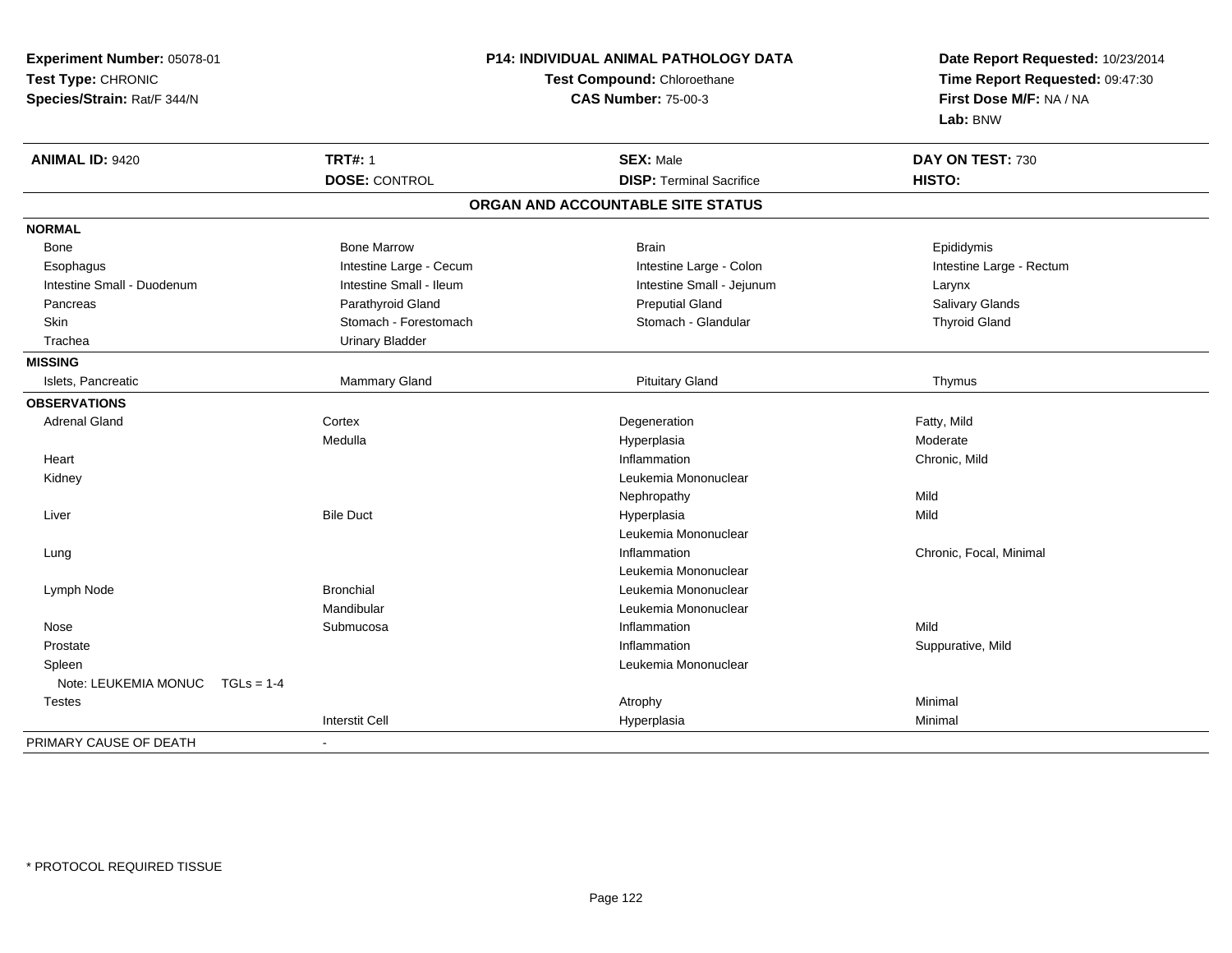| Experiment Number: 05078-01<br>Test Type: CHRONIC<br>Species/Strain: Rat/F 344/N |                         | P14: INDIVIDUAL ANIMAL PATHOLOGY DATA<br>Test Compound: Chloroethane<br><b>CAS Number: 75-00-3</b> | Date Report Requested: 10/23/2014<br>Time Report Requested: 09:47:30<br>First Dose M/F: NA / NA<br>Lab: BNW |
|----------------------------------------------------------------------------------|-------------------------|----------------------------------------------------------------------------------------------------|-------------------------------------------------------------------------------------------------------------|
| <b>ANIMAL ID: 9421</b>                                                           | <b>TRT#: 1</b>          | <b>SEX: Male</b>                                                                                   | DAY ON TEST: 730                                                                                            |
|                                                                                  | <b>DOSE: CONTROL</b>    | <b>DISP: Terminal Sacrifice</b>                                                                    | HISTO:                                                                                                      |
|                                                                                  |                         | ORGAN AND ACCOUNTABLE SITE STATUS                                                                  |                                                                                                             |
| <b>NORMAL</b>                                                                    |                         |                                                                                                    |                                                                                                             |
| Bone                                                                             | <b>Bone Marrow</b>      | <b>Brain</b>                                                                                       | Epididymis                                                                                                  |
| Esophagus                                                                        | Intestine Large - Colon | Intestine Small - Duodenum                                                                         | Intestine Small - Ileum                                                                                     |
| Intestine Small - Jejunum                                                        | Islets, Pancreatic      | Larynx                                                                                             | Lymph Node - Bronchial                                                                                      |
| Pancreas                                                                         | <b>Pituitary Gland</b>  | Salivary Glands                                                                                    | <b>Skin</b>                                                                                                 |
| Spleen                                                                           | Stomach - Glandular     | Thymus                                                                                             | <b>Thyroid Gland</b>                                                                                        |
| Trachea                                                                          | <b>Urinary Bladder</b>  |                                                                                                    |                                                                                                             |
| <b>MISSING</b>                                                                   |                         |                                                                                                    |                                                                                                             |
| Mammary Gland                                                                    | Parathyroid Gland       |                                                                                                    |                                                                                                             |
| <b>INSUFFICIENT TISSUE</b>                                                       |                         |                                                                                                    |                                                                                                             |
| Stomach - Forestomach                                                            |                         |                                                                                                    |                                                                                                             |
| <b>OBSERVATIONS</b>                                                              |                         |                                                                                                    |                                                                                                             |
| <b>Adrenal Gland</b>                                                             | Cortex                  | Degeneration                                                                                       | Fatty, Minimal                                                                                              |
|                                                                                  | Cortex                  | Hyperplasia                                                                                        | Mild                                                                                                        |
|                                                                                  | Medulla                 | Pheochromocytoma Benign                                                                            |                                                                                                             |
| Heart                                                                            | Perivascular            | Inflammation                                                                                       | Mild                                                                                                        |
|                                                                                  |                         | Inflammation                                                                                       | Chronic, Mild                                                                                               |
| Intestine Large                                                                  | Cecum                   | Parasite Metazoan                                                                                  |                                                                                                             |
|                                                                                  | Rectum                  | Parasite Metazoan                                                                                  |                                                                                                             |
| Kidney                                                                           |                         | Inflammation                                                                                       | Suppurative, Minimal                                                                                        |
|                                                                                  |                         | Nephropathy                                                                                        | Moderate                                                                                                    |
| Liver                                                                            |                         | Clear Cell Focus                                                                                   | Mild                                                                                                        |
|                                                                                  | <b>Bile Duct</b>        | Hyperplasia                                                                                        | Minimal                                                                                                     |
| Lung                                                                             | Alveolar Epith          | Hyperplasia                                                                                        | Marked                                                                                                      |
|                                                                                  | Perivascular            | <b>Infiltration Cellular</b>                                                                       | Mononuclear CI, Minimal                                                                                     |
| Note: HYPERPLASIA<br>$TGLs = 2-11$                                               |                         |                                                                                                    |                                                                                                             |
| Lymph Node                                                                       | Mandibular              | Hyperplasia                                                                                        | Moderate                                                                                                    |
| Nose                                                                             | <b>Respirat Epith</b>   | Hyperplasia                                                                                        | Moderate                                                                                                    |
|                                                                                  | Submucosa               | Inflammation                                                                                       | Moderate                                                                                                    |
|                                                                                  |                         | Inflammation                                                                                       | Suppurative, Minimal                                                                                        |
| <b>Preputial Gland</b>                                                           |                         | Inflammation                                                                                       | Suppurative, Minimal                                                                                        |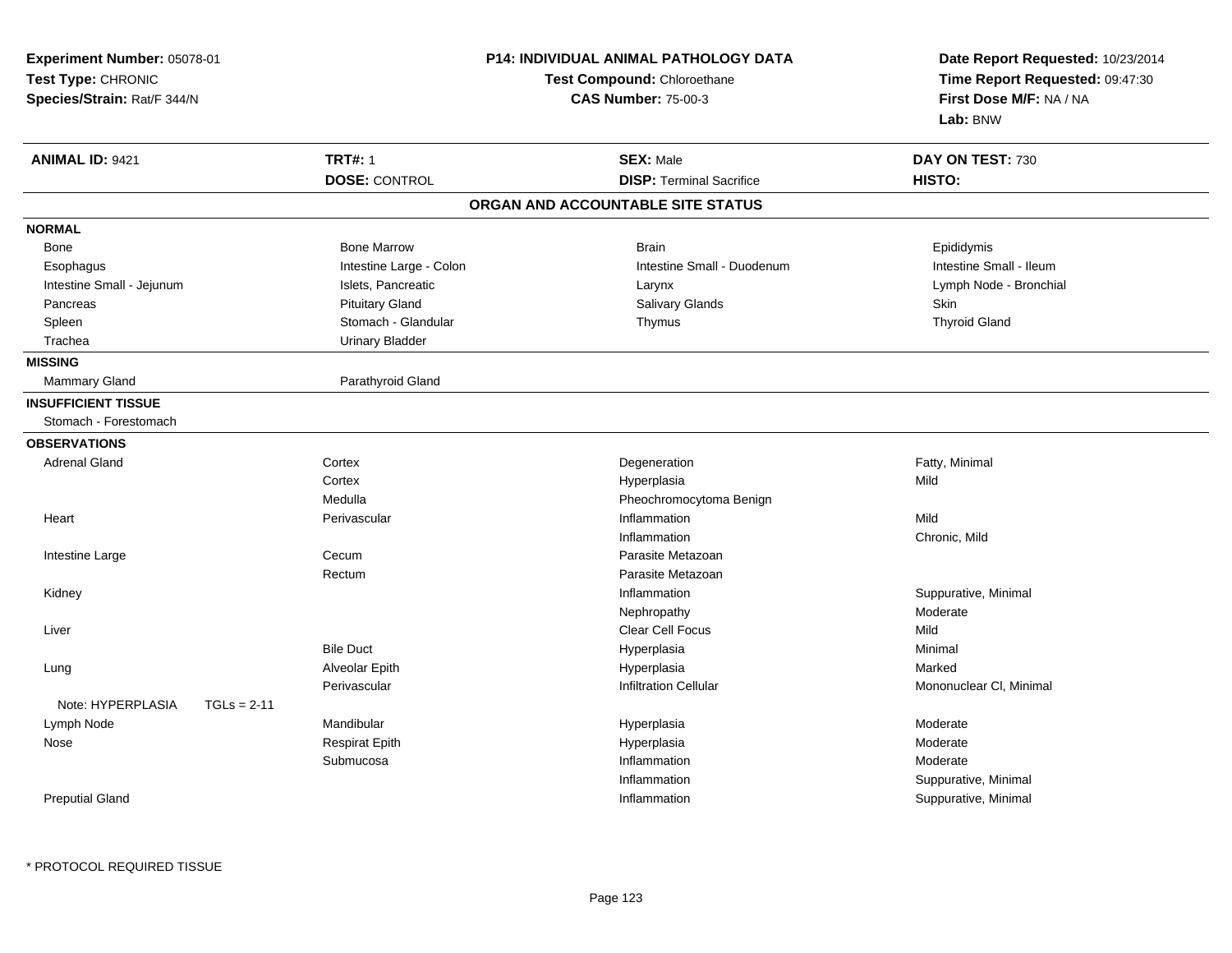| Experiment Number: 05078-01<br>Test Type: CHRONIC<br>Species/Strain: Rat/F 344/N |              |                                  | <b>P14: INDIVIDUAL ANIMAL PATHOLOGY DATA</b><br>Test Compound: Chloroethane<br><b>CAS Number: 75-00-3</b> | Date Report Requested: 10/23/2014<br>Time Report Requested: 09:47:30<br>First Dose M/F: NA / NA<br>Lab: BNW |
|----------------------------------------------------------------------------------|--------------|----------------------------------|-----------------------------------------------------------------------------------------------------------|-------------------------------------------------------------------------------------------------------------|
| <b>ANIMAL ID: 9421</b>                                                           |              | <b>TRT#: 1</b>                   | <b>SEX: Male</b>                                                                                          | DAY ON TEST: 730                                                                                            |
|                                                                                  |              | <b>DOSE: CONTROL</b>             | <b>DISP: Terminal Sacrifice</b>                                                                           | HISTO:                                                                                                      |
|                                                                                  |              |                                  | ORGAN AND ACCOUNTABLE SITE STATUS                                                                         |                                                                                                             |
| Prostate                                                                         |              |                                  | Inflammation                                                                                              | Suppurative, Minimal                                                                                        |
| Testes                                                                           |              | <b>Bilateral, Interstit Cell</b> | Adenoma                                                                                                   |                                                                                                             |
|                                                                                  |              |                                  | Atrophy                                                                                                   | Moderate                                                                                                    |
| Note: ADENOMA                                                                    | $TGLs = 1-7$ |                                  |                                                                                                           |                                                                                                             |
| PRIMARY CAUSE OF DEATH                                                           |              |                                  |                                                                                                           |                                                                                                             |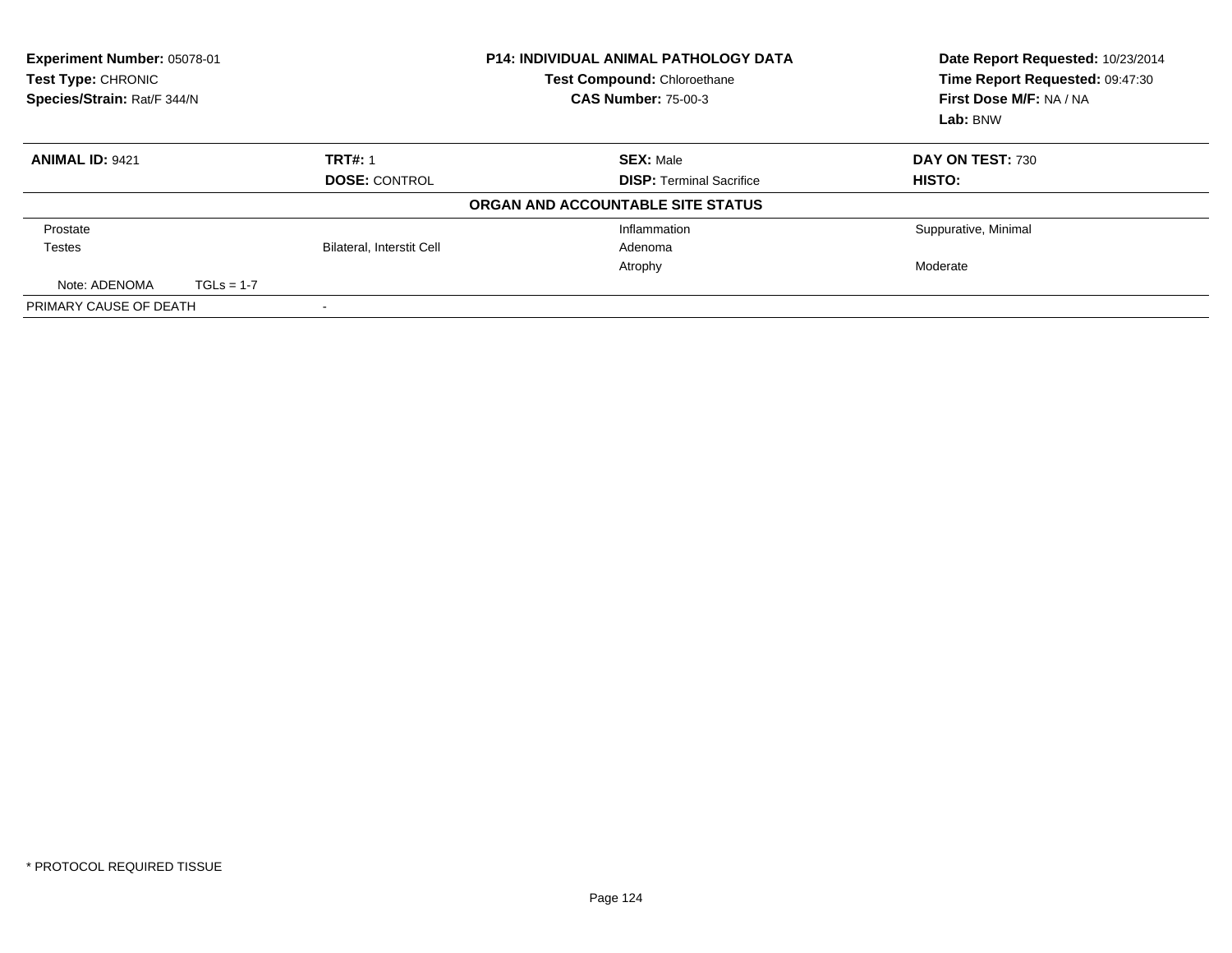| Experiment Number: 05078-01<br>Test Type: CHRONIC<br>Species/Strain: Rat/F 344/N | <b>P14: INDIVIDUAL ANIMAL PATHOLOGY DATA</b><br>Test Compound: Chloroethane<br><b>CAS Number: 75-00-3</b> |                                   | Date Report Requested: 10/23/2014<br>Time Report Requested: 09:47:30<br>First Dose M/F: NA / NA<br>Lab: BNW |
|----------------------------------------------------------------------------------|-----------------------------------------------------------------------------------------------------------|-----------------------------------|-------------------------------------------------------------------------------------------------------------|
| <b>ANIMAL ID: 9422</b>                                                           | <b>TRT#: 1</b>                                                                                            | <b>SEX: Male</b>                  | DAY ON TEST: 730                                                                                            |
|                                                                                  | <b>DOSE: CONTROL</b>                                                                                      | <b>DISP: Terminal Sacrifice</b>   | HISTO:                                                                                                      |
|                                                                                  |                                                                                                           | ORGAN AND ACCOUNTABLE SITE STATUS |                                                                                                             |
| <b>NORMAL</b>                                                                    |                                                                                                           |                                   |                                                                                                             |
| Adrenal Gland - Medulla                                                          | Bone                                                                                                      | <b>Bone Marrow</b>                | <b>Brain</b>                                                                                                |
| Epididymis                                                                       | Esophagus                                                                                                 | Intestine Large - Cecum           | Intestine Large - Colon                                                                                     |
| Intestine Large - Rectum                                                         | Intestine Small - Duodenum                                                                                | Intestine Small - Ileum           | Intestine Small - Jejunum                                                                                   |
| Islets, Pancreatic                                                               | Lymph Node - Bronchial                                                                                    | Parathyroid Gland                 | <b>Preputial Gland</b>                                                                                      |
| Prostate                                                                         | <b>Skin</b>                                                                                               | Spleen                            | Stomach - Glandular                                                                                         |
| Thymus                                                                           | Trachea                                                                                                   | <b>Urinary Bladder</b>            |                                                                                                             |
| <b>MISSING</b>                                                                   |                                                                                                           |                                   |                                                                                                             |
| Mammary Gland                                                                    |                                                                                                           |                                   |                                                                                                             |
| <b>OBSERVATIONS</b>                                                              |                                                                                                           |                                   |                                                                                                             |
| <b>Adrenal Gland</b>                                                             | Cortex                                                                                                    | Degeneration                      | Fatty, Mild                                                                                                 |
| Heart                                                                            |                                                                                                           | Inflammation                      | Chronic, Mild                                                                                               |
| Kidney                                                                           |                                                                                                           | Nephropathy                       | Marked                                                                                                      |
| Note: NEPHROPATHY<br>$TGLs = 4-5$                                                |                                                                                                           |                                   |                                                                                                             |
| Larynx                                                                           |                                                                                                           | Inflammation                      | Suppurative, Minimal                                                                                        |
| Liver                                                                            |                                                                                                           | <b>Basophilic Focus</b>           | Minimal                                                                                                     |
|                                                                                  | <b>Bile Duct</b>                                                                                          | Hyperplasia                       | Minimal                                                                                                     |
| Lung                                                                             | Perivascular                                                                                              | <b>Infiltration Cellular</b>      | Mononuclear CI, Mild                                                                                        |
| Lymph Node                                                                       | Mandibular                                                                                                | Hyperplasia                       | Moderate                                                                                                    |
| Nose                                                                             | <b>Respirat Epith</b>                                                                                     | Hyperplasia                       | Mild                                                                                                        |
|                                                                                  | Submucosa                                                                                                 | Inflammation                      | Mild                                                                                                        |
|                                                                                  |                                                                                                           | Inflammation                      | Suppurative, Mild                                                                                           |
| Pancreas                                                                         |                                                                                                           | Atrophy                           | Minimal                                                                                                     |
| <b>Pituitary Gland</b>                                                           | Pars Distalis                                                                                             | Adenoma                           |                                                                                                             |
| Note: ADENOMA<br>$TGLs = 3-8$                                                    |                                                                                                           |                                   |                                                                                                             |
| Salivary Glands                                                                  | Duct                                                                                                      | Inflammation                      | Suppurative, Minimal                                                                                        |
| Stomach                                                                          | Forestomach                                                                                               | Inflammation                      | Chronic, Marked                                                                                             |
|                                                                                  | Forestomach                                                                                               | Squamous Cell Papilloma           |                                                                                                             |
| Note: PAPILLOMA SQUA<br>$TGLs = 5-8$                                             |                                                                                                           |                                   |                                                                                                             |
| <b>Testes</b>                                                                    | <b>Interstit Cell</b>                                                                                     | Adenoma                           |                                                                                                             |
|                                                                                  | Perivascular                                                                                              | Inflammation                      | Mild                                                                                                        |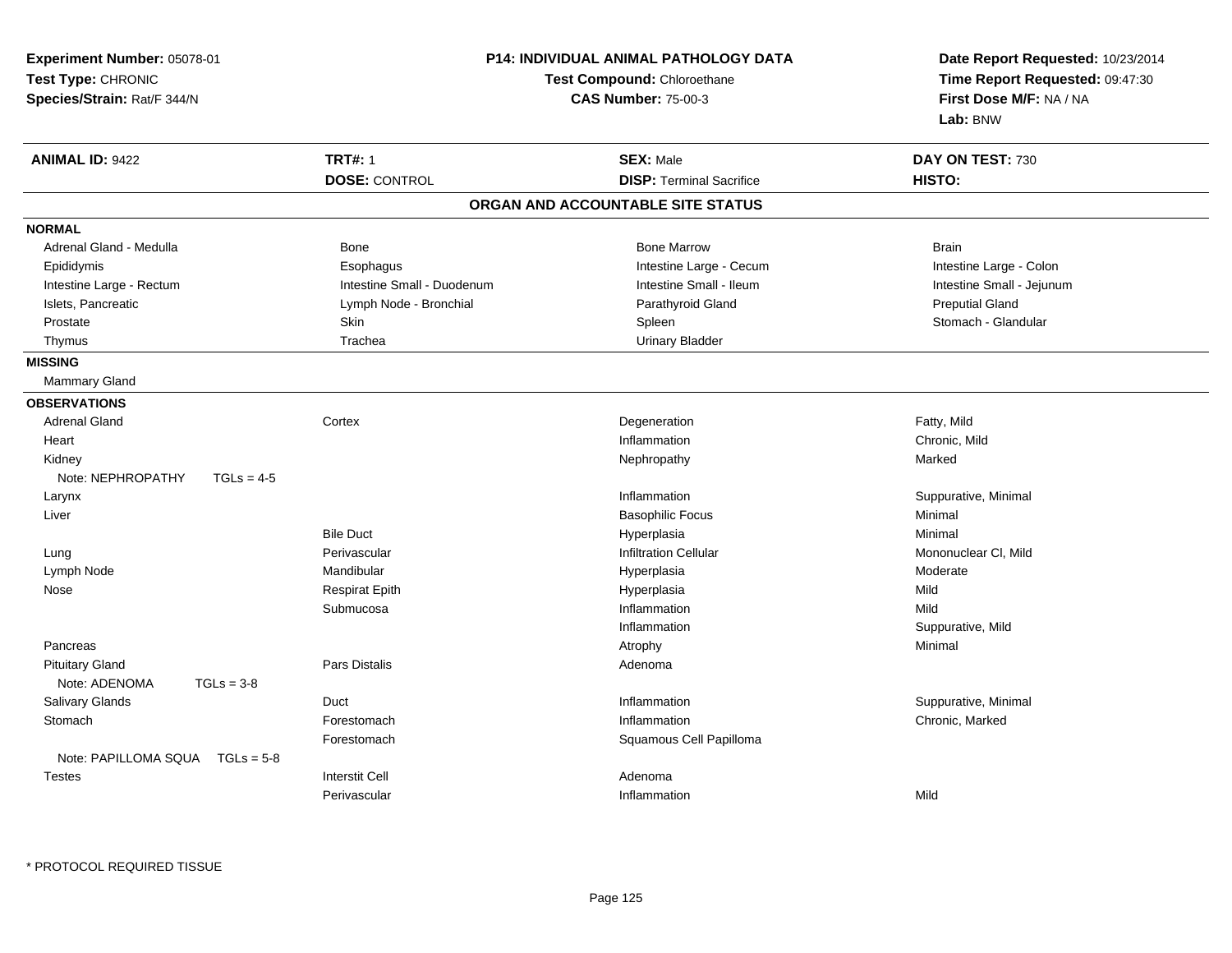| Experiment Number: 05078-01<br>Test Type: CHRONIC<br>Species/Strain: Rat/F 344/N |              |                      | <b>P14: INDIVIDUAL ANIMAL PATHOLOGY DATA</b><br><b>Test Compound: Chloroethane</b><br><b>CAS Number: 75-00-3</b> | Date Report Requested: 10/23/2014<br>Time Report Requested: 09:47:30<br>First Dose M/F: NA / NA<br>Lab: BNW |
|----------------------------------------------------------------------------------|--------------|----------------------|------------------------------------------------------------------------------------------------------------------|-------------------------------------------------------------------------------------------------------------|
| <b>ANIMAL ID: 9422</b>                                                           |              | <b>TRT#: 1</b>       | <b>SEX: Male</b>                                                                                                 | DAY ON TEST: 730                                                                                            |
|                                                                                  |              | <b>DOSE: CONTROL</b> | <b>DISP: Terminal Sacrifice</b>                                                                                  | HISTO:                                                                                                      |
|                                                                                  |              |                      | ORGAN AND ACCOUNTABLE SITE STATUS                                                                                |                                                                                                             |
| Note: ADENOMA                                                                    | $TGLs = 2-7$ |                      |                                                                                                                  |                                                                                                             |
| <b>Thyroid Gland</b>                                                             |              | C Cell               | Adenoma                                                                                                          |                                                                                                             |
| PRIMARY CAUSE OF DEATH<br>$\overline{\phantom{a}}$                               |              |                      |                                                                                                                  |                                                                                                             |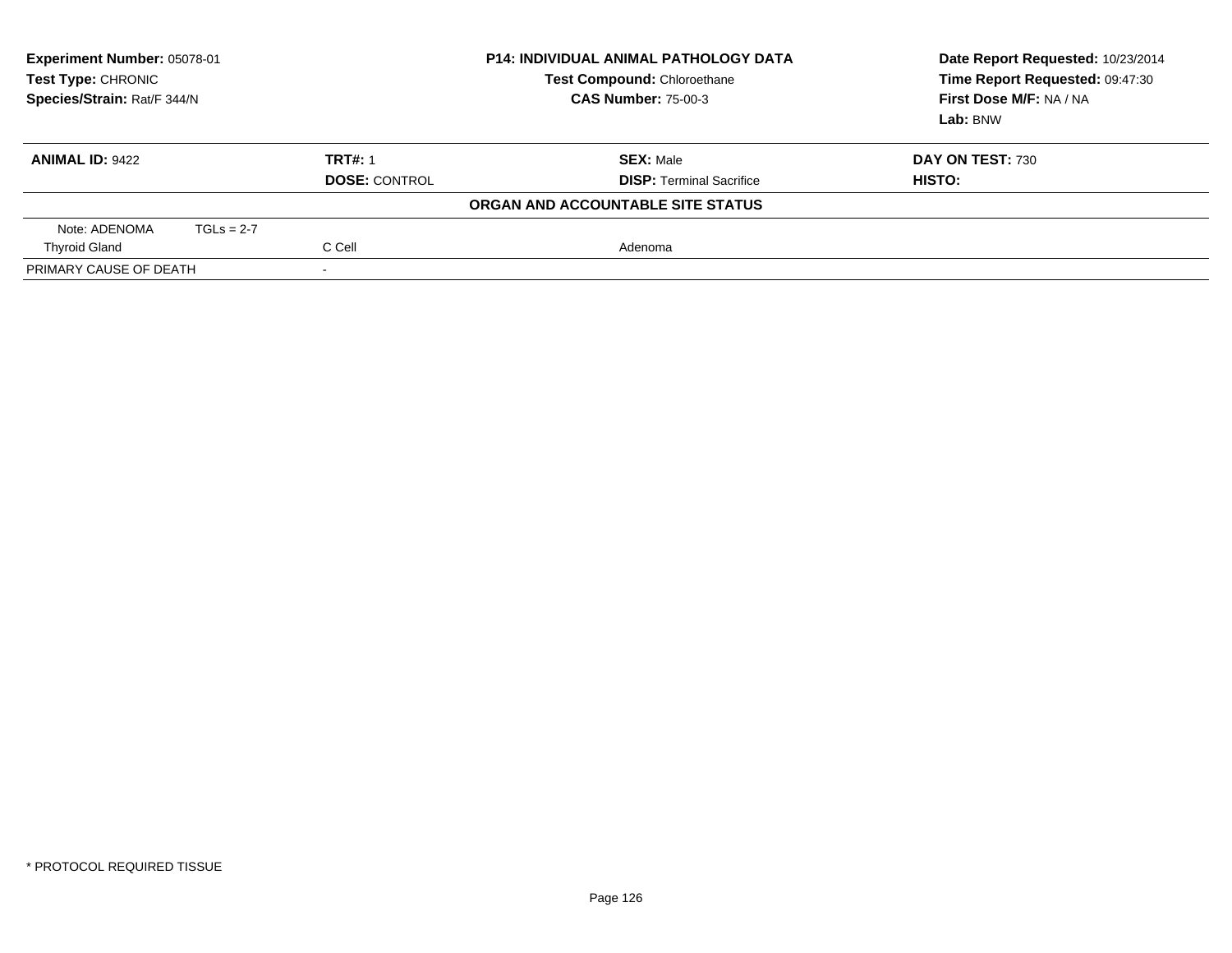| Experiment Number: 05078-01<br>Test Type: CHRONIC<br>Species/Strain: Rat/F 344/N |                                                                           | <b>P14: INDIVIDUAL ANIMAL PATHOLOGY DATA</b><br>Test Compound: Chloroethane<br><b>CAS Number: 75-00-3</b> | Date Report Requested: 10/23/2014<br>Time Report Requested: 09:47:30<br>First Dose M/F: NA / NA<br>Lab: BNW |
|----------------------------------------------------------------------------------|---------------------------------------------------------------------------|-----------------------------------------------------------------------------------------------------------|-------------------------------------------------------------------------------------------------------------|
| <b>ANIMAL ID: 9423</b>                                                           | <b>TRT#: 1</b>                                                            | <b>SEX: Male</b>                                                                                          | DAY ON TEST: 665                                                                                            |
|                                                                                  | <b>DOSE: CONTROL</b>                                                      | <b>DISP: Natural Death</b>                                                                                | HISTO:                                                                                                      |
|                                                                                  |                                                                           | ORGAN AND ACCOUNTABLE SITE STATUS                                                                         |                                                                                                             |
| <b>NORMAL</b>                                                                    |                                                                           |                                                                                                           |                                                                                                             |
| <b>Adrenal Gland - Cortex</b>                                                    | <b>Bone</b>                                                               | <b>Bone Marrow</b>                                                                                        | <b>Brain</b>                                                                                                |
| Epididymis                                                                       | Esophagus                                                                 | Intestine Large - Cecum                                                                                   | Intestine Large - Colon                                                                                     |
| Intestine Small - Duodenum                                                       | Islets, Pancreatic                                                        | Larynx                                                                                                    | Lymph Node - Mandibular                                                                                     |
| Parathyroid Gland                                                                | <b>Preputial Gland</b>                                                    | Prostate                                                                                                  | Salivary Glands                                                                                             |
| <b>Skin</b>                                                                      | Stomach - Glandular                                                       | Thymus                                                                                                    | <b>Thyroid Gland</b>                                                                                        |
| Trachea                                                                          |                                                                           |                                                                                                           |                                                                                                             |
| <b>MISSING</b>                                                                   |                                                                           |                                                                                                           |                                                                                                             |
| Intestine Large - Rectum                                                         | Mammary Gland                                                             |                                                                                                           |                                                                                                             |
| <b>AUTO PRECLUDES DIAG.</b>                                                      |                                                                           |                                                                                                           |                                                                                                             |
| Intestine Small - Ileum                                                          | Intestine Small - Jejunum                                                 |                                                                                                           |                                                                                                             |
| <b>OBSERVATIONS</b>                                                              |                                                                           |                                                                                                           |                                                                                                             |
| <b>Adrenal Gland</b>                                                             | Medulla                                                                   | Hyperplasia                                                                                               | Mild                                                                                                        |
|                                                                                  | Cortex                                                                    | Mesothelioma Malignant                                                                                    | Metastatic (Testes)                                                                                         |
|                                                                                  | Note: 1991 CONVERSION DISCREPANCY. ORIGINAL DIAGNOSIS SITE NOT SPECIFIED. |                                                                                                           |                                                                                                             |
| Heart                                                                            |                                                                           | Inflammation                                                                                              | Chronic, Mild                                                                                               |
|                                                                                  | Atrium                                                                    | Thrombosis                                                                                                | Moderate                                                                                                    |
| Note: THROMBUS<br>$TGLs = 7-4$                                                   |                                                                           |                                                                                                           |                                                                                                             |
| Kidney                                                                           |                                                                           | Nephropathy                                                                                               | Minimal                                                                                                     |
| Liver                                                                            |                                                                           | Degeneration                                                                                              | Fatty, Moderate                                                                                             |
|                                                                                  |                                                                           | <b>Necrosis</b>                                                                                           | Minimal                                                                                                     |
| [Necrosis $TGLS = 3-4$ ]                                                         |                                                                           |                                                                                                           |                                                                                                             |
| Lung                                                                             |                                                                           | <b>Infiltration Cellular</b>                                                                              | Mixed Cell, Moderate                                                                                        |
| Note: HEMATOPOIETIC CELLS IN THE LUNG. DIFFUSE.                                  |                                                                           |                                                                                                           |                                                                                                             |
| Note: THERE IS EVIDENCE OF MODERATE EXTRAMEDULLARY                               |                                                                           |                                                                                                           |                                                                                                             |
| Lymph Node                                                                       | <b>Bronchial</b>                                                          | Pigmentation                                                                                              | Hemosiderin, Mild                                                                                           |
| Note: PIGMENT<br>$TGLs = 6-2$                                                    |                                                                           |                                                                                                           |                                                                                                             |
| Mesentery                                                                        |                                                                           | Mesothelioma Malignant                                                                                    | Metastatic (Testes)                                                                                         |
| Note: MESOTHELIO MAL $TGLs = 1,4-4+12$                                           |                                                                           |                                                                                                           |                                                                                                             |
| Nose                                                                             | Nasolacrim Dct                                                            | Inflammation                                                                                              | Suppurative, Mild                                                                                           |
|                                                                                  |                                                                           | Thrombosis                                                                                                | Marked                                                                                                      |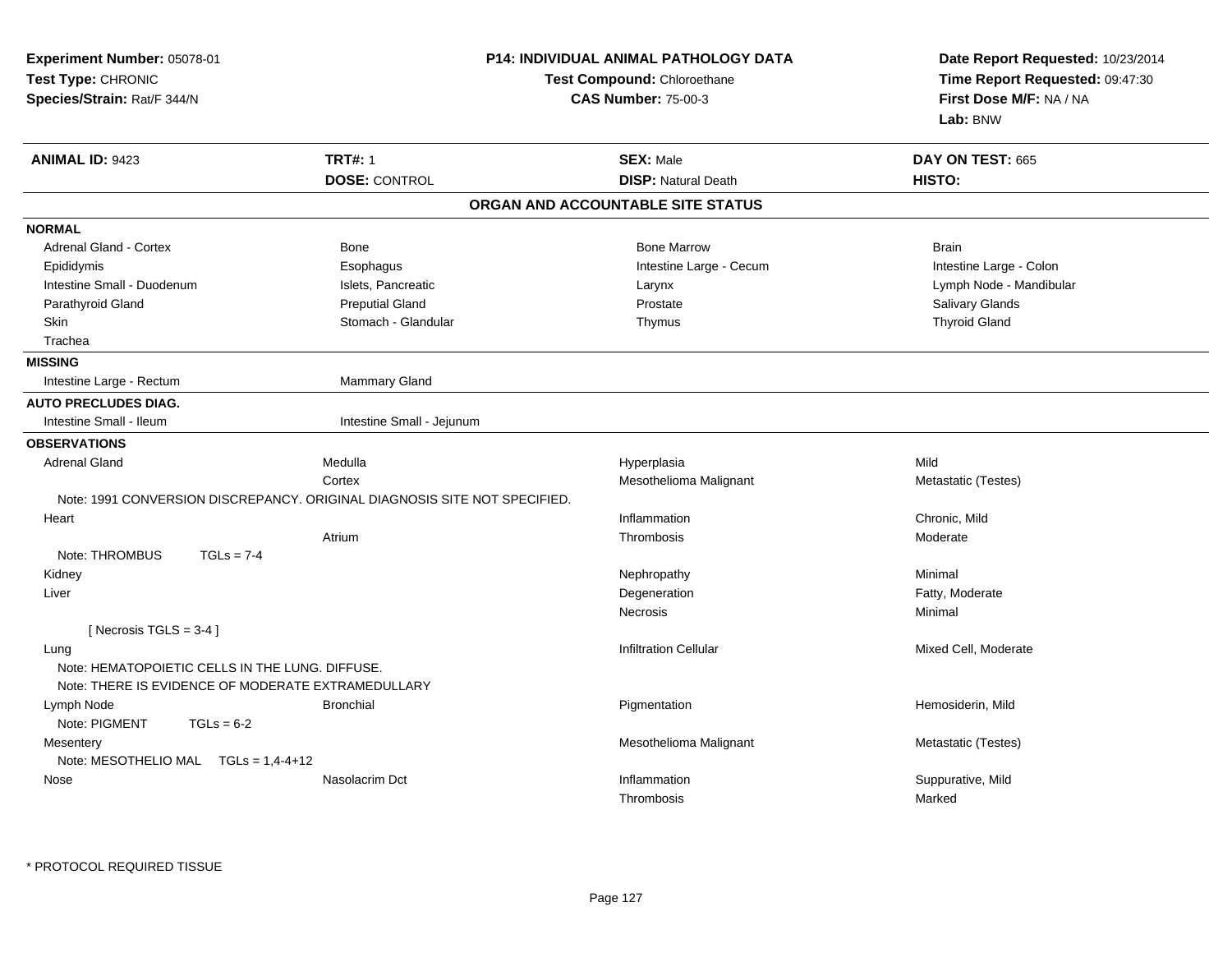| Experiment Number: 05078-01<br>Test Type: CHRONIC<br>Species/Strain: Rat/F 344/N |                       | <b>P14: INDIVIDUAL ANIMAL PATHOLOGY DATA</b><br>Test Compound: Chloroethane<br><b>CAS Number: 75-00-3</b> | Date Report Requested: 10/23/2014<br>Time Report Requested: 09:47:30<br>First Dose M/F: NA / NA<br>Lab: BNW |
|----------------------------------------------------------------------------------|-----------------------|-----------------------------------------------------------------------------------------------------------|-------------------------------------------------------------------------------------------------------------|
| <b>ANIMAL ID: 9423</b>                                                           | <b>TRT#: 1</b>        | <b>SEX: Male</b>                                                                                          | DAY ON TEST: 665                                                                                            |
|                                                                                  | <b>DOSE: CONTROL</b>  | <b>DISP: Natural Death</b>                                                                                | HISTO:                                                                                                      |
|                                                                                  |                       | ORGAN AND ACCOUNTABLE SITE STATUS                                                                         |                                                                                                             |
| Pancreas                                                                         |                       | Atrophy                                                                                                   | Marked                                                                                                      |
|                                                                                  |                       | Mesothelioma Malignant                                                                                    | Metastatic (Testes)                                                                                         |
|                                                                                  |                       | Pigmentation                                                                                              | Hemosiderin, Moderate                                                                                       |
| <b>Pituitary Gland</b>                                                           | <b>Pars Distalis</b>  | Hyperplasia                                                                                               | Minimal                                                                                                     |
| Spleen                                                                           |                       | Hematopoietic Cell Proliferation                                                                          | Mild                                                                                                        |
| Stomach                                                                          | Forestomach           | Inflammation                                                                                              | Suppurative, Minimal                                                                                        |
|                                                                                  | Forestomach           | Ulcer                                                                                                     | Minimal                                                                                                     |
| <b>Testes</b>                                                                    | <b>Interstit Cell</b> | Adenoma                                                                                                   |                                                                                                             |
|                                                                                  |                       | Atrophy                                                                                                   | Marked                                                                                                      |
|                                                                                  |                       | Mesothelioma Malignant                                                                                    |                                                                                                             |
| Note: ATROPHY<br>$TGLs = 2-7$                                                    |                       |                                                                                                           |                                                                                                             |
| $TGLs = 5-13+7$<br>Note: MESOTHELIO MAL                                          |                       |                                                                                                           |                                                                                                             |
| Urinary Bladder                                                                  |                       | Mesothelioma Malignant                                                                                    | Metastatic (Testes)                                                                                         |
| PRIMARY CAUSE OF DEATH                                                           |                       |                                                                                                           |                                                                                                             |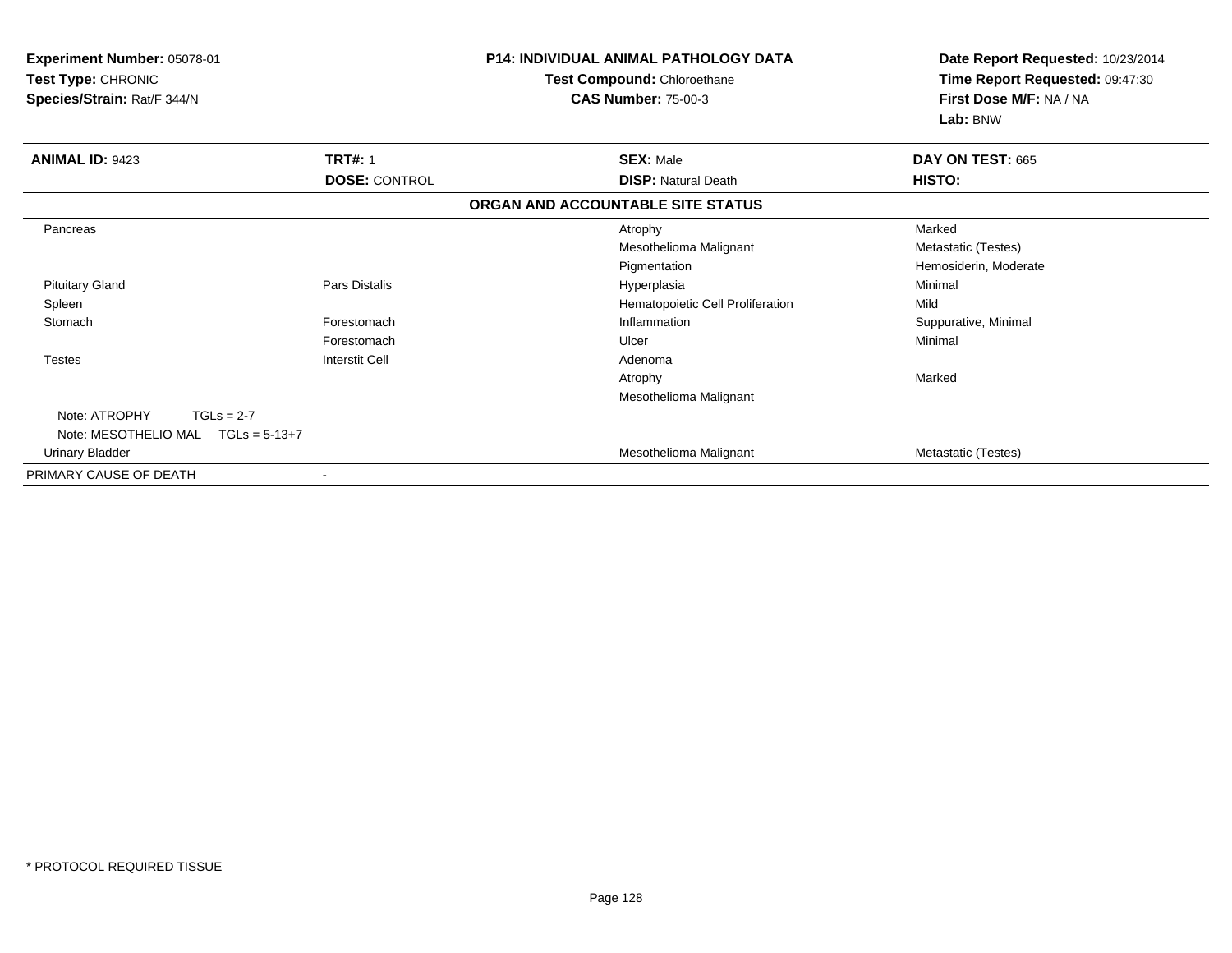| Experiment Number: 05078-01<br>Test Type: CHRONIC<br>Species/Strain: Rat/F 344/N |                                                                                                                             | <b>P14: INDIVIDUAL ANIMAL PATHOLOGY DATA</b><br>Test Compound: Chloroethane<br><b>CAS Number: 75-00-3</b> | Date Report Requested: 10/23/2014<br>Time Report Requested: 09:47:30<br>First Dose M/F: NA / NA<br>Lab: BNW |
|----------------------------------------------------------------------------------|-----------------------------------------------------------------------------------------------------------------------------|-----------------------------------------------------------------------------------------------------------|-------------------------------------------------------------------------------------------------------------|
| <b>ANIMAL ID: 9424</b>                                                           | <b>TRT#: 1</b>                                                                                                              | <b>SEX: Male</b>                                                                                          | DAY ON TEST: 526                                                                                            |
|                                                                                  | <b>DOSE: CONTROL</b>                                                                                                        | <b>DISP:</b> Moribund Sacrifice                                                                           | HISTO:                                                                                                      |
|                                                                                  |                                                                                                                             | ORGAN AND ACCOUNTABLE SITE STATUS                                                                         |                                                                                                             |
| <b>NORMAL</b>                                                                    |                                                                                                                             |                                                                                                           |                                                                                                             |
| Bone                                                                             | <b>Brain</b>                                                                                                                | Epididymis                                                                                                | Esophagus                                                                                                   |
| Intestine Large - Cecum                                                          | Intestine Large - Colon                                                                                                     | Intestine Large - Rectum                                                                                  | Intestine Small - Duodenum                                                                                  |
| Intestine Small - Ileum                                                          | Intestine Small - Jejunum                                                                                                   | Islets, Pancreatic                                                                                        | Larynx                                                                                                      |
| Lung                                                                             | Lymph Node - Bronchial                                                                                                      | Pancreas                                                                                                  | Parathyroid Gland                                                                                           |
| <b>Preputial Gland</b>                                                           | Prostate                                                                                                                    | Salivary Glands                                                                                           | Skin                                                                                                        |
| Stomach - Glandular                                                              | <b>Testes</b>                                                                                                               | Thymus                                                                                                    | <b>Thyroid Gland</b>                                                                                        |
| Trachea                                                                          | <b>Urinary Bladder</b>                                                                                                      |                                                                                                           |                                                                                                             |
| <b>MISSING</b>                                                                   |                                                                                                                             |                                                                                                           |                                                                                                             |
| Adrenal Gland - Medulla                                                          | Mammary Gland                                                                                                               |                                                                                                           |                                                                                                             |
| <b>OBSERVATIONS</b>                                                              |                                                                                                                             |                                                                                                           |                                                                                                             |
| <b>Adrenal Gland</b>                                                             | Cortex                                                                                                                      | Lymphoma Malignant Histiocytic                                                                            |                                                                                                             |
| <b>Bone Marrow</b>                                                               |                                                                                                                             | Lymphoma Malignant Histiocytic                                                                            |                                                                                                             |
| Heart                                                                            |                                                                                                                             | Inflammation                                                                                              | Chronic, Mild                                                                                               |
| Kidney                                                                           |                                                                                                                             | Hematopoietic Cell Proliferation                                                                          | Mild                                                                                                        |
|                                                                                  |                                                                                                                             | Lymphoma Malignant Histiocytic                                                                            |                                                                                                             |
|                                                                                  |                                                                                                                             | Nephropathy                                                                                               | Mild                                                                                                        |
| Note: LYMPH MAL HIST $TGLs = 3-12, 4-12$                                         |                                                                                                                             |                                                                                                           |                                                                                                             |
| Liver                                                                            |                                                                                                                             | Degeneration                                                                                              | Fatty, Mild                                                                                                 |
|                                                                                  |                                                                                                                             | Lymphoma Malignant Histiocytic                                                                            |                                                                                                             |
|                                                                                  |                                                                                                                             | Necrosis                                                                                                  | Mild                                                                                                        |
| Note: LYMPH MAL HIST TGLs = 2-4+11                                               | Note: NEOPLASTIC CELLS ARE HISTIOCYTIC AND MANY EOSINOPHILS<br>Note: ARE PRESENT, T-BLUE STAIN WAS NEGATIVE FOR MAST CELLS. |                                                                                                           |                                                                                                             |
| Lymph Node                                                                       | Mandibular                                                                                                                  | Hyperplasia                                                                                               | Mild                                                                                                        |
| Nose                                                                             | <b>Respirat Epith</b>                                                                                                       | Hyperplasia                                                                                               | Moderate                                                                                                    |
|                                                                                  | Submucosa                                                                                                                   | Inflammation                                                                                              | Moderate                                                                                                    |
|                                                                                  | Vomeronas Org                                                                                                               | Inflammation                                                                                              | Suppurative, Minimal                                                                                        |
|                                                                                  |                                                                                                                             | Inflammation                                                                                              | Suppurative, Mild                                                                                           |
| <b>Pituitary Gland</b>                                                           | Pars Distalis                                                                                                               | Adenoma                                                                                                   |                                                                                                             |
| Spleen                                                                           |                                                                                                                             | Hematopoietic Cell Proliferation                                                                          | Moderate                                                                                                    |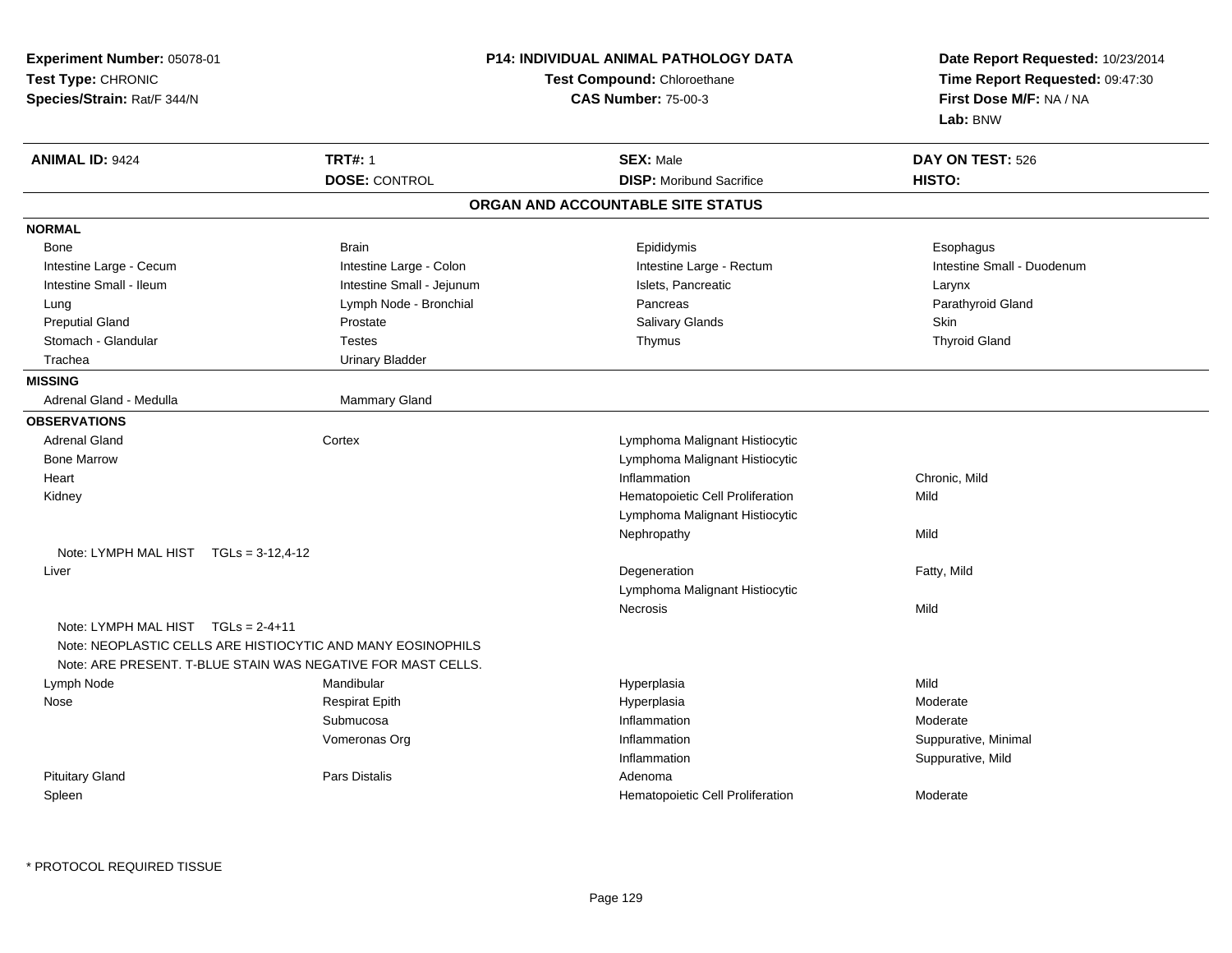| Experiment Number: 05078-01<br>Test Type: CHRONIC<br>Species/Strain: Rat/F 344/N |                      | <b>P14: INDIVIDUAL ANIMAL PATHOLOGY DATA</b><br>Test Compound: Chloroethane<br><b>CAS Number: 75-00-3</b> | Date Report Requested: 10/23/2014<br>Time Report Requested: 09:47:30<br>First Dose M/F: NA / NA<br>Lab: BNW |
|----------------------------------------------------------------------------------|----------------------|-----------------------------------------------------------------------------------------------------------|-------------------------------------------------------------------------------------------------------------|
| <b>ANIMAL ID: 9424</b>                                                           | <b>TRT#: 1</b>       | <b>SEX: Male</b>                                                                                          | DAY ON TEST: 526                                                                                            |
|                                                                                  | <b>DOSE: CONTROL</b> | <b>DISP:</b> Moribund Sacrifice                                                                           | <b>HISTO:</b>                                                                                               |
|                                                                                  |                      | ORGAN AND ACCOUNTABLE SITE STATUS                                                                         |                                                                                                             |
| Note: HEMA CELL PROL $TGLs = 1-4$                                                |                      |                                                                                                           |                                                                                                             |
| Stomach                                                                          | Forestomach          | Inflammation                                                                                              | Suppurative, Mild                                                                                           |
|                                                                                  | Forestomach          | Ulcer                                                                                                     | Moderate                                                                                                    |
| Note: ULCER<br>$TGLs = 6-8$                                                      |                      |                                                                                                           |                                                                                                             |
| PRIMARY CAUSE OF DEATH                                                           |                      |                                                                                                           |                                                                                                             |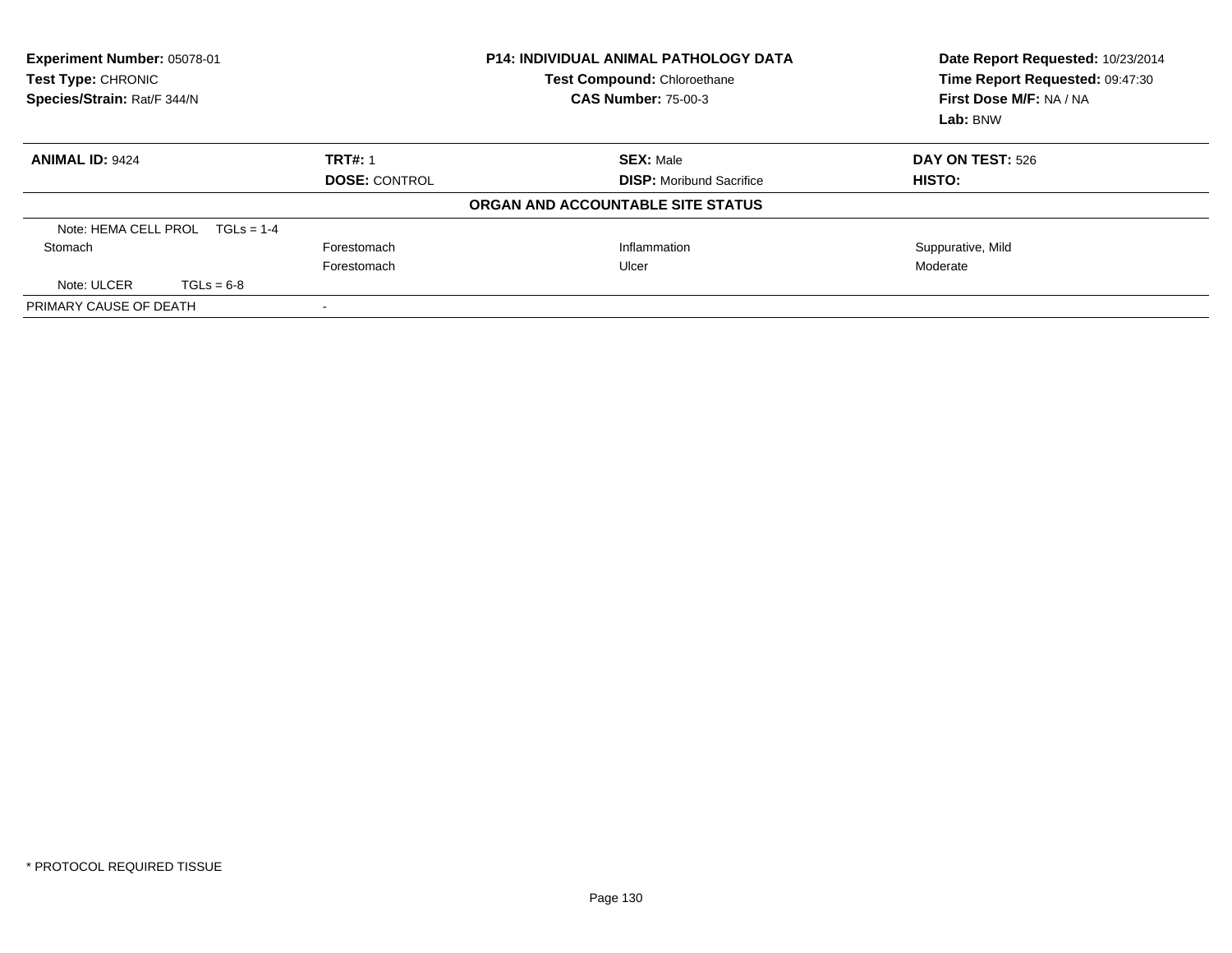| Experiment Number: 05078-01                                                                  |                          | <b>P14: INDIVIDUAL ANIMAL PATHOLOGY DATA</b> | Date Report Requested: 10/23/2014 |  |
|----------------------------------------------------------------------------------------------|--------------------------|----------------------------------------------|-----------------------------------|--|
| Test Type: CHRONIC                                                                           |                          | Test Compound: Chloroethane                  |                                   |  |
| Species/Strain: Rat/F 344/N                                                                  |                          | <b>CAS Number: 75-00-3</b>                   | First Dose M/F: NA / NA           |  |
|                                                                                              |                          |                                              | Lab: BNW                          |  |
| <b>ANIMAL ID: 9425</b>                                                                       | <b>TRT#: 1</b>           | <b>SEX: Male</b>                             | DAY ON TEST: 720                  |  |
|                                                                                              | <b>DOSE: CONTROL</b>     | <b>DISP: Natural Death</b>                   | HISTO:                            |  |
|                                                                                              |                          | ORGAN AND ACCOUNTABLE SITE STATUS            |                                   |  |
| <b>NORMAL</b>                                                                                |                          |                                              |                                   |  |
| Bone                                                                                         | <b>Bone Marrow</b>       | <b>Brain</b>                                 | Esophagus                         |  |
| Intestine Large - Colon                                                                      | Intestine Large - Rectum | Intestine Small - Duodenum                   | Intestine Small - Ileum           |  |
| Intestine Small - Jejunum                                                                    | Pancreas                 | Parathyroid Gland                            | <b>Pituitary Gland</b>            |  |
| <b>Preputial Gland</b>                                                                       | Prostate                 | Salivary Glands                              | Skin                              |  |
| Stomach - Forestomach                                                                        | Stomach - Glandular      | Thymus                                       | Trachea                           |  |
| <b>Urinary Bladder</b>                                                                       |                          |                                              |                                   |  |
| <b>OBSERVATIONS</b>                                                                          |                          |                                              |                                   |  |
| <b>Adrenal Gland</b>                                                                         | Cortex                   | Leukemia Mononuclear                         |                                   |  |
|                                                                                              | Medulla                  | Leukemia Mononuclear                         |                                   |  |
| Epididymis                                                                                   |                          | Vacuolization Cytoplasmic                    | Marked                            |  |
| Eye                                                                                          |                          | Degeneration                                 | Marked                            |  |
| Note: DEGEN<br>$TGLs = 2-13$                                                                 |                          |                                              |                                   |  |
| Heart                                                                                        |                          | Inflammation                                 | Chronic, Mild                     |  |
|                                                                                              |                          | Leukemia Mononuclear                         |                                   |  |
| Intestine Large                                                                              | Cecum                    | Parasite Metazoan                            |                                   |  |
| Islets, Pancreatic                                                                           |                          | Adenoma                                      |                                   |  |
| Kidney                                                                                       |                          | Leukemia Mononuclear                         |                                   |  |
|                                                                                              |                          | Nephropathy                                  | Mild                              |  |
| Larynx                                                                                       |                          | Inflammation                                 | Suppurative, Minimal              |  |
| Liver                                                                                        |                          | Degeneration                                 | Cystic, Minimal                   |  |
|                                                                                              | <b>Bile Duct</b>         | Hyperplasia                                  | Mild                              |  |
|                                                                                              |                          | Leukemia Mononuclear                         |                                   |  |
| Lung<br>Note: SPECIFIC DARK FOCUS (TGL-3) NOT SEEN BUT PROBABLY<br>Note: RELATED TO LEUKEMIA |                          | Leukemia Mononuclear                         |                                   |  |
|                                                                                              | Mandibular               |                                              | Mild                              |  |
| Lymph Node                                                                                   | <b>Bronchial</b>         | Hyperplasia<br>Leukemia Mononuclear          |                                   |  |
| Mammary Gland                                                                                |                          | Hyperplasia                                  | Mild                              |  |
| Nose                                                                                         |                          | Inflammation                                 |                                   |  |
|                                                                                              |                          |                                              | Suppurative, Minimal              |  |
|                                                                                              |                          | Thrombosis                                   | Minimal                           |  |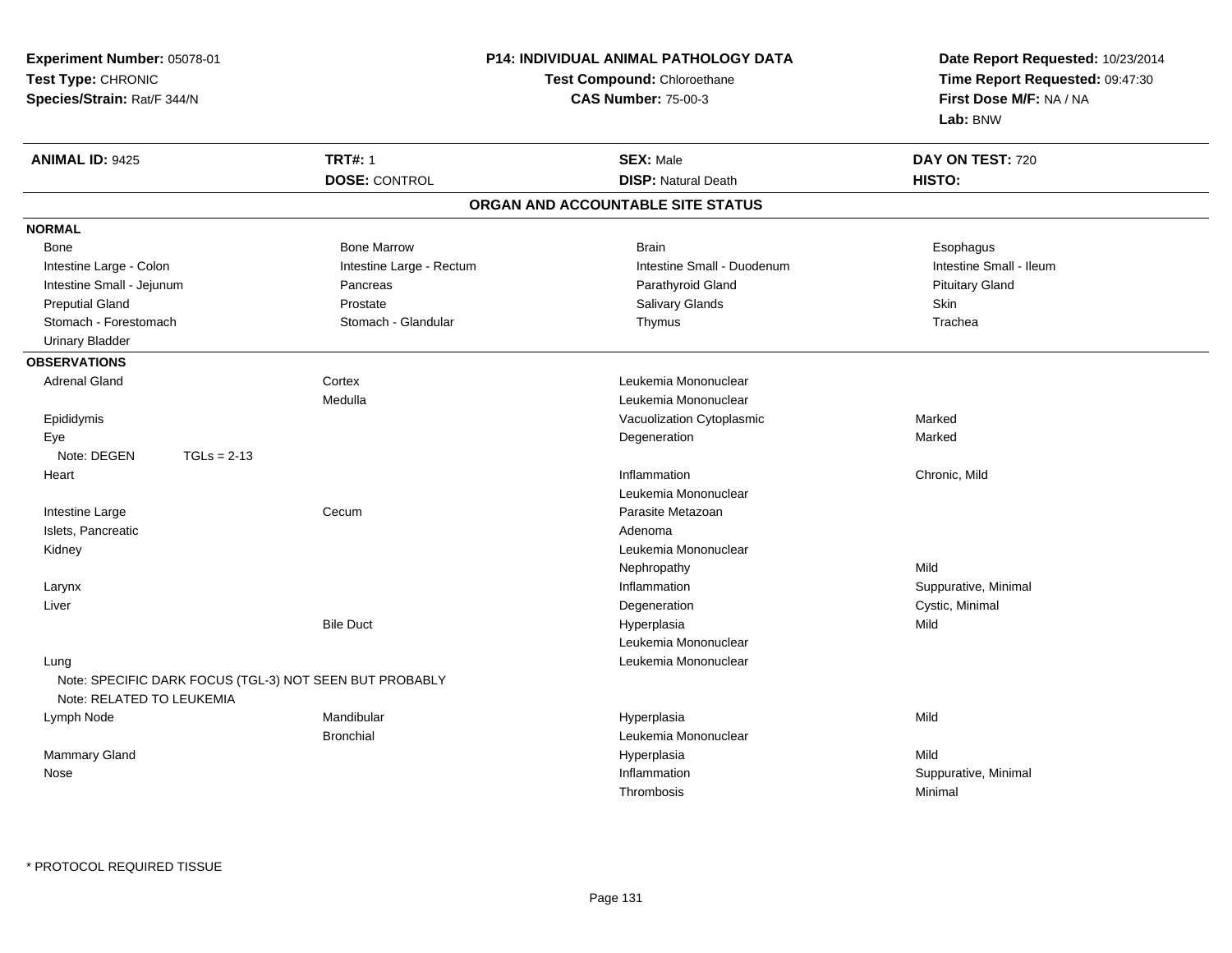| Experiment Number: 05078-01<br><b>Test Type: CHRONIC</b><br>Species/Strain: Rat/F 344/N |                                  | <b>P14: INDIVIDUAL ANIMAL PATHOLOGY DATA</b><br><b>Test Compound: Chloroethane</b><br><b>CAS Number: 75-00-3</b> | Date Report Requested: 10/23/2014<br>Time Report Requested: 09:47:30<br>First Dose M/F: NA / NA<br>Lab: BNW |
|-----------------------------------------------------------------------------------------|----------------------------------|------------------------------------------------------------------------------------------------------------------|-------------------------------------------------------------------------------------------------------------|
| <b>ANIMAL ID: 9425</b>                                                                  | <b>TRT#: 1</b>                   | <b>SEX: Male</b>                                                                                                 | DAY ON TEST: 720                                                                                            |
|                                                                                         | <b>DOSE: CONTROL</b>             | <b>DISP: Natural Death</b>                                                                                       | HISTO:                                                                                                      |
|                                                                                         |                                  | ORGAN AND ACCOUNTABLE SITE STATUS                                                                                |                                                                                                             |
| Spleen<br>Note: LEUKEMIA MONUC<br>$TGLs = 1-12$                                         |                                  | Leukemia Mononuclear                                                                                             |                                                                                                             |
| Testes                                                                                  | <b>Bilateral, Interstit Cell</b> | Adenoma                                                                                                          |                                                                                                             |
|                                                                                         |                                  | Atrophy                                                                                                          | Moderate                                                                                                    |
|                                                                                         |                                  | Leukemia Mononuclear                                                                                             |                                                                                                             |
| <b>Thyroid Gland</b>                                                                    | C Cell                           | Hyperplasia                                                                                                      | Marked                                                                                                      |
| Tooth                                                                                   | Gingiva                          | Hyperplasia                                                                                                      | Pseudoepithel, Marked                                                                                       |
|                                                                                         | <b>Peridont Tiss</b>             | Inflammation                                                                                                     | Suppurative, Chronic, Moderate                                                                              |
| PRIMARY CAUSE OF DEATH                                                                  | $\,$                             |                                                                                                                  |                                                                                                             |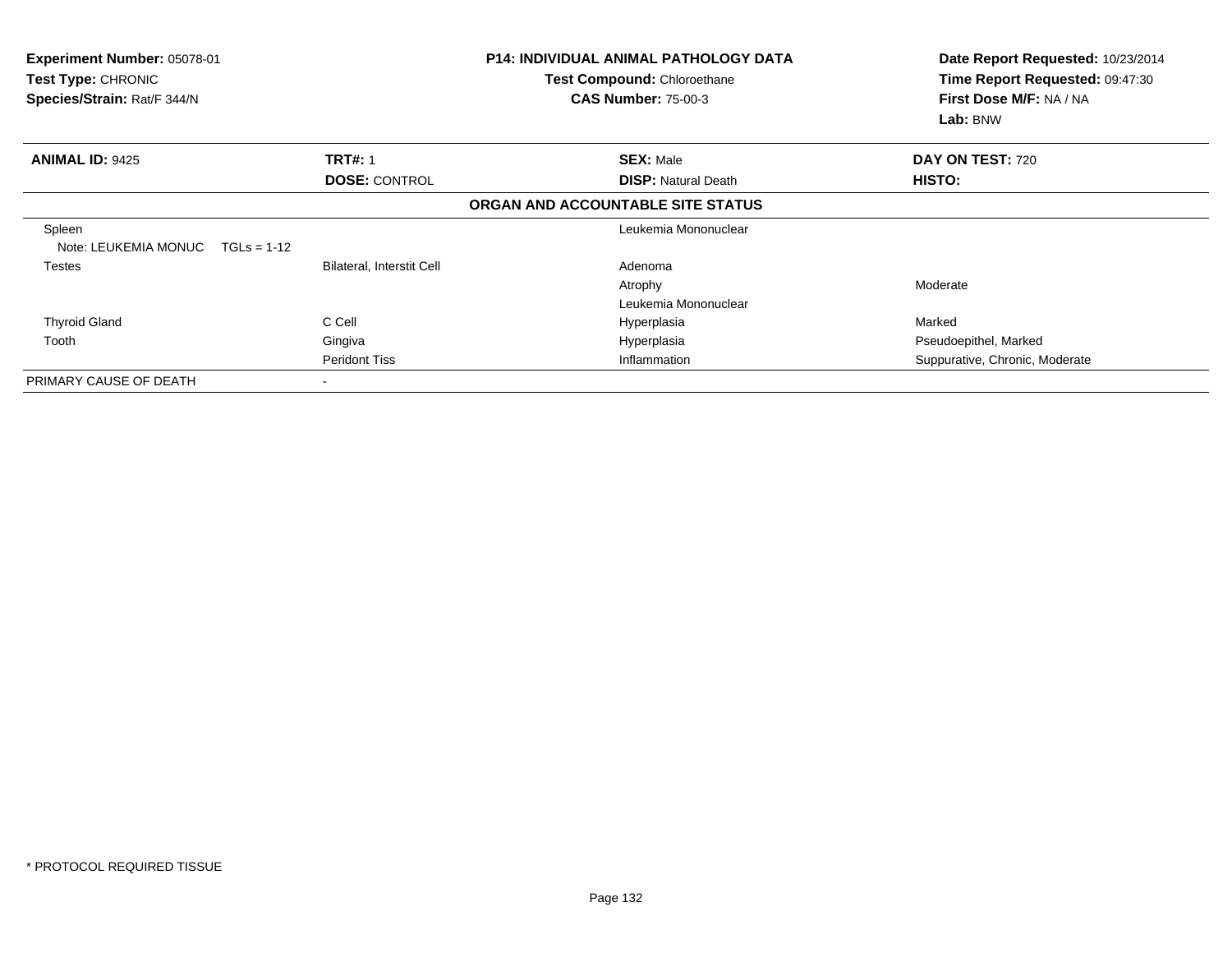| Experiment Number: 05078-01<br>Test Type: CHRONIC<br>Species/Strain: Rat/F 344/N |                         | <b>P14: INDIVIDUAL ANIMAL PATHOLOGY DATA</b><br>Test Compound: Chloroethane<br><b>CAS Number: 75-00-3</b> | Date Report Requested: 10/23/2014<br>Time Report Requested: 09:47:30<br>First Dose M/F: NA / NA<br>Lab: BNW |
|----------------------------------------------------------------------------------|-------------------------|-----------------------------------------------------------------------------------------------------------|-------------------------------------------------------------------------------------------------------------|
| <b>ANIMAL ID: 9426</b>                                                           | <b>TRT#: 1</b>          | <b>SEX: Male</b>                                                                                          | DAY ON TEST: 730                                                                                            |
|                                                                                  | <b>DOSE: CONTROL</b>    | <b>DISP: Terminal Sacrifice</b>                                                                           | HISTO:                                                                                                      |
|                                                                                  |                         | ORGAN AND ACCOUNTABLE SITE STATUS                                                                         |                                                                                                             |
| <b>NORMAL</b>                                                                    |                         |                                                                                                           |                                                                                                             |
| Bone                                                                             | <b>Bone Marrow</b>      | <b>Brain</b>                                                                                              | Epididymis                                                                                                  |
| Esophagus                                                                        | Intestine Large - Cecum | Intestine Large - Colon                                                                                   | Intestine Large - Rectum                                                                                    |
| Intestine Small - Duodenum                                                       | Intestine Small - Ileum | Intestine Small - Jejunum                                                                                 | Islets, Pancreatic                                                                                          |
| Larynx                                                                           | <b>Nose</b>             | Parathyroid Gland                                                                                         | <b>Preputial Gland</b>                                                                                      |
| Prostate                                                                         | Stomach - Forestomach   | Stomach - Glandular                                                                                       | <b>Thyroid Gland</b>                                                                                        |
| Trachea                                                                          | <b>Urinary Bladder</b>  |                                                                                                           |                                                                                                             |
| <b>MISSING</b>                                                                   |                         |                                                                                                           |                                                                                                             |
| Mammary Gland                                                                    |                         |                                                                                                           |                                                                                                             |
| <b>OBSERVATIONS</b>                                                              |                         |                                                                                                           |                                                                                                             |
| <b>Adrenal Gland</b>                                                             | Cortex                  | Adenoma                                                                                                   |                                                                                                             |
|                                                                                  | Cortex                  | Degeneration                                                                                              | Fatty, Minimal                                                                                              |
|                                                                                  | Medulla                 | Hyperplasia                                                                                               | Moderate                                                                                                    |
|                                                                                  | Cortex                  | Leukemia Mononuclear                                                                                      |                                                                                                             |
|                                                                                  | Medulla                 | Leukemia Mononuclear                                                                                      |                                                                                                             |
| Heart                                                                            |                         | Inflammation                                                                                              | Chronic, Mild                                                                                               |
| Kidney                                                                           |                         | Leukemia Mononuclear                                                                                      |                                                                                                             |
|                                                                                  |                         | Nephropathy                                                                                               | Moderate                                                                                                    |
| Liver                                                                            |                         | Degeneration                                                                                              | Fatty, Minimal                                                                                              |
|                                                                                  | <b>Bile Duct</b>        | Hyperplasia                                                                                               | Minimal                                                                                                     |
|                                                                                  |                         | Leukemia Mononuclear                                                                                      |                                                                                                             |
| Lung                                                                             |                         | Leukemia Mononuclear                                                                                      |                                                                                                             |
| Lymph Node                                                                       | <b>Bronchial</b>        | Leukemia Mononuclear                                                                                      |                                                                                                             |
|                                                                                  | Mandibular              | Leukemia Mononuclear                                                                                      |                                                                                                             |
| Pancreas                                                                         |                         | Atrophy                                                                                                   | Minimal                                                                                                     |
| <b>Pituitary Gland</b>                                                           | Pars Distalis           | Adenoma                                                                                                   |                                                                                                             |
|                                                                                  |                         | Leukemia Mononuclear                                                                                      |                                                                                                             |
| Note: ADENOMA<br>$TGLs = 3-8$                                                    |                         |                                                                                                           |                                                                                                             |
| Salivary Glands                                                                  | Duct                    | Hyperplasia                                                                                               | Minimal                                                                                                     |
| <b>Skin</b>                                                                      | Prepuce                 | Abscess                                                                                                   | Moderate                                                                                                    |
| Note: ABSCESS<br>$TGI = 1-7$                                                     |                         |                                                                                                           |                                                                                                             |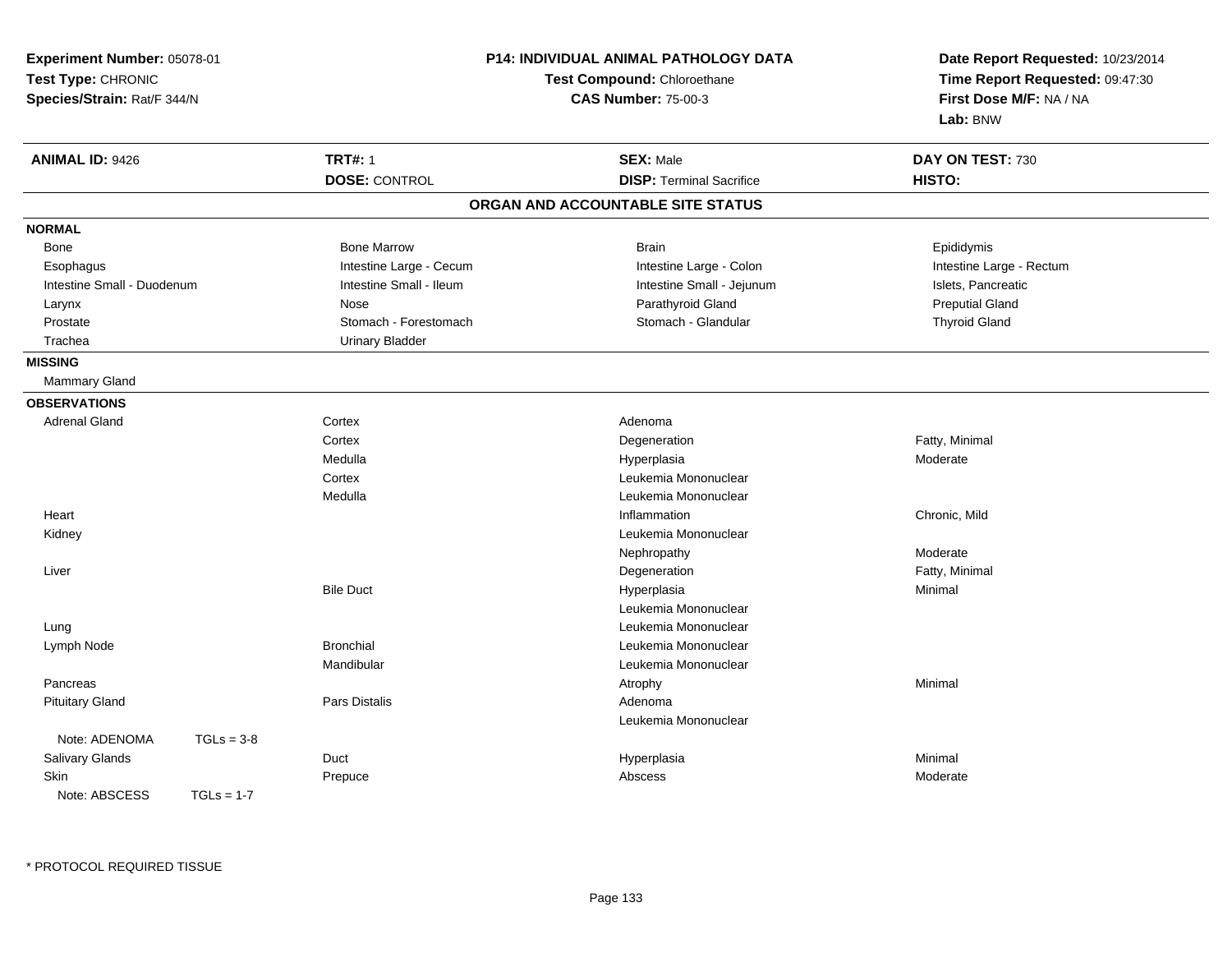| Experiment Number: 05078-01<br>Test Type: CHRONIC<br>Species/Strain: Rat/F 344/N |                       | <b>P14: INDIVIDUAL ANIMAL PATHOLOGY DATA</b><br>Test Compound: Chloroethane<br><b>CAS Number: 75-00-3</b> | Date Report Requested: 10/23/2014<br>Time Report Requested: 09:47:30<br>First Dose M/F: NA / NA<br>Lab: BNW |
|----------------------------------------------------------------------------------|-----------------------|-----------------------------------------------------------------------------------------------------------|-------------------------------------------------------------------------------------------------------------|
| <b>ANIMAL ID: 9426</b>                                                           | <b>TRT#: 1</b>        | <b>SEX: Male</b>                                                                                          | DAY ON TEST: 730                                                                                            |
|                                                                                  | <b>DOSE: CONTROL</b>  | <b>DISP:</b> Terminal Sacrifice                                                                           | HISTO:                                                                                                      |
|                                                                                  |                       | ORGAN AND ACCOUNTABLE SITE STATUS                                                                         |                                                                                                             |
| Spleen                                                                           |                       | Leukemia Mononuclear                                                                                      |                                                                                                             |
| Note: LEUKEMIA MONUC                                                             | $TGLs = 2-4$          |                                                                                                           |                                                                                                             |
| <b>Testes</b>                                                                    | <b>Interstit Cell</b> | Hyperplasia                                                                                               | Minimal                                                                                                     |
| Thymus                                                                           |                       | Leukemia Mononuclear                                                                                      |                                                                                                             |
| Tooth                                                                            | <b>Peridont Tiss</b>  | Inflammation                                                                                              | Suppurative, Chronic, Mild                                                                                  |
| PRIMARY CAUSE OF DEATH                                                           |                       |                                                                                                           |                                                                                                             |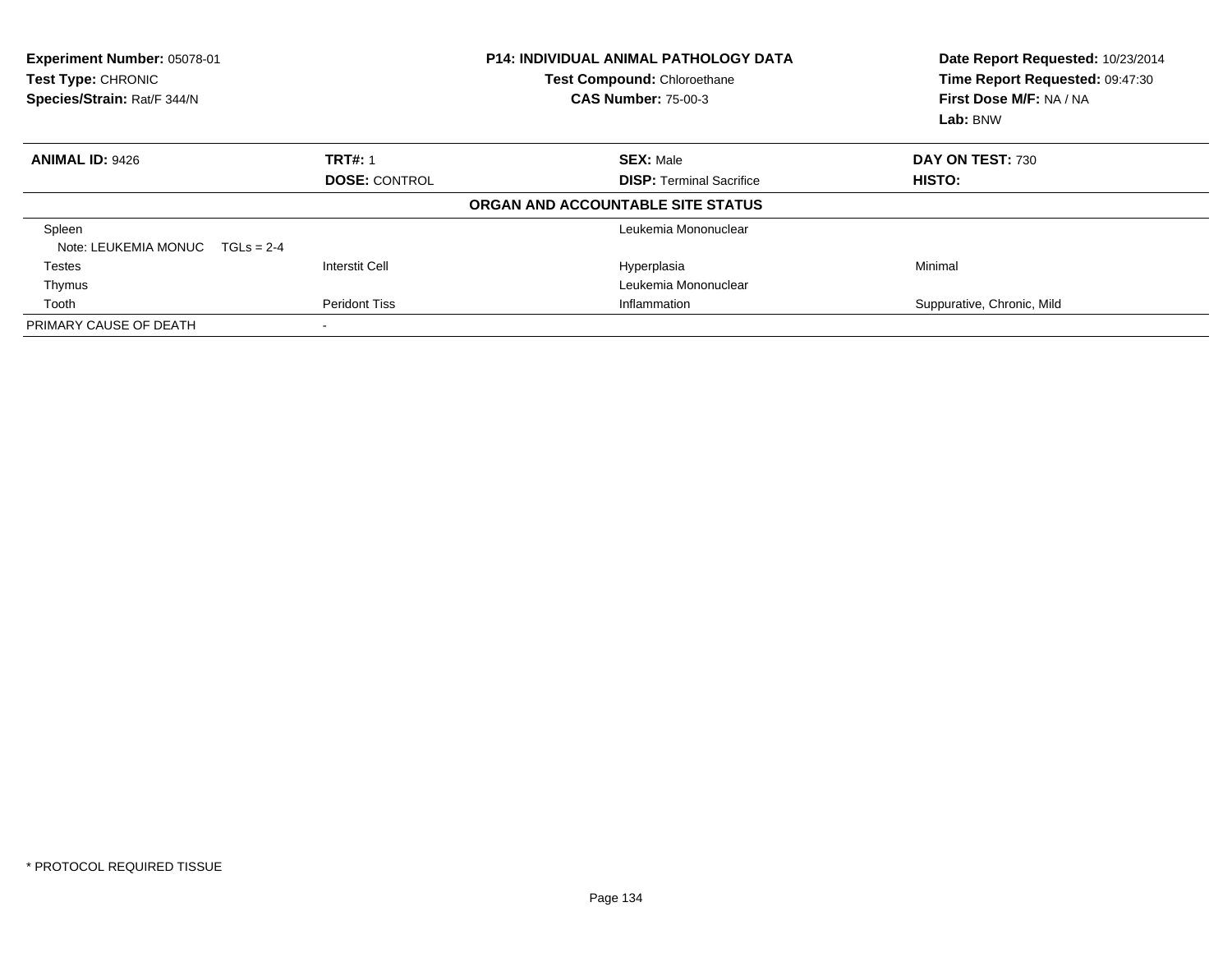| Experiment Number: 05078-01<br>Test Type: CHRONIC<br>Species/Strain: Rat/F 344/N |                         | <b>P14: INDIVIDUAL ANIMAL PATHOLOGY DATA</b><br>Test Compound: Chloroethane<br><b>CAS Number: 75-00-3</b> | Date Report Requested: 10/23/2014<br>Time Report Requested: 09:47:30<br>First Dose M/F: NA / NA<br>Lab: BNW |  |
|----------------------------------------------------------------------------------|-------------------------|-----------------------------------------------------------------------------------------------------------|-------------------------------------------------------------------------------------------------------------|--|
| <b>ANIMAL ID: 9427</b>                                                           | <b>TRT#: 1</b>          | <b>SEX: Male</b>                                                                                          | DAY ON TEST: 526                                                                                            |  |
|                                                                                  | <b>DOSE: CONTROL</b>    | <b>DISP:</b> Moribund Sacrifice                                                                           | HISTO:                                                                                                      |  |
|                                                                                  |                         | ORGAN AND ACCOUNTABLE SITE STATUS                                                                         |                                                                                                             |  |
| <b>NORMAL</b>                                                                    |                         |                                                                                                           |                                                                                                             |  |
| <b>Adrenal Gland - Cortex</b>                                                    | <b>Bone</b>             | <b>Bone Marrow</b>                                                                                        | <b>Brain</b>                                                                                                |  |
| Epididymis                                                                       | Esophagus               | Intestine Large - Colon                                                                                   | Intestine Large - Rectum                                                                                    |  |
| Intestine Small - Duodenum                                                       | Intestine Small - Ileum | Intestine Small - Jejunum                                                                                 | Islets, Pancreatic                                                                                          |  |
| Larynx                                                                           | Liver                   | Lymph Node - Bronchial                                                                                    | Lymph Node - Mandibular                                                                                     |  |
| <b>Mammary Gland</b>                                                             | Nose                    | Pancreas                                                                                                  | Prostate                                                                                                    |  |
| <b>Salivary Glands</b>                                                           | Spleen                  | Stomach - Forestomach                                                                                     | Stomach - Glandular                                                                                         |  |
| Thymus                                                                           | <b>Thyroid Gland</b>    | Trachea                                                                                                   | <b>Urinary Bladder</b>                                                                                      |  |
| <b>MISSING</b>                                                                   |                         |                                                                                                           |                                                                                                             |  |
| Parathyroid Gland                                                                |                         |                                                                                                           |                                                                                                             |  |
| <b>INSUFFICIENT TISSUE</b>                                                       |                         |                                                                                                           |                                                                                                             |  |
| Adrenal Gland - Medulla                                                          |                         |                                                                                                           |                                                                                                             |  |
| <b>OBSERVATIONS</b>                                                              |                         |                                                                                                           |                                                                                                             |  |
| Heart                                                                            |                         | Inflammation                                                                                              | Chronic, Mild                                                                                               |  |
| Intestine Large                                                                  | Cecum                   | Parasite Metazoan                                                                                         |                                                                                                             |  |
| Kidney                                                                           |                         | Nephropathy                                                                                               | Minimal                                                                                                     |  |
| Lung                                                                             |                         | Hemorrhage                                                                                                | Minimal                                                                                                     |  |
|                                                                                  | Perivascular            | <b>Infiltration Cellular</b>                                                                              | Mononuclear CI, Mild                                                                                        |  |
| <b>Pituitary Gland</b>                                                           | <b>Pars Distalis</b>    | Hyperplasia                                                                                               | Minimal                                                                                                     |  |
| <b>Preputial Gland</b>                                                           |                         | Inflammation                                                                                              | Suppurative, Minimal                                                                                        |  |
| <b>Skin</b>                                                                      | <b>Subcut Tiss</b>      | Fibroma                                                                                                   |                                                                                                             |  |
| Note: FIBROMA<br>$TGLs = 1-11+12+13$                                             |                         |                                                                                                           |                                                                                                             |  |
| <b>Testes</b>                                                                    | <b>Interstit Cell</b>   | Hyperplasia                                                                                               | Minimal                                                                                                     |  |
| PRIMARY CAUSE OF DEATH                                                           | $\sim$                  |                                                                                                           |                                                                                                             |  |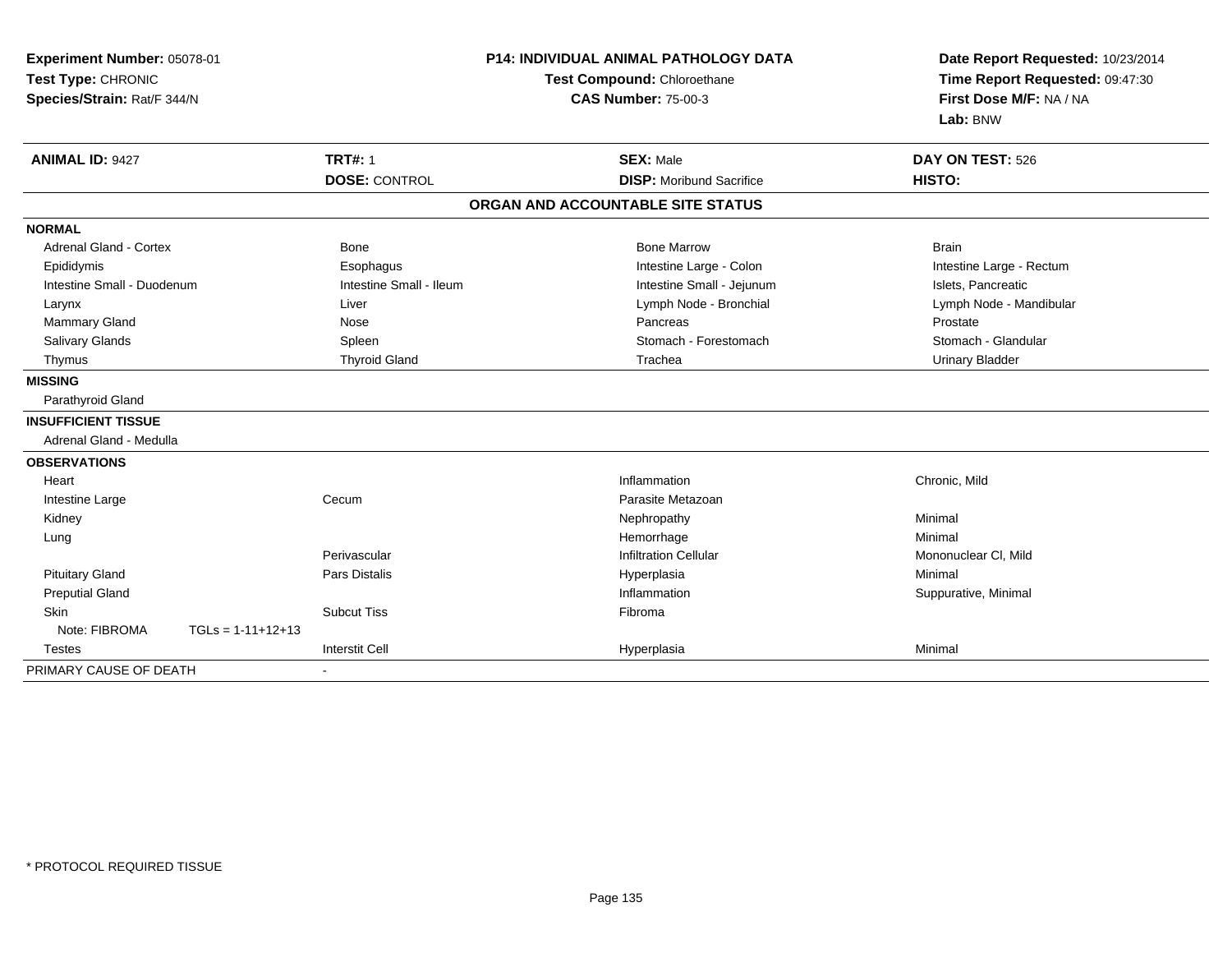| Experiment Number: 05078-01<br>Test Type: CHRONIC<br>Species/Strain: Rat/F 344/N |                    |                           | <b>P14: INDIVIDUAL ANIMAL PATHOLOGY DATA</b><br>Test Compound: Chloroethane<br><b>CAS Number: 75-00-3</b> | Date Report Requested: 10/23/2014<br>Time Report Requested: 09:47:30<br>First Dose M/F: NA / NA<br>Lab: BNW |
|----------------------------------------------------------------------------------|--------------------|---------------------------|-----------------------------------------------------------------------------------------------------------|-------------------------------------------------------------------------------------------------------------|
| <b>ANIMAL ID: 9428</b>                                                           |                    | <b>TRT#: 1</b>            | <b>SEX: Male</b>                                                                                          | DAY ON TEST: 730                                                                                            |
|                                                                                  |                    | <b>DOSE: CONTROL</b>      | <b>DISP: Terminal Sacrifice</b>                                                                           | HISTO:                                                                                                      |
|                                                                                  |                    |                           | ORGAN AND ACCOUNTABLE SITE STATUS                                                                         |                                                                                                             |
| <b>NORMAL</b>                                                                    |                    |                           |                                                                                                           |                                                                                                             |
| Adrenal Gland - Medulla                                                          |                    | <b>Bone</b>               | <b>Bone Marrow</b>                                                                                        | <b>Brain</b>                                                                                                |
| Esophagus                                                                        |                    | Intestine Large - Cecum   | Intestine Large - Colon                                                                                   | Intestine Small - Duodenum                                                                                  |
| Intestine Small - Ileum                                                          |                    | Intestine Small - Jejunum | Islets, Pancreatic                                                                                        | Larynx                                                                                                      |
| Lung                                                                             |                    | Lymph Node - Bronchial    | Nose                                                                                                      | <b>Preputial Gland</b>                                                                                      |
| Prostate                                                                         |                    | Salivary Glands           | Stomach - Forestomach                                                                                     | Stomach - Glandular                                                                                         |
| Trachea                                                                          |                    | <b>Urinary Bladder</b>    |                                                                                                           |                                                                                                             |
| <b>MISSING</b>                                                                   |                    |                           |                                                                                                           |                                                                                                             |
| Mammary Gland                                                                    |                    | Parathyroid Gland         | Thymus                                                                                                    |                                                                                                             |
| <b>INSUFFICIENT TISSUE</b>                                                       |                    |                           |                                                                                                           |                                                                                                             |
| Epididymis                                                                       |                    |                           |                                                                                                           |                                                                                                             |
| <b>OBSERVATIONS</b>                                                              |                    |                           |                                                                                                           |                                                                                                             |
| <b>Adrenal Gland</b>                                                             |                    | Cortex                    | Hematopoietic Cell Proliferation                                                                          | Minimal                                                                                                     |
| Heart                                                                            |                    |                           | Inflammation                                                                                              | Chronic, Minimal                                                                                            |
| Intestine Large                                                                  |                    | Rectum                    | Parasite Metazoan                                                                                         |                                                                                                             |
| Kidney                                                                           |                    |                           | Nephropathy                                                                                               | Moderate                                                                                                    |
| Liver                                                                            |                    |                           | <b>Basophilic Focus</b>                                                                                   | Mild                                                                                                        |
|                                                                                  |                    |                           | Degeneration                                                                                              | Fatty, Minimal                                                                                              |
|                                                                                  |                    | <b>Bile Duct</b>          | Hyperplasia                                                                                               | Mild                                                                                                        |
|                                                                                  |                    |                           | Leukemia Mononuclear                                                                                      |                                                                                                             |
| Note: HYPERPLASIA                                                                | $TGLs = 4-4$       |                           |                                                                                                           |                                                                                                             |
| Lymph Node                                                                       |                    | Mandibular                | Hyperplasia                                                                                               | Mild                                                                                                        |
| Pancreas                                                                         |                    |                           | Atrophy                                                                                                   | Minimal                                                                                                     |
| <b>Pituitary Gland</b>                                                           |                    | <b>Pars Distalis</b>      | Adenoma                                                                                                   |                                                                                                             |
| Note: ADENOMA                                                                    | $TGLs = 5-8$       |                           |                                                                                                           |                                                                                                             |
| Skin                                                                             |                    | Epithelium, Prepuce       | Hyperplasia                                                                                               | Mild                                                                                                        |
| Spleen                                                                           |                    |                           | Fibrosis                                                                                                  | Mild                                                                                                        |
|                                                                                  |                    |                           | Leukemia Mononuclear                                                                                      |                                                                                                             |
| <b>Testes</b>                                                                    |                    | Bilateral, Interstit Cell | Adenoma                                                                                                   |                                                                                                             |
|                                                                                  |                    |                           | Atrophy                                                                                                   | Marked                                                                                                      |
| Note: ADENOMA                                                                    | $TGLs = 1-11.3-11$ |                           |                                                                                                           |                                                                                                             |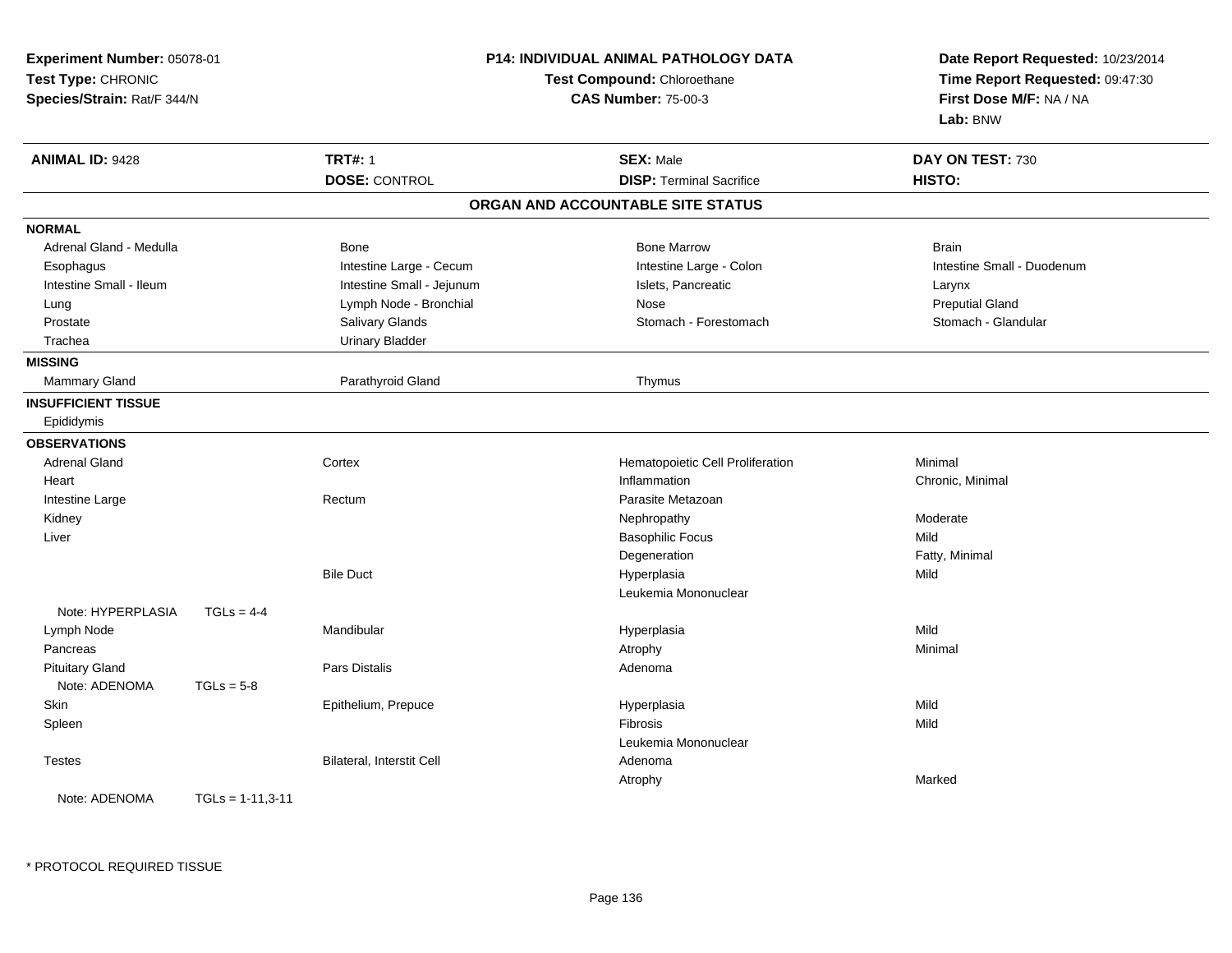| <b>Experiment Number: 05078-01</b><br>Test Type: CHRONIC<br>Species/Strain: Rat/F 344/N |              |                       | P14: INDIVIDUAL ANIMAL PATHOLOGY DATA<br>Test Compound: Chloroethane<br><b>CAS Number: 75-00-3</b> | Date Report Requested: 10/23/2014<br>Time Report Requested: 09:47:30<br>First Dose M/F: NA / NA<br>Lab: BNW |
|-----------------------------------------------------------------------------------------|--------------|-----------------------|----------------------------------------------------------------------------------------------------|-------------------------------------------------------------------------------------------------------------|
| <b>ANIMAL ID: 9428</b>                                                                  |              | <b>TRT#: 1</b>        | <b>SEX: Male</b>                                                                                   | DAY ON TEST: 730                                                                                            |
|                                                                                         |              | <b>DOSE: CONTROL</b>  | <b>DISP: Terminal Sacrifice</b>                                                                    | HISTO:                                                                                                      |
|                                                                                         |              |                       | ORGAN AND ACCOUNTABLE SITE STATUS                                                                  |                                                                                                             |
| Note: ATROPHY                                                                           | $TGLs = 2-7$ |                       |                                                                                                    |                                                                                                             |
| <b>Thyroid Gland</b>                                                                    |              | C Cell                | Carcinoma                                                                                          |                                                                                                             |
|                                                                                         |              | <b>Follicular Cel</b> | Carcinoma                                                                                          |                                                                                                             |
| PRIMARY CAUSE OF DEATH                                                                  |              |                       |                                                                                                    |                                                                                                             |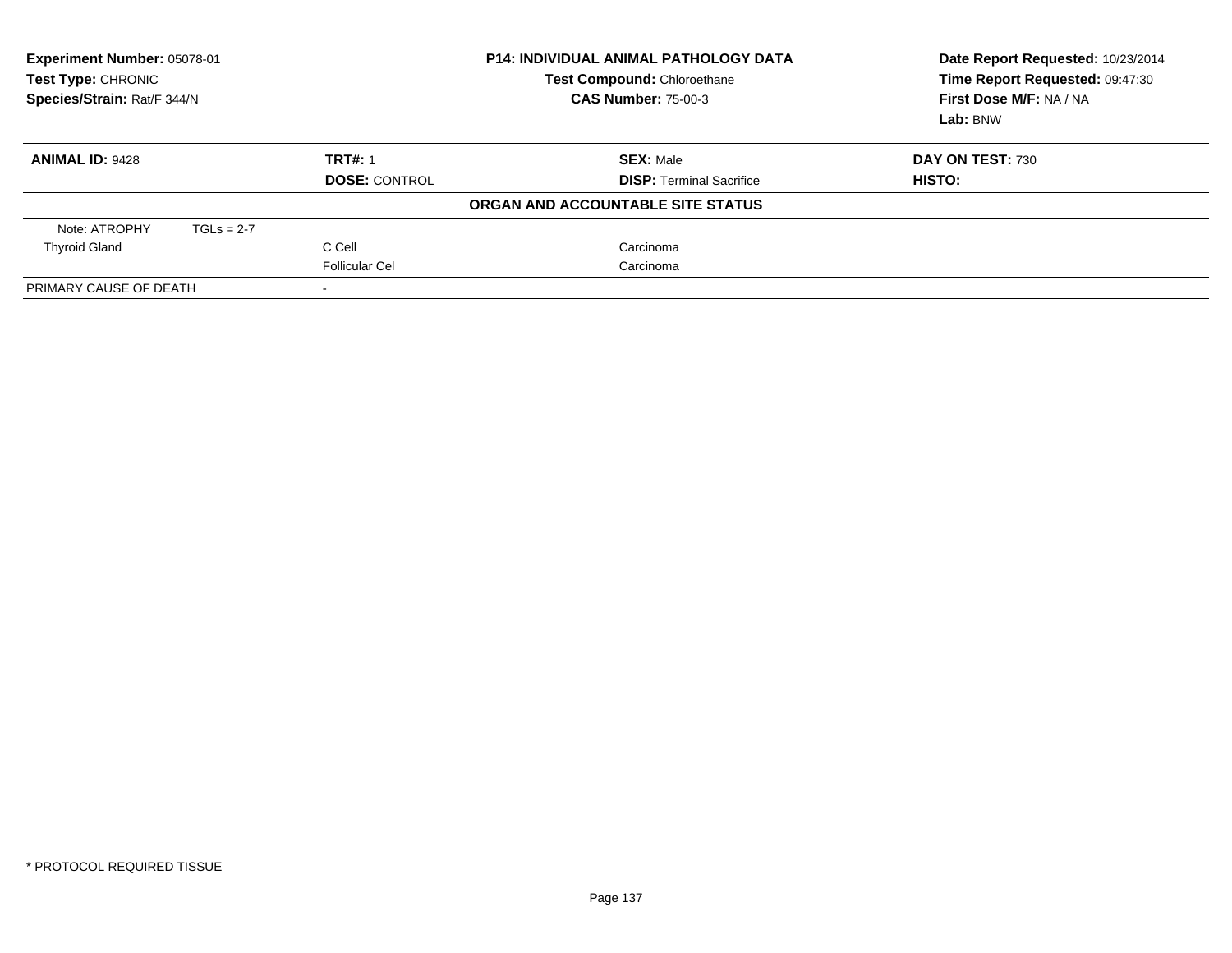| Experiment Number: 05078-01   |                             | <b>P14: INDIVIDUAL ANIMAL PATHOLOGY DATA</b> | Date Report Requested: 10/23/2014 |
|-------------------------------|-----------------------------|----------------------------------------------|-----------------------------------|
| Test Type: CHRONIC            | Test Compound: Chloroethane |                                              | Time Report Requested: 09:47:30   |
| Species/Strain: Rat/F 344/N   |                             | <b>CAS Number: 75-00-3</b>                   | First Dose M/F: NA / NA           |
|                               |                             |                                              | Lab: BNW                          |
| <b>ANIMAL ID: 9429</b>        | <b>TRT#: 1</b>              | <b>SEX: Male</b>                             | DAY ON TEST: 717                  |
|                               | <b>DOSE: CONTROL</b>        | <b>DISP:</b> Moribund Sacrifice              | HISTO:                            |
|                               |                             | ORGAN AND ACCOUNTABLE SITE STATUS            |                                   |
| <b>NORMAL</b>                 |                             |                                              |                                   |
| <b>Bone</b>                   | <b>Bone Marrow</b>          | <b>Brain</b>                                 | Epididymis                        |
| Esophagus                     | Intestine Large - Cecum     | Intestine Large - Colon                      | Intestine Large - Rectum          |
| Intestine Small - Duodenum    | Intestine Small - Ileum     | Intestine Small - Jejunum                    | Islets, Pancreatic                |
| Larynx                        | Lung                        | Lymph Node - Bronchial                       | Pancreas                          |
| <b>Preputial Gland</b>        | Prostate                    | Skin                                         | Spleen                            |
| Stomach - Forestomach         | Stomach - Glandular         | Thymus                                       | Trachea                           |
| <b>Urinary Bladder</b>        |                             |                                              |                                   |
| <b>MISSING</b>                |                             |                                              |                                   |
| Mammary Gland                 | Parathyroid Gland           |                                              |                                   |
| <b>OBSERVATIONS</b>           |                             |                                              |                                   |
| <b>Adrenal Gland</b>          | Cortex                      | Degeneration                                 | Fatty, Mild                       |
|                               | Medulla                     | Hyperplasia                                  | Minimal                           |
| Heart                         |                             | Inflammation                                 | Chronic, Mild                     |
| Kidney                        |                             | Nephropathy                                  | Moderate                          |
| Liver                         |                             | <b>Basophilic Focus</b>                      | Moderate                          |
|                               | <b>Bile Duct</b>            | Hyperplasia                                  | Minimal                           |
|                               |                             | Inflammation                                 | Granulomatous, Focal, Minimal     |
| Lymph Node                    | Mandibular                  | Hyperplasia                                  | Mild                              |
| Nose                          | Submucosa                   | Inflammation                                 | Minimal                           |
| <b>Pituitary Gland</b>        | Pars Distalis               | Adenoma                                      |                                   |
| Note: ADENOMA<br>$TGLs = 1-8$ |                             |                                              |                                   |
| Salivary Glands               | Duct                        | Hyperplasia                                  | Minimal                           |
| Seminal Vesicle               |                             | Inflammation                                 | Suppurative, Mild                 |
| <b>Testes</b>                 | <b>Interstit Cell</b>       | Adenoma                                      |                                   |
|                               |                             | Atrophy                                      | Moderate                          |
| <b>Thyroid Gland</b>          | C Cell                      | Hyperplasia                                  | Moderate                          |
| PRIMARY CAUSE OF DEATH        |                             |                                              |                                   |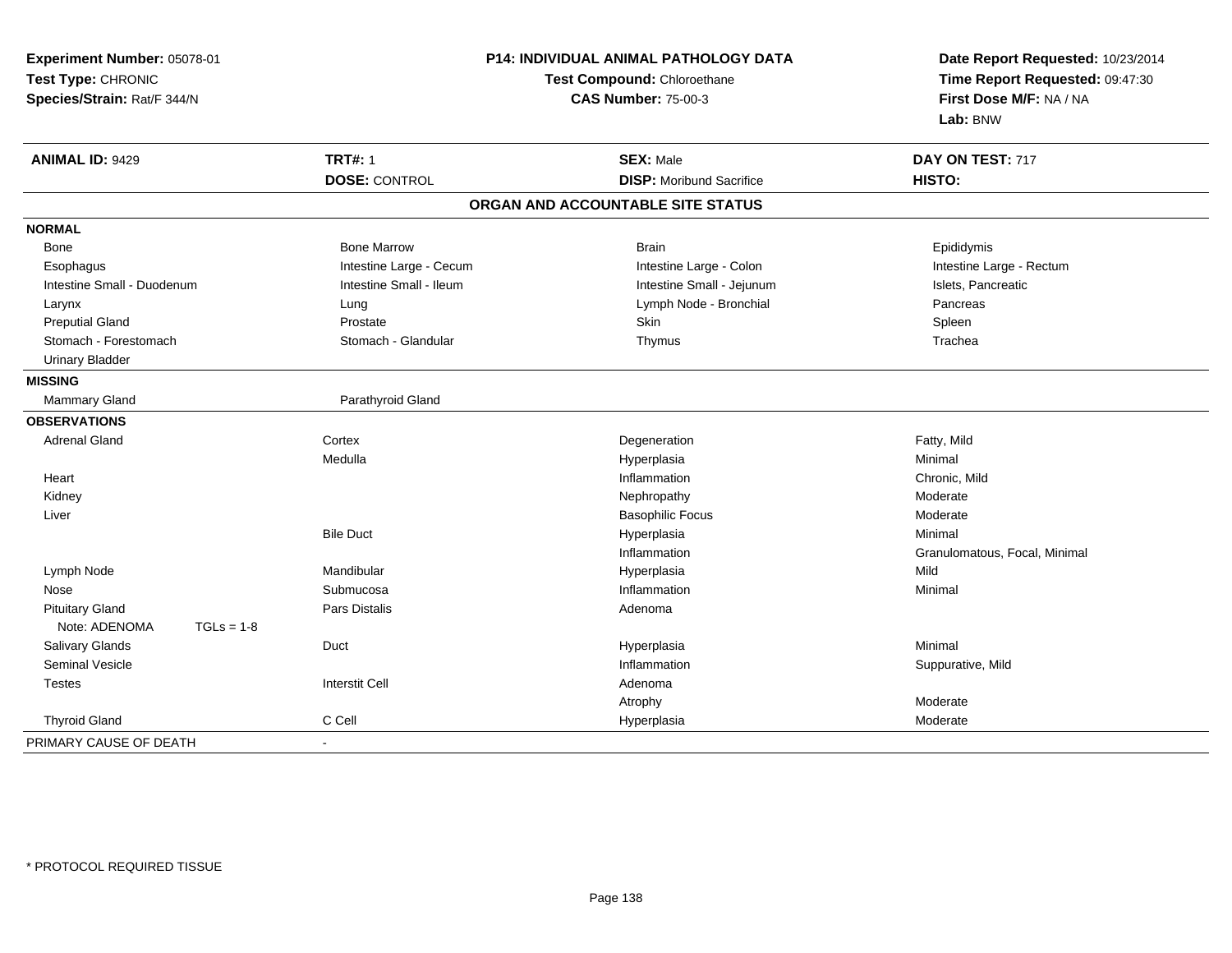| Experiment Number: 05078-01 |              | P14: INDIVIDUAL ANIMAL PATHOLOGY DATA |                                   | Date Report Requested: 10/23/2014 |
|-----------------------------|--------------|---------------------------------------|-----------------------------------|-----------------------------------|
| Test Type: CHRONIC          |              |                                       | Test Compound: Chloroethane       | Time Report Requested: 09:47:30   |
| Species/Strain: Rat/F 344/N |              | <b>CAS Number: 75-00-3</b>            |                                   | First Dose M/F: NA / NA           |
|                             |              |                                       |                                   | Lab: BNW                          |
| <b>ANIMAL ID: 9430</b>      |              | <b>TRT#: 1</b>                        | <b>SEX: Male</b>                  | DAY ON TEST: 672                  |
|                             |              | <b>DOSE: CONTROL</b>                  | <b>DISP: Moribund Sacrifice</b>   | HISTO:                            |
|                             |              |                                       | ORGAN AND ACCOUNTABLE SITE STATUS |                                   |
| <b>NORMAL</b>               |              |                                       |                                   |                                   |
| Adrenal Gland - Cortex      |              | Adrenal Gland - Medulla               | Bone                              | <b>Bone Marrow</b>                |
| Brain                       |              | Esophagus                             | Intestine Large - Cecum           | Intestine Large - Colon           |
| Intestine Large - Rectum    |              | Intestine Small - Duodenum            | Intestine Small - Ileum           | Intestine Small - Jejunum         |
| Lung                        |              | Lymph Node - Bronchial                | Lymph Node - Mandibular           | Pancreas                          |
| Parathyroid Gland           |              | Prostate                              | Salivary Glands                   | Skin                              |
| Spleen                      |              | Stomach - Forestomach                 | Stomach - Glandular               | Thymus                            |
| Trachea                     |              | <b>Urinary Bladder</b>                |                                   |                                   |
| <b>MISSING</b>              |              |                                       |                                   |                                   |
| Mammary Gland               |              |                                       |                                   |                                   |
| <b>OBSERVATIONS</b>         |              |                                       |                                   |                                   |
| Epididymis                  |              |                                       | Vacuolization Cytoplasmic         | Minimal                           |
| Heart                       |              |                                       | Inflammation                      | Chronic, Mild                     |
| Islets, Pancreatic          |              |                                       | Adenoma                           |                                   |
| Kidney                      |              |                                       | Nephropathy                       | Moderate                          |
| Larynx                      |              |                                       | Inflammation                      | Suppurative, Minimal              |
| Liver                       |              |                                       | <b>Basophilic Focus</b>           | Minimal                           |
|                             |              | <b>Bile Duct</b>                      | Hyperplasia                       | Minimal                           |
|                             |              |                                       | Inflammation                      | Granulomatous, Focal, Minimal     |
|                             |              |                                       | Leukemia Mononuclear              |                                   |
| Nose                        |              | Nasolacrim Dct                        | Inflammation                      | Suppurative, Minimal              |
|                             |              | Submucosa                             | Inflammation                      | Minimal                           |
| <b>Pituitary Gland</b>      |              | <b>Pars Distalis</b>                  | Cyst                              |                                   |
|                             |              | Pars Distalis                         | Hyperplasia                       | Minimal                           |
| <b>Preputial Gland</b>      |              |                                       | Inflammation                      | Suppurative, Minimal              |
| <b>Testes</b>               |              | Bilateral, Interstit Cell             | Adenoma                           |                                   |
|                             |              |                                       | Atrophy                           | Mild                              |
| Note: ATROPHY               | $TGLs = 1-7$ |                                       |                                   |                                   |
| <b>Thyroid Gland</b>        |              | C Cell                                | Hyperplasia                       | Moderate                          |
| PRIMARY CAUSE OF DEATH      |              | $\blacksquare$                        |                                   |                                   |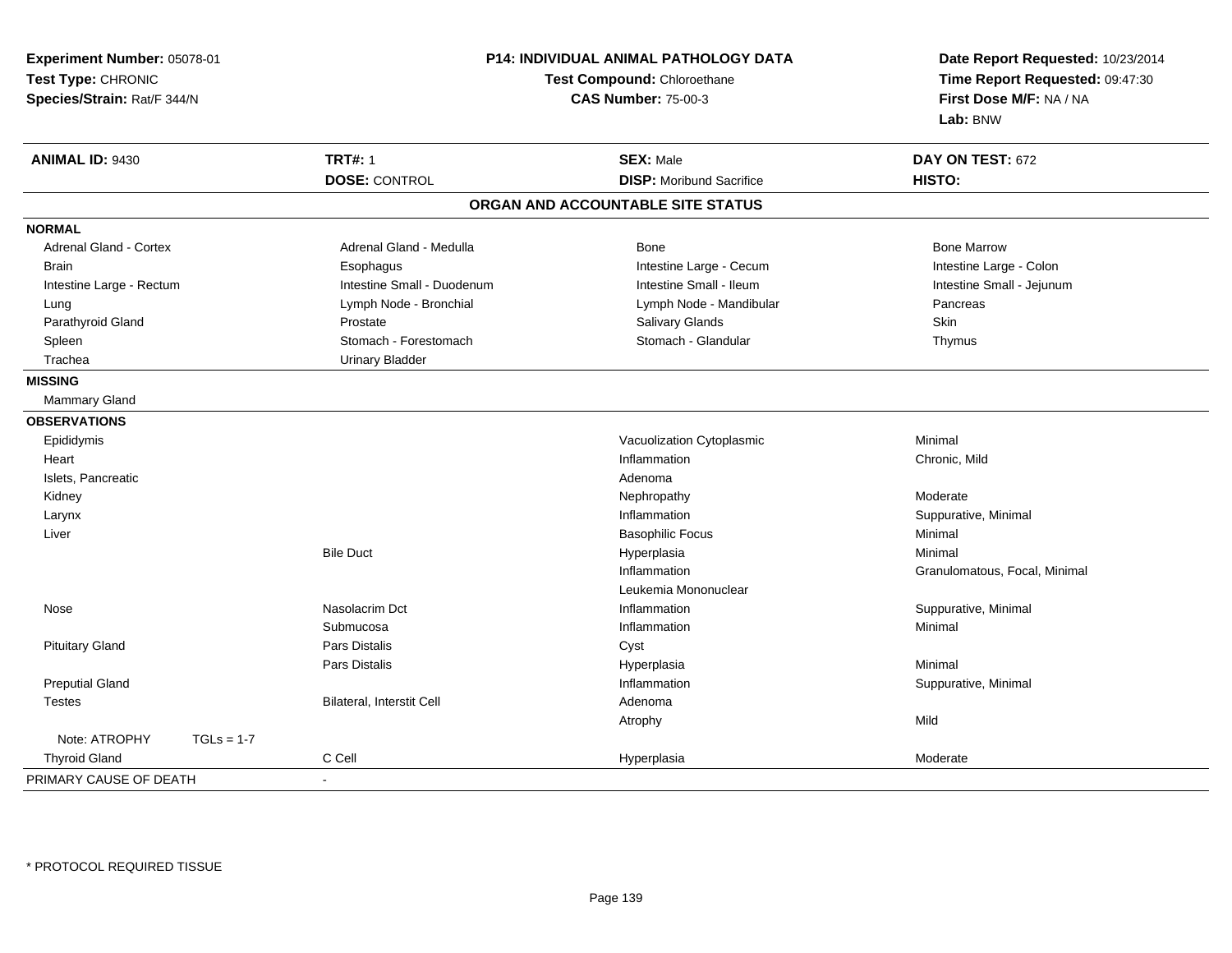| Experiment Number: 05078-01<br>Test Type: CHRONIC<br>Species/Strain: Rat/F 344/N |                         | <b>P14: INDIVIDUAL ANIMAL PATHOLOGY DATA</b><br>Test Compound: Chloroethane<br><b>CAS Number: 75-00-3</b> | Date Report Requested: 10/23/2014<br>Time Report Requested: 09:47:30<br>First Dose M/F: NA / NA<br>Lab: BNW |
|----------------------------------------------------------------------------------|-------------------------|-----------------------------------------------------------------------------------------------------------|-------------------------------------------------------------------------------------------------------------|
| ANIMAL ID: 9431                                                                  | <b>TRT#: 1</b>          | <b>SEX: Male</b>                                                                                          | DAY ON TEST: 730                                                                                            |
|                                                                                  | <b>DOSE: CONTROL</b>    | <b>DISP: Terminal Sacrifice</b>                                                                           | HISTO:                                                                                                      |
|                                                                                  |                         | ORGAN AND ACCOUNTABLE SITE STATUS                                                                         |                                                                                                             |
| <b>NORMAL</b>                                                                    |                         |                                                                                                           |                                                                                                             |
| <b>Adrenal Gland - Cortex</b>                                                    | <b>Bone</b>             | <b>Bone Marrow</b>                                                                                        | <b>Brain</b>                                                                                                |
| Esophagus                                                                        | Intestine Large - Cecum | Intestine Large - Colon                                                                                   | Intestine Large - Rectum                                                                                    |
| Intestine Small - Duodenum                                                       | Intestine Small - Ileum | Intestine Small - Jejunum                                                                                 | Larynx                                                                                                      |
| Lymph Node - Mandibular                                                          | Parathyroid Gland       | <b>Preputial Gland</b>                                                                                    | Prostate                                                                                                    |
| Salivary Glands                                                                  | Skin                    | Stomach - Forestomach                                                                                     | Stomach - Glandular                                                                                         |
| Trachea                                                                          | <b>Urinary Bladder</b>  |                                                                                                           |                                                                                                             |
| <b>MISSING</b>                                                                   |                         |                                                                                                           |                                                                                                             |
| Adrenal Gland - Medulla                                                          | Epididymis              | Lymph Node - Bronchial                                                                                    | <b>Mammary Gland</b>                                                                                        |
| <b>OBSERVATIONS</b>                                                              |                         |                                                                                                           |                                                                                                             |
| Heart                                                                            |                         | Inflammation                                                                                              | Chronic, Mild                                                                                               |
| Islets, Pancreatic                                                               |                         | Adenoma                                                                                                   |                                                                                                             |
| Kidney                                                                           |                         | Nephropathy                                                                                               | Mild                                                                                                        |
| Liver                                                                            | <b>Bile Duct</b>        | Hyperplasia                                                                                               | Minimal                                                                                                     |
|                                                                                  |                         | Leukemia Mononuclear                                                                                      |                                                                                                             |
| Lung                                                                             | Alveolar Epith          | Hyperplasia                                                                                               | Minimal                                                                                                     |
|                                                                                  |                         | <b>Infiltration Cellular</b>                                                                              | Histiocyte, Minimal                                                                                         |
|                                                                                  |                         | Leukemia Mononuclear                                                                                      |                                                                                                             |
| Nose                                                                             | Submucosa               | Inflammation                                                                                              | Mild                                                                                                        |
| Pancreas                                                                         |                         | Mesothelioma Malignant                                                                                    |                                                                                                             |
| <b>Pituitary Gland</b>                                                           | Pars Distalis           | Hyperplasia                                                                                               | Mild                                                                                                        |
| Seminal Vesicle                                                                  |                         | Inflammation                                                                                              | Suppurative, Mild                                                                                           |
| Spleen                                                                           |                         | Leukemia Mononuclear                                                                                      |                                                                                                             |
|                                                                                  |                         | Mesothelioma Malignant                                                                                    |                                                                                                             |
| Note: LEUKEMIA MONUC<br>$TGLs = 1-4$                                             |                         |                                                                                                           |                                                                                                             |
| <b>Testes</b>                                                                    | <b>Interstit Cell</b>   | Adenoma                                                                                                   |                                                                                                             |
|                                                                                  | <b>Interstit Cell</b>   | Hyperplasia                                                                                               | Marked                                                                                                      |
| Thymus                                                                           | <b>Epithel Cell</b>     | Hyperplasia                                                                                               | Marked                                                                                                      |
| <b>Thyroid Gland</b>                                                             | C Cell                  | Adenoma                                                                                                   |                                                                                                             |
| PRIMARY CAUSE OF DEATH                                                           | $\sim$                  |                                                                                                           |                                                                                                             |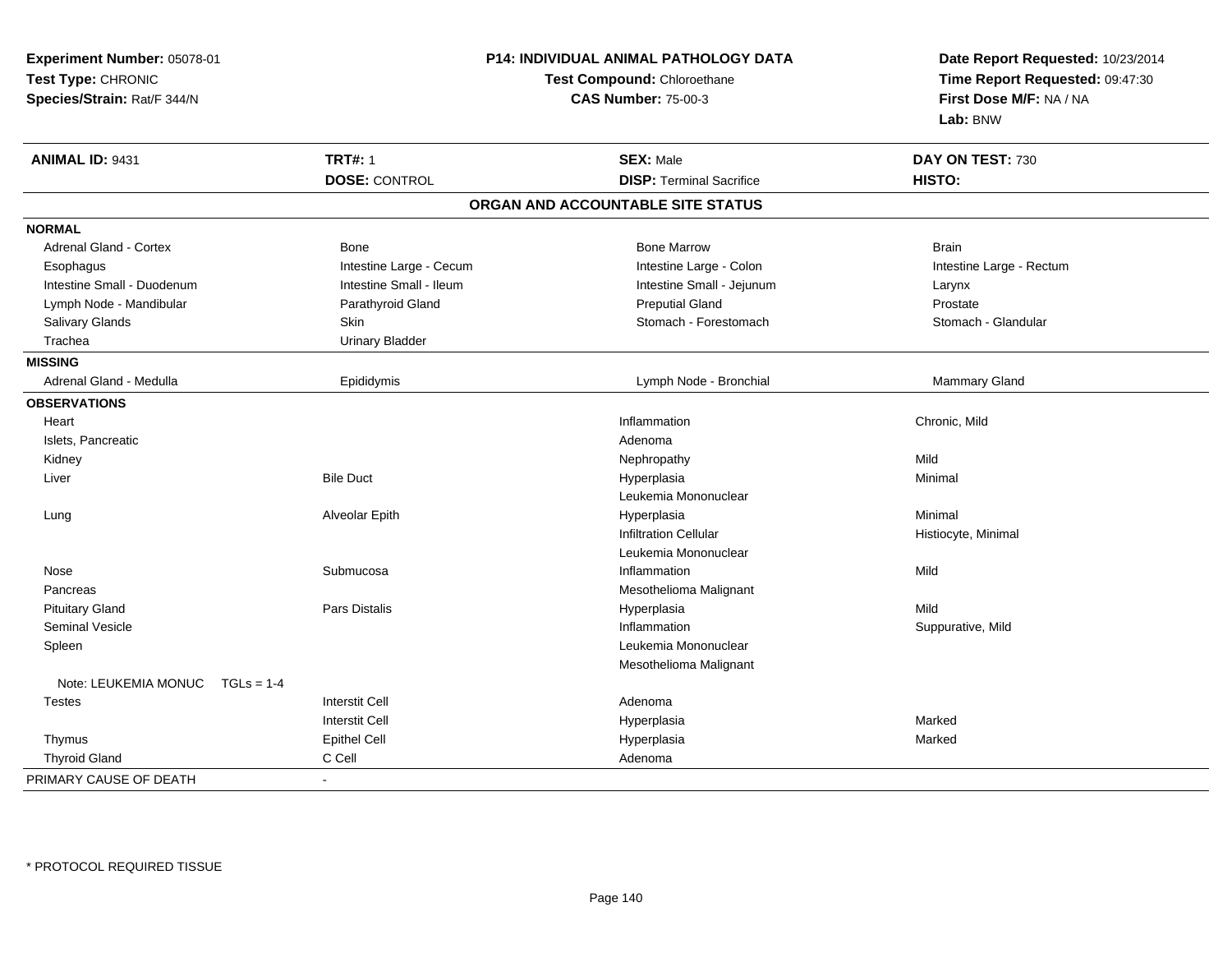| Experiment Number: 05078-01<br>Test Type: CHRONIC<br>Species/Strain: Rat/F 344/N |                          | <b>P14: INDIVIDUAL ANIMAL PATHOLOGY DATA</b><br>Test Compound: Chloroethane<br><b>CAS Number: 75-00-3</b> |                         |
|----------------------------------------------------------------------------------|--------------------------|-----------------------------------------------------------------------------------------------------------|-------------------------|
| <b>ANIMAL ID: 9432</b>                                                           | <b>TRT#: 1</b>           | <b>SEX: Male</b>                                                                                          | DAY ON TEST: 611        |
|                                                                                  | <b>DOSE: CONTROL</b>     | <b>DISP:</b> Moribund Sacrifice                                                                           | HISTO:                  |
|                                                                                  |                          | ORGAN AND ACCOUNTABLE SITE STATUS                                                                         |                         |
| <b>NORMAL</b>                                                                    |                          |                                                                                                           |                         |
| Bone                                                                             | <b>Bone Marrow</b>       | <b>Brain</b>                                                                                              | Intestine Large - Cecum |
| Intestine Large - Colon                                                          | Intestine Large - Rectum | Intestine Small - Duodenum                                                                                | Intestine Small - Ileum |
| Intestine Small - Jejunum                                                        | Islets, Pancreatic       | Larynx                                                                                                    | Pancreas                |
| <b>Preputial Gland</b>                                                           | Prostate                 | Salivary Glands                                                                                           | Skin                    |
| Stomach - Forestomach                                                            | Stomach - Glandular      | <b>Thyroid Gland</b>                                                                                      | Trachea                 |
| <b>Urinary Bladder</b>                                                           |                          |                                                                                                           |                         |
| <b>MISSING</b>                                                                   |                          |                                                                                                           |                         |
| Esophagus                                                                        | Mammary Gland            | Parathyroid Gland                                                                                         | Thymus                  |
| <b>INSUFFICIENT TISSUE</b><br>Adrenal Gland - Medulla                            |                          |                                                                                                           |                         |
| <b>OBSERVATIONS</b>                                                              |                          |                                                                                                           |                         |
| <b>Adrenal Gland</b>                                                             | Cortex                   | Leukemia Mononuclear                                                                                      |                         |
| Epididymis                                                                       |                          | Inflammation                                                                                              | Chronic, Mild           |
| Heart                                                                            |                          | Inflammation                                                                                              | Chronic, Mild           |
|                                                                                  |                          | Leukemia Mononuclear                                                                                      |                         |
| Kidney                                                                           |                          | Leukemia Mononuclear                                                                                      |                         |
|                                                                                  |                          | Nephropathy                                                                                               | Mild                    |
| Liver                                                                            | <b>Bile Duct</b>         | Hyperplasia                                                                                               | Minimal                 |
|                                                                                  |                          | Leukemia Mononuclear                                                                                      |                         |
| Note: LEUKEMIA MONUC<br>$TGLs = 2-4$                                             |                          |                                                                                                           |                         |
| Lung                                                                             |                          | Leukemia Mononuclear                                                                                      |                         |
| Lymph Node                                                                       | <b>Bronchial</b>         | Leukemia Mononuclear                                                                                      |                         |
|                                                                                  | Mandibular               | Leukemia Mononuclear                                                                                      |                         |
| Nose                                                                             | <b>Respirat Epith</b>    | Hyperplasia                                                                                               | Minimal                 |
|                                                                                  |                          | Leukemia Mononuclear                                                                                      |                         |
|                                                                                  |                          | Thrombosis                                                                                                | Mild                    |
| <b>Pituitary Gland</b>                                                           | Pars Distalis            | Adenoma                                                                                                   |                         |
|                                                                                  |                          | Leukemia Mononuclear                                                                                      |                         |
| <b>Seminal Vesicle</b>                                                           |                          | Inflammation                                                                                              | Suppurative, Mild       |
| Spleen                                                                           |                          | Leukemia Mononuclear                                                                                      |                         |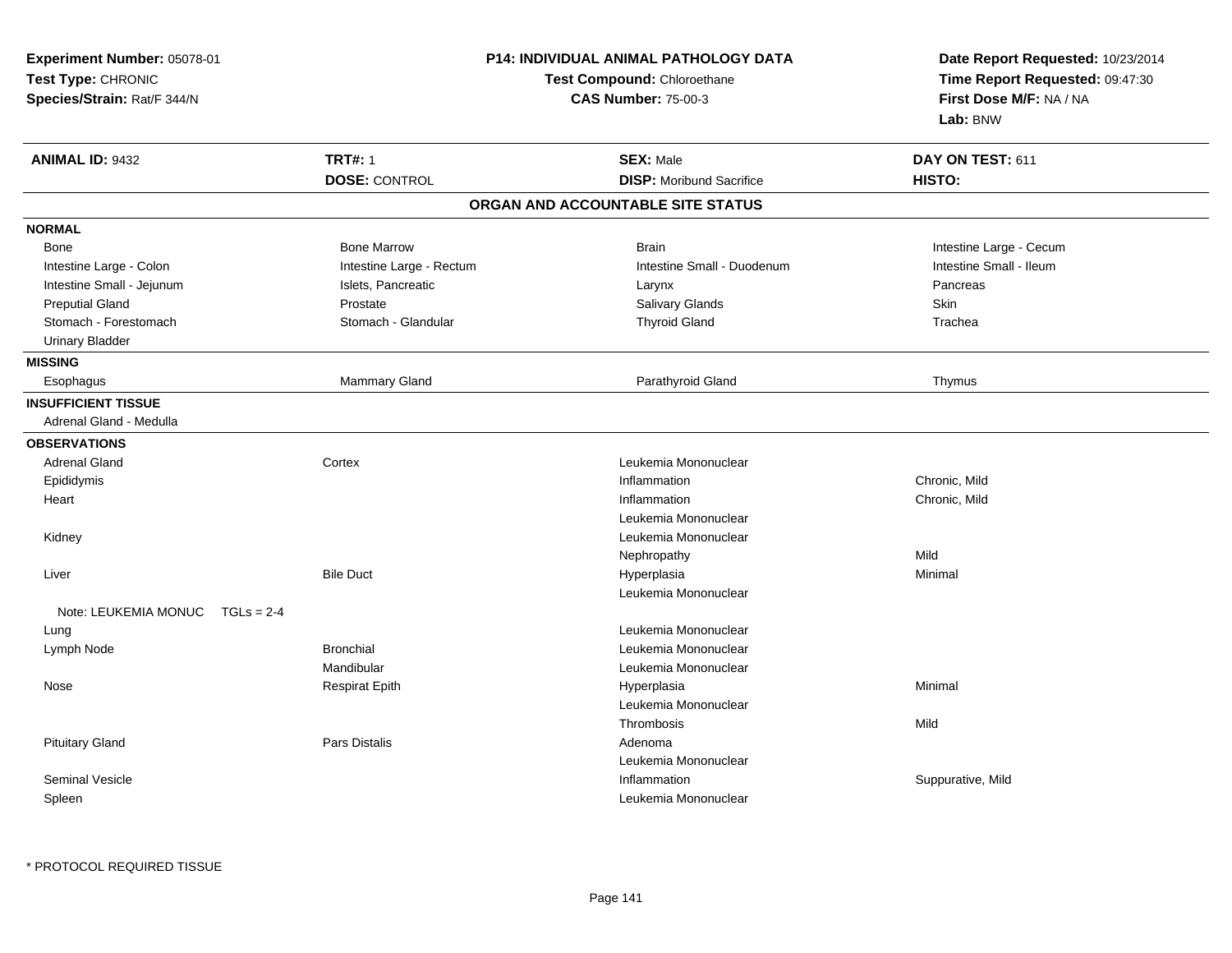| Experiment Number: 05078-01<br>Test Type: CHRONIC<br>Species/Strain: Rat/F 344/N |              | <b>P14: INDIVIDUAL ANIMAL PATHOLOGY DATA</b><br><b>Test Compound: Chloroethane</b><br><b>CAS Number: 75-00-3</b> | Date Report Requested: 10/23/2014<br>Time Report Requested: 09:47:30<br>First Dose M/F: NA / NA<br>Lab: BNW |                  |
|----------------------------------------------------------------------------------|--------------|------------------------------------------------------------------------------------------------------------------|-------------------------------------------------------------------------------------------------------------|------------------|
| <b>ANIMAL ID: 9432</b>                                                           |              | <b>TRT#: 1</b>                                                                                                   | <b>SEX: Male</b>                                                                                            | DAY ON TEST: 611 |
|                                                                                  |              | <b>DOSE: CONTROL</b>                                                                                             | <b>DISP:</b> Moribund Sacrifice                                                                             | HISTO:           |
|                                                                                  |              |                                                                                                                  | ORGAN AND ACCOUNTABLE SITE STATUS                                                                           |                  |
| <b>Testes</b>                                                                    |              | <b>Interstit Cell</b>                                                                                            | Adenoma                                                                                                     |                  |
|                                                                                  |              |                                                                                                                  | Atrophy                                                                                                     | Marked           |
| Note: ATROPHY                                                                    | $TGLs = 1-7$ |                                                                                                                  |                                                                                                             |                  |
| PRIMARY CAUSE OF DEATH                                                           |              |                                                                                                                  |                                                                                                             |                  |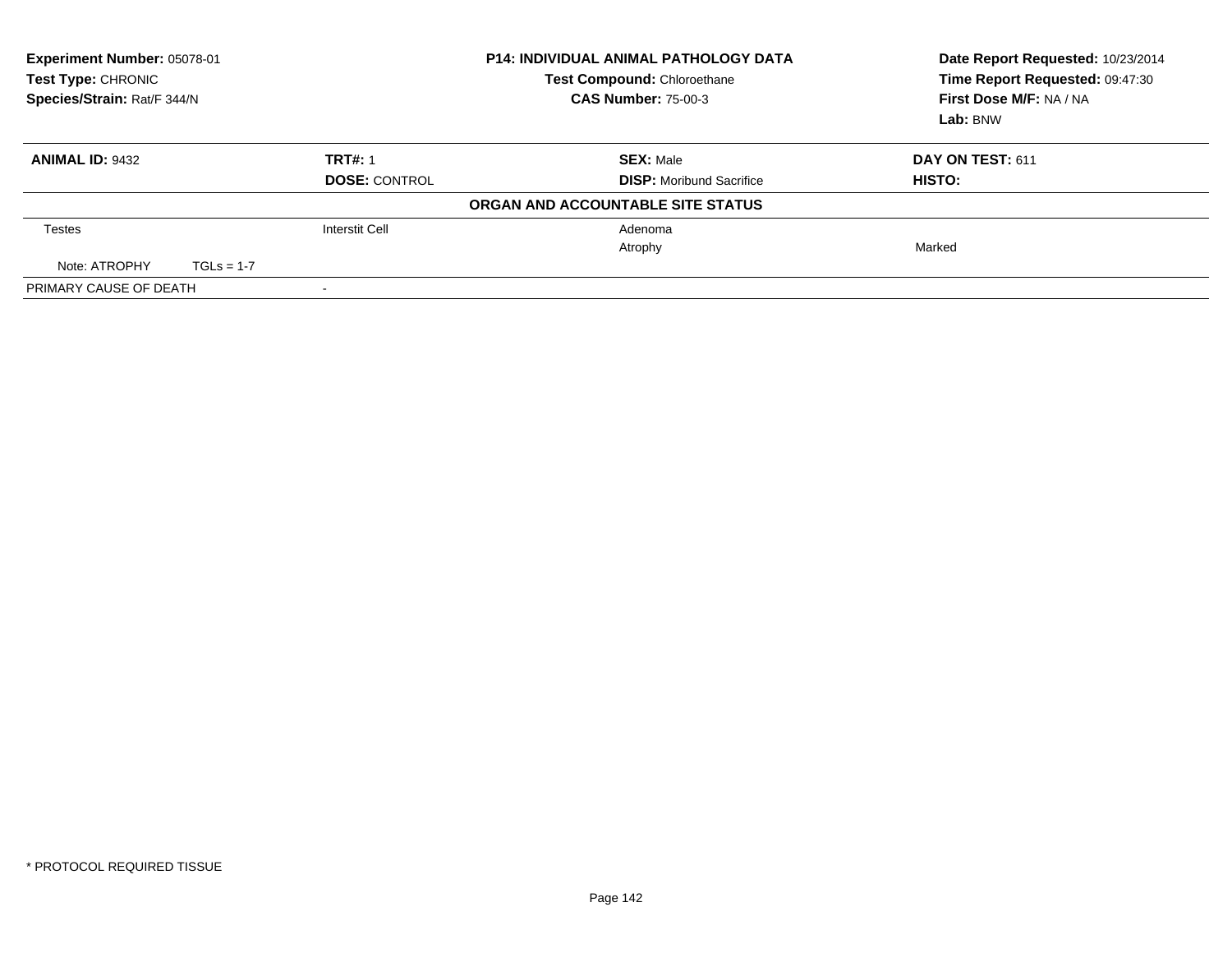| Experiment Number: 05078-01                        |                         | <b>P14: INDIVIDUAL ANIMAL PATHOLOGY DATA</b> | Date Report Requested: 10/23/2014 |  |
|----------------------------------------------------|-------------------------|----------------------------------------------|-----------------------------------|--|
| Test Type: CHRONIC                                 |                         | <b>Test Compound: Chloroethane</b>           | Time Report Requested: 09:47:30   |  |
| Species/Strain: Rat/F 344/N                        |                         | <b>CAS Number: 75-00-3</b>                   | First Dose M/F: NA / NA           |  |
|                                                    |                         |                                              | Lab: BNW                          |  |
| ANIMAL ID: 9433                                    | <b>TRT#: 1</b>          | <b>SEX: Male</b>                             | DAY ON TEST: 730                  |  |
|                                                    | <b>DOSE: CONTROL</b>    | <b>DISP: Terminal Sacrifice</b>              | HISTO:                            |  |
|                                                    |                         | ORGAN AND ACCOUNTABLE SITE STATUS            |                                   |  |
| <b>NORMAL</b>                                      |                         |                                              |                                   |  |
| Bone                                               | <b>Bone Marrow</b>      | <b>Brain</b>                                 | Epididymis                        |  |
| Esophagus                                          | Intestine Large - Cecum | Intestine Large - Colon                      | Intestine Large - Rectum          |  |
| Intestine Small - Duodenum                         | Intestine Small - Ileum | Intestine Small - Jejunum                    | Islets, Pancreatic                |  |
| Larynx                                             | Nose                    | Parathyroid Gland                            | <b>Preputial Gland</b>            |  |
| Prostate                                           | Salivary Glands         | Skin                                         | Stomach - Forestomach             |  |
| Stomach - Glandular                                | Thymus                  | Trachea                                      | <b>Urinary Bladder</b>            |  |
| <b>MISSING</b>                                     |                         |                                              |                                   |  |
| Mammary Gland                                      |                         |                                              |                                   |  |
| <b>OBSERVATIONS</b>                                |                         |                                              |                                   |  |
| <b>Adrenal Gland</b>                               | Cortex                  | Degeneration                                 | Fatty, Minimal                    |  |
|                                                    | Cortex                  | Hyperplasia                                  | Moderate                          |  |
|                                                    | Bilateral, Medulla      | Pheochromocytoma Benign                      |                                   |  |
| Heart                                              |                         | Inflammation                                 | Chronic, Mild                     |  |
| Kidney                                             |                         | Nephropathy                                  | Moderate                          |  |
| Note: NEPHROPATHY<br>$TGLs = 4-5$                  |                         |                                              |                                   |  |
| Liver                                              | <b>Bile Duct</b>        | Hyperplasia                                  | Mild                              |  |
|                                                    |                         | Leukemia Mononuclear                         |                                   |  |
| Note: LEUKEMIA MONUC<br>$TGLs = 3-4$               |                         |                                              |                                   |  |
| Lung                                               | Alveolar Epith          | Hyperplasia                                  | Mild                              |  |
|                                                    |                         | <b>Infiltration Cellular</b>                 | Histiocyte, Mild                  |  |
|                                                    |                         | Inflammation                                 | Chronic, Focal, Moderate          |  |
|                                                    |                         | Leukemia Mononuclear                         |                                   |  |
| Note: INFLAMMATION<br>$TGLs = 7-3$                 |                         |                                              |                                   |  |
| Lymph Node                                         | <b>Bronchial</b>        | Leukemia Mononuclear                         |                                   |  |
|                                                    | Mandibular              | Leukemia Mononuclear                         |                                   |  |
| Pancreas                                           |                         | Atrophy                                      | Mild                              |  |
| <b>Pituitary Gland</b>                             | Pars Distalis           | Adenoma                                      |                                   |  |
| <b>Seminal Vesicle</b>                             |                         | Inflammation                                 | Suppurative, Mild                 |  |
| Skin                                               |                         |                                              |                                   |  |
| Note: SKIN LESION (TGL 1) NOT FOUND IN WET TISSUES |                         |                                              |                                   |  |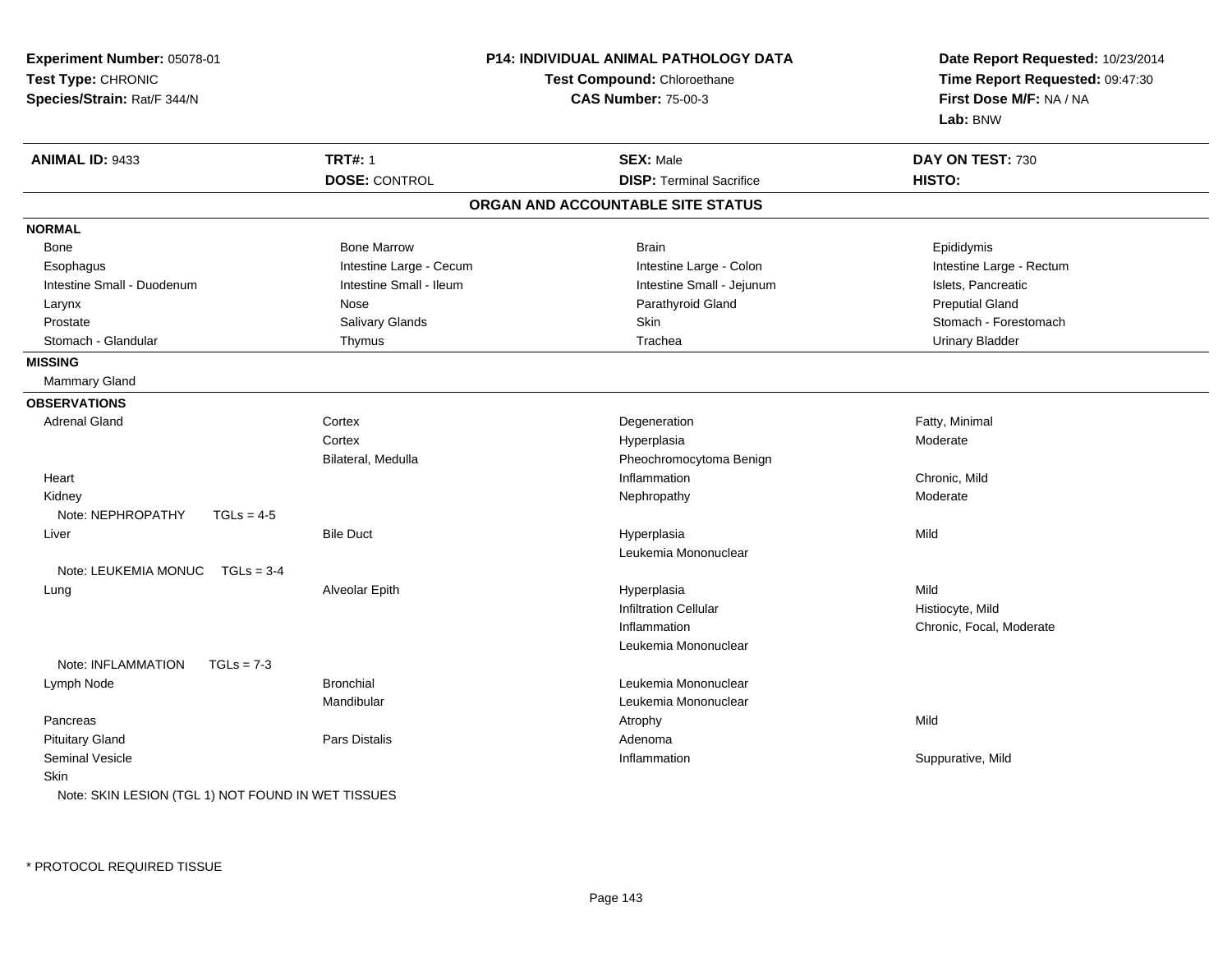| Experiment Number: 05078-01<br>Test Type: CHRONIC<br>Species/Strain: Rat/F 344/N |                      | <b>P14: INDIVIDUAL ANIMAL PATHOLOGY DATA</b><br>Test Compound: Chloroethane<br><b>CAS Number: 75-00-3</b> | Date Report Requested: 10/23/2014<br>Time Report Requested: 09:47:30<br>First Dose M/F: NA / NA<br>Lab: BNW |
|----------------------------------------------------------------------------------|----------------------|-----------------------------------------------------------------------------------------------------------|-------------------------------------------------------------------------------------------------------------|
| <b>ANIMAL ID: 9433</b>                                                           | <b>TRT#: 1</b>       | <b>SEX: Male</b>                                                                                          | DAY ON TEST: 730                                                                                            |
|                                                                                  | <b>DOSE: CONTROL</b> | <b>DISP:</b> Terminal Sacrifice                                                                           | HISTO:                                                                                                      |
|                                                                                  |                      | ORGAN AND ACCOUNTABLE SITE STATUS                                                                         |                                                                                                             |
| Spleen                                                                           |                      | Hemangioma                                                                                                |                                                                                                             |
|                                                                                  |                      | Leukemia Mononuclear                                                                                      |                                                                                                             |
| Note: LEUKEMIA MONUC                                                             | $TGLs = 2-4$         |                                                                                                           |                                                                                                             |
| <b>Testes</b>                                                                    | Interstit Cell       | Hyperplasia                                                                                               | Minimal                                                                                                     |
| <b>Thyroid Gland</b>                                                             | C Cell               | Hyperplasia                                                                                               | Mild                                                                                                        |
| PRIMARY CAUSE OF DEATH                                                           |                      |                                                                                                           |                                                                                                             |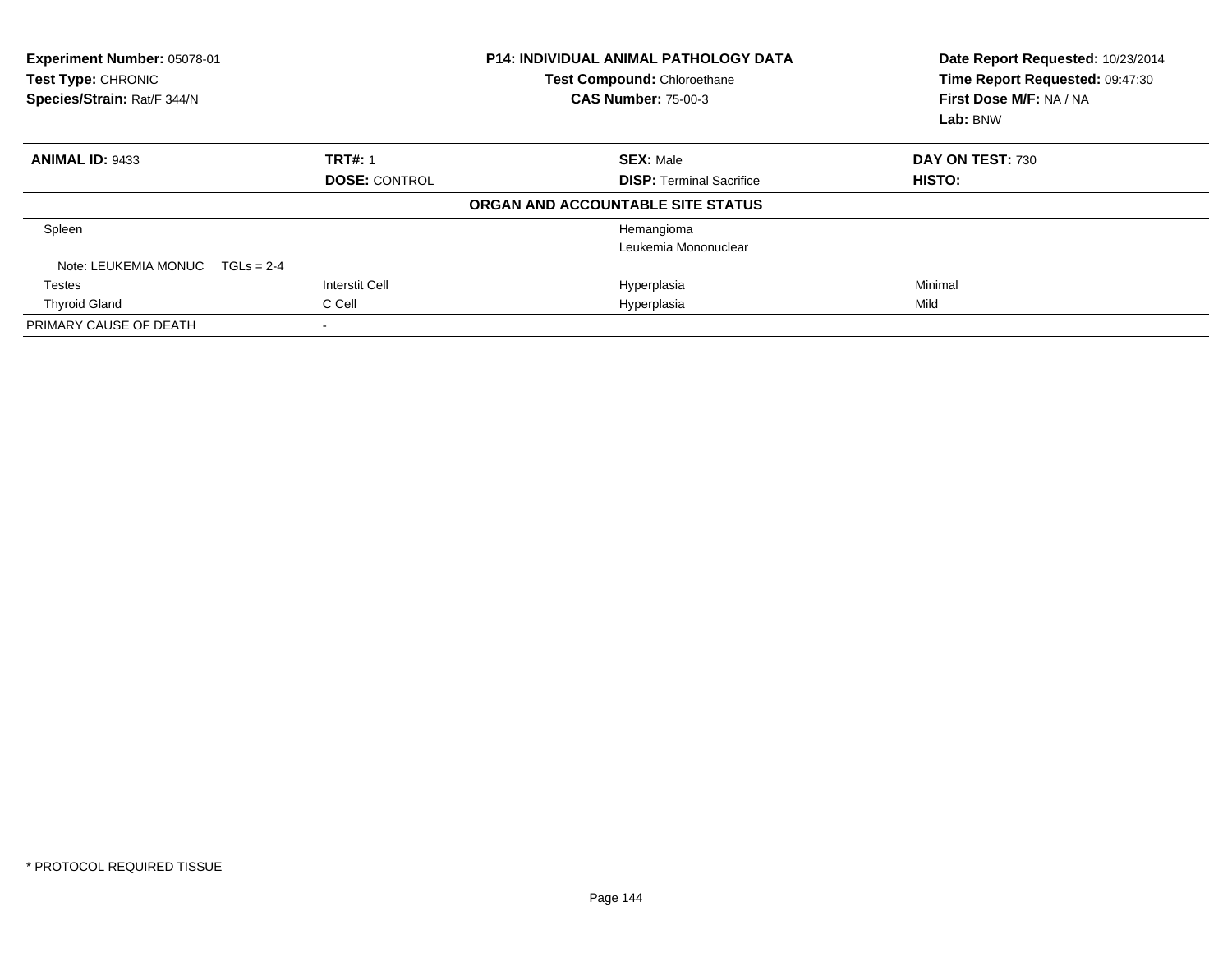| Experiment Number: 05078-01<br>Test Type: CHRONIC<br>Species/Strain: Rat/F 344/N |                           | P14: INDIVIDUAL ANIMAL PATHOLOGY DATA<br>Test Compound: Chloroethane<br><b>CAS Number: 75-00-3</b> | Date Report Requested: 10/23/2014<br>Time Report Requested: 09:47:30<br>First Dose M/F: NA / NA<br>Lab: BNW |
|----------------------------------------------------------------------------------|---------------------------|----------------------------------------------------------------------------------------------------|-------------------------------------------------------------------------------------------------------------|
| <b>ANIMAL ID: 9434</b>                                                           | <b>TRT#: 1</b>            | <b>SEX: Male</b>                                                                                   | DAY ON TEST: 730                                                                                            |
|                                                                                  | <b>DOSE: CONTROL</b>      | <b>DISP: Terminal Sacrifice</b>                                                                    | HISTO:                                                                                                      |
|                                                                                  |                           | ORGAN AND ACCOUNTABLE SITE STATUS                                                                  |                                                                                                             |
| <b>NORMAL</b>                                                                    |                           |                                                                                                    |                                                                                                             |
| Bone                                                                             | <b>Bone Marrow</b>        | <b>Brain</b>                                                                                       | Esophagus                                                                                                   |
| Intestine Large - Cecum                                                          | Intestine Large - Colon   | Intestine Small - Duodenum                                                                         | Intestine Small - Ileum                                                                                     |
| Intestine Small - Jejunum                                                        | Islets, Pancreatic        | Lymph Node - Bronchial                                                                             | Parathyroid Gland                                                                                           |
| <b>Preputial Gland</b>                                                           | Prostate                  | Salivary Glands                                                                                    | Skin                                                                                                        |
| Stomach - Forestomach                                                            | Stomach - Glandular       | Thymus                                                                                             | Trachea                                                                                                     |
| <b>Urinary Bladder</b>                                                           |                           |                                                                                                    |                                                                                                             |
| <b>MISSING</b>                                                                   |                           |                                                                                                    |                                                                                                             |
| Epididymis                                                                       | Intestine Large - Rectum  | Mammary Gland                                                                                      |                                                                                                             |
| <b>OBSERVATIONS</b>                                                              |                           |                                                                                                    |                                                                                                             |
| <b>Adrenal Gland</b>                                                             | Cortex                    | Degeneration                                                                                       | Fatty, Minimal                                                                                              |
|                                                                                  | Medulla                   | Pheochromocytoma Benign                                                                            |                                                                                                             |
| Heart                                                                            |                           | Inflammation                                                                                       | Chronic, Moderate                                                                                           |
| Kidney                                                                           |                           | Nephropathy                                                                                        | Moderate                                                                                                    |
| Larynx                                                                           |                           | Inflammation                                                                                       | Suppurative, Minimal                                                                                        |
| Liver                                                                            |                           | <b>Basophilic Focus</b>                                                                            | Mild                                                                                                        |
|                                                                                  |                           | Degeneration                                                                                       | Cystic, Minimal                                                                                             |
|                                                                                  | <b>Bile Duct</b>          | Hyperplasia                                                                                        | Minimal                                                                                                     |
|                                                                                  |                           | Leukemia Mononuclear                                                                               |                                                                                                             |
| Lung                                                                             | Perivascular              | <b>Infiltration Cellular</b>                                                                       | Mononuclear CI, Minimal                                                                                     |
| Lymph Node                                                                       | Mandibular                | Hyperplasia                                                                                        | Mild                                                                                                        |
| Nose                                                                             | Submucosa                 | Inflammation                                                                                       | Minimal                                                                                                     |
| Pancreas                                                                         |                           | Atrophy                                                                                            | Mild                                                                                                        |
|                                                                                  | Artery, Intima            | Hyperplasia                                                                                        | Mild                                                                                                        |
| <b>Pituitary Gland</b>                                                           | <b>Pars Distalis</b>      | Hyperplasia                                                                                        | Moderate                                                                                                    |
| Spleen                                                                           |                           | Leukemia Mononuclear                                                                               |                                                                                                             |
| <b>Testes</b>                                                                    | Bilateral, Interstit Cell | Adenoma                                                                                            |                                                                                                             |
|                                                                                  |                           | Atrophy                                                                                            | Moderate                                                                                                    |
| Note: ADENOMA<br>$TGLs = 1-7$                                                    |                           |                                                                                                    |                                                                                                             |
| <b>Thyroid Gland</b>                                                             | C Cell                    | Hyperplasia                                                                                        | Minimal                                                                                                     |

PRIMARY CAUSE OF DEATH-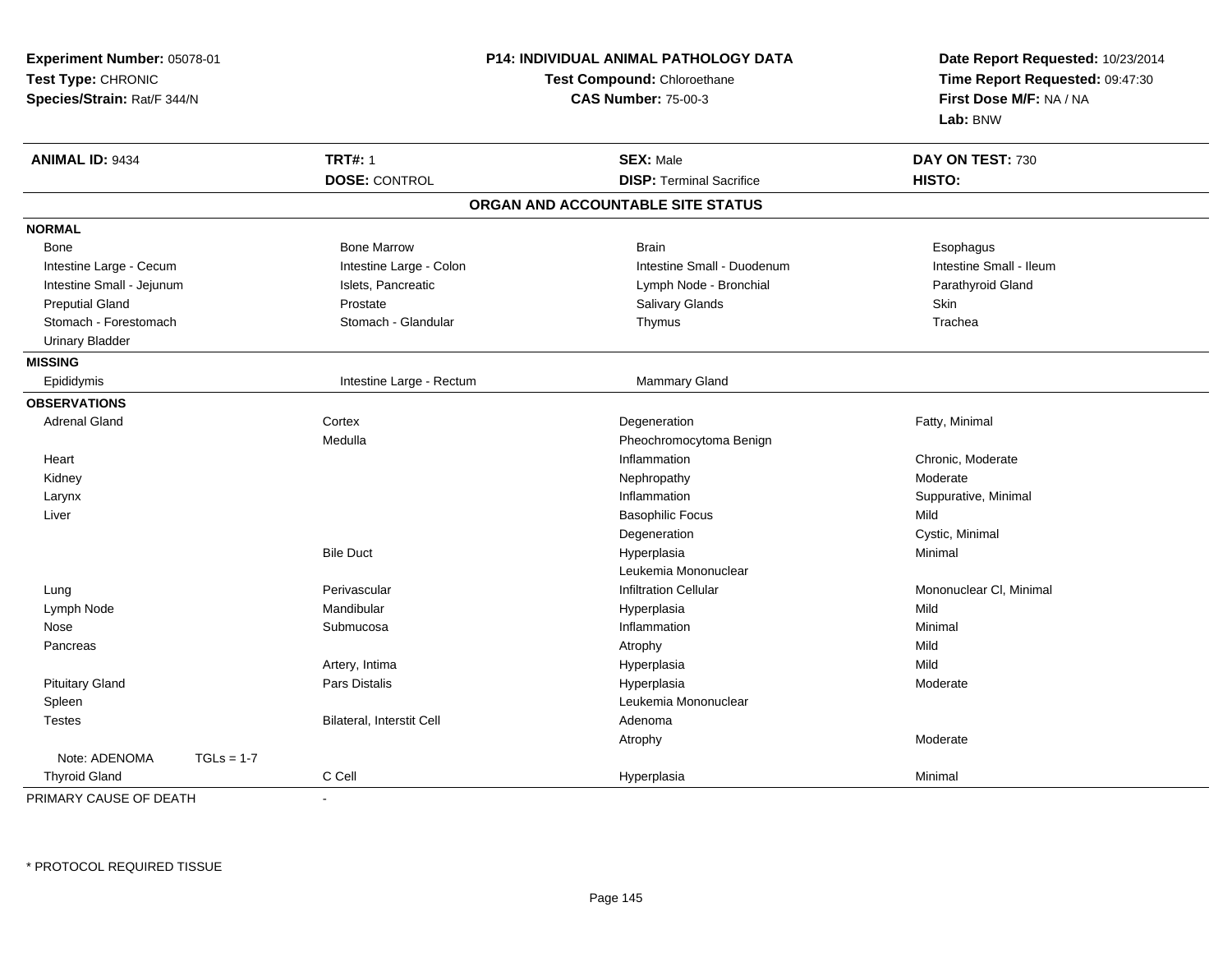| Experiment Number: 05078-01<br><b>Test Type:</b> CHRONIC<br>Species/Strain: Rat/F 344/N |                                        | <b>P14: INDIVIDUAL ANIMAL PATHOLOGY DATA</b><br><b>Test Compound: Chloroethane</b><br><b>CAS Number: 75-00-3</b> | Date Report Requested: 10/23/2014<br>Time Report Requested: 09:47:30<br>First Dose M/F: NA / NA<br>Lab: BNW |  |
|-----------------------------------------------------------------------------------------|----------------------------------------|------------------------------------------------------------------------------------------------------------------|-------------------------------------------------------------------------------------------------------------|--|
| <b>ANIMAL ID: 9434</b>                                                                  | <b>TRT#: 1</b><br><b>DOSE: CONTROL</b> | <b>SEX: Male</b><br><b>DISP: Terminal Sacrifice</b>                                                              | DAY ON TEST: 730<br>HISTO:                                                                                  |  |
|                                                                                         |                                        | ORGAN AND ACCOUNTABLE SITE STATUS                                                                                |                                                                                                             |  |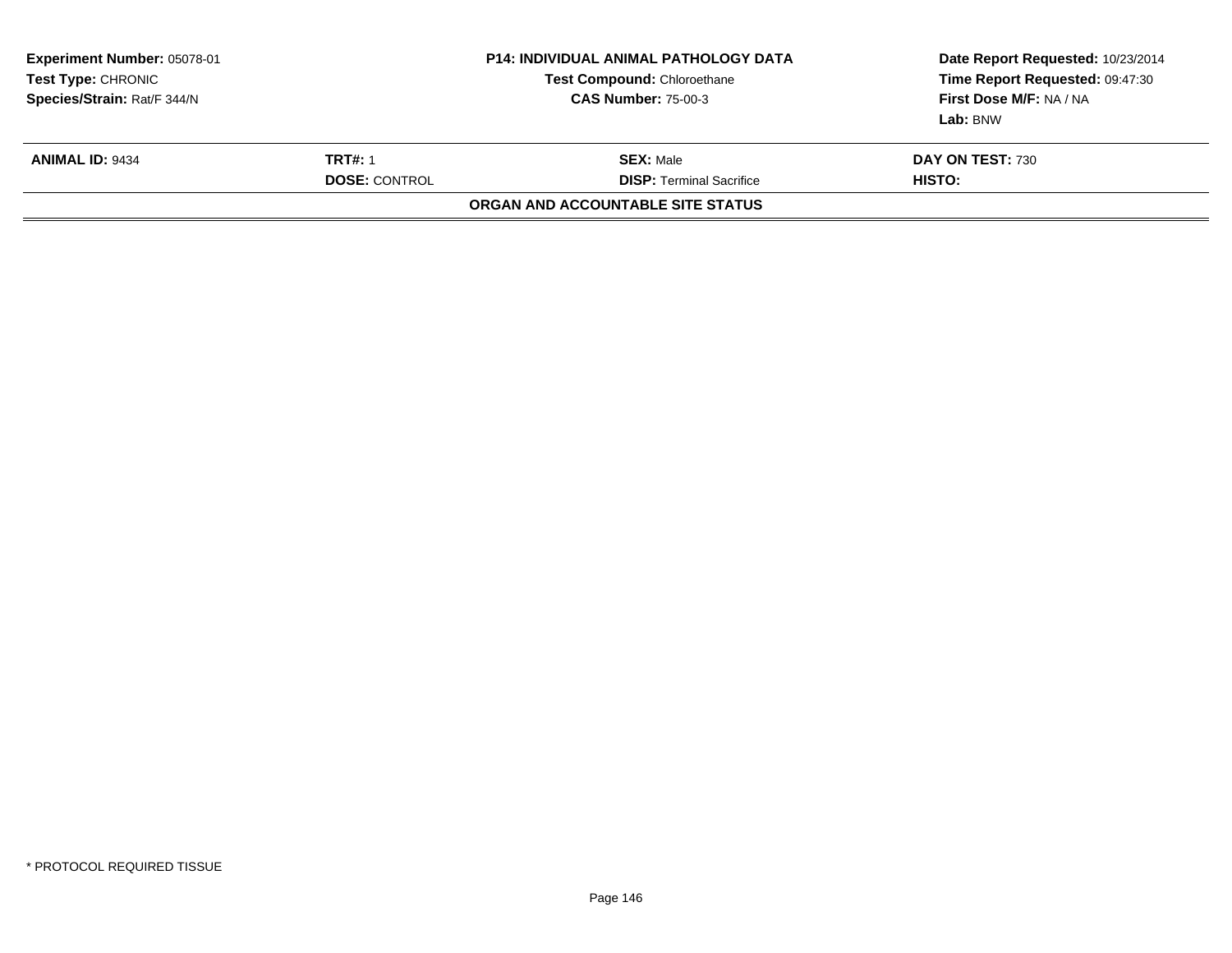| Experiment Number: 05078-01<br>Test Type: CHRONIC<br>Species/Strain: Rat/F 344/N | <b>P14: INDIVIDUAL ANIMAL PATHOLOGY DATA</b><br><b>Test Compound: Chloroethane</b><br><b>CAS Number: 75-00-3</b> |                                   | Date Report Requested: 10/23/2014<br>Time Report Requested: 09:47:30<br>First Dose M/F: NA / NA<br>Lab: BNW |
|----------------------------------------------------------------------------------|------------------------------------------------------------------------------------------------------------------|-----------------------------------|-------------------------------------------------------------------------------------------------------------|
| <b>ANIMAL ID: 9435</b>                                                           | <b>TRT#: 1</b>                                                                                                   | <b>SEX: Male</b>                  | DAY ON TEST: 689                                                                                            |
|                                                                                  | <b>DOSE: CONTROL</b>                                                                                             | <b>DISP:</b> Moribund Sacrifice   | HISTO:                                                                                                      |
|                                                                                  |                                                                                                                  | ORGAN AND ACCOUNTABLE SITE STATUS |                                                                                                             |
| <b>NORMAL</b>                                                                    |                                                                                                                  |                                   |                                                                                                             |
| Adrenal Gland - Cortex                                                           | <b>Bone</b>                                                                                                      | <b>Bone Marrow</b>                | Esophagus                                                                                                   |
| Intestine Large - Cecum                                                          | Intestine Large - Colon                                                                                          | Intestine Large - Rectum          | Intestine Small - Duodenum                                                                                  |
| Intestine Small - Ileum                                                          | Intestine Small - Jejunum                                                                                        | Islets, Pancreatic                | Larynx                                                                                                      |
| Pancreas                                                                         | Parathyroid Gland                                                                                                | <b>Preputial Gland</b>            | Salivary Glands                                                                                             |
| Skin                                                                             | Stomach - Forestomach                                                                                            | Stomach - Glandular               | Thymus                                                                                                      |
| Trachea                                                                          |                                                                                                                  |                                   |                                                                                                             |
| <b>MISSING</b><br>Adrenal Gland - Medulla                                        | Mammary Gland                                                                                                    |                                   |                                                                                                             |
|                                                                                  |                                                                                                                  |                                   |                                                                                                             |
| <b>OBSERVATIONS</b>                                                              |                                                                                                                  |                                   |                                                                                                             |
| <b>Brain</b>                                                                     |                                                                                                                  | Granular Cell Tumor Malignant     |                                                                                                             |
| Epididymis                                                                       |                                                                                                                  | Vacuolization Cytoplasmic         | Mild                                                                                                        |
| Heart                                                                            |                                                                                                                  | Inflammation                      | Chronic, Minimal                                                                                            |
| Kidney                                                                           | Epithelium, Pelvis                                                                                               | Hyperplasia                       | Moderate                                                                                                    |
|                                                                                  | Pelvis                                                                                                           | Inflammation                      | Suppurative, Mild<br>Marked                                                                                 |
| Note: NEPHROPATHY<br>$TGLs = 1-5$                                                |                                                                                                                  | Nephropathy                       |                                                                                                             |
| Liver                                                                            |                                                                                                                  | <b>Basophilic Focus</b>           | Minimal                                                                                                     |
|                                                                                  |                                                                                                                  | Degeneration                      | Cystic, Minimal                                                                                             |
|                                                                                  | <b>Bile Duct</b>                                                                                                 | Hyperplasia                       | Minimal                                                                                                     |
|                                                                                  | Hepatocyte                                                                                                       | Hyperplasia                       | Minimal                                                                                                     |
|                                                                                  |                                                                                                                  | Leukemia Mononuclear              |                                                                                                             |
| Lung                                                                             |                                                                                                                  | Leukemia Mononuclear              |                                                                                                             |
| Lymph Node                                                                       | <b>Bronchial</b>                                                                                                 | Hyperplasia                       | Minimal                                                                                                     |
|                                                                                  | Mandibular                                                                                                       | Hyperplasia                       | Mild                                                                                                        |
| Nose                                                                             | Submucosa                                                                                                        | Inflammation                      | Minimal                                                                                                     |
| <b>Pituitary Gland</b>                                                           | <b>Pars Distalis</b>                                                                                             | Adenoma                           |                                                                                                             |
| Note: ADENOMA<br>$TGLs = 2-8$                                                    |                                                                                                                  |                                   |                                                                                                             |
| Prostate                                                                         |                                                                                                                  | Inflammation                      | Suppurative, Marked                                                                                         |
| Spleen                                                                           |                                                                                                                  | Leukemia Mononuclear              |                                                                                                             |
| <b>Testes</b>                                                                    | Bilateral, Interstit Cell                                                                                        | Adenoma                           |                                                                                                             |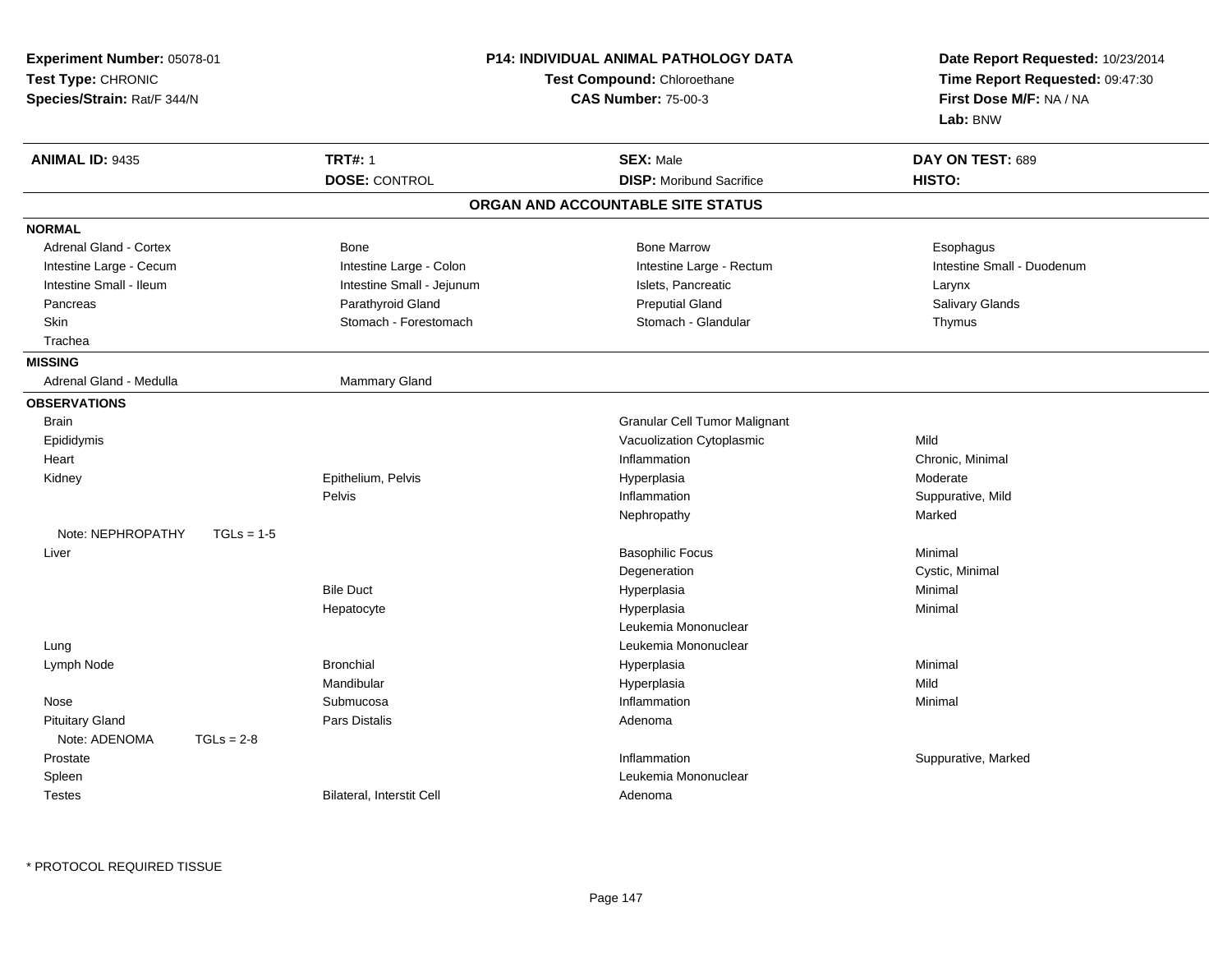| Experiment Number: 05078-01<br><b>Test Type: CHRONIC</b><br>Species/Strain: Rat/F 344/N |                      |                       | <b>P14: INDIVIDUAL ANIMAL PATHOLOGY DATA</b><br>Test Compound: Chloroethane<br><b>CAS Number: 75-00-3</b> | Date Report Requested: 10/23/2014<br>Time Report Requested: 09:47:30<br>First Dose M/F: NA / NA<br>Lab: BNW |
|-----------------------------------------------------------------------------------------|----------------------|-----------------------|-----------------------------------------------------------------------------------------------------------|-------------------------------------------------------------------------------------------------------------|
| <b>ANIMAL ID: 9435</b>                                                                  |                      | <b>TRT#: 1</b>        | <b>SEX: Male</b>                                                                                          | DAY ON TEST: 689                                                                                            |
|                                                                                         | <b>DOSE: CONTROL</b> |                       | <b>DISP:</b> Moribund Sacrifice                                                                           | <b>HISTO:</b>                                                                                               |
|                                                                                         |                      |                       | ORGAN AND ACCOUNTABLE SITE STATUS                                                                         |                                                                                                             |
|                                                                                         |                      |                       | Atrophy                                                                                                   | Mild                                                                                                        |
| Note: ADENOMA                                                                           | $TGLs = 3-7$         |                       |                                                                                                           |                                                                                                             |
| <b>Thyroid Gland</b>                                                                    |                      | C Cell                | Hyperplasia                                                                                               | Minimal                                                                                                     |
| <b>Urinary Bladder</b>                                                                  |                      | <b>Transit Epithe</b> | Hyperplasia                                                                                               | Mild                                                                                                        |
|                                                                                         |                      |                       | Inflammation                                                                                              | Suppurative, Mild                                                                                           |
| Note: HYPERPLASIA                                                                       | $TGLs = 4-8$         |                       |                                                                                                           |                                                                                                             |
| PRIMARY CAUSE OF DEATH                                                                  |                      |                       |                                                                                                           |                                                                                                             |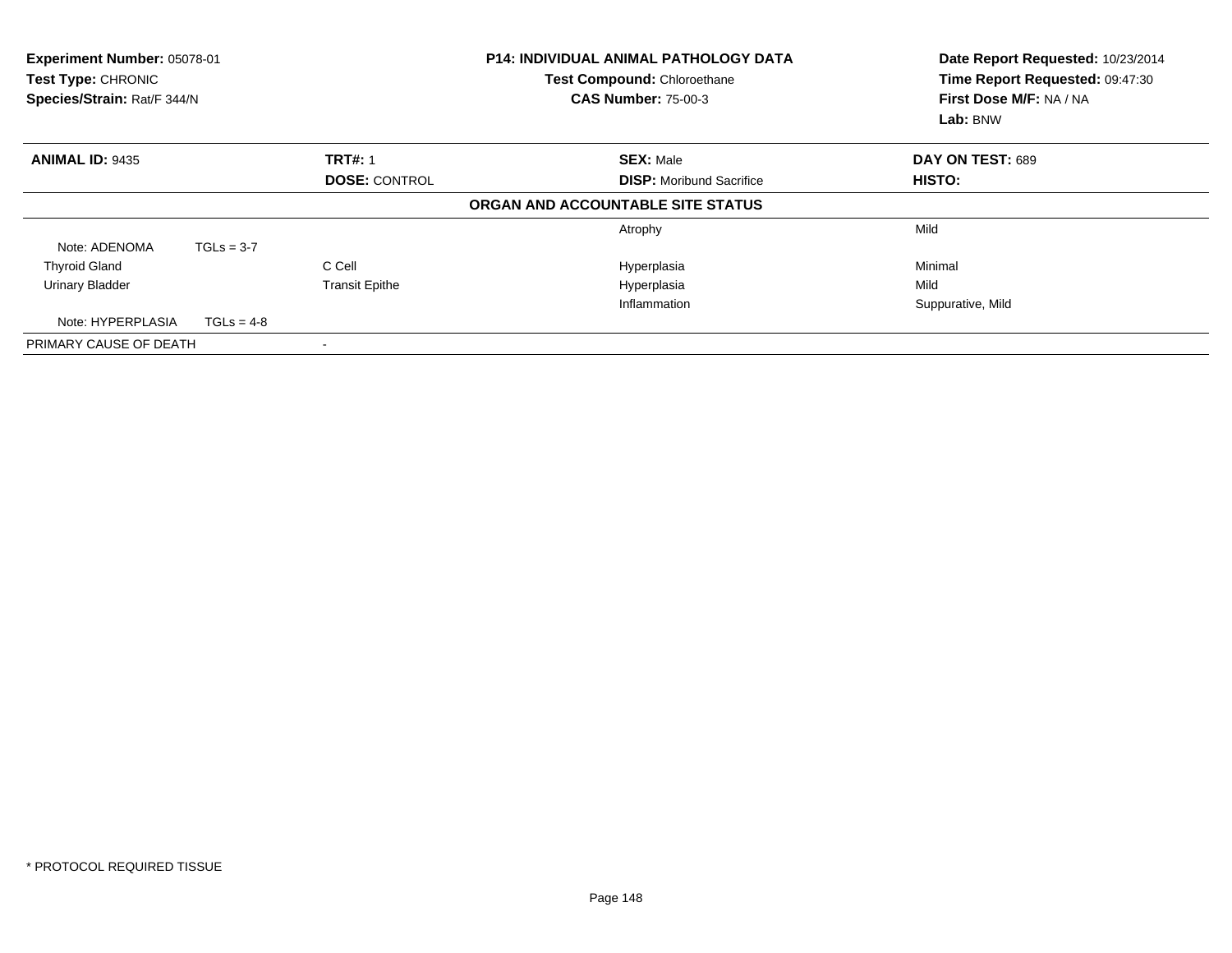| Experiment Number: 05078-01<br>Test Type: CHRONIC<br>Species/Strain: Rat/F 344/N | P14: INDIVIDUAL ANIMAL PATHOLOGY DATA<br>Test Compound: Chloroethane<br><b>CAS Number: 75-00-3</b> |                                   | Date Report Requested: 10/23/2014<br>Time Report Requested: 09:47:30<br>First Dose M/F: NA / NA<br>Lab: BNW |
|----------------------------------------------------------------------------------|----------------------------------------------------------------------------------------------------|-----------------------------------|-------------------------------------------------------------------------------------------------------------|
| <b>ANIMAL ID: 9436</b>                                                           | <b>TRT#: 1</b>                                                                                     | <b>SEX: Male</b>                  | DAY ON TEST: 500                                                                                            |
|                                                                                  | <b>DOSE: CONTROL</b>                                                                               | <b>DISP:</b> Moribund Sacrifice   | HISTO:                                                                                                      |
|                                                                                  |                                                                                                    | ORGAN AND ACCOUNTABLE SITE STATUS |                                                                                                             |
| <b>NORMAL</b>                                                                    |                                                                                                    |                                   |                                                                                                             |
| <b>Adrenal Gland - Cortex</b>                                                    | <b>Bone</b>                                                                                        | <b>Bone Marrow</b>                | <b>Brain</b>                                                                                                |
| Esophagus                                                                        | Heart                                                                                              | Intestine Large - Cecum           | Intestine Large - Colon                                                                                     |
| Intestine Large - Rectum                                                         | Intestine Small - Duodenum                                                                         | Intestine Small - Ileum           | Intestine Small - Jejunum                                                                                   |
| Lung                                                                             | Pancreas                                                                                           | <b>Preputial Gland</b>            | Prostate                                                                                                    |
| Salivary Glands                                                                  | Spleen                                                                                             | Stomach - Forestomach             | Stomach - Glandular                                                                                         |
| Thymus                                                                           | <b>Thyroid Gland</b>                                                                               | Trachea                           | <b>Urinary Bladder</b>                                                                                      |
| <b>MISSING</b>                                                                   |                                                                                                    |                                   |                                                                                                             |
| Epididymis                                                                       | Lymph Node - Bronchial                                                                             | Lymph Node - Mandibular           | Mammary Gland                                                                                               |
| Parathyroid Gland                                                                |                                                                                                    |                                   |                                                                                                             |
| <b>OBSERVATIONS</b>                                                              |                                                                                                    |                                   |                                                                                                             |
| <b>Adrenal Gland</b>                                                             | Medulla                                                                                            | Pheochromocytoma Benign           |                                                                                                             |
| Islets, Pancreatic                                                               |                                                                                                    | Hyperplasia                       | Minimal                                                                                                     |
| Kidney                                                                           |                                                                                                    | Nephropathy                       | Mild                                                                                                        |
| Larynx                                                                           |                                                                                                    | Inflammation                      | Suppurative, Minimal                                                                                        |
| Liver                                                                            | <b>Bile Duct</b>                                                                                   | Hyperplasia                       | Minimal                                                                                                     |
| Nose                                                                             |                                                                                                    | Inflammation                      | Suppurative, Minimal                                                                                        |
| <b>Pituitary Gland</b>                                                           | <b>Pars Distalis</b>                                                                               | Adenoma                           |                                                                                                             |
| <b>Skin</b>                                                                      |                                                                                                    | Acanthosis                        | Mild                                                                                                        |
|                                                                                  |                                                                                                    | Inflammation                      | Chronic, Moderate                                                                                           |
|                                                                                  |                                                                                                    | Pigmentation                      | Hemosiderin, Minimal                                                                                        |
| Note: INFLAMMATION<br>$TGLs = 1-11$                                              |                                                                                                    |                                   |                                                                                                             |
| Testes                                                                           | Bilateral, Interstit Cell                                                                          | Adenoma                           |                                                                                                             |
| PRIMARY CAUSE OF DEATH                                                           |                                                                                                    |                                   |                                                                                                             |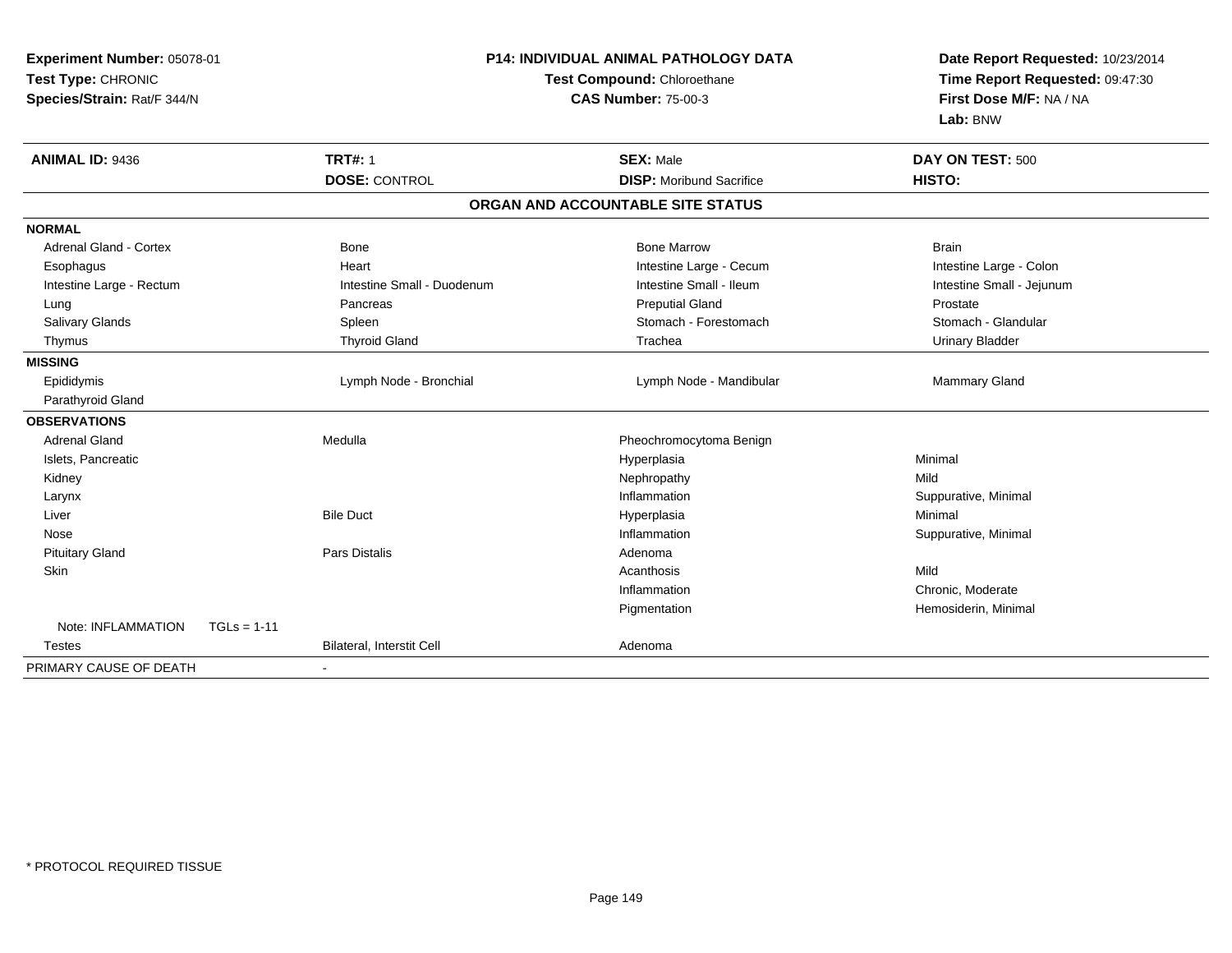| Experiment Number: 05078-01<br>Test Type: CHRONIC<br>Species/Strain: Rat/F 344/N |                         | P14: INDIVIDUAL ANIMAL PATHOLOGY DATA<br>Test Compound: Chloroethane<br><b>CAS Number: 75-00-3</b> | Date Report Requested: 10/23/2014<br>Time Report Requested: 09:47:30<br>First Dose M/F: NA / NA<br>Lab: BNW |
|----------------------------------------------------------------------------------|-------------------------|----------------------------------------------------------------------------------------------------|-------------------------------------------------------------------------------------------------------------|
| <b>ANIMAL ID: 9437</b>                                                           | <b>TRT#: 1</b>          | <b>SEX: Male</b>                                                                                   | DAY ON TEST: 730                                                                                            |
|                                                                                  | <b>DOSE: CONTROL</b>    | <b>DISP: Terminal Sacrifice</b>                                                                    | HISTO:                                                                                                      |
|                                                                                  |                         | ORGAN AND ACCOUNTABLE SITE STATUS                                                                  |                                                                                                             |
| <b>NORMAL</b>                                                                    |                         |                                                                                                    |                                                                                                             |
| <b>Adrenal Gland - Cortex</b>                                                    | Bone                    | <b>Bone Marrow</b>                                                                                 | <b>Brain</b>                                                                                                |
| Esophagus                                                                        | Intestine Large - Cecum | Intestine Large - Colon                                                                            | Intestine Large - Rectum                                                                                    |
| Intestine Small - Duodenum                                                       | Intestine Small - Ileum | Intestine Small - Jejunum                                                                          | Islets, Pancreatic                                                                                          |
| Larynx                                                                           | Lymph Node - Bronchial  | Nose                                                                                               | Parathyroid Gland                                                                                           |
| Salivary Glands                                                                  | Skin                    | Spleen                                                                                             | Stomach - Forestomach                                                                                       |
| Stomach - Glandular                                                              | Thymus                  | Trachea                                                                                            | <b>Urinary Bladder</b>                                                                                      |
| <b>MISSING</b>                                                                   |                         |                                                                                                    |                                                                                                             |
| Adrenal Gland - Medulla                                                          | Epididymis              |                                                                                                    |                                                                                                             |
| <b>OBSERVATIONS</b>                                                              |                         |                                                                                                    |                                                                                                             |
| Heart                                                                            |                         | Inflammation                                                                                       | Chronic, Minimal                                                                                            |
| Kidney                                                                           |                         | Nephropathy                                                                                        | Marked                                                                                                      |
| Liver                                                                            |                         | <b>Basophilic Focus</b>                                                                            | Minimal                                                                                                     |
|                                                                                  |                         | Clear Cell Focus                                                                                   | Minimal                                                                                                     |
|                                                                                  | <b>Bile Duct</b>        | Hyperplasia                                                                                        | Minimal                                                                                                     |
| Lung                                                                             |                         | Metaplasia                                                                                         | Osseous, Minimal                                                                                            |
| Lymph Node                                                                       | Mandibular              | Hyperplasia                                                                                        | Mild                                                                                                        |
| Mammary Gland                                                                    |                         | Hyperplasia                                                                                        | Minimal                                                                                                     |
| Pancreas                                                                         |                         | Atrophy                                                                                            | Mild                                                                                                        |
| <b>Pituitary Gland</b>                                                           | Pars Distalis           | Carcinoma                                                                                          |                                                                                                             |
| Note: CARCINOMA<br>$TGLs = 3-8$                                                  |                         |                                                                                                    |                                                                                                             |
| <b>Preputial Gland</b>                                                           |                         | Inflammation                                                                                       | Suppurative, Marked                                                                                         |
| Note: INFLAMMATION<br>$TGLs = 4-7$                                               |                         |                                                                                                    |                                                                                                             |
| Prostate                                                                         |                         | Hyperplasia                                                                                        | Minimal                                                                                                     |
|                                                                                  |                         | Inflammation                                                                                       | Suppurative, Mild                                                                                           |
| <b>Testes</b>                                                                    | <b>Interstit Cell</b>   | Adenoma                                                                                            |                                                                                                             |
|                                                                                  |                         | Atrophy                                                                                            | Moderate                                                                                                    |
| Note: ATROPHY<br>$TGLs = 2-7$                                                    |                         |                                                                                                    |                                                                                                             |
| Note: ADENOMA<br>$TGLs = 1-7$                                                    |                         |                                                                                                    |                                                                                                             |
| <b>Thyroid Gland</b>                                                             | C Cell                  | Adenoma                                                                                            |                                                                                                             |
|                                                                                  |                         |                                                                                                    |                                                                                                             |

PRIMARY CAUSE OF DEATH-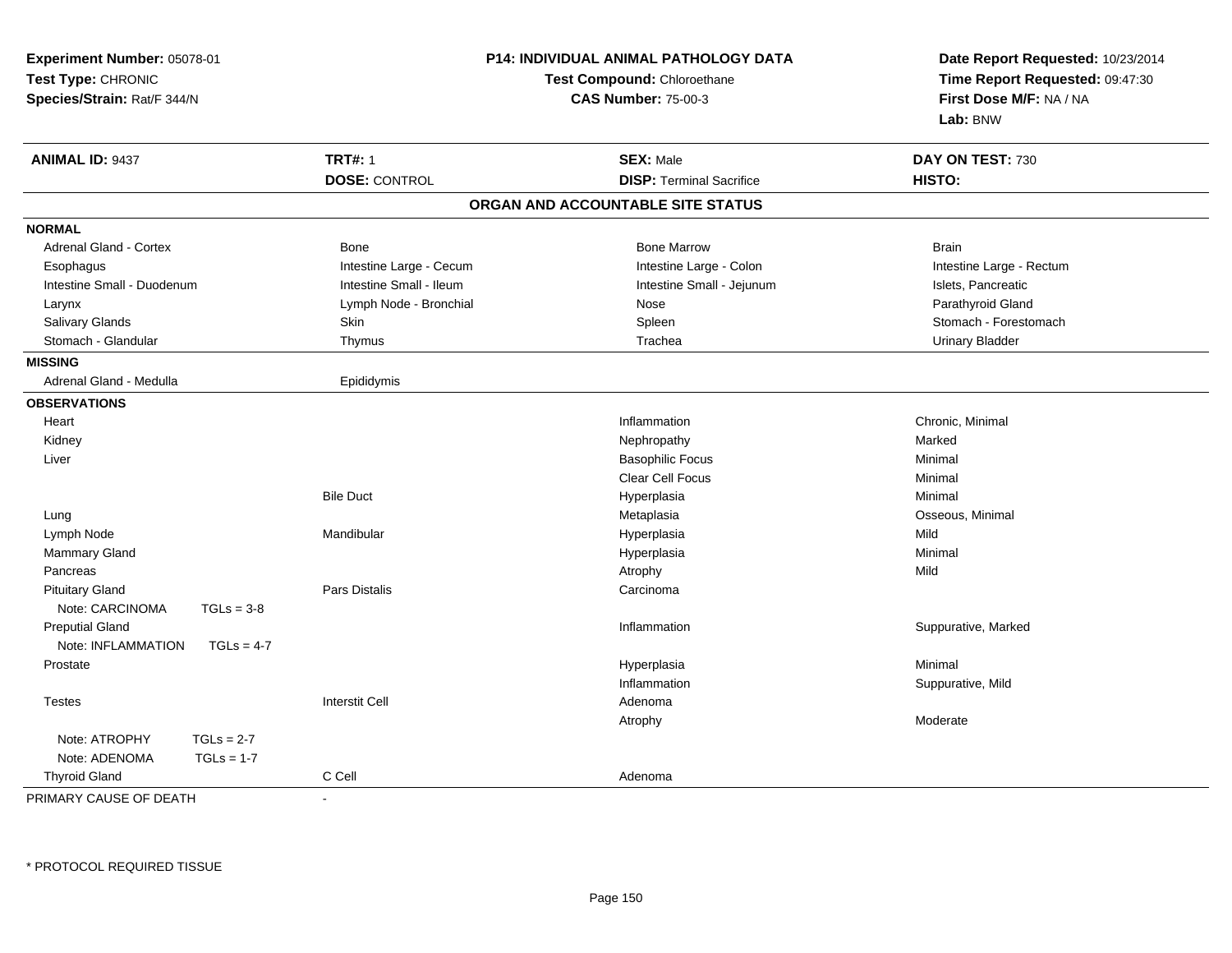| <b>Experiment Number: 05078-01</b><br><b>Test Type: CHRONIC</b><br>Species/Strain: Rat/F 344/N |                                        | <b>P14: INDIVIDUAL ANIMAL PATHOLOGY DATA</b><br>Test Compound: Chloroethane<br><b>CAS Number: 75-00-3</b> | Date Report Requested: 10/23/2014<br>Time Report Requested: 09:47:30<br>First Dose M/F: NA / NA<br>Lab: BNW |  |
|------------------------------------------------------------------------------------------------|----------------------------------------|-----------------------------------------------------------------------------------------------------------|-------------------------------------------------------------------------------------------------------------|--|
| <b>ANIMAL ID: 9437</b>                                                                         | <b>TRT#: 1</b><br><b>DOSE: CONTROL</b> | <b>SEX: Male</b><br><b>DISP:</b> Terminal Sacrifice                                                       | DAY ON TEST: 730<br>HISTO:                                                                                  |  |
|                                                                                                |                                        | ORGAN AND ACCOUNTABLE SITE STATUS                                                                         |                                                                                                             |  |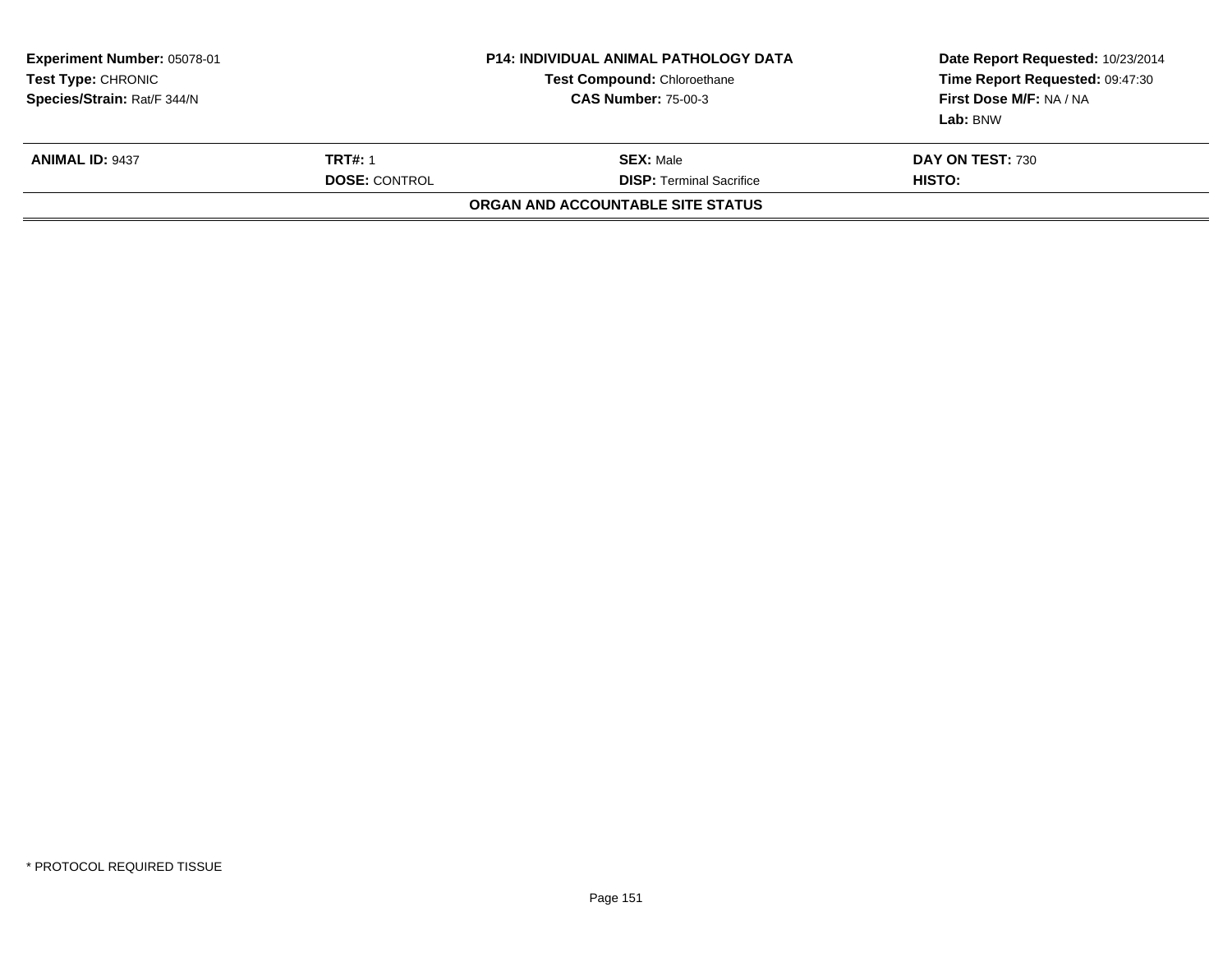| Experiment Number: 05078-01<br>Test Type: CHRONIC<br>Species/Strain: Rat/F 344/N |                         | <b>P14: INDIVIDUAL ANIMAL PATHOLOGY DATA</b><br>Test Compound: Chloroethane<br><b>CAS Number: 75-00-3</b> | Date Report Requested: 10/23/2014<br>Time Report Requested: 09:47:30<br>First Dose M/F: NA / NA<br>Lab: BNW |
|----------------------------------------------------------------------------------|-------------------------|-----------------------------------------------------------------------------------------------------------|-------------------------------------------------------------------------------------------------------------|
| <b>ANIMAL ID: 9438</b>                                                           | <b>TRT#: 1</b>          | <b>SEX: Male</b>                                                                                          | DAY ON TEST: 646                                                                                            |
|                                                                                  | <b>DOSE: CONTROL</b>    | <b>DISP:</b> Moribund Sacrifice                                                                           | HISTO:                                                                                                      |
|                                                                                  |                         | ORGAN AND ACCOUNTABLE SITE STATUS                                                                         |                                                                                                             |
| <b>NORMAL</b>                                                                    |                         |                                                                                                           |                                                                                                             |
| Adrenal Gland - Medulla                                                          | <b>Bone</b>             | <b>Bone Marrow</b>                                                                                        | <b>Brain</b>                                                                                                |
| Esophagus                                                                        | Intestine Large - Cecum | Intestine Large - Colon                                                                                   | Intestine Large - Rectum                                                                                    |
| Intestine Small - Duodenum                                                       | Intestine Small - Ileum | Intestine Small - Jejunum                                                                                 | Islets, Pancreatic                                                                                          |
| Larynx                                                                           | Lymph Node - Bronchial  | Lymph Node - Mandibular                                                                                   | Pancreas                                                                                                    |
| Parathyroid Gland                                                                | <b>Preputial Gland</b>  | <b>Salivary Glands</b>                                                                                    | <b>Skin</b>                                                                                                 |
| Spleen                                                                           | Stomach - Forestomach   | Stomach - Glandular                                                                                       | Testes                                                                                                      |
| Trachea                                                                          | <b>Urinary Bladder</b>  |                                                                                                           |                                                                                                             |
| <b>MISSING</b>                                                                   |                         |                                                                                                           |                                                                                                             |
| Mammary Gland                                                                    | Thymus                  |                                                                                                           |                                                                                                             |
| <b>OBSERVATIONS</b>                                                              |                         |                                                                                                           |                                                                                                             |
| <b>Adrenal Gland</b>                                                             | Cortex                  | Degeneration                                                                                              | Fatty, Mild                                                                                                 |
|                                                                                  | Cortex                  | Hyperplasia                                                                                               | Marked                                                                                                      |
| Epididymis                                                                       |                         | Vacuolization Cytoplasmic                                                                                 | Moderate                                                                                                    |
| Heart                                                                            |                         | Inflammation                                                                                              | Chronic, Minimal                                                                                            |
| Kidney                                                                           |                         | Nephropathy                                                                                               | Moderate                                                                                                    |
| Liver                                                                            |                         | <b>Basophilic Focus</b>                                                                                   | Minimal                                                                                                     |
|                                                                                  | <b>Bile Duct</b>        | Hyperplasia                                                                                               | Minimal                                                                                                     |
|                                                                                  |                         | Inflammation                                                                                              | Granulomatous, Focal, Mild                                                                                  |
| Lung                                                                             | Perivascular            | <b>Infiltration Cellular</b>                                                                              | Mononuclear CI, Minimal                                                                                     |
| Nose                                                                             | Nasolacrim Dct          | Inflammation                                                                                              | Suppurative, Moderate                                                                                       |
| <b>Pituitary Gland</b>                                                           | <b>Pars Distalis</b>    | Adenoma                                                                                                   |                                                                                                             |
| Note: ADENOMA<br>$TGLs = 1-8$                                                    |                         |                                                                                                           |                                                                                                             |
| Prostate                                                                         |                         | Inflammation                                                                                              | Suppurative, Minimal                                                                                        |
| <b>Thyroid Gland</b>                                                             | C Cell                  | Hyperplasia                                                                                               | Minimal                                                                                                     |
| PRIMARY CAUSE OF DEATH                                                           |                         |                                                                                                           |                                                                                                             |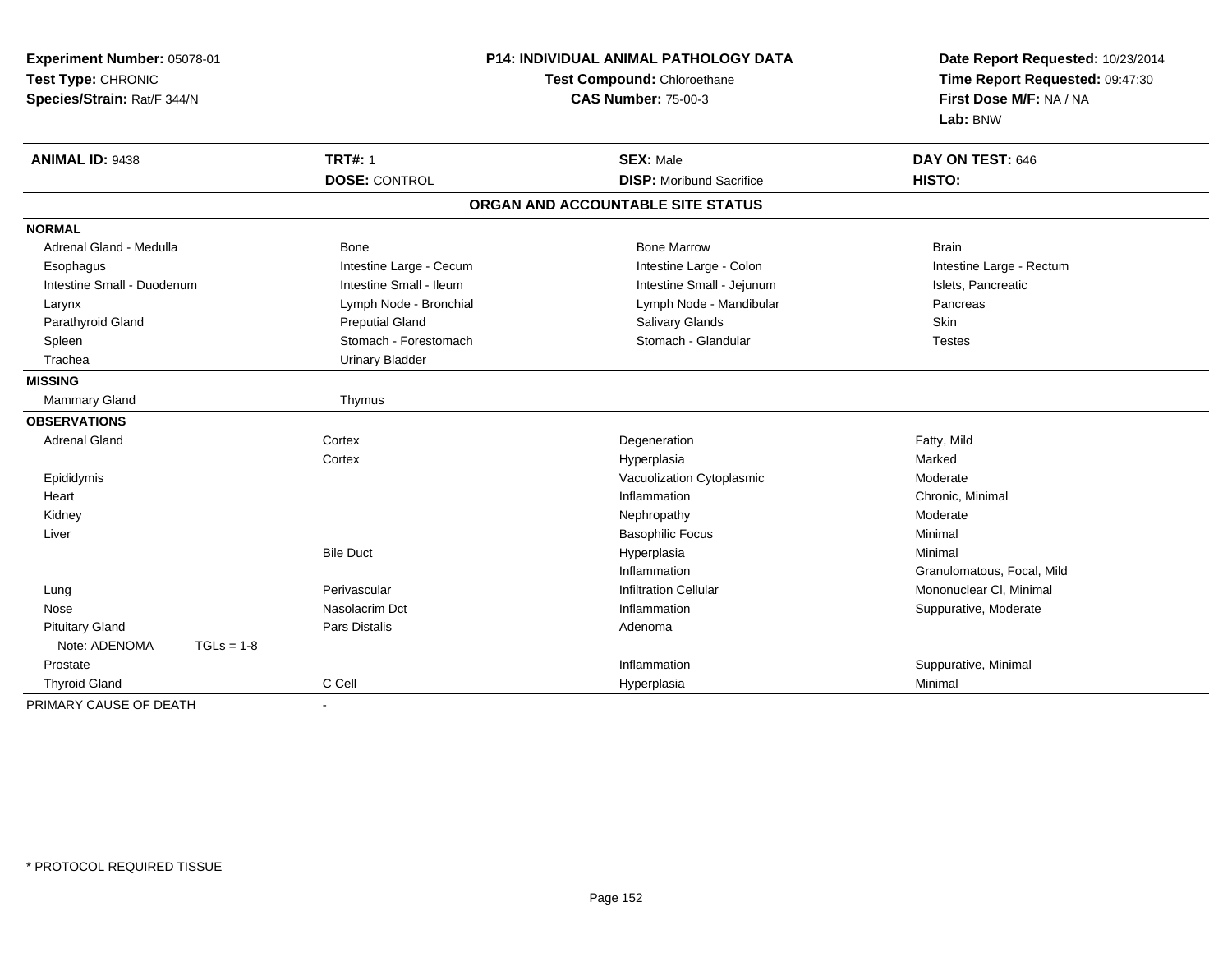| Experiment Number: 05078-01<br>Test Type: CHRONIC<br>Species/Strain: Rat/F 344/N |                                        | P14: INDIVIDUAL ANIMAL PATHOLOGY DATA<br>Test Compound: Chloroethane<br><b>CAS Number: 75-00-3</b> | Date Report Requested: 10/23/2014<br>Time Report Requested: 09:47:30<br>First Dose M/F: NA / NA<br>Lab: BNW |
|----------------------------------------------------------------------------------|----------------------------------------|----------------------------------------------------------------------------------------------------|-------------------------------------------------------------------------------------------------------------|
| <b>ANIMAL ID: 9439</b>                                                           | <b>TRT#: 1</b><br><b>DOSE: CONTROL</b> | <b>SEX: Male</b><br><b>DISP: Terminal Sacrifice</b>                                                | DAY ON TEST: 730<br>HISTO:                                                                                  |
|                                                                                  |                                        | ORGAN AND ACCOUNTABLE SITE STATUS                                                                  |                                                                                                             |
|                                                                                  |                                        |                                                                                                    |                                                                                                             |
| <b>NORMAL</b>                                                                    | <b>Bone Marrow</b>                     | <b>Brain</b>                                                                                       |                                                                                                             |
| Bone                                                                             | Intestine Large - Colon                |                                                                                                    | Epididymis<br>Intestine Small - Duodenum                                                                    |
| Esophagus<br>Intestine Small - Ileum                                             | Intestine Small - Jejunum              | Intestine Large - Rectum                                                                           | Parathyroid Gland                                                                                           |
| <b>Preputial Gland</b>                                                           | Stomach - Forestomach                  | Lung<br>Stomach - Glandular                                                                        |                                                                                                             |
| Trachea                                                                          | <b>Urinary Bladder</b>                 |                                                                                                    | Thymus                                                                                                      |
| <b>MISSING</b>                                                                   |                                        |                                                                                                    |                                                                                                             |
| Adrenal Gland - Medulla                                                          | Lymph Node - Bronchial                 | <b>Mammary Gland</b>                                                                               |                                                                                                             |
| <b>OBSERVATIONS</b>                                                              |                                        |                                                                                                    |                                                                                                             |
| <b>Adrenal Gland</b>                                                             | Cortex                                 |                                                                                                    | Moderate                                                                                                    |
| Heart                                                                            |                                        | Hypertrophy<br>Inflammation                                                                        | Chronic, Mild                                                                                               |
|                                                                                  | Cecum                                  | Parasite Metazoan                                                                                  |                                                                                                             |
| Intestine Large<br>Islets, Pancreatic                                            |                                        | Adenoma                                                                                            |                                                                                                             |
| Kidney                                                                           |                                        | Nephropathy                                                                                        | Moderate                                                                                                    |
| Note: NEPHROPATHY<br>$TGLs = 2-5$                                                |                                        |                                                                                                    |                                                                                                             |
| Larynx                                                                           |                                        | Inflammation                                                                                       | Suppurative, Minimal                                                                                        |
| Liver                                                                            |                                        | <b>Basophilic Focus</b>                                                                            | Minimal                                                                                                     |
|                                                                                  | <b>Bile Duct</b>                       | Hyperplasia                                                                                        | Minimal                                                                                                     |
|                                                                                  |                                        | Leukemia Mononuclear                                                                               |                                                                                                             |
| Lymph Node                                                                       | Mandibular                             | Hyperplasia                                                                                        | Mild                                                                                                        |
| Nose                                                                             | Submucosa                              | Inflammation                                                                                       | Mild                                                                                                        |
| Pancreas                                                                         |                                        | Atrophy                                                                                            | Minimal                                                                                                     |
| <b>Pituitary Gland</b>                                                           | Pars Distalis                          | Adenoma                                                                                            |                                                                                                             |
| Note: ADENOMA<br>$TGLs = 3-8$                                                    |                                        |                                                                                                    |                                                                                                             |
| Prostate                                                                         |                                        | Inflammation                                                                                       | Suppurative, Mild                                                                                           |
| <b>Salivary Glands</b>                                                           | Duct                                   | Hyperplasia                                                                                        | Minimal                                                                                                     |
| Skin                                                                             |                                        | Keratoacanthoma                                                                                    |                                                                                                             |
| Note: KERATOACANTHMA<br>$TGLs = 1-11$                                            |                                        |                                                                                                    |                                                                                                             |
| Spleen                                                                           |                                        | Leukemia Mononuclear                                                                               |                                                                                                             |
| <b>Testes</b>                                                                    | <b>Interstit Cell</b>                  | Adenoma                                                                                            |                                                                                                             |
|                                                                                  |                                        | Atrophy                                                                                            | Mild                                                                                                        |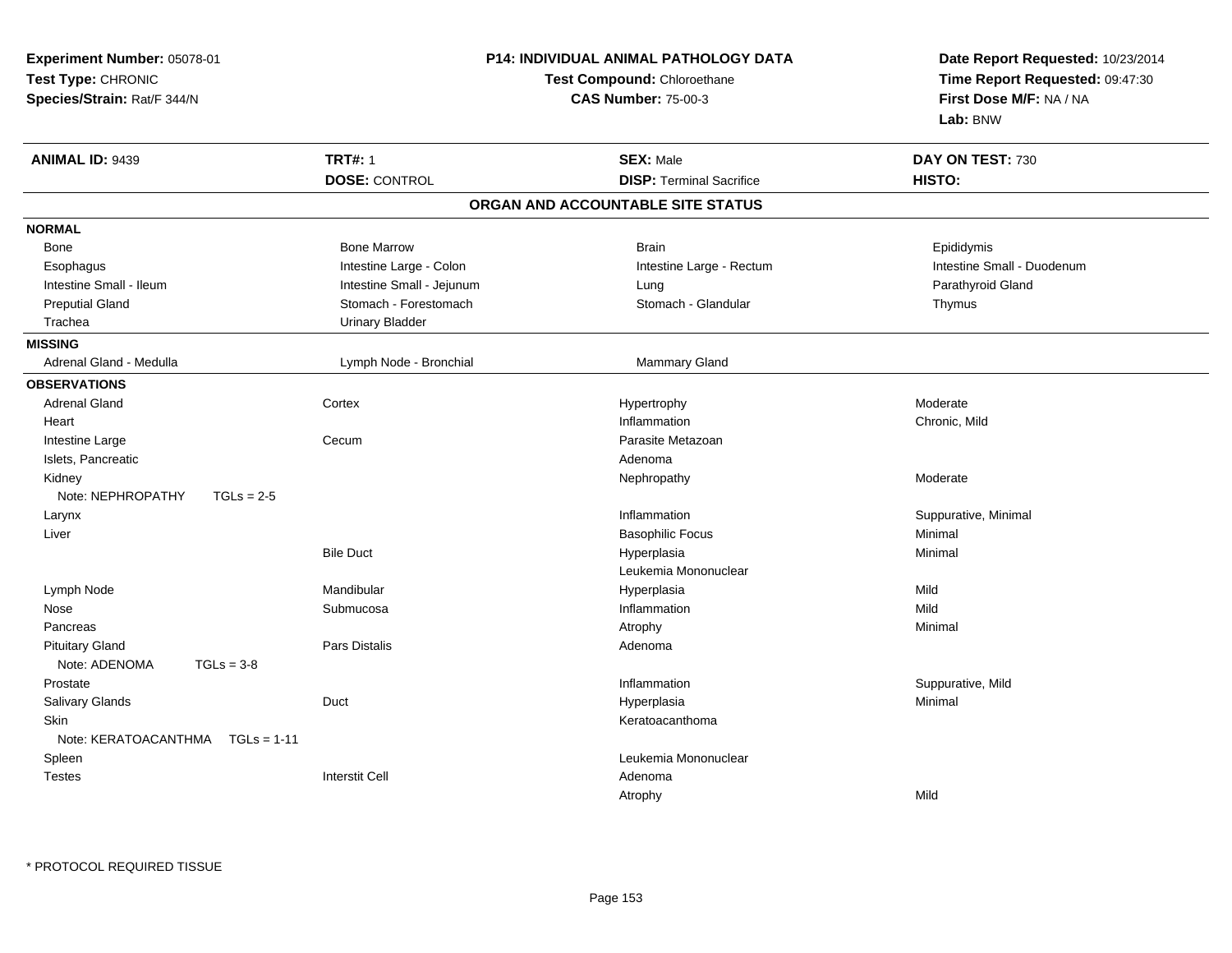| <b>Experiment Number: 05078-01</b><br><b>Test Type: CHRONIC</b><br>Species/Strain: Rat/F 344/N |                      | <b>P14: INDIVIDUAL ANIMAL PATHOLOGY DATA</b><br>Test Compound: Chloroethane<br><b>CAS Number: 75-00-3</b> | Date Report Requested: 10/23/2014<br>Time Report Requested: 09:47:30<br>First Dose M/F: NA / NA<br>Lab: BNW |
|------------------------------------------------------------------------------------------------|----------------------|-----------------------------------------------------------------------------------------------------------|-------------------------------------------------------------------------------------------------------------|
| <b>ANIMAL ID: 9439</b>                                                                         | <b>TRT#: 1</b>       | <b>SEX: Male</b>                                                                                          | DAY ON TEST: 730                                                                                            |
|                                                                                                | <b>DOSE: CONTROL</b> | <b>DISP:</b> Terminal Sacrifice                                                                           | HISTO:                                                                                                      |
|                                                                                                |                      | ORGAN AND ACCOUNTABLE SITE STATUS                                                                         |                                                                                                             |
| <b>Thyroid Gland</b>                                                                           | C Cell               | Adenoma                                                                                                   |                                                                                                             |
| PRIMARY CAUSE OF DEATH                                                                         |                      |                                                                                                           |                                                                                                             |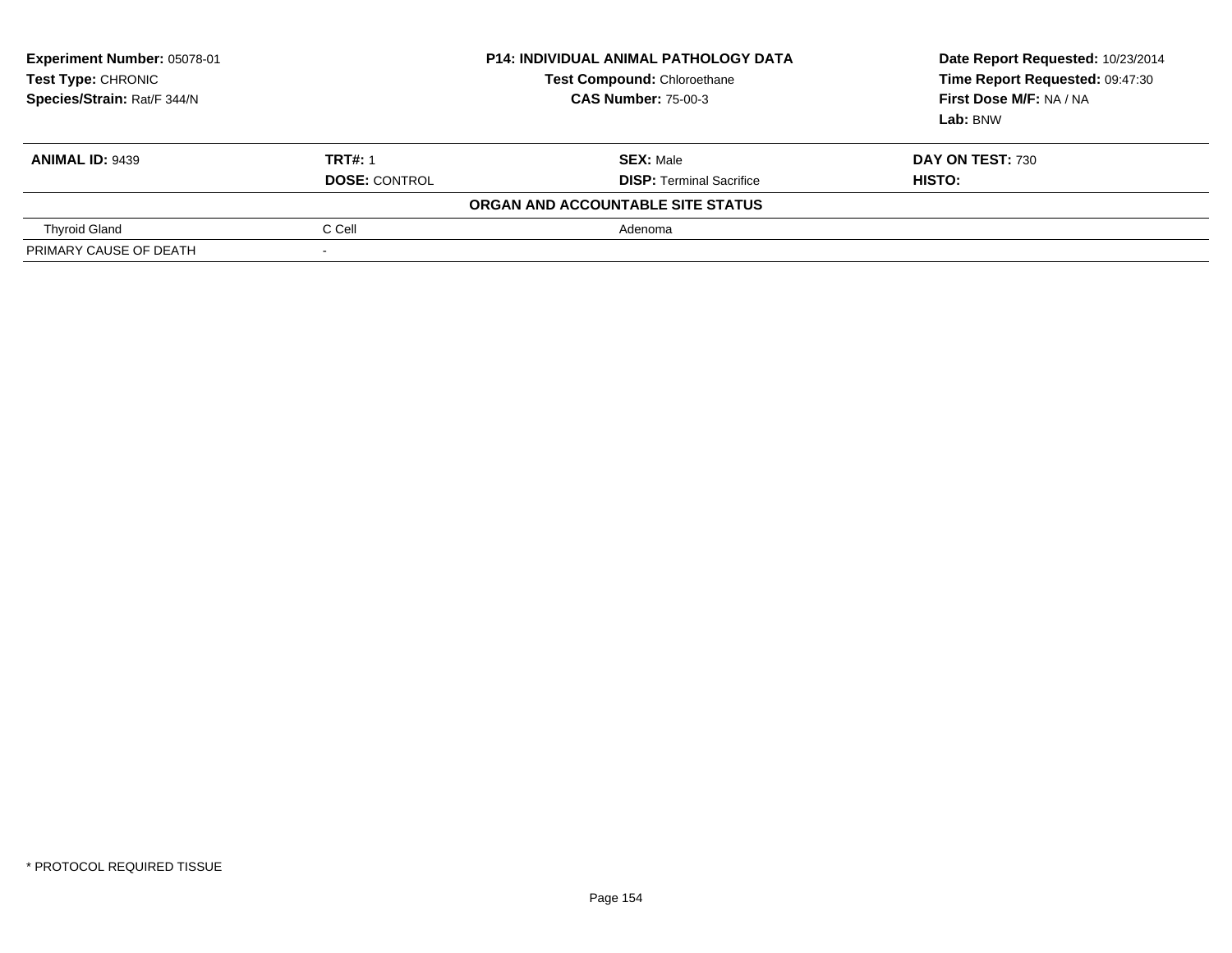| Experiment Number: 05078-01<br>Test Type: CHRONIC<br>Species/Strain: Rat/F 344/N |                                        | <b>P14: INDIVIDUAL ANIMAL PATHOLOGY DATA</b><br>Test Compound: Chloroethane<br><b>CAS Number: 75-00-3</b> |                                                     | Date Report Requested: 10/23/2014<br>Time Report Requested: 09:47:30<br>First Dose M/F: NA / NA<br>Lab: BNW |
|----------------------------------------------------------------------------------|----------------------------------------|-----------------------------------------------------------------------------------------------------------|-----------------------------------------------------|-------------------------------------------------------------------------------------------------------------|
| <b>ANIMAL ID: 9440</b>                                                           | <b>TRT#: 1</b><br><b>DOSE: CONTROL</b> |                                                                                                           | <b>SEX: Male</b><br><b>DISP:</b> Moribund Sacrifice | DAY ON TEST: 512<br>HISTO:                                                                                  |
|                                                                                  |                                        |                                                                                                           | ORGAN AND ACCOUNTABLE SITE STATUS                   |                                                                                                             |
| <b>NORMAL</b>                                                                    |                                        |                                                                                                           |                                                     |                                                                                                             |
| Bone                                                                             | <b>Bone Marrow</b>                     |                                                                                                           | <b>Brain</b>                                        | Epididymis                                                                                                  |
| Esophagus                                                                        | Heart                                  |                                                                                                           | Intestine Large - Cecum                             | Intestine Large - Colon                                                                                     |
| Intestine Large - Rectum                                                         | Intestine Small - Duodenum             |                                                                                                           | Intestine Small - Jejunum                           | Islets, Pancreatic                                                                                          |
| Larynx                                                                           | Liver                                  |                                                                                                           | Lung                                                | Lymph Node - Bronchial                                                                                      |
| Lymph Node - Mandibular                                                          | Pancreas                               |                                                                                                           | Parathyroid Gland                                   | <b>Pituitary Gland</b>                                                                                      |
| <b>Preputial Gland</b>                                                           | Prostate                               |                                                                                                           | <b>Salivary Glands</b>                              | Skin                                                                                                        |
| Spleen                                                                           | Stomach - Forestomach                  |                                                                                                           | Stomach - Glandular                                 | Thymus                                                                                                      |
| Trachea                                                                          | <b>Urinary Bladder</b>                 |                                                                                                           |                                                     |                                                                                                             |
| <b>MISSING</b>                                                                   |                                        |                                                                                                           |                                                     |                                                                                                             |
| Adrenal Gland - Medulla                                                          | Mammary Gland                          |                                                                                                           |                                                     |                                                                                                             |
| <b>AUTO PRECLUDES DIAG.</b>                                                      |                                        |                                                                                                           |                                                     |                                                                                                             |
| Intestine Small - Ileum                                                          |                                        |                                                                                                           |                                                     |                                                                                                             |
| <b>OBSERVATIONS</b>                                                              |                                        |                                                                                                           |                                                     |                                                                                                             |
| <b>Adrenal Gland</b>                                                             | Cortex                                 |                                                                                                           | Hyperplasia                                         | Mild                                                                                                        |
| Kidney                                                                           |                                        |                                                                                                           | Nephropathy                                         | Minimal                                                                                                     |
| Nose                                                                             | Nasolacrim Dct                         |                                                                                                           | Inflammation                                        | Suppurative, Moderate                                                                                       |
|                                                                                  |                                        |                                                                                                           | Inflammation                                        | Suppurative, Mild                                                                                           |
| Pharynx                                                                          | Palate                                 |                                                                                                           | Inflammation                                        | Chronic, Mild                                                                                               |
| <b>Testes</b>                                                                    | <b>Interstit Cell</b>                  |                                                                                                           | Hyperplasia                                         | Minimal                                                                                                     |
| <b>Thyroid Gland</b>                                                             | C Cell                                 |                                                                                                           | Hyperplasia                                         | Minimal                                                                                                     |
| Zymbal's Gland                                                                   |                                        |                                                                                                           | Carcinoma                                           |                                                                                                             |
| Note: CARCINOMA                                                                  | $TGLs = 1-11+12+13$                    |                                                                                                           |                                                     |                                                                                                             |
| PRIMARY CAUSE OF DEATH                                                           | $\blacksquare$                         |                                                                                                           |                                                     |                                                                                                             |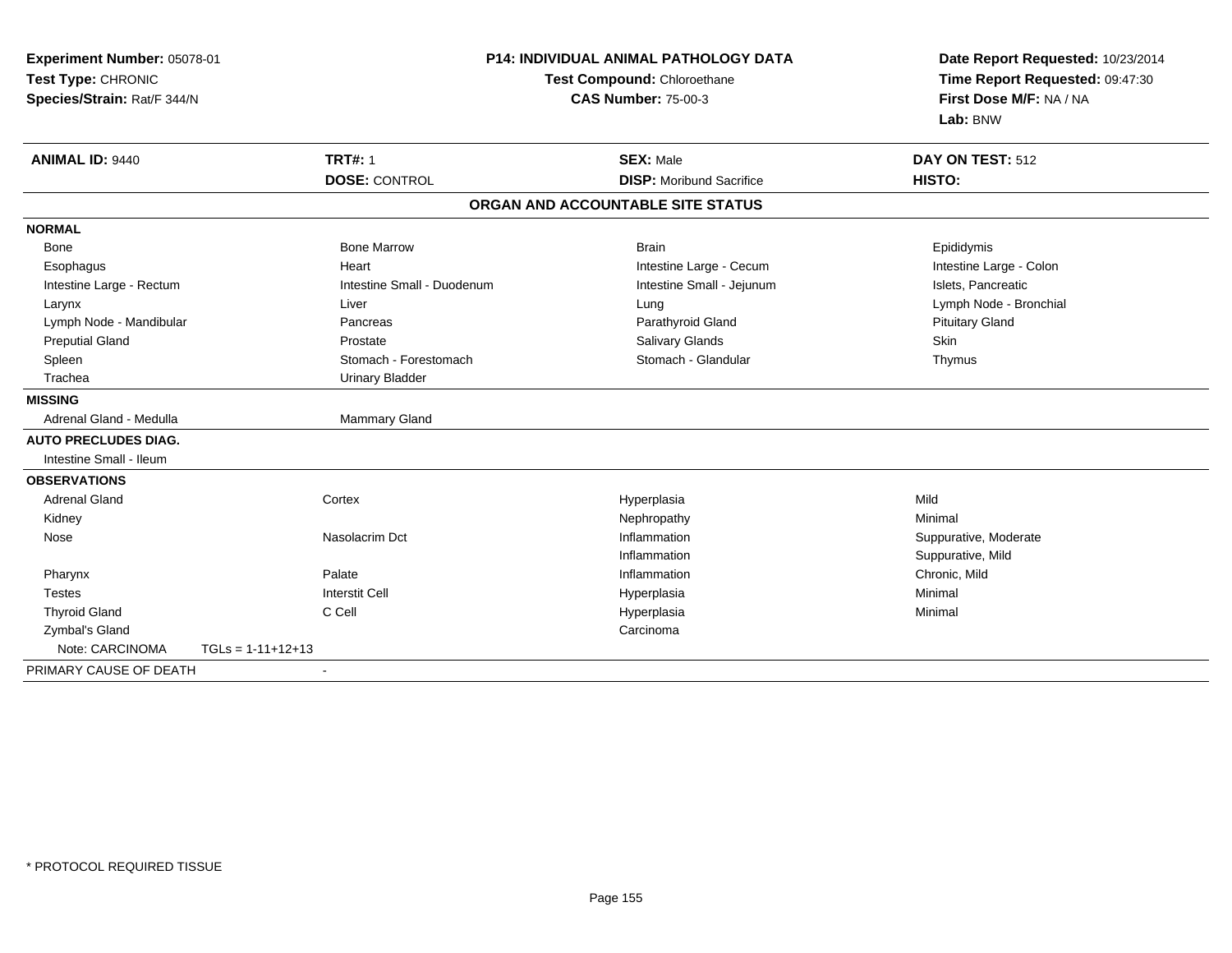| Experiment Number: 05078-01<br>Test Type: CHRONIC<br>Species/Strain: Rat/F 344/N | P14: INDIVIDUAL ANIMAL PATHOLOGY DATA<br>Test Compound: Chloroethane<br><b>CAS Number: 75-00-3</b> |                                   | Date Report Requested: 10/23/2014<br>Time Report Requested: 09:47:30<br>First Dose M/F: NA / NA<br>Lab: BNW |
|----------------------------------------------------------------------------------|----------------------------------------------------------------------------------------------------|-----------------------------------|-------------------------------------------------------------------------------------------------------------|
| <b>ANIMAL ID: 9441</b>                                                           | <b>TRT#: 1</b>                                                                                     | <b>SEX: Male</b>                  | DAY ON TEST: 654                                                                                            |
|                                                                                  | <b>DOSE: CONTROL</b>                                                                               | <b>DISP:</b> Moribund Sacrifice   | HISTO:                                                                                                      |
|                                                                                  |                                                                                                    | ORGAN AND ACCOUNTABLE SITE STATUS |                                                                                                             |
| <b>NORMAL</b>                                                                    |                                                                                                    |                                   |                                                                                                             |
| <b>Bone</b>                                                                      | <b>Bone Marrow</b>                                                                                 | <b>Brain</b>                      | Esophagus                                                                                                   |
| Intestine Large - Cecum                                                          | Intestine Large - Colon                                                                            | Intestine Large - Rectum          | Intestine Small - Duodenum                                                                                  |
| Intestine Small - Ileum                                                          | Intestine Small - Jejunum                                                                          | Islets, Pancreatic                | Larynx                                                                                                      |
| Nose                                                                             | Pancreas                                                                                           | Parathyroid Gland                 | Prostate                                                                                                    |
| Salivary Glands                                                                  | Skin                                                                                               | Stomach - Forestomach             | Stomach - Glandular                                                                                         |
| <b>Testes</b>                                                                    | <b>Thyroid Gland</b>                                                                               | Trachea                           | <b>Urinary Bladder</b>                                                                                      |
| <b>MISSING</b>                                                                   |                                                                                                    |                                   |                                                                                                             |
| Lymph Node - Bronchial                                                           | <b>Preputial Gland</b>                                                                             | Thymus                            |                                                                                                             |
| <b>OBSERVATIONS</b>                                                              |                                                                                                    |                                   |                                                                                                             |
| <b>Adrenal Gland</b>                                                             | Cortex                                                                                             | Hyperplasia                       | Moderate                                                                                                    |
|                                                                                  | Medulla                                                                                            | Pheochromocytoma Benign           |                                                                                                             |
| Epididymis                                                                       |                                                                                                    | Vacuolization Cytoplasmic         | Moderate                                                                                                    |
| Heart                                                                            |                                                                                                    | Inflammation                      | Chronic, Mild                                                                                               |
| Kidney                                                                           |                                                                                                    | Nephropathy                       | Moderate                                                                                                    |
| Liver                                                                            |                                                                                                    | <b>Basophilic Focus</b>           | Minimal                                                                                                     |
|                                                                                  |                                                                                                    | Degeneration                      | Fatty, Mild                                                                                                 |
|                                                                                  | <b>Bile Duct</b>                                                                                   | Hyperplasia                       | Minimal                                                                                                     |
|                                                                                  |                                                                                                    | Leukemia Mononuclear              |                                                                                                             |
| Lung                                                                             |                                                                                                    | Leukemia Mononuclear              |                                                                                                             |
| Lymph Node                                                                       | Mandibular                                                                                         | Hyperplasia                       | Mild                                                                                                        |
| Mammary Gland                                                                    |                                                                                                    | Hyperplasia                       | Mild                                                                                                        |
| <b>Pituitary Gland</b>                                                           | Pars Distalis                                                                                      | Adenoma                           |                                                                                                             |
| Note: ADENOMA<br>$TGLs = 2-8$                                                    |                                                                                                    |                                   |                                                                                                             |
| Spleen                                                                           |                                                                                                    | Leukemia Mononuclear              |                                                                                                             |
| Note: LEUKEMIA MONUC<br>$TGLs = 1-4$                                             |                                                                                                    |                                   |                                                                                                             |
| PRIMARY CAUSE OF DEATH                                                           | $\blacksquare$                                                                                     |                                   |                                                                                                             |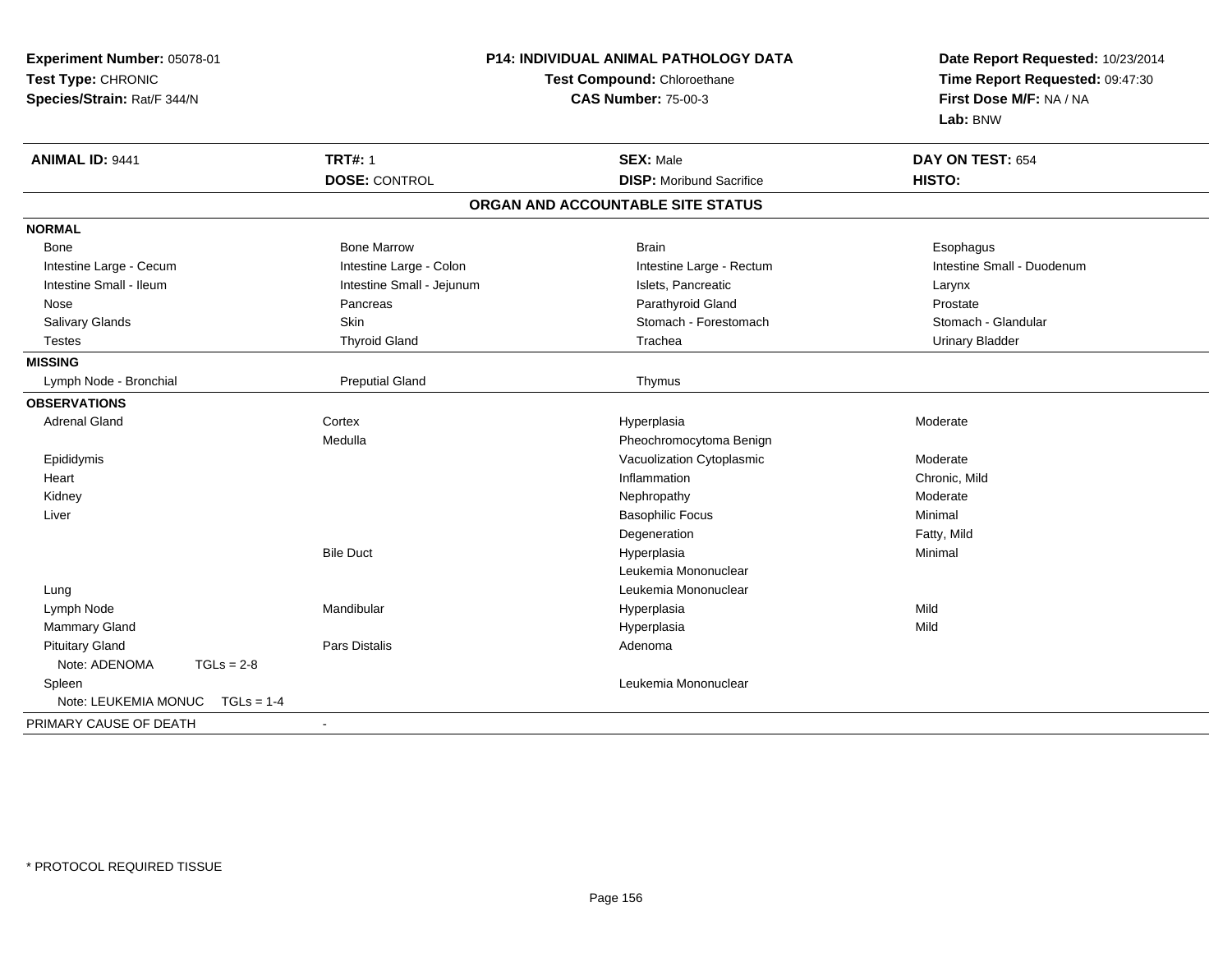| Experiment Number: 05078-01<br>Test Type: CHRONIC<br>Species/Strain: Rat/F 344/N |                  | P14: INDIVIDUAL ANIMAL PATHOLOGY DATA<br>Test Compound: Chloroethane<br><b>CAS Number: 75-00-3</b> |                                   | Date Report Requested: 10/23/2014<br>Time Report Requested: 09:47:30<br>First Dose M/F: NA / NA<br>Lab: BNW |
|----------------------------------------------------------------------------------|------------------|----------------------------------------------------------------------------------------------------|-----------------------------------|-------------------------------------------------------------------------------------------------------------|
| <b>ANIMAL ID: 9442</b>                                                           |                  | <b>TRT#: 1</b>                                                                                     | <b>SEX: Male</b>                  | DAY ON TEST: 730                                                                                            |
|                                                                                  |                  | <b>DOSE: CONTROL</b>                                                                               | <b>DISP: Terminal Sacrifice</b>   | HISTO:                                                                                                      |
|                                                                                  |                  |                                                                                                    | ORGAN AND ACCOUNTABLE SITE STATUS |                                                                                                             |
| <b>NORMAL</b>                                                                    |                  |                                                                                                    |                                   |                                                                                                             |
| Adrenal Gland - Cortex                                                           |                  | Adrenal Gland - Medulla                                                                            | Bone                              | <b>Bone Marrow</b>                                                                                          |
| <b>Brain</b>                                                                     |                  | Esophagus                                                                                          | Intestine Large - Cecum           | Intestine Large - Colon                                                                                     |
| Intestine Large - Rectum                                                         |                  | Intestine Small - Duodenum                                                                         | Intestine Small - Ileum           | Intestine Small - Jejunum                                                                                   |
| Islets, Pancreatic                                                               |                  | Larynx                                                                                             | Lymph Node - Bronchial            | Mammary Gland                                                                                               |
| Prostate                                                                         |                  | Salivary Glands                                                                                    | Skin                              | Stomach - Forestomach                                                                                       |
| Stomach - Glandular                                                              |                  | Trachea                                                                                            | <b>Urinary Bladder</b>            |                                                                                                             |
| <b>MISSING</b>                                                                   |                  |                                                                                                    |                                   |                                                                                                             |
| Epididymis                                                                       |                  | Parathyroid Gland                                                                                  | Thymus                            |                                                                                                             |
| <b>OBSERVATIONS</b>                                                              |                  |                                                                                                    |                                   |                                                                                                             |
| Heart                                                                            |                  |                                                                                                    | Inflammation                      | Chronic, Mild                                                                                               |
| Kidney                                                                           |                  |                                                                                                    | Inflammation                      | Suppurative, Minimal                                                                                        |
|                                                                                  |                  |                                                                                                    | Nephropathy                       | Moderate                                                                                                    |
| Note: NEPHROPATHY                                                                | $TGLs = 3-5$     |                                                                                                    |                                   |                                                                                                             |
| Liver                                                                            |                  |                                                                                                    | <b>Basophilic Focus</b>           | Minimal                                                                                                     |
|                                                                                  |                  |                                                                                                    | <b>Clear Cell Focus</b>           | Mild                                                                                                        |
|                                                                                  |                  | <b>Bile Duct</b>                                                                                   | Hyperplasia                       | Minimal                                                                                                     |
| Lung                                                                             |                  | Mediastinum                                                                                        | Mesothelioma Benign               |                                                                                                             |
| Lymph Node                                                                       |                  | Mandibular                                                                                         | Hyperplasia                       | Mild                                                                                                        |
| Nose                                                                             |                  | Submucosa                                                                                          | Inflammation                      | Minimal                                                                                                     |
| Pancreas                                                                         |                  |                                                                                                    | Atrophy                           | Mild                                                                                                        |
| <b>Pituitary Gland</b>                                                           |                  | <b>Pars Distalis</b>                                                                               | Hyperplasia                       | Mild                                                                                                        |
| <b>Preputial Gland</b>                                                           |                  |                                                                                                    | Adenoma                           |                                                                                                             |
| Spleen                                                                           |                  |                                                                                                    | Leukemia Mononuclear              |                                                                                                             |
| <b>Testes</b>                                                                    |                  | <b>Bilateral, Interstit Cell</b>                                                                   | Adenoma                           |                                                                                                             |
|                                                                                  |                  |                                                                                                    | Atrophy                           | Moderate                                                                                                    |
| Note: ADENOMA                                                                    | $TGLs = 1-7,2-7$ |                                                                                                    |                                   |                                                                                                             |
| <b>Thyroid Gland</b>                                                             |                  | C Cell                                                                                             | Hyperplasia                       | Minimal                                                                                                     |
| PRIMARY CAUSE OF DEATH                                                           |                  |                                                                                                    |                                   |                                                                                                             |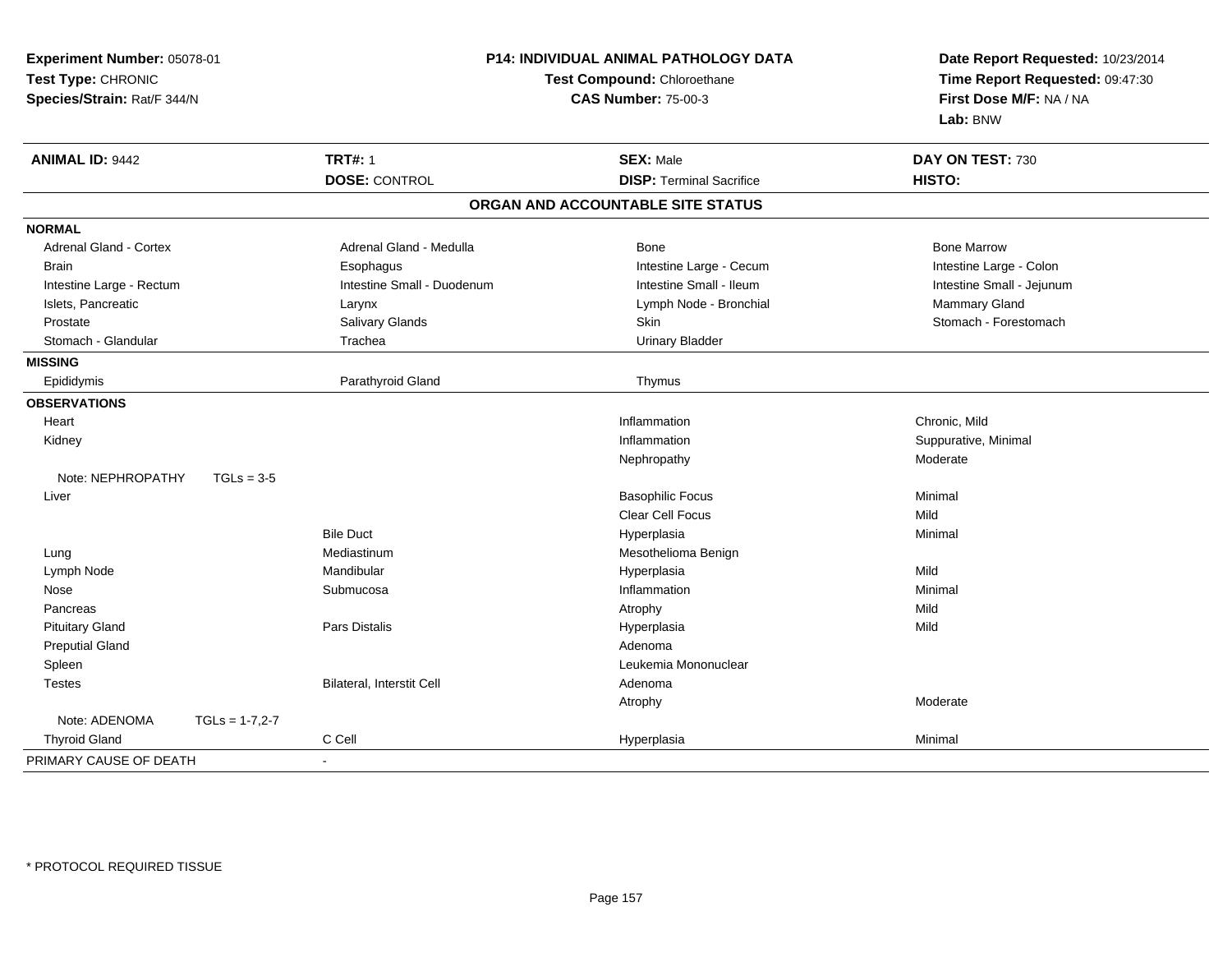| Experiment Number: 05078-01<br>Test Type: CHRONIC<br>Species/Strain: Rat/F 344/N |                            | <b>P14: INDIVIDUAL ANIMAL PATHOLOGY DATA</b><br>Test Compound: Chloroethane<br><b>CAS Number: 75-00-3</b> | Date Report Requested: 10/23/2014<br>Time Report Requested: 09:47:30<br>First Dose M/F: NA / NA<br>Lab: BNW |
|----------------------------------------------------------------------------------|----------------------------|-----------------------------------------------------------------------------------------------------------|-------------------------------------------------------------------------------------------------------------|
| <b>ANIMAL ID: 9443</b>                                                           | <b>TRT#: 1</b>             | <b>SEX: Male</b>                                                                                          | DAY ON TEST: 542                                                                                            |
|                                                                                  | <b>DOSE: CONTROL</b>       | <b>DISP:</b> Moribund Sacrifice                                                                           | HISTO:                                                                                                      |
|                                                                                  |                            | ORGAN AND ACCOUNTABLE SITE STATUS                                                                         |                                                                                                             |
| <b>NORMAL</b>                                                                    |                            |                                                                                                           |                                                                                                             |
| <b>Adrenal Gland - Cortex</b>                                                    | Adrenal Gland - Medulla    | <b>Bone</b>                                                                                               | <b>Bone Marrow</b>                                                                                          |
| <b>Brain</b>                                                                     | Epididymis                 | Esophagus                                                                                                 | Intestine Large - Colon                                                                                     |
| Intestine Large - Rectum                                                         | Intestine Small - Duodenum | Intestine Small - Ileum                                                                                   | Intestine Small - Jejunum                                                                                   |
| Kidney                                                                           | Larynx                     | Lymph Node - Bronchial                                                                                    | Lymph Node - Mandibular                                                                                     |
| Nose                                                                             | Parathyroid Gland          | <b>Pituitary Gland</b>                                                                                    | <b>Preputial Gland</b>                                                                                      |
| Prostate                                                                         | Skin                       | Stomach - Forestomach                                                                                     | Stomach - Glandular                                                                                         |
| Thymus                                                                           | <b>Thyroid Gland</b>       | Trachea                                                                                                   | <b>Urinary Bladder</b>                                                                                      |
| <b>MISSING</b>                                                                   |                            |                                                                                                           |                                                                                                             |
| Mammary Gland                                                                    |                            |                                                                                                           |                                                                                                             |
| <b>OBSERVATIONS</b>                                                              |                            |                                                                                                           |                                                                                                             |
| Heart                                                                            |                            | Inflammation                                                                                              | Chronic, Minimal                                                                                            |
| Intestine Large                                                                  | Cecum                      | Parasite Metazoan                                                                                         |                                                                                                             |
| Islets, Pancreatic                                                               |                            | Hyperplasia                                                                                               | Minimal                                                                                                     |
| Liver                                                                            | <b>Bile Duct</b>           | Hyperplasia                                                                                               | Minimal                                                                                                     |
|                                                                                  |                            | Leukemia Mononuclear                                                                                      |                                                                                                             |
| Lung                                                                             |                            | Leukemia Mononuclear                                                                                      |                                                                                                             |
| Pancreas                                                                         |                            | Atrophy                                                                                                   | Minimal                                                                                                     |
| Salivary Glands                                                                  | Duct                       | Hyperplasia                                                                                               | Minimal                                                                                                     |
| Spleen                                                                           |                            | Leukemia Mononuclear                                                                                      |                                                                                                             |
| Note: LEUKEMIA MONUC<br>$TGLs = 1-4$                                             |                            |                                                                                                           |                                                                                                             |
| <b>Testes</b>                                                                    | <b>Interstit Cell</b>      | Hyperplasia                                                                                               | Minimal                                                                                                     |
| PRIMARY CAUSE OF DEATH                                                           |                            |                                                                                                           |                                                                                                             |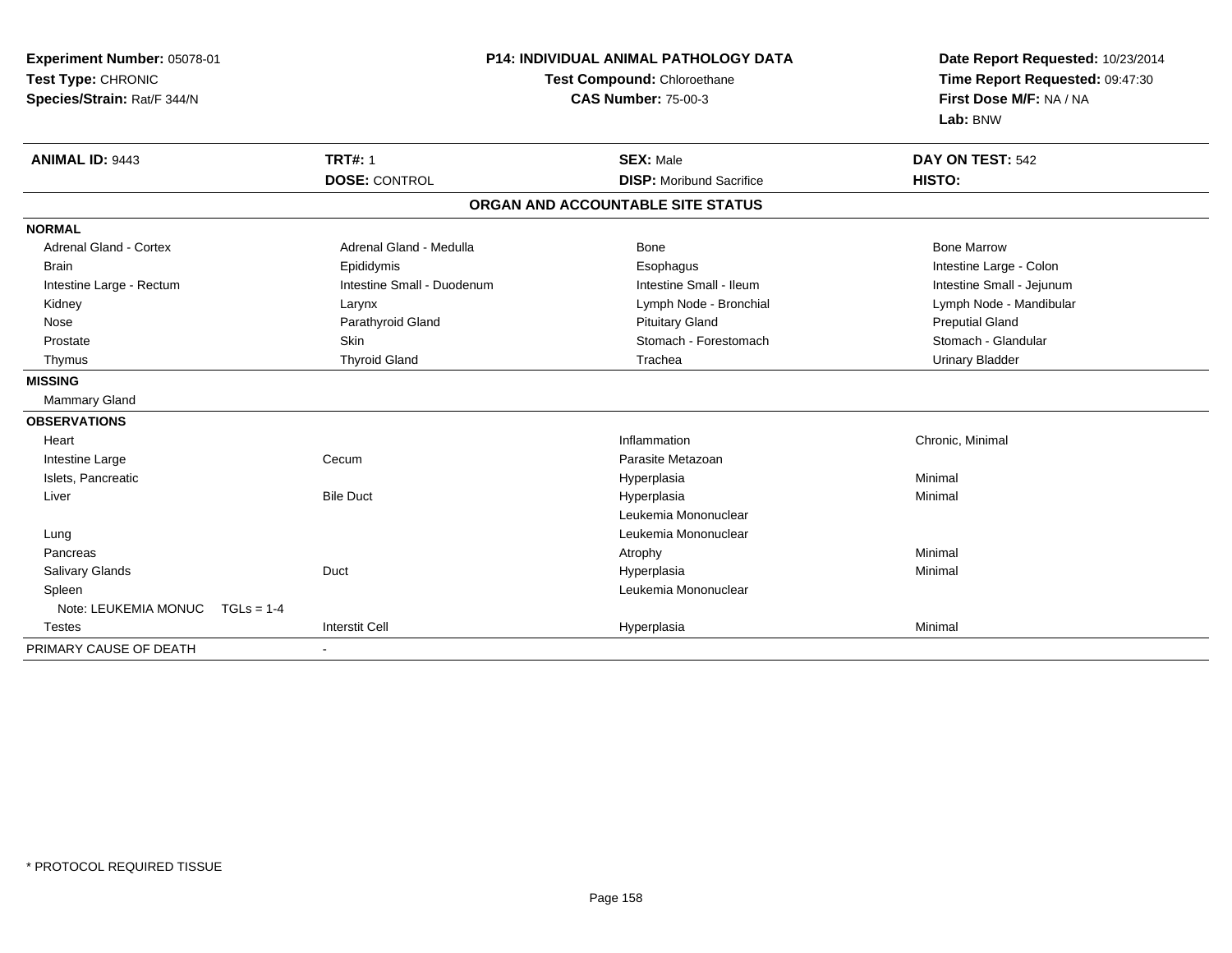| Experiment Number: 05078-01<br>Test Type: CHRONIC<br>Species/Strain: Rat/F 344/N | <b>P14: INDIVIDUAL ANIMAL PATHOLOGY DATA</b><br>Test Compound: Chloroethane<br><b>CAS Number: 75-00-3</b> |                                   | Date Report Requested: 10/23/2014<br>Time Report Requested: 09:47:30<br>First Dose M/F: NA / NA<br>Lab: BNW |  |
|----------------------------------------------------------------------------------|-----------------------------------------------------------------------------------------------------------|-----------------------------------|-------------------------------------------------------------------------------------------------------------|--|
| <b>ANIMAL ID: 9444</b>                                                           | <b>TRT#: 1</b>                                                                                            | <b>SEX: Male</b>                  | DAY ON TEST: 692                                                                                            |  |
|                                                                                  | <b>DOSE: CONTROL</b>                                                                                      | <b>DISP:</b> Moribund Sacrifice   | HISTO:                                                                                                      |  |
|                                                                                  |                                                                                                           | ORGAN AND ACCOUNTABLE SITE STATUS |                                                                                                             |  |
| <b>NORMAL</b>                                                                    |                                                                                                           |                                   |                                                                                                             |  |
| <b>Adrenal Gland - Cortex</b>                                                    | Adrenal Gland - Medulla                                                                                   | <b>Bone</b>                       | <b>Bone Marrow</b>                                                                                          |  |
| <b>Brain</b>                                                                     | Esophagus                                                                                                 | Intestine Large - Cecum           | Intestine Large - Colon                                                                                     |  |
| Intestine Large - Rectum                                                         | Intestine Small - Duodenum                                                                                | Intestine Small - Ileum           | Intestine Small - Jejunum                                                                                   |  |
| Islets, Pancreatic                                                               | Larynx                                                                                                    | Lymph Node - Bronchial            | Lymph Node - Mandibular                                                                                     |  |
| Nose                                                                             | Parathyroid Gland                                                                                         | Prostate                          | Spleen                                                                                                      |  |
| Stomach - Forestomach                                                            | Stomach - Glandular                                                                                       | Thymus                            | <b>Thyroid Gland</b>                                                                                        |  |
| Trachea                                                                          | <b>Urinary Bladder</b>                                                                                    |                                   |                                                                                                             |  |
| <b>MISSING</b>                                                                   |                                                                                                           |                                   |                                                                                                             |  |
| Epididymis                                                                       | <b>Mammary Gland</b>                                                                                      |                                   |                                                                                                             |  |
| <b>OBSERVATIONS</b>                                                              |                                                                                                           |                                   |                                                                                                             |  |
| Heart                                                                            |                                                                                                           | Inflammation                      | Chronic, Minimal                                                                                            |  |
| Kidney                                                                           |                                                                                                           | Fatty Change                      | Marked                                                                                                      |  |
|                                                                                  |                                                                                                           | Nephropathy                       | Mild                                                                                                        |  |
| Note: FATTY CHANGE<br>$TGLs = 2-5$                                               |                                                                                                           |                                   |                                                                                                             |  |
| Liver                                                                            | <b>Bile Duct</b>                                                                                          | Hyperplasia                       | Minimal                                                                                                     |  |
| Lung                                                                             | Perivascular                                                                                              | <b>Infiltration Cellular</b>      | Mononuclear CI, Minimal                                                                                     |  |
| Pancreas                                                                         |                                                                                                           | Atrophy                           | Mild                                                                                                        |  |
| Pharynx                                                                          | Palate                                                                                                    | Inflammation                      | Chronic, Mild                                                                                               |  |
| <b>Pituitary Gland</b>                                                           | <b>Pars Distalis</b>                                                                                      | Adenoma                           |                                                                                                             |  |
| <b>Preputial Gland</b>                                                           |                                                                                                           | Carcinoma                         |                                                                                                             |  |
| Note: CARCINOMA<br>$TGLs = 1-11$                                                 |                                                                                                           |                                   |                                                                                                             |  |
| Salivary Glands                                                                  | Duct                                                                                                      | Hyperplasia                       | Minimal                                                                                                     |  |
| <b>Skin</b>                                                                      |                                                                                                           | Keratoacanthoma                   |                                                                                                             |  |
| Note: KERATOACANTHMA<br>$TGLs = 3-12$                                            |                                                                                                           |                                   |                                                                                                             |  |
| <b>Testes</b>                                                                    | <b>Interstit Cell</b>                                                                                     | Adenoma                           |                                                                                                             |  |
|                                                                                  |                                                                                                           | Atrophy                           | Mild                                                                                                        |  |
| PRIMARY CAUSE OF DEATH                                                           |                                                                                                           |                                   |                                                                                                             |  |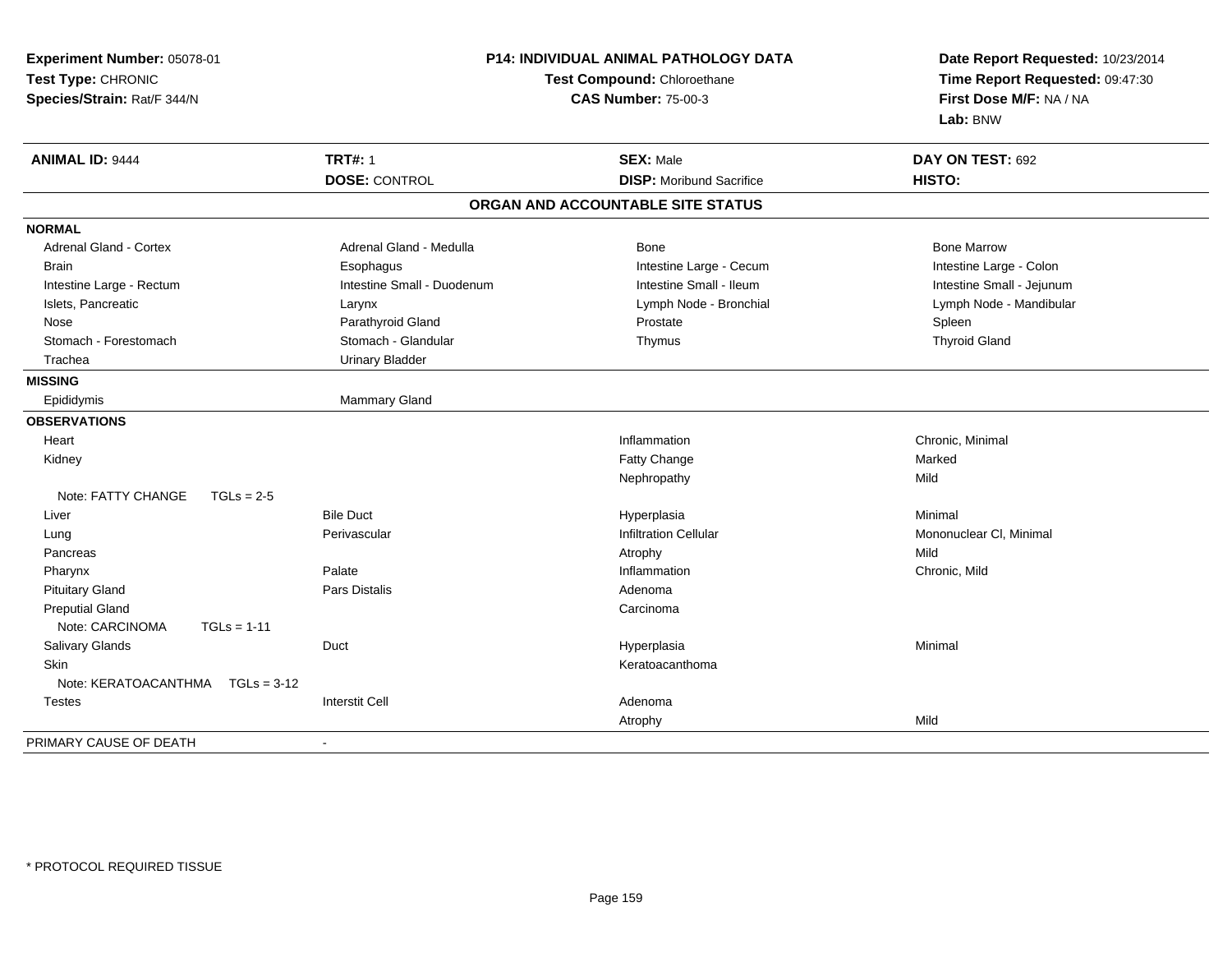| Experiment Number: 05078-01<br>Test Type: CHRONIC<br>Species/Strain: Rat/F 344/N |                                                         | P14: INDIVIDUAL ANIMAL PATHOLOGY DATA<br>Test Compound: Chloroethane<br><b>CAS Number: 75-00-3</b> | Date Report Requested: 10/23/2014<br>Time Report Requested: 09:47:30<br>First Dose M/F: NA / NA<br>Lab: BNW |
|----------------------------------------------------------------------------------|---------------------------------------------------------|----------------------------------------------------------------------------------------------------|-------------------------------------------------------------------------------------------------------------|
| <b>ANIMAL ID: 9445</b>                                                           | <b>TRT#: 1</b>                                          | <b>SEX: Male</b>                                                                                   | DAY ON TEST: 567                                                                                            |
|                                                                                  | <b>DOSE: CONTROL</b>                                    | <b>DISP:</b> Moribund Sacrifice                                                                    | HISTO:                                                                                                      |
|                                                                                  |                                                         | ORGAN AND ACCOUNTABLE SITE STATUS                                                                  |                                                                                                             |
| <b>NORMAL</b>                                                                    |                                                         |                                                                                                    |                                                                                                             |
| Adrenal Gland - Medulla                                                          | <b>Bone</b>                                             | <b>Bone Marrow</b>                                                                                 | Epididymis                                                                                                  |
| Esophagus                                                                        | Intestine Large - Cecum                                 | Intestine Large - Colon                                                                            | Intestine Large - Rectum                                                                                    |
| Intestine Small - Ileum                                                          | Intestine Small - Jejunum                               | Islets, Pancreatic                                                                                 | Larynx                                                                                                      |
| Lymph Node - Bronchial                                                           | Parathyroid Gland                                       | <b>Preputial Gland</b>                                                                             | Prostate                                                                                                    |
| Skin                                                                             | Spleen                                                  | Stomach - Forestomach                                                                              | Stomach - Glandular                                                                                         |
| Thymus                                                                           | Trachea                                                 | <b>Urinary Bladder</b>                                                                             |                                                                                                             |
| <b>MISSING</b>                                                                   |                                                         |                                                                                                    |                                                                                                             |
| Intestine Small - Duodenum                                                       | <b>Mammary Gland</b>                                    |                                                                                                    |                                                                                                             |
| <b>OBSERVATIONS</b>                                                              |                                                         |                                                                                                    |                                                                                                             |
| <b>Adrenal Gland</b>                                                             | Cortex                                                  | Degeneration                                                                                       | Fatty, Mild                                                                                                 |
| <b>Brain</b>                                                                     |                                                         | Hydrocephalus                                                                                      | Moderate                                                                                                    |
|                                                                                  |                                                         | Oligodendroglioma Malignant                                                                        |                                                                                                             |
| Note: OLIGODENDR MAL $TGLs = 2-1+11,3-1+11$                                      |                                                         |                                                                                                    |                                                                                                             |
|                                                                                  | Note: PORTIONS OF THE TUMOR RESEMBLES OLIGODENDROGLIOMA |                                                                                                    |                                                                                                             |
| Heart                                                                            |                                                         | Inflammation                                                                                       | Chronic, Moderate                                                                                           |
| Kidney                                                                           |                                                         | Nephropathy                                                                                        | Minimal                                                                                                     |
| Liver                                                                            | <b>Bile Duct</b>                                        | Hyperplasia                                                                                        | Minimal                                                                                                     |
| Lung                                                                             | Perivascular                                            | <b>Infiltration Cellular</b>                                                                       | Mononuclear CI, Minimal                                                                                     |
| Lymph Node                                                                       | Mandibular                                              | Hyperplasia                                                                                        | Minimal                                                                                                     |
| Nose                                                                             | Submucosa                                               | Inflammation                                                                                       | Mild                                                                                                        |
| Pancreas                                                                         |                                                         | Atrophy                                                                                            | Minimal                                                                                                     |
| <b>Pituitary Gland</b>                                                           | <b>Pars Distalis</b>                                    | Adenoma                                                                                            |                                                                                                             |
|                                                                                  | Pars Intermed                                           | Adenoma                                                                                            |                                                                                                             |
| Note: ADENOMA<br>$TGLs = 1-8$                                                    |                                                         |                                                                                                    |                                                                                                             |
| Salivary Glands                                                                  | Duct                                                    | Hyperplasia                                                                                        | Minimal                                                                                                     |
| <b>Testes</b>                                                                    | <b>Interstit Cell</b>                                   | Hyperplasia                                                                                        | Minimal                                                                                                     |
| <b>Thyroid Gland</b>                                                             | C Cell                                                  | Hyperplasia                                                                                        | Minimal                                                                                                     |
| PRIMARY CAUSE OF DEATH                                                           |                                                         |                                                                                                    |                                                                                                             |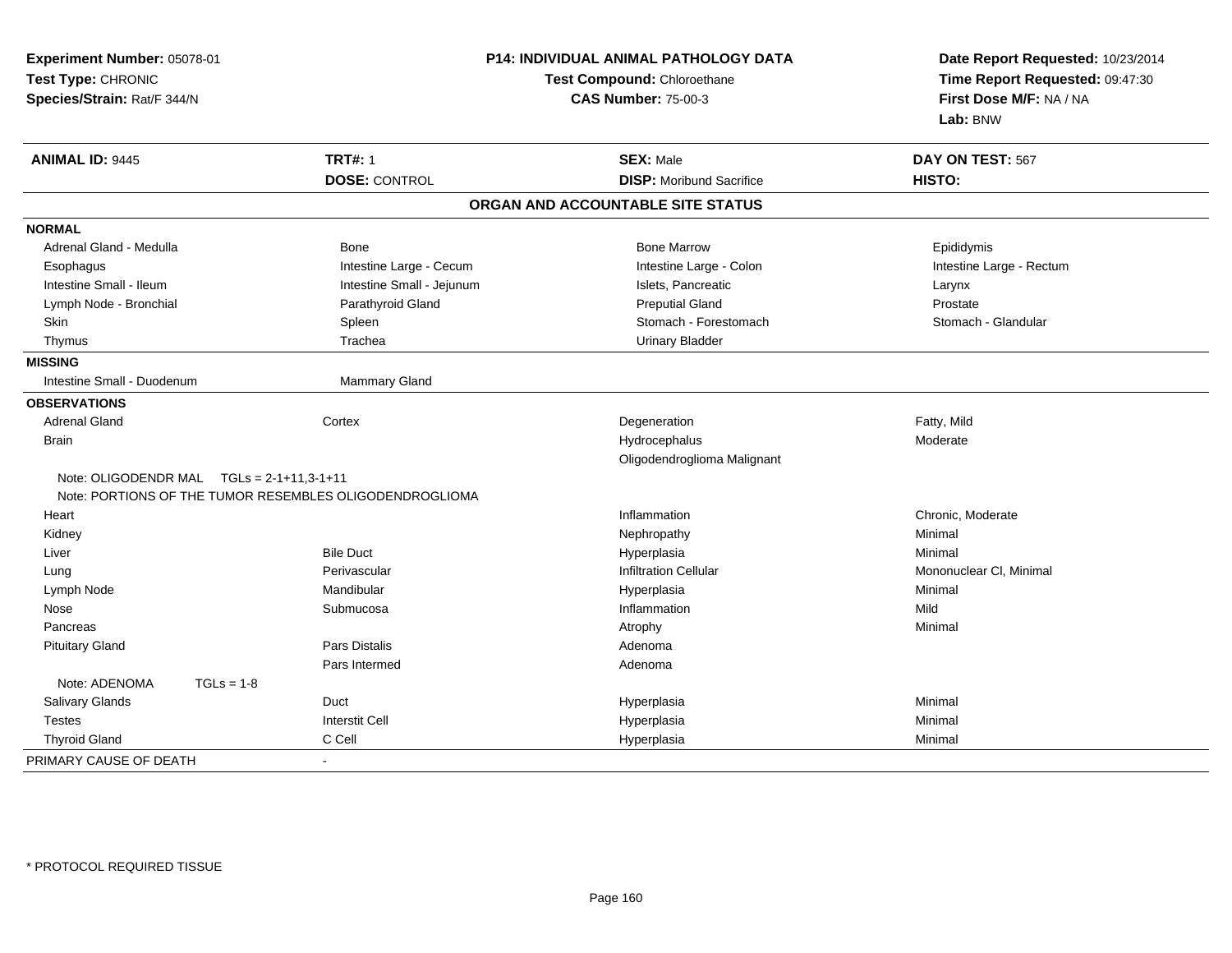| Experiment Number: 05078-01<br>Test Type: CHRONIC<br>Species/Strain: Rat/F 344/N |              |                           | <b>P14: INDIVIDUAL ANIMAL PATHOLOGY DATA</b><br>Test Compound: Chloroethane<br><b>CAS Number: 75-00-3</b> | Date Report Requested: 10/23/2014<br>Time Report Requested: 09:47:30<br>First Dose M/F: NA / NA<br>Lab: BNW |  |
|----------------------------------------------------------------------------------|--------------|---------------------------|-----------------------------------------------------------------------------------------------------------|-------------------------------------------------------------------------------------------------------------|--|
| <b>ANIMAL ID: 9446</b>                                                           |              | <b>TRT#: 1</b>            | <b>SEX: Male</b>                                                                                          | DAY ON TEST: 545                                                                                            |  |
|                                                                                  |              | <b>DOSE: CONTROL</b>      | <b>DISP: Moribund Sacrifice</b>                                                                           | HISTO:                                                                                                      |  |
|                                                                                  |              |                           | ORGAN AND ACCOUNTABLE SITE STATUS                                                                         |                                                                                                             |  |
| <b>NORMAL</b>                                                                    |              |                           |                                                                                                           |                                                                                                             |  |
| Adrenal Gland - Medulla                                                          |              | <b>Bone</b>               | <b>Bone Marrow</b>                                                                                        | <b>Brain</b>                                                                                                |  |
| Esophagus                                                                        |              | Intestine Large - Colon   | Intestine Large - Rectum                                                                                  | Intestine Small - Duodenum                                                                                  |  |
| Intestine Small - Ileum                                                          |              | Intestine Small - Jejunum | Islets, Pancreatic                                                                                        | Larynx                                                                                                      |  |
| Lung                                                                             |              | Lymph Node - Mandibular   | Nose                                                                                                      | Pancreas                                                                                                    |  |
| <b>Preputial Gland</b>                                                           |              | Prostate                  | Salivary Glands                                                                                           | <b>Skin</b>                                                                                                 |  |
| Spleen                                                                           |              | Stomach - Forestomach     | Stomach - Glandular                                                                                       | <b>Testes</b>                                                                                               |  |
| Thymus                                                                           |              | Trachea                   | <b>Urinary Bladder</b>                                                                                    |                                                                                                             |  |
| <b>MISSING</b>                                                                   |              |                           |                                                                                                           |                                                                                                             |  |
| Epididymis                                                                       |              | Lymph Node - Bronchial    | Mammary Gland                                                                                             | Parathyroid Gland                                                                                           |  |
| <b>OBSERVATIONS</b>                                                              |              |                           |                                                                                                           |                                                                                                             |  |
| <b>Adrenal Gland</b>                                                             |              | Cortex                    | Degeneration                                                                                              | Fatty, Minimal                                                                                              |  |
| Heart                                                                            |              |                           | Inflammation                                                                                              | Chronic, Minimal                                                                                            |  |
| Intestine Large                                                                  |              | Cecum                     | Parasite Metazoan                                                                                         |                                                                                                             |  |
| Kidney                                                                           |              |                           | Nephropathy                                                                                               | Mild                                                                                                        |  |
| Liver                                                                            |              |                           | Degeneration                                                                                              | Fatty, Minimal                                                                                              |  |
|                                                                                  |              |                           | Inflammation                                                                                              | Granulomatous, Focal, Mild                                                                                  |  |
|                                                                                  |              |                           | Leukemia Mononuclear                                                                                      |                                                                                                             |  |
| <b>Pituitary Gland</b>                                                           |              | <b>Pars Distalis</b>      | Adenoma                                                                                                   |                                                                                                             |  |
| Note: ADENOMA                                                                    | $TGLs = 1-8$ |                           |                                                                                                           |                                                                                                             |  |
| <b>Thyroid Gland</b>                                                             |              | C Cell                    | Hyperplasia                                                                                               | Mild                                                                                                        |  |
| PRIMARY CAUSE OF DEATH                                                           |              | ۰                         |                                                                                                           |                                                                                                             |  |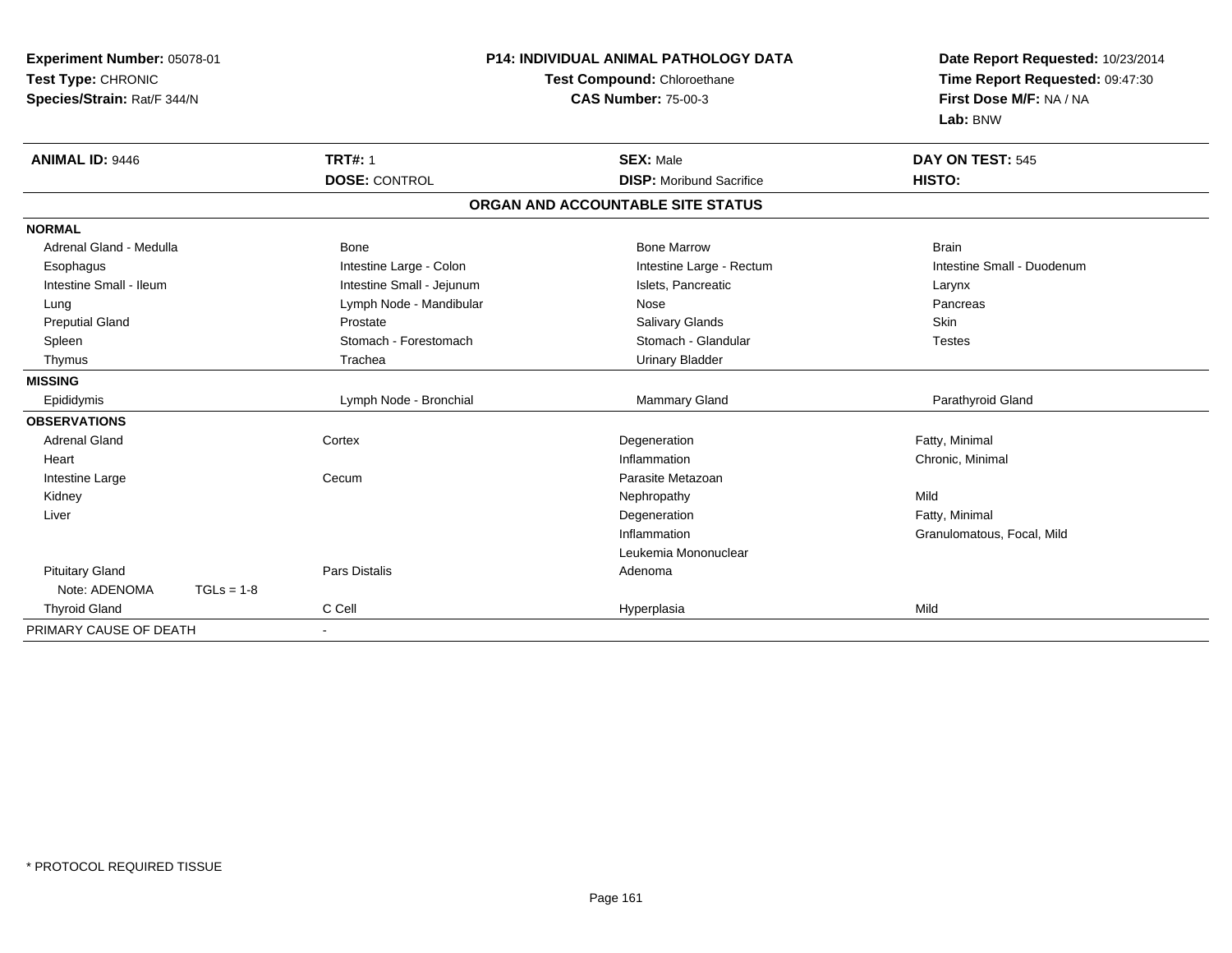| Experiment Number: 05078-01<br>Test Type: CHRONIC<br>Species/Strain: Rat/F 344/N |                           | <b>P14: INDIVIDUAL ANIMAL PATHOLOGY DATA</b><br>Test Compound: Chloroethane<br><b>CAS Number: 75-00-3</b> |                               |
|----------------------------------------------------------------------------------|---------------------------|-----------------------------------------------------------------------------------------------------------|-------------------------------|
| <b>ANIMAL ID: 9447</b>                                                           | <b>TRT#: 1</b>            | <b>SEX: Male</b>                                                                                          | DAY ON TEST: 587              |
|                                                                                  | <b>DOSE: CONTROL</b>      | <b>DISP:</b> Moribund Sacrifice                                                                           | HISTO:                        |
|                                                                                  |                           | ORGAN AND ACCOUNTABLE SITE STATUS                                                                         |                               |
| <b>NORMAL</b>                                                                    |                           |                                                                                                           |                               |
| Adrenal Gland - Medulla                                                          | Bone                      | <b>Bone Marrow</b>                                                                                        | <b>Brain</b>                  |
| Esophagus                                                                        | Intestine Large - Cecum   | Intestine Large - Colon                                                                                   | Intestine Large - Rectum      |
| Intestine Small - Duodenum                                                       | Intestine Small - Ileum   | Intestine Small - Jejunum                                                                                 | Islets, Pancreatic            |
| Lymph Node - Bronchial                                                           | Lymph Node - Mandibular   | Mammary Gland                                                                                             | Pancreas                      |
| <b>Preputial Gland</b>                                                           | Prostate                  | <b>Salivary Glands</b>                                                                                    | Skin                          |
| Spleen                                                                           | Stomach - Forestomach     | Stomach - Glandular                                                                                       | Thymus                        |
| <b>Urinary Bladder</b>                                                           |                           |                                                                                                           |                               |
| <b>MISSING</b>                                                                   |                           |                                                                                                           |                               |
| Parathyroid Gland                                                                |                           |                                                                                                           |                               |
| <b>OBSERVATIONS</b>                                                              |                           |                                                                                                           |                               |
| <b>Adrenal Gland</b>                                                             | Cortex                    | Degeneration                                                                                              | Fatty, Mild                   |
|                                                                                  | Cortex                    | Hyperplasia                                                                                               | Minimal                       |
| Epididymis                                                                       |                           | Vacuolization Cytoplasmic                                                                                 | Mild                          |
| Heart                                                                            |                           | Inflammation                                                                                              | Chronic, Mild                 |
| Kidney                                                                           |                           | Nephropathy                                                                                               | Moderate                      |
| Larynx                                                                           |                           | Inflammation                                                                                              | Suppurative, Minimal          |
| Liver                                                                            |                           | <b>Basophilic Focus</b>                                                                                   | Minimal                       |
|                                                                                  | <b>Bile Duct</b>          | Hyperplasia                                                                                               | Minimal                       |
|                                                                                  |                           | Inflammation                                                                                              | Granulomatous, Focal, Minimal |
| Lung                                                                             |                           | Leukemia Mononuclear                                                                                      |                               |
| Nose                                                                             | <b>Respirat Epith</b>     | Hyperplasia                                                                                               | Mild                          |
|                                                                                  |                           | Inflammation                                                                                              | Suppurative, Marked           |
| <b>Pituitary Gland</b>                                                           | Pars Distalis             | Hyperplasia                                                                                               | Mild                          |
| <b>Testes</b>                                                                    | Bilateral, Interstit Cell | Adenoma                                                                                                   |                               |
|                                                                                  |                           | Atrophy                                                                                                   | Mild                          |
| Note: ADENOMA<br>$TGLs = 1-7$                                                    |                           |                                                                                                           |                               |
| <b>Thyroid Gland</b>                                                             | C Cell                    | Adenoma                                                                                                   |                               |
| Trachea                                                                          |                           | Inflammation                                                                                              | Suppurative, Minimal          |
| PRIMARY CAUSE OF DEATH                                                           | $\blacksquare$            |                                                                                                           |                               |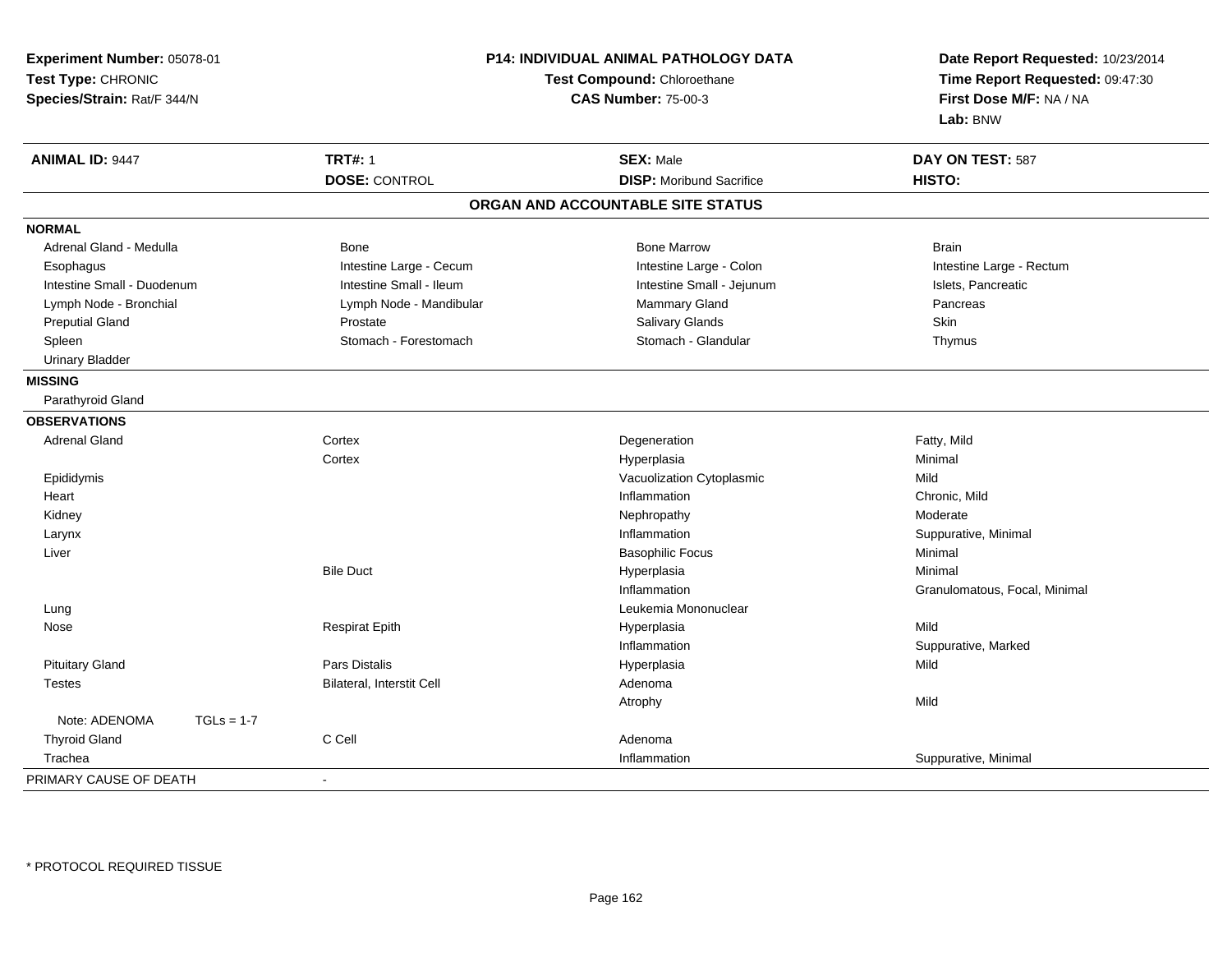| <b>TRT#: 1</b><br><b>ANIMAL ID: 9448</b><br><b>SEX: Male</b><br>DAY ON TEST: 730<br><b>DOSE: CONTROL</b><br><b>DISP: Terminal Sacrifice</b><br><b>HISTO:</b><br>ORGAN AND ACCOUNTABLE SITE STATUS<br><b>NORMAL</b><br><b>Bone Marrow</b><br><b>Brain</b><br>Epididymis<br>Bone<br>Intestine Large - Cecum<br>Intestine Large - Colon<br>Intestine Large - Rectum<br>Esophagus<br>Intestine Small - Ileum<br>Intestine Small - Jejunum<br>Islets, Pancreatic<br>Intestine Small - Duodenum<br>Lymph Node - Bronchial<br>Lymph Node - Mandibular<br>Larynx<br>Lung<br>Parathyroid Gland<br><b>Preputial Gland</b><br>Spleen<br>Stomach - Forestomach<br><b>Urinary Bladder</b><br>Stomach - Glandular<br>Trachea<br><b>MISSING</b><br>Thymus<br><b>OBSERVATIONS</b><br>Fatty, Mild<br><b>Adrenal Gland</b><br>Cortex<br>Degeneration<br>Cortex<br>Moderate<br>Hyperplasia<br>Medulla<br>Pheochromocytoma Benign<br>Heart<br>Chronic, Marked<br>Inflammation<br>Marked<br>Kidney<br>Nephropathy<br>Note: NEPHROPATHY<br>$TGLs = 2-5$<br><b>Bile Duct</b><br>Liver<br>Hyperplasia<br>Minimal<br>Mammary Gland<br>Hyperplasia<br>Minimal<br>Submucosa<br>Inflammation<br>Minimal<br>Nose<br>Pancreas<br>Atrophy<br>Minimal<br><b>Pituitary Gland</b><br><b>Pars Distalis</b><br>Adenoma<br>Note: ADENOMA<br>$TGLs = 4-8$<br>Prostate<br>Inflammation<br>Suppurative, Mild<br>Salivary Glands<br>Duct<br>Mild<br>Hyperplasia<br>Skin<br>Keratoacanthoma<br>Note: KERATOACANTHMA<br>$TGLs = 3-11$<br>Bilateral, Interstit Cell<br>Adenoma<br><b>Testes</b><br>Atrophy<br>Moderate<br>Note: ADENOMA<br>$TGLs = 1-7$<br>C Cell<br><b>Thyroid Gland</b><br>Minimal<br>Hyperplasia | Experiment Number: 05078-01<br>Test Type: CHRONIC<br>Species/Strain: Rat/F 344/N | P14: INDIVIDUAL ANIMAL PATHOLOGY DATA<br>Test Compound: Chloroethane<br><b>CAS Number: 75-00-3</b> |  | Date Report Requested: 10/23/2014<br>Time Report Requested: 09:47:30<br>First Dose M/F: NA / NA<br>Lab: BNW |
|-------------------------------------------------------------------------------------------------------------------------------------------------------------------------------------------------------------------------------------------------------------------------------------------------------------------------------------------------------------------------------------------------------------------------------------------------------------------------------------------------------------------------------------------------------------------------------------------------------------------------------------------------------------------------------------------------------------------------------------------------------------------------------------------------------------------------------------------------------------------------------------------------------------------------------------------------------------------------------------------------------------------------------------------------------------------------------------------------------------------------------------------------------------------------------------------------------------------------------------------------------------------------------------------------------------------------------------------------------------------------------------------------------------------------------------------------------------------------------------------------------------------------------------------------------------------------------------------------------------------------------------------------------------------------|----------------------------------------------------------------------------------|----------------------------------------------------------------------------------------------------|--|-------------------------------------------------------------------------------------------------------------|
|                                                                                                                                                                                                                                                                                                                                                                                                                                                                                                                                                                                                                                                                                                                                                                                                                                                                                                                                                                                                                                                                                                                                                                                                                                                                                                                                                                                                                                                                                                                                                                                                                                                                         |                                                                                  |                                                                                                    |  |                                                                                                             |
|                                                                                                                                                                                                                                                                                                                                                                                                                                                                                                                                                                                                                                                                                                                                                                                                                                                                                                                                                                                                                                                                                                                                                                                                                                                                                                                                                                                                                                                                                                                                                                                                                                                                         |                                                                                  |                                                                                                    |  |                                                                                                             |
|                                                                                                                                                                                                                                                                                                                                                                                                                                                                                                                                                                                                                                                                                                                                                                                                                                                                                                                                                                                                                                                                                                                                                                                                                                                                                                                                                                                                                                                                                                                                                                                                                                                                         |                                                                                  |                                                                                                    |  |                                                                                                             |
|                                                                                                                                                                                                                                                                                                                                                                                                                                                                                                                                                                                                                                                                                                                                                                                                                                                                                                                                                                                                                                                                                                                                                                                                                                                                                                                                                                                                                                                                                                                                                                                                                                                                         |                                                                                  |                                                                                                    |  |                                                                                                             |
|                                                                                                                                                                                                                                                                                                                                                                                                                                                                                                                                                                                                                                                                                                                                                                                                                                                                                                                                                                                                                                                                                                                                                                                                                                                                                                                                                                                                                                                                                                                                                                                                                                                                         |                                                                                  |                                                                                                    |  |                                                                                                             |
|                                                                                                                                                                                                                                                                                                                                                                                                                                                                                                                                                                                                                                                                                                                                                                                                                                                                                                                                                                                                                                                                                                                                                                                                                                                                                                                                                                                                                                                                                                                                                                                                                                                                         |                                                                                  |                                                                                                    |  |                                                                                                             |
|                                                                                                                                                                                                                                                                                                                                                                                                                                                                                                                                                                                                                                                                                                                                                                                                                                                                                                                                                                                                                                                                                                                                                                                                                                                                                                                                                                                                                                                                                                                                                                                                                                                                         |                                                                                  |                                                                                                    |  |                                                                                                             |
|                                                                                                                                                                                                                                                                                                                                                                                                                                                                                                                                                                                                                                                                                                                                                                                                                                                                                                                                                                                                                                                                                                                                                                                                                                                                                                                                                                                                                                                                                                                                                                                                                                                                         |                                                                                  |                                                                                                    |  |                                                                                                             |
|                                                                                                                                                                                                                                                                                                                                                                                                                                                                                                                                                                                                                                                                                                                                                                                                                                                                                                                                                                                                                                                                                                                                                                                                                                                                                                                                                                                                                                                                                                                                                                                                                                                                         |                                                                                  |                                                                                                    |  |                                                                                                             |
|                                                                                                                                                                                                                                                                                                                                                                                                                                                                                                                                                                                                                                                                                                                                                                                                                                                                                                                                                                                                                                                                                                                                                                                                                                                                                                                                                                                                                                                                                                                                                                                                                                                                         |                                                                                  |                                                                                                    |  |                                                                                                             |
|                                                                                                                                                                                                                                                                                                                                                                                                                                                                                                                                                                                                                                                                                                                                                                                                                                                                                                                                                                                                                                                                                                                                                                                                                                                                                                                                                                                                                                                                                                                                                                                                                                                                         |                                                                                  |                                                                                                    |  |                                                                                                             |
|                                                                                                                                                                                                                                                                                                                                                                                                                                                                                                                                                                                                                                                                                                                                                                                                                                                                                                                                                                                                                                                                                                                                                                                                                                                                                                                                                                                                                                                                                                                                                                                                                                                                         |                                                                                  |                                                                                                    |  |                                                                                                             |
|                                                                                                                                                                                                                                                                                                                                                                                                                                                                                                                                                                                                                                                                                                                                                                                                                                                                                                                                                                                                                                                                                                                                                                                                                                                                                                                                                                                                                                                                                                                                                                                                                                                                         |                                                                                  |                                                                                                    |  |                                                                                                             |
|                                                                                                                                                                                                                                                                                                                                                                                                                                                                                                                                                                                                                                                                                                                                                                                                                                                                                                                                                                                                                                                                                                                                                                                                                                                                                                                                                                                                                                                                                                                                                                                                                                                                         |                                                                                  |                                                                                                    |  |                                                                                                             |
|                                                                                                                                                                                                                                                                                                                                                                                                                                                                                                                                                                                                                                                                                                                                                                                                                                                                                                                                                                                                                                                                                                                                                                                                                                                                                                                                                                                                                                                                                                                                                                                                                                                                         |                                                                                  |                                                                                                    |  |                                                                                                             |
|                                                                                                                                                                                                                                                                                                                                                                                                                                                                                                                                                                                                                                                                                                                                                                                                                                                                                                                                                                                                                                                                                                                                                                                                                                                                                                                                                                                                                                                                                                                                                                                                                                                                         |                                                                                  |                                                                                                    |  |                                                                                                             |
|                                                                                                                                                                                                                                                                                                                                                                                                                                                                                                                                                                                                                                                                                                                                                                                                                                                                                                                                                                                                                                                                                                                                                                                                                                                                                                                                                                                                                                                                                                                                                                                                                                                                         |                                                                                  |                                                                                                    |  |                                                                                                             |
|                                                                                                                                                                                                                                                                                                                                                                                                                                                                                                                                                                                                                                                                                                                                                                                                                                                                                                                                                                                                                                                                                                                                                                                                                                                                                                                                                                                                                                                                                                                                                                                                                                                                         |                                                                                  |                                                                                                    |  |                                                                                                             |
|                                                                                                                                                                                                                                                                                                                                                                                                                                                                                                                                                                                                                                                                                                                                                                                                                                                                                                                                                                                                                                                                                                                                                                                                                                                                                                                                                                                                                                                                                                                                                                                                                                                                         |                                                                                  |                                                                                                    |  |                                                                                                             |
|                                                                                                                                                                                                                                                                                                                                                                                                                                                                                                                                                                                                                                                                                                                                                                                                                                                                                                                                                                                                                                                                                                                                                                                                                                                                                                                                                                                                                                                                                                                                                                                                                                                                         |                                                                                  |                                                                                                    |  |                                                                                                             |
|                                                                                                                                                                                                                                                                                                                                                                                                                                                                                                                                                                                                                                                                                                                                                                                                                                                                                                                                                                                                                                                                                                                                                                                                                                                                                                                                                                                                                                                                                                                                                                                                                                                                         |                                                                                  |                                                                                                    |  |                                                                                                             |
|                                                                                                                                                                                                                                                                                                                                                                                                                                                                                                                                                                                                                                                                                                                                                                                                                                                                                                                                                                                                                                                                                                                                                                                                                                                                                                                                                                                                                                                                                                                                                                                                                                                                         |                                                                                  |                                                                                                    |  |                                                                                                             |
|                                                                                                                                                                                                                                                                                                                                                                                                                                                                                                                                                                                                                                                                                                                                                                                                                                                                                                                                                                                                                                                                                                                                                                                                                                                                                                                                                                                                                                                                                                                                                                                                                                                                         |                                                                                  |                                                                                                    |  |                                                                                                             |
|                                                                                                                                                                                                                                                                                                                                                                                                                                                                                                                                                                                                                                                                                                                                                                                                                                                                                                                                                                                                                                                                                                                                                                                                                                                                                                                                                                                                                                                                                                                                                                                                                                                                         |                                                                                  |                                                                                                    |  |                                                                                                             |
|                                                                                                                                                                                                                                                                                                                                                                                                                                                                                                                                                                                                                                                                                                                                                                                                                                                                                                                                                                                                                                                                                                                                                                                                                                                                                                                                                                                                                                                                                                                                                                                                                                                                         |                                                                                  |                                                                                                    |  |                                                                                                             |
|                                                                                                                                                                                                                                                                                                                                                                                                                                                                                                                                                                                                                                                                                                                                                                                                                                                                                                                                                                                                                                                                                                                                                                                                                                                                                                                                                                                                                                                                                                                                                                                                                                                                         |                                                                                  |                                                                                                    |  |                                                                                                             |
|                                                                                                                                                                                                                                                                                                                                                                                                                                                                                                                                                                                                                                                                                                                                                                                                                                                                                                                                                                                                                                                                                                                                                                                                                                                                                                                                                                                                                                                                                                                                                                                                                                                                         |                                                                                  |                                                                                                    |  |                                                                                                             |
|                                                                                                                                                                                                                                                                                                                                                                                                                                                                                                                                                                                                                                                                                                                                                                                                                                                                                                                                                                                                                                                                                                                                                                                                                                                                                                                                                                                                                                                                                                                                                                                                                                                                         |                                                                                  |                                                                                                    |  |                                                                                                             |
|                                                                                                                                                                                                                                                                                                                                                                                                                                                                                                                                                                                                                                                                                                                                                                                                                                                                                                                                                                                                                                                                                                                                                                                                                                                                                                                                                                                                                                                                                                                                                                                                                                                                         |                                                                                  |                                                                                                    |  |                                                                                                             |
|                                                                                                                                                                                                                                                                                                                                                                                                                                                                                                                                                                                                                                                                                                                                                                                                                                                                                                                                                                                                                                                                                                                                                                                                                                                                                                                                                                                                                                                                                                                                                                                                                                                                         |                                                                                  |                                                                                                    |  |                                                                                                             |
|                                                                                                                                                                                                                                                                                                                                                                                                                                                                                                                                                                                                                                                                                                                                                                                                                                                                                                                                                                                                                                                                                                                                                                                                                                                                                                                                                                                                                                                                                                                                                                                                                                                                         |                                                                                  |                                                                                                    |  |                                                                                                             |
|                                                                                                                                                                                                                                                                                                                                                                                                                                                                                                                                                                                                                                                                                                                                                                                                                                                                                                                                                                                                                                                                                                                                                                                                                                                                                                                                                                                                                                                                                                                                                                                                                                                                         |                                                                                  |                                                                                                    |  |                                                                                                             |
|                                                                                                                                                                                                                                                                                                                                                                                                                                                                                                                                                                                                                                                                                                                                                                                                                                                                                                                                                                                                                                                                                                                                                                                                                                                                                                                                                                                                                                                                                                                                                                                                                                                                         |                                                                                  |                                                                                                    |  |                                                                                                             |

PRIMARY CAUSE OF DEATH-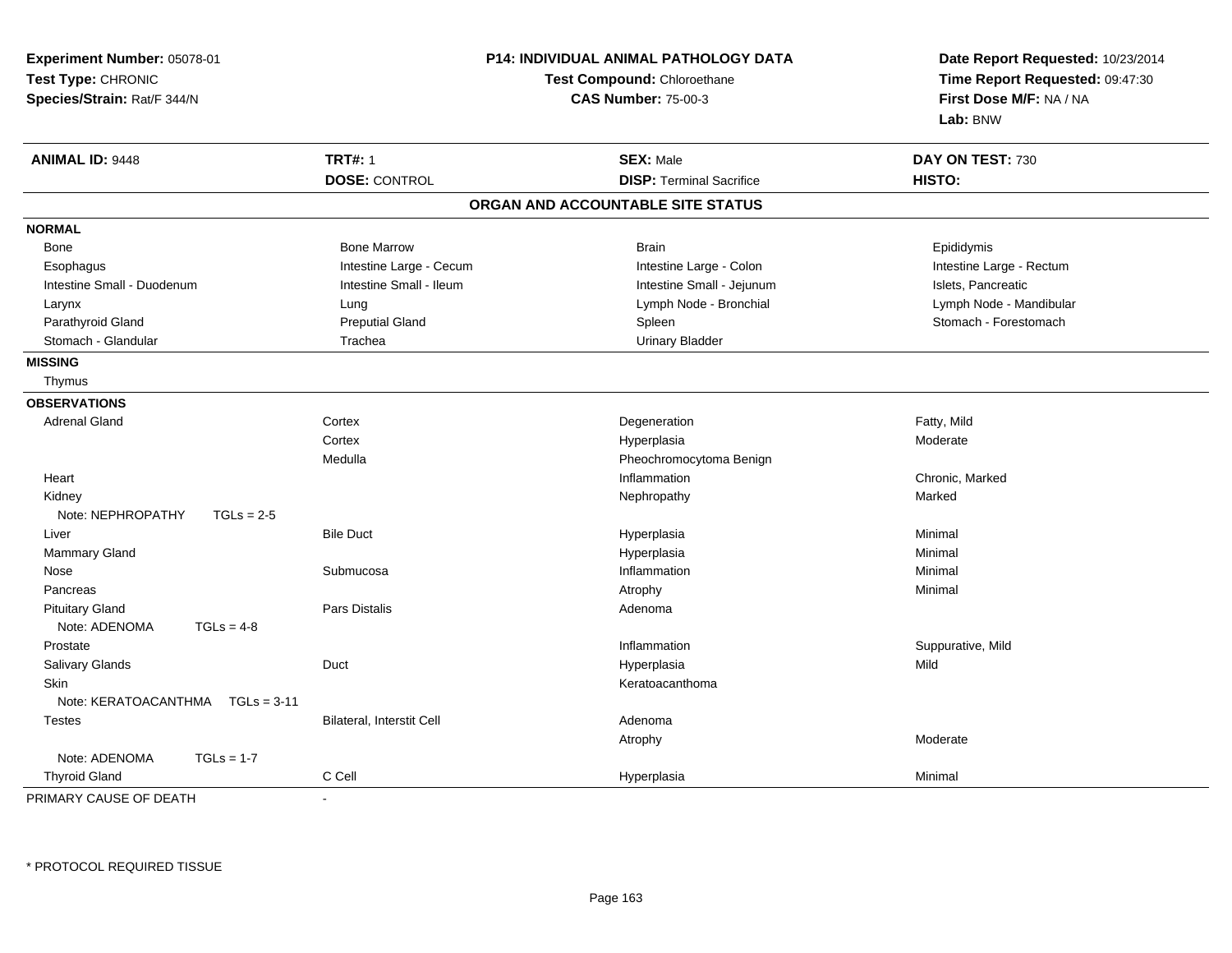| <b>Experiment Number: 05078-01</b><br><b>Test Type: CHRONIC</b><br>Species/Strain: Rat/F 344/N |                                        | <b>P14: INDIVIDUAL ANIMAL PATHOLOGY DATA</b><br>Test Compound: Chloroethane<br><b>CAS Number: 75-00-3</b> | Date Report Requested: 10/23/2014<br>Time Report Requested: 09:47:30<br>First Dose M/F: NA / NA<br>Lab: BNW |  |
|------------------------------------------------------------------------------------------------|----------------------------------------|-----------------------------------------------------------------------------------------------------------|-------------------------------------------------------------------------------------------------------------|--|
| <b>ANIMAL ID: 9448</b>                                                                         | <b>TRT#: 1</b><br><b>DOSE: CONTROL</b> | <b>SEX: Male</b><br><b>DISP:</b> Terminal Sacrifice                                                       | DAY ON TEST: 730<br>HISTO:                                                                                  |  |
|                                                                                                |                                        | ORGAN AND ACCOUNTABLE SITE STATUS                                                                         |                                                                                                             |  |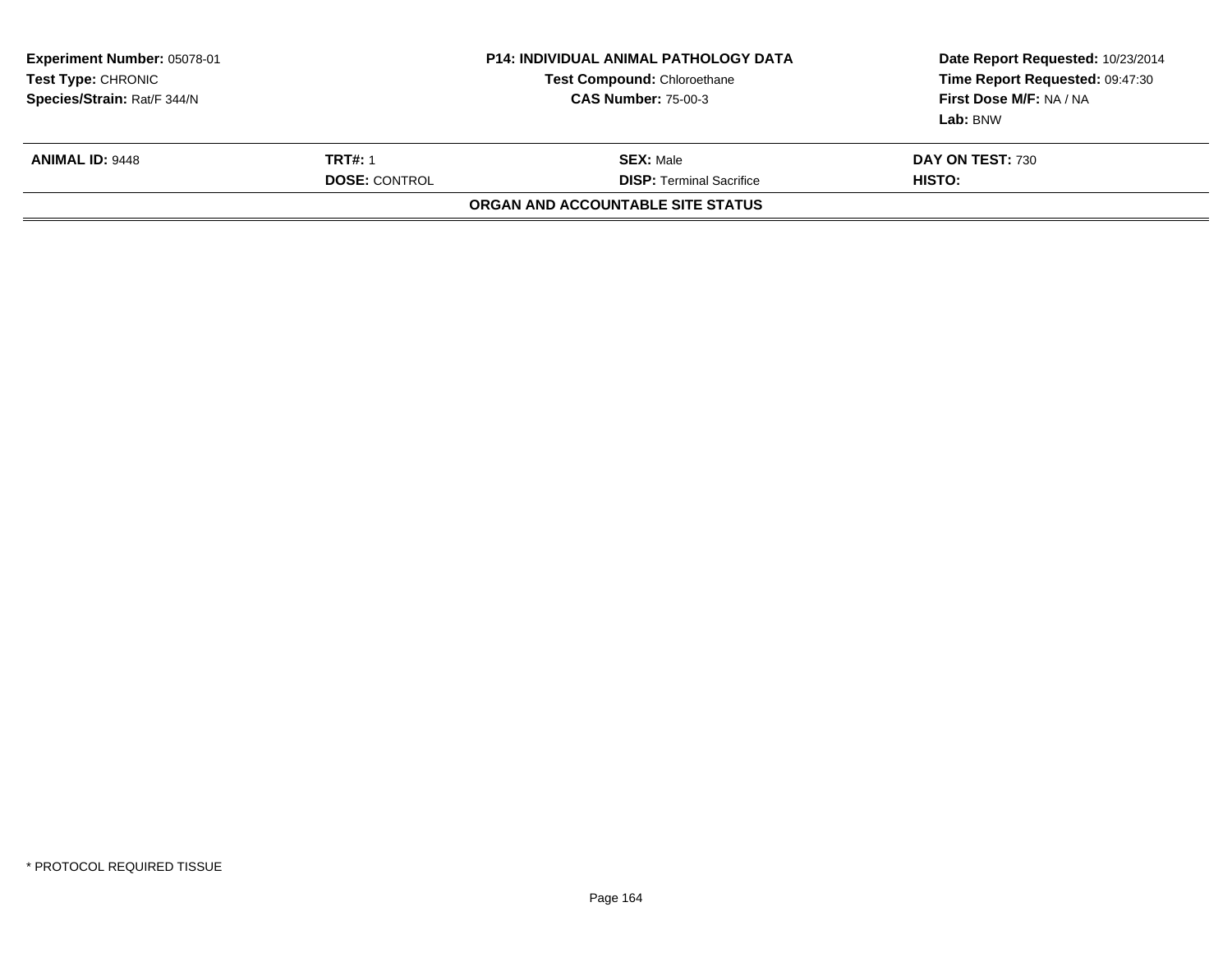| Experiment Number: 05078-01          |                         | <b>P14: INDIVIDUAL ANIMAL PATHOLOGY DATA</b> | Date Report Requested: 10/23/2014 |  |
|--------------------------------------|-------------------------|----------------------------------------------|-----------------------------------|--|
| Test Type: CHRONIC                   |                         | Test Compound: Chloroethane                  | Time Report Requested: 09:47:30   |  |
| Species/Strain: Rat/F 344/N          |                         | <b>CAS Number: 75-00-3</b>                   | First Dose M/F: NA / NA           |  |
|                                      |                         |                                              | Lab: BNW                          |  |
| <b>ANIMAL ID: 9449</b>               | <b>TRT#: 1</b>          | <b>SEX: Male</b>                             | DAY ON TEST: 517                  |  |
|                                      | <b>DOSE: CONTROL</b>    | <b>DISP:</b> Moribund Sacrifice              | HISTO:                            |  |
|                                      |                         | ORGAN AND ACCOUNTABLE SITE STATUS            |                                   |  |
| <b>NORMAL</b>                        |                         |                                              |                                   |  |
| Bone                                 | <b>Bone Marrow</b>      | <b>Brain</b>                                 | Epididymis                        |  |
| Esophagus                            | Intestine Large - Cecum | Intestine Large - Colon                      | Intestine Large - Rectum          |  |
| Intestine Small - Duodenum           | Intestine Small - Ileum | Intestine Small - Jejunum                    | Islets, Pancreatic                |  |
| Larynx                               | <b>Nose</b>             | Pancreas                                     | Parathyroid Gland                 |  |
| <b>Preputial Gland</b>               | Prostate                | <b>Salivary Glands</b>                       | Skin                              |  |
| Stomach - Glandular                  | <b>Testes</b>           | Thymus                                       | Trachea                           |  |
| <b>Urinary Bladder</b>               |                         |                                              |                                   |  |
| <b>OBSERVATIONS</b>                  |                         |                                              |                                   |  |
| <b>Adrenal Gland</b>                 | Cortex                  | Degeneration                                 | Fatty, Mild                       |  |
|                                      | Cortex                  | Hyperplasia                                  | Moderate                          |  |
|                                      | Cortex                  | Leukemia Mononuclear                         |                                   |  |
|                                      | Medulla                 | Leukemia Mononuclear                         |                                   |  |
| Heart                                |                         | Inflammation                                 | Chronic, Mild                     |  |
|                                      |                         | Leukemia Mononuclear                         |                                   |  |
| Kidney                               |                         | Nephropathy                                  | Moderate                          |  |
| Liver                                |                         | Degeneration                                 | Fatty, Mild                       |  |
|                                      |                         | Hemorrhage                                   | Mild                              |  |
|                                      | <b>Bile Duct</b>        | Hyperplasia                                  | Minimal                           |  |
|                                      |                         | Leukemia Mononuclear                         |                                   |  |
| Note: HEMORRHAGE<br>$TGLs = 4-4$     |                         |                                              |                                   |  |
| Lung                                 |                         | Leukemia Mononuclear                         |                                   |  |
| Lymph Node                           | <b>Bronchial</b>        | Leukemia Mononuclear                         |                                   |  |
|                                      | Mandibular              | Leukemia Mononuclear                         |                                   |  |
|                                      | Renal                   | Leukemia Mononuclear                         |                                   |  |
| Note: LEUKEMIA MONUC<br>$TGLs = 1-2$ |                         |                                              |                                   |  |
| Mammary Gland                        |                         | Hyperplasia                                  | Minimal                           |  |
| <b>Pituitary Gland</b>               | <b>Pars Distalis</b>    | Adenoma                                      |                                   |  |
|                                      |                         | Leukemia Mononuclear                         |                                   |  |
| Note: ADENOMA<br>$TGLs = 6-8$        |                         |                                              |                                   |  |
| Spleen                               |                         | Leukemia Mononuclear                         |                                   |  |
|                                      |                         |                                              |                                   |  |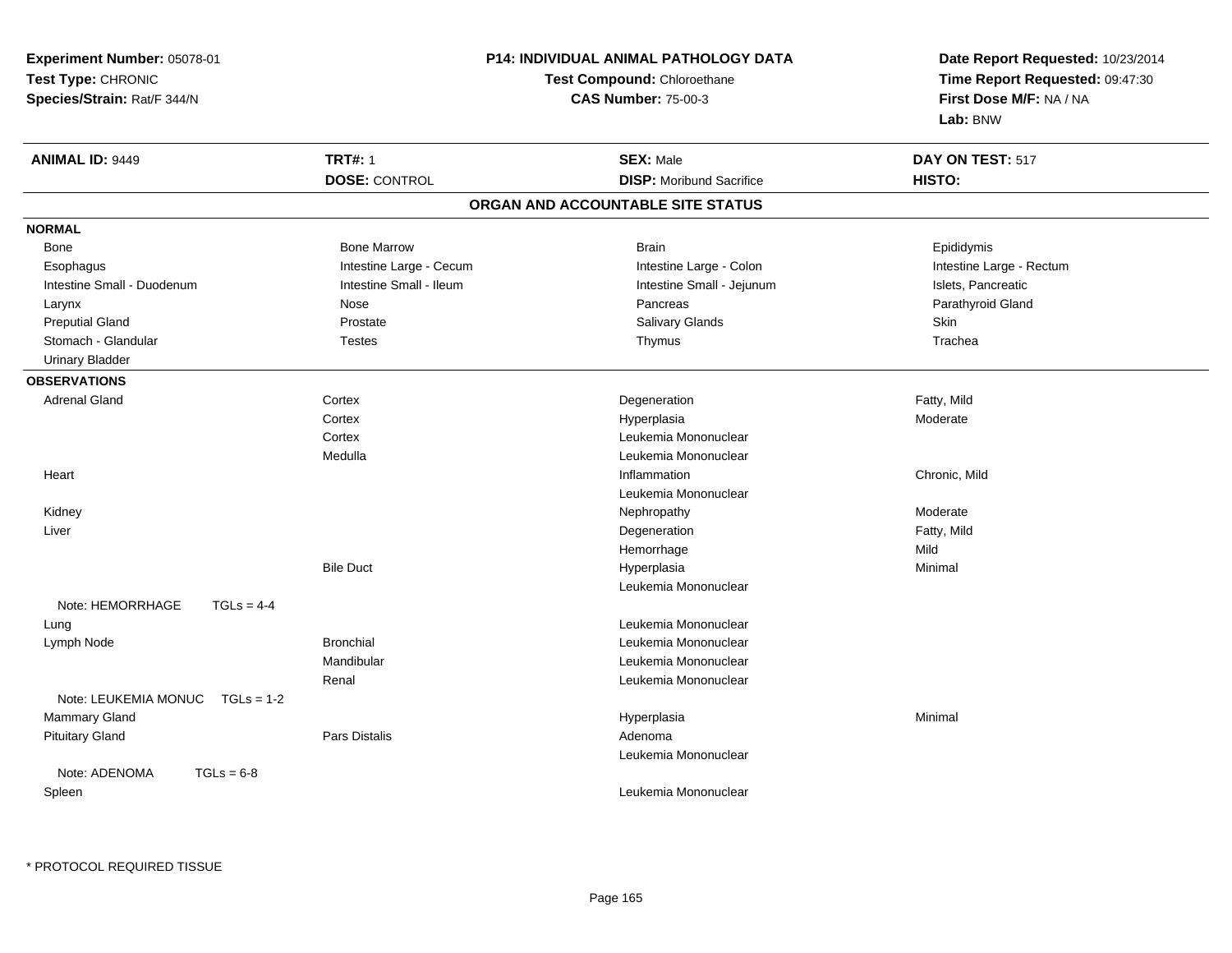| Experiment Number: 05078-01<br><b>Test Type: CHRONIC</b><br>Species/Strain: Rat/F 344/N |               |                         | <b>P14: INDIVIDUAL ANIMAL PATHOLOGY DATA</b><br>Test Compound: Chloroethane<br><b>CAS Number: 75-00-3</b> |  | Date Report Requested: 10/23/2014<br>Time Report Requested: 09:47:30<br>First Dose M/F: NA / NA<br>Lab: BNW |
|-----------------------------------------------------------------------------------------|---------------|-------------------------|-----------------------------------------------------------------------------------------------------------|--|-------------------------------------------------------------------------------------------------------------|
| <b>ANIMAL ID: 9449</b>                                                                  |               | <b>TRT#: 1</b>          | <b>SEX: Male</b>                                                                                          |  | DAY ON TEST: 517                                                                                            |
|                                                                                         |               | <b>DOSE: CONTROL</b>    | <b>DISP:</b> Moribund Sacrifice                                                                           |  | HISTO:                                                                                                      |
|                                                                                         |               |                         | ORGAN AND ACCOUNTABLE SITE STATUS                                                                         |  |                                                                                                             |
| Note: LEUKEMIA MONUC                                                                    | $TGLs = 2-4$  |                         |                                                                                                           |  |                                                                                                             |
| Stomach                                                                                 |               | Epithelium, Forestomach | Hyperplasia                                                                                               |  | Mild                                                                                                        |
|                                                                                         |               | Forestomach             | Inflammation                                                                                              |  | Chronic, Moderate                                                                                           |
|                                                                                         |               | Forestomach             | Ulcer                                                                                                     |  | Moderate                                                                                                    |
| Note: ULCER                                                                             | $TGLs = 5-11$ |                         |                                                                                                           |  |                                                                                                             |
| <b>Thyroid Gland</b>                                                                    |               | C Cell                  | Hyperplasia                                                                                               |  | Minimal                                                                                                     |
| PRIMARY CAUSE OF DEATH                                                                  |               |                         |                                                                                                           |  |                                                                                                             |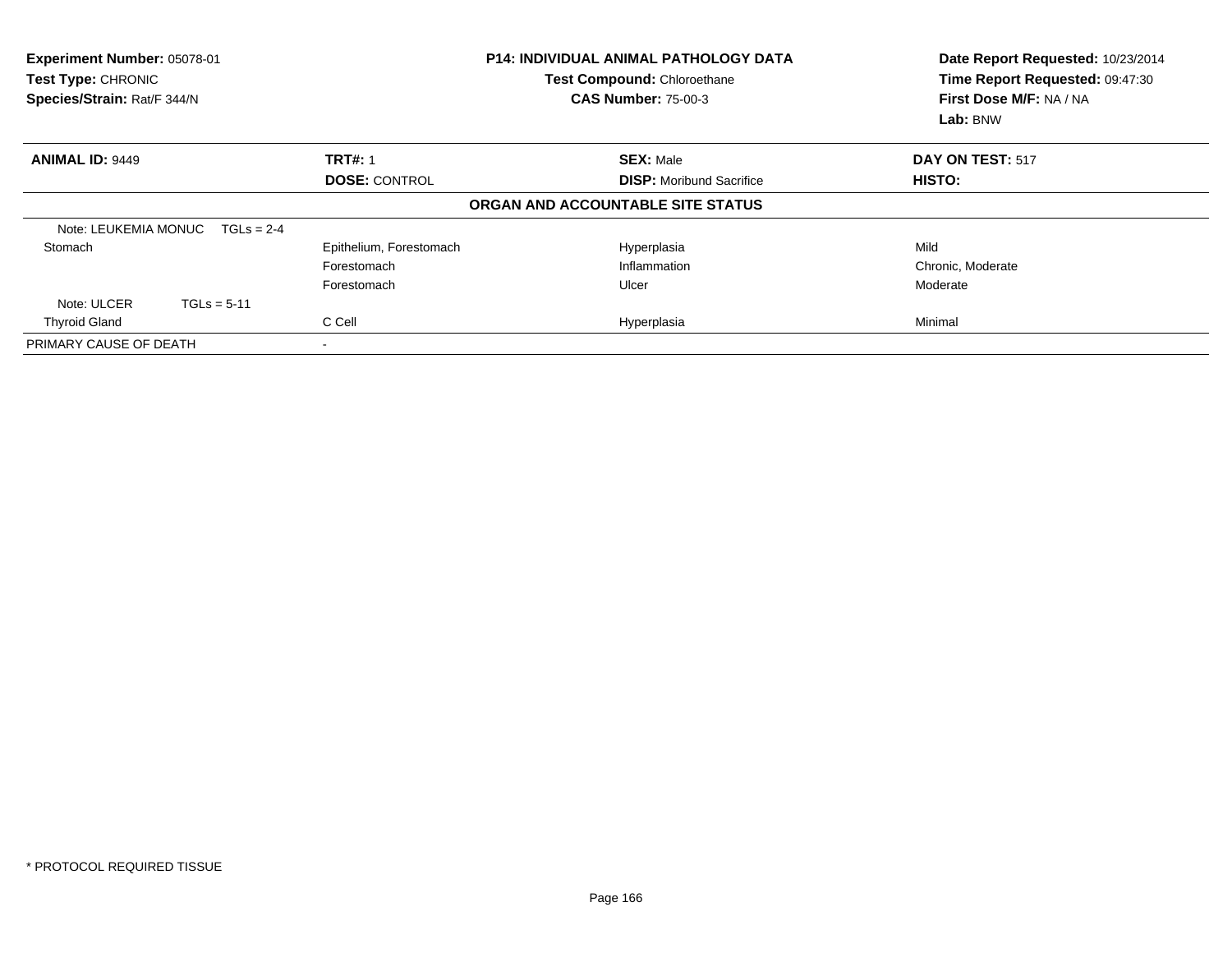| Experiment Number: 05078-01<br>Test Type: CHRONIC<br>Species/Strain: Rat/F 344/N |                                  | P14: INDIVIDUAL ANIMAL PATHOLOGY DATA<br>Test Compound: Chloroethane<br><b>CAS Number: 75-00-3</b> | Date Report Requested: 10/23/2014<br>Time Report Requested: 09:47:30<br>First Dose M/F: NA / NA<br>Lab: BNW |  |
|----------------------------------------------------------------------------------|----------------------------------|----------------------------------------------------------------------------------------------------|-------------------------------------------------------------------------------------------------------------|--|
| <b>ANIMAL ID: 9450</b>                                                           | <b>TRT#: 1</b>                   | <b>SEX: Male</b>                                                                                   | DAY ON TEST: 641                                                                                            |  |
|                                                                                  | <b>DOSE: CONTROL</b>             | <b>DISP: Natural Death</b>                                                                         | HISTO:                                                                                                      |  |
|                                                                                  |                                  | ORGAN AND ACCOUNTABLE SITE STATUS                                                                  |                                                                                                             |  |
| <b>NORMAL</b>                                                                    |                                  |                                                                                                    |                                                                                                             |  |
| <b>Adrenal Gland - Cortex</b>                                                    | Adrenal Gland - Medulla          | Bone                                                                                               | <b>Bone Marrow</b>                                                                                          |  |
| <b>Brain</b>                                                                     | Esophagus                        | Intestine Large - Colon                                                                            | Intestine Large - Rectum                                                                                    |  |
| Intestine Small - Duodenum                                                       | Intestine Small - Ileum          | Intestine Small - Jejunum                                                                          | Lung                                                                                                        |  |
| Lymph Node - Bronchial                                                           | Pancreas                         | Salivary Glands                                                                                    | Skin                                                                                                        |  |
| Stomach - Forestomach                                                            | Stomach - Glandular              | Thymus                                                                                             | <b>Thyroid Gland</b>                                                                                        |  |
| Trachea                                                                          | <b>Urinary Bladder</b>           |                                                                                                    |                                                                                                             |  |
| <b>MISSING</b>                                                                   |                                  |                                                                                                    |                                                                                                             |  |
| Islets, Pancreatic                                                               | Lymph Node - Mandibular          |                                                                                                    |                                                                                                             |  |
| <b>AUTO PRECLUDES DIAG.</b>                                                      |                                  |                                                                                                    |                                                                                                             |  |
| Intestine Large - Cecum                                                          |                                  |                                                                                                    |                                                                                                             |  |
| <b>OBSERVATIONS</b>                                                              |                                  |                                                                                                    |                                                                                                             |  |
| Epididymis                                                                       |                                  | Vacuolization Cytoplasmic                                                                          | Moderate                                                                                                    |  |
| Heart                                                                            |                                  | Inflammation                                                                                       | Chronic, Mild                                                                                               |  |
| Kidney                                                                           |                                  | Nephropathy                                                                                        | Moderate                                                                                                    |  |
| Larynx                                                                           |                                  | Inflammation                                                                                       | Suppurative, Minimal                                                                                        |  |
| Liver                                                                            |                                  | <b>Basophilic Focus</b>                                                                            | Minimal                                                                                                     |  |
|                                                                                  | <b>Bile Duct</b>                 | Hyperplasia                                                                                        | Minimal                                                                                                     |  |
|                                                                                  |                                  | Leukemia Mononuclear                                                                               |                                                                                                             |  |
| Mammary Gland                                                                    |                                  | Hyperplasia                                                                                        | Mild                                                                                                        |  |
| Nose                                                                             | Vomeronas Org                    | Inflammation                                                                                       | Suppurative, Mild                                                                                           |  |
| Parathyroid Gland                                                                |                                  | Adenoma                                                                                            |                                                                                                             |  |
| <b>Pituitary Gland</b>                                                           | <b>Pars Distalis</b>             | Adenoma                                                                                            |                                                                                                             |  |
| Note: ADENOMA<br>$TGLs = 1-8$                                                    |                                  |                                                                                                    |                                                                                                             |  |
| <b>Preputial Gland</b>                                                           |                                  | Inflammation                                                                                       | Suppurative, Mild                                                                                           |  |
| Prostate                                                                         |                                  | Inflammation                                                                                       | Suppurative, Mild                                                                                           |  |
| Spleen                                                                           |                                  | Leukemia Mononuclear                                                                               |                                                                                                             |  |
| <b>Testes</b>                                                                    | <b>Bilateral, Interstit Cell</b> | Adenoma                                                                                            |                                                                                                             |  |
|                                                                                  |                                  | Atrophy                                                                                            | Mild                                                                                                        |  |
| Tooth                                                                            | Pulp                             | Inflammation                                                                                       | Suppurative, Mild                                                                                           |  |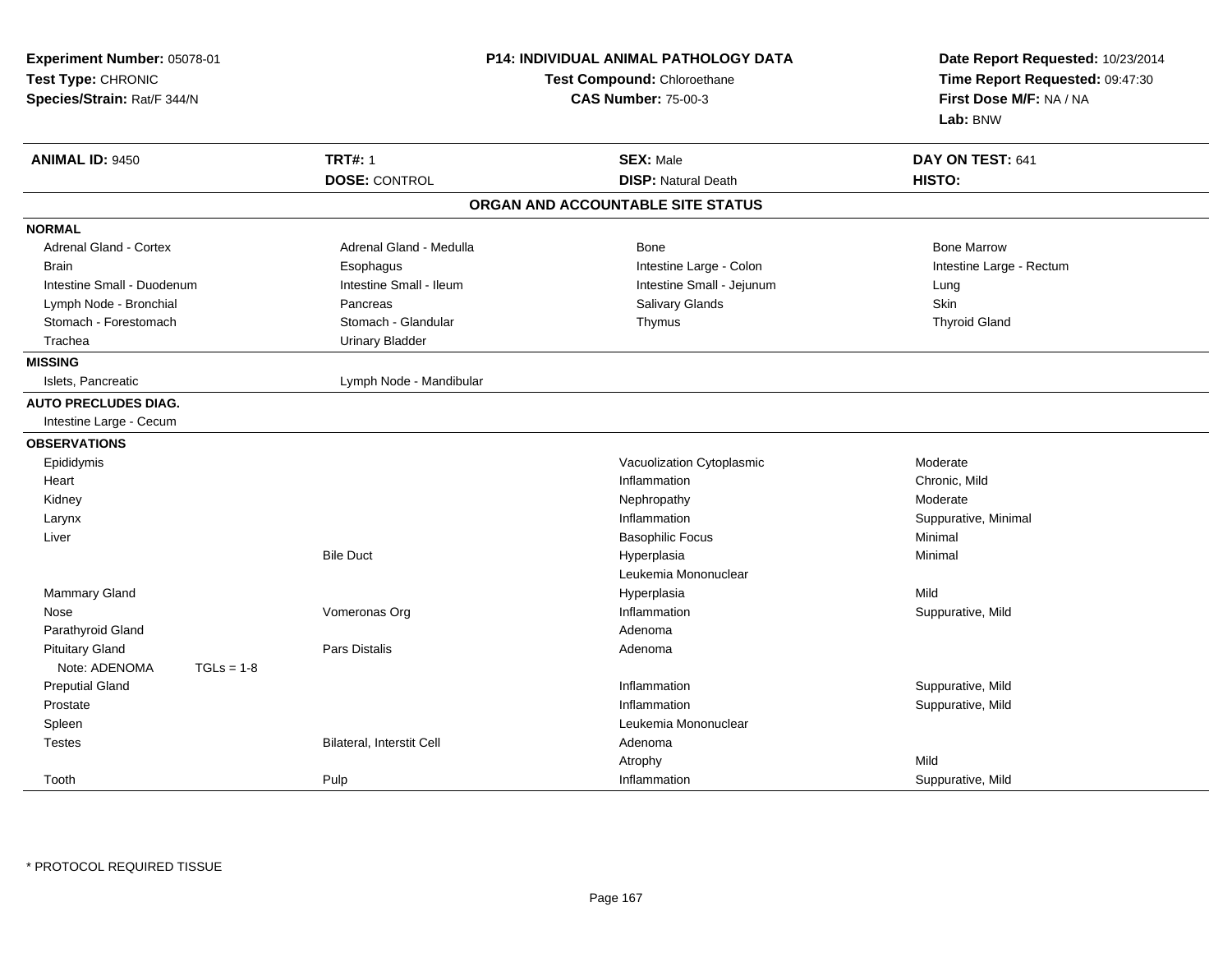| <b>Experiment Number: 05078-01</b><br><b>Test Type: CHRONIC</b><br>Species/Strain: Rat/F 344/N |                          | <b>P14: INDIVIDUAL ANIMAL PATHOLOGY DATA</b><br><b>Test Compound: Chloroethane</b><br><b>CAS Number: 75-00-3</b> | Date Report Requested: 10/23/2014<br>Time Report Requested: 09:47:30<br>First Dose M/F: NA / NA<br>Lab: BNW |
|------------------------------------------------------------------------------------------------|--------------------------|------------------------------------------------------------------------------------------------------------------|-------------------------------------------------------------------------------------------------------------|
| <b>ANIMAL ID: 9450</b>                                                                         | <b>TRT#: 1</b>           | <b>SEX:</b> Male                                                                                                 | DAY ON TEST: 641                                                                                            |
|                                                                                                | <b>DOSE: CONTROL</b>     | <b>DISP:</b> Natural Death                                                                                       | HISTO:                                                                                                      |
|                                                                                                |                          | ORGAN AND ACCOUNTABLE SITE STATUS                                                                                |                                                                                                             |
| PRIMARY CAUSE OF DEATH                                                                         | $\overline{\phantom{a}}$ |                                                                                                                  |                                                                                                             |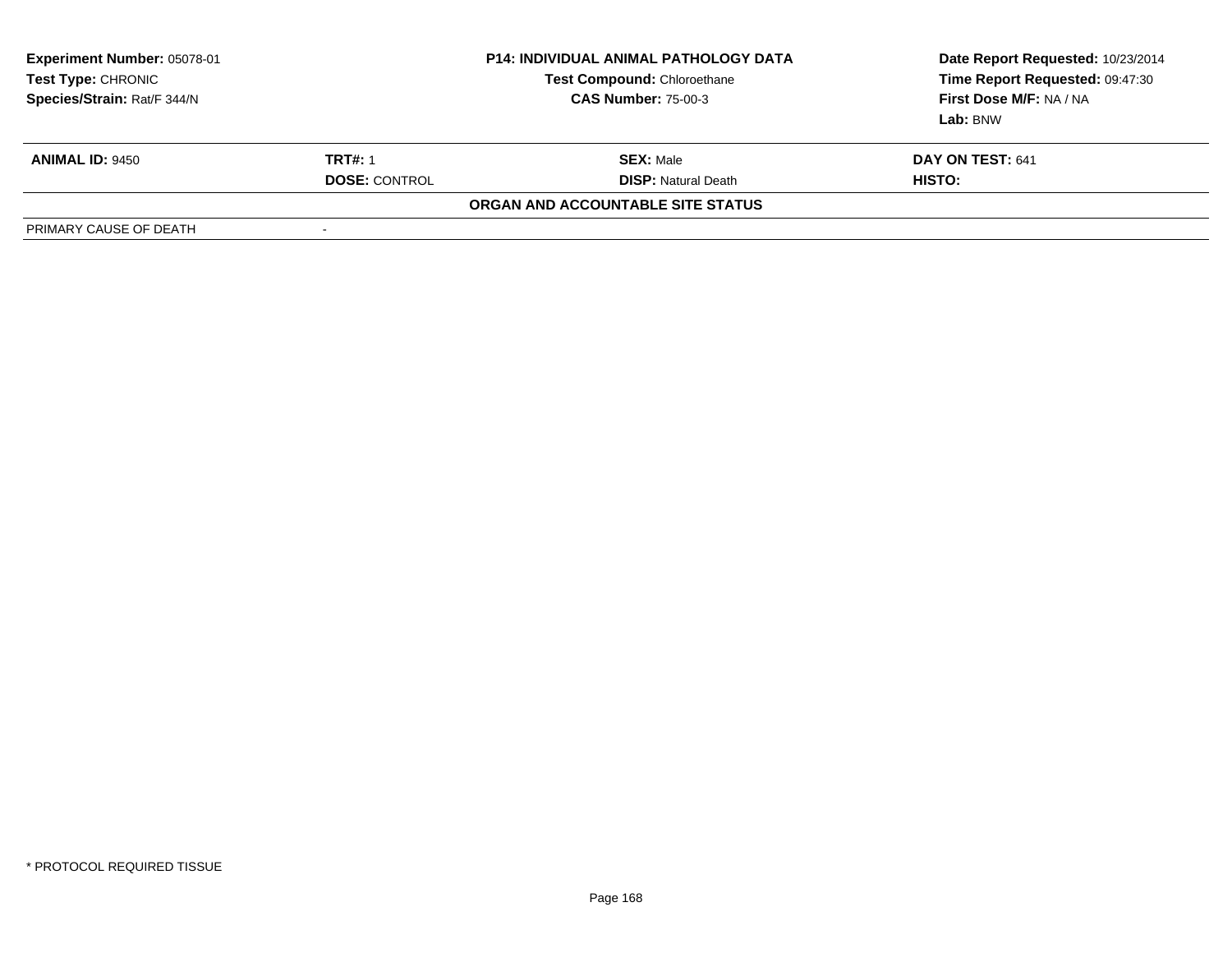| Experiment Number: 05078-01<br>Test Type: CHRONIC<br>Species/Strain: Rat/F 344/N |                         | <b>P14: INDIVIDUAL ANIMAL PATHOLOGY DATA</b><br>Test Compound: Chloroethane<br><b>CAS Number: 75-00-3</b> | Date Report Requested: 10/23/2014<br>Time Report Requested: 09:47:30<br>First Dose M/F: NA / NA<br>Lab: BNW |  |
|----------------------------------------------------------------------------------|-------------------------|-----------------------------------------------------------------------------------------------------------|-------------------------------------------------------------------------------------------------------------|--|
| <b>ANIMAL ID: 8151</b>                                                           | <b>TRT#: 4</b>          | <b>SEX: Female</b>                                                                                        | DAY ON TEST: 730                                                                                            |  |
|                                                                                  | DOSE: 15000 PPM         | <b>DISP: Terminal Sacrifice</b>                                                                           | HISTO:                                                                                                      |  |
|                                                                                  |                         | ORGAN AND ACCOUNTABLE SITE STATUS                                                                         |                                                                                                             |  |
| <b>NORMAL</b>                                                                    |                         |                                                                                                           |                                                                                                             |  |
| <b>Adrenal Gland - Cortex</b>                                                    | Bone                    | <b>Bone Marrow</b>                                                                                        | <b>Brain</b>                                                                                                |  |
| <b>Clitoral Gland</b>                                                            | Esophagus               | Intestine Large - Colon                                                                                   | Intestine Large - Rectum                                                                                    |  |
| Intestine Small - Duodenum                                                       | Intestine Small - Ileum | Intestine Small - Jejunum                                                                                 | Islets, Pancreatic                                                                                          |  |
| Larynx                                                                           | Lymph Node - Bronchial  | Lymph Node - Mandibular                                                                                   | Ovary                                                                                                       |  |
| Pancreas                                                                         | Parathyroid Gland       | Salivary Glands                                                                                           | <b>Skin</b>                                                                                                 |  |
| Stomach - Forestomach                                                            | Stomach - Glandular     | <b>Thyroid Gland</b>                                                                                      | <b>Urinary Bladder</b>                                                                                      |  |
| <b>MISSING</b>                                                                   |                         |                                                                                                           |                                                                                                             |  |
| Thymus                                                                           |                         |                                                                                                           |                                                                                                             |  |
| <b>INSUFFICIENT TISSUE</b>                                                       |                         |                                                                                                           |                                                                                                             |  |
| Adrenal Gland - Medulla                                                          |                         |                                                                                                           |                                                                                                             |  |
| <b>OBSERVATIONS</b>                                                              |                         |                                                                                                           |                                                                                                             |  |
| Eye                                                                              | Retina                  | Atrophy                                                                                                   | Marked                                                                                                      |  |
|                                                                                  | <b>Bilateral</b>        | Cataract                                                                                                  | Marked                                                                                                      |  |
|                                                                                  |                         | Synechia                                                                                                  | Marked                                                                                                      |  |
| Note: CATARACT<br>$TGLs = 1-11$                                                  |                         |                                                                                                           |                                                                                                             |  |
| Heart                                                                            |                         | Inflammation                                                                                              | Chronic, Mild                                                                                               |  |
| Intestine Large                                                                  | Cecum                   | Parasite Metazoan                                                                                         |                                                                                                             |  |
| Kidney                                                                           | <b>Renal Tubule</b>     | Hyperplasia                                                                                               | Focal, Mild                                                                                                 |  |
|                                                                                  |                         | Nephropathy                                                                                               | Moderate                                                                                                    |  |
| Liver                                                                            |                         | <b>Basophilic Focus</b>                                                                                   | Minimal                                                                                                     |  |
|                                                                                  |                         | Inflammation                                                                                              | Granulomatous, Focal, Mild                                                                                  |  |
|                                                                                  |                         | Leukemia Mononuclear                                                                                      |                                                                                                             |  |
| Lung                                                                             | Perivascular            | <b>Infiltration Cellular</b>                                                                              | Mononuclear CI, Minimal                                                                                     |  |
| Mammary Gland                                                                    |                         | Hyperplasia                                                                                               | Mild                                                                                                        |  |
| Nose                                                                             | Submucosa               | Inflammation                                                                                              | Mild                                                                                                        |  |
| <b>Pituitary Gland</b>                                                           | <b>Pars Distalis</b>    | Adenoma                                                                                                   |                                                                                                             |  |
| Spleen                                                                           |                         | Inflammation                                                                                              | Granulomatous, Focal, Mild                                                                                  |  |
|                                                                                  |                         | Leukemia Mononuclear                                                                                      |                                                                                                             |  |
| Trachea                                                                          |                         | Inflammation                                                                                              | Suppurative, Minimal                                                                                        |  |
| <b>Uterus</b>                                                                    |                         | Polyp Stromal                                                                                             |                                                                                                             |  |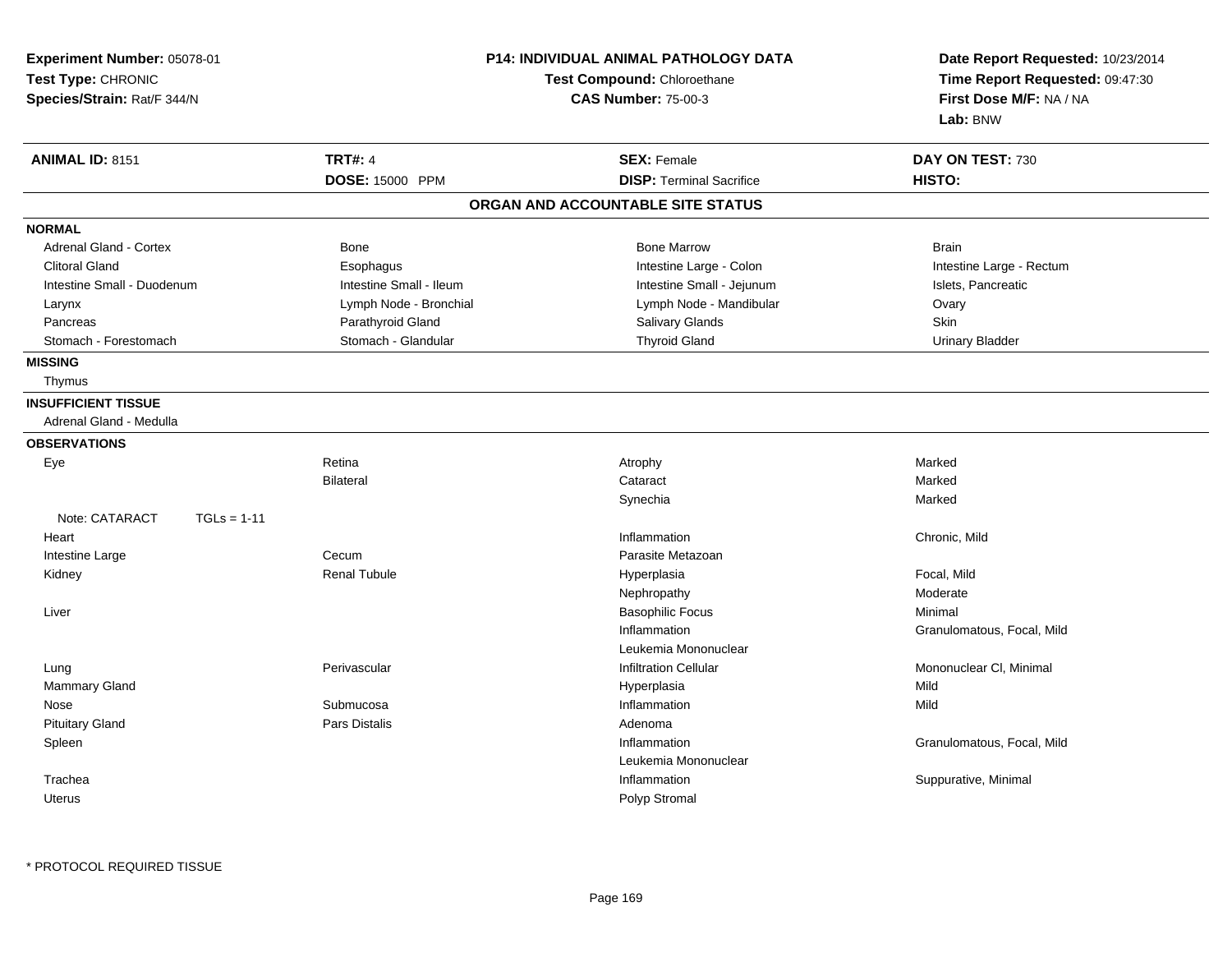| <b>Experiment Number: 05078-01</b><br><b>Test Type: CHRONIC</b><br>Species/Strain: Rat/F 344/N | <b>P14: INDIVIDUAL ANIMAL PATHOLOGY DATA</b><br><b>Test Compound: Chloroethane</b><br><b>CAS Number: 75-00-3</b> |                                          | Date Report Requested: 10/23/2014<br>Time Report Requested: 09:47:30<br>First Dose M/F: NA / NA<br>Lab: BNW |                            |
|------------------------------------------------------------------------------------------------|------------------------------------------------------------------------------------------------------------------|------------------------------------------|-------------------------------------------------------------------------------------------------------------|----------------------------|
| <b>ANIMAL ID: 8151</b>                                                                         |                                                                                                                  | <b>TRT#: 4</b><br><b>DOSE: 15000 PPM</b> | <b>SEX:</b> Female<br><b>DISP: Terminal Sacrifice</b>                                                       | DAY ON TEST: 730<br>HISTO: |
|                                                                                                |                                                                                                                  |                                          | ORGAN AND ACCOUNTABLE SITE STATUS                                                                           |                            |
| Note: POLYP STROMAL                                                                            | $TGLs = 2-7+8$                                                                                                   |                                          |                                                                                                             |                            |
| PRIMARY CAUSE OF DEATH                                                                         |                                                                                                                  |                                          |                                                                                                             |                            |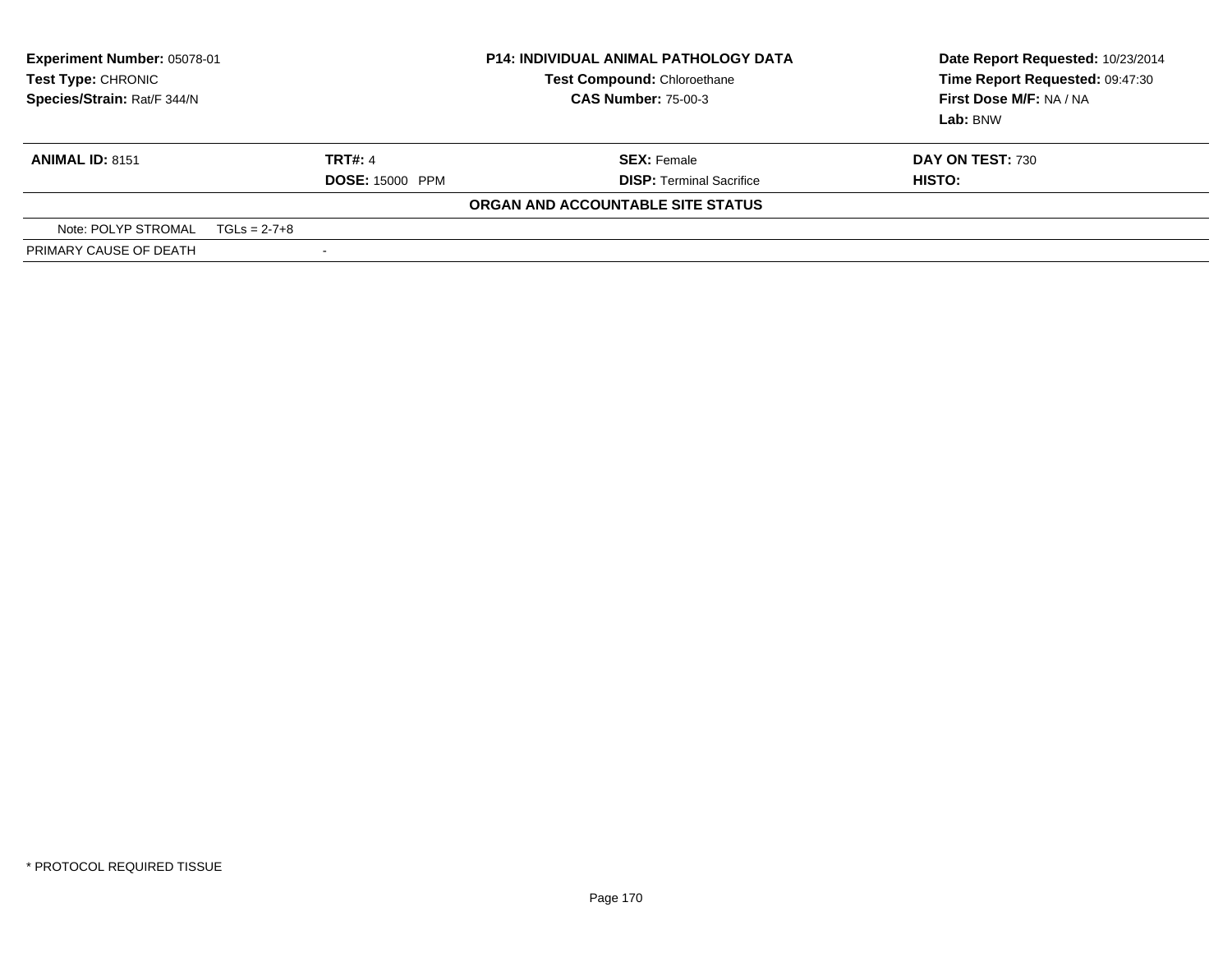| Experiment Number: 05078-01<br>Test Type: CHRONIC<br>Species/Strain: Rat/F 344/N |                         | <b>P14: INDIVIDUAL ANIMAL PATHOLOGY DATA</b><br><b>Test Compound: Chloroethane</b><br><b>CAS Number: 75-00-3</b> | Date Report Requested: 10/23/2014<br>Time Report Requested: 09:47:30<br>First Dose M/F: NA / NA<br>Lab: BNW |
|----------------------------------------------------------------------------------|-------------------------|------------------------------------------------------------------------------------------------------------------|-------------------------------------------------------------------------------------------------------------|
| <b>ANIMAL ID: 8152</b>                                                           | <b>TRT#: 4</b>          | <b>SEX: Female</b>                                                                                               | DAY ON TEST: 730                                                                                            |
|                                                                                  | DOSE: 15000 PPM         | <b>DISP: Terminal Sacrifice</b>                                                                                  | HISTO:                                                                                                      |
|                                                                                  |                         | ORGAN AND ACCOUNTABLE SITE STATUS                                                                                |                                                                                                             |
| <b>NORMAL</b>                                                                    |                         |                                                                                                                  |                                                                                                             |
| Bone                                                                             | <b>Bone Marrow</b>      | <b>Brain</b>                                                                                                     | <b>Clitoral Gland</b>                                                                                       |
| Esophagus                                                                        | Intestine Large - Cecum | Intestine Large - Colon                                                                                          | Intestine Large - Rectum                                                                                    |
| Intestine Small - Duodenum                                                       | Intestine Small - Ileum | Intestine Small - Jejunum                                                                                        | Islets, Pancreatic                                                                                          |
| Lymph Node - Bronchial                                                           | Ovary                   | Pancreas                                                                                                         | Parathyroid Gland                                                                                           |
| Salivary Glands                                                                  | Skin                    | Stomach - Forestomach                                                                                            | Stomach - Glandular                                                                                         |
| Trachea                                                                          | <b>Urinary Bladder</b>  | <b>Uterus</b>                                                                                                    |                                                                                                             |
| <b>MISSING</b>                                                                   |                         |                                                                                                                  |                                                                                                             |
| Adrenal Gland - Medulla                                                          | Thymus                  |                                                                                                                  |                                                                                                             |
| <b>OBSERVATIONS</b>                                                              |                         |                                                                                                                  |                                                                                                             |
| <b>Adrenal Gland</b>                                                             | Cortex                  | Degeneration                                                                                                     | Fatty, Mild                                                                                                 |
|                                                                                  | Cortex                  | Hematopoietic Cell Proliferation                                                                                 | Minimal                                                                                                     |
|                                                                                  | Cortex                  | Hypertrophy                                                                                                      | Moderate                                                                                                    |
| Eye                                                                              | Retina                  | Atrophy                                                                                                          | Mild                                                                                                        |
| <b>Harderian Gland</b>                                                           |                         | Inflammation                                                                                                     | Suppurative, Mild                                                                                           |
| Heart                                                                            |                         | Inflammation                                                                                                     | Chronic, Mild                                                                                               |
| Kidney                                                                           |                         | Nephropathy                                                                                                      | Moderate                                                                                                    |
| Larynx                                                                           |                         | Inflammation                                                                                                     | Suppurative, Mild                                                                                           |
| Liver                                                                            |                         | Inflammation                                                                                                     | Granulomatous, Focal, Minimal                                                                               |
|                                                                                  |                         | Leukemia Mononuclear                                                                                             |                                                                                                             |
| Lung                                                                             | Perivascular            | <b>Infiltration Cellular</b>                                                                                     | Mononuclear CI, Minimal                                                                                     |
| Lymph Node                                                                       | Mandibular              | Leukemia Mononuclear                                                                                             |                                                                                                             |
| <b>Mammary Gland</b>                                                             |                         | Hyperplasia                                                                                                      | Mild                                                                                                        |
| Nose                                                                             | Nasolacrim Dct          | Inflammation                                                                                                     | Suppurative, Mild                                                                                           |
|                                                                                  | Submucosa               | Inflammation                                                                                                     | Minimal                                                                                                     |
|                                                                                  | Vomeronas Org           | Inflammation                                                                                                     | Suppurative, Minimal                                                                                        |
| <b>Pituitary Gland</b>                                                           | Pars Distalis           | Adenoma                                                                                                          |                                                                                                             |
| Note: ADENOMA<br>$TGLs = 2-8,3-8$                                                |                         |                                                                                                                  |                                                                                                             |
| Spleen                                                                           |                         | Inflammation                                                                                                     | Granulomatous, Focal, Minimal                                                                               |
|                                                                                  |                         | Leukemia Mononuclear                                                                                             |                                                                                                             |
| <b>Thyroid Gland</b>                                                             | C Cell                  | Hyperplasia                                                                                                      | Marked                                                                                                      |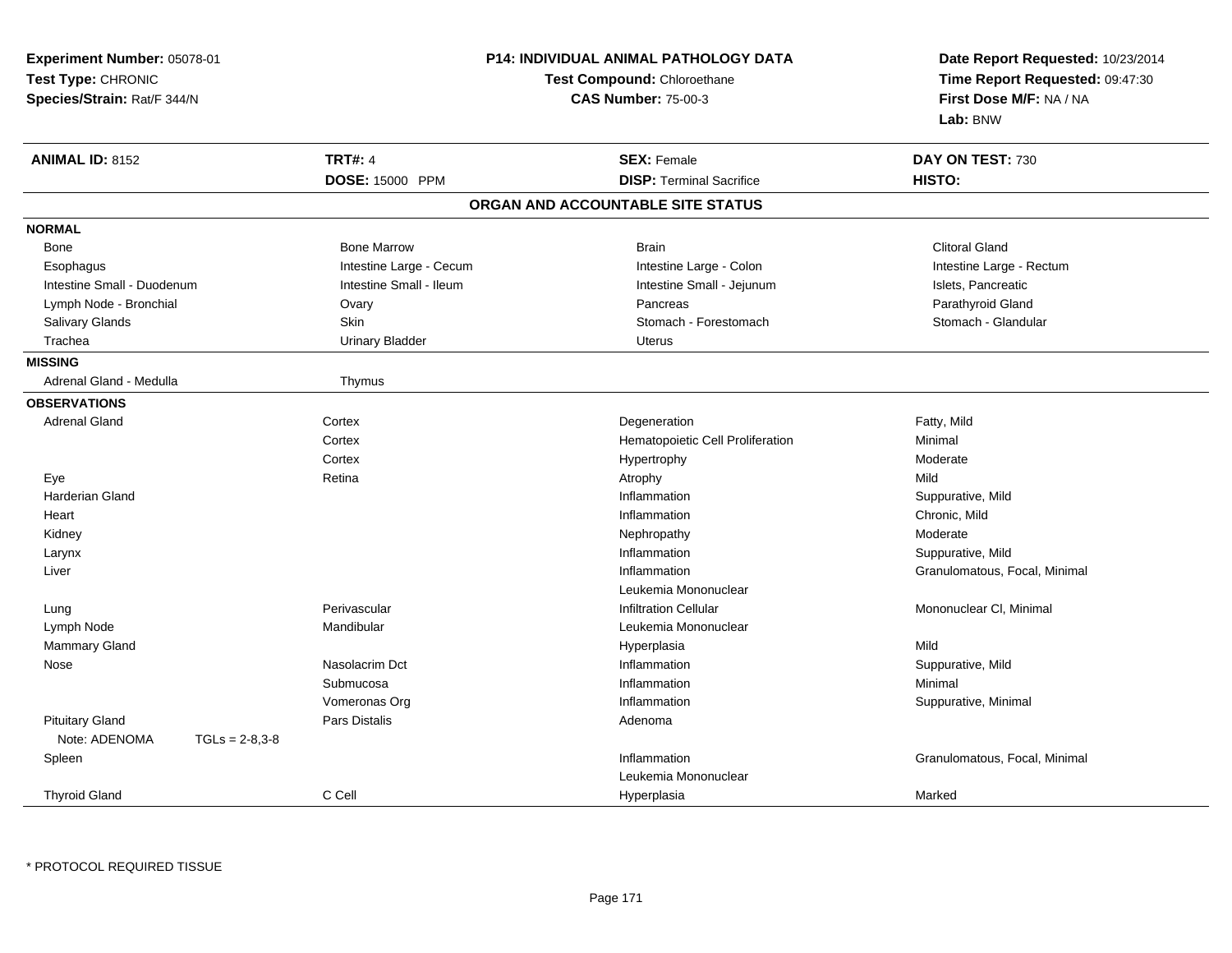| <b>Experiment Number: 05078-01</b><br>Test Type: CHRONIC<br>Species/Strain: Rat/F 344/N |                        | <b>P14: INDIVIDUAL ANIMAL PATHOLOGY DATA</b><br><b>Test Compound: Chloroethane</b><br><b>CAS Number: 75-00-3</b> | Date Report Requested: 10/23/2014<br>Time Report Requested: 09:47:30<br>First Dose M/F: NA / NA<br>Lab: BNW |
|-----------------------------------------------------------------------------------------|------------------------|------------------------------------------------------------------------------------------------------------------|-------------------------------------------------------------------------------------------------------------|
| <b>ANIMAL ID: 8152</b>                                                                  | <b>TRT#: 4</b>         | <b>SEX: Female</b>                                                                                               | <b>DAY ON TEST: 730</b>                                                                                     |
|                                                                                         | <b>DOSE: 15000 PPM</b> | <b>DISP: Terminal Sacrifice</b>                                                                                  | HISTO:                                                                                                      |
|                                                                                         |                        | ORGAN AND ACCOUNTABLE SITE STATUS                                                                                |                                                                                                             |
| PRIMARY CAUSE OF DEATH                                                                  | -                      |                                                                                                                  |                                                                                                             |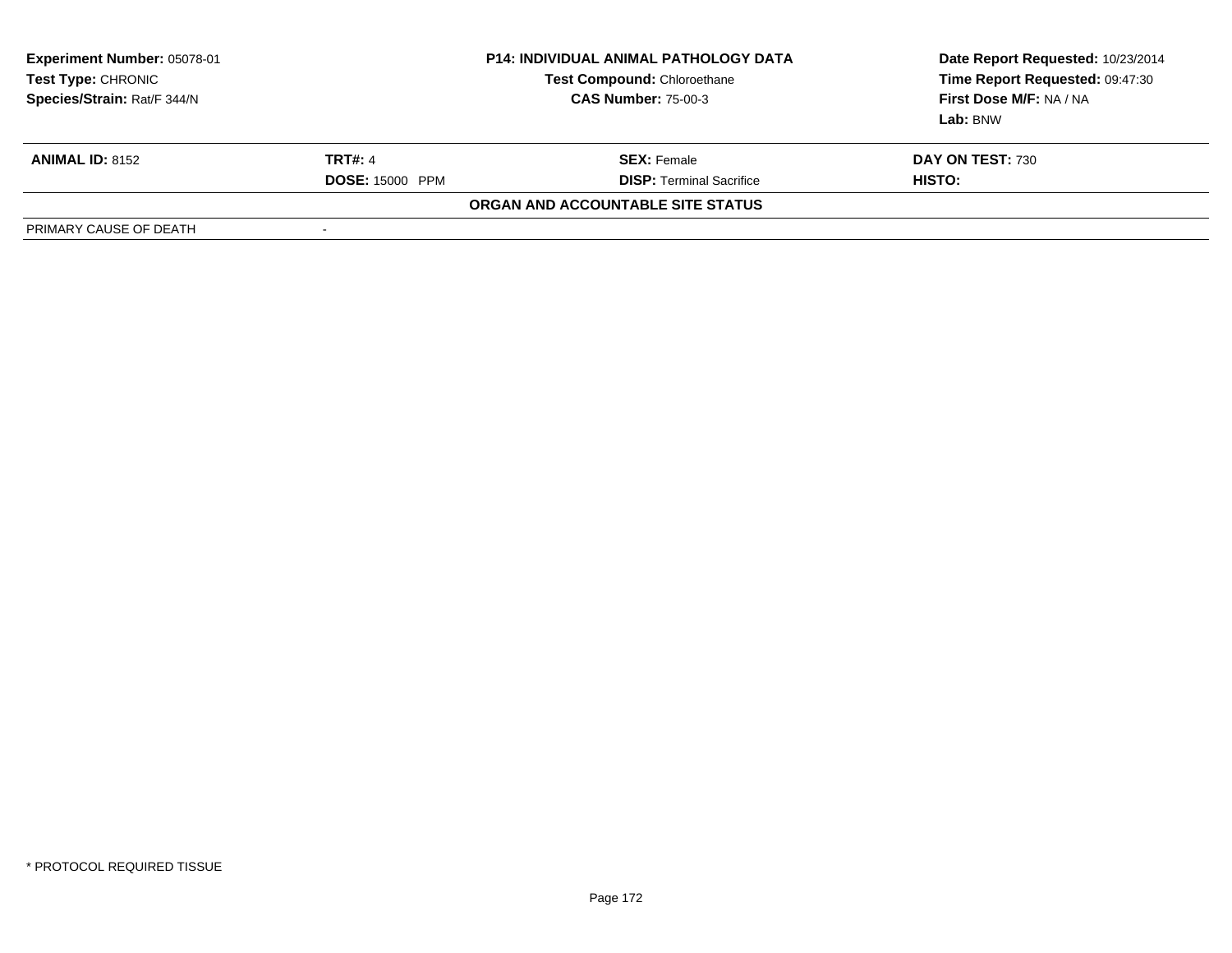| Experiment Number: 05078-01<br>Test Type: CHRONIC<br>Species/Strain: Rat/F 344/N |                         | <b>P14: INDIVIDUAL ANIMAL PATHOLOGY DATA</b><br>Test Compound: Chloroethane<br><b>CAS Number: 75-00-3</b> | Date Report Requested: 10/23/2014<br>Time Report Requested: 09:47:30<br>First Dose M/F: NA / NA<br>Lab: BNW |  |
|----------------------------------------------------------------------------------|-------------------------|-----------------------------------------------------------------------------------------------------------|-------------------------------------------------------------------------------------------------------------|--|
| <b>ANIMAL ID: 8153</b>                                                           | <b>TRT#: 4</b>          | <b>SEX: Female</b>                                                                                        | DAY ON TEST: 730                                                                                            |  |
|                                                                                  | DOSE: 15000 PPM         | <b>DISP: Terminal Sacrifice</b>                                                                           | HISTO:                                                                                                      |  |
|                                                                                  |                         | ORGAN AND ACCOUNTABLE SITE STATUS                                                                         |                                                                                                             |  |
| <b>NORMAL</b>                                                                    |                         |                                                                                                           |                                                                                                             |  |
| Adrenal Gland - Medulla                                                          | <b>Bone</b>             | <b>Bone Marrow</b>                                                                                        | <b>Brain</b>                                                                                                |  |
| <b>Clitoral Gland</b>                                                            | Esophagus               | Intestine Large - Cecum                                                                                   | Intestine Large - Colon                                                                                     |  |
| Intestine Small - Duodenum                                                       | Intestine Small - Ileum | Intestine Small - Jejunum                                                                                 | Islets, Pancreatic                                                                                          |  |
| Larynx                                                                           | Lymph Node - Bronchial  | Lymph Node - Mandibular                                                                                   | Ovary                                                                                                       |  |
| Salivary Glands                                                                  | Skin                    | Stomach - Forestomach                                                                                     | Stomach - Glandular                                                                                         |  |
| Thymus                                                                           | Trachea                 | <b>Urinary Bladder</b>                                                                                    | <b>Uterus</b>                                                                                               |  |
| <b>MISSING</b>                                                                   |                         |                                                                                                           |                                                                                                             |  |
| Parathyroid Gland                                                                |                         |                                                                                                           |                                                                                                             |  |
| <b>OBSERVATIONS</b>                                                              |                         |                                                                                                           |                                                                                                             |  |
| <b>Adrenal Gland</b>                                                             | Cortex                  | Hematopoietic Cell Proliferation                                                                          | Minimal                                                                                                     |  |
| Heart                                                                            |                         | Inflammation                                                                                              | Chronic, Minimal                                                                                            |  |
| Intestine Large                                                                  | Rectum                  | Parasite Metazoan                                                                                         |                                                                                                             |  |
| Kidney                                                                           |                         | Nephropathy                                                                                               | Mild                                                                                                        |  |
| Liver                                                                            | <b>Bile Duct</b>        | Hyperplasia                                                                                               | Minimal                                                                                                     |  |
|                                                                                  |                         | Inflammation                                                                                              | Granulomatous, Focal, Minimal                                                                               |  |
|                                                                                  |                         | Leukemia Mononuclear                                                                                      |                                                                                                             |  |
| Note: LEUKEMIA MONUC                                                             | $TGLs = 1-4$            |                                                                                                           |                                                                                                             |  |
| Lung                                                                             |                         | Leukemia Mononuclear                                                                                      |                                                                                                             |  |
| Mammary Gland                                                                    |                         | Hyperplasia                                                                                               | Minimal                                                                                                     |  |
| Nose                                                                             | Submucosa               | Inflammation                                                                                              | Minimal                                                                                                     |  |
| Pancreas                                                                         |                         | Cytomegaly                                                                                                | Minimal                                                                                                     |  |
| <b>Pituitary Gland</b>                                                           | Pars Distalis           | Adenoma                                                                                                   |                                                                                                             |  |
| Spleen                                                                           |                         | Leukemia Mononuclear                                                                                      |                                                                                                             |  |
| <b>Thyroid Gland</b>                                                             | C Cell                  | Hyperplasia                                                                                               | Minimal                                                                                                     |  |
| PRIMARY CAUSE OF DEATH                                                           | $\blacksquare$          |                                                                                                           |                                                                                                             |  |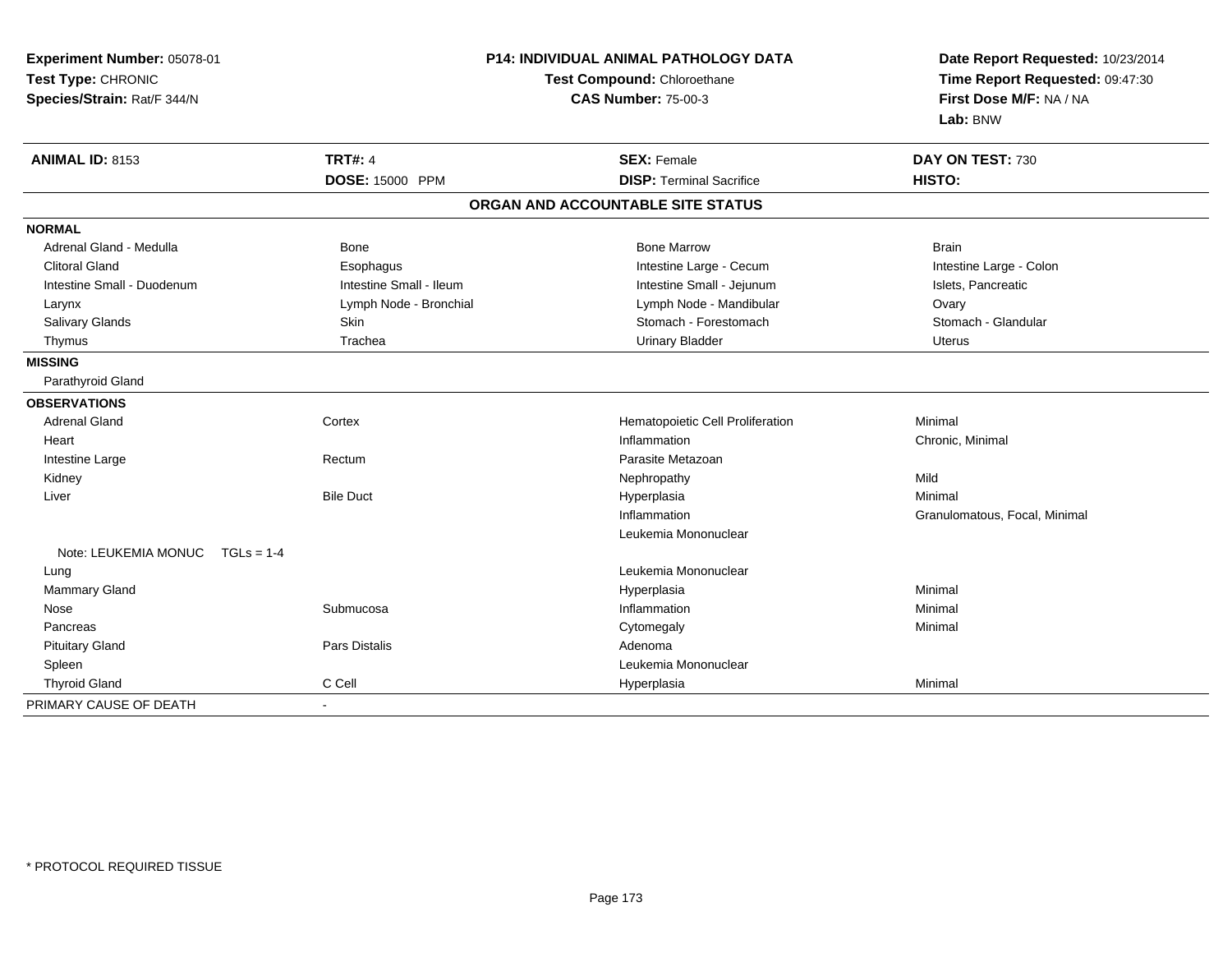| Experiment Number: 05078-01 |                           | P14: INDIVIDUAL ANIMAL PATHOLOGY DATA | Date Report Requested: 10/23/2014<br>Time Report Requested: 09:47:30<br>First Dose M/F: NA / NA |
|-----------------------------|---------------------------|---------------------------------------|-------------------------------------------------------------------------------------------------|
| Test Type: CHRONIC          |                           | Test Compound: Chloroethane           |                                                                                                 |
| Species/Strain: Rat/F 344/N |                           | <b>CAS Number: 75-00-3</b>            |                                                                                                 |
|                             |                           |                                       | Lab: BNW                                                                                        |
| <b>ANIMAL ID: 8154</b>      | <b>TRT#: 4</b>            | <b>SEX: Female</b>                    | DAY ON TEST: 730                                                                                |
|                             | DOSE: 15000 PPM           | <b>DISP: Terminal Sacrifice</b>       | <b>HISTO:</b>                                                                                   |
|                             |                           | ORGAN AND ACCOUNTABLE SITE STATUS     |                                                                                                 |
| <b>NORMAL</b>               |                           |                                       |                                                                                                 |
| Bone                        | <b>Bone Marrow</b>        | <b>Brain</b>                          | Esophagus                                                                                       |
| Intestine Large - Cecum     | Intestine Large - Colon   | Intestine Large - Rectum              | Intestine Small - Duodenum                                                                      |
| Intestine Small - Ileum     | Intestine Small - Jejunum | Islets, Pancreatic                    | Lymph Node - Bronchial                                                                          |
| Nose                        | Ovary                     | Pancreas                              | Parathyroid Gland                                                                               |
| Salivary Glands             | Skin                      | Stomach - Forestomach                 | Stomach - Glandular                                                                             |
| Thymus                      | Trachea                   | <b>Urinary Bladder</b>                | <b>Uterus</b>                                                                                   |
| <b>OBSERVATIONS</b>         |                           |                                       |                                                                                                 |
| <b>Adrenal Gland</b>        | Cortex                    | Degeneration                          | Fatty, Minimal                                                                                  |
|                             | Medulla                   | Pheochromocytoma Benign               |                                                                                                 |
| <b>Clitoral Gland</b>       |                           | Inflammation                          | Suppurative, Minimal                                                                            |
| Heart                       |                           | Inflammation                          | Chronic, Mild                                                                                   |
| Kidney                      |                           | Nephropathy                           | Moderate                                                                                        |
| Note: NEPHROPATHY           | $TGLs = 2-5$              |                                       |                                                                                                 |
| Larynx                      |                           | Inflammation                          | Suppurative, Minimal                                                                            |
| Liver                       | <b>Bile Duct</b>          | Hyperplasia                           | Minimal                                                                                         |
|                             |                           | Inflammation                          | Granulomatous, Focal, Minimal                                                                   |
|                             |                           | Leukemia Mononuclear                  |                                                                                                 |
| Lung                        | Perivascular              | <b>Infiltration Cellular</b>          | Mononuclear CI, Minimal                                                                         |
| Lymph Node                  | Mandibular                | Hyperplasia                           | Mild                                                                                            |
| Mammary Gland               |                           | Hyperplasia                           | Minimal                                                                                         |
| <b>Pituitary Gland</b>      | Pars Distalis             | Adenoma                               |                                                                                                 |
| Note: ADENOMA               | $TGLs = 1-8$              |                                       |                                                                                                 |
| Spleen                      |                           | Leukemia Mononuclear                  |                                                                                                 |
| <b>Thyroid Gland</b>        | C Cell                    | Hyperplasia                           | Minimal                                                                                         |
| PRIMARY CAUSE OF DEATH      | $\blacksquare$            |                                       |                                                                                                 |
|                             |                           |                                       |                                                                                                 |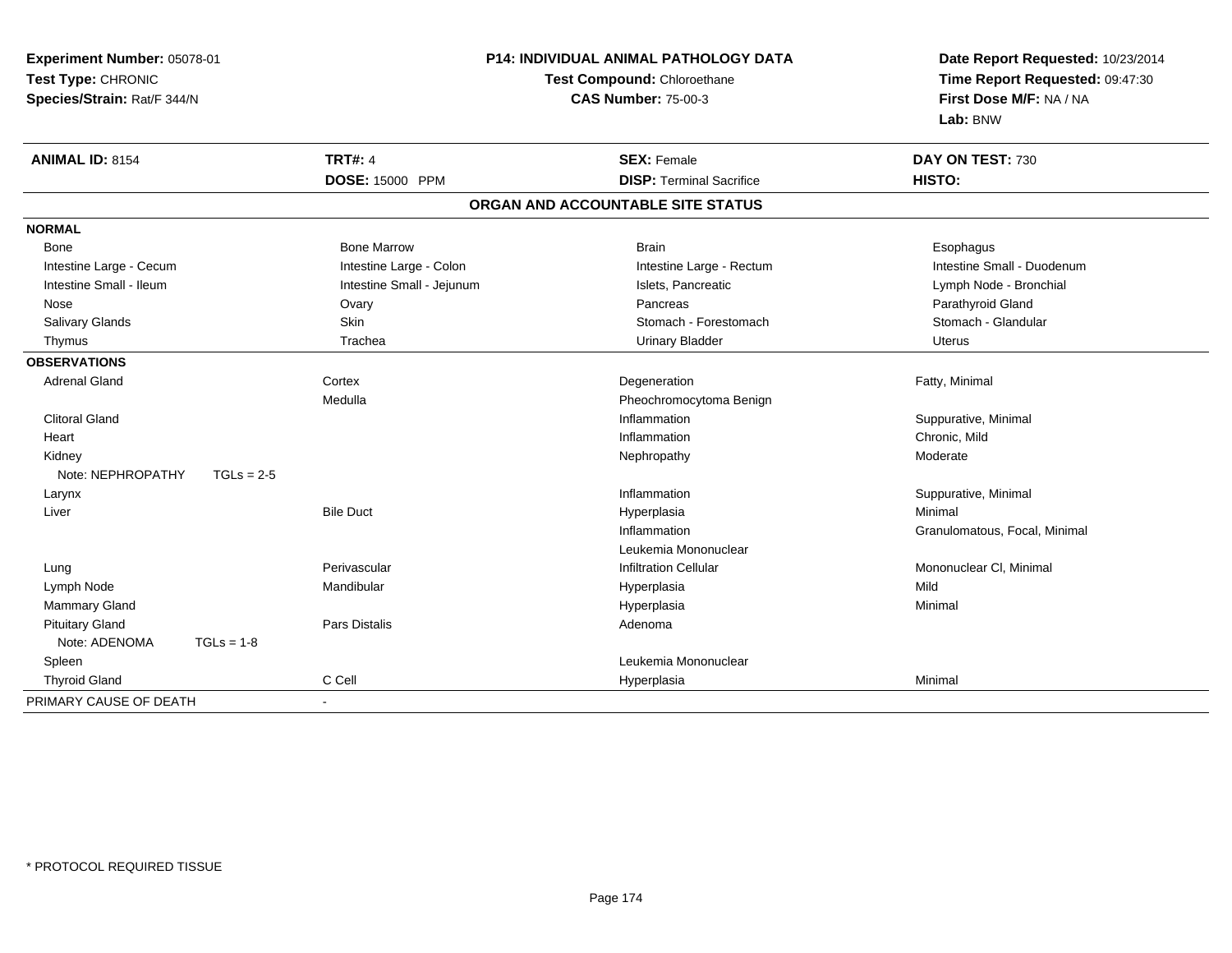| Experiment Number: 05078-01           |                           | P14: INDIVIDUAL ANIMAL PATHOLOGY DATA | Date Report Requested: 10/23/2014 |  |
|---------------------------------------|---------------------------|---------------------------------------|-----------------------------------|--|
| Test Type: CHRONIC                    |                           | Test Compound: Chloroethane           | Time Report Requested: 09:47:30   |  |
| Species/Strain: Rat/F 344/N           |                           | <b>CAS Number: 75-00-3</b>            | First Dose M/F: NA / NA           |  |
|                                       |                           |                                       | Lab: BNW                          |  |
| <b>ANIMAL ID: 8155</b>                | <b>TRT#: 4</b>            | <b>SEX: Female</b>                    | DAY ON TEST: 730                  |  |
|                                       | DOSE: 15000 PPM           | <b>DISP: Terminal Sacrifice</b>       | HISTO:                            |  |
|                                       |                           | ORGAN AND ACCOUNTABLE SITE STATUS     |                                   |  |
| <b>NORMAL</b>                         |                           |                                       |                                   |  |
| Adrenal Gland - Medulla               | <b>Bone</b>               | <b>Bone Marrow</b>                    | <b>Brain</b>                      |  |
| Esophagus                             | Intestine Large - Cecum   | Intestine Large - Colon               | Intestine Small - Duodenum        |  |
| Intestine Small - Ileum               | Intestine Small - Jejunum | Islets, Pancreatic                    | Kidney                            |  |
| Larynx                                | Nose                      | Pancreas                              | Parathyroid Gland                 |  |
| Salivary Glands                       | Skin                      | Stomach - Forestomach                 | Stomach - Glandular               |  |
| Thymus                                | Trachea                   | <b>Urinary Bladder</b>                |                                   |  |
| <b>OBSERVATIONS</b>                   |                           |                                       |                                   |  |
| <b>Adrenal Gland</b>                  | Cortex                    | Degeneration                          | Fatty, Mild                       |  |
| <b>Clitoral Gland</b>                 | Duct                      | Hyperplasia                           | Marked                            |  |
| Heart                                 |                           | Inflammation                          | Chronic, Mild                     |  |
| Intestine Large                       | Rectum                    | Parasite Metazoan                     |                                   |  |
| Liver                                 |                           | <b>Basophilic Focus</b>               | Mild                              |  |
|                                       | <b>Bile Duct</b>          | Hyperplasia                           | Minimal                           |  |
|                                       |                           | Leukemia Mononuclear                  |                                   |  |
|                                       |                           | Pigmentation                          | Mild                              |  |
| Note: LEUKEMIA MONUC<br>$TGLs = 2-4$  |                           |                                       |                                   |  |
| Lung                                  |                           | Leukemia Mononuclear                  |                                   |  |
| Lymph Node                            | <b>Bronchial</b>          | Leukemia Mononuclear                  |                                   |  |
|                                       | Mandibular                | Leukemia Mononuclear                  |                                   |  |
| Mammary Gland                         |                           | Hyperplasia                           | Mild                              |  |
| Ovary                                 |                           | Atrophy                               | Moderate                          |  |
|                                       |                           | Granulosa Cell Tumor Malignant        |                                   |  |
| Note: GRANLSA TM MAL<br>$TGLs = 1-11$ |                           |                                       |                                   |  |
| <b>Pituitary Gland</b>                | Pars Distalis             | Hyperplasia                           | Moderate                          |  |
| Spleen                                |                           | Leukemia Mononuclear                  |                                   |  |
| <b>Thyroid Gland</b>                  | C Cell                    | Hyperplasia                           | Minimal                           |  |
| Uterus                                | Endometrium               | Hyperplasia                           | Cystic, Marked                    |  |
| Note: HYPERPLASIA<br>$TGLs = 3-8$     |                           |                                       |                                   |  |
| PRIMARY CAUSE OF DEATH                | $\sim$                    |                                       |                                   |  |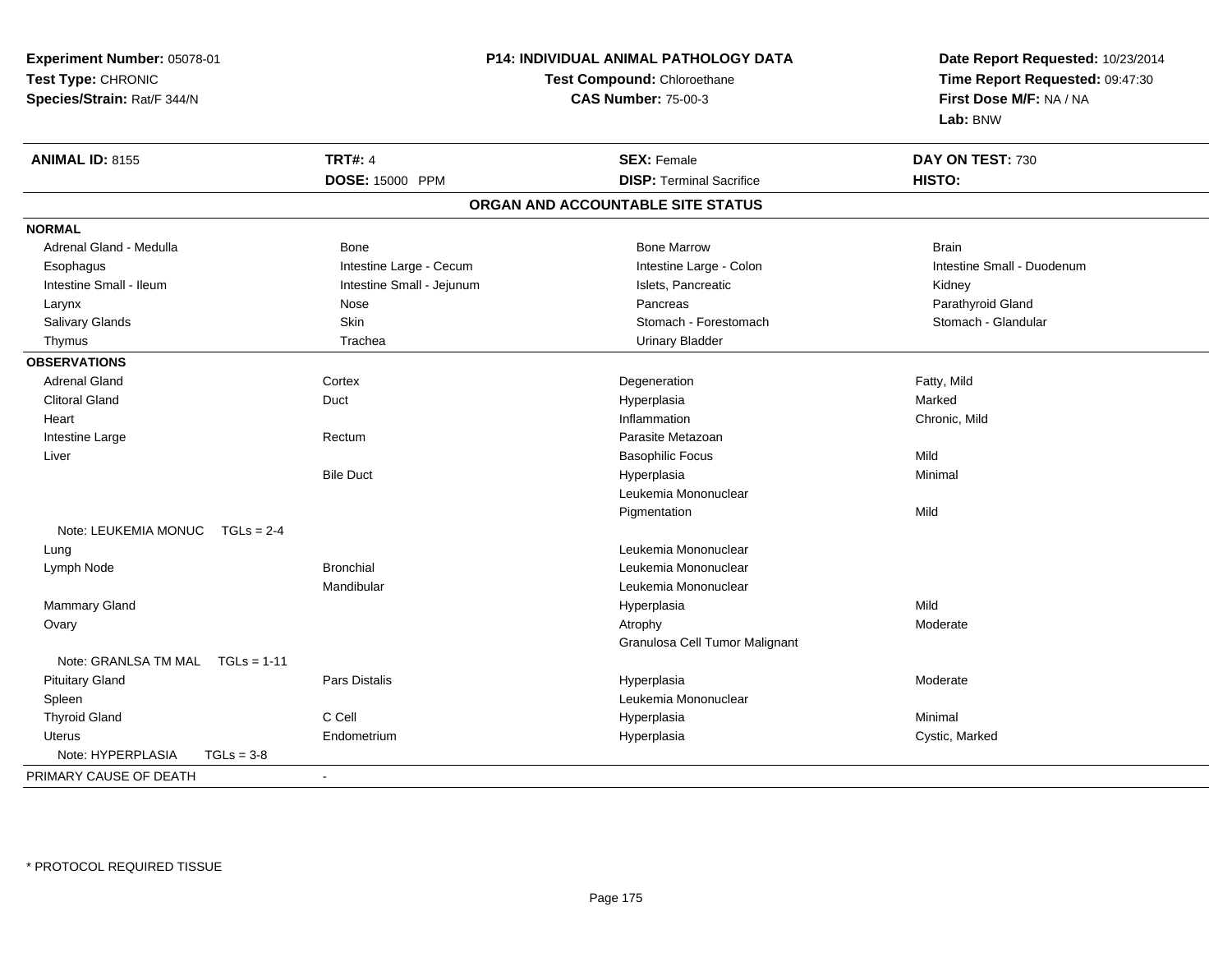**Experiment Number:** 05078-01**Test Type:** CHRONIC **Species/Strain:** Rat/F 344/N**P14: INDIVIDUAL ANIMAL PATHOLOGY DATATest Compound:** Chloroethane**CAS Number:** 75-00-3**Date Report Requested:** 10/23/2014**Time Report Requested:** 09:47:30**First Dose M/F:** NA / NA**Lab:** BNW**ANIMAL ID:** 8156**6 DAY ON TEST:** 730 **DOSE:** 15000 PPM**DISP:** Terminal Sacrifice **HISTO: ORGAN AND ACCOUNTABLE SITE STATUSNORMALBone Marrow** Brain **Brain Esophagus** Esophagus **Intestine Large - Cecum** Intestine Large - Rectum **Intestine Small - Duodenum** Intestine Small - Jejunum Intestine Small - Jejunum Islets, Pancreatic Parathyroid Gland Larynx Lung Ovary Parathyroid GlandStomach - Glandular Salivary Glands **Skin Stomach - Forestomach - Skin** Skin Stomach - Forestomach - Stomach - Forestomach - Stomach - Glandular Stomach - Stomach - Stomach - Stomach - Stomach - Stomach - Stomach - Stomach - Stomach - Stomach Thymus and the Urinary School of Trachea Urinary Bladder Urinary Bladder Chronicle Urinary Bladder Urinary Bladder **OBSERVATIONS** Adrenal Glandd and the Cortex Cortex of the Cortex of the Cortex of the Cortex of the Cortex of the Degeneration of the Cortex of the Cortex of the Degeneration of the Cortex of the Cortex of the Cortex of the Cortex of the Cortex of t Medulla Leukemia Mononuclear Bone PeriosteumLeukemia Mononuclear<br>Inflammation Clitoral Glandd in the suppurative, Minimal of the Suppurative, Minimal of the Suppurative, Minimal of the Suppurative, Minimal of the Suppurative, Minimal of the Suppurative, Minimal of the Suppurative,  $\alpha$ **Heart** t the contract of the contract of the contract of the contract of the contract of the contract of the contract of the contract of the contract of the contract of the contract of the contract of the contract of the contract Inflammation Chronic, Mild Leukemia Mononuclear Intestine Large Colon Leukemia Mononuclear Intestine Small Ileum Leukemia Mononuclear Kidney Leukemia Mononuclear Nephropathyy Mild Minimal Liver Basophilic Focuss Minimal Bile Duct Hyperplasiaa and a studies of the studies of the Minimal Inflammation Granulomatous, Focal, Mild Leukemia MononuclearNote: LEUKEMIA MONUC TGLs = 1-4 Lymph NodeBronchial **Contract Contract Contract Contract Contract Contract Contract Contract Contract Contract Contract Contract Contract Contract Contract Contract Contract Contract Contract Contract Contract Contract Contract Cont** Mandibular Leukemia Mononuclear Mammary Glandd and the control of the control of the control of the Hyperplasia and the control of the Minimal of the control of the control of the control of the control of the control of the control of the control of the control of t Nose Submucosa Inflammation Minimal Pancreas Leukemia Mononuclear Pharynxx Palate Palate **Call Papilloma Cell Papilloma Cell Papilloma**  Pituitary Glandd and the contract of Pars Distalis and the contract of Adenoma and Adenoma and the Adenoma and the Adenoma and  $\lambda$ Note: ADENOMA TGLs = 2-8 SpleenLeukemia Mononuclear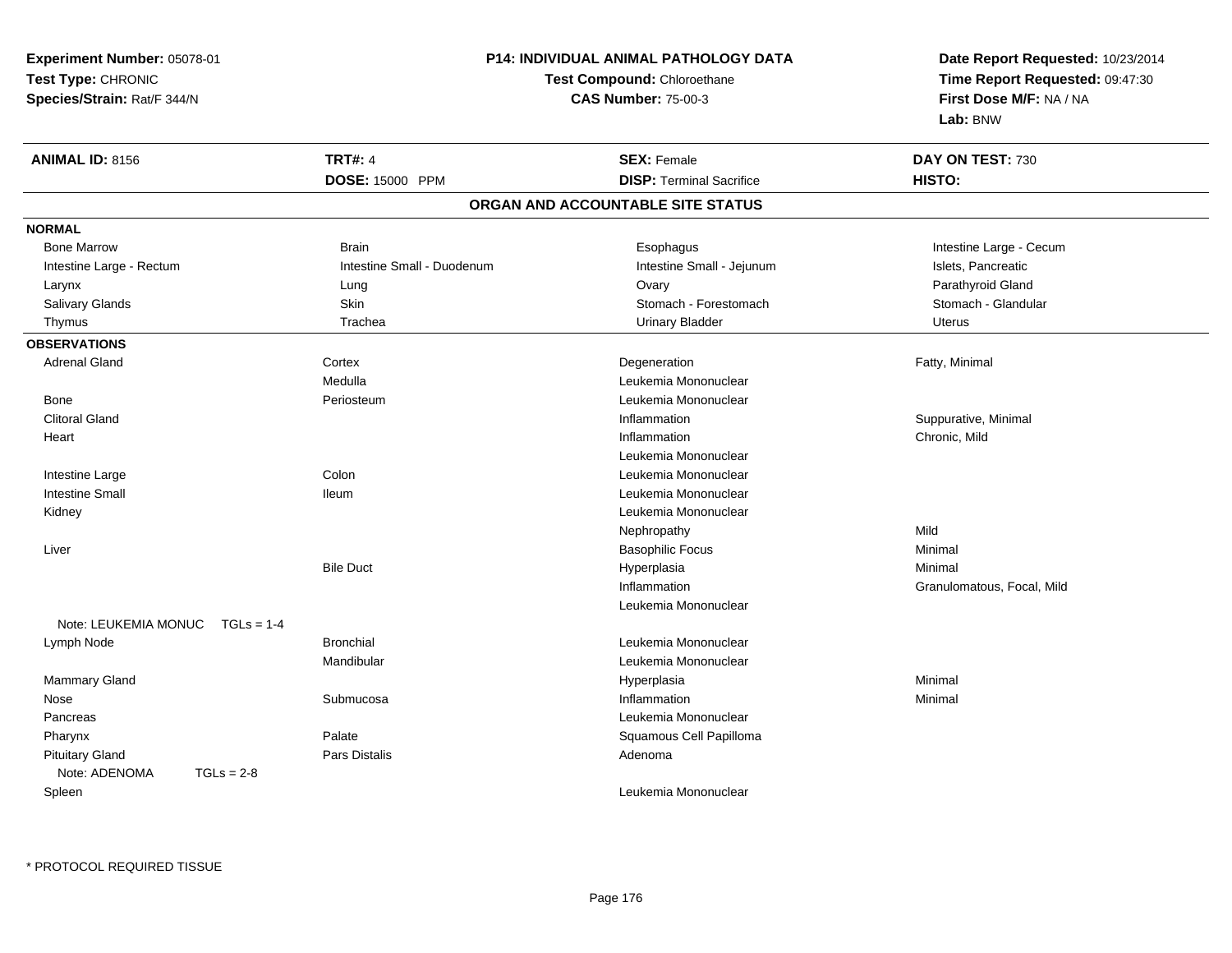| Experiment Number: 05078-01<br>Test Type: CHRONIC<br>Species/Strain: Rat/F 344/N | <b>P14: INDIVIDUAL ANIMAL PATHOLOGY DATA</b><br><b>Test Compound: Chloroethane</b><br><b>CAS Number: 75-00-3</b> |                                   | Date Report Requested: 10/23/2014<br>Time Report Requested: 09:47:30<br>First Dose M/F: NA / NA<br>Lab: BNW |  |
|----------------------------------------------------------------------------------|------------------------------------------------------------------------------------------------------------------|-----------------------------------|-------------------------------------------------------------------------------------------------------------|--|
| <b>ANIMAL ID: 8156</b>                                                           | <b>TRT#: 4</b>                                                                                                   | <b>SEX: Female</b>                | DAY ON TEST: 730                                                                                            |  |
|                                                                                  | <b>DOSE: 15000 PPM</b>                                                                                           | <b>DISP:</b> Terminal Sacrifice   | <b>HISTO:</b>                                                                                               |  |
|                                                                                  |                                                                                                                  | ORGAN AND ACCOUNTABLE SITE STATUS |                                                                                                             |  |
| <b>Thyroid Gland</b>                                                             | C Cell                                                                                                           | Hyperplasia                       | Mild                                                                                                        |  |
| PRIMARY CAUSE OF DEATH                                                           |                                                                                                                  |                                   |                                                                                                             |  |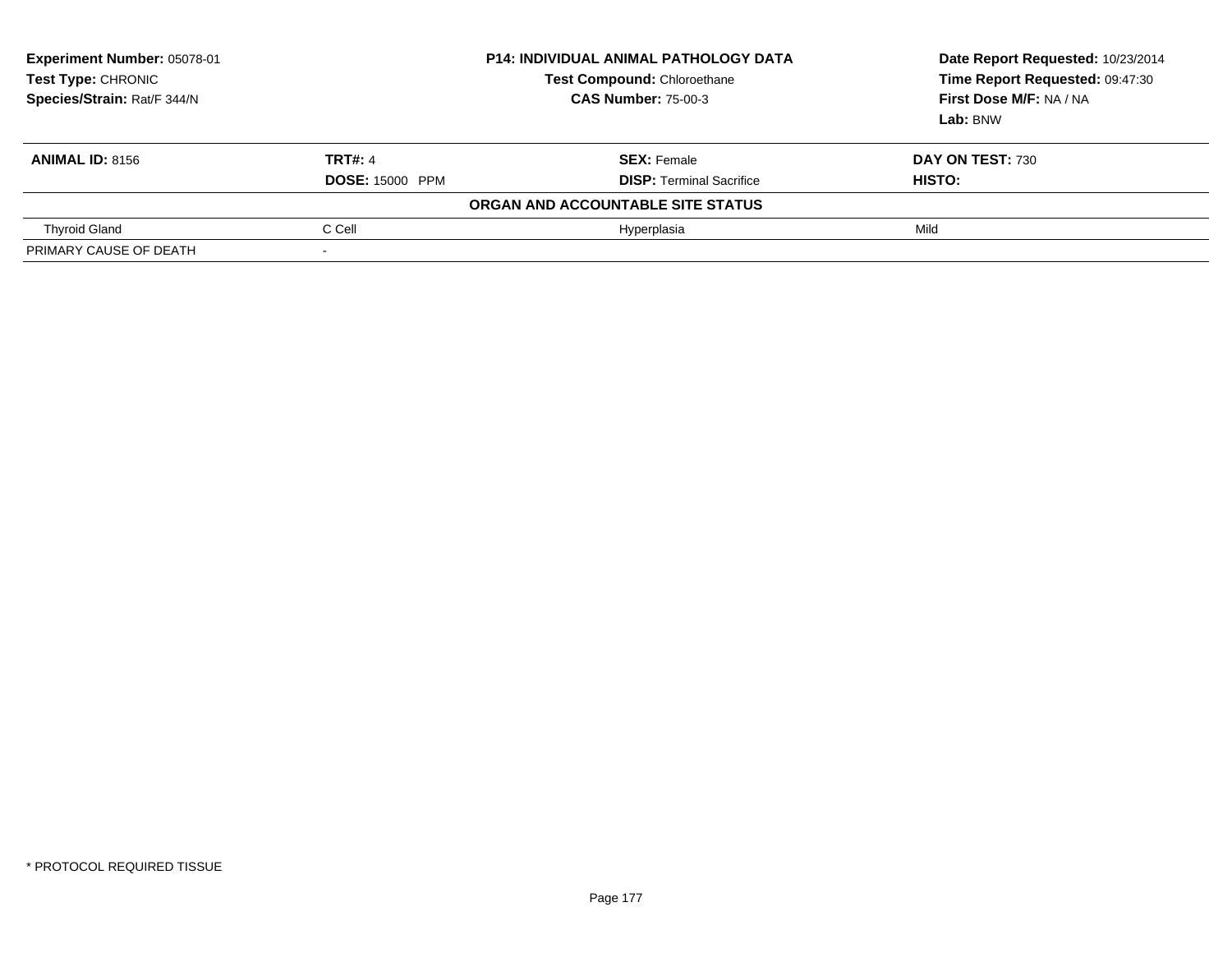| Experiment Number: 05078-01          |                             | P14: INDIVIDUAL ANIMAL PATHOLOGY DATA | Date Report Requested: 10/23/2014 |  |
|--------------------------------------|-----------------------------|---------------------------------------|-----------------------------------|--|
| Test Type: CHRONIC                   | Test Compound: Chloroethane |                                       | Time Report Requested: 09:47:30   |  |
| Species/Strain: Rat/F 344/N          |                             | <b>CAS Number: 75-00-3</b>            | First Dose M/F: NA / NA           |  |
|                                      |                             |                                       | Lab: BNW                          |  |
| <b>ANIMAL ID: 8157</b>               | <b>TRT#: 4</b>              | <b>SEX: Female</b>                    | DAY ON TEST: 720                  |  |
|                                      | DOSE: 15000 PPM             | <b>DISP:</b> Moribund Sacrifice       | HISTO:                            |  |
|                                      |                             | ORGAN AND ACCOUNTABLE SITE STATUS     |                                   |  |
| <b>NORMAL</b>                        |                             |                                       |                                   |  |
| <b>Bone Marrow</b>                   | <b>Brain</b>                | Esophagus                             | Intestine Large - Cecum           |  |
| Intestine Large - Colon              | Intestine Large - Rectum    | Intestine Small - Duodenum            | Intestine Small - Ileum           |  |
| Intestine Small - Jejunum            | Islets, Pancreatic          | Nose                                  | Parathyroid Gland                 |  |
| Salivary Glands                      | Skin                        | Stomach - Forestomach                 | Stomach - Glandular               |  |
| Trachea                              | <b>Uterus</b>               |                                       |                                   |  |
| <b>OBSERVATIONS</b>                  |                             |                                       |                                   |  |
| <b>Adrenal Gland</b>                 | Medulla                     | Hyperplasia                           | Mild                              |  |
|                                      | Cortex                      | Leukemia Mononuclear                  |                                   |  |
| Bone                                 | Periosteum                  | Leukemia Mononuclear                  |                                   |  |
| <b>Clitoral Gland</b>                |                             | Adenoma                               |                                   |  |
| Heart                                |                             | Leukemia Mononuclear                  |                                   |  |
| Kidney                               |                             | Leukemia Mononuclear                  |                                   |  |
|                                      |                             | Nephropathy                           | Mild                              |  |
| Larynx                               |                             | Inflammation                          | Suppurative, Minimal              |  |
| Liver                                |                             | <b>Basophilic Focus</b>               | Minimal                           |  |
|                                      |                             | Congestion                            | Mild                              |  |
|                                      |                             | Degeneration                          | Fatty, Mild                       |  |
|                                      | <b>Bile Duct</b>            | Hyperplasia                           | Mild                              |  |
|                                      |                             | Leukemia Mononuclear                  |                                   |  |
| Note: LEUKEMIA MONUC<br>$TGLS = 2-4$ |                             |                                       |                                   |  |
| Lung                                 |                             | Leukemia Mononuclear                  |                                   |  |
| Lymph Node                           | <b>Bronchial</b>            | Leukemia Mononuclear                  |                                   |  |
|                                      | Mandibular                  | Leukemia Mononuclear                  |                                   |  |
| Mammary Gland                        |                             | Fibroadenoma                          |                                   |  |
|                                      |                             | Hyperplasia                           | Mild                              |  |
| Note: FIBROADENOMA<br>$TGLs = 4-12$  |                             |                                       |                                   |  |
| Ovary                                |                             | Atrophy                               | Mild                              |  |
| Pancreas                             |                             | Leukemia Mononuclear                  |                                   |  |
| <b>Pituitary Gland</b>               | Pars Distalis               | Adenoma                               |                                   |  |
| Note: ADENOMA<br>$TGLs = 3-8$        |                             |                                       |                                   |  |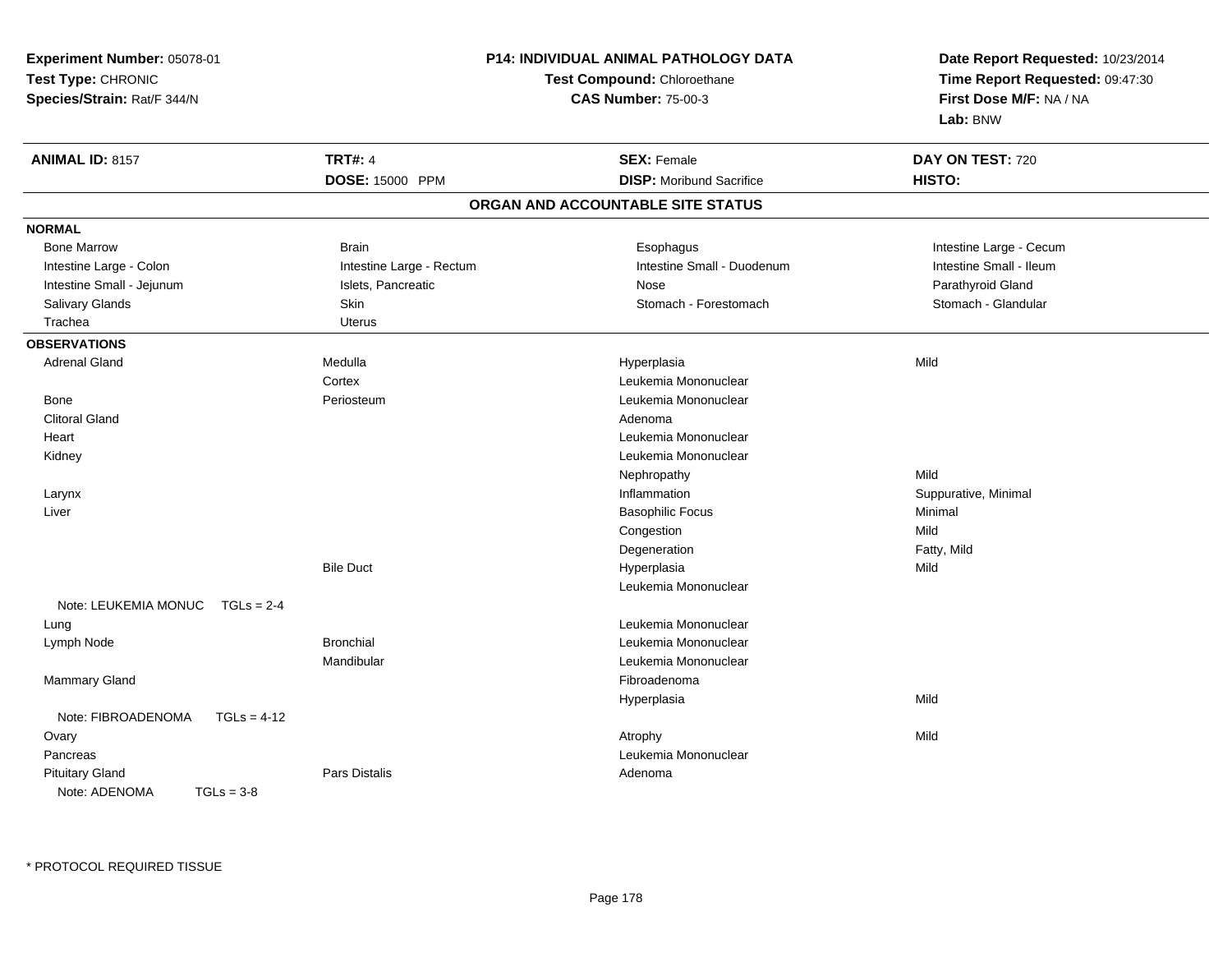| Experiment Number: 05078-01<br>Test Type: CHRONIC<br>Species/Strain: Rat/F 344/N |                          | <b>P14: INDIVIDUAL ANIMAL PATHOLOGY DATA</b><br>Test Compound: Chloroethane<br><b>CAS Number: 75-00-3</b> | Date Report Requested: 10/23/2014<br>Time Report Requested: 09:47:30<br>First Dose M/F: NA / NA<br>Lab: BNW |
|----------------------------------------------------------------------------------|--------------------------|-----------------------------------------------------------------------------------------------------------|-------------------------------------------------------------------------------------------------------------|
| <b>ANIMAL ID: 8157</b>                                                           | <b>TRT#: 4</b>           | <b>SEX: Female</b>                                                                                        | DAY ON TEST: 720                                                                                            |
|                                                                                  | <b>DOSE: 15000 PPM</b>   | <b>DISP:</b> Moribund Sacrifice                                                                           | HISTO:                                                                                                      |
|                                                                                  |                          | ORGAN AND ACCOUNTABLE SITE STATUS                                                                         |                                                                                                             |
| Spleen                                                                           |                          | Leukemia Mononuclear                                                                                      |                                                                                                             |
| Note: LEUKEMIA MONUC                                                             | $TGLS = 1-11$            |                                                                                                           |                                                                                                             |
| Thymus                                                                           |                          | Leukemia Mononuclear                                                                                      |                                                                                                             |
| <b>Thyroid Gland</b>                                                             | C Cell                   | Hyperplasia                                                                                               | Mild                                                                                                        |
| <b>Urinary Bladder</b>                                                           |                          | Leukemia Mononuclear                                                                                      |                                                                                                             |
| Note: LEUKEMIA MONUC                                                             | $TGLs = 5-8$             |                                                                                                           |                                                                                                             |
| PRIMARY CAUSE OF DEATH                                                           | $\overline{\phantom{a}}$ |                                                                                                           |                                                                                                             |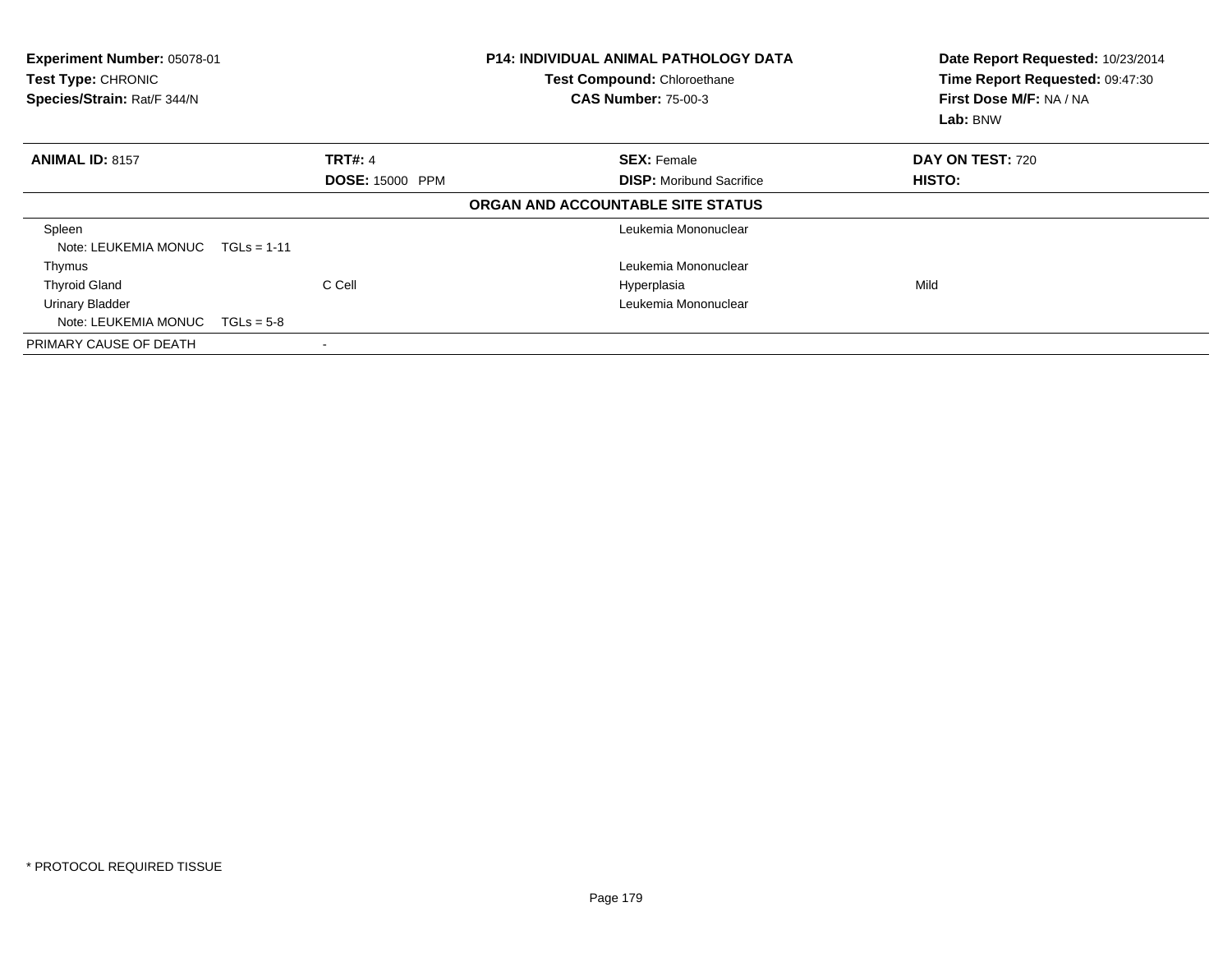| Experiment Number: 05078-01<br>Test Type: CHRONIC<br>Species/Strain: Rat/F 344/N |                         | <b>P14: INDIVIDUAL ANIMAL PATHOLOGY DATA</b><br>Test Compound: Chloroethane<br><b>CAS Number: 75-00-3</b> | Date Report Requested: 10/23/2014<br>Time Report Requested: 09:47:30<br>First Dose M/F: NA / NA<br>Lab: BNW |
|----------------------------------------------------------------------------------|-------------------------|-----------------------------------------------------------------------------------------------------------|-------------------------------------------------------------------------------------------------------------|
| <b>ANIMAL ID: 8158</b>                                                           | <b>TRT#: 4</b>          | <b>SEX: Female</b>                                                                                        | DAY ON TEST: 623                                                                                            |
|                                                                                  | DOSE: 15000 PPM         | <b>DISP:</b> Moribund Sacrifice                                                                           | HISTO:                                                                                                      |
|                                                                                  |                         | ORGAN AND ACCOUNTABLE SITE STATUS                                                                         |                                                                                                             |
| <b>NORMAL</b>                                                                    |                         |                                                                                                           |                                                                                                             |
| Bone                                                                             | <b>Bone Marrow</b>      | <b>Brain</b>                                                                                              | <b>Clitoral Gland</b>                                                                                       |
| Esophagus                                                                        | Intestine Large - Cecum | Intestine Large - Colon                                                                                   | Intestine Large - Rectum                                                                                    |
| Intestine Small - Duodenum                                                       | Intestine Small - Ileum | Intestine Small - Jejunum                                                                                 | Islets, Pancreatic                                                                                          |
| Larynx                                                                           | Ovary                   | Salivary Glands                                                                                           | <b>Skin</b>                                                                                                 |
| Stomach - Forestomach                                                            | Stomach - Glandular     | Thymus                                                                                                    | <b>Thyroid Gland</b>                                                                                        |
| Trachea                                                                          | <b>Urinary Bladder</b>  | <b>Uterus</b>                                                                                             |                                                                                                             |
| <b>MISSING</b>                                                                   |                         |                                                                                                           |                                                                                                             |
| Lymph Node - Mandibular                                                          | Parathyroid Gland       |                                                                                                           |                                                                                                             |
| <b>OBSERVATIONS</b>                                                              |                         |                                                                                                           |                                                                                                             |
| <b>Adrenal Gland</b><br>Cortex                                                   |                         | Leukemia Mononuclear                                                                                      |                                                                                                             |
|                                                                                  | Medulla                 | Leukemia Mononuclear                                                                                      |                                                                                                             |
| Heart                                                                            |                         | Inflammation                                                                                              | Chronic, Mild                                                                                               |
|                                                                                  |                         | Leukemia Mononuclear                                                                                      |                                                                                                             |
| Kidney                                                                           |                         | Leukemia Mononuclear                                                                                      |                                                                                                             |
|                                                                                  |                         | Nephropathy                                                                                               | Minimal                                                                                                     |
| Liver                                                                            |                         | <b>Basophilic Focus</b>                                                                                   | Minimal                                                                                                     |
|                                                                                  |                         | Leukemia Mononuclear                                                                                      |                                                                                                             |
|                                                                                  |                         | Necrosis                                                                                                  | Minimal                                                                                                     |
| Note: LEUKEMIA MONUC $TGLs = 3-4,2-4$                                            |                         |                                                                                                           |                                                                                                             |
| Lung                                                                             | Perivascular            | <b>Infiltration Cellular</b>                                                                              | Mononuclear CI, Mild                                                                                        |
|                                                                                  |                         | Leukemia Mononuclear                                                                                      |                                                                                                             |
| Lymph Node                                                                       | <b>Bronchial</b>        | Leukemia Mononuclear                                                                                      |                                                                                                             |
| [ Leukemia Mononuclear TGLS = 4-2 ]                                              |                         |                                                                                                           |                                                                                                             |
| Mammary Gland                                                                    |                         | Hyperplasia                                                                                               | Minimal                                                                                                     |
| Nose                                                                             | <b>Respirat Epith</b>   | Hyperplasia                                                                                               | Minimal                                                                                                     |
|                                                                                  | Submucosa               | Inflammation                                                                                              | Minimal                                                                                                     |
|                                                                                  |                         | Thrombosis                                                                                                | Minimal                                                                                                     |
| Pancreas                                                                         |                         | Atrophy                                                                                                   | Mild                                                                                                        |
|                                                                                  |                         | Leukemia Mononuclear                                                                                      |                                                                                                             |
| <b>Pituitary Gland</b>                                                           | Pars Distalis           | Hyperplasia                                                                                               | Marked                                                                                                      |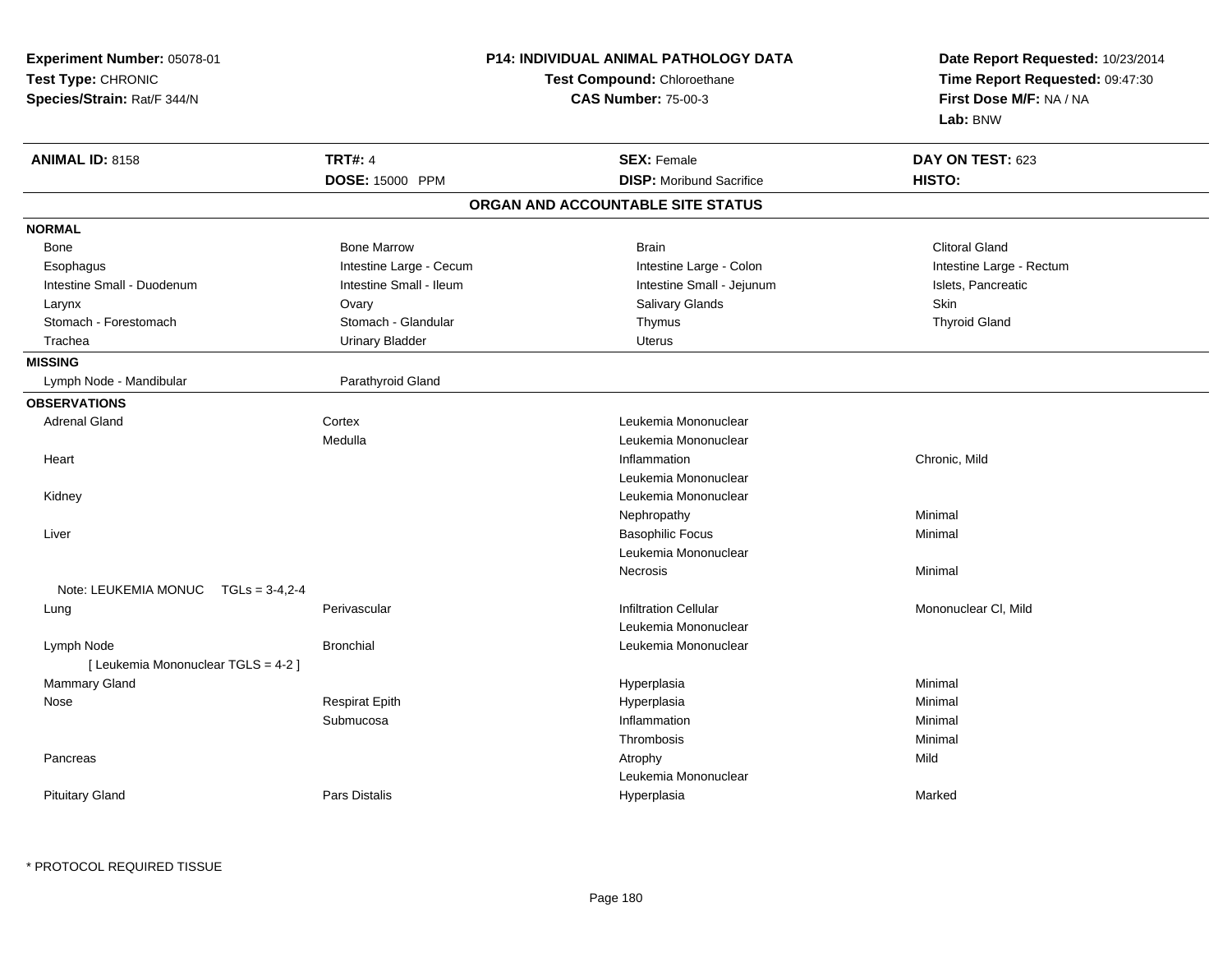| <b>Experiment Number: 05078-01</b><br>Test Type: CHRONIC<br>Species/Strain: Rat/F 344/N |                          | <b>P14: INDIVIDUAL ANIMAL PATHOLOGY DATA</b><br>Test Compound: Chloroethane<br><b>CAS Number: 75-00-3</b> | Date Report Requested: 10/23/2014<br>Time Report Requested: 09:47:30<br>First Dose M/F: NA / NA<br>Lab: BNW |
|-----------------------------------------------------------------------------------------|--------------------------|-----------------------------------------------------------------------------------------------------------|-------------------------------------------------------------------------------------------------------------|
| <b>ANIMAL ID: 8158</b>                                                                  | <b>TRT#: 4</b>           | <b>SEX: Female</b>                                                                                        | <b>DAY ON TEST: 623</b>                                                                                     |
|                                                                                         | <b>DOSE: 15000 PPM</b>   | <b>DISP:</b> Moribund Sacrifice                                                                           | HISTO:                                                                                                      |
|                                                                                         |                          | ORGAN AND ACCOUNTABLE SITE STATUS                                                                         |                                                                                                             |
| Spleen                                                                                  |                          | Leukemia Mononuclear                                                                                      |                                                                                                             |
| Note: LEUKEMIA MONUC $TGLs = 1-4$                                                       |                          |                                                                                                           |                                                                                                             |
| PRIMARY CAUSE OF DEATH                                                                  | $\overline{\phantom{0}}$ |                                                                                                           |                                                                                                             |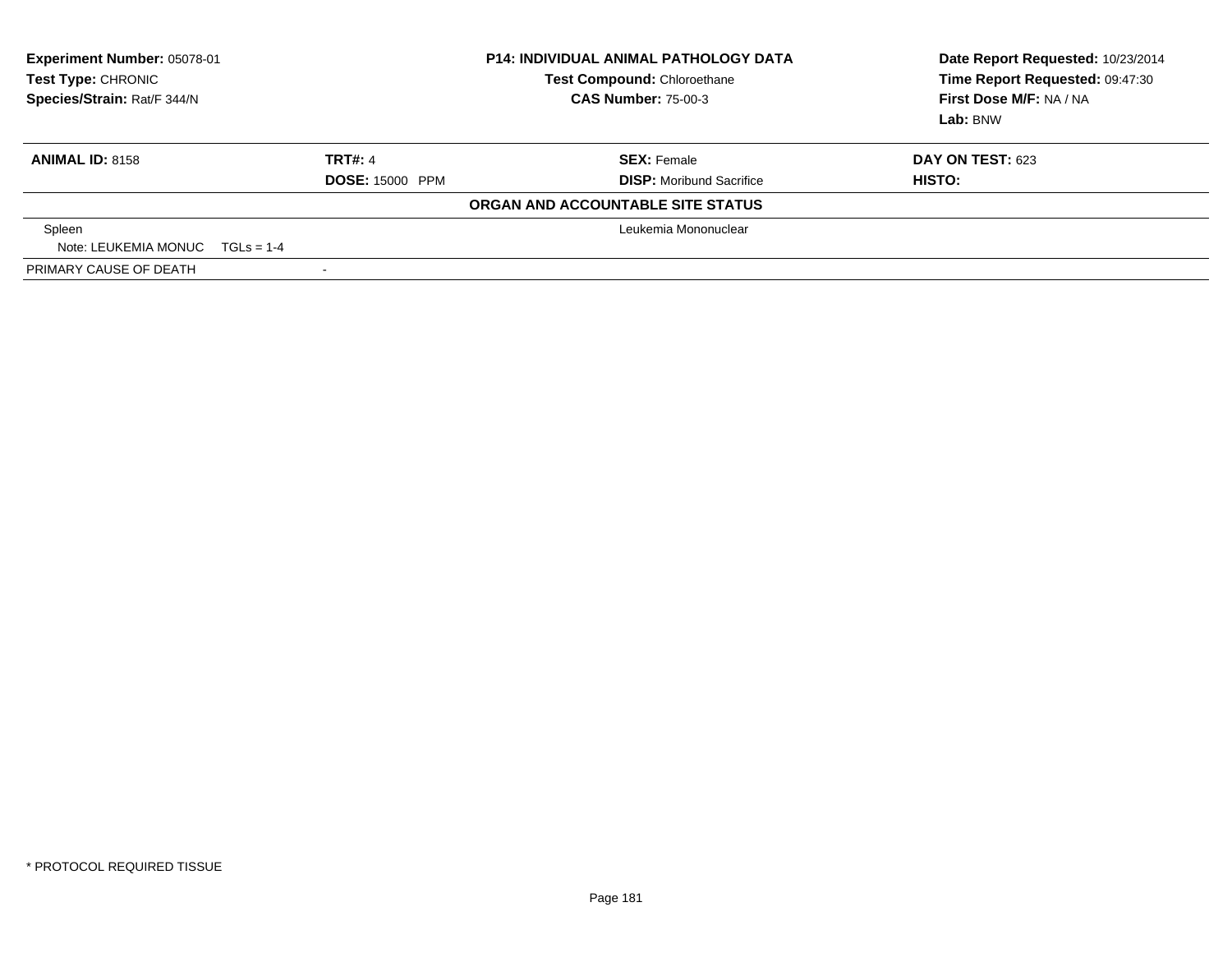| Experiment Number: 05078-01<br>Test Type: CHRONIC<br>Species/Strain: Rat/F 344/N | <b>P14: INDIVIDUAL ANIMAL PATHOLOGY DATA</b><br>Test Compound: Chloroethane<br><b>CAS Number: 75-00-3</b> |                                   | Date Report Requested: 10/23/2014<br>Time Report Requested: 09:47:30<br>First Dose M/F: NA / NA<br>Lab: BNW |  |
|----------------------------------------------------------------------------------|-----------------------------------------------------------------------------------------------------------|-----------------------------------|-------------------------------------------------------------------------------------------------------------|--|
| <b>ANIMAL ID: 8159</b>                                                           | <b>TRT#: 4</b>                                                                                            | <b>SEX: Female</b>                | DAY ON TEST: 730                                                                                            |  |
|                                                                                  | DOSE: 15000 PPM                                                                                           | <b>DISP: Terminal Sacrifice</b>   | HISTO:                                                                                                      |  |
|                                                                                  |                                                                                                           | ORGAN AND ACCOUNTABLE SITE STATUS |                                                                                                             |  |
| <b>NORMAL</b>                                                                    |                                                                                                           |                                   |                                                                                                             |  |
| Adrenal Gland - Cortex                                                           | <b>Bone</b>                                                                                               | <b>Bone Marrow</b>                | <b>Brain</b>                                                                                                |  |
| <b>Clitoral Gland</b>                                                            | Esophagus                                                                                                 | Intestine Large - Cecum           | Intestine Large - Colon                                                                                     |  |
| Intestine Large - Rectum                                                         | Intestine Small - Duodenum                                                                                | Intestine Small - Ileum           | Intestine Small - Jejunum                                                                                   |  |
| Islets, Pancreatic                                                               | Larynx                                                                                                    | Lymph Node - Bronchial            | Lymph Node - Mandibular                                                                                     |  |
| Mammary Gland                                                                    | Ovary                                                                                                     | Pancreas                          | Parathyroid Gland                                                                                           |  |
| Salivary Glands                                                                  | Spleen                                                                                                    | Stomach - Forestomach             | Stomach - Glandular                                                                                         |  |
| Trachea                                                                          | <b>Urinary Bladder</b>                                                                                    |                                   |                                                                                                             |  |
| <b>MISSING</b>                                                                   |                                                                                                           |                                   |                                                                                                             |  |
| Thymus                                                                           |                                                                                                           |                                   |                                                                                                             |  |
| <b>OBSERVATIONS</b>                                                              |                                                                                                           |                                   |                                                                                                             |  |
| <b>Adrenal Gland</b>                                                             | Medulla                                                                                                   | Pheochromocytoma Benign           |                                                                                                             |  |
| Heart                                                                            |                                                                                                           | Inflammation                      | Chronic, Minimal                                                                                            |  |
| Kidney                                                                           |                                                                                                           | Nephropathy                       | Mild                                                                                                        |  |
| Liver                                                                            |                                                                                                           | <b>Basophilic Focus</b>           | Minimal                                                                                                     |  |
|                                                                                  |                                                                                                           | Inflammation                      | Granulomatous, Focal, Minimal                                                                               |  |
| Lung                                                                             |                                                                                                           | <b>Basal Cell Carcinoma</b>       | Metastatic (Skin)                                                                                           |  |
|                                                                                  | Perivascular                                                                                              | <b>Infiltration Cellular</b>      | Mononuclear CI, Minimal                                                                                     |  |
| Nose                                                                             | Submucosa                                                                                                 | Inflammation                      | Minimal                                                                                                     |  |
| <b>Pituitary Gland</b>                                                           | <b>Pars Distalis</b>                                                                                      | Adenoma                           |                                                                                                             |  |
|                                                                                  | Pars Distalis                                                                                             | Cyst                              |                                                                                                             |  |
| Note: CYST<br>$TGLs = 2-8$                                                       |                                                                                                           |                                   |                                                                                                             |  |
| <b>Skin</b>                                                                      |                                                                                                           | <b>Basal Cell Carcinoma</b>       |                                                                                                             |  |
| Note: BASAL CEL CARC<br>$TGLs = 1-11$                                            |                                                                                                           |                                   |                                                                                                             |  |
| <b>Thyroid Gland</b>                                                             | C Cell                                                                                                    | Hyperplasia                       | Mild                                                                                                        |  |
| <b>Uterus</b>                                                                    |                                                                                                           | Polyp Stromal                     |                                                                                                             |  |
| Note: POLYP STROMAL<br>$TGLs = 3-8$                                              |                                                                                                           |                                   |                                                                                                             |  |
| PRIMARY CAUSE OF DEATH                                                           | $\blacksquare$                                                                                            |                                   |                                                                                                             |  |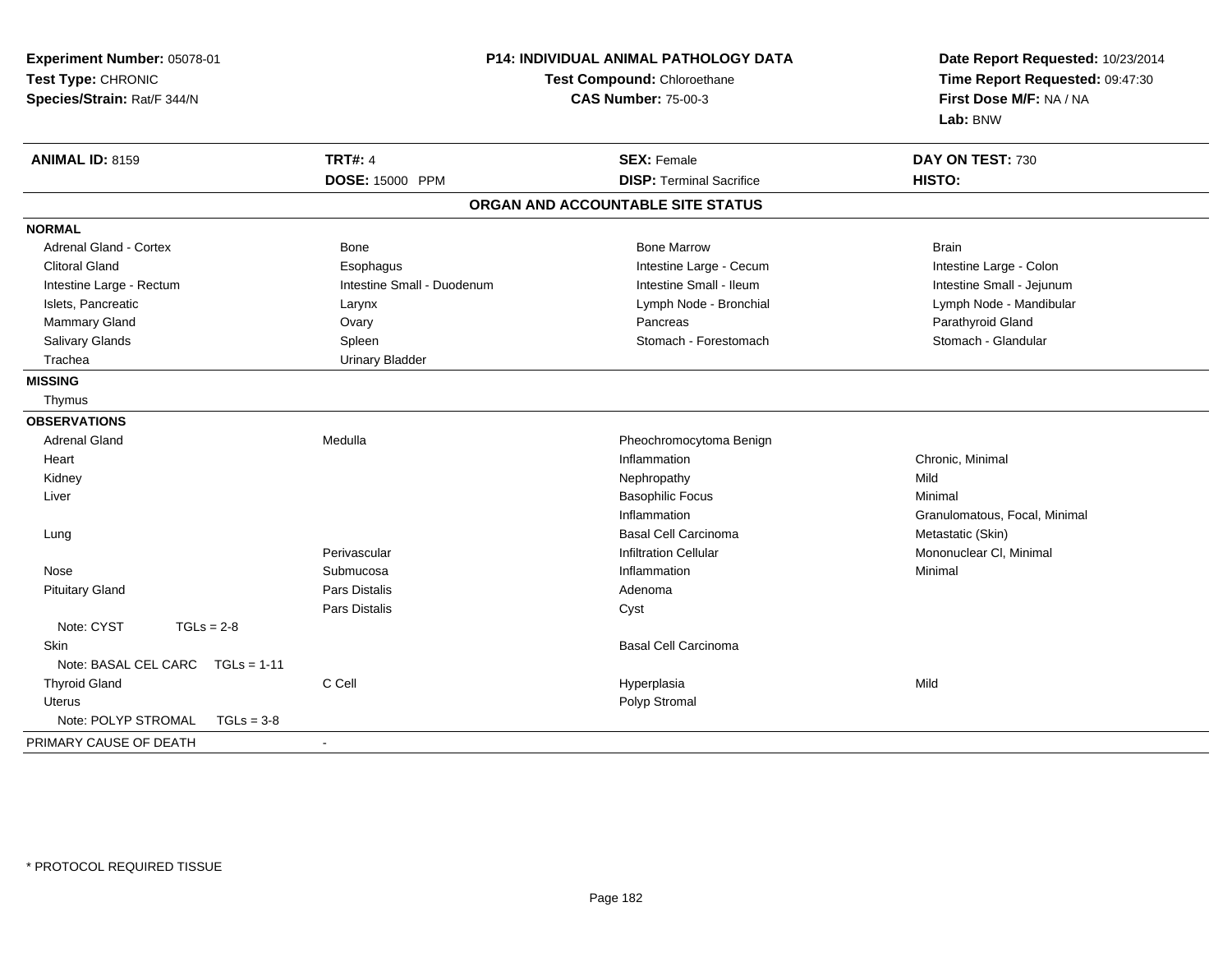| Experiment Number: 05078-01<br>Test Type: CHRONIC<br>Species/Strain: Rat/F 344/N | P14: INDIVIDUAL ANIMAL PATHOLOGY DATA<br>Test Compound: Chloroethane<br><b>CAS Number: 75-00-3</b> |                                   | Date Report Requested: 10/23/2014<br>Time Report Requested: 09:47:30<br>First Dose M/F: NA / NA<br>Lab: BNW |  |
|----------------------------------------------------------------------------------|----------------------------------------------------------------------------------------------------|-----------------------------------|-------------------------------------------------------------------------------------------------------------|--|
| <b>ANIMAL ID: 8160</b>                                                           | <b>TRT#: 4</b>                                                                                     | <b>SEX: Female</b>                | DAY ON TEST: 688                                                                                            |  |
|                                                                                  | DOSE: 15000 PPM                                                                                    | <b>DISP:</b> Moribund Sacrifice   | HISTO:                                                                                                      |  |
|                                                                                  |                                                                                                    | ORGAN AND ACCOUNTABLE SITE STATUS |                                                                                                             |  |
| <b>NORMAL</b>                                                                    |                                                                                                    |                                   |                                                                                                             |  |
| <b>Bone Marrow</b>                                                               | <b>Brain</b>                                                                                       | Esophagus                         | Intestine Large - Cecum                                                                                     |  |
| Intestine Large - Colon                                                          | Intestine Large - Rectum                                                                           | Intestine Small - Duodenum        | Intestine Small - Jejunum                                                                                   |  |
| Islets, Pancreatic                                                               | Larynx                                                                                             | Salivary Glands                   | Skin                                                                                                        |  |
| Stomach - Forestomach                                                            | Stomach - Glandular                                                                                | <b>Thyroid Gland</b>              | Trachea                                                                                                     |  |
| <b>MISSING</b>                                                                   |                                                                                                    |                                   |                                                                                                             |  |
| Intestine Small - Ileum                                                          | Parathyroid Gland                                                                                  |                                   |                                                                                                             |  |
| <b>INSUFFICIENT TISSUE</b>                                                       |                                                                                                    |                                   |                                                                                                             |  |
| <b>Clitoral Gland</b>                                                            |                                                                                                    |                                   |                                                                                                             |  |
| <b>OBSERVATIONS</b>                                                              |                                                                                                    |                                   |                                                                                                             |  |
| <b>Adrenal Gland</b>                                                             | Cortex                                                                                             | Degeneration                      | Fatty, Mild                                                                                                 |  |
|                                                                                  | Medulla                                                                                            | Hyperplasia                       | Marked                                                                                                      |  |
|                                                                                  | Cortex                                                                                             | Leukemia Mononuclear              |                                                                                                             |  |
|                                                                                  | Medulla                                                                                            | Leukemia Mononuclear              |                                                                                                             |  |
| <b>Bone</b>                                                                      | Periosteum                                                                                         | Leukemia Mononuclear              |                                                                                                             |  |
| Heart                                                                            |                                                                                                    | Inflammation                      | Chronic, Mild                                                                                               |  |
|                                                                                  |                                                                                                    | Leukemia Mononuclear              |                                                                                                             |  |
|                                                                                  | Atrium                                                                                             | Thrombosis                        | Minimal                                                                                                     |  |
| Kidney                                                                           |                                                                                                    | Leukemia Mononuclear              |                                                                                                             |  |
|                                                                                  |                                                                                                    | Nephropathy                       | Minimal                                                                                                     |  |
| Liver                                                                            | <b>Bile Duct</b>                                                                                   | Hyperplasia                       | Mild                                                                                                        |  |
|                                                                                  |                                                                                                    | Leukemia Mononuclear              |                                                                                                             |  |
| Lung                                                                             | Alveolar Epith                                                                                     | Hyperplasia                       | Minimal                                                                                                     |  |
|                                                                                  |                                                                                                    | <b>Infiltration Cellular</b>      | Histiocyte, Mild                                                                                            |  |
|                                                                                  |                                                                                                    | Inflammation                      | Chronic, Focal, Mild                                                                                        |  |
|                                                                                  |                                                                                                    | Leukemia Mononuclear              |                                                                                                             |  |
| Lymph Node                                                                       | Mandibular                                                                                         | <b>Depletion Cellular</b>         | Marked                                                                                                      |  |
|                                                                                  | <b>Bronchial</b>                                                                                   | Leukemia Mononuclear              |                                                                                                             |  |
|                                                                                  | Mandibular                                                                                         | Leukemia Mononuclear              |                                                                                                             |  |
| Mammary Gland                                                                    |                                                                                                    | Hyperplasia                       | Mild                                                                                                        |  |
| Nose                                                                             | <b>Respirat Epith</b>                                                                              | Hyperplasia                       | Minimal                                                                                                     |  |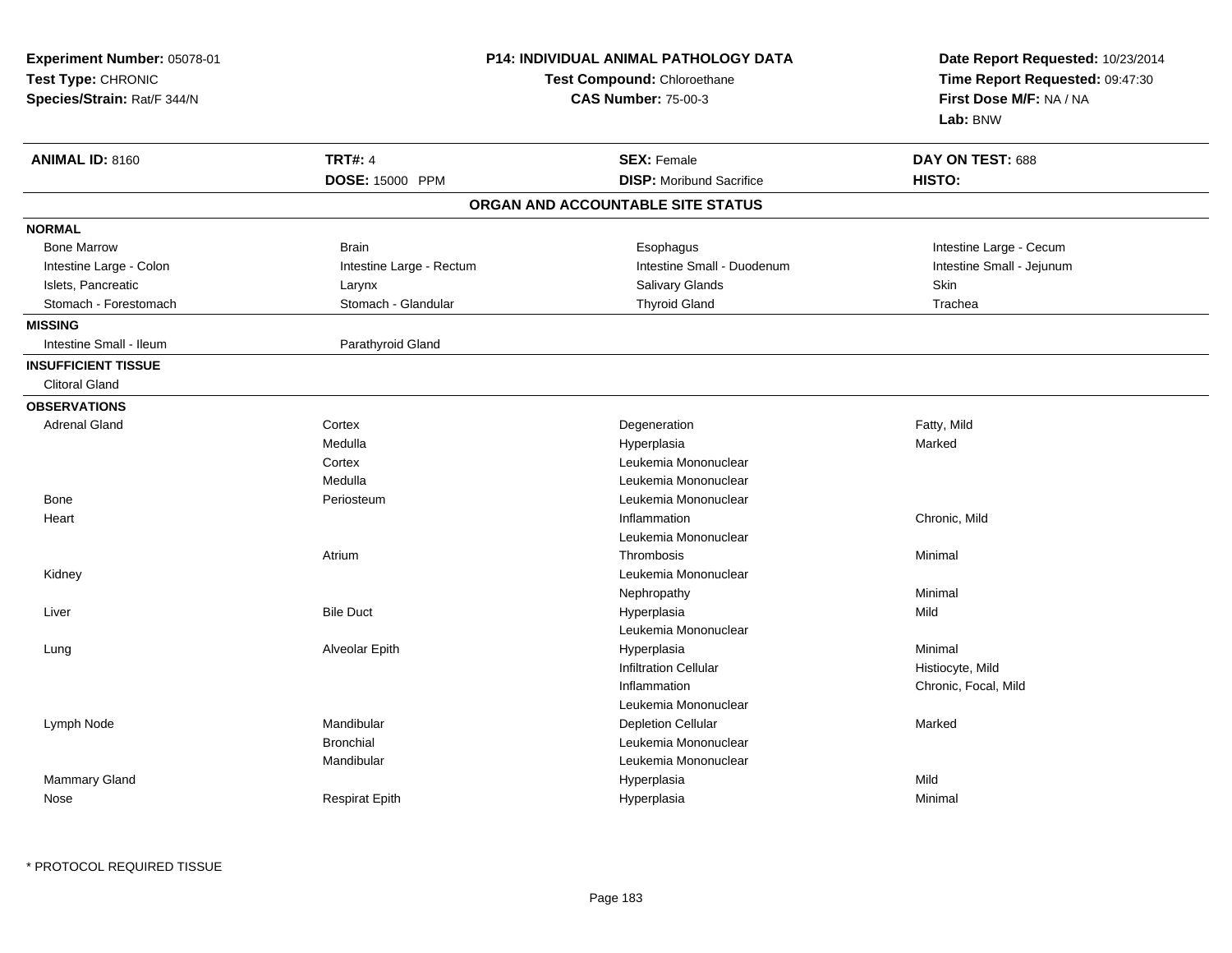| Experiment Number: 05078-01<br>Test Type: CHRONIC<br>Species/Strain: Rat/F 344/N |                        | <b>P14: INDIVIDUAL ANIMAL PATHOLOGY DATA</b><br>Test Compound: Chloroethane<br><b>CAS Number: 75-00-3</b> | Date Report Requested: 10/23/2014<br>Time Report Requested: 09:47:30<br>First Dose M/F: NA / NA<br>Lab: BNW |
|----------------------------------------------------------------------------------|------------------------|-----------------------------------------------------------------------------------------------------------|-------------------------------------------------------------------------------------------------------------|
| <b>ANIMAL ID: 8160</b>                                                           | <b>TRT#: 4</b>         | <b>SEX: Female</b>                                                                                        | DAY ON TEST: 688                                                                                            |
|                                                                                  | <b>DOSE: 15000 PPM</b> | <b>DISP:</b> Moribund Sacrifice                                                                           | <b>HISTO:</b>                                                                                               |
|                                                                                  |                        | ORGAN AND ACCOUNTABLE SITE STATUS                                                                         |                                                                                                             |
|                                                                                  |                        | Leukemia Mononuclear                                                                                      |                                                                                                             |
| Ovary                                                                            |                        | Leukemia Mononuclear                                                                                      |                                                                                                             |
| Pancreas                                                                         |                        | Atrophy                                                                                                   | Minimal                                                                                                     |
| <b>Pituitary Gland</b>                                                           | <b>Pars Distalis</b>   | Adenoma                                                                                                   |                                                                                                             |
|                                                                                  | <b>Pars Distalis</b>   | Leukemia Mononuclear                                                                                      |                                                                                                             |
| Note: ADENOMA<br>$TGLs = 2-8$<br>$TGLs = 2-8$<br>Note: LEUKEMIA MONUC            |                        |                                                                                                           |                                                                                                             |
| Spleen                                                                           |                        | Leukemia Mononuclear                                                                                      |                                                                                                             |
| Thymus                                                                           |                        | Leukemia Mononuclear                                                                                      |                                                                                                             |
| <b>Urinary Bladder</b>                                                           |                        | Leukemia Mononuclear                                                                                      |                                                                                                             |
| Uterus                                                                           |                        | Leukemia Mononuclear                                                                                      |                                                                                                             |
| Zymbal's Gland                                                                   |                        | Adenoma                                                                                                   |                                                                                                             |
| $TGLs = 1-11$<br>Note: ADENOMA                                                   |                        |                                                                                                           |                                                                                                             |
| PRIMARY CAUSE OF DEATH                                                           |                        |                                                                                                           |                                                                                                             |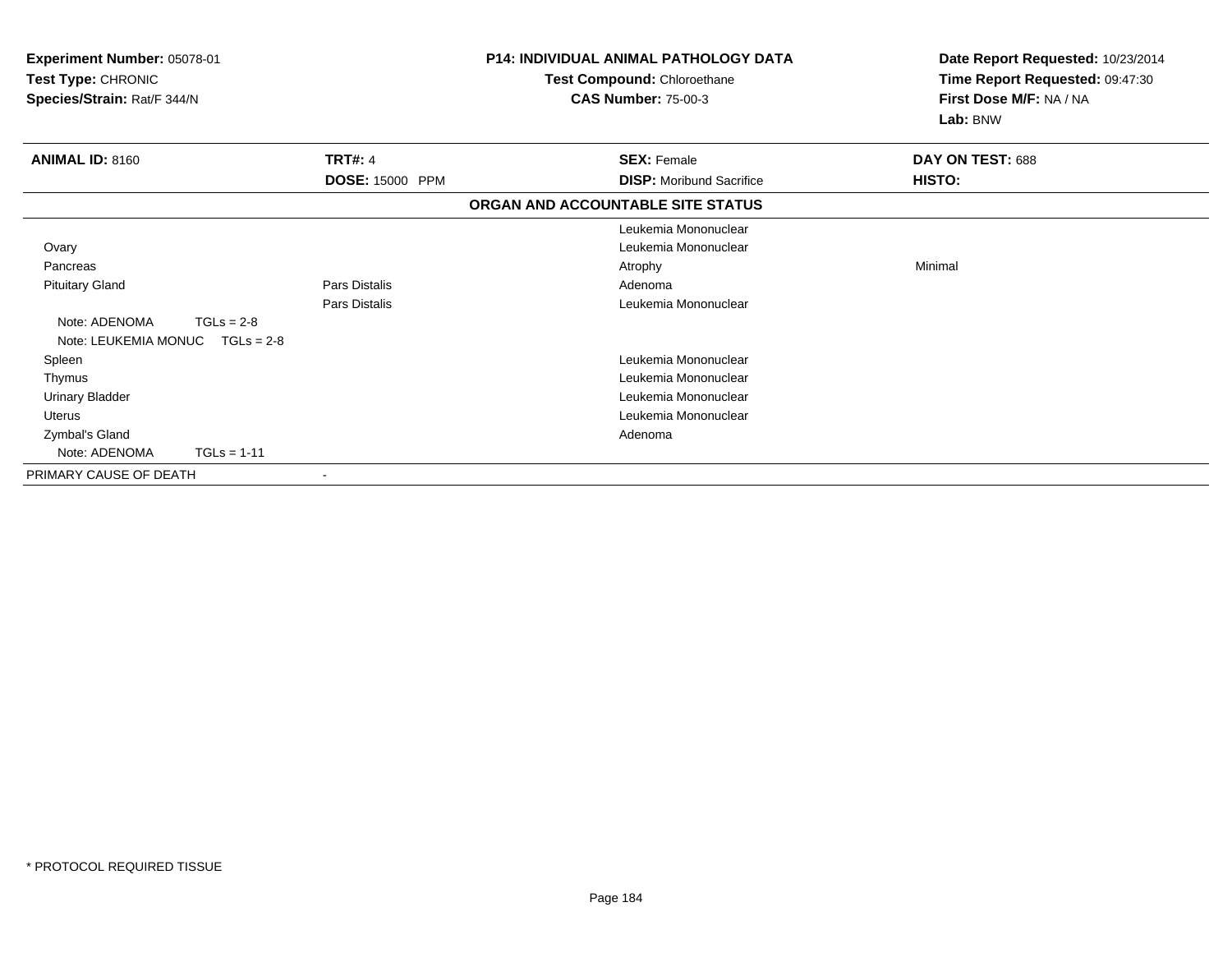| Experiment Number: 05078-01<br>Test Type: CHRONIC<br>Species/Strain: Rat/F 344/N |                         | <b>P14: INDIVIDUAL ANIMAL PATHOLOGY DATA</b><br>Test Compound: Chloroethane<br><b>CAS Number: 75-00-3</b> |                                  | Date Report Requested: 10/23/2014<br>Time Report Requested: 09:47:30<br>First Dose M/F: NA / NA<br>Lab: BNW |
|----------------------------------------------------------------------------------|-------------------------|-----------------------------------------------------------------------------------------------------------|----------------------------------|-------------------------------------------------------------------------------------------------------------|
| <b>ANIMAL ID: 8161</b>                                                           | <b>TRT#: 4</b>          |                                                                                                           | <b>SEX: Female</b>               | DAY ON TEST: 594                                                                                            |
|                                                                                  | DOSE: 15000 PPM         |                                                                                                           | <b>DISP:</b> Moribund Sacrifice  | HISTO:                                                                                                      |
|                                                                                  |                         | ORGAN AND ACCOUNTABLE SITE STATUS                                                                         |                                  |                                                                                                             |
| <b>NORMAL</b>                                                                    |                         |                                                                                                           |                                  |                                                                                                             |
| <b>Adrenal Gland - Cortex</b>                                                    | <b>Bone</b>             |                                                                                                           | <b>Bone Marrow</b>               | <b>Brain</b>                                                                                                |
| <b>Clitoral Gland</b>                                                            | Esophagus               |                                                                                                           | Intestine Large - Cecum          | Intestine Large - Colon                                                                                     |
| Intestine Small - Duodenum                                                       | Intestine Small - Ileum |                                                                                                           | Intestine Small - Jejunum        | Islets, Pancreatic                                                                                          |
| Larynx                                                                           | Lung                    |                                                                                                           | Lymph Node - Bronchial           | Lymph Node - Mandibular                                                                                     |
| Ovary                                                                            | Pancreas                |                                                                                                           | Salivary Glands                  | Skin                                                                                                        |
| Stomach - Forestomach                                                            | Stomach - Glandular     |                                                                                                           | Thymus                           | Trachea                                                                                                     |
| <b>Urinary Bladder</b>                                                           |                         |                                                                                                           |                                  |                                                                                                             |
| <b>MISSING</b>                                                                   |                         |                                                                                                           |                                  |                                                                                                             |
| Adrenal Gland - Medulla                                                          | Parathyroid Gland       |                                                                                                           | <b>Thyroid Gland</b>             |                                                                                                             |
| <b>OBSERVATIONS</b>                                                              |                         |                                                                                                           |                                  |                                                                                                             |
| Heart                                                                            |                         |                                                                                                           | Inflammation                     | Chronic, Minimal                                                                                            |
| Intestine Large                                                                  | Rectum                  |                                                                                                           | Parasite Metazoan                |                                                                                                             |
| Kidney                                                                           |                         |                                                                                                           | Nephropathy                      | Minimal                                                                                                     |
| Liver                                                                            |                         |                                                                                                           | Hematopoietic Cell Proliferation | Mild                                                                                                        |
|                                                                                  |                         |                                                                                                           | <b>Necrosis</b>                  | Minimal                                                                                                     |
| Mammary Gland                                                                    |                         |                                                                                                           | Hyperplasia                      | Minimal                                                                                                     |
| Nose                                                                             | Submucosa               |                                                                                                           | Inflammation                     | Mild                                                                                                        |
| <b>Pituitary Gland</b>                                                           | <b>Pars Distalis</b>    |                                                                                                           | Adenoma                          |                                                                                                             |
|                                                                                  | <b>Pars Distalis</b>    | Cyst                                                                                                      |                                  |                                                                                                             |
| Spleen                                                                           |                         |                                                                                                           | Hematopoietic Cell Proliferation | Moderate                                                                                                    |
| Note: HEMA CELL PROL TGLs = 2-4                                                  |                         |                                                                                                           |                                  |                                                                                                             |
| Uterus                                                                           |                         |                                                                                                           | Polyp Stromal                    |                                                                                                             |
| Note: POLYP STROMAL                                                              | $TGLs = 1-11$           |                                                                                                           |                                  |                                                                                                             |
| PRIMARY CAUSE OF DEATH                                                           |                         |                                                                                                           |                                  |                                                                                                             |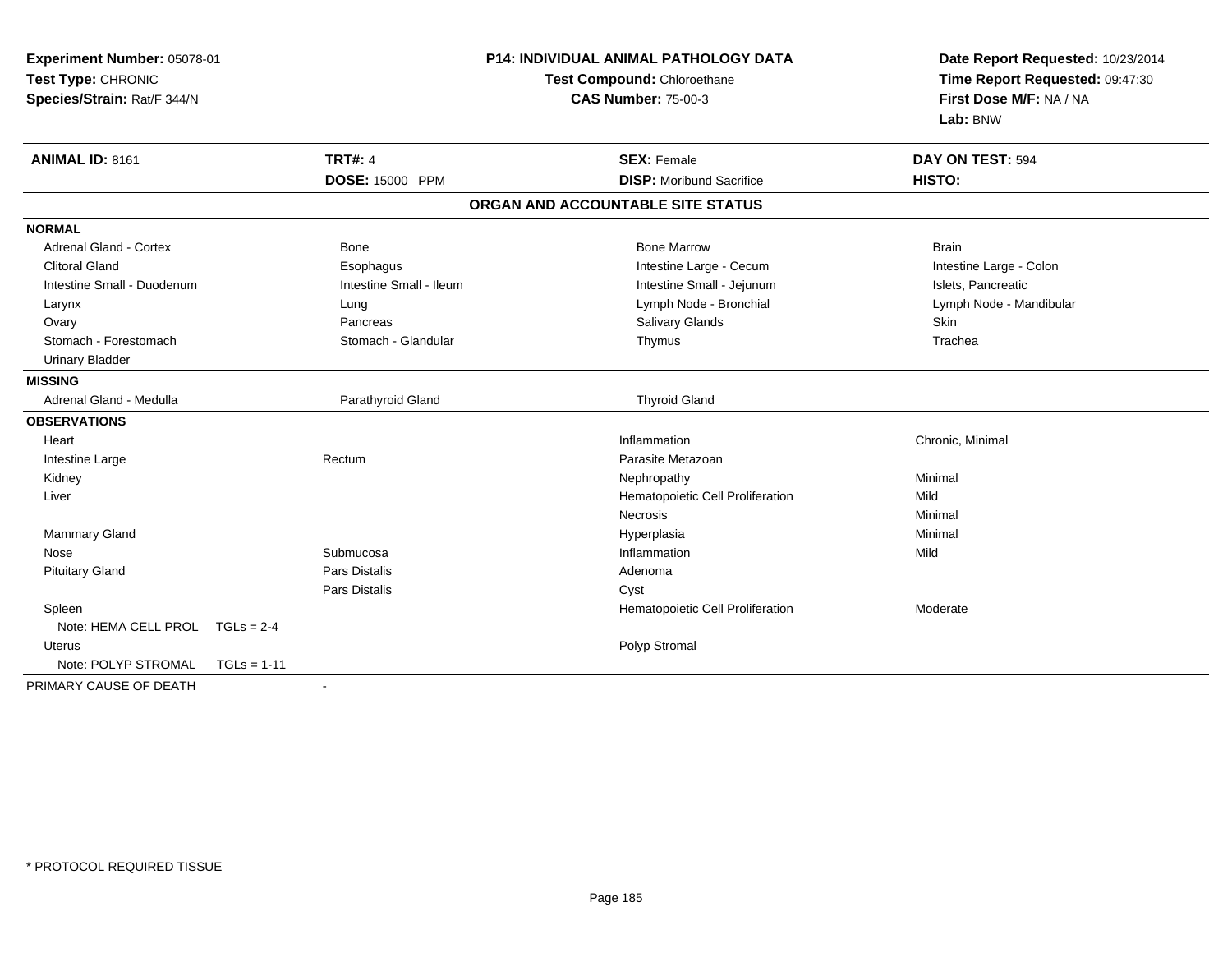| Experiment Number: 05078-01<br>Test Type: CHRONIC<br>Species/Strain: Rat/F 344/N |                           | P14: INDIVIDUAL ANIMAL PATHOLOGY DATA<br>Test Compound: Chloroethane<br><b>CAS Number: 75-00-3</b> | Date Report Requested: 10/23/2014<br>Time Report Requested: 09:47:30<br>First Dose M/F: NA / NA<br>Lab: BNW |  |
|----------------------------------------------------------------------------------|---------------------------|----------------------------------------------------------------------------------------------------|-------------------------------------------------------------------------------------------------------------|--|
| <b>ANIMAL ID: 8162</b>                                                           | <b>TRT#: 4</b>            | <b>SEX: Female</b>                                                                                 | DAY ON TEST: 707                                                                                            |  |
|                                                                                  | <b>DOSE: 15000 PPM</b>    | <b>DISP:</b> Moribund Sacrifice                                                                    | HISTO:                                                                                                      |  |
|                                                                                  |                           | ORGAN AND ACCOUNTABLE SITE STATUS                                                                  |                                                                                                             |  |
| <b>NORMAL</b>                                                                    |                           |                                                                                                    |                                                                                                             |  |
| Adrenal Gland - Medulla                                                          | Bone                      | <b>Bone Marrow</b>                                                                                 | <b>Brain</b>                                                                                                |  |
| <b>Clitoral Gland</b>                                                            | Esophagus                 | Intestine Large - Cecum                                                                            | Intestine Large - Rectum                                                                                    |  |
| Intestine Small - Duodenum                                                       | Intestine Small - Jejunum | Islets, Pancreatic                                                                                 | Larynx                                                                                                      |  |
| Lymph Node - Mandibular                                                          | Pancreas                  | Skin                                                                                               | Stomach - Forestomach                                                                                       |  |
| Stomach - Glandular                                                              | Trachea                   | <b>Urinary Bladder</b>                                                                             | <b>Uterus</b>                                                                                               |  |
| <b>MISSING</b>                                                                   |                           |                                                                                                    |                                                                                                             |  |
| Intestine Small - Ileum                                                          | Parathyroid Gland         | Thymus                                                                                             |                                                                                                             |  |
| <b>OBSERVATIONS</b>                                                              |                           |                                                                                                    |                                                                                                             |  |
| <b>Adrenal Gland</b>                                                             | Cortex                    | Degeneration                                                                                       | Fatty, Moderate                                                                                             |  |
|                                                                                  | Cortex                    | Hyperplasia                                                                                        | Mild                                                                                                        |  |
| Heart                                                                            | Atrium                    | Thrombosis                                                                                         | Mild                                                                                                        |  |
| Intestine Large                                                                  | Colon                     | Parasite Metazoan                                                                                  |                                                                                                             |  |
| Kidney                                                                           |                           | Nephropathy                                                                                        | Moderate                                                                                                    |  |
| Note: NEPHROPATHY<br>$TGLs = 2-5$                                                |                           |                                                                                                    |                                                                                                             |  |
| Liver                                                                            |                           | <b>Basophilic Focus</b>                                                                            | Minimal                                                                                                     |  |
|                                                                                  |                           | Degeneration                                                                                       | Fatty, Mild                                                                                                 |  |
|                                                                                  | <b>Bile Duct</b>          | Hyperplasia                                                                                        | Minimal                                                                                                     |  |
|                                                                                  |                           | Leukemia Mononuclear                                                                               |                                                                                                             |  |
| Note: LEUKEMIA MONUC TGLs = 1-4                                                  |                           |                                                                                                    |                                                                                                             |  |
| Lung                                                                             |                           | Leukemia Mononuclear                                                                               |                                                                                                             |  |
|                                                                                  |                           | Thrombosis                                                                                         | Minimal                                                                                                     |  |
| Lymph Node                                                                       | <b>Bronchial</b>          | Leukemia Mononuclear                                                                               |                                                                                                             |  |
| Mammary Gland                                                                    |                           | Hyperplasia                                                                                        | Mild                                                                                                        |  |
| Nose                                                                             | <b>Respirat Epith</b>     | Hyperplasia                                                                                        | Minimal                                                                                                     |  |
|                                                                                  | Nasolacrim Dct            | Inflammation                                                                                       | Suppurative, Minimal                                                                                        |  |
|                                                                                  | Submucosa                 | Inflammation                                                                                       | Mild                                                                                                        |  |
|                                                                                  |                           | Thrombosis                                                                                         | Mild                                                                                                        |  |
| Ovary                                                                            |                           | Atrophy                                                                                            | Mild                                                                                                        |  |
| <b>Pituitary Gland</b>                                                           | Pars Distalis             | Hyperplasia                                                                                        | Mild                                                                                                        |  |
|                                                                                  | Pars Distalis             | Pigmentation                                                                                       | Hemosiderin, Mild                                                                                           |  |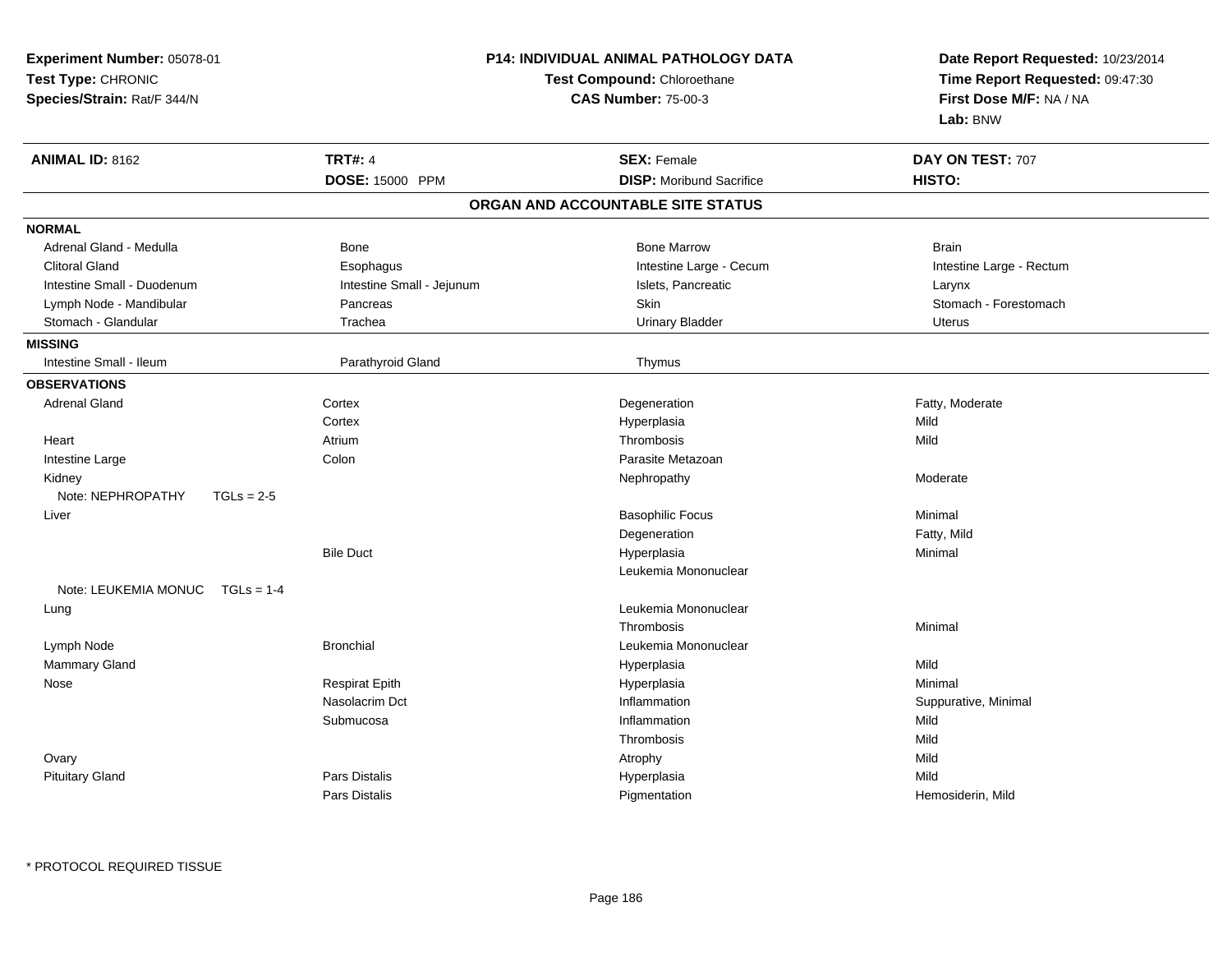| Experiment Number: 05078-01<br>Test Type: CHRONIC<br>Species/Strain: Rat/F 344/N |              |                          | <b>P14: INDIVIDUAL ANIMAL PATHOLOGY DATA</b><br>Test Compound: Chloroethane<br><b>CAS Number: 75-00-3</b> | Date Report Requested: 10/23/2014<br>Time Report Requested: 09:47:30<br>First Dose M/F: NA / NA<br>Lab: BNW |
|----------------------------------------------------------------------------------|--------------|--------------------------|-----------------------------------------------------------------------------------------------------------|-------------------------------------------------------------------------------------------------------------|
| <b>ANIMAL ID: 8162</b>                                                           |              | <b>TRT#: 4</b>           | <b>SEX: Female</b>                                                                                        | DAY ON TEST: 707                                                                                            |
|                                                                                  |              | <b>DOSE: 15000 PPM</b>   | <b>DISP:</b> Moribund Sacrifice                                                                           | HISTO:                                                                                                      |
|                                                                                  |              |                          | ORGAN AND ACCOUNTABLE SITE STATUS                                                                         |                                                                                                             |
| Note: PIGMENT                                                                    | $TGLs = 3-8$ |                          |                                                                                                           |                                                                                                             |
| <b>Salivary Glands</b>                                                           |              | Duct                     | Hyperplasia                                                                                               | Minimal                                                                                                     |
| Spleen                                                                           |              |                          | Leukemia Mononuclear                                                                                      |                                                                                                             |
| <b>Thyroid Gland</b>                                                             |              | <b>Follicular Cel</b>    | Carcinoma                                                                                                 |                                                                                                             |
|                                                                                  |              | C Cell                   | Hyperplasia                                                                                               | Minimal                                                                                                     |
| [Carcinoma TGLS = 4-2]                                                           |              |                          |                                                                                                           |                                                                                                             |
| PRIMARY CAUSE OF DEATH                                                           |              | $\overline{\phantom{a}}$ |                                                                                                           |                                                                                                             |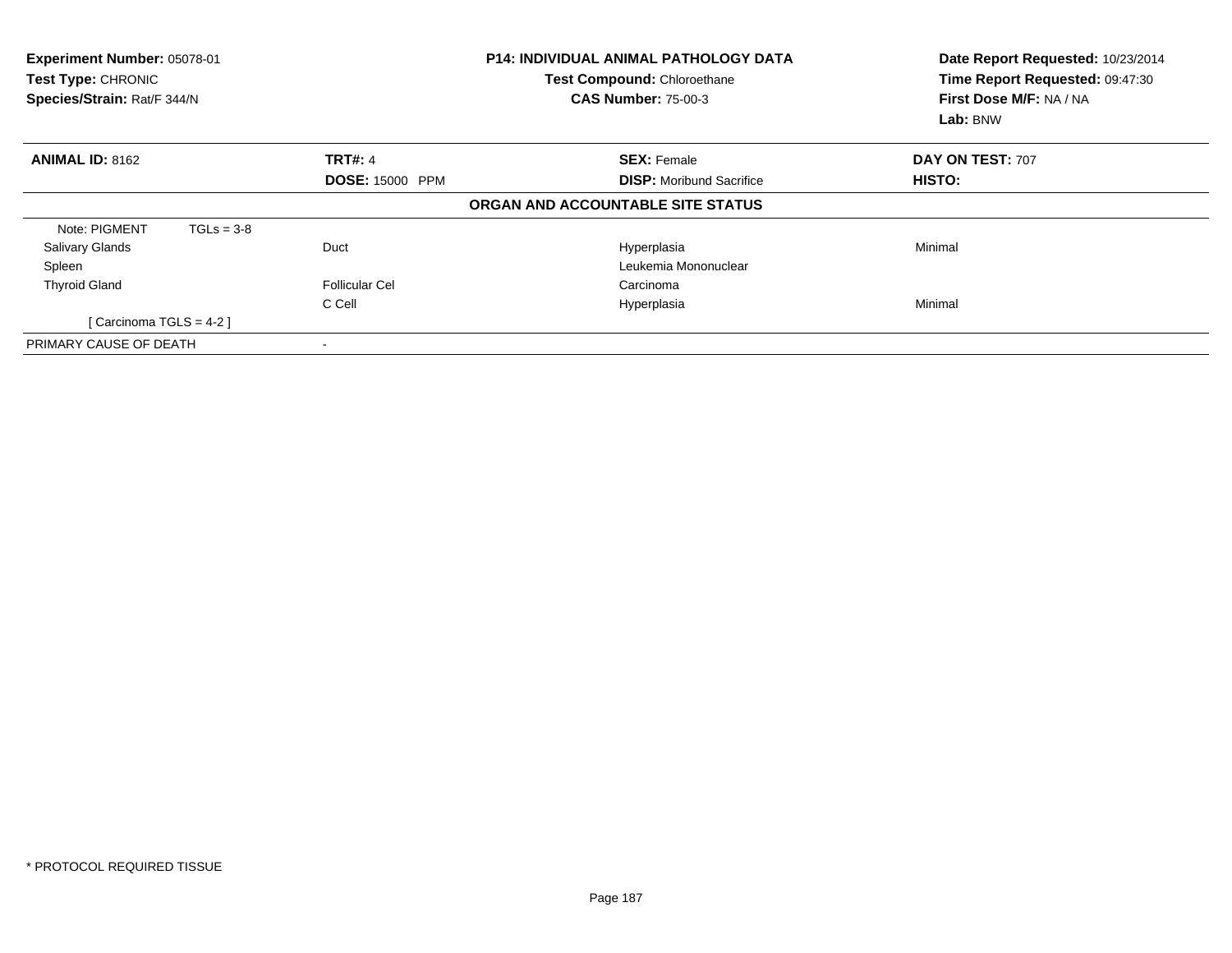| Experiment Number: 05078-01<br>Test Type: CHRONIC<br>Species/Strain: Rat/F 344/N |                            | <b>P14: INDIVIDUAL ANIMAL PATHOLOGY DATA</b><br>Test Compound: Chloroethane<br><b>CAS Number: 75-00-3</b> | Date Report Requested: 10/23/2014<br>Time Report Requested: 09:47:30<br>First Dose M/F: NA / NA<br>Lab: BNW |  |
|----------------------------------------------------------------------------------|----------------------------|-----------------------------------------------------------------------------------------------------------|-------------------------------------------------------------------------------------------------------------|--|
| <b>ANIMAL ID: 8163</b>                                                           | <b>TRT#: 4</b>             | <b>SEX: Female</b>                                                                                        | DAY ON TEST: 689                                                                                            |  |
|                                                                                  | <b>DOSE: 15000 PPM</b>     | <b>DISP:</b> Moribund Sacrifice                                                                           | HISTO:                                                                                                      |  |
|                                                                                  |                            | ORGAN AND ACCOUNTABLE SITE STATUS                                                                         |                                                                                                             |  |
| <b>NORMAL</b>                                                                    |                            |                                                                                                           |                                                                                                             |  |
| Adrenal Gland - Medulla                                                          | <b>Bone</b>                | <b>Bone Marrow</b>                                                                                        | <b>Brain</b>                                                                                                |  |
| Esophagus                                                                        | Heart                      | Intestine Large - Cecum                                                                                   | Intestine Large - Colon                                                                                     |  |
| Intestine Large - Rectum                                                         | Intestine Small - Duodenum | Intestine Small - Ileum                                                                                   | Intestine Small - Jejunum                                                                                   |  |
| Islets, Pancreatic                                                               | Lymph Node - Bronchial     | Lymph Node - Mandibular                                                                                   | Ovary                                                                                                       |  |
| Pancreas                                                                         | Parathyroid Gland          | Salivary Glands                                                                                           | Skin                                                                                                        |  |
| Spleen                                                                           | Stomach - Forestomach      | Stomach - Glandular                                                                                       | Thymus                                                                                                      |  |
| Trachea                                                                          | <b>Urinary Bladder</b>     | <b>Uterus</b>                                                                                             |                                                                                                             |  |
| <b>MISSING</b>                                                                   |                            |                                                                                                           |                                                                                                             |  |
| <b>Clitoral Gland</b>                                                            |                            |                                                                                                           |                                                                                                             |  |
| <b>OBSERVATIONS</b>                                                              |                            |                                                                                                           |                                                                                                             |  |
| <b>Adrenal Gland</b>                                                             | Cortex                     | Hyperplasia                                                                                               | Mild                                                                                                        |  |
| Kidney                                                                           |                            | Nephropathy                                                                                               | Mild                                                                                                        |  |
| Larynx                                                                           | Epithelium                 | Hyperplasia                                                                                               | Minimal                                                                                                     |  |
|                                                                                  |                            | Inflammation                                                                                              | Suppurative, Minimal                                                                                        |  |
| Liver                                                                            |                            | Degeneration                                                                                              | Fatty, Minimal                                                                                              |  |
| Lung                                                                             | Alveolar Epith             | Hyperplasia                                                                                               | Minimal                                                                                                     |  |
|                                                                                  | Perivascular               | <b>Infiltration Cellular</b>                                                                              | Mononuclear CI, Mild                                                                                        |  |
| Mammary Gland                                                                    |                            | Hyperplasia                                                                                               | Mild                                                                                                        |  |
| Nose                                                                             | Submucosa                  | Inflammation                                                                                              | Minimal                                                                                                     |  |
| <b>Pituitary Gland</b>                                                           | Pars Distalis              | Adenoma                                                                                                   |                                                                                                             |  |
| Note: ADENOMA<br>$TGLs = 1-8$                                                    |                            |                                                                                                           |                                                                                                             |  |
| <b>Thyroid Gland</b>                                                             | C Cell                     | Hyperplasia                                                                                               | Minimal                                                                                                     |  |
| PRIMARY CAUSE OF DEATH                                                           | $\blacksquare$             |                                                                                                           |                                                                                                             |  |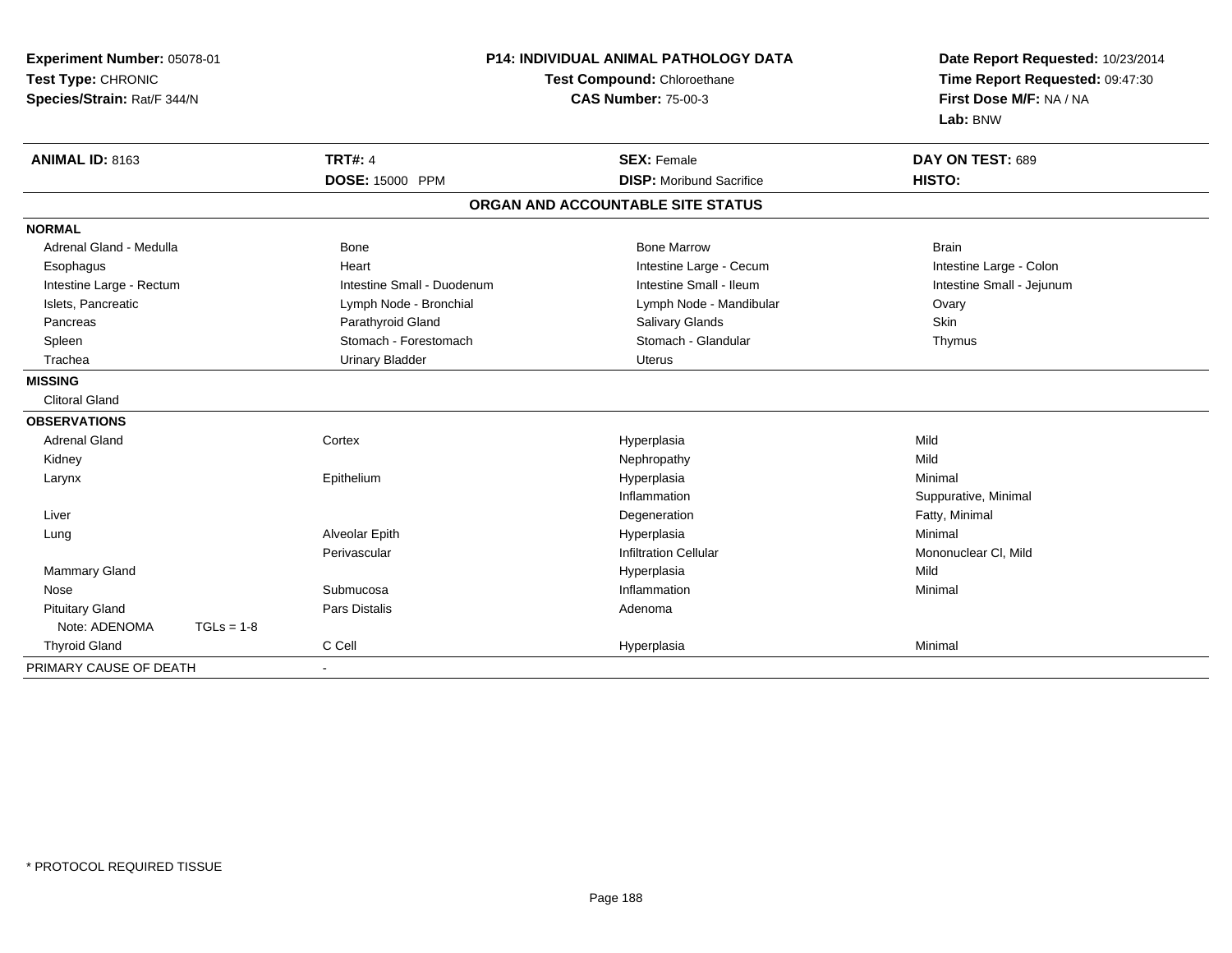| Experiment Number: 05078-01<br>Test Type: CHRONIC<br>Species/Strain: Rat/F 344/N |                          | P14: INDIVIDUAL ANIMAL PATHOLOGY DATA<br>Test Compound: Chloroethane<br><b>CAS Number: 75-00-3</b> | Date Report Requested: 10/23/2014<br>Time Report Requested: 09:47:30<br>First Dose M/F: NA / NA<br>Lab: BNW |
|----------------------------------------------------------------------------------|--------------------------|----------------------------------------------------------------------------------------------------|-------------------------------------------------------------------------------------------------------------|
| <b>ANIMAL ID: 8164</b>                                                           | <b>TRT#: 4</b>           | <b>SEX: Female</b>                                                                                 | DAY ON TEST: 574                                                                                            |
|                                                                                  | DOSE: 15000 PPM          | <b>DISP:</b> Moribund Sacrifice                                                                    | HISTO:                                                                                                      |
|                                                                                  |                          | ORGAN AND ACCOUNTABLE SITE STATUS                                                                  |                                                                                                             |
| <b>NORMAL</b>                                                                    |                          |                                                                                                    |                                                                                                             |
| Adrenal Gland - Medulla                                                          | <b>Bone Marrow</b>       | <b>Brain</b>                                                                                       | Esophagus                                                                                                   |
| Intestine Large - Cecum                                                          | Intestine Large - Colon  | Intestine Small - Duodenum                                                                         | Intestine Small - Ileum                                                                                     |
| Intestine Small - Jejunum                                                        | Islets, Pancreatic       | Larynx                                                                                             | Ovary                                                                                                       |
| Salivary Glands                                                                  | Skin                     | Stomach - Forestomach                                                                              | Thymus                                                                                                      |
| Trachea                                                                          | <b>Urinary Bladder</b>   | <b>Uterus</b>                                                                                      |                                                                                                             |
| <b>MISSING</b>                                                                   |                          |                                                                                                    |                                                                                                             |
| <b>Clitoral Gland</b>                                                            | Intestine Large - Rectum |                                                                                                    |                                                                                                             |
| <b>OBSERVATIONS</b>                                                              |                          |                                                                                                    |                                                                                                             |
| <b>Adrenal Gland</b>                                                             | Cortex                   | Degeneration                                                                                       | Moderate                                                                                                    |
|                                                                                  | Cortex                   | Hemorrhage                                                                                         | Mild                                                                                                        |
| Bone                                                                             |                          | Fibrous Osteodystrophy                                                                             | Moderate                                                                                                    |
| Heart                                                                            |                          | Inflammation                                                                                       | Chronic, Moderate                                                                                           |
|                                                                                  | Artery                   | Mineralization                                                                                     | Moderate                                                                                                    |
| Kidney                                                                           |                          | Mineralization                                                                                     | Mild                                                                                                        |
|                                                                                  |                          | Nephropathy                                                                                        | Marked                                                                                                      |
| Note: NEPHROPATHY                                                                | $TGLs = 6-5$             |                                                                                                    |                                                                                                             |
| Liver                                                                            |                          | Degeneration                                                                                       | Fatty, Mild                                                                                                 |
|                                                                                  |                          | Hematopoietic Cell Proliferation                                                                   | Mild                                                                                                        |
|                                                                                  | <b>Bile Duct</b>         | Hyperplasia                                                                                        | Minimal                                                                                                     |
|                                                                                  |                          | Inflammation                                                                                       | Granulomatous, Focal, Minimal                                                                               |
|                                                                                  |                          | Necrosis                                                                                           | Minimal                                                                                                     |
| [Degeneration TGLS = 5-4]                                                        |                          |                                                                                                    |                                                                                                             |
| Lung                                                                             |                          | Hemorrhage                                                                                         | Mild                                                                                                        |
|                                                                                  |                          | <b>Infiltration Cellular</b>                                                                       | Histiocyte, Mild                                                                                            |
|                                                                                  |                          | Inflammation                                                                                       | Chronic, Diffuse, Mild                                                                                      |
|                                                                                  |                          | Mineralization                                                                                     | Mild                                                                                                        |
| Lymph Node                                                                       | <b>Bronchial</b>         | Congestion                                                                                         | Moderate                                                                                                    |
| Note: CONGESTION                                                                 | Mandibular               | Hyperplasia                                                                                        | Mild                                                                                                        |
| Mammary Gland                                                                    | $TGLs = 4-3$             | Fibroadenoma                                                                                       |                                                                                                             |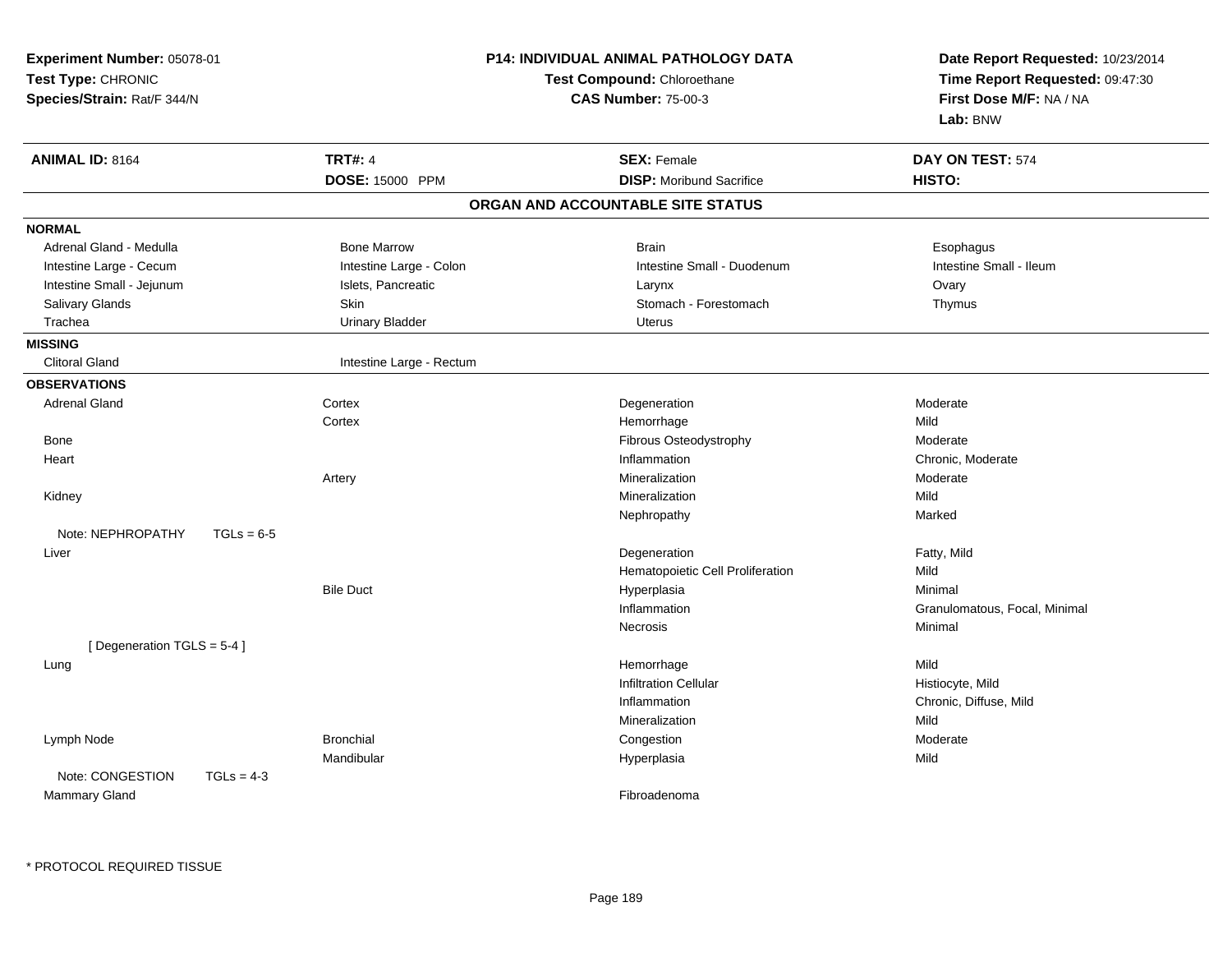| Experiment Number: 05078-01<br>Test Type: CHRONIC<br>Species/Strain: Rat/F 344/N |                        | <b>P14: INDIVIDUAL ANIMAL PATHOLOGY DATA</b><br>Test Compound: Chloroethane<br><b>CAS Number: 75-00-3</b> |                                   | Date Report Requested: 10/23/2014<br>Time Report Requested: 09:47:30<br>First Dose M/F: NA / NA<br>Lab: BNW |
|----------------------------------------------------------------------------------|------------------------|-----------------------------------------------------------------------------------------------------------|-----------------------------------|-------------------------------------------------------------------------------------------------------------|
| <b>ANIMAL ID: 8164</b>                                                           | <b>TRT#: 4</b>         |                                                                                                           | <b>SEX: Female</b>                | DAY ON TEST: 574                                                                                            |
|                                                                                  | <b>DOSE: 15000 PPM</b> |                                                                                                           | <b>DISP:</b> Moribund Sacrifice   | HISTO:                                                                                                      |
|                                                                                  |                        |                                                                                                           | ORGAN AND ACCOUNTABLE SITE STATUS |                                                                                                             |
|                                                                                  |                        |                                                                                                           | Hyperplasia                       | Mild                                                                                                        |
| Note: FIBROADENOMA<br>$TGLs = 1-12,2-12$                                         |                        |                                                                                                           |                                   |                                                                                                             |
| Nose                                                                             | <b>Respirat Epith</b>  |                                                                                                           | Hyperplasia                       | Mild                                                                                                        |
|                                                                                  | Submucosa              |                                                                                                           | Inflammation                      | Moderate                                                                                                    |
|                                                                                  | <b>Respirat Epith</b>  |                                                                                                           | Metaplasia                        | Squamous, Mild                                                                                              |
| Pancreas                                                                         | Artery                 |                                                                                                           | Mineralization                    | Mild                                                                                                        |
| Parathyroid Gland                                                                |                        |                                                                                                           | Hyperplasia                       | Marked                                                                                                      |
| <b>Pituitary Gland</b>                                                           | Pars Distalis          |                                                                                                           | Adenoma                           |                                                                                                             |
| $TGLs = 7-8$<br>Note: ADENOMA                                                    |                        |                                                                                                           |                                   |                                                                                                             |
| Spleen                                                                           |                        |                                                                                                           | Hematopoietic Cell Proliferation  | Mild                                                                                                        |
| Stomach                                                                          | Glandular              |                                                                                                           | Mineralization                    | Moderate                                                                                                    |
| <b>Thyroid Gland</b>                                                             | C Cell                 |                                                                                                           | Hyperplasia                       | Minimal                                                                                                     |
|                                                                                  |                        |                                                                                                           | Mineralization                    | Minimal                                                                                                     |
| Tongue                                                                           |                        |                                                                                                           | Squamous Cell Papilloma           |                                                                                                             |
| Note: PAPILLOMA SOUA<br>$TGLs = 3-11$                                            |                        |                                                                                                           |                                   |                                                                                                             |
| PRIMARY CAUSE OF DEATH                                                           |                        |                                                                                                           |                                   |                                                                                                             |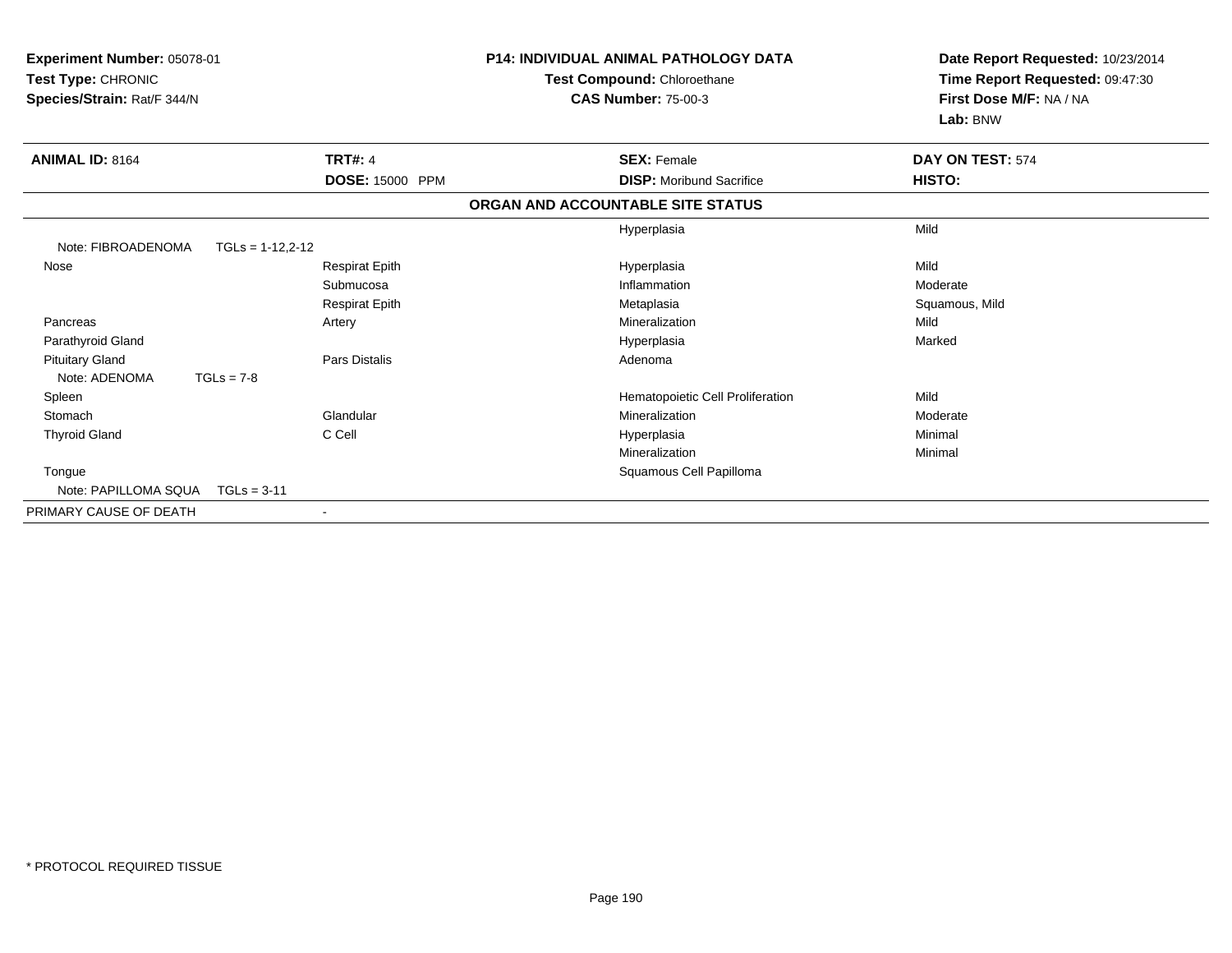| <b>ANIMAL ID: 8165</b><br><b>TRT#: 4</b><br><b>SEX: Female</b><br>DAY ON TEST: 559<br>DOSE: 15000 PPM<br><b>DISP:</b> Moribund Sacrifice<br>HISTO:<br>ORGAN AND ACCOUNTABLE SITE STATUS<br><b>Adrenal Gland - Cortex</b><br><b>Bone Marrow</b><br>Bone<br><b>Brain</b><br><b>Clitoral Gland</b><br>Intestine Large - Cecum<br>Intestine Large - Colon<br>Esophagus<br>Intestine Small - Duodenum<br>Intestine Small - Ileum<br>Intestine Small - Jejunum<br>Intestine Large - Rectum<br>Islets, Pancreatic<br>Lymph Node - Mandibular<br>Larynx<br>Ovary<br>Parathyroid Gland<br>Salivary Glands<br>Skin<br>Stomach - Forestomach<br>Stomach - Glandular<br>Trachea<br><b>Urinary Bladder</b><br>Uterus<br>Adrenal Gland - Medulla<br>Thymus<br>Fibrous Histiocytoma<br>Metastatic (Uncertain Primary Site)<br>Heart<br>Metastatic (Uncertain Primary Site)<br>Kidney<br>Fibrous Histiocytoma<br>Fibrous Histiocytoma<br>Metastatic (Uncertain Primary Site)<br>Liver<br>Note: FIB HISTIOCYT<br>$TGLs = 1-4$<br>Edema<br>Mild<br>Lung<br>Metastatic (Uncertain Primary Site)<br>Fibrous Histiocytoma<br>Hemorrhage<br>Moderate<br><b>Infiltration Cellular</b><br>Histiocyte, Moderate<br>Necrosis<br>Minimal<br>Note: HEMORRHAGE<br>$TGLs = 4-3+11$<br>[Fibrous Histiocytoma TGLS = 3-3+11]<br>Lymph Node<br><b>Bronchial</b><br>Fibrous Histiocytoma<br>Metastatic (Uncertain Primary Site)<br>[Fibrous Histiocytoma TGLS = 2-2+3]<br>Mammary Gland<br>Hyperplasia<br>Minimal<br>Nasolacrim Dct<br>Inflammation<br>Suppurative, Minimal<br>Nose<br>Moderate<br>Thrombosis<br>Pancreas<br>Fibrous Histiocytoma<br>Metastatic (Uncertain Primary Site)<br>Mild<br><b>Pituitary Gland</b><br>Pars Distalis<br>Hyperplasia<br>Pars Distalis<br>Pigmentation<br>Hemosiderin, Mild<br>Note: PIGMENT<br>$TGLs = 5-8$<br>Fibrous Histiocytoma<br>Metastatic (Uncertain Primary Site)<br>Spleen | Experiment Number: 05078-01<br>Test Type: CHRONIC<br>Species/Strain: Rat/F 344/N | <b>P14: INDIVIDUAL ANIMAL PATHOLOGY DATA</b><br>Test Compound: Chloroethane<br><b>CAS Number: 75-00-3</b> | Date Report Requested: 10/23/2014<br>Time Report Requested: 09:47:30<br>First Dose M/F: NA / NA<br>Lab: BNW |
|------------------------------------------------------------------------------------------------------------------------------------------------------------------------------------------------------------------------------------------------------------------------------------------------------------------------------------------------------------------------------------------------------------------------------------------------------------------------------------------------------------------------------------------------------------------------------------------------------------------------------------------------------------------------------------------------------------------------------------------------------------------------------------------------------------------------------------------------------------------------------------------------------------------------------------------------------------------------------------------------------------------------------------------------------------------------------------------------------------------------------------------------------------------------------------------------------------------------------------------------------------------------------------------------------------------------------------------------------------------------------------------------------------------------------------------------------------------------------------------------------------------------------------------------------------------------------------------------------------------------------------------------------------------------------------------------------------------------------------------------------------------------------------------------------------------------------------------------------------------------------------------|----------------------------------------------------------------------------------|-----------------------------------------------------------------------------------------------------------|-------------------------------------------------------------------------------------------------------------|
|                                                                                                                                                                                                                                                                                                                                                                                                                                                                                                                                                                                                                                                                                                                                                                                                                                                                                                                                                                                                                                                                                                                                                                                                                                                                                                                                                                                                                                                                                                                                                                                                                                                                                                                                                                                                                                                                                          |                                                                                  |                                                                                                           |                                                                                                             |
|                                                                                                                                                                                                                                                                                                                                                                                                                                                                                                                                                                                                                                                                                                                                                                                                                                                                                                                                                                                                                                                                                                                                                                                                                                                                                                                                                                                                                                                                                                                                                                                                                                                                                                                                                                                                                                                                                          |                                                                                  |                                                                                                           |                                                                                                             |
|                                                                                                                                                                                                                                                                                                                                                                                                                                                                                                                                                                                                                                                                                                                                                                                                                                                                                                                                                                                                                                                                                                                                                                                                                                                                                                                                                                                                                                                                                                                                                                                                                                                                                                                                                                                                                                                                                          |                                                                                  |                                                                                                           |                                                                                                             |
|                                                                                                                                                                                                                                                                                                                                                                                                                                                                                                                                                                                                                                                                                                                                                                                                                                                                                                                                                                                                                                                                                                                                                                                                                                                                                                                                                                                                                                                                                                                                                                                                                                                                                                                                                                                                                                                                                          | <b>NORMAL</b>                                                                    |                                                                                                           |                                                                                                             |
|                                                                                                                                                                                                                                                                                                                                                                                                                                                                                                                                                                                                                                                                                                                                                                                                                                                                                                                                                                                                                                                                                                                                                                                                                                                                                                                                                                                                                                                                                                                                                                                                                                                                                                                                                                                                                                                                                          |                                                                                  |                                                                                                           |                                                                                                             |
|                                                                                                                                                                                                                                                                                                                                                                                                                                                                                                                                                                                                                                                                                                                                                                                                                                                                                                                                                                                                                                                                                                                                                                                                                                                                                                                                                                                                                                                                                                                                                                                                                                                                                                                                                                                                                                                                                          |                                                                                  |                                                                                                           |                                                                                                             |
|                                                                                                                                                                                                                                                                                                                                                                                                                                                                                                                                                                                                                                                                                                                                                                                                                                                                                                                                                                                                                                                                                                                                                                                                                                                                                                                                                                                                                                                                                                                                                                                                                                                                                                                                                                                                                                                                                          |                                                                                  |                                                                                                           |                                                                                                             |
|                                                                                                                                                                                                                                                                                                                                                                                                                                                                                                                                                                                                                                                                                                                                                                                                                                                                                                                                                                                                                                                                                                                                                                                                                                                                                                                                                                                                                                                                                                                                                                                                                                                                                                                                                                                                                                                                                          |                                                                                  |                                                                                                           |                                                                                                             |
|                                                                                                                                                                                                                                                                                                                                                                                                                                                                                                                                                                                                                                                                                                                                                                                                                                                                                                                                                                                                                                                                                                                                                                                                                                                                                                                                                                                                                                                                                                                                                                                                                                                                                                                                                                                                                                                                                          |                                                                                  |                                                                                                           |                                                                                                             |
|                                                                                                                                                                                                                                                                                                                                                                                                                                                                                                                                                                                                                                                                                                                                                                                                                                                                                                                                                                                                                                                                                                                                                                                                                                                                                                                                                                                                                                                                                                                                                                                                                                                                                                                                                                                                                                                                                          |                                                                                  |                                                                                                           |                                                                                                             |
|                                                                                                                                                                                                                                                                                                                                                                                                                                                                                                                                                                                                                                                                                                                                                                                                                                                                                                                                                                                                                                                                                                                                                                                                                                                                                                                                                                                                                                                                                                                                                                                                                                                                                                                                                                                                                                                                                          | <b>MISSING</b>                                                                   |                                                                                                           |                                                                                                             |
|                                                                                                                                                                                                                                                                                                                                                                                                                                                                                                                                                                                                                                                                                                                                                                                                                                                                                                                                                                                                                                                                                                                                                                                                                                                                                                                                                                                                                                                                                                                                                                                                                                                                                                                                                                                                                                                                                          |                                                                                  |                                                                                                           |                                                                                                             |
|                                                                                                                                                                                                                                                                                                                                                                                                                                                                                                                                                                                                                                                                                                                                                                                                                                                                                                                                                                                                                                                                                                                                                                                                                                                                                                                                                                                                                                                                                                                                                                                                                                                                                                                                                                                                                                                                                          | <b>OBSERVATIONS</b>                                                              |                                                                                                           |                                                                                                             |
|                                                                                                                                                                                                                                                                                                                                                                                                                                                                                                                                                                                                                                                                                                                                                                                                                                                                                                                                                                                                                                                                                                                                                                                                                                                                                                                                                                                                                                                                                                                                                                                                                                                                                                                                                                                                                                                                                          |                                                                                  |                                                                                                           |                                                                                                             |
|                                                                                                                                                                                                                                                                                                                                                                                                                                                                                                                                                                                                                                                                                                                                                                                                                                                                                                                                                                                                                                                                                                                                                                                                                                                                                                                                                                                                                                                                                                                                                                                                                                                                                                                                                                                                                                                                                          |                                                                                  |                                                                                                           |                                                                                                             |
|                                                                                                                                                                                                                                                                                                                                                                                                                                                                                                                                                                                                                                                                                                                                                                                                                                                                                                                                                                                                                                                                                                                                                                                                                                                                                                                                                                                                                                                                                                                                                                                                                                                                                                                                                                                                                                                                                          |                                                                                  |                                                                                                           |                                                                                                             |
|                                                                                                                                                                                                                                                                                                                                                                                                                                                                                                                                                                                                                                                                                                                                                                                                                                                                                                                                                                                                                                                                                                                                                                                                                                                                                                                                                                                                                                                                                                                                                                                                                                                                                                                                                                                                                                                                                          |                                                                                  |                                                                                                           |                                                                                                             |
|                                                                                                                                                                                                                                                                                                                                                                                                                                                                                                                                                                                                                                                                                                                                                                                                                                                                                                                                                                                                                                                                                                                                                                                                                                                                                                                                                                                                                                                                                                                                                                                                                                                                                                                                                                                                                                                                                          |                                                                                  |                                                                                                           |                                                                                                             |
|                                                                                                                                                                                                                                                                                                                                                                                                                                                                                                                                                                                                                                                                                                                                                                                                                                                                                                                                                                                                                                                                                                                                                                                                                                                                                                                                                                                                                                                                                                                                                                                                                                                                                                                                                                                                                                                                                          |                                                                                  |                                                                                                           |                                                                                                             |
|                                                                                                                                                                                                                                                                                                                                                                                                                                                                                                                                                                                                                                                                                                                                                                                                                                                                                                                                                                                                                                                                                                                                                                                                                                                                                                                                                                                                                                                                                                                                                                                                                                                                                                                                                                                                                                                                                          |                                                                                  |                                                                                                           |                                                                                                             |
|                                                                                                                                                                                                                                                                                                                                                                                                                                                                                                                                                                                                                                                                                                                                                                                                                                                                                                                                                                                                                                                                                                                                                                                                                                                                                                                                                                                                                                                                                                                                                                                                                                                                                                                                                                                                                                                                                          |                                                                                  |                                                                                                           |                                                                                                             |
|                                                                                                                                                                                                                                                                                                                                                                                                                                                                                                                                                                                                                                                                                                                                                                                                                                                                                                                                                                                                                                                                                                                                                                                                                                                                                                                                                                                                                                                                                                                                                                                                                                                                                                                                                                                                                                                                                          |                                                                                  |                                                                                                           |                                                                                                             |
|                                                                                                                                                                                                                                                                                                                                                                                                                                                                                                                                                                                                                                                                                                                                                                                                                                                                                                                                                                                                                                                                                                                                                                                                                                                                                                                                                                                                                                                                                                                                                                                                                                                                                                                                                                                                                                                                                          |                                                                                  |                                                                                                           |                                                                                                             |
|                                                                                                                                                                                                                                                                                                                                                                                                                                                                                                                                                                                                                                                                                                                                                                                                                                                                                                                                                                                                                                                                                                                                                                                                                                                                                                                                                                                                                                                                                                                                                                                                                                                                                                                                                                                                                                                                                          |                                                                                  |                                                                                                           |                                                                                                             |
|                                                                                                                                                                                                                                                                                                                                                                                                                                                                                                                                                                                                                                                                                                                                                                                                                                                                                                                                                                                                                                                                                                                                                                                                                                                                                                                                                                                                                                                                                                                                                                                                                                                                                                                                                                                                                                                                                          |                                                                                  |                                                                                                           |                                                                                                             |
|                                                                                                                                                                                                                                                                                                                                                                                                                                                                                                                                                                                                                                                                                                                                                                                                                                                                                                                                                                                                                                                                                                                                                                                                                                                                                                                                                                                                                                                                                                                                                                                                                                                                                                                                                                                                                                                                                          |                                                                                  |                                                                                                           |                                                                                                             |
|                                                                                                                                                                                                                                                                                                                                                                                                                                                                                                                                                                                                                                                                                                                                                                                                                                                                                                                                                                                                                                                                                                                                                                                                                                                                                                                                                                                                                                                                                                                                                                                                                                                                                                                                                                                                                                                                                          |                                                                                  |                                                                                                           |                                                                                                             |
|                                                                                                                                                                                                                                                                                                                                                                                                                                                                                                                                                                                                                                                                                                                                                                                                                                                                                                                                                                                                                                                                                                                                                                                                                                                                                                                                                                                                                                                                                                                                                                                                                                                                                                                                                                                                                                                                                          |                                                                                  |                                                                                                           |                                                                                                             |
|                                                                                                                                                                                                                                                                                                                                                                                                                                                                                                                                                                                                                                                                                                                                                                                                                                                                                                                                                                                                                                                                                                                                                                                                                                                                                                                                                                                                                                                                                                                                                                                                                                                                                                                                                                                                                                                                                          |                                                                                  |                                                                                                           |                                                                                                             |
|                                                                                                                                                                                                                                                                                                                                                                                                                                                                                                                                                                                                                                                                                                                                                                                                                                                                                                                                                                                                                                                                                                                                                                                                                                                                                                                                                                                                                                                                                                                                                                                                                                                                                                                                                                                                                                                                                          |                                                                                  |                                                                                                           |                                                                                                             |
|                                                                                                                                                                                                                                                                                                                                                                                                                                                                                                                                                                                                                                                                                                                                                                                                                                                                                                                                                                                                                                                                                                                                                                                                                                                                                                                                                                                                                                                                                                                                                                                                                                                                                                                                                                                                                                                                                          |                                                                                  |                                                                                                           |                                                                                                             |
|                                                                                                                                                                                                                                                                                                                                                                                                                                                                                                                                                                                                                                                                                                                                                                                                                                                                                                                                                                                                                                                                                                                                                                                                                                                                                                                                                                                                                                                                                                                                                                                                                                                                                                                                                                                                                                                                                          |                                                                                  |                                                                                                           |                                                                                                             |
|                                                                                                                                                                                                                                                                                                                                                                                                                                                                                                                                                                                                                                                                                                                                                                                                                                                                                                                                                                                                                                                                                                                                                                                                                                                                                                                                                                                                                                                                                                                                                                                                                                                                                                                                                                                                                                                                                          |                                                                                  |                                                                                                           |                                                                                                             |
|                                                                                                                                                                                                                                                                                                                                                                                                                                                                                                                                                                                                                                                                                                                                                                                                                                                                                                                                                                                                                                                                                                                                                                                                                                                                                                                                                                                                                                                                                                                                                                                                                                                                                                                                                                                                                                                                                          |                                                                                  |                                                                                                           |                                                                                                             |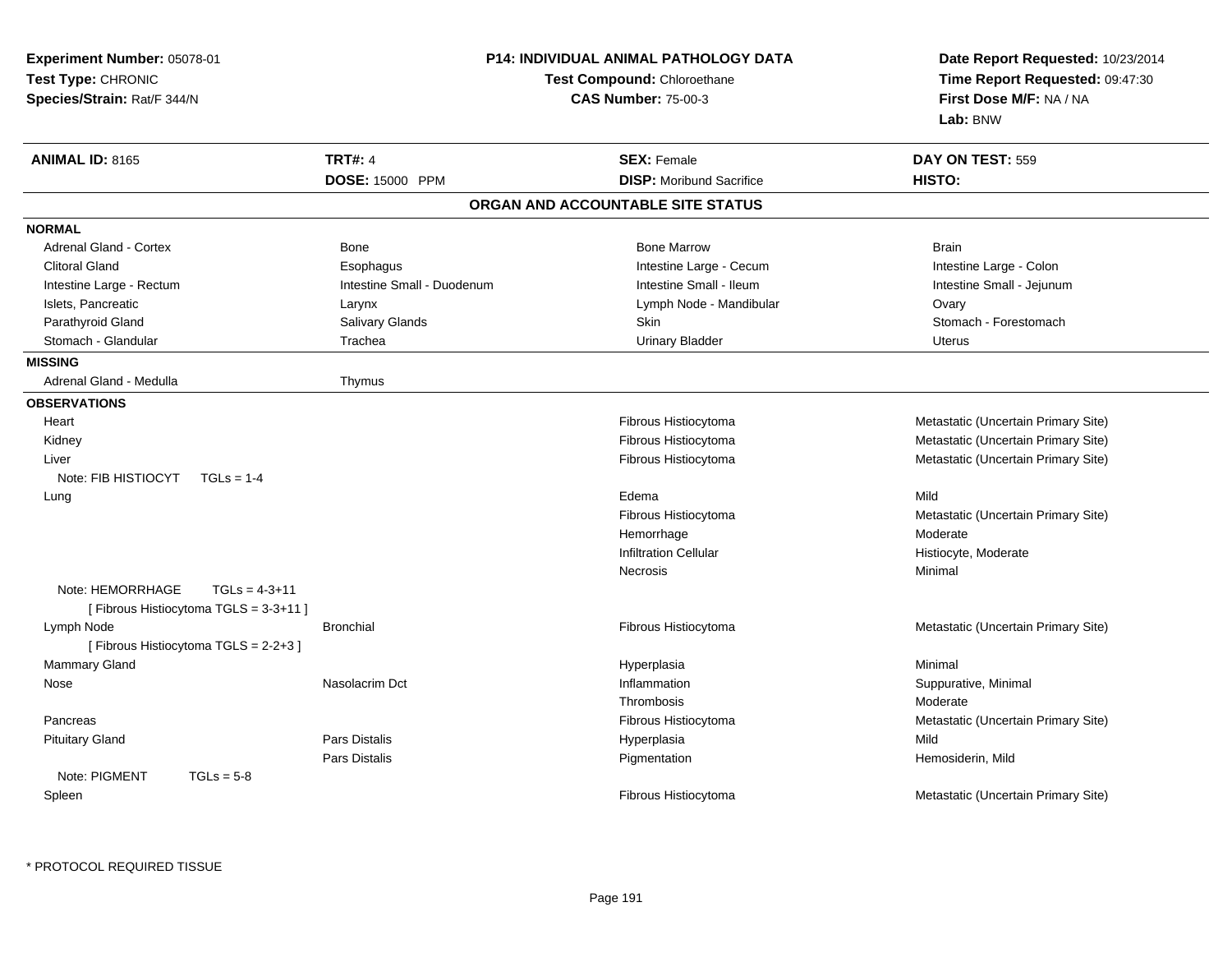| Experiment Number: 05078-01<br>Test Type: CHRONIC<br>Species/Strain: Rat/F 344/N |                | <b>P14: INDIVIDUAL ANIMAL PATHOLOGY DATA</b><br>Test Compound: Chloroethane<br><b>CAS Number: 75-00-3</b> | Date Report Requested: 10/23/2014<br>Time Report Requested: 09:47:30<br>First Dose M/F: NA / NA<br>Lab: BNW |
|----------------------------------------------------------------------------------|----------------|-----------------------------------------------------------------------------------------------------------|-------------------------------------------------------------------------------------------------------------|
| <b>ANIMAL ID: 8165</b>                                                           | <b>TRT#: 4</b> | <b>SEX: Female</b>                                                                                        | DAY ON TEST: 559                                                                                            |
| <b>DOSE: 15000 PPM</b>                                                           |                | <b>DISP:</b> Moribund Sacrifice                                                                           | HISTO:                                                                                                      |
|                                                                                  |                | ORGAN AND ACCOUNTABLE SITE STATUS                                                                         |                                                                                                             |
|                                                                                  |                | Hematopoietic Cell Proliferation                                                                          | Moderate                                                                                                    |
| <b>Thyroid Gland</b>                                                             | C Cell         | Hyperplasia                                                                                               | Minimal                                                                                                     |
| Uterus                                                                           |                |                                                                                                           |                                                                                                             |
| Note: VAGINA, SLIDE 8, IS NORMAL MICROSCOPICALLY.                                |                |                                                                                                           |                                                                                                             |
| PRIMARY CAUSE OF DEATH                                                           |                |                                                                                                           |                                                                                                             |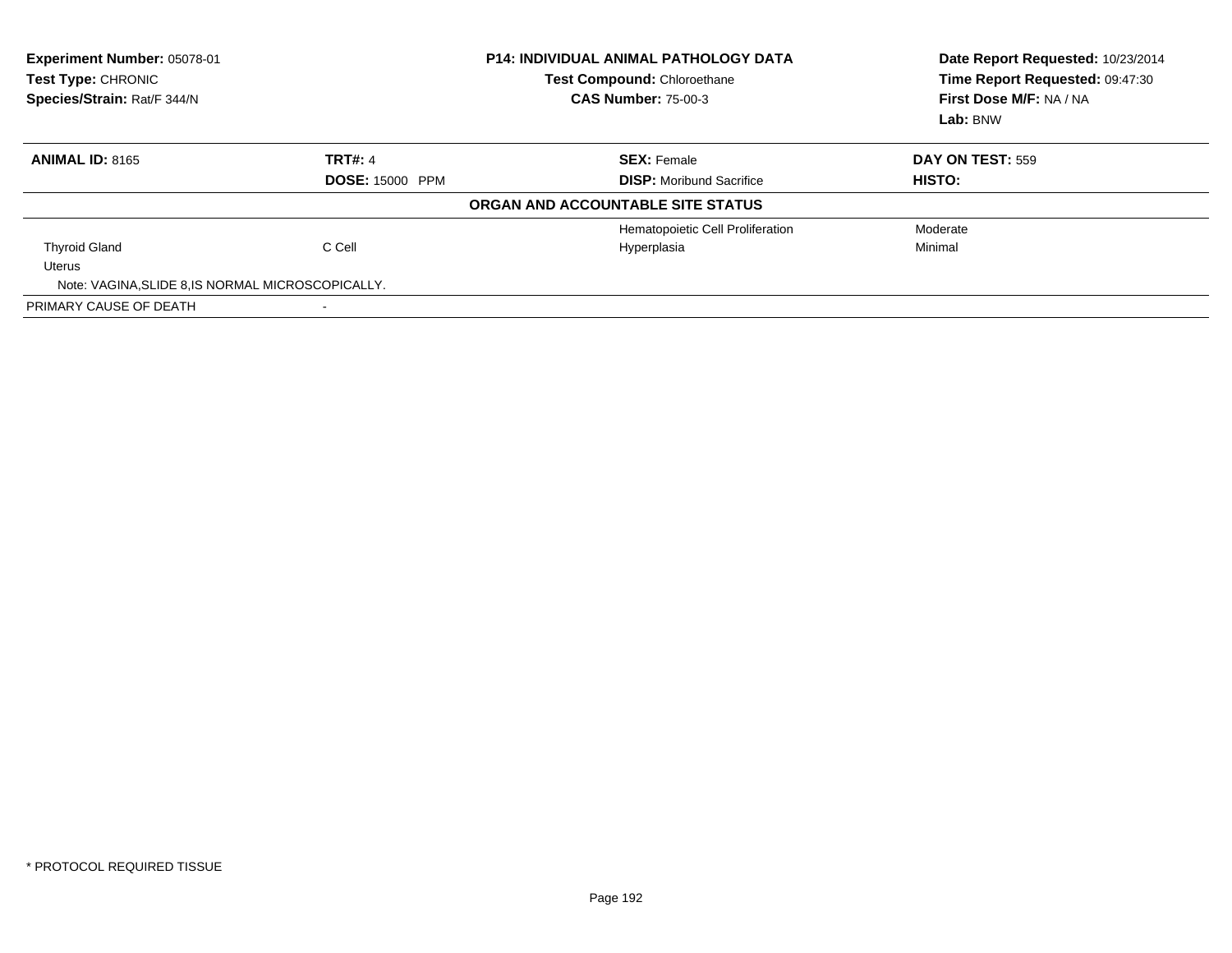| Experiment Number: 05078-01<br>Test Type: CHRONIC<br>Species/Strain: Rat/F 344/N | <b>P14: INDIVIDUAL ANIMAL PATHOLOGY DATA</b><br>Test Compound: Chloroethane<br><b>CAS Number: 75-00-3</b> |                                   | Date Report Requested: 10/23/2014<br>Time Report Requested: 09:47:30<br>First Dose M/F: NA / NA<br>Lab: BNW |  |
|----------------------------------------------------------------------------------|-----------------------------------------------------------------------------------------------------------|-----------------------------------|-------------------------------------------------------------------------------------------------------------|--|
| <b>ANIMAL ID: 8166</b>                                                           | <b>TRT#: 4</b>                                                                                            | <b>SEX: Female</b>                | DAY ON TEST: 730                                                                                            |  |
|                                                                                  | <b>DOSE: 15000 PPM</b>                                                                                    | <b>DISP: Terminal Sacrifice</b>   | HISTO:                                                                                                      |  |
|                                                                                  |                                                                                                           | ORGAN AND ACCOUNTABLE SITE STATUS |                                                                                                             |  |
| <b>NORMAL</b>                                                                    |                                                                                                           |                                   |                                                                                                             |  |
| <b>Adrenal Gland - Cortex</b>                                                    | Adrenal Gland - Medulla                                                                                   | Bone                              | <b>Bone Marrow</b>                                                                                          |  |
| <b>Brain</b>                                                                     | Esophagus                                                                                                 | Intestine Large - Cecum           | Intestine Large - Colon                                                                                     |  |
| Intestine Large - Rectum                                                         | Intestine Small - Duodenum                                                                                | Intestine Small - Ileum           | Intestine Small - Jejunum                                                                                   |  |
| Islets, Pancreatic                                                               | Larynx                                                                                                    | Liver                             | Lymph Node - Mandibular                                                                                     |  |
| Ovary                                                                            | Parathyroid Gland                                                                                         | Skin                              | Spleen                                                                                                      |  |
| Stomach - Forestomach                                                            | Stomach - Glandular                                                                                       | Thymus                            | Trachea                                                                                                     |  |
| <b>Urinary Bladder</b>                                                           | <b>Uterus</b>                                                                                             |                                   |                                                                                                             |  |
| <b>MISSING</b>                                                                   |                                                                                                           |                                   |                                                                                                             |  |
| Lymph Node - Bronchial                                                           |                                                                                                           |                                   |                                                                                                             |  |
| <b>OBSERVATIONS</b>                                                              |                                                                                                           |                                   |                                                                                                             |  |
| <b>Clitoral Gland</b>                                                            |                                                                                                           | Adenoma                           |                                                                                                             |  |
| Heart                                                                            |                                                                                                           | Inflammation                      | Chronic, Minimal                                                                                            |  |
| Kidney                                                                           |                                                                                                           | Nephropathy                       | Mild                                                                                                        |  |
| Lung                                                                             | Perivascular                                                                                              | <b>Infiltration Cellular</b>      | Mononuclear CI, Minimal                                                                                     |  |
| Mammary Gland                                                                    |                                                                                                           | Hyperplasia                       | Minimal                                                                                                     |  |
| Nose                                                                             | <b>Respirat Epith</b>                                                                                     | Hyperplasia                       | Minimal                                                                                                     |  |
|                                                                                  | Submucosa                                                                                                 | Inflammation                      | Mild                                                                                                        |  |
|                                                                                  |                                                                                                           | Inflammation                      | Suppurative, Minimal                                                                                        |  |
| Pancreas                                                                         |                                                                                                           | Atrophy                           | Mild                                                                                                        |  |
| <b>Pituitary Gland</b>                                                           | Pars Distalis                                                                                             | Adenoma                           |                                                                                                             |  |
| Salivary Glands                                                                  | Duct                                                                                                      | Hyperplasia                       | Minimal                                                                                                     |  |
| <b>Thyroid Gland</b>                                                             | C Cell                                                                                                    | Hyperplasia                       | Mild                                                                                                        |  |
| PRIMARY CAUSE OF DEATH                                                           |                                                                                                           |                                   |                                                                                                             |  |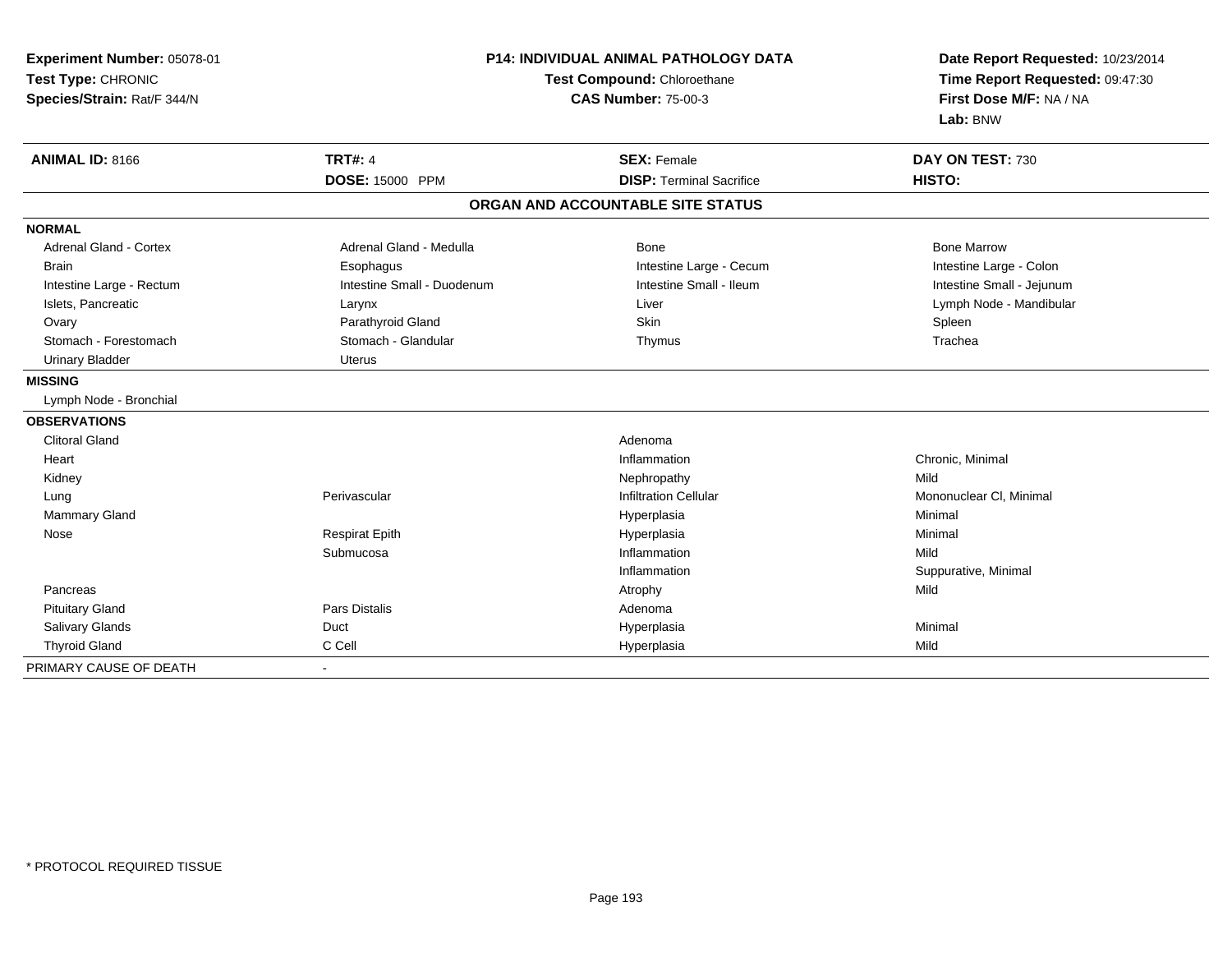| Experiment Number: 05078-01<br>Test Type: CHRONIC<br>Species/Strain: Rat/F 344/N |                          | P14: INDIVIDUAL ANIMAL PATHOLOGY DATA<br>Test Compound: Chloroethane<br><b>CAS Number: 75-00-3</b> |                               |
|----------------------------------------------------------------------------------|--------------------------|----------------------------------------------------------------------------------------------------|-------------------------------|
| <b>ANIMAL ID: 8167</b>                                                           | <b>TRT#: 4</b>           | <b>SEX: Female</b>                                                                                 | DAY ON TEST: 730              |
|                                                                                  | DOSE: 15000 PPM          | <b>DISP: Terminal Sacrifice</b>                                                                    | HISTO:                        |
|                                                                                  |                          | ORGAN AND ACCOUNTABLE SITE STATUS                                                                  |                               |
| <b>NORMAL</b>                                                                    |                          |                                                                                                    |                               |
| Bone                                                                             | <b>Bone Marrow</b>       | <b>Clitoral Gland</b>                                                                              | Esophagus                     |
| Intestine Large - Cecum                                                          | Intestine Large - Rectum | Intestine Small - Duodenum                                                                         | Intestine Small - Ileum       |
| Intestine Small - Jejunum                                                        | Islets, Pancreatic       | Larynx                                                                                             | Lymph Node - Bronchial        |
| Ovary                                                                            | Parathyroid Gland        | Skin                                                                                               | Spleen                        |
| Stomach - Forestomach                                                            | Stomach - Glandular      | Thymus                                                                                             | Trachea                       |
| <b>Urinary Bladder</b>                                                           | Uterus                   |                                                                                                    |                               |
| <b>INSUFFICIENT TISSUE</b>                                                       |                          |                                                                                                    |                               |
| Adrenal Gland - Medulla                                                          |                          |                                                                                                    |                               |
| <b>OBSERVATIONS</b>                                                              |                          |                                                                                                    |                               |
| <b>Adrenal Gland</b>                                                             | Cortex                   | Hematopoietic Cell Proliferation                                                                   | Mild                          |
|                                                                                  | Cortex                   | Hyperplasia                                                                                        | Minimal                       |
| <b>Brain</b>                                                                     |                          | Gliosis                                                                                            | Mild                          |
| Heart                                                                            |                          | Inflammation                                                                                       | Chronic, Mild                 |
| Intestine Large                                                                  | Colon                    | Parasite Metazoan                                                                                  |                               |
| Kidney                                                                           |                          | Nephropathy                                                                                        | Moderate                      |
| Liver                                                                            |                          | Inflammation                                                                                       | Granulomatous, Focal, Minimal |
|                                                                                  |                          | Leukemia Mononuclear                                                                               |                               |
| Lung                                                                             | Perivascular             | <b>Infiltration Cellular</b>                                                                       | Mononuclear CI, Mild          |
| Lymph Node                                                                       | Mandibular               | Hyperplasia                                                                                        | Mild                          |
| Mammary Gland                                                                    |                          | Hyperplasia                                                                                        | Mild                          |
| Nose                                                                             | Submucosa                | Inflammation                                                                                       | Minimal                       |
| Pancreas                                                                         |                          | Atrophy                                                                                            | Minimal                       |
| <b>Pituitary Gland</b>                                                           | Pars Distalis            | Adenoma                                                                                            |                               |
| Note: ADENOMA<br>$TGLs = 1-8$                                                    |                          |                                                                                                    |                               |
| Salivary Glands                                                                  |                          | Inflammation                                                                                       | Chronic, Mild                 |
| <b>Thyroid Gland</b>                                                             | C Cell                   | Hyperplasia                                                                                        | Minimal                       |
| PRIMARY CAUSE OF DEATH                                                           |                          |                                                                                                    |                               |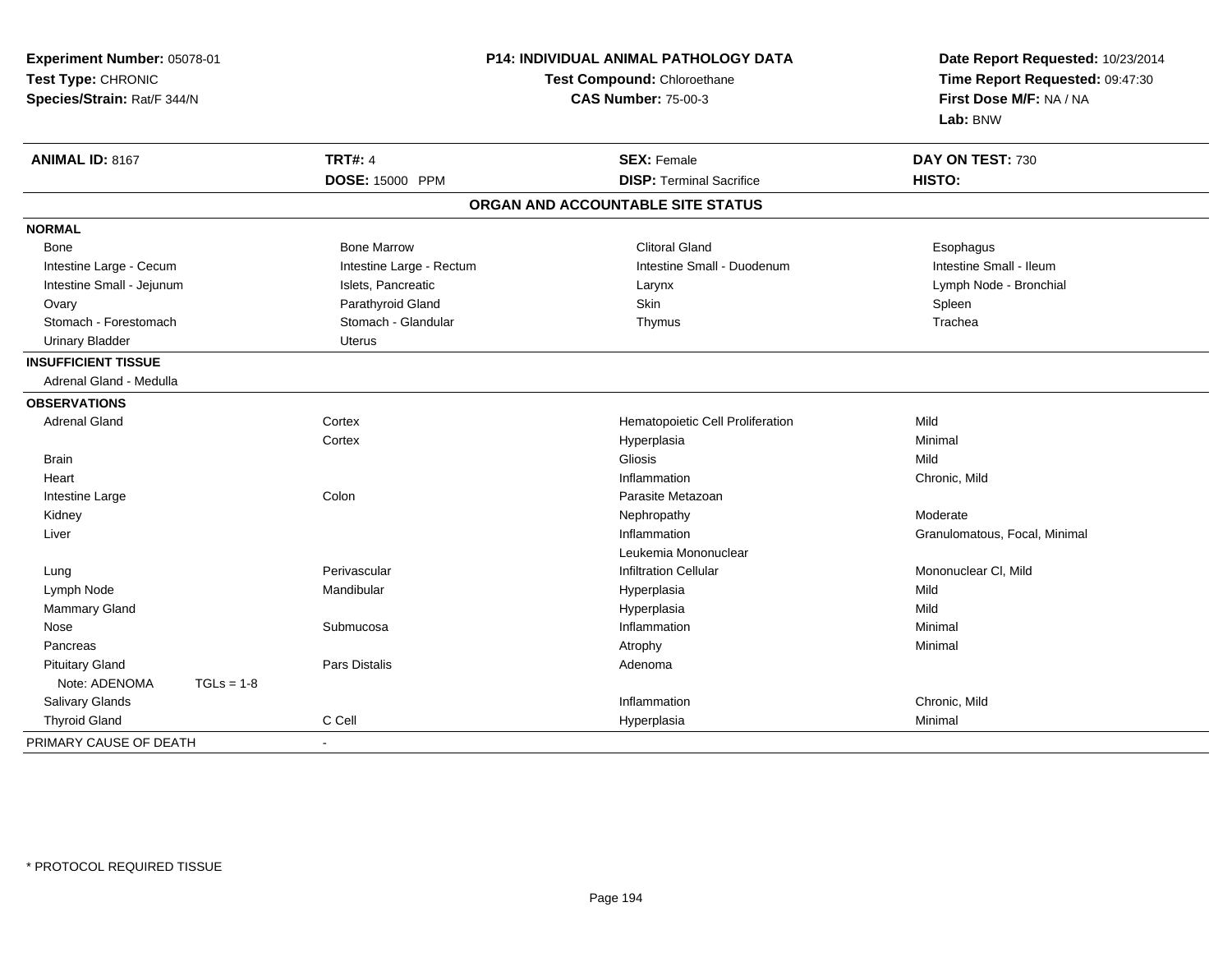| Experiment Number: 05078-01<br>Test Type: CHRONIC<br>Species/Strain: Rat/F 344/N |                           | <b>P14: INDIVIDUAL ANIMAL PATHOLOGY DATA</b><br>Test Compound: Chloroethane<br><b>CAS Number: 75-00-3</b> | Date Report Requested: 10/23/2014<br>Time Report Requested: 09:47:30<br>First Dose M/F: NA / NA<br>Lab: BNW |
|----------------------------------------------------------------------------------|---------------------------|-----------------------------------------------------------------------------------------------------------|-------------------------------------------------------------------------------------------------------------|
| <b>ANIMAL ID: 8168</b>                                                           | <b>TRT#: 4</b>            | <b>SEX: Female</b>                                                                                        | DAY ON TEST: 730                                                                                            |
|                                                                                  | DOSE: 15000 PPM           | <b>DISP: Terminal Sacrifice</b>                                                                           | HISTO:                                                                                                      |
|                                                                                  |                           | ORGAN AND ACCOUNTABLE SITE STATUS                                                                         |                                                                                                             |
| <b>NORMAL</b>                                                                    |                           |                                                                                                           |                                                                                                             |
| Bone                                                                             | <b>Bone Marrow</b>        | <b>Brain</b>                                                                                              | Esophagus                                                                                                   |
| Intestine Large - Cecum                                                          | Intestine Large - Colon   | Intestine Large - Rectum                                                                                  | Intestine Small - Duodenum                                                                                  |
| Intestine Small - Ileum                                                          | Intestine Small - Jejunum | Islets, Pancreatic                                                                                        | Larynx                                                                                                      |
| Lymph Node - Bronchial                                                           | Lymph Node - Mandibular   | Pancreas                                                                                                  | Parathyroid Gland                                                                                           |
| Salivary Glands                                                                  | Skin                      | Stomach - Forestomach                                                                                     | Stomach - Glandular                                                                                         |
| Trachea                                                                          | <b>Urinary Bladder</b>    | <b>Uterus</b>                                                                                             |                                                                                                             |
| <b>MISSING</b>                                                                   |                           |                                                                                                           |                                                                                                             |
| Adrenal Gland - Medulla                                                          | Thymus                    |                                                                                                           |                                                                                                             |
| <b>OBSERVATIONS</b>                                                              |                           |                                                                                                           |                                                                                                             |
| <b>Adrenal Gland</b>                                                             | Cortex                    | Degeneration                                                                                              | Fatty, Minimal                                                                                              |
| <b>Blood Vessel</b>                                                              |                           | Inflammation                                                                                              | Mild                                                                                                        |
| <b>Clitoral Gland</b>                                                            |                           | Carcinoma                                                                                                 |                                                                                                             |
| [ Carcinoma TGLS = 3-11+13 ]                                                     |                           |                                                                                                           |                                                                                                             |
| Heart                                                                            |                           | Inflammation                                                                                              | Chronic, Mild                                                                                               |
| Kidney                                                                           |                           | Nephropathy                                                                                               | Mild                                                                                                        |
| Liver                                                                            |                           | <b>Basophilic Focus</b>                                                                                   | Mild                                                                                                        |
|                                                                                  |                           | Inflammation                                                                                              | Granulomatous, Focal, Minimal                                                                               |
|                                                                                  |                           | Leukemia Mononuclear                                                                                      |                                                                                                             |
| Note: LEUKEMIA MONUC $TGLs = 4-4$                                                |                           |                                                                                                           |                                                                                                             |
| Lung                                                                             |                           | Leukemia Mononuclear                                                                                      |                                                                                                             |
| Mammary Gland                                                                    |                           | Adenoma                                                                                                   |                                                                                                             |
|                                                                                  |                           | Fibroadenoma                                                                                              |                                                                                                             |
|                                                                                  |                           | Hyperplasia                                                                                               | Mild                                                                                                        |
| [Fibroadenoma TGLS = 2-12]                                                       |                           |                                                                                                           |                                                                                                             |
| Nose                                                                             | Submucosa                 | Inflammation                                                                                              | Minimal                                                                                                     |
| Ovary                                                                            |                           | Atrophy                                                                                                   | Moderate                                                                                                    |
| <b>Pituitary Gland</b>                                                           | Pars Distalis             | Adenoma                                                                                                   |                                                                                                             |
|                                                                                  | Pars Distalis             | Infiltration Cellular                                                                                     | Mixed Cell, Minimal                                                                                         |
| Note: ADENOMA<br>$TGLs = 5-8$                                                    |                           |                                                                                                           |                                                                                                             |
| Spleen                                                                           |                           | Leukemia Mononuclear                                                                                      |                                                                                                             |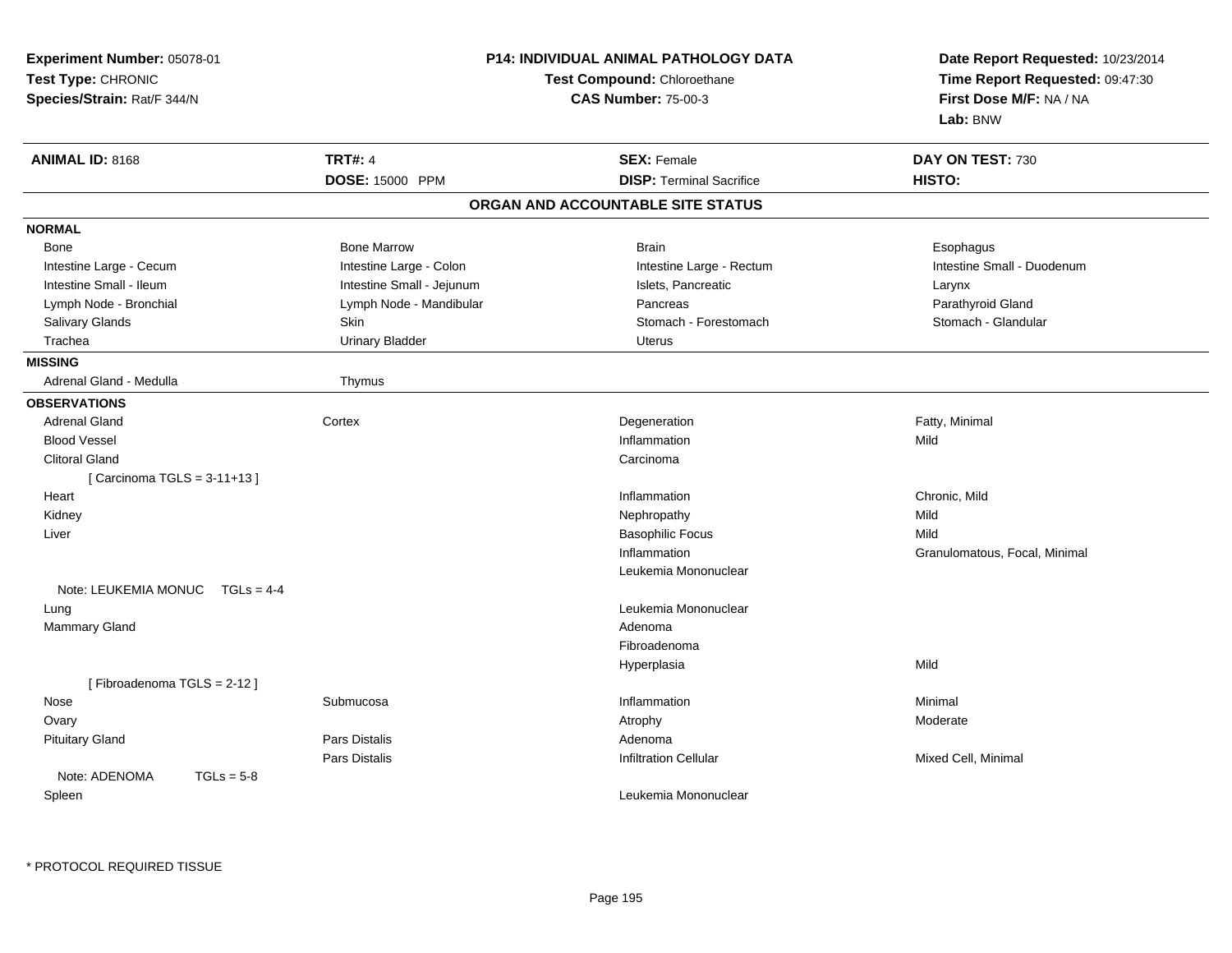| Experiment Number: 05078-01<br>Test Type: CHRONIC<br>Species/Strain: Rat/F 344/N | <b>P14: INDIVIDUAL ANIMAL PATHOLOGY DATA</b><br><b>Test Compound: Chloroethane</b><br><b>CAS Number: 75-00-3</b> |                                   | Date Report Requested: 10/23/2014<br>Time Report Requested: 09:47:30<br>First Dose M/F: NA / NA<br>Lab: BNW |  |
|----------------------------------------------------------------------------------|------------------------------------------------------------------------------------------------------------------|-----------------------------------|-------------------------------------------------------------------------------------------------------------|--|
| <b>ANIMAL ID: 8168</b>                                                           | <b>TRT#: 4</b>                                                                                                   | <b>SEX: Female</b>                | DAY ON TEST: 730                                                                                            |  |
|                                                                                  | <b>DOSE: 15000 PPM</b>                                                                                           | <b>DISP:</b> Terminal Sacrifice   | <b>HISTO:</b>                                                                                               |  |
|                                                                                  |                                                                                                                  | ORGAN AND ACCOUNTABLE SITE STATUS |                                                                                                             |  |
| <b>Thyroid Gland</b>                                                             | C Cell                                                                                                           | Hyperplasia                       | Mild                                                                                                        |  |
| PRIMARY CAUSE OF DEATH                                                           |                                                                                                                  |                                   |                                                                                                             |  |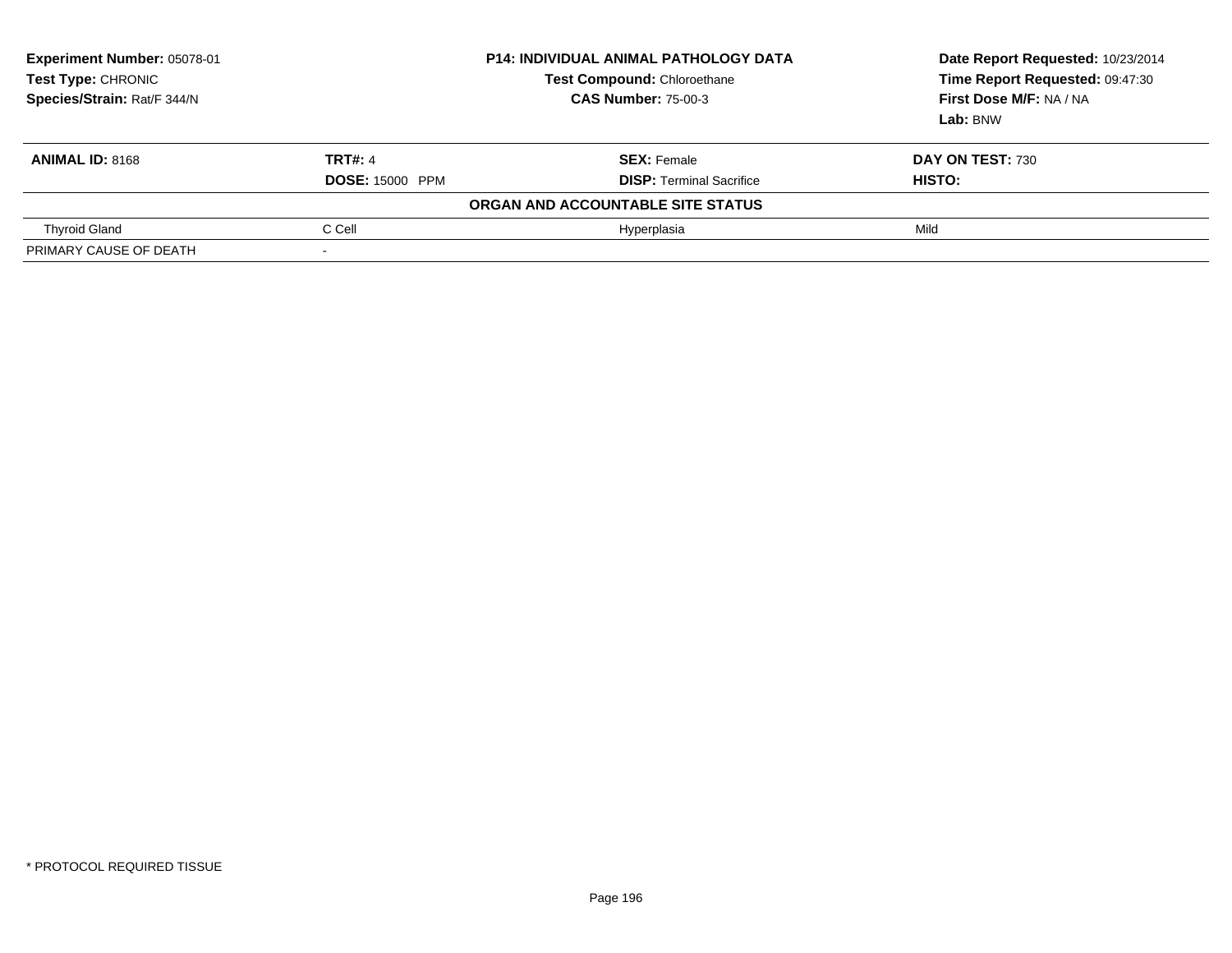| Experiment Number: 05078-01   |              | <b>P14: INDIVIDUAL ANIMAL PATHOLOGY DATA</b> |                                   | Date Report Requested: 10/23/2014 |
|-------------------------------|--------------|----------------------------------------------|-----------------------------------|-----------------------------------|
| Test Type: CHRONIC            |              |                                              | Test Compound: Chloroethane       | Time Report Requested: 09:47:30   |
| Species/Strain: Rat/F 344/N   |              |                                              | <b>CAS Number: 75-00-3</b>        | First Dose M/F: NA / NA           |
|                               |              |                                              |                                   | Lab: BNW                          |
| <b>ANIMAL ID: 8169</b>        |              | <b>TRT#: 4</b>                               | <b>SEX: Female</b>                | DAY ON TEST: 688                  |
|                               |              | <b>DOSE: 15000 PPM</b>                       | <b>DISP:</b> Moribund Sacrifice   | HISTO:                            |
|                               |              |                                              | ORGAN AND ACCOUNTABLE SITE STATUS |                                   |
| <b>NORMAL</b>                 |              |                                              |                                   |                                   |
| <b>Adrenal Gland - Cortex</b> |              | Adrenal Gland - Medulla                      | Bone                              | <b>Bone Marrow</b>                |
| <b>Clitoral Gland</b>         |              | Esophagus                                    | Intestine Large - Cecum           | Intestine Large - Colon           |
| Intestine Large - Rectum      |              | Intestine Small - Duodenum                   | Intestine Small - Ileum           | Intestine Small - Jejunum         |
| Islets, Pancreatic            |              | Larynx                                       | Lymph Node - Bronchial            | Lymph Node - Mandibular           |
| Ovary                         |              | Parathyroid Gland                            | <b>Salivary Glands</b>            | Spleen                            |
| Stomach - Forestomach         |              | Stomach - Glandular                          | Thymus                            | Trachea                           |
| <b>Urinary Bladder</b>        |              | Uterus                                       |                                   |                                   |
| <b>OBSERVATIONS</b>           |              |                                              |                                   |                                   |
| <b>Brain</b>                  |              |                                              | Carcinoma                         | Metastatic (Pituitary Gland)      |
| Heart                         |              |                                              | Inflammation                      | Chronic, Mild                     |
| Kidney                        |              |                                              | Nephropathy                       | Mild                              |
| Liver                         |              |                                              | Inflammation                      | Granulomatous, Focal, Minimal     |
|                               |              |                                              | Leukocytosis                      | Mild                              |
| Lung                          |              |                                              | Hemorrhage                        | Minimal                           |
|                               |              | Perivascular                                 | <b>Infiltration Cellular</b>      | Mononuclear CI, Mild              |
| <b>Mammary Gland</b>          |              |                                              | Hyperplasia                       | Minimal                           |
| Nose                          |              | Submucosa                                    | Inflammation                      | Minimal                           |
| Pancreas                      |              |                                              | Atrophy                           | Minimal                           |
| <b>Pituitary Gland</b>        |              | Pars Distalis                                | Carcinoma                         |                                   |
| Note: CARCINOMA               | $TGLs = 1-8$ |                                              |                                   |                                   |
| Skin                          |              |                                              | Acanthosis                        | Marked                            |
|                               |              |                                              | Inflammation                      | Suppurative, Mild                 |
| <b>Thyroid Gland</b>          |              | C Cell                                       | Hyperplasia                       | Mild                              |
| PRIMARY CAUSE OF DEATH        |              | $\blacksquare$                               |                                   |                                   |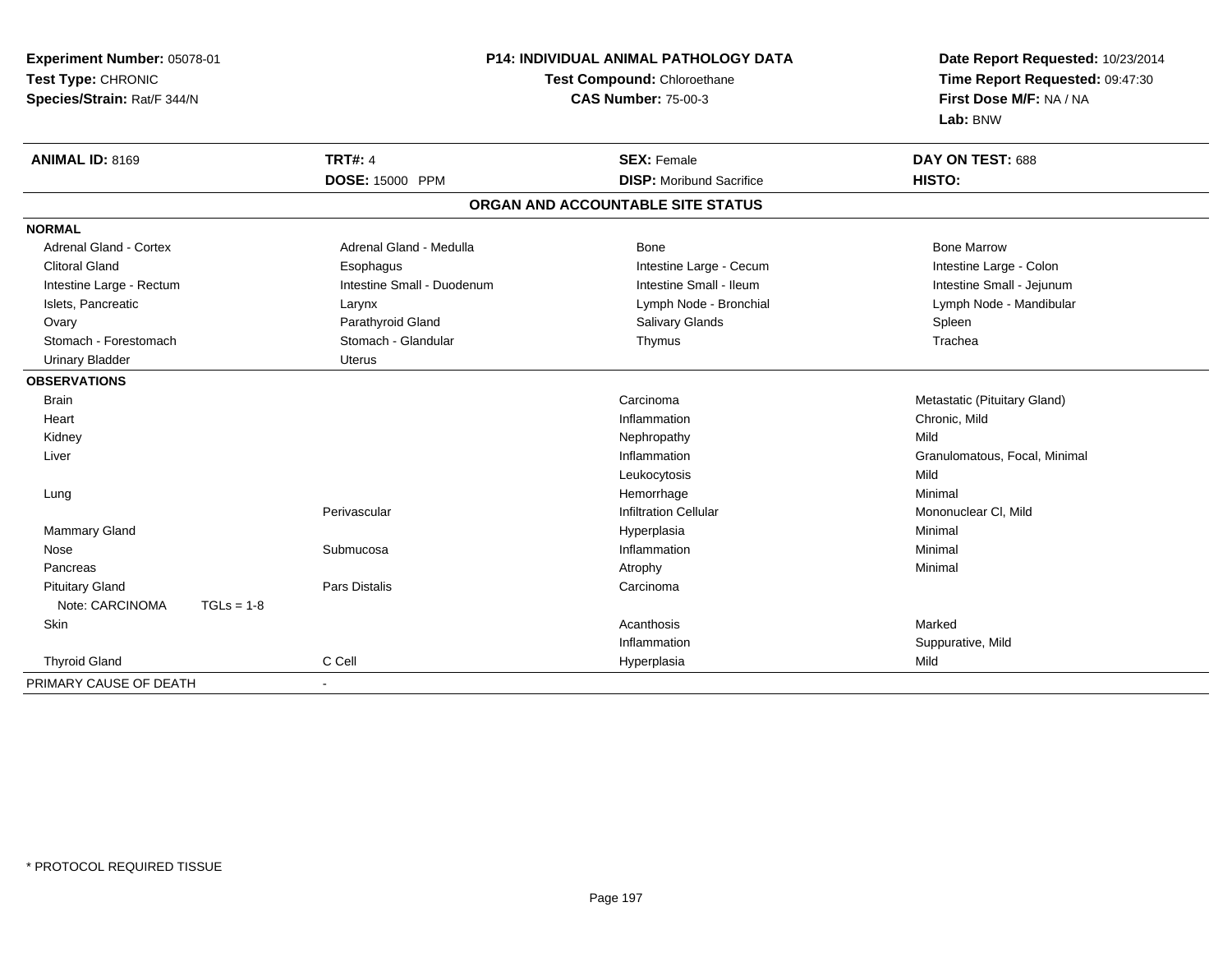| Experiment Number: 05078-01<br>Test Type: CHRONIC<br>Species/Strain: Rat/F 344/N |                           | <b>P14: INDIVIDUAL ANIMAL PATHOLOGY DATA</b><br>Test Compound: Chloroethane<br><b>CAS Number: 75-00-3</b> | Date Report Requested: 10/23/2014<br>Time Report Requested: 09:47:30<br>First Dose M/F: NA / NA<br>Lab: BNW |
|----------------------------------------------------------------------------------|---------------------------|-----------------------------------------------------------------------------------------------------------|-------------------------------------------------------------------------------------------------------------|
| <b>ANIMAL ID: 8170</b>                                                           | <b>TRT#: 4</b>            | <b>SEX: Female</b>                                                                                        | DAY ON TEST: 612                                                                                            |
|                                                                                  | DOSE: 15000 PPM           | <b>DISP: Natural Death</b>                                                                                | HISTO:                                                                                                      |
|                                                                                  |                           | ORGAN AND ACCOUNTABLE SITE STATUS                                                                         |                                                                                                             |
| <b>NORMAL</b>                                                                    |                           |                                                                                                           |                                                                                                             |
| Bone                                                                             | Esophagus                 | Intestine Large - Cecum                                                                                   | Intestine Large - Colon                                                                                     |
| Intestine Small - Duodenum                                                       | Islets, Pancreatic        | Pancreas                                                                                                  | Salivary Glands                                                                                             |
| Skin                                                                             | Stomach - Forestomach     | Thymus                                                                                                    | <b>Thyroid Gland</b>                                                                                        |
| <b>MISSING</b>                                                                   |                           |                                                                                                           |                                                                                                             |
| Adrenal Gland - Medulla                                                          | <b>Clitoral Gland</b>     | Intestine Large - Rectum                                                                                  | Larynx                                                                                                      |
| Parathyroid Gland                                                                |                           |                                                                                                           |                                                                                                             |
| <b>AUTO PRECLUDES DIAG.</b>                                                      |                           |                                                                                                           |                                                                                                             |
| Intestine Small - Ileum                                                          | Intestine Small - Jejunum | Trachea                                                                                                   |                                                                                                             |
| <b>OBSERVATIONS</b>                                                              |                           |                                                                                                           |                                                                                                             |
| <b>Adrenal Gland</b>                                                             | Cortex                    | Leukemia Mononuclear                                                                                      |                                                                                                             |
| <b>Bone Marrow</b>                                                               |                           | Leukemia Mononuclear                                                                                      |                                                                                                             |
| <b>Brain</b>                                                                     |                           | Hemorrhage                                                                                                | Focal, Moderate                                                                                             |
|                                                                                  |                           | Leukemia Mononuclear                                                                                      |                                                                                                             |
|                                                                                  |                           | Necrosis                                                                                                  | Focal, Mild                                                                                                 |
| Eye                                                                              |                           | Cataract                                                                                                  | Mild                                                                                                        |
|                                                                                  |                           | Hemorrhage                                                                                                | Mild                                                                                                        |
|                                                                                  |                           | Leukemia Mononuclear                                                                                      |                                                                                                             |
| Note: HEMORRHAGE                                                                 | $TGLs = 2-11$             |                                                                                                           |                                                                                                             |
| Heart                                                                            |                           | Inflammation                                                                                              | Chronic, Minimal                                                                                            |
|                                                                                  |                           | Leukemia Mononuclear                                                                                      |                                                                                                             |
| Kidney                                                                           |                           | Leukemia Mononuclear                                                                                      |                                                                                                             |
|                                                                                  |                           | Nephropathy                                                                                               | Minimal                                                                                                     |
| Liver                                                                            |                           | Degeneration                                                                                              | Moderate                                                                                                    |
|                                                                                  | <b>Bile Duct</b>          | Hyperplasia                                                                                               | Minimal                                                                                                     |
| Note: LEUKEMIA MONUC                                                             | $TGLs = 6-4$              | Leukemia Mononuclear                                                                                      |                                                                                                             |
| Lung                                                                             |                           | Leukemia Mononuclear                                                                                      |                                                                                                             |
| Lymph Node                                                                       | <b>Bronchial</b>          | Leukemia Mononuclear                                                                                      |                                                                                                             |
|                                                                                  | Mandibular                | Leukemia Mononuclear                                                                                      |                                                                                                             |
|                                                                                  | Mesenteric                | Leukemia Mononuclear                                                                                      |                                                                                                             |
|                                                                                  |                           |                                                                                                           |                                                                                                             |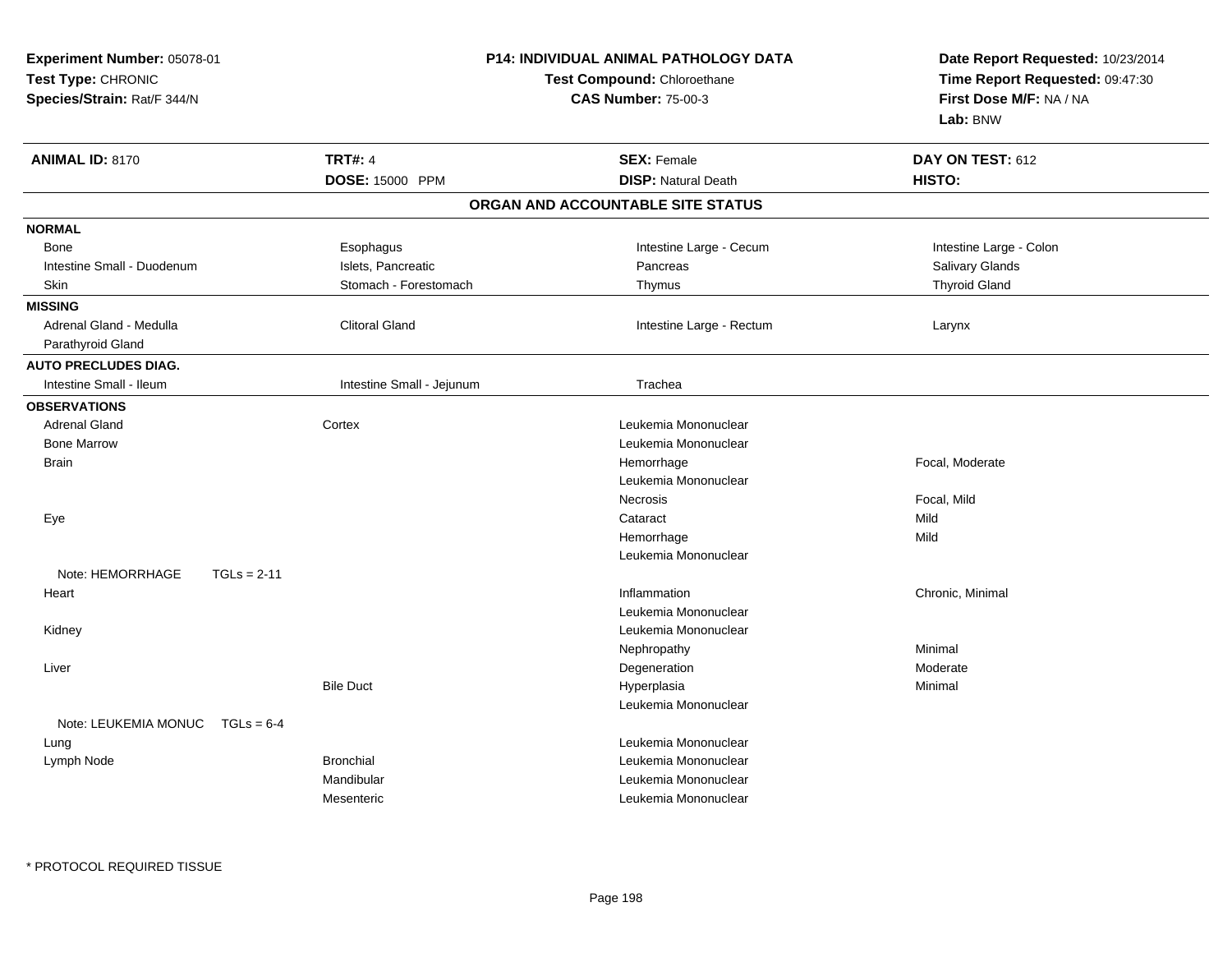| Experiment Number: 05078-01<br>Test Type: CHRONIC<br>Species/Strain: Rat/F 344/N |                      | <b>P14: INDIVIDUAL ANIMAL PATHOLOGY DATA</b><br>Test Compound: Chloroethane<br><b>CAS Number: 75-00-3</b> | Date Report Requested: 10/23/2014<br>Time Report Requested: 09:47:30<br>First Dose M/F: NA / NA<br>Lab: BNW |
|----------------------------------------------------------------------------------|----------------------|-----------------------------------------------------------------------------------------------------------|-------------------------------------------------------------------------------------------------------------|
| <b>ANIMAL ID: 8170</b>                                                           | <b>TRT#: 4</b>       | <b>SEX: Female</b>                                                                                        | DAY ON TEST: 612                                                                                            |
|                                                                                  | DOSE: 15000 PPM      | <b>DISP: Natural Death</b>                                                                                | HISTO:                                                                                                      |
|                                                                                  |                      | ORGAN AND ACCOUNTABLE SITE STATUS                                                                         |                                                                                                             |
| Mammary Gland                                                                    |                      | Hyperplasia                                                                                               | Mild                                                                                                        |
| Nose                                                                             |                      | Thrombosis                                                                                                | Moderate                                                                                                    |
| Ovary                                                                            |                      | Leukemia Mononuclear                                                                                      |                                                                                                             |
| <b>Pituitary Gland</b>                                                           | <b>Pars Distalis</b> | Hemorrhage                                                                                                | Mild                                                                                                        |
|                                                                                  | <b>Pars Distalis</b> | Leukemia Mononuclear                                                                                      |                                                                                                             |
| Note: HEMORRHAGE<br>$TGLs = 7-8$                                                 |                      |                                                                                                           |                                                                                                             |
| Spleen                                                                           |                      | Leukemia Mononuclear                                                                                      |                                                                                                             |
| Note: LEUKEMIA MONUC<br>$TGLs = 3-4$                                             |                      |                                                                                                           |                                                                                                             |
| Stomach                                                                          | Glandular            | Leukemia Mononuclear                                                                                      |                                                                                                             |
|                                                                                  | Glandular            | Ulcer                                                                                                     | Mild                                                                                                        |
| Note: ULCER<br>$TGLs = 8-8$                                                      |                      |                                                                                                           |                                                                                                             |
| <b>Urinary Bladder</b>                                                           |                      | Hemorrhage                                                                                                | Mild                                                                                                        |
|                                                                                  |                      | Leukemia Mononuclear                                                                                      |                                                                                                             |
| Note: HEMORRHAGE<br>$TGLs = 4-8$                                                 |                      |                                                                                                           |                                                                                                             |
| <b>Uterus</b>                                                                    |                      | Leukemia Mononuclear                                                                                      |                                                                                                             |
| Note: LEUKEMIA MONUC<br>$TGLs = 5-8$                                             |                      |                                                                                                           |                                                                                                             |
| PRIMARY CAUSE OF DEATH                                                           |                      |                                                                                                           |                                                                                                             |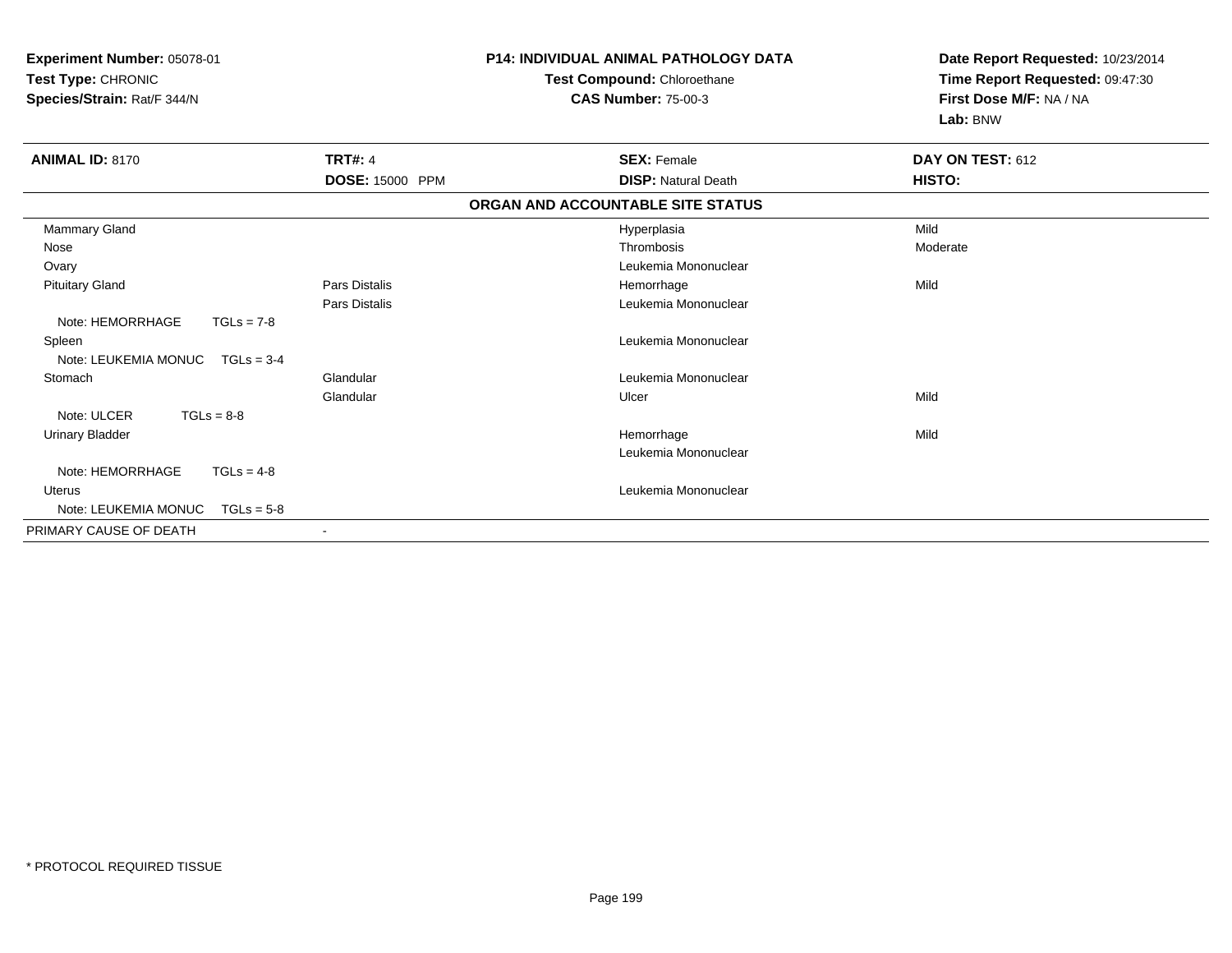| Experiment Number: 05078-01<br>Test Type: CHRONIC<br>Species/Strain: Rat/F 344/N | <b>P14: INDIVIDUAL ANIMAL PATHOLOGY DATA</b><br>Test Compound: Chloroethane<br><b>CAS Number: 75-00-3</b> |                                   | Date Report Requested: 10/23/2014<br>Time Report Requested: 09:47:30<br>First Dose M/F: NA / NA<br>Lab: BNW |
|----------------------------------------------------------------------------------|-----------------------------------------------------------------------------------------------------------|-----------------------------------|-------------------------------------------------------------------------------------------------------------|
| <b>ANIMAL ID: 8171</b>                                                           | <b>TRT#: 4</b>                                                                                            | <b>SEX: Female</b>                | DAY ON TEST: 599                                                                                            |
|                                                                                  | DOSE: 15000 PPM                                                                                           | <b>DISP: Natural Death</b>        | HISTO:                                                                                                      |
|                                                                                  |                                                                                                           | ORGAN AND ACCOUNTABLE SITE STATUS |                                                                                                             |
| <b>NORMAL</b>                                                                    |                                                                                                           |                                   |                                                                                                             |
| Adrenal Gland - Medulla                                                          | Bone                                                                                                      | <b>Bone Marrow</b>                | <b>Clitoral Gland</b>                                                                                       |
| Esophagus                                                                        | Intestine Small - Duodenum                                                                                | Islets, Pancreatic                | Larynx                                                                                                      |
| Lymph Node - Bronchial                                                           | Lymph Node - Mandibular                                                                                   | Nose                              | Pancreas                                                                                                    |
| Salivary Glands                                                                  | Skin                                                                                                      | Stomach - Forestomach             | Stomach - Glandular                                                                                         |
| Thymus                                                                           | Trachea                                                                                                   | <b>Urinary Bladder</b>            | <b>Uterus</b>                                                                                               |
| <b>MISSING</b>                                                                   |                                                                                                           |                                   |                                                                                                             |
| Parathyroid Gland                                                                |                                                                                                           |                                   |                                                                                                             |
| <b>AUTO PRECLUDES DIAG.</b>                                                      |                                                                                                           |                                   |                                                                                                             |
| Intestine Large - Cecum                                                          | Intestine Large - Colon                                                                                   | Intestine Large - Rectum          | Intestine Small - Ileum                                                                                     |
| Intestine Small - Jejunum                                                        | <b>Thyroid Gland</b>                                                                                      |                                   |                                                                                                             |
| <b>OBSERVATIONS</b>                                                              |                                                                                                           |                                   |                                                                                                             |
| <b>Adrenal Gland</b>                                                             | Cortex                                                                                                    | Hematopoietic Cell Proliferation  | Minimal                                                                                                     |
|                                                                                  | Cortex                                                                                                    | Leukemia Mononuclear              |                                                                                                             |
| Brain                                                                            |                                                                                                           | Hemorrhage                        | Focal, Minimal                                                                                              |
| Heart                                                                            |                                                                                                           | Inflammation                      | Chronic, Mild                                                                                               |
| Kidney                                                                           |                                                                                                           | Leukemia Mononuclear              |                                                                                                             |
|                                                                                  |                                                                                                           | Nephropathy                       | Mild                                                                                                        |
| Liver                                                                            |                                                                                                           | Leukemia Mononuclear              |                                                                                                             |
| Note: LEUKEMIA MONUC TGLs = 3-4                                                  |                                                                                                           |                                   |                                                                                                             |
| Lung                                                                             |                                                                                                           | Leukemia Mononuclear              |                                                                                                             |
| Note: LEUKEMIA MONUC TGLs = 1-3                                                  |                                                                                                           |                                   |                                                                                                             |
| Mammary Gland                                                                    |                                                                                                           | Hyperplasia                       | Mild                                                                                                        |
| Ovary                                                                            |                                                                                                           | Leukemia Mononuclear              |                                                                                                             |
| <b>Pituitary Gland</b>                                                           | <b>Pars Distalis</b>                                                                                      | Adenoma                           |                                                                                                             |
| Note: ADENOMA<br>$TGLs = 4-8$                                                    |                                                                                                           |                                   |                                                                                                             |
| Spleen                                                                           |                                                                                                           | Hematocyst                        | Mild                                                                                                        |
|                                                                                  |                                                                                                           | Leukemia Mononuclear              |                                                                                                             |
| Note: LEUKEMIA MONUC<br>$TGLs = 2-4$                                             |                                                                                                           |                                   |                                                                                                             |
| PRIMARY CAUSE OF DEATH                                                           | $\sim$                                                                                                    |                                   |                                                                                                             |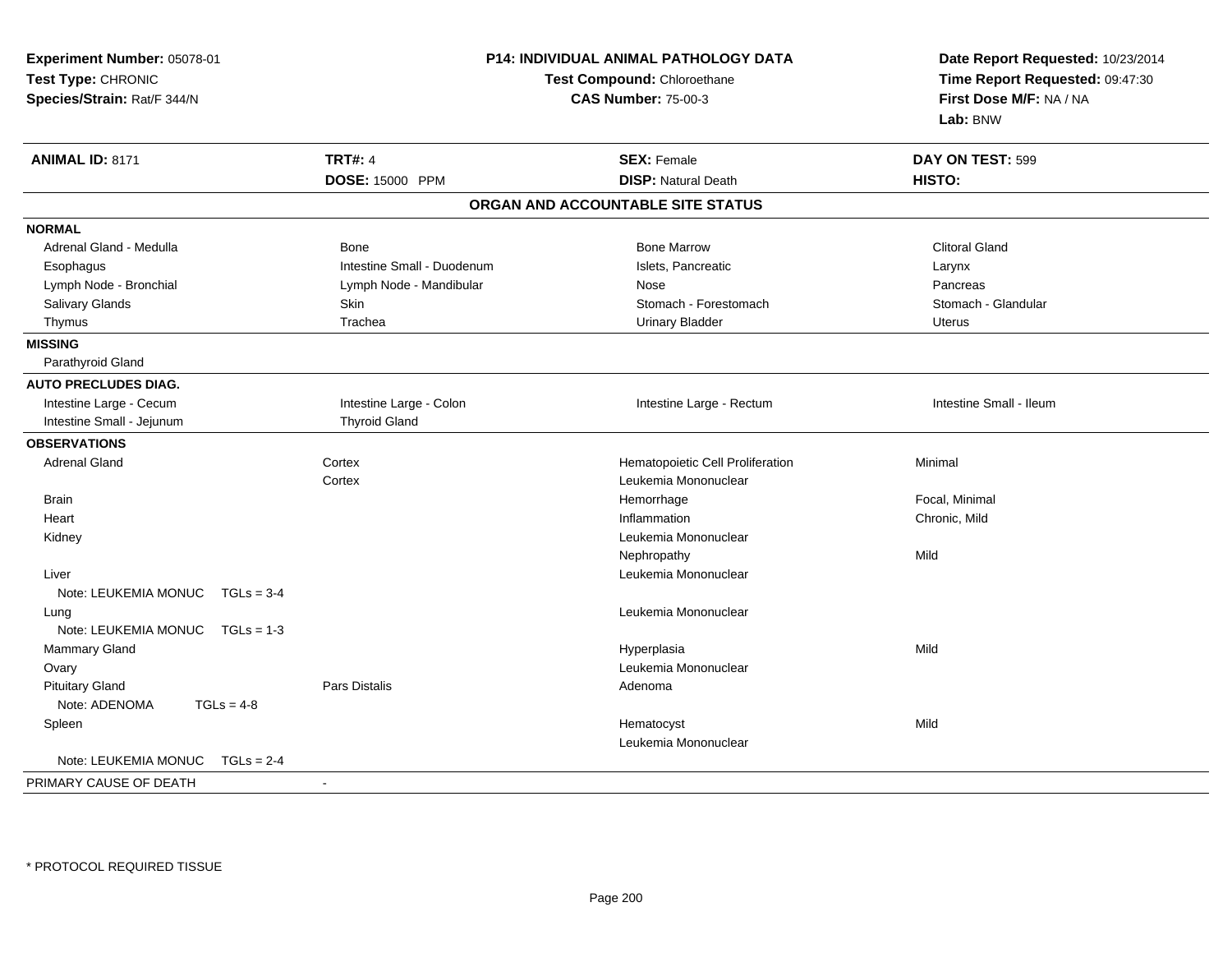|                                      | <b>P14: INDIVIDUAL ANIMAL PATHOLOGY DATA</b><br>Experiment Number: 05078-01<br>Test Type: CHRONIC<br>Test Compound: Chloroethane<br><b>CAS Number: 75-00-3</b> |                                   | Date Report Requested: 10/23/2014<br>Time Report Requested: 09:47:30<br>First Dose M/F: NA / NA |
|--------------------------------------|----------------------------------------------------------------------------------------------------------------------------------------------------------------|-----------------------------------|-------------------------------------------------------------------------------------------------|
|                                      |                                                                                                                                                                |                                   |                                                                                                 |
| Species/Strain: Rat/F 344/N          |                                                                                                                                                                |                                   |                                                                                                 |
|                                      |                                                                                                                                                                |                                   | Lab: BNW                                                                                        |
| <b>ANIMAL ID: 8172</b>               | <b>TRT#: 4</b>                                                                                                                                                 | <b>SEX: Female</b>                | DAY ON TEST: 573                                                                                |
|                                      | DOSE: 15000 PPM                                                                                                                                                | <b>DISP:</b> Moribund Sacrifice   | HISTO:                                                                                          |
|                                      |                                                                                                                                                                | ORGAN AND ACCOUNTABLE SITE STATUS |                                                                                                 |
| <b>NORMAL</b>                        |                                                                                                                                                                |                                   |                                                                                                 |
| Adrenal Gland - Medulla              | Bone                                                                                                                                                           | <b>Bone Marrow</b>                | <b>Brain</b>                                                                                    |
| <b>Clitoral Gland</b>                | Esophagus                                                                                                                                                      | Intestine Large - Cecum           | Intestine Large - Colon                                                                         |
| Intestine Small - Duodenum           | Intestine Small - Ileum                                                                                                                                        | Intestine Small - Jejunum         | Islets, Pancreatic                                                                              |
| Lymph Node - Bronchial               | Lymph Node - Mandibular                                                                                                                                        | Ovary                             | Pancreas                                                                                        |
| Salivary Glands                      | Stomach - Forestomach                                                                                                                                          | Stomach - Glandular               | Thymus                                                                                          |
| <b>Thyroid Gland</b>                 | Trachea                                                                                                                                                        |                                   |                                                                                                 |
| <b>MISSING</b>                       |                                                                                                                                                                |                                   |                                                                                                 |
| Intestine Large - Rectum             | Parathyroid Gland                                                                                                                                              | <b>Urinary Bladder</b>            |                                                                                                 |
| <b>OBSERVATIONS</b>                  |                                                                                                                                                                |                                   |                                                                                                 |
| <b>Adrenal Gland</b>                 | Cortex                                                                                                                                                         | Degeneration                      | Fatty, Minimal                                                                                  |
|                                      | Cortex                                                                                                                                                         | Hematopoietic Cell Proliferation  | Minimal                                                                                         |
| Heart                                |                                                                                                                                                                | Inflammation                      | Chronic, Minimal                                                                                |
| Intestine Large                      | Anus                                                                                                                                                           | Parasite Metazoan                 |                                                                                                 |
| Kidney                               |                                                                                                                                                                | Nephropathy                       | Minimal                                                                                         |
| Larynx                               | Epithelium                                                                                                                                                     | Hyperplasia                       | Mild                                                                                            |
|                                      | Submucosa                                                                                                                                                      | Inflammation                      | Mild                                                                                            |
| Liver                                |                                                                                                                                                                | <b>Basophilic Focus</b>           | Minimal                                                                                         |
|                                      |                                                                                                                                                                | Hematopoietic Cell Proliferation  | Minimal                                                                                         |
|                                      | <b>Bile Duct</b>                                                                                                                                               | Hyperplasia                       | Minimal                                                                                         |
|                                      |                                                                                                                                                                | Inflammation                      | Granulomatous, Focal, Minimal                                                                   |
| Lung                                 | Alveolar Epith                                                                                                                                                 | Hyperplasia                       | Mild                                                                                            |
|                                      | Perivascular                                                                                                                                                   | <b>Infiltration Cellular</b>      | Mononuclear CI, Mild                                                                            |
| <b>Mammary Gland</b>                 |                                                                                                                                                                | Hyperplasia                       | Minimal                                                                                         |
| Nose                                 | Submucosa                                                                                                                                                      | Inflammation                      | Minimal                                                                                         |
| <b>Pituitary Gland</b>               | <b>Pars Distalis</b>                                                                                                                                           | Adenoma                           |                                                                                                 |
| Skin                                 |                                                                                                                                                                | Acanthosis                        | Mild                                                                                            |
|                                      |                                                                                                                                                                | Inflammation                      | Suppurative, Mild                                                                               |
| Spleen                               |                                                                                                                                                                | Hematopoietic Cell Proliferation  | Moderate                                                                                        |
| Uterus                               |                                                                                                                                                                | Polyp Stromal                     |                                                                                                 |
| Note: POLYP STROMAL<br>$TGLs = 2-11$ |                                                                                                                                                                |                                   |                                                                                                 |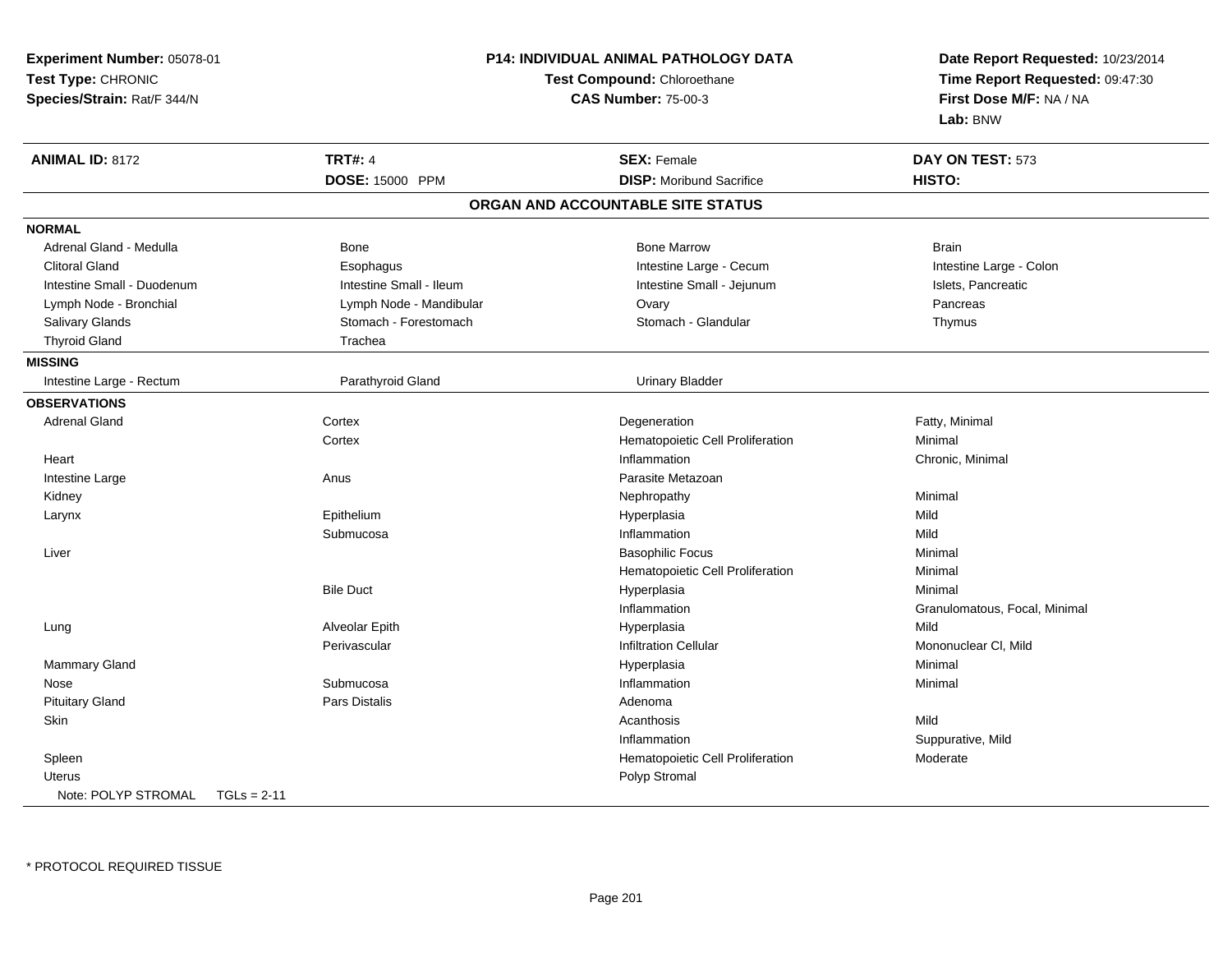| Experiment Number: 05078-01<br>Test Type: CHRONIC<br>Species/Strain: Rat/F 344/N | <b>P14: INDIVIDUAL ANIMAL PATHOLOGY DATA</b><br><b>Test Compound: Chloroethane</b><br><b>CAS Number: 75-00-3</b> |                                   | Date Report Requested: 10/23/2014<br>Time Report Requested: 09:47:30<br>First Dose M/F: NA / NA<br>Lab: BNW |
|----------------------------------------------------------------------------------|------------------------------------------------------------------------------------------------------------------|-----------------------------------|-------------------------------------------------------------------------------------------------------------|
| <b>ANIMAL ID: 8172</b>                                                           | <b>TRT#: 4</b>                                                                                                   | <b>SEX:</b> Female                | <b>DAY ON TEST: 573</b>                                                                                     |
|                                                                                  | <b>DOSE: 15000 PPM</b>                                                                                           | <b>DISP:</b> Moribund Sacrifice   | HISTO:                                                                                                      |
|                                                                                  |                                                                                                                  | ORGAN AND ACCOUNTABLE SITE STATUS |                                                                                                             |
| PRIMARY CAUSE OF DEATH                                                           | -                                                                                                                |                                   |                                                                                                             |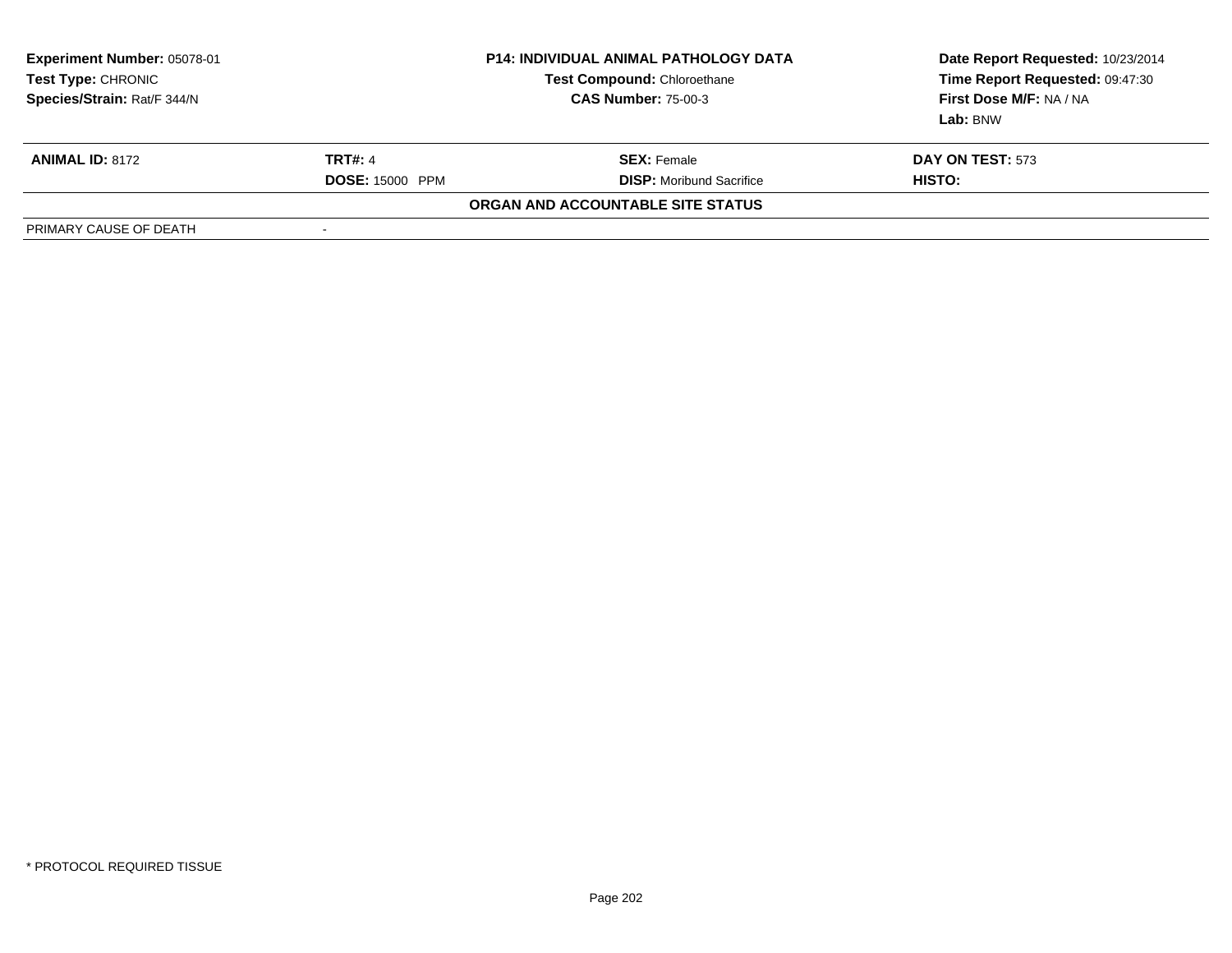| <b>TRT#: 4</b><br><b>SEX: Female</b><br>DAY ON TEST: 730<br><b>ANIMAL ID: 8173</b><br>HISTO:<br>DOSE: 15000 PPM<br><b>DISP: Terminal Sacrifice</b><br>ORGAN AND ACCOUNTABLE SITE STATUS<br><b>Bone Marrow</b><br>Adrenal Gland - Medulla<br>Bone<br><b>Brain</b><br>Intestine Large - Cecum<br>Intestine Large - Colon<br>Intestine Large - Rectum<br>Esophagus<br>Intestine Small - Ileum<br>Intestine Small - Duodenum<br>Intestine Small - Jejunum<br>Islets, Pancreatic<br>Lymph Node - Bronchial<br>Ovary<br>Pancreas<br>Lung<br>Stomach - Glandular<br>Salivary Glands<br>Stomach - Forestomach<br>Thymus<br><b>Urinary Bladder</b><br>Trachea<br><b>Uterus</b><br>Skin<br><b>Clitoral Gland</b><br>Parathyroid Gland<br><b>Adrenal Gland</b><br>Cortex<br>Degeneration<br>Fatty, Mild<br>Inflammation<br>Chronic, Mild<br>Heart<br>Mild<br>Kidney<br>Nephropathy<br>Inflammation<br>Suppurative, Minimal<br>Larynx<br>Leukemia Mononuclear<br>Liver<br>Mandibular<br>Mild<br>Lymph Node<br>Hyperplasia<br>Fibroadenoma<br>Mammary Gland<br>Mild<br>Hyperplasia<br>Note: FIBROADENOMA<br>$TGLs = 2-11$<br>Inflammation<br>Submucosa<br>Minimal<br>Nose<br>Pars Distalis<br><b>Pituitary Gland</b><br>Carcinoma<br>Spleen<br>Leukemia Mononuclear<br>C Cell<br><b>Thyroid Gland</b><br>Adenoma<br><b>Follicular Cel</b><br>Carcinoma<br>Note: CARCINOMA<br>$TGLs = 1-2$<br>PRIMARY CAUSE OF DEATH | Experiment Number: 05078-01<br>Test Type: CHRONIC<br>Species/Strain: Rat/F 344/N |  | <b>P14: INDIVIDUAL ANIMAL PATHOLOGY DATA</b><br>Test Compound: Chloroethane<br><b>CAS Number: 75-00-3</b> | Date Report Requested: 10/23/2014<br>Time Report Requested: 09:47:30<br>First Dose M/F: NA / NA<br>Lab: BNW |
|--------------------------------------------------------------------------------------------------------------------------------------------------------------------------------------------------------------------------------------------------------------------------------------------------------------------------------------------------------------------------------------------------------------------------------------------------------------------------------------------------------------------------------------------------------------------------------------------------------------------------------------------------------------------------------------------------------------------------------------------------------------------------------------------------------------------------------------------------------------------------------------------------------------------------------------------------------------------------------------------------------------------------------------------------------------------------------------------------------------------------------------------------------------------------------------------------------------------------------------------------------------------------------------------------------------------------------------------------------------------------------------------------------|----------------------------------------------------------------------------------|--|-----------------------------------------------------------------------------------------------------------|-------------------------------------------------------------------------------------------------------------|
|                                                                                                                                                                                                                                                                                                                                                                                                                                                                                                                                                                                                                                                                                                                                                                                                                                                                                                                                                                                                                                                                                                                                                                                                                                                                                                                                                                                                        |                                                                                  |  |                                                                                                           |                                                                                                             |
|                                                                                                                                                                                                                                                                                                                                                                                                                                                                                                                                                                                                                                                                                                                                                                                                                                                                                                                                                                                                                                                                                                                                                                                                                                                                                                                                                                                                        |                                                                                  |  |                                                                                                           |                                                                                                             |
|                                                                                                                                                                                                                                                                                                                                                                                                                                                                                                                                                                                                                                                                                                                                                                                                                                                                                                                                                                                                                                                                                                                                                                                                                                                                                                                                                                                                        |                                                                                  |  |                                                                                                           |                                                                                                             |
|                                                                                                                                                                                                                                                                                                                                                                                                                                                                                                                                                                                                                                                                                                                                                                                                                                                                                                                                                                                                                                                                                                                                                                                                                                                                                                                                                                                                        | <b>NORMAL</b>                                                                    |  |                                                                                                           |                                                                                                             |
|                                                                                                                                                                                                                                                                                                                                                                                                                                                                                                                                                                                                                                                                                                                                                                                                                                                                                                                                                                                                                                                                                                                                                                                                                                                                                                                                                                                                        |                                                                                  |  |                                                                                                           |                                                                                                             |
|                                                                                                                                                                                                                                                                                                                                                                                                                                                                                                                                                                                                                                                                                                                                                                                                                                                                                                                                                                                                                                                                                                                                                                                                                                                                                                                                                                                                        |                                                                                  |  |                                                                                                           |                                                                                                             |
|                                                                                                                                                                                                                                                                                                                                                                                                                                                                                                                                                                                                                                                                                                                                                                                                                                                                                                                                                                                                                                                                                                                                                                                                                                                                                                                                                                                                        |                                                                                  |  |                                                                                                           |                                                                                                             |
|                                                                                                                                                                                                                                                                                                                                                                                                                                                                                                                                                                                                                                                                                                                                                                                                                                                                                                                                                                                                                                                                                                                                                                                                                                                                                                                                                                                                        |                                                                                  |  |                                                                                                           |                                                                                                             |
|                                                                                                                                                                                                                                                                                                                                                                                                                                                                                                                                                                                                                                                                                                                                                                                                                                                                                                                                                                                                                                                                                                                                                                                                                                                                                                                                                                                                        |                                                                                  |  |                                                                                                           |                                                                                                             |
|                                                                                                                                                                                                                                                                                                                                                                                                                                                                                                                                                                                                                                                                                                                                                                                                                                                                                                                                                                                                                                                                                                                                                                                                                                                                                                                                                                                                        |                                                                                  |  |                                                                                                           |                                                                                                             |
|                                                                                                                                                                                                                                                                                                                                                                                                                                                                                                                                                                                                                                                                                                                                                                                                                                                                                                                                                                                                                                                                                                                                                                                                                                                                                                                                                                                                        | <b>MISSING</b>                                                                   |  |                                                                                                           |                                                                                                             |
|                                                                                                                                                                                                                                                                                                                                                                                                                                                                                                                                                                                                                                                                                                                                                                                                                                                                                                                                                                                                                                                                                                                                                                                                                                                                                                                                                                                                        |                                                                                  |  |                                                                                                           |                                                                                                             |
|                                                                                                                                                                                                                                                                                                                                                                                                                                                                                                                                                                                                                                                                                                                                                                                                                                                                                                                                                                                                                                                                                                                                                                                                                                                                                                                                                                                                        | <b>OBSERVATIONS</b>                                                              |  |                                                                                                           |                                                                                                             |
|                                                                                                                                                                                                                                                                                                                                                                                                                                                                                                                                                                                                                                                                                                                                                                                                                                                                                                                                                                                                                                                                                                                                                                                                                                                                                                                                                                                                        |                                                                                  |  |                                                                                                           |                                                                                                             |
|                                                                                                                                                                                                                                                                                                                                                                                                                                                                                                                                                                                                                                                                                                                                                                                                                                                                                                                                                                                                                                                                                                                                                                                                                                                                                                                                                                                                        |                                                                                  |  |                                                                                                           |                                                                                                             |
|                                                                                                                                                                                                                                                                                                                                                                                                                                                                                                                                                                                                                                                                                                                                                                                                                                                                                                                                                                                                                                                                                                                                                                                                                                                                                                                                                                                                        |                                                                                  |  |                                                                                                           |                                                                                                             |
|                                                                                                                                                                                                                                                                                                                                                                                                                                                                                                                                                                                                                                                                                                                                                                                                                                                                                                                                                                                                                                                                                                                                                                                                                                                                                                                                                                                                        |                                                                                  |  |                                                                                                           |                                                                                                             |
|                                                                                                                                                                                                                                                                                                                                                                                                                                                                                                                                                                                                                                                                                                                                                                                                                                                                                                                                                                                                                                                                                                                                                                                                                                                                                                                                                                                                        |                                                                                  |  |                                                                                                           |                                                                                                             |
|                                                                                                                                                                                                                                                                                                                                                                                                                                                                                                                                                                                                                                                                                                                                                                                                                                                                                                                                                                                                                                                                                                                                                                                                                                                                                                                                                                                                        |                                                                                  |  |                                                                                                           |                                                                                                             |
|                                                                                                                                                                                                                                                                                                                                                                                                                                                                                                                                                                                                                                                                                                                                                                                                                                                                                                                                                                                                                                                                                                                                                                                                                                                                                                                                                                                                        |                                                                                  |  |                                                                                                           |                                                                                                             |
|                                                                                                                                                                                                                                                                                                                                                                                                                                                                                                                                                                                                                                                                                                                                                                                                                                                                                                                                                                                                                                                                                                                                                                                                                                                                                                                                                                                                        |                                                                                  |  |                                                                                                           |                                                                                                             |
|                                                                                                                                                                                                                                                                                                                                                                                                                                                                                                                                                                                                                                                                                                                                                                                                                                                                                                                                                                                                                                                                                                                                                                                                                                                                                                                                                                                                        |                                                                                  |  |                                                                                                           |                                                                                                             |
|                                                                                                                                                                                                                                                                                                                                                                                                                                                                                                                                                                                                                                                                                                                                                                                                                                                                                                                                                                                                                                                                                                                                                                                                                                                                                                                                                                                                        |                                                                                  |  |                                                                                                           |                                                                                                             |
|                                                                                                                                                                                                                                                                                                                                                                                                                                                                                                                                                                                                                                                                                                                                                                                                                                                                                                                                                                                                                                                                                                                                                                                                                                                                                                                                                                                                        |                                                                                  |  |                                                                                                           |                                                                                                             |
|                                                                                                                                                                                                                                                                                                                                                                                                                                                                                                                                                                                                                                                                                                                                                                                                                                                                                                                                                                                                                                                                                                                                                                                                                                                                                                                                                                                                        |                                                                                  |  |                                                                                                           |                                                                                                             |
|                                                                                                                                                                                                                                                                                                                                                                                                                                                                                                                                                                                                                                                                                                                                                                                                                                                                                                                                                                                                                                                                                                                                                                                                                                                                                                                                                                                                        |                                                                                  |  |                                                                                                           |                                                                                                             |
|                                                                                                                                                                                                                                                                                                                                                                                                                                                                                                                                                                                                                                                                                                                                                                                                                                                                                                                                                                                                                                                                                                                                                                                                                                                                                                                                                                                                        |                                                                                  |  |                                                                                                           |                                                                                                             |
|                                                                                                                                                                                                                                                                                                                                                                                                                                                                                                                                                                                                                                                                                                                                                                                                                                                                                                                                                                                                                                                                                                                                                                                                                                                                                                                                                                                                        |                                                                                  |  |                                                                                                           |                                                                                                             |
|                                                                                                                                                                                                                                                                                                                                                                                                                                                                                                                                                                                                                                                                                                                                                                                                                                                                                                                                                                                                                                                                                                                                                                                                                                                                                                                                                                                                        |                                                                                  |  |                                                                                                           |                                                                                                             |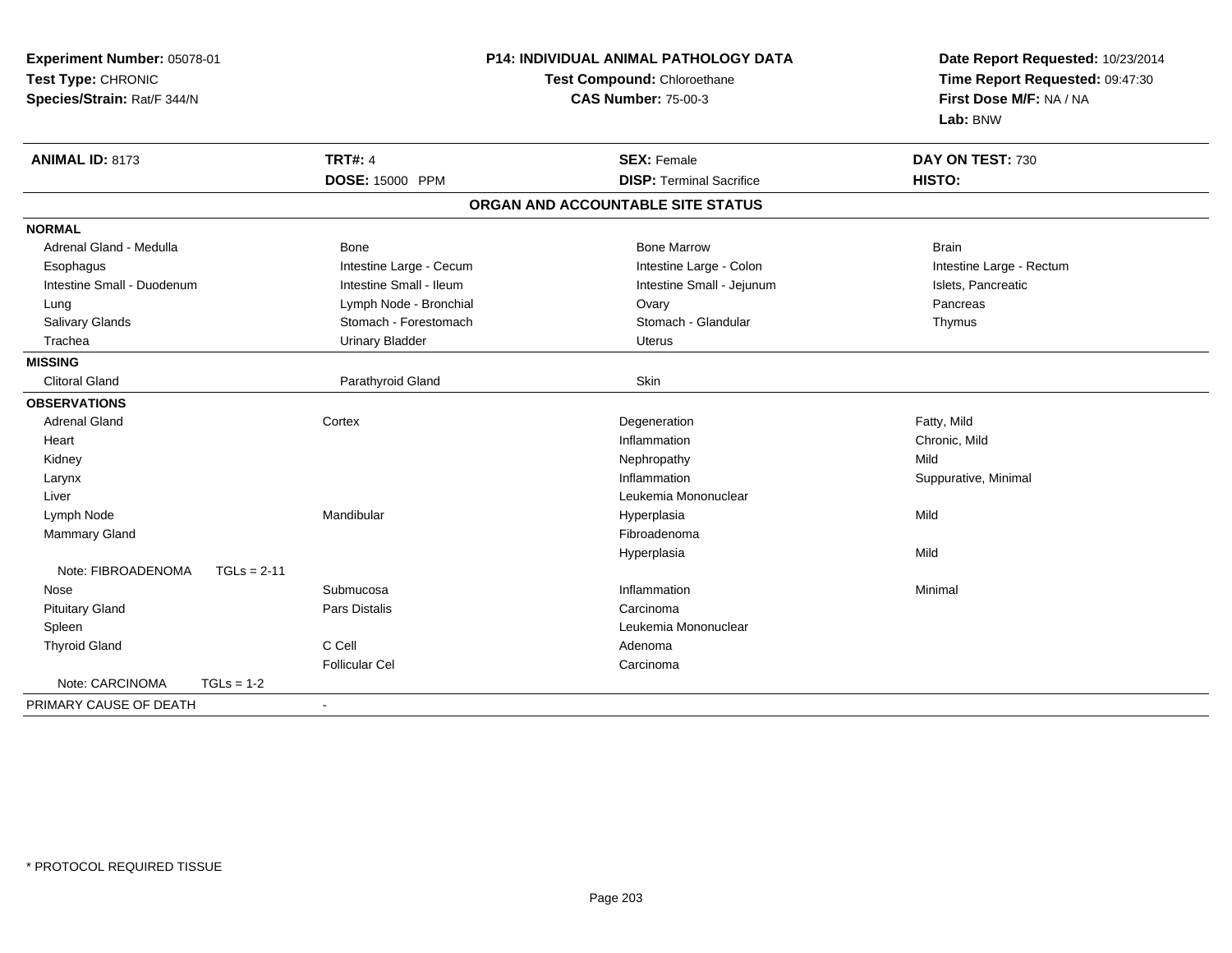| Experiment Number: 05078-01         |                             | P14: INDIVIDUAL ANIMAL PATHOLOGY DATA | Date Report Requested: 10/23/2014 |  |
|-------------------------------------|-----------------------------|---------------------------------------|-----------------------------------|--|
| Test Type: CHRONIC                  | Test Compound: Chloroethane |                                       | Time Report Requested: 09:47:30   |  |
| Species/Strain: Rat/F 344/N         |                             | <b>CAS Number: 75-00-3</b>            | First Dose M/F: NA / NA           |  |
|                                     |                             |                                       | Lab: BNW                          |  |
| <b>ANIMAL ID: 8174</b>              | <b>TRT#: 4</b>              | <b>SEX: Female</b>                    | DAY ON TEST: 650                  |  |
|                                     | DOSE: 15000 PPM             | <b>DISP:</b> Moribund Sacrifice       | HISTO:                            |  |
|                                     |                             | ORGAN AND ACCOUNTABLE SITE STATUS     |                                   |  |
| <b>NORMAL</b>                       |                             |                                       |                                   |  |
| Adrenal Gland - Medulla             | Bone                        | <b>Bone Marrow</b>                    | <b>Clitoral Gland</b>             |  |
| Esophagus                           | Intestine Large - Cecum     | Intestine Large - Colon               | Intestine Large - Rectum          |  |
| Intestine Small - Duodenum          | Intestine Small - Ileum     | Intestine Small - Jejunum             | Islets, Pancreatic                |  |
| Larynx                              | Lymph Node - Bronchial      | Lymph Node - Mandibular               | Parathyroid Gland                 |  |
| Salivary Glands                     | Skin                        | Spleen                                | Stomach - Forestomach             |  |
| Stomach - Glandular                 | Thymus                      | <b>Thyroid Gland</b>                  | <b>Urinary Bladder</b>            |  |
| <b>Uterus</b>                       |                             |                                       |                                   |  |
| <b>OBSERVATIONS</b>                 |                             |                                       |                                   |  |
| <b>Adrenal Gland</b>                | Cortex                      | Degeneration                          | Fatty, Mild                       |  |
| <b>Brain</b>                        |                             | Astrocytoma Malignant                 |                                   |  |
| Note: ASTROCYTO MAL<br>$TGLs = 4-1$ |                             |                                       |                                   |  |
| Heart                               |                             | Inflammation                          | Chronic, Mild                     |  |
| Kidney                              |                             | Nephropathy                           | Minimal                           |  |
| Liver                               |                             | <b>Basophilic Focus</b>               | Mild                              |  |
| Note: BASOPH FOCUS<br>$TGLs = 3-4$  |                             |                                       |                                   |  |
| Lung                                | Alveolar Epith              | Hyperplasia                           | Minimal                           |  |
|                                     | Perivascular                | <b>Infiltration Cellular</b>          | Mononuclear CI, Minimal           |  |
|                                     |                             | <b>Infiltration Cellular</b>          | Histiocyte, Minimal               |  |
| Mammary Gland                       |                             | Fibroadenoma                          |                                   |  |
|                                     |                             | Hyperplasia                           | Mild                              |  |
| Note: FIBROADENOMA<br>$TGLs = 1-11$ |                             |                                       |                                   |  |
| Nose                                | Nasolacrim Dct              | Inflammation                          | Suppurative, Minimal              |  |
|                                     | Submucosa                   | Inflammation                          | Minimal                           |  |
| Ovary                               |                             | Cyst                                  | Mild                              |  |
| Note: CYST<br>$TGLs = 2-7$          |                             |                                       |                                   |  |
| Pancreas                            |                             | Atrophy                               | Moderate                          |  |
| <b>Pituitary Gland</b>              | Pars Distalis               | Hyperplasia                           | Mild                              |  |
| Trachea                             | Submucosa                   | Inflammation                          | Mild                              |  |
| PRIMARY CAUSE OF DEATH              | $\blacksquare$              |                                       |                                   |  |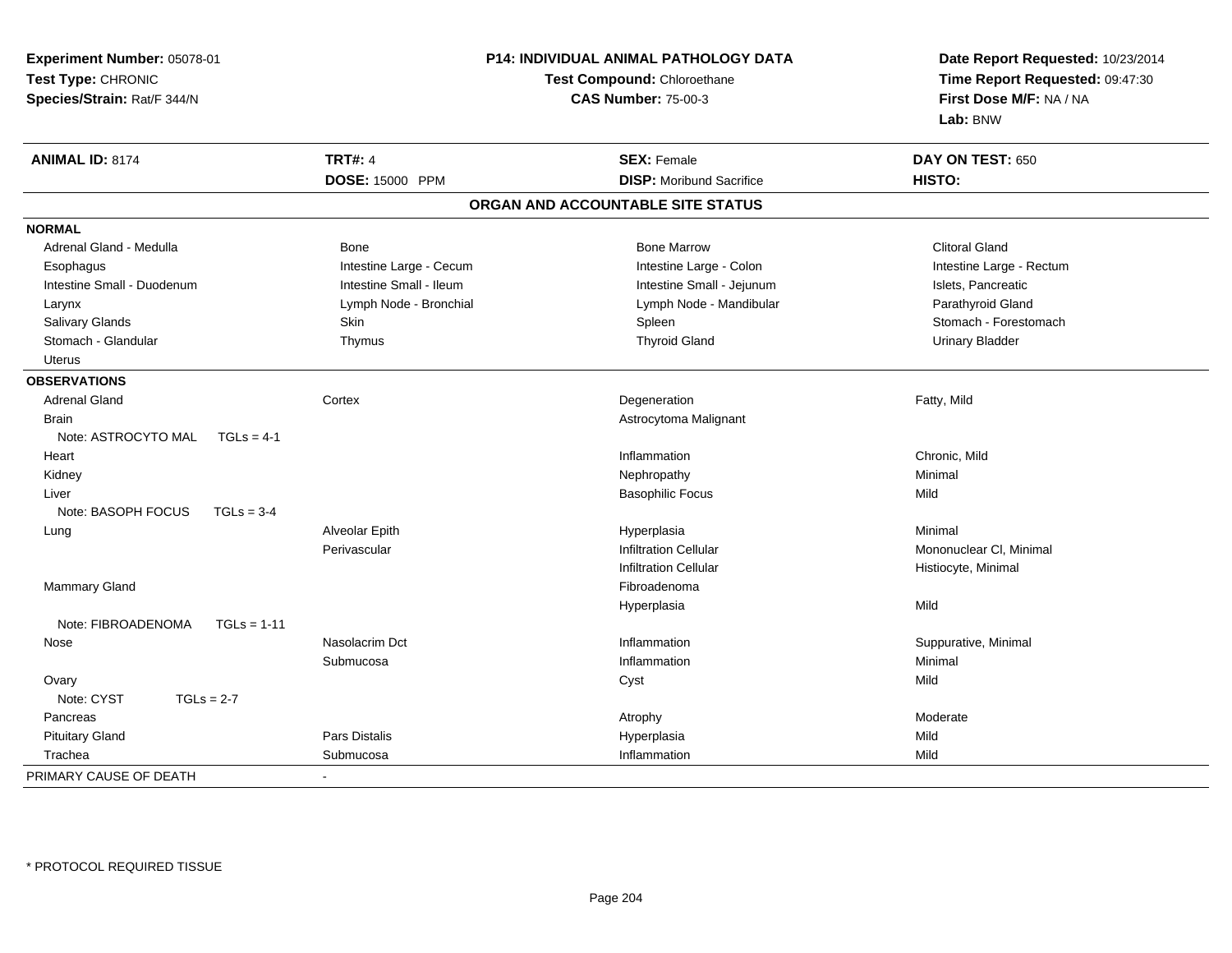| Experiment Number: 05078-01<br>Test Type: CHRONIC<br>Species/Strain: Rat/F 344/N |                            | P14: INDIVIDUAL ANIMAL PATHOLOGY DATA<br>Test Compound: Chloroethane<br><b>CAS Number: 75-00-3</b> | Date Report Requested: 10/23/2014<br>Time Report Requested: 09:47:30<br>First Dose M/F: NA / NA<br>Lab: BNW |
|----------------------------------------------------------------------------------|----------------------------|----------------------------------------------------------------------------------------------------|-------------------------------------------------------------------------------------------------------------|
| <b>ANIMAL ID: 8175</b>                                                           | <b>TRT#: 4</b>             | <b>SEX: Female</b>                                                                                 | DAY ON TEST: 730                                                                                            |
|                                                                                  | DOSE: 15000 PPM            | <b>DISP: Terminal Sacrifice</b>                                                                    | HISTO:                                                                                                      |
|                                                                                  |                            | ORGAN AND ACCOUNTABLE SITE STATUS                                                                  |                                                                                                             |
| <b>NORMAL</b>                                                                    |                            |                                                                                                    |                                                                                                             |
| Adrenal Gland - Medulla                                                          | Bone                       | <b>Bone Marrow</b>                                                                                 | <b>Brain</b>                                                                                                |
| Esophagus                                                                        | Heart                      | Intestine Large - Cecum                                                                            | Intestine Large - Colon                                                                                     |
| Intestine Large - Rectum                                                         | Intestine Small - Duodenum | Intestine Small - Ileum                                                                            | Intestine Small - Jejunum                                                                                   |
| Islets, Pancreatic                                                               | Larynx                     | Lymph Node - Bronchial                                                                             | Nose                                                                                                        |
| Pancreas                                                                         | Parathyroid Gland          | <b>Pituitary Gland</b>                                                                             | Salivary Glands                                                                                             |
| Skin                                                                             | Stomach - Forestomach      | Stomach - Glandular                                                                                | Thymus                                                                                                      |
| Trachea                                                                          | <b>Urinary Bladder</b>     | <b>Uterus</b>                                                                                      |                                                                                                             |
| <b>MISSING</b>                                                                   |                            |                                                                                                    |                                                                                                             |
| Lymph Node - Mandibular                                                          |                            |                                                                                                    |                                                                                                             |
| <b>OBSERVATIONS</b>                                                              |                            |                                                                                                    |                                                                                                             |
| <b>Adrenal Gland</b>                                                             | Cortex                     | Hyperplasia                                                                                        | Mild                                                                                                        |
| <b>Clitoral Gland</b>                                                            |                            | Adenoma                                                                                            |                                                                                                             |
| Kidney                                                                           |                            | Nephropathy                                                                                        | Mild                                                                                                        |
| Liver                                                                            |                            | <b>Basophilic Focus</b>                                                                            | Mild                                                                                                        |
|                                                                                  |                            | Leukemia Mononuclear                                                                               |                                                                                                             |
|                                                                                  |                            | <b>Necrosis</b>                                                                                    | Minimal                                                                                                     |
| Note: LEUKEMIA MONUC<br>$TGLs = 2-4$                                             |                            |                                                                                                    |                                                                                                             |
| Lung                                                                             | Perivascular               | <b>Infiltration Cellular</b>                                                                       | Mononuclear CI, Minimal                                                                                     |
|                                                                                  |                            | Leukemia Mononuclear                                                                               |                                                                                                             |
| Mammary Gland                                                                    |                            | Hyperplasia                                                                                        | Mild                                                                                                        |
| Ovary                                                                            |                            | Cyst                                                                                               | Minimal                                                                                                     |
| Note: CYST<br>$TGLs = 3-7$                                                       |                            |                                                                                                    |                                                                                                             |
| Spleen                                                                           |                            | Leukemia Mononuclear                                                                               |                                                                                                             |
| Note: LEUKEMIA MONUC<br>$TGLs = 1-4$                                             |                            |                                                                                                    |                                                                                                             |
| <b>Thyroid Gland</b>                                                             | C Cell                     | Hyperplasia                                                                                        | Mild                                                                                                        |
| PRIMARY CAUSE OF DEATH                                                           |                            |                                                                                                    |                                                                                                             |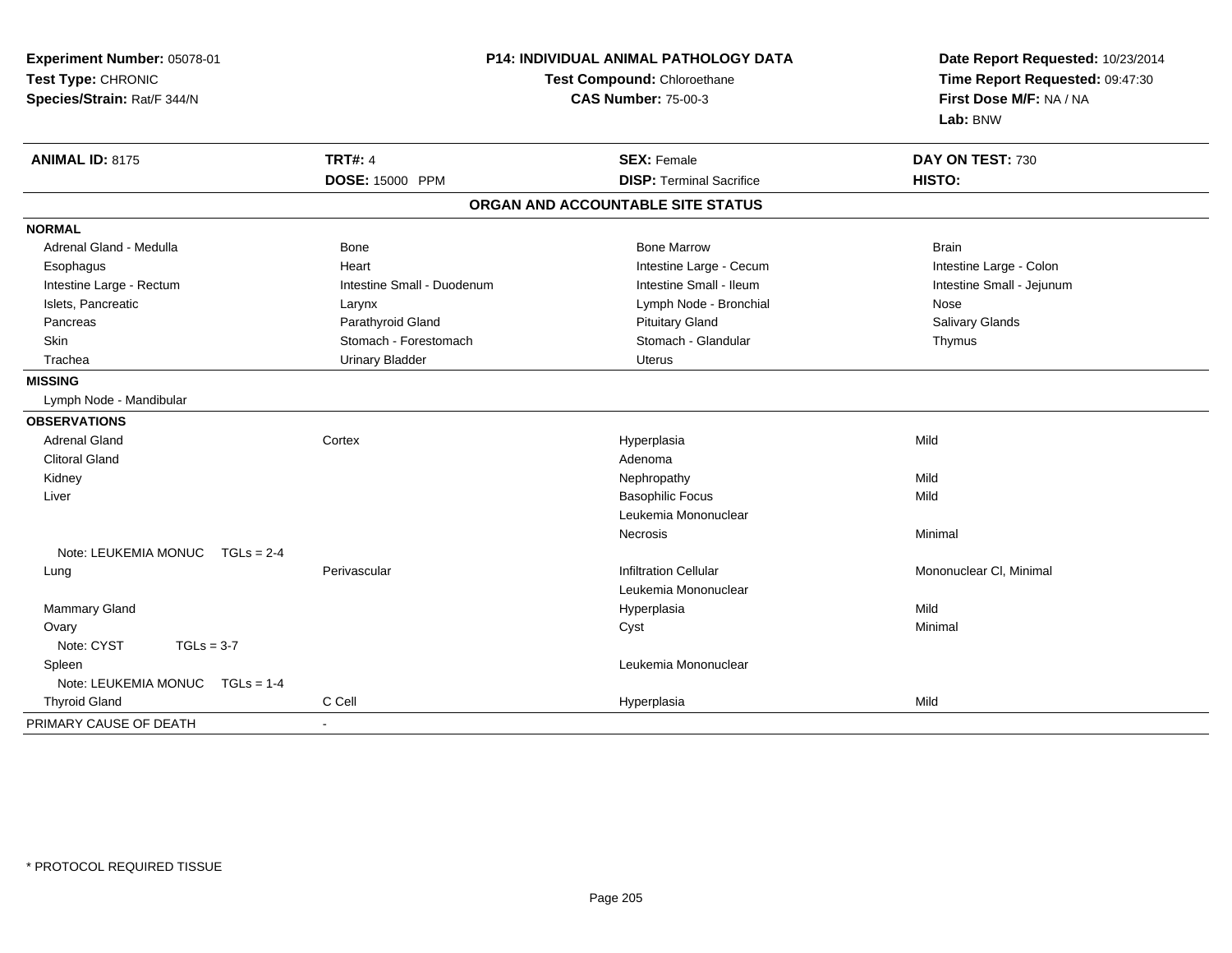| Experiment Number: 05078-01<br>Test Type: CHRONIC<br>Species/Strain: Rat/F 344/N | <b>P14: INDIVIDUAL ANIMAL PATHOLOGY DATA</b><br>Test Compound: Chloroethane<br><b>CAS Number: 75-00-3</b> |                                                       | Date Report Requested: 10/23/2014<br>Time Report Requested: 09:47:30<br>First Dose M/F: NA / NA<br>Lab: BNW |
|----------------------------------------------------------------------------------|-----------------------------------------------------------------------------------------------------------|-------------------------------------------------------|-------------------------------------------------------------------------------------------------------------|
| <b>ANIMAL ID: 8176</b>                                                           | <b>TRT#: 4</b><br>DOSE: 15000 PPM                                                                         | <b>SEX: Female</b><br><b>DISP: Moribund Sacrifice</b> | DAY ON TEST: 545<br>HISTO:                                                                                  |
|                                                                                  |                                                                                                           | ORGAN AND ACCOUNTABLE SITE STATUS                     |                                                                                                             |
| <b>NORMAL</b>                                                                    |                                                                                                           |                                                       |                                                                                                             |
| <b>Adrenal Gland - Cortex</b>                                                    | Adrenal Gland - Medulla                                                                                   | Bone                                                  | <b>Bone Marrow</b>                                                                                          |
| <b>Clitoral Gland</b>                                                            | Esophagus                                                                                                 | Heart                                                 | Intestine Large - Cecum                                                                                     |
| Intestine Large - Colon                                                          | Intestine Large - Rectum                                                                                  | Intestine Small - Duodenum                            | Intestine Small - Ileum                                                                                     |
| Intestine Small - Jejunum                                                        | Islets, Pancreatic                                                                                        | Kidney                                                | Larynx                                                                                                      |
| Lymph Node - Mandibular                                                          | Salivary Glands                                                                                           | <b>Skin</b>                                           | Spleen                                                                                                      |
| Stomach - Forestomach                                                            | Stomach - Glandular                                                                                       | Thymus                                                | Trachea                                                                                                     |
| <b>Urinary Bladder</b>                                                           | <b>Uterus</b>                                                                                             |                                                       |                                                                                                             |
| <b>MISSING</b>                                                                   |                                                                                                           |                                                       |                                                                                                             |
| Parathyroid Gland                                                                |                                                                                                           |                                                       |                                                                                                             |
| <b>INSUFFICIENT TISSUE</b>                                                       |                                                                                                           |                                                       |                                                                                                             |
| Lymph Node - Bronchial                                                           |                                                                                                           |                                                       |                                                                                                             |
| <b>OBSERVATIONS</b>                                                              |                                                                                                           |                                                       |                                                                                                             |
| <b>Brain</b>                                                                     |                                                                                                           | Inflammation                                          | Minimal                                                                                                     |
| Liver                                                                            |                                                                                                           | Inflammation                                          | Granulomatous, Focal, Mild                                                                                  |
| Lung                                                                             | Bronchiole, Epithelium                                                                                    | Hyperplasia                                           | Mild                                                                                                        |
|                                                                                  |                                                                                                           | <b>Infiltration Cellular</b>                          | Histiocyte, Minimal                                                                                         |
| <b>Mammary Gland</b>                                                             |                                                                                                           | Hyperplasia                                           | Mild                                                                                                        |
| Nose                                                                             | Submucosa                                                                                                 | Inflammation                                          | Minimal                                                                                                     |
| Note: INFLAMMATION<br>$TGLs = 1-9$                                               |                                                                                                           |                                                       |                                                                                                             |
| Ovary                                                                            | Interstitium                                                                                              | Hyperplasia                                           | Marked                                                                                                      |
| Pancreas                                                                         |                                                                                                           | Cytomegaly                                            | Minimal                                                                                                     |
| <b>Pituitary Gland</b>                                                           | Pars Distalis                                                                                             | Hyperplasia                                           | Mild                                                                                                        |
| <b>Thyroid Gland</b>                                                             | C Cell                                                                                                    | Hyperplasia                                           | Mild                                                                                                        |
| PRIMARY CAUSE OF DEATH                                                           | $\blacksquare$                                                                                            |                                                       |                                                                                                             |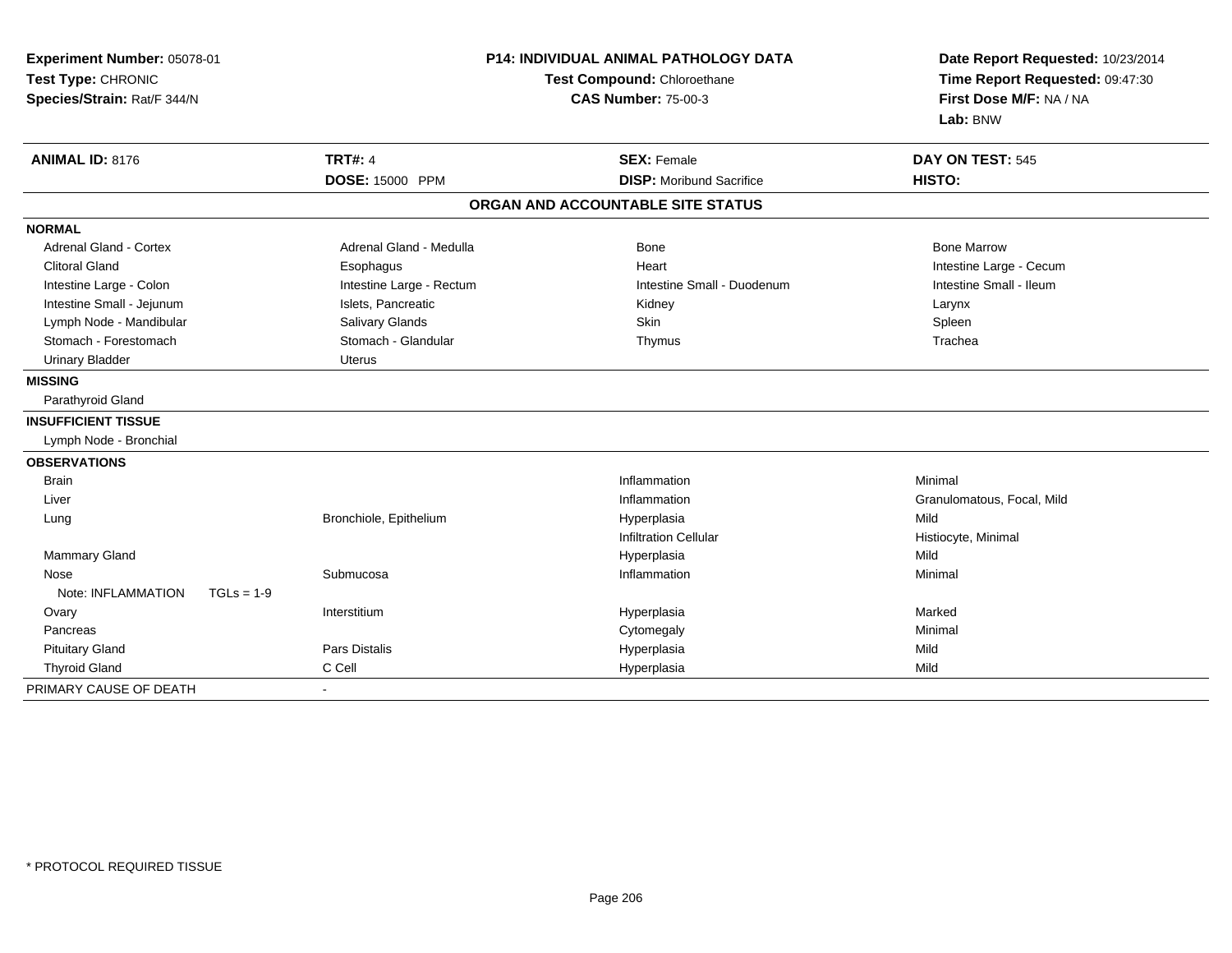| Experiment Number: 05078-01   | <b>P14: INDIVIDUAL ANIMAL PATHOLOGY DATA</b> |                                   | Date Report Requested: 10/23/2014 |
|-------------------------------|----------------------------------------------|-----------------------------------|-----------------------------------|
| Test Type: CHRONIC            | <b>Test Compound: Chloroethane</b>           |                                   | Time Report Requested: 09:47:30   |
| Species/Strain: Rat/F 344/N   |                                              | <b>CAS Number: 75-00-3</b>        | First Dose M/F: NA / NA           |
|                               |                                              |                                   | Lab: BNW                          |
| <b>ANIMAL ID: 8177</b>        | <b>TRT#: 4</b>                               | <b>SEX: Female</b>                | DAY ON TEST: 730                  |
|                               | DOSE: 15000 PPM                              | <b>DISP: Terminal Sacrifice</b>   | HISTO:                            |
|                               |                                              | ORGAN AND ACCOUNTABLE SITE STATUS |                                   |
| <b>NORMAL</b>                 |                                              |                                   |                                   |
| <b>Adrenal Gland - Cortex</b> | Adrenal Gland - Medulla                      | Bone                              | <b>Bone Marrow</b>                |
| <b>Brain</b>                  | <b>Clitoral Gland</b>                        | Esophagus                         | Intestine Large - Cecum           |
| Intestine Large - Colon       | Intestine Large - Rectum                     | Intestine Small - Duodenum        | Intestine Small - Ileum           |
| Intestine Small - Jejunum     | Islets, Pancreatic                           | Lymph Node - Bronchial            | Ovary                             |
| Pancreas                      | Parathyroid Gland                            | Salivary Glands                   | Skin                              |
| Spleen                        | Stomach - Forestomach                        | Stomach - Glandular               | Thymus                            |
| <b>Urinary Bladder</b>        | <b>Uterus</b>                                |                                   |                                   |
| <b>OBSERVATIONS</b>           |                                              |                                   |                                   |
| <b>Adrenal Gland</b>          | Capsule                                      | Leukemia Lymphocytic              |                                   |
| Heart                         |                                              | Inflammation                      | Chronic, Mild                     |
|                               |                                              | Leukemia Lymphocytic              |                                   |
| Kidney                        |                                              | Leukemia Lymphocytic              |                                   |
|                               |                                              | Nephropathy                       | Mild                              |
| Larynx                        |                                              | Inflammation                      | Suppurative, Minimal              |
|                               |                                              | Leukemia Lymphocytic              |                                   |
| Liver                         |                                              | <b>Basophilic Focus</b>           | Minimal                           |
|                               |                                              | Inflammation                      | Granulomatous, Focal, Minimal     |
|                               |                                              | Leukemia Lymphocytic              |                                   |
| Lung                          | Alveolar Epith                               | Hyperplasia                       | Marked                            |
|                               | Perivascular                                 | <b>Infiltration Cellular</b>      | Mononuclear CI, Minimal           |
| [ Hyperplasia TGLS = 2-3 ]    |                                              |                                   |                                   |
| Lymph Node                    | Mandibular                                   | Leukemia Lymphocytic              |                                   |
| Mammary Gland                 |                                              | Hyperplasia                       | Minimal                           |
| Nose                          | <b>Respirat Epith</b>                        | Hyperplasia                       | Mild                              |
|                               | Submucosa                                    | Inflammation                      | Mild                              |
|                               |                                              | Inflammation                      | Suppurative, Mild                 |
|                               |                                              | Leukemia Lymphocytic              |                                   |
| <b>Pituitary Gland</b>        | Pars Distalis                                | Adenoma                           |                                   |
| Note: ADENOMA<br>$TGLs = 1-8$ |                                              |                                   |                                   |
| <b>Thyroid Gland</b>          | C Cell                                       | Hyperplasia                       | Minimal                           |
|                               |                                              |                                   |                                   |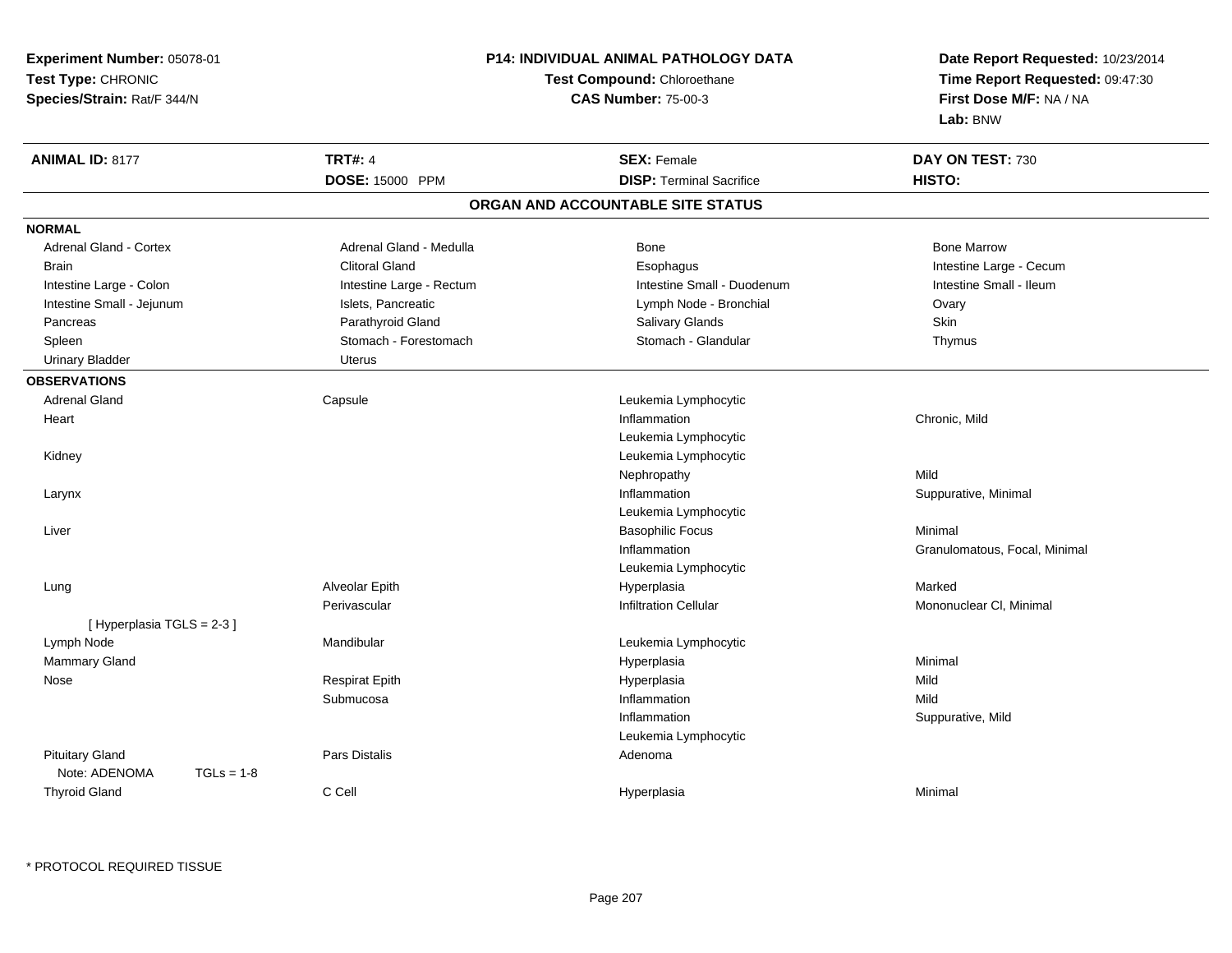| Experiment Number: 05078-01<br>Test Type: CHRONIC<br>Species/Strain: Rat/F 344/N | <b>P14: INDIVIDUAL ANIMAL PATHOLOGY DATA</b><br>Test Compound: Chloroethane<br><b>CAS Number: 75-00-3</b> |                                   | Date Report Requested: 10/23/2014<br>Time Report Requested: 09:47:30<br>First Dose M/F: NA / NA |
|----------------------------------------------------------------------------------|-----------------------------------------------------------------------------------------------------------|-----------------------------------|-------------------------------------------------------------------------------------------------|
|                                                                                  |                                                                                                           |                                   | Lab: BNW                                                                                        |
| <b>ANIMAL ID: 8177</b>                                                           | <b>TRT#: 4</b>                                                                                            | <b>SEX: Female</b>                | <b>DAY ON TEST: 730</b>                                                                         |
|                                                                                  | <b>DOSE: 15000 PPM</b>                                                                                    | <b>DISP:</b> Terminal Sacrifice   | HISTO:                                                                                          |
|                                                                                  |                                                                                                           | ORGAN AND ACCOUNTABLE SITE STATUS |                                                                                                 |
| Trachea                                                                          |                                                                                                           | Leukemia Lymphocytic              |                                                                                                 |
| PRIMARY CAUSE OF DEATH                                                           | $\blacksquare$                                                                                            |                                   |                                                                                                 |
| Animal Note: MONONUCLEAR CELL LEUKEMIA IN DISTRIBUTION                           |                                                                                                           |                                   |                                                                                                 |
| Animal Note: LEUKEMIA IS DIFFERENT THAN THE "STANDARD"                           |                                                                                                           |                                   |                                                                                                 |
| Animal Note: AND CYTOLOGY                                                        |                                                                                                           |                                   |                                                                                                 |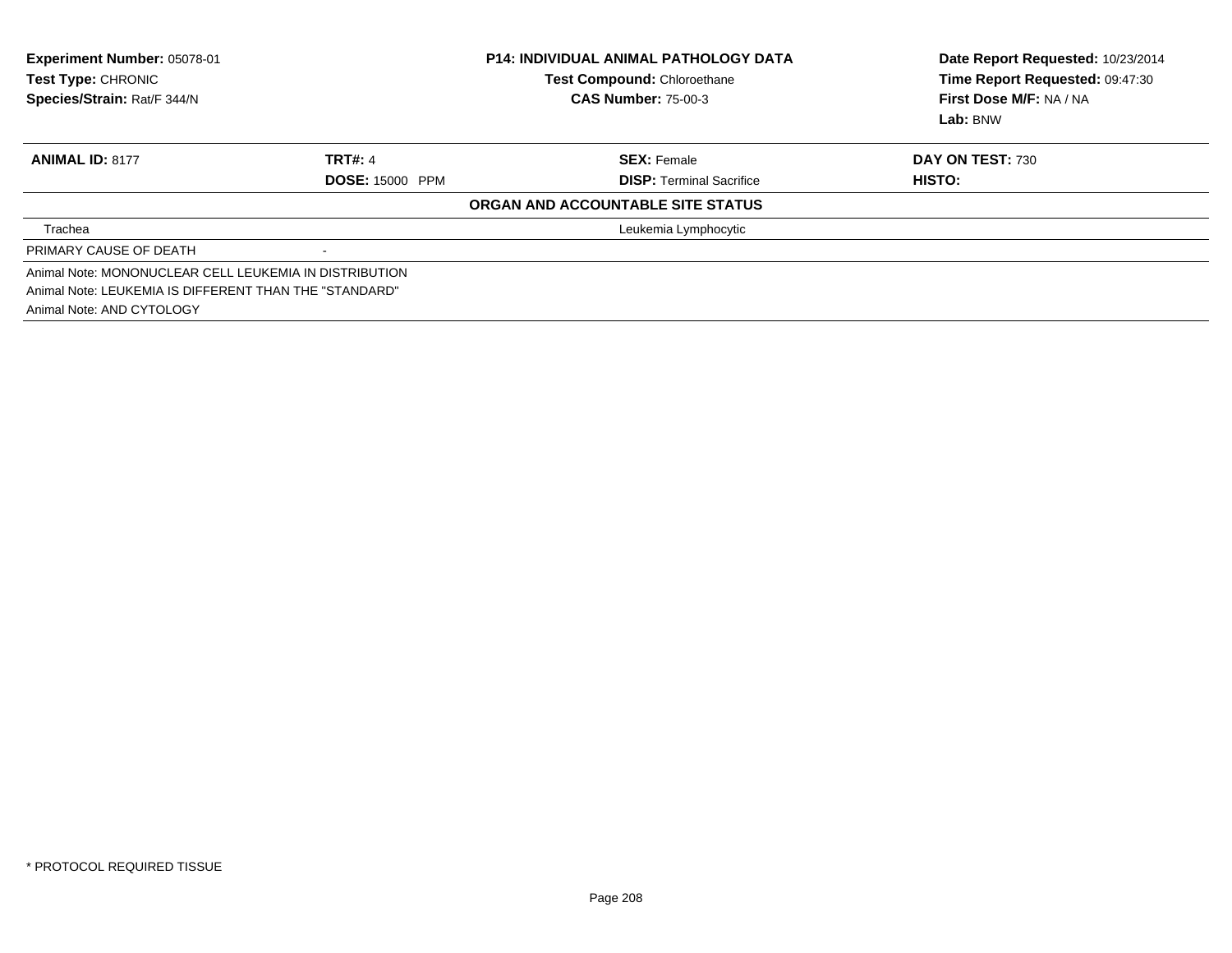| Experiment Number: 05078-01<br>Test Type: CHRONIC<br>Species/Strain: Rat/F 344/N |                           | <b>P14: INDIVIDUAL ANIMAL PATHOLOGY DATA</b><br>Test Compound: Chloroethane<br><b>CAS Number: 75-00-3</b> | Date Report Requested: 10/23/2014<br>Time Report Requested: 09:47:30<br>First Dose M/F: NA / NA<br>Lab: BNW |
|----------------------------------------------------------------------------------|---------------------------|-----------------------------------------------------------------------------------------------------------|-------------------------------------------------------------------------------------------------------------|
| <b>ANIMAL ID: 8178</b>                                                           | <b>TRT#: 4</b>            | <b>SEX: Female</b>                                                                                        | DAY ON TEST: 608                                                                                            |
|                                                                                  | DOSE: 15000 PPM           | <b>DISP:</b> Moribund Sacrifice                                                                           | HISTO:                                                                                                      |
|                                                                                  |                           | ORGAN AND ACCOUNTABLE SITE STATUS                                                                         |                                                                                                             |
| <b>NORMAL</b>                                                                    |                           |                                                                                                           |                                                                                                             |
| Adrenal Gland - Medulla                                                          | <b>Bone Marrow</b>        | <b>Brain</b>                                                                                              | <b>Clitoral Gland</b>                                                                                       |
| Esophagus                                                                        | Intestine Large - Colon   | Intestine Large - Rectum                                                                                  | Intestine Small - Duodenum                                                                                  |
| Intestine Small - Ileum                                                          | Intestine Small - Jejunum | Islets, Pancreatic                                                                                        | Ovary                                                                                                       |
| Pancreas                                                                         | Salivary Glands           | Skin                                                                                                      | Spleen                                                                                                      |
| Stomach - Forestomach                                                            | Stomach - Glandular       | Thymus                                                                                                    | Trachea                                                                                                     |
| <b>Urinary Bladder</b>                                                           | <b>Uterus</b>             |                                                                                                           |                                                                                                             |
| <b>MISSING</b>                                                                   |                           |                                                                                                           |                                                                                                             |
| Lymph Node - Mandibular                                                          | Parathyroid Gland         |                                                                                                           |                                                                                                             |
| <b>OBSERVATIONS</b>                                                              |                           |                                                                                                           |                                                                                                             |
| <b>Adrenal Gland</b>                                                             | Cortex                    | Fibrous Histiocytoma                                                                                      | Metastatic (Skeletal Muscle)                                                                                |
| Bone                                                                             |                           | Fibrous Histiocytoma                                                                                      | Metastatic (Skeletal Muscle)                                                                                |
| Note: FIB HISTIOCYT<br>$TGLs = 6-13$                                             |                           |                                                                                                           |                                                                                                             |
| Heart                                                                            |                           | Inflammation                                                                                              | Chronic, Minimal                                                                                            |
| Intestine Large                                                                  | Cecum                     | Parasite Metazoan                                                                                         |                                                                                                             |
| Kidney                                                                           |                           | Hydronephrosis                                                                                            | Minimal                                                                                                     |
| Note: $HYDRONEPHROSIS$ TGLs = 3-5                                                |                           |                                                                                                           |                                                                                                             |
| Larynx                                                                           |                           | Inflammation                                                                                              | Suppurative, Minimal                                                                                        |
| Liver                                                                            |                           | <b>Basophilic Focus</b>                                                                                   | Minimal                                                                                                     |
|                                                                                  |                           | Fibrous Histiocytoma                                                                                      | Metastatic (Skeletal Muscle)                                                                                |
| Lung                                                                             |                           | Fibrous Histiocytoma                                                                                      | Metastatic (Skeletal Muscle)                                                                                |
|                                                                                  | Alveolar Epith            | Hyperplasia                                                                                               | Mild                                                                                                        |
| Note: HYPERPLASIA<br>$TGLs = 7-14$                                               |                           |                                                                                                           |                                                                                                             |
| Lymph Node                                                                       | <b>Bronchial</b>          | Fibrous Histiocytoma                                                                                      | Metastatic (Skeletal Muscle)                                                                                |
| Mammary Gland                                                                    |                           | Hyperplasia                                                                                               | Minimal                                                                                                     |
| Nose                                                                             | Submucosa                 | Inflammation                                                                                              | Minimal                                                                                                     |
|                                                                                  |                           | Inflammation                                                                                              | Suppurative, Minimal                                                                                        |
| <b>Pituitary Gland</b>                                                           | Pars Distalis             | Adenoma                                                                                                   |                                                                                                             |
| Note: ADENOMA<br>$TGLs = 2-8$                                                    |                           |                                                                                                           |                                                                                                             |
| <b>Skeletal Muscle</b><br>Note: FIB HISTIOCYT                                    |                           | Fibrous Histiocytoma                                                                                      |                                                                                                             |
| $TGLs = 1-11+12$                                                                 |                           |                                                                                                           |                                                                                                             |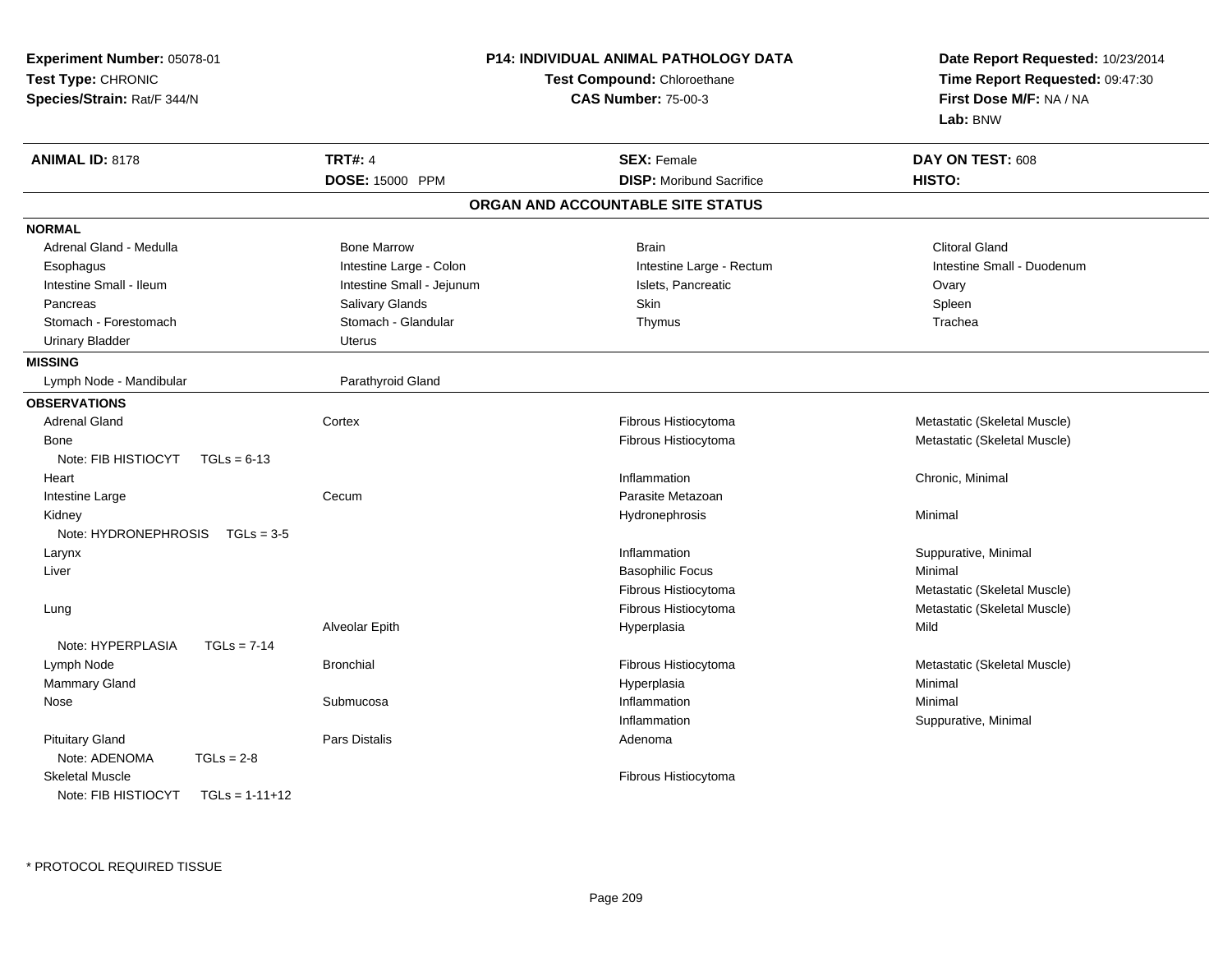| Experiment Number: 05078-01<br>Test Type: CHRONIC<br>Species/Strain: Rat/F 344/N | <b>P14: INDIVIDUAL ANIMAL PATHOLOGY DATA</b><br><b>Test Compound: Chloroethane</b><br><b>CAS Number: 75-00-3</b> |                                   | Date Report Requested: 10/23/2014<br>Time Report Requested: 09:47:30<br>First Dose M/F: NA / NA<br>Lab: BNW |
|----------------------------------------------------------------------------------|------------------------------------------------------------------------------------------------------------------|-----------------------------------|-------------------------------------------------------------------------------------------------------------|
| <b>ANIMAL ID: 8178</b>                                                           | <b>TRT#: 4</b>                                                                                                   | <b>SEX:</b> Female                | DAY ON TEST: 608                                                                                            |
|                                                                                  | <b>DOSE: 15000 PPM</b>                                                                                           | <b>DISP:</b> Moribund Sacrifice   | HISTO:                                                                                                      |
|                                                                                  |                                                                                                                  | ORGAN AND ACCOUNTABLE SITE STATUS |                                                                                                             |
| <b>Thyroid Gland</b>                                                             | C Cell                                                                                                           | Hyperplasia                       | Moderate                                                                                                    |
| PRIMARY CAUSE OF DEATH                                                           |                                                                                                                  |                                   |                                                                                                             |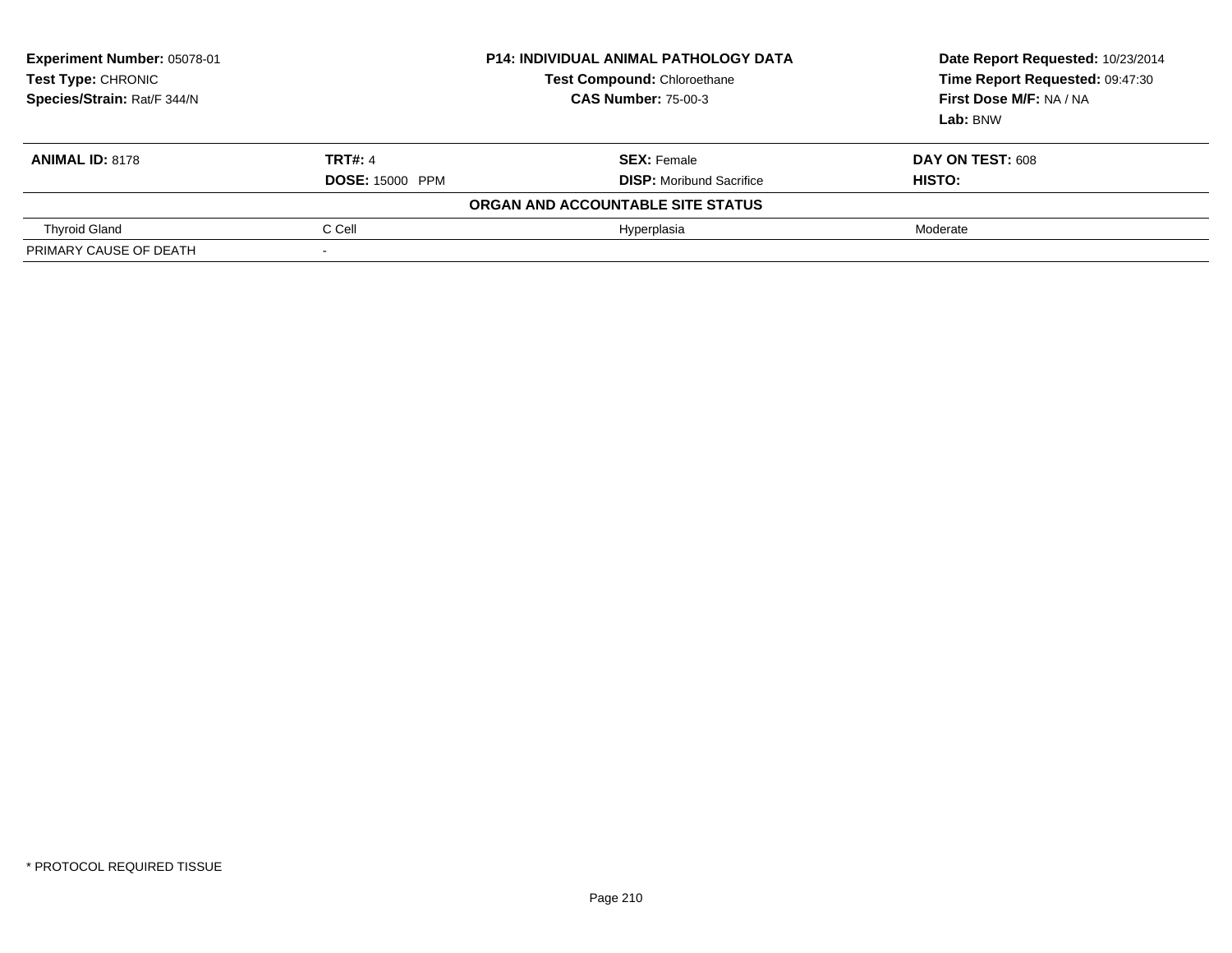| Experiment Number: 05078-01<br>Test Type: CHRONIC<br>Species/Strain: Rat/F 344/N |                            | <b>P14: INDIVIDUAL ANIMAL PATHOLOGY DATA</b><br>Test Compound: Chloroethane<br><b>CAS Number: 75-00-3</b> | Date Report Requested: 10/23/2014<br>Time Report Requested: 09:47:30<br>First Dose M/F: NA / NA<br>Lab: BNW |
|----------------------------------------------------------------------------------|----------------------------|-----------------------------------------------------------------------------------------------------------|-------------------------------------------------------------------------------------------------------------|
| <b>ANIMAL ID: 8179</b>                                                           | <b>TRT#: 4</b>             | <b>SEX: Female</b>                                                                                        | DAY ON TEST: 573                                                                                            |
|                                                                                  | DOSE: 15000 PPM            | <b>DISP:</b> Moribund Sacrifice                                                                           | HISTO:                                                                                                      |
|                                                                                  |                            | ORGAN AND ACCOUNTABLE SITE STATUS                                                                         |                                                                                                             |
| <b>NORMAL</b>                                                                    |                            |                                                                                                           |                                                                                                             |
| <b>Adrenal Gland - Cortex</b>                                                    | Adrenal Gland - Medulla    | Bone                                                                                                      | <b>Bone Marrow</b>                                                                                          |
| <b>Brain</b>                                                                     | <b>Clitoral Gland</b>      | Esophagus                                                                                                 | Intestine Large - Cecum                                                                                     |
| Intestine Large - Colon                                                          | Intestine Small - Duodenum | Intestine Small - Ileum                                                                                   | Intestine Small - Jejunum                                                                                   |
| Islets, Pancreatic                                                               | Kidney                     | Larynx                                                                                                    | Lymph Node - Bronchial                                                                                      |
| Nose                                                                             | Ovary                      | Parathyroid Gland                                                                                         | Salivary Glands                                                                                             |
| Skin                                                                             | Stomach - Forestomach      | Stomach - Glandular                                                                                       | Thymus                                                                                                      |
| Trachea                                                                          | <b>Urinary Bladder</b>     | <b>Uterus</b>                                                                                             |                                                                                                             |
| <b>MISSING</b>                                                                   |                            |                                                                                                           |                                                                                                             |
| Intestine Large - Rectum                                                         |                            |                                                                                                           |                                                                                                             |
| <b>OBSERVATIONS</b>                                                              |                            |                                                                                                           |                                                                                                             |
| Ear                                                                              |                            | Sarcoma                                                                                                   |                                                                                                             |
| [Sarcoma TGLS = $1-13$ ]                                                         |                            |                                                                                                           |                                                                                                             |
| Heart                                                                            |                            | Inflammation                                                                                              | Chronic, Minimal                                                                                            |
| Liver                                                                            |                            | <b>Basophilic Focus</b>                                                                                   | Minimal                                                                                                     |
|                                                                                  |                            | Hematopoietic Cell Proliferation                                                                          | Mild                                                                                                        |
|                                                                                  |                            | Inflammation                                                                                              | Granulomatous, Focal, Minimal                                                                               |
| Lung                                                                             |                            | <b>Infiltration Cellular</b>                                                                              | Histiocyte, Minimal                                                                                         |
|                                                                                  |                            | Sarcoma                                                                                                   | Metastatic (Ear)                                                                                            |
| [Sarcoma TGLS = 2-3,3-11+12]                                                     |                            |                                                                                                           |                                                                                                             |
| Lymph Node                                                                       | Mandibular                 | Hyperplasia                                                                                               | Mild                                                                                                        |
| Mammary Gland                                                                    |                            | Hyperplasia                                                                                               | Minimal                                                                                                     |
| Pancreas                                                                         |                            | Atrophy                                                                                                   | Minimal                                                                                                     |
| <b>Pituitary Gland</b>                                                           | <b>Pars Distalis</b>       | Hyperplasia                                                                                               | Moderate                                                                                                    |
| Note: HYPERPLASIA<br>$TGLs = 4-8$                                                |                            |                                                                                                           |                                                                                                             |
| Spleen                                                                           |                            | Hematopoietic Cell Proliferation                                                                          | Mild                                                                                                        |
| <b>Thyroid Gland</b>                                                             | C Cell                     | Hyperplasia                                                                                               | Minimal                                                                                                     |
| PRIMARY CAUSE OF DEATH                                                           |                            |                                                                                                           |                                                                                                             |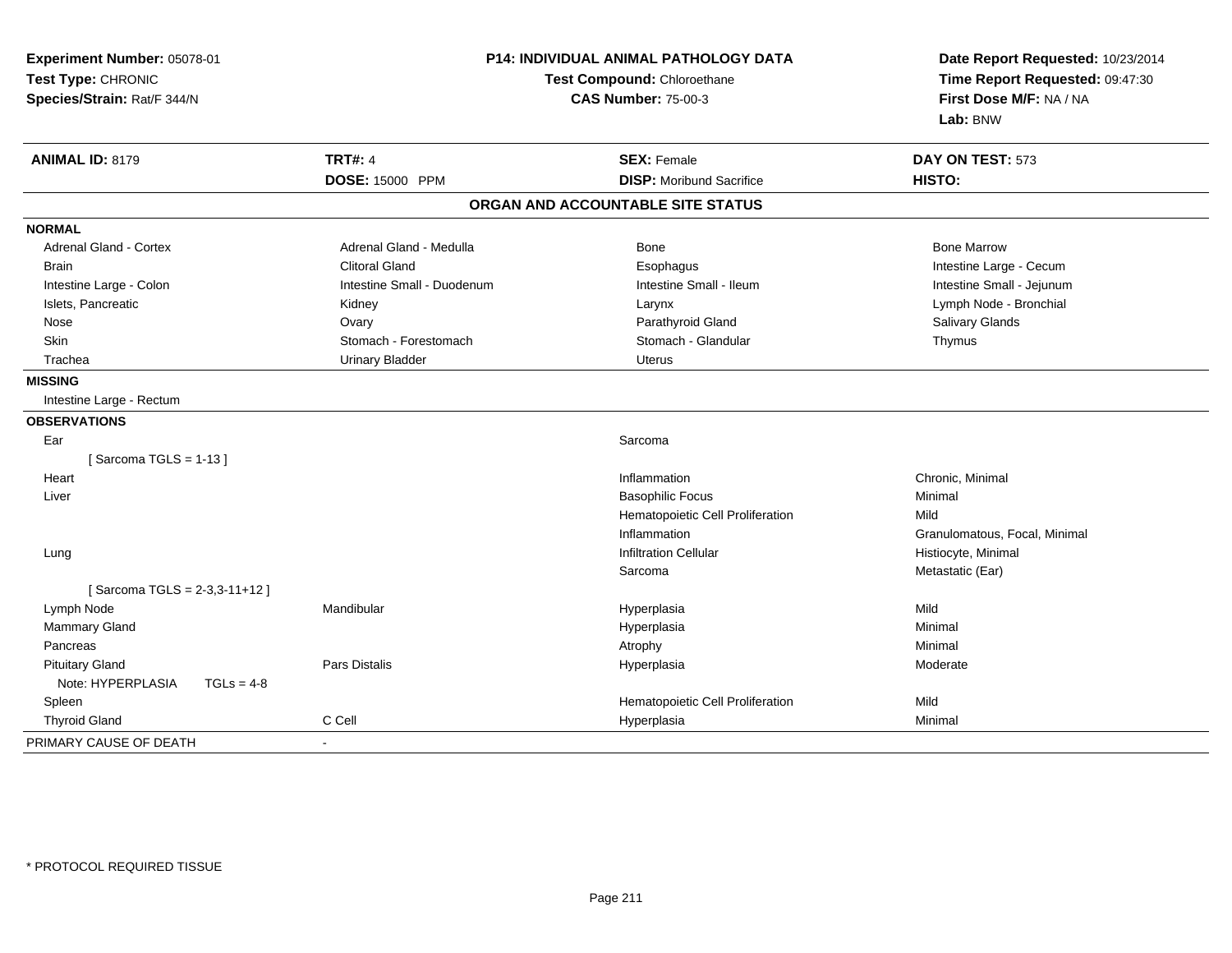| Experiment Number: 05078-01           | P14: INDIVIDUAL ANIMAL PATHOLOGY DATA<br>Test Compound: Chloroethane<br><b>CAS Number: 75-00-3</b> |                                   | Date Report Requested: 10/23/2014<br>Time Report Requested: 09:47:30<br>First Dose M/F: NA / NA |  |
|---------------------------------------|----------------------------------------------------------------------------------------------------|-----------------------------------|-------------------------------------------------------------------------------------------------|--|
| Test Type: CHRONIC                    |                                                                                                    |                                   |                                                                                                 |  |
| Species/Strain: Rat/F 344/N           |                                                                                                    |                                   |                                                                                                 |  |
|                                       |                                                                                                    |                                   | Lab: BNW                                                                                        |  |
| ANIMAL ID: 8180                       | <b>TRT#: 4</b>                                                                                     | <b>SEX: Female</b>                | DAY ON TEST: 730                                                                                |  |
|                                       | DOSE: 15000 PPM                                                                                    | <b>DISP: Terminal Sacrifice</b>   | HISTO:                                                                                          |  |
|                                       |                                                                                                    | ORGAN AND ACCOUNTABLE SITE STATUS |                                                                                                 |  |
| <b>NORMAL</b>                         |                                                                                                    |                                   |                                                                                                 |  |
| Adrenal Gland - Medulla               | Bone                                                                                               | <b>Bone Marrow</b>                | <b>Brain</b>                                                                                    |  |
| <b>Clitoral Gland</b>                 | Esophagus                                                                                          | Intestine Large - Cecum           | Intestine Large - Colon                                                                         |  |
| Intestine Large - Rectum              | Intestine Small - Duodenum                                                                         | Intestine Small - Ileum           | Intestine Small - Jejunum                                                                       |  |
| Islets, Pancreatic                    | Larynx                                                                                             | Ovary                             | Pancreas                                                                                        |  |
| Parathyroid Gland                     | <b>Pituitary Gland</b>                                                                             | <b>Salivary Glands</b>            | <b>Skin</b>                                                                                     |  |
| Stomach - Forestomach                 | Stomach - Glandular                                                                                | Thymus                            | <b>Urinary Bladder</b>                                                                          |  |
| <b>Uterus</b>                         |                                                                                                    |                                   |                                                                                                 |  |
| <b>OBSERVATIONS</b>                   |                                                                                                    |                                   |                                                                                                 |  |
| <b>Adrenal Gland</b>                  | Cortex                                                                                             | Adenoma                           |                                                                                                 |  |
| Heart                                 |                                                                                                    | Inflammation                      | Chronic, Mild                                                                                   |  |
| Kidney                                |                                                                                                    | Nephropathy                       | Moderate                                                                                        |  |
| Liver                                 |                                                                                                    | Leukemia Mononuclear              |                                                                                                 |  |
| Note: LEUKEMIA MONUC<br>$TGLs = 4-4$  |                                                                                                    |                                   |                                                                                                 |  |
| Lung                                  |                                                                                                    | <b>Infiltration Cellular</b>      | Histiocyte, Mild                                                                                |  |
|                                       |                                                                                                    | Inflammation                      | Chronic, Focal, Mild                                                                            |  |
|                                       |                                                                                                    | Leukemia Mononuclear              |                                                                                                 |  |
| Note: INFILTRAT CELL $TGLs = 2-3.3-3$ |                                                                                                    |                                   |                                                                                                 |  |
| Lymph Node                            | <b>Bronchial</b>                                                                                   | Hyperplasia                       | Mild                                                                                            |  |
|                                       | Mandibular                                                                                         | Hyperplasia                       | Mild                                                                                            |  |
| Mammary Gland                         |                                                                                                    | Hyperplasia                       | Mild                                                                                            |  |
| Nose                                  | Submucosa                                                                                          | Inflammation                      | Minimal                                                                                         |  |
| Spleen                                |                                                                                                    | Leukemia Mononuclear              |                                                                                                 |  |
| <b>Thyroid Gland</b>                  | <b>Follicular Cel</b>                                                                              | Carcinoma                         |                                                                                                 |  |
|                                       | C Cell                                                                                             | Hyperplasia                       | Minimal                                                                                         |  |
| [Carcinoma TGLS = 1-2]                |                                                                                                    |                                   |                                                                                                 |  |
| Trachea                               | Epithelium                                                                                         | Hyperplasia                       | Mild                                                                                            |  |
|                                       | Submucosa                                                                                          | Inflammation                      | Minimal                                                                                         |  |
| PRIMARY CAUSE OF DEATH                | $\blacksquare$                                                                                     |                                   |                                                                                                 |  |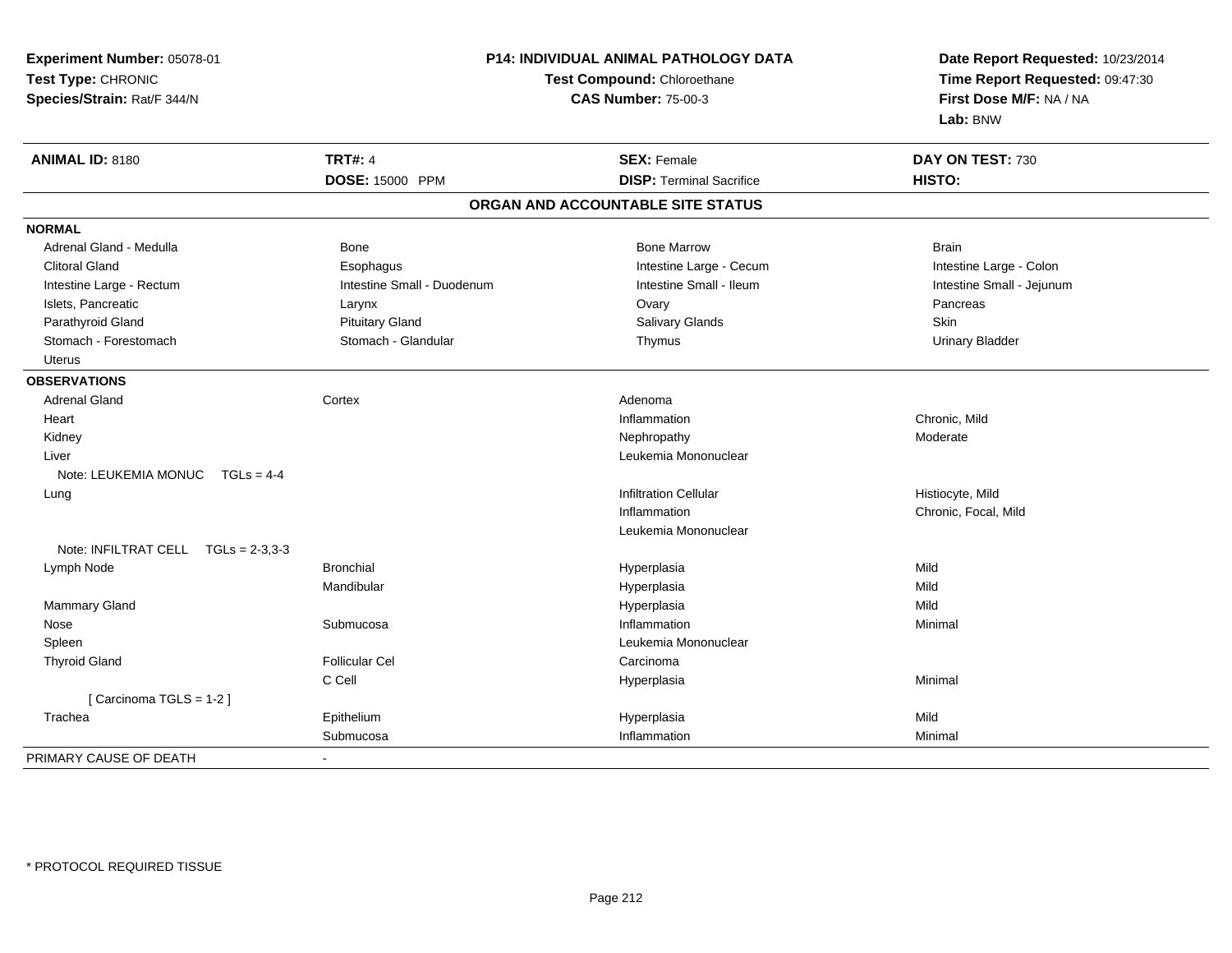| Experiment Number: 05078-01<br>Test Type: CHRONIC<br>Species/Strain: Rat/F 344/N |                            | <b>P14: INDIVIDUAL ANIMAL PATHOLOGY DATA</b><br>Test Compound: Chloroethane<br><b>CAS Number: 75-00-3</b> |                           |
|----------------------------------------------------------------------------------|----------------------------|-----------------------------------------------------------------------------------------------------------|---------------------------|
| <b>ANIMAL ID: 8181</b>                                                           | <b>TRT#: 4</b>             | <b>SEX: Female</b>                                                                                        | DAY ON TEST: 730          |
|                                                                                  | <b>DOSE: 15000 PPM</b>     | <b>DISP: Terminal Sacrifice</b>                                                                           | HISTO:                    |
|                                                                                  |                            | ORGAN AND ACCOUNTABLE SITE STATUS                                                                         |                           |
| <b>NORMAL</b>                                                                    |                            |                                                                                                           |                           |
| Adrenal Gland - Cortex                                                           | Adrenal Gland - Medulla    | Bone                                                                                                      | <b>Bone Marrow</b>        |
| <b>Brain</b>                                                                     | <b>Clitoral Gland</b>      | Esophagus                                                                                                 | Intestine Large - Cecum   |
| Intestine Large - Rectum                                                         | Intestine Small - Duodenum | Intestine Small - Ileum                                                                                   | Intestine Small - Jejunum |
| Islets, Pancreatic                                                               | Larynx                     | Lung                                                                                                      | Lymph Node - Bronchial    |
| Lymph Node - Mandibular                                                          | Pancreas                   | Parathyroid Gland                                                                                         | Salivary Glands           |
| <b>Skin</b>                                                                      | Stomach - Forestomach      | Stomach - Glandular                                                                                       | Thymus                    |
| Trachea                                                                          | <b>Urinary Bladder</b>     | <b>Uterus</b>                                                                                             |                           |
| <b>OBSERVATIONS</b>                                                              |                            |                                                                                                           |                           |
| Heart                                                                            |                            | Inflammation                                                                                              | Chronic, Mild             |
| Intestine Large                                                                  | Colon                      | Parasite Metazoan                                                                                         |                           |
| Kidney                                                                           | <b>Renal Tubule</b>        | Hyperplasia                                                                                               | Focal, Moderate           |
|                                                                                  |                            | Nephropathy                                                                                               | Mild                      |
| Liver                                                                            |                            | <b>Basophilic Focus</b>                                                                                   | Minimal                   |
|                                                                                  |                            | Leukemia Mononuclear                                                                                      |                           |
| <b>Mammary Gland</b>                                                             |                            | Hyperplasia                                                                                               | Minimal                   |
| Nose                                                                             | Submucosa                  | Inflammation                                                                                              | Minimal                   |
| Ovary                                                                            |                            | Cyst                                                                                                      | Minimal                   |
| <b>Pituitary Gland</b>                                                           | Pars Distalis              | Hyperplasia                                                                                               | Moderate                  |
| Spleen                                                                           |                            | Leukemia Mononuclear                                                                                      |                           |
| <b>Thyroid Gland</b>                                                             | C Cell                     | Hyperplasia                                                                                               | Mild                      |
| PRIMARY CAUSE OF DEATH                                                           | $\blacksquare$             |                                                                                                           |                           |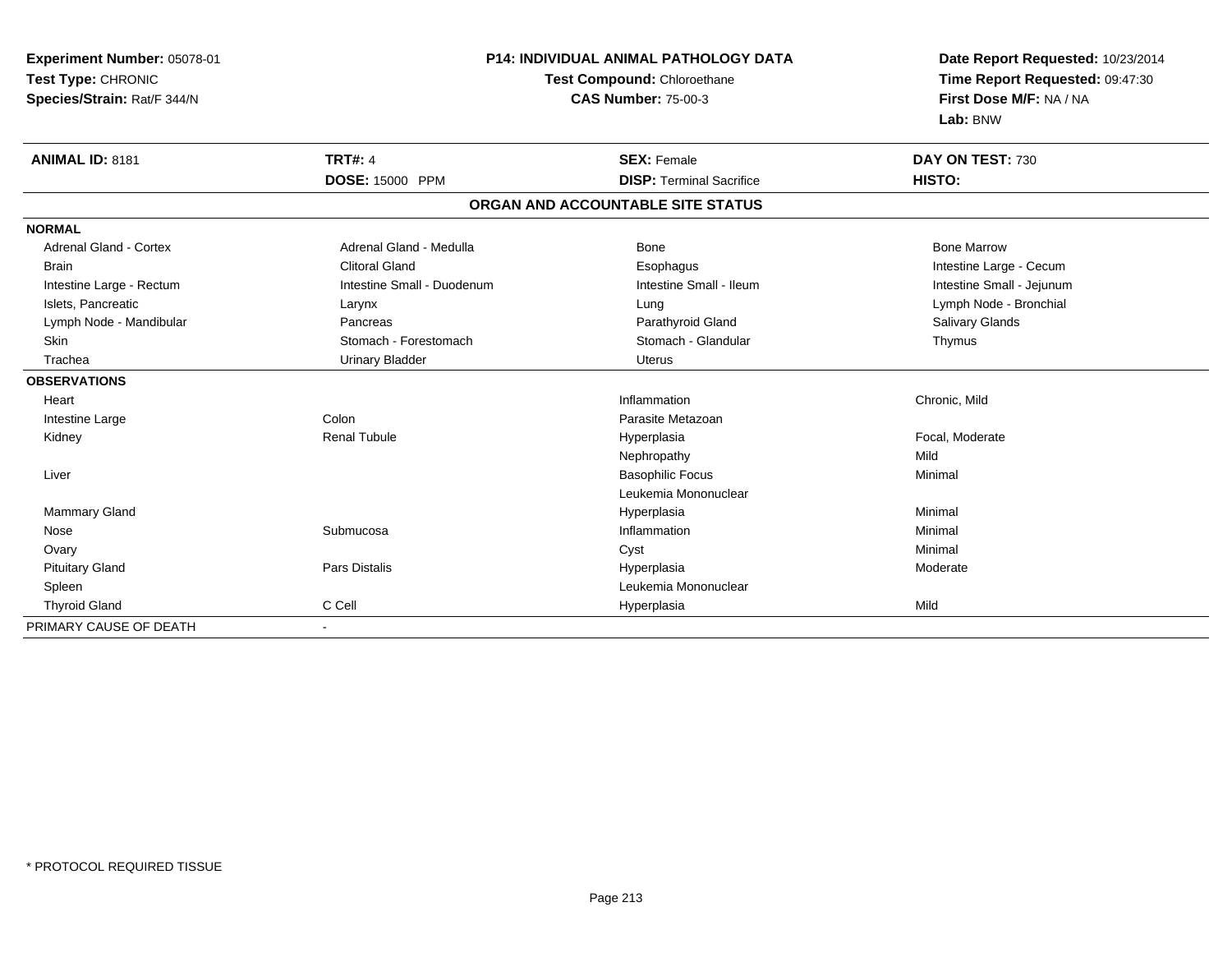| Experiment Number: 05078-01<br>Test Type: CHRONIC<br>Species/Strain: Rat/F 344/N |                         | P14: INDIVIDUAL ANIMAL PATHOLOGY DATA<br>Test Compound: Chloroethane<br><b>CAS Number: 75-00-3</b> | Date Report Requested: 10/23/2014<br>Time Report Requested: 09:47:30<br>First Dose M/F: NA / NA<br>Lab: BNW |
|----------------------------------------------------------------------------------|-------------------------|----------------------------------------------------------------------------------------------------|-------------------------------------------------------------------------------------------------------------|
| <b>ANIMAL ID: 8182</b>                                                           | <b>TRT#: 4</b>          | <b>SEX: Female</b>                                                                                 | DAY ON TEST: 679                                                                                            |
|                                                                                  | DOSE: 15000 PPM         | <b>DISP:</b> Moribund Sacrifice                                                                    | HISTO:                                                                                                      |
|                                                                                  |                         | ORGAN AND ACCOUNTABLE SITE STATUS                                                                  |                                                                                                             |
| <b>NORMAL</b>                                                                    |                         |                                                                                                    |                                                                                                             |
| Adrenal Gland - Medulla                                                          | Bone                    | <b>Bone Marrow</b>                                                                                 | <b>Brain</b>                                                                                                |
| Esophagus                                                                        | Intestine Large - Cecum | Intestine Large - Rectum                                                                           | Intestine Small - Duodenum                                                                                  |
| Intestine Small - Jejunum                                                        | Islets, Pancreatic      | Larynx                                                                                             | Lymph Node - Bronchial                                                                                      |
| Lymph Node - Mandibular                                                          | Ovary                   | Pancreas                                                                                           | Parathyroid Gland                                                                                           |
| Skin                                                                             | Spleen                  | Stomach - Forestomach                                                                              | Stomach - Glandular                                                                                         |
| Trachea                                                                          | <b>Urinary Bladder</b>  |                                                                                                    |                                                                                                             |
| <b>MISSING</b>                                                                   |                         |                                                                                                    |                                                                                                             |
| <b>Clitoral Gland</b>                                                            | Intestine Small - Ileum | Thymus                                                                                             |                                                                                                             |
| <b>OBSERVATIONS</b>                                                              |                         |                                                                                                    |                                                                                                             |
| <b>Adrenal Gland</b>                                                             | Cortex                  | Degeneration                                                                                       | Fatty, Mild                                                                                                 |
| Heart                                                                            |                         | Inflammation                                                                                       | Chronic, Mild                                                                                               |
| Intestine Large                                                                  | Colon                   | Parasite Metazoan                                                                                  |                                                                                                             |
| Kidney                                                                           |                         | Nephropathy                                                                                        | Mild                                                                                                        |
| Liver                                                                            |                         | <b>Basophilic Focus</b>                                                                            | Minimal                                                                                                     |
| Lung                                                                             | Perivascular            | <b>Infiltration Cellular</b>                                                                       | Mononuclear CI, Mild                                                                                        |
| Mammary Gland                                                                    |                         | Hyperplasia                                                                                        | Mild                                                                                                        |
| Nose                                                                             | Nasolacrim Dct          | Inflammation                                                                                       | Suppurative, Moderate                                                                                       |
|                                                                                  | Submucosa               | Inflammation                                                                                       | Minimal                                                                                                     |
| <b>Pituitary Gland</b>                                                           | Pars Distalis           | Adenoma                                                                                            |                                                                                                             |
| Note: ADENOMA<br>$TGLs = 2-8$                                                    |                         |                                                                                                    |                                                                                                             |
| Salivary Glands                                                                  | Duct                    | Hyperplasia                                                                                        | Minimal                                                                                                     |
| <b>Thyroid Gland</b>                                                             | C Cell                  | Hyperplasia                                                                                        | Mild                                                                                                        |
| <b>Uterus</b>                                                                    |                         | Polyp Stromal                                                                                      |                                                                                                             |
| Note: POLYP STROMAL<br>$TGLs = 1-8$                                              |                         |                                                                                                    |                                                                                                             |
| PRIMARY CAUSE OF DEATH                                                           | $\blacksquare$          |                                                                                                    |                                                                                                             |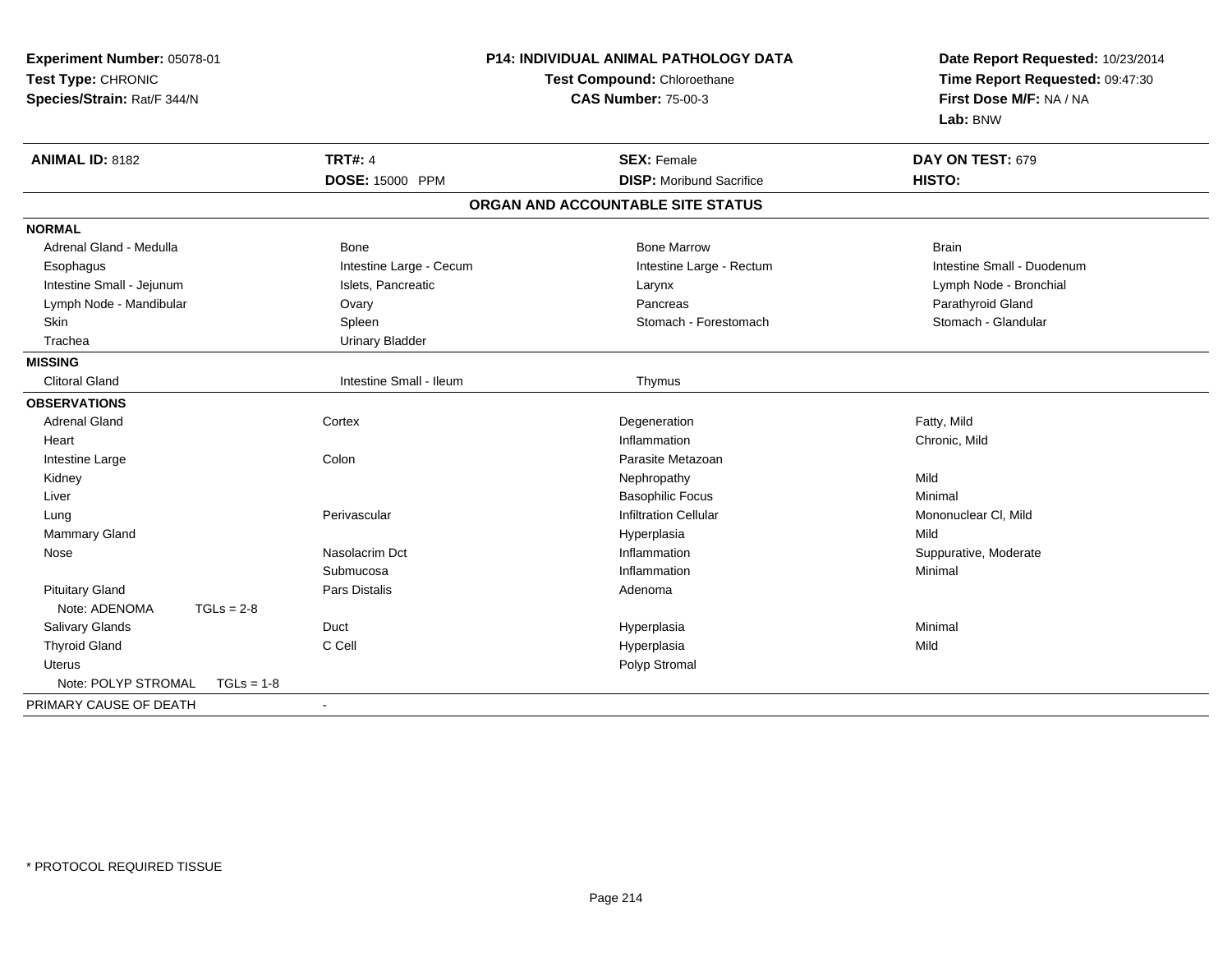| Experiment Number: 05078-01<br>Test Type: CHRONIC<br>Species/Strain: Rat/F 344/N |                         | <b>P14: INDIVIDUAL ANIMAL PATHOLOGY DATA</b><br>Test Compound: Chloroethane<br><b>CAS Number: 75-00-3</b> | Date Report Requested: 10/23/2014<br>Time Report Requested: 09:47:30<br>First Dose M/F: NA / NA<br>Lab: BNW |
|----------------------------------------------------------------------------------|-------------------------|-----------------------------------------------------------------------------------------------------------|-------------------------------------------------------------------------------------------------------------|
| <b>ANIMAL ID: 8183</b>                                                           | <b>TRT#: 4</b>          | <b>SEX: Female</b>                                                                                        | DAY ON TEST: 730                                                                                            |
|                                                                                  | <b>DOSE: 15000 PPM</b>  | <b>DISP: Terminal Sacrifice</b>                                                                           | HISTO:                                                                                                      |
|                                                                                  |                         | ORGAN AND ACCOUNTABLE SITE STATUS                                                                         |                                                                                                             |
| <b>NORMAL</b>                                                                    |                         |                                                                                                           |                                                                                                             |
| Adrenal Gland - Medulla                                                          | Bone                    | <b>Bone Marrow</b>                                                                                        | <b>Brain</b>                                                                                                |
| <b>Clitoral Gland</b>                                                            | Esophagus               | Intestine Large - Cecum                                                                                   | Intestine Large - Rectum                                                                                    |
| Intestine Small - Duodenum                                                       | Intestine Small - Ileum | Intestine Small - Jejunum                                                                                 | Islets, Pancreatic                                                                                          |
| Larynx                                                                           | Lung                    | Lymph Node - Bronchial                                                                                    | Lymph Node - Mandibular                                                                                     |
| Nose                                                                             | Pancreas                | Parathyroid Gland                                                                                         | <b>Pituitary Gland</b>                                                                                      |
| <b>Salivary Glands</b>                                                           | Skin                    | Spleen                                                                                                    | Stomach - Forestomach                                                                                       |
| Stomach - Glandular                                                              | <b>Thyroid Gland</b>    | Trachea                                                                                                   | <b>Urinary Bladder</b>                                                                                      |
| <b>MISSING</b>                                                                   |                         |                                                                                                           |                                                                                                             |
| Thymus                                                                           |                         |                                                                                                           |                                                                                                             |
| <b>OBSERVATIONS</b>                                                              |                         |                                                                                                           |                                                                                                             |
| <b>Adrenal Gland</b>                                                             | Cortex                  | Hyperplasia                                                                                               | Minimal                                                                                                     |
| Heart                                                                            |                         | Inflammation                                                                                              | Chronic, Mild                                                                                               |
| Intestine Large                                                                  | Colon                   | Parasite Metazoan                                                                                         |                                                                                                             |
| Kidney                                                                           |                         | Nephropathy                                                                                               | Minimal                                                                                                     |
| Liver                                                                            |                         | <b>Basophilic Focus</b>                                                                                   | Minimal                                                                                                     |
| Mammary Gland                                                                    |                         | Fibroadenoma                                                                                              |                                                                                                             |
|                                                                                  |                         | Hyperplasia                                                                                               | Minimal                                                                                                     |
| Note: FIBROADENOMA<br>$TGLs = 3-11$                                              |                         |                                                                                                           |                                                                                                             |
| Ovary                                                                            |                         | Cyst                                                                                                      | Mild                                                                                                        |
| Note: CYST<br>$TGLs = 2-7$                                                       |                         |                                                                                                           |                                                                                                             |
| <b>Uterus</b>                                                                    | Endometrium             | Hyperplasia                                                                                               | Mild                                                                                                        |
| Note: HYPERPLASIA<br>$TGLs = 1-8$                                                |                         |                                                                                                           |                                                                                                             |
| PRIMARY CAUSE OF DEATH                                                           | $\blacksquare$          |                                                                                                           |                                                                                                             |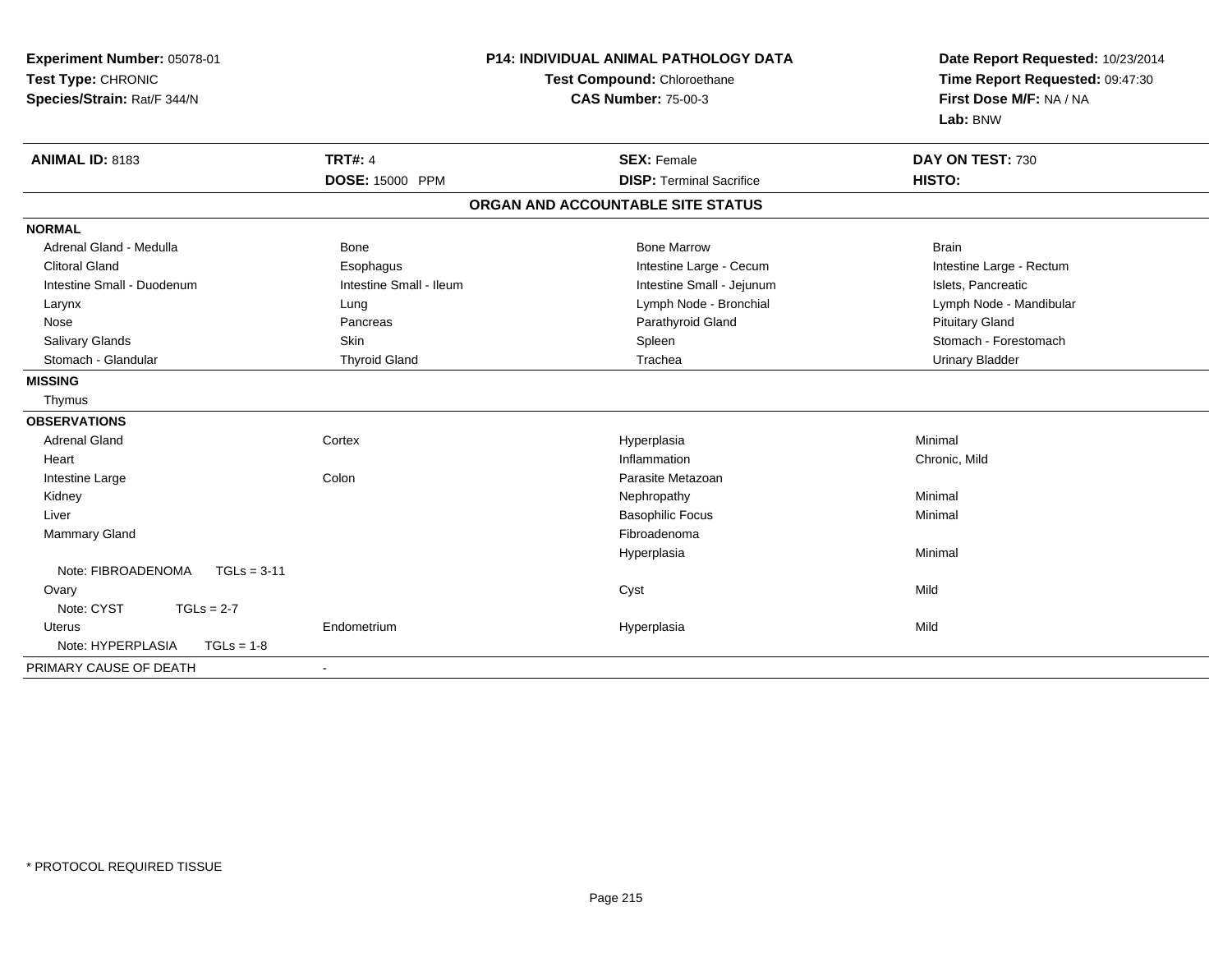| Experiment Number: 05078-01<br>Test Type: CHRONIC<br>Species/Strain: Rat/F 344/N |               |                         | P14: INDIVIDUAL ANIMAL PATHOLOGY DATA<br>Test Compound: Chloroethane<br><b>CAS Number: 75-00-3</b> | Date Report Requested: 10/23/2014<br>Time Report Requested: 09:47:30<br>First Dose M/F: NA / NA<br>Lab: BNW |
|----------------------------------------------------------------------------------|---------------|-------------------------|----------------------------------------------------------------------------------------------------|-------------------------------------------------------------------------------------------------------------|
| <b>ANIMAL ID: 8184</b>                                                           |               | <b>TRT#: 4</b>          | <b>SEX: Female</b>                                                                                 | DAY ON TEST: 622                                                                                            |
|                                                                                  |               | DOSE: 15000 PPM         | <b>DISP:</b> Moribund Sacrifice                                                                    | HISTO:                                                                                                      |
|                                                                                  |               |                         | ORGAN AND ACCOUNTABLE SITE STATUS                                                                  |                                                                                                             |
| <b>NORMAL</b>                                                                    |               |                         |                                                                                                    |                                                                                                             |
| <b>Bone</b>                                                                      |               | <b>Bone Marrow</b>      | Ear                                                                                                | Esophagus                                                                                                   |
| Heart                                                                            |               | Intestine Large - Cecum | Intestine Large - Colon                                                                            | Intestine Large - Rectum                                                                                    |
| Intestine Small - Duodenum                                                       |               | Intestine Small - Ileum | Intestine Small - Jejunum                                                                          | Islets, Pancreatic                                                                                          |
| Larynx                                                                           |               | Lymph Node - Bronchial  | Ovary                                                                                              | Pancreas                                                                                                    |
| Salivary Glands                                                                  |               | Spleen                  | Stomach - Glandular                                                                                | Trachea                                                                                                     |
| <b>Urinary Bladder</b>                                                           |               | Uterus                  |                                                                                                    |                                                                                                             |
| <b>MISSING</b>                                                                   |               |                         |                                                                                                    |                                                                                                             |
| <b>Clitoral Gland</b>                                                            |               | Parathyroid Gland       | Thymus                                                                                             |                                                                                                             |
| <b>OBSERVATIONS</b>                                                              |               |                         |                                                                                                    |                                                                                                             |
| <b>Adrenal Gland</b>                                                             |               | Cortex                  | Hyperplasia                                                                                        | Mild                                                                                                        |
|                                                                                  |               | Medulla                 | Hyperplasia                                                                                        | Mild                                                                                                        |
| <b>Brain</b>                                                                     |               | Meninges                | Carcinoma                                                                                          | Metastatic (Zymbal'S Gland)                                                                                 |
| Kidney                                                                           |               |                         | Nephropathy                                                                                        | Mild                                                                                                        |
| Liver                                                                            |               |                         | Degeneration                                                                                       | Fatty, Moderate                                                                                             |
|                                                                                  |               |                         | Necrosis                                                                                           | Minimal                                                                                                     |
| Note: DEGEN                                                                      | $TGLs = 2-4$  |                         |                                                                                                    |                                                                                                             |
| Lung                                                                             |               |                         | <b>Infiltration Cellular</b>                                                                       | Histiocyte, Minimal                                                                                         |
| Lymph Node                                                                       |               | Mandibular              | Hyperplasia                                                                                        | Moderate                                                                                                    |
| Mammary Gland                                                                    |               |                         | Hyperplasia                                                                                        | Mild                                                                                                        |
| Nose                                                                             |               | Nasolacrim Dct          | Inflammation                                                                                       | Suppurative, Moderate                                                                                       |
|                                                                                  |               | Submucosa               | Inflammation                                                                                       | Mild                                                                                                        |
| <b>Pituitary Gland</b>                                                           |               | Pars Distalis           | Adenoma                                                                                            |                                                                                                             |
|                                                                                  |               | Pars Distalis           | Carcinoma                                                                                          | Metastatic (Zymbal'S Gland)                                                                                 |
| Note: ADENOMA                                                                    | $TGLs = 3-8$  |                         |                                                                                                    |                                                                                                             |
| <b>Skin</b>                                                                      |               |                         | Inflammation                                                                                       | Suppurative, Mild                                                                                           |
| Stomach                                                                          |               | Epithelium, Forestomach | Hyperplasia                                                                                        | Moderate                                                                                                    |
| Note: HYPERPLASIA                                                                | $TGLs = 4-8$  |                         |                                                                                                    |                                                                                                             |
| <b>Thyroid Gland</b>                                                             |               | C Cell                  | Hyperplasia                                                                                        | Mild                                                                                                        |
| Zymbal's Gland                                                                   |               |                         | Carcinoma                                                                                          |                                                                                                             |
| Note: CARCINOMA                                                                  | $TGLs = 1-11$ |                         |                                                                                                    |                                                                                                             |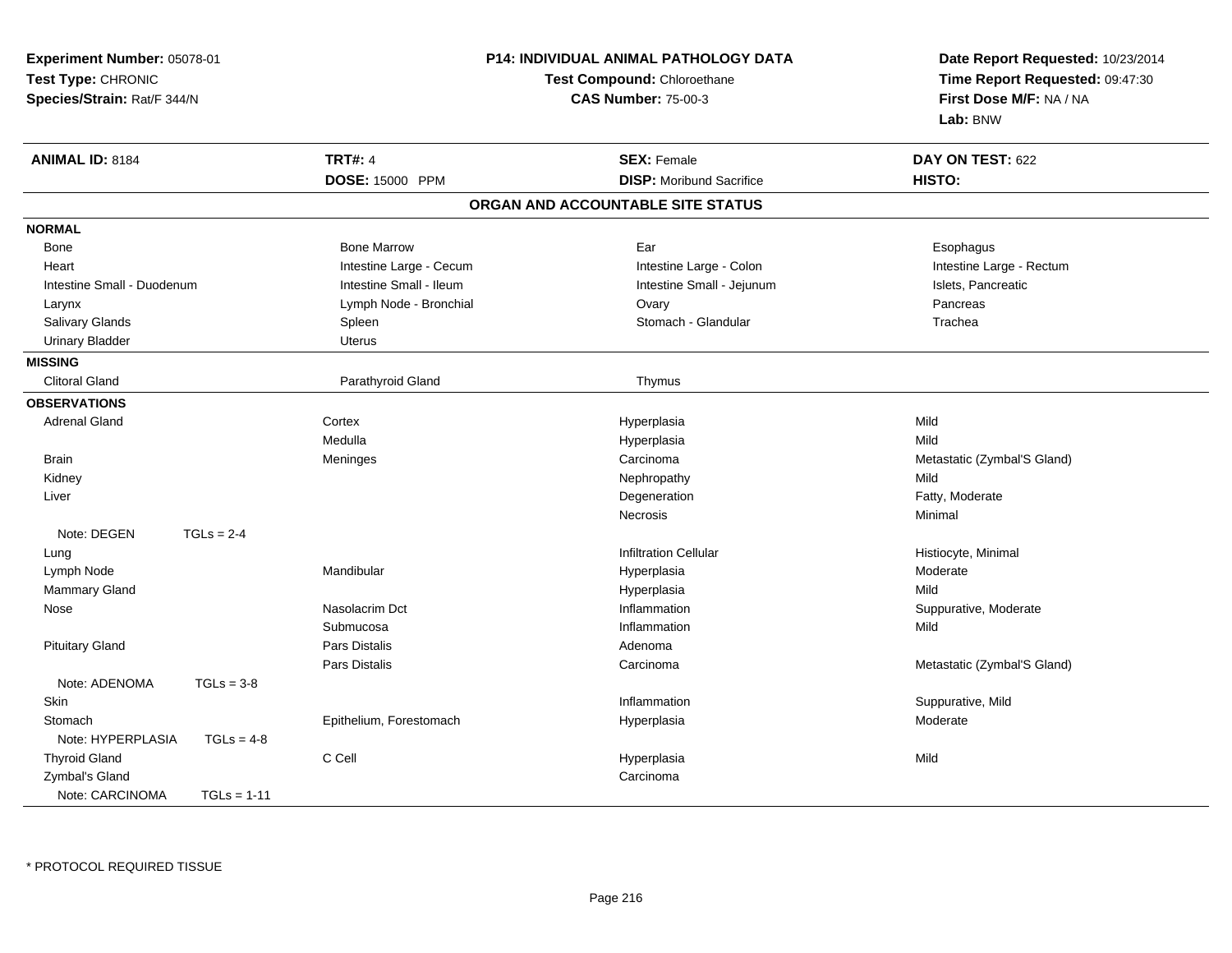| Experiment Number: 05078-01<br>Test Type: CHRONIC<br>Species/Strain: Rat/F 344/N | <b>P14: INDIVIDUAL ANIMAL PATHOLOGY DATA</b><br><b>Test Compound: Chloroethane</b><br><b>CAS Number: 75-00-3</b> |                                   | Date Report Requested: 10/23/2014<br>Time Report Requested: 09:47:30<br>First Dose M/F: NA / NA<br>Lab: BNW |
|----------------------------------------------------------------------------------|------------------------------------------------------------------------------------------------------------------|-----------------------------------|-------------------------------------------------------------------------------------------------------------|
| <b>ANIMAL ID: 8184</b>                                                           | <b>TRT#: 4</b>                                                                                                   | <b>SEX: Female</b>                | <b>DAY ON TEST: 622</b>                                                                                     |
|                                                                                  | <b>DOSE: 15000 PPM</b>                                                                                           | <b>DISP:</b> Moribund Sacrifice   | HISTO:                                                                                                      |
|                                                                                  |                                                                                                                  | ORGAN AND ACCOUNTABLE SITE STATUS |                                                                                                             |
| PRIMARY CAUSE OF DEATH                                                           |                                                                                                                  |                                   |                                                                                                             |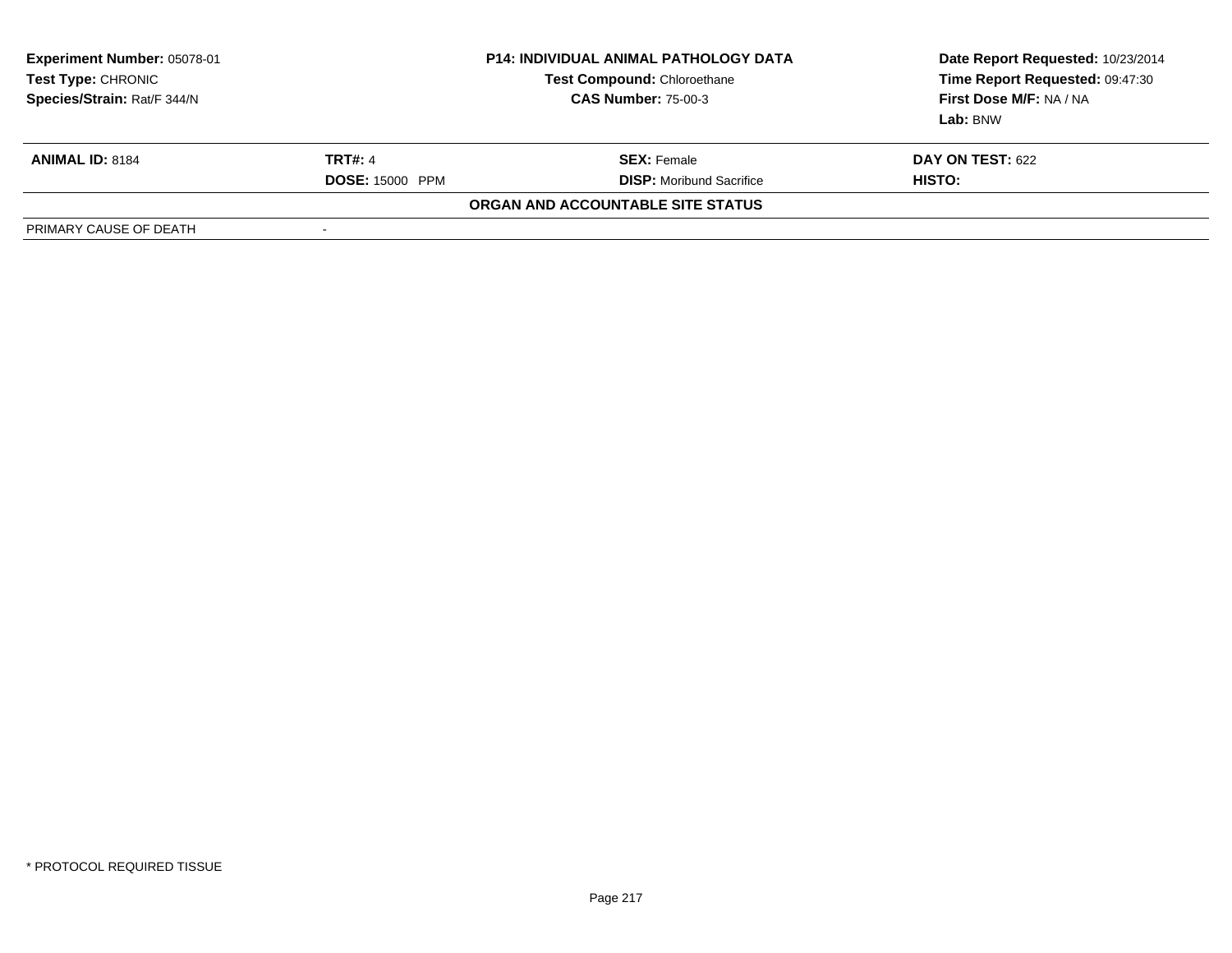| <b>Experiment Number: 05078-01</b><br>Test Type: CHRONIC<br>Species/Strain: Rat/F 344/N |                          | P14: INDIVIDUAL ANIMAL PATHOLOGY DATA<br>Test Compound: Chloroethane<br><b>CAS Number: 75-00-3</b> | Date Report Requested: 10/23/2014<br>Time Report Requested: 09:47:30<br>First Dose M/F: NA / NA<br>Lab: BNW |  |
|-----------------------------------------------------------------------------------------|--------------------------|----------------------------------------------------------------------------------------------------|-------------------------------------------------------------------------------------------------------------|--|
| <b>ANIMAL ID: 8185</b>                                                                  | <b>TRT#: 4</b>           | <b>SEX: Female</b>                                                                                 | DAY ON TEST: 672                                                                                            |  |
|                                                                                         | DOSE: 15000 PPM          | <b>DISP:</b> Moribund Sacrifice                                                                    | HISTO:                                                                                                      |  |
|                                                                                         |                          | ORGAN AND ACCOUNTABLE SITE STATUS                                                                  |                                                                                                             |  |
| <b>NORMAL</b>                                                                           |                          |                                                                                                    |                                                                                                             |  |
| Bone                                                                                    | <b>Bone Marrow</b>       | <b>Brain</b>                                                                                       | Esophagus                                                                                                   |  |
| Intestine Large - Cecum                                                                 | Intestine Large - Rectum | Intestine Small - Duodenum                                                                         | Intestine Small - Jejunum                                                                                   |  |
| Islets, Pancreatic                                                                      | Larynx                   | <b>Salivary Glands</b>                                                                             | <b>Skin</b>                                                                                                 |  |
| Stomach - Forestomach                                                                   | Stomach - Glandular      | Trachea                                                                                            | <b>Urinary Bladder</b>                                                                                      |  |
| <b>Uterus</b>                                                                           |                          |                                                                                                    |                                                                                                             |  |
| <b>MISSING</b>                                                                          |                          |                                                                                                    |                                                                                                             |  |
| Intestine Small - Ileum                                                                 | Parathyroid Gland        | Thymus                                                                                             |                                                                                                             |  |
| <b>OBSERVATIONS</b>                                                                     |                          |                                                                                                    |                                                                                                             |  |
| <b>Adrenal Gland</b>                                                                    | Cortex                   | Degeneration                                                                                       | Fatty, Moderate                                                                                             |  |
|                                                                                         | Medulla                  | Leukemia Mononuclear                                                                               |                                                                                                             |  |
| <b>Clitoral Gland</b>                                                                   |                          | Adenoma                                                                                            |                                                                                                             |  |
| Heart                                                                                   |                          | Inflammation                                                                                       | Chronic, Moderate                                                                                           |  |
|                                                                                         |                          | Leukemia Mononuclear                                                                               |                                                                                                             |  |
| Intestine Large                                                                         | Colon                    | Parasite Metazoan                                                                                  |                                                                                                             |  |
| Kidney                                                                                  |                          | Leukemia Mononuclear                                                                               |                                                                                                             |  |
|                                                                                         |                          | Nephropathy                                                                                        | Minimal                                                                                                     |  |
| Liver                                                                                   |                          | Degeneration                                                                                       | Mild                                                                                                        |  |
|                                                                                         | <b>Bile Duct</b>         | Hyperplasia                                                                                        | Minimal                                                                                                     |  |
|                                                                                         |                          | Leukemia Mononuclear                                                                               |                                                                                                             |  |
| Note: LEUKEMIA MONUC TGLs = 2-4                                                         |                          |                                                                                                    |                                                                                                             |  |
| Lung                                                                                    |                          | Hemorrhage                                                                                         | Minimal                                                                                                     |  |
|                                                                                         |                          | <b>Infiltration Cellular</b>                                                                       | Histiocyte, Mild                                                                                            |  |
|                                                                                         |                          | Leukemia Mononuclear                                                                               |                                                                                                             |  |
| Note: LEUKEMIA MONUC<br>$TGLs = 3-3$                                                    |                          |                                                                                                    |                                                                                                             |  |
| Note: HEMORRHAGE<br>$TGLs = 3-3$                                                        |                          |                                                                                                    |                                                                                                             |  |
| Lymph Node                                                                              | <b>Bronchial</b>         | Leukemia Mononuclear                                                                               |                                                                                                             |  |
|                                                                                         | Mandibular               | Leukemia Mononuclear                                                                               |                                                                                                             |  |
| Mammary Gland                                                                           |                          | Hyperplasia                                                                                        | Mild                                                                                                        |  |
| Nose                                                                                    | Submucosa                | Inflammation                                                                                       | Minimal                                                                                                     |  |
|                                                                                         |                          | Thrombosis                                                                                         | Minimal                                                                                                     |  |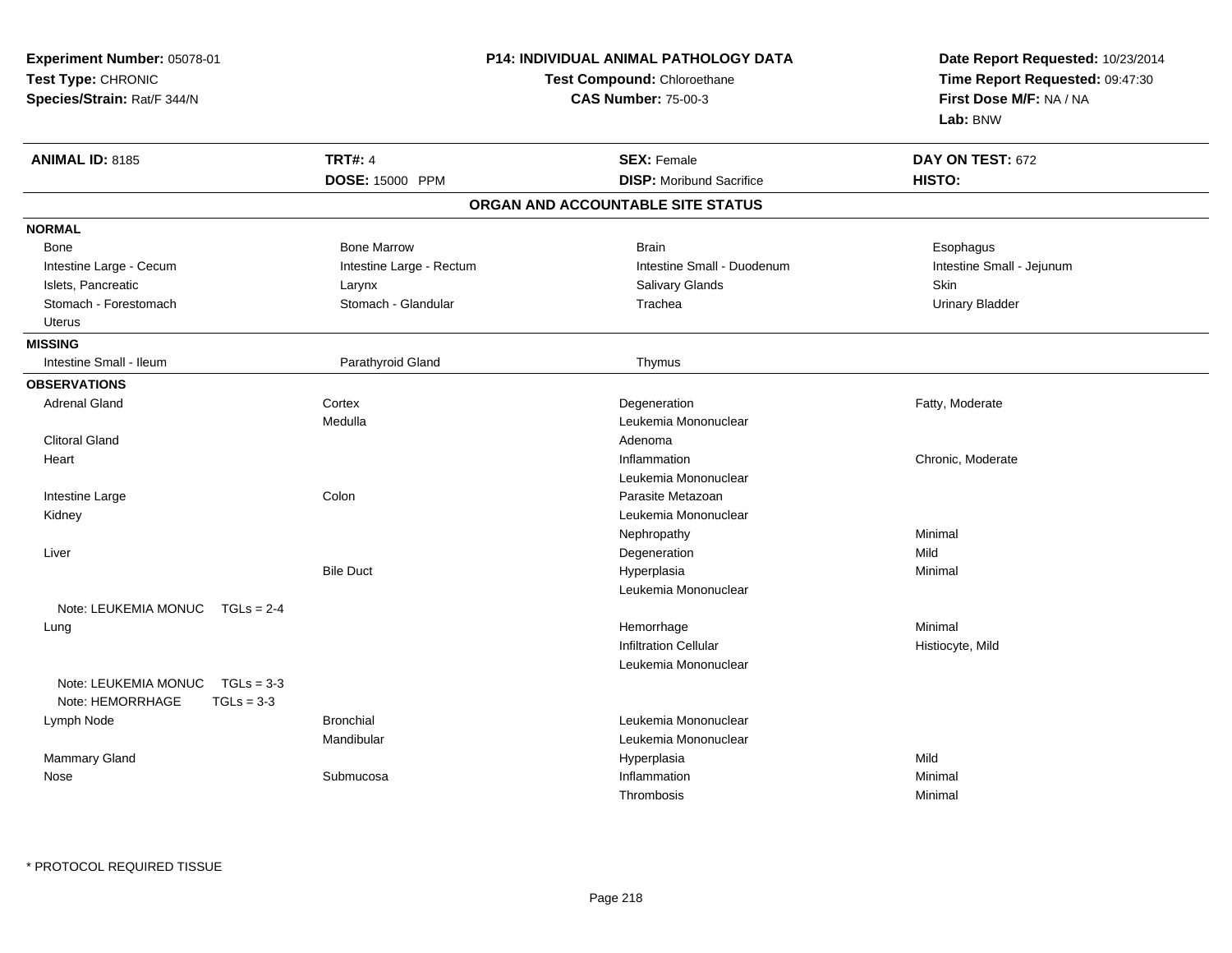| Experiment Number: 05078-01<br><b>Test Type: CHRONIC</b><br>Species/Strain: Rat/F 344/N |                        | <b>P14: INDIVIDUAL ANIMAL PATHOLOGY DATA</b><br>Test Compound: Chloroethane<br><b>CAS Number: 75-00-3</b> | Date Report Requested: 10/23/2014<br>Time Report Requested: 09:47:30<br>First Dose M/F: NA / NA<br>Lab: BNW |
|-----------------------------------------------------------------------------------------|------------------------|-----------------------------------------------------------------------------------------------------------|-------------------------------------------------------------------------------------------------------------|
| <b>ANIMAL ID: 8185</b>                                                                  | <b>TRT#: 4</b>         | <b>SEX: Female</b>                                                                                        | DAY ON TEST: 672                                                                                            |
|                                                                                         | <b>DOSE: 15000 PPM</b> | <b>DISP:</b> Moribund Sacrifice                                                                           | HISTO:                                                                                                      |
|                                                                                         |                        | ORGAN AND ACCOUNTABLE SITE STATUS                                                                         |                                                                                                             |
| Ovary                                                                                   |                        | Leukemia Mononuclear                                                                                      |                                                                                                             |
| Pancreas                                                                                |                        | Leukemia Mononuclear                                                                                      |                                                                                                             |
| <b>Pituitary Gland</b>                                                                  | Pars Distalis          | Adenoma                                                                                                   |                                                                                                             |
| Note: ADENOMA<br>$TGLs = 4-8$                                                           |                        |                                                                                                           |                                                                                                             |
| Spleen                                                                                  |                        | Leukemia Mononuclear                                                                                      |                                                                                                             |
| Note: LEUKEMIA MONUC<br>$TGLs = 1-4$                                                    |                        |                                                                                                           |                                                                                                             |
| <b>Thyroid Gland</b>                                                                    | C Cell                 | Hyperplasia                                                                                               | Minimal                                                                                                     |
| PRIMARY CAUSE OF DEATH                                                                  |                        |                                                                                                           |                                                                                                             |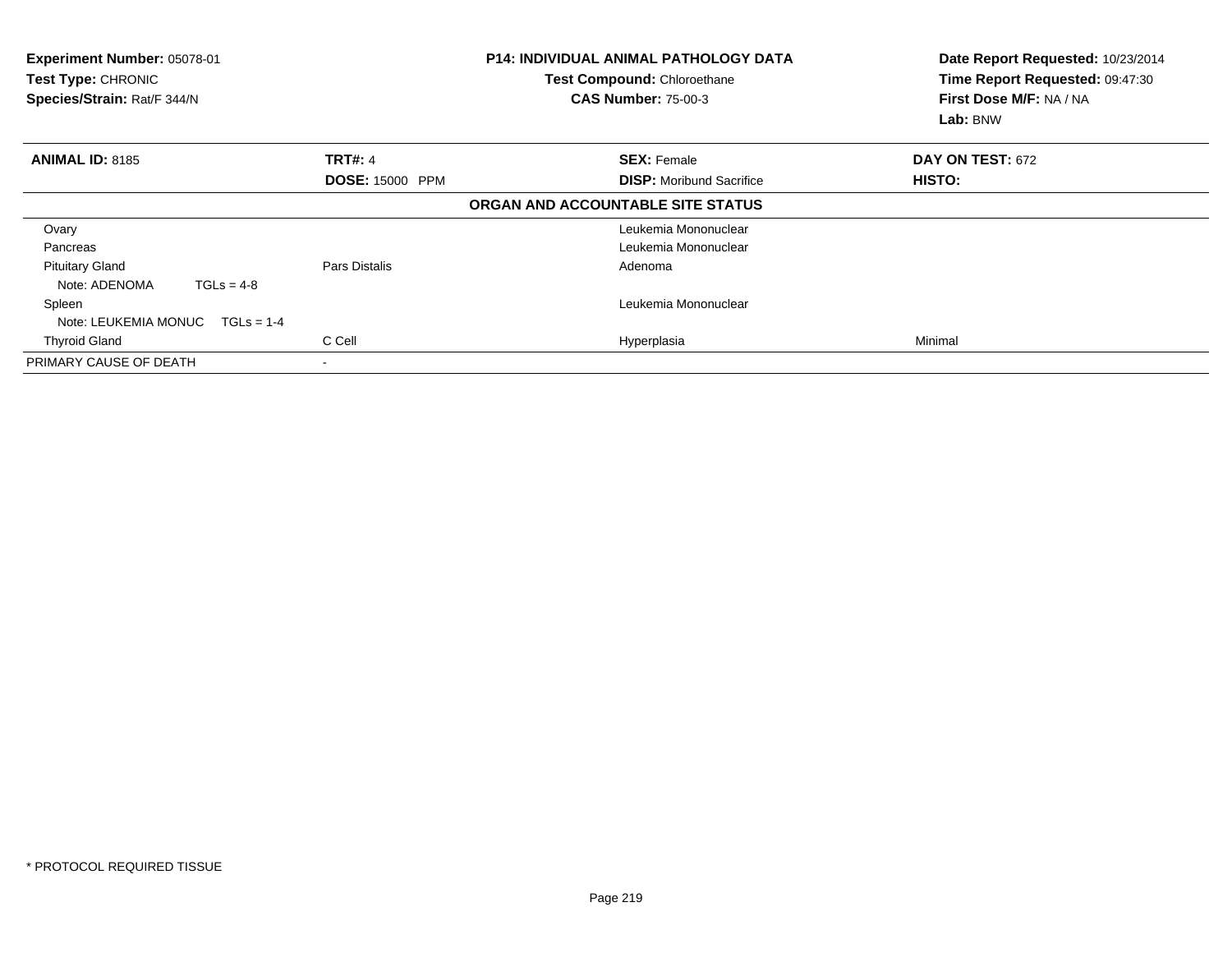| Experiment Number: 05078-01<br>Test Type: CHRONIC<br>Species/Strain: Rat/F 344/N | <b>P14: INDIVIDUAL ANIMAL PATHOLOGY DATA</b><br>Test Compound: Chloroethane<br><b>CAS Number: 75-00-3</b> |                                   | Date Report Requested: 10/23/2014<br>Time Report Requested: 09:47:30<br>First Dose M/F: NA / NA<br>Lab: BNW |
|----------------------------------------------------------------------------------|-----------------------------------------------------------------------------------------------------------|-----------------------------------|-------------------------------------------------------------------------------------------------------------|
| <b>ANIMAL ID: 8186</b>                                                           | <b>TRT#: 4</b>                                                                                            | <b>SEX: Female</b>                | DAY ON TEST: 588                                                                                            |
|                                                                                  | <b>DOSE: 15000 PPM</b>                                                                                    | <b>DISP:</b> Moribund Sacrifice   | HISTO:                                                                                                      |
|                                                                                  |                                                                                                           | ORGAN AND ACCOUNTABLE SITE STATUS |                                                                                                             |
| <b>NORMAL</b>                                                                    |                                                                                                           |                                   |                                                                                                             |
| <b>Adrenal Gland - Cortex</b>                                                    | Adrenal Gland - Medulla                                                                                   | <b>Bone</b>                       | <b>Bone Marrow</b>                                                                                          |
| <b>Brain</b>                                                                     | <b>Clitoral Gland</b>                                                                                     | Esophagus                         | Intestine Large - Colon                                                                                     |
| Intestine Large - Rectum                                                         | Intestine Small - Duodenum                                                                                | Intestine Small - Ileum           | Intestine Small - Jejunum                                                                                   |
| Islets, Pancreatic                                                               | Larynx                                                                                                    | Lymph Node - Bronchial            | Nose                                                                                                        |
| Ovary                                                                            | Pancreas                                                                                                  | Salivary Glands                   | Skin                                                                                                        |
| Spleen                                                                           | Stomach - Forestomach                                                                                     | Stomach - Glandular               | Thymus                                                                                                      |
| Trachea                                                                          | <b>Urinary Bladder</b>                                                                                    | <b>Uterus</b>                     |                                                                                                             |
| <b>MISSING</b>                                                                   |                                                                                                           |                                   |                                                                                                             |
| Lymph Node - Mandibular                                                          | Parathyroid Gland                                                                                         |                                   |                                                                                                             |
| <b>OBSERVATIONS</b>                                                              |                                                                                                           |                                   |                                                                                                             |
| Heart                                                                            |                                                                                                           | Inflammation                      | Chronic, Minimal                                                                                            |
| Intestine Large                                                                  | Cecum                                                                                                     | Parasite Metazoan                 |                                                                                                             |
| Kidney                                                                           |                                                                                                           | Nephropathy                       | Minimal                                                                                                     |
| Liver                                                                            |                                                                                                           | <b>Basophilic Focus</b>           | Minimal                                                                                                     |
|                                                                                  |                                                                                                           | Inflammation                      | Granulomatous, Focal, Minimal                                                                               |
| Lung                                                                             | Perivascular                                                                                              | <b>Infiltration Cellular</b>      | Mononuclear CI, Minimal                                                                                     |
| Mammary Gland                                                                    |                                                                                                           | Fibroadenoma                      |                                                                                                             |
|                                                                                  |                                                                                                           | Hyperplasia                       | Mild                                                                                                        |
| [Fibroadenoma TGLS = $1-11+12$ ]                                                 |                                                                                                           |                                   |                                                                                                             |
| <b>Pituitary Gland</b>                                                           | <b>Pars Distalis</b>                                                                                      | Adenoma                           |                                                                                                             |
| Note: ADENOMA<br>$TGLs = 2-8$                                                    |                                                                                                           |                                   |                                                                                                             |
| <b>Thyroid Gland</b>                                                             | C Cell                                                                                                    | Hyperplasia                       | Minimal                                                                                                     |
| PRIMARY CAUSE OF DEATH                                                           | $\blacksquare$                                                                                            |                                   |                                                                                                             |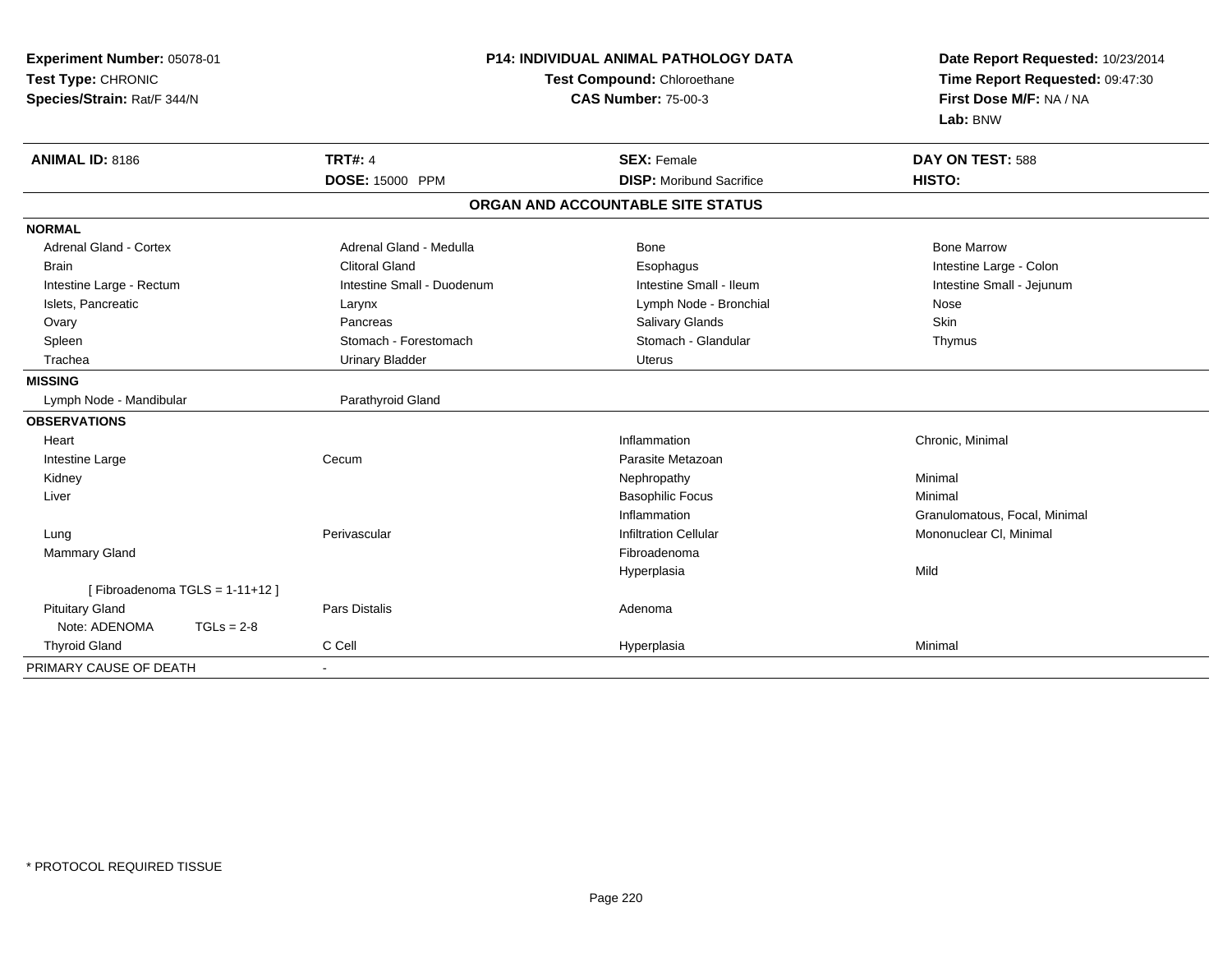| Experiment Number: 05078-01<br>Test Type: CHRONIC<br>Species/Strain: Rat/F 344/N |                           | <b>P14: INDIVIDUAL ANIMAL PATHOLOGY DATA</b><br>Test Compound: Chloroethane<br><b>CAS Number: 75-00-3</b> |                            |
|----------------------------------------------------------------------------------|---------------------------|-----------------------------------------------------------------------------------------------------------|----------------------------|
| ANIMAL ID: 8187                                                                  | <b>TRT#: 4</b>            | <b>SEX: Female</b>                                                                                        | DAY ON TEST: 643           |
|                                                                                  | DOSE: 15000 PPM           | <b>DISP:</b> Moribund Sacrifice                                                                           | HISTO:                     |
|                                                                                  |                           | ORGAN AND ACCOUNTABLE SITE STATUS                                                                         |                            |
| <b>NORMAL</b>                                                                    |                           |                                                                                                           |                            |
| Bone                                                                             | <b>Bone Marrow</b>        | <b>Clitoral Gland</b>                                                                                     | Esophagus                  |
| Intestine Large - Cecum                                                          | Intestine Large - Colon   | Intestine Large - Rectum                                                                                  | Intestine Small - Duodenum |
| Intestine Small - Ileum                                                          | Intestine Small - Jejunum | Islets, Pancreatic                                                                                        | Larynx                     |
| Pancreas                                                                         | Parathyroid Gland         | Skin                                                                                                      | Stomach - Forestomach      |
| Stomach - Glandular                                                              | Thymus                    | Trachea                                                                                                   | <b>Urinary Bladder</b>     |
| <b>MISSING</b>                                                                   |                           |                                                                                                           |                            |
| Lymph Node - Mandibular                                                          |                           |                                                                                                           |                            |
| <b>OBSERVATIONS</b>                                                              |                           |                                                                                                           |                            |
| <b>Adrenal Gland</b>                                                             | Cortex                    | Leukemia Mononuclear                                                                                      |                            |
|                                                                                  | Medulla                   | Leukemia Mononuclear                                                                                      |                            |
| <b>Brain</b>                                                                     |                           | Leukemia Mononuclear                                                                                      |                            |
| Heart                                                                            |                           | Inflammation                                                                                              | Chronic, Minimal           |
|                                                                                  |                           | Leukemia Mononuclear                                                                                      |                            |
| Kidney                                                                           |                           | Nephropathy                                                                                               | Mild                       |
| Liver                                                                            |                           | Angiectasis                                                                                               | Minimal                    |
|                                                                                  | <b>Bile Duct</b>          | Hyperplasia                                                                                               | Mild                       |
|                                                                                  |                           | Leukemia Mononuclear                                                                                      |                            |
| Lung                                                                             |                           | <b>Infiltration Cellular</b>                                                                              | Histiocyte, Minimal        |
|                                                                                  |                           | Leukemia Mononuclear                                                                                      |                            |
| Lymph Node                                                                       | <b>Bronchial</b>          | Leukemia Mononuclear                                                                                      |                            |
| Mammary Gland                                                                    |                           | Hyperplasia                                                                                               | Mild                       |
| Nose                                                                             | <b>Respirat Epith</b>     | Hyperplasia                                                                                               | Minimal                    |
|                                                                                  |                           | Leukemia Mononuclear                                                                                      |                            |
| Ovary                                                                            |                           | Cyst                                                                                                      | Minimal                    |
|                                                                                  |                           | Leukemia Mononuclear                                                                                      |                            |
| <b>Pituitary Gland</b>                                                           | <b>Pars Distalis</b>      | Adenoma                                                                                                   |                            |
| Note: ADENOMA<br>$TGLs = 2-8$                                                    |                           |                                                                                                           |                            |
| <b>Salivary Glands</b>                                                           | Duct                      | Hyperplasia                                                                                               | Mild                       |
| Spleen                                                                           |                           | Leukemia Mononuclear                                                                                      |                            |
| Note: $I$ FUKFMIA MONUC TGI $s = 1-4$                                            |                           |                                                                                                           |                            |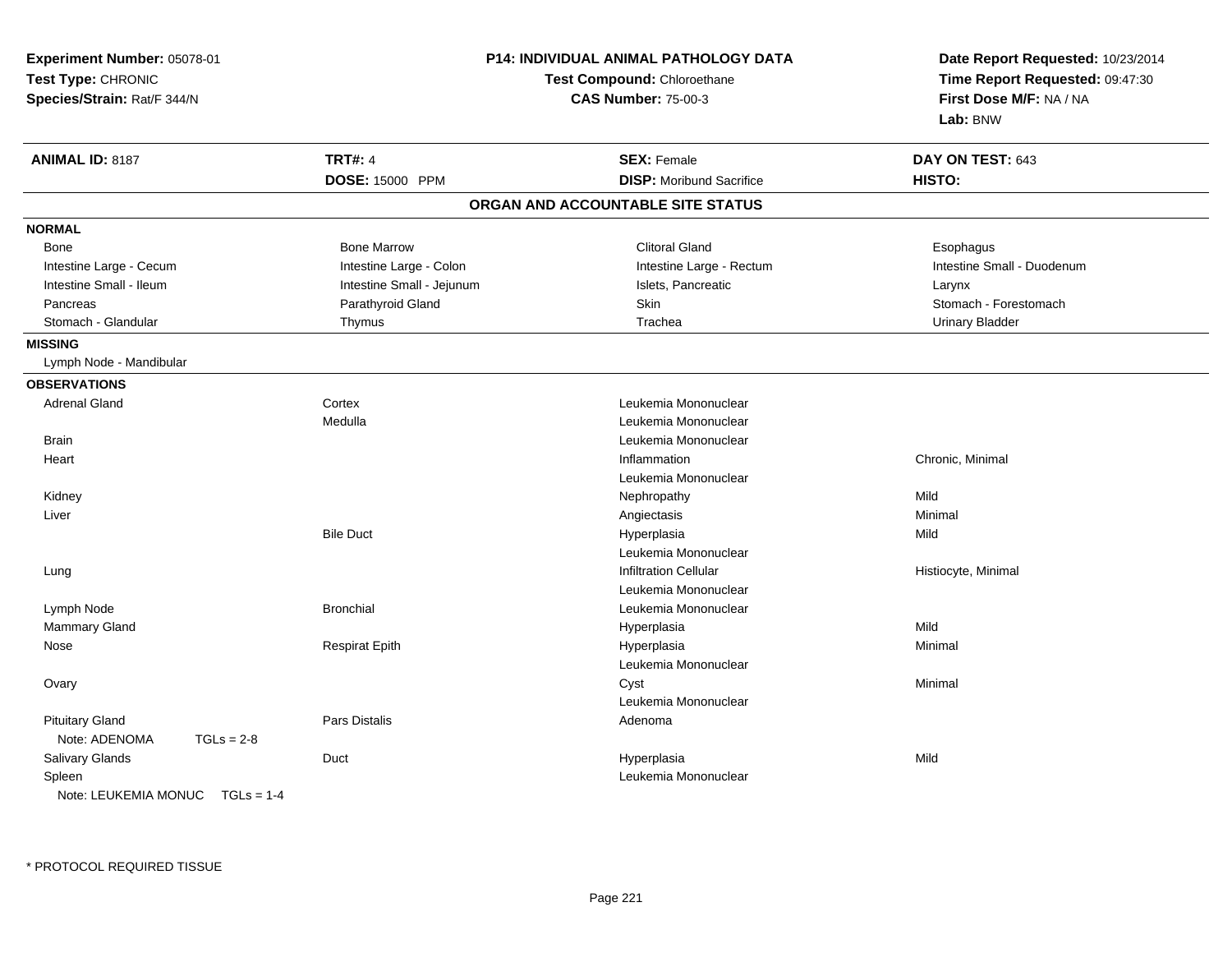| Experiment Number: 05078-01<br>Test Type: CHRONIC<br>Species/Strain: Rat/F 344/N |                        | <b>P14: INDIVIDUAL ANIMAL PATHOLOGY DATA</b><br><b>Test Compound: Chloroethane</b><br><b>CAS Number: 75-00-3</b> | Date Report Requested: 10/23/2014<br>Time Report Requested: 09:47:30<br>First Dose M/F: NA / NA<br>Lab: BNW |
|----------------------------------------------------------------------------------|------------------------|------------------------------------------------------------------------------------------------------------------|-------------------------------------------------------------------------------------------------------------|
| <b>ANIMAL ID: 8187</b>                                                           | <b>TRT#: 4</b>         | <b>SEX: Female</b>                                                                                               | DAY ON TEST: 643                                                                                            |
|                                                                                  | <b>DOSE: 15000 PPM</b> | <b>DISP:</b> Moribund Sacrifice                                                                                  | <b>HISTO:</b>                                                                                               |
|                                                                                  |                        | ORGAN AND ACCOUNTABLE SITE STATUS                                                                                |                                                                                                             |
| <b>Thyroid Gland</b>                                                             | C Cell                 | Carcinoma                                                                                                        |                                                                                                             |
| Uterus                                                                           |                        | Polyp Stromal                                                                                                    |                                                                                                             |
| Note: POLYP STROMAL                                                              | $TGLs = 3-8$           |                                                                                                                  |                                                                                                             |
| PRIMARY CAUSE OF DEATH                                                           |                        |                                                                                                                  |                                                                                                             |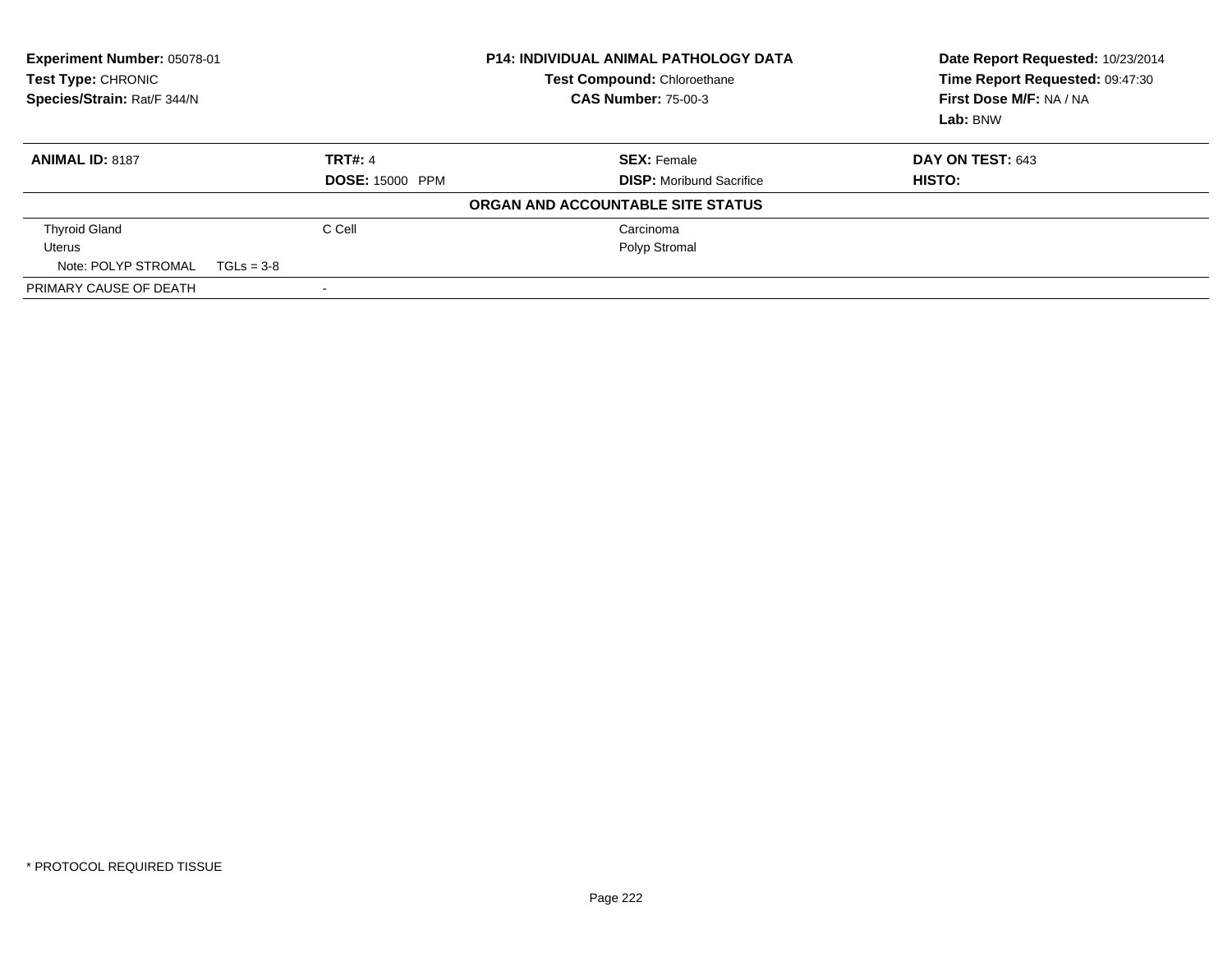| Experiment Number: 05078-01   | <b>P14: INDIVIDUAL ANIMAL PATHOLOGY DATA</b> |                                   | Date Report Requested: 10/23/2014 |
|-------------------------------|----------------------------------------------|-----------------------------------|-----------------------------------|
| Test Type: CHRONIC            |                                              | Test Compound: Chloroethane       | Time Report Requested: 09:47:30   |
| Species/Strain: Rat/F 344/N   |                                              | <b>CAS Number: 75-00-3</b>        | First Dose M/F: NA / NA           |
|                               |                                              |                                   | Lab: BNW                          |
| <b>ANIMAL ID: 8188</b>        | <b>TRT#: 4</b>                               | <b>SEX: Female</b>                | DAY ON TEST: 730                  |
|                               | DOSE: 15000 PPM                              | <b>DISP: Terminal Sacrifice</b>   | HISTO:                            |
|                               |                                              | ORGAN AND ACCOUNTABLE SITE STATUS |                                   |
| <b>NORMAL</b>                 |                                              |                                   |                                   |
| <b>Adrenal Gland - Cortex</b> | Adrenal Gland - Medulla                      | <b>Bone</b>                       | <b>Bone Marrow</b>                |
| <b>Brain</b>                  | <b>Clitoral Gland</b>                        | Esophagus                         | Intestine Large - Cecum           |
| Intestine Large - Colon       | Intestine Large - Rectum                     | Intestine Small - Duodenum        | Intestine Small - Ileum           |
| Intestine Small - Jejunum     | Islets. Pancreatic                           | Kidney                            | Larynx                            |
| Lymph Node - Bronchial        | Lymph Node - Mandibular                      | Ovary                             | Pancreas                          |
| Parathyroid Gland             | Salivary Glands                              | Spleen                            | Stomach - Forestomach             |
| Stomach - Glandular           | Thymus                                       | Trachea                           | <b>Urinary Bladder</b>            |
| <b>Uterus</b>                 |                                              |                                   |                                   |
| <b>OBSERVATIONS</b>           |                                              |                                   |                                   |
| Heart                         |                                              | Inflammation                      | Chronic. Minimal                  |
| Liver                         |                                              | Inflammation                      | Granulomatous, Focal, Minimal     |
| Lung                          | Alveolar Epith                               | Hyperplasia                       | Minimal                           |
|                               | Perivascular                                 | <b>Infiltration Cellular</b>      | Mononuclear CI, Minimal           |
|                               |                                              | <b>Infiltration Cellular</b>      | Histiocyte, Minimal               |
|                               |                                              | Inflammation                      | Chronic, Focal, Minimal           |
| Mammary Gland                 |                                              | Hyperplasia                       | Mild                              |
| Nose                          | Submucosa                                    | Inflammation                      | Mild                              |
| <b>Pituitary Gland</b>        | <b>Pars Distalis</b>                         | Hyperplasia                       | Mild                              |
| <b>Skin</b>                   | <b>Subcut Tiss</b>                           | Fibroma                           |                                   |
| [Fibroma TGLS = $1-11$ ]      |                                              |                                   |                                   |
| <b>Thyroid Gland</b>          | C Cell                                       | Hyperplasia                       | Minimal                           |
| PRIMARY CAUSE OF DEATH        | $\blacksquare$                               |                                   |                                   |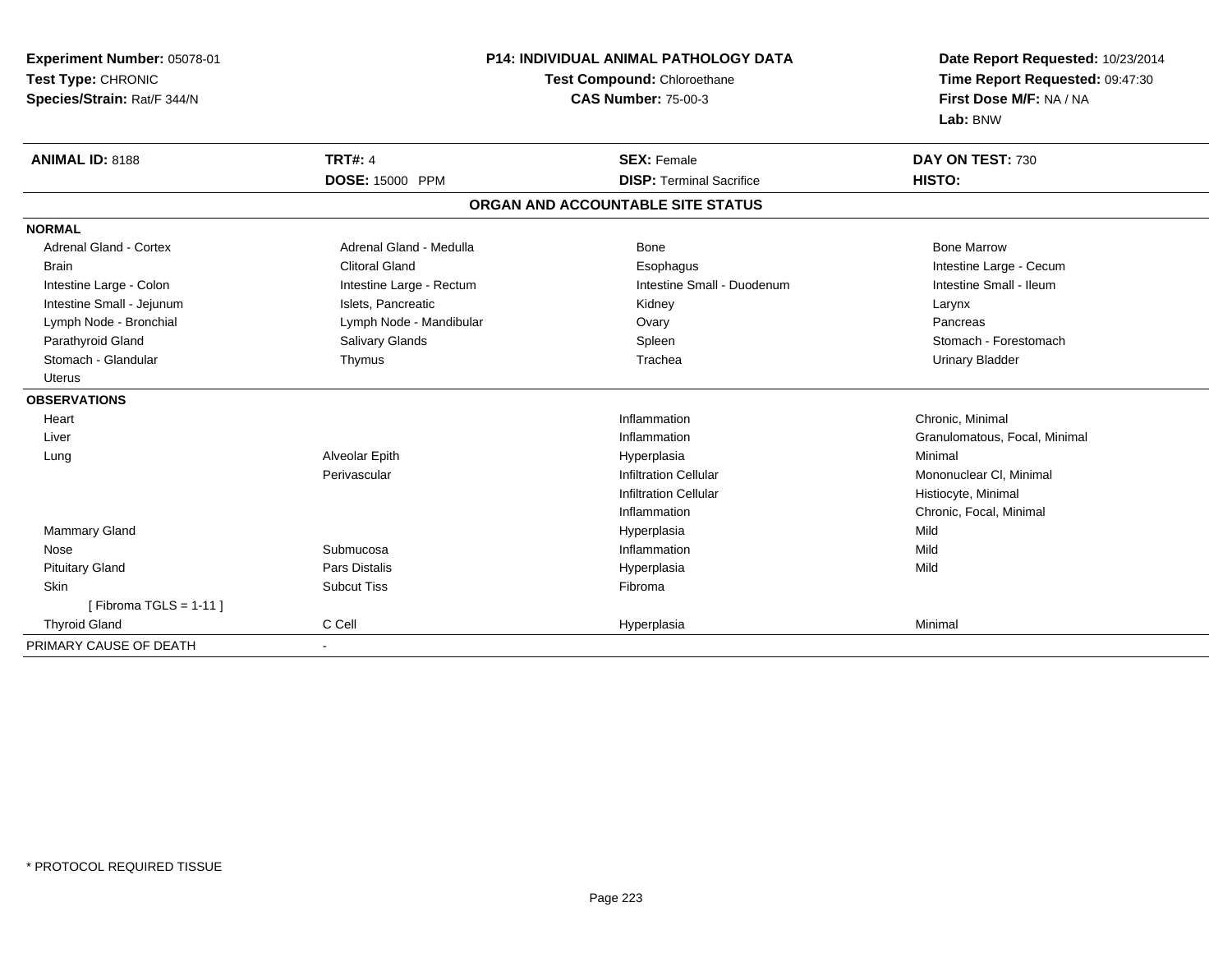| Experiment Number: 05078-01<br>Test Type: CHRONIC<br>Species/Strain: Rat/F 344/N |              |                            | <b>P14: INDIVIDUAL ANIMAL PATHOLOGY DATA</b><br>Test Compound: Chloroethane<br><b>CAS Number: 75-00-3</b> |                                   | Date Report Requested: 10/23/2014<br>Time Report Requested: 09:47:30<br>First Dose M/F: NA / NA<br>Lab: BNW |
|----------------------------------------------------------------------------------|--------------|----------------------------|-----------------------------------------------------------------------------------------------------------|-----------------------------------|-------------------------------------------------------------------------------------------------------------|
| <b>ANIMAL ID: 8189</b>                                                           |              | <b>TRT#: 4</b>             |                                                                                                           | <b>SEX: Female</b>                | DAY ON TEST: 730                                                                                            |
|                                                                                  |              | <b>DOSE: 15000 PPM</b>     |                                                                                                           | <b>DISP: Terminal Sacrifice</b>   | HISTO:                                                                                                      |
|                                                                                  |              |                            |                                                                                                           | ORGAN AND ACCOUNTABLE SITE STATUS |                                                                                                             |
| <b>NORMAL</b>                                                                    |              |                            |                                                                                                           |                                   |                                                                                                             |
| Adrenal Gland - Medulla                                                          |              | Bone                       |                                                                                                           | <b>Bone Marrow</b>                | <b>Brain</b>                                                                                                |
| <b>Clitoral Gland</b>                                                            |              | Esophagus                  |                                                                                                           | Intestine Large - Cecum           | Intestine Large - Colon                                                                                     |
| Intestine Large - Rectum                                                         |              | Intestine Small - Duodenum |                                                                                                           | Intestine Small - Ileum           | Intestine Small - Jejunum                                                                                   |
| Islets, Pancreatic                                                               |              | Larynx                     |                                                                                                           | Lymph Node - Bronchial            | Lymph Node - Mandibular                                                                                     |
| Ovary                                                                            |              | Pancreas                   |                                                                                                           | Parathyroid Gland                 | Salivary Glands                                                                                             |
| Skin                                                                             |              | Spleen                     |                                                                                                           | Stomach - Forestomach             | Stomach - Glandular                                                                                         |
| Trachea                                                                          |              | <b>Urinary Bladder</b>     |                                                                                                           | Uterus                            |                                                                                                             |
| <b>MISSING</b>                                                                   |              |                            |                                                                                                           |                                   |                                                                                                             |
| Thymus                                                                           |              |                            |                                                                                                           |                                   |                                                                                                             |
| <b>OBSERVATIONS</b>                                                              |              |                            |                                                                                                           |                                   |                                                                                                             |
| <b>Adrenal Gland</b>                                                             |              | Cortex                     |                                                                                                           | Degeneration                      | Fatty, Moderate                                                                                             |
| Heart                                                                            |              |                            |                                                                                                           | Inflammation                      | Chronic, Mild                                                                                               |
| Kidney                                                                           |              |                            |                                                                                                           | Nephropathy                       | Mild                                                                                                        |
| Liver                                                                            |              |                            |                                                                                                           | <b>Basophilic Focus</b>           | Minimal                                                                                                     |
| Lung                                                                             |              | Perivascular               |                                                                                                           | <b>Infiltration Cellular</b>      | Mononuclear CI, Minimal                                                                                     |
| Mammary Gland                                                                    |              |                            |                                                                                                           | Hyperplasia                       | Mild                                                                                                        |
| Nose                                                                             |              | Submucosa                  |                                                                                                           | Inflammation                      | Mild                                                                                                        |
| <b>Pituitary Gland</b>                                                           |              | Pars Distalis              |                                                                                                           | Adenoma                           |                                                                                                             |
| Note: ADENOMA                                                                    | $TGLs = 1-8$ |                            |                                                                                                           |                                   |                                                                                                             |
| <b>Thyroid Gland</b>                                                             |              | C Cell                     |                                                                                                           | Hyperplasia                       | Minimal                                                                                                     |
| PRIMARY CAUSE OF DEATH                                                           |              | $\blacksquare$             |                                                                                                           |                                   |                                                                                                             |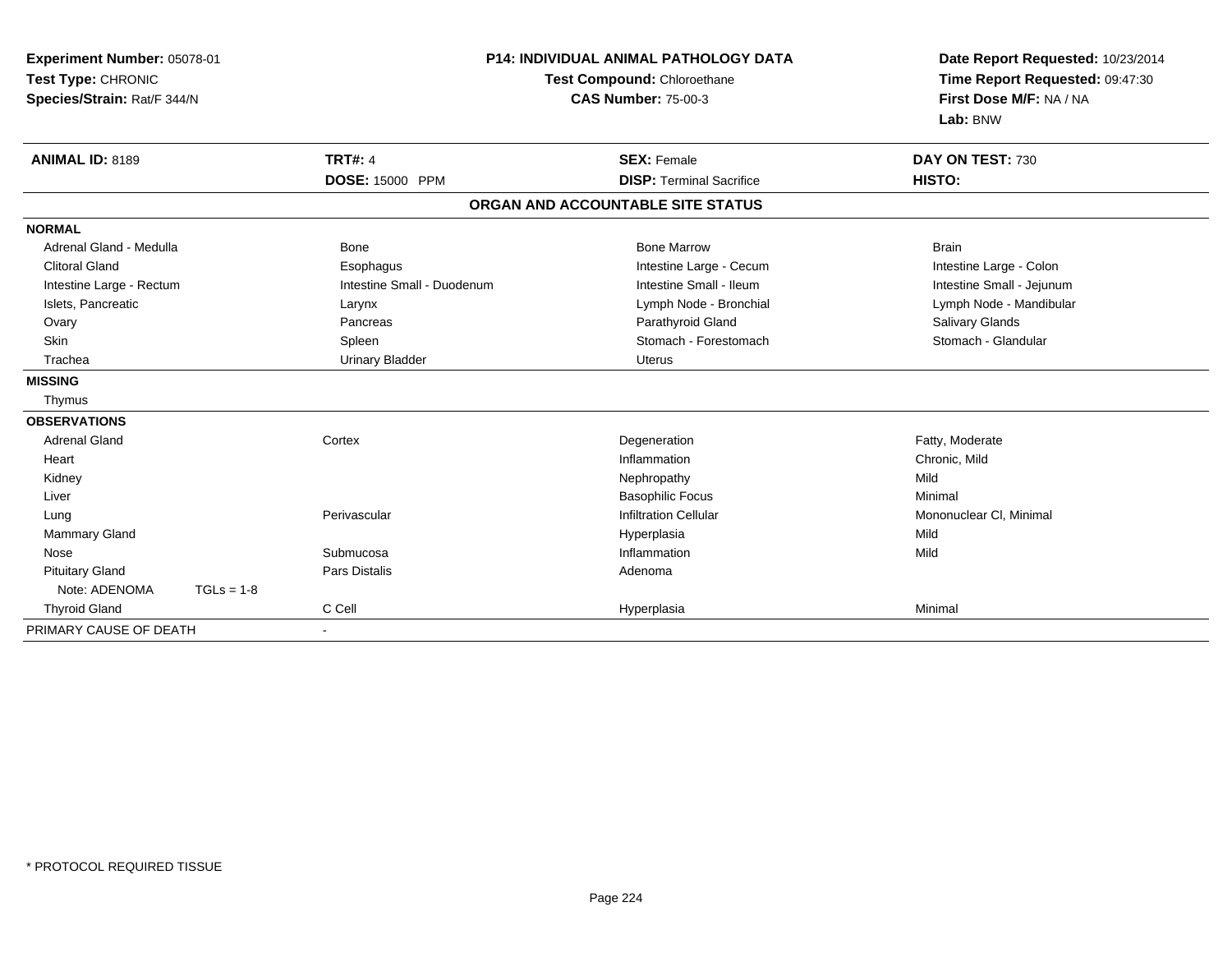| Experiment Number: 05078-01<br>Test Type: CHRONIC<br>Species/Strain: Rat/F 344/N |                          | <b>P14: INDIVIDUAL ANIMAL PATHOLOGY DATA</b><br>Test Compound: Chloroethane<br><b>CAS Number: 75-00-3</b> | Date Report Requested: 10/23/2014<br>Time Report Requested: 09:47:30<br>First Dose M/F: NA / NA<br>Lab: BNW |  |
|----------------------------------------------------------------------------------|--------------------------|-----------------------------------------------------------------------------------------------------------|-------------------------------------------------------------------------------------------------------------|--|
| <b>ANIMAL ID: 8190</b>                                                           | <b>TRT#: 4</b>           | <b>SEX: Female</b>                                                                                        | DAY ON TEST: 730                                                                                            |  |
|                                                                                  | DOSE: 15000 PPM          | <b>DISP: Terminal Sacrifice</b>                                                                           | HISTO:                                                                                                      |  |
|                                                                                  |                          | ORGAN AND ACCOUNTABLE SITE STATUS                                                                         |                                                                                                             |  |
| <b>NORMAL</b>                                                                    |                          |                                                                                                           |                                                                                                             |  |
| <b>Bone Marrow</b>                                                               | <b>Brain</b>             | <b>Clitoral Gland</b>                                                                                     | Esophagus                                                                                                   |  |
| Intestine Large - Colon                                                          | Intestine Large - Rectum | Intestine Small - Duodenum                                                                                | Intestine Small - Ileum                                                                                     |  |
| Intestine Small - Jejunum                                                        | Islets, Pancreatic       | Larynx                                                                                                    | Lymph Node - Bronchial                                                                                      |  |
| Lymph Node - Mandibular                                                          | Ovary                    | Pancreas                                                                                                  | Salivary Glands                                                                                             |  |
| Skin                                                                             | Spleen                   | Stomach - Forestomach                                                                                     | Stomach - Glandular                                                                                         |  |
| Thymus                                                                           | Trachea                  | <b>Urinary Bladder</b>                                                                                    | <b>Uterus</b>                                                                                               |  |
| <b>MISSING</b>                                                                   |                          |                                                                                                           |                                                                                                             |  |
| Adrenal Gland - Medulla                                                          |                          |                                                                                                           |                                                                                                             |  |
| <b>INSUFFICIENT TISSUE</b>                                                       |                          |                                                                                                           |                                                                                                             |  |
| Parathyroid Gland                                                                |                          |                                                                                                           |                                                                                                             |  |
| <b>OBSERVATIONS</b>                                                              |                          |                                                                                                           |                                                                                                             |  |
| <b>Adrenal Gland</b>                                                             | Cortex                   | Degeneration                                                                                              | Fatty, Minimal                                                                                              |  |
| Bone                                                                             | Periosteum               | Leukemia Mononuclear                                                                                      |                                                                                                             |  |
| Heart                                                                            |                          | Inflammation                                                                                              | Chronic, Minimal                                                                                            |  |
| Intestine Large                                                                  | Cecum                    | Parasite Metazoan                                                                                         |                                                                                                             |  |
| Kidney                                                                           |                          | Nephropathy                                                                                               | Mild                                                                                                        |  |
| Liver                                                                            |                          | <b>Basophilic Focus</b>                                                                                   | Minimal                                                                                                     |  |
|                                                                                  |                          | Leukemia Mononuclear                                                                                      |                                                                                                             |  |
| Lung                                                                             | Perivascular             | <b>Infiltration Cellular</b>                                                                              | Mononuclear CI, Mild                                                                                        |  |
| Mammary Gland                                                                    |                          | Adenocarcinoma                                                                                            |                                                                                                             |  |
|                                                                                  |                          | Hyperplasia                                                                                               | Mild                                                                                                        |  |
| Note: ADENOCARC<br>$TGLs = 1-11$                                                 |                          |                                                                                                           |                                                                                                             |  |
| Nose                                                                             | <b>Respirat Epith</b>    | Hyperplasia                                                                                               | Minimal                                                                                                     |  |
|                                                                                  | Nasolacrim Dct           | Inflammation                                                                                              | Suppurative, Minimal                                                                                        |  |
|                                                                                  | Submucosa                | Inflammation                                                                                              | Mild                                                                                                        |  |
|                                                                                  |                          | Inflammation                                                                                              | Suppurative, Mild                                                                                           |  |
| <b>Pituitary Gland</b>                                                           | <b>Pars Distalis</b>     | Hyperplasia                                                                                               | Moderate                                                                                                    |  |
| <b>Thyroid Gland</b>                                                             | C Cell                   | Adenoma                                                                                                   |                                                                                                             |  |
| PRIMARY CAUSE OF DEATH                                                           |                          |                                                                                                           |                                                                                                             |  |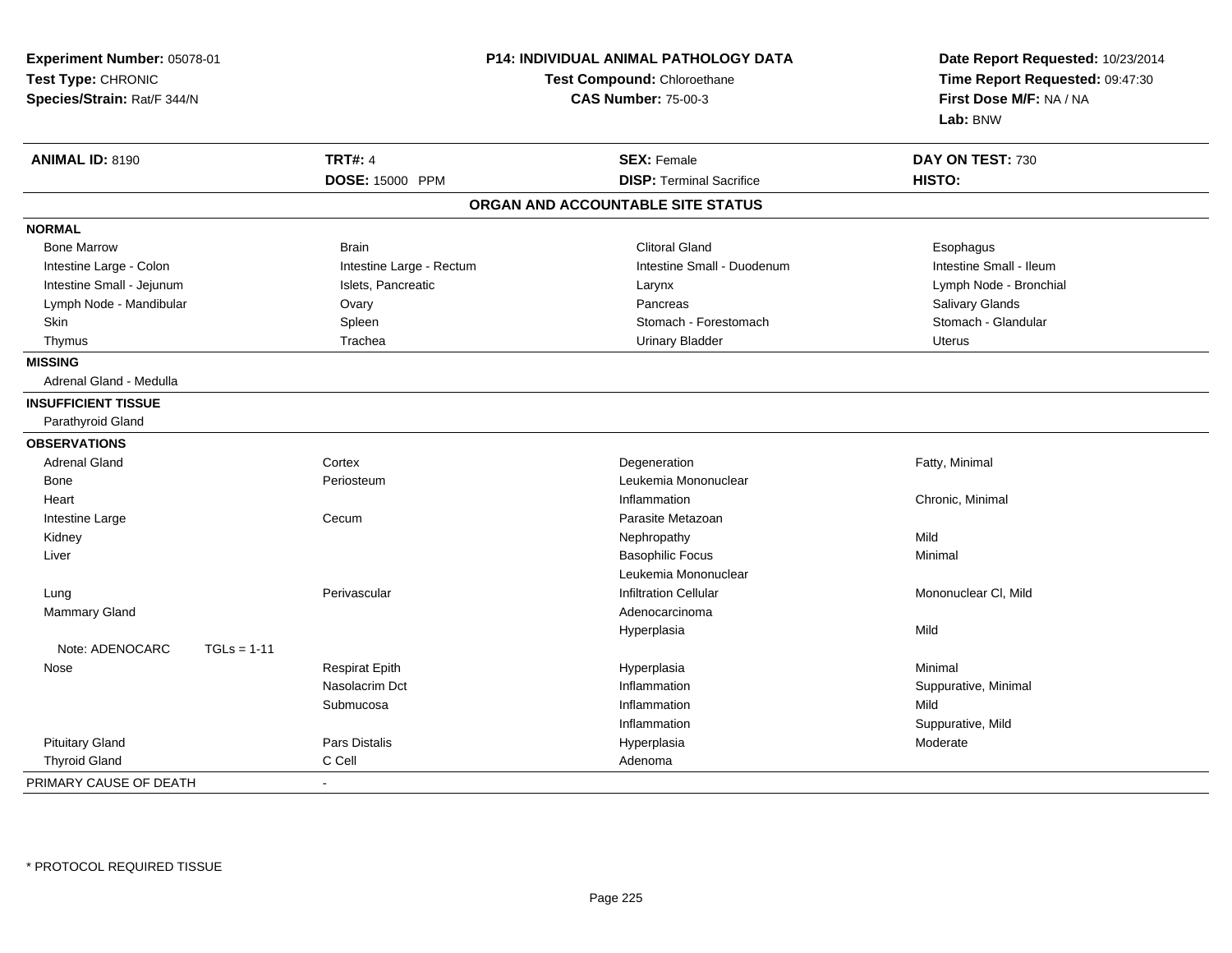| Experiment Number: 05078-01<br>Test Type: CHRONIC<br>Species/Strain: Rat/F 344/N |                          | P14: INDIVIDUAL ANIMAL PATHOLOGY DATA<br>Test Compound: Chloroethane<br><b>CAS Number: 75-00-3</b> | Date Report Requested: 10/23/2014<br>Time Report Requested: 09:47:30<br>First Dose M/F: NA / NA<br>Lab: BNW |
|----------------------------------------------------------------------------------|--------------------------|----------------------------------------------------------------------------------------------------|-------------------------------------------------------------------------------------------------------------|
| <b>ANIMAL ID: 8191</b>                                                           | <b>TRT#: 4</b>           | <b>SEX: Female</b>                                                                                 | DAY ON TEST: 535                                                                                            |
|                                                                                  | DOSE: 15000 PPM          | <b>DISP:</b> Moribund Sacrifice                                                                    | HISTO:                                                                                                      |
|                                                                                  |                          | ORGAN AND ACCOUNTABLE SITE STATUS                                                                  |                                                                                                             |
| <b>NORMAL</b>                                                                    |                          |                                                                                                    |                                                                                                             |
| <b>Bone</b>                                                                      | <b>Bone Marrow</b>       | <b>Clitoral Gland</b>                                                                              | Esophagus                                                                                                   |
| Intestine Large - Cecum                                                          | Intestine Large - Rectum | Intestine Small - Duodenum                                                                         | Intestine Small - Ileum                                                                                     |
| Intestine Small - Jejunum                                                        | Islets, Pancreatic       | Larynx                                                                                             | Lymph Node - Bronchial                                                                                      |
| Skin                                                                             | Stomach - Forestomach    | Stomach - Glandular                                                                                | Thymus                                                                                                      |
| <b>Thyroid Gland</b>                                                             | Trachea                  | <b>Urinary Bladder</b>                                                                             | <b>Uterus</b>                                                                                               |
| <b>MISSING</b>                                                                   |                          |                                                                                                    |                                                                                                             |
| Parathyroid Gland                                                                |                          |                                                                                                    |                                                                                                             |
| <b>OBSERVATIONS</b>                                                              |                          |                                                                                                    |                                                                                                             |
| <b>Adrenal Gland</b>                                                             | Cortex                   | Leukemia Mononuclear                                                                               |                                                                                                             |
|                                                                                  | Medulla                  | Leukemia Mononuclear                                                                               |                                                                                                             |
| <b>Brain</b>                                                                     |                          | Leukemia Mononuclear                                                                               |                                                                                                             |
| Heart                                                                            |                          | Leukemia Mononuclear                                                                               |                                                                                                             |
| Note: LEUKEMIA MONUC                                                             | $TGLs = 3-4$             |                                                                                                    |                                                                                                             |
| Intestine Large                                                                  | Colon                    | Parasite Metazoan                                                                                  |                                                                                                             |
| Kidney                                                                           |                          | Leukemia Mononuclear                                                                               |                                                                                                             |
|                                                                                  |                          | Nephropathy                                                                                        | Minimal                                                                                                     |
| Liver                                                                            |                          | Leukemia Mononuclear                                                                               |                                                                                                             |
|                                                                                  |                          | Necrosis                                                                                           | Minimal                                                                                                     |
| Note: LEUKEMIA MONUC                                                             | $TGLs = 1-4$             |                                                                                                    |                                                                                                             |
| Lung                                                                             |                          | Leukemia Mononuclear                                                                               |                                                                                                             |
| Lymph Node                                                                       | Mandibular               | Leukemia Mononuclear                                                                               |                                                                                                             |
| Mammary Gland                                                                    |                          | Hyperplasia                                                                                        | Minimal                                                                                                     |
| Nose                                                                             |                          | Leukemia Mononuclear                                                                               |                                                                                                             |
| Ovary                                                                            |                          | Leukemia Mononuclear                                                                               |                                                                                                             |
| Pancreas                                                                         |                          | Hyperplasia                                                                                        | Moderate                                                                                                    |
| <b>Pituitary Gland</b>                                                           | Pars Distalis            | Cyst                                                                                               | Mild                                                                                                        |
| Salivary Glands                                                                  | Duct                     | Hyperplasia                                                                                        | Mild                                                                                                        |
| Spleen                                                                           |                          | Leukemia Mononuclear                                                                               |                                                                                                             |
| Note: LEUKEMIA MONUC                                                             | $TGLs = 2-4$             |                                                                                                    |                                                                                                             |

PRIMARY CAUSE OF DEATH-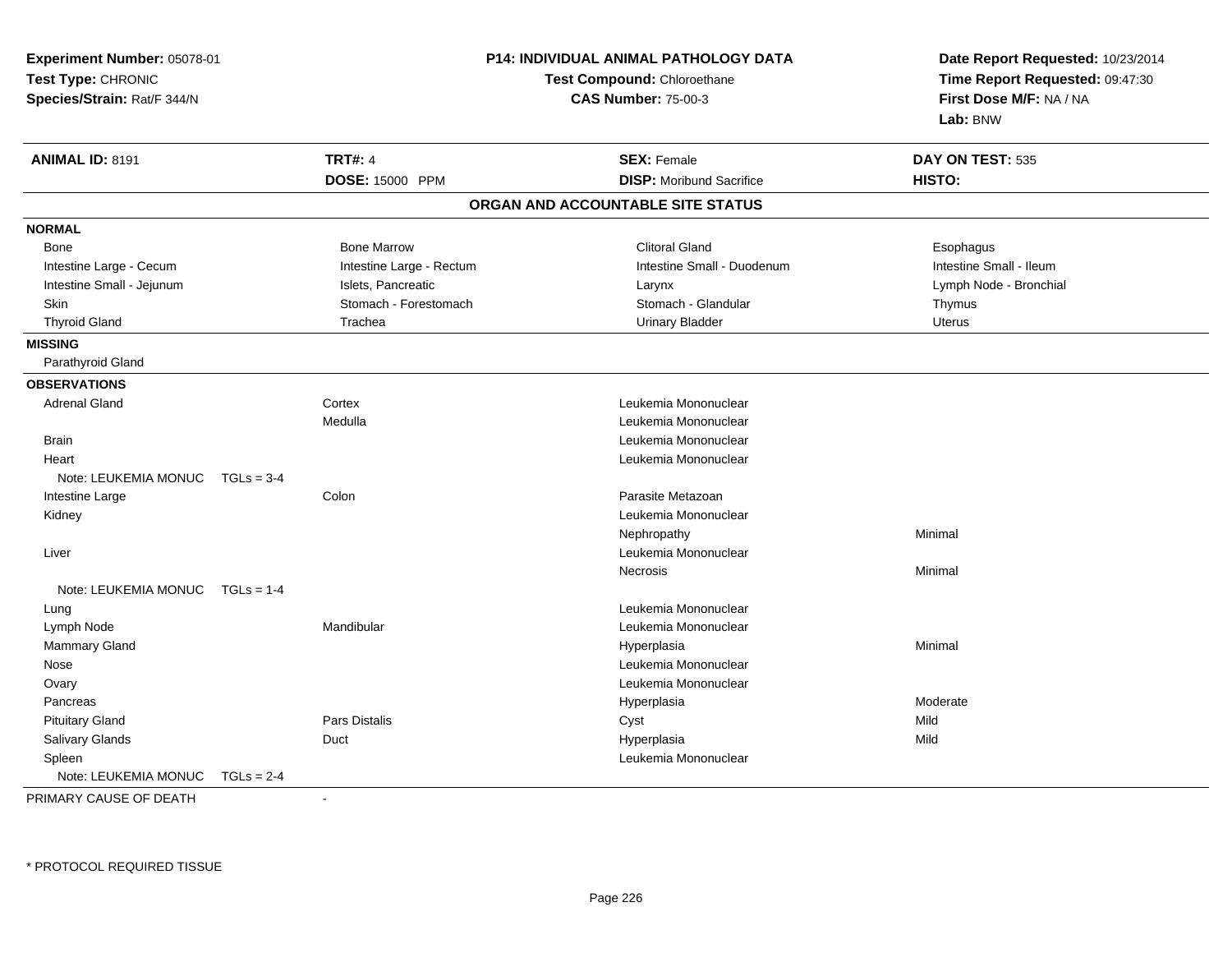| Experiment Number: 05078-01<br><b>Test Type:</b> CHRONIC<br>Species/Strain: Rat/F 344/N | <b>P14: INDIVIDUAL ANIMAL PATHOLOGY DATA</b><br><b>Test Compound: Chloroethane</b><br><b>CAS Number: 75-00-3</b> |                                                       | Date Report Requested: 10/23/2014<br>Time Report Requested: 09:47:30<br>First Dose M/F: NA / NA<br>Lab: BNW |
|-----------------------------------------------------------------------------------------|------------------------------------------------------------------------------------------------------------------|-------------------------------------------------------|-------------------------------------------------------------------------------------------------------------|
| <b>ANIMAL ID: 8191</b>                                                                  | <b>TRT#: 4</b><br><b>DOSE: 15000 PPM</b>                                                                         | <b>SEX:</b> Female<br><b>DISP:</b> Moribund Sacrifice | <b>DAY ON TEST: 535</b><br>HISTO:                                                                           |
|                                                                                         |                                                                                                                  | ORGAN AND ACCOUNTABLE SITE STATUS                     |                                                                                                             |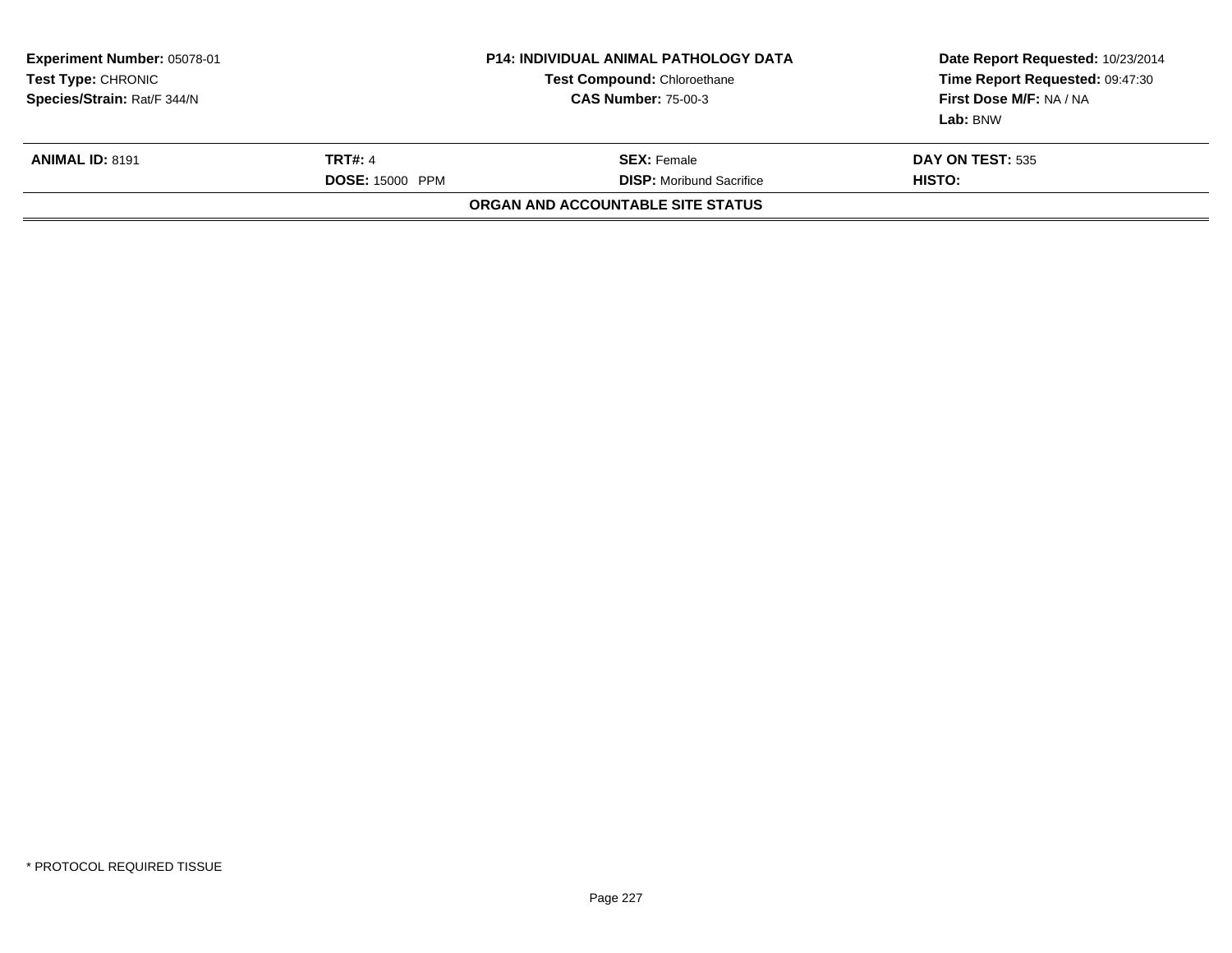| Experiment Number: 05078-01<br>Test Type: CHRONIC<br>Species/Strain: Rat/F 344/N |               |                         | P14: INDIVIDUAL ANIMAL PATHOLOGY DATA<br>Test Compound: Chloroethane<br><b>CAS Number: 75-00-3</b> | Date Report Requested: 10/23/2014<br>Time Report Requested: 09:47:30<br>First Dose M/F: NA / NA<br>Lab: BNW |
|----------------------------------------------------------------------------------|---------------|-------------------------|----------------------------------------------------------------------------------------------------|-------------------------------------------------------------------------------------------------------------|
| <b>ANIMAL ID: 8192</b>                                                           |               | <b>TRT#: 4</b>          | <b>SEX: Female</b>                                                                                 | DAY ON TEST: 730                                                                                            |
|                                                                                  |               | DOSE: 15000 PPM         | <b>DISP: Terminal Sacrifice</b>                                                                    | HISTO:                                                                                                      |
|                                                                                  |               |                         | ORGAN AND ACCOUNTABLE SITE STATUS                                                                  |                                                                                                             |
| <b>NORMAL</b>                                                                    |               |                         |                                                                                                    |                                                                                                             |
| Bone                                                                             |               | <b>Bone Marrow</b>      | <b>Brain</b>                                                                                       | <b>Clitoral Gland</b>                                                                                       |
| Esophagus                                                                        |               | Intestine Large - Cecum | Intestine Large - Colon                                                                            | Intestine Large - Rectum                                                                                    |
| Intestine Small - Duodenum                                                       |               | Intestine Small - Ileum | Intestine Small - Jejunum                                                                          | Islets, Pancreatic                                                                                          |
| Larynx                                                                           |               | Lymph Node - Bronchial  | Ovary                                                                                              | Pancreas                                                                                                    |
| Parathyroid Gland                                                                |               | Salivary Glands         | Skin                                                                                               | Spleen                                                                                                      |
| Stomach - Forestomach                                                            |               | Thymus                  | Trachea                                                                                            | <b>Urinary Bladder</b>                                                                                      |
| <b>MISSING</b>                                                                   |               |                         |                                                                                                    |                                                                                                             |
| Stomach - Glandular                                                              |               |                         |                                                                                                    |                                                                                                             |
| <b>INSUFFICIENT TISSUE</b>                                                       |               |                         |                                                                                                    |                                                                                                             |
| Adrenal Gland - Medulla                                                          |               |                         |                                                                                                    |                                                                                                             |
| <b>OBSERVATIONS</b>                                                              |               |                         |                                                                                                    |                                                                                                             |
| <b>Adrenal Gland</b>                                                             |               | Cortex                  | Hyperplasia                                                                                        | Mild                                                                                                        |
| Eye                                                                              |               |                         | Cataract                                                                                           | Marked                                                                                                      |
|                                                                                  |               |                         | Inflammation                                                                                       | Chronic, Marked                                                                                             |
| Note: CATARACT                                                                   | $TGLs = 1-12$ |                         |                                                                                                    |                                                                                                             |
| Heart                                                                            |               |                         | Inflammation                                                                                       | Chronic, Mild                                                                                               |
| Kidney                                                                           |               |                         | Nephropathy                                                                                        | Mild                                                                                                        |
| Liver                                                                            |               |                         | Inflammation                                                                                       | Granulomatous, Focal, Minimal                                                                               |
| Lung                                                                             |               | Alveolar Epith          | Hyperplasia                                                                                        | Mild                                                                                                        |
| Lymph Node                                                                       |               | Mandibular              | Hyperplasia                                                                                        | Mild                                                                                                        |
| Mammary Gland                                                                    |               |                         | Hyperplasia                                                                                        | Mild                                                                                                        |
| Nose                                                                             |               | Submucosa               | Inflammation                                                                                       | Minimal                                                                                                     |
| <b>Pituitary Gland</b>                                                           |               | <b>Pars Distalis</b>    | Adenoma                                                                                            |                                                                                                             |
| Note: ADENOMA                                                                    | $TGLs = 3-8$  |                         |                                                                                                    |                                                                                                             |
| <b>Thyroid Gland</b>                                                             |               | C Cell                  | Hyperplasia                                                                                        | Minimal                                                                                                     |
| <b>Uterus</b>                                                                    |               |                         | Polyp Stromal                                                                                      |                                                                                                             |
| Note: POLYP STROMAL                                                              | $TGLs = 2-11$ |                         |                                                                                                    |                                                                                                             |
| PRIMARY CAUSE OF DEATH                                                           |               | $\sim$                  |                                                                                                    |                                                                                                             |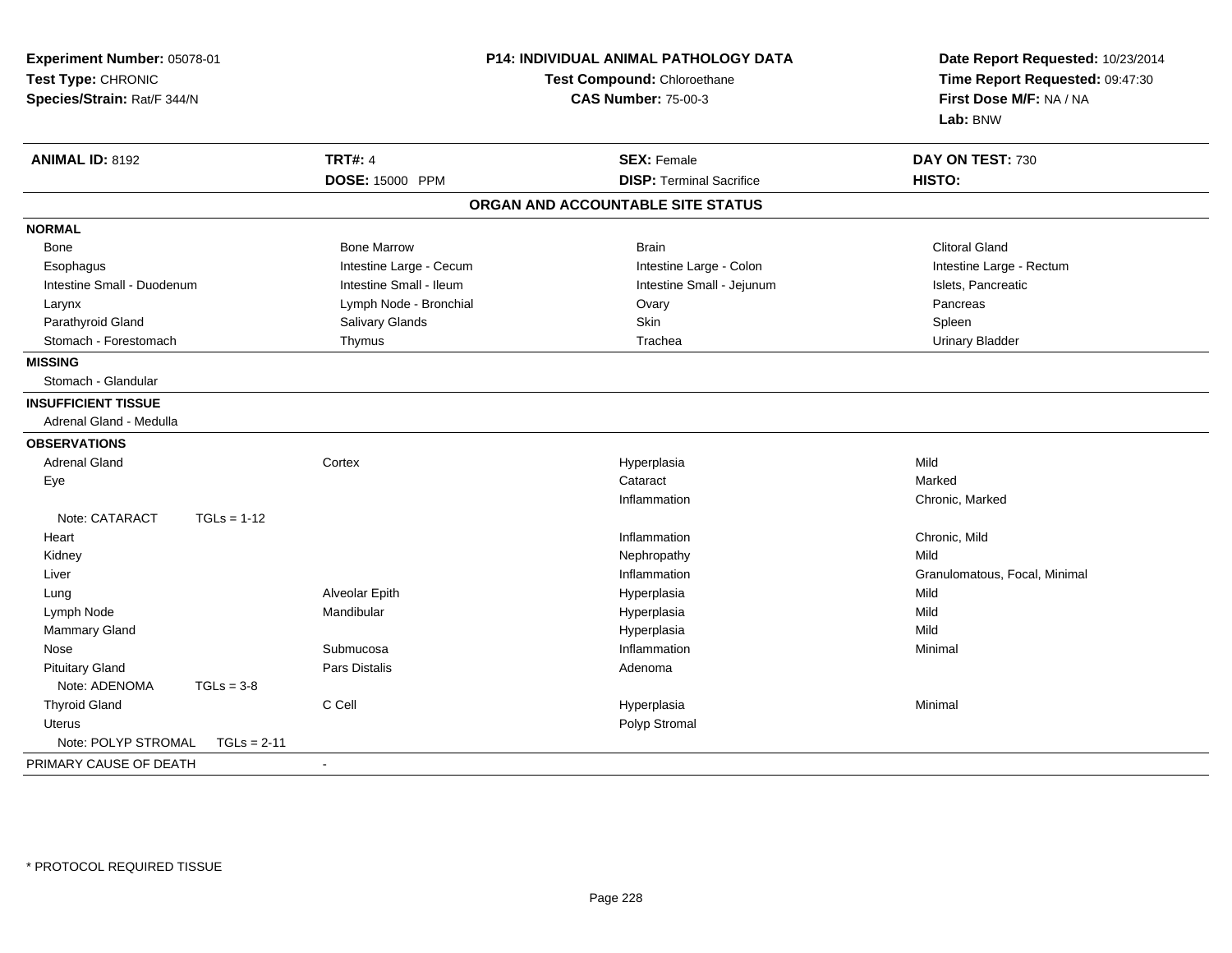| Experiment Number: 05078-01<br>Test Type: CHRONIC<br>Species/Strain: Rat/F 344/N |                            | <b>P14: INDIVIDUAL ANIMAL PATHOLOGY DATA</b><br>Test Compound: Chloroethane<br><b>CAS Number: 75-00-3</b> |                           |
|----------------------------------------------------------------------------------|----------------------------|-----------------------------------------------------------------------------------------------------------|---------------------------|
| <b>ANIMAL ID: 8193</b>                                                           | <b>TRT#: 4</b>             | <b>SEX: Female</b>                                                                                        | DAY ON TEST: 490          |
|                                                                                  | DOSE: 15000 PPM            | <b>DISP:</b> Moribund Sacrifice                                                                           | HISTO:                    |
|                                                                                  |                            | ORGAN AND ACCOUNTABLE SITE STATUS                                                                         |                           |
| <b>NORMAL</b>                                                                    |                            |                                                                                                           |                           |
| Adrenal Gland - Medulla                                                          | Bone                       | <b>Bone Marrow</b>                                                                                        | <b>Brain</b>              |
| <b>Clitoral Gland</b>                                                            | Esophagus                  | Intestine Large - Cecum                                                                                   | Intestine Large - Colon   |
| Intestine Large - Rectum                                                         | Intestine Small - Duodenum | Intestine Small - Ileum                                                                                   | Intestine Small - Jejunum |
| Islets, Pancreatic                                                               | Kidney                     | Larynx                                                                                                    | Lymph Node - Bronchial    |
| Lymph Node - Mandibular                                                          | Nose                       | Ovary                                                                                                     | Salivary Glands           |
| Skin                                                                             | Stomach - Glandular        | Thymus                                                                                                    | <b>Thyroid Gland</b>      |
| Trachea                                                                          | <b>Urinary Bladder</b>     | <b>Uterus</b>                                                                                             |                           |
| <b>MISSING</b>                                                                   |                            |                                                                                                           |                           |
| Parathyroid Gland                                                                |                            |                                                                                                           |                           |
| <b>OBSERVATIONS</b>                                                              |                            |                                                                                                           |                           |
| <b>Adrenal Gland</b>                                                             | Cortex                     | Degeneration                                                                                              | Fatty, Mild               |
| Heart                                                                            |                            | Inflammation                                                                                              | Chronic, Mild             |
| Liver                                                                            |                            | Hematopoietic Cell Proliferation                                                                          | Mild                      |
| Lung                                                                             |                            | <b>Infiltration Cellular</b>                                                                              | Histiocyte, Minimal       |
| Mammary Gland                                                                    |                            | Hyperplasia                                                                                               | Mild                      |
| Mesentery                                                                        |                            | Schwannoma Malignant                                                                                      | Metastatic (Stomach)      |
| Pancreas                                                                         |                            | Schwannoma Malignant                                                                                      | Metastatic (Stomach)      |
| <b>Pituitary Gland</b>                                                           | <b>Pars Distalis</b>       | Adenoma                                                                                                   |                           |
|                                                                                  | Pars Distalis              | Cyst                                                                                                      | Mild                      |
| Spleen                                                                           |                            | Hematopoietic Cell Proliferation                                                                          | Mild                      |
| Stomach                                                                          | Forestomach                | Schwannoma Malignant                                                                                      |                           |
|                                                                                  | Forestomach                | Ulcer                                                                                                     | Marked                    |
| Note: SCHWANNOMA MAL                                                             | $TGLs = 2-12,3-13$         |                                                                                                           |                           |
| Note: ULCER<br>$TGLs = 4-12$                                                     |                            |                                                                                                           |                           |
| PRIMARY CAUSE OF DEATH                                                           | $\blacksquare$             |                                                                                                           |                           |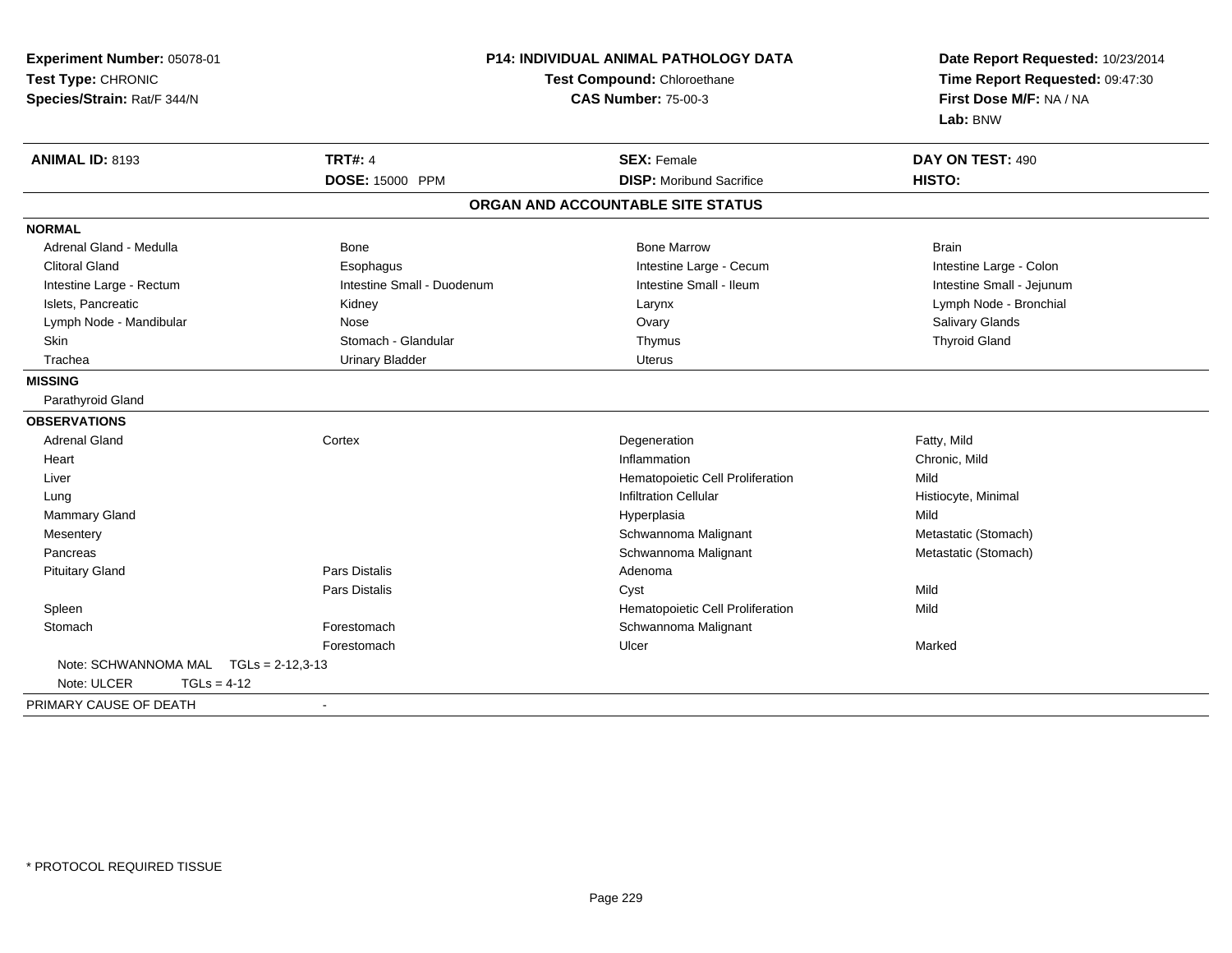| Experiment Number: 05078-01<br>Test Type: CHRONIC<br>Species/Strain: Rat/F 344/N |                            | <b>P14: INDIVIDUAL ANIMAL PATHOLOGY DATA</b><br>Test Compound: Chloroethane<br><b>CAS Number: 75-00-3</b> | Date Report Requested: 10/23/2014<br>Time Report Requested: 09:47:30<br>First Dose M/F: NA / NA<br>Lab: BNW |
|----------------------------------------------------------------------------------|----------------------------|-----------------------------------------------------------------------------------------------------------|-------------------------------------------------------------------------------------------------------------|
| <b>ANIMAL ID: 8194</b>                                                           | <b>TRT#: 4</b>             | <b>SEX: Female</b>                                                                                        | DAY ON TEST: 364                                                                                            |
|                                                                                  | DOSE: 15000 PPM            | <b>DISP: Natural Death</b>                                                                                | HISTO:                                                                                                      |
|                                                                                  |                            | ORGAN AND ACCOUNTABLE SITE STATUS                                                                         |                                                                                                             |
| <b>NORMAL</b>                                                                    |                            |                                                                                                           |                                                                                                             |
| Adrenal Gland - Cortex                                                           | Adrenal Gland - Medulla    | Bone                                                                                                      | <b>Bone Marrow</b>                                                                                          |
| <b>Clitoral Gland</b>                                                            | Esophagus                  | Intestine Large - Colon                                                                                   | Islets, Pancreatic                                                                                          |
| Kidney                                                                           | Larynx                     | Liver                                                                                                     | Lymph Node - Bronchial                                                                                      |
| Lymph Node - Mandibular                                                          | Mammary Gland              | Nose                                                                                                      | Ovary                                                                                                       |
| Pancreas                                                                         | Parathyroid Gland          | <b>Salivary Glands</b>                                                                                    | Skin                                                                                                        |
| Stomach - Forestomach                                                            | Stomach - Glandular        | Thymus                                                                                                    | <b>Thyroid Gland</b>                                                                                        |
| Trachea                                                                          | <b>Urinary Bladder</b>     | <b>Uterus</b>                                                                                             |                                                                                                             |
| <b>AUTO PRECLUDES DIAG.</b>                                                      |                            |                                                                                                           |                                                                                                             |
| Intestine Large - Rectum                                                         | Intestine Small - Duodenum | Intestine Small - Ileum                                                                                   | Intestine Small - Jejunum                                                                                   |
| <b>OBSERVATIONS</b>                                                              |                            |                                                                                                           |                                                                                                             |
| <b>Brain</b>                                                                     |                            | Astrocytoma Malignant                                                                                     |                                                                                                             |
| Heart                                                                            |                            | Inflammation                                                                                              | Chronic, Mild                                                                                               |
| Intestine Large                                                                  | Cecum                      | Parasite Metazoan                                                                                         |                                                                                                             |
| Lung                                                                             |                            | Congestion                                                                                                | Marked                                                                                                      |
|                                                                                  |                            | Edema                                                                                                     | Mild                                                                                                        |
| <b>Pituitary Gland</b>                                                           | <b>Pars Distalis</b>       | Hyperplasia                                                                                               | Minimal                                                                                                     |
| Spleen                                                                           |                            | Pigmentation                                                                                              | Hemosiderin, Minimal                                                                                        |
| PRIMARY CAUSE OF DEATH                                                           |                            |                                                                                                           |                                                                                                             |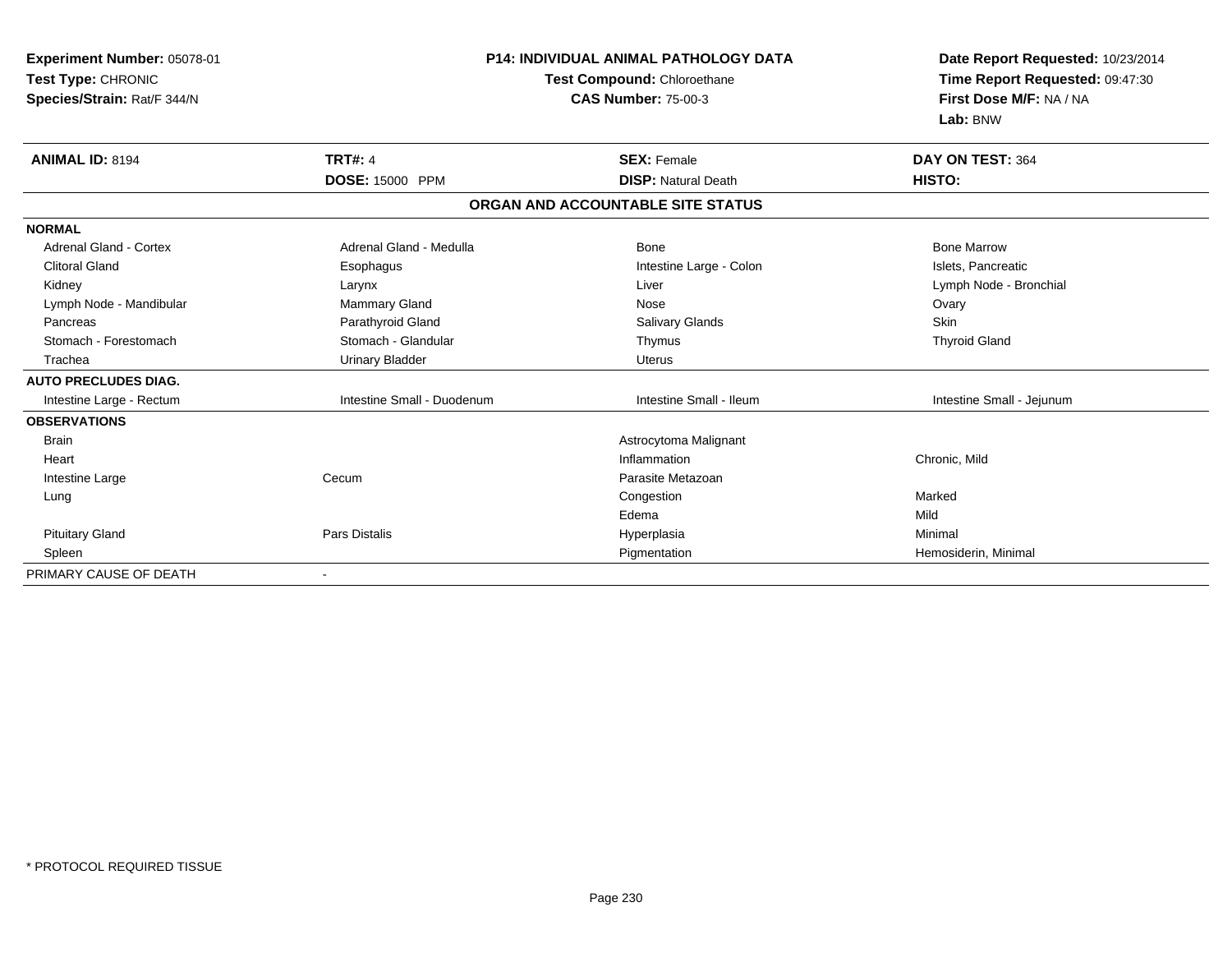| Experiment Number: 05078-01       | <b>P14: INDIVIDUAL ANIMAL PATHOLOGY DATA</b> |                                   | Date Report Requested: 10/23/2014 |
|-----------------------------------|----------------------------------------------|-----------------------------------|-----------------------------------|
| Test Type: CHRONIC                |                                              | Test Compound: Chloroethane       | Time Report Requested: 09:47:30   |
| Species/Strain: Rat/F 344/N       |                                              | <b>CAS Number: 75-00-3</b>        | First Dose M/F: NA / NA           |
|                                   |                                              |                                   | Lab: BNW                          |
| <b>ANIMAL ID: 8195</b>            | <b>TRT#: 4</b>                               | <b>SEX: Female</b>                | DAY ON TEST: 629                  |
|                                   | <b>DOSE: 15000 PPM</b>                       | <b>DISP:</b> Moribund Sacrifice   | HISTO:                            |
|                                   |                                              | ORGAN AND ACCOUNTABLE SITE STATUS |                                   |
| <b>NORMAL</b>                     |                                              |                                   |                                   |
| Adrenal Gland - Medulla           | Bone                                         | <b>Bone Marrow</b>                | <b>Clitoral Gland</b>             |
| Esophagus                         | Intestine Large - Cecum                      | Intestine Large - Colon           | Intestine Large - Rectum          |
| Intestine Small - Duodenum        | Intestine Small - Ileum                      | Intestine Small - Jejunum         | Islets, Pancreatic                |
| Larynx                            | Lymph Node - Mandibular                      | Ovary                             | Parathyroid Gland                 |
| <b>Salivary Glands</b>            | Skin                                         | Stomach - Forestomach             | Stomach - Glandular               |
| Thymus                            | <b>Thyroid Gland</b>                         | Trachea                           | <b>Urinary Bladder</b>            |
| <b>Uterus</b>                     |                                              |                                   |                                   |
| <b>OBSERVATIONS</b>               |                                              |                                   |                                   |
| <b>Adrenal Gland</b>              | Cortex                                       | Leukemia Mononuclear              |                                   |
| <b>Brain</b>                      |                                              | Carcinoma                         | Metastatic (Pituitary Gland)      |
| Heart                             |                                              | Inflammation                      | Chronic, Minimal                  |
| Kidney                            |                                              | Nephropathy                       | Minimal                           |
| Liver                             |                                              | Leukemia Mononuclear              |                                   |
|                                   |                                              | Necrosis                          | Minimal                           |
| Note: LEUKEMIA MONUC $TGLs = 1-4$ |                                              |                                   |                                   |
| Lung                              |                                              | Leukemia Mononuclear              |                                   |
| Lymph Node                        | <b>Bronchial</b>                             | Leukemia Mononuclear              |                                   |
| <b>Mammary Gland</b>              |                                              | Hyperplasia                       | Marked                            |
| Nose                              | Nasolacrim Dct                               | Inflammation                      | Suppurative, Mild                 |
| Pancreas                          |                                              | Atrophy                           | Moderate                          |
| <b>Pituitary Gland</b>            | Pars Distalis                                | Carcinoma                         |                                   |
| Note: CARCINOMA<br>$TGLs = 2-8$   |                                              |                                   |                                   |
| Spleen                            |                                              | Leukemia Mononuclear              |                                   |
| PRIMARY CAUSE OF DEATH            | $\blacksquare$                               |                                   |                                   |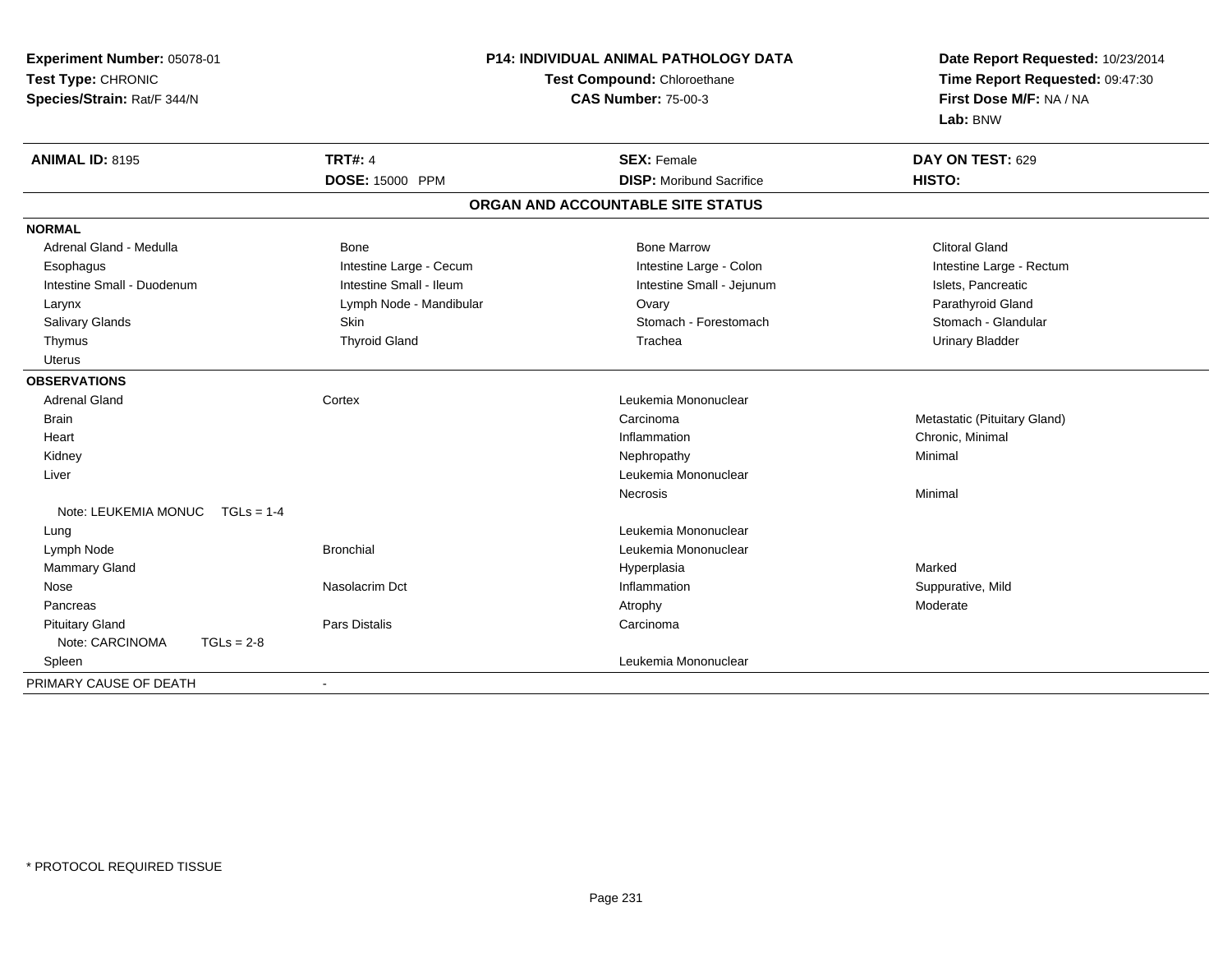| Experiment Number: 05078-01<br>Test Type: CHRONIC<br>Species/Strain: Rat/F 344/N |                         | <b>P14: INDIVIDUAL ANIMAL PATHOLOGY DATA</b><br>Test Compound: Chloroethane<br><b>CAS Number: 75-00-3</b> | Date Report Requested: 10/23/2014<br>Time Report Requested: 09:47:30<br>First Dose M/F: NA / NA<br>Lab: BNW |
|----------------------------------------------------------------------------------|-------------------------|-----------------------------------------------------------------------------------------------------------|-------------------------------------------------------------------------------------------------------------|
| <b>ANIMAL ID: 8196</b>                                                           | <b>TRT#: 4</b>          | <b>SEX: Female</b>                                                                                        | DAY ON TEST: 730                                                                                            |
|                                                                                  | DOSE: 15000 PPM         | <b>DISP: Terminal Sacrifice</b>                                                                           | HISTO:                                                                                                      |
|                                                                                  |                         | ORGAN AND ACCOUNTABLE SITE STATUS                                                                         |                                                                                                             |
| <b>NORMAL</b>                                                                    |                         |                                                                                                           |                                                                                                             |
| <b>Bone</b>                                                                      | <b>Bone Marrow</b>      | <b>Brain</b>                                                                                              | <b>Clitoral Gland</b>                                                                                       |
| Esophagus                                                                        | Intestine Large - Cecum | Intestine Large - Colon                                                                                   | Intestine Large - Rectum                                                                                    |
| Intestine Small - Duodenum                                                       | Intestine Small - Ileum | Intestine Small - Jejunum                                                                                 | Islets, Pancreatic                                                                                          |
| Larynx                                                                           | Ovary                   | Skin                                                                                                      | Stomach - Forestomach                                                                                       |
| Stomach - Glandular                                                              | Thymus                  | Trachea                                                                                                   | <b>Urinary Bladder</b>                                                                                      |
| Uterus                                                                           |                         |                                                                                                           |                                                                                                             |
| <b>MISSING</b>                                                                   |                         |                                                                                                           |                                                                                                             |
| Lymph Node - Bronchial                                                           | Lymph Node - Mandibular | Parathyroid Gland                                                                                         |                                                                                                             |
| <b>OBSERVATIONS</b>                                                              |                         |                                                                                                           |                                                                                                             |
| <b>Adrenal Gland</b>                                                             | Cortex                  | Degeneration                                                                                              | Fatty, Mild                                                                                                 |
|                                                                                  | Cortex                  | Hyperplasia                                                                                               | Mild                                                                                                        |
|                                                                                  | Medulla                 | Pheochromocytoma Malignant                                                                                |                                                                                                             |
| Note: PHEOCHROM MAL<br>$TGLs = 4-5$                                              |                         |                                                                                                           |                                                                                                             |
| Heart                                                                            |                         | Inflammation                                                                                              | Chronic, Mild                                                                                               |
| Kidney                                                                           |                         | Nephropathy                                                                                               | Moderate                                                                                                    |
| Liver                                                                            |                         | <b>Basophilic Focus</b>                                                                                   | Mild                                                                                                        |
|                                                                                  |                         | Inflammation                                                                                              | Granulomatous, Focal, Mild                                                                                  |
|                                                                                  |                         | Leukemia Mononuclear                                                                                      |                                                                                                             |
| Note: LEUKEMIA MONUC TGLs = 2-4                                                  |                         |                                                                                                           |                                                                                                             |
| Lung                                                                             | Perivascular            | <b>Infiltration Cellular</b>                                                                              | Mononuclear CI, Minimal                                                                                     |
| <b>Mammary Gland</b>                                                             |                         | Hyperplasia                                                                                               | Mild                                                                                                        |
| Mesentery                                                                        | Fat                     | Inflammation                                                                                              | Chronic, Mild                                                                                               |
| Note: INFLAMMATION<br>$TGLs = 1-11$                                              |                         |                                                                                                           |                                                                                                             |
| Nose                                                                             | Submucosa               | Inflammation                                                                                              | Mild                                                                                                        |
| Pancreas                                                                         |                         | Atrophy                                                                                                   | Minimal                                                                                                     |
| Pharynx                                                                          | Palate                  | Inflammation                                                                                              | Chronic, Moderate                                                                                           |
| <b>Pituitary Gland</b>                                                           | Pars Distalis           | Adenoma                                                                                                   |                                                                                                             |
| Note: ADENOMA<br>$TGLs = 3-8$                                                    |                         |                                                                                                           |                                                                                                             |
| Salivary Glands                                                                  | Duct                    | Hyperplasia                                                                                               | Minimal                                                                                                     |
| Spleen                                                                           |                         | Leukemia Mononuclear                                                                                      |                                                                                                             |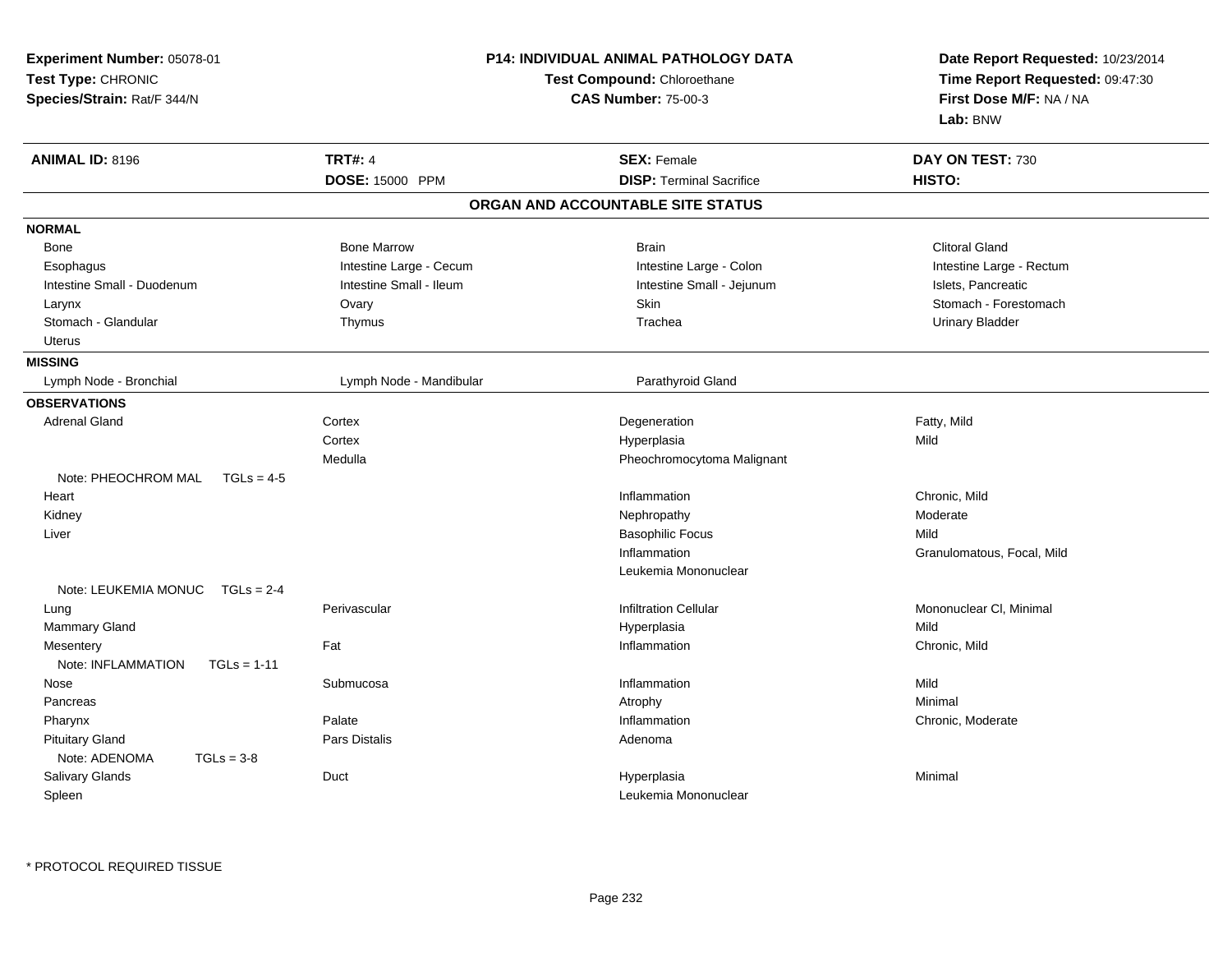| Experiment Number: 05078-01<br>Test Type: CHRONIC<br>Species/Strain: Rat/F 344/N | <b>P14: INDIVIDUAL ANIMAL PATHOLOGY DATA</b><br><b>Test Compound: Chloroethane</b><br><b>CAS Number: 75-00-3</b> |                                   | Date Report Requested: 10/23/2014<br>Time Report Requested: 09:47:30<br>First Dose M/F: NA / NA<br>Lab: BNW |
|----------------------------------------------------------------------------------|------------------------------------------------------------------------------------------------------------------|-----------------------------------|-------------------------------------------------------------------------------------------------------------|
| <b>ANIMAL ID: 8196</b>                                                           | <b>TRT#: 4</b>                                                                                                   | <b>SEX: Female</b>                | <b>DAY ON TEST: 730</b>                                                                                     |
|                                                                                  | <b>DOSE: 15000 PPM</b>                                                                                           | <b>DISP: Terminal Sacrifice</b>   | HISTO:                                                                                                      |
|                                                                                  |                                                                                                                  | ORGAN AND ACCOUNTABLE SITE STATUS |                                                                                                             |
| <b>Thyroid Gland</b>                                                             | C Cell                                                                                                           | Hyperplasia                       | Minimal                                                                                                     |
| PRIMARY CAUSE OF DEATH                                                           |                                                                                                                  |                                   |                                                                                                             |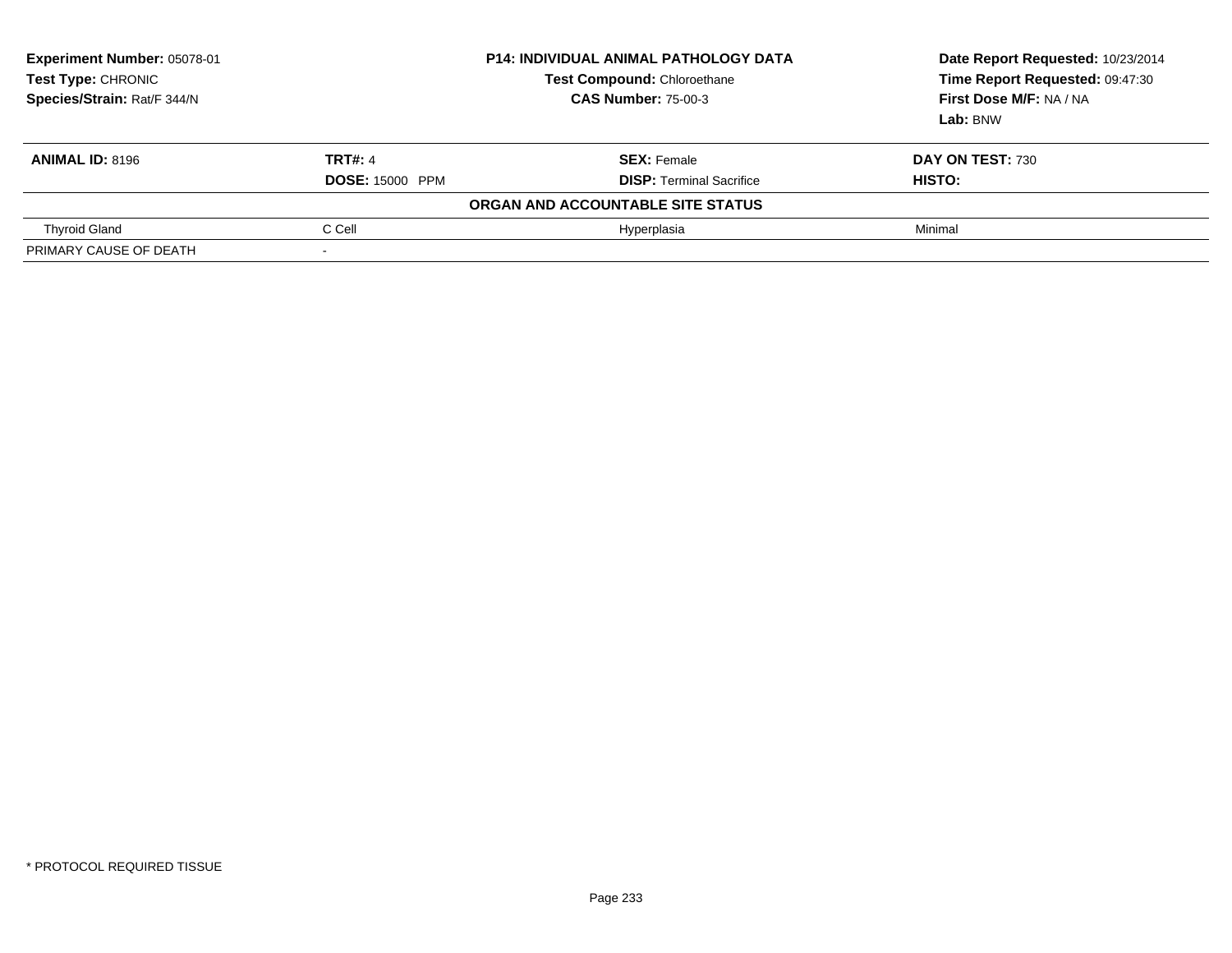| <b>P14: INDIVIDUAL ANIMAL PATHOLOGY DATA</b><br>Experiment Number: 05078-01<br>Test Type: CHRONIC<br>Test Compound: Chloroethane<br>Species/Strain: Rat/F 344/N<br><b>CAS Number: 75-00-3</b> |               |                          | Date Report Requested: 10/23/2014<br>Time Report Requested: 09:47:30<br>First Dose M/F: NA / NA<br>Lab: BNW |                                   |  |                               |  |
|-----------------------------------------------------------------------------------------------------------------------------------------------------------------------------------------------|---------------|--------------------------|-------------------------------------------------------------------------------------------------------------|-----------------------------------|--|-------------------------------|--|
| <b>ANIMAL ID: 8197</b>                                                                                                                                                                        |               | <b>TRT#: 4</b>           |                                                                                                             | <b>SEX: Female</b>                |  | DAY ON TEST: 714              |  |
|                                                                                                                                                                                               |               | DOSE: 15000 PPM          |                                                                                                             | <b>DISP:</b> Moribund Sacrifice   |  | <b>HISTO:</b>                 |  |
|                                                                                                                                                                                               |               |                          |                                                                                                             | ORGAN AND ACCOUNTABLE SITE STATUS |  |                               |  |
| <b>NORMAL</b>                                                                                                                                                                                 |               |                          |                                                                                                             |                                   |  |                               |  |
| Adrenal Gland - Medulla                                                                                                                                                                       |               | Bone                     |                                                                                                             | <b>Clitoral Gland</b>             |  | Esophagus                     |  |
| Intestine Large - Colon                                                                                                                                                                       |               | Intestine Large - Rectum |                                                                                                             | Intestine Small - Duodenum        |  | Intestine Small - Ileum       |  |
| Intestine Small - Jejunum                                                                                                                                                                     |               | Islets, Pancreatic       |                                                                                                             | Larynx                            |  | Lung                          |  |
| Lymph Node - Bronchial                                                                                                                                                                        |               | Lymph Node - Mandibular  |                                                                                                             | Ovary                             |  | Pancreas                      |  |
| <b>Pituitary Gland</b>                                                                                                                                                                        |               | Salivary Glands          |                                                                                                             | <b>Skin</b>                       |  | Stomach - Forestomach         |  |
| Stomach - Glandular                                                                                                                                                                           |               | Thymus                   |                                                                                                             | <b>Thyroid Gland</b>              |  | Trachea                       |  |
| <b>Urinary Bladder</b>                                                                                                                                                                        |               | <b>Uterus</b>            |                                                                                                             |                                   |  |                               |  |
| <b>MISSING</b>                                                                                                                                                                                |               |                          |                                                                                                             |                                   |  |                               |  |
| Parathyroid Gland                                                                                                                                                                             |               |                          |                                                                                                             |                                   |  |                               |  |
| <b>AUTO PRECLUDES DIAG.</b>                                                                                                                                                                   |               |                          |                                                                                                             |                                   |  |                               |  |
| Intestine Large - Cecum                                                                                                                                                                       |               |                          |                                                                                                             |                                   |  |                               |  |
| <b>OBSERVATIONS</b>                                                                                                                                                                           |               |                          |                                                                                                             |                                   |  |                               |  |
| <b>Adrenal Gland</b>                                                                                                                                                                          |               | Cortex                   |                                                                                                             | Degeneration                      |  | Fatty, Moderate               |  |
| <b>Bone Marrow</b>                                                                                                                                                                            |               |                          |                                                                                                             | <b>Infiltration Cellular</b>      |  | Histiocyte, Marked            |  |
| Brain                                                                                                                                                                                         |               |                          |                                                                                                             | Astrocytoma Malignant             |  |                               |  |
| Heart                                                                                                                                                                                         |               |                          |                                                                                                             | Inflammation                      |  | Chronic, Mild                 |  |
| Kidney                                                                                                                                                                                        |               |                          |                                                                                                             | Nephropathy                       |  | Mild                          |  |
| Liver                                                                                                                                                                                         |               |                          |                                                                                                             | <b>Basophilic Focus</b>           |  | Minimal                       |  |
|                                                                                                                                                                                               |               |                          |                                                                                                             | Degeneration                      |  | Fatty, Mild                   |  |
|                                                                                                                                                                                               |               |                          |                                                                                                             | Inflammation                      |  | Granulomatous, Focal, Minimal |  |
| Mammary Gland                                                                                                                                                                                 |               |                          |                                                                                                             | Fibroadenoma                      |  |                               |  |
|                                                                                                                                                                                               |               |                          |                                                                                                             | Fibroadenoma                      |  | Multiple                      |  |
| Note: FIBROADENOMA                                                                                                                                                                            | $TGLs = 2-12$ |                          |                                                                                                             |                                   |  |                               |  |
| Note: FIBROADENOMA                                                                                                                                                                            | $TGLs = 1-11$ |                          |                                                                                                             |                                   |  |                               |  |
| Nose                                                                                                                                                                                          |               | <b>Respirat Epith</b>    |                                                                                                             | Hyperplasia                       |  | Mild                          |  |
|                                                                                                                                                                                               |               | Nasolacrim Dct           |                                                                                                             | Inflammation                      |  | Suppurative, Mild             |  |
|                                                                                                                                                                                               |               | Submucosa                |                                                                                                             | Inflammation                      |  | Mild                          |  |
|                                                                                                                                                                                               |               |                          |                                                                                                             | Inflammation                      |  | Suppurative, Minimal          |  |
| Spleen                                                                                                                                                                                        |               |                          |                                                                                                             | Hematopoietic Cell Proliferation  |  | Mild                          |  |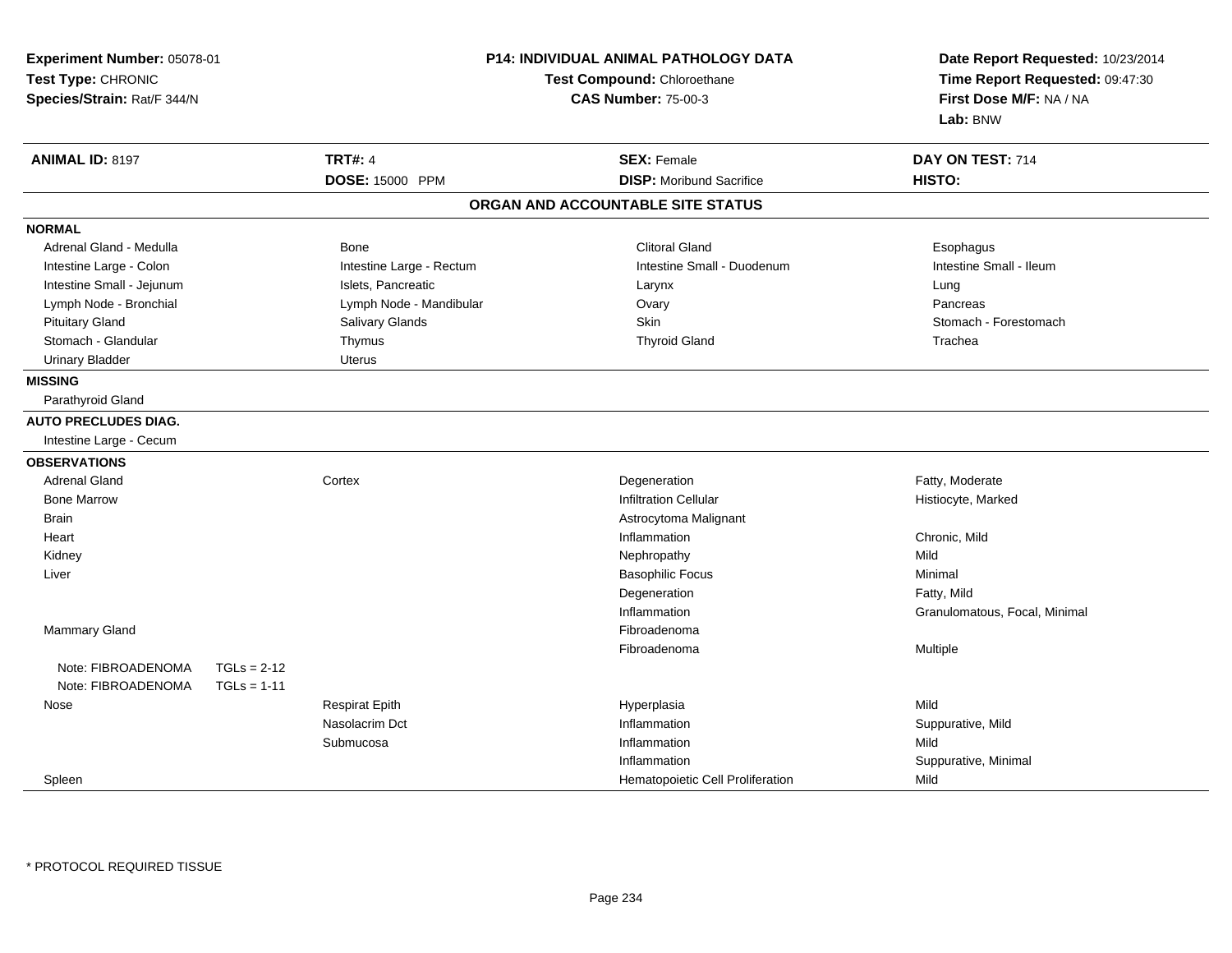| <b>Experiment Number: 05078-01</b><br>Test Type: CHRONIC<br>Species/Strain: Rat/F 344/N |                          | <b>P14: INDIVIDUAL ANIMAL PATHOLOGY DATA</b><br><b>Test Compound: Chloroethane</b><br><b>CAS Number: 75-00-3</b> | Date Report Requested: 10/23/2014<br>Time Report Requested: 09:47:30<br>First Dose M/F: NA / NA<br>Lab: BNW |
|-----------------------------------------------------------------------------------------|--------------------------|------------------------------------------------------------------------------------------------------------------|-------------------------------------------------------------------------------------------------------------|
| <b>ANIMAL ID: 8197</b>                                                                  | <b>TRT#: 4</b>           | <b>SEX:</b> Female                                                                                               | DAY ON TEST: 714                                                                                            |
|                                                                                         | <b>DOSE: 15000 PPM</b>   | <b>DISP:</b> Moribund Sacrifice                                                                                  | HISTO:                                                                                                      |
|                                                                                         |                          | ORGAN AND ACCOUNTABLE SITE STATUS                                                                                |                                                                                                             |
| PRIMARY CAUSE OF DEATH                                                                  | $\overline{\phantom{a}}$ |                                                                                                                  |                                                                                                             |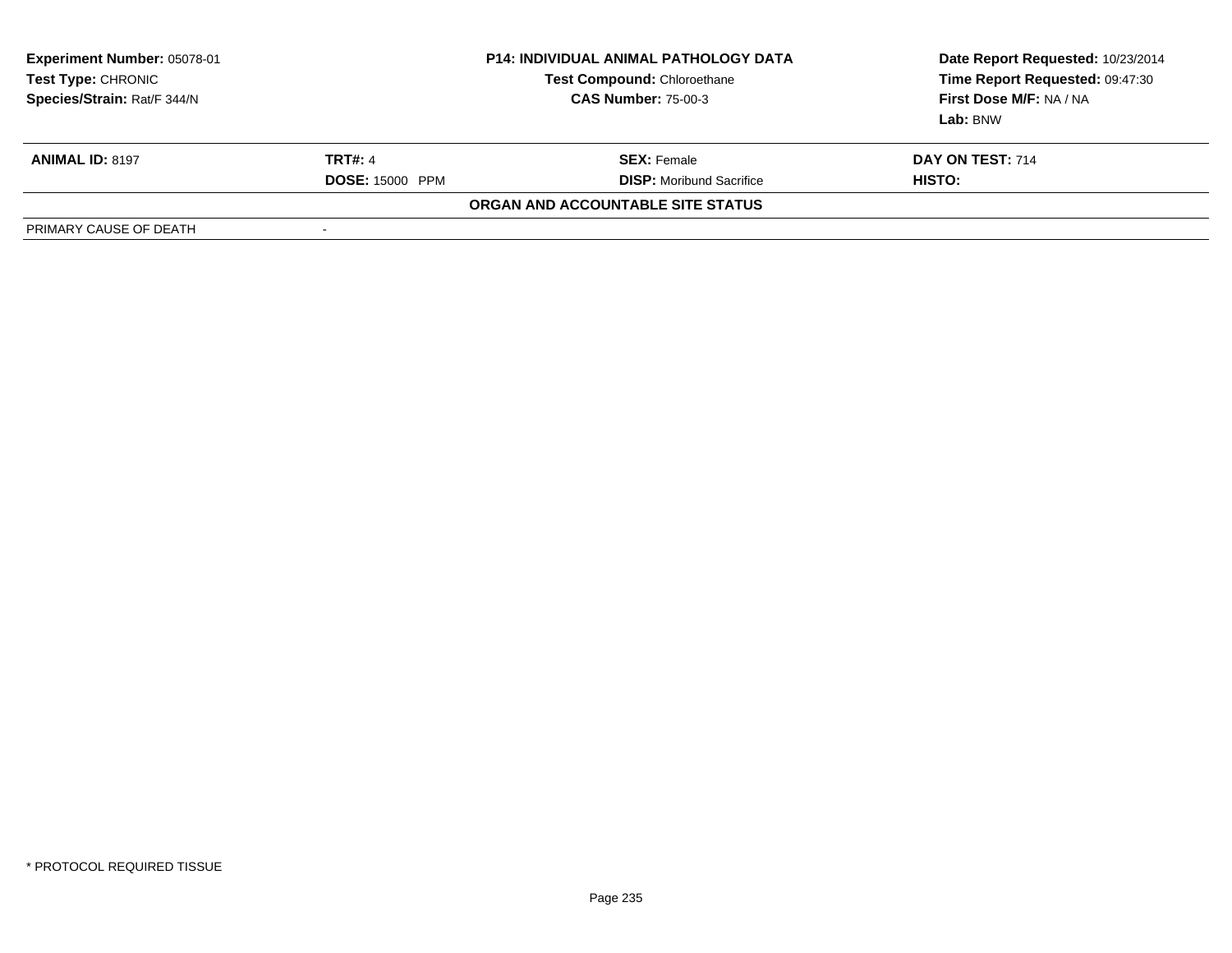| Experiment Number: 05078-01<br>Test Type: CHRONIC |                            | <b>P14: INDIVIDUAL ANIMAL PATHOLOGY DATA</b><br>Test Compound: Chloroethane | Date Report Requested: 10/23/2014<br>Time Report Requested: 09:47:30 |  |
|---------------------------------------------------|----------------------------|-----------------------------------------------------------------------------|----------------------------------------------------------------------|--|
| Species/Strain: Rat/F 344/N                       |                            | <b>CAS Number: 75-00-3</b>                                                  | First Dose M/F: NA / NA<br>Lab: BNW                                  |  |
| <b>ANIMAL ID: 8198</b>                            | <b>TRT#: 4</b>             | <b>SEX: Female</b>                                                          | DAY ON TEST: 730                                                     |  |
|                                                   | DOSE: 15000 PPM            | <b>DISP: Terminal Sacrifice</b>                                             | HISTO:                                                               |  |
|                                                   |                            | ORGAN AND ACCOUNTABLE SITE STATUS                                           |                                                                      |  |
| <b>NORMAL</b>                                     |                            |                                                                             |                                                                      |  |
| Adrenal Gland - Medulla                           | <b>Bone</b>                | <b>Bone Marrow</b>                                                          | <b>Brain</b>                                                         |  |
| <b>Clitoral Gland</b>                             | Esophagus                  | Intestine Large - Cecum                                                     | Intestine Large - Colon                                              |  |
| Intestine Large - Rectum                          | Intestine Small - Duodenum | Intestine Small - Ileum                                                     | Intestine Small - Jejunum                                            |  |
| Islets, Pancreatic                                | Larynx                     | Lung                                                                        | Lymph Node - Bronchial                                               |  |
| Lymph Node - Mandibular                           | Ovary                      | Pancreas                                                                    | Parathyroid Gland                                                    |  |
| Salivary Glands                                   | <b>Skin</b>                | Stomach - Forestomach                                                       | Stomach - Glandular                                                  |  |
| Thymus                                            | Trachea                    | <b>Urinary Bladder</b>                                                      | <b>Uterus</b>                                                        |  |
| <b>OBSERVATIONS</b>                               |                            |                                                                             |                                                                      |  |
| <b>Adrenal Gland</b>                              | Cortex                     | Degeneration                                                                | Fatty, Minimal                                                       |  |
|                                                   | Cortex                     | Hyperplasia                                                                 | Mild                                                                 |  |
| Heart                                             |                            | Inflammation                                                                | Chronic, Mild                                                        |  |
| Kidney                                            |                            | Nephropathy                                                                 | Mild                                                                 |  |
| Liver                                             |                            | Inflammation                                                                | Granulomatous, Focal, Mild                                           |  |
| <b>Mammary Gland</b>                              |                            | Hyperplasia                                                                 | Mild                                                                 |  |
| Nose                                              | Submucosa                  | Inflammation                                                                | Minimal                                                              |  |
|                                                   |                            | Inflammation                                                                | Suppurative, Minimal                                                 |  |
| <b>Pituitary Gland</b>                            | Pars Distalis              | Adenoma                                                                     |                                                                      |  |
| Note: ADENOMA<br>$TGLs = 1-8$                     |                            |                                                                             |                                                                      |  |
| Spleen                                            |                            | Pigmentation                                                                | Hemosiderin, Mild                                                    |  |
| <b>Thyroid Gland</b>                              | C Cell                     | Hyperplasia                                                                 | Minimal                                                              |  |
| PRIMARY CAUSE OF DEATH                            |                            |                                                                             |                                                                      |  |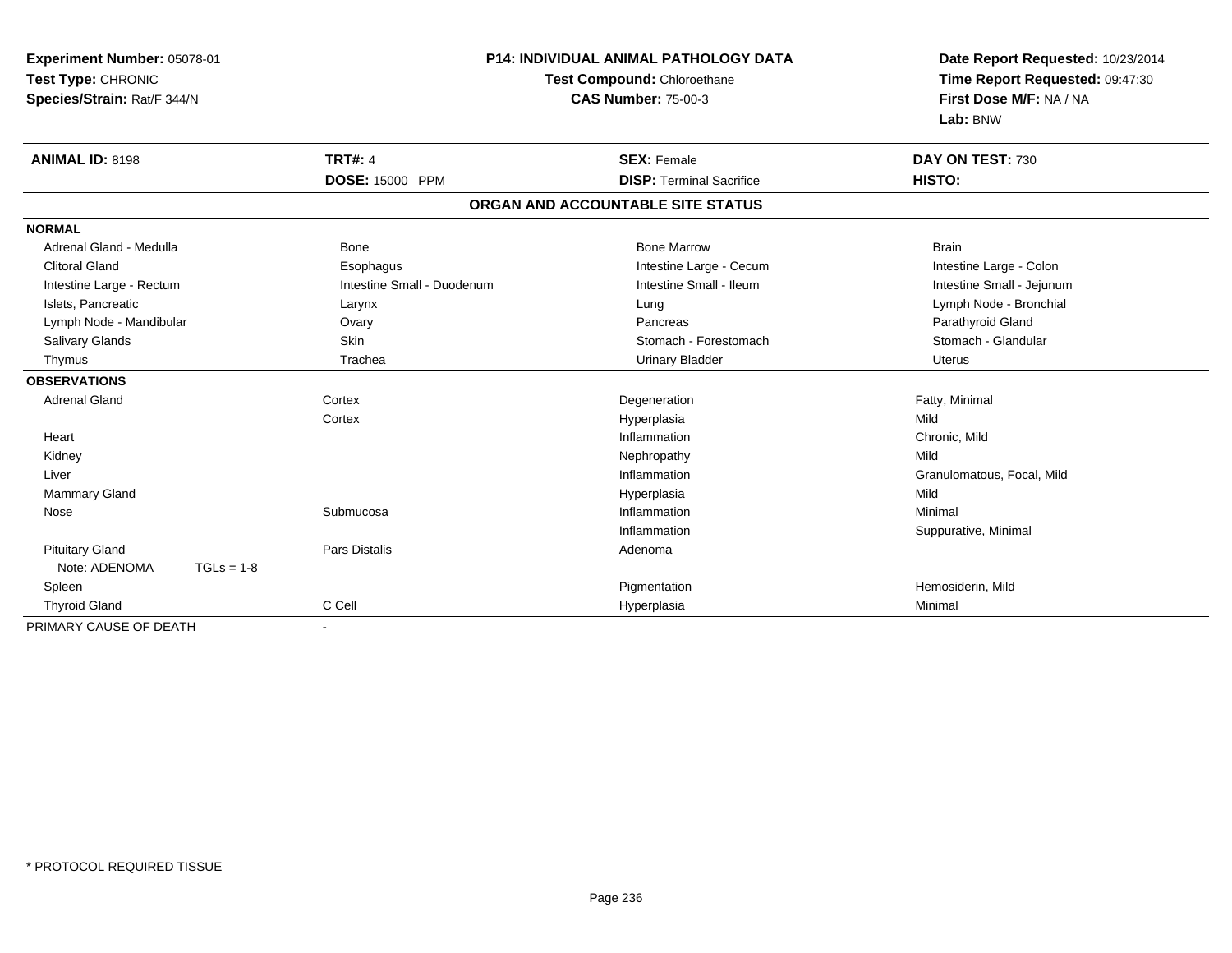| Experiment Number: 05078-01           | <b>P14: INDIVIDUAL ANIMAL PATHOLOGY DATA</b><br>Test Compound: Chloroethane<br><b>CAS Number: 75-00-3</b> |                                   | Date Report Requested: 10/23/2014 |  |
|---------------------------------------|-----------------------------------------------------------------------------------------------------------|-----------------------------------|-----------------------------------|--|
| Test Type: CHRONIC                    |                                                                                                           |                                   | Time Report Requested: 09:47:30   |  |
| Species/Strain: Rat/F 344/N           |                                                                                                           |                                   | First Dose M/F: NA / NA           |  |
|                                       |                                                                                                           |                                   | Lab: BNW                          |  |
| <b>ANIMAL ID: 8199</b>                | <b>TRT#: 4</b>                                                                                            | <b>SEX: Female</b>                | DAY ON TEST: 546                  |  |
|                                       | <b>DOSE: 15000 PPM</b>                                                                                    | <b>DISP: Natural Death</b>        | HISTO:                            |  |
|                                       |                                                                                                           | ORGAN AND ACCOUNTABLE SITE STATUS |                                   |  |
| <b>NORMAL</b>                         |                                                                                                           |                                   |                                   |  |
| <b>Adrenal Gland - Cortex</b>         | Bone                                                                                                      | <b>Bone Marrow</b>                | <b>Brain</b>                      |  |
| Esophagus                             | Eye                                                                                                       | Intestine Large - Cecum           | Intestine Large - Colon           |  |
| Intestine Large - Rectum              | Intestine Small - Duodenum                                                                                | Intestine Small - Ileum           | Intestine Small - Jejunum         |  |
| Islets, Pancreatic                    | Larynx                                                                                                    | Lymph Node - Bronchial            | Lymph Node - Mandibular           |  |
| Ovary                                 | Pancreas                                                                                                  | Parathyroid Gland                 | Salivary Glands                   |  |
| Skin                                  | Spleen                                                                                                    | Stomach - Forestomach             | Stomach - Glandular               |  |
| Thymus                                | <b>Thyroid Gland</b>                                                                                      | Trachea                           | <b>Urinary Bladder</b>            |  |
| <b>Uterus</b>                         |                                                                                                           |                                   |                                   |  |
| <b>MISSING</b>                        |                                                                                                           |                                   |                                   |  |
| Adrenal Gland - Medulla               |                                                                                                           |                                   |                                   |  |
| <b>OBSERVATIONS</b>                   |                                                                                                           |                                   |                                   |  |
| <b>Clitoral Gland</b>                 |                                                                                                           | Hyperplasia                       | Marked                            |  |
|                                       |                                                                                                           | Inflammation                      | Suppurative, Moderate             |  |
| Note: INFLAMMATION<br>$TGLs = 4-7$    |                                                                                                           |                                   |                                   |  |
| Heart                                 |                                                                                                           | Inflammation                      | Chronic, Minimal                  |  |
| Kidney                                |                                                                                                           | Nephropathy                       | Mild                              |  |
| Liver                                 |                                                                                                           | Inflammation                      | Granulomatous, Focal, Minimal     |  |
| Lung                                  |                                                                                                           | Congestion                        | Moderate                          |  |
| [Congestion TGLS = 2-3]               |                                                                                                           |                                   |                                   |  |
| Mammary Gland                         |                                                                                                           | Hyperplasia                       | Mild                              |  |
| Nose                                  | <b>Respirat Epith</b>                                                                                     | Hyperplasia                       | Minimal                           |  |
|                                       | Nasolacrim Dct                                                                                            | Inflammation                      | Suppurative, Mild                 |  |
|                                       | Submucosa                                                                                                 | Inflammation                      | Minimal                           |  |
| Note: INFLAMMATION<br>$TGLs = 1-9+10$ |                                                                                                           |                                   |                                   |  |
| <b>Pituitary Gland</b>                | <b>Pars Distalis</b>                                                                                      | Adenoma                           |                                   |  |
| Note: ADENOMA<br>$TGLs = 3-8$         |                                                                                                           |                                   |                                   |  |
| PRIMARY CAUSE OF DEATH                | $\blacksquare$                                                                                            |                                   |                                   |  |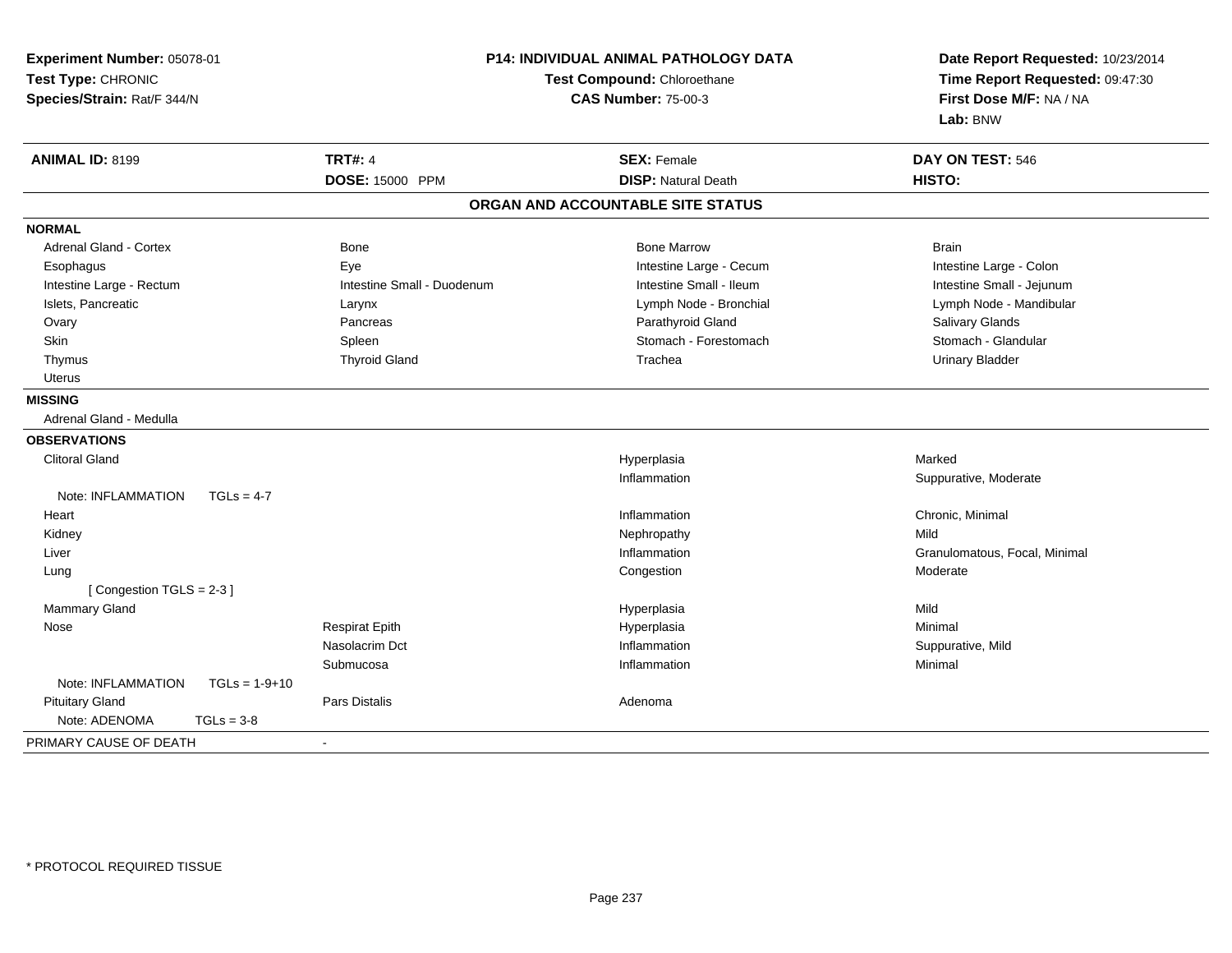| Experiment Number: 05078-01<br>Test Type: CHRONIC<br>Species/Strain: Rat/F 344/N | <b>P14: INDIVIDUAL ANIMAL PATHOLOGY DATA</b><br>Test Compound: Chloroethane<br><b>CAS Number: 75-00-3</b> |                                   | Date Report Requested: 10/23/2014<br>Time Report Requested: 09:47:30<br>First Dose M/F: NA / NA<br>Lab: BNW |
|----------------------------------------------------------------------------------|-----------------------------------------------------------------------------------------------------------|-----------------------------------|-------------------------------------------------------------------------------------------------------------|
| <b>ANIMAL ID: 8200</b>                                                           | <b>TRT#: 4</b>                                                                                            | <b>SEX: Female</b>                | DAY ON TEST: 563                                                                                            |
|                                                                                  | DOSE: 15000 PPM                                                                                           | <b>DISP:</b> Moribund Sacrifice   | <b>HISTO:</b>                                                                                               |
|                                                                                  |                                                                                                           | ORGAN AND ACCOUNTABLE SITE STATUS |                                                                                                             |
| <b>NORMAL</b>                                                                    |                                                                                                           |                                   |                                                                                                             |
| Adrenal Gland - Medulla                                                          | <b>Bone</b>                                                                                               | <b>Bone Marrow</b>                | <b>Brain</b>                                                                                                |
| <b>Clitoral Gland</b>                                                            | Esophagus                                                                                                 | Heart                             | Intestine Large - Colon                                                                                     |
| Intestine Large - Rectum                                                         | Intestine Small - Duodenum                                                                                | Intestine Small - Ileum           | Intestine Small - Jejunum                                                                                   |
| Islets, Pancreatic                                                               | Larynx                                                                                                    | Ovary                             | Pancreas                                                                                                    |
| Parathyroid Gland                                                                | Salivary Glands                                                                                           | <b>Skin</b>                       | Stomach - Forestomach                                                                                       |
| Stomach - Glandular                                                              | Thymus                                                                                                    | <b>Thyroid Gland</b>              | Trachea                                                                                                     |
| <b>Urinary Bladder</b>                                                           | Uterus                                                                                                    |                                   |                                                                                                             |
| <b>MISSING</b>                                                                   |                                                                                                           |                                   |                                                                                                             |
| Lymph Node - Mandibular                                                          |                                                                                                           |                                   |                                                                                                             |
| <b>OBSERVATIONS</b>                                                              |                                                                                                           |                                   |                                                                                                             |
| <b>Adrenal Gland</b>                                                             | Cortex                                                                                                    | Hematopoietic Cell Proliferation  | Mild                                                                                                        |
| Intestine Large                                                                  | Cecum                                                                                                     | Parasite Metazoan                 |                                                                                                             |
| Kidney                                                                           |                                                                                                           | Nephropathy                       | Minimal                                                                                                     |
| Liver                                                                            |                                                                                                           | Leukemia Mononuclear              |                                                                                                             |
|                                                                                  |                                                                                                           | <b>Necrosis</b>                   | Mild                                                                                                        |
| Lung                                                                             |                                                                                                           | <b>Infiltration Cellular</b>      | Histiocyte, Minimal                                                                                         |
|                                                                                  |                                                                                                           | Inflammation                      | Chronic, Focal, Mild                                                                                        |
|                                                                                  |                                                                                                           | Leukemia Mononuclear              |                                                                                                             |
| Lymph Node                                                                       | <b>Bronchial</b>                                                                                          | Leukemia Mononuclear              |                                                                                                             |
| <b>Mammary Gland</b>                                                             |                                                                                                           | Hyperplasia                       | Mild                                                                                                        |
| Nose                                                                             | Submucosa                                                                                                 | Inflammation                      | Minimal                                                                                                     |
| <b>Pituitary Gland</b>                                                           | Pars Distalis                                                                                             | Adenoma                           |                                                                                                             |
| Note: ADENOMA<br>$TGLs = 2-8$                                                    |                                                                                                           |                                   |                                                                                                             |
| Spleen                                                                           |                                                                                                           | Leukemia Mononuclear              |                                                                                                             |
| Note: LEUKEMIA MONUC<br>$TGLs = 1-4$                                             |                                                                                                           |                                   |                                                                                                             |
| PRIMARY CAUSE OF DEATH                                                           | $\blacksquare$                                                                                            |                                   |                                                                                                             |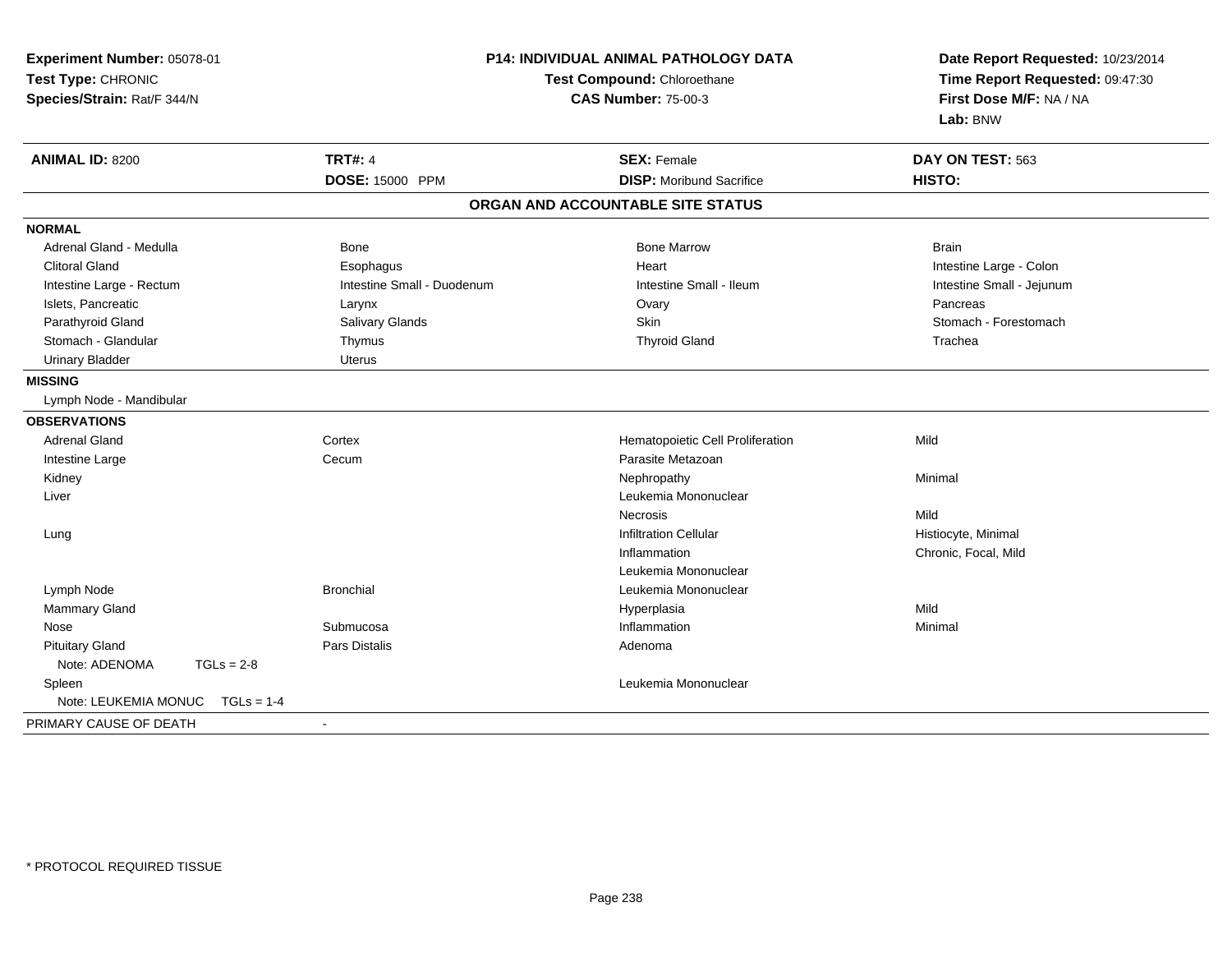| Experiment Number: 05078-01<br>Test Type: CHRONIC<br>Species/Strain: Rat/F 344/N | P14: INDIVIDUAL ANIMAL PATHOLOGY DATA<br>Test Compound: Chloroethane<br><b>CAS Number: 75-00-3</b> |                                   | Date Report Requested: 10/23/2014<br>Time Report Requested: 09:47:30<br>First Dose M/F: NA / NA<br>Lab: BNW |  |
|----------------------------------------------------------------------------------|----------------------------------------------------------------------------------------------------|-----------------------------------|-------------------------------------------------------------------------------------------------------------|--|
| <b>ANIMAL ID: 9451</b>                                                           | <b>TRT#: 3</b>                                                                                     | <b>SEX: Female</b>                | DAY ON TEST: 729                                                                                            |  |
|                                                                                  | <b>DOSE: CONTROL</b>                                                                               | <b>DISP: Terminal Sacrifice</b>   | <b>HISTO:</b>                                                                                               |  |
|                                                                                  |                                                                                                    | ORGAN AND ACCOUNTABLE SITE STATUS |                                                                                                             |  |
| <b>NORMAL</b>                                                                    |                                                                                                    |                                   |                                                                                                             |  |
| Bone                                                                             | <b>Bone Marrow</b>                                                                                 | <b>Brain</b>                      | Esophagus                                                                                                   |  |
| Intestine Large - Cecum                                                          | Intestine Large - Colon                                                                            | Intestine Large - Rectum          | Intestine Small - Ileum                                                                                     |  |
| Intestine Small - Jejunum                                                        | Islets, Pancreatic                                                                                 | Lymph Node - Bronchial            | Lymph Node - Mandibular                                                                                     |  |
| Nose                                                                             | Ovary                                                                                              | Pancreas                          | Salivary Glands                                                                                             |  |
| Skin                                                                             | Stomach - Forestomach                                                                              | Stomach - Glandular               | Thymus                                                                                                      |  |
| Trachea                                                                          | <b>Urinary Bladder</b>                                                                             | <b>Uterus</b>                     |                                                                                                             |  |
| <b>MISSING</b>                                                                   |                                                                                                    |                                   |                                                                                                             |  |
| Adrenal Gland - Medulla                                                          | <b>Clitoral Gland</b>                                                                              | Parathyroid Gland                 |                                                                                                             |  |
| <b>INSUFFICIENT TISSUE</b>                                                       |                                                                                                    |                                   |                                                                                                             |  |
| Intestine Small - Duodenum                                                       |                                                                                                    |                                   |                                                                                                             |  |
| <b>OBSERVATIONS</b>                                                              |                                                                                                    |                                   |                                                                                                             |  |
| <b>Adrenal Gland</b>                                                             | Cortex                                                                                             | Hyperplasia                       | Mild                                                                                                        |  |
| Heart                                                                            |                                                                                                    | Inflammation                      | Chronic, Mild                                                                                               |  |
| Kidney                                                                           |                                                                                                    | Nephropathy                       | Mild                                                                                                        |  |
| Larynx                                                                           |                                                                                                    | Inflammation                      | Suppurative, Mild                                                                                           |  |
| Liver                                                                            |                                                                                                    | Degeneration                      | Fatty, Mild                                                                                                 |  |
|                                                                                  |                                                                                                    | Leukemia Mononuclear              |                                                                                                             |  |
| Note: LEUKEMIA MONUC<br>$TGLs = 2-4$                                             |                                                                                                    |                                   |                                                                                                             |  |
| Lung                                                                             |                                                                                                    | Leukemia Mononuclear              |                                                                                                             |  |
| <b>Mammary Gland</b>                                                             |                                                                                                    | Hyperplasia                       | Mild                                                                                                        |  |
| <b>Pituitary Gland</b>                                                           | Pars Distalis                                                                                      | Adenoma                           |                                                                                                             |  |
| Note: ADENOMA<br>$TGLs = 3-8$                                                    |                                                                                                    |                                   |                                                                                                             |  |
| Spleen                                                                           |                                                                                                    | Leukemia Mononuclear              |                                                                                                             |  |
| Note: LEUKEMIA MONUC<br>$TGLs = 1-4$                                             |                                                                                                    |                                   |                                                                                                             |  |
| <b>Thyroid Gland</b>                                                             | C Cell                                                                                             | Adenoma                           |                                                                                                             |  |
| PRIMARY CAUSE OF DEATH                                                           |                                                                                                    |                                   |                                                                                                             |  |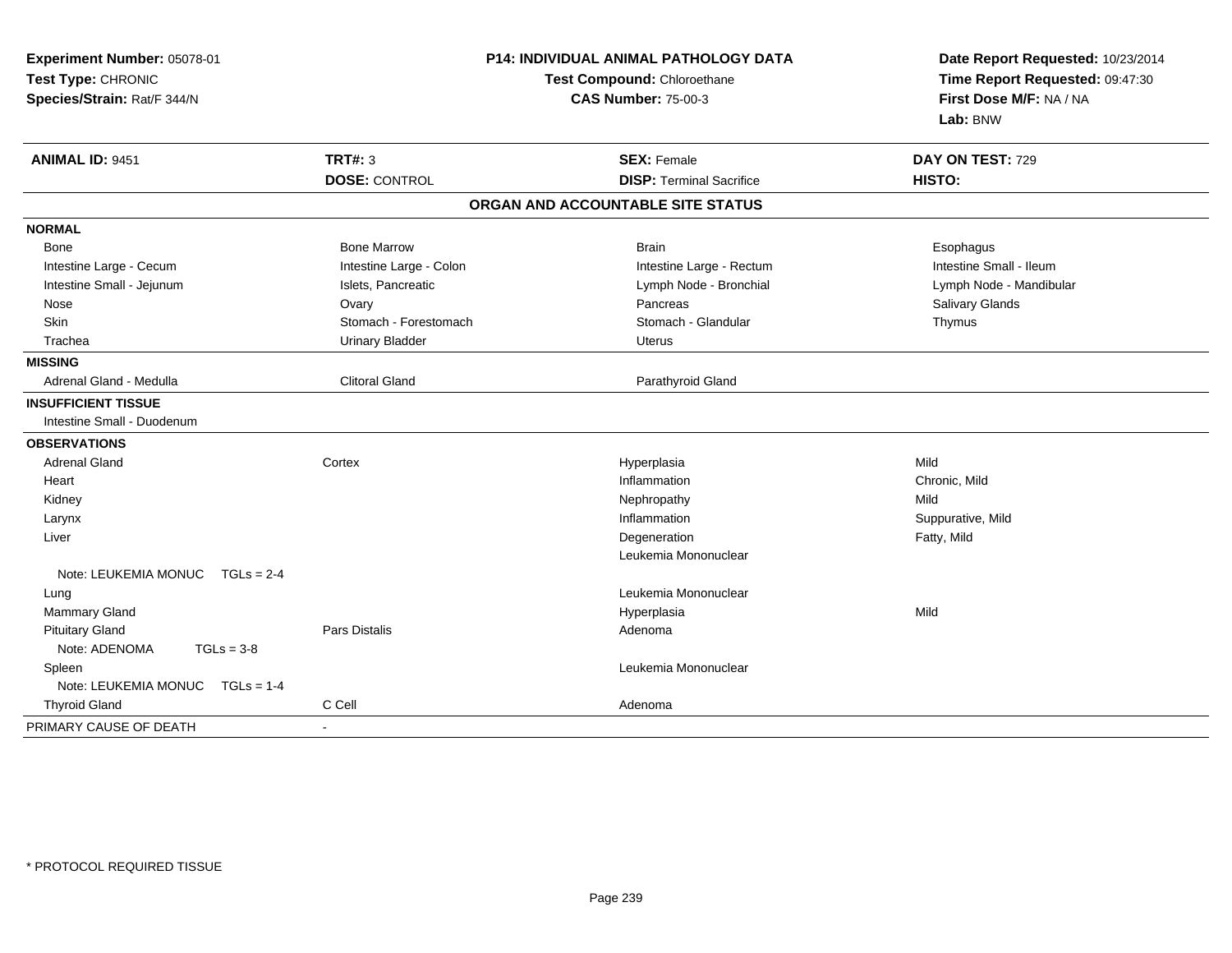| Experiment Number: 05078-01<br>Test Type: CHRONIC<br>Species/Strain: Rat/F 344/N |                          | <b>P14: INDIVIDUAL ANIMAL PATHOLOGY DATA</b><br>Test Compound: Chloroethane<br><b>CAS Number: 75-00-3</b> |                               |
|----------------------------------------------------------------------------------|--------------------------|-----------------------------------------------------------------------------------------------------------|-------------------------------|
| <b>ANIMAL ID: 9452</b>                                                           | TRT#: 3                  | <b>SEX: Female</b>                                                                                        | DAY ON TEST: 611              |
|                                                                                  | <b>DOSE: CONTROL</b>     | <b>DISP:</b> Moribund Sacrifice                                                                           | HISTO:                        |
|                                                                                  |                          | ORGAN AND ACCOUNTABLE SITE STATUS                                                                         |                               |
| <b>NORMAL</b>                                                                    |                          |                                                                                                           |                               |
| Bone                                                                             | <b>Bone Marrow</b>       | <b>Brain</b>                                                                                              | Intestine Large - Cecum       |
| Intestine Large - Colon                                                          | Intestine Large - Rectum | Intestine Small - Duodenum                                                                                | Intestine Small - Ileum       |
| Intestine Small - Jejunum                                                        | Islets, Pancreatic       | Larynx                                                                                                    | Lymph Node - Bronchial        |
| Lymph Node - Mandibular                                                          | Nose                     | Ovary                                                                                                     | Salivary Glands               |
| <b>Skin</b>                                                                      | Spleen                   | Stomach - Forestomach                                                                                     | Stomach - Glandular           |
| Trachea                                                                          | <b>Urinary Bladder</b>   | <b>Uterus</b>                                                                                             |                               |
| <b>MISSING</b>                                                                   |                          |                                                                                                           |                               |
| Adrenal Gland - Medulla                                                          | Esophagus                | Parathyroid Gland                                                                                         | Thymus                        |
| <b>Thyroid Gland</b>                                                             |                          |                                                                                                           |                               |
| <b>OBSERVATIONS</b>                                                              |                          |                                                                                                           |                               |
| <b>Adrenal Gland</b>                                                             | Cortex                   | Degeneration                                                                                              | Fatty, Minimal                |
| <b>Clitoral Gland</b>                                                            |                          | Inflammation                                                                                              | Suppurative, Minimal          |
| Heart                                                                            |                          | Inflammation                                                                                              | Chronic, Minimal              |
| Kidney                                                                           |                          | Nephropathy                                                                                               | Moderate                      |
| Liver                                                                            |                          | <b>Basophilic Focus</b>                                                                                   | Minimal                       |
|                                                                                  |                          | Inflammation                                                                                              | Granulomatous, Focal, Minimal |
| Lung                                                                             | Perivascular             | <b>Infiltration Cellular</b>                                                                              | Mononuclear CI, Mild          |
|                                                                                  |                          | <b>Infiltration Cellular</b>                                                                              | Histiocyte, Minimal           |
| Mammary Gland                                                                    |                          | Hyperplasia                                                                                               | Mild                          |
| Pancreas                                                                         |                          | Atrophy                                                                                                   | Minimal                       |
| <b>Pituitary Gland</b>                                                           | Pars Distalis            | Adenoma                                                                                                   |                               |
| Note: ADENOMA<br>$TGLs = 1-8$                                                    |                          |                                                                                                           |                               |
| PRIMARY CAUSE OF DEATH                                                           |                          |                                                                                                           |                               |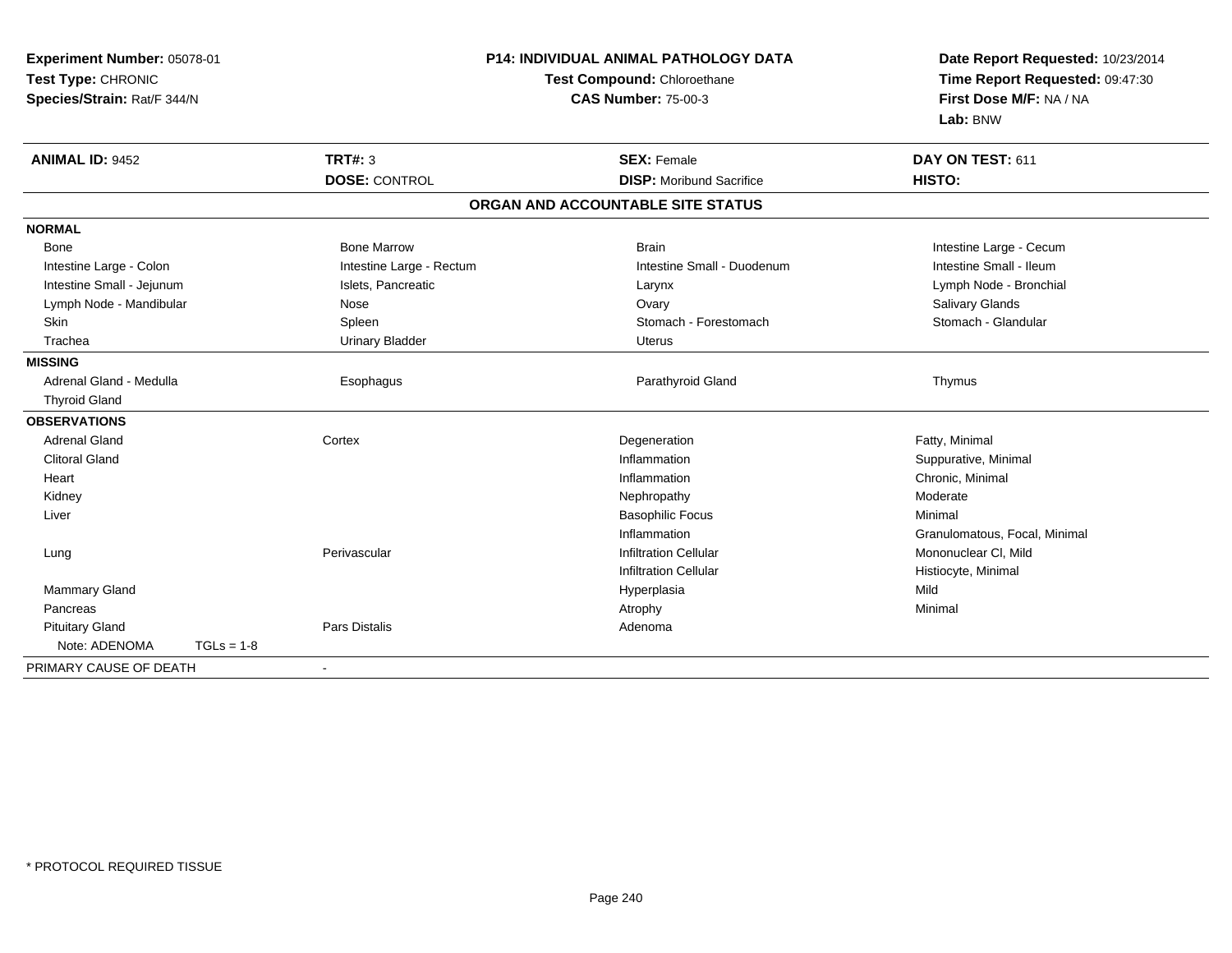| <b>TRT#: 3</b><br><b>ANIMAL ID: 9453</b><br><b>SEX: Female</b><br>DAY ON TEST: 668<br><b>DOSE: CONTROL</b><br><b>DISP:</b> Moribund Sacrifice<br>HISTO:<br>ORGAN AND ACCOUNTABLE SITE STATUS<br><b>Clitoral Gland</b><br>Intestine Large - Cecum<br><b>Bone</b><br>Esophagus<br>Intestine Large - Rectum<br>Intestine Small - Duodenum<br>Intestine Small - Jejunum<br>Intestine Large - Colon<br>Parathyroid Gland<br>Islets, Pancreatic<br>Ovary<br>Larynx<br>Stomach - Forestomach<br>Stomach - Glandular<br>Salivary Glands<br>Skin<br><b>Urinary Bladder</b><br>Trachea<br><b>Uterus</b><br>Intestine Small - Ileum<br><b>OBSERVATIONS</b><br>Cortex<br><b>Adrenal Gland</b><br>Leukemia Mononuclear<br>Medulla<br>Leukemia Mononuclear<br>Mild<br>Cortex<br><b>Necrosis</b><br><b>Bone Marrow</b><br>Leukemia Mononuclear<br>Myelofibrosis<br>Mild<br><b>Brain</b><br>Leukemia Mononuclear<br>Chronic, Mild<br>Heart<br>Inflammation<br>Leukemia Mononuclear<br>Inflammation<br>Suppurative, Mild<br>Kidney<br>Leukemia Mononuclear<br>Mild<br>Nephropathy<br>Minimal<br><b>Basophilic Focus</b><br>Liver<br>Leukemia Mononuclear<br>Necrosis<br>Minimal<br>Leukemia Mononuclear<br>Lung<br><b>Bronchial</b><br>Leukemia Mononuclear<br>Lymph Node<br>Mandibular<br>Leukemia Mononuclear<br>Leukemia Mononuclear<br>Mesenteric<br><b>Mammary Gland</b><br>Mild<br>Hyperplasia<br>Leukemia Mononuclear<br>Nose<br>Mild<br>Thrombosis<br>Leukemia Mononuclear<br>Pancreas | Experiment Number: 05078-01<br>Test Type: CHRONIC<br>Species/Strain: Rat/F 344/N | P14: INDIVIDUAL ANIMAL PATHOLOGY DATA<br>Test Compound: Chloroethane<br><b>CAS Number: 75-00-3</b> |  | Date Report Requested: 10/23/2014<br>Time Report Requested: 09:47:30<br>First Dose M/F: NA / NA<br>Lab: BNW |
|-------------------------------------------------------------------------------------------------------------------------------------------------------------------------------------------------------------------------------------------------------------------------------------------------------------------------------------------------------------------------------------------------------------------------------------------------------------------------------------------------------------------------------------------------------------------------------------------------------------------------------------------------------------------------------------------------------------------------------------------------------------------------------------------------------------------------------------------------------------------------------------------------------------------------------------------------------------------------------------------------------------------------------------------------------------------------------------------------------------------------------------------------------------------------------------------------------------------------------------------------------------------------------------------------------------------------------------------------------------------------------------------------------------------------------------------------------------------------------|----------------------------------------------------------------------------------|----------------------------------------------------------------------------------------------------|--|-------------------------------------------------------------------------------------------------------------|
|                                                                                                                                                                                                                                                                                                                                                                                                                                                                                                                                                                                                                                                                                                                                                                                                                                                                                                                                                                                                                                                                                                                                                                                                                                                                                                                                                                                                                                                                               |                                                                                  |                                                                                                    |  |                                                                                                             |
|                                                                                                                                                                                                                                                                                                                                                                                                                                                                                                                                                                                                                                                                                                                                                                                                                                                                                                                                                                                                                                                                                                                                                                                                                                                                                                                                                                                                                                                                               |                                                                                  |                                                                                                    |  |                                                                                                             |
|                                                                                                                                                                                                                                                                                                                                                                                                                                                                                                                                                                                                                                                                                                                                                                                                                                                                                                                                                                                                                                                                                                                                                                                                                                                                                                                                                                                                                                                                               | <b>NORMAL</b>                                                                    |                                                                                                    |  |                                                                                                             |
|                                                                                                                                                                                                                                                                                                                                                                                                                                                                                                                                                                                                                                                                                                                                                                                                                                                                                                                                                                                                                                                                                                                                                                                                                                                                                                                                                                                                                                                                               |                                                                                  |                                                                                                    |  |                                                                                                             |
|                                                                                                                                                                                                                                                                                                                                                                                                                                                                                                                                                                                                                                                                                                                                                                                                                                                                                                                                                                                                                                                                                                                                                                                                                                                                                                                                                                                                                                                                               |                                                                                  |                                                                                                    |  |                                                                                                             |
|                                                                                                                                                                                                                                                                                                                                                                                                                                                                                                                                                                                                                                                                                                                                                                                                                                                                                                                                                                                                                                                                                                                                                                                                                                                                                                                                                                                                                                                                               |                                                                                  |                                                                                                    |  |                                                                                                             |
|                                                                                                                                                                                                                                                                                                                                                                                                                                                                                                                                                                                                                                                                                                                                                                                                                                                                                                                                                                                                                                                                                                                                                                                                                                                                                                                                                                                                                                                                               |                                                                                  |                                                                                                    |  |                                                                                                             |
|                                                                                                                                                                                                                                                                                                                                                                                                                                                                                                                                                                                                                                                                                                                                                                                                                                                                                                                                                                                                                                                                                                                                                                                                                                                                                                                                                                                                                                                                               |                                                                                  |                                                                                                    |  |                                                                                                             |
|                                                                                                                                                                                                                                                                                                                                                                                                                                                                                                                                                                                                                                                                                                                                                                                                                                                                                                                                                                                                                                                                                                                                                                                                                                                                                                                                                                                                                                                                               | <b>MISSING</b>                                                                   |                                                                                                    |  |                                                                                                             |
|                                                                                                                                                                                                                                                                                                                                                                                                                                                                                                                                                                                                                                                                                                                                                                                                                                                                                                                                                                                                                                                                                                                                                                                                                                                                                                                                                                                                                                                                               |                                                                                  |                                                                                                    |  |                                                                                                             |
|                                                                                                                                                                                                                                                                                                                                                                                                                                                                                                                                                                                                                                                                                                                                                                                                                                                                                                                                                                                                                                                                                                                                                                                                                                                                                                                                                                                                                                                                               |                                                                                  |                                                                                                    |  |                                                                                                             |
|                                                                                                                                                                                                                                                                                                                                                                                                                                                                                                                                                                                                                                                                                                                                                                                                                                                                                                                                                                                                                                                                                                                                                                                                                                                                                                                                                                                                                                                                               |                                                                                  |                                                                                                    |  |                                                                                                             |
|                                                                                                                                                                                                                                                                                                                                                                                                                                                                                                                                                                                                                                                                                                                                                                                                                                                                                                                                                                                                                                                                                                                                                                                                                                                                                                                                                                                                                                                                               |                                                                                  |                                                                                                    |  |                                                                                                             |
|                                                                                                                                                                                                                                                                                                                                                                                                                                                                                                                                                                                                                                                                                                                                                                                                                                                                                                                                                                                                                                                                                                                                                                                                                                                                                                                                                                                                                                                                               |                                                                                  |                                                                                                    |  |                                                                                                             |
|                                                                                                                                                                                                                                                                                                                                                                                                                                                                                                                                                                                                                                                                                                                                                                                                                                                                                                                                                                                                                                                                                                                                                                                                                                                                                                                                                                                                                                                                               |                                                                                  |                                                                                                    |  |                                                                                                             |
|                                                                                                                                                                                                                                                                                                                                                                                                                                                                                                                                                                                                                                                                                                                                                                                                                                                                                                                                                                                                                                                                                                                                                                                                                                                                                                                                                                                                                                                                               |                                                                                  |                                                                                                    |  |                                                                                                             |
|                                                                                                                                                                                                                                                                                                                                                                                                                                                                                                                                                                                                                                                                                                                                                                                                                                                                                                                                                                                                                                                                                                                                                                                                                                                                                                                                                                                                                                                                               |                                                                                  |                                                                                                    |  |                                                                                                             |
|                                                                                                                                                                                                                                                                                                                                                                                                                                                                                                                                                                                                                                                                                                                                                                                                                                                                                                                                                                                                                                                                                                                                                                                                                                                                                                                                                                                                                                                                               |                                                                                  |                                                                                                    |  |                                                                                                             |
|                                                                                                                                                                                                                                                                                                                                                                                                                                                                                                                                                                                                                                                                                                                                                                                                                                                                                                                                                                                                                                                                                                                                                                                                                                                                                                                                                                                                                                                                               |                                                                                  |                                                                                                    |  |                                                                                                             |
|                                                                                                                                                                                                                                                                                                                                                                                                                                                                                                                                                                                                                                                                                                                                                                                                                                                                                                                                                                                                                                                                                                                                                                                                                                                                                                                                                                                                                                                                               |                                                                                  |                                                                                                    |  |                                                                                                             |
|                                                                                                                                                                                                                                                                                                                                                                                                                                                                                                                                                                                                                                                                                                                                                                                                                                                                                                                                                                                                                                                                                                                                                                                                                                                                                                                                                                                                                                                                               |                                                                                  |                                                                                                    |  |                                                                                                             |
|                                                                                                                                                                                                                                                                                                                                                                                                                                                                                                                                                                                                                                                                                                                                                                                                                                                                                                                                                                                                                                                                                                                                                                                                                                                                                                                                                                                                                                                                               |                                                                                  |                                                                                                    |  |                                                                                                             |
|                                                                                                                                                                                                                                                                                                                                                                                                                                                                                                                                                                                                                                                                                                                                                                                                                                                                                                                                                                                                                                                                                                                                                                                                                                                                                                                                                                                                                                                                               |                                                                                  |                                                                                                    |  |                                                                                                             |
|                                                                                                                                                                                                                                                                                                                                                                                                                                                                                                                                                                                                                                                                                                                                                                                                                                                                                                                                                                                                                                                                                                                                                                                                                                                                                                                                                                                                                                                                               |                                                                                  |                                                                                                    |  |                                                                                                             |
|                                                                                                                                                                                                                                                                                                                                                                                                                                                                                                                                                                                                                                                                                                                                                                                                                                                                                                                                                                                                                                                                                                                                                                                                                                                                                                                                                                                                                                                                               |                                                                                  |                                                                                                    |  |                                                                                                             |
|                                                                                                                                                                                                                                                                                                                                                                                                                                                                                                                                                                                                                                                                                                                                                                                                                                                                                                                                                                                                                                                                                                                                                                                                                                                                                                                                                                                                                                                                               |                                                                                  |                                                                                                    |  |                                                                                                             |
|                                                                                                                                                                                                                                                                                                                                                                                                                                                                                                                                                                                                                                                                                                                                                                                                                                                                                                                                                                                                                                                                                                                                                                                                                                                                                                                                                                                                                                                                               |                                                                                  |                                                                                                    |  |                                                                                                             |
|                                                                                                                                                                                                                                                                                                                                                                                                                                                                                                                                                                                                                                                                                                                                                                                                                                                                                                                                                                                                                                                                                                                                                                                                                                                                                                                                                                                                                                                                               |                                                                                  |                                                                                                    |  |                                                                                                             |
|                                                                                                                                                                                                                                                                                                                                                                                                                                                                                                                                                                                                                                                                                                                                                                                                                                                                                                                                                                                                                                                                                                                                                                                                                                                                                                                                                                                                                                                                               |                                                                                  |                                                                                                    |  |                                                                                                             |
|                                                                                                                                                                                                                                                                                                                                                                                                                                                                                                                                                                                                                                                                                                                                                                                                                                                                                                                                                                                                                                                                                                                                                                                                                                                                                                                                                                                                                                                                               |                                                                                  |                                                                                                    |  |                                                                                                             |
|                                                                                                                                                                                                                                                                                                                                                                                                                                                                                                                                                                                                                                                                                                                                                                                                                                                                                                                                                                                                                                                                                                                                                                                                                                                                                                                                                                                                                                                                               |                                                                                  |                                                                                                    |  |                                                                                                             |
|                                                                                                                                                                                                                                                                                                                                                                                                                                                                                                                                                                                                                                                                                                                                                                                                                                                                                                                                                                                                                                                                                                                                                                                                                                                                                                                                                                                                                                                                               |                                                                                  |                                                                                                    |  |                                                                                                             |
|                                                                                                                                                                                                                                                                                                                                                                                                                                                                                                                                                                                                                                                                                                                                                                                                                                                                                                                                                                                                                                                                                                                                                                                                                                                                                                                                                                                                                                                                               |                                                                                  |                                                                                                    |  |                                                                                                             |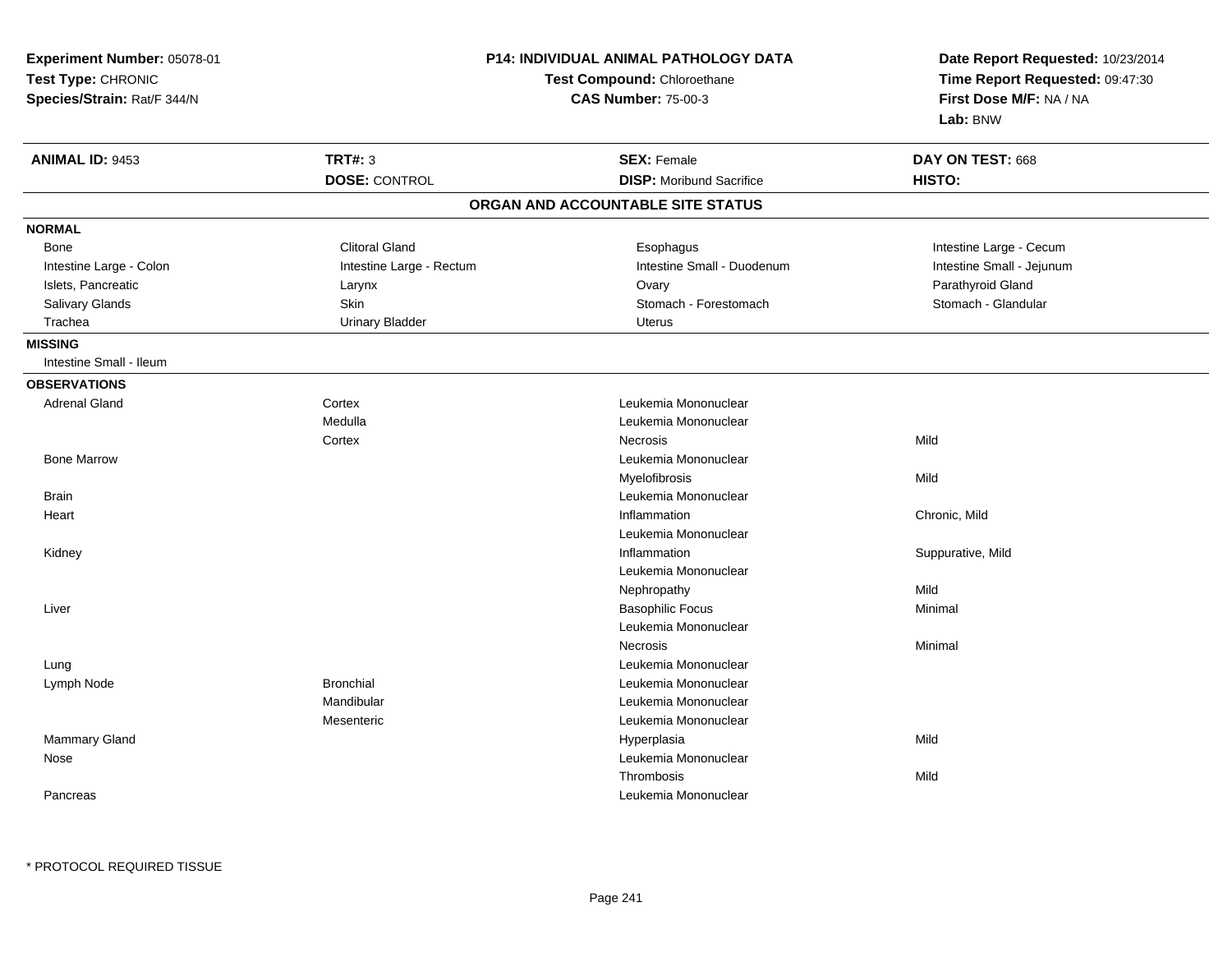| Experiment Number: 05078-01<br>Test Type: CHRONIC<br>Species/Strain: Rat/F 344/N |                      | <b>P14: INDIVIDUAL ANIMAL PATHOLOGY DATA</b><br>Test Compound: Chloroethane<br><b>CAS Number: 75-00-3</b> | Date Report Requested: 10/23/2014<br>Time Report Requested: 09:47:30<br>First Dose M/F: NA / NA<br>Lab: BNW |  |
|----------------------------------------------------------------------------------|----------------------|-----------------------------------------------------------------------------------------------------------|-------------------------------------------------------------------------------------------------------------|--|
| <b>ANIMAL ID: 9453</b>                                                           | TRT#: 3              | <b>SEX: Female</b>                                                                                        | DAY ON TEST: 668                                                                                            |  |
|                                                                                  | <b>DOSE: CONTROL</b> | <b>DISP:</b> Moribund Sacrifice                                                                           | HISTO:                                                                                                      |  |
|                                                                                  |                      | ORGAN AND ACCOUNTABLE SITE STATUS                                                                         |                                                                                                             |  |
| <b>Pituitary Gland</b>                                                           | Pars Distalis        | Cyst                                                                                                      | Mild                                                                                                        |  |
|                                                                                  | Pars Distalis        | Hyperplasia                                                                                               | Minimal                                                                                                     |  |
| Spleen                                                                           |                      | Leukemia Mononuclear                                                                                      |                                                                                                             |  |
| Note: LEUKEMIA MONUC                                                             | $TGLS = 1-4$         |                                                                                                           |                                                                                                             |  |
| Thymus                                                                           |                      | Leukemia Mononuclear                                                                                      |                                                                                                             |  |
| <b>Thyroid Gland</b>                                                             | C Cell               | Hyperplasia                                                                                               | Mild                                                                                                        |  |
| PRIMARY CAUSE OF DEATH                                                           |                      |                                                                                                           |                                                                                                             |  |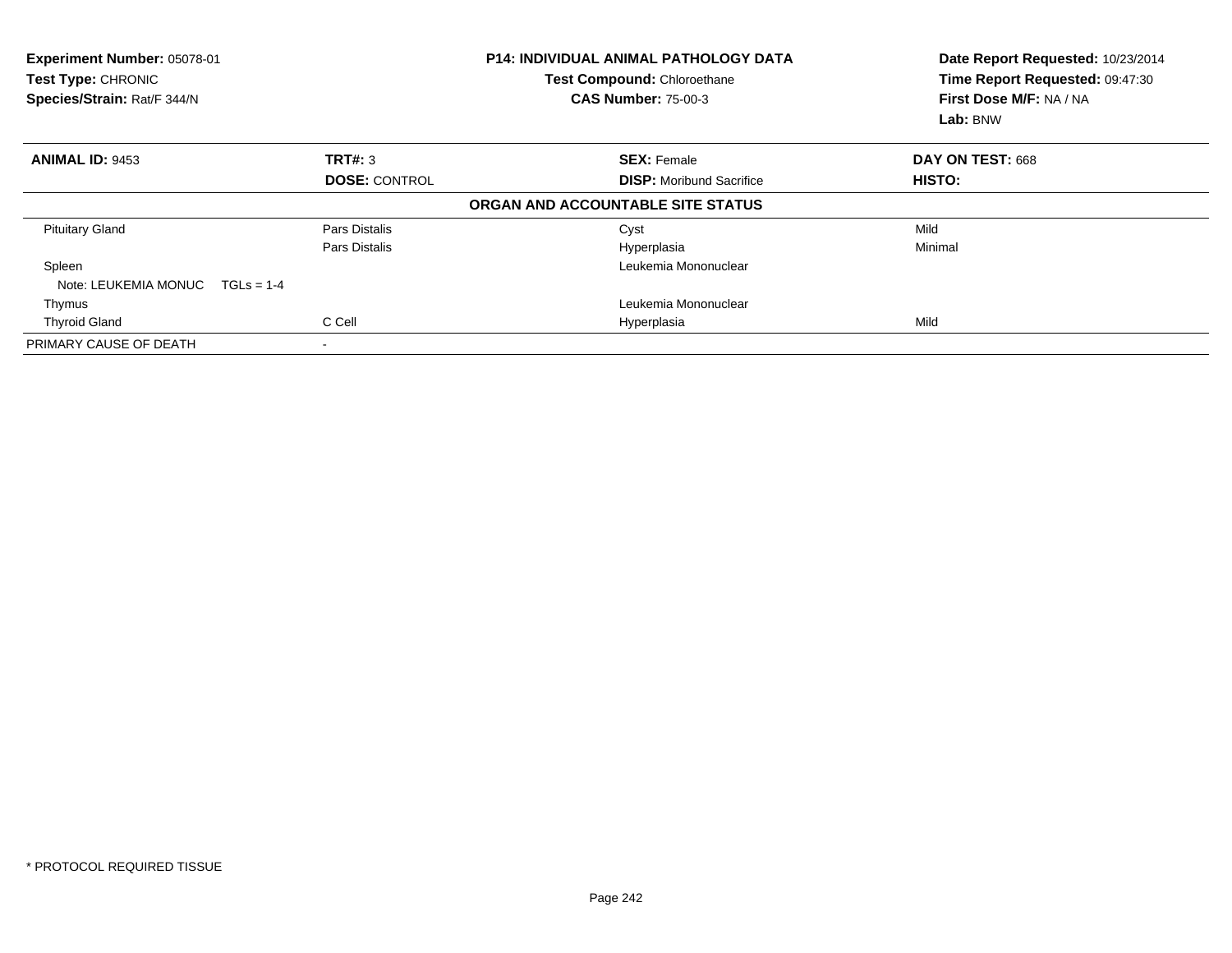| Experiment Number: 05078-01<br>Test Type: CHRONIC<br>Species/Strain: Rat/F 344/N | <b>P14: INDIVIDUAL ANIMAL PATHOLOGY DATA</b><br>Test Compound: Chloroethane<br><b>CAS Number: 75-00-3</b> |                                   | Date Report Requested: 10/23/2014<br>Time Report Requested: 09:47:30<br>First Dose M/F: NA / NA<br>Lab: BNW |
|----------------------------------------------------------------------------------|-----------------------------------------------------------------------------------------------------------|-----------------------------------|-------------------------------------------------------------------------------------------------------------|
| <b>ANIMAL ID: 9454</b>                                                           | <b>TRT#: 3</b>                                                                                            | <b>SEX: Female</b>                | DAY ON TEST: 729                                                                                            |
|                                                                                  | <b>DOSE: CONTROL</b>                                                                                      | <b>DISP: Terminal Sacrifice</b>   | HISTO:                                                                                                      |
|                                                                                  |                                                                                                           | ORGAN AND ACCOUNTABLE SITE STATUS |                                                                                                             |
| <b>NORMAL</b>                                                                    |                                                                                                           |                                   |                                                                                                             |
| <b>Adrenal Gland - Cortex</b>                                                    | Adrenal Gland - Medulla                                                                                   | <b>Bone</b>                       | <b>Bone Marrow</b>                                                                                          |
| <b>Brain</b>                                                                     | <b>Clitoral Gland</b>                                                                                     | Esophagus                         | Intestine Large - Cecum                                                                                     |
| Intestine Large - Colon                                                          | Intestine Large - Rectum                                                                                  | Intestine Small - Duodenum        | Intestine Small - Ileum                                                                                     |
| Intestine Small - Jejunum                                                        | Larynx                                                                                                    | Lymph Node - Bronchial            | Lymph Node - Mandibular                                                                                     |
| Ovary                                                                            | Parathyroid Gland                                                                                         | Salivary Glands                   | Spleen                                                                                                      |
| Stomach - Glandular                                                              | Thymus                                                                                                    | Trachea                           | <b>Urinary Bladder</b>                                                                                      |
| Uterus                                                                           |                                                                                                           |                                   |                                                                                                             |
| <b>MISSING</b>                                                                   |                                                                                                           |                                   |                                                                                                             |
| Stomach - Forestomach                                                            |                                                                                                           |                                   |                                                                                                             |
| <b>OBSERVATIONS</b>                                                              |                                                                                                           |                                   |                                                                                                             |
| Eye                                                                              |                                                                                                           |                                   |                                                                                                             |
| Note: 1                                                                          |                                                                                                           |                                   |                                                                                                             |
| Heart                                                                            |                                                                                                           | Inflammation                      | Chronic, Minimal                                                                                            |
| Islets, Pancreatic                                                               |                                                                                                           | Hyperplasia                       | Minimal                                                                                                     |
| Kidney                                                                           |                                                                                                           | Nephropathy                       | Mild                                                                                                        |
| Liver                                                                            |                                                                                                           | <b>Basophilic Focus</b>           | Minimal                                                                                                     |
|                                                                                  |                                                                                                           | Inflammation                      | Granulomatous, Focal, Mild                                                                                  |
| Lung                                                                             | Mediastinum                                                                                               | <b>Infiltration Cellular</b>      | Mononuclear CI, Mild                                                                                        |
| Mammary Gland                                                                    |                                                                                                           | Hyperplasia                       | Mild                                                                                                        |
| Nose                                                                             |                                                                                                           | Inflammation                      | Suppurative, Minimal                                                                                        |
| Pancreas                                                                         |                                                                                                           | Atrophy                           | Mild                                                                                                        |
| <b>Pituitary Gland</b>                                                           | <b>Pars Distalis</b>                                                                                      | Hyperplasia                       | Moderate                                                                                                    |
| Skin                                                                             | <b>Subcut Tiss</b>                                                                                        | Inflammation                      | Granulomatous, Mild                                                                                         |
| <b>Thyroid Gland</b>                                                             | C Cell                                                                                                    | Hyperplasia                       | Minimal                                                                                                     |
| PRIMARY CAUSE OF DEATH                                                           |                                                                                                           |                                   |                                                                                                             |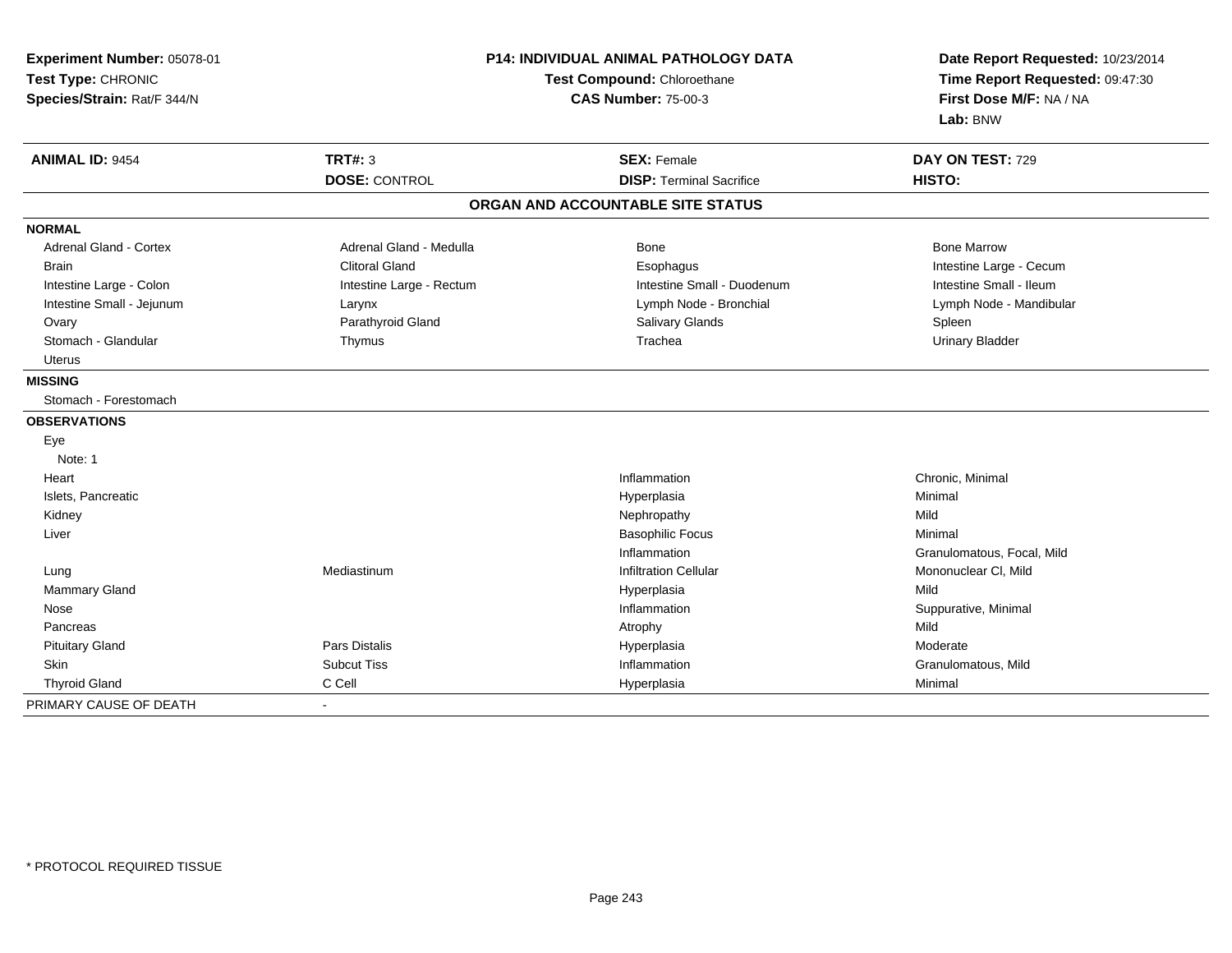| Experiment Number: 05078-01<br>Test Type: CHRONIC<br>Species/Strain: Rat/F 344/N | P14: INDIVIDUAL ANIMAL PATHOLOGY DATA<br>Test Compound: Chloroethane<br><b>CAS Number: 75-00-3</b> |                                   | Date Report Requested: 10/23/2014<br>Time Report Requested: 09:47:30<br>First Dose M/F: NA / NA<br>Lab: BNW |  |
|----------------------------------------------------------------------------------|----------------------------------------------------------------------------------------------------|-----------------------------------|-------------------------------------------------------------------------------------------------------------|--|
| <b>ANIMAL ID: 9455</b>                                                           | <b>TRT#: 3</b>                                                                                     | <b>SEX: Female</b>                | DAY ON TEST: 729                                                                                            |  |
|                                                                                  | <b>DOSE: CONTROL</b>                                                                               | <b>DISP: Terminal Sacrifice</b>   | HISTO:                                                                                                      |  |
|                                                                                  |                                                                                                    | ORGAN AND ACCOUNTABLE SITE STATUS |                                                                                                             |  |
| <b>NORMAL</b>                                                                    |                                                                                                    |                                   |                                                                                                             |  |
| Adrenal Gland - Medulla                                                          | Bone                                                                                               | <b>Bone Marrow</b>                | <b>Clitoral Gland</b>                                                                                       |  |
| Esophagus                                                                        | Intestine Large - Cecum                                                                            | Intestine Large - Rectum          | Intestine Small - Duodenum                                                                                  |  |
| Intestine Small - Ileum                                                          | Intestine Small - Jejunum                                                                          | Islets, Pancreatic                | Larynx                                                                                                      |  |
| Lung                                                                             | Ovary                                                                                              | Pancreas                          | Parathyroid Gland                                                                                           |  |
| Salivary Glands                                                                  | Skin                                                                                               | Spleen                            | Stomach - Forestomach                                                                                       |  |
| Stomach - Glandular                                                              | Thymus                                                                                             | Trachea                           | <b>Urinary Bladder</b>                                                                                      |  |
| <b>Uterus</b>                                                                    |                                                                                                    |                                   |                                                                                                             |  |
| <b>MISSING</b>                                                                   |                                                                                                    |                                   |                                                                                                             |  |
| Lymph Node - Mandibular                                                          |                                                                                                    |                                   |                                                                                                             |  |
| <b>OBSERVATIONS</b>                                                              |                                                                                                    |                                   |                                                                                                             |  |
| <b>Adrenal Gland</b>                                                             | Cortex                                                                                             | Degeneration                      | Fatty, Mild                                                                                                 |  |
| <b>Brain</b>                                                                     |                                                                                                    | Carcinoma                         | Metastatic (Pituitary Gland)                                                                                |  |
| Heart                                                                            |                                                                                                    | Inflammation                      | Chronic, Mild                                                                                               |  |
| Intestine Large                                                                  | Colon                                                                                              | Parasite Metazoan                 |                                                                                                             |  |
| Kidney                                                                           |                                                                                                    | Nephropathy                       | Moderate                                                                                                    |  |
| Liver                                                                            |                                                                                                    | <b>Basophilic Focus</b>           | Minimal                                                                                                     |  |
|                                                                                  |                                                                                                    | Inflammation                      | Granulomatous, Focal, Mild                                                                                  |  |
| Lymph Node                                                                       | <b>Bronchial</b>                                                                                   | Hyperplasia                       | Mild                                                                                                        |  |
| <b>Mammary Gland</b>                                                             |                                                                                                    | Fibroadenoma                      | Multiple                                                                                                    |  |
|                                                                                  |                                                                                                    | Fibroadenoma                      |                                                                                                             |  |
| Note: FIBROADENOMA<br>$TGLs = 2-7+12$                                            |                                                                                                    |                                   |                                                                                                             |  |
| Note: FIBROADENOMA<br>$TGLs = 3-13$                                              |                                                                                                    |                                   |                                                                                                             |  |
| Nose                                                                             | Nasolacrim Dct                                                                                     | Inflammation                      | Suppurative, Minimal                                                                                        |  |
|                                                                                  | Submucosa                                                                                          | Inflammation                      | Mild                                                                                                        |  |
| Note: INFLAMMATION<br>$TGLs = 1-9$                                               |                                                                                                    |                                   |                                                                                                             |  |
| <b>Pituitary Gland</b>                                                           | Pars Distalis                                                                                      | Carcinoma                         |                                                                                                             |  |
| Note: CARCINOMA<br>$TGLs = 4-8$                                                  |                                                                                                    |                                   |                                                                                                             |  |
| <b>Thyroid Gland</b>                                                             | C Cell                                                                                             | Hyperplasia                       | Moderate                                                                                                    |  |
| PRIMARY CAUSE OF DEATH                                                           | $\sim$                                                                                             |                                   |                                                                                                             |  |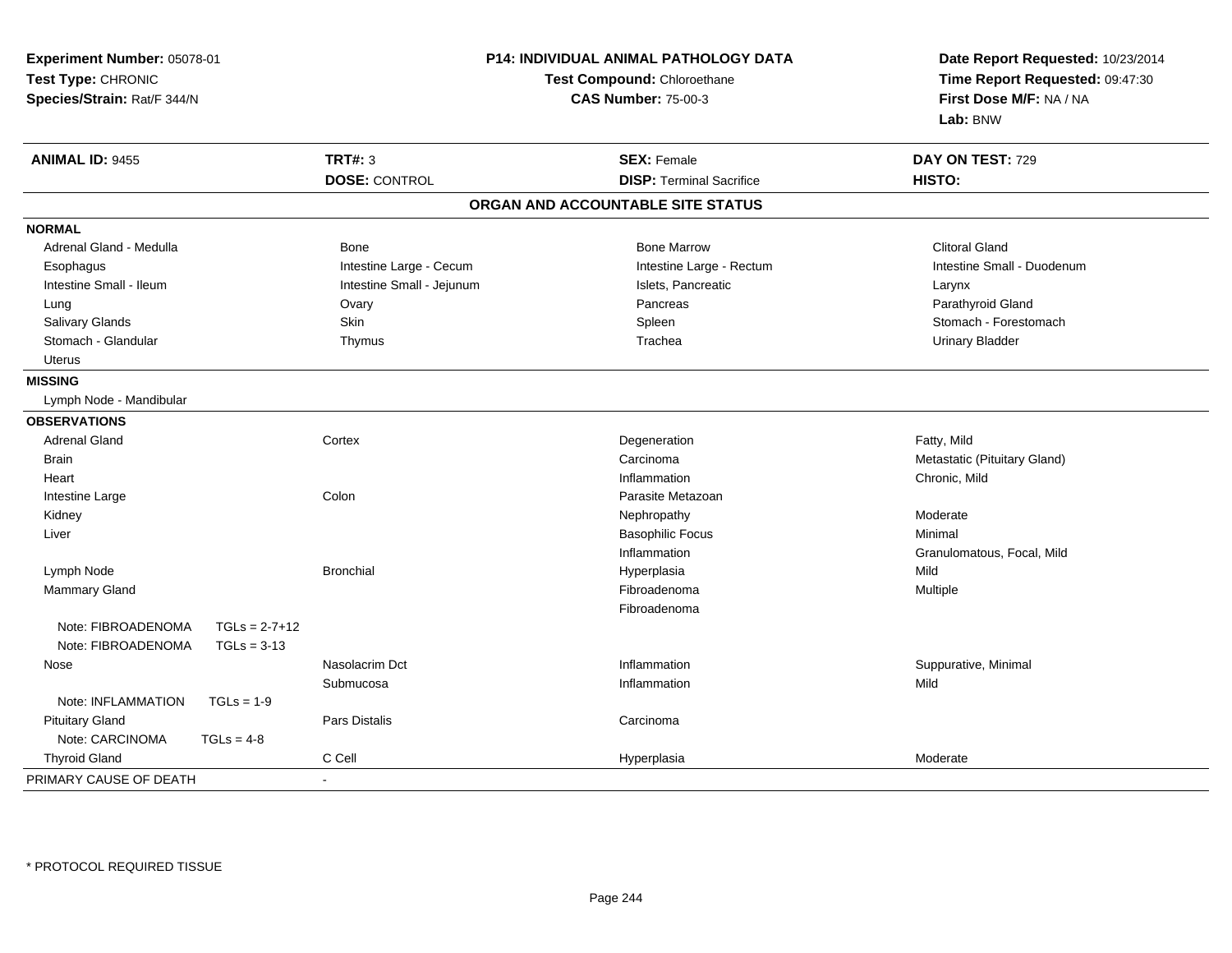| Experiment Number: 05078-01<br>Test Type: CHRONIC<br>Species/Strain: Rat/F 344/N |              |                           | <b>P14: INDIVIDUAL ANIMAL PATHOLOGY DATA</b><br>Test Compound: Chloroethane<br><b>CAS Number: 75-00-3</b> | Date Report Requested: 10/23/2014<br>Time Report Requested: 09:47:30<br>First Dose M/F: NA / NA<br>Lab: BNW |
|----------------------------------------------------------------------------------|--------------|---------------------------|-----------------------------------------------------------------------------------------------------------|-------------------------------------------------------------------------------------------------------------|
| <b>ANIMAL ID: 9456</b>                                                           |              | <b>TRT#: 3</b>            | <b>SEX: Female</b>                                                                                        | DAY ON TEST: 729                                                                                            |
|                                                                                  |              | <b>DOSE: CONTROL</b>      | <b>DISP: Terminal Sacrifice</b>                                                                           | HISTO:                                                                                                      |
|                                                                                  |              |                           | ORGAN AND ACCOUNTABLE SITE STATUS                                                                         |                                                                                                             |
| <b>NORMAL</b>                                                                    |              |                           |                                                                                                           |                                                                                                             |
| Adrenal Gland - Cortex                                                           |              | Bone                      | <b>Bone Marrow</b>                                                                                        | <b>Brain</b>                                                                                                |
| <b>Clitoral Gland</b>                                                            |              | Esophagus                 | Intestine Large - Colon                                                                                   | Intestine Small - Duodenum                                                                                  |
| Intestine Small - Ileum                                                          |              | Intestine Small - Jejunum | Islets, Pancreatic                                                                                        | Larynx                                                                                                      |
| Lymph Node - Bronchial                                                           |              | Lymph Node - Mandibular   | Nose                                                                                                      | Ovary                                                                                                       |
| Parathyroid Gland                                                                |              | Salivary Glands           | Skin                                                                                                      | Spleen                                                                                                      |
| Stomach - Forestomach                                                            |              | Stomach - Glandular       | Thymus                                                                                                    | Trachea                                                                                                     |
| <b>Urinary Bladder</b>                                                           |              | <b>Uterus</b>             |                                                                                                           |                                                                                                             |
| <b>MISSING</b>                                                                   |              |                           |                                                                                                           |                                                                                                             |
| Adrenal Gland - Medulla                                                          |              |                           |                                                                                                           |                                                                                                             |
| <b>OBSERVATIONS</b>                                                              |              |                           |                                                                                                           |                                                                                                             |
| Heart                                                                            |              |                           | Inflammation                                                                                              | Chronic, Mild                                                                                               |
| Intestine Large                                                                  |              | Cecum                     | Parasite Metazoan                                                                                         |                                                                                                             |
|                                                                                  |              | Rectum                    | Parasite Metazoan                                                                                         |                                                                                                             |
| Kidney                                                                           |              |                           | Nephropathy                                                                                               | Minimal                                                                                                     |
| Liver                                                                            |              |                           | <b>Basophilic Focus</b>                                                                                   | Minimal                                                                                                     |
|                                                                                  |              |                           | Inflammation                                                                                              | Granulomatous, Focal, Minimal                                                                               |
| Lung                                                                             |              | Perivascular              | <b>Infiltration Cellular</b>                                                                              | Mononuclear CI, Mild                                                                                        |
| <b>Mammary Gland</b>                                                             |              |                           | Hyperplasia                                                                                               | Minimal                                                                                                     |
| Pancreas                                                                         |              |                           | Atrophy                                                                                                   | Minimal                                                                                                     |
| <b>Pituitary Gland</b>                                                           |              | <b>Pars Distalis</b>      | Adenoma                                                                                                   |                                                                                                             |
| Note: ADENOMA                                                                    | $TGLs = 1-8$ |                           |                                                                                                           |                                                                                                             |
| <b>Thyroid Gland</b>                                                             |              | C Cell                    | Hyperplasia                                                                                               | Minimal                                                                                                     |
| PRIMARY CAUSE OF DEATH                                                           |              |                           |                                                                                                           |                                                                                                             |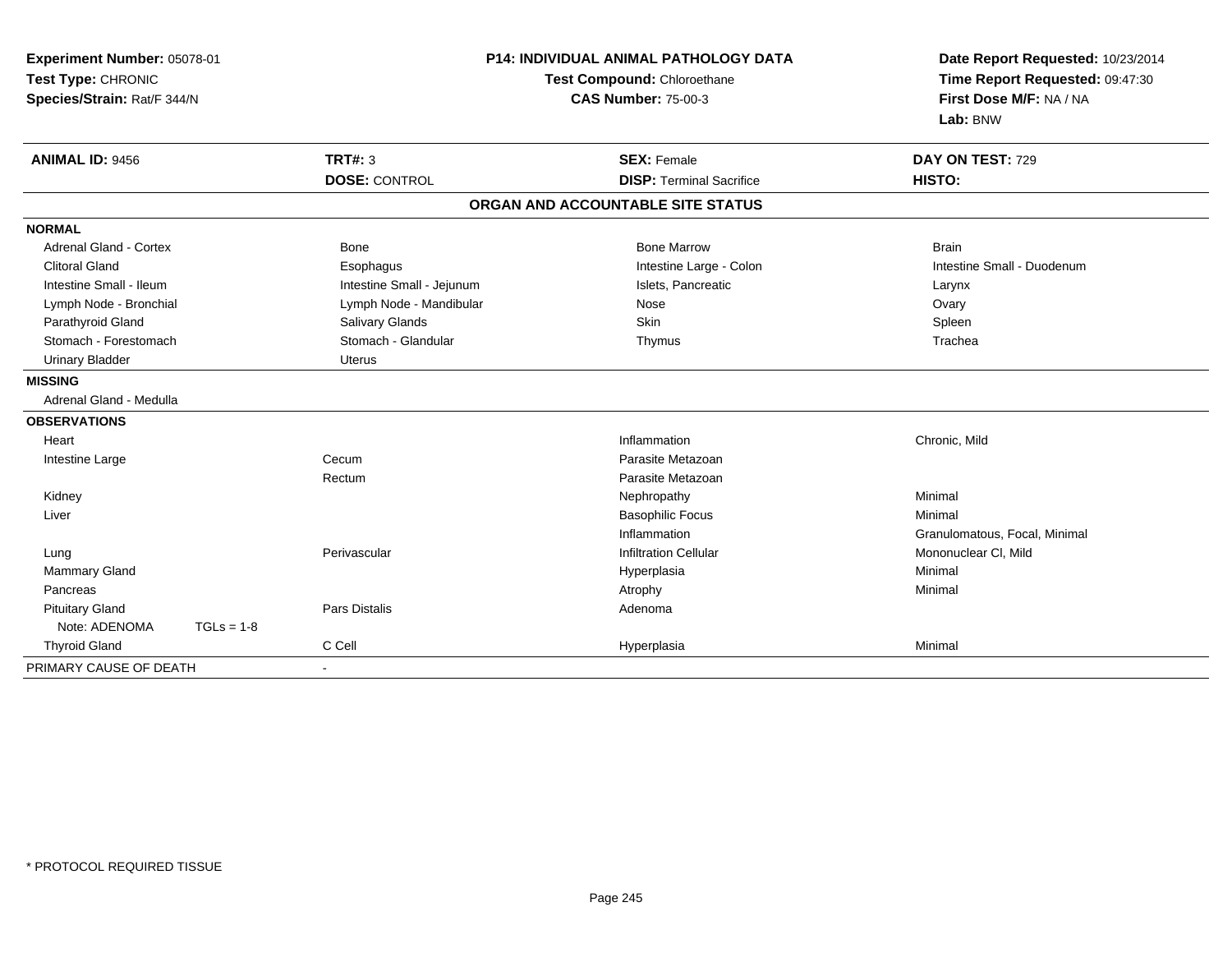| Experiment Number: 05078-01<br>Test Type: CHRONIC<br>Species/Strain: Rat/F 344/N |              | <b>P14: INDIVIDUAL ANIMAL PATHOLOGY DATA</b><br>Test Compound: Chloroethane<br><b>CAS Number: 75-00-3</b> |                                   | Date Report Requested: 10/23/2014<br>Time Report Requested: 09:47:30<br>First Dose M/F: NA / NA<br>Lab: BNW |
|----------------------------------------------------------------------------------|--------------|-----------------------------------------------------------------------------------------------------------|-----------------------------------|-------------------------------------------------------------------------------------------------------------|
| <b>ANIMAL ID: 9457</b>                                                           |              | TRT#: 3                                                                                                   | <b>SEX: Female</b>                | DAY ON TEST: 729                                                                                            |
|                                                                                  |              | <b>DOSE: CONTROL</b>                                                                                      | <b>DISP: Terminal Sacrifice</b>   | HISTO:                                                                                                      |
|                                                                                  |              |                                                                                                           | ORGAN AND ACCOUNTABLE SITE STATUS |                                                                                                             |
| <b>NORMAL</b>                                                                    |              |                                                                                                           |                                   |                                                                                                             |
| Adrenal Gland - Cortex                                                           |              | Adrenal Gland - Medulla                                                                                   | Bone                              | <b>Bone Marrow</b>                                                                                          |
| <b>Brain</b>                                                                     |              | <b>Clitoral Gland</b>                                                                                     | Esophagus                         | Intestine Large - Cecum                                                                                     |
| Intestine Large - Colon                                                          |              | Intestine Large - Rectum                                                                                  | Intestine Small - Duodenum        | Intestine Small - Ileum                                                                                     |
| Intestine Small - Jejunum                                                        |              | Larynx                                                                                                    | Lymph Node - Bronchial            | Lymph Node - Mandibular                                                                                     |
| Nose                                                                             |              | Ovary                                                                                                     | Pancreas                          | Parathyroid Gland                                                                                           |
| Salivary Glands                                                                  |              | Spleen                                                                                                    | Stomach - Glandular               | Thymus                                                                                                      |
| Trachea                                                                          |              | <b>Urinary Bladder</b>                                                                                    | <b>Uterus</b>                     |                                                                                                             |
| <b>MISSING</b>                                                                   |              |                                                                                                           |                                   |                                                                                                             |
| Skin                                                                             |              | Stomach - Forestomach                                                                                     |                                   |                                                                                                             |
| <b>OBSERVATIONS</b>                                                              |              |                                                                                                           |                                   |                                                                                                             |
| Heart                                                                            |              |                                                                                                           | Inflammation                      | Chronic, Mild                                                                                               |
| Islets, Pancreatic                                                               |              |                                                                                                           | Carcinoma                         |                                                                                                             |
| Note: CARCINOMA                                                                  | $TGLs = 1-4$ |                                                                                                           |                                   |                                                                                                             |
| Kidney                                                                           |              |                                                                                                           | Nephropathy                       | Mild                                                                                                        |
| Liver                                                                            |              |                                                                                                           | <b>Basophilic Focus</b>           | Minimal                                                                                                     |
|                                                                                  |              |                                                                                                           | Inflammation                      | Granulomatous, Focal, Minimal                                                                               |
| Lung                                                                             |              | Perivascular                                                                                              | <b>Infiltration Cellular</b>      | Mononuclear CI, Minimal                                                                                     |
| <b>Mammary Gland</b>                                                             |              |                                                                                                           | Hyperplasia                       | Mild                                                                                                        |
| <b>Pituitary Gland</b>                                                           |              | <b>Pars Distalis</b>                                                                                      | Adenoma                           |                                                                                                             |
| Note: ADENOMA                                                                    | $TGLs = 2-8$ |                                                                                                           |                                   |                                                                                                             |
| <b>Thyroid Gland</b>                                                             |              | C Cell                                                                                                    | Hyperplasia                       | Mild                                                                                                        |
| PRIMARY CAUSE OF DEATH                                                           |              |                                                                                                           |                                   |                                                                                                             |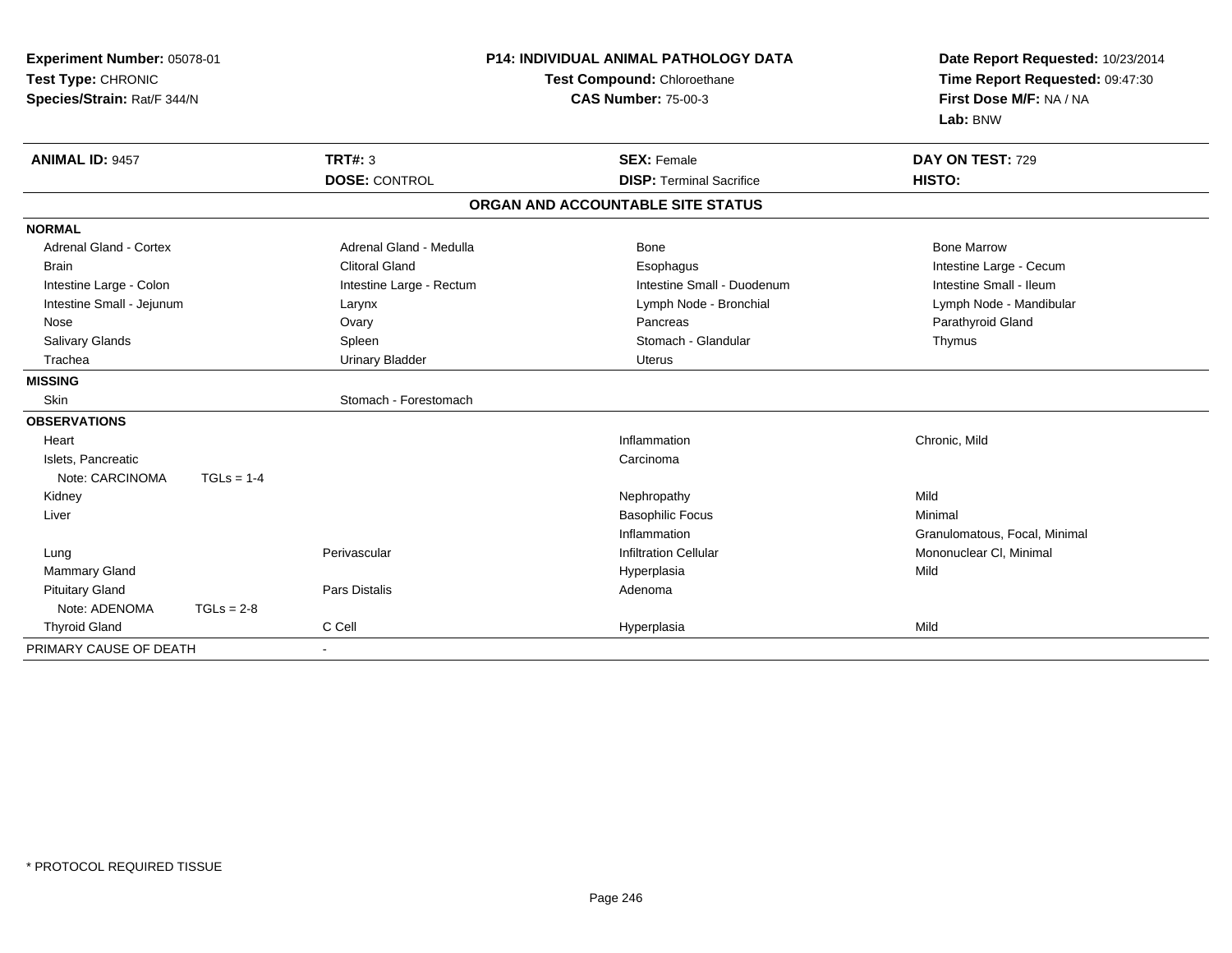| Experiment Number: 05078-01<br>Test Type: CHRONIC<br>Species/Strain: Rat/F 344/N | <b>P14: INDIVIDUAL ANIMAL PATHOLOGY DATA</b><br>Test Compound: Chloroethane<br><b>CAS Number: 75-00-3</b> |                                   | Date Report Requested: 10/23/2014<br>Time Report Requested: 09:47:30<br>First Dose M/F: NA / NA<br>Lab: BNW |
|----------------------------------------------------------------------------------|-----------------------------------------------------------------------------------------------------------|-----------------------------------|-------------------------------------------------------------------------------------------------------------|
| <b>ANIMAL ID: 9458</b>                                                           | <b>TRT#: 3</b>                                                                                            | <b>SEX: Female</b>                | DAY ON TEST: 729                                                                                            |
|                                                                                  | <b>DOSE: CONTROL</b>                                                                                      | <b>DISP: Terminal Sacrifice</b>   | HISTO:                                                                                                      |
|                                                                                  |                                                                                                           | ORGAN AND ACCOUNTABLE SITE STATUS |                                                                                                             |
| <b>NORMAL</b>                                                                    |                                                                                                           |                                   |                                                                                                             |
| Adrenal Gland - Cortex                                                           | <b>Bone</b>                                                                                               | <b>Bone Marrow</b>                | <b>Brain</b>                                                                                                |
| <b>Clitoral Gland</b>                                                            | Esophagus                                                                                                 | Intestine Large - Cecum           | Intestine Large - Colon                                                                                     |
| Intestine Large - Rectum                                                         | Intestine Small - Duodenum                                                                                | Intestine Small - Ileum           | Intestine Small - Jejunum                                                                                   |
| Islets, Pancreatic                                                               | Larynx                                                                                                    | Lymph Node - Bronchial            | Lymph Node - Mandibular                                                                                     |
| Ovary                                                                            | Pancreas                                                                                                  | Parathyroid Gland                 | Salivary Glands                                                                                             |
| Spleen                                                                           | Stomach - Forestomach                                                                                     | Stomach - Glandular               | Trachea                                                                                                     |
| <b>Urinary Bladder</b>                                                           |                                                                                                           |                                   |                                                                                                             |
| <b>MISSING</b>                                                                   |                                                                                                           |                                   |                                                                                                             |
| Skin                                                                             | Thymus                                                                                                    |                                   |                                                                                                             |
| <b>OBSERVATIONS</b>                                                              |                                                                                                           |                                   |                                                                                                             |
| <b>Adrenal Gland</b>                                                             | Medulla                                                                                                   | Hyperplasia                       | Moderate                                                                                                    |
| Heart                                                                            |                                                                                                           | Inflammation                      | Chronic, Mild                                                                                               |
| Kidney                                                                           |                                                                                                           | Nephropathy                       | Mild                                                                                                        |
| Liver                                                                            |                                                                                                           | <b>Basophilic Focus</b>           | Minimal                                                                                                     |
|                                                                                  |                                                                                                           | Inflammation                      | Granulomatous, Focal, Minimal                                                                               |
|                                                                                  |                                                                                                           | Leukocytosis                      | Mild                                                                                                        |
|                                                                                  |                                                                                                           | Necrosis                          | Minimal                                                                                                     |
| Note: NECROSIS<br>$TGLs = 1-4$                                                   |                                                                                                           |                                   |                                                                                                             |
| Lung                                                                             |                                                                                                           | Inflammation                      | Chronic, Focal, Minimal                                                                                     |
| Mammary Gland                                                                    |                                                                                                           | Hyperplasia                       | Mild                                                                                                        |
| Nose                                                                             | Submucosa                                                                                                 | Inflammation                      | Minimal                                                                                                     |
| <b>Pituitary Gland</b>                                                           | <b>Pars Distalis</b>                                                                                      | Hyperplasia                       | Mild                                                                                                        |
| <b>Thyroid Gland</b>                                                             | C Cell                                                                                                    | Hyperplasia                       | Mild                                                                                                        |
| <b>Uterus</b>                                                                    |                                                                                                           | Polyp Stromal                     |                                                                                                             |
| Note: POLYP STROMAL<br>$TGLs = 2-11$                                             |                                                                                                           |                                   |                                                                                                             |
| PRIMARY CAUSE OF DEATH                                                           |                                                                                                           |                                   |                                                                                                             |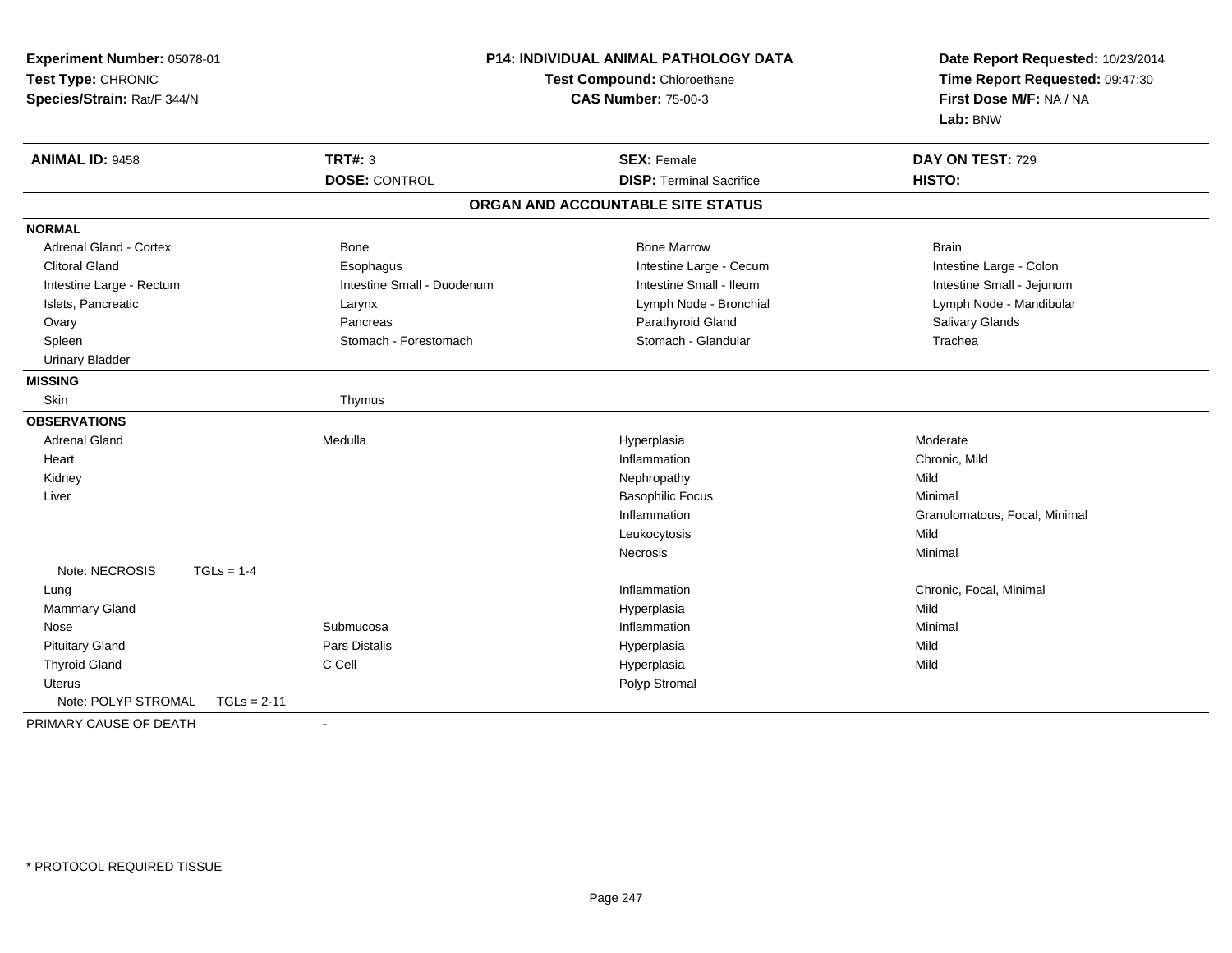| Experiment Number: 05078-01          |                         | P14: INDIVIDUAL ANIMAL PATHOLOGY DATA | Date Report Requested: 10/23/2014<br>Time Report Requested: 09:47:30<br>First Dose M/F: NA / NA |
|--------------------------------------|-------------------------|---------------------------------------|-------------------------------------------------------------------------------------------------|
| Test Type: CHRONIC                   |                         | Test Compound: Chloroethane           |                                                                                                 |
| Species/Strain: Rat/F 344/N          |                         | <b>CAS Number: 75-00-3</b>            |                                                                                                 |
|                                      |                         |                                       | Lab: BNW                                                                                        |
| <b>ANIMAL ID: 9459</b>               | <b>TRT#: 3</b>          | <b>SEX: Female</b>                    | DAY ON TEST: 716                                                                                |
|                                      | <b>DOSE: CONTROL</b>    | <b>DISP:</b> Moribund Sacrifice       | HISTO:                                                                                          |
|                                      |                         | ORGAN AND ACCOUNTABLE SITE STATUS     |                                                                                                 |
| <b>NORMAL</b>                        |                         |                                       |                                                                                                 |
| Bone                                 | <b>Bone Marrow</b>      | <b>Brain</b>                          | <b>Clitoral Gland</b>                                                                           |
| Esophagus                            | Intestine Large - Cecum | Intestine Large - Colon               | Intestine Large - Rectum                                                                        |
| Intestine Small - Duodenum           | Intestine Small - Ileum | Intestine Small - Jejunum             | Islets, Pancreatic                                                                              |
| Larynx                               | Lymph Node - Bronchial  | Pancreas                              | Parathyroid Gland                                                                               |
| Salivary Glands                      | Skin                    | Stomach - Forestomach                 | Stomach - Glandular                                                                             |
| Thymus                               | Trachea                 | <b>Urinary Bladder</b>                |                                                                                                 |
| <b>OBSERVATIONS</b>                  |                         |                                       |                                                                                                 |
| <b>Adrenal Gland</b>                 | Cortex                  | Leukemia Mononuclear                  |                                                                                                 |
|                                      | Medulla                 | Necrosis                              | Mild                                                                                            |
| Note: LEUKEMIA MONUC<br>$TGLs = 2-5$ |                         |                                       |                                                                                                 |
| Heart                                |                         | Inflammation                          | Chronic, Minimal                                                                                |
| Kidney                               |                         | Nephropathy                           | Moderate                                                                                        |
| Note: NEPHROPATHY<br>$TGLs = 3-5$    |                         |                                       |                                                                                                 |
| Liver                                |                         | Degeneration                          | Fatty, Minimal                                                                                  |
|                                      |                         | Leukemia Mononuclear                  |                                                                                                 |
| Lung                                 |                         | Leukemia Mononuclear                  |                                                                                                 |
| Lymph Node                           | Mandibular              | Hyperplasia                           | Mild                                                                                            |
| Mammary Gland                        |                         | Hyperplasia                           | Mild                                                                                            |
| Nose                                 | Nasolacrim Dct          | Inflammation                          | Suppurative, Moderate                                                                           |
| Ovary                                |                         | Atrophy                               | Mild                                                                                            |
| <b>Pituitary Gland</b>               | Pars Distalis           | Adenoma                               |                                                                                                 |
| Note: ADENOMA<br>$TGLs = 4-8$        |                         |                                       |                                                                                                 |
| Spleen                               |                         | Leukemia Mononuclear                  |                                                                                                 |
| <b>Thyroid Gland</b>                 | C Cell                  | Hyperplasia                           | Moderate                                                                                        |
| Uterus                               |                         | Hemorrhage                            | Marked                                                                                          |
| Note: HEMORRHAGE<br>$TGLs = 1-7$     |                         |                                       |                                                                                                 |
| PRIMARY CAUSE OF DEATH               | $\blacksquare$          |                                       |                                                                                                 |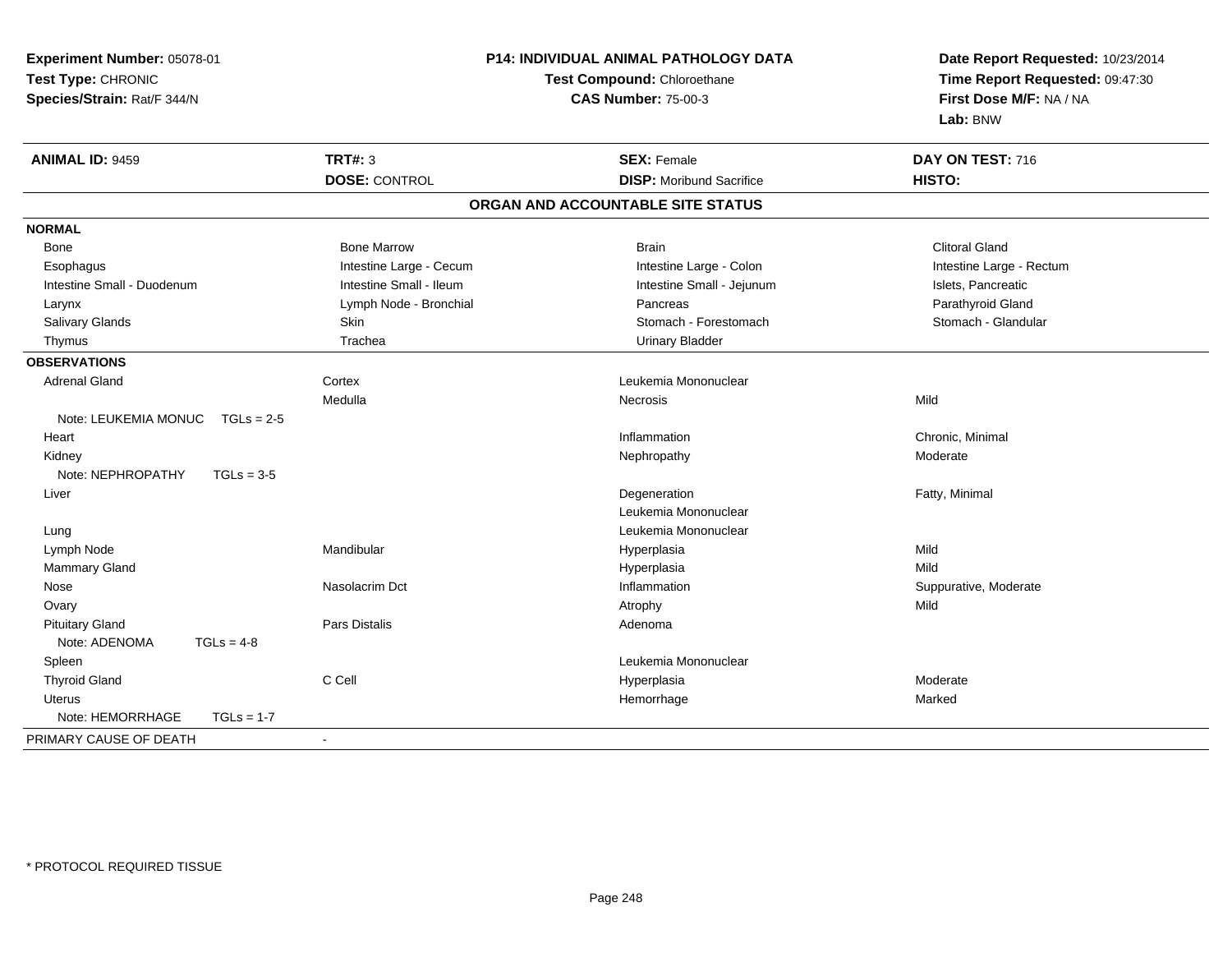| Experiment Number: 05078-01<br>Test Type: CHRONIC<br>Species/Strain: Rat/F 344/N |                            | <b>P14: INDIVIDUAL ANIMAL PATHOLOGY DATA</b><br>Test Compound: Chloroethane<br><b>CAS Number: 75-00-3</b> | Date Report Requested: 10/23/2014<br>Time Report Requested: 09:47:30<br>First Dose M/F: NA / NA<br>Lab: BNW |
|----------------------------------------------------------------------------------|----------------------------|-----------------------------------------------------------------------------------------------------------|-------------------------------------------------------------------------------------------------------------|
| <b>ANIMAL ID: 9460</b>                                                           | <b>TRT#: 3</b>             | <b>SEX: Female</b>                                                                                        | DAY ON TEST: 729                                                                                            |
|                                                                                  | <b>DOSE: CONTROL</b>       | <b>DISP: Terminal Sacrifice</b>                                                                           | HISTO:                                                                                                      |
|                                                                                  |                            | ORGAN AND ACCOUNTABLE SITE STATUS                                                                         |                                                                                                             |
| <b>NORMAL</b>                                                                    |                            |                                                                                                           |                                                                                                             |
| Adrenal Gland - Medulla                                                          | <b>Bone</b>                | <b>Bone Marrow</b>                                                                                        | <b>Brain</b>                                                                                                |
| Esophagus                                                                        | Heart                      | Intestine Large - Cecum                                                                                   | Intestine Large - Colon                                                                                     |
| Intestine Large - Rectum                                                         | Intestine Small - Duodenum | Intestine Small - Ileum                                                                                   | Intestine Small - Jejunum                                                                                   |
| Islets, Pancreatic                                                               | Larynx                     | Lymph Node - Bronchial                                                                                    | Ovary                                                                                                       |
| Pancreas                                                                         | Salivary Glands            | Spleen                                                                                                    | Stomach - Forestomach                                                                                       |
| Stomach - Glandular                                                              | Trachea                    | <b>Urinary Bladder</b>                                                                                    | Uterus                                                                                                      |
| <b>MISSING</b>                                                                   |                            |                                                                                                           |                                                                                                             |
| Lymph Node - Mandibular                                                          | Thymus                     |                                                                                                           |                                                                                                             |
| <b>INSUFFICIENT TISSUE</b>                                                       |                            |                                                                                                           |                                                                                                             |
| Parathyroid Gland                                                                |                            |                                                                                                           |                                                                                                             |
| <b>OBSERVATIONS</b>                                                              |                            |                                                                                                           |                                                                                                             |
| <b>Adrenal Gland</b>                                                             | Cortex                     | Adenoma                                                                                                   |                                                                                                             |
|                                                                                  | Cortex                     | Degeneration                                                                                              | Fatty, Minimal                                                                                              |
| <b>Clitoral Gland</b>                                                            |                            | Adenoma                                                                                                   |                                                                                                             |
| Kidney                                                                           |                            | Nephropathy                                                                                               | Mild                                                                                                        |
| Liver                                                                            |                            | <b>Basophilic Focus</b>                                                                                   | Mild                                                                                                        |
|                                                                                  | Hepatocyte                 | Hyperplasia                                                                                               | Moderate                                                                                                    |
| Lung                                                                             | Perivascular               | <b>Infiltration Cellular</b>                                                                              | Mononuclear CI, Minimal                                                                                     |
| Mammary Gland                                                                    |                            | Hyperplasia                                                                                               | Mild                                                                                                        |
| Nose                                                                             | Nasolacrim Dct             | Inflammation                                                                                              | Suppurative, Mild                                                                                           |
| <b>Pituitary Gland</b>                                                           | Pars Distalis              | Hyperplasia                                                                                               | Mild                                                                                                        |
| <b>Skin</b>                                                                      | <b>Subcut Tiss</b>         | Fibroma                                                                                                   |                                                                                                             |
| Note: FIBROMA<br>$TGLs = 1-11$                                                   |                            |                                                                                                           |                                                                                                             |
| <b>Thyroid Gland</b>                                                             | C Cell                     | Hyperplasia                                                                                               | Moderate                                                                                                    |
| PRIMARY CAUSE OF DEATH                                                           | $\blacksquare$             |                                                                                                           |                                                                                                             |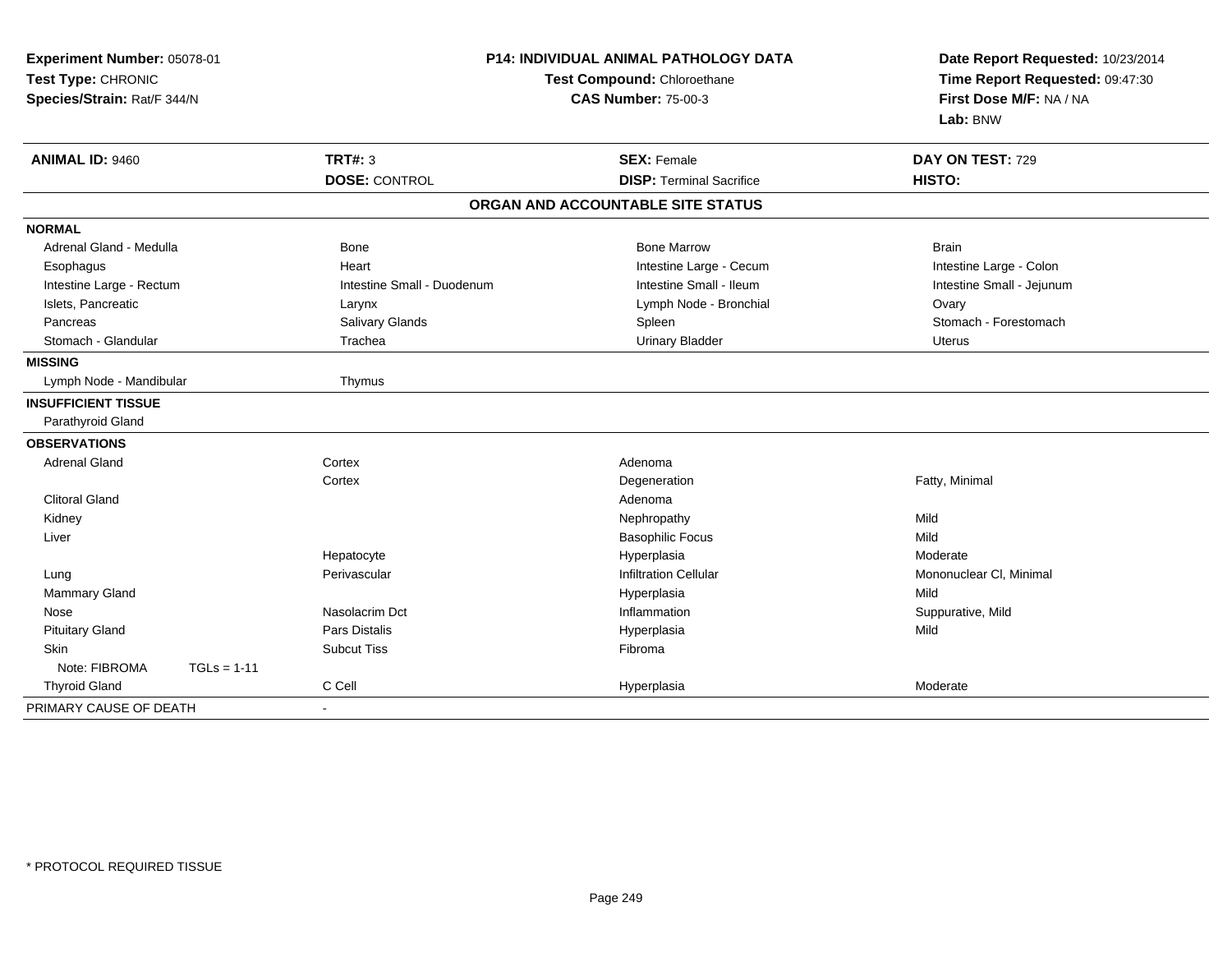| Experiment Number: 05078-01          |                         | P14: INDIVIDUAL ANIMAL PATHOLOGY DATA | Date Report Requested: 10/23/2014                          |
|--------------------------------------|-------------------------|---------------------------------------|------------------------------------------------------------|
| Test Type: CHRONIC                   |                         | <b>Test Compound: Chloroethane</b>    |                                                            |
| Species/Strain: Rat/F 344/N          |                         | <b>CAS Number: 75-00-3</b>            | Time Report Requested: 09:47:30<br>First Dose M/F: NA / NA |
|                                      |                         |                                       | Lab: BNW                                                   |
| ANIMAL ID: 9461                      | <b>TRT#: 3</b>          | <b>SEX: Female</b>                    | DAY ON TEST: 729                                           |
|                                      | <b>DOSE: CONTROL</b>    | <b>DISP: Terminal Sacrifice</b>       | HISTO:                                                     |
|                                      |                         | ORGAN AND ACCOUNTABLE SITE STATUS     |                                                            |
| <b>NORMAL</b>                        |                         |                                       |                                                            |
| Adrenal Gland - Medulla              | Bone                    | <b>Bone Marrow</b>                    | <b>Brain</b>                                               |
| <b>Clitoral Gland</b>                | Esophagus               | Intestine Large - Cecum               | Intestine Large - Colon                                    |
| Intestine Small - Duodenum           | Intestine Small - Ileum | Intestine Small - Jejunum             | Islets, Pancreatic                                         |
| Larynx                               | Lymph Node - Bronchial  | Lymph Node - Mandibular               | Ovary                                                      |
| Parathyroid Gland                    | <b>Salivary Glands</b>  | Skin                                  | Stomach - Forestomach                                      |
| Stomach - Glandular                  | Trachea                 | <b>Urinary Bladder</b>                | Uterus                                                     |
| <b>OBSERVATIONS</b>                  |                         |                                       |                                                            |
| <b>Adrenal Gland</b>                 | Cortex                  | Hyperplasia                           | Moderate                                                   |
| Heart                                |                         | Inflammation                          | Chronic, Mild                                              |
| Intestine Large                      | Rectum                  | Parasite Metazoan                     |                                                            |
| Kidney                               |                         | Nephropathy                           | Mild                                                       |
| Liver                                |                         | <b>Basophilic Focus</b>               | Mild                                                       |
|                                      | <b>Bile Duct</b>        | Hyperplasia                           | Minimal                                                    |
|                                      |                         | Inflammation                          | Granulomatous, Focal, Minimal                              |
|                                      |                         | Leukemia Mononuclear                  |                                                            |
| Note: LEUKEMIA MONUC<br>$TGLs = 1-4$ |                         |                                       |                                                            |
| Lung                                 | Perivascular            | <b>Infiltration Cellular</b>          | Mononuclear CI, Minimal                                    |
| Mammary Gland                        |                         | Hyperplasia                           | Mild                                                       |
| Nose                                 | Submucosa               | Inflammation                          | Mild                                                       |
| Pancreas                             |                         | Atrophy                               | Minimal                                                    |
| <b>Pituitary Gland</b>               | <b>Pars Distalis</b>    | Hyperplasia                           | Mild                                                       |
| Spleen                               |                         | Inflammation                          | Granulomatous, Focal, Minimal                              |
|                                      |                         | Leukemia Mononuclear                  |                                                            |
| Thymus                               | <b>Epithel Cell</b>     | Hyperplasia                           | Minimal                                                    |
| <b>Thyroid Gland</b>                 | C Cell                  | Hyperplasia                           | Minimal                                                    |
| PRIMARY CAUSE OF DEATH               | $\blacksquare$          |                                       |                                                            |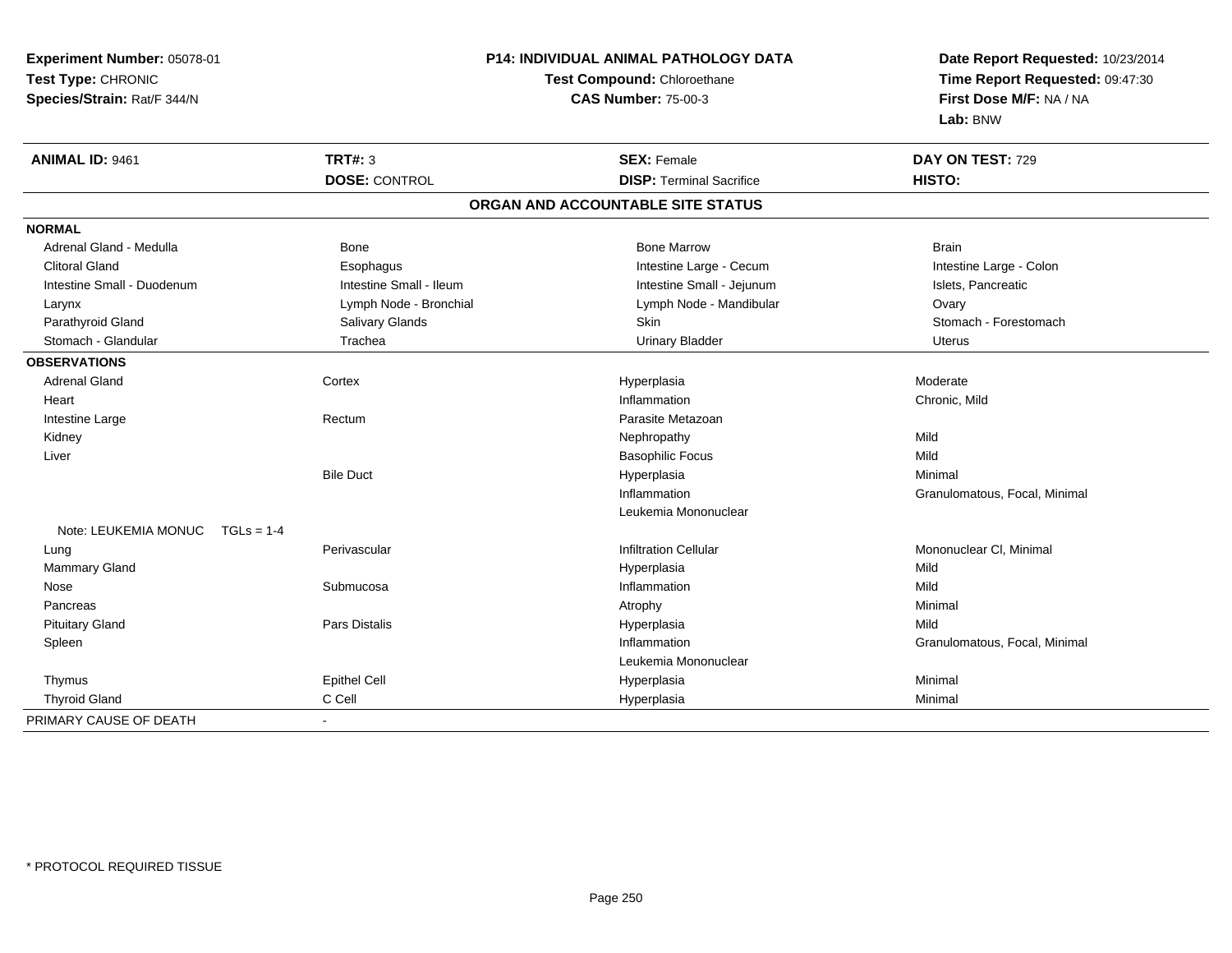| Experiment Number: 05078-01<br>Test Type: CHRONIC<br>Species/Strain: Rat/F 344/N                                                                    | <b>P14: INDIVIDUAL ANIMAL PATHOLOGY DATA</b><br>Test Compound: Chloroethane<br><b>CAS Number: 75-00-3</b> |                                   | Date Report Requested: 10/23/2014<br>Time Report Requested: 09:47:30<br>First Dose M/F: NA / NA<br>Lab: BNW |
|-----------------------------------------------------------------------------------------------------------------------------------------------------|-----------------------------------------------------------------------------------------------------------|-----------------------------------|-------------------------------------------------------------------------------------------------------------|
| <b>ANIMAL ID: 9462</b>                                                                                                                              | <b>TRT#: 3</b>                                                                                            | <b>SEX: Female</b>                | DAY ON TEST: 729                                                                                            |
|                                                                                                                                                     | <b>DOSE: CONTROL</b>                                                                                      | <b>DISP: Terminal Sacrifice</b>   | HISTO:                                                                                                      |
|                                                                                                                                                     |                                                                                                           | ORGAN AND ACCOUNTABLE SITE STATUS |                                                                                                             |
| <b>NORMAL</b>                                                                                                                                       |                                                                                                           |                                   |                                                                                                             |
| Bone                                                                                                                                                | <b>Bone Marrow</b>                                                                                        | <b>Brain</b>                      | <b>Clitoral Gland</b>                                                                                       |
| Esophagus                                                                                                                                           | Intestine Large - Cecum                                                                                   | Intestine Large - Colon           | Intestine Large - Rectum                                                                                    |
| Intestine Small - Duodenum                                                                                                                          | Intestine Small - Ileum                                                                                   | Intestine Small - Jejunum         | Islets, Pancreatic                                                                                          |
| Larynx                                                                                                                                              | Lymph Node - Bronchial                                                                                    | Ovary                             | Pancreas                                                                                                    |
| Skin                                                                                                                                                | Spleen                                                                                                    | Stomach - Forestomach             | Stomach - Glandular                                                                                         |
| Thymus                                                                                                                                              | Trachea                                                                                                   | <b>Urinary Bladder</b>            | <b>Uterus</b>                                                                                               |
| <b>MISSING</b>                                                                                                                                      |                                                                                                           |                                   |                                                                                                             |
| Parathyroid Gland                                                                                                                                   |                                                                                                           |                                   |                                                                                                             |
| <b>INSUFFICIENT TISSUE</b>                                                                                                                          |                                                                                                           |                                   |                                                                                                             |
| Adrenal Gland - Medulla                                                                                                                             |                                                                                                           |                                   |                                                                                                             |
| <b>OBSERVATIONS</b>                                                                                                                                 |                                                                                                           |                                   |                                                                                                             |
| <b>Adrenal Gland</b>                                                                                                                                | Cortex                                                                                                    | Hyperplasia                       | Mild                                                                                                        |
| Heart                                                                                                                                               |                                                                                                           | Inflammation                      | Chronic, Minimal                                                                                            |
| Kidney                                                                                                                                              |                                                                                                           | Nephropathy                       | Moderate                                                                                                    |
| Liver                                                                                                                                               |                                                                                                           | Hepatodiaphragmatic Nodule        |                                                                                                             |
| Note: ANOM HEPAT LOB TGLs = 1-4<br>Note: ANOMOLUS HEPATIC LOBE APPEARS TO BE A PORTION OF<br>Note: LIVER POSSIBLY PARTLY HERNIATED THROUGH DIAPHRAM |                                                                                                           |                                   |                                                                                                             |
| Lung                                                                                                                                                |                                                                                                           | Carcinoma                         | Metastatic (Thyroid Gland)                                                                                  |
|                                                                                                                                                     | Perivascular                                                                                              | <b>Infiltration Cellular</b>      | Mononuclear CI, Mild                                                                                        |
| [ Carcinoma TGLS = 2-3,5-3,6-11 ]                                                                                                                   |                                                                                                           |                                   |                                                                                                             |
| Lymph Node                                                                                                                                          | Mandibular                                                                                                | Hyperplasia                       | Mild                                                                                                        |
| Mammary Gland                                                                                                                                       |                                                                                                           | Hyperplasia                       | Mild                                                                                                        |
| Nose                                                                                                                                                | Submucosa                                                                                                 | Inflammation                      | Minimal                                                                                                     |
| <b>Pituitary Gland</b>                                                                                                                              | Pars Distalis                                                                                             | Adenoma                           |                                                                                                             |
| Note: ADENOMA<br>$TGLs = 4-8$                                                                                                                       |                                                                                                           |                                   |                                                                                                             |
| Salivary Glands                                                                                                                                     |                                                                                                           | Inflammation                      | Suppurative, Chronic, Mild                                                                                  |
| <b>Thyroid Gland</b>                                                                                                                                | C Cell                                                                                                    | Carcinoma                         |                                                                                                             |
| [Carcinoma TGLS = 3-2]                                                                                                                              |                                                                                                           |                                   |                                                                                                             |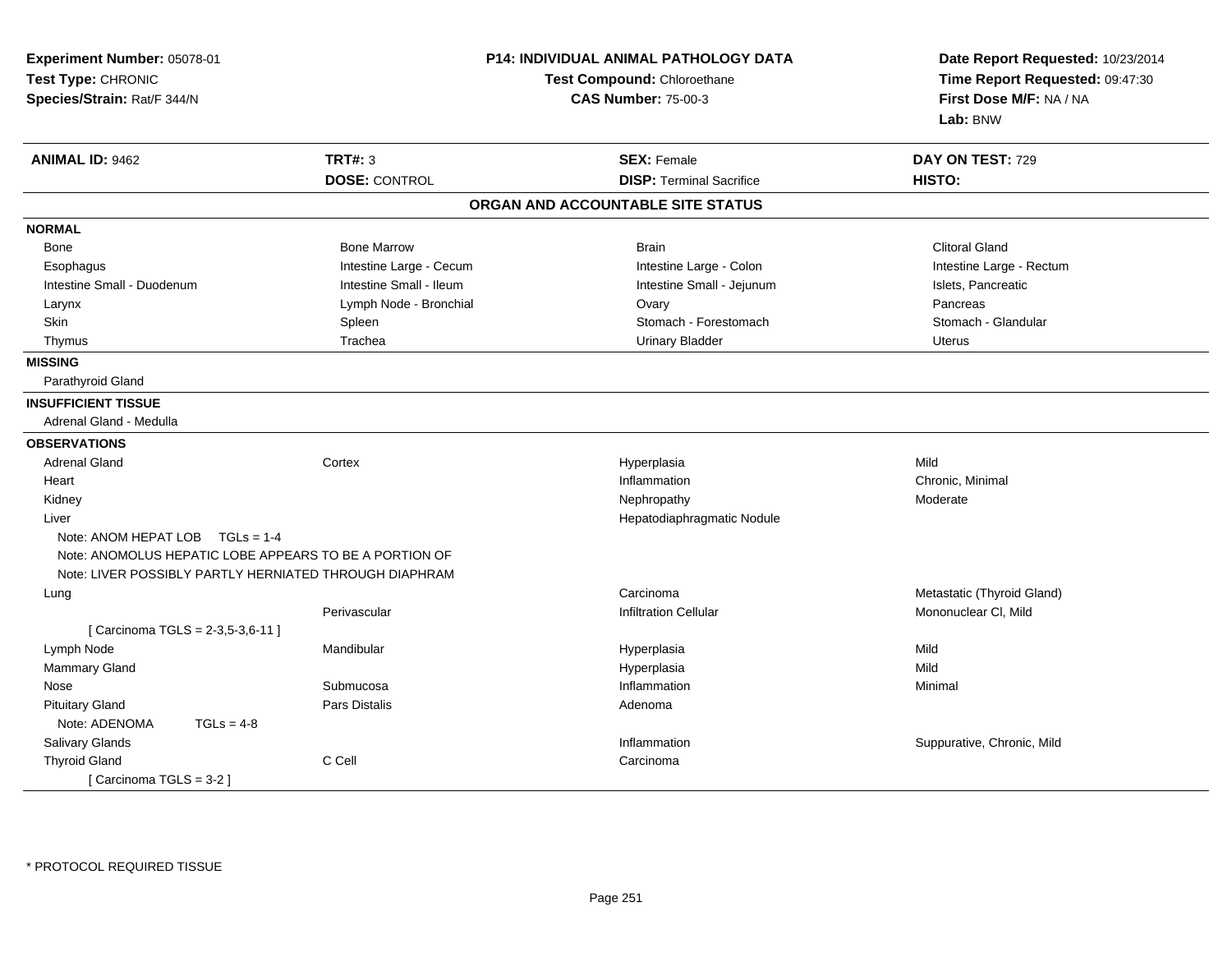| <b>Experiment Number: 05078-01</b><br><b>Test Type: CHRONIC</b><br>Species/Strain: Rat/F 344/N |                          | <b>P14: INDIVIDUAL ANIMAL PATHOLOGY DATA</b><br><b>Test Compound: Chloroethane</b><br><b>CAS Number: 75-00-3</b> | Date Report Requested: 10/23/2014<br>Time Report Requested: 09:47:30<br>First Dose M/F: NA / NA<br>Lab: BNW |
|------------------------------------------------------------------------------------------------|--------------------------|------------------------------------------------------------------------------------------------------------------|-------------------------------------------------------------------------------------------------------------|
| <b>ANIMAL ID: 9462</b>                                                                         | TRT#: 3                  | <b>SEX:</b> Female                                                                                               | <b>DAY ON TEST: 729</b>                                                                                     |
|                                                                                                | <b>DOSE: CONTROL</b>     | <b>DISP: Terminal Sacrifice</b>                                                                                  | <b>HISTO:</b>                                                                                               |
|                                                                                                |                          | ORGAN AND ACCOUNTABLE SITE STATUS                                                                                |                                                                                                             |
| PRIMARY CAUSE OF DEATH                                                                         | $\overline{\phantom{a}}$ |                                                                                                                  |                                                                                                             |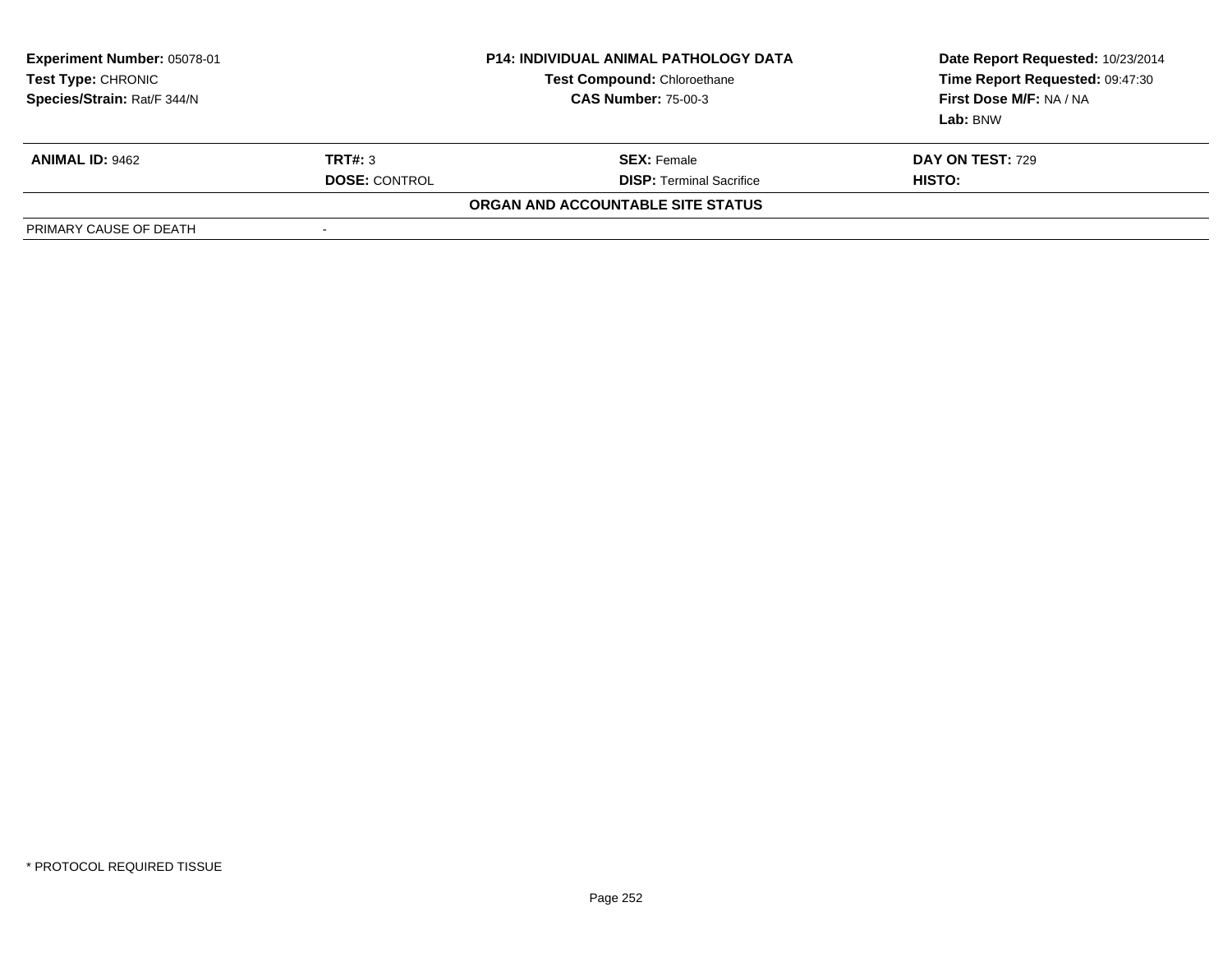| Experiment Number: 05078-01<br>Test Type: CHRONIC<br>Species/Strain: Rat/F 344/N |                          | <b>P14: INDIVIDUAL ANIMAL PATHOLOGY DATA</b><br>Test Compound: Chloroethane<br><b>CAS Number: 75-00-3</b> | Date Report Requested: 10/23/2014<br>Time Report Requested: 09:47:30<br>First Dose M/F: NA / NA<br>Lab: BNW |
|----------------------------------------------------------------------------------|--------------------------|-----------------------------------------------------------------------------------------------------------|-------------------------------------------------------------------------------------------------------------|
| ANIMAL ID: 9463                                                                  | <b>TRT#: 3</b>           | <b>SEX: Female</b>                                                                                        | DAY ON TEST: 568                                                                                            |
|                                                                                  | <b>DOSE: CONTROL</b>     | <b>DISP:</b> Moribund Sacrifice                                                                           | HISTO:                                                                                                      |
|                                                                                  |                          | ORGAN AND ACCOUNTABLE SITE STATUS                                                                         |                                                                                                             |
| <b>NORMAL</b>                                                                    |                          |                                                                                                           |                                                                                                             |
| <b>Adrenal Gland - Cortex</b>                                                    | Adrenal Gland - Medulla  | Bone                                                                                                      | <b>Bone Marrow</b>                                                                                          |
| <b>Brain</b>                                                                     | Esophagus                | Heart                                                                                                     | Intestine Large - Cecum                                                                                     |
| Intestine Large - Colon                                                          | Intestine Large - Rectum | Intestine Small - Duodenum                                                                                | Intestine Small - Ileum                                                                                     |
| Intestine Small - Jejunum                                                        | Islets, Pancreatic       | Kidney                                                                                                    | Larynx                                                                                                      |
| Lymph Node - Bronchial                                                           | Ovary                    | Pancreas                                                                                                  | Salivary Glands                                                                                             |
| Spleen                                                                           | Stomach - Forestomach    | Stomach - Glandular                                                                                       | Thymus                                                                                                      |
| Trachea                                                                          | <b>Urinary Bladder</b>   | <b>Uterus</b>                                                                                             |                                                                                                             |
| <b>MISSING</b>                                                                   |                          |                                                                                                           |                                                                                                             |
| Lymph Node - Mandibular                                                          | Parathyroid Gland        |                                                                                                           |                                                                                                             |
| <b>OBSERVATIONS</b>                                                              |                          |                                                                                                           |                                                                                                             |
| <b>Clitoral Gland</b>                                                            |                          | Carcinoma                                                                                                 |                                                                                                             |
| Note: CARCINOMA<br>$TGLs = 2-11$                                                 |                          |                                                                                                           |                                                                                                             |
| Liver                                                                            |                          | <b>Basophilic Focus</b>                                                                                   | Minimal                                                                                                     |
|                                                                                  |                          | Hematopoietic Cell Proliferation                                                                          | Minimal                                                                                                     |
| Lung                                                                             | Perivascular             | <b>Infiltration Cellular</b>                                                                              | Mononuclear CI, Minimal                                                                                     |
| <b>Mammary Gland</b>                                                             |                          | Fibroadenoma                                                                                              |                                                                                                             |
| Nose                                                                             | Submucosa                | Inflammation                                                                                              | Minimal                                                                                                     |
| <b>Pituitary Gland</b>                                                           | <b>Pars Distalis</b>     | Adenoma                                                                                                   |                                                                                                             |
| Note: ADENOMA<br>$TGLs = 3-8$                                                    |                          |                                                                                                           |                                                                                                             |
| Skin                                                                             |                          | Acanthosis                                                                                                | Mild                                                                                                        |
|                                                                                  |                          | Inflammation                                                                                              | Minimal                                                                                                     |
| Note: ACANTHOSIS<br>$TGLs = 1-12$                                                |                          |                                                                                                           |                                                                                                             |
| Note: INFLAMMATION<br>$TGLs = 1-12$                                              |                          |                                                                                                           |                                                                                                             |
| <b>Thyroid Gland</b>                                                             | C Cell                   | Hyperplasia                                                                                               | Minimal                                                                                                     |
| PRIMARY CAUSE OF DEATH                                                           |                          |                                                                                                           |                                                                                                             |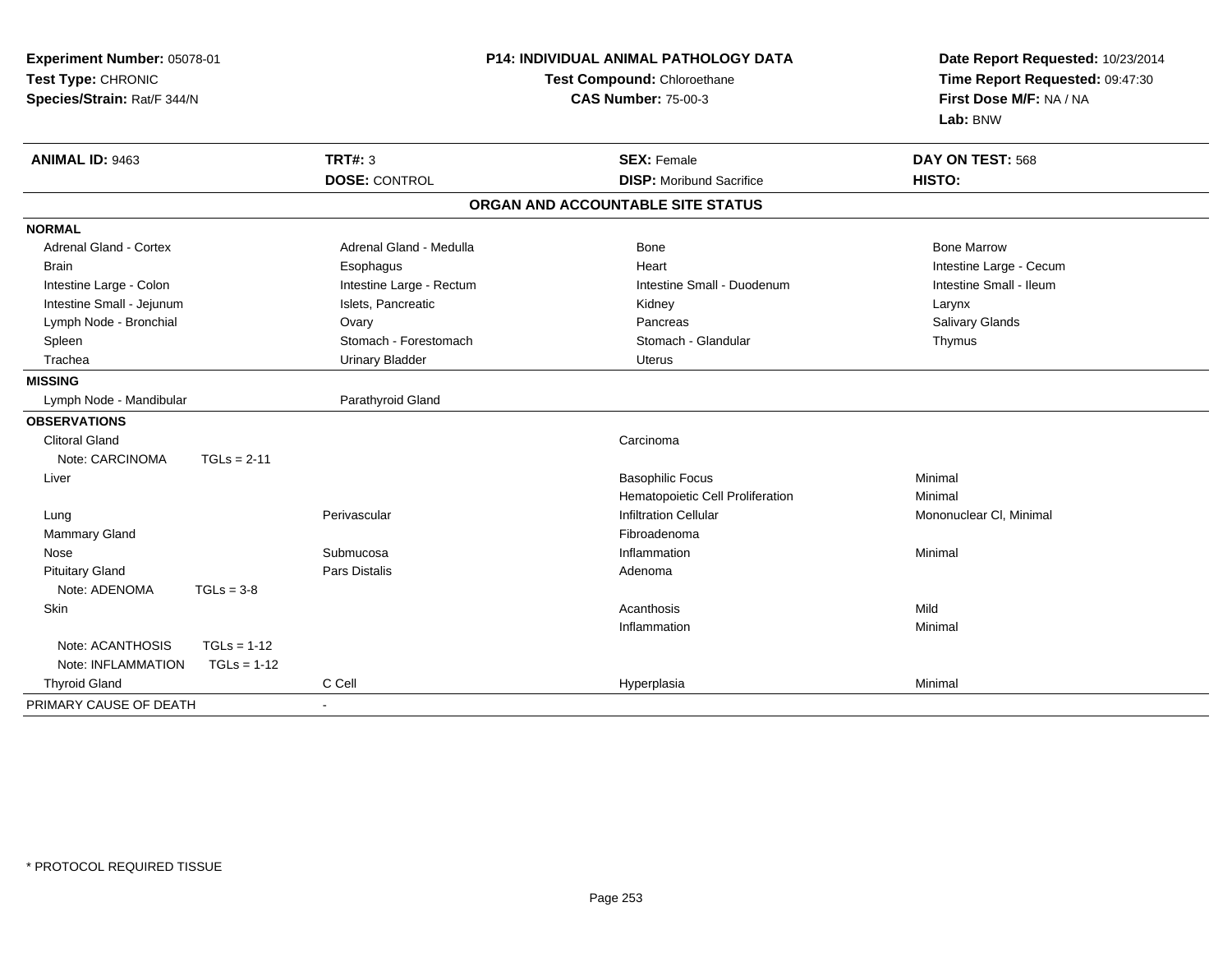| Experiment Number: 05078-01<br>Test Type: CHRONIC<br>Species/Strain: Rat/F 344/N |               |                          | <b>P14: INDIVIDUAL ANIMAL PATHOLOGY DATA</b><br>Test Compound: Chloroethane<br><b>CAS Number: 75-00-3</b> | Date Report Requested: 10/23/2014<br>Time Report Requested: 09:47:30<br>First Dose M/F: NA / NA<br>Lab: BNW |
|----------------------------------------------------------------------------------|---------------|--------------------------|-----------------------------------------------------------------------------------------------------------|-------------------------------------------------------------------------------------------------------------|
| <b>ANIMAL ID: 9464</b>                                                           |               | <b>TRT#: 3</b>           | <b>SEX: Female</b>                                                                                        | DAY ON TEST: 251                                                                                            |
|                                                                                  |               | <b>DOSE: CONTROL</b>     | <b>DISP:</b> Moribund Sacrifice                                                                           | HISTO:                                                                                                      |
|                                                                                  |               |                          | ORGAN AND ACCOUNTABLE SITE STATUS                                                                         |                                                                                                             |
| <b>NORMAL</b>                                                                    |               |                          |                                                                                                           |                                                                                                             |
| Adrenal Gland - Cortex                                                           |               | Adrenal Gland - Medulla  | <b>Bone</b>                                                                                               | <b>Brain</b>                                                                                                |
| Esophagus                                                                        |               | Heart                    | Intestine Large - Cecum                                                                                   | Intestine Large - Colon                                                                                     |
| Intestine Small - Duodenum                                                       |               | Islets, Pancreatic       | Larynx                                                                                                    | Parathyroid Gland                                                                                           |
| Salivary Glands                                                                  |               | Skin                     | Stomach - Glandular                                                                                       | <b>Urinary Bladder</b>                                                                                      |
| <b>MISSING</b>                                                                   |               |                          |                                                                                                           |                                                                                                             |
| <b>Clitoral Gland</b>                                                            |               | Intestine Large - Rectum | Intestine Small - Ileum                                                                                   | Intestine Small - Jejunum                                                                                   |
| <b>Mammary Gland</b>                                                             |               |                          |                                                                                                           |                                                                                                             |
| <b>INSUFFICIENT TISSUE</b><br><b>Pituitary Gland</b>                             |               |                          |                                                                                                           |                                                                                                             |
| <b>OBSERVATIONS</b>                                                              |               |                          |                                                                                                           |                                                                                                             |
| <b>Adrenal Gland</b>                                                             |               | Capsule                  | Lymphoma Malignant Undifferentiated Cell Type                                                             |                                                                                                             |
| <b>Bone Marrow</b>                                                               |               |                          | Lymphoma Malignant Undifferentiated Cell Type                                                             |                                                                                                             |
| <b>Brain</b>                                                                     |               |                          |                                                                                                           |                                                                                                             |
| Note: 82                                                                         |               |                          |                                                                                                           |                                                                                                             |
| Kidney                                                                           |               |                          | Lymphoma Malignant Undifferentiated Cell Type                                                             |                                                                                                             |
| Liver                                                                            |               |                          | Degeneration                                                                                              | Fatty, Moderate                                                                                             |
|                                                                                  |               |                          | Lymphoma Malignant Undifferentiated Cell Type                                                             |                                                                                                             |
| Note: LYMPH MAL UNDF TGLs = 3-4                                                  |               |                          |                                                                                                           |                                                                                                             |
| Lung                                                                             |               |                          | Lymphoma Malignant Undifferentiated Cell Type                                                             |                                                                                                             |
| Note: LYMPH MAL UNDF TGLs = 1-3                                                  |               |                          |                                                                                                           |                                                                                                             |
| Lymph Node                                                                       |               | <b>Bronchial</b>         | Lymphoma Malignant Undifferentiated Cell Type                                                             |                                                                                                             |
|                                                                                  |               | Mandibular               | Lymphoma Malignant Undifferentiated Cell Type                                                             |                                                                                                             |
|                                                                                  |               | Mesenteric               | Lymphoma Malignant Undifferentiated Cell Type                                                             |                                                                                                             |
|                                                                                  |               | Renal                    | Lymphoma Malignant Undifferentiated Cell Type                                                             |                                                                                                             |
|                                                                                  |               |                          | Lymphoma Malignant Undifferentiated Cell Type                                                             |                                                                                                             |
| Note: LYMPH MAL UNDF                                                             | $TGLs = 4-10$ |                          |                                                                                                           |                                                                                                             |
| Note: LYMPH MAL UNDF $TGLs = 5-11+12$                                            |               |                          |                                                                                                           |                                                                                                             |
| Nose                                                                             |               | Nasolacrim Dct           | Inflammation                                                                                              | Suppurative, Minimal                                                                                        |
| Ovary                                                                            |               |                          | Lymphoma Malignant Undifferentiated Cell Type                                                             |                                                                                                             |
| Pancreas                                                                         |               |                          | Lymphoma Malignant Undifferentiated Cell Type                                                             |                                                                                                             |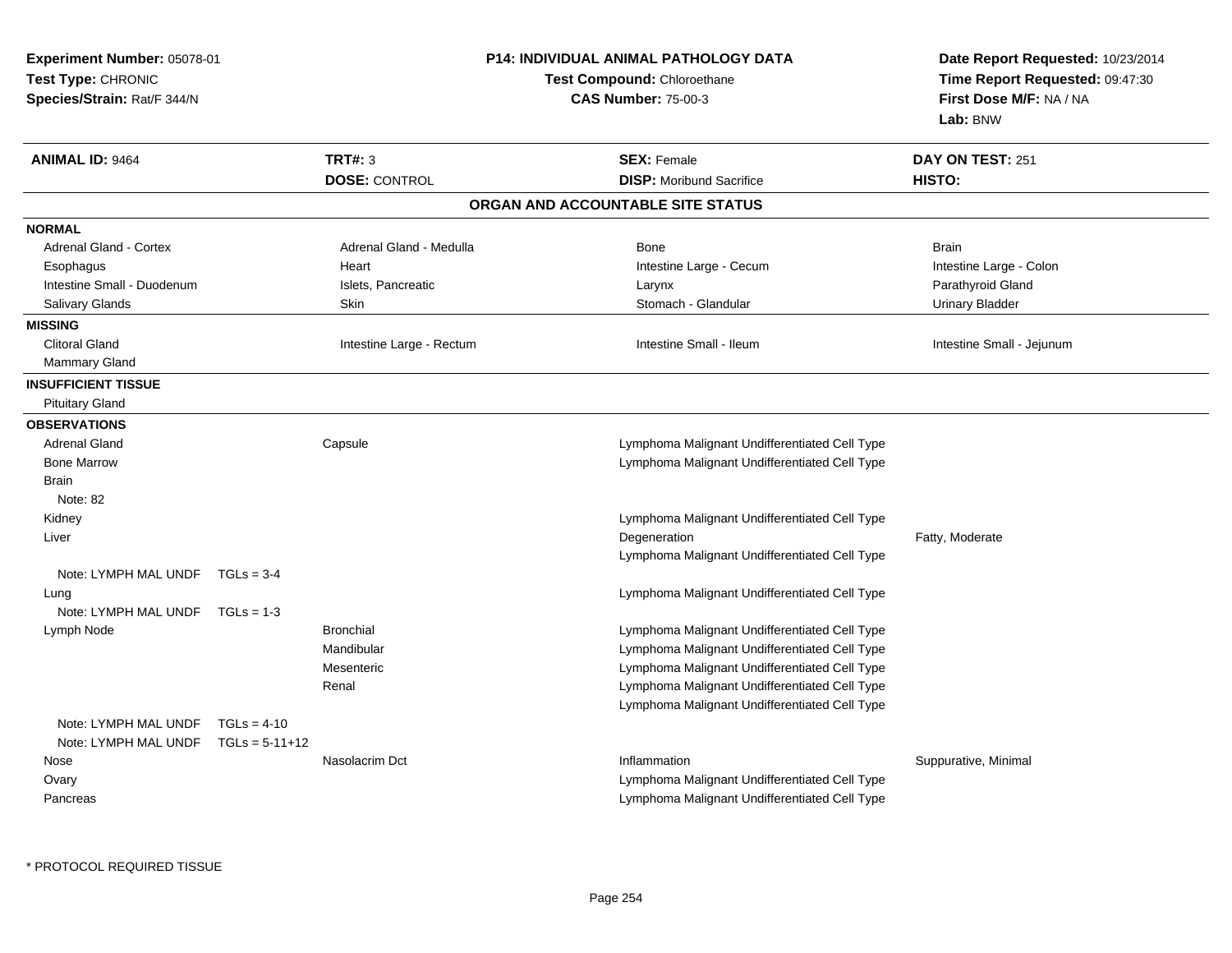| Experiment Number: 05078-01<br><b>Test Type: CHRONIC</b><br>Species/Strain: Rat/F 344/N |                         | <b>P14: INDIVIDUAL ANIMAL PATHOLOGY DATA</b><br><b>Test Compound: Chloroethane</b><br><b>CAS Number: 75-00-3</b> | Date Report Requested: 10/23/2014<br>Time Report Requested: 09:47:30<br>First Dose M/F: NA / NA<br>Lab: BNW |
|-----------------------------------------------------------------------------------------|-------------------------|------------------------------------------------------------------------------------------------------------------|-------------------------------------------------------------------------------------------------------------|
| <b>ANIMAL ID: 9464</b>                                                                  | TRT#: 3                 | <b>SEX: Female</b>                                                                                               | DAY ON TEST: 251                                                                                            |
|                                                                                         | <b>DOSE: CONTROL</b>    | <b>DISP:</b> Moribund Sacrifice                                                                                  | HISTO:                                                                                                      |
|                                                                                         |                         | ORGAN AND ACCOUNTABLE SITE STATUS                                                                                |                                                                                                             |
| Spleen<br>Note: LYMPH MAL UNDF<br>$TGLS = 2-4$                                          |                         | Lymphoma Malignant Undifferentiated Cell Type                                                                    |                                                                                                             |
| Stomach                                                                                 | Epithelium, Forestomach | Hyperplasia                                                                                                      | Mild                                                                                                        |
| Thymus                                                                                  |                         | Lymphoma Malignant Undifferentiated Cell Type                                                                    |                                                                                                             |
| <b>Thyroid Gland</b>                                                                    |                         | Lymphoma Malignant Undifferentiated Cell Type                                                                    |                                                                                                             |
| Trachea                                                                                 |                         | Inflammation                                                                                                     | Suppurative, Minimal                                                                                        |
| Uterus                                                                                  |                         | Lymphoma Malignant Undifferentiated Cell Type                                                                    |                                                                                                             |
| PRIMARY CAUSE OF DEATH                                                                  |                         |                                                                                                                  |                                                                                                             |
| Animal Note: OF MONONUCLEAR CELL LEUKEMIA AND MAY BE                                    |                         |                                                                                                                  |                                                                                                             |
| Animal Note: THE LYMPHOMA DOES NOT APPEAR TO BE TYPICAL                                 |                         |                                                                                                                  |                                                                                                             |
| Animal Note: THYMIC IN ORIGIN.                                                          |                         |                                                                                                                  |                                                                                                             |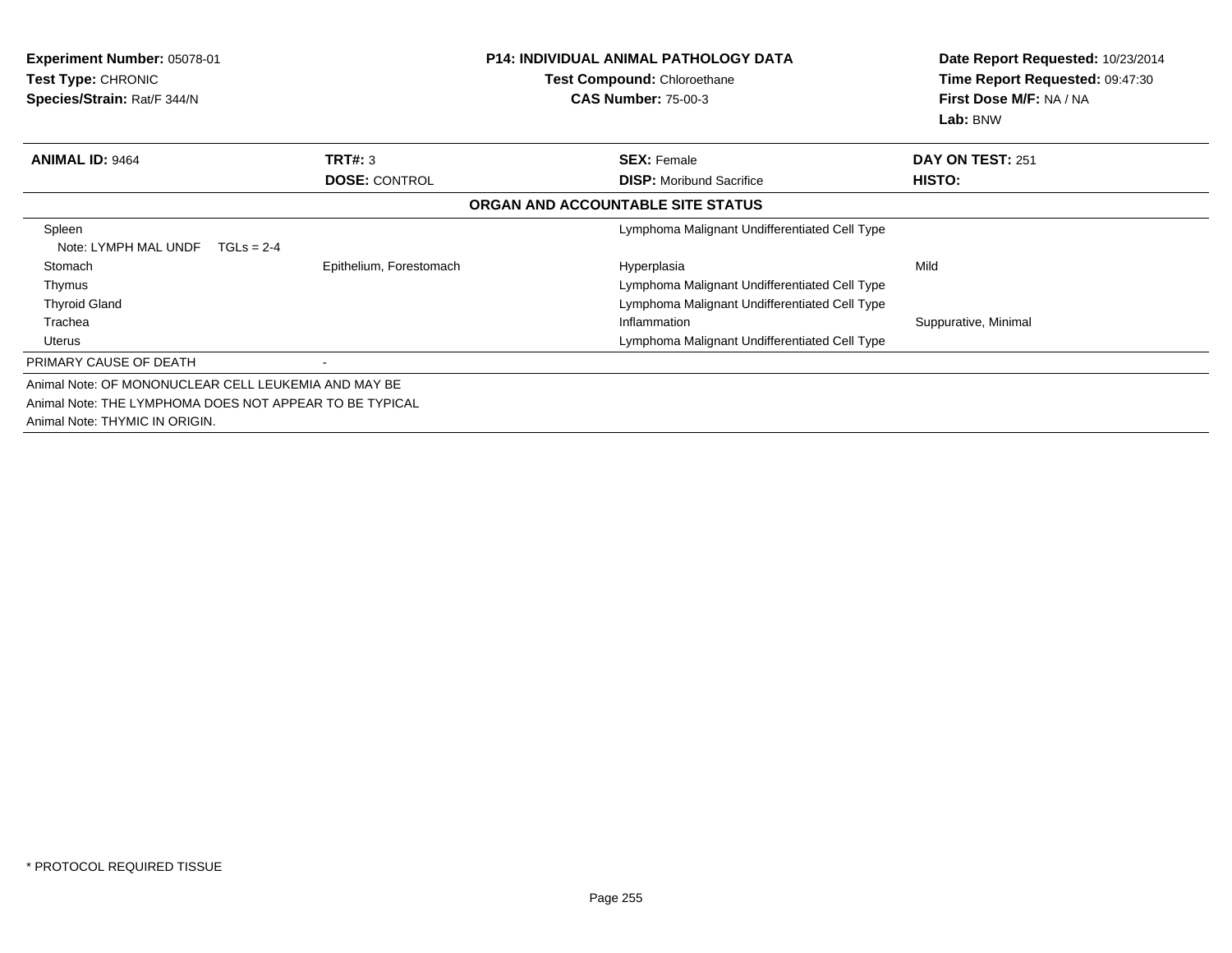| <b>P14: INDIVIDUAL ANIMAL PATHOLOGY DATA</b><br>Experiment Number: 05078-01<br>Test Type: CHRONIC<br>Test Compound: Chloroethane<br><b>CAS Number: 75-00-3</b><br>Species/Strain: Rat/F 344/N |                            |                                   | Date Report Requested: 10/23/2014<br>Time Report Requested: 09:47:30<br>First Dose M/F: NA / NA<br>Lab: BNW |  |
|-----------------------------------------------------------------------------------------------------------------------------------------------------------------------------------------------|----------------------------|-----------------------------------|-------------------------------------------------------------------------------------------------------------|--|
| <b>ANIMAL ID: 9465</b>                                                                                                                                                                        | TRT#: 3                    | <b>SEX: Female</b>                | DAY ON TEST: 729                                                                                            |  |
|                                                                                                                                                                                               | <b>DOSE: CONTROL</b>       | <b>DISP: Terminal Sacrifice</b>   | HISTO:                                                                                                      |  |
|                                                                                                                                                                                               |                            | ORGAN AND ACCOUNTABLE SITE STATUS |                                                                                                             |  |
| <b>NORMAL</b>                                                                                                                                                                                 |                            |                                   |                                                                                                             |  |
| Adrenal Gland - Medulla                                                                                                                                                                       | Bone                       | <b>Bone Marrow</b>                | <b>Brain</b>                                                                                                |  |
| <b>Clitoral Gland</b>                                                                                                                                                                         | Esophagus                  | Intestine Large - Cecum           | Intestine Large - Colon                                                                                     |  |
| Intestine Large - Rectum                                                                                                                                                                      | Intestine Small - Duodenum | Intestine Small - Ileum           | Intestine Small - Jejunum                                                                                   |  |
| Islets, Pancreatic                                                                                                                                                                            | Larynx                     | Lung                              | Lymph Node - Bronchial                                                                                      |  |
| Lymph Node - Mandibular                                                                                                                                                                       | Ovary                      | Pancreas                          | Parathyroid Gland                                                                                           |  |
| <b>Pituitary Gland</b>                                                                                                                                                                        | Salivary Glands            | Skin                              | Spleen                                                                                                      |  |
| Stomach - Forestomach                                                                                                                                                                         | Stomach - Glandular        | Thymus                            | Trachea                                                                                                     |  |
| <b>Urinary Bladder</b>                                                                                                                                                                        | <b>Uterus</b>              |                                   |                                                                                                             |  |
| <b>OBSERVATIONS</b>                                                                                                                                                                           |                            |                                   |                                                                                                             |  |
| <b>Adrenal Gland</b>                                                                                                                                                                          | Cortex                     | Hyperplasia                       | Mild                                                                                                        |  |
| Heart                                                                                                                                                                                         |                            | Inflammation                      | Chronic, Mild                                                                                               |  |
| Kidney                                                                                                                                                                                        |                            | Nephropathy                       | Mild                                                                                                        |  |
| Liver                                                                                                                                                                                         |                            | <b>Basophilic Focus</b>           | Minimal                                                                                                     |  |
|                                                                                                                                                                                               | <b>Bile Duct</b>           | Hyperplasia                       | Minimal                                                                                                     |  |
| <b>Mammary Gland</b>                                                                                                                                                                          |                            | Hyperplasia                       | Minimal                                                                                                     |  |
| Nose                                                                                                                                                                                          | Submucosa                  | Inflammation                      | Minimal                                                                                                     |  |
| <b>Thyroid Gland</b>                                                                                                                                                                          | C Cell                     | Hyperplasia                       | Minimal                                                                                                     |  |
| PRIMARY CAUSE OF DEATH                                                                                                                                                                        |                            |                                   |                                                                                                             |  |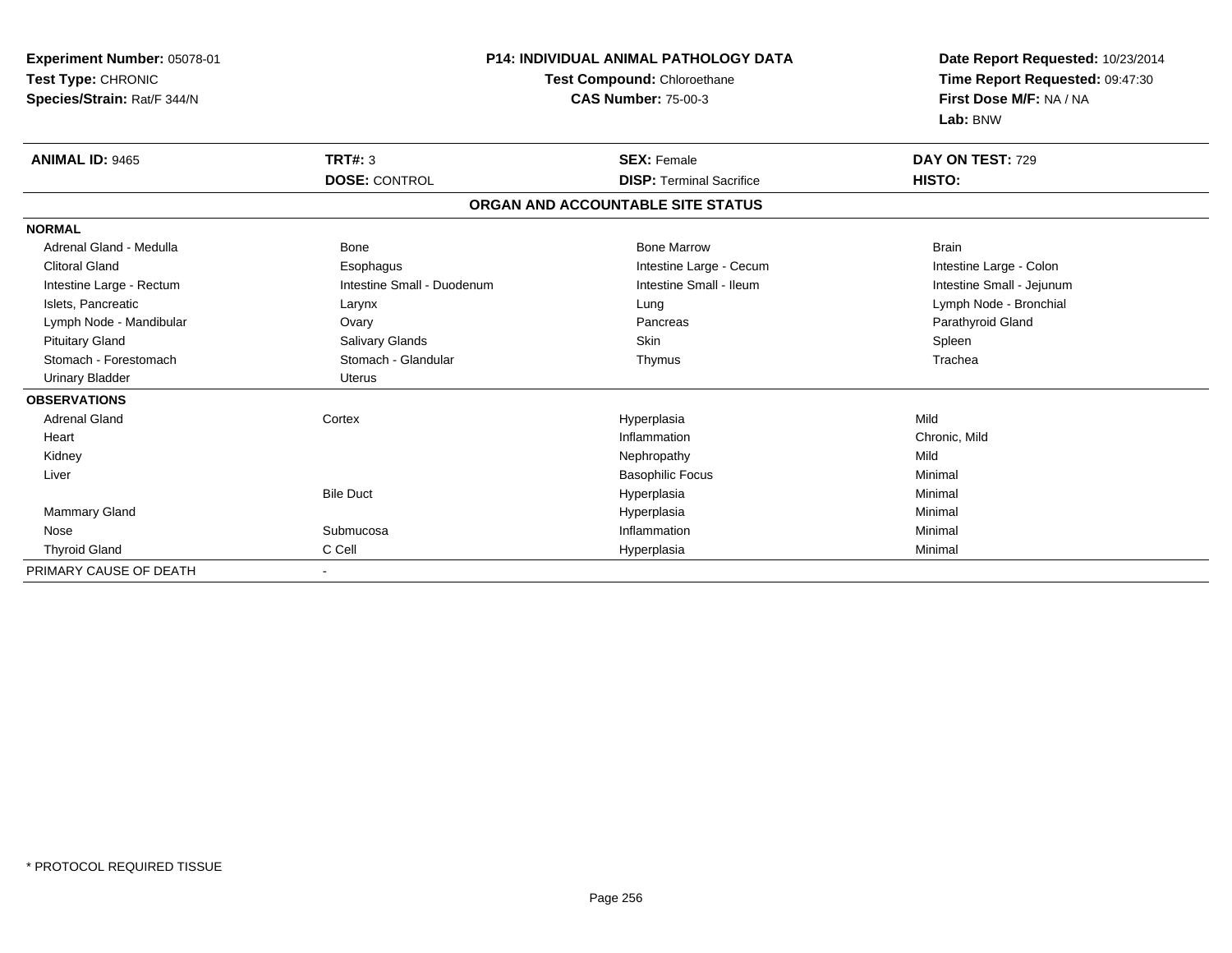| Experiment Number: 05078-01<br>Test Type: CHRONIC<br>Species/Strain: Rat/F 344/N |                         | <b>P14: INDIVIDUAL ANIMAL PATHOLOGY DATA</b><br>Test Compound: Chloroethane<br><b>CAS Number: 75-00-3</b> | Date Report Requested: 10/23/2014<br>Time Report Requested: 09:47:30<br>First Dose M/F: NA / NA<br>Lab: BNW |
|----------------------------------------------------------------------------------|-------------------------|-----------------------------------------------------------------------------------------------------------|-------------------------------------------------------------------------------------------------------------|
| <b>ANIMAL ID: 9466</b>                                                           | <b>TRT#: 3</b>          | <b>SEX: Female</b>                                                                                        | DAY ON TEST: 659                                                                                            |
|                                                                                  | <b>DOSE: CONTROL</b>    | <b>DISP:</b> Moribund Sacrifice                                                                           | HISTO:                                                                                                      |
|                                                                                  |                         | ORGAN AND ACCOUNTABLE SITE STATUS                                                                         |                                                                                                             |
| <b>NORMAL</b>                                                                    |                         |                                                                                                           |                                                                                                             |
| <b>Adrenal Gland - Cortex</b>                                                    | Adrenal Gland - Medulla | Bone                                                                                                      | <b>Bone Marrow</b>                                                                                          |
| Esophagus                                                                        | Intestine Large - Cecum | Intestine Large - Colon                                                                                   | Intestine Large - Rectum                                                                                    |
| Intestine Small - Duodenum                                                       | Intestine Small - Ileum | Intestine Small - Jejunum                                                                                 | Islets, Pancreatic                                                                                          |
| Larynx                                                                           | Lymph Node - Mandibular | Ovary                                                                                                     | Pancreas                                                                                                    |
| Parathyroid Gland                                                                | Salivary Glands         | <b>Skin</b>                                                                                               | Stomach - Forestomach                                                                                       |
| Stomach - Glandular                                                              | Trachea                 | <b>Urinary Bladder</b>                                                                                    | Uterus                                                                                                      |
| <b>MISSING</b>                                                                   |                         |                                                                                                           |                                                                                                             |
| Thymus                                                                           |                         |                                                                                                           |                                                                                                             |
| <b>OBSERVATIONS</b>                                                              |                         |                                                                                                           |                                                                                                             |
| <b>Brain</b>                                                                     |                         | Carcinoma                                                                                                 | Metastatic (Pituitary Gland)                                                                                |
| <b>Clitoral Gland</b>                                                            |                         | Cyst                                                                                                      | Moderate                                                                                                    |
|                                                                                  |                         | Hyperplasia                                                                                               | Mild                                                                                                        |
|                                                                                  |                         | Inflammation                                                                                              | Suppurative, Mild                                                                                           |
| Heart                                                                            |                         | Inflammation                                                                                              | Chronic, Mild                                                                                               |
| Kidney                                                                           |                         | Leukemia Mononuclear                                                                                      |                                                                                                             |
|                                                                                  |                         | Nephropathy                                                                                               | Mild                                                                                                        |
| Liver                                                                            |                         | Degeneration                                                                                              | Fatty, Mild                                                                                                 |
|                                                                                  |                         | Leukemia Mononuclear                                                                                      |                                                                                                             |
| Note: LEUKEMIA MONUC<br>$TGLs = 2-4$                                             |                         |                                                                                                           |                                                                                                             |
| Lung<br>Note: LEUKEMIA MONUC<br>$TGLs = 3-3+11$                                  |                         | Leukemia Mononuclear                                                                                      |                                                                                                             |
| Lymph Node                                                                       | <b>Bronchial</b>        | Leukemia Mononuclear                                                                                      |                                                                                                             |
| Mammary Gland                                                                    |                         | Hyperplasia                                                                                               | Mild                                                                                                        |
| Nose                                                                             | Nasolacrim Dct          | Inflammation                                                                                              | Suppurative, Minimal                                                                                        |
|                                                                                  |                         | Leukemia Mononuclear                                                                                      |                                                                                                             |
| <b>Pituitary Gland</b><br>Note: CARCINOMA<br>$TGLs = 4-8$                        | Pars Distalis           | Carcinoma                                                                                                 |                                                                                                             |
| Spleen<br>Note: LEUKEMIA MONUC<br>$TGLs = 1-4$                                   |                         | Leukemia Mononuclear                                                                                      |                                                                                                             |
| <b>Thyroid Gland</b>                                                             | C Cell                  | Carcinoma                                                                                                 |                                                                                                             |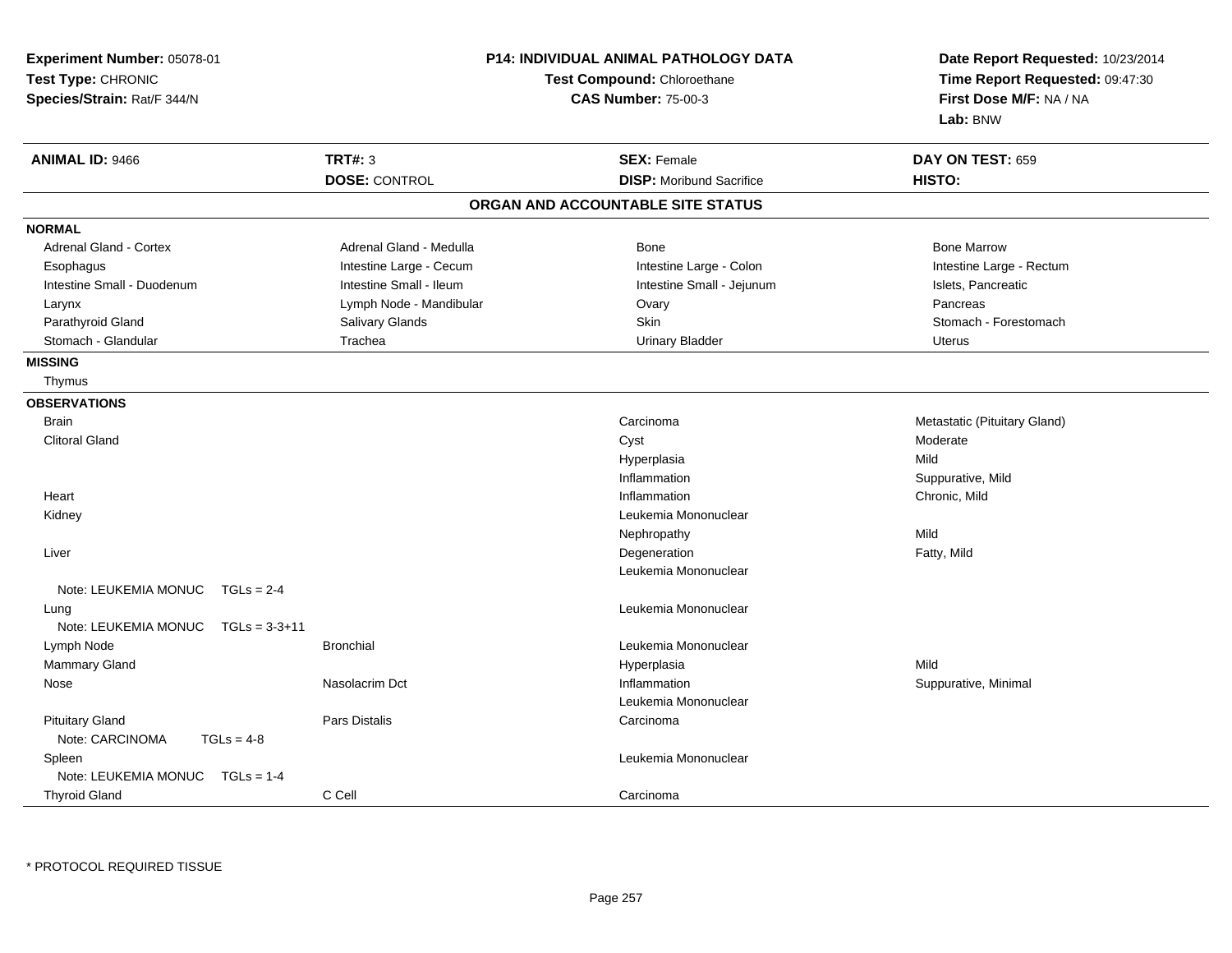| Experiment Number: 05078-01<br>Test Type: CHRONIC<br>Species/Strain: Rat/F 344/N |                      | <b>P14: INDIVIDUAL ANIMAL PATHOLOGY DATA</b><br><b>Test Compound: Chloroethane</b><br><b>CAS Number: 75-00-3</b> | Date Report Requested: 10/23/2014<br>Time Report Requested: 09:47:30<br>First Dose M/F: NA / NA<br>Lab: BNW |
|----------------------------------------------------------------------------------|----------------------|------------------------------------------------------------------------------------------------------------------|-------------------------------------------------------------------------------------------------------------|
| <b>ANIMAL ID: 9466</b>                                                           | TRT#: 3              | <b>SEX:</b> Female                                                                                               | <b>DAY ON TEST: 659</b>                                                                                     |
|                                                                                  | <b>DOSE: CONTROL</b> | <b>DISP:</b> Moribund Sacrifice                                                                                  | HISTO:                                                                                                      |
|                                                                                  |                      | ORGAN AND ACCOUNTABLE SITE STATUS                                                                                |                                                                                                             |
| PRIMARY CAUSE OF DEATH                                                           | -                    |                                                                                                                  |                                                                                                             |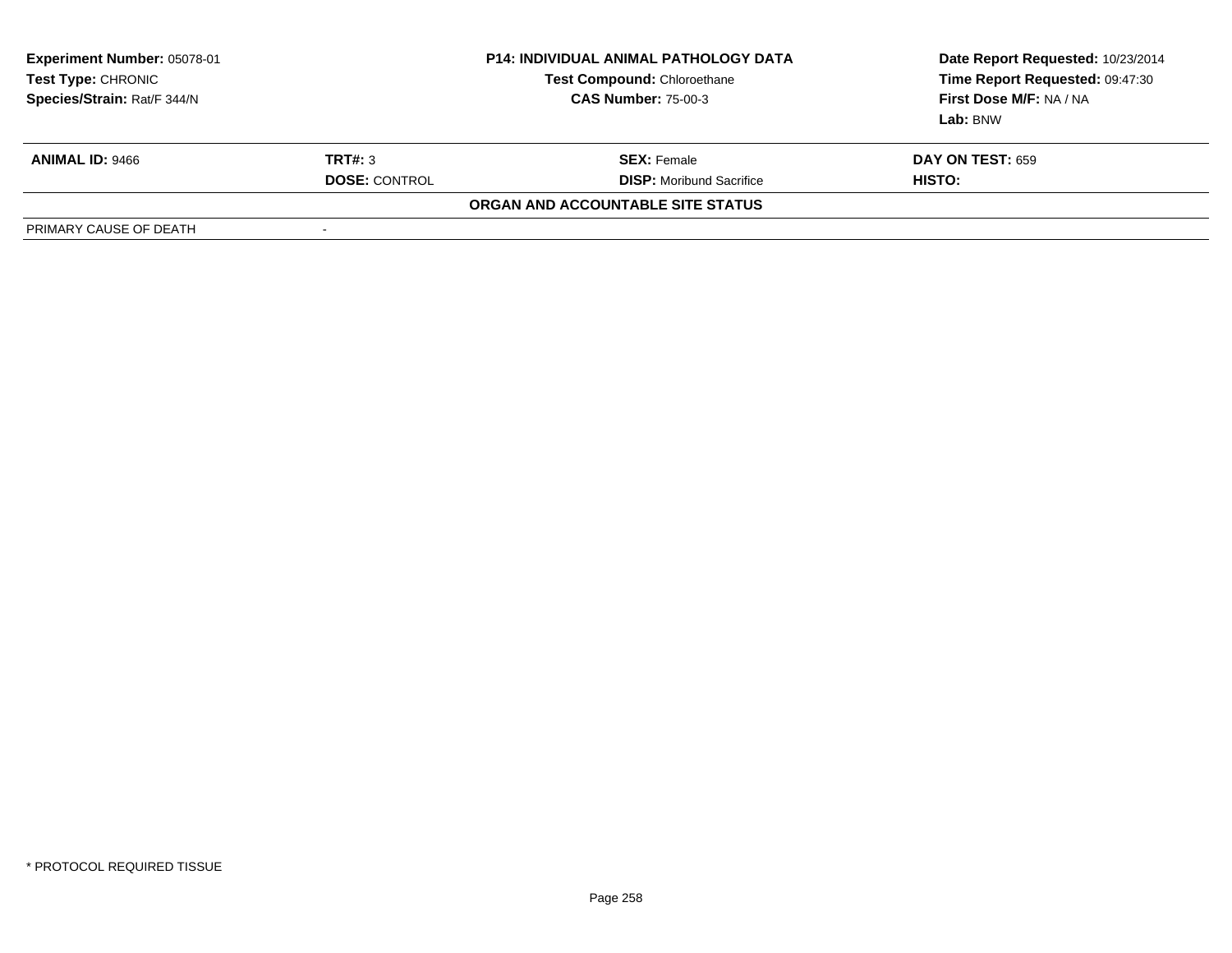| Experiment Number: 05078-01<br>Test Type: CHRONIC<br>Species/Strain: Rat/F 344/N |                         | <b>P14: INDIVIDUAL ANIMAL PATHOLOGY DATA</b><br>Test Compound: Chloroethane<br><b>CAS Number: 75-00-3</b> | Date Report Requested: 10/23/2014<br>Time Report Requested: 09:47:30<br>First Dose M/F: NA / NA<br>Lab: BNW |  |
|----------------------------------------------------------------------------------|-------------------------|-----------------------------------------------------------------------------------------------------------|-------------------------------------------------------------------------------------------------------------|--|
| <b>ANIMAL ID: 9467</b>                                                           | <b>TRT#: 3</b>          | <b>SEX: Female</b>                                                                                        | DAY ON TEST: 729                                                                                            |  |
|                                                                                  | <b>DOSE: CONTROL</b>    | <b>DISP: Terminal Sacrifice</b>                                                                           | HISTO:                                                                                                      |  |
|                                                                                  |                         | ORGAN AND ACCOUNTABLE SITE STATUS                                                                         |                                                                                                             |  |
| <b>NORMAL</b>                                                                    |                         |                                                                                                           |                                                                                                             |  |
| <b>Adrenal Gland - Cortex</b>                                                    | <b>Bone</b>             | <b>Bone Marrow</b>                                                                                        | <b>Brain</b>                                                                                                |  |
| <b>Clitoral Gland</b>                                                            | Intestine Large - Colon | Intestine Small - Duodenum                                                                                | Intestine Small - Ileum                                                                                     |  |
| Intestine Small - Jejunum                                                        | Islets, Pancreatic      | Larynx                                                                                                    | Lymph Node - Bronchial                                                                                      |  |
| Pancreas                                                                         | <b>Pituitary Gland</b>  | Skin                                                                                                      | Stomach - Forestomach                                                                                       |  |
| Stomach - Glandular                                                              | Thymus                  | Trachea                                                                                                   | <b>Urinary Bladder</b>                                                                                      |  |
| <b>Uterus</b>                                                                    |                         |                                                                                                           |                                                                                                             |  |
| <b>MISSING</b>                                                                   |                         |                                                                                                           |                                                                                                             |  |
| Adrenal Gland - Medulla                                                          | Esophagus               | Parathyroid Gland                                                                                         |                                                                                                             |  |
| <b>OBSERVATIONS</b>                                                              |                         |                                                                                                           |                                                                                                             |  |
| <b>Adrenal Gland</b>                                                             | Cortex                  | Leukemia Mononuclear                                                                                      |                                                                                                             |  |
| Heart                                                                            |                         | Inflammation                                                                                              | Chronic, Minimal                                                                                            |  |
|                                                                                  |                         | Leukemia Mononuclear                                                                                      |                                                                                                             |  |
| Intestine Large                                                                  | Cecum                   | Parasite Metazoan                                                                                         |                                                                                                             |  |
|                                                                                  | Rectum                  | Parasite Metazoan                                                                                         |                                                                                                             |  |
| Kidney                                                                           |                         | Nephropathy                                                                                               | Minimal                                                                                                     |  |
| Liver                                                                            |                         | Leukemia Mononuclear                                                                                      |                                                                                                             |  |
| Lung                                                                             | Alveolar Epith          | Hyperplasia                                                                                               | Minimal                                                                                                     |  |
|                                                                                  |                         | <b>Infiltration Cellular</b>                                                                              | Histiocyte, Mild                                                                                            |  |
|                                                                                  |                         | Inflammation                                                                                              | Chronic, Focal, Moderate                                                                                    |  |
|                                                                                  |                         | Leukemia Mononuclear                                                                                      |                                                                                                             |  |
| Note: LEUKEMIA MONUC<br>$TGLs = 4-3+11$                                          |                         |                                                                                                           |                                                                                                             |  |
| Lymph Node                                                                       | Mandibular              | Leukemia Mononuclear                                                                                      |                                                                                                             |  |
| Mammary Gland                                                                    |                         | Fibroadenoma                                                                                              |                                                                                                             |  |
|                                                                                  |                         | Fibroadenoma                                                                                              |                                                                                                             |  |
| Note: FIBROADENOMA<br>$TGLs = 1-12$                                              |                         |                                                                                                           |                                                                                                             |  |
| Note: FIBROADENOMA<br>$TGLs = 2-12$                                              |                         |                                                                                                           |                                                                                                             |  |
| Nose                                                                             | Submucosa               | Inflammation                                                                                              | Minimal                                                                                                     |  |
| Ovary                                                                            |                         | Leukemia Mononuclear                                                                                      |                                                                                                             |  |
| Salivary Glands                                                                  | Duct                    | Hyperplasia                                                                                               | Minimal                                                                                                     |  |
| Spleen                                                                           |                         | Leukemia Mononuclear                                                                                      |                                                                                                             |  |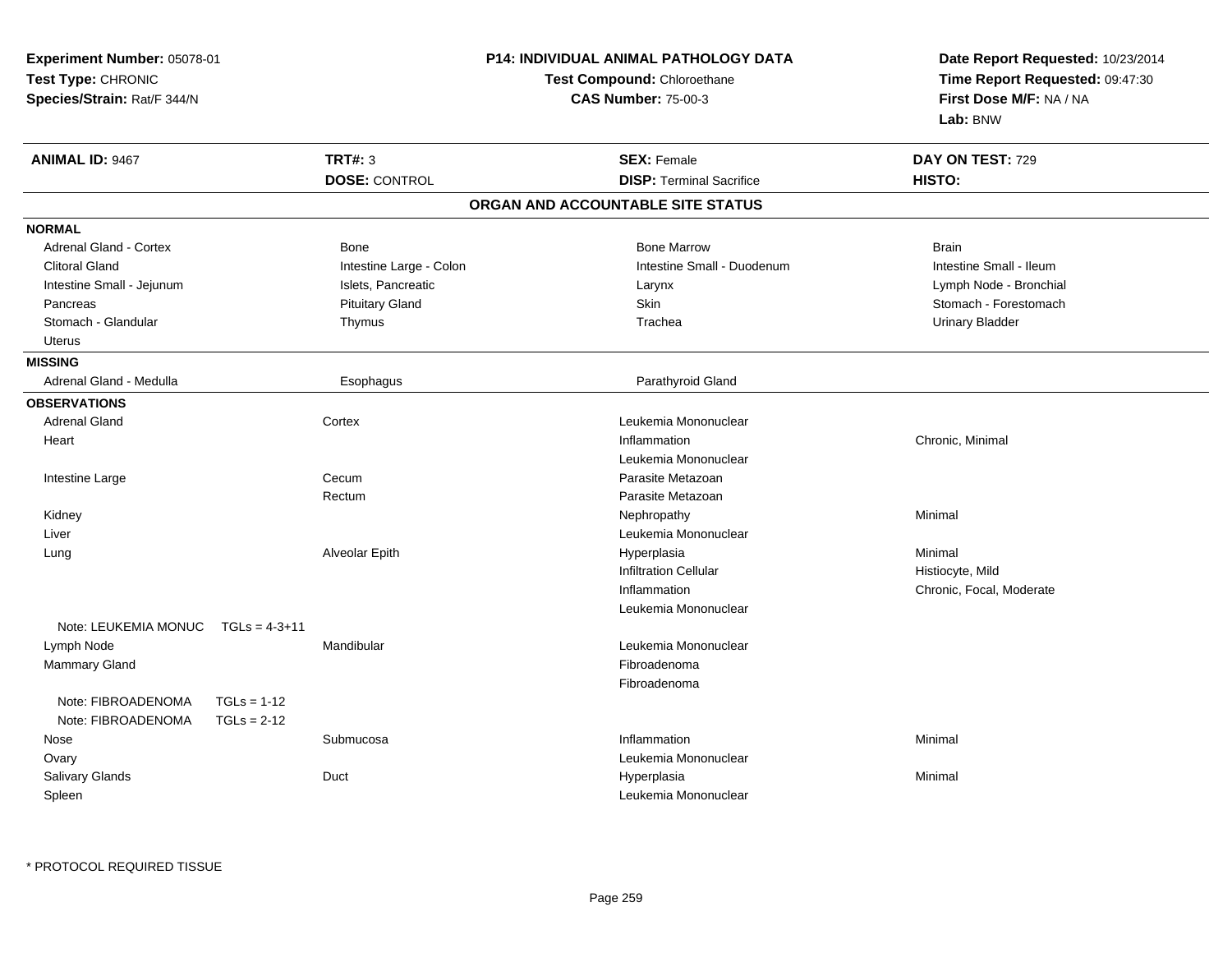| Experiment Number: 05078-01<br><b>Test Type: CHRONIC</b><br>Species/Strain: Rat/F 344/N |                      | <b>P14: INDIVIDUAL ANIMAL PATHOLOGY DATA</b><br><b>Test Compound: Chloroethane</b><br><b>CAS Number: 75-00-3</b> | Date Report Requested: 10/23/2014<br>Time Report Requested: 09:47:30<br>First Dose M/F: NA / NA<br>Lab: BNW |
|-----------------------------------------------------------------------------------------|----------------------|------------------------------------------------------------------------------------------------------------------|-------------------------------------------------------------------------------------------------------------|
| <b>ANIMAL ID: 9467</b>                                                                  | TRT#: 3              | <b>SEX: Female</b>                                                                                               | <b>DAY ON TEST: 729</b>                                                                                     |
|                                                                                         | <b>DOSE: CONTROL</b> | <b>DISP: Terminal Sacrifice</b>                                                                                  | HISTO:                                                                                                      |
|                                                                                         |                      | ORGAN AND ACCOUNTABLE SITE STATUS                                                                                |                                                                                                             |
| Note: LEUKEMIA MONUC $TGLs = 3-4$                                                       |                      |                                                                                                                  |                                                                                                             |
| <b>Thyroid Gland</b>                                                                    | C Cell               | Hyperplasia                                                                                                      | Minimal                                                                                                     |
| PRIMARY CAUSE OF DEATH                                                                  | $\,$                 |                                                                                                                  |                                                                                                             |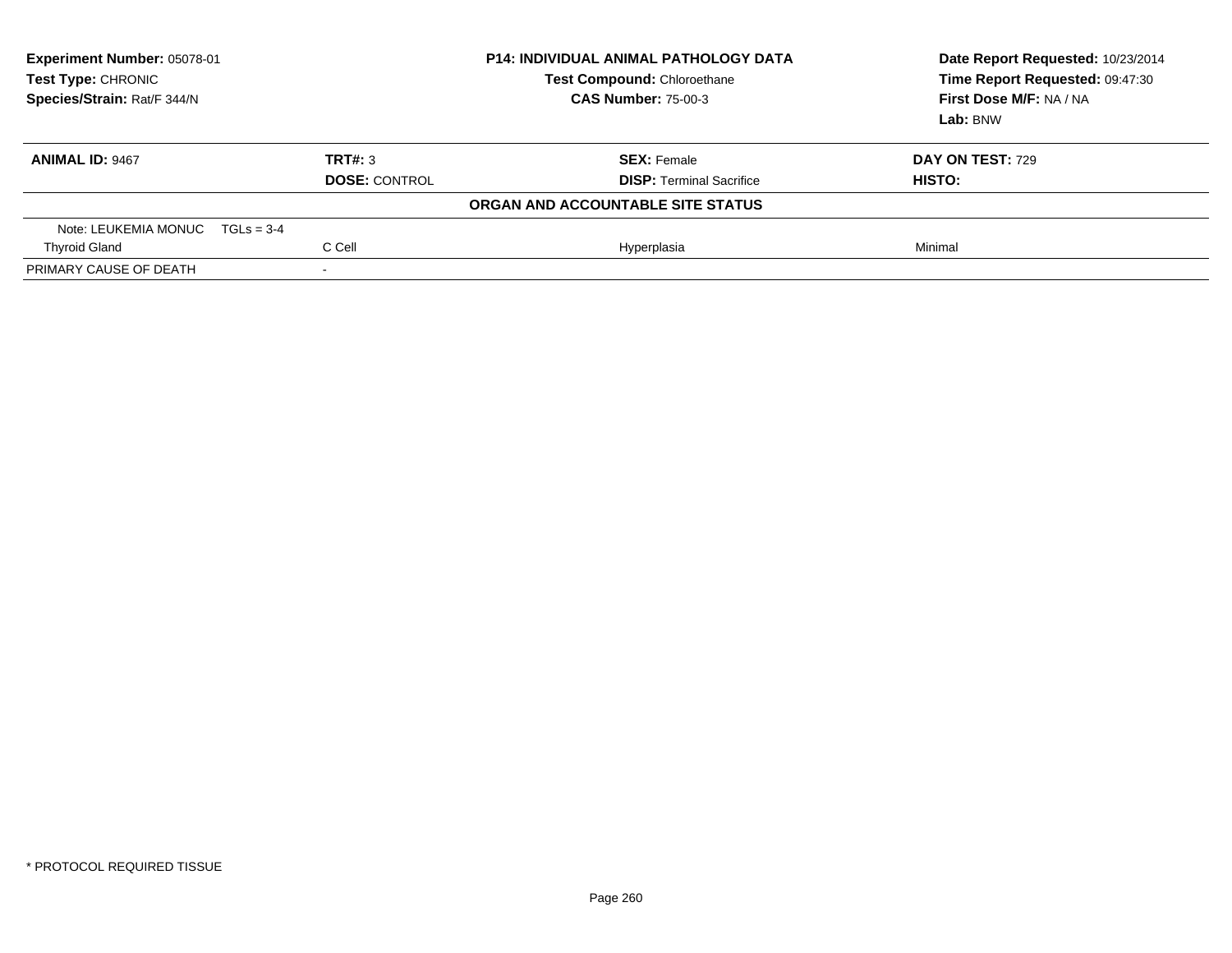| Experiment Number: 05078-01<br>Test Type: CHRONIC<br>Species/Strain: Rat/F 344/N |                          | P14: INDIVIDUAL ANIMAL PATHOLOGY DATA<br>Test Compound: Chloroethane<br><b>CAS Number: 75-00-3</b> | Date Report Requested: 10/23/2014<br>Time Report Requested: 09:47:30<br>First Dose M/F: NA / NA<br>Lab: BNW |
|----------------------------------------------------------------------------------|--------------------------|----------------------------------------------------------------------------------------------------|-------------------------------------------------------------------------------------------------------------|
| <b>ANIMAL ID: 9468</b>                                                           | <b>TRT#: 3</b>           | <b>SEX: Female</b>                                                                                 | DAY ON TEST: 654                                                                                            |
|                                                                                  | <b>DOSE: CONTROL</b>     | <b>DISP:</b> Moribund Sacrifice                                                                    | HISTO:                                                                                                      |
|                                                                                  |                          | ORGAN AND ACCOUNTABLE SITE STATUS                                                                  |                                                                                                             |
| <b>NORMAL</b>                                                                    |                          |                                                                                                    |                                                                                                             |
| Bone                                                                             | <b>Bone Marrow</b>       | <b>Brain</b>                                                                                       | Intestine Large - Cecum                                                                                     |
| Intestine Large - Colon                                                          | Intestine Large - Rectum | Intestine Small - Duodenum                                                                         | Intestine Small - Ileum                                                                                     |
| Intestine Small - Jejunum                                                        | Islets, Pancreatic       | Larynx                                                                                             | Lymph Node - Bronchial                                                                                      |
| Lymph Node - Mandibular                                                          | Ovary                    | Parathyroid Gland                                                                                  | <b>Pituitary Gland</b>                                                                                      |
| Salivary Glands                                                                  | Stomach - Forestomach    | Stomach - Glandular                                                                                | Trachea                                                                                                     |
| <b>Urinary Bladder</b>                                                           |                          |                                                                                                    |                                                                                                             |
| <b>MISSING</b>                                                                   |                          |                                                                                                    |                                                                                                             |
| <b>Clitoral Gland</b>                                                            | Esophagus                | Skin                                                                                               |                                                                                                             |
| <b>OBSERVATIONS</b>                                                              |                          |                                                                                                    |                                                                                                             |
| <b>Adrenal Gland</b>                                                             | Cortex                   | Degeneration                                                                                       | Fatty, Minimal                                                                                              |
|                                                                                  | Medulla                  | Leukemia Mononuclear                                                                               |                                                                                                             |
| Heart                                                                            |                          | Inflammation                                                                                       | Chronic, Minimal                                                                                            |
|                                                                                  |                          | Leukemia Mononuclear                                                                               |                                                                                                             |
| Kidney                                                                           |                          | Leukemia Mononuclear                                                                               |                                                                                                             |
|                                                                                  |                          | Nephropathy                                                                                        | Mild                                                                                                        |
| Liver                                                                            |                          | Degeneration                                                                                       | Mild                                                                                                        |
|                                                                                  | <b>Bile Duct</b>         | Hyperplasia                                                                                        | Minimal                                                                                                     |
|                                                                                  |                          | Leukemia Mononuclear                                                                               |                                                                                                             |
| Lung                                                                             |                          | Foreign Body                                                                                       | Minimal                                                                                                     |
|                                                                                  |                          | Inflammation                                                                                       | Granulomatous, Mild                                                                                         |
|                                                                                  |                          | Inflammation                                                                                       | Chronic, Focal, Mild                                                                                        |
|                                                                                  |                          | Leukemia Mononuclear                                                                               |                                                                                                             |
| Lymph Node                                                                       | Pancreatic               | Leukemia Mononuclear                                                                               |                                                                                                             |
| Mammary Gland                                                                    |                          | Hyperplasia                                                                                        | Mild                                                                                                        |
| Nose                                                                             | <b>Respirat Epith</b>    | Hyperplasia                                                                                        | Mild                                                                                                        |
|                                                                                  | Submucosa                | Inflammation                                                                                       | Moderate                                                                                                    |
|                                                                                  |                          | Inflammation                                                                                       | Suppurative, Mild                                                                                           |
|                                                                                  | <b>Respirat Epith</b>    | Metaplasia                                                                                         | Squamous, Moderate                                                                                          |
| Pancreas                                                                         |                          | Atrophy                                                                                            | Mild                                                                                                        |
|                                                                                  |                          | Leukemia Mononuclear                                                                               |                                                                                                             |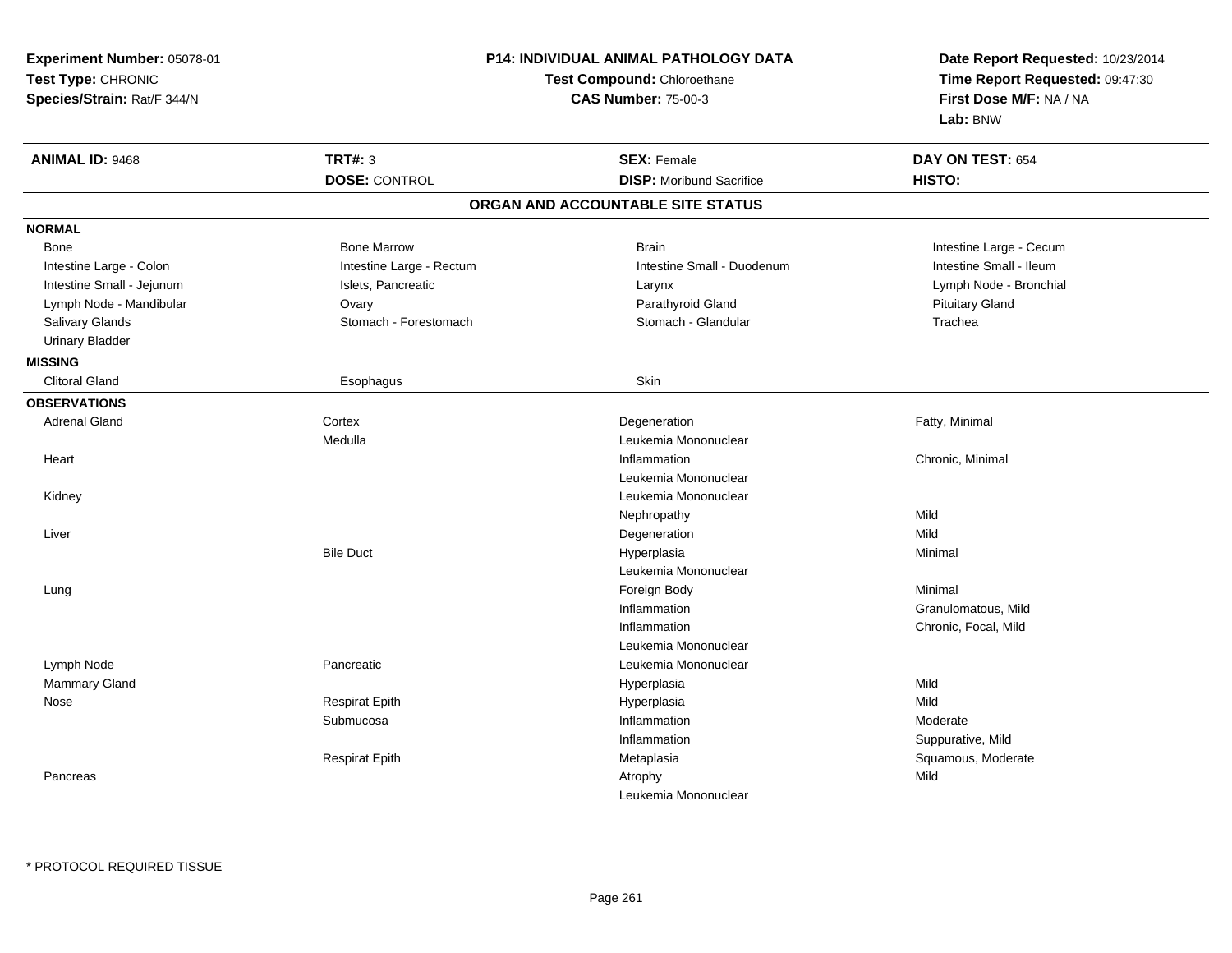| Experiment Number: 05078-01<br>Test Type: CHRONIC<br>Species/Strain: Rat/F 344/N | <b>P14: INDIVIDUAL ANIMAL PATHOLOGY DATA</b><br><b>Test Compound: Chloroethane</b><br><b>CAS Number: 75-00-3</b> |                                   | Date Report Requested: 10/23/2014<br>Time Report Requested: 09:47:30<br>First Dose M/F: NA / NA<br>Lab: BNW |  |
|----------------------------------------------------------------------------------|------------------------------------------------------------------------------------------------------------------|-----------------------------------|-------------------------------------------------------------------------------------------------------------|--|
| <b>ANIMAL ID: 9468</b>                                                           | TRT#: 3                                                                                                          | <b>SEX: Female</b>                | DAY ON TEST: 654                                                                                            |  |
|                                                                                  | <b>DOSE: CONTROL</b>                                                                                             | <b>DISP:</b> Moribund Sacrifice   | HISTO:                                                                                                      |  |
|                                                                                  |                                                                                                                  | ORGAN AND ACCOUNTABLE SITE STATUS |                                                                                                             |  |
| Spleen                                                                           |                                                                                                                  | Leukemia Mononuclear              |                                                                                                             |  |
| Note: LEUKEMIA MONUC                                                             | $TGLs = 1-4$                                                                                                     |                                   |                                                                                                             |  |
| Thymus                                                                           |                                                                                                                  | Leukemia Mononuclear              |                                                                                                             |  |
| <b>Thyroid Gland</b>                                                             | C Cell                                                                                                           | Hyperplasia                       | Mild                                                                                                        |  |
| Uterus                                                                           | Endometrium                                                                                                      | Hyperplasia                       | Cystic, Minimal                                                                                             |  |
|                                                                                  |                                                                                                                  | Leukemia Mononuclear              |                                                                                                             |  |
| PRIMARY CAUSE OF DEATH                                                           | $\overline{\phantom{a}}$                                                                                         |                                   |                                                                                                             |  |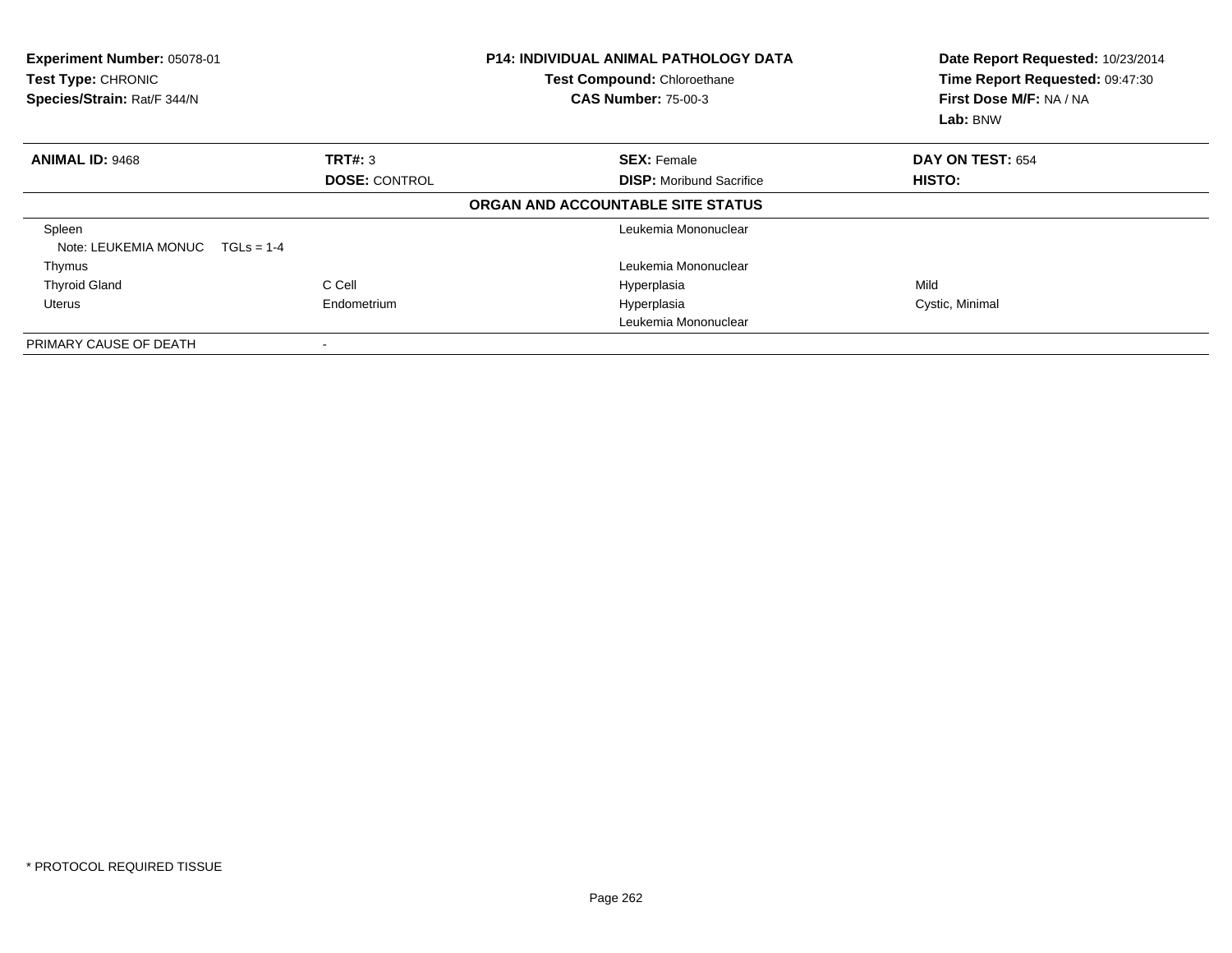| Experiment Number: 05078-01<br>Test Type: CHRONIC<br>Species/Strain: Rat/F 344/N |              |                         | <b>P14: INDIVIDUAL ANIMAL PATHOLOGY DATA</b><br>Test Compound: Chloroethane<br><b>CAS Number: 75-00-3</b> | Date Report Requested: 10/23/2014<br>Time Report Requested: 09:47:30<br>First Dose M/F: NA / NA<br>Lab: BNW |
|----------------------------------------------------------------------------------|--------------|-------------------------|-----------------------------------------------------------------------------------------------------------|-------------------------------------------------------------------------------------------------------------|
| <b>ANIMAL ID: 9469</b>                                                           |              | TRT#: 3                 | <b>SEX: Female</b>                                                                                        | DAY ON TEST: 729                                                                                            |
|                                                                                  |              | <b>DOSE: CONTROL</b>    | <b>DISP: Terminal Sacrifice</b>                                                                           | HISTO:                                                                                                      |
|                                                                                  |              |                         | ORGAN AND ACCOUNTABLE SITE STATUS                                                                         |                                                                                                             |
| <b>NORMAL</b>                                                                    |              |                         |                                                                                                           |                                                                                                             |
| Adrenal Gland - Medulla                                                          |              | <b>Bone</b>             | <b>Bone Marrow</b>                                                                                        | <b>Brain</b>                                                                                                |
| <b>Clitoral Gland</b>                                                            |              | Esophagus               | Intestine Large - Colon                                                                                   | Intestine Large - Rectum                                                                                    |
| Intestine Small - Duodenum                                                       |              | Intestine Small - Ileum | Intestine Small - Jejunum                                                                                 | Islets, Pancreatic                                                                                          |
| Larynx                                                                           |              | Lung                    | Lymph Node - Mandibular                                                                                   | Ovary                                                                                                       |
| Pancreas                                                                         |              | Salivary Glands         | Skin                                                                                                      | Spleen                                                                                                      |
| Stomach - Forestomach                                                            |              | Stomach - Glandular     | Trachea                                                                                                   | <b>Urinary Bladder</b>                                                                                      |
| Uterus                                                                           |              |                         |                                                                                                           |                                                                                                             |
| <b>MISSING</b>                                                                   |              |                         |                                                                                                           |                                                                                                             |
| Lymph Node - Bronchial                                                           |              | Parathyroid Gland       | Thymus                                                                                                    |                                                                                                             |
| <b>OBSERVATIONS</b>                                                              |              |                         |                                                                                                           |                                                                                                             |
| Adrenal Gland                                                                    |              | Cortex                  | Degeneration                                                                                              | Fatty, Mild                                                                                                 |
|                                                                                  |              | Cortex                  | Focal Cellular Change                                                                                     | Mild                                                                                                        |
| Heart                                                                            |              |                         | Inflammation                                                                                              | Chronic, Minimal                                                                                            |
| Intestine Large                                                                  |              | Cecum                   | Parasite Metazoan                                                                                         |                                                                                                             |
| Kidney                                                                           |              |                         | Nephropathy                                                                                               | Minimal                                                                                                     |
| Liver                                                                            |              |                         | <b>Basophilic Focus</b>                                                                                   | Minimal                                                                                                     |
|                                                                                  |              |                         | Inflammation                                                                                              | Granulomatous, Focal, Minimal                                                                               |
| Mammary Gland                                                                    |              |                         | Hyperplasia                                                                                               | Mild                                                                                                        |
| Nose                                                                             |              | Submucosa               | Inflammation                                                                                              | Minimal                                                                                                     |
| <b>Pituitary Gland</b>                                                           |              | Pars Distalis           | Adenoma                                                                                                   |                                                                                                             |
| Note: ADENOMA                                                                    | $TGLs = 2-8$ |                         |                                                                                                           |                                                                                                             |
| <b>Thyroid Gland</b>                                                             |              | <b>Follicular Cel</b>   | Carcinoma                                                                                                 |                                                                                                             |
| Note: CARCINOMA                                                                  | $TGLs = 1-4$ |                         |                                                                                                           |                                                                                                             |
| PRIMARY CAUSE OF DEATH                                                           |              |                         |                                                                                                           |                                                                                                             |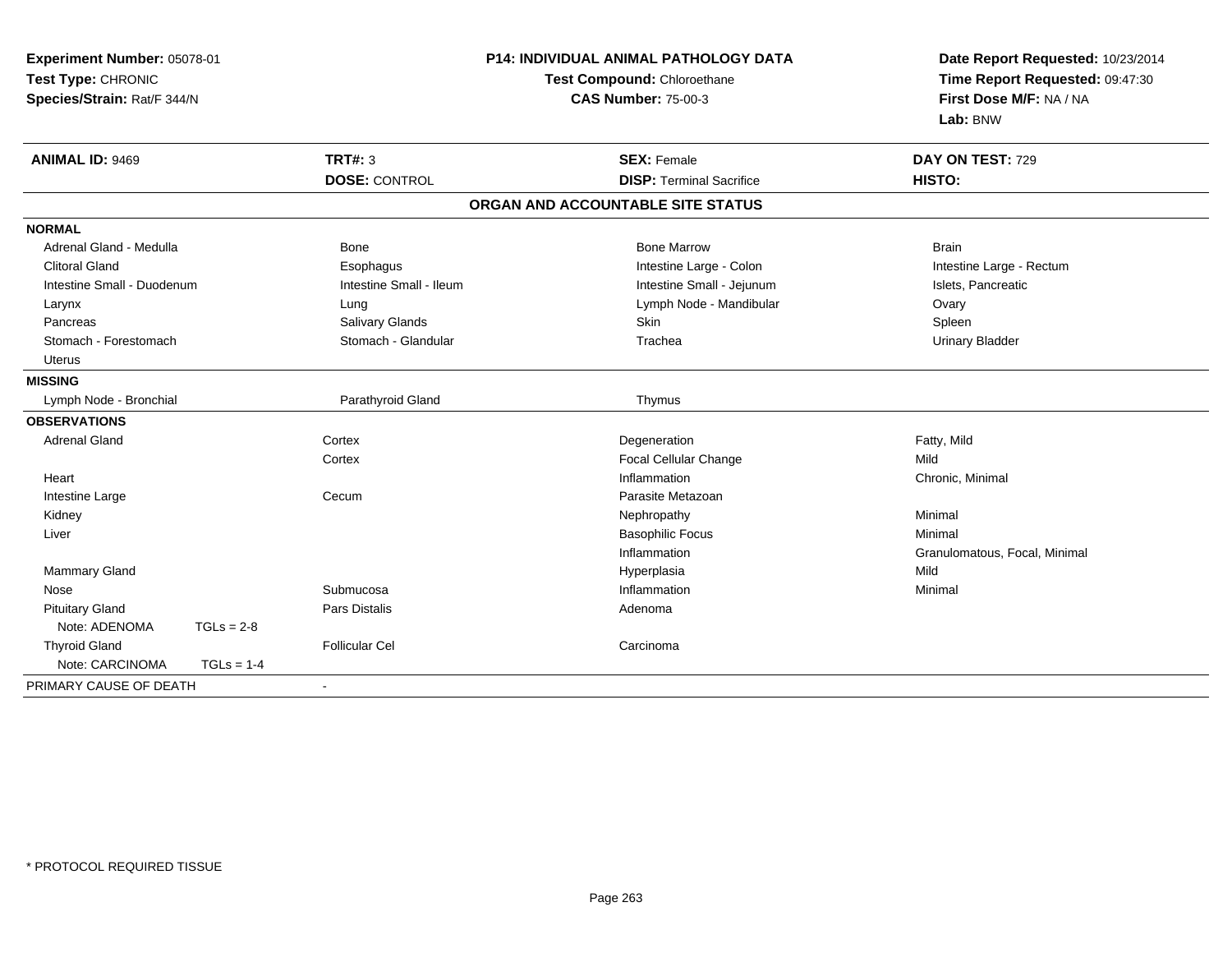| Experiment Number: 05078-01                             | <b>P14: INDIVIDUAL ANIMAL PATHOLOGY DATA</b> |                                   | Date Report Requested: 10/23/2014                          |
|---------------------------------------------------------|----------------------------------------------|-----------------------------------|------------------------------------------------------------|
| Test Type: CHRONIC                                      |                                              | Test Compound: Chloroethane       | Time Report Requested: 09:47:30<br>First Dose M/F: NA / NA |
| Species/Strain: Rat/F 344/N                             |                                              | <b>CAS Number: 75-00-3</b>        |                                                            |
|                                                         |                                              |                                   | Lab: BNW                                                   |
| <b>ANIMAL ID: 9470</b>                                  | <b>TRT#: 3</b>                               | <b>SEX: Female</b>                | DAY ON TEST: 729                                           |
|                                                         | <b>DOSE: CONTROL</b>                         | <b>DISP: Terminal Sacrifice</b>   | HISTO:                                                     |
|                                                         |                                              | ORGAN AND ACCOUNTABLE SITE STATUS |                                                            |
| <b>NORMAL</b>                                           |                                              |                                   |                                                            |
| Adrenal Gland - Medulla                                 | Bone                                         | <b>Bone Marrow</b>                | <b>Brain</b>                                               |
| <b>Clitoral Gland</b>                                   | Esophagus                                    | Intestine Large - Colon           | Intestine Large - Rectum                                   |
| Intestine Small - Duodenum                              | Intestine Small - Ileum                      | Intestine Small - Jejunum         | Islets, Pancreatic                                         |
| Lymph Node - Bronchial                                  | Lymph Node - Mandibular                      | Parathyroid Gland                 | Salivary Glands                                            |
| Skin                                                    | Spleen                                       | Stomach - Forestomach             | Stomach - Glandular                                        |
| Thymus                                                  | Trachea                                      | <b>Urinary Bladder</b>            | <b>Uterus</b>                                              |
| <b>OBSERVATIONS</b>                                     |                                              |                                   |                                                            |
| <b>Adrenal Gland</b>                                    | Cortex                                       | Degeneration                      | Fatty, Moderate                                            |
| Heart                                                   |                                              | Inflammation                      | Chronic, Mild                                              |
| Intestine Large                                         | Cecum                                        | Parasite Metazoan                 |                                                            |
| Kidney                                                  |                                              | Nephropathy                       | Moderate                                                   |
| Larynx                                                  |                                              | Inflammation                      | Suppurative, Minimal                                       |
| Liver                                                   |                                              | Hepatodiaphragmatic Nodule        |                                                            |
|                                                         |                                              | Inflammation                      | Granulomatous, Focal, Minimal                              |
| Note: ANOM HEPAT LOB TGLs = 2-4                         |                                              |                                   |                                                            |
| Note: TGL 2 REFERS TO A HERNIATION THROUGH THE DIAPHRAM |                                              |                                   |                                                            |
| Lung                                                    | Perivascular                                 | <b>Infiltration Cellular</b>      | Mononuclear CI, Minimal                                    |
| Mammary Gland                                           |                                              | Hyperplasia                       | Mild                                                       |
| Nose                                                    | Submucosa                                    | Inflammation                      | Mild                                                       |
| Ovary                                                   |                                              | Cyst                              |                                                            |
| Note: CYST<br>$TGLs = 1-7$                              |                                              |                                   |                                                            |
| Pancreas                                                |                                              | Atrophy                           | Mild                                                       |
|                                                         |                                              | Inflammation                      | Mild                                                       |
| <b>Pituitary Gland</b>                                  | Pars Distalis                                | Adenoma                           |                                                            |
|                                                         | Pars Distalis                                | Metaplasia                        | Osseous, Moderate                                          |
| Note: ADENOMA<br>$TGLs = 3-8$                           |                                              |                                   |                                                            |
| <b>Thyroid Gland</b>                                    | C Cell                                       | Adenoma                           |                                                            |
| PRIMARY CAUSE OF DEATH                                  | $\blacksquare$                               |                                   |                                                            |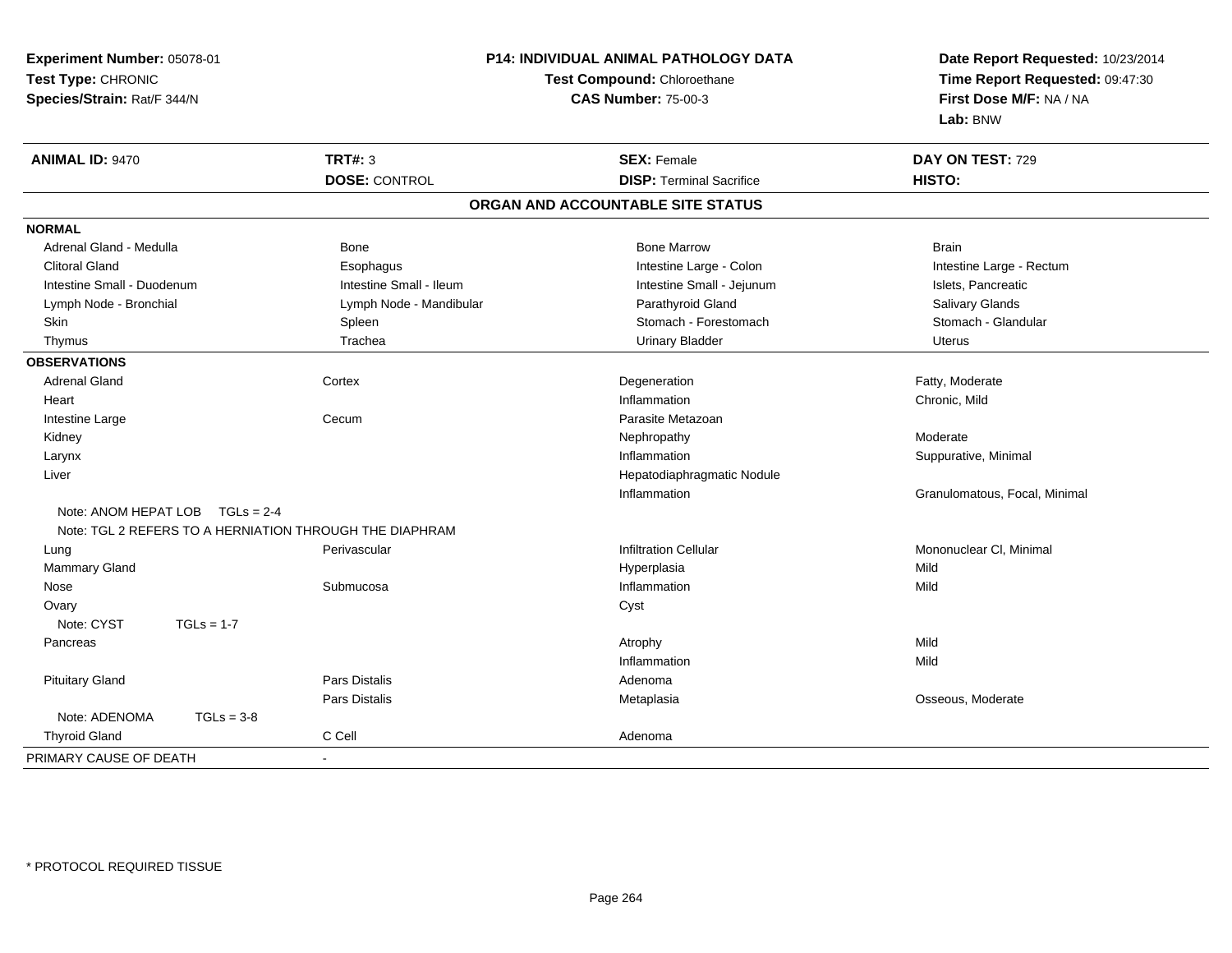| Experiment Number: 05078-01<br>Test Type: CHRONIC<br>Species/Strain: Rat/F 344/N |                            | <b>P14: INDIVIDUAL ANIMAL PATHOLOGY DATA</b><br>Test Compound: Chloroethane<br><b>CAS Number: 75-00-3</b> | Date Report Requested: 10/23/2014<br>Time Report Requested: 09:47:30<br>First Dose M/F: NA / NA<br>Lab: BNW |  |
|----------------------------------------------------------------------------------|----------------------------|-----------------------------------------------------------------------------------------------------------|-------------------------------------------------------------------------------------------------------------|--|
| <b>ANIMAL ID: 9471</b>                                                           | <b>TRT#: 3</b>             | <b>SEX: Female</b>                                                                                        | DAY ON TEST: 659                                                                                            |  |
|                                                                                  | <b>DOSE: CONTROL</b>       | <b>DISP:</b> Moribund Sacrifice                                                                           | <b>HISTO:</b>                                                                                               |  |
|                                                                                  |                            | ORGAN AND ACCOUNTABLE SITE STATUS                                                                         |                                                                                                             |  |
| <b>NORMAL</b>                                                                    |                            |                                                                                                           |                                                                                                             |  |
| Bone                                                                             | <b>Bone Marrow</b>         | <b>Brain</b>                                                                                              | <b>Clitoral Gland</b>                                                                                       |  |
| Esophagus                                                                        | Heart                      | Intestine Large - Cecum                                                                                   | Intestine Large - Colon                                                                                     |  |
| Intestine Large - Rectum                                                         | Intestine Small - Duodenum | Intestine Small - Ileum                                                                                   | Intestine Small - Jejunum                                                                                   |  |
| Islets, Pancreatic                                                               | Larynx                     | Lymph Node - Bronchial                                                                                    | Lymph Node - Mandibular                                                                                     |  |
| Salivary Glands                                                                  | Skin                       | Stomach - Forestomach                                                                                     | Stomach - Glandular                                                                                         |  |
| Thymus                                                                           | <b>Thyroid Gland</b>       | Trachea                                                                                                   | <b>Urinary Bladder</b>                                                                                      |  |
| <b>MISSING</b>                                                                   |                            |                                                                                                           |                                                                                                             |  |
| Adrenal Gland - Medulla                                                          | <b>Mammary Gland</b>       | Parathyroid Gland                                                                                         |                                                                                                             |  |
| <b>OBSERVATIONS</b>                                                              |                            |                                                                                                           |                                                                                                             |  |
| <b>Adrenal Gland</b>                                                             | Cortex                     | Leukemia Mononuclear                                                                                      |                                                                                                             |  |
| Kidney                                                                           |                            | Leukemia Mononuclear                                                                                      |                                                                                                             |  |
|                                                                                  |                            | Nephropathy                                                                                               | Minimal                                                                                                     |  |
| Liver                                                                            |                            | Degeneration                                                                                              | Fatty, Moderate                                                                                             |  |
|                                                                                  |                            | Leukemia Mononuclear                                                                                      |                                                                                                             |  |
| Note: LEUKEMIA MONUC                                                             | $TGLs = 2-4$               |                                                                                                           |                                                                                                             |  |
| Lung                                                                             |                            | Leukemia Mononuclear                                                                                      |                                                                                                             |  |
| Nose                                                                             |                            | Leukemia Mononuclear                                                                                      |                                                                                                             |  |
| Ovary                                                                            |                            | Leukemia Mononuclear                                                                                      |                                                                                                             |  |
| Pancreas                                                                         |                            | Atrophy                                                                                                   | Mild                                                                                                        |  |
| <b>Pituitary Gland</b>                                                           | <b>Pars Distalis</b>       | Adenoma                                                                                                   |                                                                                                             |  |
|                                                                                  | <b>Pars Distalis</b>       | Leukemia Mononuclear                                                                                      |                                                                                                             |  |
| Spleen                                                                           |                            | Leukemia Mononuclear                                                                                      |                                                                                                             |  |
| Note: LEUKEMIA MONUC TGLs = 1-4                                                  |                            |                                                                                                           |                                                                                                             |  |
| Uterus                                                                           |                            | Leukemia Mononuclear                                                                                      |                                                                                                             |  |
| PRIMARY CAUSE OF DEATH                                                           |                            |                                                                                                           |                                                                                                             |  |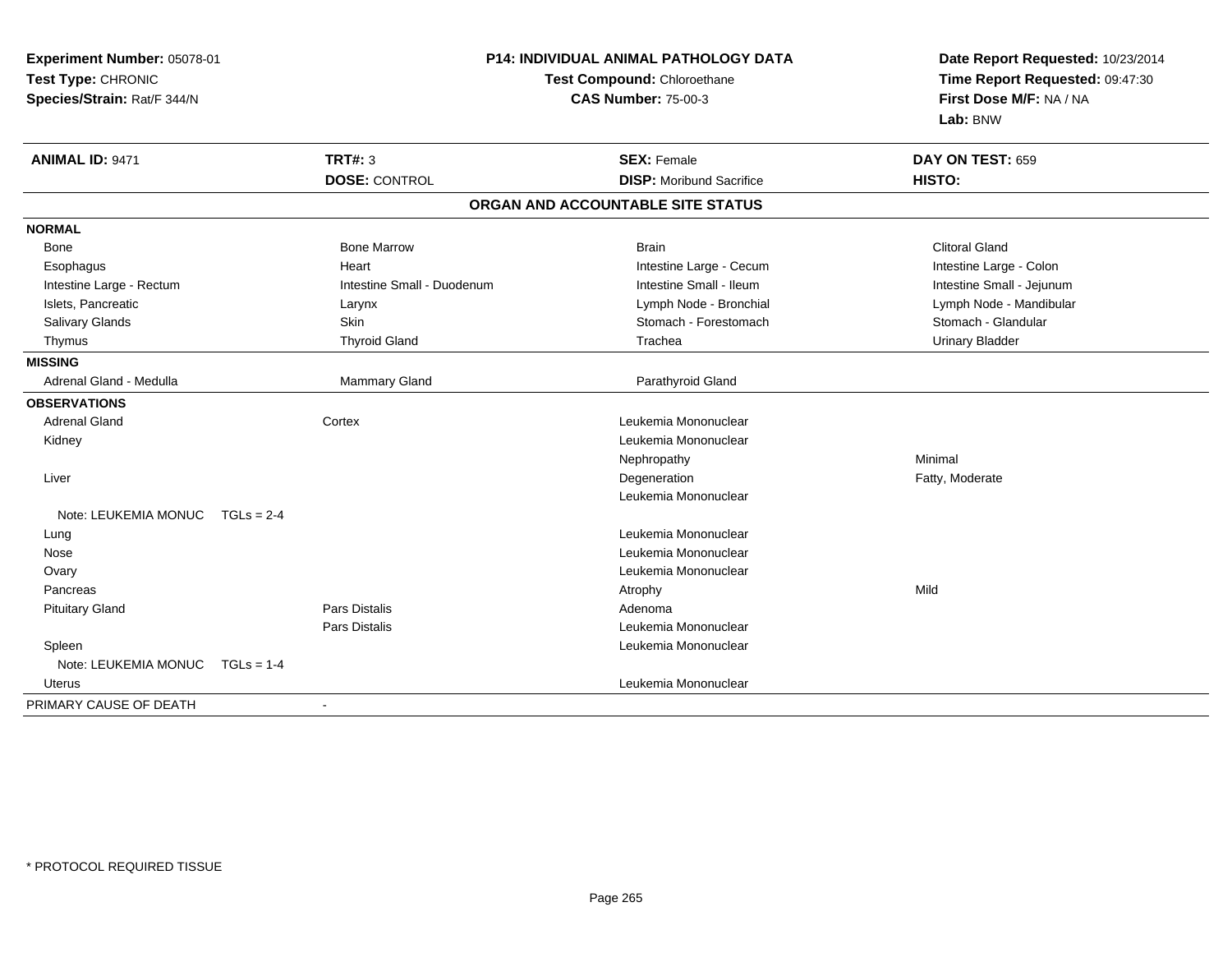| Experiment Number: 05078-01<br>Test Type: CHRONIC<br>Species/Strain: Rat/F 344/N | <b>P14: INDIVIDUAL ANIMAL PATHOLOGY DATA</b><br>Test Compound: Chloroethane<br><b>CAS Number: 75-00-3</b> |                                   | Date Report Requested: 10/23/2014<br>Time Report Requested: 09:47:30<br>First Dose M/F: NA / NA<br>Lab: BNW |  |
|----------------------------------------------------------------------------------|-----------------------------------------------------------------------------------------------------------|-----------------------------------|-------------------------------------------------------------------------------------------------------------|--|
| <b>ANIMAL ID: 9472</b>                                                           | <b>TRT#: 3</b>                                                                                            | <b>SEX: Female</b>                | DAY ON TEST: 633                                                                                            |  |
|                                                                                  | <b>DOSE: CONTROL</b>                                                                                      | <b>DISP:</b> Moribund Sacrifice   | HISTO:                                                                                                      |  |
|                                                                                  |                                                                                                           | ORGAN AND ACCOUNTABLE SITE STATUS |                                                                                                             |  |
| <b>NORMAL</b>                                                                    |                                                                                                           |                                   |                                                                                                             |  |
| Adrenal Gland - Medulla                                                          | Bone                                                                                                      | <b>Bone Marrow</b>                | Esophagus                                                                                                   |  |
| Intestine Large - Cecum                                                          | Intestine Large - Colon                                                                                   | Intestine Small - Duodenum        | Intestine Small - Ileum                                                                                     |  |
| Intestine Small - Jejunum                                                        | Islets, Pancreatic                                                                                        | Lung                              | Ovary                                                                                                       |  |
| Pancreas                                                                         | Parathyroid Gland                                                                                         | Salivary Glands                   | Skin                                                                                                        |  |
| Spleen                                                                           | Stomach - Glandular                                                                                       | Trachea                           | <b>Urinary Bladder</b>                                                                                      |  |
| Uterus                                                                           |                                                                                                           |                                   |                                                                                                             |  |
| <b>MISSING</b>                                                                   |                                                                                                           |                                   |                                                                                                             |  |
| Lymph Node - Bronchial                                                           | Lymph Node - Mandibular                                                                                   | Thymus                            |                                                                                                             |  |
| <b>INSUFFICIENT TISSUE</b>                                                       |                                                                                                           |                                   |                                                                                                             |  |
| Intestine Large - Rectum                                                         |                                                                                                           |                                   |                                                                                                             |  |
| <b>OBSERVATIONS</b>                                                              |                                                                                                           |                                   |                                                                                                             |  |
| <b>Adrenal Gland</b>                                                             | Cortex                                                                                                    | Degeneration                      | Fatty, Moderate                                                                                             |  |
| <b>Brain</b>                                                                     |                                                                                                           | Carcinoma                         | Metastatic (Pituitary Gland)                                                                                |  |
| <b>Clitoral Gland</b>                                                            |                                                                                                           | Inflammation                      | Suppurative, Minimal                                                                                        |  |
| Heart                                                                            |                                                                                                           | Inflammation                      | Chronic, Minimal                                                                                            |  |
| Kidney                                                                           |                                                                                                           | Nephropathy                       | Marked                                                                                                      |  |
| Note: NEPHROPATHY<br>$TGLs = 2-5$                                                |                                                                                                           |                                   |                                                                                                             |  |
| Larynx                                                                           |                                                                                                           | Inflammation                      | Suppurative, Minimal                                                                                        |  |
| Liver                                                                            |                                                                                                           | Degeneration                      | Fatty, Mild                                                                                                 |  |
|                                                                                  | <b>Bile Duct</b>                                                                                          | Hyperplasia                       | Minimal                                                                                                     |  |
| Note: DEGEN<br>$TGLs = 1-4$                                                      |                                                                                                           |                                   |                                                                                                             |  |
| Mammary Gland                                                                    |                                                                                                           | Hyperplasia                       | Mild                                                                                                        |  |
| Nose                                                                             | Nasolacrim Dct                                                                                            | Inflammation                      | Suppurative, Moderate                                                                                       |  |
| Note: INFLAMMATION<br>$TGLs = 3-9$                                               |                                                                                                           |                                   |                                                                                                             |  |
| <b>Pituitary Gland</b>                                                           | Pars Distalis                                                                                             | Carcinoma                         |                                                                                                             |  |
| Note: CARCINOMA<br>$TGLs = 4-8$                                                  |                                                                                                           |                                   |                                                                                                             |  |
| Stomach                                                                          | Epithelium, Forestomach                                                                                   | Hyperplasia                       | Moderate                                                                                                    |  |
|                                                                                  | Forestomach                                                                                               | Inflammation                      | Chronic, Mild                                                                                               |  |
| <b>Thyroid Gland</b>                                                             | C Cell                                                                                                    | Hyperplasia                       | Minimal                                                                                                     |  |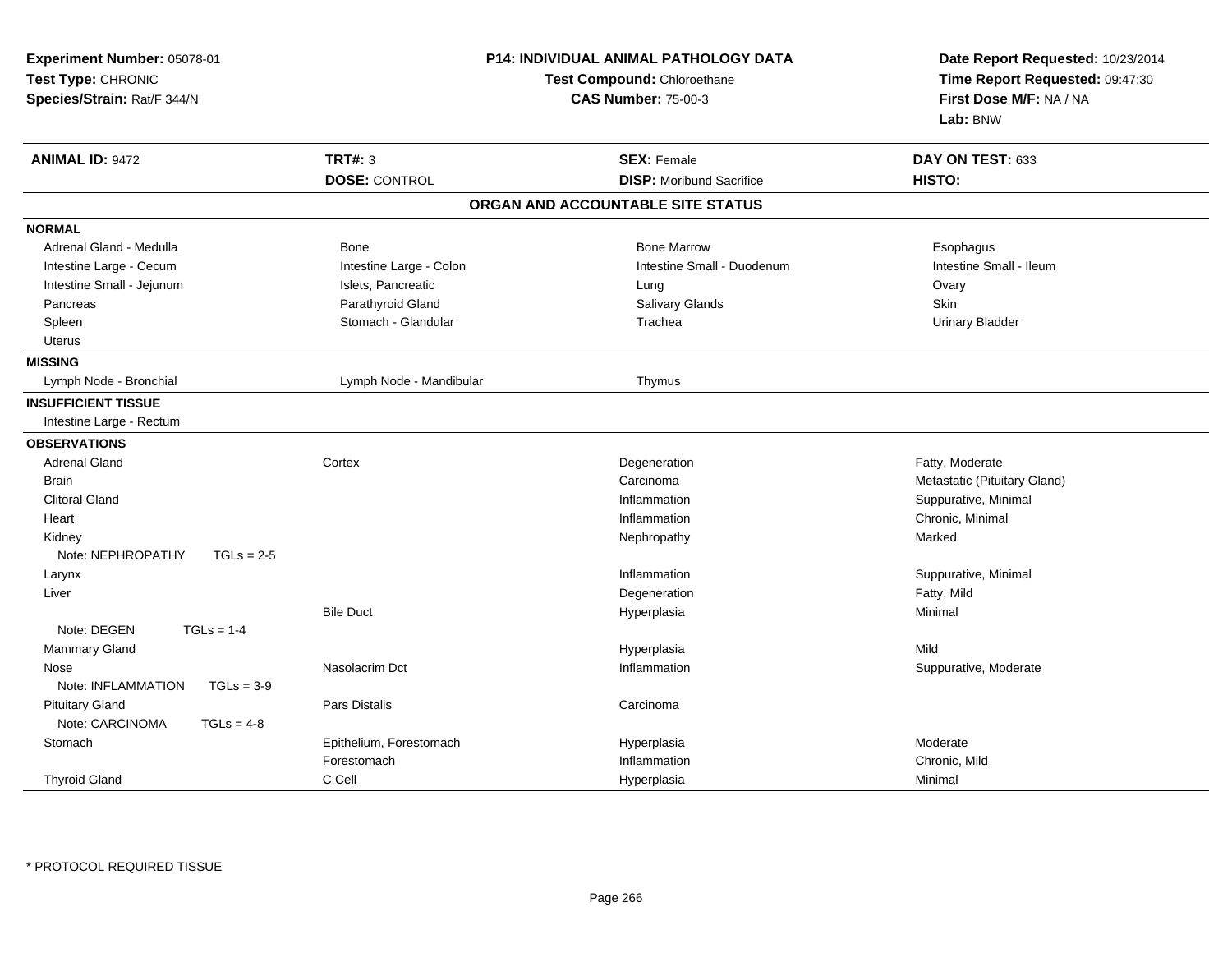| <b>Experiment Number: 05078-01</b><br>Test Type: CHRONIC<br>Species/Strain: Rat/F 344/N | <b>P14: INDIVIDUAL ANIMAL PATHOLOGY DATA</b><br><b>Test Compound: Chloroethane</b><br><b>CAS Number: 75-00-3</b> |                                   | Date Report Requested: 10/23/2014<br>Time Report Requested: 09:47:30<br>First Dose M/F: NA / NA<br>Lab: BNW |  |
|-----------------------------------------------------------------------------------------|------------------------------------------------------------------------------------------------------------------|-----------------------------------|-------------------------------------------------------------------------------------------------------------|--|
| <b>ANIMAL ID: 9472</b>                                                                  | TRT#: 3                                                                                                          | <b>SEX: Female</b>                | <b>DAY ON TEST: 633</b>                                                                                     |  |
|                                                                                         | <b>DOSE: CONTROL</b>                                                                                             | <b>DISP:</b> Moribund Sacrifice   | HISTO:                                                                                                      |  |
|                                                                                         |                                                                                                                  | ORGAN AND ACCOUNTABLE SITE STATUS |                                                                                                             |  |
| PRIMARY CAUSE OF DEATH                                                                  | -                                                                                                                |                                   |                                                                                                             |  |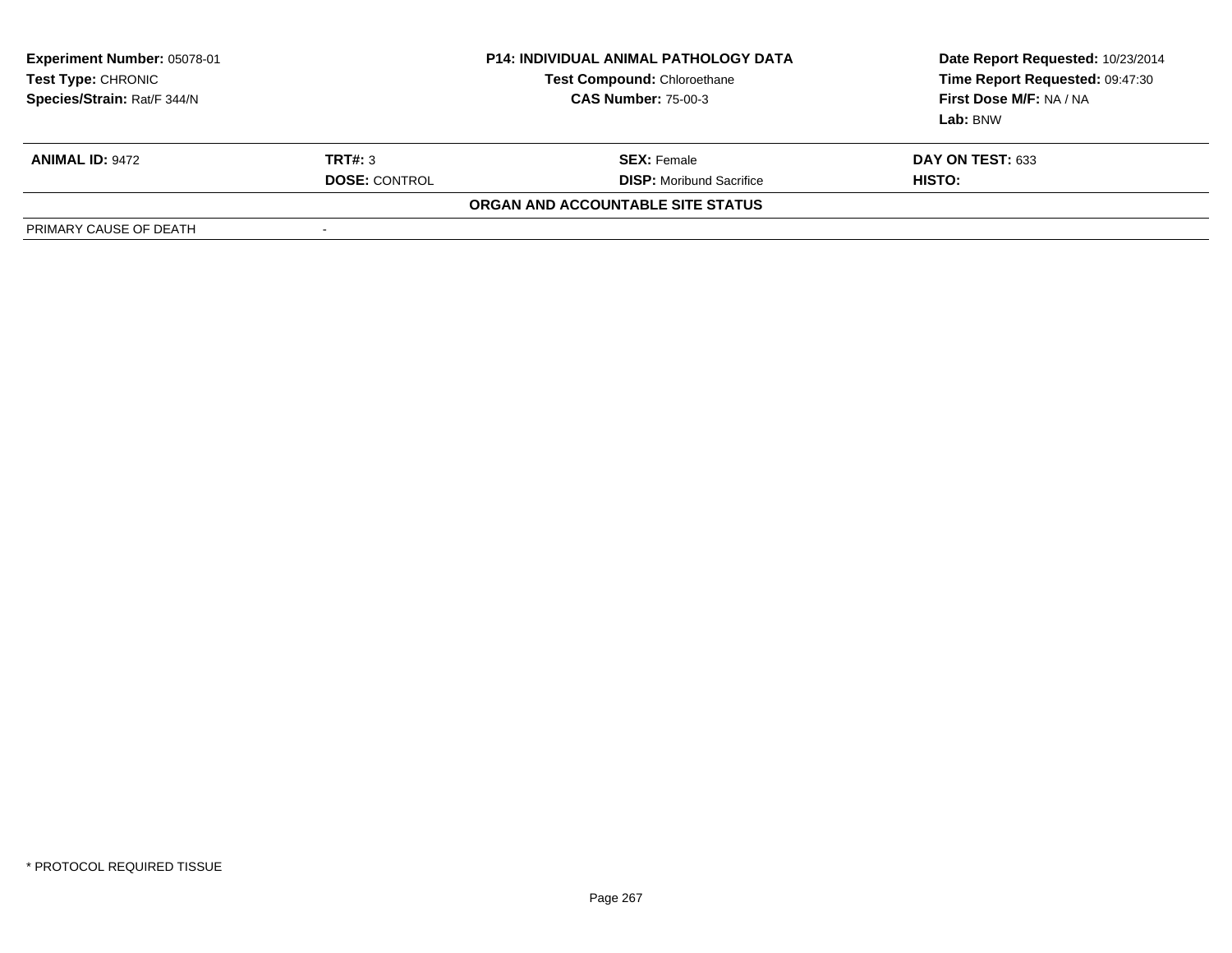| Experiment Number: 05078-01<br>Test Type: CHRONIC<br>Species/Strain: Rat/F 344/N |                 |                            | P14: INDIVIDUAL ANIMAL PATHOLOGY DATA<br>Test Compound: Chloroethane<br><b>CAS Number: 75-00-3</b> | Date Report Requested: 10/23/2014<br>Time Report Requested: 09:47:30<br>First Dose M/F: NA / NA<br>Lab: BNW |  |
|----------------------------------------------------------------------------------|-----------------|----------------------------|----------------------------------------------------------------------------------------------------|-------------------------------------------------------------------------------------------------------------|--|
| <b>ANIMAL ID: 9473</b>                                                           |                 | <b>TRT#: 3</b>             | <b>SEX: Female</b>                                                                                 | DAY ON TEST: 657                                                                                            |  |
|                                                                                  |                 | <b>DOSE: CONTROL</b>       | <b>DISP:</b> Moribund Sacrifice                                                                    | HISTO:                                                                                                      |  |
|                                                                                  |                 |                            | ORGAN AND ACCOUNTABLE SITE STATUS                                                                  |                                                                                                             |  |
| <b>NORMAL</b>                                                                    |                 |                            |                                                                                                    |                                                                                                             |  |
| <b>Brain</b>                                                                     |                 | Esophagus                  | Heart                                                                                              | Intestine Large - Colon                                                                                     |  |
| Intestine Large - Rectum                                                         |                 | Intestine Small - Duodenum | Intestine Small - Ileum                                                                            | Intestine Small - Jejunum                                                                                   |  |
| Islets, Pancreatic                                                               |                 | Larynx                     | Nose                                                                                               | Ovary                                                                                                       |  |
| Pancreas                                                                         |                 | Skin                       | Spleen                                                                                             | Stomach - Forestomach                                                                                       |  |
| Stomach - Glandular                                                              |                 | Thymus                     | Trachea                                                                                            | <b>Urinary Bladder</b>                                                                                      |  |
| <b>MISSING</b>                                                                   |                 |                            |                                                                                                    |                                                                                                             |  |
| <b>Clitoral Gland</b>                                                            |                 | Parathyroid Gland          |                                                                                                    |                                                                                                             |  |
| <b>INSUFFICIENT TISSUE</b>                                                       |                 |                            |                                                                                                    |                                                                                                             |  |
| Lymph Node - Mandibular                                                          |                 |                            |                                                                                                    |                                                                                                             |  |
| <b>OBSERVATIONS</b>                                                              |                 |                            |                                                                                                    |                                                                                                             |  |
| <b>Adrenal Gland</b>                                                             |                 | Cortex                     | Sarcoma                                                                                            | Metastatic (Bone)                                                                                           |  |
|                                                                                  |                 | Medulla                    | Sarcoma                                                                                            | Metastatic (Bone)                                                                                           |  |
| Note: SARCOMA                                                                    | $TGLs = 5-5$    |                            |                                                                                                    |                                                                                                             |  |
| Bone                                                                             |                 |                            | Osteosarcoma                                                                                       |                                                                                                             |  |
| <b>Bone Marrow</b>                                                               |                 |                            | Sarcoma                                                                                            | Metastatic (Bone)                                                                                           |  |
| Intestine Large                                                                  |                 | Cecum                      | Sarcoma                                                                                            | Metastatic (Bone)                                                                                           |  |
| Kidney                                                                           |                 |                            | Nephropathy                                                                                        | Mild                                                                                                        |  |
|                                                                                  |                 |                            | Sarcoma                                                                                            | Metastatic (Bone)                                                                                           |  |
| Note: SARCOMA                                                                    | $TGLs = 3-5$    |                            |                                                                                                    |                                                                                                             |  |
| Liver                                                                            |                 |                            | <b>Basophilic Focus</b>                                                                            | Minimal                                                                                                     |  |
|                                                                                  |                 |                            | Sarcoma                                                                                            | Metastatic (Bone)                                                                                           |  |
| Note: SARCOMA                                                                    | $TGLs = 2-4$    |                            |                                                                                                    |                                                                                                             |  |
| Lung                                                                             |                 |                            | Edema                                                                                              | Mild                                                                                                        |  |
|                                                                                  |                 |                            | <b>Infiltration Cellular</b>                                                                       | Histiocyte, Mild                                                                                            |  |
|                                                                                  |                 |                            | Sarcoma                                                                                            | Metastatic (Bone)                                                                                           |  |
| Note: SARCOMA                                                                    | $TGLs = 4-3+11$ |                            |                                                                                                    |                                                                                                             |  |
| Lymph Node                                                                       |                 | <b>Bronchial</b>           | Sarcoma                                                                                            | Metastatic (Bone)                                                                                           |  |
| Mammary Gland                                                                    |                 |                            | Fibroadenoma                                                                                       |                                                                                                             |  |
|                                                                                  |                 |                            | Hyperplasia                                                                                        | Mild                                                                                                        |  |
| Note: FIBROADENOMA                                                               | $TGLs = 1-12$   |                            |                                                                                                    |                                                                                                             |  |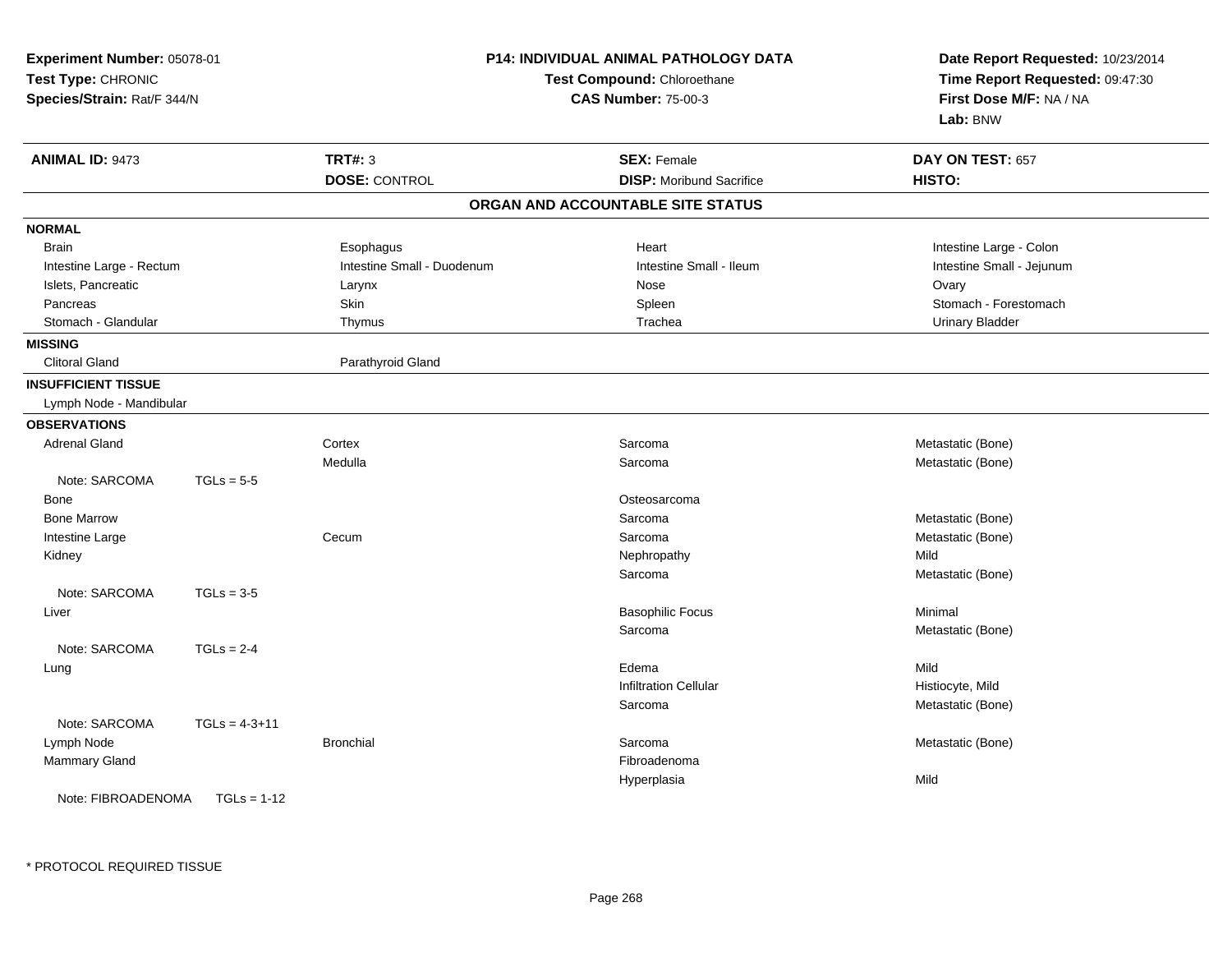| Experiment Number: 05078-01<br>Test Type: CHRONIC<br>Species/Strain: Rat/F 344/N |                      | <b>P14: INDIVIDUAL ANIMAL PATHOLOGY DATA</b><br><b>Test Compound: Chloroethane</b><br><b>CAS Number: 75-00-3</b> | Date Report Requested: 10/23/2014<br>Time Report Requested: 09:47:30<br>First Dose M/F: NA / NA<br>Lab: BNW |  |
|----------------------------------------------------------------------------------|----------------------|------------------------------------------------------------------------------------------------------------------|-------------------------------------------------------------------------------------------------------------|--|
| <b>ANIMAL ID: 9473</b>                                                           | TRT#: 3              | <b>SEX: Female</b>                                                                                               | <b>DAY ON TEST: 657</b>                                                                                     |  |
|                                                                                  | <b>DOSE: CONTROL</b> | <b>DISP:</b> Moribund Sacrifice                                                                                  | <b>HISTO:</b>                                                                                               |  |
|                                                                                  |                      | ORGAN AND ACCOUNTABLE SITE STATUS                                                                                |                                                                                                             |  |
| <b>Pituitary Gland</b>                                                           | Pars Distalis        | Adenoma                                                                                                          |                                                                                                             |  |
| <b>Salivary Glands</b>                                                           | Duct                 | Hyperplasia                                                                                                      | Minimal                                                                                                     |  |
| <b>Thyroid Gland</b>                                                             | C Cell               | Hyperplasia                                                                                                      | Mild                                                                                                        |  |
| Uterus                                                                           | Endometrium          | Hyperplasia                                                                                                      | Mild                                                                                                        |  |
| PRIMARY CAUSE OF DEATH                                                           |                      |                                                                                                                  |                                                                                                             |  |
| Animal Note: SARCOMAS ARE OSTEOSARCOMAS BUT NOT AVAILABLE DIAGNOSIS              |                      |                                                                                                                  |                                                                                                             |  |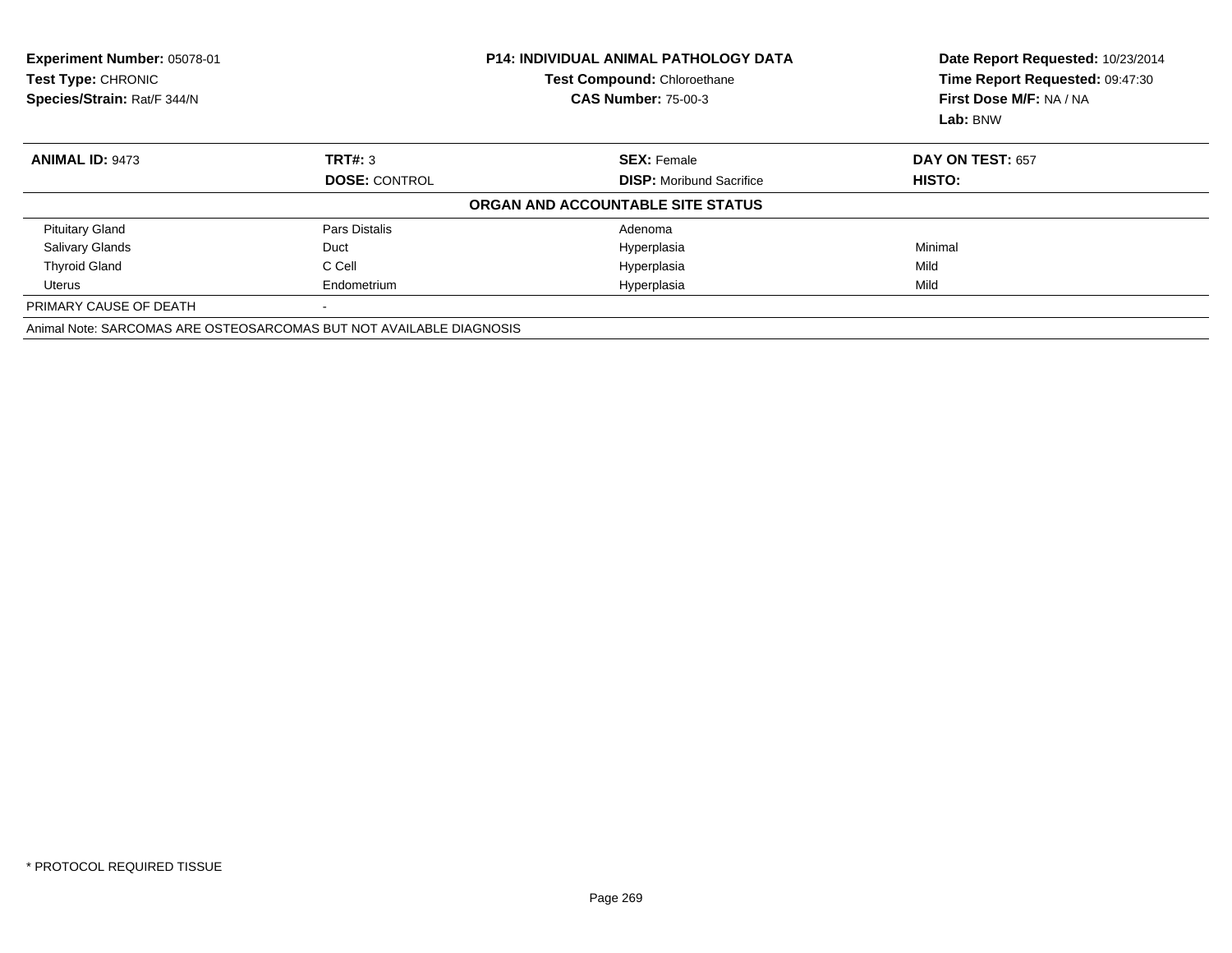| Experiment Number: 05078-01<br>Test Type: CHRONIC<br>Species/Strain: Rat/F 344/N |                         | <b>P14: INDIVIDUAL ANIMAL PATHOLOGY DATA</b><br>Test Compound: Chloroethane<br><b>CAS Number: 75-00-3</b> | Date Report Requested: 10/23/2014<br>Time Report Requested: 09:47:30<br>First Dose M/F: NA / NA<br>Lab: BNW |  |
|----------------------------------------------------------------------------------|-------------------------|-----------------------------------------------------------------------------------------------------------|-------------------------------------------------------------------------------------------------------------|--|
| <b>ANIMAL ID: 9474</b>                                                           | TRT#: 3                 | <b>SEX: Female</b>                                                                                        | DAY ON TEST: 729                                                                                            |  |
|                                                                                  | <b>DOSE: CONTROL</b>    | <b>DISP: Terminal Sacrifice</b>                                                                           | HISTO:                                                                                                      |  |
|                                                                                  |                         | ORGAN AND ACCOUNTABLE SITE STATUS                                                                         |                                                                                                             |  |
| <b>NORMAL</b>                                                                    |                         |                                                                                                           |                                                                                                             |  |
| <b>Adrenal Gland - Cortex</b>                                                    | <b>Bone</b>             | <b>Bone Marrow</b>                                                                                        | <b>Brain</b>                                                                                                |  |
| Esophagus                                                                        | Intestine Large - Cecum | Intestine Large - Colon                                                                                   | Intestine Large - Rectum                                                                                    |  |
| Intestine Small - Duodenum                                                       | Intestine Small - Ileum | Intestine Small - Jejunum                                                                                 | Islets, Pancreatic                                                                                          |  |
| Larynx                                                                           | Lymph Node - Bronchial  | Nose                                                                                                      | Pancreas                                                                                                    |  |
| Salivary Glands                                                                  | Skin                    | Spleen                                                                                                    | Stomach - Forestomach                                                                                       |  |
| Stomach - Glandular                                                              | Thymus                  | Trachea                                                                                                   | <b>Urinary Bladder</b>                                                                                      |  |
| <b>MISSING</b>                                                                   |                         |                                                                                                           |                                                                                                             |  |
| Adrenal Gland - Medulla                                                          | Lymph Node - Mandibular | Parathyroid Gland                                                                                         |                                                                                                             |  |
| <b>OBSERVATIONS</b>                                                              |                         |                                                                                                           |                                                                                                             |  |
| <b>Clitoral Gland</b>                                                            |                         | Carcinoma                                                                                                 |                                                                                                             |  |
| $TGLs = 1-11$<br>Note: CARCINOMA                                                 |                         |                                                                                                           |                                                                                                             |  |
| Heart                                                                            |                         | Inflammation                                                                                              | Chronic, Mild                                                                                               |  |
| Kidney                                                                           | <b>Renal Tubule</b>     | Hyperplasia                                                                                               | Focal, Mild                                                                                                 |  |
|                                                                                  |                         | Nephropathy                                                                                               | Moderate                                                                                                    |  |
| Note: NEPHROPATHY<br>$TGLs = 2-5$                                                |                         |                                                                                                           |                                                                                                             |  |
| Liver                                                                            |                         | <b>Basophilic Focus</b>                                                                                   | Minimal                                                                                                     |  |
|                                                                                  |                         | Leukocytosis                                                                                              | Minimal                                                                                                     |  |
| Lung                                                                             | Perivascular            | <b>Infiltration Cellular</b>                                                                              | Mononuclear CI, Mild                                                                                        |  |
| Mammary Gland                                                                    |                         | Fibroadenoma                                                                                              |                                                                                                             |  |
|                                                                                  |                         | Hyperplasia                                                                                               | Mild                                                                                                        |  |
| <b>Pituitary Gland</b>                                                           | Pars Distalis           | Adenoma                                                                                                   |                                                                                                             |  |
| <b>Thyroid Gland</b>                                                             | C Cell                  | Hyperplasia                                                                                               | Minimal                                                                                                     |  |
| PRIMARY CAUSE OF DEATH                                                           |                         |                                                                                                           |                                                                                                             |  |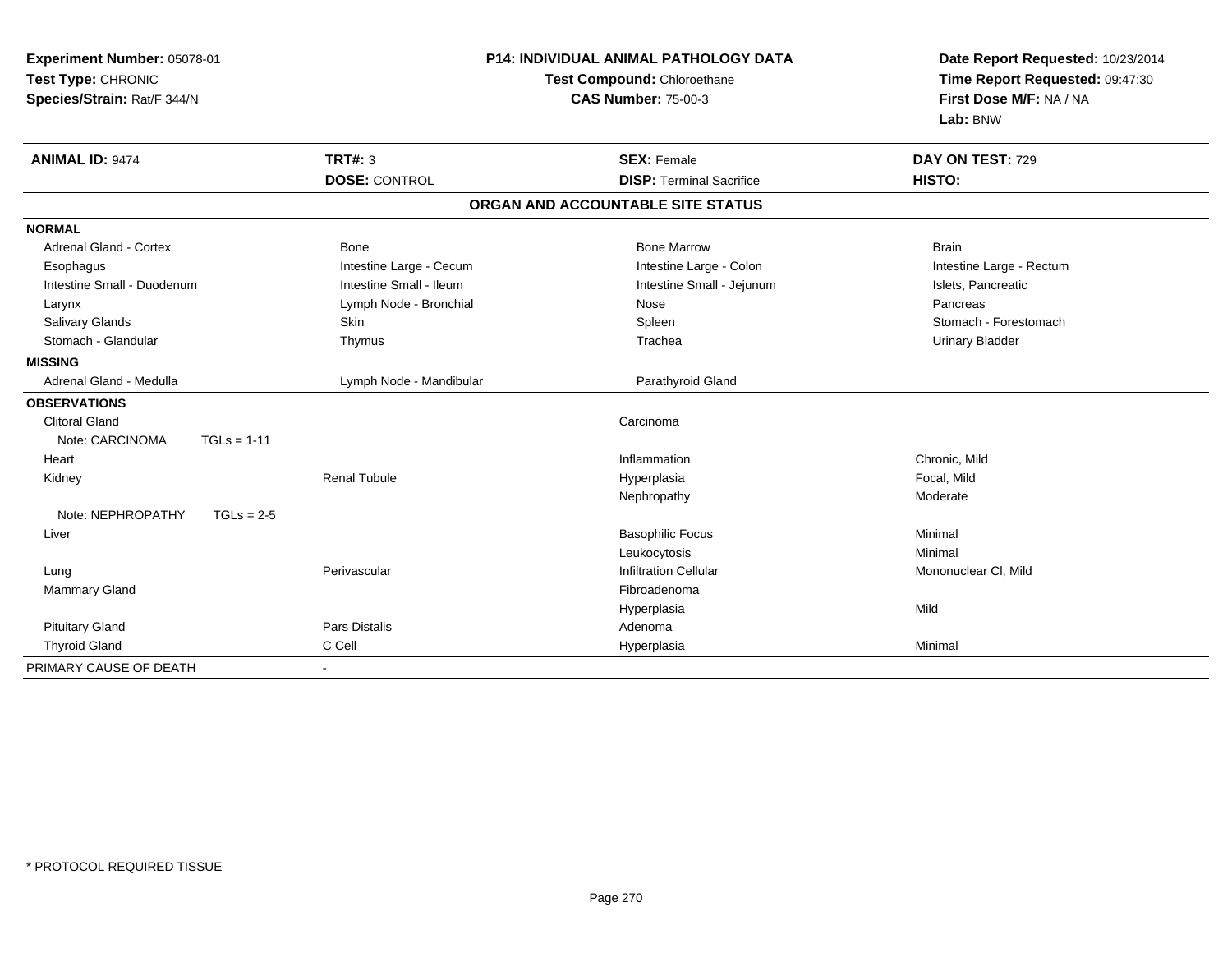| Experiment Number: 05078-01<br>Test Type: CHRONIC<br>Species/Strain: Rat/F 344/N | P14: INDIVIDUAL ANIMAL PATHOLOGY DATA<br>Test Compound: Chloroethane<br><b>CAS Number: 75-00-3</b> |                                   | Date Report Requested: 10/23/2014<br>Time Report Requested: 09:47:30<br>First Dose M/F: NA / NA<br>Lab: BNW |  |
|----------------------------------------------------------------------------------|----------------------------------------------------------------------------------------------------|-----------------------------------|-------------------------------------------------------------------------------------------------------------|--|
| <b>ANIMAL ID: 9475</b>                                                           | <b>TRT#: 3</b>                                                                                     | <b>SEX: Female</b>                | DAY ON TEST: 729                                                                                            |  |
|                                                                                  | <b>DOSE: CONTROL</b>                                                                               | <b>DISP: Terminal Sacrifice</b>   | HISTO:                                                                                                      |  |
|                                                                                  |                                                                                                    | ORGAN AND ACCOUNTABLE SITE STATUS |                                                                                                             |  |
| <b>NORMAL</b>                                                                    |                                                                                                    |                                   |                                                                                                             |  |
| <b>Adrenal Gland - Cortex</b>                                                    | <b>Bone</b>                                                                                        | <b>Bone Marrow</b>                | <b>Brain</b>                                                                                                |  |
| <b>Clitoral Gland</b>                                                            | Esophagus                                                                                          | Intestine Large - Colon           | Intestine Large - Rectum                                                                                    |  |
| Intestine Small - Ileum                                                          | Intestine Small - Jejunum                                                                          | Islets, Pancreatic                | Larynx                                                                                                      |  |
| Lymph Node - Bronchial                                                           | Ovary                                                                                              | Parathyroid Gland                 | Skin                                                                                                        |  |
| Stomach - Forestomach                                                            | Stomach - Glandular                                                                                | Trachea                           | <b>Urinary Bladder</b>                                                                                      |  |
| Uterus                                                                           |                                                                                                    |                                   |                                                                                                             |  |
| <b>MISSING</b>                                                                   |                                                                                                    |                                   |                                                                                                             |  |
| Adrenal Gland - Medulla                                                          | Intestine Small - Duodenum                                                                         |                                   |                                                                                                             |  |
| <b>INSUFFICIENT TISSUE</b>                                                       |                                                                                                    |                                   |                                                                                                             |  |
| Thymus                                                                           |                                                                                                    |                                   |                                                                                                             |  |
| <b>OBSERVATIONS</b>                                                              |                                                                                                    |                                   |                                                                                                             |  |
| Eye                                                                              | Retina                                                                                             | Atrophy                           | Moderate                                                                                                    |  |
|                                                                                  | <b>Bilateral</b>                                                                                   | Cataract                          | Moderate                                                                                                    |  |
| Note: CATARACT<br>$TGLs = 1-11$                                                  |                                                                                                    |                                   |                                                                                                             |  |
| Heart                                                                            |                                                                                                    | Inflammation                      | Chronic, Minimal                                                                                            |  |
| Intestine Large                                                                  | Cecum                                                                                              | Parasite Metazoan                 |                                                                                                             |  |
| Kidney                                                                           |                                                                                                    | Nephropathy                       | Mild                                                                                                        |  |
| Liver                                                                            |                                                                                                    | <b>Basophilic Focus</b>           | Minimal                                                                                                     |  |
|                                                                                  |                                                                                                    | Leukemia Mononuclear              |                                                                                                             |  |
| Lung                                                                             |                                                                                                    | Leukemia Mononuclear              |                                                                                                             |  |
| Lymph Node                                                                       | Mandibular                                                                                         | Hyperplasia                       | Mild                                                                                                        |  |
| Mammary Gland                                                                    |                                                                                                    | Fibroadenoma                      |                                                                                                             |  |
| Note: FIBROADENOMA<br>$TGLs = 3-12$                                              |                                                                                                    | Hyperplasia                       | Minimal                                                                                                     |  |
| Nose                                                                             | <b>Respirat Epith</b>                                                                              | Hyperplasia                       | Mild                                                                                                        |  |
|                                                                                  | Submucosa                                                                                          | Inflammation                      | Moderate                                                                                                    |  |
|                                                                                  |                                                                                                    | Inflammation                      | Suppurative, Mild                                                                                           |  |
|                                                                                  | <b>Respirat Epith</b>                                                                              | Metaplasia                        | Squamous, Minimal                                                                                           |  |
| Pancreas                                                                         |                                                                                                    | Cytomegaly                        | Minimal                                                                                                     |  |
| <b>Pituitary Gland</b>                                                           | <b>Pars Distalis</b>                                                                               | Adenoma                           |                                                                                                             |  |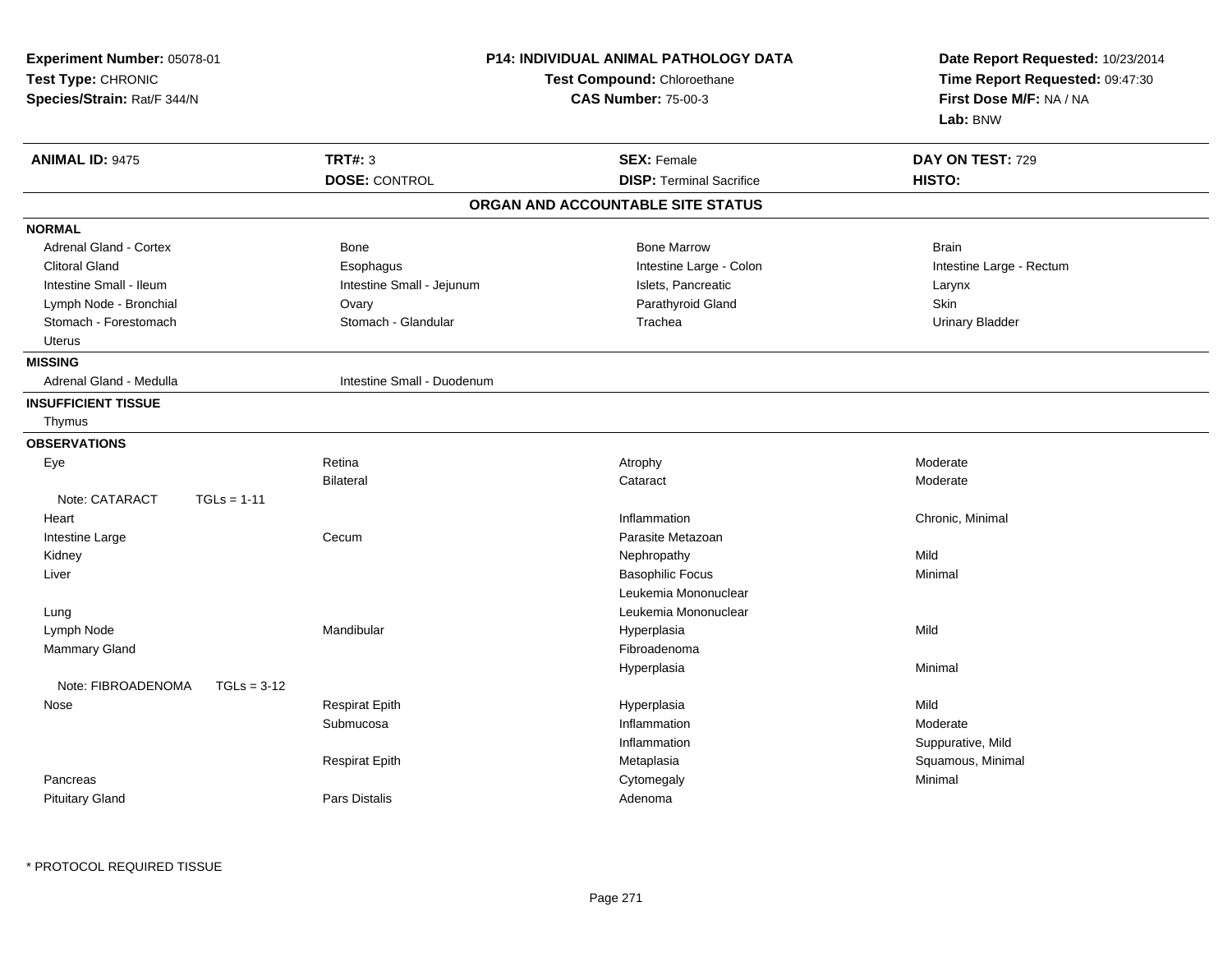| Experiment Number: 05078-01<br>Test Type: CHRONIC<br>Species/Strain: Rat/F 344/N |                      | P14: INDIVIDUAL ANIMAL PATHOLOGY DATA<br><b>Test Compound: Chloroethane</b><br><b>CAS Number: 75-00-3</b> | Date Report Requested: 10/23/2014<br>Time Report Requested: 09:47:30<br>First Dose M/F: NA / NA |  |
|----------------------------------------------------------------------------------|----------------------|-----------------------------------------------------------------------------------------------------------|-------------------------------------------------------------------------------------------------|--|
|                                                                                  |                      |                                                                                                           | Lab: BNW                                                                                        |  |
| <b>ANIMAL ID: 9475</b>                                                           | TRT#: 3              | <b>SEX: Female</b>                                                                                        | DAY ON TEST: 729                                                                                |  |
|                                                                                  | <b>DOSE: CONTROL</b> | <b>DISP:</b> Terminal Sacrifice                                                                           | <b>HISTO:</b>                                                                                   |  |
|                                                                                  |                      | ORGAN AND ACCOUNTABLE SITE STATUS                                                                         |                                                                                                 |  |
| <b>Salivary Glands</b>                                                           | Duct                 | Hyperplasia                                                                                               | Minimal                                                                                         |  |
| Spleen                                                                           |                      | Leukemia Mononuclear                                                                                      |                                                                                                 |  |
| <b>Thyroid Gland</b>                                                             | C Cell               | Hyperplasia                                                                                               | Mild                                                                                            |  |
| PRIMARY CAUSE OF DEATH                                                           |                      |                                                                                                           |                                                                                                 |  |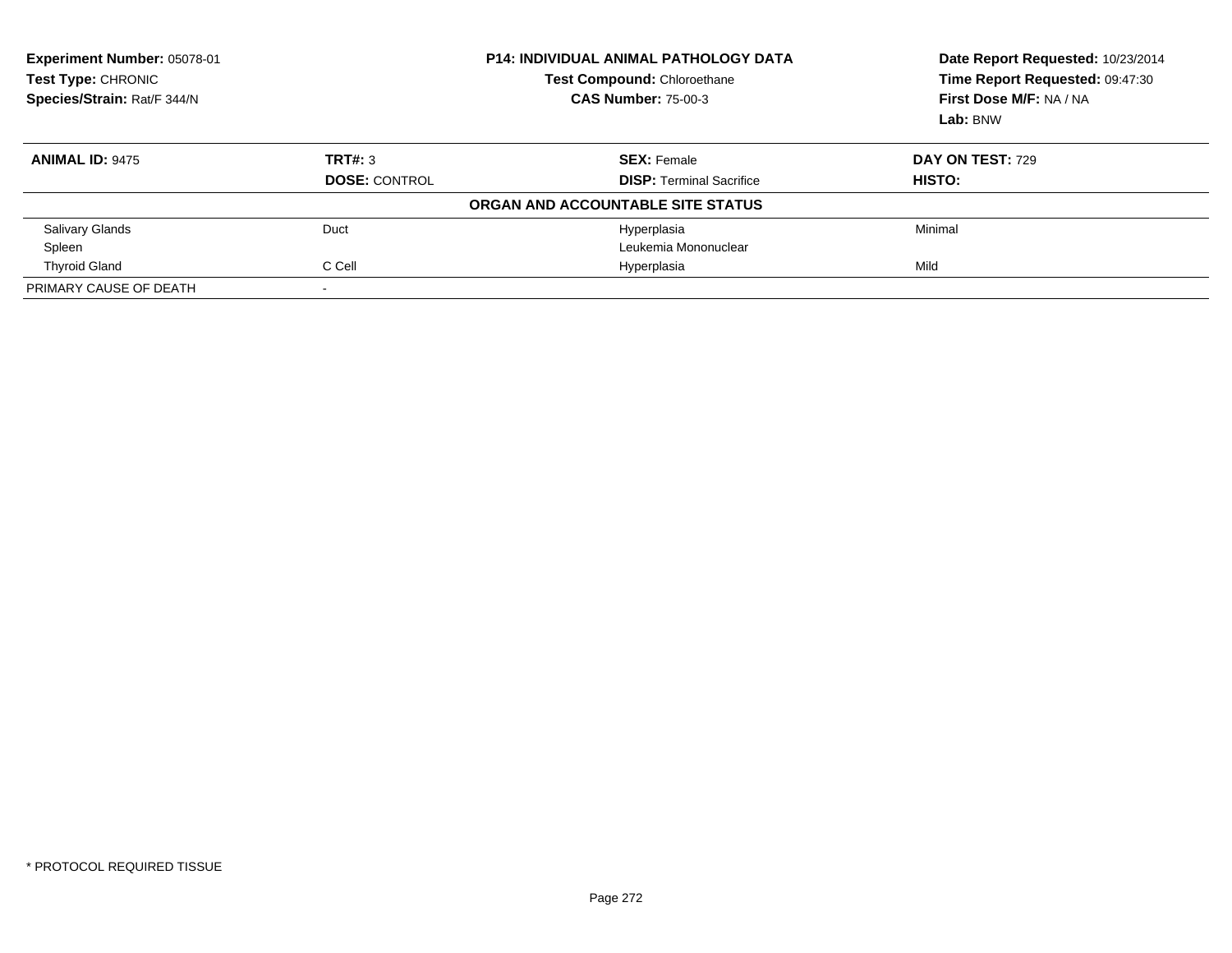**Experiment Number:** 05078-01**Test Type:** CHRONIC **Species/Strain:** Rat/F 344/N**P14: INDIVIDUAL ANIMAL PATHOLOGY DATATest Compound:** Chloroethane**CAS Number:** 75-00-3**Date Report Requested:** 10/23/2014**Time Report Requested:** 09:47:30**First Dose M/F:** NA / NA**Lab:** BNW**ANIMAL ID:** 9476 **TRT#:** <sup>3</sup> **SEX:** Female **DAY ON TEST:** <sup>661</sup> **DOSE:** CONTROL**DISP:** Moribund Sacrifice **HISTO: ORGAN AND ACCOUNTABLE SITE STATUSNORMAL**Esophagus Intestine Large - Cecum **Intestine Large - Colon** Intestine Large - Rectum Intestine Large - Rectum Intestine Small - Duodenum **Intestine Small - Ileum** Intestine Small - Ileum Intestine Small - Jejunum Islets, Pancreatic Stomach - Forestomach Nose Parathyroid Gland Salivary Glands Stomach - ForestomachStomach - Glandular Trachea **OBSERVATIONS** Adrenal Glandd and the Cortex Cortex and the Adenoma Medulla Leukemia Mononuclear Bone PeriosteumLeukemia Mononuclear<br>Myelofibrosis Bone Marroww which is a matter of the Myelofibrosis and the Myelofibrosis and the Mild of the Mild of the Mild of the Mild of the Mild of the Mild of the Mild of the Mild of the Mild of the Mild of the Mild of the Mild of the Mild of Brain Leukemia Mononuclear Clitoral Glandd and the control of the control of the control of the control of the control of the control of the control of the control of the control of the control of the control of the control of the control of the control of the co Duct Hyperplasia Moderate Note:  $CYST$   $TGLs = 1-7,2-7$  Heartt the contract of the contract of the contract of the contract of the contract of the contract of the contract of the contract of the contract of the contract of the contract of the contract of the contract of the contract Inflammation **Chronic**, Mild Leukemia Mononuclear Kidneyy the controller of the controller of the controller of the controller of the controller of the controller of the controller of the controller of the controller of the controller of the controller of the controller of the n Suppurative, Minimal Larynx**x** and the contract of the contract of the contract of the contract of the contract of the contract of the contract of the contract of the contract of the contract of the contract of the contract of the contract of the co Liver Basophilic Focuss Minimal Degenerationn Mild Bile Duct Hyperplasiaa Mild Leukemia MononuclearNote: LEUKEMIA MONUC TGLs = 4-4 Lung Leukemia Mononuclear Lymph Node Bronchial Leukemia Mononuclear Mandibular Leukemia Mononuclear Mesenteric Leukemia Mononuclear Mammary Glandd and the control of the control of the control of the Hyperplasia and the control of the Mild of the control of the control of the control of the control of the control of the control of the control of the control of the Ovary Leukemia Mononuclear Pancreas Leukemia Mononuclear Pituitary GlandPars Distalis Hyperplasia Mild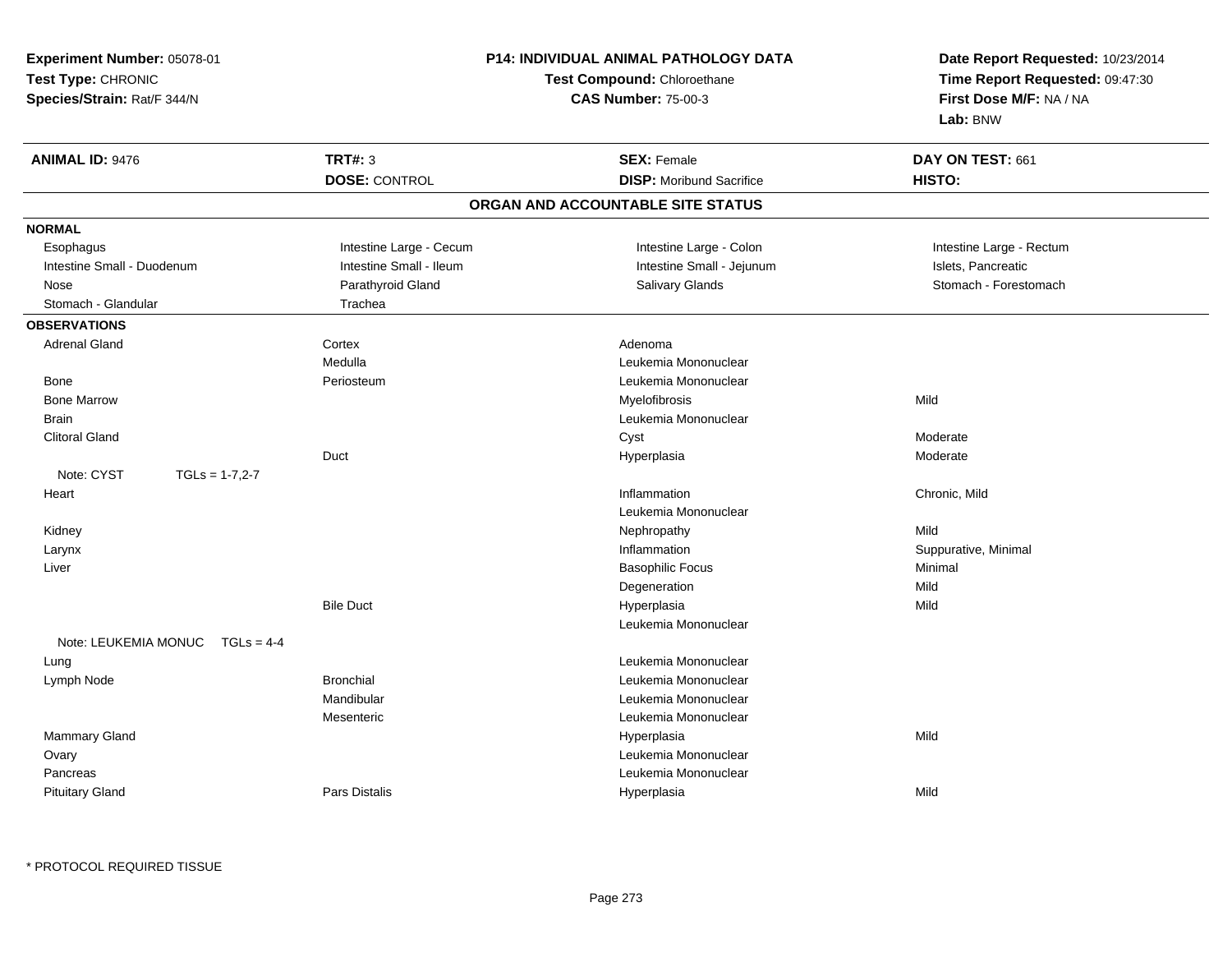| Experiment Number: 05078-01<br>Test Type: CHRONIC<br>Species/Strain: Rat/F 344/N |                      | <b>P14: INDIVIDUAL ANIMAL PATHOLOGY DATA</b><br><b>Test Compound: Chloroethane</b><br><b>CAS Number: 75-00-3</b> | Date Report Requested: 10/23/2014<br>Time Report Requested: 09:47:30<br>First Dose M/F: NA / NA<br>Lab: BNW |  |
|----------------------------------------------------------------------------------|----------------------|------------------------------------------------------------------------------------------------------------------|-------------------------------------------------------------------------------------------------------------|--|
| <b>ANIMAL ID: 9476</b>                                                           | TRT#: 3              | <b>SEX: Female</b>                                                                                               | DAY ON TEST: 661                                                                                            |  |
|                                                                                  | <b>DOSE: CONTROL</b> | <b>DISP:</b> Moribund Sacrifice                                                                                  | HISTO:                                                                                                      |  |
|                                                                                  |                      | ORGAN AND ACCOUNTABLE SITE STATUS                                                                                |                                                                                                             |  |
|                                                                                  | Pars Distalis        | Leukemia Mononuclear                                                                                             |                                                                                                             |  |
|                                                                                  | Pars Distalis        | Pigmentation                                                                                                     | Hemosiderin, Mild                                                                                           |  |
| Skin                                                                             |                      | Acanthosis                                                                                                       | Moderate                                                                                                    |  |
| Spleen                                                                           |                      | Leukemia Mononuclear                                                                                             |                                                                                                             |  |
| Note: LEUKEMIA MONUC<br>$TGLs = 3-4$                                             |                      |                                                                                                                  |                                                                                                             |  |
| Stomach                                                                          | Forestomach          | Leukemia Mononuclear                                                                                             |                                                                                                             |  |
|                                                                                  | Glandular            | Leukemia Mononuclear                                                                                             |                                                                                                             |  |
| Thymus                                                                           |                      | Leukemia Mononuclear                                                                                             |                                                                                                             |  |
| <b>Thyroid Gland</b>                                                             | C Cell               | Hyperplasia                                                                                                      | Mild                                                                                                        |  |
| <b>Urinary Bladder</b>                                                           |                      | Leukemia Mononuclear                                                                                             |                                                                                                             |  |
| <b>Uterus</b>                                                                    |                      | Leukemia Mononuclear                                                                                             |                                                                                                             |  |
| PRIMARY CAUSE OF DEATH                                                           |                      |                                                                                                                  |                                                                                                             |  |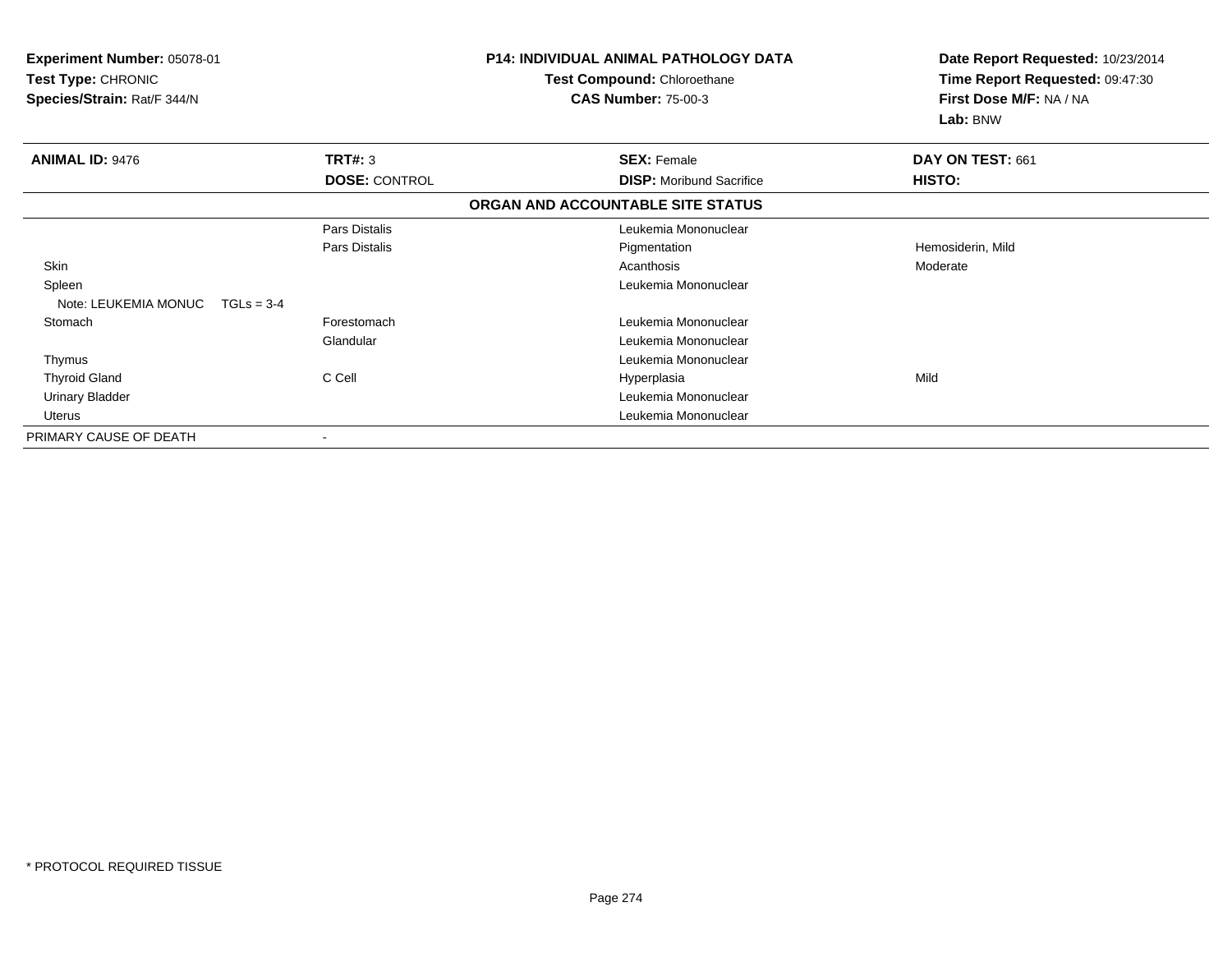| Experiment Number: 05078-01          |                            | <b>P14: INDIVIDUAL ANIMAL PATHOLOGY DATA</b> | Date Report Requested: 10/23/2014 |
|--------------------------------------|----------------------------|----------------------------------------------|-----------------------------------|
| Test Type: CHRONIC                   |                            | Test Compound: Chloroethane                  | Time Report Requested: 09:47:30   |
| Species/Strain: Rat/F 344/N          |                            | <b>CAS Number: 75-00-3</b>                   | First Dose M/F: NA / NA           |
|                                      |                            |                                              | Lab: BNW                          |
| <b>ANIMAL ID: 9477</b>               | <b>TRT#: 3</b>             | <b>SEX: Female</b>                           | DAY ON TEST: 630                  |
|                                      | <b>DOSE: CONTROL</b>       | <b>DISP:</b> Moribund Sacrifice              | HISTO:                            |
|                                      |                            | ORGAN AND ACCOUNTABLE SITE STATUS            |                                   |
| <b>NORMAL</b>                        |                            |                                              |                                   |
| Adrenal Gland - Medulla              | <b>Bone</b>                | <b>Bone Marrow</b>                           | <b>Brain</b>                      |
| <b>Clitoral Gland</b>                | Esophagus                  | Intestine Large - Cecum                      | Intestine Large - Colon           |
| Intestine Large - Rectum             | Intestine Small - Duodenum | Intestine Small - Ileum                      | Intestine Small - Jejunum         |
| Islets, Pancreatic                   | Larynx                     | Lymph Node - Bronchial                       | Lymph Node - Mandibular           |
| Ovary                                | Pancreas                   | Parathyroid Gland                            | <b>Pituitary Gland</b>            |
| Salivary Glands                      | Skin                       | Stomach - Forestomach                        | Stomach - Glandular               |
| Thymus                               | Trachea                    | <b>Urinary Bladder</b>                       | <b>Uterus</b>                     |
| <b>OBSERVATIONS</b>                  |                            |                                              |                                   |
| <b>Adrenal Gland</b>                 | Cortex                     | Hematopoietic Cell Proliferation             | Mild                              |
| Heart                                |                            | Inflammation                                 | Chronic, Minimal                  |
|                                      |                            | Leukemia Mononuclear                         |                                   |
| Kidney                               |                            | Nephropathy                                  | Minimal                           |
| Liver                                |                            | Degeneration                                 | Fatty, Moderate                   |
|                                      |                            | Leukemia Mononuclear                         |                                   |
| Lung                                 |                            | Leukemia Mononuclear                         |                                   |
| Mammary Gland                        |                            | Hyperplasia                                  | Minimal                           |
| Nose                                 |                            | Thrombosis                                   | Moderate                          |
| Spleen                               |                            | Leukemia Mononuclear                         |                                   |
| Note: LEUKEMIA MONUC<br>$TGLs = 1-4$ |                            |                                              |                                   |
| <b>Thyroid Gland</b>                 | C Cell                     | Hyperplasia                                  | Mild                              |
| PRIMARY CAUSE OF DEATH               | $\overline{\phantom{a}}$   |                                              |                                   |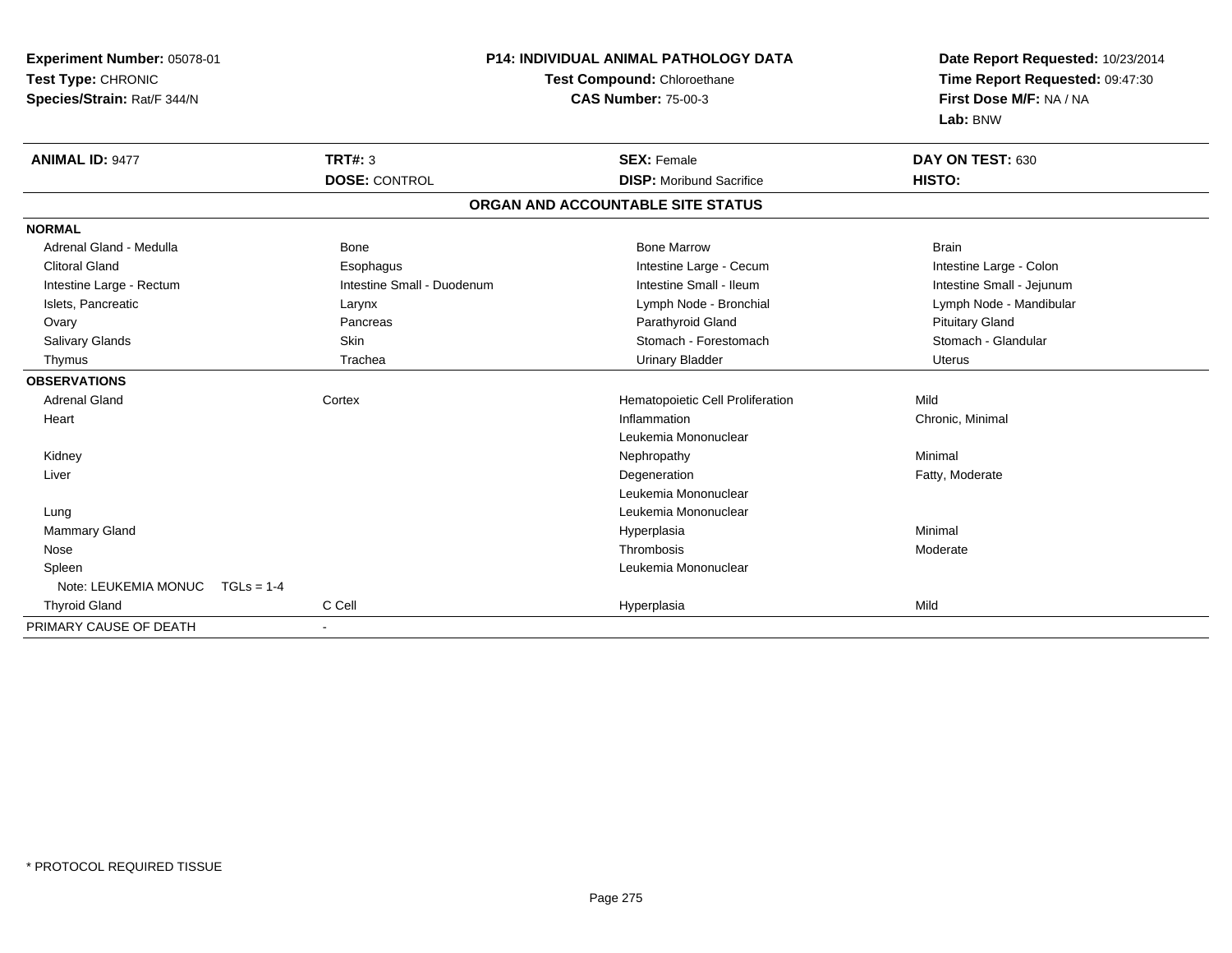| Experiment Number: 05078-01<br>Test Type: CHRONIC<br>Species/Strain: Rat/F 344/N |                            | <b>P14: INDIVIDUAL ANIMAL PATHOLOGY DATA</b><br>Test Compound: Chloroethane<br><b>CAS Number: 75-00-3</b> |                           |  |
|----------------------------------------------------------------------------------|----------------------------|-----------------------------------------------------------------------------------------------------------|---------------------------|--|
| <b>ANIMAL ID: 9478</b>                                                           | TRT#: 3                    | <b>SEX: Female</b>                                                                                        | DAY ON TEST: 729          |  |
|                                                                                  | <b>DOSE: CONTROL</b>       | <b>DISP: Terminal Sacrifice</b>                                                                           | HISTO:                    |  |
|                                                                                  |                            | ORGAN AND ACCOUNTABLE SITE STATUS                                                                         |                           |  |
| <b>NORMAL</b>                                                                    |                            |                                                                                                           |                           |  |
| Adrenal Gland - Medulla                                                          | Bone                       | <b>Bone Marrow</b>                                                                                        | <b>Brain</b>              |  |
| <b>Clitoral Gland</b>                                                            | Esophagus                  | Intestine Large - Cecum                                                                                   | Intestine Large - Colon   |  |
| Intestine Large - Rectum                                                         | Intestine Small - Duodenum | Intestine Small - Ileum                                                                                   | Intestine Small - Jejunum |  |
| Islets, Pancreatic                                                               | Lymph Node - Bronchial     | Ovary                                                                                                     | Pancreas                  |  |
| <b>Salivary Glands</b>                                                           | <b>Skin</b>                | Spleen                                                                                                    | Stomach - Forestomach     |  |
| Stomach - Glandular                                                              | Thymus                     | Trachea                                                                                                   | <b>Urinary Bladder</b>    |  |
| <b>Uterus</b>                                                                    |                            |                                                                                                           |                           |  |
| <b>MISSING</b>                                                                   |                            |                                                                                                           |                           |  |
| Parathyroid Gland                                                                |                            |                                                                                                           |                           |  |
| <b>OBSERVATIONS</b>                                                              |                            |                                                                                                           |                           |  |
| <b>Adrenal Gland</b>                                                             | Cortex                     | Degeneration                                                                                              | Fatty, Minimal            |  |
| Heart                                                                            |                            | Inflammation                                                                                              | Chronic, Minimal          |  |
| Kidney                                                                           |                            | Nephropathy                                                                                               | Mild                      |  |
| Larynx                                                                           |                            | Inflammation                                                                                              | Suppurative, Minimal      |  |
| Liver                                                                            |                            | <b>Basophilic Focus</b>                                                                                   | Mild                      |  |
| Lung                                                                             | Perivascular               | <b>Infiltration Cellular</b>                                                                              | Mononuclear CI, Minimal   |  |
| Lymph Node                                                                       | Mandibular                 | Hyperplasia                                                                                               | Mild                      |  |
| Mammary Gland                                                                    |                            | Hyperplasia                                                                                               | Minimal                   |  |
| Nose                                                                             | Submucosa                  | Inflammation                                                                                              | Minimal                   |  |
| <b>Pituitary Gland</b>                                                           | <b>Pars Distalis</b>       | Hyperplasia                                                                                               | Mild                      |  |
| <b>Thyroid Gland</b>                                                             | C Cell                     | Adenoma                                                                                                   |                           |  |
| PRIMARY CAUSE OF DEATH                                                           | $\blacksquare$             |                                                                                                           |                           |  |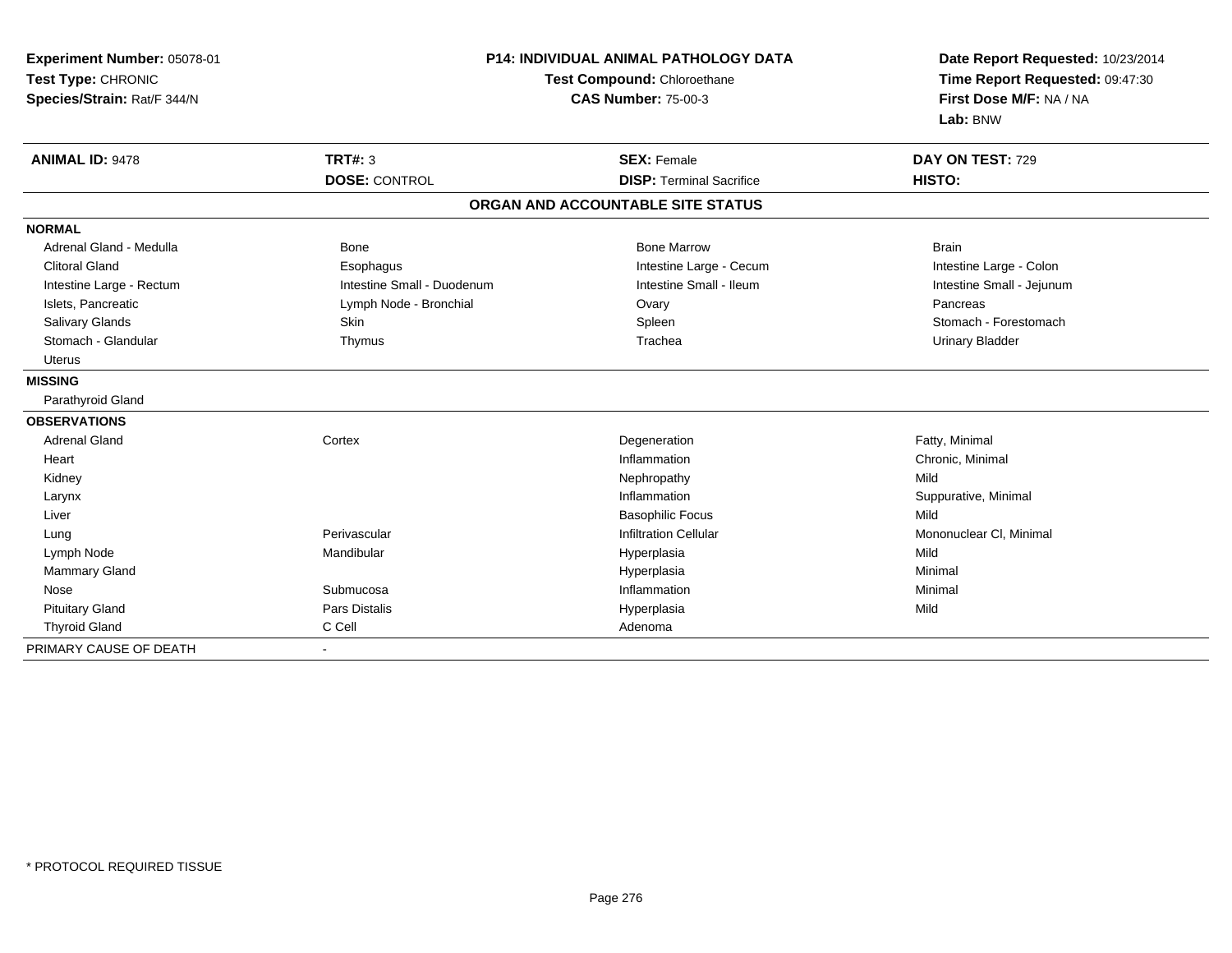| Experiment Number: 05078-01<br>Test Type: CHRONIC<br>Species/Strain: Rat/F 344/N |                                                      | <b>P14: INDIVIDUAL ANIMAL PATHOLOGY DATA</b><br>Test Compound: Chloroethane<br><b>CAS Number: 75-00-3</b> |  | Date Report Requested: 10/23/2014<br>Time Report Requested: 09:47:30<br>First Dose M/F: NA / NA<br>Lab: BNW |                            |
|----------------------------------------------------------------------------------|------------------------------------------------------|-----------------------------------------------------------------------------------------------------------|--|-------------------------------------------------------------------------------------------------------------|----------------------------|
| <b>ANIMAL ID: 9479</b>                                                           |                                                      | <b>TRT#: 3</b><br><b>DOSE: CONTROL</b>                                                                    |  | <b>SEX: Female</b><br><b>DISP: Terminal Sacrifice</b>                                                       | DAY ON TEST: 729<br>HISTO: |
|                                                                                  |                                                      |                                                                                                           |  | ORGAN AND ACCOUNTABLE SITE STATUS                                                                           |                            |
| <b>NORMAL</b>                                                                    |                                                      |                                                                                                           |  |                                                                                                             |                            |
| Adrenal Gland - Cortex                                                           |                                                      | <b>Bone Marrow</b>                                                                                        |  | <b>Brain</b>                                                                                                | <b>Clitoral Gland</b>      |
| Esophagus                                                                        |                                                      | Intestine Small - Duodenum                                                                                |  | Intestine Small - Ileum                                                                                     | Intestine Small - Jejunum  |
| Islets, Pancreatic                                                               |                                                      | Larynx                                                                                                    |  | Parathyroid Gland                                                                                           | Salivary Glands            |
| <b>Skin</b>                                                                      |                                                      | Trachea                                                                                                   |  |                                                                                                             |                            |
| <b>MISSING</b>                                                                   |                                                      |                                                                                                           |  |                                                                                                             |                            |
| Adrenal Gland - Medulla                                                          |                                                      |                                                                                                           |  |                                                                                                             |                            |
| <b>OBSERVATIONS</b>                                                              |                                                      |                                                                                                           |  |                                                                                                             |                            |
| <b>Bone</b>                                                                      |                                                      | Periosteum                                                                                                |  | Leukemia Mononuclear                                                                                        |                            |
| Heart                                                                            |                                                      |                                                                                                           |  | Inflammation                                                                                                | Chronic, Minimal           |
|                                                                                  |                                                      |                                                                                                           |  | Leukemia Mononuclear                                                                                        |                            |
| Intestine Large                                                                  |                                                      | Cecum                                                                                                     |  | Parasite Metazoan                                                                                           |                            |
|                                                                                  |                                                      | Colon                                                                                                     |  | Parasite Metazoan                                                                                           |                            |
|                                                                                  |                                                      | Rectum                                                                                                    |  | Parasite Metazoan                                                                                           |                            |
| Kidney                                                                           |                                                      |                                                                                                           |  | Nephropathy                                                                                                 | Mild                       |
| Liver                                                                            |                                                      | <b>Bile Duct</b>                                                                                          |  | Hyperplasia                                                                                                 | Mild                       |
|                                                                                  |                                                      | Hepatocyte                                                                                                |  | Hyperplasia                                                                                                 | Marked                     |
|                                                                                  |                                                      |                                                                                                           |  | Leukemia Mononuclear                                                                                        |                            |
| Note: HYPERPLASIA                                                                | $TGLs = 6-4$                                         |                                                                                                           |  |                                                                                                             |                            |
| Lung                                                                             |                                                      |                                                                                                           |  | Leukemia Mononuclear                                                                                        |                            |
| Note: LEUKEMIA MONUC                                                             | $TGLs = 7-3+12$                                      |                                                                                                           |  |                                                                                                             |                            |
| Lymph Node                                                                       |                                                      | <b>Bronchial</b>                                                                                          |  | Leukemia Mononuclear                                                                                        |                            |
|                                                                                  |                                                      | Mandibular                                                                                                |  | Leukemia Mononuclear                                                                                        |                            |
|                                                                                  |                                                      | Mediastinal                                                                                               |  | Leukemia Mononuclear                                                                                        |                            |
| Note: LEUKEMIA MONUC<br>Note: LEUKEMIA MONUC<br>Note: LEUKEMIA MONUC             | $TGLs = 4-2+11$<br>$TGLs = 3-3+13+2$<br>$TGLs = 2-7$ |                                                                                                           |  |                                                                                                             |                            |
| Mammary Gland                                                                    |                                                      |                                                                                                           |  | Adenoma                                                                                                     |                            |
|                                                                                  |                                                      |                                                                                                           |  | Hyperplasia                                                                                                 | Minimal                    |
| Nose                                                                             |                                                      | Submucosa                                                                                                 |  | Inflammation                                                                                                | Minimal                    |
| Ovary                                                                            |                                                      |                                                                                                           |  | Leukemia Mononuclear                                                                                        |                            |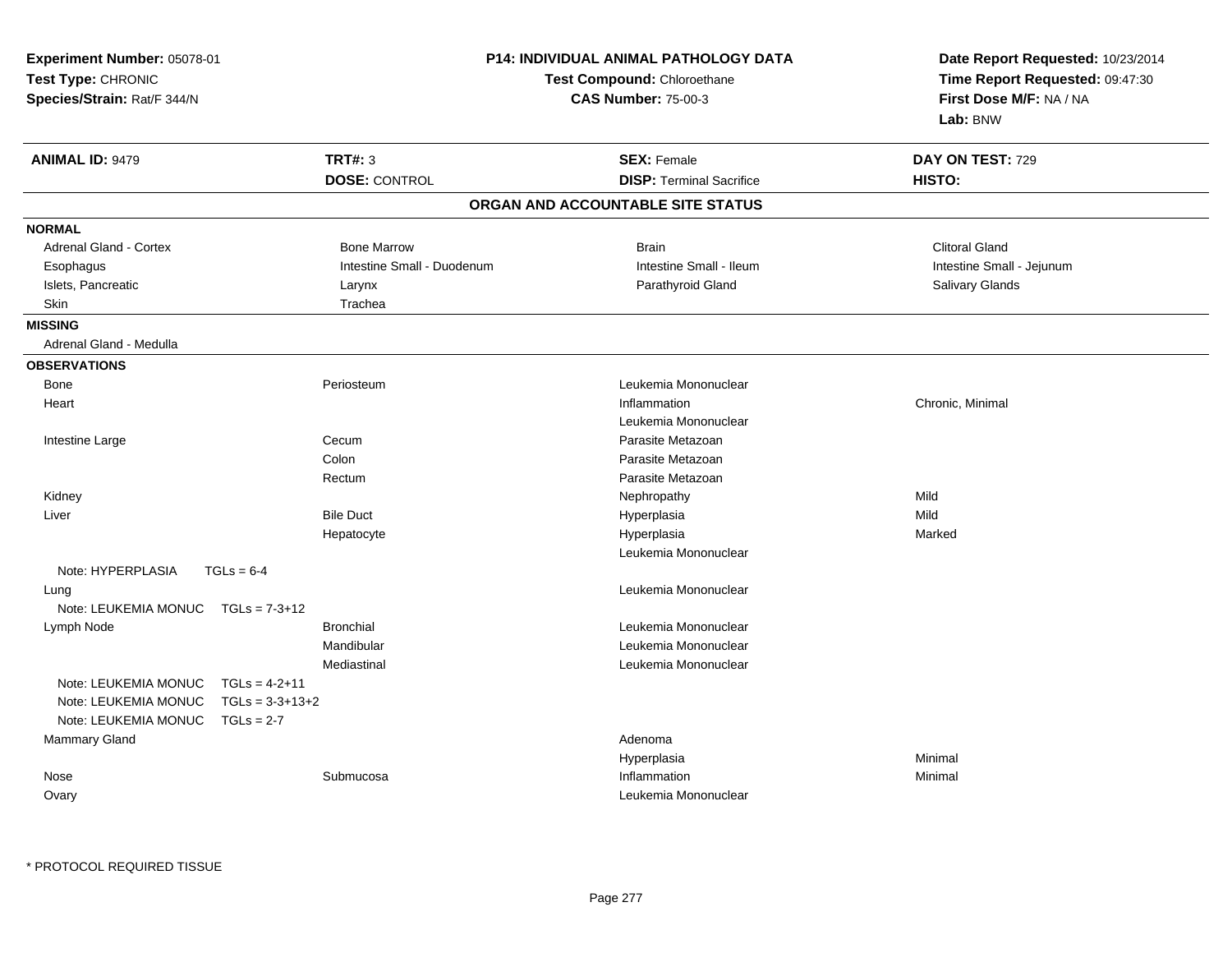| <b>Experiment Number: 05078-01</b><br>Test Type: CHRONIC<br>Species/Strain: Rat/F 344/N |                      | <b>P14: INDIVIDUAL ANIMAL PATHOLOGY DATA</b><br>Test Compound: Chloroethane<br><b>CAS Number: 75-00-3</b> | Date Report Requested: 10/23/2014<br>Time Report Requested: 09:47:30<br>First Dose M/F: NA / NA<br>Lab: BNW |
|-----------------------------------------------------------------------------------------|----------------------|-----------------------------------------------------------------------------------------------------------|-------------------------------------------------------------------------------------------------------------|
| <b>ANIMAL ID: 9479</b>                                                                  | TRT#: 3              | <b>SEX: Female</b>                                                                                        | DAY ON TEST: 729                                                                                            |
|                                                                                         | <b>DOSE: CONTROL</b> | <b>DISP: Terminal Sacrifice</b>                                                                           | HISTO:                                                                                                      |
|                                                                                         |                      | ORGAN AND ACCOUNTABLE SITE STATUS                                                                         |                                                                                                             |
| Pancreas                                                                                |                      | Leukemia Mononuclear                                                                                      |                                                                                                             |
| <b>Pituitary Gland</b>                                                                  | Pars Distalis        | Adenoma                                                                                                   |                                                                                                             |
|                                                                                         | <b>Pars Distalis</b> | Cyst                                                                                                      |                                                                                                             |
| Note: ADENOMA<br>$TGLs = 5-8$                                                           |                      |                                                                                                           |                                                                                                             |
| Spleen                                                                                  |                      | Leukemia Mononuclear                                                                                      |                                                                                                             |
| Note: LEUKEMIA MONUC<br>$TGLs = 1-4$                                                    |                      |                                                                                                           |                                                                                                             |
| Stomach                                                                                 | Forestomach          | Leukemia Mononuclear                                                                                      |                                                                                                             |
|                                                                                         | Glandular            | Leukemia Mononuclear                                                                                      |                                                                                                             |
| Thymus                                                                                  |                      | Leukemia Mononuclear                                                                                      |                                                                                                             |
| <b>Thyroid Gland</b>                                                                    | C Cell               | Hyperplasia                                                                                               | Minimal                                                                                                     |
|                                                                                         |                      | Leukemia Mononuclear                                                                                      |                                                                                                             |
| <b>Urinary Bladder</b>                                                                  |                      | Leukemia Mononuclear                                                                                      |                                                                                                             |
| <b>Uterus</b>                                                                           |                      | Leukemia Mononuclear                                                                                      |                                                                                                             |
| PRIMARY CAUSE OF DEATH                                                                  |                      |                                                                                                           |                                                                                                             |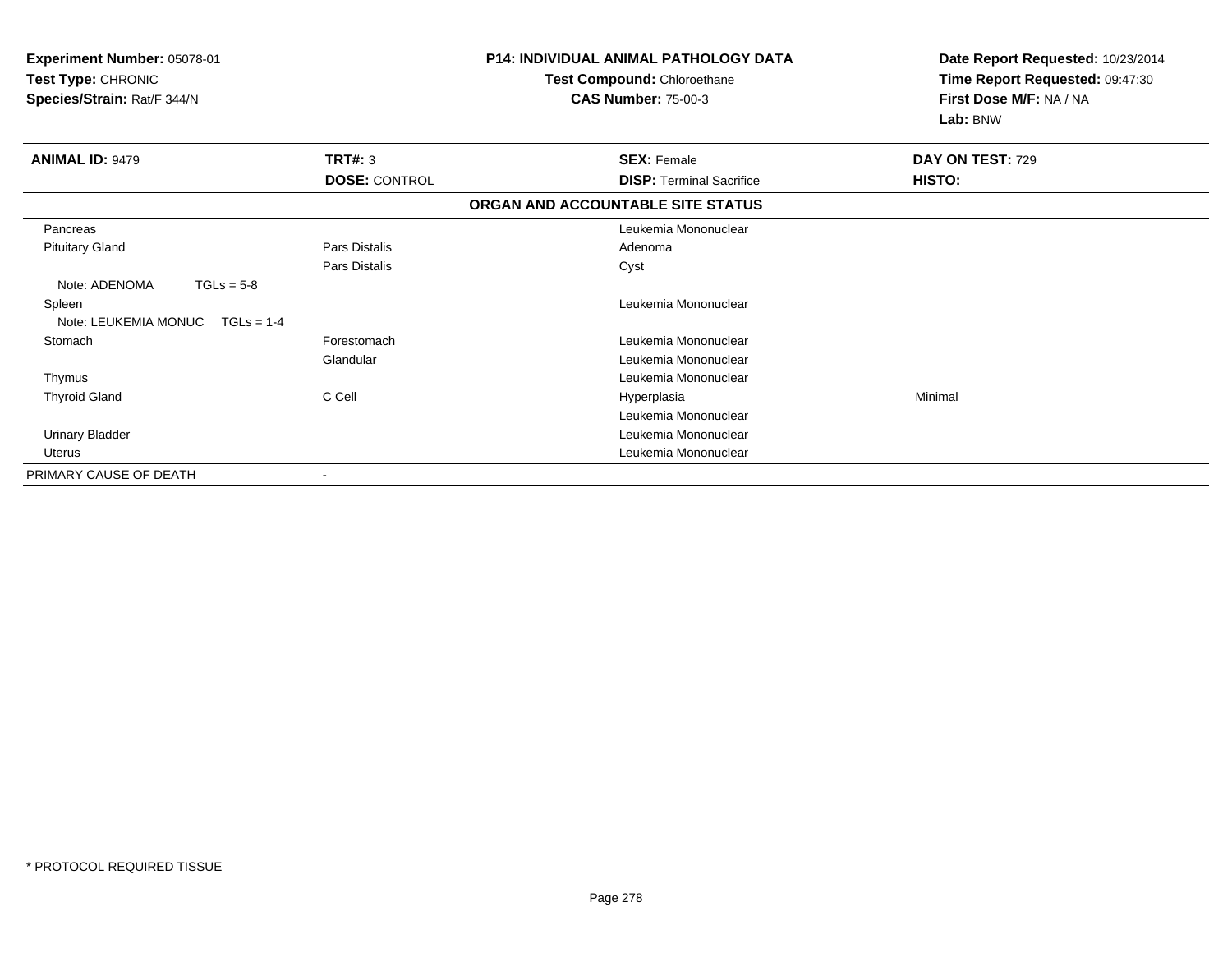| Experiment Number: 05078-01<br>Test Type: CHRONIC<br>Species/Strain: Rat/F 344/N |                                        | <b>P14: INDIVIDUAL ANIMAL PATHOLOGY DATA</b><br>Test Compound: Chloroethane<br><b>CAS Number: 75-00-3</b> | Date Report Requested: 10/23/2014<br>Time Report Requested: 09:47:30<br>First Dose M/F: NA / NA<br>Lab: BNW |
|----------------------------------------------------------------------------------|----------------------------------------|-----------------------------------------------------------------------------------------------------------|-------------------------------------------------------------------------------------------------------------|
| <b>ANIMAL ID: 9480</b>                                                           | <b>TRT#: 3</b><br><b>DOSE: CONTROL</b> | <b>SEX: Female</b><br><b>DISP: Terminal Sacrifice</b>                                                     | DAY ON TEST: 729<br>HISTO:                                                                                  |
|                                                                                  |                                        | ORGAN AND ACCOUNTABLE SITE STATUS                                                                         |                                                                                                             |
| <b>NORMAL</b>                                                                    |                                        |                                                                                                           |                                                                                                             |
| Bone                                                                             | <b>Bone Marrow</b>                     | <b>Brain</b>                                                                                              | <b>Clitoral Gland</b>                                                                                       |
| Esophagus                                                                        | Intestine Large - Cecum                | Intestine Large - Colon                                                                                   | Intestine Large - Rectum                                                                                    |
| Intestine Small - Duodenum                                                       | Intestine Small - Ileum                | Intestine Small - Jejunum                                                                                 | Islets, Pancreatic                                                                                          |
| Larynx                                                                           | Nose                                   | Pancreas                                                                                                  | Parathyroid Gland                                                                                           |
| Skin                                                                             | Stomach - Forestomach                  | Stomach - Glandular                                                                                       | Thymus                                                                                                      |
| Trachea                                                                          | <b>Uterus</b>                          |                                                                                                           |                                                                                                             |
| <b>MISSING</b>                                                                   |                                        |                                                                                                           |                                                                                                             |
| Lymph Node - Mandibular                                                          | Salivary Glands                        | <b>Urinary Bladder</b>                                                                                    |                                                                                                             |
| <b>OBSERVATIONS</b>                                                              |                                        |                                                                                                           |                                                                                                             |
| <b>Adrenal Gland</b>                                                             | Cortex                                 | Hematopoietic Cell Proliferation                                                                          | Mild                                                                                                        |
|                                                                                  | Cortex                                 | Leukemia Mononuclear                                                                                      |                                                                                                             |
|                                                                                  | Medulla                                | Leukemia Mononuclear                                                                                      |                                                                                                             |
| Heart                                                                            |                                        | Inflammation                                                                                              | Chronic, Mild                                                                                               |
|                                                                                  |                                        | Leukemia Mononuclear                                                                                      |                                                                                                             |
| Kidney                                                                           |                                        | Leukemia Mononuclear                                                                                      |                                                                                                             |
|                                                                                  |                                        | Nephropathy                                                                                               | Mild                                                                                                        |
| Liver                                                                            |                                        | <b>Basophilic Focus</b>                                                                                   | Minimal                                                                                                     |
|                                                                                  |                                        | Degeneration                                                                                              | Fatty, Mild                                                                                                 |
|                                                                                  |                                        | Leukemia Mononuclear                                                                                      |                                                                                                             |
| Note: LEUKEMIA MONUC<br>$TGLs = 3-4,4-4$                                         |                                        |                                                                                                           |                                                                                                             |
| Lung                                                                             | Alveolar Epith                         | Hyperplasia                                                                                               | Mild                                                                                                        |
|                                                                                  |                                        | <b>Infiltration Cellular</b>                                                                              | Histiocyte, Mild                                                                                            |
|                                                                                  |                                        | Inflammation                                                                                              | Chronic, Focal, Mild                                                                                        |
|                                                                                  |                                        | Leukemia Mononuclear                                                                                      |                                                                                                             |
| Note: LEUKEMIA MONUC TGLs = 6-3                                                  |                                        |                                                                                                           |                                                                                                             |
| Lymph Node                                                                       | <b>Bronchial</b>                       | Leukemia Mononuclear                                                                                      |                                                                                                             |
| Mammary Gland                                                                    |                                        | Adenoma                                                                                                   |                                                                                                             |
|                                                                                  |                                        | Hyperplasia                                                                                               | Mild                                                                                                        |
| Note: ADENOMA<br>$TGLs = 1-11$<br>Ovary                                          |                                        | Leukemia Mononuclear                                                                                      |                                                                                                             |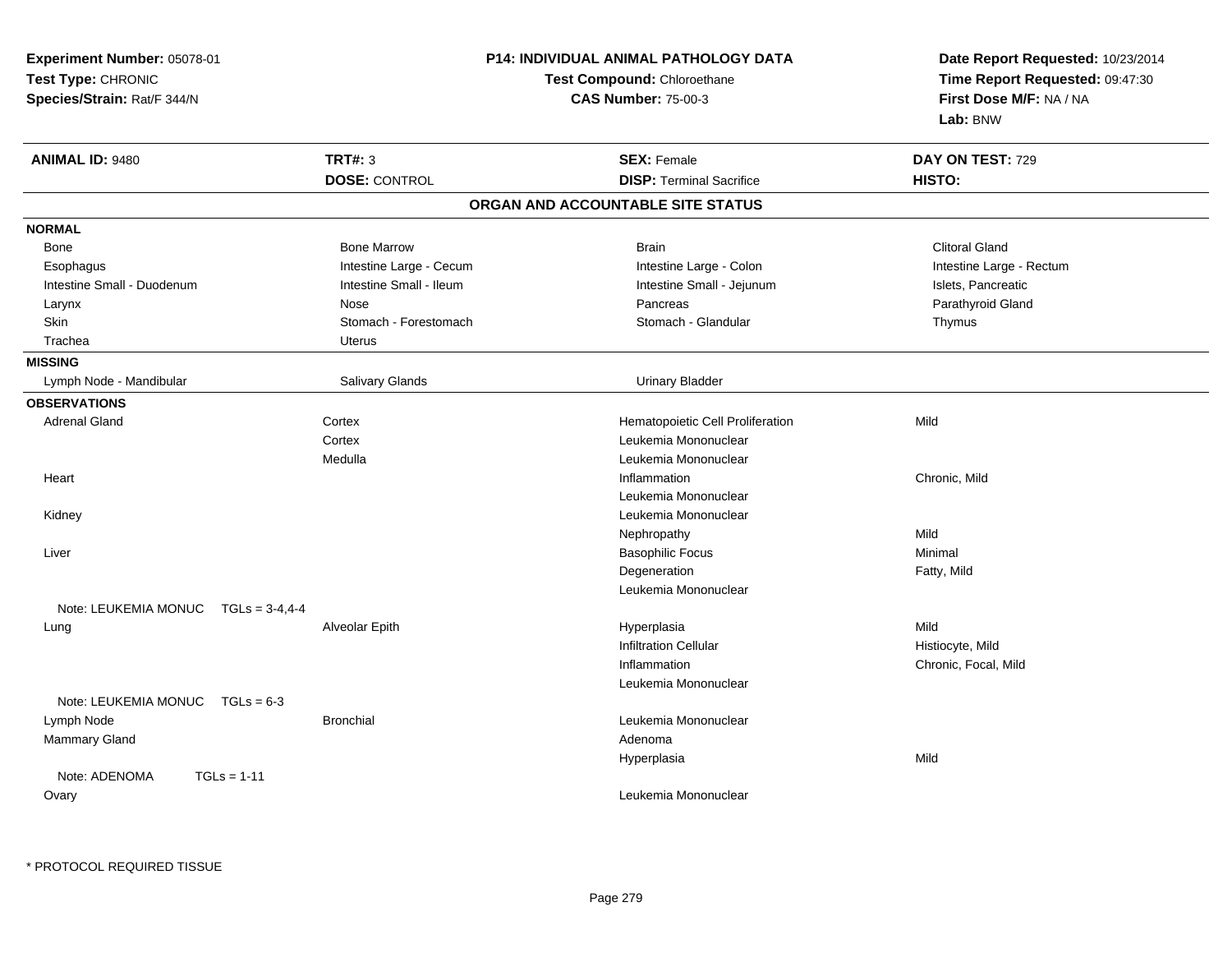| Experiment Number: 05078-01<br>Test Type: CHRONIC<br>Species/Strain: Rat/F 344/N |                      | <b>P14: INDIVIDUAL ANIMAL PATHOLOGY DATA</b><br>Test Compound: Chloroethane<br><b>CAS Number: 75-00-3</b> | Date Report Requested: 10/23/2014<br>Time Report Requested: 09:47:30<br>First Dose M/F: NA / NA<br>Lab: BNW |
|----------------------------------------------------------------------------------|----------------------|-----------------------------------------------------------------------------------------------------------|-------------------------------------------------------------------------------------------------------------|
| <b>ANIMAL ID: 9480</b>                                                           | TRT#: 3              | <b>SEX: Female</b>                                                                                        | <b>DAY ON TEST: 729</b>                                                                                     |
|                                                                                  | <b>DOSE: CONTROL</b> | <b>DISP: Terminal Sacrifice</b>                                                                           | HISTO:                                                                                                      |
|                                                                                  |                      | ORGAN AND ACCOUNTABLE SITE STATUS                                                                         |                                                                                                             |
| <b>Pituitary Gland</b><br>Note: ADENOMA<br>$TGLs = 5-8$                          | Pars Distalis        | Adenoma                                                                                                   |                                                                                                             |
| Spleen                                                                           |                      | Leukemia Mononuclear                                                                                      |                                                                                                             |
| Note: LEUKEMIA MONUC<br>$TGLs = 2-4$                                             |                      |                                                                                                           |                                                                                                             |
| <b>Thyroid Gland</b>                                                             | C Cell               | Adenoma                                                                                                   |                                                                                                             |
| PRIMARY CAUSE OF DEATH                                                           |                      |                                                                                                           |                                                                                                             |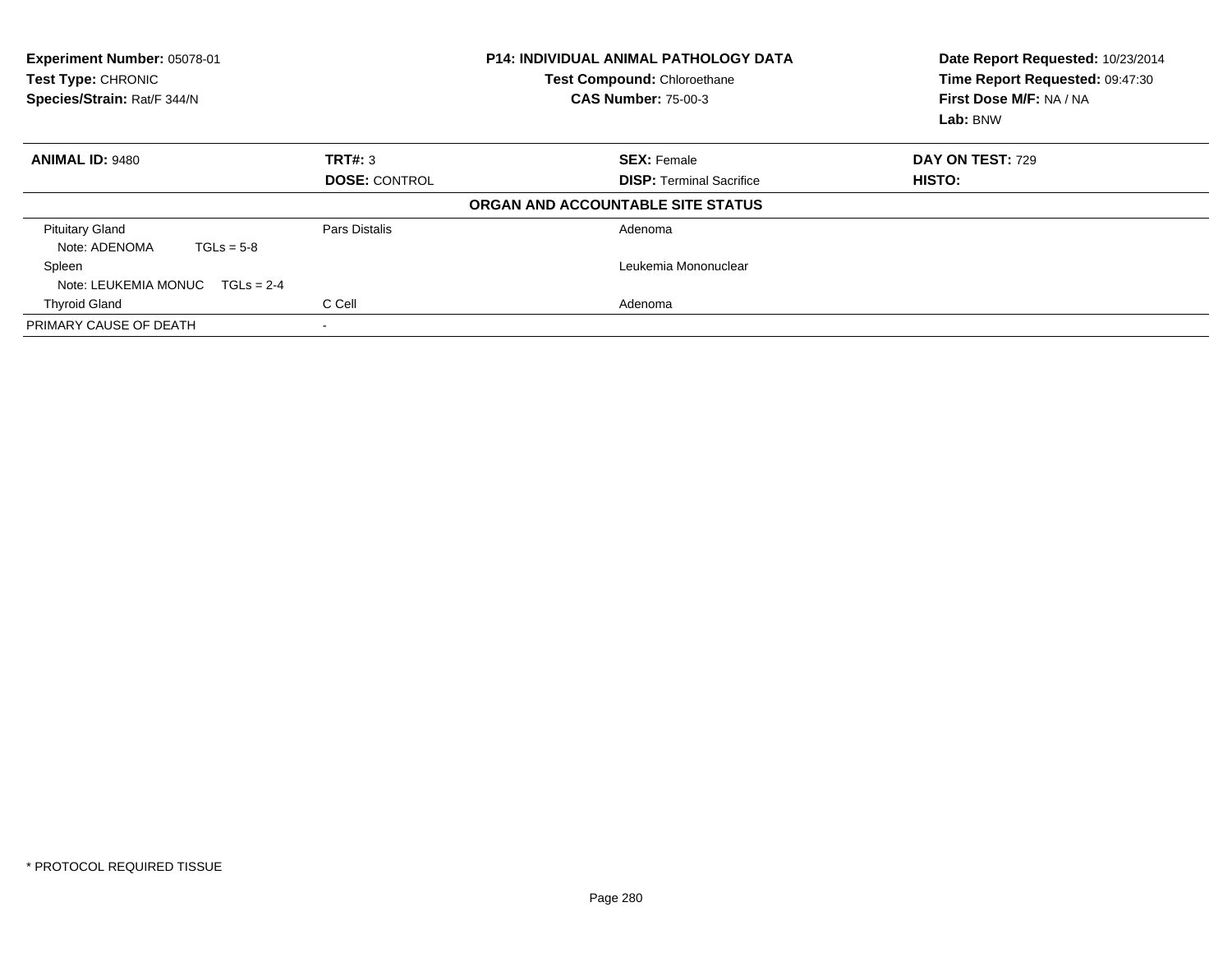| Experiment Number: 05078-01<br>Test Type: CHRONIC<br>Species/Strain: Rat/F 344/N | <b>P14: INDIVIDUAL ANIMAL PATHOLOGY DATA</b><br>Test Compound: Chloroethane<br><b>CAS Number: 75-00-3</b> |                                   | Date Report Requested: 10/23/2014<br>Time Report Requested: 09:47:30<br>First Dose M/F: NA / NA<br>Lab: BNW |
|----------------------------------------------------------------------------------|-----------------------------------------------------------------------------------------------------------|-----------------------------------|-------------------------------------------------------------------------------------------------------------|
| ANIMAL ID: 9481                                                                  | TRT#: 3                                                                                                   | <b>SEX: Female</b>                | DAY ON TEST: 729                                                                                            |
|                                                                                  | <b>DOSE: CONTROL</b>                                                                                      | <b>DISP: Terminal Sacrifice</b>   | HISTO:                                                                                                      |
|                                                                                  |                                                                                                           | ORGAN AND ACCOUNTABLE SITE STATUS |                                                                                                             |
| <b>NORMAL</b>                                                                    |                                                                                                           |                                   |                                                                                                             |
| <b>Adrenal Gland - Cortex</b>                                                    | <b>Bone</b>                                                                                               | <b>Bone Marrow</b>                | <b>Brain</b>                                                                                                |
| <b>Clitoral Gland</b>                                                            | Esophagus                                                                                                 | Intestine Large - Cecum           | Intestine Large - Colon                                                                                     |
| Intestine Small - Duodenum                                                       | Intestine Small - Ileum                                                                                   | Intestine Small - Jejunum         | Islets, Pancreatic                                                                                          |
| Larynx                                                                           | Lymph Node - Bronchial                                                                                    | Lymph Node - Mandibular           | Nose                                                                                                        |
| Ovary                                                                            | Parathyroid Gland                                                                                         | Salivary Glands                   | Skin                                                                                                        |
| Spleen                                                                           | Stomach - Forestomach                                                                                     | Stomach - Glandular               | Trachea                                                                                                     |
| <b>Urinary Bladder</b>                                                           | <b>Uterus</b>                                                                                             |                                   |                                                                                                             |
| <b>MISSING</b>                                                                   |                                                                                                           |                                   |                                                                                                             |
| Adrenal Gland - Medulla                                                          | Thymus                                                                                                    |                                   |                                                                                                             |
| <b>OBSERVATIONS</b>                                                              |                                                                                                           |                                   |                                                                                                             |
| Heart                                                                            |                                                                                                           | Inflammation                      | Chronic, Mild                                                                                               |
| Intestine Large                                                                  | Rectum                                                                                                    | Parasite Metazoan                 |                                                                                                             |
| Kidney                                                                           |                                                                                                           | Nephropathy                       | Minimal                                                                                                     |
| Liver                                                                            |                                                                                                           | <b>Basophilic Focus</b>           | Mild                                                                                                        |
|                                                                                  | <b>Bile Duct</b>                                                                                          | Hyperplasia                       | Minimal                                                                                                     |
|                                                                                  |                                                                                                           | Inflammation                      | Granulomatous, Focal, Mild                                                                                  |
| Lung                                                                             | Alveolar Epith                                                                                            | Hyperplasia                       | Minimal                                                                                                     |
|                                                                                  | Perivascular                                                                                              | <b>Infiltration Cellular</b>      | Mononuclear CI, Mild                                                                                        |
|                                                                                  |                                                                                                           | <b>Infiltration Cellular</b>      | Histiocyte, Minimal                                                                                         |
| <b>Mammary Gland</b>                                                             |                                                                                                           | Hyperplasia                       | Mild                                                                                                        |
| Pancreas                                                                         |                                                                                                           | Atrophy                           | Minimal                                                                                                     |
| <b>Pituitary Gland</b>                                                           | Pars Distalis                                                                                             | Hyperplasia                       | Moderate                                                                                                    |
| <b>Thyroid Gland</b>                                                             | C Cell                                                                                                    | Hyperplasia                       | Moderate                                                                                                    |
| PRIMARY CAUSE OF DEATH                                                           |                                                                                                           |                                   |                                                                                                             |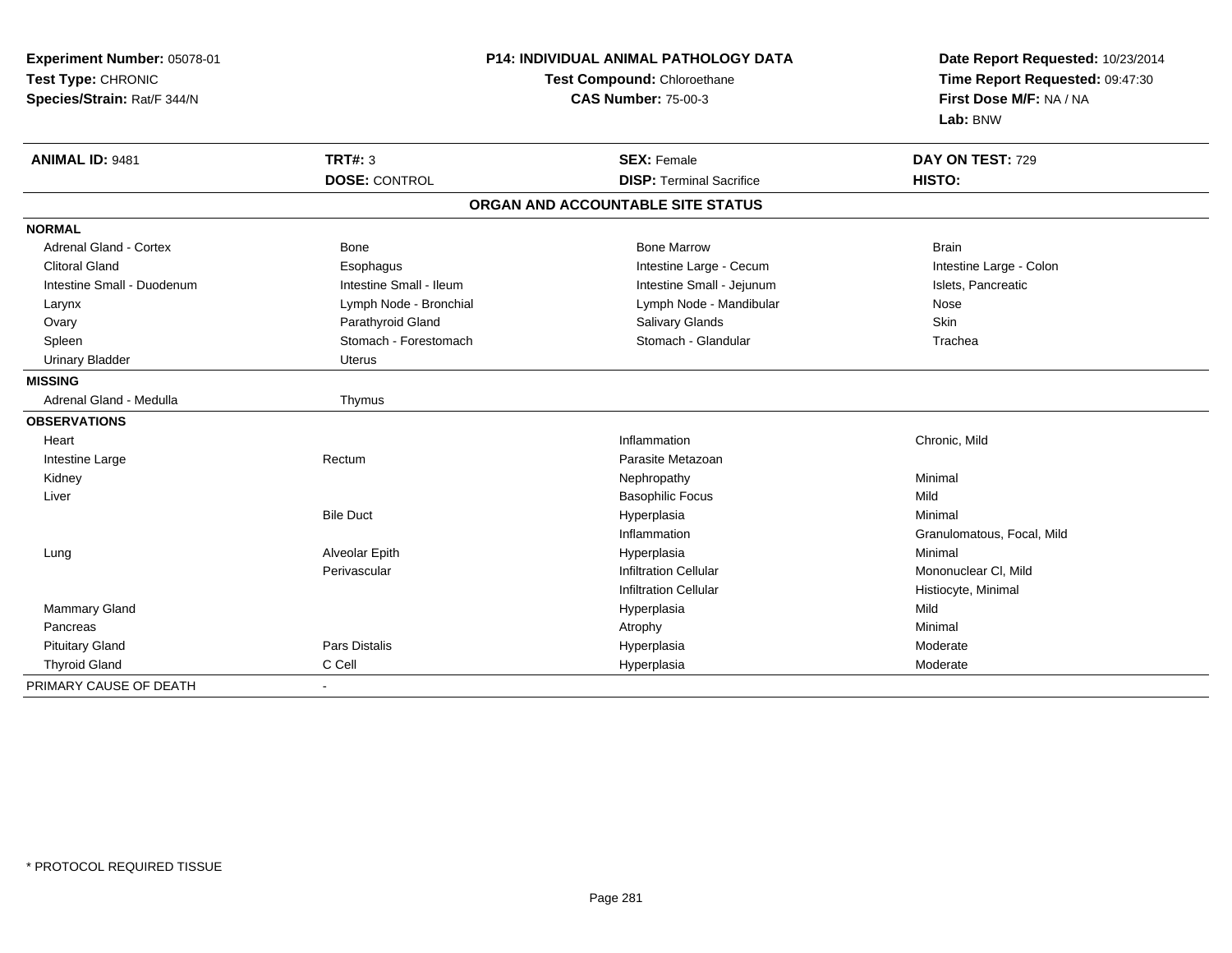| Experiment Number: 05078-01<br>Test Type: CHRONIC<br>Species/Strain: Rat/F 344/N | P14: INDIVIDUAL ANIMAL PATHOLOGY DATA<br>Test Compound: Chloroethane<br><b>CAS Number: 75-00-3</b> |                                   | Date Report Requested: 10/23/2014<br>Time Report Requested: 09:47:30<br>First Dose M/F: NA / NA<br>Lab: BNW |
|----------------------------------------------------------------------------------|----------------------------------------------------------------------------------------------------|-----------------------------------|-------------------------------------------------------------------------------------------------------------|
| <b>ANIMAL ID: 9482</b>                                                           | TRT#: 3                                                                                            | <b>SEX: Female</b>                | DAY ON TEST: 729                                                                                            |
|                                                                                  | <b>DOSE: CONTROL</b>                                                                               | <b>DISP: Terminal Sacrifice</b>   | HISTO:                                                                                                      |
|                                                                                  |                                                                                                    | ORGAN AND ACCOUNTABLE SITE STATUS |                                                                                                             |
| <b>NORMAL</b>                                                                    |                                                                                                    |                                   |                                                                                                             |
| Adrenal Gland - Medulla                                                          | Bone                                                                                               | <b>Bone Marrow</b>                | <b>Brain</b>                                                                                                |
| <b>Clitoral Gland</b>                                                            | Esophagus                                                                                          | Intestine Large - Cecum           | Intestine Large - Rectum                                                                                    |
| Intestine Small - Duodenum                                                       | Intestine Small - Ileum                                                                            | Intestine Small - Jejunum         | Islets, Pancreatic                                                                                          |
| Lymph Node - Bronchial                                                           | Lymph Node - Mandibular                                                                            | Ovary                             | Pancreas                                                                                                    |
| Parathyroid Gland                                                                | Salivary Glands                                                                                    | <b>Skin</b>                       | Spleen                                                                                                      |
| Stomach - Forestomach                                                            | Stomach - Glandular                                                                                | Trachea                           | <b>Urinary Bladder</b>                                                                                      |
| <b>Uterus</b>                                                                    |                                                                                                    |                                   |                                                                                                             |
| <b>MISSING</b>                                                                   |                                                                                                    |                                   |                                                                                                             |
| Thymus                                                                           |                                                                                                    |                                   |                                                                                                             |
| <b>OBSERVATIONS</b>                                                              |                                                                                                    |                                   |                                                                                                             |
| <b>Adrenal Gland</b>                                                             | Cortex                                                                                             | Degeneration                      | Fatty, Minimal                                                                                              |
| Heart                                                                            |                                                                                                    | Inflammation                      | Chronic, Mild                                                                                               |
| Intestine Large                                                                  | Colon                                                                                              | Parasite Metazoan                 |                                                                                                             |
| Kidney                                                                           |                                                                                                    | Nephropathy                       | Moderate                                                                                                    |
| Larynx                                                                           |                                                                                                    | Inflammation                      | Suppurative, Minimal                                                                                        |
| Liver                                                                            |                                                                                                    | <b>Basophilic Focus</b>           | Minimal                                                                                                     |
|                                                                                  |                                                                                                    | Inflammation                      | Granulomatous, Focal, Mild                                                                                  |
|                                                                                  |                                                                                                    | Leukocytosis                      | Mild                                                                                                        |
| Lung                                                                             | Perivascular                                                                                       | Infiltration Cellular             | Mononuclear CI, Mild                                                                                        |
| <b>Mammary Gland</b>                                                             |                                                                                                    | Hyperplasia                       | Minimal                                                                                                     |
| Nose                                                                             | Submucosa                                                                                          | Inflammation                      | Mild                                                                                                        |
| <b>Pituitary Gland</b>                                                           | <b>Pars Distalis</b>                                                                               | Adenoma                           |                                                                                                             |
| <b>Thyroid Gland</b>                                                             | C Cell                                                                                             | Carcinoma                         |                                                                                                             |
| PRIMARY CAUSE OF DEATH                                                           |                                                                                                    |                                   |                                                                                                             |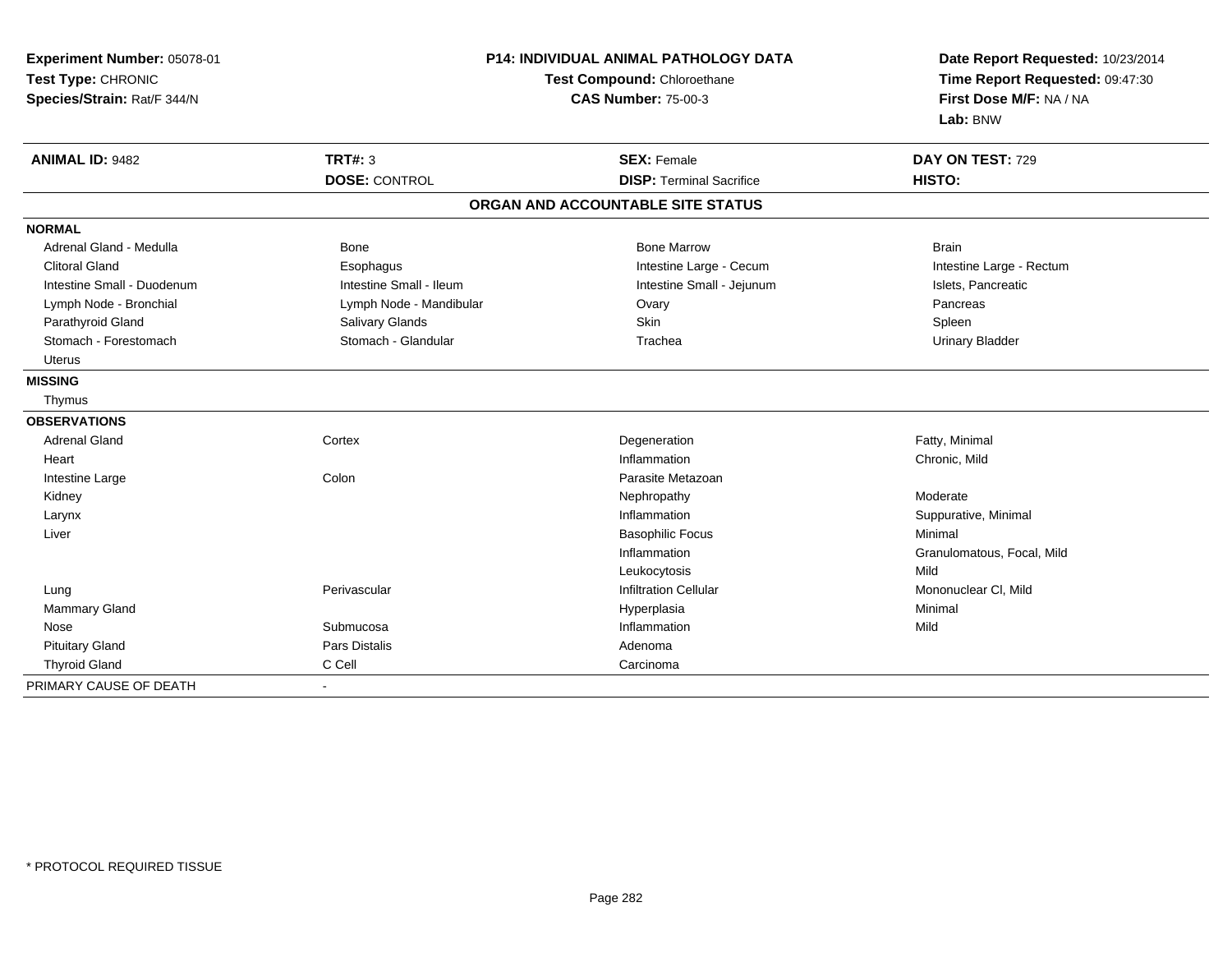**Experiment Number:** 05078-01**Test Type:** CHRONIC **Species/Strain:** Rat/F 344/N**P14: INDIVIDUAL ANIMAL PATHOLOGY DATATest Compound:** Chloroethane**CAS Number:** 75-00-3**Date Report Requested:** 10/23/2014**Time Report Requested:** 09:47:30**First Dose M/F:** NA / NA**Lab:** BNW**ANIMAL ID:** 9483 **TRT#:** <sup>3</sup> **SEX:** Female **DAY ON TEST:** <sup>688</sup> **DOSE:** CONTROL**DISP:** Moribund Sacrifice **HISTO: ORGAN AND ACCOUNTABLE SITE STATUSNORMAL**Adrenal Gland - Medulla Bone Bone Bone Marrow Bone Marrow Brain Brain Brain Brain Intestine Large - Colon Clitoral Gland **Esophagus** Esophagus **Intestine Large - Cecum** Intestine Large - Cecum Intestine Large - Rectum **Intestine Small - Duodenum** Intestine Small - Jejunum Intestine Small - Jejunum Islets, Pancreatic **Salivary Glands**  Larynx Ovary Parathyroid Gland Salivary GlandsSkin Stomach - Forestomach Stomach Stomach Stomach Stomach Stomach Stomach - Glandular Thymus Trachea Urinary Bladder Uterus**OBSERVATIONS** Adrenal Gland Cortex Hematopoietic Cell Proliferation Mild **Heart** t the contract of the contract of the contract of the contract of the contract of the contract of the contract of the contract of the contract of the contract of the contract of the contract of the contract of the contract Chronic, Mild Intestine Small Ileum Sarcoma Metastatic (Tissue Nos) Kidneyy the control of the control of the control of the control of the control of the control of the control of the control of the control of the control of the control of the control of the control of the control of the contro Suppurative, Minimal Nephropathy Moderates Moderate Liverr and the contract of the contract of the contract of the contract of the contract of the contract of the contract of the contract of the contract of the contract of the contract of the contract of the contract of the cont Basophilic Focus Minimal Hematopoietic Cell Proliferationn Mild Lung Perivascular Infiltration Cellular Mononuclear Cl, Minimal Lymph Nodee the congestion of the Bronchial Congestion Congestion and the congestion of the congestion of the congestion Mandibular Hyperplasiaa Mild Bronchial, Mesenteric Sarcoma Metastatic (Tissue Nos) Note: SARCOMA TGLs = 4-13  $TGLs = 2-3$ Note: SARCOMA  $[$  Sarcoma TGLS = 2-3  $]$  Mammary Glandd and the control of the control of the control of the Hyperplasia and the control of the Mild of the control of the control of the control of the control of the control of the control of the control of the control of the Nose Nasolacrim Dct Inflammation Suppurative, Minimal Submucosaa magnetic control of the Inflammation and the Inflammation of the Inflammation of the Minimal Inflammation Suppurative, Minimal Pancreass the control of the control of the control of the control of the control of the control of the control of the control of the control of the control of the control of the control of the control of the control of the contro Sarcoma Metastatic (Tissue Nos) Pituitary Glandd and the contract of Pars Distalis and the contract of Adenoma and Adenoma and the Adenoma and the Adenoma and  $\lambda$ Note: ADENOMA TGLs = 3-8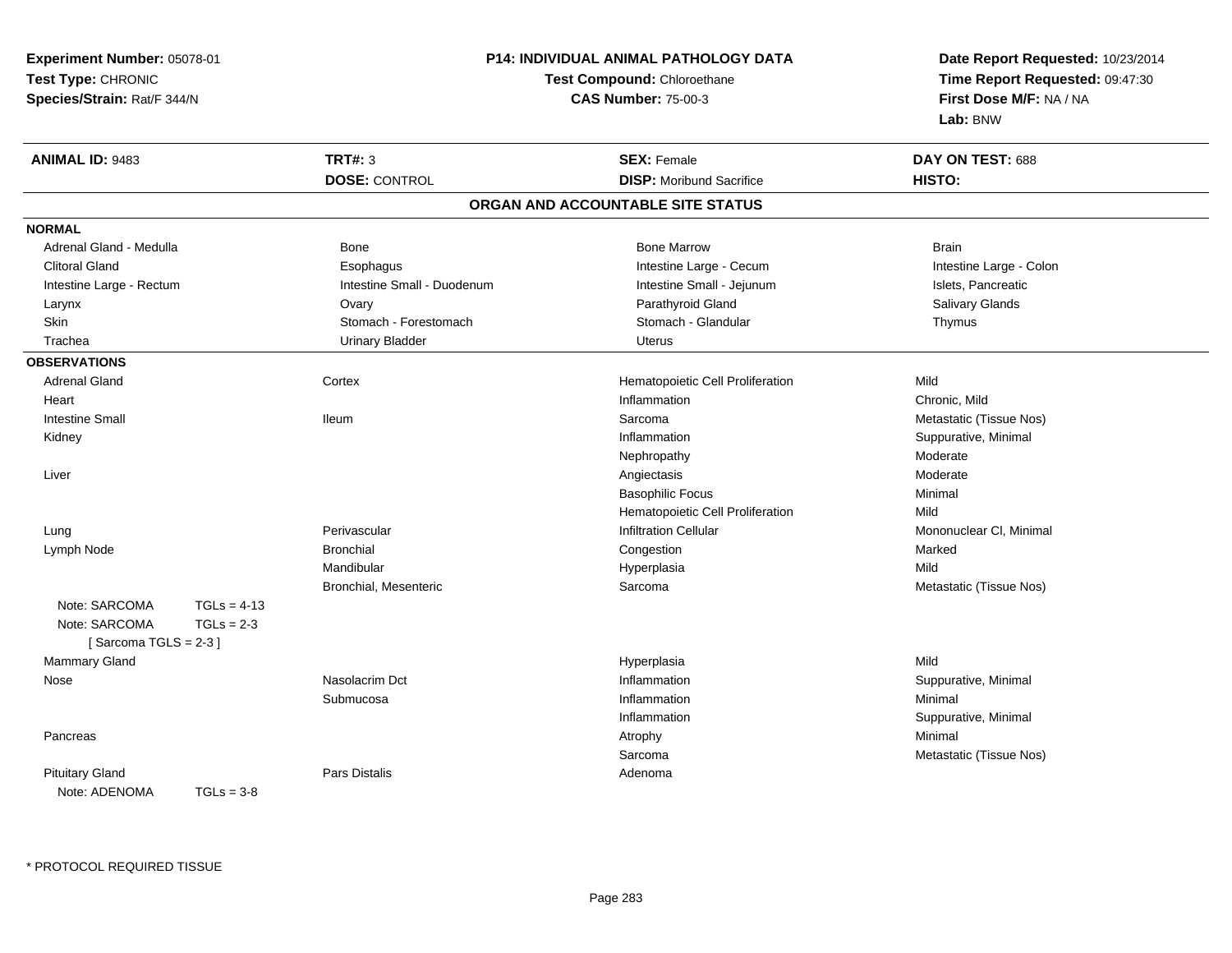| Experiment Number: 05078-01<br><b>Test Type: CHRONIC</b><br>Species/Strain: Rat/F 344/N |                                               | <b>P14: INDIVIDUAL ANIMAL PATHOLOGY DATA</b><br>Test Compound: Chloroethane<br><b>CAS Number: 75-00-3</b> | Date Report Requested: 10/23/2014<br>Time Report Requested: 09:47:30<br>First Dose M/F: NA / NA<br>Lab: BNW |
|-----------------------------------------------------------------------------------------|-----------------------------------------------|-----------------------------------------------------------------------------------------------------------|-------------------------------------------------------------------------------------------------------------|
| <b>ANIMAL ID: 9483</b>                                                                  | TRT#: 3                                       | <b>SEX: Female</b>                                                                                        | DAY ON TEST: 688                                                                                            |
|                                                                                         | <b>DOSE: CONTROL</b>                          | <b>DISP:</b> Moribund Sacrifice                                                                           | HISTO:                                                                                                      |
|                                                                                         |                                               | ORGAN AND ACCOUNTABLE SITE STATUS                                                                         |                                                                                                             |
| Spleen                                                                                  |                                               | Hematopoietic Cell Proliferation                                                                          | Mild                                                                                                        |
| <b>Thyroid Gland</b>                                                                    | C Cell                                        | Hyperplasia                                                                                               | Mild                                                                                                        |
| <b>Tissue NOS</b>                                                                       |                                               | Sarcoma                                                                                                   |                                                                                                             |
|                                                                                         | Note: SARCOMA APPEARS TO BE A RHABDOMYSARCOMA |                                                                                                           |                                                                                                             |
| [Sarcoma TGLS = 1-7+12+13]                                                              |                                               |                                                                                                           |                                                                                                             |
| Tongue                                                                                  |                                               | Squamous Cell Papilloma                                                                                   |                                                                                                             |
| Note: PAPILLOMA SQUA TGLs = 5-11                                                        |                                               |                                                                                                           |                                                                                                             |
| PRIMARY CAUSE OF DEATH                                                                  |                                               |                                                                                                           |                                                                                                             |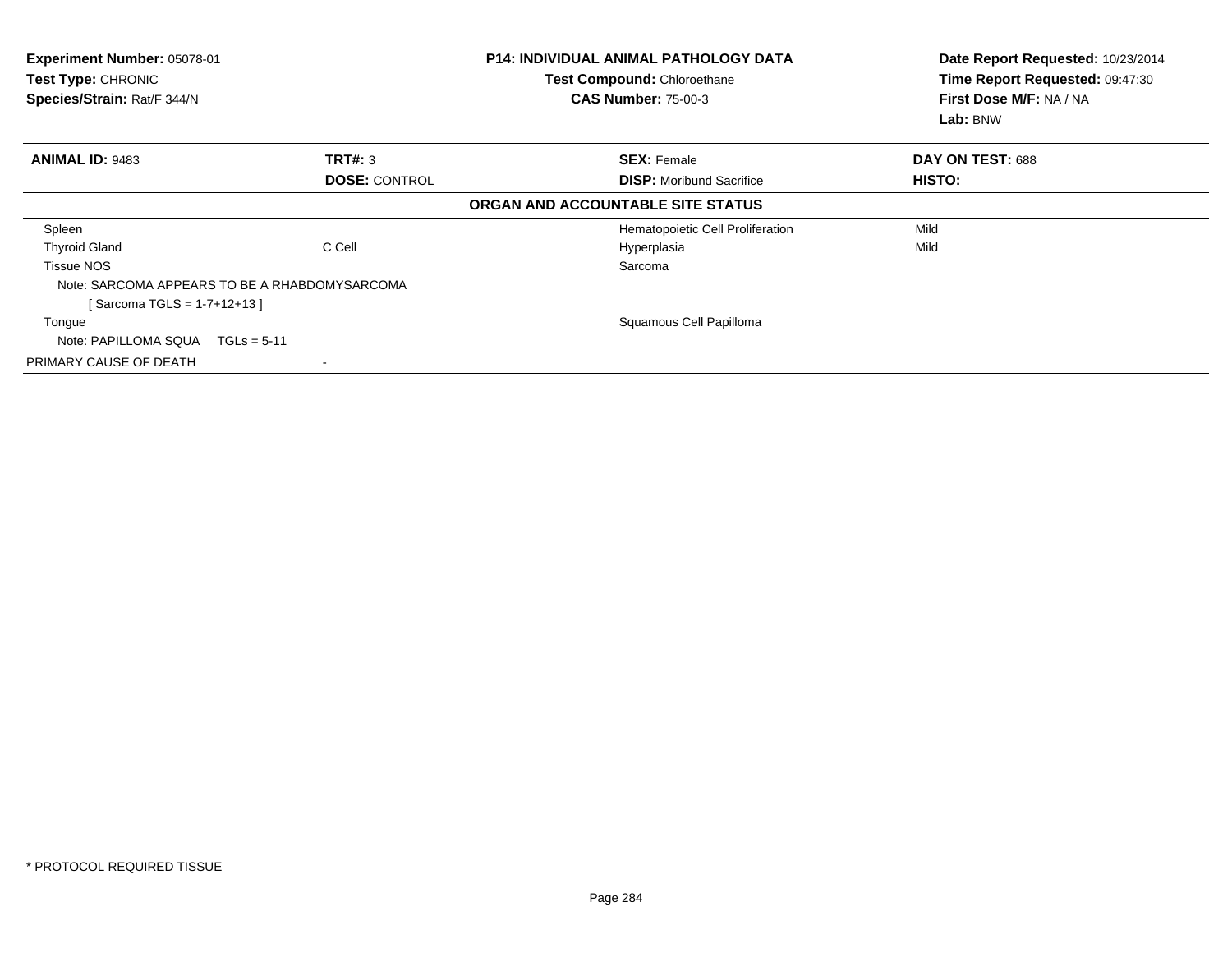| Experiment Number: 05078-01<br>Test Type: CHRONIC<br>Species/Strain: Rat/F 344/N | <b>P14: INDIVIDUAL ANIMAL PATHOLOGY DATA</b><br>Test Compound: Chloroethane<br><b>CAS Number: 75-00-3</b> |                                   | Date Report Requested: 10/23/2014<br>Time Report Requested: 09:47:30<br>First Dose M/F: NA / NA<br>Lab: BNW |
|----------------------------------------------------------------------------------|-----------------------------------------------------------------------------------------------------------|-----------------------------------|-------------------------------------------------------------------------------------------------------------|
| <b>ANIMAL ID: 9484</b>                                                           | <b>TRT#: 3</b>                                                                                            | <b>SEX: Female</b>                | DAY ON TEST: 729                                                                                            |
|                                                                                  | <b>DOSE: CONTROL</b>                                                                                      | <b>DISP: Terminal Sacrifice</b>   | HISTO:                                                                                                      |
|                                                                                  |                                                                                                           | ORGAN AND ACCOUNTABLE SITE STATUS |                                                                                                             |
| <b>NORMAL</b>                                                                    |                                                                                                           |                                   |                                                                                                             |
| <b>Adrenal Gland - Cortex</b>                                                    | Adrenal Gland - Medulla                                                                                   | <b>Bone</b>                       | <b>Bone Marrow</b>                                                                                          |
| <b>Brain</b>                                                                     | <b>Clitoral Gland</b>                                                                                     | Esophagus                         | Intestine Large - Cecum                                                                                     |
| Intestine Large - Colon                                                          | Intestine Large - Rectum                                                                                  | Intestine Small - Duodenum        | Intestine Small - Ileum                                                                                     |
| Intestine Small - Jejunum                                                        | Islets, Pancreatic                                                                                        | Lymph Node - Bronchial            | Ovary                                                                                                       |
| Parathyroid Gland                                                                | Salivary Glands                                                                                           | <b>Skin</b>                       | Spleen                                                                                                      |
| Stomach - Glandular                                                              | Thymus                                                                                                    | <b>Thyroid Gland</b>              | Trachea                                                                                                     |
| <b>Urinary Bladder</b>                                                           | <b>Uterus</b>                                                                                             |                                   |                                                                                                             |
| <b>MISSING</b>                                                                   |                                                                                                           |                                   |                                                                                                             |
| Stomach - Forestomach                                                            |                                                                                                           |                                   |                                                                                                             |
| <b>OBSERVATIONS</b>                                                              |                                                                                                           |                                   |                                                                                                             |
| Heart                                                                            |                                                                                                           | Inflammation                      | Chronic, Minimal                                                                                            |
| Kidney                                                                           |                                                                                                           | Nephropathy                       | Moderate                                                                                                    |
| Larynx                                                                           |                                                                                                           | Inflammation                      | Suppurative, Mild                                                                                           |
| Liver                                                                            |                                                                                                           | <b>Basophilic Focus</b>           | Minimal                                                                                                     |
|                                                                                  |                                                                                                           | Inflammation                      | Granulomatous, Focal, Mild                                                                                  |
| Lung                                                                             | Perivascular                                                                                              | <b>Infiltration Cellular</b>      | Mononuclear CI, Minimal                                                                                     |
| Lymph Node                                                                       | Mandibular                                                                                                | Angiectasis                       | Mild                                                                                                        |
| <b>Mammary Gland</b>                                                             |                                                                                                           | Hyperplasia                       | Mild                                                                                                        |
| Nose                                                                             | Submucosa                                                                                                 | Inflammation                      | Mild                                                                                                        |
| Pancreas                                                                         |                                                                                                           | Atrophy                           | Mild                                                                                                        |
| <b>Pituitary Gland</b>                                                           | Pars Distalis                                                                                             | Cyst                              | Marked                                                                                                      |
|                                                                                  | <b>Pars Distalis</b>                                                                                      | Hyperplasia                       | Minimal                                                                                                     |
| PRIMARY CAUSE OF DEATH                                                           | $\blacksquare$                                                                                            |                                   |                                                                                                             |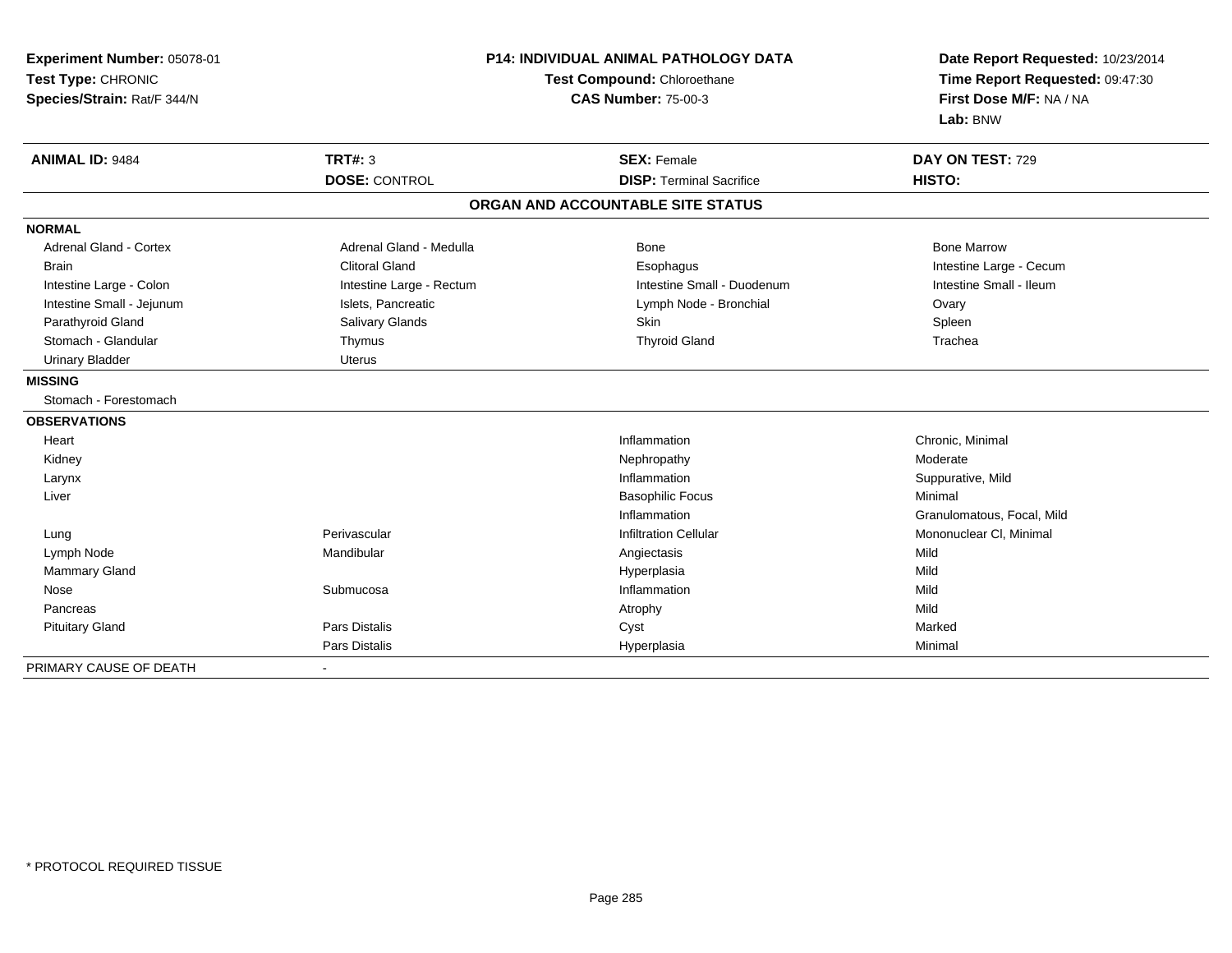| Experiment Number: 05078-01          |                                                           | P14: INDIVIDUAL ANIMAL PATHOLOGY DATA | Date Report Requested: 10/23/2014                          |
|--------------------------------------|-----------------------------------------------------------|---------------------------------------|------------------------------------------------------------|
| Test Type: CHRONIC                   | Test Compound: Chloroethane<br><b>CAS Number: 75-00-3</b> |                                       | Time Report Requested: 09:47:30<br>First Dose M/F: NA / NA |
| Species/Strain: Rat/F 344/N          |                                                           |                                       |                                                            |
|                                      |                                                           |                                       | Lab: BNW                                                   |
| <b>ANIMAL ID: 9485</b>               | <b>TRT#: 3</b>                                            | <b>SEX: Female</b>                    | DAY ON TEST: 587                                           |
|                                      | <b>DOSE: CONTROL</b>                                      | <b>DISP:</b> Moribund Sacrifice       | HISTO:                                                     |
|                                      |                                                           | ORGAN AND ACCOUNTABLE SITE STATUS     |                                                            |
| <b>NORMAL</b>                        |                                                           |                                       |                                                            |
| <b>Brain</b>                         | <b>Clitoral Gland</b>                                     | Esophagus                             | Intestine Large - Cecum                                    |
| Intestine Large - Colon              | Intestine Large - Rectum                                  | Intestine Small - Duodenum            | Intestine Small - Ileum                                    |
| Intestine Small - Jejunum            | Islets, Pancreatic                                        | Larynx                                | Lymph Node - Mandibular                                    |
| Ovary                                | Parathyroid Gland                                         | Salivary Glands                       | Skin                                                       |
| Stomach - Glandular                  | Trachea                                                   | <b>Uterus</b>                         |                                                            |
| <b>OBSERVATIONS</b>                  |                                                           |                                       |                                                            |
| <b>Adrenal Gland</b>                 | Cortex                                                    | Degeneration                          | Fatty, Minimal                                             |
|                                      | Cortex                                                    | Leukemia Mononuclear                  |                                                            |
|                                      | Medulla                                                   | Leukemia Mononuclear                  |                                                            |
| Bone                                 | Periosteum                                                | Leukemia Mononuclear                  |                                                            |
| <b>Bone Marrow</b>                   |                                                           | Leukemia Mononuclear                  |                                                            |
| Heart                                |                                                           | Inflammation                          | Chronic, Minimal                                           |
|                                      |                                                           | Leukemia Mononuclear                  |                                                            |
| Kidney                               |                                                           | Nephropathy                           | Minimal                                                    |
| Liver                                |                                                           | Leukemia Mononuclear                  |                                                            |
| Lung                                 |                                                           | <b>Infiltration Cellular</b>          | Histiocyte, Mild                                           |
|                                      |                                                           | Leukemia Mononuclear                  |                                                            |
| Note: LEUKEMIA MONUC<br>$TGLs = 1-3$ |                                                           |                                       |                                                            |
| Lymph Node                           | <b>Bronchial</b>                                          | Leukemia Mononuclear                  |                                                            |
| Note: LEUKEMIA MONUC TGLs = 2-2+3    |                                                           |                                       |                                                            |
| Mammary Gland                        |                                                           | Hyperplasia                           | Mild                                                       |
|                                      |                                                           | Leukemia Mononuclear                  |                                                            |
| Nose                                 | Respirat Epith                                            | Hyperplasia                           | Minimal                                                    |
| Pancreas                             |                                                           | Leukemia Mononuclear                  |                                                            |
| <b>Pituitary Gland</b>               | Pars Distalis                                             | Adenoma                               |                                                            |
| Note: ADENOMA<br>$TGLs = 4-8$        |                                                           |                                       |                                                            |
| Spleen                               |                                                           | <b>Fibrosis</b>                       | Mild                                                       |
|                                      |                                                           | Leukemia Mononuclear                  |                                                            |
| Note: FIBROSIS<br>$TGLs = 3-4$       |                                                           |                                       |                                                            |
| Note: LEUKEMIA MONUC TGLs = 5-4      |                                                           |                                       |                                                            |

\* PROTOCOL REQUIRED TISSUE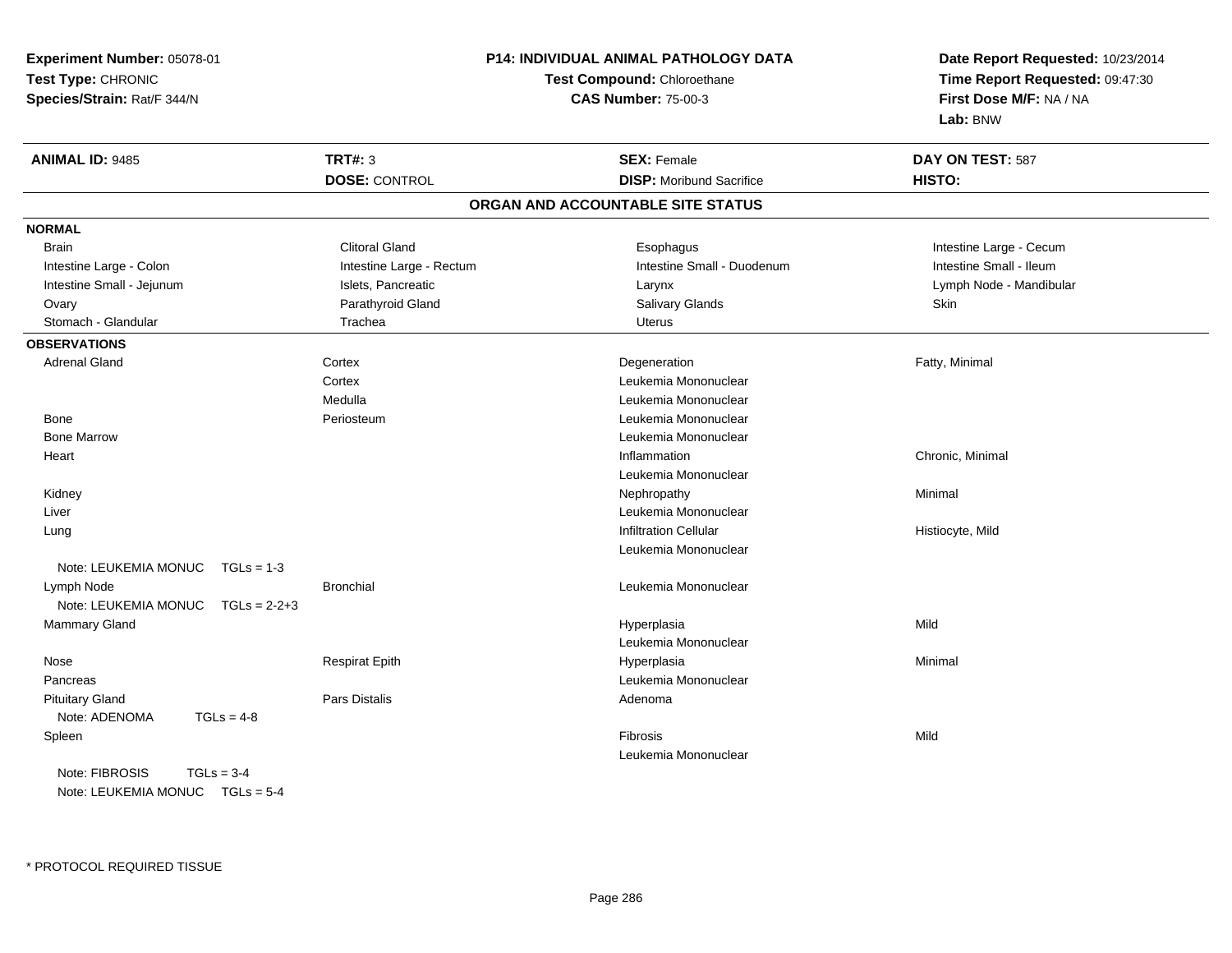| Experiment Number: 05078-01<br>Test Type: CHRONIC<br>Species/Strain: Rat/F 344/N |                         | <b>P14: INDIVIDUAL ANIMAL PATHOLOGY DATA</b><br>Test Compound: Chloroethane<br><b>CAS Number: 75-00-3</b> | Date Report Requested: 10/23/2014<br>Time Report Requested: 09:47:30<br>First Dose M/F: NA / NA<br>Lab: BNW |
|----------------------------------------------------------------------------------|-------------------------|-----------------------------------------------------------------------------------------------------------|-------------------------------------------------------------------------------------------------------------|
| <b>ANIMAL ID: 9485</b>                                                           | TRT#: 3                 | <b>SEX: Female</b>                                                                                        | DAY ON TEST: 587                                                                                            |
|                                                                                  | <b>DOSE: CONTROL</b>    | <b>DISP:</b> Moribund Sacrifice                                                                           | HISTO:                                                                                                      |
|                                                                                  |                         | ORGAN AND ACCOUNTABLE SITE STATUS                                                                         |                                                                                                             |
| Stomach                                                                          | Epithelium, Forestomach | Hyperplasia                                                                                               | Moderate                                                                                                    |
|                                                                                  | Forestomach             | Inflammation                                                                                              | Chronic, Mild                                                                                               |
| Thymus                                                                           |                         | Leukemia Mononuclear                                                                                      |                                                                                                             |
| <b>Thyroid Gland</b>                                                             | C Cell                  | Hyperplasia                                                                                               | Minimal                                                                                                     |
| <b>Urinary Bladder</b>                                                           |                         | Leukemia Mononuclear                                                                                      |                                                                                                             |
| PRIMARY CAUSE OF DEATH                                                           |                         |                                                                                                           |                                                                                                             |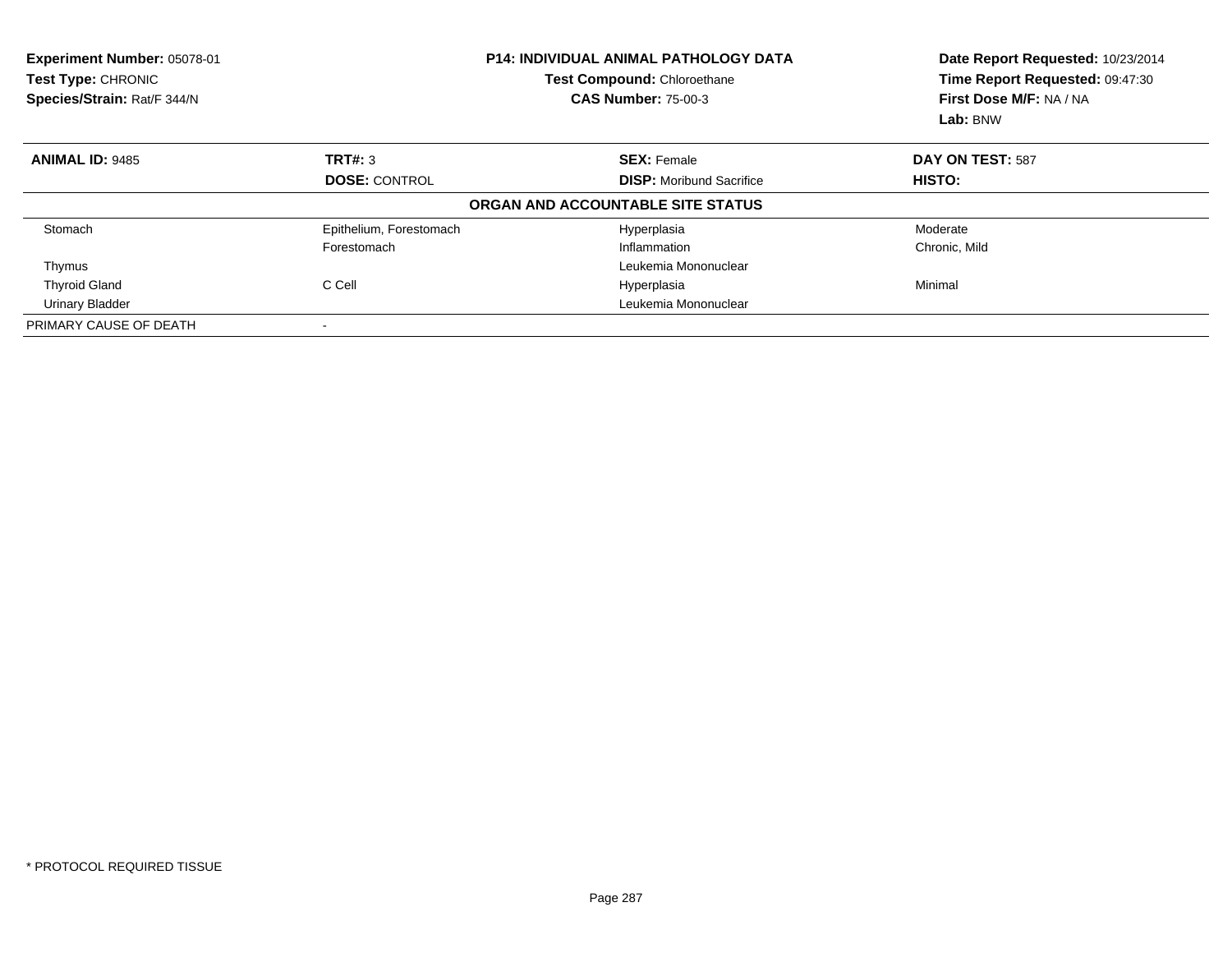| Experiment Number: 05078-01<br>Test Type: CHRONIC<br>Species/Strain: Rat/F 344/N | <b>P14: INDIVIDUAL ANIMAL PATHOLOGY DATA</b><br>Test Compound: Chloroethane<br><b>CAS Number: 75-00-3</b> |                                   | Date Report Requested: 10/23/2014<br>Time Report Requested: 09:47:30<br>First Dose M/F: NA / NA<br>Lab: BNW |  |
|----------------------------------------------------------------------------------|-----------------------------------------------------------------------------------------------------------|-----------------------------------|-------------------------------------------------------------------------------------------------------------|--|
| <b>ANIMAL ID: 9486</b>                                                           | <b>TRT#: 3</b>                                                                                            | <b>SEX: Female</b>                | DAY ON TEST: 540                                                                                            |  |
|                                                                                  | <b>DOSE: CONTROL</b>                                                                                      | <b>DISP:</b> Moribund Sacrifice   | HISTO:                                                                                                      |  |
|                                                                                  |                                                                                                           | ORGAN AND ACCOUNTABLE SITE STATUS |                                                                                                             |  |
| <b>NORMAL</b>                                                                    |                                                                                                           |                                   |                                                                                                             |  |
| <b>Adrenal Gland - Cortex</b>                                                    | Adrenal Gland - Medulla                                                                                   | <b>Bone</b>                       | <b>Bone Marrow</b>                                                                                          |  |
| Brain                                                                            | <b>Clitoral Gland</b>                                                                                     | Esophagus                         | Heart                                                                                                       |  |
| Intestine Large - Cecum                                                          | Intestine Large - Colon                                                                                   | Intestine Large - Rectum          | Intestine Small - Duodenum                                                                                  |  |
| Intestine Small - Ileum                                                          | Intestine Small - Jejunum                                                                                 | Islets, Pancreatic                | Kidney                                                                                                      |  |
| Larynx                                                                           | Lymph Node - Bronchial                                                                                    | Ovary                             | Salivary Glands                                                                                             |  |
| Skin                                                                             | Spleen                                                                                                    | Stomach - Forestomach             | Stomach - Glandular                                                                                         |  |
| Thymus                                                                           | <b>Thyroid Gland</b>                                                                                      | Trachea                           | <b>Urinary Bladder</b>                                                                                      |  |
| <b>MISSING</b>                                                                   |                                                                                                           |                                   |                                                                                                             |  |
| Lymph Node - Mandibular                                                          | Parathyroid Gland                                                                                         |                                   |                                                                                                             |  |
| <b>OBSERVATIONS</b>                                                              |                                                                                                           |                                   |                                                                                                             |  |
| Liver                                                                            |                                                                                                           | Inflammation                      | Granulomatous, Focal, Minimal                                                                               |  |
| Lung                                                                             | Perivascular                                                                                              | <b>Infiltration Cellular</b>      | Mononuclear CI, Minimal                                                                                     |  |
| Lymph Node                                                                       | Renal                                                                                                     | Inflammation                      | Granulomatous, Mild                                                                                         |  |
| <b>Mammary Gland</b>                                                             |                                                                                                           | Hyperplasia                       | Minimal                                                                                                     |  |
| Nose                                                                             | Submucosa                                                                                                 | Inflammation                      | Moderate                                                                                                    |  |
| Pancreas                                                                         |                                                                                                           | Atrophy                           | Minimal                                                                                                     |  |
| <b>Pituitary Gland</b>                                                           | <b>Pars Distalis</b>                                                                                      | Adenoma                           |                                                                                                             |  |
| Note: ADENOMA<br>$TGLs = 1-8$                                                    |                                                                                                           |                                   |                                                                                                             |  |
| <b>Uterus</b>                                                                    |                                                                                                           | Polyp Stromal                     |                                                                                                             |  |
| Note: POLYP STROMAL<br>$TGLs = 2-8$                                              |                                                                                                           |                                   |                                                                                                             |  |
| PRIMARY CAUSE OF DEATH                                                           | $\blacksquare$                                                                                            |                                   |                                                                                                             |  |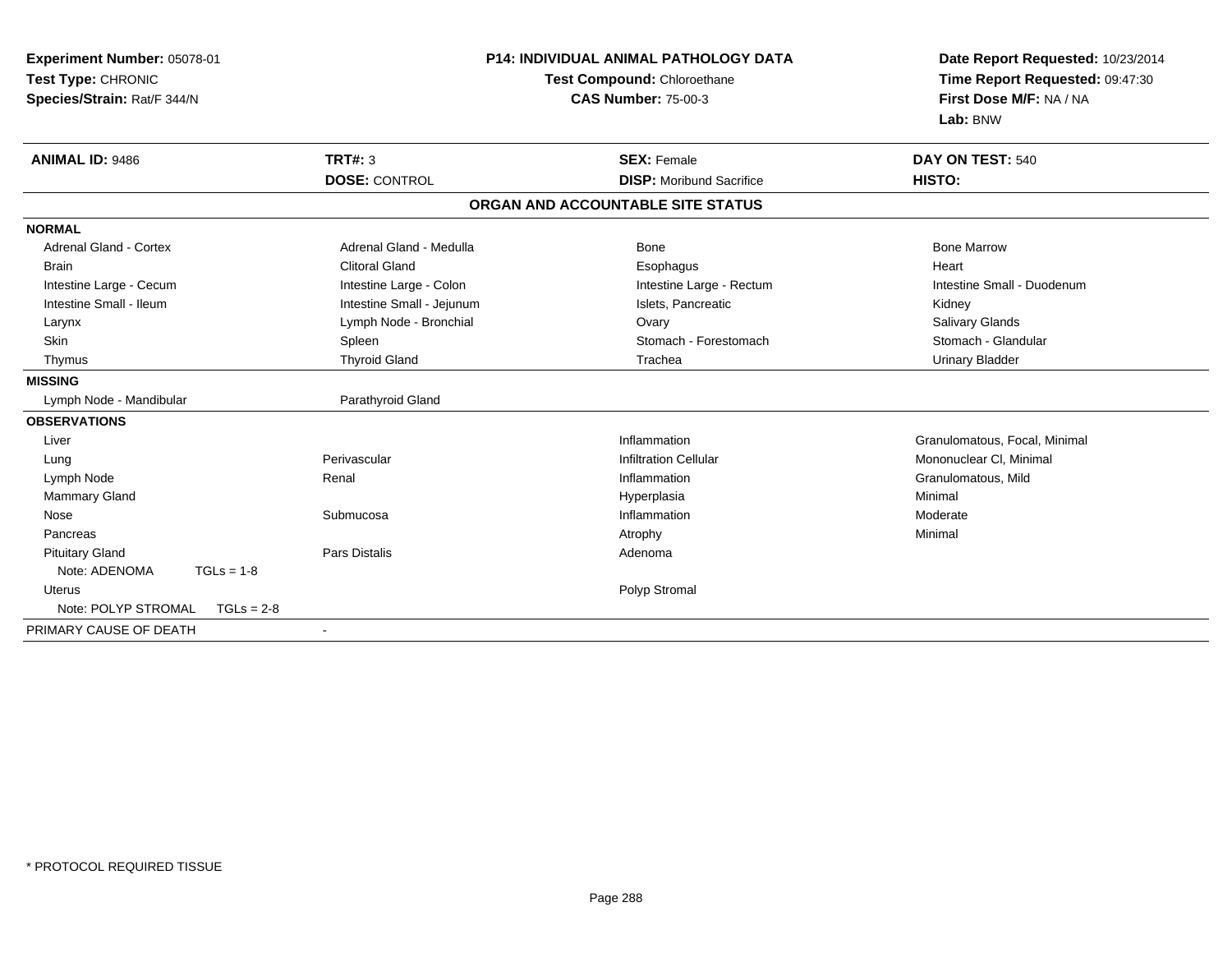| Experiment Number: 05078-01<br>Test Type: CHRONIC<br>Species/Strain: Rat/F 344/N |               | <b>P14: INDIVIDUAL ANIMAL PATHOLOGY DATA</b><br>Test Compound: Chloroethane<br><b>CAS Number: 75-00-3</b> |  | Date Report Requested: 10/23/2014<br>Time Report Requested: 09:47:30<br>First Dose M/F: NA / NA<br>Lab: BNW |                               |
|----------------------------------------------------------------------------------|---------------|-----------------------------------------------------------------------------------------------------------|--|-------------------------------------------------------------------------------------------------------------|-------------------------------|
| <b>ANIMAL ID: 9487</b>                                                           |               | <b>TRT#: 3</b>                                                                                            |  | <b>SEX: Female</b>                                                                                          | DAY ON TEST: 729              |
|                                                                                  |               | <b>DOSE: CONTROL</b>                                                                                      |  | <b>DISP: Terminal Sacrifice</b>                                                                             | HISTO:                        |
|                                                                                  |               |                                                                                                           |  | ORGAN AND ACCOUNTABLE SITE STATUS                                                                           |                               |
| <b>NORMAL</b>                                                                    |               |                                                                                                           |  |                                                                                                             |                               |
| <b>Adrenal Gland - Cortex</b>                                                    |               | Bone                                                                                                      |  | <b>Bone Marrow</b>                                                                                          | <b>Brain</b>                  |
| <b>Clitoral Gland</b>                                                            |               | Esophagus                                                                                                 |  | Intestine Large - Cecum                                                                                     | Intestine Large - Colon       |
| Intestine Large - Rectum                                                         |               | Intestine Small - Duodenum                                                                                |  | Intestine Small - Ileum                                                                                     | Intestine Small - Jejunum     |
| Islets, Pancreatic                                                               |               | Larynx                                                                                                    |  | Lymph Node - Bronchial                                                                                      | Ovary                         |
| Pancreas                                                                         |               | <b>Skin</b>                                                                                               |  | Stomach - Forestomach                                                                                       | Stomach - Glandular           |
| Thymus                                                                           |               | Trachea                                                                                                   |  | <b>Urinary Bladder</b>                                                                                      | <b>Uterus</b>                 |
| <b>MISSING</b>                                                                   |               |                                                                                                           |  |                                                                                                             |                               |
| Lymph Node - Mandibular                                                          |               | Parathyroid Gland                                                                                         |  | <b>Salivary Glands</b>                                                                                      |                               |
| <b>OBSERVATIONS</b>                                                              |               |                                                                                                           |  |                                                                                                             |                               |
| <b>Adrenal Gland</b>                                                             |               | Medulla                                                                                                   |  | Hyperplasia                                                                                                 | Minimal                       |
| Eye                                                                              |               |                                                                                                           |  | Cataract                                                                                                    | Mild                          |
| Note: CATARACT                                                                   | $TGLs = 2-11$ |                                                                                                           |  |                                                                                                             |                               |
| Heart                                                                            |               |                                                                                                           |  | Inflammation                                                                                                | Chronic, Mild                 |
| Kidney                                                                           |               |                                                                                                           |  | Nephropathy                                                                                                 | Moderate                      |
| Liver                                                                            |               |                                                                                                           |  | Hepatodiaphragmatic Nodule                                                                                  |                               |
|                                                                                  |               |                                                                                                           |  | Inflammation                                                                                                | Granulomatous, Focal, Minimal |
|                                                                                  |               | Note: GROSS LESION IS LIVER HERNIATED THROUGH DIAPHRAM                                                    |  |                                                                                                             |                               |
| Note: ANOM HEPAT LOB $TGLs = 1-4$                                                |               |                                                                                                           |  |                                                                                                             |                               |
| Lung                                                                             |               | Perivascular                                                                                              |  | <b>Infiltration Cellular</b>                                                                                | Mononuclear CI, Mild          |
| Mammary Gland                                                                    |               |                                                                                                           |  | Hyperplasia                                                                                                 | Minimal                       |
| Nose                                                                             |               | Nasolacrim Dct                                                                                            |  | Inflammation                                                                                                | Suppurative, Moderate         |
|                                                                                  |               | Submucosa                                                                                                 |  | Inflammation                                                                                                | Mild                          |
| <b>Pituitary Gland</b>                                                           |               | Pars Distalis                                                                                             |  | Adenoma                                                                                                     |                               |
| Note: ADENOMA                                                                    | $TGLs = 4-8$  |                                                                                                           |  |                                                                                                             |                               |
| Spleen                                                                           |               |                                                                                                           |  | Leukemia Mononuclear                                                                                        |                               |
| <b>Thyroid Gland</b>                                                             |               | C Cell                                                                                                    |  | Hyperplasia                                                                                                 | Minimal                       |
| PRIMARY CAUSE OF DEATH                                                           |               |                                                                                                           |  |                                                                                                             |                               |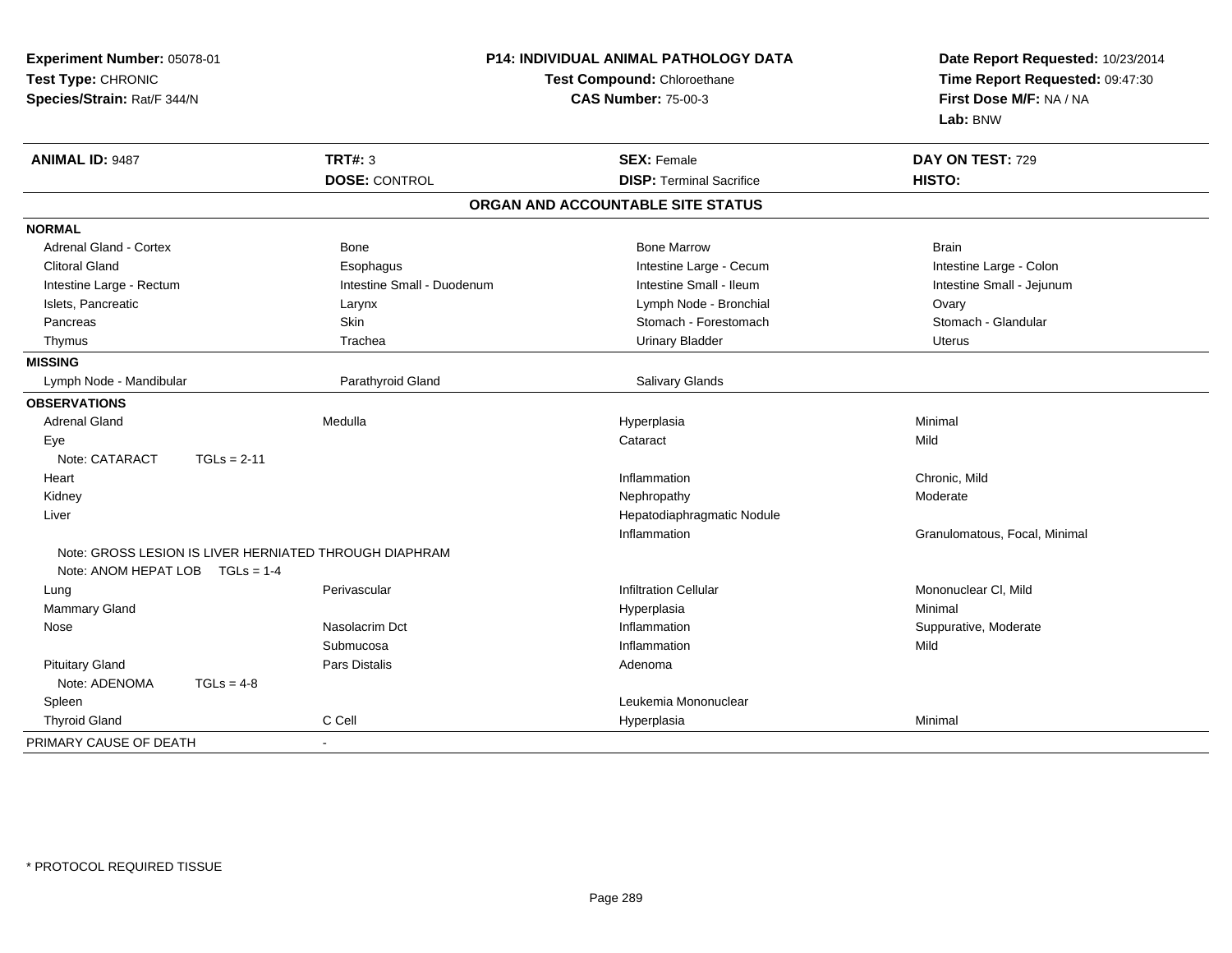| Experiment Number: 05078-01<br>Test Type: CHRONIC<br>Species/Strain: Rat/F 344/N |                         | P14: INDIVIDUAL ANIMAL PATHOLOGY DATA<br>Test Compound: Chloroethane<br><b>CAS Number: 75-00-3</b> | Date Report Requested: 10/23/2014<br>Time Report Requested: 09:47:30<br>First Dose M/F: NA / NA<br>Lab: BNW |  |
|----------------------------------------------------------------------------------|-------------------------|----------------------------------------------------------------------------------------------------|-------------------------------------------------------------------------------------------------------------|--|
| <b>ANIMAL ID: 9488</b>                                                           | <b>TRT#: 3</b>          | <b>SEX: Female</b><br><b>DISP: Terminal Sacrifice</b>                                              | DAY ON TEST: 729<br>HISTO:                                                                                  |  |
|                                                                                  | <b>DOSE: CONTROL</b>    |                                                                                                    |                                                                                                             |  |
|                                                                                  |                         | ORGAN AND ACCOUNTABLE SITE STATUS                                                                  |                                                                                                             |  |
| <b>NORMAL</b>                                                                    |                         |                                                                                                    |                                                                                                             |  |
| Bone                                                                             | <b>Bone Marrow</b>      | <b>Brain</b>                                                                                       | <b>Clitoral Gland</b>                                                                                       |  |
| Esophagus                                                                        | Intestine Large - Cecum | Intestine Large - Colon                                                                            | Intestine Large - Rectum                                                                                    |  |
| Intestine Small - Duodenum                                                       | Intestine Small - Ileum | Intestine Small - Jejunum                                                                          | Islets, Pancreatic                                                                                          |  |
| Larynx                                                                           | Lung                    | Lymph Node - Bronchial                                                                             | Lymph Node - Mandibular                                                                                     |  |
| Nose                                                                             | Ovary                   | Pancreas                                                                                           | Salivary Glands                                                                                             |  |
| Skin                                                                             | Stomach - Forestomach   | Stomach - Glandular                                                                                | Thymus                                                                                                      |  |
| Trachea                                                                          | <b>Urinary Bladder</b>  | <b>Uterus</b>                                                                                      |                                                                                                             |  |
| <b>MISSING</b>                                                                   |                         |                                                                                                    |                                                                                                             |  |
| Eye                                                                              | Parathyroid Gland       |                                                                                                    |                                                                                                             |  |
| <b>INSUFFICIENT TISSUE</b>                                                       |                         |                                                                                                    |                                                                                                             |  |
| Adrenal Gland - Medulla                                                          |                         |                                                                                                    |                                                                                                             |  |
| <b>OBSERVATIONS</b>                                                              |                         |                                                                                                    |                                                                                                             |  |
| <b>Adrenal Gland</b>                                                             | Cortex                  | Hyperplasia                                                                                        | Mild                                                                                                        |  |
| Heart                                                                            |                         | Inflammation                                                                                       | Chronic, Moderate                                                                                           |  |
| Kidney                                                                           |                         | Nephropathy                                                                                        | Moderate                                                                                                    |  |
| Liver                                                                            |                         | <b>Basophilic Focus</b>                                                                            | Minimal                                                                                                     |  |
|                                                                                  |                         | Inflammation                                                                                       | Granulomatous, Focal, Minimal                                                                               |  |
|                                                                                  |                         | Leukemia Mononuclear                                                                               |                                                                                                             |  |
| <b>Mammary Gland</b>                                                             |                         | Fibroadenoma                                                                                       |                                                                                                             |  |
|                                                                                  |                         | Hyperplasia                                                                                        | Minimal                                                                                                     |  |
| Note: FIBROADENOMA                                                               | $TGLs = 2-11$           |                                                                                                    |                                                                                                             |  |
| <b>Pituitary Gland</b>                                                           | Pars Distalis           | Hyperplasia                                                                                        | Mild                                                                                                        |  |
| Spleen                                                                           |                         | Leukemia Mononuclear                                                                               |                                                                                                             |  |
| Note: LEUKEMIA MONUC                                                             | $TGLs = 3-4$            |                                                                                                    |                                                                                                             |  |
| <b>Thyroid Gland</b>                                                             | C Cell                  | Hyperplasia                                                                                        | Minimal                                                                                                     |  |
| PRIMARY CAUSE OF DEATH                                                           | $\sim$                  |                                                                                                    |                                                                                                             |  |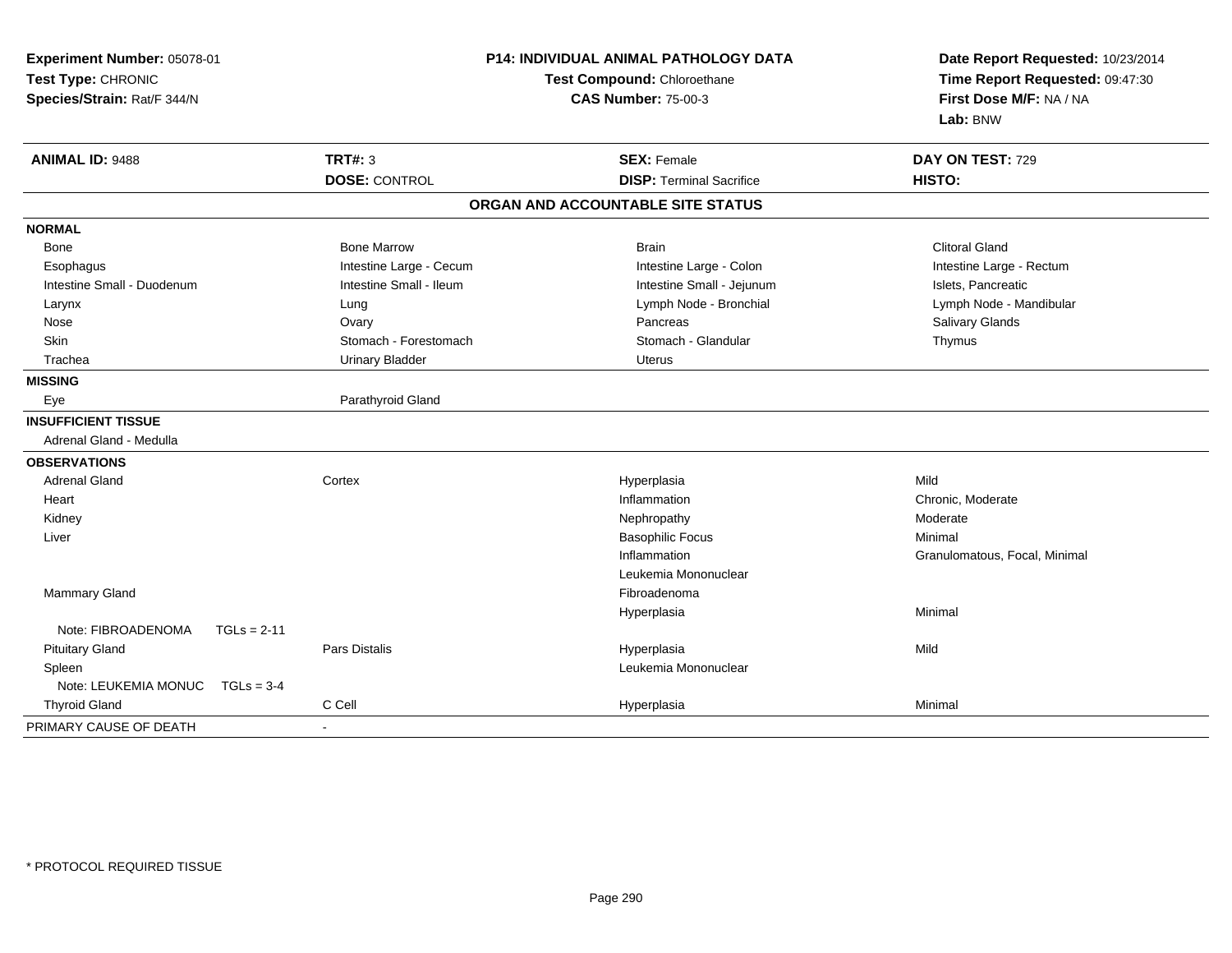| Experiment Number: 05078-01<br>Test Type: CHRONIC<br>Species/Strain: Rat/F 344/N |                                        | <b>P14: INDIVIDUAL ANIMAL PATHOLOGY DATA</b><br><b>Test Compound: Chloroethane</b><br><b>CAS Number: 75-00-3</b> | Date Report Requested: 10/23/2014<br>Time Report Requested: 09:47:30<br>First Dose M/F: NA / NA<br>Lab: BNW |
|----------------------------------------------------------------------------------|----------------------------------------|------------------------------------------------------------------------------------------------------------------|-------------------------------------------------------------------------------------------------------------|
| <b>ANIMAL ID: 9489</b>                                                           | <b>TRT#: 3</b><br><b>DOSE: CONTROL</b> | <b>SEX: Female</b><br><b>DISP: Terminal Sacrifice</b>                                                            | DAY ON TEST: 729<br>HISTO:                                                                                  |
|                                                                                  |                                        | ORGAN AND ACCOUNTABLE SITE STATUS                                                                                |                                                                                                             |
| <b>NORMAL</b>                                                                    |                                        |                                                                                                                  |                                                                                                             |
| Adrenal Gland - Cortex                                                           | Bone                                   | <b>Bone Marrow</b>                                                                                               | <b>Brain</b>                                                                                                |
| Esophagus                                                                        | Intestine Large - Cecum                | Intestine Large - Colon                                                                                          | Intestine Large - Rectum                                                                                    |
| Intestine Small - Duodenum                                                       | Intestine Small - Ileum                | Intestine Small - Jejunum                                                                                        | Islets, Pancreatic                                                                                          |
| Larynx                                                                           | Ovary                                  | Parathyroid Gland                                                                                                | <b>Skin</b>                                                                                                 |
| Stomach - Forestomach                                                            | Stomach - Glandular                    | Trachea                                                                                                          | <b>Urinary Bladder</b>                                                                                      |
| Uterus                                                                           |                                        |                                                                                                                  |                                                                                                             |
| <b>MISSING</b>                                                                   |                                        |                                                                                                                  |                                                                                                             |
| Thymus                                                                           |                                        |                                                                                                                  |                                                                                                             |
| <b>OBSERVATIONS</b>                                                              |                                        |                                                                                                                  |                                                                                                             |
| <b>Adrenal Gland</b>                                                             | Medulla                                | Leukemia Mononuclear                                                                                             |                                                                                                             |
| <b>Clitoral Gland</b>                                                            |                                        | Inflammation                                                                                                     | Suppurative, Mild                                                                                           |
| Heart                                                                            |                                        | Inflammation                                                                                                     | Chronic, Mild                                                                                               |
|                                                                                  |                                        | Leukemia Mononuclear                                                                                             |                                                                                                             |
| Kidney                                                                           |                                        | Nephropathy                                                                                                      | Minimal                                                                                                     |
| Liver                                                                            |                                        | Degeneration                                                                                                     | Fatty, Mild                                                                                                 |
|                                                                                  |                                        | Leukemia Mononuclear                                                                                             |                                                                                                             |
|                                                                                  |                                        | Thrombosis                                                                                                       | Moderate                                                                                                    |
| Note: LEUKEMIA MONUC TGLs = 2-4                                                  |                                        |                                                                                                                  |                                                                                                             |
| Lung                                                                             |                                        | Leukemia Mononuclear                                                                                             |                                                                                                             |
| Lymph Node                                                                       | Mandibular                             | Hyperplasia                                                                                                      | Mild                                                                                                        |
|                                                                                  | <b>Bronchial</b>                       | Leukemia Mononuclear                                                                                             |                                                                                                             |
| <b>Mammary Gland</b>                                                             |                                        | Hyperplasia                                                                                                      | Mild                                                                                                        |
| Nose                                                                             | Nasolacrim Dct                         | Inflammation                                                                                                     | Suppurative, Minimal                                                                                        |
| Pancreas                                                                         |                                        | Atrophy                                                                                                          | Moderate                                                                                                    |
|                                                                                  |                                        | Leukemia Mononuclear                                                                                             |                                                                                                             |
| <b>Pituitary Gland</b>                                                           | <b>Pars Distalis</b>                   | Leukemia Mononuclear                                                                                             |                                                                                                             |
| Salivary Glands                                                                  | Duct                                   | Hyperplasia                                                                                                      | Mild                                                                                                        |
| Spleen                                                                           |                                        | Leukemia Mononuclear                                                                                             |                                                                                                             |
| Note: LEUKEMIA MONUC $TGLs = 1-4$                                                |                                        |                                                                                                                  |                                                                                                             |
| <b>Thyroid Gland</b>                                                             | C Cell                                 | Adenoma                                                                                                          |                                                                                                             |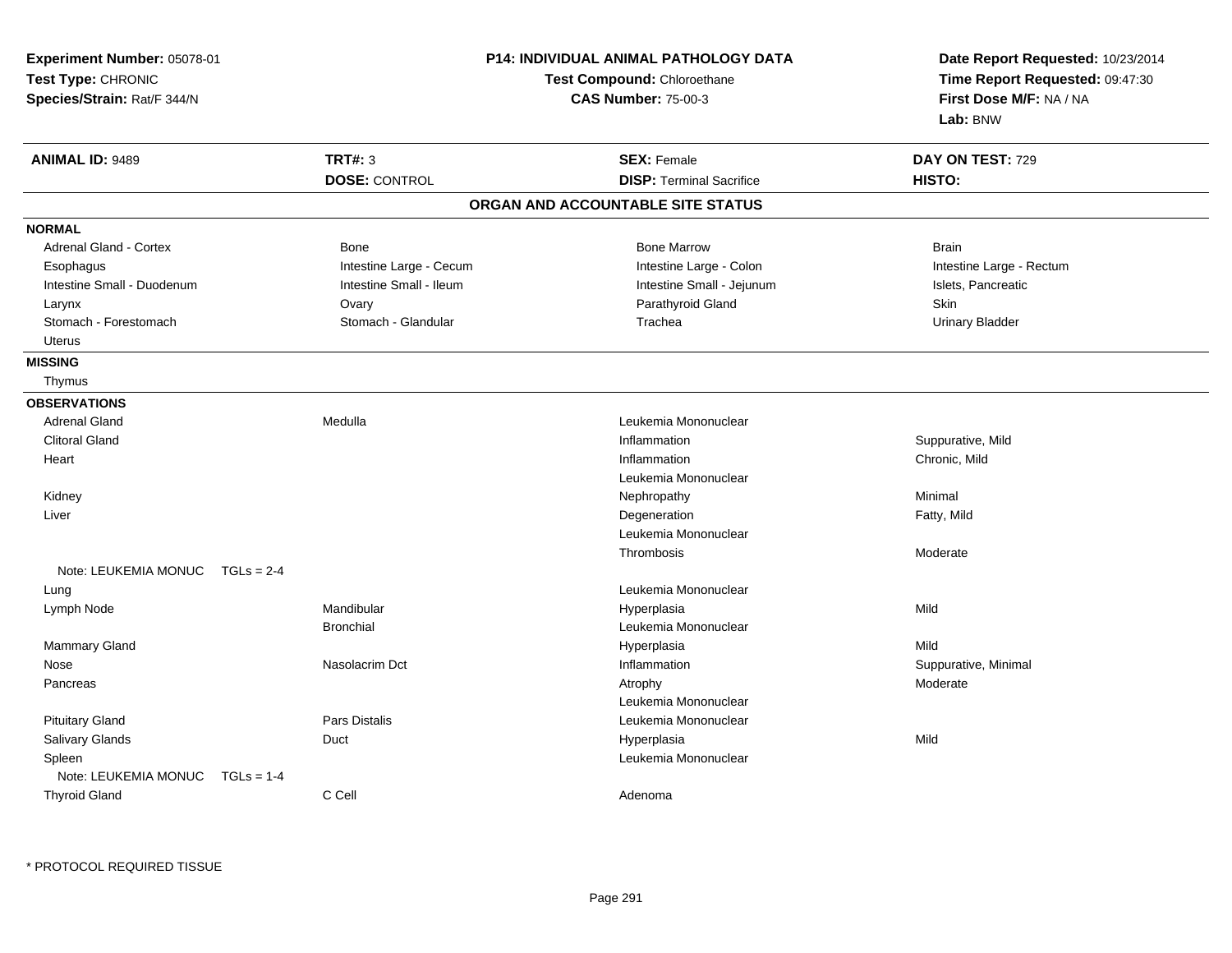| <b>Experiment Number: 05078-01</b><br>Test Type: CHRONIC<br>Species/Strain: Rat/F 344/N |                       | <b>P14: INDIVIDUAL ANIMAL PATHOLOGY DATA</b><br>Test Compound: Chloroethane<br><b>CAS Number: 75-00-3</b> | Date Report Requested: 10/23/2014<br>Time Report Requested: 09:47:30<br>First Dose M/F: NA / NA<br>Lab: BNW |
|-----------------------------------------------------------------------------------------|-----------------------|-----------------------------------------------------------------------------------------------------------|-------------------------------------------------------------------------------------------------------------|
| <b>ANIMAL ID: 9489</b>                                                                  | TRT#: 3               | <b>SEX: Female</b>                                                                                        | DAY ON TEST: 729                                                                                            |
|                                                                                         | <b>DOSE: CONTROL</b>  | <b>DISP:</b> Terminal Sacrifice                                                                           | HISTO:                                                                                                      |
|                                                                                         |                       | ORGAN AND ACCOUNTABLE SITE STATUS                                                                         |                                                                                                             |
|                                                                                         | <b>Follicular Cel</b> | Carcinoma                                                                                                 |                                                                                                             |
| [Adenoma TGLS = $3-2$ ]                                                                 |                       |                                                                                                           |                                                                                                             |
| [ Carcinoma TGLS = 3-2 ]                                                                |                       |                                                                                                           |                                                                                                             |
| PRIMARY CAUSE OF DEATH                                                                  |                       |                                                                                                           |                                                                                                             |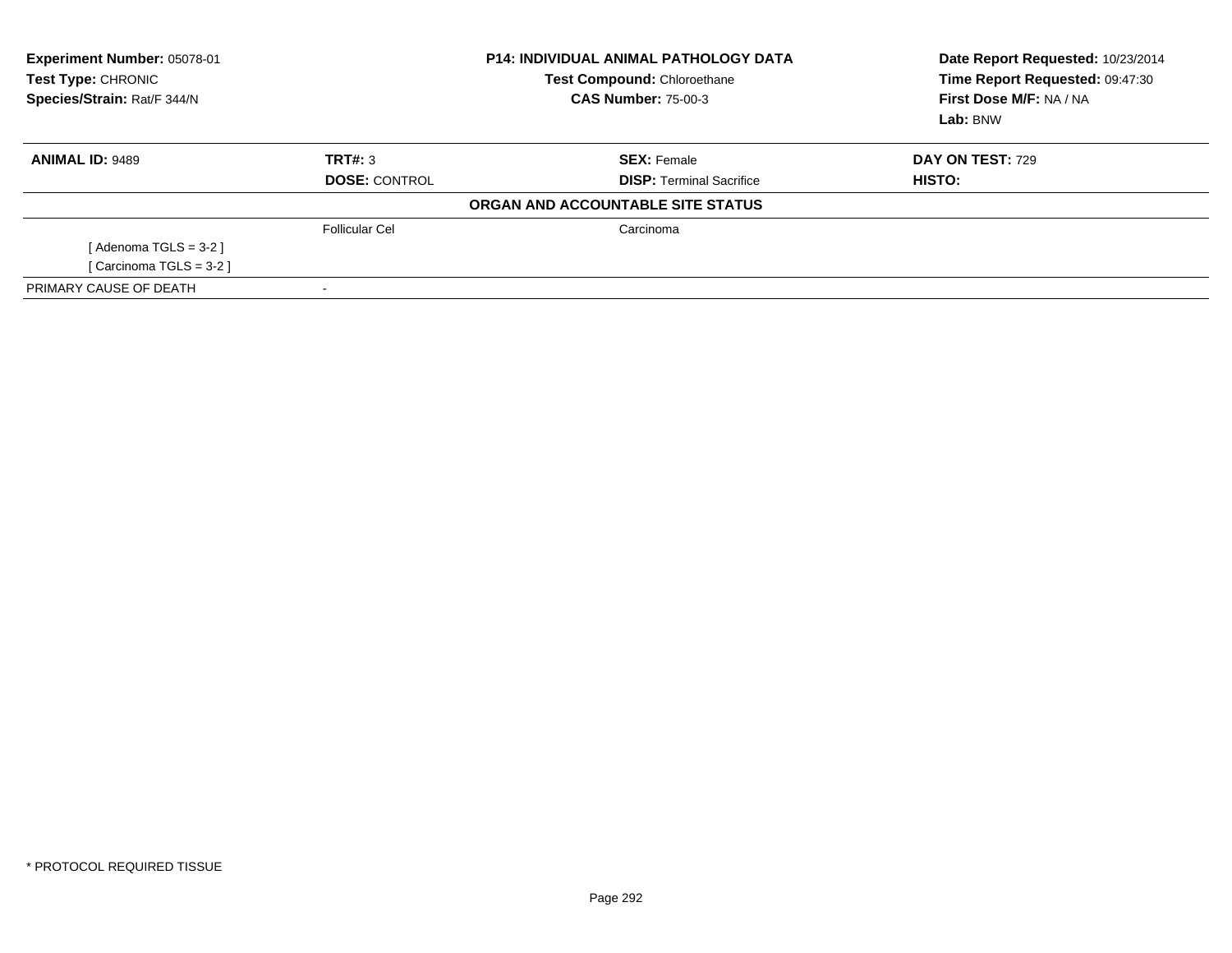| Experiment Number: 05078-01<br>Test Type: CHRONIC<br>Species/Strain: Rat/F 344/N |              |                            | <b>P14: INDIVIDUAL ANIMAL PATHOLOGY DATA</b><br>Test Compound: Chloroethane<br><b>CAS Number: 75-00-3</b> |                                   | Date Report Requested: 10/23/2014                          |
|----------------------------------------------------------------------------------|--------------|----------------------------|-----------------------------------------------------------------------------------------------------------|-----------------------------------|------------------------------------------------------------|
|                                                                                  |              |                            |                                                                                                           |                                   | Time Report Requested: 09:47:30<br>First Dose M/F: NA / NA |
|                                                                                  |              |                            |                                                                                                           |                                   | Lab: BNW                                                   |
| <b>ANIMAL ID: 9490</b>                                                           |              | <b>TRT#: 3</b>             |                                                                                                           | <b>SEX: Female</b>                | DAY ON TEST: 729                                           |
|                                                                                  |              | <b>DOSE: CONTROL</b>       |                                                                                                           | <b>DISP: Terminal Sacrifice</b>   | HISTO:                                                     |
|                                                                                  |              |                            |                                                                                                           | ORGAN AND ACCOUNTABLE SITE STATUS |                                                            |
| <b>NORMAL</b>                                                                    |              |                            |                                                                                                           |                                   |                                                            |
| Adrenal Gland - Cortex                                                           |              | <b>Bone</b>                |                                                                                                           | <b>Bone Marrow</b>                | <b>Brain</b>                                               |
| <b>Clitoral Gland</b>                                                            |              | Esophagus                  |                                                                                                           | Intestine Large - Cecum           | Intestine Large - Colon                                    |
| Intestine Large - Rectum                                                         |              | Intestine Small - Duodenum |                                                                                                           | Intestine Small - Ileum           | Intestine Small - Jejunum                                  |
| Islets, Pancreatic                                                               |              | Lung                       |                                                                                                           | Lymph Node - Bronchial            | Lymph Node - Mandibular                                    |
| Ovary                                                                            |              | Pancreas                   |                                                                                                           | Parathyroid Gland                 | Salivary Glands                                            |
| Skin                                                                             |              | Spleen                     |                                                                                                           | Stomach - Forestomach             | Stomach - Glandular                                        |
| Thymus                                                                           |              | Trachea                    |                                                                                                           | <b>Urinary Bladder</b>            | <b>Uterus</b>                                              |
| <b>OBSERVATIONS</b>                                                              |              |                            |                                                                                                           |                                   |                                                            |
| <b>Adrenal Gland</b>                                                             |              | Medulla                    |                                                                                                           | Pheochromocytoma Benign           |                                                            |
| Heart                                                                            |              |                            |                                                                                                           | Inflammation                      | Chronic, Minimal                                           |
| Kidney                                                                           |              |                            |                                                                                                           | Nephropathy                       | Minimal                                                    |
| Larynx                                                                           |              |                            |                                                                                                           | Inflammation                      | Suppurative, Minimal                                       |
| Liver                                                                            |              |                            |                                                                                                           | <b>Basophilic Focus</b>           | Minimal                                                    |
|                                                                                  |              |                            |                                                                                                           | Thrombosis                        | Minimal                                                    |
| <b>Mammary Gland</b>                                                             |              |                            |                                                                                                           | Hyperplasia                       | Mild                                                       |
| Nose                                                                             |              | Submucosa                  |                                                                                                           | Inflammation                      | Mild                                                       |
| <b>Pituitary Gland</b>                                                           |              | Pars Distalis              |                                                                                                           | Adenoma                           |                                                            |
| Note: ADENOMA                                                                    | $TGLs = 1-8$ |                            |                                                                                                           |                                   |                                                            |
| <b>Thyroid Gland</b>                                                             |              | C Cell                     |                                                                                                           | Hyperplasia                       | Mild                                                       |
| PRIMARY CAUSE OF DEATH                                                           |              | $\sim$                     |                                                                                                           |                                   |                                                            |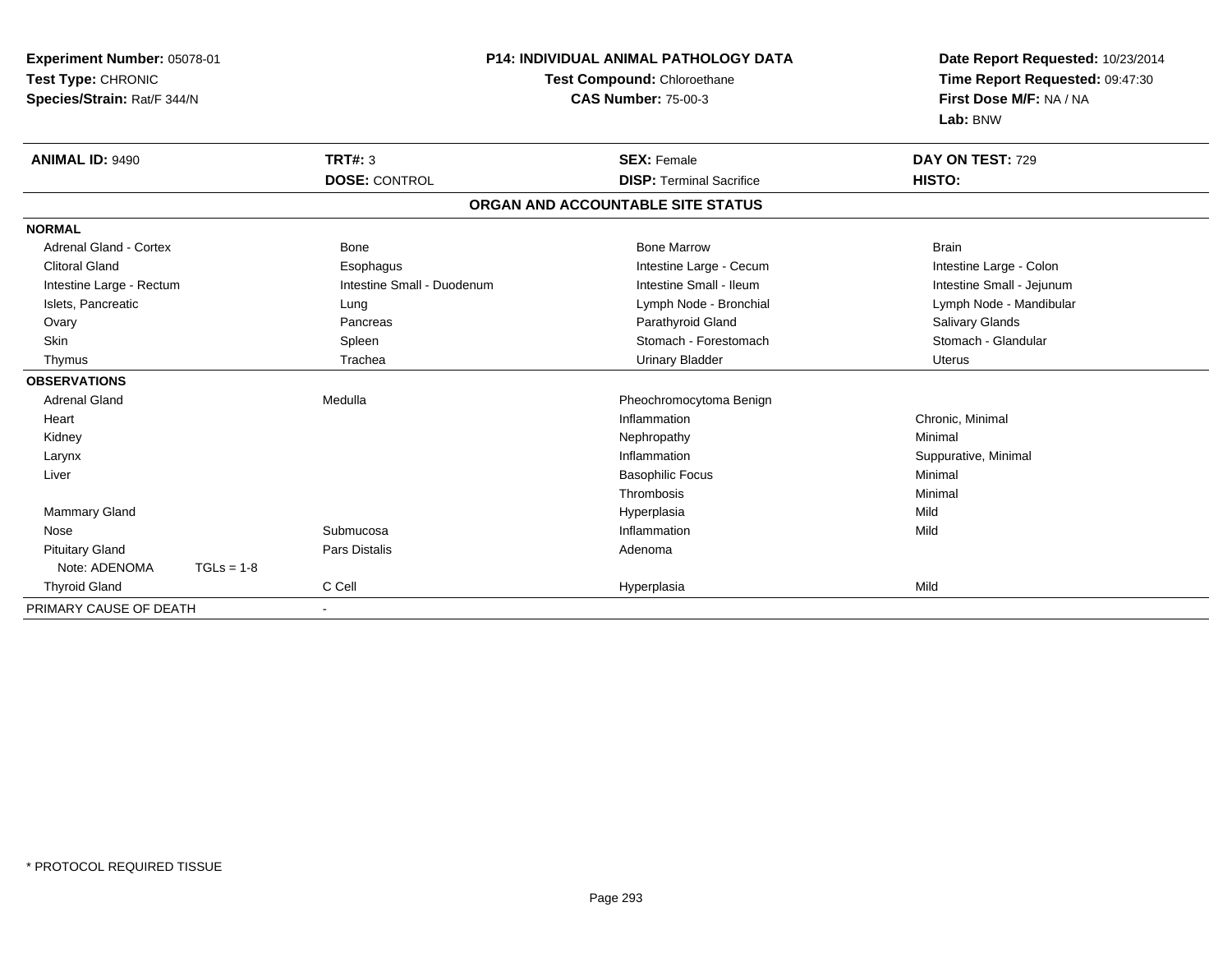| Experiment Number: 05078-01<br>Test Type: CHRONIC<br>Species/Strain: Rat/F 344/N |                            | P14: INDIVIDUAL ANIMAL PATHOLOGY DATA<br>Test Compound: Chloroethane<br><b>CAS Number: 75-00-3</b> | Date Report Requested: 10/23/2014<br>Time Report Requested: 09:47:30<br>First Dose M/F: NA / NA<br>Lab: BNW |  |
|----------------------------------------------------------------------------------|----------------------------|----------------------------------------------------------------------------------------------------|-------------------------------------------------------------------------------------------------------------|--|
| <b>ANIMAL ID: 9491</b>                                                           | <b>TRT#: 3</b>             | <b>SEX: Female</b>                                                                                 | DAY ON TEST: 643                                                                                            |  |
|                                                                                  | <b>DOSE: CONTROL</b>       | <b>DISP:</b> Moribund Sacrifice                                                                    | HISTO:                                                                                                      |  |
|                                                                                  |                            | ORGAN AND ACCOUNTABLE SITE STATUS                                                                  |                                                                                                             |  |
| <b>NORMAL</b>                                                                    |                            |                                                                                                    |                                                                                                             |  |
| <b>Adrenal Gland - Cortex</b>                                                    | Adrenal Gland - Medulla    | Bone                                                                                               | <b>Bone Marrow</b>                                                                                          |  |
| <b>Clitoral Gland</b>                                                            | Heart                      | Intestine Large - Cecum                                                                            | Intestine Large - Colon                                                                                     |  |
| Intestine Large - Rectum                                                         | Intestine Small - Duodenum | Intestine Small - Ileum                                                                            | Intestine Small - Jejunum                                                                                   |  |
| Islets, Pancreatic                                                               | Larynx                     | Lymph Node - Bronchial                                                                             | Lymph Node - Mandibular                                                                                     |  |
| Ovary                                                                            | Parathyroid Gland          | Salivary Glands                                                                                    | Skin                                                                                                        |  |
| Spleen                                                                           | Stomach - Forestomach      | Stomach - Glandular                                                                                | Thymus                                                                                                      |  |
| Trachea                                                                          | <b>Urinary Bladder</b>     | Uterus                                                                                             |                                                                                                             |  |
| <b>MISSING</b>                                                                   |                            |                                                                                                    |                                                                                                             |  |
| Esophagus                                                                        |                            |                                                                                                    |                                                                                                             |  |
| <b>OBSERVATIONS</b>                                                              |                            |                                                                                                    |                                                                                                             |  |
| <b>Brain</b>                                                                     |                            | Carcinoma                                                                                          | Metastatic (Pituitary Gland)                                                                                |  |
| Kidney                                                                           |                            | Nephropathy                                                                                        | Moderate                                                                                                    |  |
| Liver                                                                            |                            | Inflammation                                                                                       | Granulomatous, Focal, Minimal                                                                               |  |
| Lung                                                                             | Perivascular               | <b>Infiltration Cellular</b>                                                                       | Mononuclear CI, Minimal                                                                                     |  |
| Mammary Gland                                                                    |                            | Fibroadenoma                                                                                       |                                                                                                             |  |
|                                                                                  |                            | Hyperplasia                                                                                        | Minimal                                                                                                     |  |
| Note: FIBROADENOMA<br>$TGLs = 2-11$                                              |                            |                                                                                                    |                                                                                                             |  |
| Nose                                                                             |                            | Inflammation                                                                                       | Suppurative, Minimal                                                                                        |  |
| Pancreas                                                                         |                            | Atrophy                                                                                            | Minimal                                                                                                     |  |
| <b>Pituitary Gland</b>                                                           | Pars Distalis              | Carcinoma                                                                                          |                                                                                                             |  |
| Note: CARCINOMA<br>$TGLs = 3-8$                                                  |                            |                                                                                                    |                                                                                                             |  |
| <b>Thyroid Gland</b>                                                             | <b>Follicular Cel</b>      | Adenoma                                                                                            |                                                                                                             |  |
|                                                                                  | C Cell                     | Hyperplasia                                                                                        | Mild                                                                                                        |  |
| PRIMARY CAUSE OF DEATH                                                           | $\blacksquare$             |                                                                                                    |                                                                                                             |  |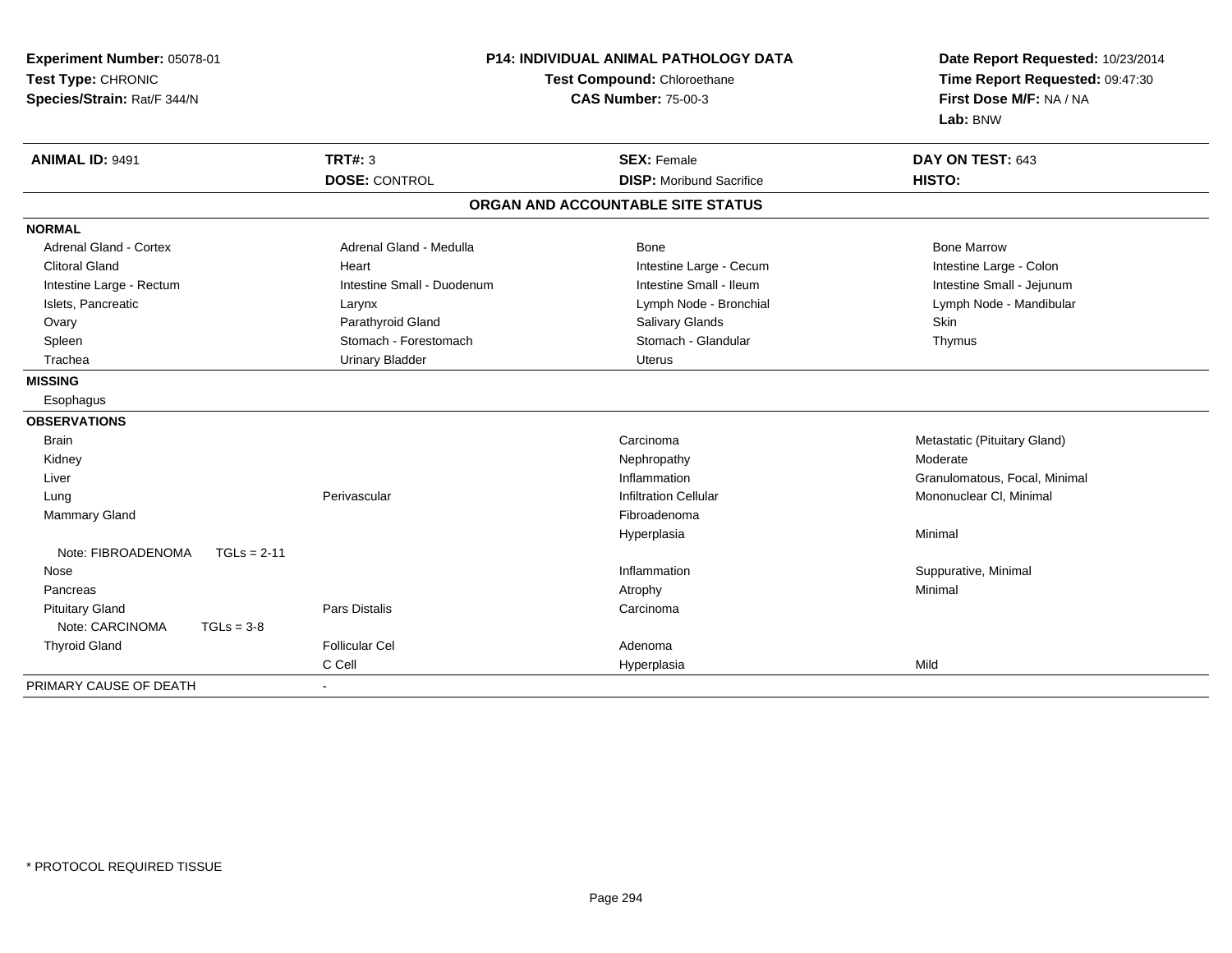| Experiment Number: 05078-01<br>Test Type: CHRONIC<br>Species/Strain: Rat/F 344/N |                         | P14: INDIVIDUAL ANIMAL PATHOLOGY DATA<br>Test Compound: Chloroethane<br><b>CAS Number: 75-00-3</b> | Date Report Requested: 10/23/2014<br>Time Report Requested: 09:47:30<br>First Dose M/F: NA / NA<br>Lab: BNW |  |
|----------------------------------------------------------------------------------|-------------------------|----------------------------------------------------------------------------------------------------|-------------------------------------------------------------------------------------------------------------|--|
| <b>ANIMAL ID: 9492</b>                                                           | <b>TRT#: 3</b>          | <b>SEX: Female</b>                                                                                 | DAY ON TEST: 729                                                                                            |  |
|                                                                                  | <b>DOSE: CONTROL</b>    | <b>DISP: Terminal Sacrifice</b>                                                                    | HISTO:                                                                                                      |  |
|                                                                                  |                         | ORGAN AND ACCOUNTABLE SITE STATUS                                                                  |                                                                                                             |  |
| <b>NORMAL</b>                                                                    |                         |                                                                                                    |                                                                                                             |  |
| <b>Adrenal Gland - Cortex</b>                                                    | <b>Bone</b>             | <b>Bone Marrow</b>                                                                                 | <b>Brain</b>                                                                                                |  |
| <b>Clitoral Gland</b>                                                            | Esophagus               | Intestine Large - Cecum                                                                            | Intestine Large - Rectum                                                                                    |  |
| Intestine Small - Duodenum                                                       | Intestine Small - Ileum | Intestine Small - Jejunum                                                                          | Islets, Pancreatic                                                                                          |  |
| Larynx                                                                           | Lymph Node - Bronchial  | Pancreas                                                                                           | Parathyroid Gland                                                                                           |  |
| Salivary Glands                                                                  | Skin                    | Spleen                                                                                             | Stomach - Forestomach                                                                                       |  |
| Stomach - Glandular                                                              | Thymus                  | Trachea                                                                                            | <b>Urinary Bladder</b>                                                                                      |  |
| <b>Uterus</b>                                                                    |                         |                                                                                                    |                                                                                                             |  |
| <b>MISSING</b>                                                                   |                         |                                                                                                    |                                                                                                             |  |
| Adrenal Gland - Medulla                                                          |                         |                                                                                                    |                                                                                                             |  |
| <b>OBSERVATIONS</b>                                                              |                         |                                                                                                    |                                                                                                             |  |
| Heart                                                                            |                         | Inflammation                                                                                       | Chronic, Mild                                                                                               |  |
| Intestine Large                                                                  | Colon                   | Parasite Metazoan                                                                                  |                                                                                                             |  |
| Kidney                                                                           |                         | Nephropathy                                                                                        | Mild                                                                                                        |  |
| Liver                                                                            |                         | <b>Basophilic Focus</b>                                                                            | Minimal                                                                                                     |  |
| Lung                                                                             | Perivascular            | <b>Infiltration Cellular</b>                                                                       | Mononuclear CI, Minimal                                                                                     |  |
| Lymph Node                                                                       | Mandibular              | Hyperplasia                                                                                        | Mild                                                                                                        |  |
| Mammary Gland                                                                    |                         | Hyperplasia                                                                                        | Mild                                                                                                        |  |
| Nose                                                                             | Submucosa               | Inflammation                                                                                       | Mild                                                                                                        |  |
| Ovary                                                                            |                         | Cyst                                                                                               | Mild                                                                                                        |  |
| Note: CYST<br>$TGLs = 2-7$                                                       |                         |                                                                                                    |                                                                                                             |  |
| <b>Pituitary Gland</b>                                                           | <b>Pars Distalis</b>    | Adenoma                                                                                            |                                                                                                             |  |
| Note: ADENOMA<br>$TGLs = 1-8$                                                    |                         |                                                                                                    |                                                                                                             |  |
| <b>Thyroid Gland</b>                                                             | C Cell                  | Hyperplasia                                                                                        | Mild                                                                                                        |  |
| PRIMARY CAUSE OF DEATH                                                           |                         |                                                                                                    |                                                                                                             |  |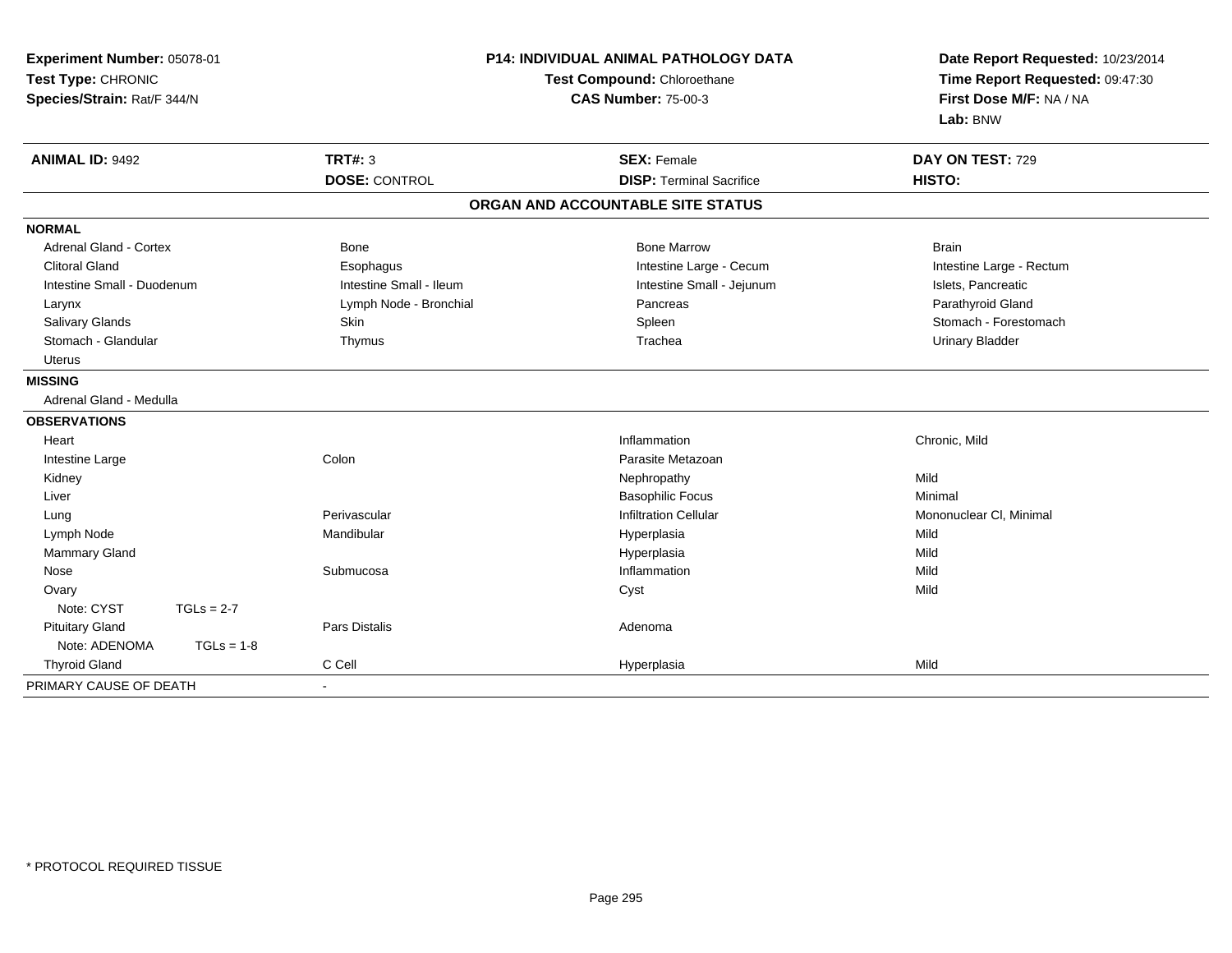| Experiment Number: 05078-01<br>Test Type: CHRONIC<br>Species/Strain: Rat/F 344/N | <b>P14: INDIVIDUAL ANIMAL PATHOLOGY DATA</b><br>Test Compound: Chloroethane<br><b>CAS Number: 75-00-3</b> |                                   | Date Report Requested: 10/23/2014<br>Time Report Requested: 09:47:30<br>First Dose M/F: NA / NA<br>Lab: BNW |  |
|----------------------------------------------------------------------------------|-----------------------------------------------------------------------------------------------------------|-----------------------------------|-------------------------------------------------------------------------------------------------------------|--|
| <b>ANIMAL ID: 9493</b>                                                           | TRT#: 3                                                                                                   | <b>SEX: Female</b>                | DAY ON TEST: 703                                                                                            |  |
|                                                                                  | <b>DOSE: CONTROL</b>                                                                                      | <b>DISP:</b> Moribund Sacrifice   | HISTO:                                                                                                      |  |
|                                                                                  |                                                                                                           | ORGAN AND ACCOUNTABLE SITE STATUS |                                                                                                             |  |
| <b>NORMAL</b>                                                                    |                                                                                                           |                                   |                                                                                                             |  |
| Adrenal Gland - Cortex                                                           | <b>Bone</b>                                                                                               | <b>Bone Marrow</b>                | <b>Clitoral Gland</b>                                                                                       |  |
| Esophagus                                                                        | Intestine Large - Cecum                                                                                   | Intestine Large - Colon           | Intestine Large - Rectum                                                                                    |  |
| Intestine Small - Duodenum                                                       | Intestine Small - Jejunum                                                                                 | Islets, Pancreatic                | Lung                                                                                                        |  |
| Lymph Node - Bronchial                                                           | Lymph Node - Mandibular                                                                                   | Parathyroid Gland                 | Salivary Glands                                                                                             |  |
| Stomach - Glandular                                                              | Thymus                                                                                                    | <b>Urinary Bladder</b>            | <b>Uterus</b>                                                                                               |  |
| <b>MISSING</b>                                                                   |                                                                                                           |                                   |                                                                                                             |  |
| Intestine Small - Ileum                                                          |                                                                                                           |                                   |                                                                                                             |  |
| <b>OBSERVATIONS</b>                                                              |                                                                                                           |                                   |                                                                                                             |  |
| <b>Adrenal Gland</b>                                                             | Medulla                                                                                                   | Hyperplasia                       | Minimal                                                                                                     |  |
| <b>Brain</b>                                                                     |                                                                                                           | Hemorrhage                        | Focal, Mild                                                                                                 |  |
| Heart                                                                            |                                                                                                           | Inflammation                      | Chronic, Minimal                                                                                            |  |
| Kidney                                                                           |                                                                                                           | Nephropathy                       | Mild                                                                                                        |  |
| Larynx                                                                           |                                                                                                           | Inflammation                      | Suppurative, Mild                                                                                           |  |
| Liver                                                                            |                                                                                                           | Leukemia Mononuclear              |                                                                                                             |  |
| Mammary Gland                                                                    |                                                                                                           | Hyperplasia                       | Mild                                                                                                        |  |
| Nose                                                                             | Nasolacrim Dct                                                                                            | Inflammation                      | Suppurative, Minimal                                                                                        |  |
|                                                                                  | Submucosa                                                                                                 | Inflammation                      | Minimal                                                                                                     |  |
|                                                                                  | Vomeronas Org                                                                                             | Inflammation                      | Suppurative, Minimal                                                                                        |  |
|                                                                                  |                                                                                                           | Inflammation                      | Suppurative, Minimal                                                                                        |  |
| Ovary                                                                            | Interstitium                                                                                              | Hyperplasia                       | Mild                                                                                                        |  |
| Pancreas                                                                         |                                                                                                           | Atrophy                           | Minimal                                                                                                     |  |
| <b>Pituitary Gland</b>                                                           | Pars Distalis                                                                                             | Carcinoma                         |                                                                                                             |  |
| Note: CARCINOMA<br>$TGLs = 1-8$                                                  |                                                                                                           |                                   |                                                                                                             |  |
| Skin                                                                             | <b>Subcut Tiss</b>                                                                                        | Inflammation                      | Chronic, Mild                                                                                               |  |
| Spleen                                                                           |                                                                                                           | Leukemia Mononuclear              |                                                                                                             |  |
| Stomach                                                                          | Epithelium, Forestomach                                                                                   | Hyperplasia                       | Minimal                                                                                                     |  |
| <b>Thyroid Gland</b>                                                             | C Cell                                                                                                    | Hyperplasia                       | Mild                                                                                                        |  |
| Trachea                                                                          |                                                                                                           | Inflammation                      | Suppurative, Minimal                                                                                        |  |
| PRIMARY CAUSE OF DEATH                                                           |                                                                                                           |                                   |                                                                                                             |  |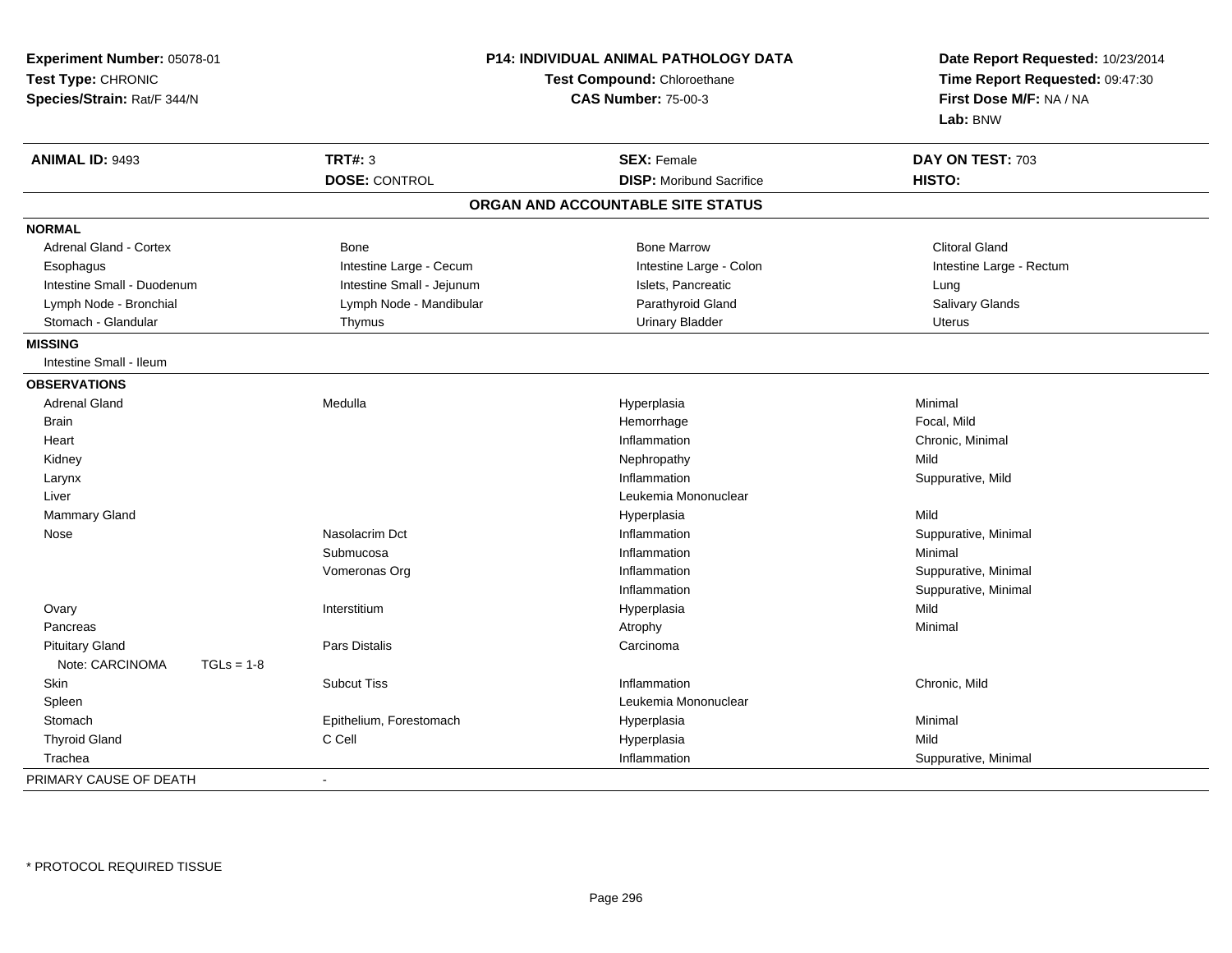**Experiment Number:** 05078-01**Test Type:** CHRONIC **Species/Strain:** Rat/F 344/N**P14: INDIVIDUAL ANIMAL PATHOLOGY DATATest Compound:** Chloroethane**CAS Number:** 75-00-3**Date Report Requested:** 10/23/2014**Time Report Requested:** 09:47:30**First Dose M/F:** NA / NA**Lab:** BNW**ANIMAL ID:** 9494**TRT#:** 3 **SEX:** Female **DAY ON TEST:** 574 **DOSE:** CONTROL**DISP:** Moribund Sacrifice **HISTO: ORGAN AND ACCOUNTABLE SITE STATUSNORMAL**Bone Bone Bone Marrow Bone Marrow Clitoral Gland Esophagus Intestine Large - Cecum **Intestine Large - Colon** Intestine Large - Rectum Intestine Large - Rectum Intestine Small - Duodenum Intestine Small - Ileum Larynx Intestine Small - Jejunum Intestine Small - Jejunum Islets, Pancreatic Larynx **Salivary Glands**  Nose Pancreas Parathyroid Gland Salivary Glands**Urinary Bladder**  Skin Thymus Trachea Urinary Bladder**OBSERVATIONS** Adrenal Glandd Cortex Cortex **Cortex and Cortex Cortex Cortex Corte** Extended Power and Degeneration Cortex Cortex and Degeneration **Cortex**  Hematopoietic Cell Proliferation Moderate Medulla Leukemia Mononuclear Brainn and the set of the set of the set of the set of the Hemorrhage set of the set of the Focal, Mild set of the set of the set of the set of the set of the set of the set of the set of the set of the set of the set of the se Leukemia MononuclearNecrosis Focal, Mild[ Hemorrhage TGLS = 5-1 ]**Heart**  Leukemia Mononuclear Kidney Leukemia Mononuclear Nephropathyy the contract of the Minimal Minimal Section 1996 and the contract of the Minimal Section 1997 and the contract of the contract of the contract of the contract of the contract of the contract of the contract of the contra Liverr and the control of the control of the control of the control of the control of the control of the control of Degeneration **Example 2 Fatty, Moderate** Leukemia MononuclearNote: LEUKEMIA MONUC TGLs = 3-4Note: DEGEN TGLs = 3-4 Lung Leukemia Mononuclear Note: LEUKEMIA MONUC TGLs = 4-3 Lymph NodeBronchial **Bronchial** Leukemia Mononuclear Mandibular Leukemia Mononuclear Mammary Glandd and the state of the state of the state of the state of the state of the state of the state of the state of the state of the state of the state of the state of the state of the state of the state of the state of the stat Hyperplasiaa and a studies of the studies of the Minimal Note: FIBROADENOMA TGLs = 1-11,2-11**Mesentery** y the contract of the state of the state of the state of the state of the state of the state of the state of t Inflammation Chronic, Mild **Ovary**  Leukemia Mononuclear Pituitary GlandPars Distalis **Contract Contract Contract Contract Contract Contract Contract Contract Contract Contract Contract Contract Contract Contract Contract Contract Contract Contract Contract Contract Contract Contract Contract** 

\* PROTOCOL REQUIRED TISSUE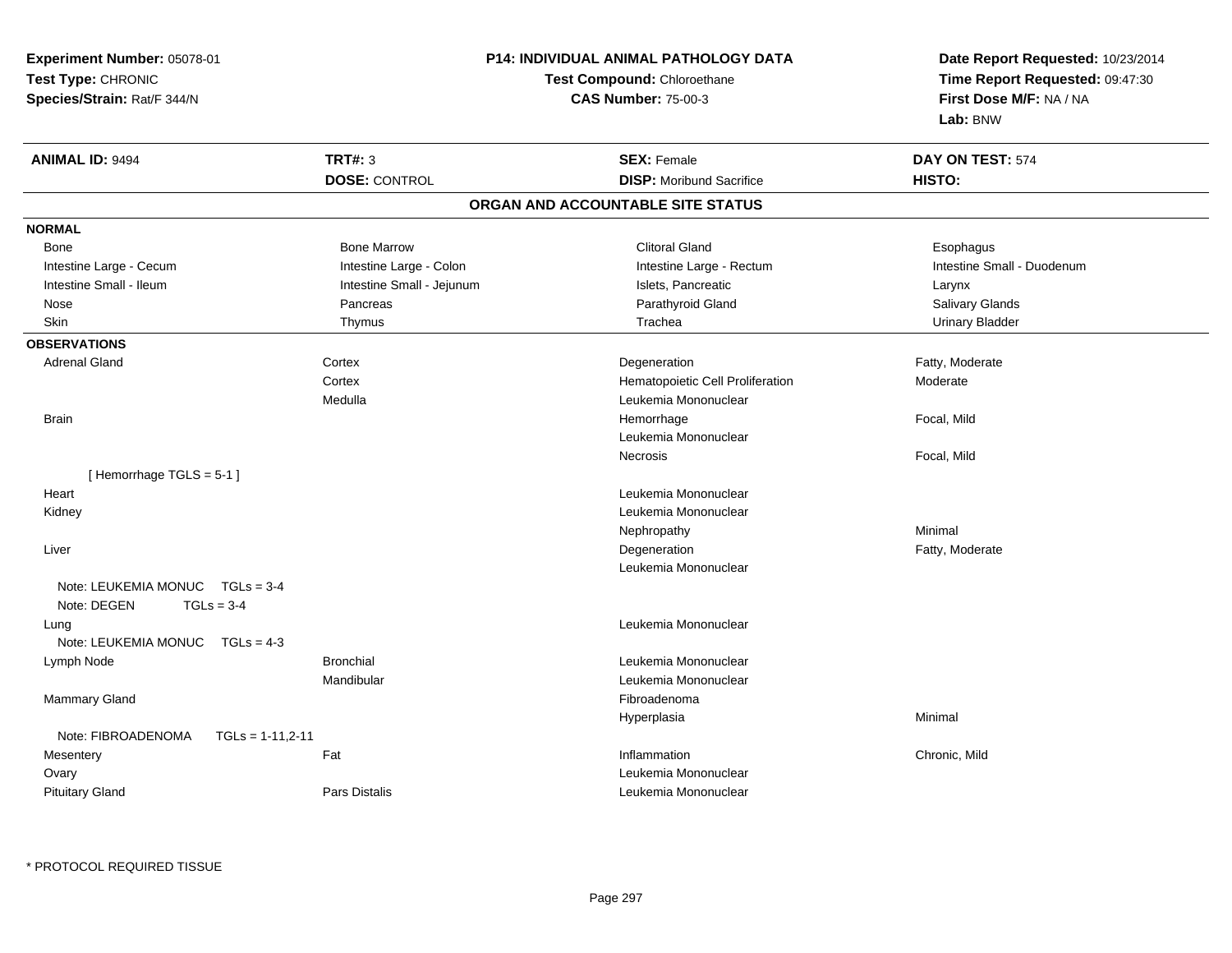| <b>Experiment Number: 05078-01</b><br>Test Type: CHRONIC<br>Species/Strain: Rat/F 344/N |              |                         | <b>P14: INDIVIDUAL ANIMAL PATHOLOGY DATA</b><br>Test Compound: Chloroethane<br><b>CAS Number: 75-00-3</b> | Date Report Requested: 10/23/2014<br>Time Report Requested: 09:47:30<br>First Dose M/F: NA / NA<br>Lab: BNW |
|-----------------------------------------------------------------------------------------|--------------|-------------------------|-----------------------------------------------------------------------------------------------------------|-------------------------------------------------------------------------------------------------------------|
| <b>ANIMAL ID: 9494</b>                                                                  |              | TRT#: 3                 | <b>SEX: Female</b>                                                                                        | DAY ON TEST: 574                                                                                            |
|                                                                                         |              | <b>DOSE: CONTROL</b>    | <b>DISP:</b> Moribund Sacrifice                                                                           | HISTO:                                                                                                      |
|                                                                                         |              |                         | ORGAN AND ACCOUNTABLE SITE STATUS                                                                         |                                                                                                             |
| Spleen                                                                                  |              |                         | Leukemia Mononuclear                                                                                      |                                                                                                             |
| Stomach                                                                                 |              | Epithelium, Forestomach | Hyperplasia                                                                                               | Moderate                                                                                                    |
|                                                                                         |              | Forestomach             | Inflammation                                                                                              | Suppurative, Moderate                                                                                       |
|                                                                                         |              | Forestomach             | Leukemia Mononuclear                                                                                      |                                                                                                             |
|                                                                                         |              | Glandular               | Leukemia Mononuclear                                                                                      |                                                                                                             |
|                                                                                         |              | Forestomach             | Ulcer                                                                                                     | Moderate                                                                                                    |
| Note: ULCER                                                                             | $TGLs = 6-8$ |                         |                                                                                                           |                                                                                                             |
| <b>Thyroid Gland</b>                                                                    |              | C Cell                  | Hyperplasia                                                                                               | Minimal                                                                                                     |
| Uterus                                                                                  |              |                         | Inflammation                                                                                              | Suppurative, Minimal                                                                                        |
|                                                                                         |              |                         | Leukemia Mononuclear                                                                                      |                                                                                                             |
| PRIMARY CAUSE OF DEATH                                                                  |              | $\blacksquare$          |                                                                                                           |                                                                                                             |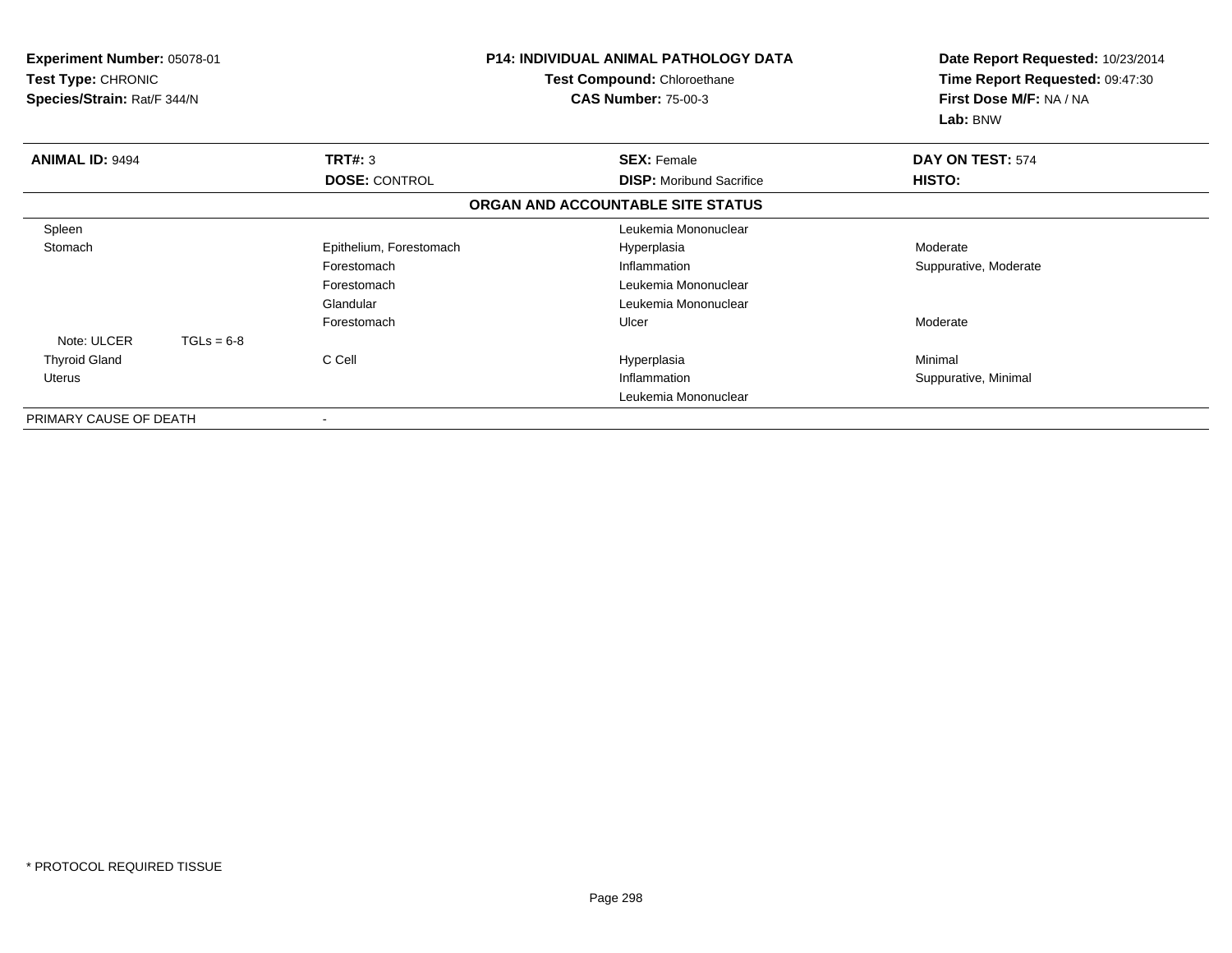| Experiment Number: 05078-01         |                            | P14: INDIVIDUAL ANIMAL PATHOLOGY DATA | Date Report Requested: 10/23/2014                          |  |
|-------------------------------------|----------------------------|---------------------------------------|------------------------------------------------------------|--|
| Test Type: CHRONIC                  |                            | Test Compound: Chloroethane           |                                                            |  |
| Species/Strain: Rat/F 344/N         |                            | <b>CAS Number: 75-00-3</b>            | Time Report Requested: 09:47:30<br>First Dose M/F: NA / NA |  |
|                                     |                            |                                       | Lab: BNW                                                   |  |
| <b>ANIMAL ID: 9495</b>              | <b>TRT#: 3</b>             | <b>SEX: Female</b>                    | DAY ON TEST: 729                                           |  |
|                                     | <b>DOSE: CONTROL</b>       | <b>DISP: Terminal Sacrifice</b>       | HISTO:                                                     |  |
|                                     |                            | ORGAN AND ACCOUNTABLE SITE STATUS     |                                                            |  |
| <b>NORMAL</b>                       |                            |                                       |                                                            |  |
| Adrenal Gland - Medulla             | Bone                       | <b>Bone Marrow</b>                    | <b>Brain</b>                                               |  |
| <b>Clitoral Gland</b>               | Esophagus                  | Intestine Large - Cecum               | Intestine Large - Colon                                    |  |
| Intestine Large - Rectum            | Intestine Small - Duodenum | Intestine Small - Ileum               | Intestine Small - Jejunum                                  |  |
| Islets, Pancreatic                  | Larynx                     | Lymph Node - Bronchial                | Ovary                                                      |  |
| Pancreas                            | Parathyroid Gland          | <b>Salivary Glands</b>                | Skin                                                       |  |
| Spleen                              | Stomach - Forestomach      | Stomach - Glandular                   | Thymus                                                     |  |
| <b>Thyroid Gland</b>                | Trachea                    | <b>Urinary Bladder</b>                | <b>Uterus</b>                                              |  |
| <b>OBSERVATIONS</b>                 |                            |                                       |                                                            |  |
| <b>Adrenal Gland</b>                | Cortex                     | Hypertrophy                           | Moderate                                                   |  |
| Heart                               |                            | Inflammation                          | Chronic, Mild                                              |  |
| Kidney                              |                            | Nephropathy                           | Mild                                                       |  |
| Liver                               |                            | <b>Basophilic Focus</b>               | Mild                                                       |  |
|                                     |                            | Inflammation                          | Granulomatous, Focal, Mild                                 |  |
| Lung                                | Perivascular               | <b>Infiltration Cellular</b>          | Mononuclear CI, Minimal                                    |  |
| Lymph Node                          | Mandibular                 | Hyperplasia                           | Moderate                                                   |  |
| <b>Mammary Gland</b>                |                            | Fibroadenoma                          |                                                            |  |
|                                     |                            | Fibroadenoma                          |                                                            |  |
|                                     |                            | Hyperplasia                           | Mild                                                       |  |
| Note: FIBROADENOMA<br>$TGLs = 2-12$ |                            |                                       |                                                            |  |
| Note: FIBROADENOMA<br>$TGLs = 1-11$ |                            |                                       |                                                            |  |
| Nose                                | <b>Respirat Epith</b>      | Hyperplasia                           | Minimal                                                    |  |
|                                     | Submucosa                  | Inflammation                          | Mild                                                       |  |
| <b>Pituitary Gland</b>              | Pars Distalis              | Adenoma                               |                                                            |  |
| Note: ADENOMA<br>$TGLs = 3-8$       |                            |                                       |                                                            |  |
| PRIMARY CAUSE OF DEATH              | $\sim$                     |                                       |                                                            |  |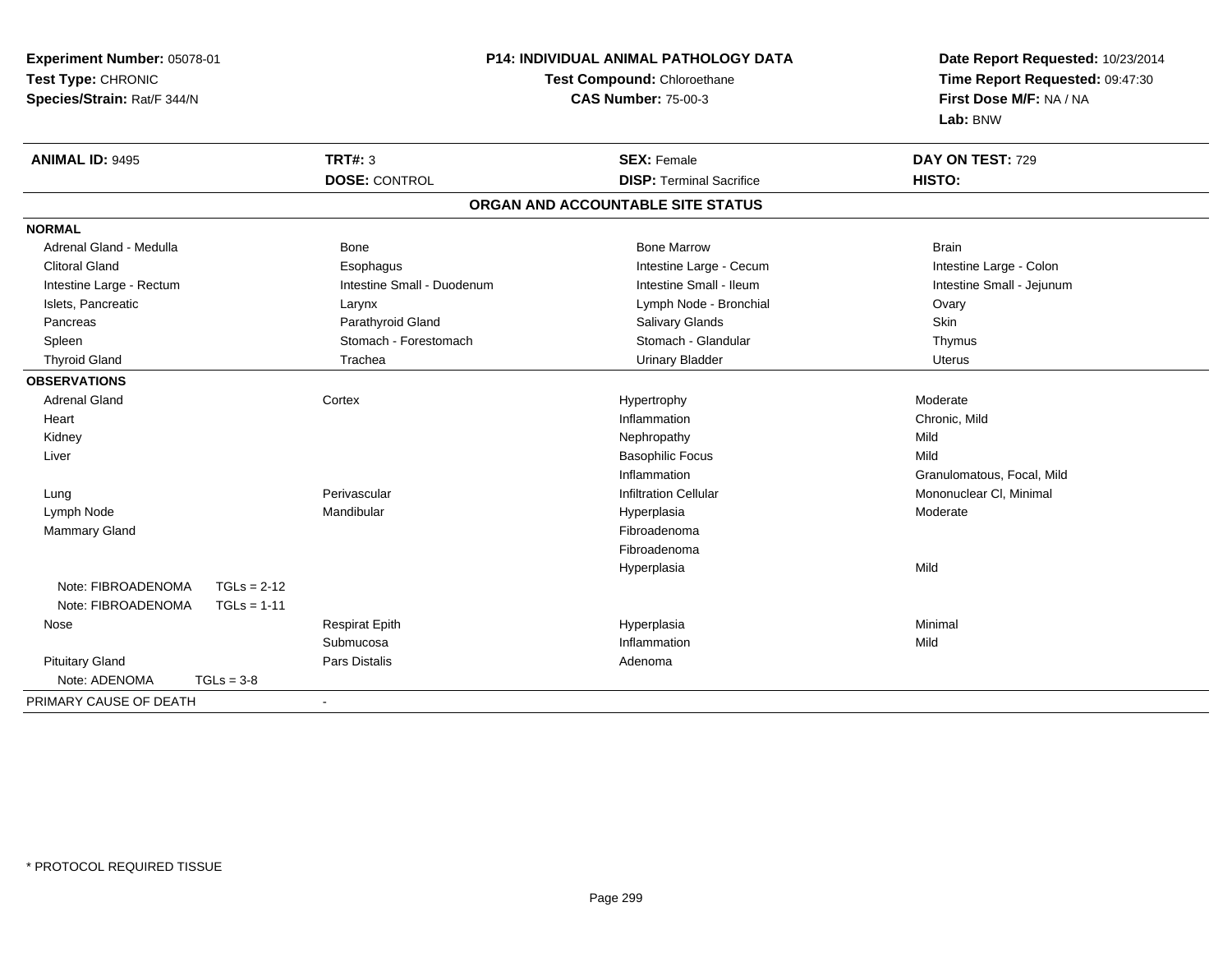| Experiment Number: 05078-01<br>Test Type: CHRONIC<br>Species/Strain: Rat/F 344/N |                         | <b>P14: INDIVIDUAL ANIMAL PATHOLOGY DATA</b><br>Test Compound: Chloroethane<br><b>CAS Number: 75-00-3</b> | Date Report Requested: 10/23/2014<br>Time Report Requested: 09:47:31<br>First Dose M/F: NA / NA<br>Lab: BNW |  |
|----------------------------------------------------------------------------------|-------------------------|-----------------------------------------------------------------------------------------------------------|-------------------------------------------------------------------------------------------------------------|--|
| <b>ANIMAL ID: 9496</b>                                                           | <b>TRT#: 3</b>          | <b>SEX: Female</b>                                                                                        | DAY ON TEST: 729                                                                                            |  |
|                                                                                  | <b>DOSE: CONTROL</b>    | <b>DISP: Terminal Sacrifice</b>                                                                           | HISTO:                                                                                                      |  |
|                                                                                  |                         | ORGAN AND ACCOUNTABLE SITE STATUS                                                                         |                                                                                                             |  |
| <b>NORMAL</b>                                                                    |                         |                                                                                                           |                                                                                                             |  |
| <b>Adrenal Gland - Cortex</b>                                                    | <b>Bone</b>             | <b>Bone Marrow</b>                                                                                        | <b>Brain</b>                                                                                                |  |
| <b>Clitoral Gland</b>                                                            | Esophagus               | Intestine Large - Cecum                                                                                   | Intestine Large - Colon                                                                                     |  |
| Intestine Small - Duodenum                                                       | Intestine Small - Ileum | Intestine Small - Jejunum                                                                                 | Larynx                                                                                                      |  |
| Nose                                                                             | Ovary                   | Parathyroid Gland                                                                                         | Salivary Glands                                                                                             |  |
| Skin                                                                             | Stomach - Forestomach   | Stomach - Glandular                                                                                       | <b>Thyroid Gland</b>                                                                                        |  |
| Trachea                                                                          | <b>Urinary Bladder</b>  | Uterus                                                                                                    |                                                                                                             |  |
| <b>MISSING</b>                                                                   |                         |                                                                                                           |                                                                                                             |  |
| Islets, Pancreatic                                                               | Lymph Node - Bronchial  | Lymph Node - Mandibular                                                                                   | Thymus                                                                                                      |  |
| <b>INSUFFICIENT TISSUE</b>                                                       |                         |                                                                                                           |                                                                                                             |  |
| Adrenal Gland - Medulla                                                          | Pancreas                |                                                                                                           |                                                                                                             |  |
| <b>OBSERVATIONS</b>                                                              |                         |                                                                                                           |                                                                                                             |  |
| Heart                                                                            |                         | Inflammation                                                                                              | Chronic, Mild                                                                                               |  |
| Intestine Large                                                                  | Rectum                  | Parasite Metazoan                                                                                         |                                                                                                             |  |
| Kidney                                                                           |                         | Nephropathy                                                                                               | Moderate                                                                                                    |  |
| Liver                                                                            |                         | <b>Basophilic Focus</b>                                                                                   | Mild                                                                                                        |  |
|                                                                                  |                         | Hematopoietic Cell Proliferation                                                                          | Minimal                                                                                                     |  |
|                                                                                  |                         | Hepatocellular Carcinoma                                                                                  |                                                                                                             |  |
|                                                                                  |                         | Leukemia Mononuclear                                                                                      |                                                                                                             |  |
| Note: LEUKEMIA MONUC TGLs = 2-4<br>[Basophilic Focus TGLS = 1-11]                |                         |                                                                                                           |                                                                                                             |  |
| Lung                                                                             |                         | <b>Infiltration Cellular</b>                                                                              | Histiocyte, Mild                                                                                            |  |
|                                                                                  |                         | Inflammation                                                                                              | Chronic, Diffuse, Mild                                                                                      |  |
| Mammary Gland                                                                    |                         | Hyperplasia                                                                                               | Minimal                                                                                                     |  |
| <b>Pituitary Gland</b>                                                           | <b>Pars Distalis</b>    | Adenoma                                                                                                   |                                                                                                             |  |
| Note: ADENOMA<br>$TGLs = 3-8$                                                    |                         |                                                                                                           |                                                                                                             |  |
| Spleen                                                                           |                         | Hemangiosarcoma                                                                                           |                                                                                                             |  |
| Note: HEMANGIOSARC<br>$TGLS = 4-4$                                               |                         |                                                                                                           |                                                                                                             |  |
| PRIMARY CAUSE OF DEATH                                                           | $\blacksquare$          |                                                                                                           |                                                                                                             |  |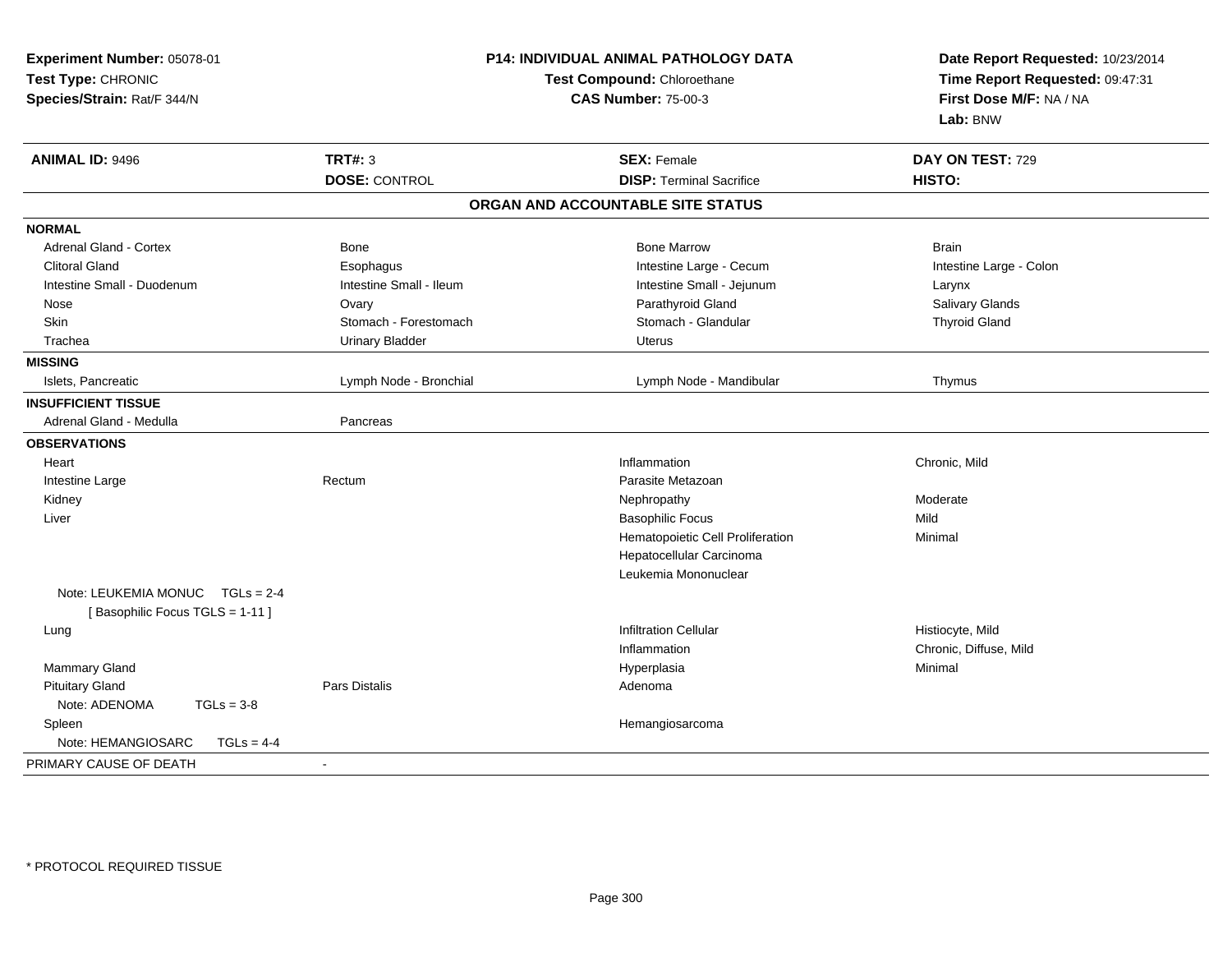| Experiment Number: 05078-01<br>Test Type: CHRONIC<br>Species/Strain: Rat/F 344/N | P14: INDIVIDUAL ANIMAL PATHOLOGY DATA<br>Test Compound: Chloroethane<br><b>CAS Number: 75-00-3</b> | Date Report Requested: 10/23/2014<br>Time Report Requested: 09:47:31<br>First Dose M/F: NA / NA<br>Lab: BNW |  |
|----------------------------------------------------------------------------------|----------------------------------------------------------------------------------------------------|-------------------------------------------------------------------------------------------------------------|--|
| <b>TRT#: 3</b><br><b>ANIMAL ID: 9497</b>                                         | <b>SEX: Female</b>                                                                                 | DAY ON TEST: 545                                                                                            |  |
| <b>DOSE: CONTROL</b>                                                             | <b>DISP:</b> Moribund Sacrifice                                                                    | HISTO:                                                                                                      |  |
|                                                                                  | ORGAN AND ACCOUNTABLE SITE STATUS                                                                  |                                                                                                             |  |
| <b>NORMAL</b>                                                                    |                                                                                                    |                                                                                                             |  |
| Adrenal Gland - Medulla<br>Bone                                                  | <b>Bone Marrow</b>                                                                                 | <b>Clitoral Gland</b>                                                                                       |  |
| Esophagus                                                                        | Intestine Large - Colon<br>Intestine Large - Rectum                                                | Intestine Small - Duodenum                                                                                  |  |
| Intestine Small - Ileum                                                          | Intestine Small - Jejunum<br>Islets, Pancreatic                                                    | Lung                                                                                                        |  |
| Lymph Node - Bronchial<br>Ovary                                                  | Pancreas                                                                                           | <b>Salivary Glands</b>                                                                                      |  |
| Skin<br>Spleen                                                                   | Stomach - Forestomach                                                                              | Stomach - Glandular                                                                                         |  |
| Thymus<br>Trachea                                                                | <b>Urinary Bladder</b>                                                                             | <b>Uterus</b>                                                                                               |  |
| <b>MISSING</b>                                                                   |                                                                                                    |                                                                                                             |  |
| Lymph Node - Mandibular<br>Parathyroid Gland                                     |                                                                                                    |                                                                                                             |  |
| <b>OBSERVATIONS</b>                                                              |                                                                                                    |                                                                                                             |  |
| <b>Adrenal Gland</b><br>Cortex                                                   | Degeneration                                                                                       | Fatty, Minimal                                                                                              |  |
| Cortex                                                                           | Hyperplasia                                                                                        | Mild                                                                                                        |  |
| <b>Brain</b>                                                                     | Carcinoma                                                                                          | Metastatic (Pituitary Gland)                                                                                |  |
| Eye                                                                              | Synechia                                                                                           | Mild                                                                                                        |  |
| Note: TGL 4 EYES, FLUID, DOES NOT CORROSPOND WITH SYNECHIA DX                    |                                                                                                    |                                                                                                             |  |
| Heart                                                                            | Inflammation                                                                                       | Chronic, Minimal                                                                                            |  |
| Intestine Large<br>Cecum                                                         | Parasite Metazoan                                                                                  |                                                                                                             |  |
| Kidney                                                                           | Nephropathy                                                                                        | Moderate                                                                                                    |  |
| Submucosa<br>Larynx                                                              | Inflammation                                                                                       | Mild                                                                                                        |  |
|                                                                                  | Metaplasia                                                                                         | Squamous, Minimal                                                                                           |  |
| Liver                                                                            | Inflammation                                                                                       | Granulomatous, Focal, Minimal                                                                               |  |
| Mesenteric<br>Lymph Node                                                         | Angiectasis                                                                                        | Mild                                                                                                        |  |
| Mesenteric                                                                       | Inflammation                                                                                       | Granulomatous, Mild                                                                                         |  |
| Mammary Gland                                                                    | Fibroadenoma                                                                                       |                                                                                                             |  |
|                                                                                  | Hyperplasia                                                                                        | Mild                                                                                                        |  |
| Note: FIBROADENOMA<br>$TGLs = 4-7$                                               |                                                                                                    |                                                                                                             |  |
| Submucosa<br>Nose                                                                | Inflammation                                                                                       | Minimal                                                                                                     |  |
| <b>Pituitary Gland</b><br>Pars Distalis                                          | Carcinoma                                                                                          |                                                                                                             |  |
| Note: CARCINOMA<br>$TGLs = 2-8$                                                  |                                                                                                    |                                                                                                             |  |
| C Cell<br><b>Thyroid Gland</b>                                                   | Hyperplasia                                                                                        | Minimal                                                                                                     |  |

PRIMARY CAUSE OF DEATH-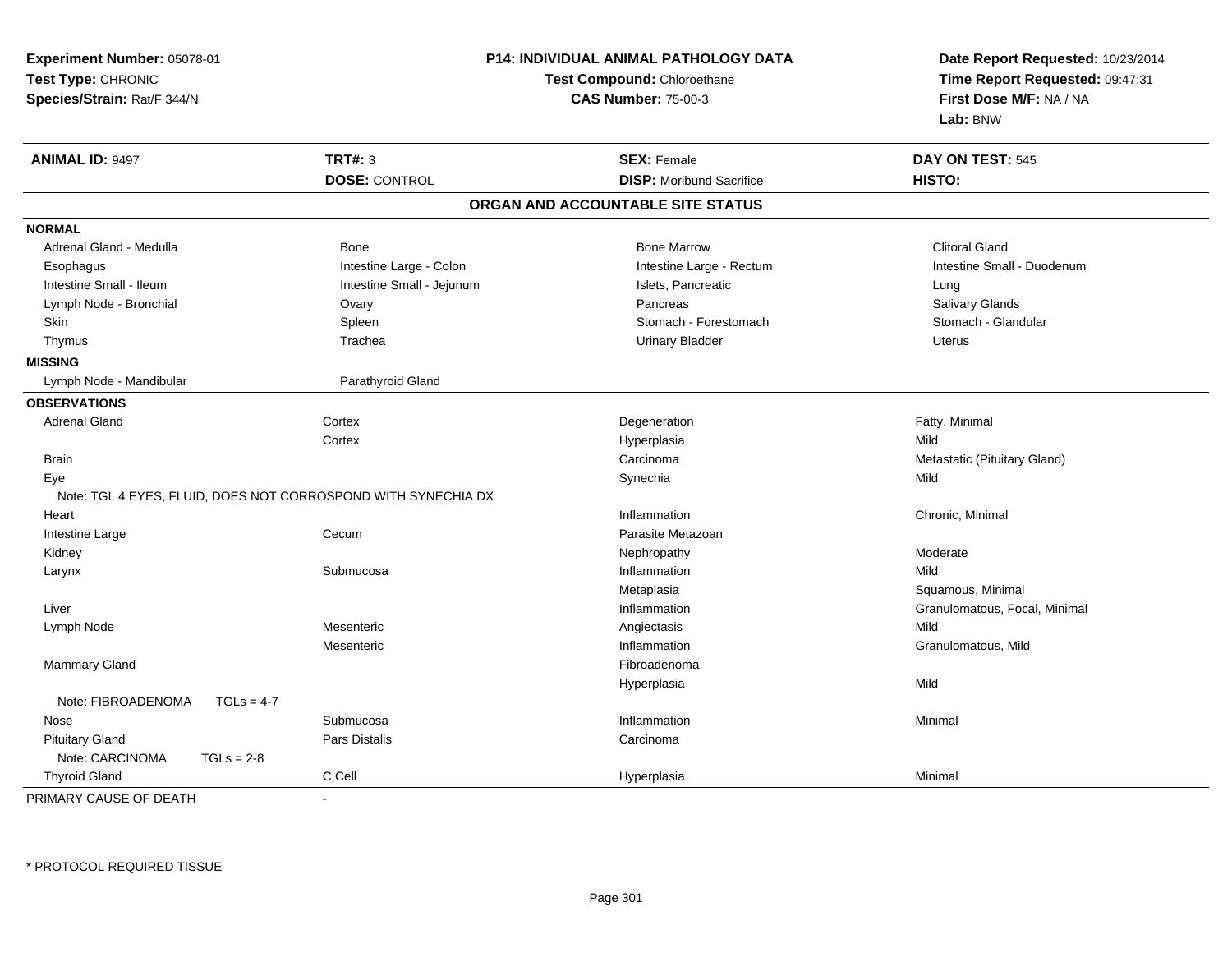| Experiment Number: 05078-01<br><b>Test Type: CHRONIC</b><br>Species/Strain: Rat/F 344/N |                                 | <b>P14: INDIVIDUAL ANIMAL PATHOLOGY DATA</b><br><b>Test Compound: Chloroethane</b><br><b>CAS Number: 75-00-3</b> | Date Report Requested: 10/23/2014<br>Time Report Requested: 09:47:31<br>First Dose M/F: NA / NA<br>Lab: BNW |  |  |  |
|-----------------------------------------------------------------------------------------|---------------------------------|------------------------------------------------------------------------------------------------------------------|-------------------------------------------------------------------------------------------------------------|--|--|--|
| <b>ANIMAL ID: 9497</b>                                                                  | TRT#: 3<br><b>DOSE: CONTROL</b> | <b>SEX:</b> Female<br><b>DISP:</b> Moribund Sacrifice                                                            | <b>DAY ON TEST: 545</b>                                                                                     |  |  |  |
| HISTO:<br>ORGAN AND ACCOUNTABLE SITE STATUS                                             |                                 |                                                                                                                  |                                                                                                             |  |  |  |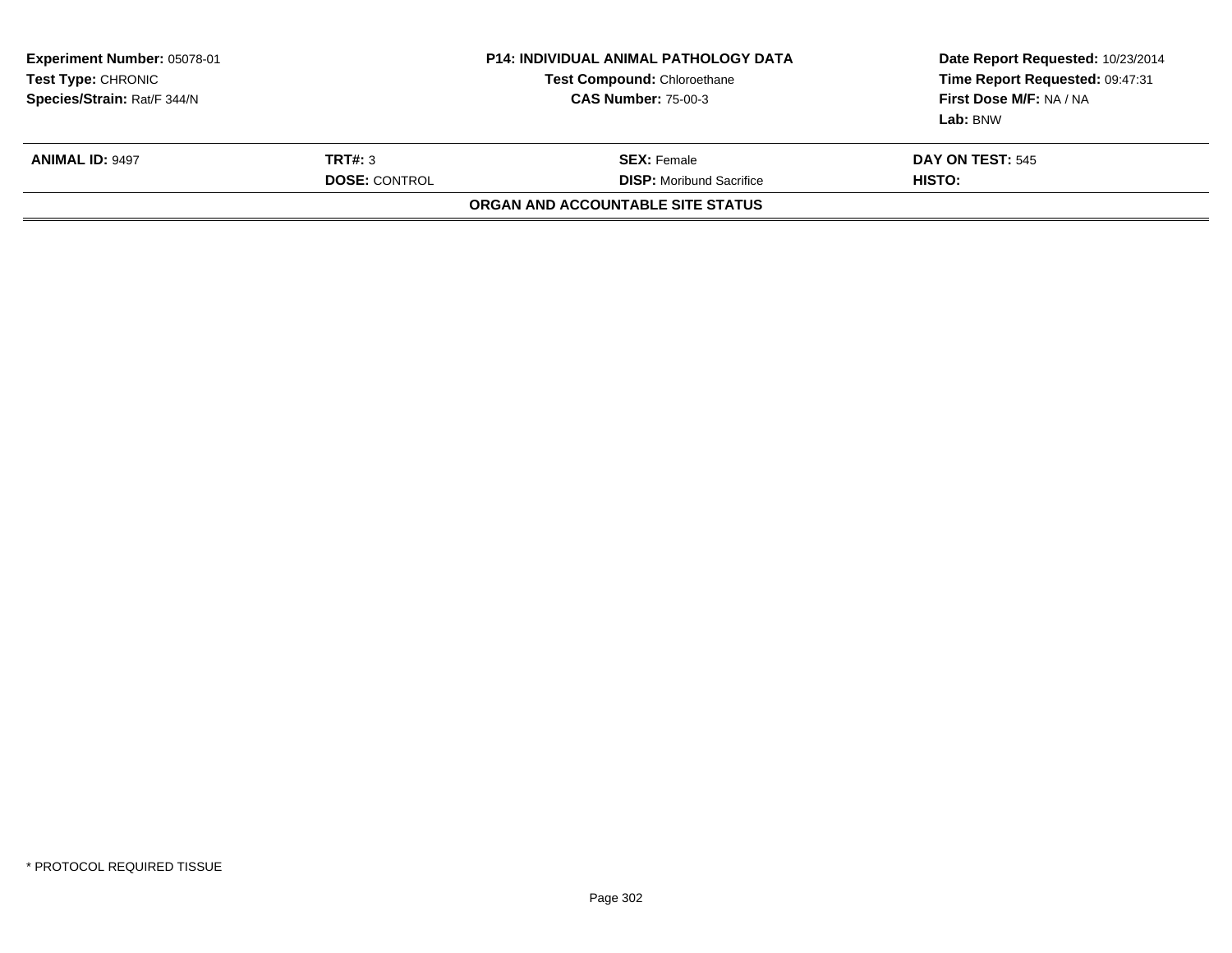| Experiment Number: 05078-01<br>Test Type: CHRONIC<br>Species/Strain: Rat/F 344/N | <b>P14: INDIVIDUAL ANIMAL PATHOLOGY DATA</b><br>Test Compound: Chloroethane<br><b>CAS Number: 75-00-3</b> |                                   | Date Report Requested: 10/23/2014<br>Time Report Requested: 09:47:31<br>First Dose M/F: NA / NA<br>Lab: BNW |
|----------------------------------------------------------------------------------|-----------------------------------------------------------------------------------------------------------|-----------------------------------|-------------------------------------------------------------------------------------------------------------|
| <b>ANIMAL ID: 9498</b>                                                           | <b>TRT#: 3</b>                                                                                            | <b>SEX: Female</b>                | DAY ON TEST: 729                                                                                            |
|                                                                                  | <b>DOSE: CONTROL</b>                                                                                      | <b>DISP: Terminal Sacrifice</b>   | HISTO:                                                                                                      |
|                                                                                  |                                                                                                           | ORGAN AND ACCOUNTABLE SITE STATUS |                                                                                                             |
| <b>NORMAL</b>                                                                    |                                                                                                           |                                   |                                                                                                             |
| <b>Adrenal Gland - Cortex</b>                                                    | <b>Bone</b>                                                                                               | <b>Bone Marrow</b>                | <b>Brain</b>                                                                                                |
| <b>Clitoral Gland</b>                                                            | Esophagus                                                                                                 | Intestine Large - Cecum           | Intestine Large - Colon                                                                                     |
| Intestine Large - Rectum                                                         | Intestine Small - Duodenum                                                                                | Intestine Small - Ileum           | Intestine Small - Jejunum                                                                                   |
| Islets, Pancreatic                                                               | Larynx                                                                                                    | Lymph Node - Bronchial            | Lymph Node - Mandibular                                                                                     |
| Pancreas                                                                         | Parathyroid Gland                                                                                         | Salivary Glands                   | <b>Skin</b>                                                                                                 |
| Spleen                                                                           | Stomach - Glandular                                                                                       | Thymus                            | <b>Thyroid Gland</b>                                                                                        |
| Trachea                                                                          | <b>Urinary Bladder</b>                                                                                    | <b>Uterus</b>                     |                                                                                                             |
| <b>MISSING</b>                                                                   |                                                                                                           |                                   |                                                                                                             |
| Stomach - Forestomach                                                            |                                                                                                           |                                   |                                                                                                             |
| <b>OBSERVATIONS</b>                                                              |                                                                                                           |                                   |                                                                                                             |
| <b>Adrenal Gland</b>                                                             | Medulla                                                                                                   | Hyperplasia                       | Moderate                                                                                                    |
| Heart                                                                            |                                                                                                           | Inflammation                      | Chronic, Mild                                                                                               |
| Kidney                                                                           |                                                                                                           | Nephropathy                       | Moderate                                                                                                    |
| Liver                                                                            |                                                                                                           | <b>Basophilic Focus</b>           | Minimal                                                                                                     |
| Lung                                                                             | Alveolar Epith                                                                                            | Hyperplasia                       | Marked                                                                                                      |
|                                                                                  | Perivascular                                                                                              | <b>Infiltration Cellular</b>      | Mononuclear CI, Minimal                                                                                     |
| <b>Mammary Gland</b>                                                             |                                                                                                           | Hyperplasia                       | Mild                                                                                                        |
| Nose                                                                             | Submucosa                                                                                                 | Inflammation                      | Minimal                                                                                                     |
| Ovary                                                                            | Interstitium                                                                                              | Hyperplasia                       | Minimal                                                                                                     |
| <b>Pituitary Gland</b>                                                           | Pars Distalis                                                                                             | Adenoma                           |                                                                                                             |
| PRIMARY CAUSE OF DEATH                                                           |                                                                                                           |                                   |                                                                                                             |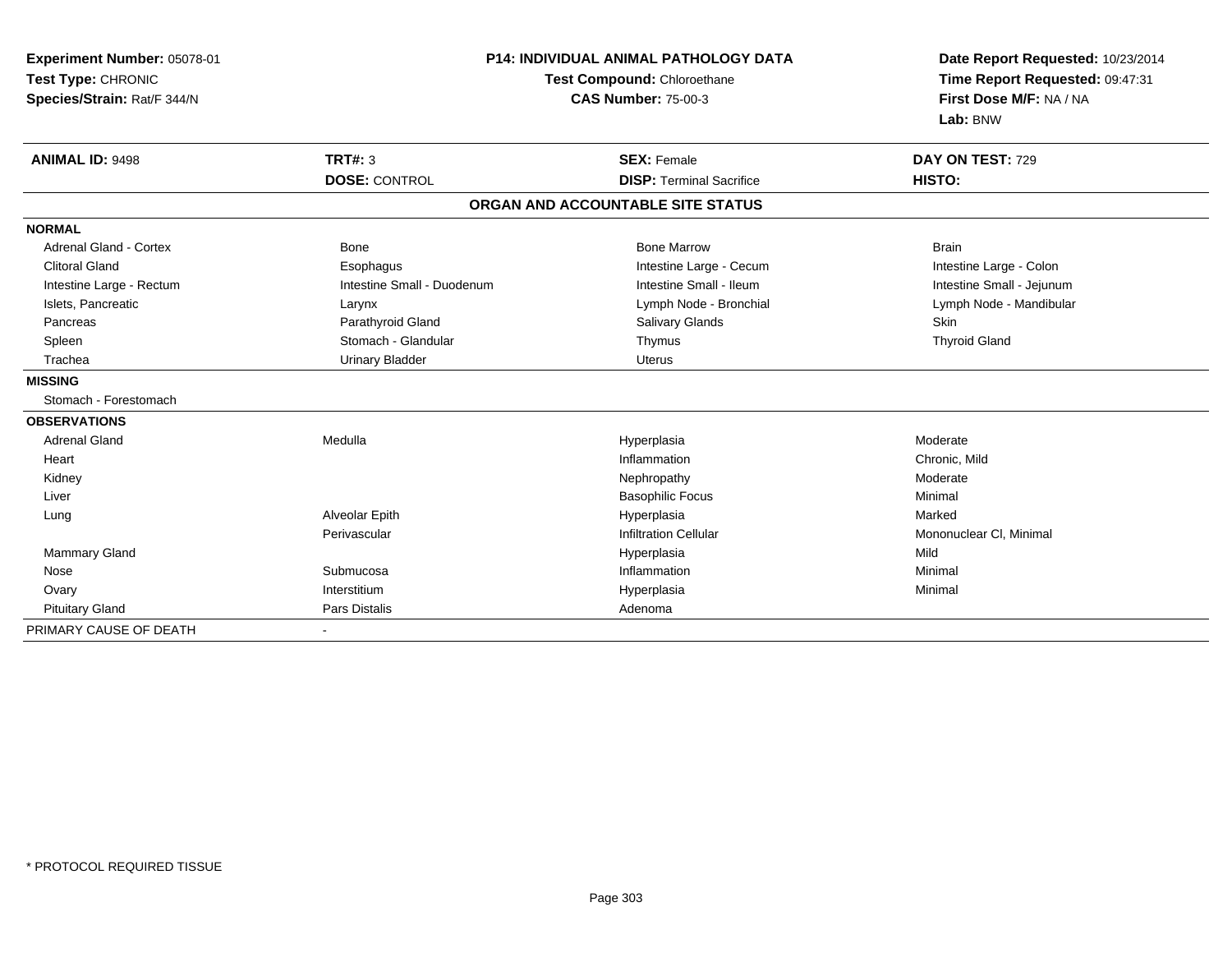| Experiment Number: 05078-01<br>Test Type: CHRONIC<br>Species/Strain: Rat/F 344/N |              | P14: INDIVIDUAL ANIMAL PATHOLOGY DATA<br>Test Compound: Chloroethane<br><b>CAS Number: 75-00-3</b> |                                   | Date Report Requested: 10/23/2014<br>Time Report Requested: 09:47:31<br>First Dose M/F: NA / NA<br>Lab: BNW |
|----------------------------------------------------------------------------------|--------------|----------------------------------------------------------------------------------------------------|-----------------------------------|-------------------------------------------------------------------------------------------------------------|
| <b>ANIMAL ID: 9499</b>                                                           |              | <b>TRT#: 3</b>                                                                                     | <b>SEX: Female</b>                | DAY ON TEST: 729                                                                                            |
|                                                                                  |              | <b>DOSE: CONTROL</b>                                                                               | <b>DISP: Terminal Sacrifice</b>   | HISTO:                                                                                                      |
|                                                                                  |              |                                                                                                    | ORGAN AND ACCOUNTABLE SITE STATUS |                                                                                                             |
| <b>NORMAL</b>                                                                    |              |                                                                                                    |                                   |                                                                                                             |
| <b>Adrenal Gland - Cortex</b>                                                    |              | <b>Bone</b>                                                                                        | <b>Bone Marrow</b>                | <b>Brain</b>                                                                                                |
| <b>Clitoral Gland</b>                                                            |              | Intestine Large - Cecum                                                                            | Intestine Large - Colon           | Intestine Large - Rectum                                                                                    |
| Intestine Small - Duodenum                                                       |              | Intestine Small - Ileum                                                                            | Intestine Small - Jejunum         | Islets, Pancreatic                                                                                          |
| Larynx                                                                           |              | Lymph Node - Mandibular                                                                            | Ovary                             | Salivary Glands                                                                                             |
| Skin                                                                             |              | Spleen                                                                                             | Stomach - Glandular               | Thymus                                                                                                      |
| Trachea                                                                          |              | <b>Urinary Bladder</b>                                                                             | Uterus                            |                                                                                                             |
| <b>MISSING</b>                                                                   |              |                                                                                                    |                                   |                                                                                                             |
| Adrenal Gland - Medulla                                                          |              | Esophagus                                                                                          | Parathyroid Gland                 |                                                                                                             |
| <b>OBSERVATIONS</b>                                                              |              |                                                                                                    |                                   |                                                                                                             |
| Heart                                                                            |              |                                                                                                    | Inflammation                      | Chronic, Mild                                                                                               |
| Kidney                                                                           |              |                                                                                                    | Nephropathy                       | Moderate                                                                                                    |
| Liver                                                                            |              |                                                                                                    | <b>Basophilic Focus</b>           | Minimal                                                                                                     |
|                                                                                  |              |                                                                                                    | Inflammation                      | Granulomatous, Focal, Minimal                                                                               |
| Lung                                                                             |              | Perivascular                                                                                       | <b>Infiltration Cellular</b>      | Mononuclear CI, Minimal                                                                                     |
|                                                                                  |              |                                                                                                    | <b>Infiltration Cellular</b>      | Histiocyte, Minimal                                                                                         |
| Lymph Node                                                                       |              | <b>Bronchial</b>                                                                                   | Inflammation                      | Granulomatous, Mild                                                                                         |
| <b>Mammary Gland</b>                                                             |              |                                                                                                    | Hyperplasia                       | Mild                                                                                                        |
| Nose                                                                             |              | Nasolacrim Dct                                                                                     | Inflammation                      | Suppurative, Minimal                                                                                        |
| Pancreas                                                                         |              |                                                                                                    | Atrophy                           | Minimal                                                                                                     |
| <b>Pituitary Gland</b>                                                           |              | <b>Pars Distalis</b>                                                                               | Adenoma                           |                                                                                                             |
| Note: ADENOMA                                                                    | $TGLs = 1-8$ |                                                                                                    |                                   |                                                                                                             |
| Stomach                                                                          |              | Epithelium, Forestomach                                                                            | Hyperplasia                       | Mild                                                                                                        |
| <b>Thyroid Gland</b>                                                             |              | C Cell                                                                                             | Hyperplasia                       | Minimal                                                                                                     |
| PRIMARY CAUSE OF DEATH                                                           |              |                                                                                                    |                                   |                                                                                                             |